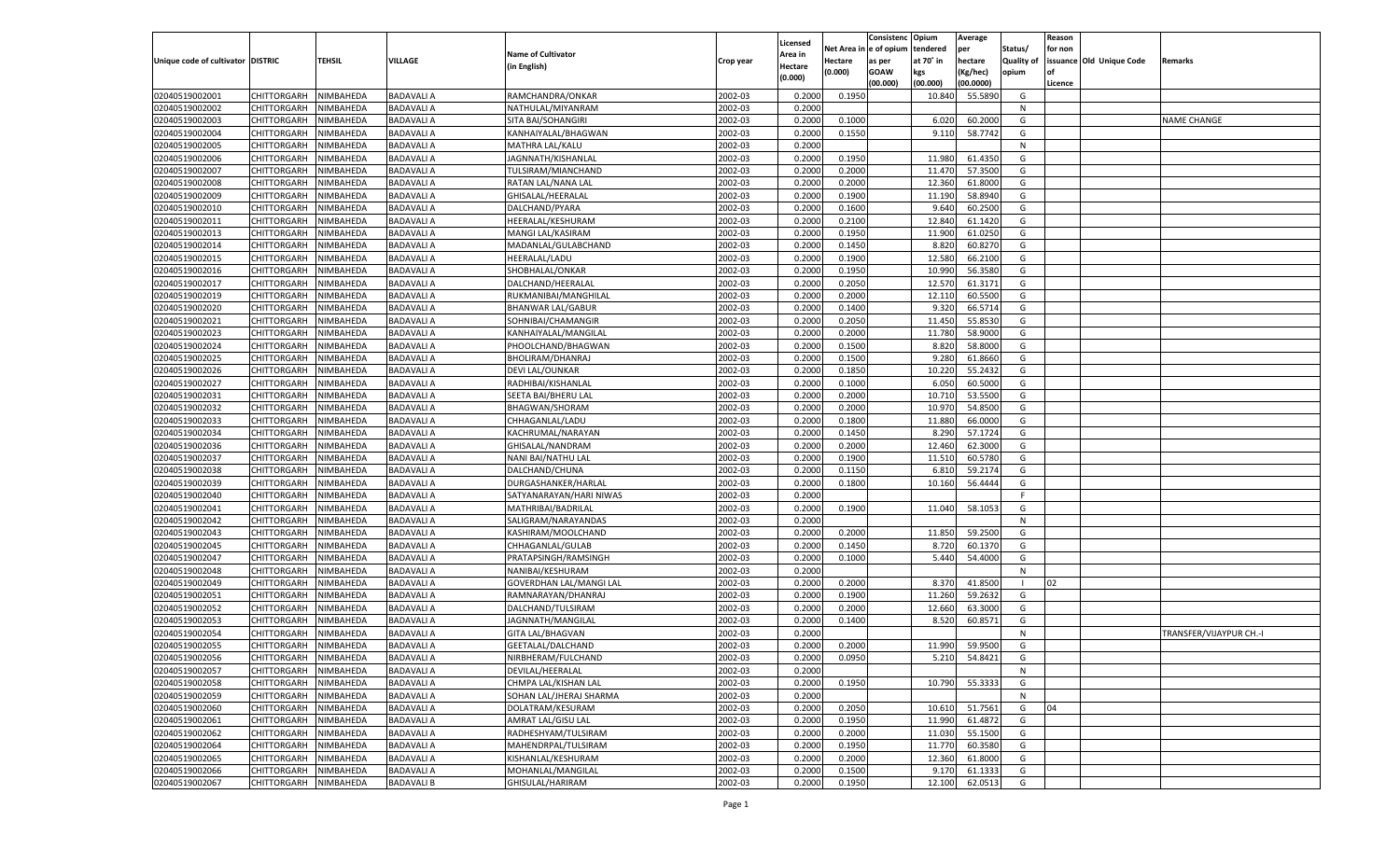|                                   |                       |               |                   |                               |           |                           |          | Consistenc  | Opium     | Average            |                   | Reason  |                          |         |
|-----------------------------------|-----------------------|---------------|-------------------|-------------------------------|-----------|---------------------------|----------|-------------|-----------|--------------------|-------------------|---------|--------------------------|---------|
|                                   |                       |               |                   | <b>Name of Cultivator</b>     |           | Licensed                  | Net Area | le of opium | tendered  | per                | Status/           | for non |                          |         |
| Unique code of cultivator DISTRIC |                       | <b>TEHSIL</b> | VILLAGE           | (in English)                  | Crop year | <b>Area in</b><br>Hectare | Hectare  | as per      | at 70° in | hectare            | <b>Quality of</b> |         | issuance Old Unique Code | Remarks |
|                                   |                       |               |                   |                               |           | (0.000)                   | (0.000)  | <b>GOAW</b> | kgs       | (Kg/hec)           | opium             |         |                          |         |
|                                   |                       |               |                   |                               |           |                           |          | (00.000)    | (00.000)  | (00.0000)          |                   | Licence |                          |         |
| 02040519002068                    | CHITTORGARH           | NIMBAHEDA     | <b>BADAVALI B</b> | NARAYAN/BADRILAL              | 2002-03   | 0.2000                    | 0.2000   |             | 11.340    | 56.7000            | G                 |         |                          |         |
| 02040519002069                    | CHITTORGARH           | NIMBAHEDA     | <b>BADAVALI B</b> | BARJIBAI/KAILASH              | 2002-03   | 0.2000                    | 0.2050   |             | 12.550    | 61.2190            | G                 |         |                          |         |
| 02040519002071                    | CHITTORGARH           | NIMBAHEDA     | <b>BADAVALI B</b> | DHANRAJ/BHERULAI              | 2002-03   | 0.2000                    | 0.1800   |             | 10.430    | 57.9444            | G                 |         |                          |         |
| 02040519002072                    | CHITTORGARH           | NIMBAHEDA     | <b>BADAVALI B</b> | ONKARLAL/GABUR                | 2002-03   | 0.2000                    | 0.1400   |             | 8.690     | 62.071             | G                 |         |                          |         |
| 02040519002073                    | CHITTORGARH           | NIMBAHEDA     | <b>BADAVALI B</b> | NANDLAL/BADRILAL              | 2002-03   | 0.2000                    | 0.1000   |             | 5.290     | 52.9000            | G                 |         |                          |         |
| 02040519002074                    | CHITTORGARH           | NIMBAHEDA     | <b>BADAVALI B</b> | GHANSHYAM/SOHANLAL            | 2002-03   | 0.2000                    | 0.1550   |             | 9.14      | 58.9670            | G                 |         |                          |         |
| 02040519002075                    | CHITTORGARH           | NIMBAHEDA     | <b>BADAVALI B</b> | GANESHLAL/CHHAGANLAL          | 2002-03   | 0.2000                    | 0.2050   |             | 12.030    | 58.6820            | G                 |         |                          |         |
| 02040519002076                    | CHITTORGARH           | NIMBAHEDA     | <b>BADAVALI B</b> | GOPAL DAS/BALU DAS            | 2002-03   | 0.2000                    | 0.2000   |             | 11.070    | 55.3500            | G                 |         |                          |         |
| 02040519002078                    | CHITTORGARH           | NIMBAHEDA     | <b>BADAVALI B</b> | RAMESHWARLAL/MANGILAL         | 2002-03   | 0.2000                    | 0.1450   |             | 8.700     | 60.0000            | G                 |         |                          |         |
| 02040519002079                    | CHITTORGARH           | NIMBAHEDA     | <b>BADAVALI B</b> | KALUGIRI/CHAMANGIRI           | 2002-03   | 0.2000                    |          |             |           |                    | N                 |         |                          |         |
| 02040519002080                    | CHITTORGARH           | NIMBAHEDA     | <b>BADAVALI B</b> | PRABHULAL/MEGHRAJ             | 2002-03   | 0.2000                    | 0.2000   |             | 11.490    | 57.4500            | G                 |         |                          |         |
| 02040519002081                    | CHITTORGARH           | NIMBAHEDA     | <b>BADAVALI B</b> | KISHANLAL/KANHAIYALAL         | 2002-03   | 0.2000                    | 0.1550   |             | 8.790     | 56.7090            | G                 |         |                          |         |
| 02040519002082                    | CHITTORGARH           | NIMBAHEDA     | <b>BADAVALI B</b> | MADANLAL/MEGHRAJ              | 2002-03   | 0.2000                    | 0.1900   |             | 10.900    | 57.3684            | G                 |         |                          |         |
| 02040519002083                    | CHITTORGARH           | NIMBAHEDA     | <b>BADAVALI B</b> | SHANKERLAL/MATHURALAL         | 2002-03   | 0.2000                    |          |             |           |                    | N                 |         |                          |         |
| 02040519002084                    | CHITTORGARH           | NIMBAHEDA     | <b>BADAVALI B</b> | DEEPCHAND/NANDKOOR            | 2002-03   | 0.2000                    | 0.1050   |             | 6.080     | 57.9040            | G                 |         |                          |         |
| 02040519002085                    | CHITTORGARH           | NIMBAHEDA     | <b>BADAVALI B</b> | NANALAL/DHANNA                | 2002-03   | 0.2000                    | 0.1800   |             | 11.620    | 64.5550            | G                 |         |                          |         |
| 02040519002086                    | CHITTORGARH           | NIMBAHEDA     | <b>BADAVALI B</b> | <b>BHARATGIRI/SOHANGIRI</b>   | 2002-03   | 0.2000                    | 0.2000   |             | 12.230    | 61.1500            | G                 |         |                          |         |
| 02040519002087                    | CHITTORGARH           | NIMBAHEDA     | <b>BADAVALI B</b> | MOHANLAL/MANGILAL             | 2002-03   | 0.2000                    | 0.1000   |             | 5.650     | 56.5000            | G                 |         |                          |         |
| 02040519002088                    | CHITTORGARH           | NIMBAHEDA     | <b>BADAVALI B</b> | DEVILAL/RAMCHAND              | 2002-03   | 0.2000                    | 0.1900   |             | 12.370    | 65.105             | G                 |         |                          |         |
| 02040519002089                    | CHITTORGARH           | NIMBAHEDA     | <b>BADAVALI B</b> | AMARCHAND/KISHANLAI           | 2002-03   | 0.2000                    | 0.2000   |             | 12.190    | 60.9500            | G                 |         |                          |         |
| 02040519002091                    | CHITTORGARH           | NIMBAHEDA     | <b>BADAVALI B</b> | ASHOK KUMAR/RADHESHYAM SHARMA | 2002-03   | 0.2000                    | 0.2000   |             | 11.450    | 57.2500            | G                 |         |                          |         |
| 02040519002092                    | CHITTORGARH           | NIMBAHEDA     | <b>BADAVALI B</b> | RAMESHWAR/NARULAL             | 2002-03   | 0.2000                    | 0.2050   |             | 11.620    | 56.6820            | G                 |         |                          |         |
| 02040519002093                    | CHITTORGARH           | NIMBAHEDA     | <b>BADAVALI B</b> | MITHULAL/BOTLAL               | 2002-03   | 0.2000                    | 0.2000   |             | 11.860    | 59.3000            | G                 |         |                          |         |
| 02040519002094                    | CHITTORGARH           | NIMBAHEDA     | <b>BADAVALI B</b> | KISHAN LAL/DANA JI            | 2002-03   | 0.2000                    | 0.2000   |             | 10.850    | 54.2500            | G                 |         |                          |         |
| 02040519002095                    | CHITTORGARH           | NIMBAHEDA     | <b>BADAVALI B</b> | BHERULAL/BOTLAL               | 2002-03   | 0.2000                    | 0.2000   |             | 12.230    | 61.1500            | G                 |         |                          |         |
| 02040519002096                    | CHITTORGARH           | NIMBAHEDA     | <b>BADAVALI B</b> | MANGUGIRI/CHAMANGIRI          | 2002-03   | 0.2000                    | 0.1450   |             | 9.21      | 63.5172            | G                 |         |                          |         |
| 02040519002097                    | CHITTORGARH           | NIMBAHEDA     | <b>BADAVALI B</b> | SHAMBHU LAL/BAGDIRAM          | 2002-03   | 0.2000                    | 0.1550   |             | 9.210     | 59.4194            | G                 |         |                          |         |
| 02040519002098                    | CHITTORGARH           | NIMBAHEDA     | <b>BADAVALI B</b> | <b>BHURA LAL/PYAR JI</b>      | 2002-03   | 0.2000                    | 0.1600   |             | 7.850     | 49.0620            | G                 | 04      |                          |         |
| 02040519002099                    | CHITTORGARH           | NIMBAHEDA     | <b>BADAVALI B</b> | GANESHALAL/BADRILAL           | 2002-03   | 0.2000                    | 0.1900   |             | 10.880    | 57.2632            | G                 |         |                          |         |
| 02040519002100                    | CHITTORGARH           | NIMBAHEDA     | <b>BADAVALI B</b> | MANGILAL/KACHRUMAL            | 2002-03   | 0.2000                    | 0.1050   |             | 6.250     | 59.5230            | G                 |         |                          |         |
| 02040519002101                    | CHITTORGARH           | NIMBAHEDA     | <b>BADAVALI B</b> | AMARCHAND/GOMA REGAR          | 2002-03   | 0.2000                    | 0.1050   |             | 5.980     | 56.952             | G                 |         |                          |         |
| 02040519002102                    | CHITTORGARH           | NIMBAHEDA     | <b>BADAVALI B</b> | JAGDISH PRASAD/KISHANLAL      | 2002-03   | 0.2000                    | 0.2000   |             | 11.350    | 56.7500            | G                 |         |                          |         |
| 02040519002103                    | CHITTORGARH           | NIMBAHEDA     | <b>BADAVALI B</b> | MOHAN LAL/GASI SHARMA         | 2002-03   | 0.2000                    | 0.1000   |             | 5.790     | 57.9000            | G                 |         |                          |         |
| 02040519002104                    | CHITTORGARH           | NIMBAHEDA     | <b>BADAVALI B</b> | RAMESHWARLAL/SHANKERLAL       | 2002-03   | 0.2000                    | 0.1000   |             | 6.51      | 65.1000            | G                 |         |                          |         |
| 02040519002106                    | CHITTORGARH           | NIMBAHEDA     | <b>BADAVALI B</b> | RAMNARAYAN/JAGNNATH           | 2002-03   | 0.2000                    | 0.2000   |             | 12.000    | 60.0000            | G                 |         |                          |         |
| 02040519002108                    | CHITTORGARH           | NIMBAHEDA     | <b>BADAVALI B</b> | MODIRAM/KAJOD                 | 2002-03   | 0.2000                    | 0.1000   |             | 5.830     | 58.3000            | G                 |         |                          |         |
| 02040519002109                    | CHITTORGARH           | NIMBAHEDA     | <b>BADAVALI B</b> | BHANIRAM/KAJOD                | 2002-03   | 0.2000                    | 0.2000   |             | 11.080    | 55.4000            | G                 |         |                          |         |
| 02040519002111                    | CHITTORGARH           | NIMBAHEDA     | <b>BADAVALI B</b> | PRABHULAL/BHERA               | 2002-03   | 0.2000                    |          |             |           |                    | N                 |         |                          |         |
| 02040519002113                    | CHITTORGARH           | NIMBAHEDA     | <b>BADAVALI B</b> | OMPRAKASH/SHIVLAL             | 2002-03   | 0.2000                    | 0.1450   |             | 9.290     | 64.0680            | G                 |         |                          |         |
| 02040519002114                    | CHITTORGARH           | NIMBAHEDA     | <b>BADAVALI B</b> | HEERALAL/JAGNNATH             | 2002-03   | 0.2000                    | 0.2000   |             | 11.710    | 58.5500            | G                 |         |                          |         |
| 02040519002115                    | CHITTORGARH           | NIMBAHEDA     | <b>BADAVALI B</b> | BABULAL/SHOBHALAL             | 2002-03   | 0.2000                    | 0.1950   |             | 10.980    | 56.3070            | G                 |         |                          |         |
| 02040519002116                    | CHITTORGARH           | NIMBAHEDA     | <b>BADAVALI B</b> | JAGDISH CHANDRA/KACRUMAL      | 2002-03   | 0.2000                    |          |             |           |                    | N                 |         |                          |         |
| 02040519002117                    | CHITTORGARH           | NIMBAHEDA     | <b>BADAVALI B</b> | KHEMRAJ/JASRAJ                | 2002-03   | 0.2000                    | 0.1550   |             | 8.760     | 56.5161            | G                 |         |                          |         |
| 02040519002118                    | CHITTORGARH           | NIMBAHEDA     | <b>BADAVALI B</b> | BANSHILAL/JAGNNATH            | 2002-03   | 0.2000                    | 0.1900   |             | 11.200    | 58.9474            | G                 |         |                          |         |
| 02040519002119                    |                       | NIMBAHEDA     | <b>BADAVALI B</b> | JAGDISHCHAND/GHISULAL         | 2002-03   | 0.2000                    | 0.1950   |             | 10.960    | 56.2051            | G                 |         |                          |         |
|                                   | CHITTORGARH           |               |                   |                               |           |                           |          |             |           |                    |                   |         |                          |         |
| 02040519002120                    | CHITTORGARH NIMBAHEDA |               | <b>BADAVALI B</b> | KAILASHDASH/SALIGRAM          | 2002-03   | 0.2000                    | 0.1000   |             | 5.320     | 53.2000<br>54.3500 | G                 |         |                          |         |
| 02040519002121                    | <b>CHITTORGARH</b>    | NIMBAHEDA     | <b>BADAVALI B</b> | BHARATKUMAR/KISHANLAL         | 2002-03   | 0.2000                    | 0.2000   |             | 10.870    |                    | G<br>F.           |         |                          |         |
| 02040519002122                    | CHITTORGARH           | NIMBAHEDA     | <b>BADAVALI B</b> | AMARCHAND/HEMRAJ              | 2002-03   | 0.2000                    |          |             |           |                    |                   |         |                          |         |
| 02040519002123                    | <b>CHITTORGARH</b>    | NIMBAHEDA     | <b>BADAVALI B</b> | MANGI LAL/PYAR JI             | 2002-03   | 0.2000                    | 0.1600   |             | 8.950     | 55.9370            | G                 |         |                          |         |
| 02040519002125                    | <b>CHITTORGARH</b>    | NIMBAHEDA     | <b>BADAVALI B</b> | CHHAGANLAL/PHOOLCHAND         | 2002-03   | 0.2000                    | 0.1550   |             | 8.850     | 57.0960            | G                 |         |                          |         |
| 02040519002126                    | <b>CHITTORGARH</b>    | NIMBAHEDA     | <b>BADAVALI B</b> | RAMESHWARLAL/JAGNNATH         | 2002-03   | 0.2000                    | 0.2050   |             | 11.950    | 58.2920            | G                 |         |                          |         |
| 02040519002127                    | <b>CHITTORGARH</b>    | NIMBAHEDA     | <b>BADAVALI B</b> | RAMESHCHANDRA/DALCHAND        | 2002-03   | 0.2000                    | 0.1050   |             | 6.150     | 58.5714            | G                 |         |                          |         |
| 02040519002128                    | <b>CHITTORGARH</b>    | NIMBAHEDA     | <b>BADAVALI B</b> | BHERU LAL/NATHU LAL           | 2002-03   | 0.2000                    | 0.1900   |             | 11.130    | 58.5780            | G                 |         |                          |         |
| 02040519002129                    | <b>CHITTORGARH</b>    | NIMBAHEDA     | <b>BADAVALI B</b> | SHANTI BAI/MITHULAL           | 2002-03   | 0.2000                    | 0.1900   |             | 12.010    | 63.2100            | G                 |         |                          |         |
| 02040519002130                    | <b>CHITTORGARH</b>    | NIMBAHEDA     | <b>BADAVALI B</b> | RAMLAL/PREMCHAND              | 2002-03   | 0.2000                    | 0.2000   |             | 11.270    | 56.3500            | G                 |         |                          |         |
| 02040519002131                    | <b>CHITTORGARH</b>    | NIMBAHEDA     | <b>BADAVALI B</b> | RADHESHYAM/KHYALIRAM          | 2002-03   | 0.2000                    |          |             |           |                    | N                 |         |                          |         |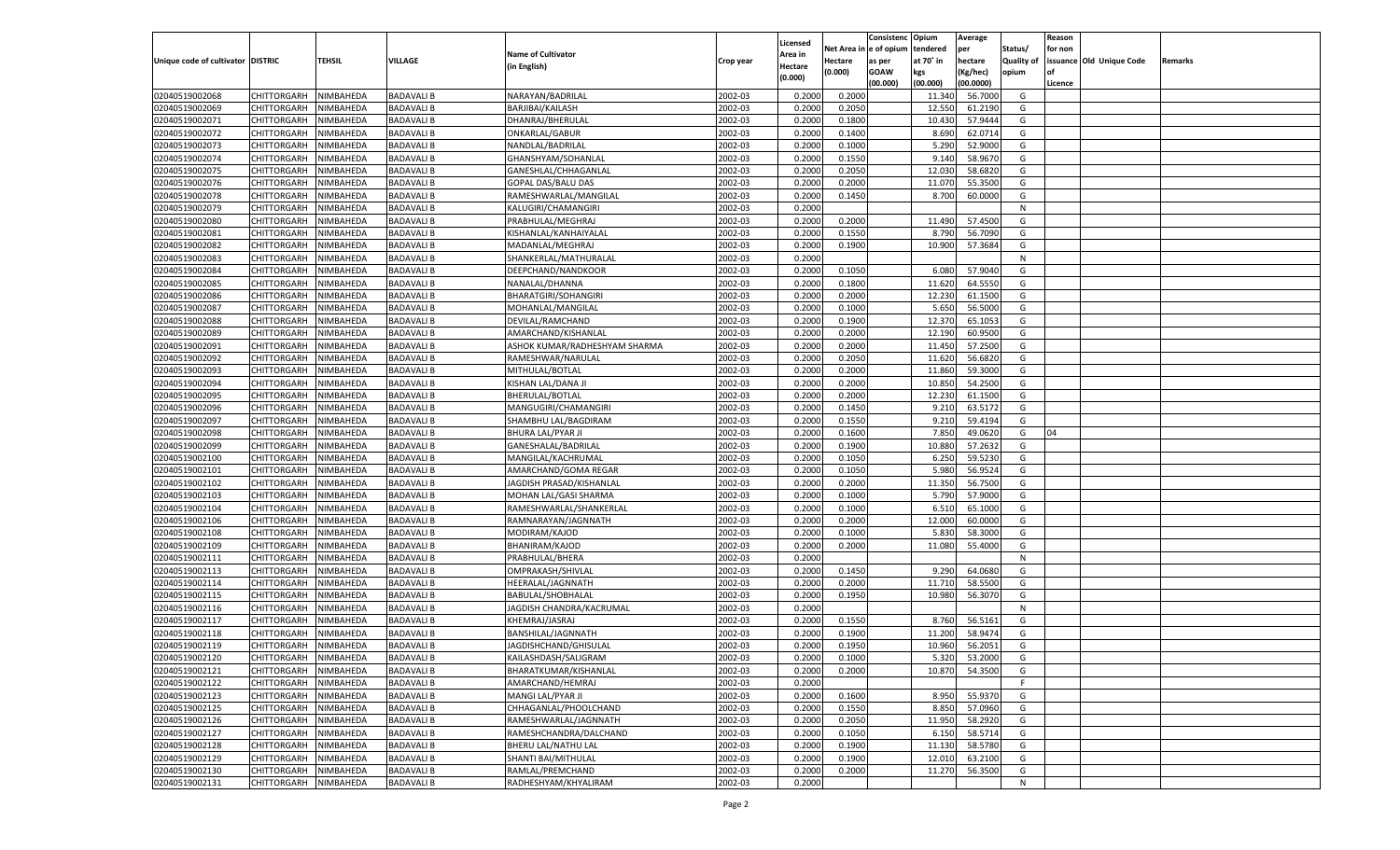|                                   |                       |               |                       |                                 |           |                |          | Consistenc  | Opium     | Average   |                   | Reason  |                          |         |
|-----------------------------------|-----------------------|---------------|-----------------------|---------------------------------|-----------|----------------|----------|-------------|-----------|-----------|-------------------|---------|--------------------------|---------|
|                                   |                       |               |                       |                                 |           | Licensed       | Net Area | le of opium | tendered  | per       | Status/           | for non |                          |         |
| Unique code of cultivator DISTRIC |                       | <b>TEHSIL</b> | VILLAGE               | <b>Name of Cultivator</b>       | Crop year | <b>Area in</b> | Hectare  | as per      | at 70° in | hectare   | <b>Quality of</b> |         | issuance Old Unique Code | Remarks |
|                                   |                       |               |                       | (in English)                    |           | Hectare        | (0.000)  | <b>GOAW</b> | kgs       | (Kg/hec)  | opium             |         |                          |         |
|                                   |                       |               |                       |                                 |           | (0.000)        |          | (00.000)    | (00.000)  | (00.0000) |                   | Licence |                          |         |
| 02040519002132                    | CHITTORGARH           | NIMBAHEDA     | <b>BADAVALI B</b>     | <b>GOPALLAL /BHERU LAL</b>      | 2002-03   | 0.2000         | 0.0950   |             | 5.930     | 62.4211   | G                 |         |                          |         |
| 02040519002133                    | CHITTORGARH           | NIMBAHEDA     | <b>BADAVALI B</b>     | DEVI LAL / BHAVAR LAL DHAKAD    | 2002-03   | 0.2000         | 0.1900   |             | 12.080    | 63.5780   | G                 |         |                          |         |
| 02040519002134                    | CHITTORGARH           | NIMBAHEDA     | <b>BADAVALI B</b>     | <b>BALU/PYAR CHAND REGAR</b>    | 2002-03   | 0.2000         | 0.1850   |             | 10.570    | 57.1351   | G                 |         |                          |         |
| 02040519002135                    | CHITTORGARH           | NIMBAHEDA     | <b>BADAVALI B</b>     | UKAR LAL/PYARA JI               | 2002-03   | 0.2000         | 0.2050   |             | 11.710    | 57.1210   | G                 |         |                          |         |
| 02040519002136                    | CHITTORGARH           | NIMBAHEDA     | <b>BADAVALI B</b>     | MANNA LAL/CHUNA JI              | 2002-03   | 0.2000         | 0.2050   |             | 11.320    | 55.2190   | G                 |         |                          |         |
| 02040519002137                    | CHITTORGARH           | NIMBAHEDA     | <b>BADAVALI B</b>     | RATAN LAL/CHUNNI LAL PRAJAPAT   | 2002-03   | 0.2000         |          |             |           |           | N                 |         |                          |         |
| 02040519002139                    | CHITTORGARH           | NIMBAHEDA     | <b>BADAVALI B</b>     | TULSIRAM/KHAYALI LAL SHARMA     | 2002-03   | 0.2000         | 0.1050   |             | 6.550     | 62.3800   | G                 |         |                          |         |
| 02040519002140                    | CHITTORGARH           | NIMBAHEDA     | <b>BADAVALI B</b>     | JANI BAI/RAMCHANDRA             | 2002-03   | 0.2000         | 0.2000   |             | 11.670    | 58.3500   | G                 |         |                          |         |
| 02040519002142                    |                       | NIMBAHEDA     | <b>BADAVALI B</b>     | DEVILAAL/GULAB JI BALAI         | 2002-03   | 0.2000         | 0.1900   |             | 10.950    | 57.6310   | G                 |         |                          |         |
| 02040519002143                    | CHITTORGARH           |               |                       |                                 |           |                |          |             |           |           |                   |         |                          |         |
|                                   | CHITTORGARH           | NIMBAHEDA     | <b>BADAVALI B</b>     | NAND LAL/KISHAN LAL SHARMA      | 2002-03   | 0.2000         | 0.1550   |             | 9.300     | 60.0000   | G                 |         |                          |         |
| 02040519002144                    | CHITTORGARH           | NIMBAHEDA     | <b>BADAVALI B</b>     | GISHU LAL/HAR NIVAS SHARMA      | 2002-03   | 0.2000         | 0.1900   |             | 10.860    | 57.1570   | G                 |         |                          |         |
| 02040519002145                    | CHITTORGARH           | NIMBAHEDA     | <b>BADAVALI B</b>     | JASH RAJ/CHUNNI LAL PRAJAPAT    | 2002-03   | 0.2000         | 0.1950   |             | 10.81     | 55.4350   | G                 |         |                          |         |
| 02040519002146                    | CHITTORGARH           | NIMBAHEDA     | <b>BADAVALI B</b>     | PRABHU LAL/KISHAN LAL DHAKAD    | 2002-03   | 0.2000         | 0.1300   |             | 7.680     | 59.0760   | G                 |         |                          |         |
| 02040519002147                    | CHITTORGARH           | NIMBAHEDA     | <b>BADAVALI B</b>     | UDAY LAL/KHAYALI LAL REGAR      | 2002-03   | 0.2000         | 0.1500   |             | 9.020     | 60.133    | G                 |         |                          |         |
| 02040519002148                    | CHITTORGARH           | NIMBAHEDA     | <b>BADAVALI B</b>     | BOTH LAL/CHOGA LAL NAI          | 2002-03   | 0.2000         |          |             |           |           | N                 |         |                          |         |
| 02040519002149                    | CHITTORGARH           | NIMBAHEDA     | <b>BADAVALI B</b>     | DHAN RAJ/NAND LAL SHARMA        | 2002-03   | 0.2000         | 0.2050   |             | 13.260    | 64.682    | G                 |         |                          |         |
| 02040519002150                    | CHITTORGARH           | NIMBAHEDA     | <b>BADAVALI B</b>     | AMAR CHAND/BABRU BHIL           | 2002-03   | 0.2000         | 0.1000   |             | 4.800     | 48.0000   | G                 | 04      |                          |         |
| 02040519002151                    | CHITTORGARH           | NIMBAHEDA     | <b>BADAVALI B</b>     | SUKHLAL/NATHU LAL DHAKAD        | 2002-03   | 0.2000         | 0.1550   |             | 9.07      | 58.5161   | G                 |         |                          |         |
| 02040519002152                    | CHITTORGARH           | NIMBAHEDA     | <b>BADAVALI B</b>     | DINESH CHANDRA/MADAN LAL DHAKAD | 2002-03   | 0.2000         | 0.1450   |             | 8.770     | 60.4820   | G                 |         |                          |         |
| 02040519002153                    | CHITTORGARH           | NIMBAHEDA     | <b>BADAVALI B</b>     | LILA SHANKAR/GHISU LAL DHAKAD   | 2002-03   | 0.2000         | 0.1900   |             | 11.300    | 59.4730   | G                 |         |                          |         |
| 02040519002154                    | CHITTORGARH           | NIMBAHEDA     | <b>BADAVALI B</b>     | SHRILAL/TULSIRAM                | 2002-03   | 0.2000         | 0.2050   |             | 11.820    | 57.6580   | G                 |         |                          |         |
| 02040519003001                    | CHITTORGARH           | NIMBAHEDA     | <b>BANGEDAGHATA A</b> | MANGILAL/RAMALAL                | 2002-03   | 0.2000         | 0.2000   |             | 11.080    | 55.4000   | G                 |         |                          |         |
| 02040519003002                    | CHITTORGARH           | NIMBAHEDA     | <b>BANGEDAGHATA A</b> | RATANLAL/KISHANLAL              | 2002-03   | 0.2000         | 0.1900   |             | 12.270    | 64.5780   | G                 |         |                          |         |
| 02040519003003                    | CHITTORGARH           | NIMBAHEDA     | BANGEDAGHATA A        | VARJIBAI/TEKCHAND               | 2002-03   | 0.2000         | 0.2000   |             | 11.770    | 58.8500   | G                 |         |                          |         |
| 02040519003004                    | CHITTORGARH           | NIMBAHEDA     | <b>BANGEDAGHATA A</b> | MANGILAL/ONKAR                  | 2002-03   | 0.2000         | 0.2050   |             | 11.470    | 55.9512   | G                 |         |                          |         |
| 02040519003005                    | CHITTORGARH           | NIMBAHEDA     | BANGEDAGHATA A        | BHANWAR LAL/NATHU LAL           | 2002-03   | 0.2000         | 0.2000   |             | 12.410    | 62.0500   | G                 |         |                          |         |
| 02040519003006                    | CHITTORGARH           | NIMBAHEDA     | <b>BANGEDAGHATA A</b> | MOTIYABAI/MANGILAL              | 2002-03   | 0.2000         | 0.2000   |             | 11.270    | 56.3500   | G                 |         |                          |         |
| 02040519003007                    | CHITTORGARH           | NIMBAHEDA     | BANGEDAGHATA A        | GOPALLAL/LALU                   | 2002-03   | 0.2000         | 0.1950   |             | 11.930    | 61.1795   | G                 |         |                          |         |
| 02040519003008                    | CHITTORGARH           | NIMBAHEDA     | <b>BANGEDAGHATA A</b> | NANA LAL/BHAGIRTH               | 2002-03   | 0.2000         | 0.2000   |             | 11.070    | 55.3500   | G                 |         |                          |         |
| 02040519003009                    | CHITTORGARH           | NIMBAHEDA     | <b>BANGEDAGHATA A</b> | BHUVANIRAM/KESURAM              | 2002-03   | 0.2000         | 0.1950   |             | 12.490    | 64.0513   | G                 |         |                          |         |
| 02040519003010                    | CHITTORGARH           | NIMBAHEDA     | <b>BANGEDAGHATA A</b> | BHUWANIRAM/JAGNNATH             | 2002-03   | 0.2000         | 0.2000   |             | 10.920    | 54.6000   | G                 |         |                          |         |
| 02040519003011                    | CHITTORGARH           | NIMBAHEDA     | BANGEDAGHATA A        | BHERULAL/GHISALAL               | 2002-03   | 0.2000         | 0.1950   |             | 11.250    | 57.692    | G                 |         |                          |         |
|                                   |                       |               |                       |                                 |           |                |          |             |           |           |                   |         |                          |         |
| 02040519003012                    | CHITTORGARH           | NIMBAHEDA     | <b>BANGEDAGHATA A</b> | SHANTILAL/HEERALAL              | 2002-03   | 0.2000         | 0.1950   |             | 12.130    | 62.2051   | G                 |         |                          |         |
| 02040519003013                    | CHITTORGARH           | NIMBAHEDA     | <b>BANGEDAGHATA A</b> | NANI BAI/BHUVANIRAM             | 2002-03   | 0.2000         | 0.1950   |             | 12.300    | 63.0760   | G                 |         |                          |         |
| 02040519003014                    | CHITTORGARH           | NIMBAHEDA     | <b>BANGEDAGHATA A</b> | BADRILAL/NANURAM                | 2002-03   | 0.2000         | 0.1500   |             | 9.61      | 64.0660   | G                 |         |                          |         |
| 02040519003015                    | CHITTORGARH           | NIMBAHEDA     | BANGEDAGHATA A        | BHANWARLAL/KESHURAM             | 2002-03   | 0.2000         | 0.2000   |             | 11.95     | 59.7500   | G                 |         |                          |         |
| 02040519003016                    | <b>CHITTORGARH</b>    | NIMBAHEDA     | <b>BANGEDAGHATA A</b> | CHHAGANLAL/NANALAL              | 2002-03   | 0.2000         | 0.1950   |             | 11.480    | 58.8710   | G                 |         |                          |         |
| 02040519003018                    | CHITTORGARH           | NIMBAHEDA     | <b>BANGEDAGHATA A</b> | NANA/NARAYAN                    | 2002-03   | 0.2000         | 0.1900   |             | 12.11     | 63.7360   | G                 |         |                          |         |
| 02040519003020                    | CHITTORGARH           | NIMBAHEDA     | <b>BANGEDAGHATA A</b> | SHIVNARAYAN/PRABHULAL           | 2002-03   | 0.2000         | 0.2000   |             | 12.770    | 63.8500   | G                 |         |                          |         |
| 02040519003021                    | CHITTORGARH           | NIMBAHEDA     | BANGEDAGHATA A        | GANGARAM/BHUVANIRAM             | 2002-03   | 0.2000         | 0.2000   |             | 11.530    | 57.6500   | G                 |         |                          |         |
| 02040519003022                    | CHITTORGARH           | NIMBAHEDA     | <b>BANGEDAGHATA A</b> | RADHESHYAM/BHURIBAI             | 2002-03   | 0.2000         | 0.2050   |             | 12.760    | 62.2430   | G                 |         |                          |         |
| 02040519003023                    | CHITTORGARH           | NIMBAHEDA     | BANGEDAGHATA A        | ONKARLAL/BHAGIRATH              | 2002-03   | 0.2000         | 0.1950   |             | 11.120    | 57.0250   | G                 |         |                          |         |
| 02040519003024                    | CHITTORGARH           | NIMBAHEDA     | <b>BANGEDAGHATA A</b> | VARDICHAND/PYARA                | 2002-03   | 0.2000         | 0.2000   |             | 11.760    | 58.8000   | G                 |         |                          |         |
| 02040519003025                    | CHITTORGARH           | NIMBAHEDA     | <b>BANGEDAGHATA A</b> | PHOOLCHAND/SUKHDEV              | 2002-03   | 0.2000         | 0.0950   |             | 5.350     | 56.3150   | G                 |         |                          |         |
| 02040519003026                    | CHITTORGARH           | NIMBAHEDA     | <b>BANGEDAGHATA A</b> | NANA LAL/TULSIRAM               | 2002-03   | 0.2000         | 0.2000   |             | 11.140    | 55.7000   | G                 |         |                          |         |
| 02040519003028                    | CHITTORGARH NIMBAHEDA |               | <b>BANGEDAGHATA A</b> | KANHAIYALAL/BHUWANIRAM          | 2002-03   | 0.2000         | 0.1900   |             | 12.230    | 64.3684   | G                 |         |                          |         |
| 02040519003029                    | <b>CHITTORGARH</b>    | NIMBAHEDA     | <b>BANGEDAGHATA A</b> | BHERU LAL/DANRAJ                | 2002-03   | 0.2000         | 0.1150   |             | 7.700     | 66.9560   | G                 |         |                          |         |
| 02040519003030                    | <b>CHITTORGARH</b>    | NIMBAHEDA     | <b>BANGEDAGHATA A</b> | HEERA LAL/JIVRAJ                | 2002-03   | 0.2000         | 0.2000   |             | 12.320    | 61.6000   | G                 |         |                          |         |
| 02040519003031                    | <b>CHITTORGARH</b>    | NIMBAHEDA     | <b>BANGEDAGHATA A</b> | LABCHAND/OUNKAR LAL             | 2002-03   | 0.2000         | 0.1800   |             | 11.220    | 62.3333   | G                 |         |                          |         |
| 02040519003032                    | <b>CHITTORGARH</b>    | NIMBAHEDA     | <b>BANGEDAGHATA A</b> | MOHANLAL/NANALAL                | 2002-03   | 0.2000         | 0.1500   |             | 9.740     | 64.9333   | G                 |         |                          |         |
| 02040519003034                    | <b>CHITTORGARH</b>    | NIMBAHEDA     | <b>BANGEDAGHATA A</b> | KANA/BHUVANA                    | 2002-03   | 0.2000         | 0.2100   |             | 10.770    | 51.2850   | G                 | 04      |                          |         |
| 02040519003035                    | <b>CHITTORGARH</b>    | NIMBAHEDA     | <b>BANGEDAGHATA A</b> | KISHANLAL/BHUWANIRAM            | 2002-03   | 0.2000         | 0.2000   |             | 11.680    | 58.4000   | G                 |         |                          |         |
| 02040519003036                    | <b>CHITTORGARH</b>    | NIMBAHEDA     | <b>BANGEDAGHATA A</b> | NANIBAI/BHANWARLAL              | 2002-03   | 0.2000         | 0.1050   |             | 6.670     | 63.5230   | G                 |         |                          |         |
| 02040519003037                    | <b>CHITTORGARH</b>    | NIMBAHEDA     | <b>BANGEDAGHATA A</b> | PRABHULAL/ONKARLAL              | 2002-03   | 0.2000         | 0.2100   |             | 13.090    | 62.3333   | G                 |         |                          |         |
| 02040519003038                    | <b>CHITTORGARH</b>    | NIMBAHEDA     | <b>BANGEDAGHATA A</b> | MANGILAL/NANALAL                | 2002-03   | 0.2000         | 0.2000   |             | 10.990    | 54.9500   | G                 |         |                          |         |
|                                   |                       |               | <b>BANGEDAGHATA A</b> | BHANWAR LAL/DALURAM             |           |                |          |             |           |           |                   |         |                          |         |
| 02040519003039                    | CHITTORGARH           | NIMBAHEDA     |                       |                                 | 2002-03   | 0.2000         | 0.2000   |             | 12.900    | 64.5000   | G                 |         |                          |         |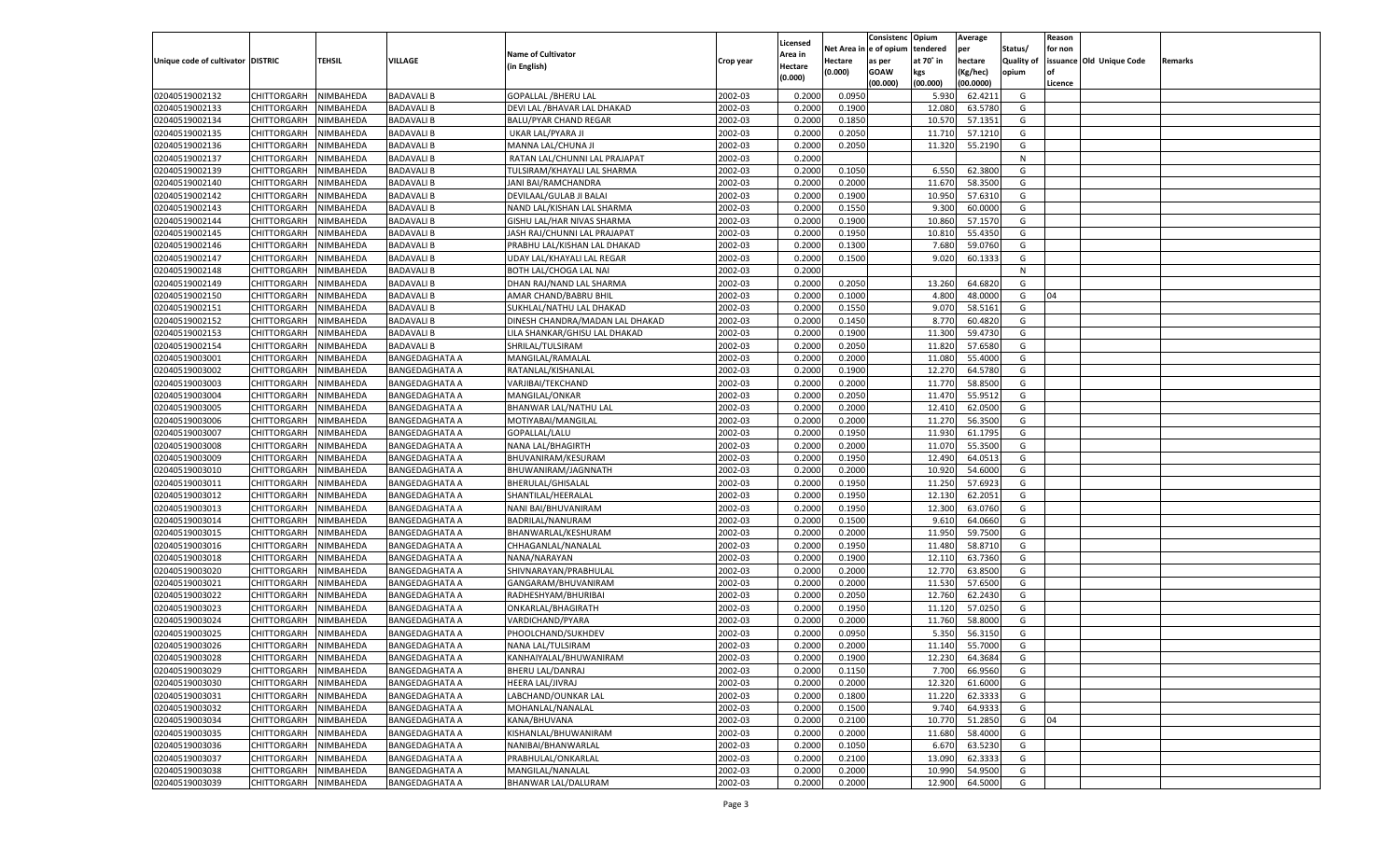|                                   |                       |               |                       |                                |           |                           |          | Consistenc  | Opium     | Average   |                   | Reason  |                          |                           |
|-----------------------------------|-----------------------|---------------|-----------------------|--------------------------------|-----------|---------------------------|----------|-------------|-----------|-----------|-------------------|---------|--------------------------|---------------------------|
|                                   |                       |               |                       | <b>Name of Cultivator</b>      |           | Licensed                  | Net Area | e of opium  | tendered  | per       | Status/           | for non |                          |                           |
| Unique code of cultivator DISTRIC |                       | <b>TEHSIL</b> | VILLAGE               | (in English)                   | Crop year | <b>Area in</b><br>Hectare | Hectare  | as per      | at 70° in | hectare   | <b>Quality of</b> |         | issuance Old Unique Code | Remarks                   |
|                                   |                       |               |                       |                                |           | (0.000)                   | (0.000)  | <b>GOAW</b> | kgs       | (Kg/hec)  | opium             |         |                          |                           |
|                                   |                       |               |                       |                                |           |                           |          | (00.000)    | (00.000)  | (00.0000) |                   | Licence |                          |                           |
| 02040519003040                    | CHITTORGARH           | NIMBAHEDA     | <b>BANGEDAGHATA A</b> | RAM LAL/NATHU LAL              | 2002-03   | 0.2000                    | 0.2000   |             | 11.590    | 57.9500   | G                 |         |                          |                           |
| 02040519003041                    | CHITTORGARH           | NIMBAHEDA     | BANGEDAGHATA A        | BHANWAR LAL/LAXMI CHAND        | 2002-03   | 0.2000                    | 0.2000   |             | 11.790    | 58.9500   | G                 |         |                          |                           |
| 02040519003042                    | CHITTORGARH           | NIMBAHEDA     | <b>BANGEDAGHATA A</b> | BHERU LAL/NARAYAN              | 2002-03   | 0.2000                    | 0.2100   |             | 10.960    | 52.1905   | G                 |         |                          |                           |
| 02040519003043                    | CHITTORGARH           | NIMBAHEDA     | <b>BANGEDAGHATA A</b> | DEUBAI/MOTILAL                 | 2002-03   | 0.2000                    | 0.2050   |             | 11.530    | 56.2439   | G                 |         |                          |                           |
| 02040519003044                    | CHITTORGARH           | NIMBAHEDA     | <b>BANGEDAGHATA A</b> | KALURAM/KHEMRAJ                | 2002-03   | 0.2000                    | 0.1950   |             | 12.100    | 62.0513   | G                 |         |                          |                           |
| 02040519003045                    | CHITTORGARH           | NIMBAHEDA     | BANGEDAGHATA A        | BHANWARLAL/GOPAL               | 2002-03   | 0.2000                    | 0.2050   |             | 11.010    | 53.7073   | G                 |         |                          |                           |
| 02040519003046                    | CHITTORGARH           | NIMBAHEDA     | <b>BANGEDAGHATA A</b> | CHUNNILAL/BADRILAL             | 2002-03   | 0.2000                    | 0.1900   |             | 12.030    | 63.3150   | G                 |         |                          |                           |
| 02040519003047                    | CHITTORGARH           | NIMBAHEDA     | BANGEDAGHATA A        | NAND LAL/CHTRBHUJ              | 2002-03   | 0.2000                    | 0.2000   |             | 10.97     | 54.8500   | G                 |         |                          |                           |
| 02040519003048                    | CHITTORGARH           | NIMBAHEDA     | <b>BANGEDAGHATA A</b> | BHANWAR LAL/BHVANA             | 2002-03   | 0.2000                    | 0.2000   |             | 9.630     | 48.1500   | G                 | 04      |                          |                           |
| 02040519003049                    | CHITTORGARH           | NIMBAHEDA     | BANGEDAGHATA A        | SHRILAL/KISHANLAL              | 2002-03   | 0.2000                    | 0.2000   |             | 12.080    | 60.4000   | G                 |         |                          |                           |
| 02040519003050                    | CHITTORGARH           | NIMBAHEDA     | <b>BANGEDAGHATA A</b> | SALU BAI/JITU                  | 2002-03   | 0.2000                    | 0.2000   |             | 10.700    | 53.5000   | G                 |         |                          |                           |
| 02040519003051                    | CHITTORGARH           | NIMBAHEDA     | BANGEDAGHATA A        | NANDLAL/KHEMRAJ                | 2002-03   | 0.2000                    | 0.2000   |             | 11.440    | 57.2000   | G                 |         |                          |                           |
| 02040519003052                    | CHITTORGARH           | NIMBAHEDA     | <b>BANGEDAGHATA A</b> | LAXMINARAYAN/NAND LAL          | 2002-03   | 0.2000                    | 0.2000   |             | 12.51     | 62.5500   | G                 |         |                          |                           |
| 02040519003053                    | CHITTORGARH           | NIMBAHEDA     | BANGEDAGHATA A        | HEERA LAL/NARAYAN              | 2002-03   | 0.2000                    | 0.1900   |             | 11.570    | 60.8940   | G                 |         |                          |                           |
| 02040519003054                    | CHITTORGARH           | NIMBAHEDA     | <b>BANGEDAGHATA A</b> | PARBHU LAL/AMAR CHAND          | 2002-03   | 0.2000                    | 0.2050   |             | 11.490    | 56.0480   | G                 |         |                          |                           |
| 02040519003055                    | CHITTORGARH           | NIMBAHEDA     | BANGEDAGHATA A        | JEETU/NANA                     | 2002-03   | 0.2000                    | 0.1000   |             | 5.640     | 56.4000   | G                 |         |                          |                           |
| 02040519003056                    | CHITTORGARH           | NIMBAHEDA     | <b>BANGEDAGHATA A</b> | <b>CUNNI LAL/NANA</b>          | 2002-03   | 0.2000                    | 0.2000   |             | 12.500    | 62.5000   | G                 | 11      |                          | <b>JUVENILE APPLICANT</b> |
| 02040519003057                    | CHITTORGARH           | NIMBAHEDA     | BANGEDAGHATA A        | KANHAIYALAL/ONKAR              | 2002-03   | 0.2000                    | 0.1850   |             | 11.250    | 60.8100   | G                 |         |                          |                           |
| 02040519003058                    | CHITTORGARH           | NIMBAHEDA     | <b>BANGEDAGHATA A</b> | PHOOLCHAND/SHANKERLAL-KASHIRAM | 2002-03   | 0.2000                    | 0.1950   |             | 11.030    | 56.5641   | G                 |         |                          |                           |
| 02040519003059                    | CHITTORGARH           | NIMBAHEDA     | BANGEDAGHATA A        | MANGI LAL/KASIRAM              | 2002-03   | 0.2000                    | 0.1900   |             | 11.690    | 61.5263   | G                 |         |                          |                           |
| 02040519003060                    | CHITTORGARH           | NIMBAHEDA     | <b>BANGEDAGHATA A</b> | CHHAGANLAL/ONKARLAL            | 2002-03   | 0.2000                    | 0.2000   |             | 12.610    | 63.0500   | G                 |         |                          |                           |
| 02040519003062                    | CHITTORGARH           | NIMBAHEDA     | BANGEDAGHATA A        | LABHCHAND/HARLAL               | 2002-03   | 0.2000                    | 0.1900   |             | 11.470    | 60.3684   | G                 |         |                          |                           |
| 02040519003063                    | CHITTORGARH           | NIMBAHEDA     | <b>BANGEDAGHATA A</b> | <b>BABULAL/BHAGU REGAR</b>     | 2002-03   | 0.2000                    | 0.1850   |             | 10.31     | 55.7290   | G                 |         |                          |                           |
| 02040519003064                    | CHITTORGARH           | NIMBAHEDA     | <b>BANGEDAGHATA A</b> | GHISU/KISHANLAL                | 2002-03   | 0.2000                    | 0.2000   |             | 11.930    | 59.6500   | G                 |         |                          |                           |
| 02040519003065                    | CHITTORGARH           | NIMBAHEDA     | <b>BANGEDAGHATA A</b> | MANGILAL/HUKMA REGAR           | 2002-03   | 0.2000                    | 0.2000   |             | 12.130    | 60.6500   | G                 |         |                          |                           |
| 02040519003066                    | CHITTORGARH           | NIMBAHEDA     | BANGEDAGHATA A        | CHATRULAL/BHAGWAN REGAR        | 2002-03   | 0.2000                    | 0.1500   |             | 8.720     | 58.133    | G                 |         |                          |                           |
| 02040519003067                    | CHITTORGARH           | NIMBAHEDA     | <b>BANGEDAGHATA A</b> | ONKARLAL/BHAGU                 | 2002-03   | 0.2000                    | 0.1500   |             | 9.340     | 62.2660   | G                 |         |                          |                           |
| 02040519003068                    | CHITTORGARH           | NIMBAHEDA     | BANGEDAGHATA A        | RATANLAL/ONKAR                 | 2002-03   | 0.2000                    | 0.2050   |             | 13.150    | 64.1463   | G                 |         |                          |                           |
| 02040519003069                    | CHITTORGARH           | NIMBAHEDA     | <b>BANGEDAGHATA A</b> | AMBALAL/JAGNNATH               | 2002-03   | 0.2000                    | 0.1900   |             | 11.460    | 60.3150   | G                 |         |                          |                           |
| 02040519003070                    | CHITTORGARH           | NIMBAHEDA     | <b>BANGEDAGHATA A</b> | TULSIRAM/BHANWARLAL            | 2002-03   | 0.2000                    | 0.2000   |             | 11.920    | 59.6000   | G                 |         |                          |                           |
| 02040519003072                    | CHITTORGARH           | NIMBAHEDA     | <b>BANGEDAGHATA A</b> | MANGILAL/KISHAN                | 2002-03   | 0.2000                    | 0.2000   |             | 11.300    | 56.5000   | G                 |         |                          |                           |
| 02040519003073                    | CHITTORGARH           | NIMBAHEDA     | BANGEDAGHATA A        | NANDLAL/BHAGWAN                | 2002-03   | 0.2000                    | 0.2000   |             | 12.020    | 60.1000   | G                 |         |                          |                           |
| 02040519003074                    | CHITTORGARH           | NIMBAHEDA     | <b>BANGEDAGHATA A</b> | BHERULAL/SHANKERLAL            | 2002-03   | 0.2000                    | 0.1900   |             | 10.880    | 57.263    | G                 |         |                          |                           |
| 02040519003075                    | CHITTORGARH           | NIMBAHEDA     | <b>BANGEDAGHATA A</b> | KALURAM/KISHANLAL              | 2002-03   | 0.2000                    | 0.2000   |             | 11.41     | 57.0500   | G                 |         |                          |                           |
| 02040519003076                    |                       | NIMBAHEDA     |                       |                                | 2002-03   | 0.2000                    | 0.1950   |             | 10.650    | 54.615    | G                 |         |                          |                           |
| 02040519003078                    | CHITTORGARH           |               | <b>BANGEDAGHATA A</b> | VARDICHAND/BHAGU               | 2002-03   |                           |          |             | 10.620    | 53.1000   | G                 |         |                          |                           |
|                                   | CHITTORGARH           | NIMBAHEDA     | BANGEDAGHATA A        | PHOOLCHAND/BHANWARLAL          |           | 0.2000                    | 0.2000   |             |           |           |                   |         |                          |                           |
| 02040519003079                    | CHITTORGARH           | NIMBAHEDA     | <b>BANGEDAGHATA A</b> | CHAGAN LAL/NARAYAN             | 2002-03   | 0.2000                    | 0.2000   |             | 11.120    | 55.6000   | G                 |         |                          |                           |
| 02040519003080                    | CHITTORGARH           | NIMBAHEDA     | <b>BANGEDAGHATA A</b> | KISHANLAL/MODIRAM              | 2002-03   | 0.2000                    | 0.1850   |             | 11.500    | 62.162    | G                 |         |                          |                           |
| 02040519003082                    | CHITTORGARH           | NIMBAHEDA     | <b>BANGEDAGHATA A</b> | HEMRAJ/NARAYAN                 | 2002-03   | 0.2000                    | 0.2050   |             | 13.090    | 63.8530   | G                 |         |                          |                           |
| 02040519003083                    | CHITTORGARH           | NIMBAHEDA     | <b>BANGEDAGHATA A</b> | NANDLAL/HARLAL                 | 2002-03   | 0.2000                    | 0.1550   |             | 9.54      | 61.5484   | G                 |         |                          |                           |
| 02040519003084                    | CHITTORGARH           | NIMBAHEDA     | <b>BANGEDAGHATA A</b> | LALCHAND/NARAYAN               | 2002-03   | 0.2000                    | 0.1900   |             | 10.920    | 57.4730   | G                 |         |                          |                           |
| 02040519003085                    | CHITTORGARH           | NIMBAHEDA     | <b>BANGEDAGHATA A</b> | AMARCHAND/KHEMRAJ              | 2002-03   | 0.2000                    | 0.2000   |             | 11.670    | 58.3500   | G                 |         |                          |                           |
| 02040519003086                    | CHITTORGARH           | NIMBAHEDA     | <b>BANGEDAGHATA A</b> | <b>BANSHILAL/ONKAR</b>         | 2002-03   | 0.2000                    | 0.1950   |             | 10.680    | 54.7692   | G                 |         |                          |                           |
| 02040519003087                    | CHITTORGARH           | NIMBAHEDA     | BANGEDAGHATA A        | MOHAN LAL/BHAGVAN              | 2002-03   | 0.2000                    | 0.2100   |             | 10.960    | 52.1905   | G                 |         |                          |                           |
| 02040519003088                    | CHITTORGARH           | NIMBAHEDA     | <b>BANGEDAGHATA A</b> | GISU/BHUVANIRAM                | 2002-03   | 0.2000                    | 0.1900   |             | 10.720    | 56.4211   | G                 |         |                          |                           |
| 02040519003091                    | CHITTORGARH NIMBAHEDA |               | <b>BANGEDAGHATA A</b> | CHAGAN LAL/HAR LAL             | 2002-03   | 0.2000                    | 0.1950   |             | 12.060    | 61.8462   | G                 |         |                          |                           |
| 02040519003092                    | <b>CHITTORGARH</b>    | NIMBAHEDA     | <b>BANGEDAGHATA A</b> | DHAPUBAI/GOKUL                 | 2002-03   | 0.2000                    | 0.2000   |             | 11.290    | 56.4500   | G                 |         |                          |                           |
| 02040519003093                    | CHITTORGARH           | NIMBAHEDA     | <b>BANGEDAGHATA A</b> | LABHCHAND/KISHANLAL            | 2002-03   | 0.2000                    | 0.1950   |             | 11.200    | 57.4350   | G                 |         |                          |                           |
| 02040519003095                    | <b>CHITTORGARH</b>    | NIMBAHEDA     | <b>BANGEDAGHATA A</b> | GEETALAL/NANDLAL               | 2002-03   | 0.2000                    | 0.1900   |             | 11.080    | 58.3150   | G                 |         |                          |                           |
| 02040519003096                    | <b>CHITTORGARH</b>    | NIMBAHEDA     | <b>BANGEDAGHATA A</b> | <b>GOPAL LAL/MANGI LAL</b>     | 2002-03   | 0.2000                    | 0.2000   |             | 11.370    | 56.8500   | G                 |         |                          |                           |
| 02040519003097                    | <b>CHITTORGARH</b>    | NIMBAHEDA     | <b>BANGEDAGHATA A</b> | KALURAM/JAGGA                  | 2002-03   | 0.2000                    | 0.1900   |             | 11.580    | 60.9474   | G                 |         |                          |                           |
| 02040519003098                    | <b>CHITTORGARH</b>    | NIMBAHEDA     | <b>BANGEDAGHATA A</b> | MANGILAL/NATHULAL              | 2002-03   | 0.2000                    | 0.1950   |             | 10.520    | 53.9480   | G                 |         |                          |                           |
| 02040519003100                    | <b>CHITTORGARH</b>    | NIMBAHEDA     | <b>BANGEDAGHATA A</b> | RAMESHWARLAL/KISHANLAL         | 2002-03   | 0.2000                    | 0.2000   |             | 12.520    | 62.6000   | G                 |         |                          |                           |
| 02040519003101                    | <b>CHITTORGARH</b>    | NIMBAHEDA     | <b>BANGEDAGHATA A</b> | PUSHKARLAL/BHERULAL            | 2002-03   | 0.2000                    | 0.1950   |             | 10.890    | 55.8462   | G                 |         |                          |                           |
| 02040519003102                    | <b>CHITTORGARH</b>    | NIMBAHEDA     | <b>BANGEDAGHATA A</b> | NARAYAN LAL/MATHRA LAL TELI    | 2002-03   | 0.2000                    | 0.1900   |             | 10.420    | 54.8421   | G                 |         |                          |                           |
| 02040519003104                    | <b>CHITTORGARH</b>    | NIMBAHEDA     | <b>BANGEDAGHATA A</b> | MOHANLAL/KALURAM               | 2002-03   | 0.2000                    | 0.2000   |             | 11.220    | 56.1000   | G                 |         |                          |                           |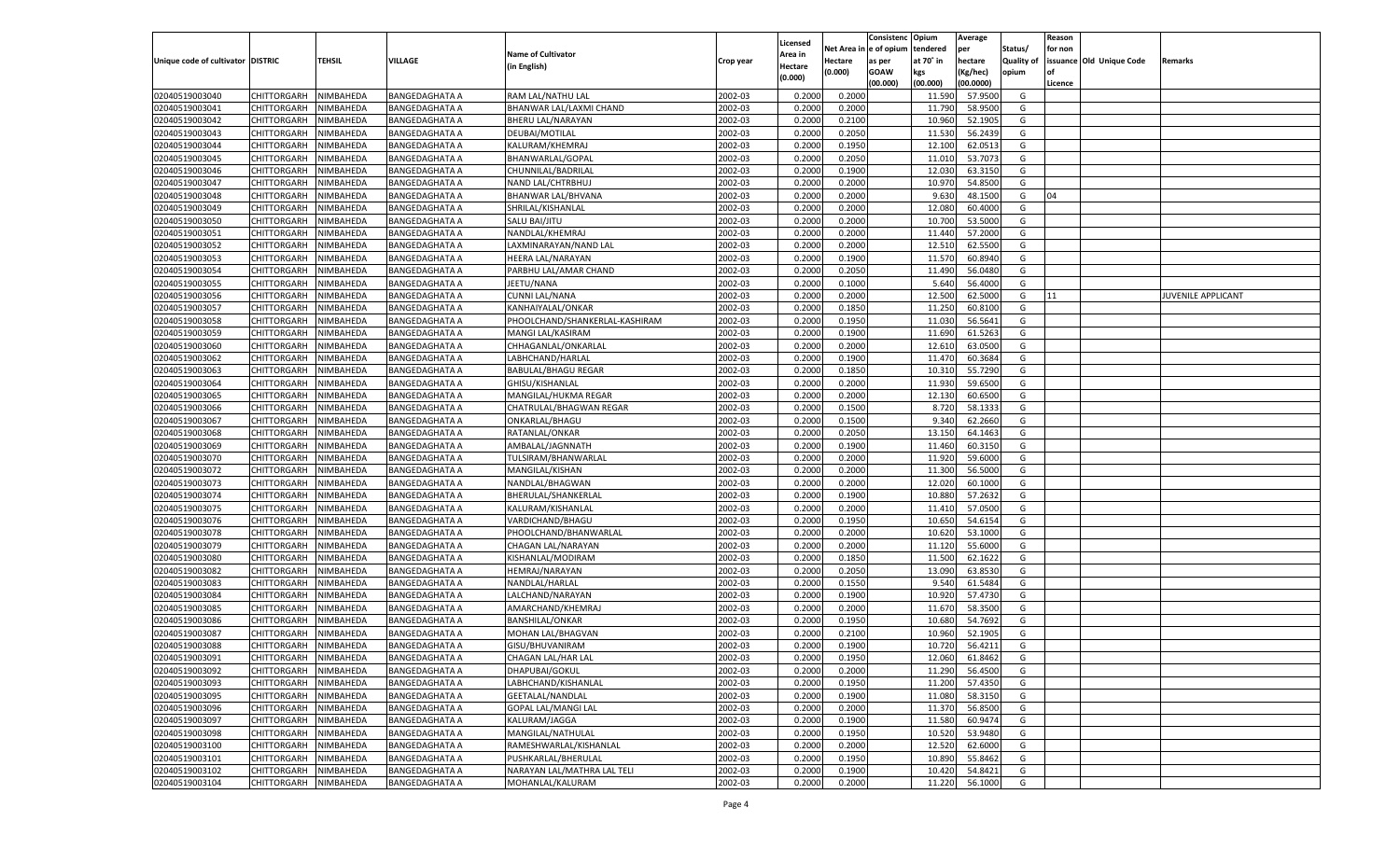|                                   |                                   |           |                       |                               |           |          |          | Consistenc Opium |           | Average   |                   | Reason    |                          |         |
|-----------------------------------|-----------------------------------|-----------|-----------------------|-------------------------------|-----------|----------|----------|------------------|-----------|-----------|-------------------|-----------|--------------------------|---------|
|                                   |                                   |           |                       |                               |           | Licensed | Net Area | e of opium       | tendered  | per       | Status/           | for non   |                          |         |
| Unique code of cultivator DISTRIC |                                   | TEHSIL    | VILLAGE               | <b>Name of Cultivator</b>     | Crop year | Area in  | Hectare  | as per           | at 70° in | hectare   | <b>Quality of</b> |           | issuance Old Unique Code | Remarks |
|                                   |                                   |           |                       | (in English)                  |           | Hectare  | (0.000)  | <b>GOAW</b>      | kgs       | (Kg/hec)  | opium             | <b>of</b> |                          |         |
|                                   |                                   |           |                       |                               |           | (0.000)  |          | (00.000)         | (00.000)  | (00.0000) |                   | Licence   |                          |         |
| 02040519003105                    | CHITTORGARH                       | NIMBAHEDA | <b>BANGEDAGHATA A</b> | RAM LAL/RAMCHANDRA            | 2002-03   | 0.2000   | 0.2000   |                  | 11.760    | 58.8000   | G                 |           |                          |         |
| 02040519003106                    | CHITTORGARH                       | NIMBAHEDA | <b>BANGEDAGHATA A</b> | BANSILAL/KALURAM              | 2002-03   | 0.2000   | 0.2000   |                  | 11.24     | 56.2000   | G                 |           |                          |         |
| 02040519003107                    | <b>CHITTORGARH</b>                | NIMBAHEDA | <b>BANGEDAGHATA A</b> | RAMCHANDRA/MOTILAL REGAR      | 2002-03   | 0.2000   | 0.2050   |                  | 11.51     | 56.1463   | G                 |           |                          |         |
| 02040519003108                    | CHITTORGARH                       | NIMBAHEDA | <b>BANGEDAGHATA A</b> | BABULAL/JAIRAM                | 2002-03   | 0.2000   | 0.2000   |                  | 10.800    | 54.0000   | G                 |           |                          |         |
| 02040519003109                    | <b>CHITTORGARH</b>                | NIMBAHEDA | <b>BANGEDAGHATA A</b> | GOPALLAL/RATANLAL             | 2002-03   | 0.2000   | 0.2000   |                  | 11.420    | 57.1000   | G                 |           |                          |         |
| 02040519003110                    | CHITTORGARH                       | NIMBAHEDA | <b>BANGEDAGHATA A</b> | GISULAL/RATANLAL              | 2002-03   | 0.2000   | 0.2000   |                  | 11.430    | 57.1500   | G                 |           |                          |         |
| 02040519003111                    | <b>CHITTORGARH</b>                | NIMBAHEDA | <b>BANGEDAGHATA A</b> | ONKARLAL/MOTILAL              | 2002-03   | 0.2000   | 0.1900   |                  | 10.500    | 55.2632   | G                 |           |                          |         |
| 02040519003112                    | CHITTORGARH                       | NIMBAHEDA | <b>BANGEDAGHATA A</b> | SURAJMAL/BHERULAL             | 2002-03   | 0.2000   | 0.1950   |                  | 11.290    | 57.8974   | G                 |           |                          |         |
| 02040519003113                    | <b>CHITTORGARH</b>                | NIMBAHEDA | <b>BANGEDAGHATA A</b> | GOPALLAL/BANSHILAL            | 2002-03   | 0.2000   | 0.2000   |                  | 11.800    | 59.0000   | G                 |           |                          |         |
| 02040519003114                    | CHITTORGARH                       | NIMBAHEDA | <b>BANGEDAGHATA A</b> | SHAMBHULAL/JAIRAJ             | 2002-03   | 0.2000   | 0.2000   |                  | 11.11     | 55.5500   | G                 |           |                          |         |
| 02040519003115                    | <b>CHITTORGARH</b>                | NIMBAHEDA | <b>BANGEDAGHATA A</b> | PURANMAL/MANGILAL             | 2002-03   | 0.2000   | 0.2000   |                  | 9.97      | 49.8500   | G                 | 04        |                          |         |
| 02040519003116                    | CHITTORGARH                       | NIMBAHEDA | <b>BANGEDAGHATA A</b> | ASHARAM/MODIRAM               | 2002-03   | 0.2000   | 0.2000   |                  | 12.300    | 61.5000   | G                 |           |                          |         |
| 02040519003117                    | <b>CHITTORGARH</b>                | NIMBAHEDA | <b>BANGEDAGHATA A</b> | UDAIRAM/BHANWARLAL DHAKAD     | 2002-03   | 0.2000   | 0.2000   |                  | 10.930    | 54.6500   | G                 |           |                          |         |
| 02040519003118                    | CHITTORGARH                       | NIMBAHEDA | <b>BANGEDAGHATA A</b> | KANHAIYALAL/MOTILAL           | 2002-03   | 0.2000   | 0.2000   |                  | 11.550    | 57.7500   | G                 |           |                          |         |
| 02040519003119                    | <b>CHITTORGARH</b>                | NIMBAHEDA | <b>BANGEDAGHATA A</b> | SHYAMLAL/PARBHU               | 2002-03   | 0.2000   | 0.2000   |                  | 10.480    | 52.4000   | G                 |           |                          |         |
| 02040519003120                    |                                   | NIMBAHEDA |                       |                               | 2002-03   | 0.2000   | 0.1500   |                  | 8.880     | 59.2000   | G                 |           |                          |         |
|                                   | CHITTORGARH<br><b>CHITTORGARH</b> | NIMBAHEDA | BANGEDAGHATA A        | MADANLAL/PRABHULAL            | 2002-03   | 0.2000   | 0.2000   |                  |           |           | G                 |           |                          |         |
| 02040519003121                    |                                   |           | <b>BANGEDAGHATA A</b> | PRABHULAL/KASHIRAM            |           |          |          |                  | 11.290    | 56.4500   |                   |           |                          |         |
| 02040519003122                    | CHITTORGARH                       | NIMBAHEDA | <b>BANGEDAGHATA A</b> | NOJIBAI/JAGLIYA               | 2002-03   | 0.2000   | 0.1550   |                  | 9.650     | 62.2581   | G                 |           |                          |         |
| 02040519003123                    | <b>CHITTORGARH</b>                | NIMBAHEDA | <b>BANGEDAGHATA A</b> | <b>BANSILAL/SHANKAR REGAR</b> | 2002-03   | 0.2000   | 0.2000   |                  | 11.790    | 58.9500   | G                 |           |                          |         |
| 02040519003125                    | CHITTORGARH                       | NIMBAHEDA | <b>BANGEDAGHATA A</b> | RATANA/MODA                   | 2002-03   | 0.2000   | 0.1650   |                  | 8.720     | 52.8485   | G                 |           |                          |         |
| 02040519003126                    | <b>CHITTORGARH</b>                | NIMBAHEDA | <b>BANGEDAGHATA B</b> | SUKHLAL/TEKCHAND DHAKAD       | 2002-03   | 0.2000   | 0.2000   |                  | 12.230    | 61.1500   | G                 |           |                          |         |
| 02040519003127                    | CHITTORGARH                       | NIMBAHEDA | <b>BANGEDAGHATA B</b> | MANOHARLAL/BHAVARLAL SHARMA   | 2002-03   | 0.2000   | 0.1850   |                  | 11.130    | 60.1622   | G                 |           |                          |         |
| 02040519003129                    | <b>CHITTORGARH</b>                | NIMBAHEDA | <b>BANGEDAGHATA B</b> | PANNALAL/MOTI                 | 2002-03   | 0.2000   | 0.2100   |                  | 11.470    | 54.6190   | G                 |           |                          |         |
| 02040519003130                    | CHITTORGARH                       | NIMBAHEDA | <b>BANGEDAGHATA B</b> | RAMCHANDRA/SHANKAR            | 2002-03   | 0.2000   | 0.2000   |                  | 11.520    | 57.6000   | G                 |           |                          |         |
| 02040519003131                    | <b>CHITTORGARH</b>                | NIMBAHEDA | <b>BANGEDAGHATA B</b> | JHERAM/MOTI                   | 2002-03   | 0.1000   | 0.1050   |                  | 6.920     | 65.9040   | G                 |           |                          |         |
| 02040519003132                    | CHITTORGARH                       | NIMBAHEDA | <b>BANGEDAGHATA B</b> | BANSHILAL/JAIRAM              | 2002-03   | 0.2000   | 0.1900   |                  | 10.850    | 57.105    | G                 |           |                          |         |
| 02040519003133                    | <b>CHITTORGARH</b>                | NIMBAHEDA | <b>BANGEDAGHATA B</b> | BANSHILAL/NARAYAN             | 2002-03   | 0.2000   | 0.1900   |                  | 11.780    | 62.0000   | G                 |           |                          |         |
| 02040519003134                    | CHITTORGARH                       | NIMBAHEDA | <b>BANGEDAGHATA B</b> | MANGILAL/HEMRAJ               | 2002-03   | 0.2000   | 0.1950   |                  | 12.480    | 64.0000   | G                 |           |                          |         |
| 02040519003135                    | <b>CHITTORGARH</b>                | NIMBAHEDA | <b>BANGEDAGHATA B</b> | NANALAL/HARIRAM               | 2002-03   | 0.2000   | 0.2000   |                  | 11.750    | 58.7500   | G                 |           |                          |         |
| 02040519003137                    | CHITTORGARH                       | NIMBAHEDA | <b>BANGEDAGHATA B</b> | <b>BANSHILAL/DEVA</b>         | 2002-03   | 0.2000   | 0.2000   |                  | 12.010    | 60.0500   | G                 |           |                          |         |
| 02040519003138                    | CHITTORGARH                       | NIMBAHEDA | <b>BANGEDAGHATA B</b> | RATANLAL/MULA                 | 2002-03   | 0.2000   | 0.1900   |                  | 10.170    | 53.5263   | G                 |           |                          |         |
| 02040519003141                    | CHITTORGARH                       | NIMBAHEDA | <b>BANGEDAGHATA B</b> | KAILASHCHAND/JAGLIYA          | 2002-03   | 0.2000   | 0.1950   |                  | 11.520    | 59.0760   | G                 |           |                          |         |
| 02040519003142                    | CHITTORGARH                       | NIMBAHEDA | <b>BANGEDAGHATA B</b> | NANALAL/ROOPA                 | 2002-03   | 0.2000   | 0.2100   |                  | 12.230    | 58.2381   | G                 |           |                          |         |
| 02040519003143                    | CHITTORGARH                       | NIMBAHEDA | <b>BANGEDAGHATA B</b> | HEERALAL/BHANA                | 2002-03   | 0.2000   | 0.2000   |                  | 11.190    | 55.9500   | G                 |           |                          |         |
| 02040519003145                    | CHITTORGARH                       | NIMBAHEDA | <b>BANGEDAGHATA B</b> | SHIVLAL/CHTRU                 | 2002-03   | 0.2000   | 0.2000   |                  | 10.98     | 54.9000   | G                 |           |                          |         |
| 02040519003146                    | CHITTORGARH                       | NIMBAHEDA | <b>BANGEDAGHATA B</b> | PYARCHAND/BHIMA               | 2002-03   | 0.2000   | 0.2050   |                  | 11.27     | 54.9750   | G                 |           |                          |         |
| 02040519003148                    | CHITTORGARH                       | NIMBAHEDA | <b>BANGEDAGHATA B</b> | LABHCHAND/MAGNA               | 2002-03   | 0.2000   | 0.1900   |                  | 12.020    | 63.2632   | G                 |           |                          |         |
| 02040519003149                    | CHITTORGARH                       | NIMBAHEDA | <b>BANGEDAGHATA B</b> | PHARLAD SINGH/PARTAP SINGH    | 2002-03   | 0.2000   | 0.1000   |                  | 5.640     | 56.4000   | G                 |           |                          |         |
| 02040519003150                    | CHITTORGARH                       | NIMBAHEDA | <b>BANGEDAGHATA B</b> | MOTILAL/PHOOLCHAND            | 2002-03   | 0.2000   | 0.1900   |                  | 10.720    | 56.4211   | G                 |           |                          |         |
| 02040519003151                    | CHITTORGARH                       | NIMBAHEDA | <b>BANGEDAGHATA B</b> | RAMLAL/BHERA                  | 2002-03   | 0.2000   | 0.2000   |                  | 11.480    | 57.4000   | G                 |           |                          |         |
| 02040519003152                    | CHITTORGARH                       | NIMBAHEDA | <b>BANGEDAGHATA B</b> | NANALAL/HUKMA                 | 2002-03   | 0.2000   | 0.2000   |                  | 11.830    | 59.1500   | G                 |           |                          |         |
| 02040519003153                    | CHITTORGARH                       | NIMBAHEDA | <b>BANGEDAGHATA B</b> | RAMESHWARLAL/MANGILAL         | 2002-03   | 0.2000   | 0.2000   |                  | 11.51     | 57.5500   | G                 |           |                          |         |
| 02040519003155                    | CHITTORGARH                       | NIMBAHEDA | <b>BANGEDAGHATA B</b> | DALCHAND/SHANKAR              | 2002-03   | 0.2000   | 0.2000   |                  | 11.91     | 59.5500   | G                 |           |                          |         |
| 02040519003156                    | CHITTORGARH                       | NIMBAHEDA | <b>BANGEDAGHATA B</b> | NANDLAL/JAGNNTH               | 2002-03   | 0.2000   | 0.1950   |                  | 13.250    | 67.9480   | G                 |           |                          |         |
| 02040519003157                    | CHITTORGARH                       | NIMBAHEDA | <b>BANGEDAGHATA B</b> | <b>HEERALAL/MOTILAL</b>       | 2002-03   | 0.2000   | 0.2000   |                  | 12.610    | 63.0500   | G                 |           |                          |         |
| 02040519003159                    | CHITTORGARH                       | NIMBAHEDA | <b>BANGEDAGHATA B</b> | KANA/MOOLA                    | 2002-03   | 0.2000   | 0.1550   |                  | 8.510     | 54.9032   | G                 |           |                          |         |
| 02040519003161                    | <b>CHITTORGARH</b>                | NIMBAHEDA | <b>BANGEDAGHATA B</b> | HARJUBAI/MANA                 | 2002-03   | 0.2000   | 0.1000   |                  | 5.730     | 57.3000   | G                 |           |                          |         |
| 02040519003162                    | CHITTORGARH                       | NIMBAHEDA | <b>BANGEDAGHATA B</b> | <b>GEETALAL/ONKARLAL</b>      | 2002-03   | 0.2000   | 0.2000   |                  | 11.220    | 56.1000   | G                 |           |                          |         |
| 02040519003163                    | <b>CHITTORGARH</b>                | NIMBAHEDA | <b>BANGEDAGHATA B</b> | SHYAMLAL/MANA                 | 2002-03   | 0.2000   | 0.0950   |                  | 5.400     | 56.8421   | G                 |           |                          |         |
| 02040519003164                    | <b>CHITTORGARH</b>                | NIMBAHEDA | <b>BANGEDAGHATA B</b> | BANSHILAL/KESHURAM            | 2002-03   | 0.2000   | 0.1600   |                  | 10.650    | 66.5620   | G                 |           |                          |         |
| 02040519003165                    | <b>CHITTORGARH</b>                | NIMBAHEDA | <b>BANGEDAGHATA B</b> |                               | 2002-03   |          | 0.1950   |                  |           |           | G                 |           |                          |         |
|                                   |                                   |           |                       | KANHAIYALAL/PREMCHAND         |           | 0.2000   |          |                  | 12.120    | 62.1530   |                   |           |                          |         |
| 02040519003166                    | <b>CHITTORGARH</b>                | NIMBAHEDA | <b>BANGEDAGHATA B</b> | MADANLAL/NANALAL              | 2002-03   | 0.2000   | 0.2000   |                  | 11.720    | 58.6000   | G                 |           |                          |         |
| 02040519003167                    | <b>CHITTORGARH</b>                | NIMBAHEDA | <b>BANGEDAGHATA B</b> | LILABAI/MODIRAM               | 2002-03   | 0.2000   | 0.1950   |                  | 12.000    | 61.5385   | G                 |           |                          |         |
| 02040519003169                    | <b>CHITTORGARH</b>                | NIMBAHEDA | <b>BANGEDAGHATA B</b> | CHHAGANLAL/BHERULAL           | 2002-03   | 0.2000   | 0.2000   |                  | 11.030    | 55.1500   | G                 |           |                          |         |
| 02040519003170                    | <b>CHITTORGARH</b>                | NIMBAHEDA | <b>BANGEDAGHATA B</b> | <b>BABULAL/MOTILAL</b>        | 2002-03   | 0.2000   | 0.1950   |                  | 10.730    | 55.0250   | G                 |           |                          |         |
| 02040519003171                    | CHITTORGARH                       | NIMBAHEDA | <b>BANGEDAGHATA B</b> | GOPILAL/SUKHDEV               | 2002-03   | 0.2000   | 0.2000   |                  | 11.480    | 57.4000   | G                 |           |                          |         |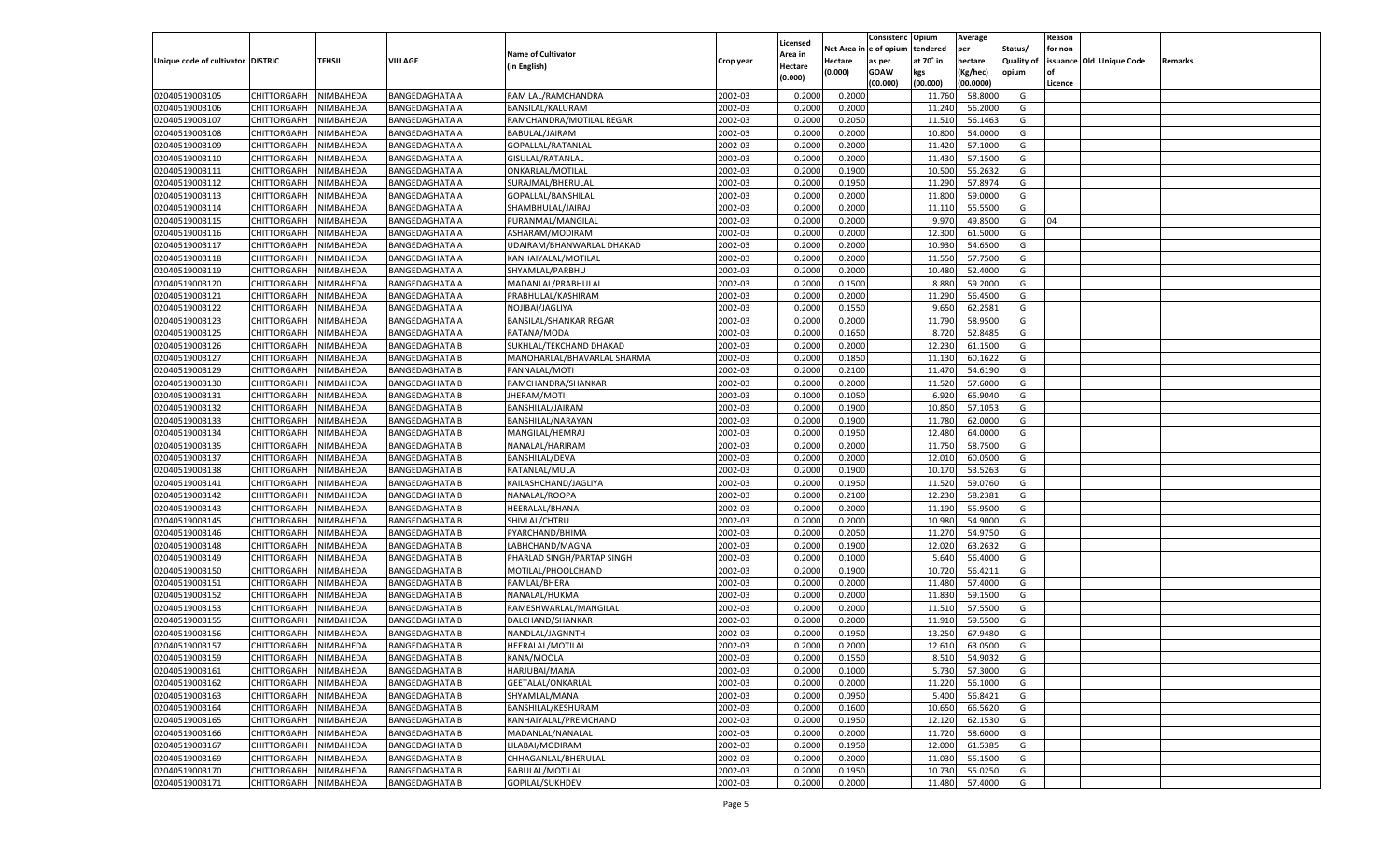|                                   |                       |           |                       |                             |           |          |          | Consistenc Opium |           | Average   |                   | Reason    |                          |         |
|-----------------------------------|-----------------------|-----------|-----------------------|-----------------------------|-----------|----------|----------|------------------|-----------|-----------|-------------------|-----------|--------------------------|---------|
|                                   |                       |           |                       |                             |           | Licensed | Net Area | e of opium       | tendered  | per       | Status/           | for non   |                          |         |
| Unique code of cultivator DISTRIC |                       | TEHSIL    | VILLAGE               | <b>Name of Cultivator</b>   | Crop year | Area in  | Hectare  | as per           | at 70° in | hectare   | <b>Quality of</b> |           | issuance Old Unique Code | Remarks |
|                                   |                       |           |                       | (in English)                |           | Hectare  | (0.000)  | <b>GOAW</b>      | kgs       | (Kg/hec)  | opium             | <b>of</b> |                          |         |
|                                   |                       |           |                       |                             |           | (0.000)  |          | (00.000)         | (00.000)  | (00.0000) |                   | Licence   |                          |         |
|                                   |                       |           |                       |                             |           |          |          |                  |           |           |                   |           |                          |         |
| 02040519003174                    | CHITTORGARH           | NIMBAHEDA | <b>BANGEDAGHATA B</b> | SOBHALAL/MOTILAL            | 2002-03   | 0.2000   | 0.1950   |                  | 9.900     | 50.7692   | G                 | 04        |                          |         |
| 02040519003176                    | <b>CHITTORGARH</b>    | NIMBAHEDA | <b>BANGEDAGHATA B</b> | DINESHCHANDRA/SHIVLAL       | 2002-03   | 0.2000   | 0.2000   |                  | 12.020    | 60.1000   | G                 |           |                          |         |
| 02040519003177                    | <b>CHITTORGARH</b>    | NIMBAHEDA | <b>BANGEDAGHATA B</b> | KANHAIYALAL/CHHAGANLAL      | 2002-03   | 0.2000   | 0.1950   |                  | 11.270    | 57.7940   | G                 |           |                          |         |
| 02040519003178                    | CHITTORGARH           | NIMBAHEDA | <b>BANGEDAGHATA B</b> | SHANTILAL/SHANKERLAL        | 2002-03   | 0.2000   | 0.1900   |                  | 11.81     | 62.1570   | G                 |           |                          |         |
| 02040519003180                    | <b>CHITTORGARH</b>    | NIMBAHEDA | <b>BANGEDAGHATA B</b> | BHAGIRATH/BHANWARLAL        | 2002-03   | 0.2000   | 0.2000   |                  | 12.450    | 62.2500   | G                 |           |                          |         |
| 02040519003181                    | CHITTORGARH           | NIMBAHEDA | <b>BANGEDAGHATA B</b> | KHEMRAJ/MANGILAL            | 2002-03   | 0.2000   | 0.1900   |                  | 12.430    | 65.4211   | G                 |           |                          |         |
| 02040519003182                    | <b>CHITTORGARH</b>    | NIMBAHEDA | <b>BANGEDAGHATA B</b> | DALCHAND/BADRILAL           | 2002-03   | 0.2000   | 0.2000   |                  | 13.770    | 68.8500   | G                 |           |                          |         |
| 02040519003183                    | CHITTORGARH           | NIMBAHEDA | <b>BANGEDAGHATA B</b> | LUXMINARAYAN/PHOOLCHAND     | 2002-03   | 0.2000   | 0.1950   |                  | 11.170    | 57.2821   | G                 |           |                          |         |
| 02040519003184                    | <b>CHITTORGARH</b>    | NIMBAHEDA |                       | <b>GORILAL/HEERALAL</b>     | 2002-03   | 0.2000   | 0.2000   |                  | 12.320    | 61.6000   | G                 |           |                          |         |
|                                   |                       |           | <b>BANGEDAGHATA B</b> |                             |           |          |          |                  |           |           |                   |           |                          |         |
| 02040519003185                    | CHITTORGARH           | NIMBAHEDA | <b>BANGEDAGHATA B</b> | PRITHWIRAJ/BHAWANIRAM       | 2002-03   | 0.2000   | 0.2000   |                  | 10.500    | 52.5000   | G                 |           |                          |         |
| 02040519003186                    | <b>CHITTORGARH</b>    | NIMBAHEDA | <b>BANGEDAGHATA B</b> | LILABAI/GOPAL               | 2002-03   | 0.2000   | 0.2000   |                  | 11.380    | 56.9000   | G                 |           |                          |         |
| 02040519003188                    | CHITTORGARH           | NIMBAHEDA | <b>BANGEDAGHATA B</b> | KANHAIYALAL/HEERALAL        | 2002-03   | 0.2000   | 0.1950   |                  | 10.700    | 54.8710   | G                 |           |                          |         |
| 02040519003189                    | <b>CHITTORGARH</b>    | NIMBAHEDA | <b>BANGEDAGHATA B</b> | RADHESHYAM/CHHAGANLAL       | 2002-03   | 0.2000   | 0.1950   |                  | 12.450    | 63.8462   | G                 |           |                          |         |
| 02040519003190                    | CHITTORGARH           | NIMBAHEDA | <b>BANGEDAGHATA B</b> | SHIVLAL/NANALAL             | 2002-03   | 0.2000   | 0.2000   |                  | 11.95     | 59.7500   | G                 |           |                          |         |
| 02040519003191                    | <b>CHITTORGARH</b>    | NIMBAHEDA | <b>BANGEDAGHATA B</b> | SUKHLAL/HEERALAL            | 2002-03   | 0.2000   | 0.2050   |                  | 11.800    | 57.5600   | G                 |           |                          |         |
| 02040519003192                    | CHITTORGARH           | NIMBAHEDA | <b>BANGEDAGHATA B</b> | MANGILAL/CHUNNILAL          | 2002-03   | 0.2000   | 0.1950   |                  | 11.520    | 59.0760   | G                 |           |                          |         |
| 02040519003193                    | <b>CHITTORGARH</b>    | NIMBAHEDA | <b>BANGEDAGHATA B</b> | SURESHCHAND/SOHANLAL        | 2002-03   | 0.2000   | 0.1500   |                  | 9.700     | 64.6660   | G                 |           |                          |         |
| 02040519003195                    | CHITTORGARH           | NIMBAHEDA | <b>BANGEDAGHATA B</b> | LUXMINARAYAN/NANALAL        | 2002-03   | 0.2000   | 0.2000   |                  | 11.650    | 58.2500   | G                 |           |                          |         |
|                                   | <b>CHITTORGARH</b>    | NIMBAHEDA |                       |                             | 2002-03   |          | 0.2000   |                  |           | 61.7000   | G                 |           |                          |         |
| 02040519003196                    |                       |           | <b>BANGEDAGHATA B</b> | RAMESHWARLAL/BHANWARLAL     |           | 0.2000   |          |                  | 12.34     |           |                   |           |                          |         |
| 02040519003197                    | CHITTORGARH           | NIMBAHEDA | <b>BANGEDAGHATA B</b> | KISHANLAL/NATHULAL          | 2002-03   | 0.2000   | 0.1950   |                  | 11.360    | 58.2564   | G                 |           |                          |         |
| 02040519003198                    | <b>CHITTORGARH</b>    | NIMBAHEDA | <b>BANGEDAGHATA B</b> | DEVILAL/NANALAL             | 2002-03   | 0.2000   | 0.1950   |                  | 11.590    | 59.4350   | G                 |           |                          |         |
| 02040519003200                    | CHITTORGARH           | NIMBAHEDA | <b>BANGEDAGHATA B</b> | SHANKERLAL/VARDICHAND       | 2002-03   | 0.2000   |          |                  |           |           | F                 |           |                          |         |
| 02040519003201                    | <b>CHITTORGARH</b>    | NIMBAHEDA | <b>BANGEDAGHATA B</b> | GOPALLAL/HEERALAI           | 2002-03   | 0.2000   | 0.1950   |                  | 14.220    | 72.9231   | G                 |           |                          |         |
| 02040519003202                    | CHITTORGARH           | NIMBAHEDA | <b>BANGEDAGHATA B</b> | RATANLAL/TEKCHAND           | 2002-03   | 0.2000   | 0.2000   |                  | 11.640    | 58.2000   | G                 |           |                          |         |
| 02040519003203                    | <b>CHITTORGARH</b>    | NIMBAHEDA | <b>BANGEDAGHATA B</b> | JAICHAND/NANALAL            | 2002-03   | 0.2000   | 0.2000   |                  | 11.850    | 59.2500   | G                 |           |                          |         |
| 02040519003204                    | CHITTORGARH           | NIMBAHEDA | <b>BANGEDAGHATA B</b> | <b>BOTLAL/KISHANLAL</b>     | 2002-03   | 0.2000   | 0.1950   |                  | 11.270    | 57.7940   | G                 |           |                          |         |
| 02040519003205                    | <b>CHITTORGARH</b>    | NIMBAHEDA | <b>BANGEDAGHATA B</b> | RADAKISHAN/GOPICHAND        | 2002-03   | 0.2000   | 0.2050   |                  | 12.400    | 60.4870   | G                 |           |                          |         |
| 02040519003207                    | CHITTORGARH           | NIMBAHEDA | <b>BANGEDAGHATA B</b> | RAMESHWAR/KACHRULAL         | 2002-03   | 0.2000   | 0.2000   |                  | 12.440    | 62.2000   | G                 |           |                          |         |
| 02040519003208                    | <b>CHITTORGARH</b>    | NIMBAHEDA | <b>BANGEDAGHATA B</b> | RADHESHYAM/TEKCHAND         | 2002-03   | 0.2000   | 0.2000   |                  | 11.850    | 59.2500   | G                 |           |                          |         |
| 02040519003209                    | CHITTORGARH           | NIMBAHEDA | <b>BANGEDAGHATA B</b> | SURESHCHAND/NANALAL         | 2002-03   | 0.2000   | 0.1900   |                  | 12.790    | 67.3150   | G                 |           |                          |         |
| 02040519003210                    | CHITTORGARH           | NIMBAHEDA | <b>BANGEDAGHATA B</b> | RATANLAL/PRABHULAL          | 2002-03   | 0.2000   | 0.2000   |                  | 10.87     | 54.3500   | G                 |           |                          |         |
|                                   |                       |           |                       |                             |           |          |          |                  |           |           | G                 |           |                          |         |
| 02040519003211                    | CHITTORGARH           | NIMBAHEDA | <b>BANGEDAGHATA B</b> | SUKHLAL/CHUNNILAL           | 2002-03   | 0.2000   | 0.2000   |                  | 12.390    | 61.9500   |                   |           |                          |         |
| 02040519003213                    | CHITTORGARH           | NIMBAHEDA | <b>BANGEDAGHATA B</b> | MANGILAL/NARAYANLAL         | 2002-03   | 0.2000   | 0.2000   |                  | 11.930    | 59.6500   | G                 |           |                          |         |
| 02040519003214                    | CHITTORGARH           | NIMBAHEDA | <b>BANGEDAGHATA B</b> | MOHANLAL/RAMCHANDRA         | 2002-03   | 0.2000   | 0.2000   |                  | 11.87     | 59.3500   | G                 |           |                          |         |
| 02040519003215                    | CHITTORGARH           | NIMBAHEDA | <b>BANGEDAGHATA B</b> | SHANTILAL/SHANKERLAI        | 2002-03   | 0.2000   | 0.1900   |                  | 11.290    | 59.4211   | G                 |           |                          |         |
| 02040519003216                    | CHITTORGARH           | NIMBAHEDA | <b>BANGEDAGHATA B</b> | SOHANLAL/NARAYAN            | 2002-03   | 0.2000   | 0.1950   |                  | 12.550    | 64.3580   | G                 |           |                          |         |
| 02040519003218                    | CHITTORGARH           | NIMBAHEDA | <b>BANGEDAGHATA B</b> | SHIVLAL/PHOOLCHAND          | 2002-03   | 0.2000   | 0.1950   |                  | 11.130    | 57.0760   | G                 |           |                          |         |
| 02040519003219                    | CHITTORGARH           | NIMBAHEDA | <b>BANGEDAGHATA B</b> | NANALAL/RAMLAL              | 2002-03   | 0.2000   | 0.2000   |                  | 12.21     | 61.0500   | G                 |           |                          |         |
| 02040519003220                    | CHITTORGARH           | NIMBAHEDA | <b>BANGEDAGHATA B</b> | PHOOLCHAND/GEETALAL         | 2002-03   | 0.2000   | 0.1900   |                  | 12.640    | 66.5263   | G                 |           |                          |         |
| 02040519003221                    | CHITTORGARH           | NIMBAHEDA | <b>BANGEDAGHATA B</b> | SOBHAGMAL/KANIYALAL         | 2002-03   | 0.2000   | 0.1950   |                  | 12.460    | 63.8974   | G                 |           |                          |         |
| 02040519003222                    | CHITTORGARH           | NIMBAHEDA | <b>BANGEDAGHATA B</b> | GOPALLAL/SOHANLAL           | 2002-03   | 0.2000   | 0.1900   |                  | 11.95     | 62.8940   | G                 |           |                          |         |
| 02040519003223                    | CHITTORGARH           | NIMBAHEDA | <b>BANGEDAGHATA B</b> | <b>GEETALAL/MOHANLAL</b>    | 2002-03   | 0.2000   | 0.2050   |                  | 11.630    | 56.731    | G                 |           |                          |         |
| 02040519003224                    | CHITTORGARH           | NIMBAHEDA | <b>BANGEDAGHATA B</b> | SHYAMLAL/BHERULAL           | 2002-03   | 0.2000   | 0.1950   |                  | 12.990    | 66.615    | G                 |           |                          |         |
| 02040519003225                    | CHITTORGARH           | NIMBAHEDA | <b>BANGEDAGHATA B</b> | KAMLABAI/SHANKERLAL         | 2002-03   | 0.2000   | 0.1950   |                  | 11.23     | 57.589    | G                 |           |                          |         |
|                                   |                       |           |                       |                             |           |          |          |                  |           |           |                   |           |                          |         |
| 02040519003227                    | CHITTORGARH           | NIMBAHEDA | <b>BANGEDAGHATA B</b> | RATANLAL/LALU               | 2002-03   | 0.2000   | 0.2050   |                  | 12.720    | 62.0480   | G                 |           |                          |         |
| 02040519003228                    | CHITTORGARH NIMBAHEDA |           | <b>BANGEDAGHATA B</b> | NIRBHAIRAM/PHOOLCHAND       | 2002-03   | 0.2000   | 0.1900   |                  | 11.300    | 59.4730   | G                 |           |                          |         |
| 02040519003229                    | <b>CHITTORGARH</b>    | NIMBAHEDA | <b>BANGEDAGHATA B</b> | MANGILAL/GULAB CHAND KUMHAR | 2002-03   | 0.2000   | 0.1950   |                  | 12.220    | 62.6660   | G                 |           |                          |         |
| 02040519003231                    | CHITTORGARH           | NIMBAHEDA | <b>BANGEDAGHATA B</b> | KISHOR KUMAR/KHEMRAJ DHAKAD | 2002-03   | 0.2000   | 0.2000   |                  | 12.160    | 60.8000   | G                 |           |                          |         |
| 02040519003234                    | <b>CHITTORGARH</b>    | NIMBAHEDA | <b>BANGEDAGHATA B</b> | FULCHAND/DALUJI DHAKAD      | 2002-03   | 0.2000   | 0.1900   |                  | 11.800    | 62.1053   | G                 |           |                          |         |
| 02040519003235                    | <b>CHITTORGARH</b>    | NIMBAHEDA | <b>BANGEDAGHATA B</b> | SHANKARLAL/DEVABALAI        | 2002-03   | 0.2000   | 0.2000   |                  | 11.350    | 56.7500   | G                 |           |                          |         |
| 02040519003237                    | <b>CHITTORGARH</b>    | NIMBAHEDA | <b>BANGEDAGHATA B</b> | MADANLAL/MANGILAL DHAKAD    | 2002-03   | 0.2000   | 0.2000   |                  | 12.300    | 61.5000   | G                 |           |                          |         |
| 02040519003238                    | <b>CHITTORGARH</b>    | NIMBAHEDA | <b>BANGEDAGHATA B</b> | KALURAM/KASHIRAM MALI       | 2002-03   | 0.2000   | 0.1900   |                  | 11.450    | 60.2632   | G                 |           |                          |         |
| 02040519003240                    | <b>CHITTORGARH</b>    | NIMBAHEDA | <b>BANGEDAGHATA B</b> | PRABHULAL/PREMCHAND BHIL    | 2002-03   | 0.2000   | 0.2000   |                  | 10.870    | 54.3500   | G                 |           |                          |         |
| 02040519003241                    | <b>CHITTORGARH</b>    | NIMBAHEDA | <b>BANGEDAGHATA B</b> | BAGDIRAM/NANALAL            | 2002-03   | 0.2000   | 0.2000   |                  | 11.860    | 59.3000   | G                 |           |                          |         |
| 02040519003242                    | CHITTORGARH           | NIMBAHEDA | <b>BANGEDAGHATA B</b> | HIRALAL/NANALAL             | 2002-03   | 0.2000   | 0.2000   |                  | 10.720    | 53.6000   | G                 |           |                          |         |
|                                   |                       |           | <b>BANGEDAGHATA B</b> |                             |           |          |          |                  |           |           |                   |           |                          |         |
| 02040519003243                    | CHITTORGARH           | NIMBAHEDA |                       | NANALAL/BHUVANIRAM          | 2002-03   | 0.2000   | 0.2000   |                  | 11.340    | 56.7000   | G                 |           |                          |         |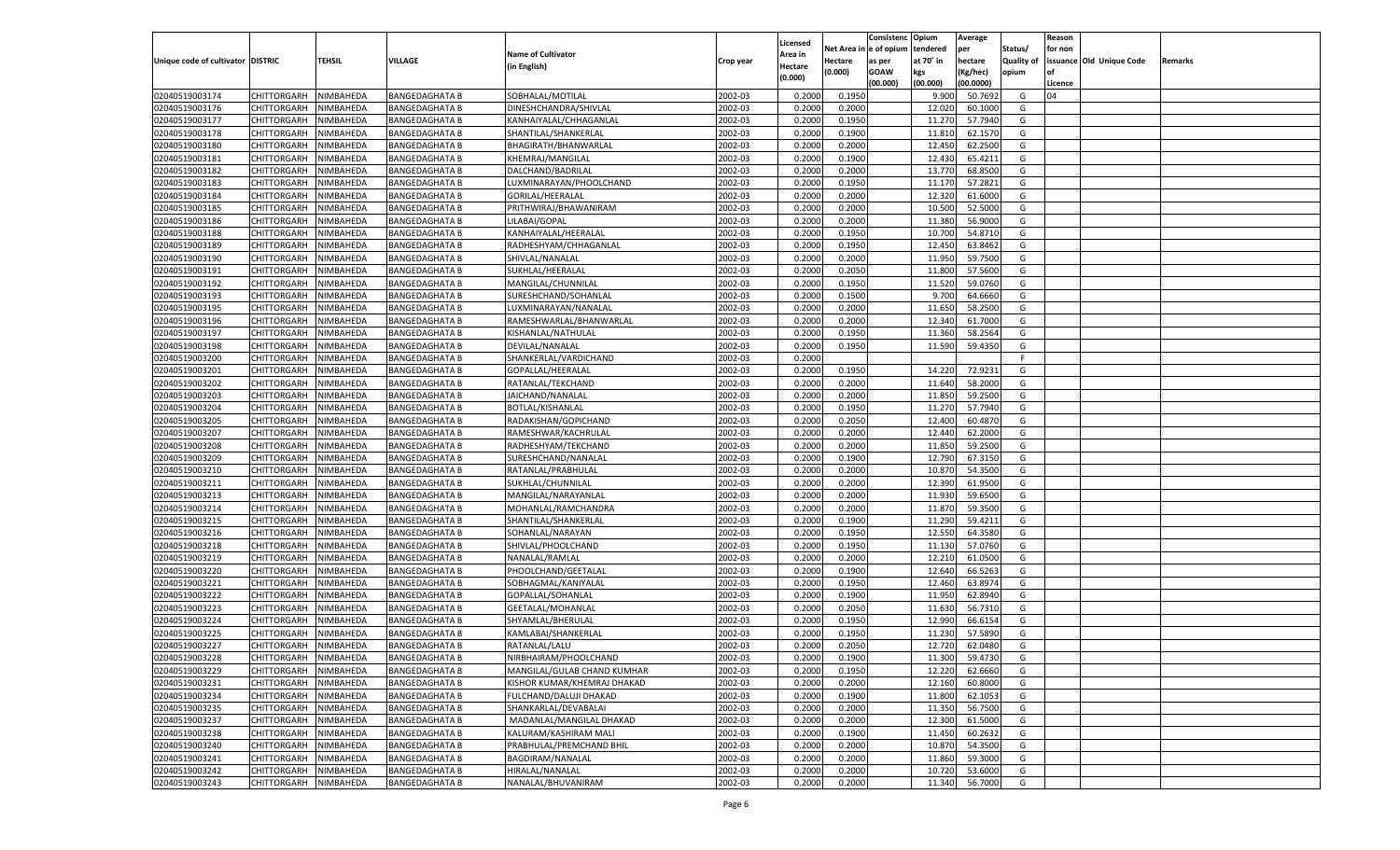|                                   |                    |               |                       |                                   |           |                     |                        | Consistenc Opium |           | Average   |                   | Reason  |                          |         |
|-----------------------------------|--------------------|---------------|-----------------------|-----------------------------------|-----------|---------------------|------------------------|------------------|-----------|-----------|-------------------|---------|--------------------------|---------|
|                                   |                    |               |                       | <b>Name of Cultivator</b>         |           | Licensed<br>Area in | Net Area in e of opium |                  | tendered  | per       | Status/           | for non |                          |         |
| Unique code of cultivator DISTRIC |                    | <b>TEHSIL</b> | VILLAGE               | (in English)                      | Crop year | <b>lectare</b>      | Hectare                | as per           | at 70° in | hectare   | <b>Quality of</b> |         | issuance Old Unique Code | Remarks |
|                                   |                    |               |                       |                                   |           | (0.000)             | (0.000)                | <b>GOAW</b>      | kgs       | (Kg/hec)  | opium             |         |                          |         |
|                                   |                    |               |                       |                                   |           |                     |                        | (00.000)         | (00.000)  | (00.0000) |                   | Licence |                          |         |
| 02040519003244                    | <b>CHITTORGARH</b> | NIMBAHEDA     | <b>BANGEDAGHATA B</b> | MADHOLAL/AMARCHAND                | 2002-03   | 0.2000              | 0.2000                 |                  | 12.770    | 63.850    | G                 |         |                          |         |
| 02040519003245                    | CHITTORGARH        | NIMBAHEDA     | <b>BANGEDAGHATA B</b> | MOHANLAL/PRABHULAL BHIL           | 2002-03   | 0.2000              | 0.2000                 |                  | 10.470    | 52.3500   | G                 |         |                          |         |
| 02040519003248                    | <b>CHITTORGARH</b> | NIMBAHEDA     | <b>BANGEDAGHATA B</b> | BALU SINGH/BHUR SINGH, AMAR SINGH | 2002-03   | 0.2000              | 0.1950                 |                  | 10.030    | 51.4350   | G                 | 04      |                          |         |
| 02040519003250                    | CHITTORGARH        | NIMBAHEDA     | <b>BANGEDAGHATA B</b> | KISHANLAL/BHURALAL                | 2002-03   | 0.2000              | 0.2050                 |                  | 11.650    | 56.8293   | G                 |         |                          |         |
| 02040519003251                    | CHITTORGARH        | NIMBAHEDA     | <b>BANGEDAGHATA B</b> | KASHIRAM/MEGHA JI BHIL            | 2002-03   | 0.2000              | 0.2000                 |                  | 11.010    | 55.050    | G                 |         |                          |         |
| 02040519003252                    | CHITTORGARH        | NIMBAHEDA     | <b>BANGEDAGHATA B</b> | PRABHULAL/BHERULAL DHAKAD         | 2002-03   | 0.2000              | 0.2000                 |                  | 11.980    | 59.9000   | G                 |         |                          |         |
| 02040519003253                    | <b>CHITTORGARH</b> | NIMBAHEDA     | <b>BANGEDAGHATA B</b> | MOTILAL/AASHARAM                  | 2002-03   | 0.2000              | 0.2000                 |                  | 10.890    | 54.4500   | G                 |         |                          |         |
| 02040519003254                    | CHITTORGARH        | NIMBAHEDA     | <b>BANGEDAGHATA B</b> | KISHNA/BHUVANA REGAR              | 2002-03   | 0.2000              | 0.2000                 |                  | 11.420    | 57.1000   | G                 |         |                          |         |
| 02040519003255                    | <b>CHITTORGARH</b> | NIMBAHEDA     | <b>BANGEDAGHATA B</b> | BAGDIRAM/NARAYAN DHAKAD           | 2002-03   | 0.2000              | 0.2000                 |                  | 10.520    | 52.6000   | G                 |         |                          |         |
| 02040519003256                    | CHITTORGARH        | NIMBAHEDA     | <b>BANGEDAGHATA B</b> | HIRALAL/MAGNA REGAR               | 2002-03   | 0.2000              | 0.2050                 |                  | 11.420    | 55.7073   | G                 |         |                          |         |
| 02040519003257                    | <b>CHITTORGARH</b> | NIMBAHEDA     | <b>BANGEDAGHATA B</b> | MOHANLAL/MAGNA REGAR              | 2002-03   | 0.2000              | 0.1950                 |                  | 11.660    | 59.7940   | G                 |         |                          |         |
| 02040519003258                    | CHITTORGARH        | NIMBAHEDA     | <b>BANGEDAGHATA B</b> | HABULAL/GOKUL REGAR               | 2002-03   | 0.2000              | 0.2000                 |                  | 11.260    | 56.3000   | G                 |         |                          |         |
| 02040519003259                    | CHITTORGARH        | NIMBAHEDA     | <b>BANGEDAGHATA B</b> | HIRALAL/GOKUL REGAR               | 2002-03   | 0.2000              | 0.2050                 |                  | 11.170    | 54.4870   | G                 |         |                          |         |
| 02040519003260                    | CHITTORGARH        | NIMBAHEDA     | <b>BANGEDAGHATA B</b> | JAGDISH CHANDRA/JAIRAAM REGAR     | 2002-03   | 0.2000              | 0.2000                 |                  | 12.260    | 61.3000   | G                 |         |                          |         |
| 02040519003261                    | <b>CHITTORGARH</b> | NIMBAHEDA     | <b>BANGEDAGHATA B</b> | RATANLAL/ONKARLAL                 | 2002-03   | 0.2000              | 0.1950                 |                  | 11.030    | 56.564    | G                 |         |                          |         |
| 02040519003262                    | CHITTORGARH        | NIMBAHEDA     | <b>BANGEDAGHATA B</b> | NANDLAL/SHANKARLAL DHAKAD         | 2002-03   | 0.2000              | 0.1900                 |                  | 11.440    | 60.2100   | G                 |         |                          |         |
| 02040519003263                    | CHITTORGARH        | NIMBAHEDA     | <b>BANGEDAGHATA A</b> | RATANLAL/MANA                     | 2002-03   | 0.2000              | 0.0950                 |                  | 5.490     | 57.789    | G                 |         |                          |         |
| 02040519004002                    | CHITTORGARH        | NIMBAHEDA     | <b>DEEPPURA</b>       | PRABHULAL/GULAB                   | 2002-03   | 0.2000              | 0.1750                 |                  | 10.450    | 59.7143   | G                 |         |                          |         |
| 02040519004003                    | <b>CHITTORGARH</b> | NIMBAHEDA     | <b>DEEPPURA</b>       | HJARILAL/RAMCHANDRA               | 2002-03   | 0.2000              | 0.2050                 |                  | 11.900    | 58.0480   | G                 |         |                          |         |
| 02040519004004                    | CHITTORGARH        | NIMBAHEDA     | <b>DEEPPURA</b>       | NANALAL/RAMCHANDRA                | 2002-03   | 0.2000              | 0.2000                 |                  | 12.350    | 61.7500   | G                 |         |                          |         |
| 02040519004005                    | CHITTORGARH        | NIMBAHEDA     | <b>DEEPPURA</b>       | BALURAM/RAMCHANDRA                | 2002-03   | 0.2000              | 0.1950                 |                  | 11.760    | 60.3070   | G                 |         |                          |         |
| 02040519004006                    | CHITTORGARH        | NIMBAHEDA     | <b>DEEPPURA</b>       | JDHA/NARAYAN                      | 2002-03   | 0.2000              | 0.2050                 |                  | 11.730    | 57.2190   | G                 |         |                          |         |
| 02040519004007                    | <b>CHITTORGARH</b> | NIMBAHEDA     | <b>DEEPPURA</b>       | HJARI/DEVA                        | 2002-03   | 0.2000              | 0.2050                 |                  | 11.520    | 56.1951   | G                 |         |                          |         |
| 02040519004008                    | CHITTORGARH        | NIMBAHEDA     | <b>DEEPPURA</b>       | BHURALAL/HARLAL                   | 2002-03   | 0.2000              | 0.2050                 |                  | 12.170    | 59.3650   | G                 |         |                          |         |
| 02040519004009                    | CHITTORGARH        | NIMBAHEDA     | <b>DEEPPURA</b>       | <b>BALU/NARU KUMAR</b>            | 2002-03   | 0.2000              | 0.2000                 |                  | 11.790    | 58.9500   | G                 |         |                          |         |
| 02040519004012                    | CHITTORGARH        | NIMBAHEDA     | <b>DEEPPURA</b>       | JANIBAI/SHANKAR                   | 2002-03   | 0.2000              | 0.2000                 |                  | 12.700    | 63.5000   | G                 |         |                          |         |
| 02040519004013                    | <b>CHITTORGARH</b> | NIMBAHEDA     | <b>DEEPPURA</b>       | JDHAERAM/KISHNA                   | 2002-03   | 0.2000              | 0.2050                 |                  | 12.570    | 61.3171   | G                 |         |                          |         |
| 02040519004014                    | CHITTORGARH        | NIMBAHEDA     | <b>DEEPPURA</b>       | RAMLAL/GOKEL                      | 2002-03   | 0.2000              | 0.2000                 |                  | 12.310    | 61.5500   | G                 |         |                          |         |
| 02040519004016                    | CHITTORGARH        | NIMBAHEDA     | <b>DEEPPURA</b>       | BHERULAL/GISULAL                  | 2002-03   | 0.2000              | 0.2000                 |                  | 12.310    | 61.5500   | G                 |         |                          |         |
| 02040519004018                    | CHITTORGARH        | NIMBAHEDA     | <b>DEEPPURA</b>       | GISULAL/HEMA                      | 2002-03   | 0.2000              | 0.2000                 |                  | 11.160    | 55.8000   | G                 |         |                          |         |
| 02040519004020                    | <b>CHITTORGARH</b> | NIMBAHEDA     | <b>DEEPPURA</b>       | CUNNILAL/HARLAL                   | 2002-03   | 0.2000              | 0.2000                 |                  | 12.130    | 60.650    | G                 |         |                          |         |
| 02040519004021                    | CHITTORGARH        | NIMBAHEDA     | <b>DEEPPURA</b>       | HJARI/CHUNA                       | 2002-03   | 0.2000              | 0.2050                 |                  | 12.170    | 59.3650   | G                 |         |                          |         |
| 02040519004023                    | <b>CHITTORGARH</b> | NIMBAHEDA     | <b>DEEPPURA</b>       | NOLIBAI/PRABHULAL                 | 2002-03   | 0.2000              | 0.1950                 |                  | 12.520    | 64.205    | G                 |         |                          |         |
| 02040519004024                    | CHITTORGARH        | NIMBAHEDA     | <b>DEEPPURA</b>       | BHERU/WARDA                       | 2002-03   | 0.2000              | 0.2050                 |                  | 11.960    | 58.3415   | G                 |         |                          |         |
| 02040519004025                    | CHITTORGARH        | NIMBAHEDA     | <b>DEEPPURA</b>       | GOPALKARSAN/MHDANLAL              | 2002-03   | 0.2000              | 0.2100                 |                  | 11.97     | 57.0000   | G                 |         |                          |         |
| 02040519005001                    | CHITTORGARH        | NIMBAHEDA     | DHARESHVAR            | HUDDIBAI/DEVRAJ                   | 2002-03   | 0.2000              | 0.1500                 |                  | 9.290     | 61.933    | G                 |         |                          |         |
| 02040519005002                    | <b>CHITTORGARH</b> | NIMBAHEDA     | DHARESHVAR            | RUPA/RADAKISHAN                   | 2002-03   | 0.2000              | 0.1450                 |                  | 8.790     | 60.620    | G                 |         |                          |         |
| 02040519005004                    | CHITTORGARH        | NIMBAHEDA     | DHARESHVAR            | GOURILAL/NANDA                    | 2002-03   | 0.2000              | 0.1950                 |                  | 11.990    | 61.487    | G                 |         |                          |         |
| 02040519005006                    | CHITTORGARH        | NIMBAHEDA     | DHARESHVAR            | AIDAAN/GOVIND CHARAN              | 2002-03   | 0.2000              | 0.1500                 |                  | 9.490     | 63.2660   | G                 |         |                          |         |
| 02040519005007                    | CHITTORGARH        | NIMBAHEDA     | DHARESHVAR            | BERAM/GOVINDJI                    | 2002-03   | 0.2000              | 0.2000                 |                  | 11.110    | 55.550    | G                 |         |                          |         |
| 02040519005008                    | <b>CHITTORGARH</b> | NIMBAHEDA     | DHARESHVAR            | MATHURA/KHEMA                     | 2002-03   | 0.2000              | 0.2050                 |                  | 12.920    | 63.024    | G                 |         |                          |         |
| 02040519005009                    | CHITTORGARH        | NIMBAHEDA     | DHARESHVAR            | KANA/BALU                         | 2002-03   | 0.2000              | 0.1000                 |                  | 6.020     | 60.2000   | G                 |         |                          |         |
| 02040519005010                    | <b>CHITTORGARH</b> | NIMBAHEDA     | DHARESHVAR            | BHAGVAN/SHANKAR                   | 2002-03   | 0.2000              | 0.1050                 |                  | 6.160     | 58.666    | G                 |         |                          |         |
| 02040519005012                    | CHITTORGARH        | NIMBAHEDA     | DHARESHVAR            | RAMLAL/JODAJI                     | 2002-03   | 0.2000              | 0.1500                 |                  | 8.860     | 59.0660   | G                 |         |                          |         |
| 02040519005013                    | <b>CHITTORGARH</b> | NIMBAHEDA     | <b>DHARESHVAR</b>     | BHURA/GOVINDJI                    | 2002-03   | 0.2000              | 0.1500                 |                  | 8.250     | 55.0000   | G                 |         |                          |         |
| 02040519005014                    | CHITTORGARH        | NIMBAHEDA     | DHARESHVAR            | SUNDARBAI/GOKEL                   | 2002-03   | 0.2000              | 0.1900                 |                  | 10.690    | 56.2632   | G                 |         |                          |         |
| 02040519005016                    | CHITTORGARH        | NIMBAHEDA     | <b>DHARESHVAR</b>     | PITHA/GOVIND                      | 2002-03   | 0.2000              | 0.1050                 |                  | 6.040     | 57.5230   | G                 |         |                          |         |
| 02040519005017                    | <b>CHITTORGARH</b> | NIMBAHEDA     | DHARESHVAR            | RAMAJI/NANDAJI CHARAN             | 2002-03   | 0.2000              | 0.1500                 |                  | 8.970     | 59.8000   | G                 |         |                          |         |
| 02040519005018                    | <b>CHITTORGARH</b> | NIMBAHEDA     | DHARESHVAR            | <b>GORAJI/LALA CHARAN</b>         | 2002-03   | 0.2000              | 0.2050                 |                  | 12.170    | 59.3650   | G                 |         |                          |         |
| 02040519005019                    | <b>CHITTORGARH</b> | NIMBAHEDA     | DHARESHVAR            | KISHANLAL/KARNAJI CHARAN          | 2002-03   | 0.2000              | 0.1000                 |                  | 6.450     | 64.5000   | G                 |         |                          |         |
| 02040519005020                    | <b>CHITTORGARH</b> | NIMBAHEDA     | DHARESHVAR            | GANGAJI/KARNAJI CHARAN            | 2002-03   | 0.2000              | 0.1500                 |                  | 8.910     | 59.4000   | G                 |         |                          |         |
| 02040519005021                    | <b>CHITTORGARH</b> | NIMBAHEDA     | DHARESHVAR            | BHURALAL/NANDAJI CHARAN           | 2002-03   | 0.2000              | 0.1950                 |                  | 12.290    | 63.0250   | G                 |         |                          |         |
| 02040519005022                    | <b>CHITTORGARH</b> | NIMBAHEDA     | DHARESHVAR            | KISHAN/NANDAJI CHARAN             | 2002-03   | 0.2000              | 0.1500                 |                  | 9.580     | 63.8660   | G                 |         |                          |         |
| 02040519005027                    | <b>CHITTORGARH</b> | NIMBAHEDA     | DHARESHVAR            | HIRALAL/RUPA DHAKAD               | 2002-03   | 0.2000              | 0.1500                 |                  | 8.580     | 57.2000   | G                 |         |                          |         |
| 02040519005029                    | <b>CHITTORGARH</b> | NIMBAHEDA     | DHARESHVAR            | BADRILAL/GHISA DHAKAD             | 2002-03   | 0.2000              | 0.1000                 |                  | 6.250     | 62.5000   | G                 |         |                          |         |
| 02040519005030                    | CHITTORGARH        | NIMBAHEDA     | DHARESHVAR            | BHAVARLAL/NANDLAL                 |           | 0.2000              |                        |                  | 5.910     | 59.1000   | G                 |         |                          |         |
|                                   |                    |               |                       |                                   | 2002-03   |                     | 0.1000                 |                  |           |           |                   |         |                          |         |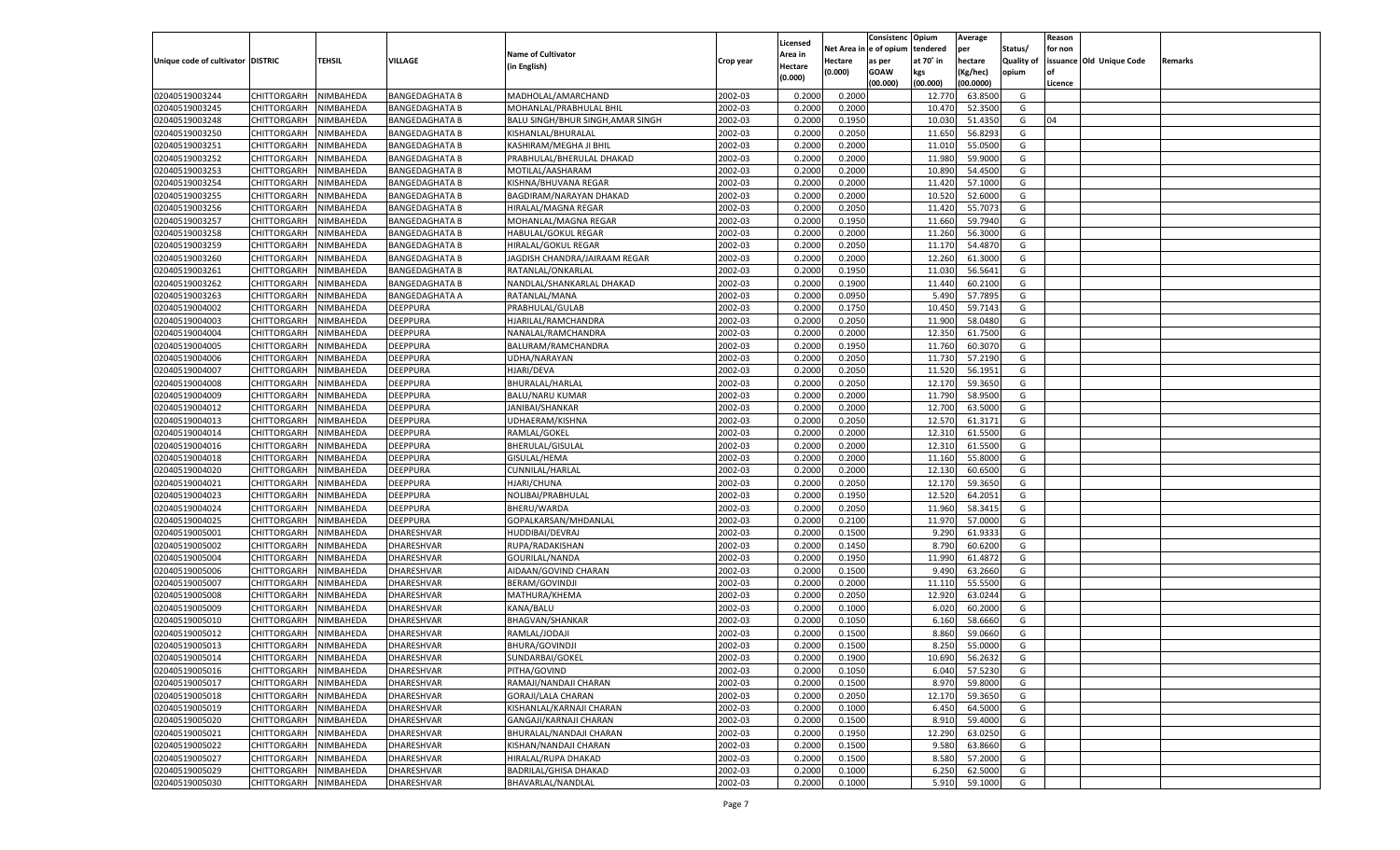|                                   |                       |               |                 |                               |           |                           |          | Consistenc  | Opium     | Average   |                   | Reason  |                          |                 |
|-----------------------------------|-----------------------|---------------|-----------------|-------------------------------|-----------|---------------------------|----------|-------------|-----------|-----------|-------------------|---------|--------------------------|-----------------|
|                                   |                       |               |                 | <b>Name of Cultivator</b>     |           | Licensed                  | Net Area | le of opium | tendered  | per       | Status/           | for non |                          |                 |
| Unique code of cultivator DISTRIC |                       | <b>TEHSIL</b> | VILLAGE         | (in English)                  | Crop year | <b>Area in</b><br>Hectare | Hectare  | as per      | at 70° in | hectare   | <b>Quality of</b> |         | issuance Old Unique Code | Remarks         |
|                                   |                       |               |                 |                               |           | (0.000)                   | (0.000)  | <b>GOAW</b> | kgs       | (Kg/hec)  | opium             |         |                          |                 |
|                                   |                       |               |                 |                               |           |                           |          | (00.000)    | (00.000)  | (00.0000) |                   | Licence |                          |                 |
| 02040519005032                    | CHITTORGARH           | NIMBAHEDA     | DHARESHVAR      | DEVA/DALU BHIL                | 2002-03   | 0.2000                    | 0.1900   |             | 10.540    | 55.4730   | G                 |         |                          |                 |
| 02040519005033                    | CHITTORGARH           | NIMBAHEDA     | DHARESHVAR      | KISHANLAL/GOVIND CHARAN       | 2002-03   | 0.2000                    | 0.1500   |             | 8.250     | 55.0000   | G                 |         |                          |                 |
| 02040519005034                    | CHITTORGARH           | NIMBAHEDA     | DHARESHVAR      | BAHADUR SINGH/RAM SINGH       | 2002-03   | 0.2000                    | 0.1550   |             | 9.680     | 62.4510   | G                 |         |                          |                 |
| 02040519005035                    | CHITTORGARH           | NIMBAHEDA     | DHARESHVAR      | CHATAR SINGH/DEVI SING        | 2002-03   | 0.2000                    | 0.1500   |             | 9.470     | 63.1333   | G                 |         |                          |                 |
| 02040519005036                    | CHITTORGARH           | NIMBAHEDA     | DHARESHVAR      | <b>GULAB SING/RAM SING</b>    | 2002-03   | 0.2000                    | 0.1500   |             | 8.790     | 58.6000   | G                 |         |                          |                 |
| 02040519005037                    | CHITTORGARH           | NIMBAHEDA     | DHARESHVAR      | PANNA/MOTI CHARAN             | 2002-03   | 0.2000                    | 0.1500   |             | 8.790     | 58.6000   | G                 |         |                          |                 |
| 02040519005038                    | CHITTORGARH           | NIMBAHEDA     | DHARESHVAR      | HARIRAM/JODHA BHIL            | 2002-03   | 0.2000                    | 0.1150   |             | 6.460     | 56.1730   | G                 |         |                          |                 |
| 02040519005039                    | CHITTORGARH           | NIMBAHEDA     | DHARESHVAR      | KISHANLAL/DHANNA CHARAN       | 2002-03   | 0.2000                    | 0.2000   |             | 10.670    | 53.3500   | G                 |         |                          |                 |
| 02040519005040                    | CHITTORGARH           | NIMBAHEDA     | DHARESHVAR      | ISHVARDAAN/AUPDAAN            | 2002-03   | 0.2000                    | 0.2000   |             | 11.830    | 59.1500   | G                 |         |                          |                 |
| 02040519006002                    | CHITTORGARH           | NIMBAHEDA     | EKLINGPURA      | NANALAL/RAMLAL                | 2002-03   | 0.2000                    | 0.2000   |             | 13.130    | 65.6500   | G                 |         |                          |                 |
| 02040519006004                    | CHITTORGARH           | NIMBAHEDA     | EKLINGPURA      | GOPALSINGH/OUNKARSINGH        | 2002-03   | 0.2000                    | 0.2000   |             | 12.790    | 63.9500   | G                 |         |                          |                 |
| 02040519006005                    | CHITTORGARH           | NIMBAHEDA     | EKLINGPURA      | KHUMANSINGH/OUNKARSINGH       | 2002-03   | 0.2000                    | 0.1950   |             | 13.680    | 70.1530   | G                 |         |                          |                 |
| 02040519006006                    | CHITTORGARH           | NIMBAHEDA     | EKLINGPURA      | LAXMAN SINGH/KANI RAAM RAJPUT | 2002-03   | 0.2000                    | 0.1950   |             | 2.840     | 14.5641   |                   | 02      |                          |                 |
| 02040519007001                    | CHITTORGARH           | NIMBAHEDA     | <b>GARVADA</b>  | KISHAN LAL/NANA LAL           | 2002-03   | 0.2000                    | 0.1900   |             | 11.630    | 61.2100   | G                 |         |                          |                 |
| 02040519007002                    | CHITTORGARH           | NIMBAHEDA     | GARVADA         | SHVIDAN/DEVA                  | 2002-03   | 0.2000                    | 0.2050   |             | 12.610    | 61.5122   | G                 |         |                          |                 |
| 02040519007003                    | CHITTORGARH           | NIMBAHEDA     | <b>GARVADA</b>  | HAR LAL/GOVINDRAM             | 2002-03   | 0.2000                    | 0.2000   |             | 11.420    | 57.1000   | G                 |         |                          |                 |
| 02040519007005                    | CHITTORGARH           | NIMBAHEDA     | GARVADA         | PYARCHAND/LAKHMA JI           | 2002-03   | 0.2000                    | 0.2100   |             | 13.000    | 61.9040   | G                 |         |                          |                 |
| 02040519007008                    | CHITTORGARH           | NIMBAHEDA     | <b>GARVADA</b>  | RAJU/AIDAAN                   | 2002-03   | 0.2000                    | 0.1950   |             | 11.120    | 57.0250   | G                 |         |                          |                 |
| 02040519007010                    | CHITTORGARH           | NIMBAHEDA     | GARVADA         | ONKARLAL/WAKTAWAR             | 2002-03   | 0.2000                    | 0.2100   |             | 12.150    | 57.8571   | G                 |         |                          |                 |
| 02040519007012                    | CHITTORGARH           | NIMBAHEDA     | <b>GARVADA</b>  | <b>MOHAN LAL/UDHA</b>         | 2002-03   | 0.2000                    | 0.1950   |             | 11.120    | 57.0250   | G                 |         |                          |                 |
| 02040519007014                    | CHITTORGARH           | NIMBAHEDA     | GARVADA         | LACHHIBAI/NANDA               | 2002-03   | 0.2000                    | 0.2050   |             | 12.030    | 58.6820   | G                 |         |                          |                 |
| 02040519007016                    | CHITTORGARH           | NIMBAHEDA     | <b>GARVADA</b>  | <b>BHURA/BHOLA</b>            | 2002-03   | 0.2000                    | 0.2000   |             | 11.200    | 56.0000   | G                 |         |                          |                 |
| 02040519007017                    | CHITTORGARH           | NIMBAHEDA     | GARVADA         | NANDA/MULA                    | 2002-03   | 0.2000                    | 0.2050   |             | 11.690    | 57.0244   | G                 |         |                          |                 |
| 02040519007019                    | CHITTORGARH           | NIMBAHEDA     | <b>GARVADA</b>  | BHERA/NANDA KUMAR             | 2002-03   | 0.2000                    | 0.2100   |             | 11.740    | 55.9040   | G                 |         |                          |                 |
| 02040519007020                    | CHITTORGARH           | NIMBAHEDA     | GARVADA         | LUXMAN/NAARU                  | 2002-03   | 0.2000                    | 0.2050   |             | 11.91     | 58.0970   | G                 |         |                          |                 |
| 02040519007021                    | CHITTORGARH           | NIMBAHEDA     | <b>GARVADA</b>  | SOHAN LAL/HEERA LAL           | 2002-03   | 0.2000                    | 0.2000   |             | 12.090    | 60.4500   | G                 |         |                          |                 |
| 02040519007023                    | CHITTORGARH           | NIMBAHEDA     | GARVADA         | SHANKAR GIRI/HEMA GIRI        | 2002-03   | 0.2000                    | 0.2000   |             | 10.930    | 54.6500   | G                 |         |                          |                 |
| 02040519007024                    | CHITTORGARH           | NIMBAHEDA     | <b>GARVADA</b>  | BHERU LAL/RAJU GUJAR          | 2002-03   | 0.2000                    | 0.2000   |             | 10.230    | 51.1500   | G                 | 04      |                          |                 |
| 02040519007025                    | CHITTORGARH           | NIMBAHEDA     | GARVADA         | KISHAN LAL/NANDA              | 2002-03   | 0.2000                    | 0.2000   |             | 10.850    | 54.2500   | G                 |         |                          |                 |
| 02040519007028                    | CHITTORGARH           | NIMBAHEDA     | GARVADA         | MATHRA DAN/DANA               | 2002-03   | 0.2000                    | 0.1150   |             | 6.650     | 57.8261   | G                 |         |                          |                 |
| 02040519007029                    | CHITTORGARH           | NIMBAHEDA     | GARVADA         | HEMA GIRI/KALU GIRI           | 2002-03   | 0.2000                    | 0.2100   |             | 11.630    | 55.3800   | G                 |         |                          |                 |
| 02040519007030                    | CHITTORGARH           | NIMBAHEDA     | GARVADA         | TARADEVI/JALAM                | 2002-03   | 0.2000                    | 0.2000   |             | 11.640    | 58.2000   | G                 |         |                          |                 |
| 02040519007031                    | CHITTORGARH           | NIMBAHEDA     | GARVADA         | BHERU DAN/NAND LAL            | 2002-03   | 0.2000                    | 0.2100   |             | 11.030    | 52.5230   | G                 |         |                          |                 |
| 02040519007032                    | CHITTORGARH           | NIMBAHEDA     | GARVADA         | RAM LAL/HEERA JI              | 2002-03   | 0.2000                    | 0.1900   |             | 10.680    | 56.2100   | G                 |         |                          |                 |
| 02040519007033                    | CHITTORGARH           | NIMBAHEDA     | GARVADA         | KAILASHGIRI/HEMGIR            | 2002-03   | 0.2000                    | 0.2100   |             | 12.100    | 57.6190   | G                 |         |                          |                 |
| 02040519007034                    | CHITTORGARH           | NIMBAHEDA     | <b>GARVADA</b>  | MOHAN LAL/HEERA J             | 2002-03   | 0.2000                    | 0.2050   |             | 11.95     | 58.2920   | G                 |         |                          |                 |
| 02040519007035                    | CHITTORGARH           | NIMBAHEDA     | GARVADA         | MANGILAL/DEVRAJ               | 2002-03   | 0.2000                    | 0.1950   |             | 11.300    | 57.9487   | G                 |         | 02040519014069           | <b>TRANSFER</b> |
| 02040519008016                    | CHITTORGARH           | NIMBAHEDA     | GUNDAREL        | <b>BANSHILAL/SOJI</b>         | 2002-03   | 0.2000                    | 0.2000   |             | 10.84     | 54.2000   | G                 |         |                          |                 |
| 02040519008019                    | CHITTORGARH           | NIMBAHEDA     | <b>GUNDAREL</b> | KISHNA/HIRA                   | 2002-03   | 0.2000                    | 0.2100   |             | 11.370    | 54.1420   | G                 |         |                          |                 |
| 02040519008022                    | CHITTORGARH           | NIMBAHEDA     | GUNDAREL        | SHOBHARAM/MANGU               | 2002-03   | 0.2000                    | 0.1850   |             | 10.580    | 57.1892   | G                 |         |                          |                 |
| 02040519008024                    | CHITTORGARH           | NIMBAHEDA     | GUNDAREL        | GORU/MOTI                     | 2002-03   | 0.2000                    | 0.2000   |             | 11.410    | 57.0500   | G                 |         |                          |                 |
| 02040519010001                    | CHITTORGARH           | NIMBAHEDA     | KANERA A        | KISHANLAL/NATHU               | 2002-03   | 0.2000                    | 0.1900   |             | 10.830    | 57.0000   | G                 |         |                          |                 |
| 02040519010002                    | CHITTORGARH           | NIMBAHEDA     | KANERA A        | LAKHMICHAND/CHUNNILAL         | 2002-03   | 0.2000                    | 0.2000   |             | 11.45     | 57.2500   | G                 |         |                          |                 |
| 02040519010003                    | CHITTORGARH           | NIMBAHEDA     | KANERA A        | KHAYALILAL/KHEMRAJ            | 2002-03   | 0.2000                    | 0.1500   |             | 8.710     | 58.0660   | G                 |         |                          |                 |
| 02040519010004                    | CHITTORGARH           | NIMBAHEDA     | KANERA A        | BHAGWANLAL/KASHIRAM           | 2002-03   | 0.2000                    | 0.1800   |             | 10.360    | 57.5550   | G                 |         |                          |                 |
| 02040519010005                    | CHITTORGARH NIMBAHEDA |               | <b>KANERA A</b> | GABUR/BHOPJI                  | 2002-03   | 0.2000                    | 0.1950   |             | 11.940    | 61.2300   | G                 |         |                          |                 |
| 02040519010006                    | <b>CHITTORGARH</b>    | NIMBAHEDA     | <b>KANERA A</b> | BANSHILAL/KUKA                | 2002-03   | 0.2000                    | 0.2100   |             | 12.090    | 57.5714   | G                 |         |                          |                 |
| 02040519010008                    | CHITTORGARH           | NIMBAHEDA     | <b>KANERA A</b> | PHOOLCHAND/BHANWARLAL         | 2002-03   | 0.2000                    | 0.1950   |             | 11.900    | 61.0250   | G                 |         |                          |                 |
| 02040519010009                    | <b>CHITTORGARH</b>    | NIMBAHEDA     | <b>KANERA A</b> | BHAGWANLAL/NANALAL            | 2002-03   | 0.2000                    | 0.1900   |             | 11.190    | 58.8940   | G                 |         |                          |                 |
| 02040519010011                    | <b>CHITTORGARH</b>    | NIMBAHEDA     | KANERA A        | DEVILAL/JAGNNATH              | 2002-03   | 0.2000                    | 0.1000   |             | 5.920     | 59.2000   | G                 |         |                          |                 |
| 02040519010013                    | <b>CHITTORGARH</b>    | NIMBAHEDA     | <b>KANERA A</b> | DEVILAL/MADHO                 | 2002-03   | 0.2000                    | 0.1950   |             | 12.850    | 65.8974   | G                 |         |                          |                 |
| 02040519010014                    | <b>CHITTORGARH</b>    | NIMBAHEDA     | <b>KANERA A</b> | KAMLABAI/ONKAR                | 2002-03   | 0.2000                    | 0.2000   |             | 11.560    | 57.8000   | G                 |         |                          |                 |
| 02040519010015                    | <b>CHITTORGARH</b>    | NIMBAHEDA     | <b>KANERA A</b> | MANGILAL/NANDA                | 2002-03   | 0.2000                    | 0.1650   |             | 8.520     | 51.6364   | G                 | 04      |                          |                 |
| 02040519010016                    | <b>CHITTORGARH</b>    | NIMBAHEDA     | KANERA A        | CHHAGANLAL/TODU               | 2002-03   | 0.2000                    | 0.2050   |             | 11.530    | 56.2430   | G                 |         |                          |                 |
| 02040519010017                    | <b>CHITTORGARH</b>    | NIMBAHEDA     | <b>KANERA A</b> | DHAPUBAI/PARBHU               | 2002-03   | 0.2000                    | 0.1700   |             | 9.190     | 54.0580   | G                 |         |                          |                 |
| 02040519010018                    | <b>CHITTORGARH</b>    | NIMBAHEDA     | <b>KANERA A</b> | JAGNNATH/KAJOD                | 2002-03   | 0.2000                    | 0.2000   |             | 10.670    | 53.3500   | G                 |         |                          |                 |
|                                   |                       |               |                 |                               |           |                           |          |             |           |           |                   |         |                          |                 |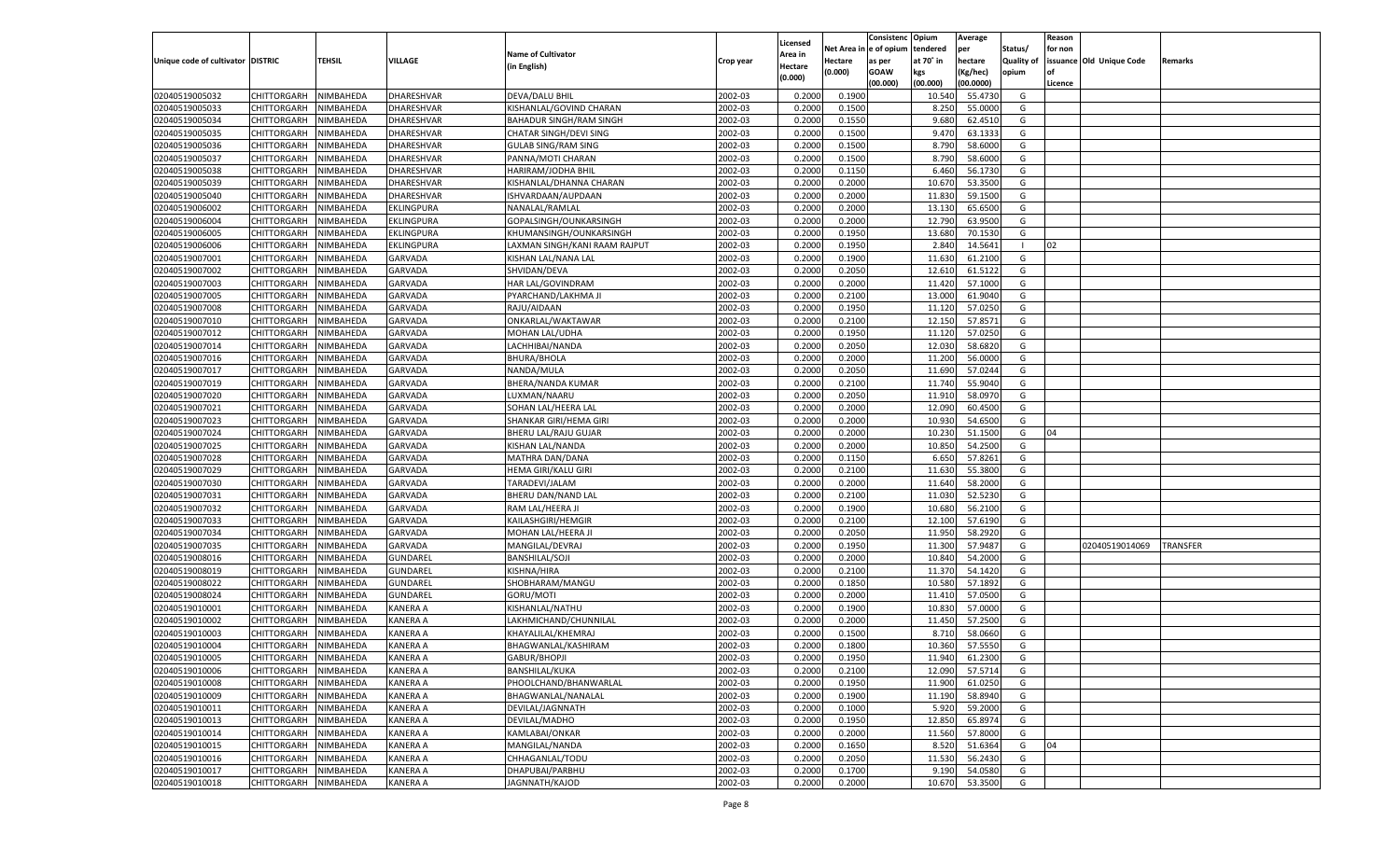|                                   |                       |               |                 |                              |           |                           |          | Consistenc  | Opium     | Average   |                   | Reason  |                          |         |
|-----------------------------------|-----------------------|---------------|-----------------|------------------------------|-----------|---------------------------|----------|-------------|-----------|-----------|-------------------|---------|--------------------------|---------|
|                                   |                       |               |                 | <b>Name of Cultivator</b>    |           | Licensed                  | Net Area | e of opium  | tendered  | per       | Status/           | for non |                          |         |
| Unique code of cultivator DISTRIC |                       | <b>TEHSIL</b> | VILLAGE         | (in English)                 | Crop year | <b>Area in</b><br>Hectare | Hectare  | as per      | at 70° in | hectare   | <b>Quality of</b> |         | issuance Old Unique Code | Remarks |
|                                   |                       |               |                 |                              |           | (0.000)                   | (0.000)  | <b>GOAW</b> | kgs       | (Kg/hec)  | opium             |         |                          |         |
|                                   |                       |               |                 |                              |           |                           |          | (00.000)    | (00.000)  | (00.0000) |                   | Licence |                          |         |
| 02040519010020                    | CHITTORGARH           | NIMBAHEDA     | KANERA A        | PHOOCHAND/GANGARAM           | 2002-03   | 0.2000                    | 0.1500   |             | 8.200     | 54.6660   | G                 |         |                          |         |
| 02040519010021                    | CHITTORGARH           | NIMBAHEDA     | KANERA A        | KISHANLAL/RAMLAL             | 2002-03   | 0.2000                    | 0.2000   |             | 10.540    | 52.7000   | G                 |         |                          |         |
| 02040519010022                    | CHITTORGARH           | NIMBAHEDA     | KANERA A        | BHUVANIRAM/HEMRAJ            | 2002-03   | 0.2000                    |          |             |           |           | N                 |         |                          |         |
| 02040519010023                    | CHITTORGARH           | NIMBAHEDA     | KANERA A        | RAMESHVAR/BHAGWANLAL/KANIRAM | 2002-03   | 0.2000                    | 0.2050   |             | 12.890    | 62.8780   | G                 |         |                          |         |
| 02040519010024                    | CHITTORGARH           | NIMBAHEDA     | KANERA A        | BASANTIBAI/BHERA             | 2002-03   | 0.2000                    | 0.1900   |             | 11.420    | 60.105    | G                 |         |                          |         |
| 02040519010025                    | CHITTORGARH           | NIMBAHEDA     | KANERA A        | BANSHILAL/PRABHULAL          | 2002-03   | 0.2000                    | 0.1950   |             | 11.750    | 60.2564   | G                 |         |                          |         |
| 02040519010026                    | CHITTORGARH           | NIMBAHEDA     | KANERA A        | JEEVRAJ/RAMLAL               | 2002-03   | 0.2000                    | 0.2000   |             | 11.370    | 56.8500   | G                 |         |                          |         |
| 02040519010027                    | CHITTORGARH           | NIMBAHEDA     | KANERA A        | LALIBAI/PREMCHAND            | 2002-03   | 0.2000                    | 0.1900   |             | 11.090    | 58.3684   | G                 |         |                          |         |
| 02040519010028                    | CHITTORGARH           | NIMBAHEDA     | KANERA A        | BHAGIRATH/BHAWANIRAM         | 2002-03   | 0.2000                    | 0.1850   |             | 10.130    | 54.7560   | G                 |         |                          |         |
| 02040519010029                    | CHITTORGARH           | NIMBAHEDA     | KANERA A        | RATANLAL/RAMLAL              | 2002-03   | 0.2000                    | 0.1900   |             | 11.260    | 59.263    | G                 |         |                          |         |
| 02040519010031                    | CHITTORGARH           | NIMBAHEDA     | KANERA A        | LAHRIBAI/BHANWARLAL          | 2002-03   | 0.2000                    | 0.1900   |             | 12.010    | 63.2100   | G                 |         |                          |         |
| 02040519010032                    | CHITTORGARH           | NIMBAHEDA     | KANERA A        | MOHNIBAI/NARAYAN             | 2002-03   | 0.2000                    | 0.1900   |             | 11.990    | 63.105    | G                 |         |                          |         |
| 02040519010033                    | CHITTORGARH           | NIMBAHEDA     | KANERA A        | NANDLAL/SHRILAL              | 2002-03   | 0.2000                    | 0.1000   |             | 6.330     | 63.3000   | G                 |         |                          |         |
| 02040519010034                    | CHITTORGARH           | NIMBAHEDA     | KANERA A        | SHRILAL/NANALAL              | 2002-03   | 0.2000                    | 0.1050   |             | 6.090     | 58.0000   | G                 |         |                          |         |
| 02040519010035                    | CHITTORGARH           | NIMBAHEDA     | KANERA A        | ONKARLAL/LALU                | 2002-03   | 0.2000                    | 0.2000   |             | 11.150    | 55.7500   | G                 |         |                          |         |
| 02040519010036                    | CHITTORGARH           | NIMBAHEDA     | KANERA A        | SOHANLAL/MANGILAL            | 2002-03   | 0.2000                    | 0.1750   |             | 10.250    | 58.5714   | G                 |         |                          |         |
| 02040519010037                    | CHITTORGARH           | NIMBAHEDA     | KANERA A        | NANALAL/KASHIRAM             | 2002-03   | 0.2000                    | 0.2050   |             | 11.550    | 56.3415   | G                 |         |                          |         |
| 02040519010040                    | CHITTORGARH           | NIMBAHEDA     | KANERA A        | CHHAGANLAL/RATANLAL          | 2002-03   | 0.2000                    | 0.1900   |             | 12.370    | 65.105    | G                 |         |                          |         |
| 02040519010041                    | CHITTORGARH           | NIMBAHEDA     | KANERA A        | GOVERDHANLAL/MULCHAND        | 2002-03   | 0.2000                    | 0.2000   |             | 11.160    | 55.8000   | G                 |         |                          |         |
| 02040519010042                    | CHITTORGARH           | NIMBAHEDA     | KANERA A        | KASTHURIBAI/MANGILAL         | 2002-03   | 0.2000                    | 0.1050   |             | 5.810     | 55.3333   | G                 |         |                          |         |
| 02040519010044                    | CHITTORGARH           | NIMBAHEDA     | KANERA A        | JAGNNTH/GOPI                 | 2002-03   | 0.2000                    | 0.1950   |             | 11.430    | 58.615    | G                 |         |                          |         |
| 02040519010045                    | CHITTORGARH           | NIMBAHEDA     | KANERA A        | NANDLAL/MOOLCHAND            | 2002-03   | 0.2000                    | 0.1900   |             | 11.350    | 59.7360   | G                 |         |                          |         |
| 02040519010046                    | CHITTORGARH           | NIMBAHEDA     | KANERA A        | NANIBAI/MULCHAND             | 2002-03   | 0.2000                    | 0.1450   |             | 8.250     | 56.8960   | G                 |         |                          |         |
| 02040519010047                    | CHITTORGARH           | NIMBAHEDA     | KANERA A        | SOBHALAL/KUKA                | 2002-03   | 0.2000                    | 0.2100   |             | 12.080    | 57.5230   | G                 |         |                          |         |
| 02040519010048                    | CHITTORGARH           | NIMBAHEDA     | KANERA A        | NANALAL/MANGILAL             | 2002-03   | 0.2000                    | 0.2000   |             | 12.730    | 63.6500   | G                 |         |                          |         |
| 02040519010050                    | CHITTORGARH           | NIMBAHEDA     | KANERA A        | SATYANARAYAN/OUNKARLAL       | 2002-03   | 0.2000                    | 0.2000   |             | 10.210    | 51.0500   | G                 | 04      |                          |         |
| 02040519010052                    | CHITTORGARH           | NIMBAHEDA     | KANERA A        | SOHANLAL/DHANNRAJ            | 2002-03   | 0.2000                    |          |             |           |           | N                 |         |                          |         |
| 02040519010053                    | CHITTORGARH           | NIMBAHEDA     | KANERA A        | MOHANLAL/RAMCHANDRA          | 2002-03   | 0.2000                    | 0.1000   |             | 5.870     | 58.7000   | G                 |         |                          |         |
| 02040519010054                    | CHITTORGARH           | NIMBAHEDA     | KANERA A        | DAULATRAM/ROOPA              | 2002-03   | 0.2000                    | 0.1900   |             | 10.360    | 54.5263   | G                 |         |                          |         |
| 02040519010055                    | CHITTORGARH           | NIMBAHEDA     | KANERA A        | BSANTILAL/HEERALAL           | 2002-03   | 0.2000                    | 0.1900   |             | 11.11     | 58.4730   | G                 |         |                          |         |
| 02040519010057                    | CHITTORGARH           | NIMBAHEDA     | KANERA A        | NATHULAL/LALU                | 2002-03   | 0.2000                    | 0.1900   |             | 12.140    | 63.8940   | G                 |         |                          |         |
| 02040519010058                    | CHITTORGARH           | NIMBAHEDA     | KANERA A        | GHASILAL/NARAYAN             | 2002-03   | 0.2000                    |          |             |           |           | N                 |         |                          |         |
| 02040519010059                    | CHITTORGARH           | NIMBAHEDA     | KANERA A        | RADHESHYAM/RATANLAI          | 2002-03   | 0.2000                    | 0.1950   |             | 12.14     | 62.2564   | G                 |         |                          |         |
| 02040519010060                    | CHITTORGARH           | NIMBAHEDA     | KANERA A        | BHANWARLAL/HUKMA             | 2002-03   | 0.2000                    | 0.1900   |             | 10.520    | 55.368    | G                 |         |                          |         |
| 02040519010061                    | CHITTORGARH           | NIMBAHEDA     | KANERA A        | KANIYALAL/NANDLAL            | 2002-03   | 0.2000                    | 0.1650   |             | 8.190     | 49.6364   | G                 | 04      |                          |         |
| 02040519010062                    | CHITTORGARH           | NIMBAHEDA     | KANERA A        | TALKUBAI/MOHANLAL            | 2002-03   | 0.2000                    | 0.2050   |             | 12.300    | 60.0000   | G                 |         |                          |         |
| 02040519010063                    | CHITTORGARH           | NIMBAHEDA     | KANERA A        | MADANLAL/UDA                 | 2002-03   | 0.2000                    |          |             |           |           | N                 |         |                          |         |
| 02040519010064                    | CHITTORGARH           | NIMBAHEDA     | KANERA A        | PREAMCHAND/KALU              | 2002-03   | 0.2000                    | 0.1500   |             | 7.260     | 48.4000   |                   | 02      |                          |         |
| 02040519010065                    | CHITTORGARH           | NIMBAHEDA     | KANERA A        | MATHRIBAI/CHATARBHUJ         | 2002-03   | 0.2000                    | 0.1900   |             | 11.650    | 61.3150   | G                 |         |                          |         |
| 02040519010066                    | CHITTORGARH           | NIMBAHEDA     | KANERA A        | KESHURAM/BHAWANIRAM          | 2002-03   | 0.2000                    | 0.1500   |             | 9.240     | 61.6000   | G                 |         |                          |         |
| 02040519010067                    | CHITTORGARH           | NIMBAHEDA     | KANERA A        | PREAMCHAND/GABUR             | 2002-03   | 0.2000                    | 0.1950   |             | 12.240    | 62.7692   | G                 |         |                          |         |
| 02040519010069                    | CHITTORGARH           | NIMBAHEDA     | KANERA A        | BALKISHAN/HEERALAL           | 2002-03   | 0.2000                    | 0.2000   |             | 11.420    | 57.1000   | G                 |         |                          |         |
| 02040519010070                    | CHITTORGARH           | NIMBAHEDA     | KANERA A        | JAGDISH/PANNALAL             | 2002-03   | 0.2000                    | 0.1950   |             | 11.520    | 59.0760   | G                 |         |                          |         |
| 02040519010072                    | CHITTORGARH           | NIMBAHEDA     | KANERA A        | RAMLAL/MAGNAJI               | 2002-03   | 0.2000                    | 0.1900   |             | 11.870    | 62.4730   | G                 |         |                          |         |
| 02040519010073                    | CHITTORGARH           | NIMBAHEDA     | <b>KANERA A</b> | DHANRAJ/HEERALAL             | 2002-03   | 0.2000                    | 0.1900   |             | 11.560    | 60.8421   | G                 |         |                          |         |
| 02040519010075                    | CHITTORGARH NIMBAHEDA |               | <b>KANERA A</b> | KAILASHCHANDRA/KANHAIYALAL   | 2002-03   | 0.2000                    | 0.1950   |             | 11.760    | 60.3070   | G                 |         |                          |         |
| 02040519010077                    | <b>CHITTORGARH</b>    | NIMBAHEDA     | <b>KANERA A</b> | RAMESHWAR/BADRILAL           | 2002-03   | 0.2000                    | 0.2000   |             | 12.510    | 62.5500   | G                 |         |                          |         |
| 02040519010078                    | <b>CHITTORGARH</b>    | NIMBAHEDA     | <b>KANERA A</b> | LABHCHAND/BADRILAL           | 2002-03   | 0.2000                    | 0.1950   |             | 10.960    | 56.2051   | G                 |         |                          |         |
| 02040519010079                    | <b>CHITTORGARH</b>    | NIMBAHEDA     | <b>KANERA A</b> | DINESH/DHANRAJ               | 2002-03   | 0.2000                    | 0.2000   |             | 13.480    | 67.4000   | G                 |         |                          |         |
| 02040519010080                    | <b>CHITTORGARH</b>    | NIMBAHEDA     | <b>KANERA A</b> | DHANRAJ/KALU                 | 2002-03   | 0.2000                    | 0.1850   |             | 12.270    | 66.3243   | G                 |         |                          |         |
| 02040519010081                    | <b>CHITTORGARH</b>    | NIMBAHEDA     | <b>KANERA A</b> | SATISHCHANDRA/RAMGOPAL       | 2002-03   | 0.2000                    | 0.2000   |             | 7.700     | 38.5000   |                   | 02      |                          |         |
| 02040519010082                    | <b>CHITTORGARH</b>    | NIMBAHEDA     | <b>KANERA A</b> | HARISHANKER/LUXMINARAYAN     | 2002-03   | 0.2000                    | 0.1950   |             | 11.300    | 57.9480   | G                 |         |                          |         |
| 02040519010085                    | <b>CHITTORGARH</b>    | NIMBAHEDA     | <b>KANERA A</b> | SUNDERBAI/BHURALAL           | 2002-03   | 0.2000                    | 0.1950   |             | 10.460    | 53.6410   | G                 |         |                          |         |
| 02040519010086                    | <b>CHITTORGARH</b>    | NIMBAHEDA     | <b>KANERA A</b> | JAGNNTH/HEERALAL             | 2002-03   | 0.2000                    | 0.1400   |             | 7.670     | 54.7850   | G                 |         |                          |         |
| 02040519010087                    | <b>CHITTORGARH</b>    | NIMBAHEDA     | <b>KANERA A</b> | BHURALAL/HUKMA               | 2002-03   | 0.2000                    | 0.2100   |             | 12.360    | 58.8571   | G                 |         |                          |         |
|                                   |                       |               |                 | HEERALAL/PRITHVIRAJ          |           |                           |          |             |           |           |                   |         |                          |         |
| 02040519010088                    | <b>CHITTORGARH</b>    | NIMBAHEDA     | <b>KANERA A</b> |                              | 2002-03   | 0.2000                    | 0.2000   |             | 10.870    | 54.3500   | G                 |         |                          |         |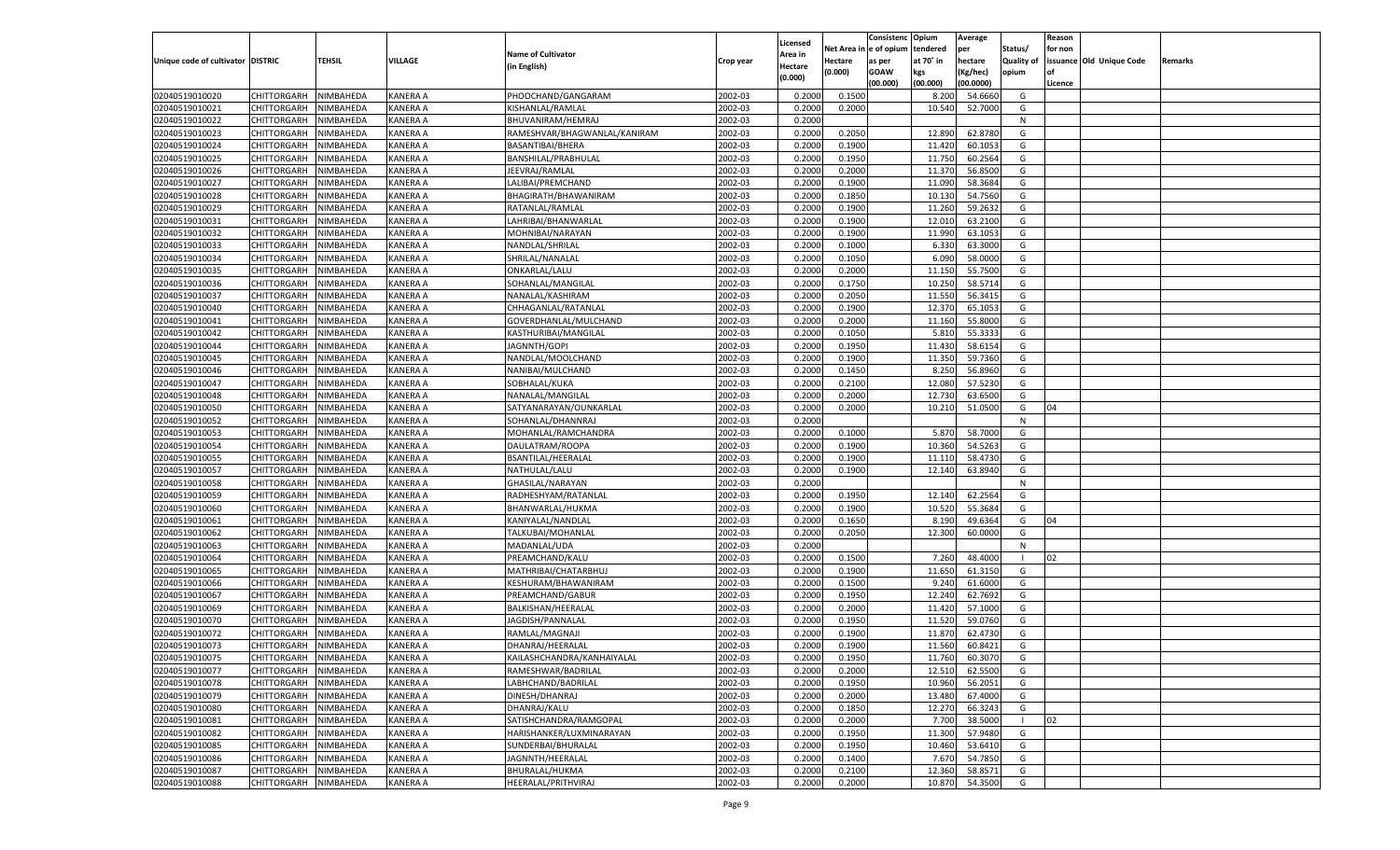|                                   |                                   |                  |                 |                           |           |                     |                  | Consistenc   | Opium           | Average   |                   | Reason  |                          |         |
|-----------------------------------|-----------------------------------|------------------|-----------------|---------------------------|-----------|---------------------|------------------|--------------|-----------------|-----------|-------------------|---------|--------------------------|---------|
|                                   |                                   |                  |                 | <b>Name of Cultivator</b> |           | Licensed<br>Area in | Net Area iı      | n e of opium | tendered        | per       | Status/           | for non |                          |         |
| Unique code of cultivator DISTRIC |                                   | TEHSIL           | VILLAGE         | (in English)              | Crop year | Hectare             | Hectare          | as per       | at 70° in       | hectare   | <b>Quality of</b> |         | issuance Old Unique Code | Remarks |
|                                   |                                   |                  |                 |                           |           | (0.000)             | (0.000)          | <b>GOAW</b>  | kgs             | (Kg/hec)  | opium             |         |                          |         |
|                                   |                                   |                  |                 |                           |           |                     |                  | (00.000)     | (00.000)        | (00.0000) |                   | Licence |                          |         |
| 02040519010089                    | CHITTORGARH                       | NIMBAHEDA        | <b>KANERA A</b> | GULABIBAI/PREMCHAND       | 2002-03   | 0.2000              | 0.1900           |              | 10.790          | 56.7895   | G                 |         |                          |         |
| 02040519010090                    | CHITTORGARH                       | NIMBAHEDA        | KANERA A        | KANIYALAL/AMARCHAND       | 2002-03   | 0.2000              | 0.1950           |              | 12.370          | 63.4350   | G                 |         |                          |         |
| 02040519010091                    | CHITTORGARH                       | NIMBAHEDA        | KANERA A        | HEMRAJ/NAGJIRAM           | 2002-03   | 0.2000              | 0.2050           |              | 11.670          | 56.9260   | G                 |         |                          |         |
| 02040519010092                    | CHITTORGARH                       | NIMBAHEDA        | KANERA A        | MOHANLAL/MATHURA          | 2002-03   | 0.2000              | 0.2050           |              | 12.890          | 62.8780   | G                 |         |                          |         |
| 02040519010093                    | CHITTORGARH                       | NIMBAHEDA        | KANERA A        | <b>BADRILAL/GHISA</b>     | 2002-03   | 0.2000              | 0.2000           |              | 11.920          | 59.6000   | G                 |         |                          |         |
| 02040519010094                    | CHITTORGARH                       | NIMBAHEDA        | KANERA A        | RAMESHCHANDRA/KANIYALAL   | 2002-03   | 0.2000              | 0.1000           |              | 5.950           | 59.5000   | G                 |         |                          |         |
| 02040519010096                    | CHITTORGARH                       | NIMBAHEDA        | KANERA A        | KANHAIYALAL/HEERALAI      | 2002-03   | 0.2000              | 0.2000           |              | 10.840          | 54.2000   | G                 |         |                          |         |
| 02040519010098                    | CHITTORGARH                       | NIMBAHEDA        | KANERA A        | GOPAL/PHOOLCHAND          | 2002-03   | 0.2000              | 0.1900           |              | 10.720          | 56.4211   | G                 |         |                          |         |
| 02040519010099                    | CHITTORGARH                       | NIMBAHEDA        | KANERA A        | KANHAIYALAL/ONKAR         | 2002-03   | 0.2000              | 0.1950           |              | 10.830          | 55.5385   | G                 |         |                          |         |
| 02040519010100                    | CHITTORGARH                       | NIMBAHEDA        | KANERA A        | BADRILAL/MANGILAL         | 2002-03   | 0.2000              | 0.2050           |              | 11.360          | 55.4140   | G                 |         |                          |         |
| 02040519010101                    | CHITTORGARH                       | NIMBAHEDA        | KANERA A        | SOHAN/SHANKAR TELI        | 2002-03   | 0.2000              | 0.2000           |              | 11.670          | 58.3500   | G                 |         |                          |         |
| 02040519010102                    | CHITTORGARH                       | NIMBAHEDA        | KANERA A        | ONKARLAL/BHANWARLAI       | 2002-03   | 0.2000              | 0.1950           |              | 10.770          | 55.2300   | G                 |         |                          |         |
| 02040519010103                    | CHITTORGARH                       | NIMBAHEDA        | KANERA A        | SOBHALAL/JAGNNTH          | 2002-03   | 0.2000              | 0.1900           |              | 11.330          | 59.6310   | G                 |         |                          |         |
| 02040519010104                    | CHITTORGARH                       | NIMBAHEDA        | KANERA A        | JAGDISH/KISHAN            | 2002-03   | 0.2000              | 0.2000           |              | 11.080          | 55.4000   | G                 |         |                          |         |
| 02040519010105                    | CHITTORGARH                       | NIMBAHEDA        | KANERA A        | RAMESHWAR/RAMLAL          | 2002-03   | 0.2000              | 0.1900           |              | 10.620          | 55.8940   | G                 |         |                          |         |
| 02040519010106                    | CHITTORGARH                       | NIMBAHEDA        | KANERA A        | BHULIBAI/NANDLAL          | 2002-03   | 0.2000              | 0.1850           |              | 9.460           | 51.1351   | G                 | 04      |                          |         |
| 02040519010107                    | CHITTORGARH                       | NIMBAHEDA        | KANERA A        | CHMPALAL/MULCHAND         | 2002-03   | 0.2000              | 0.2000           |              | 11.920          | 59.6000   | G                 |         |                          |         |
| 02040519010108                    | CHITTORGARH                       | NIMBAHEDA        | KANERA A        | KISHANLAL/CHUNNILAL       | 2002-03   | 0.2000              |                  |              |                 |           | N                 |         |                          |         |
| 02040519010109                    | CHITTORGARH                       | NIMBAHEDA        | KANERA B        | JAGAN NATH/PREM CHAND     | 2002-03   | 0.2000              | 0.1900           |              | 10.450          | 55.0000   | G                 |         |                          |         |
| 02040519010110                    | CHITTORGARH                       | NIMBAHEDA        | KANERA B        | CHHAGANLAL/KALU           | 2002-03   | 0.2000              | 0.1900           |              | 11.600          | 61.0520   | G                 |         |                          |         |
| 02040519010111                    | CHITTORGARH                       | NIMBAHEDA        | KANERA B        | MADANLAL/NATHULAL         | 2002-03   | 0.2000              | 0.2000           |              | 11.490          | 57.4500   | G                 |         |                          |         |
| 02040519010112                    | CHITTORGARH                       | NIMBAHEDA        | KANERA B        | SOHANLAL/RADHAKISHAN      | 2002-03   | 0.2000              | 0.1900           |              | 11.290          | 59.4211   | G                 |         |                          |         |
| 02040519010113                    | CHITTORGARH                       | NIMBAHEDA        | KANERA B        | TULSIRAM/RADHAKISHAN      | 2002-03   | 0.2000              | 0.1900           |              | 10.540          | 55.4730   | G                 |         |                          |         |
| 02040519010114                    | CHITTORGARH                       | NIMBAHEDA        | KANERA B        | <b>BADRILAL/BHURA</b>     | 2002-03   | 0.2000              | 0.2000           |              | 12.070          | 60.3500   | G                 |         |                          |         |
| 02040519010116                    | CHITTORGARH                       | NIMBAHEDA        | KANERA B        | MADANLAL/RATANLAL         | 2002-03   | 0.2000              | 0.1000           |              | 5.830           | 58.3000   | G                 |         |                          |         |
| 02040519010117                    | CHITTORGARH                       | NIMBAHEDA        | KANERA B        | TULSIBAI/PREMCHAND        | 2002-03   | 0.2000              | 0.0950           |              | 5.450           | 57.3684   | G                 |         |                          |         |
| 02040519010118                    | CHITTORGARH                       | NIMBAHEDA        | KANERA B        | SHYAMLAL/BHAGIRTH         | 2002-03   | 0.2000              |                  |              |                 |           | N                 |         |                          |         |
| 02040519010119                    | CHITTORGARH                       | NIMBAHEDA        | KANERA B        | GOPAL/MHDANLAL            | 2002-03   | 0.2000              | 0.2000           |              | 10.850          | 54.2500   | G                 |         |                          |         |
| 02040519010120                    | CHITTORGARH                       | NIMBAHEDA        | KANERA B        | RAMESHWARLAL/JAGANNATH    | 2002-03   | 0.2000              |                  |              |                 |           | N                 |         |                          |         |
| 02040519010121                    | CHITTORGARH                       | NIMBAHEDA        | <b>KANERA B</b> | CHHAGANLAL/NANDA          | 2002-03   | 0.2000              | 0.1000           |              | 6.500           | 65.0000   | G                 |         |                          |         |
| 02040519010122                    | CHITTORGARH                       | NIMBAHEDA        | <b>KANERA B</b> | AMARCHAND/SHANKERLAL      | 2002-03   | 0.2000              | 0.1900           |              | 11.91           | 62.6842   | G                 |         |                          |         |
| 02040519010124                    | CHITTORGARH                       | NIMBAHEDA        | <b>KANERA B</b> | MATHRALAL/GULABH          | 2002-03   | 0.2000              | 0.2100           |              | 10.550          | 50.2381   | G                 | 04      |                          |         |
| 02040519010127                    | CHITTORGARH                       | NIMBAHEDA        | <b>KANERA B</b> | <b>GORIBAI/GOPI</b>       | 2002-03   | 0.2000              | 0.2000           |              | 4.13            | 20.6500   | G                 | 04      |                          |         |
| 02040519010128                    | CHITTORGARH                       | NIMBAHEDA        | <b>KANERA B</b> | NARAYANIBAI/NANALAL       | 2002-03   | 0.2000              | 0.1900           |              | 12.120          | 63.7895   | G                 |         |                          |         |
| 02040519010129                    | CHITTORGARH                       | NIMBAHEDA        | <b>KANERA B</b> | MANGILAL/VARDICHAND       | 2002-03   | 0.2000              | 0.1050           |              | 5.51            | 52.4762   | G                 |         |                          |         |
| 02040519010130                    | CHITTORGARH                       | NIMBAHEDA        | <b>KANERA B</b> | PYARCHAND/LAKHMICHAND     | 2002-03   | 0.2000              | 0.1950           |              | 12.990          | 66.6154   | G                 |         |                          |         |
| 02040519010131                    | CHITTORGARH                       | NIMBAHEDA        | <b>KANERA B</b> | MADHULAL/MULCHAND         | 2002-03   | 0.2000              | 0.2000           |              | 11.000          | 55.0000   | G                 |         |                          |         |
| 02040519010132                    | CHITTORGARH                       | NIMBAHEDA        | <b>KANERA B</b> | MANGILAL/KELA             | 2002-03   | 0.2000              | 0.2050           |              | 11.650          | 56.8293   | G                 |         |                          |         |
| 02040519010134                    | CHITTORGARH                       | NIMBAHEDA        | <b>KANERA B</b> | JAGDISH/LAKHMICHAND       | 2002-03   | 0.2000              | 0.1850           |              | 11.350          | 61.3514   | G                 |         |                          |         |
| 02040519010135                    | CHITTORGARH                       | NIMBAHEDA        | <b>KANERA B</b> | SARDARSINGH/MANNALAL      | 2002-03   | 0.2000              | 0.1400           |              | 8.680           | 62.0000   | G                 |         |                          |         |
| 02040519010136                    | CHITTORGARH                       | NIMBAHEDA        | <b>KANERA B</b> | <b>HEERALAL/GABUR</b>     | 2002-03   | 0.2000              | 0.2000           |              | 10.81           | 54.0500   | G                 |         |                          |         |
| 02040519010138                    | CHITTORGARH                       | NIMBAHEDA        | <b>KANERA B</b> | CHHAGANLAL/LAKHMICHAND    | 2002-03   | 0.2000              | 0.1900           |              | 12.31           | 64.7895   | G                 |         |                          |         |
| 02040519010139                    | CHITTORGARH                       | NIMBAHEDA        | <b>KANERA B</b> | RAMNARAYAN/SHANKARLAL     | 2002-03   | 0.2000              | 0.1500           |              | 8.890           | 59.2660   | G                 |         |                          |         |
| 02040519010140                    | CHITTORGARH                       | NIMBAHEDA        | KANERA B        | NANIBAI/NANALAL           | 2002-03   | 0.2000              | 0.2050           |              | 11.41           | 55.6580   | G                 |         |                          |         |
| 02040519010141                    | CHITTORGARH                       | NIMBAHEDA        | <b>KANERA B</b> | SUKHLAL/BHOLIRAM          | 2002-03   | 0.2000              | 0.2050           |              | 12.830          | 62.5854   | G                 |         |                          |         |
| 02040519010142                    | CHITTORGARH NIMBAHEDA             |                  | <b>KANERA B</b> | RAMCHAND/GANGARAM         | 2002-03   | 0.2000              | 0.2100           |              | 12.180          | 58.0000   | G                 |         |                          |         |
|                                   |                                   | <b>NIMBAHEDA</b> |                 |                           |           |                     |                  |              |                 |           |                   |         |                          |         |
| 02040519010143                    | <b>CHITTORGARH</b><br>CHITTORGARH |                  | <b>KANERA B</b> | KISHANLAL/GANGARAM        | 2002-03   | 0.2000              | 0.2000           |              | 11.820<br>5.840 | 59.1000   | G                 |         |                          |         |
| 02040519010144<br>02040519010146  |                                   | NIMBAHEDA        | <b>KANERA B</b> | ONKARLAL/LAKHMICHAND      | 2002-03   | 0.2000              | 0.1100<br>0.1850 |              |                 | 53.0900   | G                 |         |                          |         |
|                                   | CHITTORGARH                       | NIMBAHEDA        | <b>KANERA B</b> | ROOPA/KALU                | 2002-03   | 0.2000              |                  |              | 11.570          | 62.5400   | G                 |         |                          |         |
| 02040519010147                    | CHITTORGARH                       | NIMBAHEDA        | <b>KANERA B</b> | RUKMANIBAI/KHEMRAJ        | 2002-03   | 0.2000              | 0.1900           |              | 11.970          | 63.0000   | G                 |         |                          |         |
| 02040519010148                    | CHITTORGARH                       | NIMBAHEDA        | <b>KANERA B</b> | NANALAL/BHAGATRAM         | 2002-03   | 0.2000              | 0.1900           |              | 11.850          | 62.3684   | G                 |         |                          |         |
| 02040519010149                    | <b>CHITTORGARH</b>                | NIMBAHEDA        | <b>KANERA B</b> | BANSILAL/SHIVNARAYAN      | 2002-03   | 0.2000              | 0.2100           |              | 10.620          | 50.5714   | G                 | 04      |                          |         |
| 02040519010150                    | CHITTORGARH                       | NIMBAHEDA        | <b>KANERA B</b> | PRABHUBAI/GHASI           | 2002-03   | 0.2000              | 0.1950           |              | 11.760          | 60.3070   | G                 |         |                          |         |
| 02040519010152                    | <b>CHITTORGARH</b>                | NIMBAHEDA        | <b>KANERA B</b> | RAMLAL/ROOPAJI            | 2002-03   | 0.2000              | 0.2000           |              | 11.140          | 55.7000   | G                 |         |                          |         |
| 02040519010154                    | <b>CHITTORGARH</b>                | NIMBAHEDA        | <b>KANERA B</b> | DAULATRAM/MODU            | 2002-03   | 0.2000              | 0.2050           |              | 10.850          | 52.9260   | G                 |         |                          |         |
| 02040519010155                    | <b>CHITTORGARH</b>                | NIMBAHEDA        | <b>KANERA B</b> | HAZARILAL/HARLAL          | 2002-03   | 0.2000              | 0.1450           |              | 7.740           | 53.3793   | G                 |         |                          |         |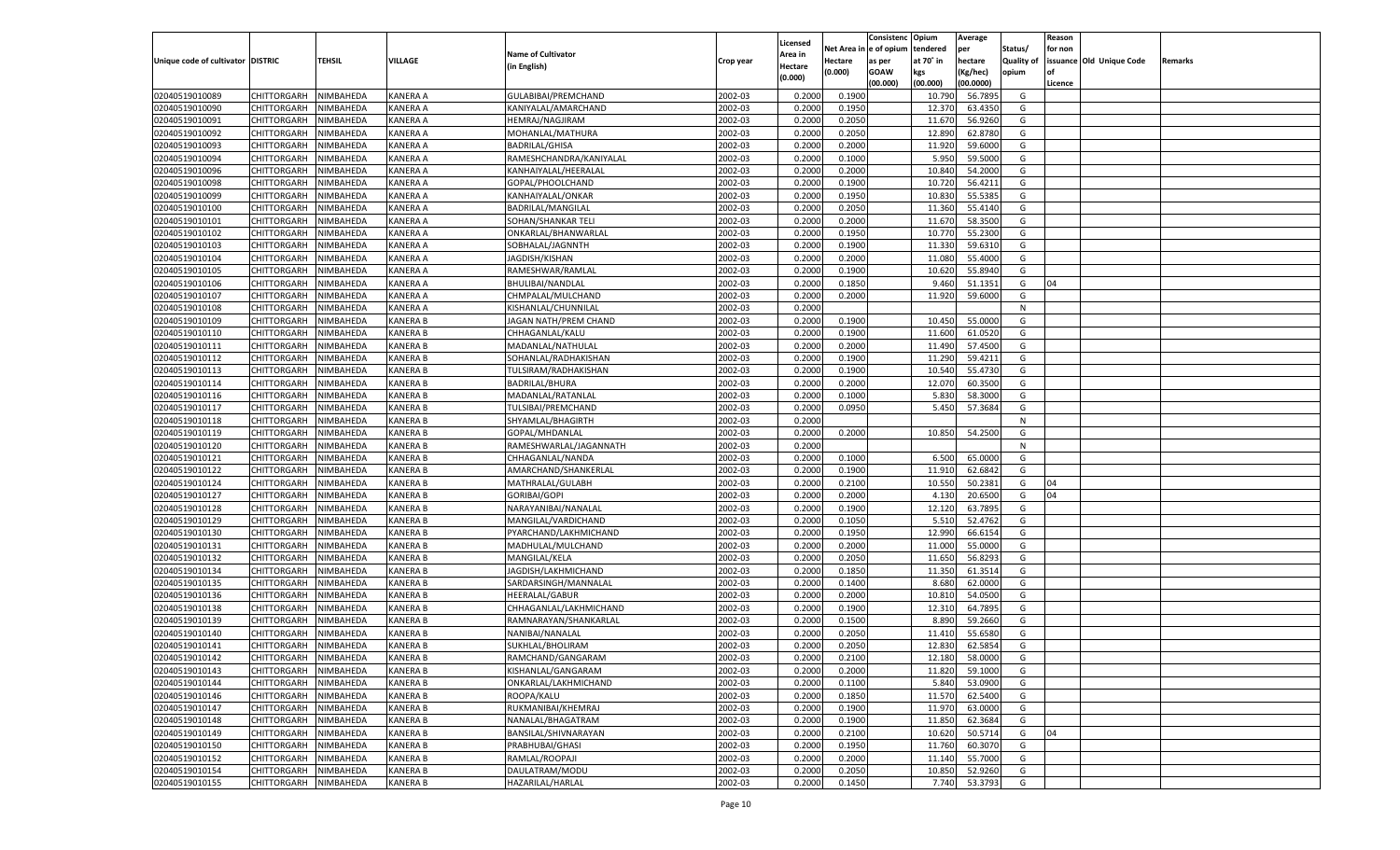|                                   |                    |           |                 |                           |           |          |            | Consistenc Opium |           | Average   |                   | Reason    |                          |         |
|-----------------------------------|--------------------|-----------|-----------------|---------------------------|-----------|----------|------------|------------------|-----------|-----------|-------------------|-----------|--------------------------|---------|
|                                   |                    |           |                 |                           |           | Licensed | Net Area i | e of opium       | tendered  | per       | Status/           | for non   |                          |         |
| Unique code of cultivator DISTRIC |                    | TEHSIL    | VILLAGE         | <b>Name of Cultivator</b> | Crop year | Area in  | Hectare    | as per           | at 70° in | hectare   | <b>Quality of</b> |           | issuance Old Unique Code | Remarks |
|                                   |                    |           |                 | (in English)              |           | Hectare  | (0.000)    | <b>GOAW</b>      | kgs       | (Kg/hec)  | opium             | <b>of</b> |                          |         |
|                                   |                    |           |                 |                           |           | (0.000)  |            | (00.000)         | (00.000)  | (00.0000) |                   | Licence   |                          |         |
| 02040519010156                    | CHITTORGARH        | NIMBAHEDA | <b>KANERA B</b> | CHTARSINGH/MANNALAL       | 2002-03   | 0.2000   | 0.0900     |                  | 5.550     | 61.6660   | G                 |           |                          |         |
| 02040519010157                    | CHITTORGARH        | NIMBAHEDA | <b>KANERA B</b> | RATANLAL/GULAB            | 2002-03   | 0.2000   | 0.1950     |                  | 12.000    | 61.5385   | G                 |           |                          |         |
|                                   |                    |           |                 |                           |           |          |            |                  |           |           |                   |           |                          |         |
| 02040519010158                    | CHITTORGARH        | NIMBAHEDA | <b>KANERA B</b> | PHOOLCHAND/GANGARAM       | 2002-03   | 0.2000   | 0.2000     |                  | 12.600    | 63.0000   | G                 |           |                          |         |
| 02040519010161                    | CHITTORGARH        | NIMBAHEDA | <b>KANERA B</b> | NARAYAN/TEKCHAND          | 2002-03   | 0.2000   | 0.2000     |                  | 11.930    | 59.6500   | G                 |           |                          |         |
| 02040519010163                    | CHITTORGARH        | NIMBAHEDA | <b>KANERA B</b> | NATHULAL/KHEMRAJ          | 2002-03   | 0.2000   | 0.1550     |                  | 8.480     | 54.7090   | G                 |           |                          |         |
| 02040519010164                    | CHITTORGARH        | NIMBAHEDA | <b>KANERA B</b> | GANPATLAL/PYARCHAND       | 2002-03   | 0.2000   | 0.1200     |                  | 6.920     | 57.6660   | G                 |           |                          |         |
| 02040519010165                    | CHITTORGARH        | NIMBAHEDA | <b>KANERA B</b> | PARBHULAL/TARACHAND       | 2002-03   | 0.2000   | 0.2100     |                  | 12.000    | 57.1420   | G                 |           |                          |         |
| 02040519010166                    | CHITTORGARH        | NIMBAHEDA | <b>KANERA B</b> | GANGABAI/MODA             | 2002-03   | 0.2000   | 0.1900     |                  | 10.820    | 56.9474   | G                 |           |                          |         |
| 02040519010167                    | CHITTORGARH        | NIMBAHEDA | <b>KANERA B</b> | AMBHALAL/NANALAL          | 2002-03   | 0.2000   | 0.1150     |                  | 6.860     | 59.6522   | G                 |           |                          |         |
| 02040519010168                    | CHITTORGARH        | NIMBAHEDA | <b>KANERA B</b> | CHAMPALAL/MOOLCHAND       | 2002-03   | 0.2000   | 0.1900     |                  | 10.720    | 56.4211   | G                 |           |                          |         |
| 02040519010170                    | CHITTORGARH        | NIMBAHEDA | <b>KANERA B</b> | SHYAMSUNDER/BHERULAL      | 2002-03   | 0.2000   | 0.1850     |                  | 10.430    | 56.3784   | G                 |           |                          |         |
| 02040519010172                    | CHITTORGARH        | NIMBAHEDA | <b>KANERA B</b> | KISHANLAL/BADRILAL        | 2002-03   | 0.2000   | 0.2000     |                  | 10.930    | 54.6500   | G                 |           |                          |         |
| 02040519010173                    | CHITTORGARH        | NIMBAHEDA | <b>KANERA B</b> | NANA/MOTI                 | 2002-03   | 0.2000   | 0.1900     |                  | 12.460    | 65.5780   | G                 |           |                          |         |
| 02040519010174                    | CHITTORGARH        | NIMBAHEDA | <b>KANERA B</b> | RADHESHYAM/JAGNNATH       | 2002-03   | 0.2000   | 0.1950     |                  | 12.200    | 62.5641   | G                 |           |                          |         |
| 02040519010175                    | CHITTORGARH        | NIMBAHEDA | <b>KANERA B</b> | RAMCHANDRA/SHANKERLAL     | 2002-03   | 0.2000   | 0.1700     |                  | 9.800     | 57.6471   | G                 |           |                          |         |
| 02040519010176                    | CHITTORGARH        | NIMBAHEDA | <b>KANERA B</b> | RATANLAL/GABUR            | 2002-03   | 0.2000   | 0.2050     |                  | 11.830    | 57.7073   | G                 |           |                          |         |
| 02040519010177                    | CHITTORGARH        | NIMBAHEDA | <b>KANERA B</b> | NOJIBAI/BHUVANIRAM        | 2002-03   | 0.2000   | 0.2000     |                  | 12.250    | 61.2500   | G                 |           |                          |         |
|                                   |                    |           |                 |                           |           |          |            |                  |           |           |                   |           |                          |         |
| 02040519010178                    | CHITTORGARH        | NIMBAHEDA | <b>KANERA B</b> | DHANRAJ/NAGJIRAM          | 2002-03   | 0.2000   | 0.1100     |                  | 6.840     | 62.1810   | G                 |           |                          |         |
| 02040519010179                    | CHITTORGARH        | NIMBAHEDA | <b>KANERA B</b> | NATHULAL/RAMNARAYAN       | 2002-03   | 0.2000   |            |                  |           |           | N                 |           |                          |         |
| 02040519010180                    | CHITTORGARH        | NIMBAHEDA | <b>KANERA B</b> | <b>BADRI/GULAB</b>        | 2002-03   | 0.2000   |            |                  |           |           | N                 |           |                          |         |
| 02040519010182                    | CHITTORGARH        | NIMBAHEDA | <b>KANERA B</b> | RUPA/DOLA                 | 2002-03   | 0.2000   | 0.2000     |                  | 11.050    | 55.2500   | G                 |           |                          |         |
| 02040519010183                    | CHITTORGARH        | NIMBAHEDA | <b>KANERA B</b> | NATHULAL/KESRIMAL         | 2002-03   | 0.2000   | 0.2000     |                  | 11.840    | 59.2000   | G                 |           |                          |         |
| 02040519010184                    | CHITTORGARH        | NIMBAHEDA | <b>KANERA B</b> | <b>BAGDIRAM/KISHORE</b>   | 2002-03   | 0.2000   | 0.1850     |                  | 10.560    | 57.0811   | G                 |           |                          |         |
| 02040519010186                    | CHITTORGARH        | NIMBAHEDA | <b>KANERA B</b> | BADRILAL/RAMNARAYAN       | 2002-03   | 0.2000   | 0.2100     |                  | 7.860     | 37.4280   | -1                | 02        |                          |         |
| 02040519010189                    | CHITTORGARH        | NIMBAHEDA | <b>KANERA B</b> | JODHRAJ/AMARCHAND         | 2002-03   | 0.2000   | 0.2000     |                  | 12.370    | 61.8500   | G                 |           |                          |         |
| 02040519010192                    | CHITTORGARH        | NIMBAHEDA | <b>KANERA B</b> | KANKUBAI/BHERULAL         | 2002-03   | 0.2000   | 0.2000     |                  | 11.51     | 57.5500   | G                 |           |                          |         |
| 02040519010195                    | CHITTORGARH        | NIMBAHEDA | <b>KANERA B</b> | BANSILAL/NANDLAL          | 2002-03   | 0.2000   | 0.1950     |                  | 11.360    | 58.2564   | G                 |           |                          |         |
| 02040519010196                    | CHITTORGARH        | NIMBAHEDA | <b>KANERA B</b> | MANGILAL/RAMLAL           | 2002-03   | 0.2000   | 0.2000     |                  | 10.860    | 54.3000   | G                 |           |                          |         |
| 02040519010197                    | CHITTORGARH        | NIMBAHEDA | <b>KANERA B</b> | CHATRULAL/NANDA           | 2002-03   | 0.2000   | 0.1950     |                  | 10.610    | 54.4100   | G                 |           |                          |         |
| 02040519010199                    | CHITTORGARH        | NIMBAHEDA | <b>KANERA B</b> | KISHANLAL/NANAJI          | 2002-03   | 0.2000   | 0.2050     |                  | 13.020    | 63.5122   | G                 |           |                          |         |
| 02040519010200                    | CHITTORGARH        | NIMBAHEDA | <b>KANERA B</b> | DEVILAL/KHEMRAJ           | 2002-03   | 0.2000   | 0.2050     |                  | 13.31     | 64.9260   | G                 |           |                          |         |
| 02040519010202                    | CHITTORGARH        | NIMBAHEDA | <b>KANERA B</b> | LOBHCHAND/KUKA            | 2002-03   | 0.2000   | 0.1900     |                  | 13.050    | 68.6842   | G                 |           |                          |         |
| 02040519010203                    | CHITTORGARH        | NIMBAHEDA | <b>KANERA B</b> | MOTILAL/MANGILAL          | 2002-03   | 0.2000   | 0.2000     |                  | 11.010    | 55.0500   | G                 |           |                          |         |
| 02040519010204                    | CHITTORGARH        | NIMBAHEDA | <b>KANERA B</b> |                           | 2002-03   | 0.2000   | 0.1900     |                  | 10.920    | 57.4730   | G                 |           |                          |         |
|                                   |                    |           |                 | PANNALAL/MULCHAND         |           |          |            |                  |           |           |                   |           |                          |         |
| 02040519010205                    | CHITTORGARH        | NIMBAHEDA | <b>KANERA B</b> | CHHAGANLAL/LALUJI         | 2002-03   | 0.2000   | 0.1950     |                  | 11.560    | 59.2821   | G                 |           |                          |         |
| 02040519010206                    | CHITTORGARH        | NIMBAHEDA | <b>KANERA B</b> | RADHESHYAM/ONKARLAI       | 2002-03   | 0.2000   | 0.1950     |                  | 11.820    | 60.6154   | G                 |           |                          |         |
| 02040519010207                    | CHITTORGARH        | NIMBAHEDA | <b>KANERA B</b> | KALURAM/CHAMPALAL         | 2002-03   | 0.2000   | 0.1000     |                  | 6.180     | 61.8000   | G                 |           |                          |         |
| 02040519010209                    | CHITTORGARH        | NIMBAHEDA | <b>KANERA B</b> | KANHAIYALAL/PRABHULAL     | 2002-03   | 0.2000   | 0.2100     |                  | 11.880    | 56.5714   | G                 |           |                          |         |
| 02040519010210                    | CHITTORGARH        | NIMBAHEDA | <b>KANERA B</b> | KELASHCHANDRA/NANALAI     | 2002-03   | 0.2000   | 0.2100     |                  | 9.990     | 47.5714   |                   | 02        |                          |         |
| 02040519010211                    | CHITTORGARH        | NIMBAHEDA | <b>KANERA B</b> | KADARSHAH/KHAJUSHAH       | 2002-03   | 0.2000   | 0.2000     |                  | 12.070    | 60.3500   | G                 |           |                          |         |
| 02040519010212                    | CHITTORGARH        | NIMBAHEDA | <b>KANERA B</b> | KANHAIYALAL/GHISALAL      | 2002-03   | 0.2000   | 0.1450     |                  | 10.060    | 69.3793   | G                 |           |                          |         |
| 02040519010214                    | CHITTORGARH        | NIMBAHEDA | <b>KANERA B</b> | LUXMINARAYAN/NANALAL      | 2002-03   | 0.2000   | 0.1950     |                  | 11.330    | 58.1020   | G                 |           |                          |         |
| 02040519010215                    | CHITTORGARH        | NIMBAHEDA | <b>KANERA B</b> | NIRBHERAM/GISALAI         | 2002-03   | 0.2000   |            |                  |           |           | N                 |           |                          |         |
| 02040519010216                    | CHITTORGARH        | NIMBAHEDA | <b>KANERA B</b> | BABULAL/PRABHULAL         | 2002-03   | 0.2000   | 0.2050     |                  | 10.800    | 52.682    | G                 |           |                          |         |
| 02040519010217                    | CHITTORGARH        | NIMBAHEDA | <b>KANERA B</b> | NANALAL/CHUNNILAL         | 2002-03   | 0.2000   | 0.2000     |                  | 11.510    | 57.5500   | G                 |           |                          |         |
| 02040519010218                    | <b>CHITTORGARH</b> | NIMBAHEDA | <b>KANERA B</b> | SURESHCHANDRA/GOPILAL     | 2002-03   | 0.2000   | 0.2100     |                  | 12.200    | 58.0952   | G                 |           |                          |         |
| 02040519010219                    | CHITTORGARH        | NIMBAHEDA | <b>KANERA B</b> | RAMESHWAR/PRABHULAL       | 2002-03   | 0.2000   | 0.1950     |                  | 11.970    | 61.3840   | G                 |           |                          |         |
| 02040519010220                    | CHITTORGARH        | NIMBAHEDA | <b>KANERA B</b> | AMBALAL/PYARCHAND         | 2002-03   | 0.2000   | 0.2000     |                  | 11.090    | 55.4500   | G                 |           |                          |         |
| 02040519010221                    | CHITTORGARH        | NIMBAHEDA | <b>KANERA B</b> | BABULAL/MANGILAL          | 2002-03   | 0.2000   | 0.1000     |                  | 5.800     | 58.0000   | G                 |           |                          |         |
| 02040519010222                    | CHITTORGARH        | NIMBAHEDA | <b>KANERA B</b> | SATYANARAYAN/PYARCHAND    | 2002-03   | 0.2000   | 0.1500     |                  | 9.020     | 60.1333   | G                 |           |                          |         |
| 02040519010223                    |                    |           |                 |                           | 2002-03   |          |            |                  |           |           |                   |           |                          |         |
|                                   | CHITTORGARH        | NIMBAHEDA | <b>KANERA B</b> | GOPALLAL/LAKHMICHAND      |           | 0.2000   | 0.1900     |                  | 11.520    | 60.6310   | G                 |           |                          |         |
| 02040519010226                    | CHITTORGARH        | NIMBAHEDA | <b>KANERA B</b> | BADRIDAS/SUKHRAMDAS       | 2002-03   | 0.2000   | 0.1950     |                  | 11.880    | 60.9231   | G                 |           |                          |         |
| 02040519010227                    | <b>CHITTORGARH</b> | NIMBAHEDA | <b>KANERA B</b> | BHAGWANLAL/KANIRAM        | 2002-03   | 0.2000   | 0.2000     |                  | 12.520    | 62.6000   | G                 |           |                          |         |
| 02040519010229                    | CHITTORGARH        | NIMBAHEDA | <b>KANERA B</b> | MANHOHERLAL/ONKARLAL      | 2002-03   | 0.2000   | 0.1900     |                  | 11.480    | 60.4211   | G                 |           |                          |         |
| 02040519010230                    | CHITTORGARH        | NIMBAHEDA | <b>KANERA B</b> | SHANTILAL/GORILAL         | 2002-03   | 0.2000   | 0.1950     |                  | 11.480    | 58.8710   | G                 |           |                          |         |
| 02040519010231                    | CHITTORGARH        | NIMBAHEDA | <b>KANERA B</b> | BADRILAL/KASIRAM          | 2002-03   | 0.2000   | 0.2050     |                  | 11.170    | 54.4870   | G                 |           |                          |         |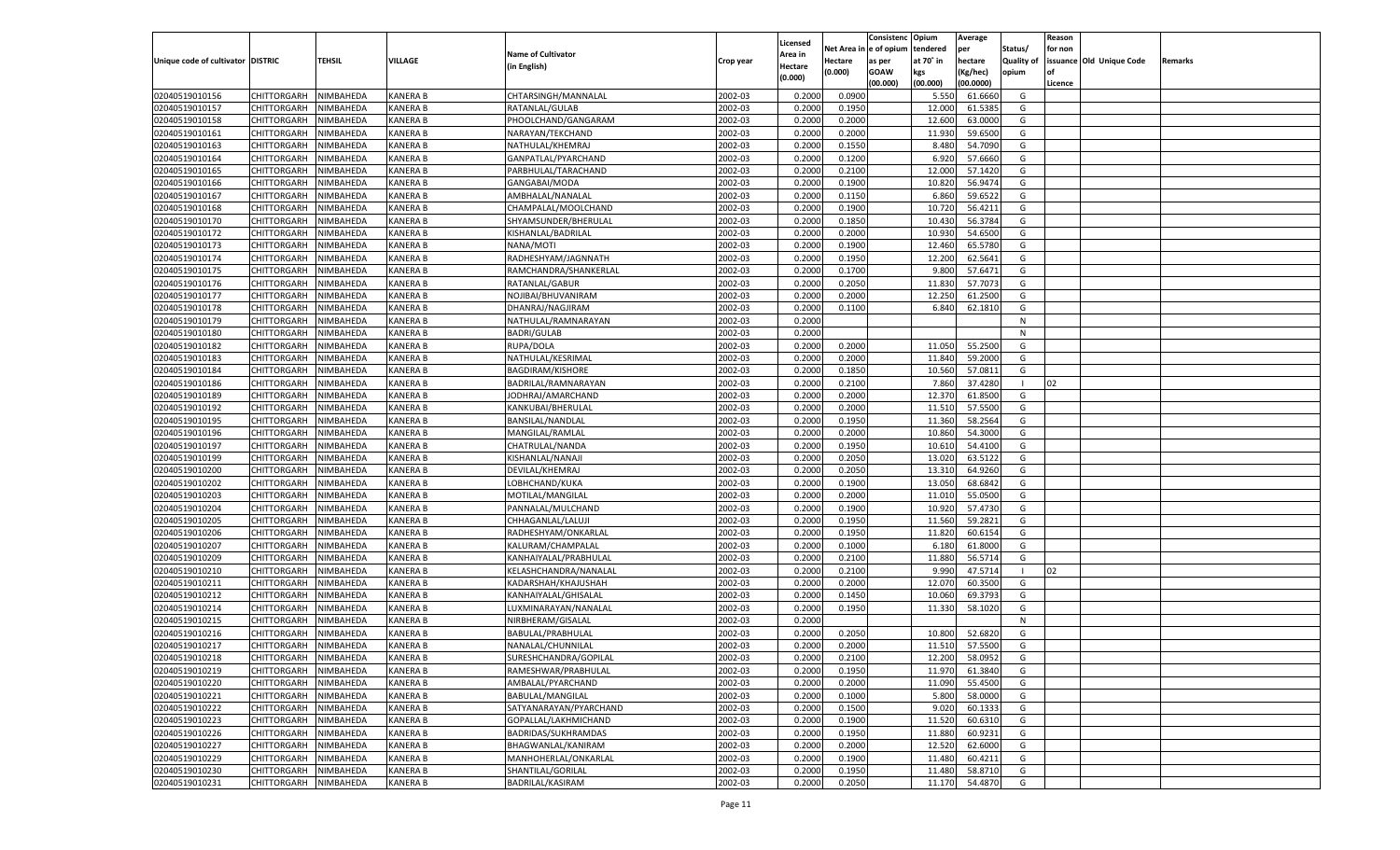|                                   |                       |               |                 |                                        |                    |                           |          | Consistenc  | Opium     | Average   |                   | Reason  |                          |         |
|-----------------------------------|-----------------------|---------------|-----------------|----------------------------------------|--------------------|---------------------------|----------|-------------|-----------|-----------|-------------------|---------|--------------------------|---------|
|                                   |                       |               |                 | <b>Name of Cultivator</b>              |                    | Licensed                  | Net Area | e of opium  | tendered  | per       | Status/           | for non |                          |         |
| Unique code of cultivator DISTRIC |                       | <b>TEHSIL</b> | VILLAGE         | (in English)                           | Crop year          | <b>Area in</b><br>Hectare | Hectare  | as per      | at 70° in | hectare   | <b>Quality of</b> |         | issuance Old Unique Code | Remarks |
|                                   |                       |               |                 |                                        |                    | (0.000)                   | (0.000)  | <b>GOAW</b> | kgs       | (Kg/hec)  | opium             |         |                          |         |
|                                   |                       |               |                 |                                        |                    |                           |          | (00.000)    | (00.000)  | (00.0000) |                   | Licence |                          |         |
| 02040519010232                    | CHITTORGARH           | NIMBAHEDA     | KANERA B        | HEERALAL/NANDA                         | 2002-03            | 0.2000                    | 0.2000   |             | 11.470    | 57.3500   | G                 |         |                          |         |
| 02040519010233                    | CHITTORGARH           | NIMBAHEDA     | KANERA B        | JAGNNTH/LALUJI                         | 2002-03            | 0.2000                    | 0.2050   |             | 12.900    | 62.9260   | G                 |         |                          |         |
| 02040519010234                    | CHITTORGARH           | NIMBAHEDA     | KANERA C        | BADRILAL/BHUWANIRAM                    | 2002-03            | 0.2000                    | 0.1900   |             | 12.410    | 65.3150   | G                 |         |                          |         |
| 02040519010235                    | CHITTORGARH           | NIMBAHEDA     | KANERA C        | FULCHAND/DANRAJ                        | 2002-03            | 0.2000                    | 0.2000   |             | 11.220    | 56.1000   | G                 |         |                          |         |
| 02040519010236                    | CHITTORGARH           | NIMBAHEDA     | KANERA C        | ABDUL RASHID/SULTAN                    | 2002-03            | 0.2000                    | 0.1900   |             | 11.610    | 61.105    | G                 |         |                          |         |
| 02040519010237                    | CHITTORGARH           | NIMBAHEDA     | KANERA C        | RAM KISHAN/NANALAL                     | 2002-03            | 0.2000                    | 0.2100   |             | 13.070    | 62.2381   | G                 |         |                          |         |
| 02040519010238                    | CHITTORGARH           | NIMBAHEDA     | KANERA C        | JAGNNATH/MODA                          | 2002-03            | 0.2000                    | 0.2000   |             | 11.320    | 56.6000   | G                 |         |                          |         |
| 02040519010239                    | CHITTORGARH           | NIMBAHEDA     | KANERA C        | RAMCHAND/KANAJI                        | 2002-03            | 0.2000                    | 0.1950   |             | 12.490    | 64.0513   | G                 |         |                          |         |
| 02040519010240                    | CHITTORGARH           | NIMBAHEDA     | KANERA C        | CHMPABAI/RAMLAL                        | 2002-03            | 0.2000                    | 0.2050   |             | 12.030    | 58.6820   | G                 |         |                          |         |
| 02040519010241                    | CHITTORGARH           | NIMBAHEDA     | KANERA C        | RATANLAL/NANALAL                       | 2002-03            | 0.2000                    | 0.1950   |             | 11.050    | 56.6660   | G                 |         |                          |         |
| 02040519010242                    | CHITTORGARH           | NIMBAHEDA     | KANERA C        | PRAHLAD RAM/RADHAKISHAN                | 2002-03            | 0.2000                    | 0.2100   |             | 11.250    | 53.5714   | G                 |         |                          |         |
| 02040519010243                    | CHITTORGARH           | NIMBAHEDA     | KANERA C        | SHRILAL/HUKAMJI                        | 2002-03            | 0.2000                    | 0.2000   |             | 12.740    | 63.7000   | G                 |         |                          |         |
| 02040519010245                    | CHITTORGARH           | NIMBAHEDA     | KANERA C        | LABHCHAND/RAMCHANDRA                   | 2002-03            | 0.2000                    | 0.1400   |             | 7.130     | 50.9280   | G                 | 04      |                          |         |
| 02040519010246                    | CHITTORGARH           | NIMBAHEDA     | KANERA C        | SHANKARLAL/BADRILAI                    | 2002-03            | 0.2000                    | 0.1500   |             | 9.020     | 60.133    | G                 |         |                          |         |
| 02040519010247                    | CHITTORGARH           | NIMBAHEDA     | KANERA C        | BAGDIRAM/NARAYANLAI                    | 2002-03            | 0.2000                    | 0.1950   |             | 11.850    | 60.7692   | G                 |         |                          |         |
| 02040519010248                    | CHITTORGARH           | NIMBAHEDA     | KANERA C        | MOTILAL/RAMCHANDRA                     | 2002-03            | 0.2000                    | 0.1900   |             | 10.740    | 56.5263   | G                 |         |                          |         |
| 02040519010249                    | CHITTORGARH           | NIMBAHEDA     | KANERA C        | PYARCHAND/GABURLAL                     | 2002-03            | 0.2000                    | 0.1900   |             | 11.220    | 59.0520   | G                 |         |                          |         |
| 02040519010250                    | CHITTORGARH           | NIMBAHEDA     | KANERA C        | SUKHLAL/NANALAL                        | 2002-03            | 0.2000                    | 0.1450   |             | 8.980     | 61.9310   | G                 |         |                          |         |
| 02040519010251                    | CHITTORGARH           | NIMBAHEDA     | KANERA C        | JITMAL/MULCHAND                        | 2002-03            | 0.2000                    | 0.2000   |             | 11.430    | 57.1500   | G                 |         |                          |         |
| 02040519010252                    | CHITTORGARH           | NIMBAHEDA     | KANERA C        | BHURALAL/NANALAL                       | 2002-03            | 0.2000                    | 0.1950   |             | 10.980    | 56.3070   | G                 |         |                          |         |
| 02040519010254                    | CHITTORGARH           | NIMBAHEDA     | KANERA C        | LAXMINARAYAN/SHANKARLAL                | 2002-03            | 0.2000                    | 0.1900   |             | 11.280    | 59.3684   | G                 |         |                          |         |
| 02040519010255                    | CHITTORGARH           | NIMBAHEDA     | KANERA C        | MGANIRAM/KJODH                         | 2002-03            | 0.2000                    | 0.1900   |             | 11.480    | 60.4211   | G                 |         |                          |         |
| 02040519010256                    | CHITTORGARH           | NIMBAHEDA     | KANERA C        | BANSHILAL/MANGILAL                     | 2002-03            | 0.2000                    | 0.1950   |             | 10.270    | 52.6660   | G                 |         |                          |         |
| 02040519010257                    | CHITTORGARH           | NIMBAHEDA     | KANERA C        | RAMCHANDRA/KUKAJI                      | 2002-03            | 0.2000                    | 0.2000   |             | 12.250    | 61.2500   | G                 |         |                          |         |
| 02040519010258                    | CHITTORGARH           | NIMBAHEDA     | KANERA C        | MUKESH KUMAR/RATANLAL                  | 2002-03            | 0.2000                    | 0.1900   |             | 11.360    | 59.7895   | G                 |         |                          |         |
| 02040519010259                    | CHITTORGARH           | NIMBAHEDA     | KANERA C        | KANIYALAL/RAMCHANRA                    | 2002-03            | 0.2000                    | 0.2000   |             | 11.710    | 58.5500   | G                 |         |                          |         |
| 02040519010260                    | CHITTORGARH           | NIMBAHEDA     | KANERA C        | <b>GAURILAL/RATANLAL</b>               | 2002-03            | 0.2000                    | 0.2100   |             | 11.900    | 56.6660   | G                 |         |                          |         |
| 02040519010261                    | CHITTORGARH           | NIMBAHEDA     | KANERA C        | <b>BAGDIRAM/LALU</b>                   | 2002-03            | 0.2000                    | 0.1450   |             | 8.660     | 59.7241   | G                 |         |                          |         |
| 02040519010262                    | CHITTORGARH           | NIMBAHEDA     | KANERA C        | GEETALAL/JAGNNATH                      | 2002-03            | 0.2000                    | 0.1950   |             | 12.800    | 65.6410   | G                 |         |                          |         |
| 02040519010263                    | CHITTORGARH           | NIMBAHEDA     | KANERA C        | NANDLAL/GOPILAL                        | 2002-03            | 0.2000                    | 0.2050   |             | 10.860    | 52.9750   | G                 |         |                          |         |
| 02040519010264                    | CHITTORGARH           | NIMBAHEDA     | KANERA C        | JAGDISH/NANALAL                        | 2002-03            | 0.2000                    | 0.1900   |             | 11.640    | 61.263    | G                 |         |                          |         |
| 02040519010265                    | CHITTORGARH           | NIMBAHEDA     | KANERA C        | MANGILAL/HEMRAM                        | 2002-03            | 0.2000                    | 0.2000   |             | 12.090    | 60.4500   | G                 |         |                          |         |
| 02040519010266                    | CHITTORGARH           | NIMBAHEDA     | KANERA C        | RAMESHWAR/PANNALAL                     | 2002-03            | 0.2000                    | 0.2100   |             | 11.840    | 56.3800   | G                 |         |                          |         |
| 02040519010268                    | CHITTORGARH           | NIMBAHEDA     | KANERA C        | <b>BABULAL/ONKARLAL</b>                | 2002-03            | 0.2000                    | 0.1950   |             | 11.020    | 56.5120   | G                 |         |                          |         |
| 02040519010270                    | CHITTORGARH           | NIMBAHEDA     | KANERA C        | SITABAI/SHANKARLAL                     | 2002-03            | 0.2000                    | 0.2000   |             | 11.880    | 59.4000   | G                 |         |                          |         |
| 02040519010271                    | CHITTORGARH           | NIMBAHEDA     | KANERA C        | <b>BOTLAL/UDA</b>                      | 2002-03            | 0.2000                    | 0.2000   |             | 11.31     | 56.5500   | G                 |         |                          |         |
| 02040519010273                    | CHITTORGARH           | NIMBAHEDA     | KANERA C        | BHANAWARLAL/BHOTLAL                    | 2002-03            | 0.2000                    | 0.1750   |             | 9.09      | 51.9420   | G                 | 04      |                          |         |
| 02040519010274                    | CHITTORGARH           | NIMBAHEDA     | KANERA C        | BADRILAL/RAMCHANDRA                    | 2002-03            | 0.2000                    | 0.1900   |             | 11.120    | 58.5263   | G                 |         |                          |         |
| 02040519010275                    | CHITTORGARH           | NIMBAHEDA     | KANERA C        | KAILASH/PREMCHAND                      | 2002-03            | 0.2000                    | 0.2050   |             | 12.380    | 60.3902   | G                 |         |                          |         |
| 02040519010276                    | CHITTORGARH           | NIMBAHEDA     | KANERA C        | RAMESHWAR/PREMCHANDRA                  | 2002-03            | 0.2000                    | 0.1900   |             | 12.490    | 65.7360   | G                 |         |                          |         |
| 02040519010278                    | CHITTORGARH           | NIMBAHEDA     | KANERA C        | BHANWARLAL/KHEMAJI                     | 2002-03            | 0.2000                    | 0.2050   |             | 8.580     | 41.8530   |                   | 02      |                          |         |
| 02040519010280                    | CHITTORGARH           | NIMBAHEDA     | KANERA C        | OMPARKASH/BHANWARLAL                   | 2002-03            | 0.2000                    | 0.1950   |             | 10.720    | 54.9744   | G                 |         |                          |         |
| 02040519010282                    | CHITTORGARH           | NIMBAHEDA     | KANERA C        | PANNALAL/MANGILAL                      | 2002-03            | 0.2000                    | 0.1100   |             | 6.490     | 59.0000   | G                 |         |                          |         |
| 02040519010283                    | CHITTORGARH           | NIMBAHEDA     | KANERA C        | SHOBHALAL/RAMCHANDRA                   | 2002-03            | 0.2000                    | 0.1800   |             | 11.09     | 61.6111   | G                 |         |                          |         |
| 02040519010285                    |                       | NIMBAHEDA     | KANERA C        |                                        | 2002-03            | 0.2000                    | 0.1950   |             | 10.810    | 55.4350   | G                 |         |                          |         |
|                                   | CHITTORGARH           |               |                 | DALURAM/TODULAL                        |                    |                           |          |             |           |           |                   |         |                          |         |
| 02040519010288                    | CHITTORGARH NIMBAHEDA |               | <b>KANERA C</b> | MANGILAL/OUNKARLAL<br>GOPAL/BHANWARLAL | 2002-03<br>2002-03 | 0.2000                    | 0.2100   |             | 12.810    | 61.0000   | G                 |         |                          |         |
| 02040519010289                    | <b>CHITTORGARH</b>    | NIMBAHEDA     | <b>KANERA C</b> |                                        |                    | 0.2000                    | 0.1900   |             | 10.970    | 57.7360   | G                 |         |                          |         |
| 02040519010290                    | CHITTORGARH           | NIMBAHEDA     | <b>KANERA C</b> | GOPAL/CHHAGANLAL                       | 2002-03            | 0.2000                    | 0.1000   |             | 6.490     | 64.9000   | G                 |         |                          |         |
| 02040519010291                    | <b>CHITTORGARH</b>    | NIMBAHEDA     | <b>KANERA C</b> | RAMNIWAS/RATANLAL                      | 2002-03            | 0.2000                    | 0.0950   |             | 5.970     | 62.8421   | G                 |         |                          |         |
| 02040519010293                    | <b>CHITTORGARH</b>    | NIMBAHEDA     | <b>KANERA C</b> | PREMCHANDRA/GHISA                      | 2002-03            | 0.2000                    | 0.2000   |             | 11.260    | 56.3000   | G                 |         |                          |         |
| 02040519010294                    | <b>CHITTORGARH</b>    | NIMBAHEDA     | <b>KANERA C</b> | MOHANLAL/MADANLAL RATHI                | 2002-03            | 0.2000                    | 0.1850   |             | 10.710    | 57.8910   | G                 |         |                          |         |
| 02040519010295                    | <b>CHITTORGARH</b>    | NIMBAHEDA     | <b>KANERA C</b> | NANALAL/KALU                           | 2002-03            | 0.2000                    | 0.1950   |             | 10.730    | 55.0250   | G                 |         |                          |         |
| 02040519010296                    | <b>CHITTORGARH</b>    | NIMBAHEDA     | <b>KANERA C</b> | MOHANLAL/OUNKAR                        | 2002-03            | 0.2000                    | 0.1900   |             | 9.720     | 51.1570   | G                 | 04      |                          |         |
| 02040519010297                    | <b>CHITTORGARH</b>    | NIMBAHEDA     | <b>KANERA C</b> | LABHCHAND/RAMLAL                       | 2002-03            | 0.2000                    | 0.2100   |             | 11.680    | 55.6190   | G                 |         |                          |         |
| 02040519010301                    | <b>CHITTORGARH</b>    | NIMBAHEDA     | <b>KANERA C</b> | BHANWARLAL/NARAYAN                     | 2002-03            | 0.2000                    | 0.1600   |             | 8.430     | 52.6870   | G                 |         |                          |         |
| 02040519010302                    | <b>CHITTORGARH</b>    | NIMBAHEDA     | <b>KANERA C</b> | GOPAL/JAGNNATH                         | 2002-03            | 0.2000                    | 0.1900   |             | 10.980    | 57.7895   | G                 |         |                          |         |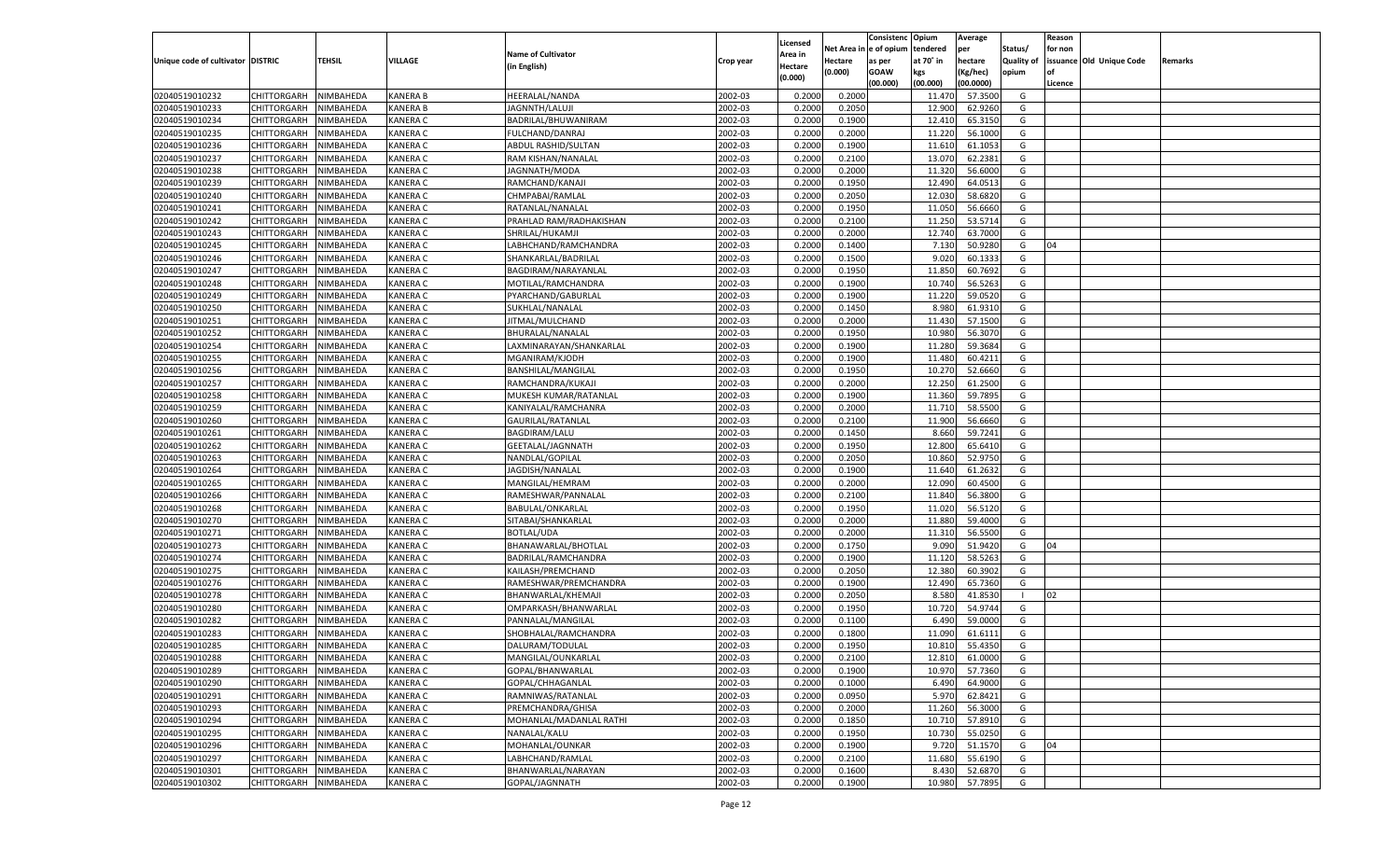|                                   |                       |               |                 |                                       |           |                           |          | Consistenc  | Opium           | Average   |                   | Reason  |                          |         |
|-----------------------------------|-----------------------|---------------|-----------------|---------------------------------------|-----------|---------------------------|----------|-------------|-----------------|-----------|-------------------|---------|--------------------------|---------|
|                                   |                       |               |                 | <b>Name of Cultivator</b>             |           | Licensed                  | Net Area | e of opium  | tendered        | per       | Status/           | for non |                          |         |
| Unique code of cultivator DISTRIC |                       | <b>TEHSIL</b> | VILLAGE         | (in English)                          | Crop year | <b>Area in</b><br>Hectare | Hectare  | as per      | at 70° in       | hectare   | <b>Quality of</b> |         | issuance Old Unique Code | Remarks |
|                                   |                       |               |                 |                                       |           | (0.000)                   | (0.000)  | <b>GOAW</b> | kgs             | (Kg/hec)  | opium             |         |                          |         |
|                                   |                       |               |                 |                                       |           |                           |          | (00.000)    | (00.000)        | (00.0000) |                   | Licence |                          |         |
| 02040519010303                    | CHITTORGARH           | NIMBAHEDA     | KANERA C        | MANGILAL/PYARA                        | 2002-03   | 0.2000                    | 0.2000   |             | 11.500          | 57.5000   | G                 |         |                          |         |
| 02040519010304                    | CHITTORGARH           | NIMBAHEDA     | KANERA C        | SHIVNARAYAN/ONKARLAL                  | 2002-03   | 0.2000                    | 0.2000   |             | 11.91           | 59.5500   | G                 |         |                          |         |
| 02040519010305                    | CHITTORGARH           | NIMBAHEDA     | KANERA C        | KANHAIYALAL/HEERALAL                  | 2002-03   | 0.2000                    | 0.2000   |             | 12.050          | 60.2500   | G                 |         |                          |         |
| 02040519010306                    | CHITTORGARH           | NIMBAHEDA     | KANERA C        | JAGDISH/BHAGIRATH                     | 2002-03   | 0.2000                    | 0.2000   |             | 12.020          | 60.1000   | G                 |         |                          |         |
| 02040519010307                    | CHITTORGARH           | NIMBAHEDA     | KANERA C        | PHOOLCHAND/PREMCHAND                  | 2002-03   | 0.2000                    | 0.1900   |             | 12.100          | 63.6842   | G                 |         |                          |         |
| 02040519010309                    | CHITTORGARH           | NIMBAHEDA     | KANERA C        | GOPALLAL/KANIRAM                      | 2002-03   | 0.2000                    | 0.1500   |             | 9.240           | 61.6000   | G                 |         |                          |         |
| 02040519010310                    | CHITTORGARH           | NIMBAHEDA     | KANERA C        | SUKHLAL/RAMCHANDRA                    | 2002-03   | 0.2000                    | 0.2000   |             | 11.100          | 55.5000   | G                 |         |                          |         |
| 02040519010312                    | CHITTORGARH           | NIMBAHEDA     | KANERA C        | LAXMAN/KUKAJI                         | 2002-03   | 0.2000                    | 0.1600   |             | 7.830           | 48.9375   | G                 | 04      |                          |         |
| 02040519010313                    | CHITTORGARH           | NIMBAHEDA     | KANERA C        | BADRILAL/HARLAL                       | 2002-03   | 0.2000                    | 0.1450   |             | 8.910           | 61.4483   | G                 |         |                          |         |
| 02040519010314                    | CHITTORGARH           | NIMBAHEDA     | KANERA C        | SEETABAI/RAMLAL                       | 2002-03   | 0.2000                    | 0.2000   |             | 12.210          | 61.0500   | G                 |         |                          |         |
| 02040519010315                    | CHITTORGARH           | NIMBAHEDA     | KANERA C        | PHOOLCHAND/GANGARAM                   | 2002-03   | 0.2000                    | 0.2000   |             | 12.500          | 62.5000   | G                 |         |                          |         |
| 02040519010317                    | CHITTORGARH           | NIMBAHEDA     | KANERA C        | DHAPUBAI/MANGILAL                     | 2002-03   | 0.2000                    | 0.1850   |             | 9.660           | 52.2162   | G                 |         |                          |         |
| 02040519010318                    | CHITTORGARH           | NIMBAHEDA     | KANERA C        | GOPAL/BHAGWANLAL                      | 2002-03   | 0.2000                    | 0.1900   |             | 11.210          | 59.0000   | G                 |         |                          |         |
| 02040519010320                    | CHITTORGARH           | NIMBAHEDA     | KANERA C        | DAULATRAM/PREMCHAND                   | 2002-03   | 0.2000                    | 0.2000   |             | 11.650          | 58.2500   | G                 |         |                          |         |
| 02040519010321                    | CHITTORGARH           | NIMBAHEDA     | KANERA C        | RAMESHWAR/CHHAGANLAL                  | 2002-03   | 0.2000                    | 0.1800   |             | 10.790          | 59.9444   | G                 |         |                          |         |
| 02040519010322                    | CHITTORGARH           | NIMBAHEDA     | KANERA C        | GISALAL/MANGANIRAM                    | 2002-03   | 0.2000                    | 0.2000   |             | 10.540          | 52.7000   | G                 |         |                          |         |
| 02040519010323                    | CHITTORGARH           | NIMBAHEDA     | KANERA C        | BAGDIRAM/RATANLAL                     | 2002-03   | 0.2000                    | 0.1900   |             | 10.920          | 57.4737   | G                 |         |                          |         |
| 02040519010324                    | CHITTORGARH           | NIMBAHEDA     | KANERA C        | LABHCHAND/HEERALAI                    | 2002-03   | 0.2000                    | 0.2100   |             | 12.880          | 61.333    | G                 |         |                          |         |
| 02040519010325                    | CHITTORGARH           | NIMBAHEDA     | KANERA C        | PARKASHCHANDRA/MOTILAL                | 2002-03   | 0.2000                    | 0.2100   |             | 12.510          | 59.5714   | G                 |         |                          |         |
| 02040519010326                    | CHITTORGARH           | NIMBAHEDA     | KANERA C        | JAGDISH/RAMLAL                        | 2002-03   | 0.2000                    | 0.1700   |             | 10.090          | 59.3529   | G                 |         |                          |         |
| 02040519010327                    | CHITTORGARH           | NIMBAHEDA     | KANERA C        | RAMPRASAD/SHIVLAL                     | 2002-03   | 0.2000                    | 0.1850   |             | 9.900           | 53.5135   | G                 |         |                          |         |
| 02040519010328                    | CHITTORGARH           | NIMBAHEDA     | KANERA C        | JAGDISH/JAGNNATH                      | 2002-03   | 0.2000                    | 0.1950   |             | 11.630          | 59.6410   | G                 |         |                          |         |
| 02040519010329                    | CHITTORGARH           | NIMBAHEDA     | KANERA C        | MHDANLAL/SOBHALAI                     | 2002-03   | 0.2000                    | 0.1950   |             | 11.140          | 57.1282   | G                 |         |                          |         |
| 02040519010330                    | CHITTORGARH           | NIMBAHEDA     | KANERA C        | PRAHLAD/BHERULAL                      | 2002-03   | 0.2000                    | 0.2000   |             | 11.630          | 58.1500   | G                 |         |                          |         |
| 02040519010332                    | CHITTORGARH           | NIMBAHEDA     | KANERA C        | ABDUL HAKIM/ABDUL RAHIM               | 2002-03   | 0.2000                    | 0.1900   |             | 12.080          | 63.5789   | G                 |         |                          |         |
| 02040519010333                    | CHITTORGARH           | NIMBAHEDA     | KANERA C        | SOHANLAL/JAIRAM                       | 2002-03   | 0.2000                    | 0.1000   |             | 5.640           | 56.4000   | G                 |         |                          |         |
| 02040519010335                    | CHITTORGARH           | NIMBAHEDA     | KANERA C        | CHGANLAL/HEERALAL                     | 2002-03   | 0.2000                    | 0.1900   |             | 11.390          | 59.9474   | G                 |         |                          |         |
| 02040519010338                    | CHITTORGARH           | NIMBAHEDA     | KANERA C        | BALKISHAN/RATANLAL                    | 2002-03   | 0.2000                    | 0.2000   |             | 10.390          | 51.9500   | G                 | 04      |                          |         |
| 02040519010339                    | CHITTORGARH           | NIMBAHEDA     | KANERA C        | GANESHLAL/GHISALAL                    | 2002-03   | 0.2000                    |          |             |                 |           | N                 |         |                          |         |
| 02040519010340                    | CHITTORGARH           | NIMBAHEDA     | KANERA C        | PYARCHAND/OUNKARLAL                   | 2002-03   | 0.2000                    | 0.1900   |             | 11.210          | 59.0000   | G                 |         |                          |         |
| 02040519010341                    | CHITTORGARH           | NIMBAHEDA     | KANERA C        | KAILASH/BADRILAL JOSHI                | 2002-03   | 0.2000                    | 0.1500   |             | 9.060           | 60.4000   | G                 |         |                          |         |
| 02040519010342                    | CHITTORGARH           | NIMBAHEDA     | KANERA C        | BHERULAL/RATANLAL                     | 2002-03   | 0.2000                    | 0.2050   |             | 12.640          | 61.6585   | G                 |         |                          |         |
| 02040519010343                    | CHITTORGARH           | NIMBAHEDA     | KANERA C        | MOTILAL/PRABHULAL                     | 2002-03   | 0.2000                    | 0.1950   |             | 11.440          | 58.666    | G                 |         |                          |         |
| 02040519010344                    | CHITTORGARH           | NIMBAHEDA     | KANERA C        | SOHANLAL/NANDLAL                      | 2002-03   | 0.2000                    |          |             |                 |           | N                 |         |                          |         |
| 02040519010346                    |                       | NIMBAHEDA     | KANERA C        |                                       | 2002-03   | 0.2000                    | 0.1800   |             |                 | 61.9444   | G                 |         |                          |         |
| 02040519010347                    | CHITTORGARH           |               | KANERA C        | LABHCHAN/SHRILAL<br>RAMPRASAD/JEEVRAJ | 2002-03   |                           |          |             | 11.15<br>11.230 | 59.105    | G                 |         |                          |         |
|                                   | CHITTORGARH           | NIMBAHEDA     |                 |                                       |           | 0.2000                    | 0.1900   |             |                 |           |                   |         |                          |         |
| 02040519010348                    | CHITTORGARH           | NIMBAHEDA     | KANERA C        | CHHAGANLAL/GABUR                      | 2002-03   | 0.2000                    | 0.1900   |             | 10.780          | 56.7368   | G                 |         |                          |         |
| 02040519010350                    | CHITTORGARH           | NIMBAHEDA     | KANERA C        | KESHURAM/RAMLAL                       | 2002-03   | 0.2000                    | 0.1950   |             | 11.420          | 58.5641   | G                 |         |                          |         |
| 02040519010351                    | CHITTORGARH           | NIMBAHEDA     | KANERA C        | RAMESHWARLAL/RATANLAL                 | 2002-03   | 0.2000                    | 0.1850   |             | 10.990          | 59.405    | G                 |         |                          |         |
| 02040519010352                    | CHITTORGARH           | NIMBAHEDA     | KANERA C        | KISHANLAL/KHAYALIRAM                  | 2002-03   | 0.2000                    | 0.1150   |             | 7.120           | 61.9130   | G                 |         |                          |         |
| 02040519010353                    | <b>CHITTORGARH</b>    | NIMBAHEDA     | KANERA C        | GEETALAL/BHAGWANLAI                   | 2002-03   | 0.2000                    | 0.1900   |             | 12.590          | 66.263    | G                 |         |                          |         |
| 02040519010355                    | CHITTORGARH           | NIMBAHEDA     | KANERA C        | PHOOLCHAND/MANGILAL                   | 2002-03   | 0.2000                    | 0.2000   |             | 13.070          | 65.3500   | G                 |         |                          |         |
| 02040519010356                    | CHITTORGARH           | NIMBAHEDA     | KANERA C        | GORILAL/HEERALAL                      | 2002-03   | 0.2000                    | 0.2100   |             | 12.290          | 58.5238   | G                 |         |                          |         |
| 02040519010357                    | CHITTORGARH           | NIMBAHEDA     | KANERA C        | SOHANLAL/KUSHAL                       | 2002-03   | 0.2000                    | 0.1550   |             | 9.37            | 60.4516   | G                 |         |                          |         |
| 02040519010358                    | CHITTORGARH           | NIMBAHEDA     | KANERA C        | KISHANLAL/BHERULAL                    | 2002-03   | 0.2000                    | 0.1900   |             | 11.490          | 60.4737   | G                 |         |                          |         |
| 02040519010359                    | CHITTORGARH NIMBAHEDA |               | <b>KANERA C</b> | KANIYALAL/BHANWARLAL                  | 2002-03   | 0.2000                    | 0.1100   |             | 5.400           | 49.0909   | G                 | 04      |                          |         |
| 02040519010360                    | <b>CHITTORGARH</b>    | NIMBAHEDA     | <b>KANERA C</b> | MOHANLAL/KUKA                         | 2002-03   | 0.2000                    | 0.2000   |             | 12.480          | 62.4000   | G                 |         |                          |         |
| 02040519010361                    | <b>CHITTORGARH</b>    | NIMBAHEDA     | <b>KANERA C</b> | BABULAL/BHANIRAM                      | 2002-03   | 0.2000                    | 0.1900   |             | 11.230          | 59.1053   | G                 |         |                          |         |
| 02040519010362                    | <b>CHITTORGARH</b>    | NIMBAHEDA     | <b>KANERA C</b> | BHOLIRAAM/KHEMAJI                     | 2002-03   | 0.2000                    | 0.1950   |             | 10.390          | 53.2821   | G                 |         |                          |         |
| 02040519010364                    | <b>CHITTORGARH</b>    | NIMBAHEDA     | <b>KANERA C</b> | MADHOLAL/CHUNNILAL                    | 2002-03   | 0.2000                    | 0.1900   |             | 12.910          | 67.9474   | G                 |         |                          |         |
| 02040519010365                    | <b>CHITTORGARH</b>    | NIMBAHEDA     | <b>KANERA C</b> | PREM CHAND/AMAR CHAND                 | 2002-03   | 0.2000                    | 0.2050   |             | 12.180          | 59.4146   | G                 |         |                          |         |
| 02040519010367                    | <b>CHITTORGARH</b>    | NIMBAHEDA     | <b>KANERA C</b> | DEVILAL/LAKHMICHAND                   | 2002-03   | 0.2000                    | 0.2000   |             | 12.870          | 64.3500   | G                 |         |                          |         |
| 02040519010368                    | <b>CHITTORGARH</b>    | NIMBAHEDA     | <b>KANERA C</b> | BANSHILAL/POKHARJI                    | 2002-03   | 0.2000                    | 0.1350   |             | 3.940           | 29.1852   |                   | 02      |                          |         |
| 02040519010369                    | <b>CHITTORGARH</b>    | NIMBAHEDA     | <b>KANERA C</b> | KHEMRAJ/HARLAL                        | 2002-03   | 0.2000                    | 0.2000   |             | 12.130          | 60.6500   | G                 |         |                          |         |
| 02040519010370                    | <b>CHITTORGARH</b>    | NIMBAHEDA     | <b>KANERA C</b> | RAJENDRA PRASAD/GOVARDHANLAL          | 2002-03   | 0.2000                    | 0.2000   |             | 11.600          | 58.0000   | G                 |         |                          |         |
| 02040519010372                    | <b>CHITTORGARH</b>    | NIMBAHEDA     | <b>KANERA C</b> | RAM NATHIBAI/BALURAAM                 | 2002-03   | 0.2000                    | 0.1950   |             | 10.590          | 54.3077   | G                 |         |                          |         |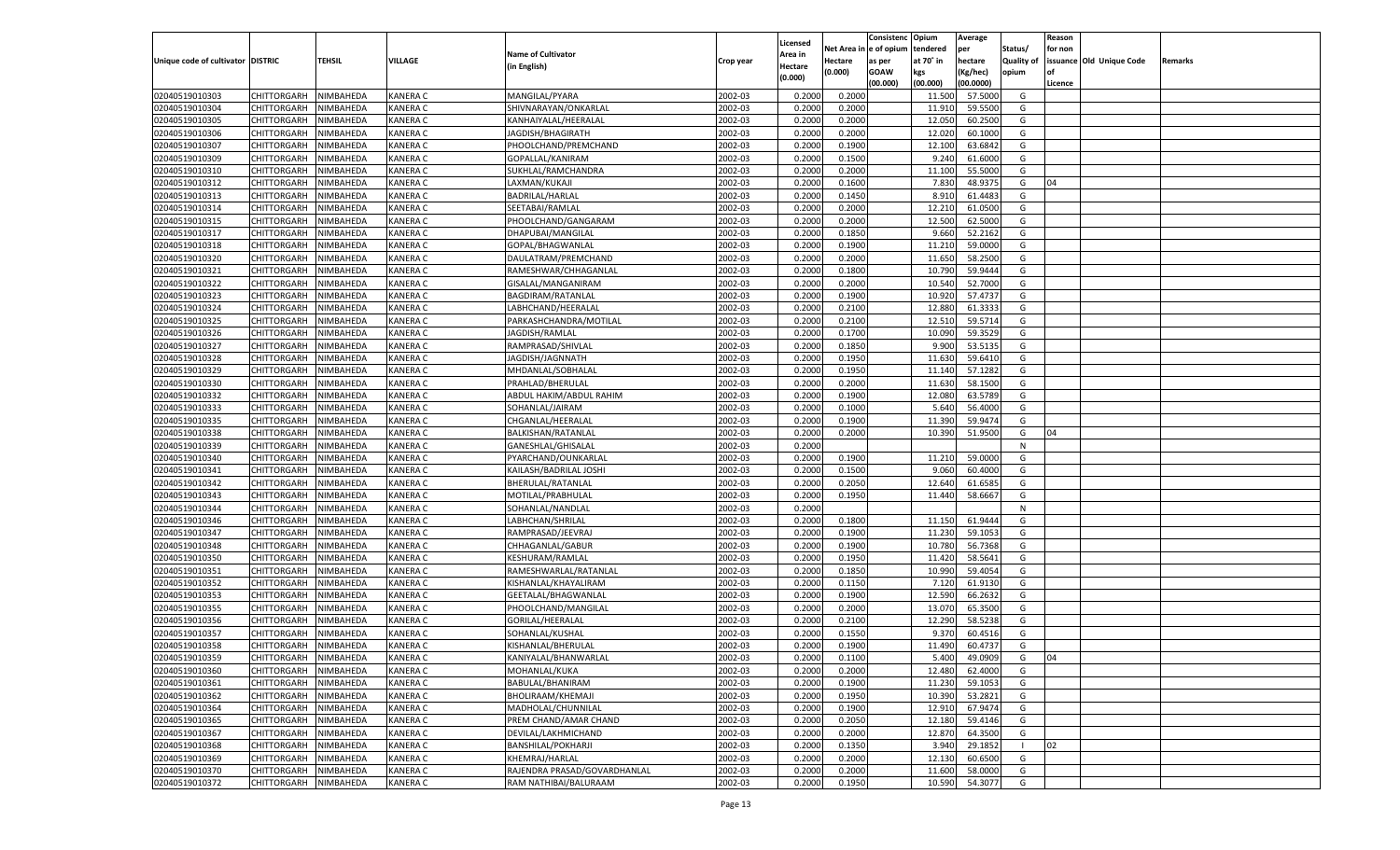|                                   |                       |               |                 |                               |           |                           |          | Consistenc  | Opium     | Average   |                   | Reason  |                          |         |
|-----------------------------------|-----------------------|---------------|-----------------|-------------------------------|-----------|---------------------------|----------|-------------|-----------|-----------|-------------------|---------|--------------------------|---------|
|                                   |                       |               |                 | <b>Name of Cultivator</b>     |           | Licensed                  | Net Area | e of opium  | tendered  | per       | Status/           | for non |                          |         |
| Unique code of cultivator DISTRIC |                       | <b>TEHSIL</b> | VILLAGE         | (in English)                  | Crop year | <b>Area in</b><br>Hectare | Hectare  | as per      | at 70° in | hectare   | <b>Quality of</b> |         | issuance Old Unique Code | Remarks |
|                                   |                       |               |                 |                               |           | (0.000)                   | (0.000)  | <b>GOAW</b> | kgs       | (Kg/hec)  | opium             |         |                          |         |
|                                   |                       |               |                 |                               |           |                           |          | (00.000)    | (00.000)  | (00.0000) |                   | Licence |                          |         |
| 02040519010373                    | CHITTORGARH           | NIMBAHEDA     | KANERA C        | BHERULAL/KALUCHARAN           | 2002-03   | 0.2000                    | 0.1900   |             | 10.920    | 57.473    | G                 |         |                          |         |
| 02040519010375                    | CHITTORGARH           | NIMBAHEDA     | KANERA C        | KANTA JOSHI/GENDMAL JOSHI     | 2002-03   | 0.2000                    | 0.1650   |             | 9.640     | 58.4242   | G                 |         |                          |         |
| 02040519010377                    | CHITTORGARH           | NIMBAHEDA     | KANERA C        | MAGNIRAM/LACHA BHIL           | 2002-03   | 0.2000                    | 0.1950   |             | 11.430    | 58.6150   | G                 |         |                          |         |
| 02040519010379                    | CHITTORGARH           | NIMBAHEDA     | KANERA C        | <b>GHISI BAI/UDAIRAM</b>      | 2002-03   | 0.2000                    | 0.1050   |             | 5.790     | 55.1429   | G                 |         |                          |         |
| 02040519010382                    | CHITTORGARH           | NIMBAHEDA     | KANERA C        | RAMGOPAL/RAMCHAND             | 2002-03   | 0.2000                    | 0.2000   |             | 12.440    | 62.2000   | G                 |         |                          |         |
| 02040519010383                    | CHITTORGARH           | NIMBAHEDA     | KANERA C        | GOVARDHANLAL/NANALAL SHARMA   | 2002-03   | 0.2000                    | 0.2000   |             | 10.840    | 54.2000   | G                 |         |                          |         |
| 02040519010384                    | CHITTORGARH           | NIMBAHEDA     | KANERA C        | BHERU SINGH/MADAN SINGH       | 2002-03   | 0.2000                    | 0.1950   |             | 11.820    | 60.6150   | G                 |         |                          |         |
| 02040519010385                    | CHITTORGARH           | NIMBAHEDA     | KANERA C        | RADHESHAYAM/RAMCHANDRA        | 2002-03   | 0.2000                    | 0.1550   |             | 8.620     | 55.6129   | G                 |         |                          |         |
| 02040519010386                    | CHITTORGARH           | NIMBAHEDA     | KANERA C        | SITA BAI/MOHANLAL             | 2002-03   | 0.2000                    | 0.2000   |             | 12.640    | 63.2000   | G                 |         |                          |         |
| 02040519010387                    | CHITTORGARH           | NIMBAHEDA     | KANERA C        | MANGILAL/CHUNNILAL            | 2002-03   | 0.2000                    | 0.1800   |             | 9.45      | 52.5000   | G                 |         |                          |         |
| 02040519010388                    | CHITTORGARH           | NIMBAHEDA     | KANERA C        | ASHOK KUMAR/DEVILAL SHARMA    | 2002-03   | 0.2000                    | 0.2000   |             | 10.830    | 54.1500   | G                 |         |                          |         |
| 02040519010389                    | CHITTORGARH           | NIMBAHEDA     | KANERA C        | RADHESHAYAM/RATANLAL          | 2002-03   | 0.2000                    | 0.1000   |             | 4.610     | 46.1000   |                   | 02      |                          |         |
| 02040519010390                    | CHITTORGARH           | NIMBAHEDA     | KANERA C        | MANGILAL/KALU                 | 2002-03   | 0.2000                    | 0.1950   |             | 10.870    | 55.7436   | G                 |         |                          |         |
| 02040519010391                    | CHITTORGARH           | NIMBAHEDA     | KANERA C        | BHAGWANLAL/NANDA (NANALAL)    | 2002-03   | 0.2000                    | 0.1900   |             | 9.780     | 51.4737   |                   | 02      |                          |         |
| 02040519010394                    | CHITTORGARH           | NIMBAHEDA     | KANERA C        | PREM PRAKASH/HAJARILAL        | 2002-03   | 0.2000                    | 0.1800   |             | 10.81     | 60.0556   | G                 |         |                          |         |
| 02040519010395                    | CHITTORGARH           | NIMBAHEDA     | KANERA C        | GHISALAL/JAGANNATH            | 2002-03   | 0.2000                    | 0.1100   |             | 5.820     | 52.9091   | G                 |         |                          |         |
| 02040519010396                    | CHITTORGARH           | NIMBAHEDA     | KANERA C        | SATYANARAYAN/BADRILAL JOSHI   | 2002-03   | 0.2000                    | 0.1500   |             | 9.560     | 63.7333   | G                 |         |                          |         |
| 02040519010397                    | CHITTORGARH           | NIMBAHEDA     | KANERA C        | KANHAYALAL/RUPA               | 2002-03   | 0.2000                    | 0.2000   |             | 12.390    | 61.9500   | G                 |         |                          |         |
| 02040519010398                    | CHITTORGARH           | NIMBAHEDA     | KANERA C        | HARJUBAI/MOJIRAM              | 2002-03   | 0.2000                    | 0.1550   |             | 9.020     | 58.1935   | G                 |         |                          |         |
| 02040519010399                    | CHITTORGARH           | NIMBAHEDA     | KANERA C        | LABH CHAND/KHYALILAL          | 2002-03   | 0.2000                    | 0.1950   |             | 12.960    | 66.4615   | G                 |         |                          |         |
| 02040519010400                    | CHITTORGARH           | NIMBAHEDA     | KANERA C        | MOTILAL/KHEMRAJ               | 2002-03   | 0.2000                    | 0.1900   |             | 11.230    | 59.105    | G                 |         |                          |         |
| 02040519010401                    | CHITTORGARH           | NIMBAHEDA     | KANERA C        | HIRALAL/KHEMRAJ               | 2002-03   | 0.2000                    | 0.2050   |             | 12.100    | 59.0244   | G                 |         |                          |         |
| 02040519010402                    | CHITTORGARH           | NIMBAHEDA     | KANERA C        | DEVILAL/MADANLAL              | 2002-03   | 0.2000                    | 0.2000   |             | 11.540    | 57.7000   | G                 |         |                          |         |
| 02040519010403                    | CHITTORGARH           | NIMBAHEDA     | KANERA C        | BALKISHAN/PARASMAL            | 2002-03   | 0.2000                    | 0.1500   |             | 8.990     | 59.933    | G                 |         |                          |         |
| 02040519010404                    | CHITTORGARH           | NIMBAHEDA     | KANERA C        | CHAGANLAL/KASHIRAM            | 2002-03   | 0.2000                    | 0.1000   |             | 6.000     | 60.0000   | G                 |         |                          |         |
| 02040519010405                    | CHITTORGARH           | NIMBAHEDA     | KANERA C        | VIKRAMDAS/LADHUDAS            | 2002-03   | 0.2000                    | 0.1000   |             | 6.03      | 60.3000   | G                 |         |                          |         |
| 02040519010406                    | CHITTORGARH           | NIMBAHEDA     | KANERA C        | SHRILAL/GABUR                 | 2002-03   | 0.2000                    | 0.1900   |             | 11.900    | 62.6316   | G                 |         |                          |         |
| 02040519010407                    | CHITTORGARH           | NIMBAHEDA     | KANERA C        | <b>BANSHILAL/NODRAM</b>       | 2002-03   | 0.2000                    | 0.1950   |             | 11.660    | 59.7949   | G                 |         |                          |         |
| 02040519010409                    | CHITTORGARH           | NIMBAHEDA     | KANERA C        | PRATHVIRAJ/GANGARAM           | 2002-03   | 0.2000                    | 0.1900   |             | 11.390    | 59.9474   | G                 |         |                          |         |
| 02040519010378                    | CHITTORGARH           | NIMBAHEDA     | KANERA C        | KISHAN LAL/LAKHMI CHAND       | 2002-03   | 0.2000                    | 0.2000   |             | 12.410    | 62.0500   | G                 |         |                          |         |
| 02040519010393                    | CHITTORGARH           | NIMBAHEDA     | KANERA C        | NANALAL/CHUNNILAL             | 2002-03   | 0.2000                    | 0.1900   |             | 13.300    | 70.0000   | G                 |         |                          |         |
| 02040519010410                    | CHITTORGARH           | NIMBAHEDA     | KANERA A        | DEVILAL/MODIRAM               | 2002-03   | 0.2000                    | 0.1500   |             | 8.74      | 58.2660   | G                 |         |                          |         |
| 02040519010411                    | CHITTORGARH           | NIMBAHEDA     | KANERA A        | JETHIBAI/PANNALAL             | 2002-03   | 0.2000                    | 0.2100   |             | 12.760    | 60.7610   | G                 |         |                          |         |
| 02040519010412                    | CHITTORGARH           | NIMBAHEDA     | KANERA A        | KHEMRAJ/GABUR                 | 2002-03   | 0.2000                    | 0.1900   |             | 11.31     | 59.5263   | G                 |         |                          |         |
| 02040519010413                    |                       | NIMBAHEDA     | KANERA A        |                               | 2002-03   | 0.2000                    | 0.1000   |             | 5.880     | 58.8000   | G                 |         |                          |         |
| 02040519010415                    | CHITTORGARH           |               | KANERA A        | GOPAL/HERALAL                 | 2002-03   |                           |          |             | 12.020    |           | G                 |         |                          |         |
|                                   | CHITTORGARH           | NIMBAHEDA     |                 | LILASHANKAR/NANALAL           |           | 0.2000                    | 0.2000   |             |           | 60.1000   |                   |         |                          |         |
| 02040519010416                    | CHITTORGARH           | NIMBAHEDA     | KANERA A        | KAMLABAI/TENK CHAND           | 2002-03   | 0.2000                    | 0.1900   |             | 10.97     | 57.7360   | G                 |         |                          |         |
| 02040519010417                    | CHITTORGARH           | NIMBAHEDA     | KANERA A        | KISHANLAL/RAAMLAI             | 2002-03   | 0.2000                    | 0.2000   |             | 12.98     | 64.9000   | G                 |         |                          |         |
| 02040519010422                    | CHITTORGARH           | NIMBAHEDA     | KANERA A        | RATANLAL/PRABHULAL            | 2002-03   | 0.2000                    | 0.1000   |             | 5.990     | 59.9000   | G                 |         |                          |         |
| 02040519010424                    | CHITTORGARH           | NIMBAHEDA     | KANERA A        | FULCHAND/MANGILAL             | 2002-03   | 0.2000                    | 0.1900   |             | 10.590    | 55.7360   | G                 |         |                          |         |
| 02040519010425                    | CHITTORGARH           | NIMBAHEDA     | KANERA A        | NANDLAL/NANALAL               | 2002-03   | 0.2000                    | 0.1950   |             | 11.520    | 59.0760   | G                 |         |                          |         |
| 02040519010426                    | CHITTORGARH           | NIMBAHEDA     | KANERA A        | GANESHLAL/BHAGWANLAL          | 2002-03   | 0.2000                    | 0.2000   |             | 12.580    | 62.9000   | G                 |         |                          |         |
| 02040519010428                    | CHITTORGARH           | NIMBAHEDA     | KANERA A        | SATYANARAYAN/CHAGANLAI        | 2002-03   | 0.2000                    | 0.1000   |             | 5.880     | 58.8000   | G                 |         |                          |         |
| 02040519010429                    | CHITTORGARH           | NIMBAHEDA     | KANERA A        | LABHCHAND/BHURA JI            | 2002-03   | 0.2000                    | 0.2000   |             | 11.920    | 59.600    | G                 |         |                          |         |
| 02040519010431                    | CHITTORGARH           | NIMBAHEDA     | KANERA A        | LAXMI CHAND/GULAB SANGITARA   | 2002-03   | 0.2000                    | 0.1950   |             | 11.630    | 59.6410   | G                 |         |                          |         |
| 02040519010432                    | CHITTORGARH NIMBAHEDA |               | <b>KANERA A</b> | GHISALAL/KETHURAM             | 2002-03   | 0.2000                    | 0.2100   |             | 12.650    | 60.2381   | G                 |         |                          |         |
| 02040519010433                    | <b>CHITTORGARH</b>    | NIMBAHEDA     | <b>KANERA A</b> | SHANTILAL/JAGANNATH (BAMNIYA) | 2002-03   | 0.2000                    | 0.1900   |             | 10.950    | 57.6310   | G                 |         |                          |         |
| 02040519010434                    | <b>CHITTORGARH</b>    | NIMBAHEDA     | <b>KANERA A</b> | LAXMI NARAYAN/AMAR CHAND      | 2002-03   | 0.2000                    | 0.1900   |             | 11.530    | 60.6842   | G                 |         |                          |         |
| 02040519010437                    | <b>CHITTORGARH</b>    | NIMBAHEDA     | <b>KANERA A</b> | DEVILAL / BHOLIRAAM           | 2002-03   | 0.2000                    | 0.2000   |             | 12.340    | 61.7000   | G                 |         |                          |         |
| 02040519010438                    | <b>CHITTORGARH</b>    | NIMBAHEDA     | <b>KANERA A</b> | GANESHLAL/PREMCHAND           | 2002-03   | 0.2000                    | 0.1900   |             | 11.140    | 58.6310   | G                 |         |                          |         |
| 02040519010439                    | <b>CHITTORGARH</b>    | NIMBAHEDA     | <b>KANERA A</b> | BHAVARLAL/HARLAL              | 2002-03   | 0.2000                    | 0.2000   |             | 11.690    | 58.4500   | G                 |         |                          |         |
| 02040519010440                    | <b>CHITTORGARH</b>    | NIMBAHEDA     | <b>KANERA A</b> | RADHESHAYAM/CHAMPALAL         | 2002-03   | 0.2000                    | 0.1900   |             | 11.180    | 58.8421   | G                 |         |                          |         |
| 02040519010441                    | <b>CHITTORGARH</b>    | NIMBAHEDA     | <b>KANERA A</b> | KANHAYALAL/GOPI JI            | 2002-03   | 0.2000                    |          |             |           |           | N                 |         |                          |         |
| 02040519010442                    | <b>CHITTORGARH</b>    | NIMBAHEDA     | <b>KANERA A</b> | BABULAL/NARAYANLAL            | 2002-03   | 0.2000                    | 0.2050   |             | 12.870    | 62.7805   | G                 |         |                          |         |
| 02040519010444                    | <b>CHITTORGARH</b>    | NIMBAHEDA     | <b>KANERA A</b> | PAHLAD/RAMLAL MESH            | 2002-03   | 0.2000                    | 0.2000   |             | 10.650    | 53.2500   | G                 |         |                          |         |
| 02040519010445                    | <b>CHITTORGARH</b>    | NIMBAHEDA     | <b>KANERA A</b> | KISHANLAL/GHISALAL            | 2002-03   | 0.2000                    | 0.1050   |             | 5.880     | 56.0000   | G                 |         |                          |         |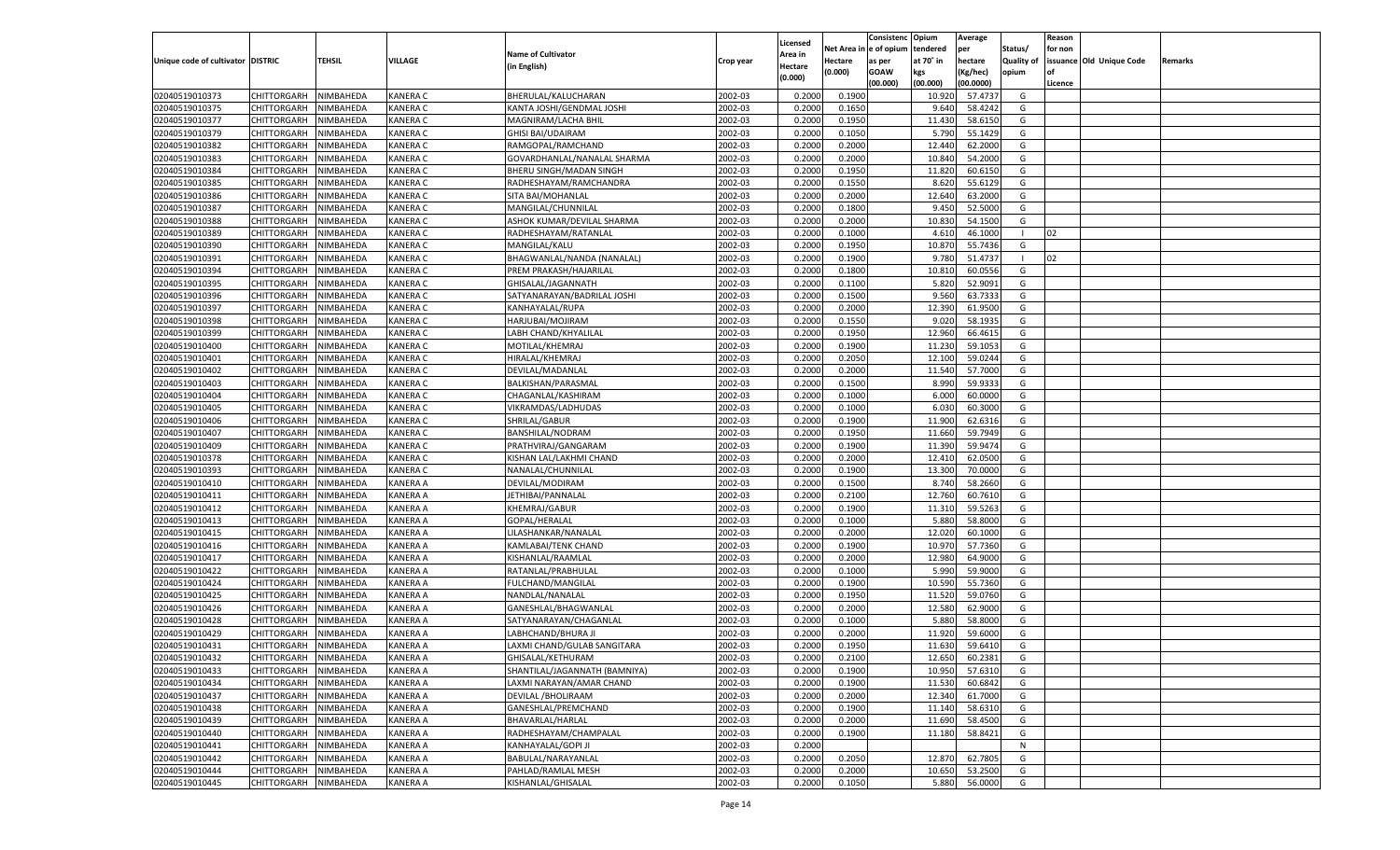|                                   |                    |                        |                                |                                |                    | Licensed         |                  | Consistenc Opium       |                 | Average            |                   | Reason  |                          |                |
|-----------------------------------|--------------------|------------------------|--------------------------------|--------------------------------|--------------------|------------------|------------------|------------------------|-----------------|--------------------|-------------------|---------|--------------------------|----------------|
|                                   |                    |                        |                                | <b>Name of Cultivator</b>      |                    | Area in          |                  | Net Area in e of opium | tendered        | per                | Status/           | for non |                          |                |
| Unique code of cultivator DISTRIC |                    | TEHSIL                 | VILLAGE                        | (in English)                   | Crop year          | Hectare          | Hectare          | as per                 | at 70° in       | hectare            | <b>Quality of</b> |         | issuance Old Unique Code | <b>Remarks</b> |
|                                   |                    |                        |                                |                                |                    | (0.000)          | (0.000)          | <b>GOAW</b>            | kgs             | (Kg/hec)           | opium             |         |                          |                |
|                                   |                    |                        |                                |                                |                    |                  |                  | (00.000)               | (00.000)        | (00.0000)          |                   | Licence |                          |                |
| 02040519010446                    | CHITTORGARH        | NIMBAHEDA              | <b>KANERA A</b>                | DEVILAL/MOHANLAL               | 2002-03            | 0.2000           | 0.1850           |                        | 10.830          | 58.4400            | G                 |         |                          |                |
| 02040519010447                    | CHITTORGARH        | NIMBAHEDA              | <b>KANERA A</b>                | FUL CHAND/LAKHMI CHAND         | 2002-03            | 0.2000           | 0.0850           |                        | 5.330           | 62.7050            | G                 |         |                          |                |
| 02040519010449                    | CHITTORGARH        | NIMBAHEDA              | <b>KANERA A</b>                | CHAGANLAL/AMARCHAND            | 2002-03            | 0.2000           | 0.1850           |                        | 11.120          | 60.1081            | G                 |         |                          |                |
| 02040519010450                    | CHITTORGARH        | NIMBAHEDA              | <b>KANERA A</b>                | RUKMANI BAI/PRATHVIRAJ DHAKAD  | 2002-03            | 0.2000           | 0.1900           |                        | 11.530          | 60.6842            | G                 |         |                          |                |
| 02040519010452                    | CHITTORGARH        | NIMBAHEDA              | <b>KANERA A</b>                | CHAMPALAL/DALICHAND            | 2002-03            | 0.2000           | 0.1600           |                        | 8.460           | 52.8750            | G                 |         |                          |                |
| 02040519010455                    | CHITTORGARH        | NIMBAHEDA              | <b>KANERA A</b>                | RAMESHWARLAL/BHURALAI          | 2002-03            | 0.2000           | 0.1950           |                        | 12.030          | 61.6923            | G                 |         |                          |                |
| 02040519010456                    | CHITTORGARH        | NIMBAHEDA              | <b>KANERA A</b>                | RAMESHCHANDRA/KHEMRAJ          | 2002-03            | 0.2000           | 0.1900           |                        | 10.260          | 54.0000            | G                 |         |                          |                |
| 02040519010457                    | CHITTORGARH        | NIMBAHEDA              | <b>KANERA A</b>                | RATANLAL/BHURALAL PANCHORIYA   | 2002-03            | 0.2000           | 0.2000           |                        | 12.480          | 62.4000            | G                 |         |                          |                |
| 02040519010458                    | CHITTORGARH        | NIMBAHEDA              | <b>KANERA A</b>                | SURESHCHANDRA/JAGANNATH        | 2002-03            | 0.2000           | 0.2000           |                        | 12.920          | 64.6000            | G                 |         |                          |                |
| 02040519010460                    | CHITTORGARH        | NIMBAHEDA              | <b>KANERA A</b>                | MANOHARLAL/NARAYAN JI BHANGURA | 2002-03            | 0.2000           | 0.2000           |                        | 11.960          | 59.8000            | G                 |         |                          |                |
| 02040519010461                    | CHITTORGARH        | NIMBAHEDA              | <b>KANERA A</b>                | KISHANLAL/GABUR JI BAMBORIYA   | 2002-03            | 0.2000           | 0.1900           |                        | 11.360          | 59.7895            | G                 |         |                          |                |
| 02040519010462                    | CHITTORGARH        | NIMBAHEDA              | <b>KANERA A</b>                | KANHAYALAL/NANALAL             | 2002-03            | 0.2000           | 0.1750           |                        | 10.990          | 62.8000            | G                 |         |                          |                |
| 02040519010463                    | CHITTORGARH        | NIMBAHEDA              | <b>KANERA A</b>                | SHOKINLAL/SHIVLAL              | 2002-03            | 0.2000           | 0.2000           |                        | 11.300          | 56.5000            | G                 |         |                          |                |
| 02040519010517                    | CHITTORGARH        | NIMBAHEDA              | <b>KANERA A</b>                | PREMCHAND/NATHUJI              | 2002-03            | 0.2000           | 0.2000           |                        | 11.950          | 59.7500            | G                 |         |                          |                |
| 02040519010430                    | CHITTORGARH        | NIMBAHEDA              | <b>KANERA A</b>                | LAXMI NARAYAN/ KUKA BAMNIYA    | 2002-03            | 0.2000           | 0.2000           |                        | 12.440          | 62.2000            | G                 |         |                          |                |
| 02040519010435                    | CHITTORGARH        | NIMBAHEDA              | <b>KANERA A</b>                | LAXMI NARAYAN/PRATHVIRAJ       | 2002-03            | 0.2000           | 0.2050           |                        | 12.430          | 60.6341            | G                 |         |                          |                |
| 02040519010451                    | CHITTORGARH        | NIMBAHEDA              | <b>KANERA A</b>                | BHAGWANLAL/DALICHAND           | 2002-03            | 0.2000           | 0.1000           |                        | 5.740           | 57.4000            | G                 |         |                          |                |
| 02040519010464                    | CHITTORGARH        | NIMBAHEDA              | <b>KANERA B</b>                | JAGDISH CHANDRA/KASHIRAAM      | 2002-03            | 0.2000           | 0.2000           |                        | 11.730          | 58.6500            | G                 |         |                          |                |
| 02040519010465                    | CHITTORGARH        | NIMBAHEDA              | <b>KANERA B</b>                | GOPILAL/RATANA                 | 2002-03            | 0.2000           | 0.2050           |                        | 11.410          | 55.6580            | G                 |         |                          |                |
| 02040519010466                    | CHITTORGARH        | NIMBAHEDA              | <b>KANERA B</b>                | RAMNARAYAN/LAKHMICHAND         | 2002-03            | 0.2000           | 0.1750           |                        | 10.400          | 59.4280            | G                 |         |                          |                |
| 02040519010469                    | CHITTORGARH        | NIMBAHEDA              | <b>KANERA B</b>                | SOHANLAL/PREMCHAND             | 2002-03            | 0.2000           | 0.1000           |                        | 5.800           | 58.0000            | G                 |         |                          |                |
| 02040519010470                    | CHITTORGARH        | NIMBAHEDA              | <b>KANERA B</b>                | BHAVARLAL/NARAYAN              | 2002-03            | 0.2000           | 0.0950           |                        | 6.100           | 64.2100            | G                 |         |                          |                |
| 02040519010471                    | CHITTORGARH        | NIMBAHEDA              | <b>KANERA B</b>                | SURESHCHANDRA/BHAVARLAL        | 2002-03            | 0.2000           | 0.1750           |                        | 10.470          | 59.8280            | G                 |         |                          |                |
| 02040519010473                    | CHITTORGARH        | NIMBAHEDA              | <b>KANERA B</b>                | TULSIRAM/MANGILAL              | 2002-03            | 0.2000           | 0.2050           |                        | 14.360          | 70.0480            | G                 |         |                          |                |
| 02040519010474                    | CHITTORGARH        | NIMBAHEDA              | <b>KANERA B</b>                | BANSHILAL/GANGARAM             | 2002-03            | 0.2000           | 0.2000           |                        | 11.010          | 55.0500            | G                 |         |                          |                |
| 02040519010476                    | CHITTORGARH        | NIMBAHEDA              | <b>KANERA B</b>                | SHIVLAL/MANGILAL               | 2002-03            | 0.2000           | 0.1850           |                        | 9.990           | 54.0000            | G                 |         |                          |                |
| 02040519010477                    | CHITTORGARH        | NIMBAHEDA              | <b>KANERA B</b>                | NANURAM/PYARA                  | 2002-03            | 0.2000           | 0.1450           |                        | 7.830           | 54.0000            | G                 |         |                          |                |
| 02040519010479                    | CHITTORGARH        | NIMBAHEDA              | <b>KANERA B</b>                | KISHANLAL/MATHRALAL            | 2002-03            | 0.2000           | 0.2050           |                        | 11.670          | 56.9260            | G                 |         |                          |                |
| 02040519010482                    | CHITTORGARH        | NIMBAHEDA              | <b>KANERA B</b>                | MOHANLAL/RATANLAL              | 2002-03            | 0.2000           | 0.2050           |                        | 12.500          | 60.9750            | G                 |         |                          |                |
| 02040519010483                    | CHITTORGARH        | NIMBAHEDA              | <b>KANERA B</b>                | CHAMPALAL/KHAYALILAL           | 2002-03            | 0.2000           | 0.1950           |                        | 11.820          | 60.6154            | G                 |         |                          |                |
| 02040519010484                    | CHITTORGARH        | NIMBAHEDA              | <b>KANERA B</b>                | PREMCHAND/KHAYALILAL           | 2002-03            | 0.2000           | 0.1950           |                        | 11.900          | 61.0250            | G                 |         |                          |                |
| 02040519010485                    | CHITTORGARH        | NIMBAHEDA              | <b>KANERA B</b>                | SHAYAMLAL/JAMNALAL             | 2002-03            | 0.2000           | 0.2050           |                        | 13.670          | 66.6820            | G                 |         |                          |                |
| 02040519010486                    | CHITTORGARH        | NIMBAHEDA              | <b>KANERA B</b>                | MAGNIRAM/NONDRAM               | 2002-03            | 0.2000           | 0.2000           |                        | 11.010          | 55.0500            | G                 |         |                          |                |
| 02040519010487                    | CHITTORGARH        | NIMBAHEDA              | <b>KANERA B</b>                | RATANLAL/NONDRAM               | 2002-03            | 0.2000           | 0.2100           |                        | 12.050          | 57.6800            | G                 |         |                          |                |
| 02040519010488                    | CHITTORGARH        | NIMBAHEDA              | <b>KANERA B</b>                | JAGDISH/HIRALAL                | 2002-03            | 0.2000           | 0.2000           |                        | 11.820          | 59.1000            | G                 |         |                          |                |
| 02040519010489                    | CHITTORGARH        | NIMBAHEDA              | <b>KANERA B</b>                | PAHLAD/PYARCHAND               | 2002-03            | 0.2000           | 0.1900           |                        | 13.770          | 72.4730            | G                 |         |                          |                |
| 02040519010491                    | CHITTORGARH        | NIMBAHEDA              | <b>KANERA B</b>                | AMARCHAND/BHAGIRATH            | 2002-03            | 0.2000           |                  |                        |                 |                    | N                 |         |                          |                |
| 02040519010493                    | CHITTORGARH        | NIMBAHEDA              | <b>KANERA B</b>                | BHERULAL/MANGILAL              | 2002-03            | 0.2000           | 0.1900           |                        | 10.910          | 57.4211            | G                 |         |                          |                |
| 02040519010494                    | CHITTORGARH        | NIMBAHEDA              | <b>KANERA B</b>                | GOPAL/GORILAL                  | 2002-03            | 0.2000           | 0.0900           |                        | 5.890           | 65.4444            | G                 |         |                          |                |
| 02040519010495                    | CHITTORGARH        | NIMBAHEDA              | <b>KANERA B</b>                | SHOBHALAL/DUNGA                | 2002-03            | 0.2000           | 0.0950           |                        | 5.01            | 52.7360            | G                 |         |                          |                |
| 02040519010497                    | CHITTORGARH        | NIMBAHEDA              | <b>KANERA B</b>                | KANHAYALAL/KHEMRAJ             | 2002-03            | 0.2000           | 0.1700           |                        | 10.810          | 63.5882            | G                 |         |                          |                |
| 02040519010498                    | CHITTORGARH        | NIMBAHEDA              | <b>KANERA B</b>                | DEVILAL/RADHAKISHAN            | 2002-03            | 0.2000           | 0.0950           |                        | 5.880           | 61.8940            | G                 |         |                          |                |
| 02040519010500                    | CHITTORGARH        | NIMBAHEDA              | <b>KANERA B</b>                | GHISALAL/CHAMPALAL             | 2002-03            | 0.2000           | 0.1900           |                        | 10.600          | 55.7895            | G                 |         |                          |                |
| 02040519011001                    | CHITTORGARH        | NIMBAHEDA              | KOCHWA                         | JAGDISH/RADHAKISHAN            | 2002-03            | 0.2000           | 0.1500           |                        | 8.330           | 55.533             | G                 |         |                          |                |
| 02040519011002                    | CHITTORGARH        | NIMBAHEDA              | <b>KOCHWA</b>                  | LABHCHAND/KASHIRAM             | 2002-03            | 0.2000           | 0.1750           |                        | 10.710          | 61.2000            | G                 |         |                          |                |
|                                   |                    |                        |                                |                                |                    |                  |                  |                        |                 |                    |                   |         |                          |                |
| 02040519011003<br>02040519011004  | CHITTORGARH        | NIMBAHEDA<br>NIMBAHEDA | <b>KOCHWA</b><br><b>KOCHWA</b> | TULSIBAI/AMARCHAND             | 2002-03<br>2002-03 | 0.2000<br>0.2000 | 0.1900<br>0.1500 |                        | 11.920<br>9.830 | 62.7368<br>65.5333 | G<br>G            |         |                          |                |
| 02040519011005                    | <b>CHITTORGARH</b> |                        |                                | <b>BANSHILAL/GHISA</b>         |                    |                  |                  |                        |                 |                    |                   |         |                          |                |
|                                   | <b>CHITTORGARH</b> | NIMBAHEDA              | <b>KOCHWA</b>                  | BADRILAL/DHANRAJ               | 2002-03            | 0.2000           | 0.1950           |                        | 12.690          | 65.0769            | G                 |         |                          |                |
| 02040519011006                    | <b>CHITTORGARH</b> | NIMBAHEDA              | <b>KOCHWA</b>                  | JAGDISH/KISHANLAL              | 2002-03            | 0.2000           | 0.1850           |                        | 10.560          | 57.0811            | G                 |         |                          |                |
| 02040519011007                    | <b>CHITTORGARH</b> | NIMBAHEDA              | KOCHWA                         | KISHANLAL/KASHIRAM             | 2002-03            | 0.2000           | 0.1450           |                        | 9.720           | 67.0345            | G                 |         |                          |                |
| 02040519011008                    | <b>CHITTORGARH</b> | NIMBAHEDA              | <b>KOCHWA</b>                  | AMARCHAND/GHISA (BADA)         | 2002-03            | 0.2000           | 0.1750           |                        | 10.500          | 60.0000            | G                 |         |                          |                |
| 02040519011009                    | <b>CHITTORGARH</b> | NIMBAHEDA              | KOCHWA                         | BHANWARLAL/NATHU               | 2002-03            | 0.2000           | 0.2050           |                        | 12.180          | 59.4146            | G                 |         |                          |                |
| 02040519011010                    | <b>CHITTORGARH</b> | NIMBAHEDA              | <b>KOCHWA</b>                  | JAMKU BAI/BHANWARLAL           | 2002-03            | 0.2000           | 0.1600           |                        | 9.370           | 58.5625            | G                 |         |                          |                |
| 02040519011011                    | <b>CHITTORGARH</b> | NIMBAHEDA              | KOCHWA                         | LILA SHANKAR/KASHIRAM          | 2002-03            | 0.2000           | 0.1500           |                        | 8.090           | 53.9333            | G                 |         |                          |                |
| 02040519011012                    | <b>CHITTORGARH</b> | NIMBAHEDA              | <b>KOCHWA</b>                  | AMARCHAND/GHISA (CHHOTA)       | 2002-03            | 0.2000           | 0.1600           |                        | 9.720           | 60.7500            | G                 |         |                          |                |
| 02040519011013                    | <b>CHITTORGARH</b> | NIMBAHEDA              | <b>KOCHWA</b>                  | HEMRAJ/MODIRAM                 | 2002-03            | 0.2000           | 0.1900           |                        | 11.810          | 62.1579            | G                 |         |                          |                |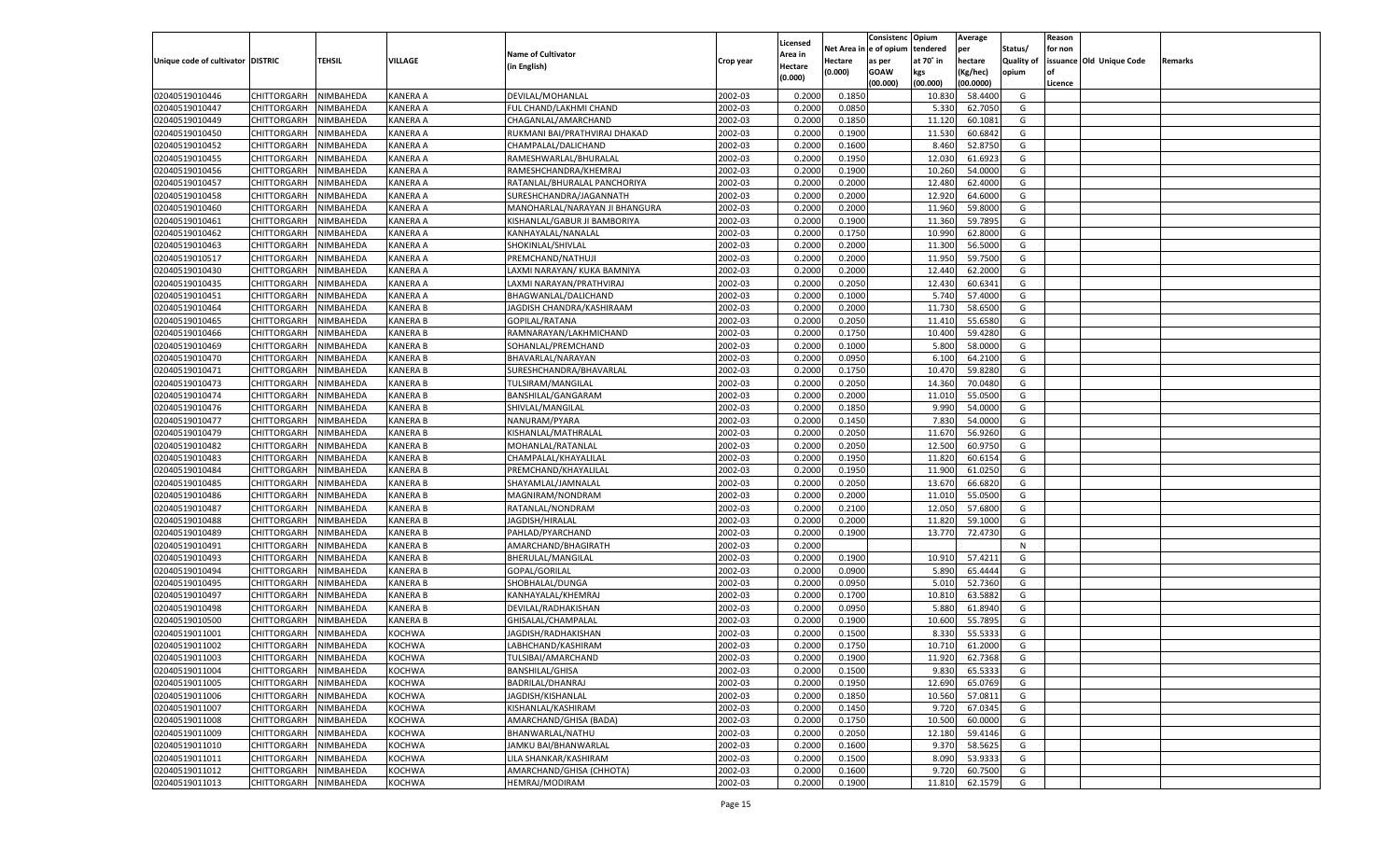| le of opium<br>Net Area<br>tendered<br>Status/<br>for non<br>per<br><b>Name of Cultivator</b><br><b>Area in</b><br><b>TEHSIL</b><br>VILLAGE<br>Unique code of cultivator DISTRIC<br>at 70° in<br>hectare<br><b>Quality of</b><br>issuance Old Unique Code<br>Hectare<br>Crop year<br>as per<br>Remarks<br>(in English)<br>Hectare<br>(0.000)<br><b>GOAW</b><br>kgs<br>(Kg/hec)<br>opium<br>(0.000)<br>(00.000)<br>(00.000)<br>(00.0000)<br>Licence<br>KOCHWA<br><b>SUVAGI BAI/PEMA</b><br>2002-03<br>0.1600<br>9.560<br>59.7500<br>02040519011014<br>CHITTORGARH<br>NIMBAHEDA<br>0.2000<br>G<br>02040519011015<br>2002-03<br>12.410<br>CHITTORGARH<br>NIMBAHEDA<br>KOCHWA<br>BANSHILAL/RADHAKISHAN<br>0.2000<br>0.2000<br>62.0500<br>G<br>02040519011016<br>CHITTORGARH<br>KOCHWA<br>2002-03<br>0.2000<br>0.1500<br>8.370<br>55.8000<br>G<br>NIMBAHEDA<br>JAMNIBAI/PAYARA<br>02040519011017<br>CHITTORGARH<br>2002-03<br>8.240<br>54.933<br>NIMBAHEDA<br>KOCHWA<br>MATHRA/RAMA<br>0.2000<br>0.1500<br>G<br>02040519011018<br>KOCHWA<br>BHERULAL/RAMSUKH<br>2002-03<br>0.2000<br>5.690<br>56.9000<br>G<br>CHITTORGARH<br>NIMBAHEDA<br>0.1000<br>02040519011019<br>2002-03<br>51.1250<br>CHITTORGARH<br>NIMBAHEDA<br>KOCHWA<br>JAYRAJ/NARAYAN<br>0.2000<br>0.1600<br>8.180<br>G<br>04<br>02040519011020<br>CHITTORGARH<br>KOCHWA<br>2002-03<br>0.2000<br>0.2100<br>12.200<br>58.0952<br>NIMBAHEDA<br>NARAYANI BAI/NANA LAL<br>G<br>02040519011022<br>CHITTORGARH<br>2002-03<br>0.1950<br>11.660<br>59.7949<br>NIMBAHEDA<br>KOCHWA<br>SHANKERLAL/DEVJI<br>0.2000<br>G<br>02040519011023<br>KOCHWA<br>2002-03<br>0.2000<br>0.1500<br>9.290<br>61.933<br>G<br>CHITTORGARH<br>NIMBAHEDA<br>BHERULAL/BHANWARLAL<br>02040519011024<br>2002-03<br>11.060<br>56.7179<br>CHITTORGARH<br>NIMBAHEDA<br>KOCHWA<br>RATANLAL/HARIRAM<br>0.2000<br>0.1950<br>G<br>02040519011025<br>CHITTORGARH<br>KOCHWA<br>2002-03<br>0.2000<br>0.1950<br>60.9744<br>G<br>NIMBAHEDA<br>NOJIBAI/PRABHULAI<br>11.890<br>02040519011026<br>CHITTORGARH<br>2002-03<br>6.790<br>64.666<br>G<br>NIMBAHEDA<br>KOCHWA<br><b>BHERULAL/GHISA</b><br>0.2000<br>0.1050<br>02040519011027<br>KOCHWA<br>2002-03<br>0.2000<br>0.1500<br>7.610<br>50.733<br>G<br>CHITTORGARH<br>NIMBAHEDA<br>BABU LAL/HEMRAJ/GULAB BAI<br>04<br>02040519011028<br>2002-03<br>11.890<br>60.9744<br>CHITTORGARH<br>NIMBAHEDA<br>KOCHWA<br>GHISULAL/RAMA<br>0.2000<br>0.1950<br>G<br>02040519011029<br>KOCHWA<br>2002-03<br>0.2000<br>0.1950<br>12.720<br>65.2308<br>CHITTORGARH<br>NIMBAHEDA<br>RUKMANIBAI/DEVILAL<br>G<br>02040519011030<br>CHITTORGARH<br>2002-03<br>11.780<br>NIMBAHEDA<br>KOCHWA<br>JAGNNATH/BALU<br>0.2000<br>0.1800<br>65.4444<br>G<br>02040519011031<br>KOCHWA<br>RADHESHYAM/TULSHIRAM<br>2002-03<br>0.2000<br>0.1500<br>9.600<br>64.0000<br>G<br>CHITTORGARH<br>NIMBAHEDA<br>02040519011032<br>2002-03<br>5.450<br>60.5556<br>CHITTORGARH<br>NIMBAHEDA<br>KOCHWA<br>PRABHULAL/GULAB<br>0.2000<br>0.0900<br>G<br>02040519011033<br>KOCHWA<br>2002-03<br>0.2000<br>0.2000<br>12.260<br>61.3000<br>CHITTORGARH<br>NIMBAHEDA<br>LABHCHAND/NANALAI<br>G<br>02040519011034<br>CHITTORGARH<br>2002-03<br>12.260<br>61.3000<br>NIMBAHEDA<br>KOCHWA<br>MANGILAL/NARAYAN<br>0.2000<br>0.2000<br>G<br>02040519011035<br>KOCHWA<br>2002-03<br>0.2000<br>0.1100<br>6.540<br>59.4545<br>G<br>CHITTORGARH<br>NIMBAHEDA<br>JAGANNATH/RAMA<br>02040519011036<br>2002-03<br>11.720<br>58.6000<br>CHITTORGARH<br>NIMBAHEDA<br>KOCHWA<br>NANDLAL/GABURJI<br>0.2000<br>0.2000<br>G<br>02040519011039<br>KOCHWA<br>2002-03<br>0.2000<br>0.2050<br>61.9512<br>CHITTORGARH<br>NIMBAHEDA<br>MATHRA LAL/HAR LAL<br>12.700<br>G<br>02040519011040<br>CHITTORGARH<br>2002-03<br>7.400<br>59.2000<br>NIMBAHEDA<br>KOCHWA<br><b>BHERU LAL/PYARA</b><br>0.2000<br>0.1250<br>G<br>02040519011041<br>KOCHWA<br>2002-03<br>0.2000<br>0.1500<br>8.930<br>59.533<br>G<br>CHITTORGARH<br>NIMBAHEDA<br>BOTLAL/BHANWARLAL<br>02040519011042<br>2002-03<br>12.890<br>CHITTORGARH<br>NIMBAHEDA<br>KOCHWA<br>GHISALAL/NAGJIRAM<br>0.2000<br>0.2000<br>64.4500<br>G<br>02040519011043<br>KOCHWA<br>2002-03<br>0.2000<br>CHITTORGARH<br>NIMBAHEDA<br>MANGIBAI/HARIRAM<br>N<br>02040519011044<br>2002-03<br>CHITTORGARH<br>NIMBAHEDA<br>KOCHWA<br>PANIBAI/NATHU<br>0.2000<br>N<br>02040519011045<br>KOCHWA<br>2002-03<br>0.2000<br>0.1200<br>7.310<br>60.9167<br>G<br>CHITTORGARH<br>NIMBAHEDA<br>PHOOLCHAND/RADHAKISHAN<br>02040519011046<br>2002-03<br>CHITTORGARH<br>NIMBAHEDA<br>KOCHWA<br>BHAGWAN/NARAYAN<br>0.2000<br>0.1050<br>6.370<br>60.6667<br>G<br>02040519011048<br>KOCHWA<br>2002-03<br>0.2000<br>0.0900<br>5.930<br>65.888<br>CHITTORGARH<br>NIMBAHEDA<br>KAMLABAI/JAGNNATH<br>G<br>02040519011050<br>2002-03<br>13.250<br>69.7368<br>CHITTORGARH<br>NIMBAHEDA<br>KOCHWA<br>GOPAL/BADRILAL<br>0.2000<br>0.1900<br>G<br>02040519011051<br>NIMBAHEDA<br>KOCHWA<br>2002-03<br>0.2000<br>0.1600<br>9.770<br>CHITTORGARH<br>SHANTILAL/BANSHILAL<br>61.0625<br>G<br>02040519011052<br>2002-03<br>11.430<br>57.1500<br>CHITTORGARH<br>NIMBAHEDA<br>KOCHWA<br>GANGARAM/GOTAM<br>0.2000<br>0.2000<br>G<br>02040519011054<br>KOCHWA<br>2002-03<br>0.2000<br>0.1300<br>59.5385<br>CHITTORGARH<br>NIMBAHEDA<br>CHHAGANLAL/HARLAL<br>7.74<br>G<br>02040519011056<br>2002-03<br>9.630<br>60.1875<br>CHITTORGARH<br>NIMBAHEDA<br>KOCHWA<br>CHAMPALAL/MANNALAL<br>0.2000<br>0.1600<br>G<br>02040519011057<br>NIMBAHEDA<br>KOCHWA<br>2002-03<br>0.2000<br>6.320<br>63.2000<br>CHITTORGARH<br>JASRAJ/PREMCHAND<br>0.1000<br>G<br>02040519011058<br>2002-03<br>12.670<br>66.684<br>CHITTORGARH<br>NIMBAHEDA<br>KOCHWA<br>MADANLAL/BHERULAL<br>0.2000<br>0.1900<br>G<br>02040519011059<br>KOCHWA<br>2002-03<br>0.2000<br>0.1500<br>9.43<br>62.866<br>CHITTORGARH<br>NIMBAHEDA<br>TANKUBAI/RAMNARAYAN<br>G<br>02040519011060<br>2002-03<br>8.930<br>61.5862<br>CHITTORGARH<br>NIMBAHEDA<br>KOCHWA<br>HEERALAL/NARAYAN<br>0.2000<br>0.1450<br>G<br>02040519011061<br>NIMBAHEDA<br>KOCHWA<br>2002-03<br>0.2000<br>0.1550<br>58.2581<br>CHITTORGARH<br>BADRILAL/GHISALAL<br>9.030<br>G<br>02040519011062<br>2002-03<br>9.44<br>CHITTORGARH<br>NIMBAHEDA<br>KOCHWA<br>BABULAL/CHHAGANLAL<br>0.2000<br>0.1550<br>60.903<br>G<br>02040519011063<br>2002-03<br>0.1950<br>CHITTORGARH<br>NIMBAHEDA<br>KOCHWA<br>ONKARLAL/PREMCHAND<br>0.2000<br>11.710<br>60.051<br>G<br>02040519011065<br>2002-03<br>CHITTORGARH<br>NIMBAHEDA<br>KOCHWA<br>DHAPUBAI/OUNKAR<br>0.2000<br>N<br>02040519011067<br>NIMBAHEDA<br>KOCHWA<br>2002-03<br>0.2000<br>0.2000<br>48.8500<br>CHITTORGARH<br>AMARCHAND/KHEMRAJ<br>9.770<br>G<br>04<br>02040519011068<br>CHITTORGARH NIMBAHEDA<br><b>KOCHWA</b><br>KANHAIYALAL/BHANWARLAL<br>2002-03<br>0.2000<br>0.1600<br>9.140<br>57.1250<br>G<br>02040519011069<br><b>KOCHWA</b><br><b>BADRILAL/SUKHDEV</b><br>2002-03<br>0.2000<br><b>CHITTORGARH</b><br>NIMBAHEDA<br>N<br>02040519011071<br>NIMBAHEDA<br>RANGLAL/BANSHILAL<br>2002-03<br>0.2000<br>0.1500<br>9.130<br>60.8667<br><b>CHITTORGARH</b><br>KOCHWA<br>G |                |                    |           |               |                |         |          |        | Consistenc | Opium  | Average |   | Reason |  |
|----------------------------------------------------------------------------------------------------------------------------------------------------------------------------------------------------------------------------------------------------------------------------------------------------------------------------------------------------------------------------------------------------------------------------------------------------------------------------------------------------------------------------------------------------------------------------------------------------------------------------------------------------------------------------------------------------------------------------------------------------------------------------------------------------------------------------------------------------------------------------------------------------------------------------------------------------------------------------------------------------------------------------------------------------------------------------------------------------------------------------------------------------------------------------------------------------------------------------------------------------------------------------------------------------------------------------------------------------------------------------------------------------------------------------------------------------------------------------------------------------------------------------------------------------------------------------------------------------------------------------------------------------------------------------------------------------------------------------------------------------------------------------------------------------------------------------------------------------------------------------------------------------------------------------------------------------------------------------------------------------------------------------------------------------------------------------------------------------------------------------------------------------------------------------------------------------------------------------------------------------------------------------------------------------------------------------------------------------------------------------------------------------------------------------------------------------------------------------------------------------------------------------------------------------------------------------------------------------------------------------------------------------------------------------------------------------------------------------------------------------------------------------------------------------------------------------------------------------------------------------------------------------------------------------------------------------------------------------------------------------------------------------------------------------------------------------------------------------------------------------------------------------------------------------------------------------------------------------------------------------------------------------------------------------------------------------------------------------------------------------------------------------------------------------------------------------------------------------------------------------------------------------------------------------------------------------------------------------------------------------------------------------------------------------------------------------------------------------------------------------------------------------------------------------------------------------------------------------------------------------------------------------------------------------------------------------------------------------------------------------------------------------------------------------------------------------------------------------------------------------------------------------------------------------------------------------------------------------------------------------------------------------------------------------------------------------------------------------------------------------------------------------------------------------------------------------------------------------------------------------------------------------------------------------------------------------------------------------------------------------------------------------------------------------------------------------------------------------------------------------------------------------------------------------------------------------------------------------------------------------------------------------------------------------------------------------------------------------------------------------------------------------------------------------------------------------------------------------------------------------------------------------------------------------------------------------------------------------------------------------------------------------------------------------------------------------------------------------------------------------------------------------------------------------------------------------------------------------------------------------------------------------------------------------------------------------------------------------------------------------------------------------------------------------------------------------------------------------------------------------------------------------------------------------------------------------------------------------------------------------------------------------------------------------------------------------------------------------------------------------------------------------------------------------------------------------------------------------------------------------------------------------------------------------------------------------------------------------------------------------------------------------------------------------------------------------------------------------------------------------------------------------------------------------------------------------------------------------------------------------------------------------------------------------------------------------------------------------------------------------------------------------------------------------------------------------------------------------------------------------------------------------------------------------------------------------------------------------------------------------------------------------------------------------------------------------------------------------------------------------------------------------------------|----------------|--------------------|-----------|---------------|----------------|---------|----------|--------|------------|--------|---------|---|--------|--|
|                                                                                                                                                                                                                                                                                                                                                                                                                                                                                                                                                                                                                                                                                                                                                                                                                                                                                                                                                                                                                                                                                                                                                                                                                                                                                                                                                                                                                                                                                                                                                                                                                                                                                                                                                                                                                                                                                                                                                                                                                                                                                                                                                                                                                                                                                                                                                                                                                                                                                                                                                                                                                                                                                                                                                                                                                                                                                                                                                                                                                                                                                                                                                                                                                                                                                                                                                                                                                                                                                                                                                                                                                                                                                                                                                                                                                                                                                                                                                                                                                                                                                                                                                                                                                                                                                                                                                                                                                                                                                                                                                                                                                                                                                                                                                                                                                                                                                                                                                                                                                                                                                                                                                                                                                                                                                                                                                                                                                                                                                                                                                                                                                                                                                                                                                                                                                                                                                                                                                                                                                                                                                                                                                                                                                                                                                                                                                                                                                                                                                                                                                                                                                                                                                                                                                                                                                                                                                                                                                                                                                                        |                |                    |           |               |                |         | Licensed |        |            |        |         |   |        |  |
|                                                                                                                                                                                                                                                                                                                                                                                                                                                                                                                                                                                                                                                                                                                                                                                                                                                                                                                                                                                                                                                                                                                                                                                                                                                                                                                                                                                                                                                                                                                                                                                                                                                                                                                                                                                                                                                                                                                                                                                                                                                                                                                                                                                                                                                                                                                                                                                                                                                                                                                                                                                                                                                                                                                                                                                                                                                                                                                                                                                                                                                                                                                                                                                                                                                                                                                                                                                                                                                                                                                                                                                                                                                                                                                                                                                                                                                                                                                                                                                                                                                                                                                                                                                                                                                                                                                                                                                                                                                                                                                                                                                                                                                                                                                                                                                                                                                                                                                                                                                                                                                                                                                                                                                                                                                                                                                                                                                                                                                                                                                                                                                                                                                                                                                                                                                                                                                                                                                                                                                                                                                                                                                                                                                                                                                                                                                                                                                                                                                                                                                                                                                                                                                                                                                                                                                                                                                                                                                                                                                                                                        |                |                    |           |               |                |         |          |        |            |        |         |   |        |  |
|                                                                                                                                                                                                                                                                                                                                                                                                                                                                                                                                                                                                                                                                                                                                                                                                                                                                                                                                                                                                                                                                                                                                                                                                                                                                                                                                                                                                                                                                                                                                                                                                                                                                                                                                                                                                                                                                                                                                                                                                                                                                                                                                                                                                                                                                                                                                                                                                                                                                                                                                                                                                                                                                                                                                                                                                                                                                                                                                                                                                                                                                                                                                                                                                                                                                                                                                                                                                                                                                                                                                                                                                                                                                                                                                                                                                                                                                                                                                                                                                                                                                                                                                                                                                                                                                                                                                                                                                                                                                                                                                                                                                                                                                                                                                                                                                                                                                                                                                                                                                                                                                                                                                                                                                                                                                                                                                                                                                                                                                                                                                                                                                                                                                                                                                                                                                                                                                                                                                                                                                                                                                                                                                                                                                                                                                                                                                                                                                                                                                                                                                                                                                                                                                                                                                                                                                                                                                                                                                                                                                                                        |                |                    |           |               |                |         |          |        |            |        |         |   |        |  |
|                                                                                                                                                                                                                                                                                                                                                                                                                                                                                                                                                                                                                                                                                                                                                                                                                                                                                                                                                                                                                                                                                                                                                                                                                                                                                                                                                                                                                                                                                                                                                                                                                                                                                                                                                                                                                                                                                                                                                                                                                                                                                                                                                                                                                                                                                                                                                                                                                                                                                                                                                                                                                                                                                                                                                                                                                                                                                                                                                                                                                                                                                                                                                                                                                                                                                                                                                                                                                                                                                                                                                                                                                                                                                                                                                                                                                                                                                                                                                                                                                                                                                                                                                                                                                                                                                                                                                                                                                                                                                                                                                                                                                                                                                                                                                                                                                                                                                                                                                                                                                                                                                                                                                                                                                                                                                                                                                                                                                                                                                                                                                                                                                                                                                                                                                                                                                                                                                                                                                                                                                                                                                                                                                                                                                                                                                                                                                                                                                                                                                                                                                                                                                                                                                                                                                                                                                                                                                                                                                                                                                                        |                |                    |           |               |                |         |          |        |            |        |         |   |        |  |
|                                                                                                                                                                                                                                                                                                                                                                                                                                                                                                                                                                                                                                                                                                                                                                                                                                                                                                                                                                                                                                                                                                                                                                                                                                                                                                                                                                                                                                                                                                                                                                                                                                                                                                                                                                                                                                                                                                                                                                                                                                                                                                                                                                                                                                                                                                                                                                                                                                                                                                                                                                                                                                                                                                                                                                                                                                                                                                                                                                                                                                                                                                                                                                                                                                                                                                                                                                                                                                                                                                                                                                                                                                                                                                                                                                                                                                                                                                                                                                                                                                                                                                                                                                                                                                                                                                                                                                                                                                                                                                                                                                                                                                                                                                                                                                                                                                                                                                                                                                                                                                                                                                                                                                                                                                                                                                                                                                                                                                                                                                                                                                                                                                                                                                                                                                                                                                                                                                                                                                                                                                                                                                                                                                                                                                                                                                                                                                                                                                                                                                                                                                                                                                                                                                                                                                                                                                                                                                                                                                                                                                        |                |                    |           |               |                |         |          |        |            |        |         |   |        |  |
|                                                                                                                                                                                                                                                                                                                                                                                                                                                                                                                                                                                                                                                                                                                                                                                                                                                                                                                                                                                                                                                                                                                                                                                                                                                                                                                                                                                                                                                                                                                                                                                                                                                                                                                                                                                                                                                                                                                                                                                                                                                                                                                                                                                                                                                                                                                                                                                                                                                                                                                                                                                                                                                                                                                                                                                                                                                                                                                                                                                                                                                                                                                                                                                                                                                                                                                                                                                                                                                                                                                                                                                                                                                                                                                                                                                                                                                                                                                                                                                                                                                                                                                                                                                                                                                                                                                                                                                                                                                                                                                                                                                                                                                                                                                                                                                                                                                                                                                                                                                                                                                                                                                                                                                                                                                                                                                                                                                                                                                                                                                                                                                                                                                                                                                                                                                                                                                                                                                                                                                                                                                                                                                                                                                                                                                                                                                                                                                                                                                                                                                                                                                                                                                                                                                                                                                                                                                                                                                                                                                                                                        |                |                    |           |               |                |         |          |        |            |        |         |   |        |  |
|                                                                                                                                                                                                                                                                                                                                                                                                                                                                                                                                                                                                                                                                                                                                                                                                                                                                                                                                                                                                                                                                                                                                                                                                                                                                                                                                                                                                                                                                                                                                                                                                                                                                                                                                                                                                                                                                                                                                                                                                                                                                                                                                                                                                                                                                                                                                                                                                                                                                                                                                                                                                                                                                                                                                                                                                                                                                                                                                                                                                                                                                                                                                                                                                                                                                                                                                                                                                                                                                                                                                                                                                                                                                                                                                                                                                                                                                                                                                                                                                                                                                                                                                                                                                                                                                                                                                                                                                                                                                                                                                                                                                                                                                                                                                                                                                                                                                                                                                                                                                                                                                                                                                                                                                                                                                                                                                                                                                                                                                                                                                                                                                                                                                                                                                                                                                                                                                                                                                                                                                                                                                                                                                                                                                                                                                                                                                                                                                                                                                                                                                                                                                                                                                                                                                                                                                                                                                                                                                                                                                                                        |                |                    |           |               |                |         |          |        |            |        |         |   |        |  |
|                                                                                                                                                                                                                                                                                                                                                                                                                                                                                                                                                                                                                                                                                                                                                                                                                                                                                                                                                                                                                                                                                                                                                                                                                                                                                                                                                                                                                                                                                                                                                                                                                                                                                                                                                                                                                                                                                                                                                                                                                                                                                                                                                                                                                                                                                                                                                                                                                                                                                                                                                                                                                                                                                                                                                                                                                                                                                                                                                                                                                                                                                                                                                                                                                                                                                                                                                                                                                                                                                                                                                                                                                                                                                                                                                                                                                                                                                                                                                                                                                                                                                                                                                                                                                                                                                                                                                                                                                                                                                                                                                                                                                                                                                                                                                                                                                                                                                                                                                                                                                                                                                                                                                                                                                                                                                                                                                                                                                                                                                                                                                                                                                                                                                                                                                                                                                                                                                                                                                                                                                                                                                                                                                                                                                                                                                                                                                                                                                                                                                                                                                                                                                                                                                                                                                                                                                                                                                                                                                                                                                                        |                |                    |           |               |                |         |          |        |            |        |         |   |        |  |
|                                                                                                                                                                                                                                                                                                                                                                                                                                                                                                                                                                                                                                                                                                                                                                                                                                                                                                                                                                                                                                                                                                                                                                                                                                                                                                                                                                                                                                                                                                                                                                                                                                                                                                                                                                                                                                                                                                                                                                                                                                                                                                                                                                                                                                                                                                                                                                                                                                                                                                                                                                                                                                                                                                                                                                                                                                                                                                                                                                                                                                                                                                                                                                                                                                                                                                                                                                                                                                                                                                                                                                                                                                                                                                                                                                                                                                                                                                                                                                                                                                                                                                                                                                                                                                                                                                                                                                                                                                                                                                                                                                                                                                                                                                                                                                                                                                                                                                                                                                                                                                                                                                                                                                                                                                                                                                                                                                                                                                                                                                                                                                                                                                                                                                                                                                                                                                                                                                                                                                                                                                                                                                                                                                                                                                                                                                                                                                                                                                                                                                                                                                                                                                                                                                                                                                                                                                                                                                                                                                                                                                        |                |                    |           |               |                |         |          |        |            |        |         |   |        |  |
|                                                                                                                                                                                                                                                                                                                                                                                                                                                                                                                                                                                                                                                                                                                                                                                                                                                                                                                                                                                                                                                                                                                                                                                                                                                                                                                                                                                                                                                                                                                                                                                                                                                                                                                                                                                                                                                                                                                                                                                                                                                                                                                                                                                                                                                                                                                                                                                                                                                                                                                                                                                                                                                                                                                                                                                                                                                                                                                                                                                                                                                                                                                                                                                                                                                                                                                                                                                                                                                                                                                                                                                                                                                                                                                                                                                                                                                                                                                                                                                                                                                                                                                                                                                                                                                                                                                                                                                                                                                                                                                                                                                                                                                                                                                                                                                                                                                                                                                                                                                                                                                                                                                                                                                                                                                                                                                                                                                                                                                                                                                                                                                                                                                                                                                                                                                                                                                                                                                                                                                                                                                                                                                                                                                                                                                                                                                                                                                                                                                                                                                                                                                                                                                                                                                                                                                                                                                                                                                                                                                                                                        |                |                    |           |               |                |         |          |        |            |        |         |   |        |  |
|                                                                                                                                                                                                                                                                                                                                                                                                                                                                                                                                                                                                                                                                                                                                                                                                                                                                                                                                                                                                                                                                                                                                                                                                                                                                                                                                                                                                                                                                                                                                                                                                                                                                                                                                                                                                                                                                                                                                                                                                                                                                                                                                                                                                                                                                                                                                                                                                                                                                                                                                                                                                                                                                                                                                                                                                                                                                                                                                                                                                                                                                                                                                                                                                                                                                                                                                                                                                                                                                                                                                                                                                                                                                                                                                                                                                                                                                                                                                                                                                                                                                                                                                                                                                                                                                                                                                                                                                                                                                                                                                                                                                                                                                                                                                                                                                                                                                                                                                                                                                                                                                                                                                                                                                                                                                                                                                                                                                                                                                                                                                                                                                                                                                                                                                                                                                                                                                                                                                                                                                                                                                                                                                                                                                                                                                                                                                                                                                                                                                                                                                                                                                                                                                                                                                                                                                                                                                                                                                                                                                                                        |                |                    |           |               |                |         |          |        |            |        |         |   |        |  |
|                                                                                                                                                                                                                                                                                                                                                                                                                                                                                                                                                                                                                                                                                                                                                                                                                                                                                                                                                                                                                                                                                                                                                                                                                                                                                                                                                                                                                                                                                                                                                                                                                                                                                                                                                                                                                                                                                                                                                                                                                                                                                                                                                                                                                                                                                                                                                                                                                                                                                                                                                                                                                                                                                                                                                                                                                                                                                                                                                                                                                                                                                                                                                                                                                                                                                                                                                                                                                                                                                                                                                                                                                                                                                                                                                                                                                                                                                                                                                                                                                                                                                                                                                                                                                                                                                                                                                                                                                                                                                                                                                                                                                                                                                                                                                                                                                                                                                                                                                                                                                                                                                                                                                                                                                                                                                                                                                                                                                                                                                                                                                                                                                                                                                                                                                                                                                                                                                                                                                                                                                                                                                                                                                                                                                                                                                                                                                                                                                                                                                                                                                                                                                                                                                                                                                                                                                                                                                                                                                                                                                                        |                |                    |           |               |                |         |          |        |            |        |         |   |        |  |
|                                                                                                                                                                                                                                                                                                                                                                                                                                                                                                                                                                                                                                                                                                                                                                                                                                                                                                                                                                                                                                                                                                                                                                                                                                                                                                                                                                                                                                                                                                                                                                                                                                                                                                                                                                                                                                                                                                                                                                                                                                                                                                                                                                                                                                                                                                                                                                                                                                                                                                                                                                                                                                                                                                                                                                                                                                                                                                                                                                                                                                                                                                                                                                                                                                                                                                                                                                                                                                                                                                                                                                                                                                                                                                                                                                                                                                                                                                                                                                                                                                                                                                                                                                                                                                                                                                                                                                                                                                                                                                                                                                                                                                                                                                                                                                                                                                                                                                                                                                                                                                                                                                                                                                                                                                                                                                                                                                                                                                                                                                                                                                                                                                                                                                                                                                                                                                                                                                                                                                                                                                                                                                                                                                                                                                                                                                                                                                                                                                                                                                                                                                                                                                                                                                                                                                                                                                                                                                                                                                                                                                        |                |                    |           |               |                |         |          |        |            |        |         |   |        |  |
|                                                                                                                                                                                                                                                                                                                                                                                                                                                                                                                                                                                                                                                                                                                                                                                                                                                                                                                                                                                                                                                                                                                                                                                                                                                                                                                                                                                                                                                                                                                                                                                                                                                                                                                                                                                                                                                                                                                                                                                                                                                                                                                                                                                                                                                                                                                                                                                                                                                                                                                                                                                                                                                                                                                                                                                                                                                                                                                                                                                                                                                                                                                                                                                                                                                                                                                                                                                                                                                                                                                                                                                                                                                                                                                                                                                                                                                                                                                                                                                                                                                                                                                                                                                                                                                                                                                                                                                                                                                                                                                                                                                                                                                                                                                                                                                                                                                                                                                                                                                                                                                                                                                                                                                                                                                                                                                                                                                                                                                                                                                                                                                                                                                                                                                                                                                                                                                                                                                                                                                                                                                                                                                                                                                                                                                                                                                                                                                                                                                                                                                                                                                                                                                                                                                                                                                                                                                                                                                                                                                                                                        |                |                    |           |               |                |         |          |        |            |        |         |   |        |  |
|                                                                                                                                                                                                                                                                                                                                                                                                                                                                                                                                                                                                                                                                                                                                                                                                                                                                                                                                                                                                                                                                                                                                                                                                                                                                                                                                                                                                                                                                                                                                                                                                                                                                                                                                                                                                                                                                                                                                                                                                                                                                                                                                                                                                                                                                                                                                                                                                                                                                                                                                                                                                                                                                                                                                                                                                                                                                                                                                                                                                                                                                                                                                                                                                                                                                                                                                                                                                                                                                                                                                                                                                                                                                                                                                                                                                                                                                                                                                                                                                                                                                                                                                                                                                                                                                                                                                                                                                                                                                                                                                                                                                                                                                                                                                                                                                                                                                                                                                                                                                                                                                                                                                                                                                                                                                                                                                                                                                                                                                                                                                                                                                                                                                                                                                                                                                                                                                                                                                                                                                                                                                                                                                                                                                                                                                                                                                                                                                                                                                                                                                                                                                                                                                                                                                                                                                                                                                                                                                                                                                                                        |                |                    |           |               |                |         |          |        |            |        |         |   |        |  |
|                                                                                                                                                                                                                                                                                                                                                                                                                                                                                                                                                                                                                                                                                                                                                                                                                                                                                                                                                                                                                                                                                                                                                                                                                                                                                                                                                                                                                                                                                                                                                                                                                                                                                                                                                                                                                                                                                                                                                                                                                                                                                                                                                                                                                                                                                                                                                                                                                                                                                                                                                                                                                                                                                                                                                                                                                                                                                                                                                                                                                                                                                                                                                                                                                                                                                                                                                                                                                                                                                                                                                                                                                                                                                                                                                                                                                                                                                                                                                                                                                                                                                                                                                                                                                                                                                                                                                                                                                                                                                                                                                                                                                                                                                                                                                                                                                                                                                                                                                                                                                                                                                                                                                                                                                                                                                                                                                                                                                                                                                                                                                                                                                                                                                                                                                                                                                                                                                                                                                                                                                                                                                                                                                                                                                                                                                                                                                                                                                                                                                                                                                                                                                                                                                                                                                                                                                                                                                                                                                                                                                                        |                |                    |           |               |                |         |          |        |            |        |         |   |        |  |
|                                                                                                                                                                                                                                                                                                                                                                                                                                                                                                                                                                                                                                                                                                                                                                                                                                                                                                                                                                                                                                                                                                                                                                                                                                                                                                                                                                                                                                                                                                                                                                                                                                                                                                                                                                                                                                                                                                                                                                                                                                                                                                                                                                                                                                                                                                                                                                                                                                                                                                                                                                                                                                                                                                                                                                                                                                                                                                                                                                                                                                                                                                                                                                                                                                                                                                                                                                                                                                                                                                                                                                                                                                                                                                                                                                                                                                                                                                                                                                                                                                                                                                                                                                                                                                                                                                                                                                                                                                                                                                                                                                                                                                                                                                                                                                                                                                                                                                                                                                                                                                                                                                                                                                                                                                                                                                                                                                                                                                                                                                                                                                                                                                                                                                                                                                                                                                                                                                                                                                                                                                                                                                                                                                                                                                                                                                                                                                                                                                                                                                                                                                                                                                                                                                                                                                                                                                                                                                                                                                                                                                        |                |                    |           |               |                |         |          |        |            |        |         |   |        |  |
|                                                                                                                                                                                                                                                                                                                                                                                                                                                                                                                                                                                                                                                                                                                                                                                                                                                                                                                                                                                                                                                                                                                                                                                                                                                                                                                                                                                                                                                                                                                                                                                                                                                                                                                                                                                                                                                                                                                                                                                                                                                                                                                                                                                                                                                                                                                                                                                                                                                                                                                                                                                                                                                                                                                                                                                                                                                                                                                                                                                                                                                                                                                                                                                                                                                                                                                                                                                                                                                                                                                                                                                                                                                                                                                                                                                                                                                                                                                                                                                                                                                                                                                                                                                                                                                                                                                                                                                                                                                                                                                                                                                                                                                                                                                                                                                                                                                                                                                                                                                                                                                                                                                                                                                                                                                                                                                                                                                                                                                                                                                                                                                                                                                                                                                                                                                                                                                                                                                                                                                                                                                                                                                                                                                                                                                                                                                                                                                                                                                                                                                                                                                                                                                                                                                                                                                                                                                                                                                                                                                                                                        |                |                    |           |               |                |         |          |        |            |        |         |   |        |  |
|                                                                                                                                                                                                                                                                                                                                                                                                                                                                                                                                                                                                                                                                                                                                                                                                                                                                                                                                                                                                                                                                                                                                                                                                                                                                                                                                                                                                                                                                                                                                                                                                                                                                                                                                                                                                                                                                                                                                                                                                                                                                                                                                                                                                                                                                                                                                                                                                                                                                                                                                                                                                                                                                                                                                                                                                                                                                                                                                                                                                                                                                                                                                                                                                                                                                                                                                                                                                                                                                                                                                                                                                                                                                                                                                                                                                                                                                                                                                                                                                                                                                                                                                                                                                                                                                                                                                                                                                                                                                                                                                                                                                                                                                                                                                                                                                                                                                                                                                                                                                                                                                                                                                                                                                                                                                                                                                                                                                                                                                                                                                                                                                                                                                                                                                                                                                                                                                                                                                                                                                                                                                                                                                                                                                                                                                                                                                                                                                                                                                                                                                                                                                                                                                                                                                                                                                                                                                                                                                                                                                                                        |                |                    |           |               |                |         |          |        |            |        |         |   |        |  |
|                                                                                                                                                                                                                                                                                                                                                                                                                                                                                                                                                                                                                                                                                                                                                                                                                                                                                                                                                                                                                                                                                                                                                                                                                                                                                                                                                                                                                                                                                                                                                                                                                                                                                                                                                                                                                                                                                                                                                                                                                                                                                                                                                                                                                                                                                                                                                                                                                                                                                                                                                                                                                                                                                                                                                                                                                                                                                                                                                                                                                                                                                                                                                                                                                                                                                                                                                                                                                                                                                                                                                                                                                                                                                                                                                                                                                                                                                                                                                                                                                                                                                                                                                                                                                                                                                                                                                                                                                                                                                                                                                                                                                                                                                                                                                                                                                                                                                                                                                                                                                                                                                                                                                                                                                                                                                                                                                                                                                                                                                                                                                                                                                                                                                                                                                                                                                                                                                                                                                                                                                                                                                                                                                                                                                                                                                                                                                                                                                                                                                                                                                                                                                                                                                                                                                                                                                                                                                                                                                                                                                                        |                |                    |           |               |                |         |          |        |            |        |         |   |        |  |
|                                                                                                                                                                                                                                                                                                                                                                                                                                                                                                                                                                                                                                                                                                                                                                                                                                                                                                                                                                                                                                                                                                                                                                                                                                                                                                                                                                                                                                                                                                                                                                                                                                                                                                                                                                                                                                                                                                                                                                                                                                                                                                                                                                                                                                                                                                                                                                                                                                                                                                                                                                                                                                                                                                                                                                                                                                                                                                                                                                                                                                                                                                                                                                                                                                                                                                                                                                                                                                                                                                                                                                                                                                                                                                                                                                                                                                                                                                                                                                                                                                                                                                                                                                                                                                                                                                                                                                                                                                                                                                                                                                                                                                                                                                                                                                                                                                                                                                                                                                                                                                                                                                                                                                                                                                                                                                                                                                                                                                                                                                                                                                                                                                                                                                                                                                                                                                                                                                                                                                                                                                                                                                                                                                                                                                                                                                                                                                                                                                                                                                                                                                                                                                                                                                                                                                                                                                                                                                                                                                                                                                        |                |                    |           |               |                |         |          |        |            |        |         |   |        |  |
|                                                                                                                                                                                                                                                                                                                                                                                                                                                                                                                                                                                                                                                                                                                                                                                                                                                                                                                                                                                                                                                                                                                                                                                                                                                                                                                                                                                                                                                                                                                                                                                                                                                                                                                                                                                                                                                                                                                                                                                                                                                                                                                                                                                                                                                                                                                                                                                                                                                                                                                                                                                                                                                                                                                                                                                                                                                                                                                                                                                                                                                                                                                                                                                                                                                                                                                                                                                                                                                                                                                                                                                                                                                                                                                                                                                                                                                                                                                                                                                                                                                                                                                                                                                                                                                                                                                                                                                                                                                                                                                                                                                                                                                                                                                                                                                                                                                                                                                                                                                                                                                                                                                                                                                                                                                                                                                                                                                                                                                                                                                                                                                                                                                                                                                                                                                                                                                                                                                                                                                                                                                                                                                                                                                                                                                                                                                                                                                                                                                                                                                                                                                                                                                                                                                                                                                                                                                                                                                                                                                                                                        |                |                    |           |               |                |         |          |        |            |        |         |   |        |  |
|                                                                                                                                                                                                                                                                                                                                                                                                                                                                                                                                                                                                                                                                                                                                                                                                                                                                                                                                                                                                                                                                                                                                                                                                                                                                                                                                                                                                                                                                                                                                                                                                                                                                                                                                                                                                                                                                                                                                                                                                                                                                                                                                                                                                                                                                                                                                                                                                                                                                                                                                                                                                                                                                                                                                                                                                                                                                                                                                                                                                                                                                                                                                                                                                                                                                                                                                                                                                                                                                                                                                                                                                                                                                                                                                                                                                                                                                                                                                                                                                                                                                                                                                                                                                                                                                                                                                                                                                                                                                                                                                                                                                                                                                                                                                                                                                                                                                                                                                                                                                                                                                                                                                                                                                                                                                                                                                                                                                                                                                                                                                                                                                                                                                                                                                                                                                                                                                                                                                                                                                                                                                                                                                                                                                                                                                                                                                                                                                                                                                                                                                                                                                                                                                                                                                                                                                                                                                                                                                                                                                                                        |                |                    |           |               |                |         |          |        |            |        |         |   |        |  |
|                                                                                                                                                                                                                                                                                                                                                                                                                                                                                                                                                                                                                                                                                                                                                                                                                                                                                                                                                                                                                                                                                                                                                                                                                                                                                                                                                                                                                                                                                                                                                                                                                                                                                                                                                                                                                                                                                                                                                                                                                                                                                                                                                                                                                                                                                                                                                                                                                                                                                                                                                                                                                                                                                                                                                                                                                                                                                                                                                                                                                                                                                                                                                                                                                                                                                                                                                                                                                                                                                                                                                                                                                                                                                                                                                                                                                                                                                                                                                                                                                                                                                                                                                                                                                                                                                                                                                                                                                                                                                                                                                                                                                                                                                                                                                                                                                                                                                                                                                                                                                                                                                                                                                                                                                                                                                                                                                                                                                                                                                                                                                                                                                                                                                                                                                                                                                                                                                                                                                                                                                                                                                                                                                                                                                                                                                                                                                                                                                                                                                                                                                                                                                                                                                                                                                                                                                                                                                                                                                                                                                                        |                |                    |           |               |                |         |          |        |            |        |         |   |        |  |
|                                                                                                                                                                                                                                                                                                                                                                                                                                                                                                                                                                                                                                                                                                                                                                                                                                                                                                                                                                                                                                                                                                                                                                                                                                                                                                                                                                                                                                                                                                                                                                                                                                                                                                                                                                                                                                                                                                                                                                                                                                                                                                                                                                                                                                                                                                                                                                                                                                                                                                                                                                                                                                                                                                                                                                                                                                                                                                                                                                                                                                                                                                                                                                                                                                                                                                                                                                                                                                                                                                                                                                                                                                                                                                                                                                                                                                                                                                                                                                                                                                                                                                                                                                                                                                                                                                                                                                                                                                                                                                                                                                                                                                                                                                                                                                                                                                                                                                                                                                                                                                                                                                                                                                                                                                                                                                                                                                                                                                                                                                                                                                                                                                                                                                                                                                                                                                                                                                                                                                                                                                                                                                                                                                                                                                                                                                                                                                                                                                                                                                                                                                                                                                                                                                                                                                                                                                                                                                                                                                                                                                        |                |                    |           |               |                |         |          |        |            |        |         |   |        |  |
|                                                                                                                                                                                                                                                                                                                                                                                                                                                                                                                                                                                                                                                                                                                                                                                                                                                                                                                                                                                                                                                                                                                                                                                                                                                                                                                                                                                                                                                                                                                                                                                                                                                                                                                                                                                                                                                                                                                                                                                                                                                                                                                                                                                                                                                                                                                                                                                                                                                                                                                                                                                                                                                                                                                                                                                                                                                                                                                                                                                                                                                                                                                                                                                                                                                                                                                                                                                                                                                                                                                                                                                                                                                                                                                                                                                                                                                                                                                                                                                                                                                                                                                                                                                                                                                                                                                                                                                                                                                                                                                                                                                                                                                                                                                                                                                                                                                                                                                                                                                                                                                                                                                                                                                                                                                                                                                                                                                                                                                                                                                                                                                                                                                                                                                                                                                                                                                                                                                                                                                                                                                                                                                                                                                                                                                                                                                                                                                                                                                                                                                                                                                                                                                                                                                                                                                                                                                                                                                                                                                                                                        |                |                    |           |               |                |         |          |        |            |        |         |   |        |  |
|                                                                                                                                                                                                                                                                                                                                                                                                                                                                                                                                                                                                                                                                                                                                                                                                                                                                                                                                                                                                                                                                                                                                                                                                                                                                                                                                                                                                                                                                                                                                                                                                                                                                                                                                                                                                                                                                                                                                                                                                                                                                                                                                                                                                                                                                                                                                                                                                                                                                                                                                                                                                                                                                                                                                                                                                                                                                                                                                                                                                                                                                                                                                                                                                                                                                                                                                                                                                                                                                                                                                                                                                                                                                                                                                                                                                                                                                                                                                                                                                                                                                                                                                                                                                                                                                                                                                                                                                                                                                                                                                                                                                                                                                                                                                                                                                                                                                                                                                                                                                                                                                                                                                                                                                                                                                                                                                                                                                                                                                                                                                                                                                                                                                                                                                                                                                                                                                                                                                                                                                                                                                                                                                                                                                                                                                                                                                                                                                                                                                                                                                                                                                                                                                                                                                                                                                                                                                                                                                                                                                                                        |                |                    |           |               |                |         |          |        |            |        |         |   |        |  |
|                                                                                                                                                                                                                                                                                                                                                                                                                                                                                                                                                                                                                                                                                                                                                                                                                                                                                                                                                                                                                                                                                                                                                                                                                                                                                                                                                                                                                                                                                                                                                                                                                                                                                                                                                                                                                                                                                                                                                                                                                                                                                                                                                                                                                                                                                                                                                                                                                                                                                                                                                                                                                                                                                                                                                                                                                                                                                                                                                                                                                                                                                                                                                                                                                                                                                                                                                                                                                                                                                                                                                                                                                                                                                                                                                                                                                                                                                                                                                                                                                                                                                                                                                                                                                                                                                                                                                                                                                                                                                                                                                                                                                                                                                                                                                                                                                                                                                                                                                                                                                                                                                                                                                                                                                                                                                                                                                                                                                                                                                                                                                                                                                                                                                                                                                                                                                                                                                                                                                                                                                                                                                                                                                                                                                                                                                                                                                                                                                                                                                                                                                                                                                                                                                                                                                                                                                                                                                                                                                                                                                                        |                |                    |           |               |                |         |          |        |            |        |         |   |        |  |
|                                                                                                                                                                                                                                                                                                                                                                                                                                                                                                                                                                                                                                                                                                                                                                                                                                                                                                                                                                                                                                                                                                                                                                                                                                                                                                                                                                                                                                                                                                                                                                                                                                                                                                                                                                                                                                                                                                                                                                                                                                                                                                                                                                                                                                                                                                                                                                                                                                                                                                                                                                                                                                                                                                                                                                                                                                                                                                                                                                                                                                                                                                                                                                                                                                                                                                                                                                                                                                                                                                                                                                                                                                                                                                                                                                                                                                                                                                                                                                                                                                                                                                                                                                                                                                                                                                                                                                                                                                                                                                                                                                                                                                                                                                                                                                                                                                                                                                                                                                                                                                                                                                                                                                                                                                                                                                                                                                                                                                                                                                                                                                                                                                                                                                                                                                                                                                                                                                                                                                                                                                                                                                                                                                                                                                                                                                                                                                                                                                                                                                                                                                                                                                                                                                                                                                                                                                                                                                                                                                                                                                        |                |                    |           |               |                |         |          |        |            |        |         |   |        |  |
|                                                                                                                                                                                                                                                                                                                                                                                                                                                                                                                                                                                                                                                                                                                                                                                                                                                                                                                                                                                                                                                                                                                                                                                                                                                                                                                                                                                                                                                                                                                                                                                                                                                                                                                                                                                                                                                                                                                                                                                                                                                                                                                                                                                                                                                                                                                                                                                                                                                                                                                                                                                                                                                                                                                                                                                                                                                                                                                                                                                                                                                                                                                                                                                                                                                                                                                                                                                                                                                                                                                                                                                                                                                                                                                                                                                                                                                                                                                                                                                                                                                                                                                                                                                                                                                                                                                                                                                                                                                                                                                                                                                                                                                                                                                                                                                                                                                                                                                                                                                                                                                                                                                                                                                                                                                                                                                                                                                                                                                                                                                                                                                                                                                                                                                                                                                                                                                                                                                                                                                                                                                                                                                                                                                                                                                                                                                                                                                                                                                                                                                                                                                                                                                                                                                                                                                                                                                                                                                                                                                                                                        |                |                    |           |               |                |         |          |        |            |        |         |   |        |  |
|                                                                                                                                                                                                                                                                                                                                                                                                                                                                                                                                                                                                                                                                                                                                                                                                                                                                                                                                                                                                                                                                                                                                                                                                                                                                                                                                                                                                                                                                                                                                                                                                                                                                                                                                                                                                                                                                                                                                                                                                                                                                                                                                                                                                                                                                                                                                                                                                                                                                                                                                                                                                                                                                                                                                                                                                                                                                                                                                                                                                                                                                                                                                                                                                                                                                                                                                                                                                                                                                                                                                                                                                                                                                                                                                                                                                                                                                                                                                                                                                                                                                                                                                                                                                                                                                                                                                                                                                                                                                                                                                                                                                                                                                                                                                                                                                                                                                                                                                                                                                                                                                                                                                                                                                                                                                                                                                                                                                                                                                                                                                                                                                                                                                                                                                                                                                                                                                                                                                                                                                                                                                                                                                                                                                                                                                                                                                                                                                                                                                                                                                                                                                                                                                                                                                                                                                                                                                                                                                                                                                                                        |                |                    |           |               |                |         |          |        |            |        |         |   |        |  |
|                                                                                                                                                                                                                                                                                                                                                                                                                                                                                                                                                                                                                                                                                                                                                                                                                                                                                                                                                                                                                                                                                                                                                                                                                                                                                                                                                                                                                                                                                                                                                                                                                                                                                                                                                                                                                                                                                                                                                                                                                                                                                                                                                                                                                                                                                                                                                                                                                                                                                                                                                                                                                                                                                                                                                                                                                                                                                                                                                                                                                                                                                                                                                                                                                                                                                                                                                                                                                                                                                                                                                                                                                                                                                                                                                                                                                                                                                                                                                                                                                                                                                                                                                                                                                                                                                                                                                                                                                                                                                                                                                                                                                                                                                                                                                                                                                                                                                                                                                                                                                                                                                                                                                                                                                                                                                                                                                                                                                                                                                                                                                                                                                                                                                                                                                                                                                                                                                                                                                                                                                                                                                                                                                                                                                                                                                                                                                                                                                                                                                                                                                                                                                                                                                                                                                                                                                                                                                                                                                                                                                                        |                |                    |           |               |                |         |          |        |            |        |         |   |        |  |
|                                                                                                                                                                                                                                                                                                                                                                                                                                                                                                                                                                                                                                                                                                                                                                                                                                                                                                                                                                                                                                                                                                                                                                                                                                                                                                                                                                                                                                                                                                                                                                                                                                                                                                                                                                                                                                                                                                                                                                                                                                                                                                                                                                                                                                                                                                                                                                                                                                                                                                                                                                                                                                                                                                                                                                                                                                                                                                                                                                                                                                                                                                                                                                                                                                                                                                                                                                                                                                                                                                                                                                                                                                                                                                                                                                                                                                                                                                                                                                                                                                                                                                                                                                                                                                                                                                                                                                                                                                                                                                                                                                                                                                                                                                                                                                                                                                                                                                                                                                                                                                                                                                                                                                                                                                                                                                                                                                                                                                                                                                                                                                                                                                                                                                                                                                                                                                                                                                                                                                                                                                                                                                                                                                                                                                                                                                                                                                                                                                                                                                                                                                                                                                                                                                                                                                                                                                                                                                                                                                                                                                        |                |                    |           |               |                |         |          |        |            |        |         |   |        |  |
|                                                                                                                                                                                                                                                                                                                                                                                                                                                                                                                                                                                                                                                                                                                                                                                                                                                                                                                                                                                                                                                                                                                                                                                                                                                                                                                                                                                                                                                                                                                                                                                                                                                                                                                                                                                                                                                                                                                                                                                                                                                                                                                                                                                                                                                                                                                                                                                                                                                                                                                                                                                                                                                                                                                                                                                                                                                                                                                                                                                                                                                                                                                                                                                                                                                                                                                                                                                                                                                                                                                                                                                                                                                                                                                                                                                                                                                                                                                                                                                                                                                                                                                                                                                                                                                                                                                                                                                                                                                                                                                                                                                                                                                                                                                                                                                                                                                                                                                                                                                                                                                                                                                                                                                                                                                                                                                                                                                                                                                                                                                                                                                                                                                                                                                                                                                                                                                                                                                                                                                                                                                                                                                                                                                                                                                                                                                                                                                                                                                                                                                                                                                                                                                                                                                                                                                                                                                                                                                                                                                                                                        |                |                    |           |               |                |         |          |        |            |        |         |   |        |  |
|                                                                                                                                                                                                                                                                                                                                                                                                                                                                                                                                                                                                                                                                                                                                                                                                                                                                                                                                                                                                                                                                                                                                                                                                                                                                                                                                                                                                                                                                                                                                                                                                                                                                                                                                                                                                                                                                                                                                                                                                                                                                                                                                                                                                                                                                                                                                                                                                                                                                                                                                                                                                                                                                                                                                                                                                                                                                                                                                                                                                                                                                                                                                                                                                                                                                                                                                                                                                                                                                                                                                                                                                                                                                                                                                                                                                                                                                                                                                                                                                                                                                                                                                                                                                                                                                                                                                                                                                                                                                                                                                                                                                                                                                                                                                                                                                                                                                                                                                                                                                                                                                                                                                                                                                                                                                                                                                                                                                                                                                                                                                                                                                                                                                                                                                                                                                                                                                                                                                                                                                                                                                                                                                                                                                                                                                                                                                                                                                                                                                                                                                                                                                                                                                                                                                                                                                                                                                                                                                                                                                                                        |                |                    |           |               |                |         |          |        |            |        |         |   |        |  |
|                                                                                                                                                                                                                                                                                                                                                                                                                                                                                                                                                                                                                                                                                                                                                                                                                                                                                                                                                                                                                                                                                                                                                                                                                                                                                                                                                                                                                                                                                                                                                                                                                                                                                                                                                                                                                                                                                                                                                                                                                                                                                                                                                                                                                                                                                                                                                                                                                                                                                                                                                                                                                                                                                                                                                                                                                                                                                                                                                                                                                                                                                                                                                                                                                                                                                                                                                                                                                                                                                                                                                                                                                                                                                                                                                                                                                                                                                                                                                                                                                                                                                                                                                                                                                                                                                                                                                                                                                                                                                                                                                                                                                                                                                                                                                                                                                                                                                                                                                                                                                                                                                                                                                                                                                                                                                                                                                                                                                                                                                                                                                                                                                                                                                                                                                                                                                                                                                                                                                                                                                                                                                                                                                                                                                                                                                                                                                                                                                                                                                                                                                                                                                                                                                                                                                                                                                                                                                                                                                                                                                                        |                |                    |           |               |                |         |          |        |            |        |         |   |        |  |
|                                                                                                                                                                                                                                                                                                                                                                                                                                                                                                                                                                                                                                                                                                                                                                                                                                                                                                                                                                                                                                                                                                                                                                                                                                                                                                                                                                                                                                                                                                                                                                                                                                                                                                                                                                                                                                                                                                                                                                                                                                                                                                                                                                                                                                                                                                                                                                                                                                                                                                                                                                                                                                                                                                                                                                                                                                                                                                                                                                                                                                                                                                                                                                                                                                                                                                                                                                                                                                                                                                                                                                                                                                                                                                                                                                                                                                                                                                                                                                                                                                                                                                                                                                                                                                                                                                                                                                                                                                                                                                                                                                                                                                                                                                                                                                                                                                                                                                                                                                                                                                                                                                                                                                                                                                                                                                                                                                                                                                                                                                                                                                                                                                                                                                                                                                                                                                                                                                                                                                                                                                                                                                                                                                                                                                                                                                                                                                                                                                                                                                                                                                                                                                                                                                                                                                                                                                                                                                                                                                                                                                        |                |                    |           |               |                |         |          |        |            |        |         |   |        |  |
|                                                                                                                                                                                                                                                                                                                                                                                                                                                                                                                                                                                                                                                                                                                                                                                                                                                                                                                                                                                                                                                                                                                                                                                                                                                                                                                                                                                                                                                                                                                                                                                                                                                                                                                                                                                                                                                                                                                                                                                                                                                                                                                                                                                                                                                                                                                                                                                                                                                                                                                                                                                                                                                                                                                                                                                                                                                                                                                                                                                                                                                                                                                                                                                                                                                                                                                                                                                                                                                                                                                                                                                                                                                                                                                                                                                                                                                                                                                                                                                                                                                                                                                                                                                                                                                                                                                                                                                                                                                                                                                                                                                                                                                                                                                                                                                                                                                                                                                                                                                                                                                                                                                                                                                                                                                                                                                                                                                                                                                                                                                                                                                                                                                                                                                                                                                                                                                                                                                                                                                                                                                                                                                                                                                                                                                                                                                                                                                                                                                                                                                                                                                                                                                                                                                                                                                                                                                                                                                                                                                                                                        |                |                    |           |               |                |         |          |        |            |        |         |   |        |  |
|                                                                                                                                                                                                                                                                                                                                                                                                                                                                                                                                                                                                                                                                                                                                                                                                                                                                                                                                                                                                                                                                                                                                                                                                                                                                                                                                                                                                                                                                                                                                                                                                                                                                                                                                                                                                                                                                                                                                                                                                                                                                                                                                                                                                                                                                                                                                                                                                                                                                                                                                                                                                                                                                                                                                                                                                                                                                                                                                                                                                                                                                                                                                                                                                                                                                                                                                                                                                                                                                                                                                                                                                                                                                                                                                                                                                                                                                                                                                                                                                                                                                                                                                                                                                                                                                                                                                                                                                                                                                                                                                                                                                                                                                                                                                                                                                                                                                                                                                                                                                                                                                                                                                                                                                                                                                                                                                                                                                                                                                                                                                                                                                                                                                                                                                                                                                                                                                                                                                                                                                                                                                                                                                                                                                                                                                                                                                                                                                                                                                                                                                                                                                                                                                                                                                                                                                                                                                                                                                                                                                                                        |                |                    |           |               |                |         |          |        |            |        |         |   |        |  |
|                                                                                                                                                                                                                                                                                                                                                                                                                                                                                                                                                                                                                                                                                                                                                                                                                                                                                                                                                                                                                                                                                                                                                                                                                                                                                                                                                                                                                                                                                                                                                                                                                                                                                                                                                                                                                                                                                                                                                                                                                                                                                                                                                                                                                                                                                                                                                                                                                                                                                                                                                                                                                                                                                                                                                                                                                                                                                                                                                                                                                                                                                                                                                                                                                                                                                                                                                                                                                                                                                                                                                                                                                                                                                                                                                                                                                                                                                                                                                                                                                                                                                                                                                                                                                                                                                                                                                                                                                                                                                                                                                                                                                                                                                                                                                                                                                                                                                                                                                                                                                                                                                                                                                                                                                                                                                                                                                                                                                                                                                                                                                                                                                                                                                                                                                                                                                                                                                                                                                                                                                                                                                                                                                                                                                                                                                                                                                                                                                                                                                                                                                                                                                                                                                                                                                                                                                                                                                                                                                                                                                                        |                |                    |           |               |                |         |          |        |            |        |         |   |        |  |
|                                                                                                                                                                                                                                                                                                                                                                                                                                                                                                                                                                                                                                                                                                                                                                                                                                                                                                                                                                                                                                                                                                                                                                                                                                                                                                                                                                                                                                                                                                                                                                                                                                                                                                                                                                                                                                                                                                                                                                                                                                                                                                                                                                                                                                                                                                                                                                                                                                                                                                                                                                                                                                                                                                                                                                                                                                                                                                                                                                                                                                                                                                                                                                                                                                                                                                                                                                                                                                                                                                                                                                                                                                                                                                                                                                                                                                                                                                                                                                                                                                                                                                                                                                                                                                                                                                                                                                                                                                                                                                                                                                                                                                                                                                                                                                                                                                                                                                                                                                                                                                                                                                                                                                                                                                                                                                                                                                                                                                                                                                                                                                                                                                                                                                                                                                                                                                                                                                                                                                                                                                                                                                                                                                                                                                                                                                                                                                                                                                                                                                                                                                                                                                                                                                                                                                                                                                                                                                                                                                                                                                        |                |                    |           |               |                |         |          |        |            |        |         |   |        |  |
|                                                                                                                                                                                                                                                                                                                                                                                                                                                                                                                                                                                                                                                                                                                                                                                                                                                                                                                                                                                                                                                                                                                                                                                                                                                                                                                                                                                                                                                                                                                                                                                                                                                                                                                                                                                                                                                                                                                                                                                                                                                                                                                                                                                                                                                                                                                                                                                                                                                                                                                                                                                                                                                                                                                                                                                                                                                                                                                                                                                                                                                                                                                                                                                                                                                                                                                                                                                                                                                                                                                                                                                                                                                                                                                                                                                                                                                                                                                                                                                                                                                                                                                                                                                                                                                                                                                                                                                                                                                                                                                                                                                                                                                                                                                                                                                                                                                                                                                                                                                                                                                                                                                                                                                                                                                                                                                                                                                                                                                                                                                                                                                                                                                                                                                                                                                                                                                                                                                                                                                                                                                                                                                                                                                                                                                                                                                                                                                                                                                                                                                                                                                                                                                                                                                                                                                                                                                                                                                                                                                                                                        |                |                    |           |               |                |         |          |        |            |        |         |   |        |  |
|                                                                                                                                                                                                                                                                                                                                                                                                                                                                                                                                                                                                                                                                                                                                                                                                                                                                                                                                                                                                                                                                                                                                                                                                                                                                                                                                                                                                                                                                                                                                                                                                                                                                                                                                                                                                                                                                                                                                                                                                                                                                                                                                                                                                                                                                                                                                                                                                                                                                                                                                                                                                                                                                                                                                                                                                                                                                                                                                                                                                                                                                                                                                                                                                                                                                                                                                                                                                                                                                                                                                                                                                                                                                                                                                                                                                                                                                                                                                                                                                                                                                                                                                                                                                                                                                                                                                                                                                                                                                                                                                                                                                                                                                                                                                                                                                                                                                                                                                                                                                                                                                                                                                                                                                                                                                                                                                                                                                                                                                                                                                                                                                                                                                                                                                                                                                                                                                                                                                                                                                                                                                                                                                                                                                                                                                                                                                                                                                                                                                                                                                                                                                                                                                                                                                                                                                                                                                                                                                                                                                                                        |                |                    |           |               |                |         |          |        |            |        |         |   |        |  |
|                                                                                                                                                                                                                                                                                                                                                                                                                                                                                                                                                                                                                                                                                                                                                                                                                                                                                                                                                                                                                                                                                                                                                                                                                                                                                                                                                                                                                                                                                                                                                                                                                                                                                                                                                                                                                                                                                                                                                                                                                                                                                                                                                                                                                                                                                                                                                                                                                                                                                                                                                                                                                                                                                                                                                                                                                                                                                                                                                                                                                                                                                                                                                                                                                                                                                                                                                                                                                                                                                                                                                                                                                                                                                                                                                                                                                                                                                                                                                                                                                                                                                                                                                                                                                                                                                                                                                                                                                                                                                                                                                                                                                                                                                                                                                                                                                                                                                                                                                                                                                                                                                                                                                                                                                                                                                                                                                                                                                                                                                                                                                                                                                                                                                                                                                                                                                                                                                                                                                                                                                                                                                                                                                                                                                                                                                                                                                                                                                                                                                                                                                                                                                                                                                                                                                                                                                                                                                                                                                                                                                                        |                |                    |           |               |                |         |          |        |            |        |         |   |        |  |
|                                                                                                                                                                                                                                                                                                                                                                                                                                                                                                                                                                                                                                                                                                                                                                                                                                                                                                                                                                                                                                                                                                                                                                                                                                                                                                                                                                                                                                                                                                                                                                                                                                                                                                                                                                                                                                                                                                                                                                                                                                                                                                                                                                                                                                                                                                                                                                                                                                                                                                                                                                                                                                                                                                                                                                                                                                                                                                                                                                                                                                                                                                                                                                                                                                                                                                                                                                                                                                                                                                                                                                                                                                                                                                                                                                                                                                                                                                                                                                                                                                                                                                                                                                                                                                                                                                                                                                                                                                                                                                                                                                                                                                                                                                                                                                                                                                                                                                                                                                                                                                                                                                                                                                                                                                                                                                                                                                                                                                                                                                                                                                                                                                                                                                                                                                                                                                                                                                                                                                                                                                                                                                                                                                                                                                                                                                                                                                                                                                                                                                                                                                                                                                                                                                                                                                                                                                                                                                                                                                                                                                        |                |                    |           |               |                |         |          |        |            |        |         |   |        |  |
|                                                                                                                                                                                                                                                                                                                                                                                                                                                                                                                                                                                                                                                                                                                                                                                                                                                                                                                                                                                                                                                                                                                                                                                                                                                                                                                                                                                                                                                                                                                                                                                                                                                                                                                                                                                                                                                                                                                                                                                                                                                                                                                                                                                                                                                                                                                                                                                                                                                                                                                                                                                                                                                                                                                                                                                                                                                                                                                                                                                                                                                                                                                                                                                                                                                                                                                                                                                                                                                                                                                                                                                                                                                                                                                                                                                                                                                                                                                                                                                                                                                                                                                                                                                                                                                                                                                                                                                                                                                                                                                                                                                                                                                                                                                                                                                                                                                                                                                                                                                                                                                                                                                                                                                                                                                                                                                                                                                                                                                                                                                                                                                                                                                                                                                                                                                                                                                                                                                                                                                                                                                                                                                                                                                                                                                                                                                                                                                                                                                                                                                                                                                                                                                                                                                                                                                                                                                                                                                                                                                                                                        |                |                    |           |               |                |         |          |        |            |        |         |   |        |  |
|                                                                                                                                                                                                                                                                                                                                                                                                                                                                                                                                                                                                                                                                                                                                                                                                                                                                                                                                                                                                                                                                                                                                                                                                                                                                                                                                                                                                                                                                                                                                                                                                                                                                                                                                                                                                                                                                                                                                                                                                                                                                                                                                                                                                                                                                                                                                                                                                                                                                                                                                                                                                                                                                                                                                                                                                                                                                                                                                                                                                                                                                                                                                                                                                                                                                                                                                                                                                                                                                                                                                                                                                                                                                                                                                                                                                                                                                                                                                                                                                                                                                                                                                                                                                                                                                                                                                                                                                                                                                                                                                                                                                                                                                                                                                                                                                                                                                                                                                                                                                                                                                                                                                                                                                                                                                                                                                                                                                                                                                                                                                                                                                                                                                                                                                                                                                                                                                                                                                                                                                                                                                                                                                                                                                                                                                                                                                                                                                                                                                                                                                                                                                                                                                                                                                                                                                                                                                                                                                                                                                                                        |                |                    |           |               |                |         |          |        |            |        |         |   |        |  |
|                                                                                                                                                                                                                                                                                                                                                                                                                                                                                                                                                                                                                                                                                                                                                                                                                                                                                                                                                                                                                                                                                                                                                                                                                                                                                                                                                                                                                                                                                                                                                                                                                                                                                                                                                                                                                                                                                                                                                                                                                                                                                                                                                                                                                                                                                                                                                                                                                                                                                                                                                                                                                                                                                                                                                                                                                                                                                                                                                                                                                                                                                                                                                                                                                                                                                                                                                                                                                                                                                                                                                                                                                                                                                                                                                                                                                                                                                                                                                                                                                                                                                                                                                                                                                                                                                                                                                                                                                                                                                                                                                                                                                                                                                                                                                                                                                                                                                                                                                                                                                                                                                                                                                                                                                                                                                                                                                                                                                                                                                                                                                                                                                                                                                                                                                                                                                                                                                                                                                                                                                                                                                                                                                                                                                                                                                                                                                                                                                                                                                                                                                                                                                                                                                                                                                                                                                                                                                                                                                                                                                                        |                |                    |           |               |                |         |          |        |            |        |         |   |        |  |
|                                                                                                                                                                                                                                                                                                                                                                                                                                                                                                                                                                                                                                                                                                                                                                                                                                                                                                                                                                                                                                                                                                                                                                                                                                                                                                                                                                                                                                                                                                                                                                                                                                                                                                                                                                                                                                                                                                                                                                                                                                                                                                                                                                                                                                                                                                                                                                                                                                                                                                                                                                                                                                                                                                                                                                                                                                                                                                                                                                                                                                                                                                                                                                                                                                                                                                                                                                                                                                                                                                                                                                                                                                                                                                                                                                                                                                                                                                                                                                                                                                                                                                                                                                                                                                                                                                                                                                                                                                                                                                                                                                                                                                                                                                                                                                                                                                                                                                                                                                                                                                                                                                                                                                                                                                                                                                                                                                                                                                                                                                                                                                                                                                                                                                                                                                                                                                                                                                                                                                                                                                                                                                                                                                                                                                                                                                                                                                                                                                                                                                                                                                                                                                                                                                                                                                                                                                                                                                                                                                                                                                        |                |                    |           |               |                |         |          |        |            |        |         |   |        |  |
|                                                                                                                                                                                                                                                                                                                                                                                                                                                                                                                                                                                                                                                                                                                                                                                                                                                                                                                                                                                                                                                                                                                                                                                                                                                                                                                                                                                                                                                                                                                                                                                                                                                                                                                                                                                                                                                                                                                                                                                                                                                                                                                                                                                                                                                                                                                                                                                                                                                                                                                                                                                                                                                                                                                                                                                                                                                                                                                                                                                                                                                                                                                                                                                                                                                                                                                                                                                                                                                                                                                                                                                                                                                                                                                                                                                                                                                                                                                                                                                                                                                                                                                                                                                                                                                                                                                                                                                                                                                                                                                                                                                                                                                                                                                                                                                                                                                                                                                                                                                                                                                                                                                                                                                                                                                                                                                                                                                                                                                                                                                                                                                                                                                                                                                                                                                                                                                                                                                                                                                                                                                                                                                                                                                                                                                                                                                                                                                                                                                                                                                                                                                                                                                                                                                                                                                                                                                                                                                                                                                                                                        |                |                    |           |               |                |         |          |        |            |        |         |   |        |  |
|                                                                                                                                                                                                                                                                                                                                                                                                                                                                                                                                                                                                                                                                                                                                                                                                                                                                                                                                                                                                                                                                                                                                                                                                                                                                                                                                                                                                                                                                                                                                                                                                                                                                                                                                                                                                                                                                                                                                                                                                                                                                                                                                                                                                                                                                                                                                                                                                                                                                                                                                                                                                                                                                                                                                                                                                                                                                                                                                                                                                                                                                                                                                                                                                                                                                                                                                                                                                                                                                                                                                                                                                                                                                                                                                                                                                                                                                                                                                                                                                                                                                                                                                                                                                                                                                                                                                                                                                                                                                                                                                                                                                                                                                                                                                                                                                                                                                                                                                                                                                                                                                                                                                                                                                                                                                                                                                                                                                                                                                                                                                                                                                                                                                                                                                                                                                                                                                                                                                                                                                                                                                                                                                                                                                                                                                                                                                                                                                                                                                                                                                                                                                                                                                                                                                                                                                                                                                                                                                                                                                                                        |                |                    |           |               |                |         |          |        |            |        |         |   |        |  |
|                                                                                                                                                                                                                                                                                                                                                                                                                                                                                                                                                                                                                                                                                                                                                                                                                                                                                                                                                                                                                                                                                                                                                                                                                                                                                                                                                                                                                                                                                                                                                                                                                                                                                                                                                                                                                                                                                                                                                                                                                                                                                                                                                                                                                                                                                                                                                                                                                                                                                                                                                                                                                                                                                                                                                                                                                                                                                                                                                                                                                                                                                                                                                                                                                                                                                                                                                                                                                                                                                                                                                                                                                                                                                                                                                                                                                                                                                                                                                                                                                                                                                                                                                                                                                                                                                                                                                                                                                                                                                                                                                                                                                                                                                                                                                                                                                                                                                                                                                                                                                                                                                                                                                                                                                                                                                                                                                                                                                                                                                                                                                                                                                                                                                                                                                                                                                                                                                                                                                                                                                                                                                                                                                                                                                                                                                                                                                                                                                                                                                                                                                                                                                                                                                                                                                                                                                                                                                                                                                                                                                                        |                |                    |           |               |                |         |          |        |            |        |         |   |        |  |
|                                                                                                                                                                                                                                                                                                                                                                                                                                                                                                                                                                                                                                                                                                                                                                                                                                                                                                                                                                                                                                                                                                                                                                                                                                                                                                                                                                                                                                                                                                                                                                                                                                                                                                                                                                                                                                                                                                                                                                                                                                                                                                                                                                                                                                                                                                                                                                                                                                                                                                                                                                                                                                                                                                                                                                                                                                                                                                                                                                                                                                                                                                                                                                                                                                                                                                                                                                                                                                                                                                                                                                                                                                                                                                                                                                                                                                                                                                                                                                                                                                                                                                                                                                                                                                                                                                                                                                                                                                                                                                                                                                                                                                                                                                                                                                                                                                                                                                                                                                                                                                                                                                                                                                                                                                                                                                                                                                                                                                                                                                                                                                                                                                                                                                                                                                                                                                                                                                                                                                                                                                                                                                                                                                                                                                                                                                                                                                                                                                                                                                                                                                                                                                                                                                                                                                                                                                                                                                                                                                                                                                        |                |                    |           |               |                |         |          |        |            |        |         |   |        |  |
|                                                                                                                                                                                                                                                                                                                                                                                                                                                                                                                                                                                                                                                                                                                                                                                                                                                                                                                                                                                                                                                                                                                                                                                                                                                                                                                                                                                                                                                                                                                                                                                                                                                                                                                                                                                                                                                                                                                                                                                                                                                                                                                                                                                                                                                                                                                                                                                                                                                                                                                                                                                                                                                                                                                                                                                                                                                                                                                                                                                                                                                                                                                                                                                                                                                                                                                                                                                                                                                                                                                                                                                                                                                                                                                                                                                                                                                                                                                                                                                                                                                                                                                                                                                                                                                                                                                                                                                                                                                                                                                                                                                                                                                                                                                                                                                                                                                                                                                                                                                                                                                                                                                                                                                                                                                                                                                                                                                                                                                                                                                                                                                                                                                                                                                                                                                                                                                                                                                                                                                                                                                                                                                                                                                                                                                                                                                                                                                                                                                                                                                                                                                                                                                                                                                                                                                                                                                                                                                                                                                                                                        | 02040519011072 | <b>CHITTORGARH</b> | NIMBAHEDA | <b>KOCHWA</b> | AMARCHAND/KALU | 2002-03 | 0.2000   | 0.2000 |            | 11.560 | 57.8000 | G |        |  |
| 02040519011073<br>NIMBAHEDA<br>MOHANLAL/KASHIRAM<br>2002-03<br>0.1550<br>8.810<br>56.8387<br><b>CHITTORGARH</b><br>KOCHWA<br>0.2000<br>G                                                                                                                                                                                                                                                                                                                                                                                                                                                                                                                                                                                                                                                                                                                                                                                                                                                                                                                                                                                                                                                                                                                                                                                                                                                                                                                                                                                                                                                                                                                                                                                                                                                                                                                                                                                                                                                                                                                                                                                                                                                                                                                                                                                                                                                                                                                                                                                                                                                                                                                                                                                                                                                                                                                                                                                                                                                                                                                                                                                                                                                                                                                                                                                                                                                                                                                                                                                                                                                                                                                                                                                                                                                                                                                                                                                                                                                                                                                                                                                                                                                                                                                                                                                                                                                                                                                                                                                                                                                                                                                                                                                                                                                                                                                                                                                                                                                                                                                                                                                                                                                                                                                                                                                                                                                                                                                                                                                                                                                                                                                                                                                                                                                                                                                                                                                                                                                                                                                                                                                                                                                                                                                                                                                                                                                                                                                                                                                                                                                                                                                                                                                                                                                                                                                                                                                                                                                                                               |                |                    |           |               |                |         |          |        |            |        |         |   |        |  |
| 02040519011074<br>NIMBAHEDA<br><b>KOCHWA</b><br>JAYRAJ/NANA LAL<br>2002-03<br>0.2000<br>0.2000<br>50.5000<br>G<br><b>CHITTORGARH</b><br>10.100<br>04                                                                                                                                                                                                                                                                                                                                                                                                                                                                                                                                                                                                                                                                                                                                                                                                                                                                                                                                                                                                                                                                                                                                                                                                                                                                                                                                                                                                                                                                                                                                                                                                                                                                                                                                                                                                                                                                                                                                                                                                                                                                                                                                                                                                                                                                                                                                                                                                                                                                                                                                                                                                                                                                                                                                                                                                                                                                                                                                                                                                                                                                                                                                                                                                                                                                                                                                                                                                                                                                                                                                                                                                                                                                                                                                                                                                                                                                                                                                                                                                                                                                                                                                                                                                                                                                                                                                                                                                                                                                                                                                                                                                                                                                                                                                                                                                                                                                                                                                                                                                                                                                                                                                                                                                                                                                                                                                                                                                                                                                                                                                                                                                                                                                                                                                                                                                                                                                                                                                                                                                                                                                                                                                                                                                                                                                                                                                                                                                                                                                                                                                                                                                                                                                                                                                                                                                                                                                                   |                |                    |           |               |                |         |          |        |            |        |         |   |        |  |
| 02040519011075<br>NIMBAHEDA<br>GOPAL/BHANWARLAL<br>2002-03<br>0.1000<br>6.460<br>64.6000<br><b>CHITTORGARH</b><br><b>KOCHWA</b><br>0.2000<br>G                                                                                                                                                                                                                                                                                                                                                                                                                                                                                                                                                                                                                                                                                                                                                                                                                                                                                                                                                                                                                                                                                                                                                                                                                                                                                                                                                                                                                                                                                                                                                                                                                                                                                                                                                                                                                                                                                                                                                                                                                                                                                                                                                                                                                                                                                                                                                                                                                                                                                                                                                                                                                                                                                                                                                                                                                                                                                                                                                                                                                                                                                                                                                                                                                                                                                                                                                                                                                                                                                                                                                                                                                                                                                                                                                                                                                                                                                                                                                                                                                                                                                                                                                                                                                                                                                                                                                                                                                                                                                                                                                                                                                                                                                                                                                                                                                                                                                                                                                                                                                                                                                                                                                                                                                                                                                                                                                                                                                                                                                                                                                                                                                                                                                                                                                                                                                                                                                                                                                                                                                                                                                                                                                                                                                                                                                                                                                                                                                                                                                                                                                                                                                                                                                                                                                                                                                                                                                         |                |                    |           |               |                |         |          |        |            |        |         |   |        |  |
| 2002-03<br>02040519011076<br><b>CHITTORGARH</b><br>NIMBAHEDA<br><b>KOCHWA</b><br>MANGILAL/RAMLAL<br>0.2000<br>0.1900<br>12.330<br>64.8947<br>G                                                                                                                                                                                                                                                                                                                                                                                                                                                                                                                                                                                                                                                                                                                                                                                                                                                                                                                                                                                                                                                                                                                                                                                                                                                                                                                                                                                                                                                                                                                                                                                                                                                                                                                                                                                                                                                                                                                                                                                                                                                                                                                                                                                                                                                                                                                                                                                                                                                                                                                                                                                                                                                                                                                                                                                                                                                                                                                                                                                                                                                                                                                                                                                                                                                                                                                                                                                                                                                                                                                                                                                                                                                                                                                                                                                                                                                                                                                                                                                                                                                                                                                                                                                                                                                                                                                                                                                                                                                                                                                                                                                                                                                                                                                                                                                                                                                                                                                                                                                                                                                                                                                                                                                                                                                                                                                                                                                                                                                                                                                                                                                                                                                                                                                                                                                                                                                                                                                                                                                                                                                                                                                                                                                                                                                                                                                                                                                                                                                                                                                                                                                                                                                                                                                                                                                                                                                                                         |                |                    |           |               |                |         |          |        |            |        |         |   |        |  |
| 02040519011077<br>NIMBAHEDA<br>KANHAIYALAL/RADHAKISHAN<br>2002-03<br>0.2050<br>12.590<br>61.4146<br><b>CHITTORGARH</b><br>KOCHWA<br>0.2000<br>G                                                                                                                                                                                                                                                                                                                                                                                                                                                                                                                                                                                                                                                                                                                                                                                                                                                                                                                                                                                                                                                                                                                                                                                                                                                                                                                                                                                                                                                                                                                                                                                                                                                                                                                                                                                                                                                                                                                                                                                                                                                                                                                                                                                                                                                                                                                                                                                                                                                                                                                                                                                                                                                                                                                                                                                                                                                                                                                                                                                                                                                                                                                                                                                                                                                                                                                                                                                                                                                                                                                                                                                                                                                                                                                                                                                                                                                                                                                                                                                                                                                                                                                                                                                                                                                                                                                                                                                                                                                                                                                                                                                                                                                                                                                                                                                                                                                                                                                                                                                                                                                                                                                                                                                                                                                                                                                                                                                                                                                                                                                                                                                                                                                                                                                                                                                                                                                                                                                                                                                                                                                                                                                                                                                                                                                                                                                                                                                                                                                                                                                                                                                                                                                                                                                                                                                                                                                                                        |                |                    |           |               |                |         |          |        |            |        |         |   |        |  |
| 02040519011078<br>NIMBAHEDA<br><b>KOCHWA</b><br>ASHOK KUMAR/LABHCHAND<br>2002-03<br>0.2000<br>0.1050<br>59.7143<br>G<br><b>CHITTORGARH</b><br>6.270                                                                                                                                                                                                                                                                                                                                                                                                                                                                                                                                                                                                                                                                                                                                                                                                                                                                                                                                                                                                                                                                                                                                                                                                                                                                                                                                                                                                                                                                                                                                                                                                                                                                                                                                                                                                                                                                                                                                                                                                                                                                                                                                                                                                                                                                                                                                                                                                                                                                                                                                                                                                                                                                                                                                                                                                                                                                                                                                                                                                                                                                                                                                                                                                                                                                                                                                                                                                                                                                                                                                                                                                                                                                                                                                                                                                                                                                                                                                                                                                                                                                                                                                                                                                                                                                                                                                                                                                                                                                                                                                                                                                                                                                                                                                                                                                                                                                                                                                                                                                                                                                                                                                                                                                                                                                                                                                                                                                                                                                                                                                                                                                                                                                                                                                                                                                                                                                                                                                                                                                                                                                                                                                                                                                                                                                                                                                                                                                                                                                                                                                                                                                                                                                                                                                                                                                                                                                                    |                |                    |           |               |                |         |          |        |            |        |         |   |        |  |
| 02040519011079<br>LABHCHAND/MANGILAL<br>2002-03<br>0.2000<br>13.020<br>65.1000<br>G<br>CHITTORGARH<br>NIMBAHEDA<br>KOCHWA<br>0.2000                                                                                                                                                                                                                                                                                                                                                                                                                                                                                                                                                                                                                                                                                                                                                                                                                                                                                                                                                                                                                                                                                                                                                                                                                                                                                                                                                                                                                                                                                                                                                                                                                                                                                                                                                                                                                                                                                                                                                                                                                                                                                                                                                                                                                                                                                                                                                                                                                                                                                                                                                                                                                                                                                                                                                                                                                                                                                                                                                                                                                                                                                                                                                                                                                                                                                                                                                                                                                                                                                                                                                                                                                                                                                                                                                                                                                                                                                                                                                                                                                                                                                                                                                                                                                                                                                                                                                                                                                                                                                                                                                                                                                                                                                                                                                                                                                                                                                                                                                                                                                                                                                                                                                                                                                                                                                                                                                                                                                                                                                                                                                                                                                                                                                                                                                                                                                                                                                                                                                                                                                                                                                                                                                                                                                                                                                                                                                                                                                                                                                                                                                                                                                                                                                                                                                                                                                                                                                                    |                |                    |           |               |                |         |          |        |            |        |         |   |        |  |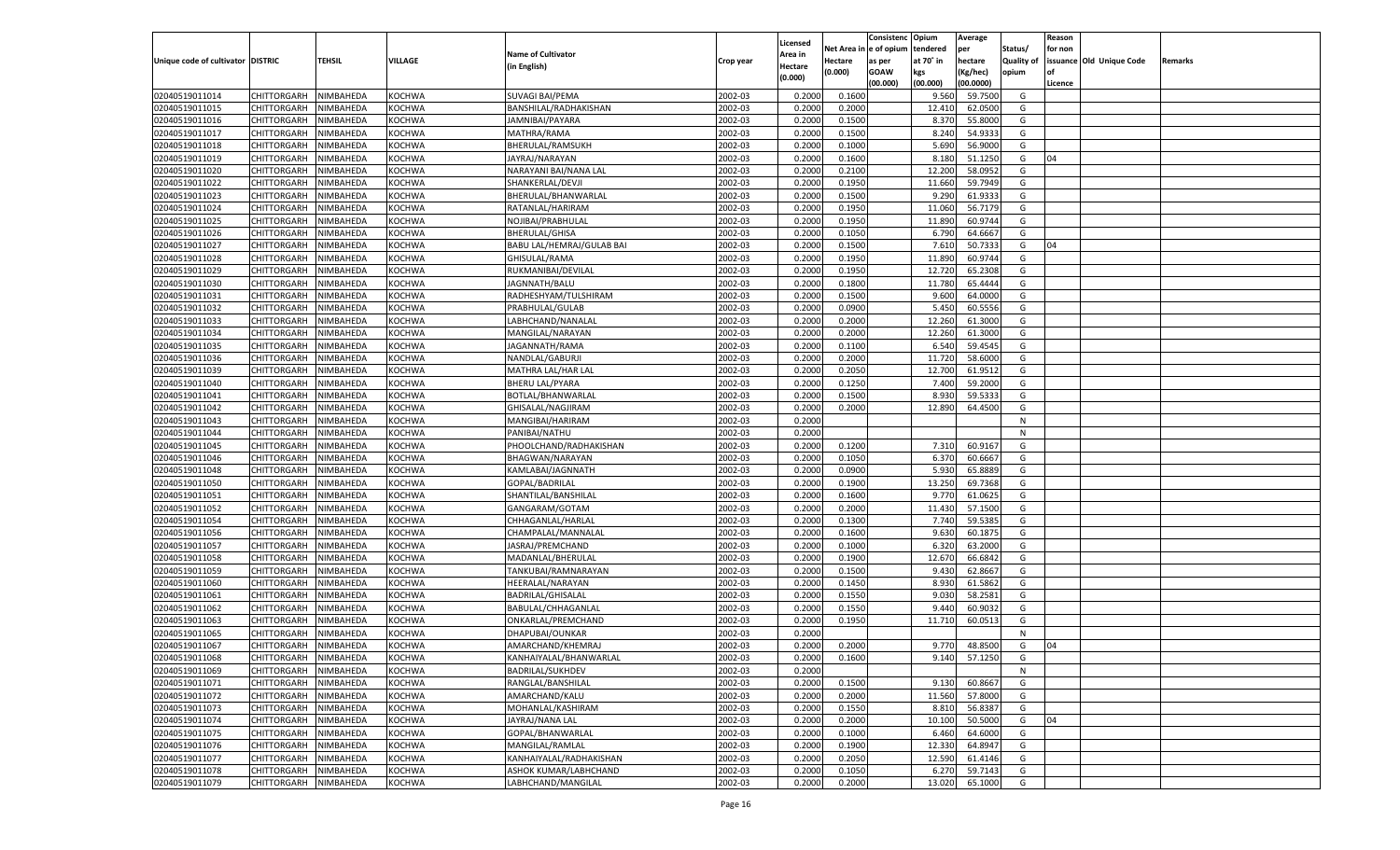|                                   |                       |           |               |                           |           |                     |            | Consistenc   | Opium     | Average   |                   | Reason  |                          |         |
|-----------------------------------|-----------------------|-----------|---------------|---------------------------|-----------|---------------------|------------|--------------|-----------|-----------|-------------------|---------|--------------------------|---------|
|                                   |                       |           |               | <b>Name of Cultivator</b> |           | Licensed<br>Area in | Net Area i | n e of opium | tendered  | per       | Status/           | for non |                          |         |
| Unique code of cultivator DISTRIC |                       | TEHSIL    | VILLAGE       | (in English)              | Crop year | Hectare             | Hectare    | as per       | at 70° in | hectare   | <b>Quality of</b> |         | issuance Old Unique Code | Remarks |
|                                   |                       |           |               |                           |           | (0.000)             | (0.000)    | <b>GOAW</b>  | kgs       | (Kg/hec)  | opium             |         |                          |         |
|                                   |                       |           |               |                           |           |                     |            | (00.000)     | (00.000)  | (00.0000) |                   | Licence |                          |         |
| 02040519011080                    | CHITTORGARH           | NIMBAHEDA | <b>KOCHWA</b> | GANGARAM/NARAYAN          | 2002-03   | 0.2000              | 0.1650     |              | 8.860     | 53.6970   | G                 |         |                          |         |
| 02040519011081                    | CHITTORGARH           | NIMBAHEDA | KOCHWA        | RATANLAL/CHATURBHUJ       | 2002-03   | 0.2000              | 0.2000     |              | 12.290    | 61.4500   | G                 |         |                          |         |
| 02040519011082                    | CHITTORGARH           | NIMBAHEDA | KOCHWA        | PHOOLCHAND/SHANKER        | 2002-03   | 0.2000              | 0.1900     |              | 10.580    | 55.6842   | G                 |         |                          |         |
| 02040519011084                    | CHITTORGARH           | NIMBAHEDA | KOCHWA        | KANHAIYALAL/GHISULAL      | 2002-03   | 0.2000              | 0.1500     |              | 8.690     | 57.9333   | G                 |         |                          |         |
| 02040519011085                    | CHITTORGARH           | NIMBAHEDA | KOCHWA        | BADRILAL/RAMA             | 2002-03   | 0.2000              | 0.1150     |              | 7.050     | 61.3043   | G                 |         |                          |         |
| 02040519011086                    | CHITTORGARH           | NIMBAHEDA | KOCHWA        | BANSHILAL/NARAYAN         | 2002-03   | 0.2000              | 0.1550     |              | 9.780     | 63.0968   | G                 |         |                          |         |
| 02040519011087                    | CHITTORGARH           | NIMBAHEDA | KOCHWA        | MADHULAL/KALU             | 2002-03   | 0.2000              | 0.2050     |              | 13.190    | 64.3415   | G                 |         |                          |         |
| 02040519011088                    | CHITTORGARH           | NIMBAHEDA | KOCHWA        | JAGANNATH/DEVJI           | 2002-03   | 0.2000              | 0.2000     |              | 12.14     | 60.7000   | G                 |         |                          |         |
| 02040519011090                    | CHITTORGARH           | NIMBAHEDA | KOCHWA        | BHANWARLAL/MANGILAL       | 2002-03   | 0.2000              | 0.1500     |              | 8.040     | 53.6000   | G                 |         |                          |         |
| 02040519011093                    | CHITTORGARH           | NIMBAHEDA | KOCHWA        | RADHESHYAM/HEMRAJ (BADA)  | 2002-03   | 0.2000              | 0.2100     |              | 12.350    | 58.8095   | G                 |         |                          |         |
| 02040519011094                    | CHITTORGARH           | NIMBAHEDA | KOCHWA        | SOHALAL/GOPI              | 2002-03   | 0.2000              |            |              |           |           | N                 |         |                          |         |
| 02040519011095                    | CHITTORGARH           | NIMBAHEDA | KOCHWA        | MANGILAL/BHAWANIRAM       | 2002-03   | 0.2000              | 0.1000     |              | 5.830     | 58.3000   | G                 |         |                          |         |
| 02040519011096                    | CHITTORGARH           | NIMBAHEDA | KOCHWA        | LADULAL/KANIRAM           | 2002-03   | 0.2000              | 0.0950     |              | 6.300     | 66.3158   | G                 |         |                          |         |
| 02040519011097                    | CHITTORGARH           | NIMBAHEDA | KOCHWA        | BHERULAL/GHISULAL         | 2002-03   | 0.2000              | 0.1600     |              | 9.780     | 61.1250   | G                 |         |                          |         |
| 02040519011098                    | CHITTORGARH           | NIMBAHEDA | KOCHWA        | OMPARKASH/RAMCHANDRA      | 2002-03   | 0.2000              | 0.1650     |              | 9.050     | 54.8485   | G                 |         |                          |         |
| 02040519011099                    | CHITTORGARH           | NIMBAHEDA | KOCHWA        | CHAMPA LAL/KASIRAM        | 2002-03   | 0.2000              | 0.1500     |              | 8.980     | 59.8667   | G                 |         |                          |         |
| 02040519011100                    | CHITTORGARH           | NIMBAHEDA | KOCHWA        | GORDHAN/JAIRAJ            | 2002-03   | 0.2000              | 0.1150     |              | 6.320     | 54.9565   | G                 |         |                          |         |
| 02040519011101                    | CHITTORGARH           | NIMBAHEDA | KOCHWA        | HARIRAM/NANALAL           | 2002-03   | 0.2000              | 0.1500     |              | 8.680     | 57.8667   | G                 |         |                          |         |
| 02040519011102                    | CHITTORGARH           | NIMBAHEDA | KOCHWA        | RADHESHYAM/BADRILAI       | 2002-03   | 0.2000              | 0.1950     |              | 11.300    | 57.9487   | G                 |         |                          |         |
| 02040519011103                    | CHITTORGARH           | NIMBAHEDA | KOCHWA        | DILIP/GHISULAL            | 2002-03   | 0.2000              | 0.1450     |              | 9.430     | 65.0345   | G                 |         |                          |         |
| 02040519011104                    | CHITTORGARH           | NIMBAHEDA | KOCHWA        | SURESHCNAND/BANSHILAL     | 2002-03   | 0.2000              | 0.1450     |              | 8.360     | 57.6552   | G                 |         |                          |         |
| 02040519011106                    | CHITTORGARH           | NIMBAHEDA | KOCHWA        | BALULAL/PREMCHAND         | 2002-03   | 0.2000              | 0.1550     |              | 9.190     | 59.2903   | G                 |         |                          |         |
| 02040519011107                    | CHITTORGARH           | NIMBAHEDA | KOCHWA        | GOPAL/NARAYAN             | 2002-03   | 0.2000              | 0.1050     |              | 5.580     | 53.1429   | G                 |         |                          |         |
| 02040519011108                    | CHITTORGARH           | NIMBAHEDA | KOCHWA        | BIHARILAL/KISHANLAL       | 2002-03   | 0.2000              | 0.1500     |              | 9.720     | 64.8000   | G                 |         |                          |         |
| 02040519011111                    | CHITTORGARH           | NIMBAHEDA | KOCHWA        | NIHAL KUNWAR/BALU SINGH   | 2002-03   | 0.2000              | 0.1500     |              | 8.130     | 54.2000   | G                 |         |                          |         |
| 02040519011112                    | CHITTORGARH           | NIMBAHEDA | KOCHWA        | SHANKARLAL/KAJOD PRAJAPAT | 2002-03   | 0.2000              | 0.1350     |              | 7.200     | 53.3333   | G                 |         |                          |         |
| 02040519011113                    | CHITTORGARH           | NIMBAHEDA | KOCHWA        | GHISALAL/HARLAL GAJI      | 2002-03   | 0.2000              | 0.1250     |              | 7.240     | 57.9200   | G                 |         |                          |         |
| 02040519011114                    | CHITTORGARH           | NIMBAHEDA | KOCHWA        | BHAGVANLAL/KASHIRAM       | 2002-03   | 0.2000              | 0.1400     |              | 8.640     | 61.7143   | G                 |         |                          |         |
| 02040519011115                    | CHITTORGARH           | NIMBAHEDA | KOCHWA        | MANGILAL/NATHUJI DHAKAD   | 2002-03   | 0.2000              | 0.2000     |              | 11.710    | 58.5500   | G                 |         |                          |         |
| 02040519011117                    | CHITTORGARH           | NIMBAHEDA | <b>KOCHWA</b> | PRABHULAL/HARLAL JATIYA   | 2002-03   | 0.2000              | 0.2050     |              | 10.680    | 52.0976   | G                 |         |                          |         |
| 02040519011118                    | CHITTORGARH           | NIMBAHEDA | <b>KOCHWA</b> | SHANKARLAL/KALURAM JATIYA | 2002-03   | 0.2000              | 0.2050     |              | 11.010    | 53.7073   | G                 |         |                          |         |
| 02040519011119                    | CHITTORGARH           | NIMBAHEDA | <b>KOCHWA</b> | PREMCHAND/KASHIRAM GAJI   | 2002-03   | 0.2000              | 0.1950     |              | 11.180    | 57.333    | G                 |         |                          |         |
| 02040519011120                    | CHITTORGARH           | NIMBAHEDA | <b>KOCHWA</b> | KELURAM/KANIRAM BHIL      | 2002-03   | 0.2000              | 0.1500     |              | 5.200     | 34.6667   | G                 | 04      |                          |         |
| 02040519011122                    | CHITTORGARH           | NIMBAHEDA | <b>KOCHWA</b> | UNKARLAL/NANALAL DHAKAD   | 2002-03   | 0.2000              | 0.1600     |              | 9.400     | 58.7500   | G                 |         |                          |         |
| 02040519011123                    | CHITTORGARH           | NIMBAHEDA | <b>KOCHWA</b> | JAGANNATH/KESHURAM JATIYA | 2002-03   | 0.2000              | 0.1950     |              | 10.91     | 55.9487   | G                 |         |                          |         |
| 02040519011124                    | CHITTORGARH           | NIMBAHEDA | <b>KOCHWA</b> | NATHULAL/DHANNA JI GAJI   | 2002-03   | 0.2000              | 0.2050     |              | 11.760    | 57.3659   | G                 |         |                          |         |
| 02040519011126                    | CHITTORGARH           | NIMBAHEDA | <b>KOCHWA</b> | NATHULAL/NANDA JI BHIL    | 2002-03   | 0.2000              | 0.1600     |              | 9.27      | 57.9375   | G                 |         |                          |         |
| 02040519011127                    | CHITTORGARH           | NIMBAHEDA | <b>KOCHWA</b> | BHERULAL/NANALAL DHAKAD   | 2002-03   | 0.2000              | 0.1950     |              | 12.240    | 62.7692   | G                 |         |                          |         |
| 02040519011128                    | CHITTORGARH           | NIMBAHEDA | <b>KOCHWA</b> | MEGRAJ/NARAYAN JI         | 2002-03   | 0.2000              | 0.2000     |              | 12.190    | 60.9500   | G                 |         |                          |         |
| 02040519011129                    | CHITTORGARH           | NIMBAHEDA | <b>KOCHWA</b> | NANDLAL/KISHANLAL NAYAMA  | 2002-03   | 0.2000              | 0.1950     |              | 11.760    | 60.3077   | G                 |         |                          |         |
| 02040519011130                    | CHITTORGARH           | NIMBAHEDA | <b>KOCHWA</b> | RADHESHYAM/HEMRAJ DHAKAD  | 2002-03   | 0.2000              | 0.1300     |              | 7.600     | 58.4615   | G                 |         |                          |         |
| 02040519011132                    | CHITTORGARH           | NIMBAHEDA | <b>KOCHWA</b> | RAMESHWARLAL/PREMCHAND    | 2002-03   | 0.2000              | 0.1100     |              | 6.95      | 63.1818   | G                 |         |                          |         |
| 02040519011133                    | CHITTORGARH           | NIMBAHEDA | <b>KOCHWA</b> | JAGDISH/NANDA BHIL        | 2002-03   | 0.2000              | 0.2050     |              | 11.640    | 56.7805   | G                 |         |                          |         |
| 02040519012001                    |                       |           |               | MANGILAL/JAGNNTH          | 2002-03   | 0.2000              | 0.1600     |              | 9.77      | 61.0625   | G                 |         |                          |         |
|                                   | CHITTORGARH           | NIMBAHEDA | LUXMIPURA1    |                           | 2002-03   |                     | 0.1450     |              |           | 63.2414   |                   |         |                          |         |
| 02040519012002                    | CHITTORGARH           | NIMBAHEDA | LUXMIPURA1    | NANDLAL/CHAMPALAI         |           | 0.2000              |            |              | 9.170     |           | G                 |         |                          |         |
| 02040519012003                    | CHITTORGARH NIMBAHEDA |           | LUXMIPURA1    | PARBHULAL/LALA            | 2002-03   | 0.2000              | 0.2100     |              | 13.330    | 63.4762   | G                 |         |                          |         |
| 02040519012004                    | <b>CHITTORGARH</b>    | NIMBAHEDA | LUXMIPURA1    | PHOOLCHAND/MOOLCHAND 5    | 2002-03   | 0.2000              | 0.2000     |              | 12.350    | 61.7500   | G                 |         |                          |         |
| 02040519012005                    | CHITTORGARH           | NIMBAHEDA | LUXMIPURA1    | SUKHLAL/JAGNNTH           | 2002-03   | 0.2000              | 0.2000     |              | 13.290    | 66.4500   | G                 |         |                          |         |
| 02040519012006                    | CHITTORGARH           | NIMBAHEDA | LUXMIPURA1    | NARAYAN/DHULA             | 2002-03   | 0.2000              | 0.2100     |              | 13.210    | 62.9048   | G                 |         |                          |         |
| 02040519012007                    | CHITTORGARH           | NIMBAHEDA | LUXMIPURA1    | JHERAJ/NAVLA              | 2002-03   | 0.2000              | 0.2000     |              | 11.380    | 56.9000   | G                 |         |                          |         |
| 02040519012009                    | CHITTORGARH           | NIMBAHEDA | LUXMIPURA1    | SUKHLAL/DALU              | 2002-03   | 0.2000              | 0.2100     |              | 13.430    | 63.9524   | G                 |         |                          |         |
| 02040519012010                    | <b>CHITTORGARH</b>    | NIMBAHEDA | LUXMIPURA1    | KANCHANBAI/SOHANLAL       | 2002-03   | 0.2000              | 0.2000     |              | 11.660    | 58.3000   | G                 |         |                          |         |
| 02040519012011                    | CHITTORGARH           | NIMBAHEDA | LUXMIPURA1    | DAKHIBAI/LOBHIRAM         | 2002-03   | 0.2000              | 0.1954     |              | 12.220    | 62.5384   | G                 |         |                          |         |
| 02040519012013                    | CHITTORGARH           | NIMBAHEDA | LUXMIPURA1    | GISA/RATANA               | 2002-03   | 0.2000              | 0.1950     |              | 11.740    | 60.2051   | G                 |         |                          |         |
| 02040519012014                    | <b>CHITTORGARH</b>    | NIMBAHEDA | LUXMIPURA1    | MIYACHAND/MAGNA           | 2002-03   | 0.2000              | 0.1950     |              | 11.920    | 61.1282   | G                 |         |                          |         |
| 02040519012015                    | CHITTORGARH           | NIMBAHEDA | LUXMIPURA1    | MOHANLAL/NANDA            | 2002-03   | 0.2000              |            |              |           |           | N                 |         |                          |         |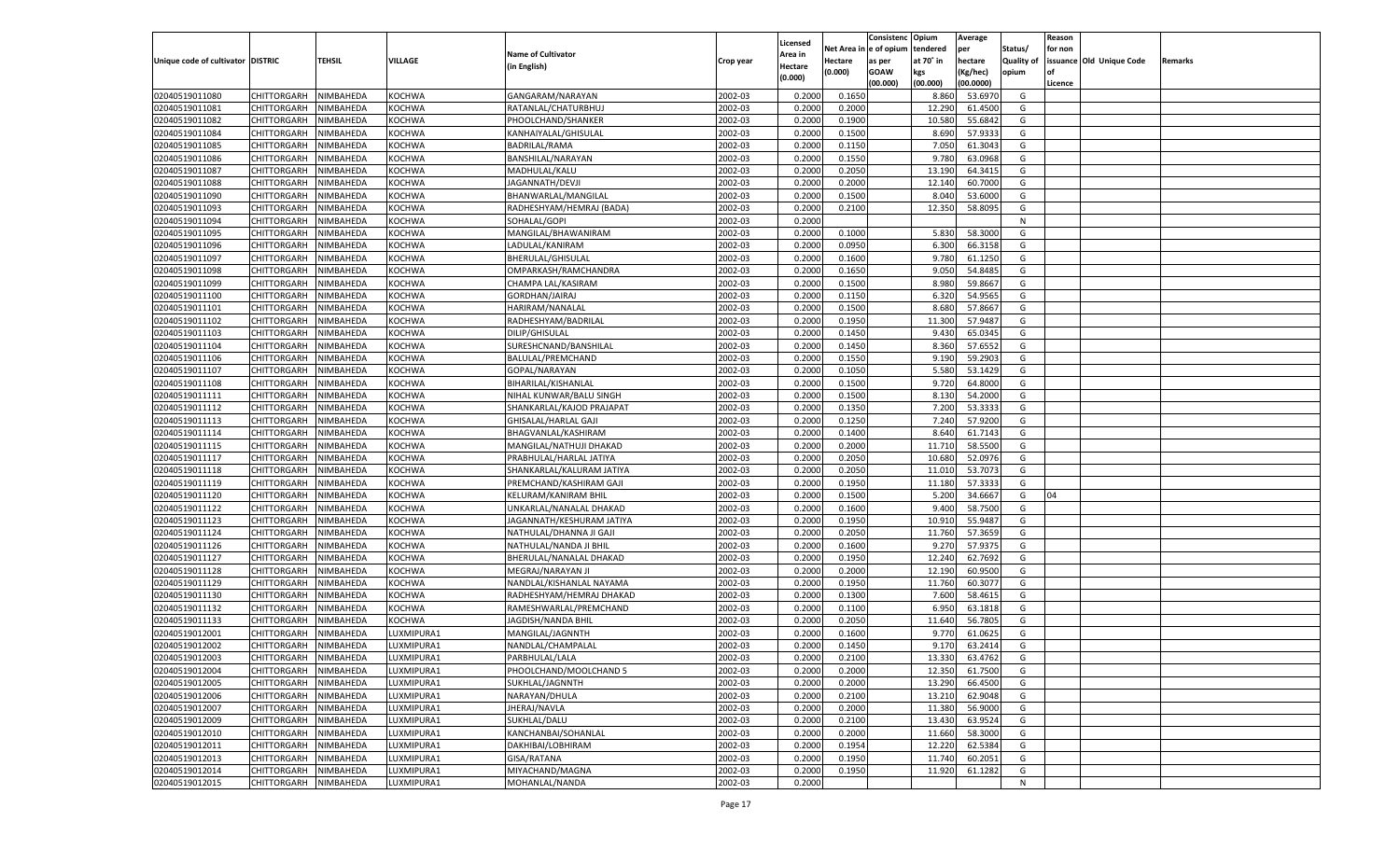|                                   |                       |               |                 |                                      |           |                           |          | Consistenc  | Opium     | Average   |                   | Reason  |                          |         |
|-----------------------------------|-----------------------|---------------|-----------------|--------------------------------------|-----------|---------------------------|----------|-------------|-----------|-----------|-------------------|---------|--------------------------|---------|
|                                   |                       |               |                 | <b>Name of Cultivator</b>            |           | Licensed                  | Net Area | e of opium  | tendered  | per       | Status/           | for non |                          |         |
| Unique code of cultivator DISTRIC |                       | <b>TEHSIL</b> | VILLAGE         | (in English)                         | Crop year | <b>Area in</b><br>Hectare | Hectare  | as per      | at 70° in | hectare   | <b>Quality of</b> |         | issuance Old Unique Code | Remarks |
|                                   |                       |               |                 |                                      |           | (0.000)                   | (0.000)  | <b>GOAW</b> | kgs       | (Kg/hec)  | opium             |         |                          |         |
|                                   |                       |               |                 |                                      |           |                           |          | (00.000)    | (00.000)  | (00.0000) |                   | Licence |                          |         |
| 02040519012016                    | CHITTORGARH           | NIMBAHEDA     | LUXMIPURA1      | KANHAIYALAL/CHAMPALAL                | 2002-03   | 0.2000                    | 0.1500   |             | 8.770     | 58.4667   | G                 |         |                          |         |
| 02040519012017                    | CHITTORGARH           | NIMBAHEDA     | UXMIPURA1       | LABHCHAND/DALURAM                    | 2002-03   | 0.2000                    | 0.1950   |             | 11.380    | 58.3590   | G                 |         |                          |         |
| 02040519012020                    | CHITTORGARH           | NIMBAHEDA     | UXMIPURA1       | MOHANLAL/LOBHIRAM                    | 2002-03   | 0.2000                    | 0.1950   |             | 12.120    | 62.1538   | G                 |         |                          |         |
| 02040519012021                    | CHITTORGARH           | NIMBAHEDA     | UXMIPURA1       | MANGILAL/BHUPJI                      | 2002-03   | 0.2000                    | 0.1650   |             | 10.250    | 62.1212   | G                 |         |                          |         |
| 02040519012022                    | CHITTORGARH           | NIMBAHEDA     | UXMIPURA1       | MADANLAL/NANALAL                     | 2002-03   | 0.2000                    | 0.1000   |             | 6.150     | 61.5000   | G                 |         |                          |         |
| 02040519012023                    | CHITTORGARH           | NIMBAHEDA     | UXMIPURA1       | BADRILAL/LOBHCHAND                   | 2002-03   | 0.2000                    | 0.1900   |             | 11.720    | 61.6842   | G                 |         |                          |         |
| 02040519012025                    | CHITTORGARH           | NIMBAHEDA     | UXMIPURA1       | SHYAMLAL/DHAPUBAI                    | 2002-03   | 0.2000                    | 0.2000   |             | 11.610    | 58.0500   | G                 |         |                          |         |
| 02040519012026                    | CHITTORGARH           | NIMBAHEDA     | UXMIPURA1       | GHISA/JAGNNATH                       | 2002-03   | 0.2000                    | 0.1450   |             | 8.410     | 58.0000   | G                 |         |                          |         |
| 02040519012027                    | CHITTORGARH           | NIMBAHEDA     | UXMIPURA1       | <b>BHAGWAN/GAMERA</b>                | 2002-03   | 0.2000                    | 0.1750   |             | 10.600    | 60.5714   | G                 |         |                          |         |
| 02040519012028                    | CHITTORGARH           | NIMBAHEDA     | UXMIPURA1       | CHMPABAI/BHURA                       | 2002-03   | 0.2000                    | 0.1950   |             | 11.370    | 58.3077   | G                 |         |                          |         |
| 02040519012029                    | CHITTORGARH           | NIMBAHEDA     | UXMIPURA1       | HARLAL/RAMA                          | 2002-03   | 0.2000                    | 0.2050   |             | 10.740    | 52.3902   | G                 |         |                          |         |
| 02040519013001                    | CHITTORGARH           | NIMBAHEDA     | <b>UNKHANDA</b> | JAGNANNTH/BHANWARLAL                 | 2002-03   | 0.2000                    | 0.1850   |             | 11.41     | 61.675    | G                 |         |                          |         |
| 02040519013002                    | CHITTORGARH           | NIMBAHEDA     | <b>UNKHANDA</b> | MANGILAL/KANIRAM                     | 2002-03   | 0.2000                    | 0.2000   |             | 13.120    | 65.6000   | G                 |         |                          |         |
| 02040519013003                    | CHITTORGARH           | NIMBAHEDA     | <b>UNKHANDA</b> | MOHANLAL/LUXMICHAND                  | 2002-03   | 0.2000                    | 0.2100   |             | 13.300    | 63.333    | G                 |         |                          |         |
| 02040519013004                    | CHITTORGARH           | NIMBAHEDA     | <b>UNKHANDA</b> | NANALAL/NATHULAL                     | 2002-03   | 0.2000                    | 0.1600   |             | 9.21      | 57.5625   | G                 |         |                          |         |
| 02040519013005                    | CHITTORGARH           | NIMBAHEDA     | <b>UNKHANDA</b> | KAMLIBAI/LABHCHAND-VARDA             | 2002-03   | 0.2000                    | 0.2000   |             | 12.530    | 62.6500   | G                 |         |                          |         |
| 02040519013006                    | CHITTORGARH           | NIMBAHEDA     | <b>UNKHANDA</b> | LALA/BHOLA                           | 2002-03   | 0.2000                    | 0.2000   |             | 12.850    | 64.2500   | G                 |         |                          |         |
| 02040519013007                    | CHITTORGARH           | NIMBAHEDA     | <b>UNKHANDA</b> | <b>BHOTLAL/RATANA</b>                | 2002-03   | 0.2000                    | 0.2050   |             | 13.440    | 65.5610   | G                 |         |                          |         |
| 02040519013008                    | CHITTORGARH           | NIMBAHEDA     | <b>UNKHANDA</b> | MOTIYABAI/PARBHU                     | 2002-03   | 0.2000                    | 0.2100   |             | 10.740    | 51.1429   | G                 | 04      |                          |         |
| 02040519013009                    | CHITTORGARH           | NIMBAHEDA     | UNKHANDA        | GISIBAI/MOTILAL                      | 2002-03   | 0.2000                    | 0.2100   |             | 12.950    | 61.6667   | G                 |         |                          |         |
| 02040519013010                    | CHITTORGARH           | NIMBAHEDA     | <b>UNKHANDA</b> | SAGARBAI/NANDA JI                    | 2002-03   | 0.2000                    | 0.2000   |             | 11.280    | 56.4000   | G                 |         |                          |         |
| 02040519013011                    | CHITTORGARH           | NIMBAHEDA     | <b>UNKHANDA</b> | NANALAL/CHMPALAI                     | 2002-03   | 0.2000                    | 0.2100   |             | 13.290    | 63.285    | G                 |         |                          |         |
| 02040519013012                    | CHITTORGARH           | NIMBAHEDA     | <b>UNKHANDA</b> | MANGILAL/GANGARAM                    | 2002-03   | 0.2000                    | 0.2100   |             | 13.400    | 63.8095   | G                 |         |                          |         |
| 02040519013013                    | CHITTORGARH           | NIMBAHEDA     | UNKHANDA        | SHRILAL/HEERALAL                     | 2002-03   | 0.2000                    | 0.2000   |             | 12.190    | 60.9500   | G                 |         |                          |         |
| 02040519013014                    | CHITTORGARH           | NIMBAHEDA     | <b>UNKHANDA</b> | LABHCHAND/PHOOLCHAND                 | 2002-03   | 0.2000                    | 0.2100   |             | 12.910    | 61.4762   | G                 |         |                          |         |
| 02040519013015                    | CHITTORGARH           | NIMBAHEDA     | <b>UNKHANDA</b> | RUPA/GABUR                           | 2002-03   | 0.2000                    | 0.2000   |             | 12.610    | 63.0500   | G                 |         |                          |         |
| 02040519013016                    | CHITTORGARH           | NIMBAHEDA     | <b>UNKHANDA</b> | ONKAR/NARAYAN                        | 2002-03   | 0.2000                    | 0.2000   |             | 11.180    | 55.9000   | G                 |         |                          |         |
| 02040519013017                    | CHITTORGARH           | NIMBAHEDA     | <b>UNKHANDA</b> | BHANWARLAL/LAKSHMICHAND              | 2002-03   | 0.2000                    | 0.1900   |             | 10.680    | 56.2105   | G                 |         |                          |         |
| 02040519013018                    | CHITTORGARH           | NIMBAHEDA     | <b>UNKHANDA</b> | GHISA/NARAYAN                        | 2002-03   | 0.2000                    | 0.2050   |             | 12.760    | 62.2439   | G                 |         |                          |         |
| 02040519013019                    | CHITTORGARH           | NIMBAHEDA     | LUNKHANDA       | KESARBAI/BHANWARLAL                  | 2002-03   | 0.2000                    | 0.1950   |             | 11.670    | 59.8462   | G                 |         |                          |         |
| 02040519013020                    | CHITTORGARH           | NIMBAHEDA     | LUNKHANDA       | <b>BADRILAL/DAULA</b>                | 2002-03   | 0.2000                    | 0.2000   |             | 12.670    | 63.3500   | G                 |         |                          |         |
| 02040519013021                    | CHITTORGARH           | NIMBAHEDA     | LUNKHANDA       | KJODH/KANIRAM                        | 2002-03   | 0.2000                    | 0.2000   |             | 11.790    | 58.9500   | G                 |         |                          |         |
| 02040519013022                    | CHITTORGARH           | NIMBAHEDA     | LUNKHANDA       | RAMLAL/KASHIRAM                      | 2002-03   | 0.2000                    | 0.2050   |             | 12.490    | 60.9268   | G                 |         |                          |         |
| 02040519013024                    | CHITTORGARH           | NIMBAHEDA     | LUNKHANDA       | ONKAR/BHURA                          | 2002-03   | 0.2000                    | 0.1550   |             | 9.15      | 59.032    | G                 |         |                          |         |
| 02040519013025                    | CHITTORGARH           | NIMBAHEDA     | LUNKHANDA       | PHOOLCHAND/LAXMICHAND                | 2002-03   | 0.2000                    | 0.2050   |             | 11.900    | 58.0488   | G                 |         |                          |         |
| 02040519013026                    | CHITTORGARH           | NIMBAHEDA     | LUNKHANDA       | MIYACHAND/NAANJI                     | 2002-03   | 0.2000                    | 0.1600   |             | 10.400    | 65.0000   | G                 |         |                          |         |
| 02040519013027                    | CHITTORGARH           | NIMBAHEDA     | LUNKHANDA       | RADHESHYAM/SHANKERLAL                | 2002-03   | 0.2000                    | 0.1850   |             | 11.130    | 60.162    | G                 |         |                          |         |
| 02040519013028                    | CHITTORGARH           | NIMBAHEDA     | LUNKHANDA       | PANNALAL/GOLU                        | 2002-03   | 0.2000                    | 0.2000   |             | 12.250    | 61.2500   | G                 |         |                          |         |
| 02040519013029                    | CHITTORGARH           | NIMBAHEDA     | LUNKHANDA       | CHHAGANLAL/PRABHULAL                 | 2002-03   | 0.2000                    | 0.1900   |             | 12.060    | 63.473    | G                 |         |                          |         |
| 02040519013030                    | CHITTORGARH           | NIMBAHEDA     | LUNKHANDA       | GULABHCHAND/DALU                     | 2002-03   | 0.2000                    | 0.1950   |             | 11.360    | 58.2564   | G                 |         |                          |         |
| 02040519013031                    | CHITTORGARH           | NIMBAHEDA     | LUNKHANDA       | HARIRAM/NATHU                        | 2002-03   | 0.2000                    | 0.2000   |             | 10.890    | 54.4500   | G                 |         |                          |         |
| 02040519013032                    | CHITTORGARH           | NIMBAHEDA     | LUNKHANDA       | NARAYANIBAI/NARAYAN                  | 2002-03   | 0.2000                    | 0.2000   |             | 12.620    | 63.1000   | G                 |         |                          |         |
| 02040519013036                    | CHITTORGARH           | NIMBAHEDA     | LUNKHANDA       | RADHABAI/POKHER                      | 2002-03   | 0.2000                    | 0.2000   |             | 11.270    | 56.3500   | G                 |         |                          |         |
| 02040519013037                    | CHITTORGARH           | NIMBAHEDA     | LUNKHANDA       | NANDKISHORE/HEERALAL                 | 2002-03   | 0.2000                    | 0.2000   |             | 12.660    | 63.3000   | G                 |         |                          |         |
| 02040519013039                    |                       | NIMBAHEDA     | LUNKHANDA       | BHERULAL/HARIRAM                     | 2002-03   | 0.2000                    | 0.2000   |             | 13.140    | 65.7000   | G                 |         |                          |         |
|                                   | CHITTORGARH           |               |                 |                                      |           |                           |          |             |           |           |                   |         |                          |         |
| 02040519013040<br>02040519013042  | CHITTORGARH NIMBAHEDA |               | LUNKHANDA       | JAGDISH/ONKARLAL<br>BABULAL/ONKARLAL | 2002-03   | 0.2000                    | 0.1950   |             | 10.980    | 56.3077   | G                 |         |                          |         |
|                                   | <b>CHITTORGARH</b>    | NIMBAHEDA     | LUNKHANDA       |                                      | 2002-03   | 0.2000                    | 0.2100   |             | 12.310    | 58.6190   | G                 |         |                          |         |
| 02040519013043                    | CHITTORGARH           | NIMBAHEDA     | LUNKHANDA       | RADHESHYAM/HEERALAL                  | 2002-03   | 0.2000                    | 0.1950   |             | 12.530    | 64.2564   | G                 |         |                          |         |
| 02040519013044                    | <b>CHITTORGARH</b>    | NIMBAHEDA     | LUNKHANDA       | SOHANLAL/KIMSI                       | 2002-03   | 0.2000                    | 0.2050   |             | 11.930    | 58.1951   | G                 |         |                          |         |
| 02040519013045                    | <b>CHITTORGARH</b>    | NIMBAHEDA     | LUNKHANDA       | SUKHLAL/NANDA                        | 2002-03   | 0.2000                    | 0.1550   |             | 10.000    | 64.5161   | G                 |         |                          |         |
| 02040519013046                    | <b>CHITTORGARH</b>    | NIMBAHEDA     | LUNKHANDA       | BHERULAL/MOTILAL                     | 2002-03   | 0.2000                    | 0.2000   |             | 12.790    | 63.9500   | G                 |         |                          |         |
| 02040519013047                    | <b>CHITTORGARH</b>    | NIMBAHEDA     | LUNKHANDA       | GOURILAL/KANIRAM                     | 2002-03   | 0.2000                    | 0.2000   |             | 12.820    | 64.1000   | G                 |         |                          |         |
| 02040519013048                    | <b>CHITTORGARH</b>    | NIMBAHEDA     | LUNKHANDA       | SHRILAL/PRABHULAL DHAKAD             | 2002-03   | 0.2000                    | 0.2000   |             | 11.740    | 58.7000   | G                 |         |                          |         |
| 02040519013049                    | <b>CHITTORGARH</b>    | NIMBAHEDA     | LUNKHANDA       | JAGDISH/PRABHULAL                    | 2002-03   | 0.2000                    | 0.1950   |             | 11.860    | 60.8205   | G                 |         |                          |         |
| 02040519013050                    | <b>CHITTORGARH</b>    | NIMBAHEDA     | LUNKHANDA       | SAMPATLAL/HEERALAL                   | 2002-03   | 0.2000                    | 0.2000   |             | 12.640    | 63.2000   | G                 |         |                          |         |
| 02040519013051                    | <b>CHITTORGARH</b>    | NIMBAHEDA     | LUNKHANDA       | RADHESHYAM/BHANWARLAL                | 2002-03   | 0.2000                    | 0.1800   |             | 10.590    | 58.8333   | G                 |         |                          |         |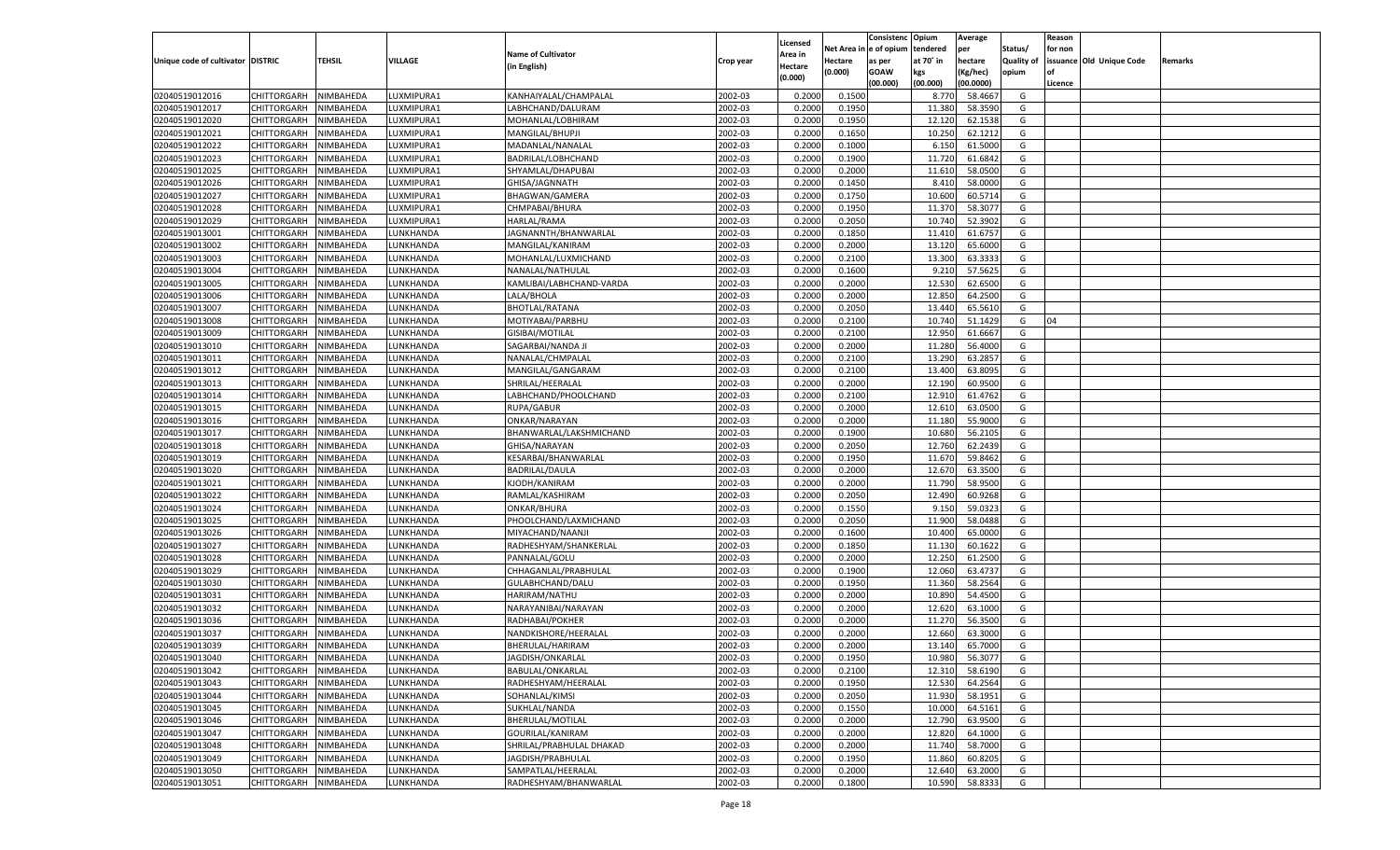|                                   |                       |               |                 |                               |           |                           |          | Consistenc  | Opium     | Average   |                   | Reason  |                          |         |
|-----------------------------------|-----------------------|---------------|-----------------|-------------------------------|-----------|---------------------------|----------|-------------|-----------|-----------|-------------------|---------|--------------------------|---------|
|                                   |                       |               |                 | <b>Name of Cultivator</b>     |           | Licensed                  | Net Area | e of opium  | tendered  | per       | Status/           | for non |                          |         |
| Unique code of cultivator DISTRIC |                       | <b>TEHSIL</b> | VILLAGE         | (in English)                  | Crop year | <b>Area in</b><br>Hectare | Hectare  | as per      | at 70° in | hectare   | <b>Quality of</b> |         | issuance Old Unique Code | Remarks |
|                                   |                       |               |                 |                               |           | (0.000)                   | (0.000)  | <b>GOAW</b> | kgs       | (Kg/hec)  | opium             |         |                          |         |
|                                   |                       |               |                 |                               |           |                           |          | (00.000)    | (00.000)  | (00.0000) |                   | Licence |                          |         |
| 02040519013052                    | CHITTORGARH           | NIMBAHEDA     | <b>UNKHANDA</b> | HEERALAL/LUXMICHAND           | 2002-03   | 0.2000                    | 0.2050   |             | 13.140    | 64.0976   | G                 |         |                          |         |
| 02040519013054                    | CHITTORGARH           | NIMBAHEDA     | UNKHANDA.       | NANALAL/WARDA DHAKAD          | 2002-03   | 0.2000                    | 0.2000   |             | 11.680    | 58.4000   | G                 |         |                          |         |
| 02040519013055                    | CHITTORGARH           | NIMBAHEDA     | <b>UNKHANDA</b> | JAGNNATH/NARAYAN              | 2002-03   | 0.2000                    | 0.2000   |             | 12.570    | 62.8500   | G                 |         |                          |         |
| 02040519013056                    | CHITTORGARH           | NIMBAHEDA     | <b>UNKHANDA</b> | SOHANLAL/DALU                 | 2002-03   | 0.2000                    | 0.2000   |             | 11.710    | 58.5500   | G                 |         |                          |         |
| 02040519013058                    | CHITTORGARH           | NIMBAHEDA     | <b>UNKHANDA</b> | JAGNNTH/FULCHAND              | 2002-03   | 0.2000                    | 0.2050   |             | 11.560    | 56.3902   | G                 |         |                          |         |
| 02040519013059                    | CHITTORGARH           | NIMBAHEDA     | <b>UNKHANDA</b> | KAILASHCHANDRA/AMARCHAND      | 2002-03   | 0.2000                    | 0.2000   |             | 12.290    | 61.4500   | G                 |         |                          |         |
| 02040519013062                    | CHITTORGARH           | NIMBAHEDA     | <b>UNKHANDA</b> | CHAGANLAL/LAXMICHAND          | 2002-03   | 0.2000                    | 0.2050   |             | 12.070    | 58.8780   | G                 |         |                          |         |
| 02040519013063                    | CHITTORGARH           | NIMBAHEDA     | <b>UNKHANDA</b> | PANNALAL/NANDA                | 2002-03   | 0.2000                    | 0.1450   |             | 8.150     | 56.2069   | G                 |         |                          |         |
| 02040519013064                    | CHITTORGARH           | NIMBAHEDA     | <b>UNKHANDA</b> | JAGDISHCHANDRA/CHAGANLAL      | 2002-03   | 0.2000                    | 0.2050   |             | 11.540    | 56.292    | G                 |         |                          |         |
| 02040519013067                    | CHITTORGARH           | NIMBAHEDA     | <b>UNKHANDA</b> | SHAMBHULAL/SHANKARLAL DHAKAD  | 2002-03   | 0.2000                    | 0.1900   |             | 11.750    | 61.8421   | G                 |         |                          |         |
| 02040519013068                    | CHITTORGARH           | NIMBAHEDA     | <b>UNKHANDA</b> | NANDLAL/NARAYAN DHAKAD        | 2002-03   | 0.2000                    | 0.2000   |             | 12.640    | 63.2000   | G                 |         |                          |         |
| 02040519013069                    | CHITTORGARH           | NIMBAHEDA     | <b>UNKHANDA</b> | MOHANDAS/BABRUDAS BAIRAGI     | 2002-03   | 0.2000                    | 0.2050   |             | 11.190    | 54.5854   | G                 |         |                          |         |
| 02040519013071                    | CHITTORGARH           | NIMBAHEDA     | <b>UNKHANDA</b> | RAMCHANDRA/BARDA JI DHAKAD    | 2002-03   | 0.2000                    | 0.1600   |             | 11.140    | 69.6250   | G                 |         |                          |         |
| 02040519013072                    | CHITTORGARH           | NIMBAHEDA     | <b>UNKHANDA</b> | PRABHULAL/KASHIRAM SUTHAR     | 2002-03   | 0.2000                    | 0.2000   |             | 12.620    | 63.1000   | G                 |         |                          |         |
| 02040519013073                    | CHITTORGARH           | NIMBAHEDA     | <b>UNKHANDA</b> | BAGDIRAM/NARAYAN DHAKAD       | 2002-03   | 0.2000                    | 0.2050   |             | 12.310    | 60.0488   | G                 |         |                          |         |
| 02040519013074                    | CHITTORGARH           | NIMBAHEDA     | UNKHANDA        | GORILAL/AMAR CHANDRA DHAKAD   | 2002-03   | 0.2000                    | 0.2000   |             | 11.980    | 59.9000   | G                 |         |                          |         |
| 02040519013076                    | CHITTORGARH           | NIMBAHEDA     | <b>UNKHANDA</b> | CHAGANLAL/BHAGWAN BALAI       | 2002-03   | 0.2000                    | 0.1550   |             | 9.070     | 58.5161   | G                 |         |                          |         |
| 02040519013078                    | CHITTORGARH           | NIMBAHEDA     | <b>UNKHANDA</b> | KANAHYALAL/RUPA JI DHAKAD     | 2002-03   | 0.2000                    | 0.1000   |             | 5.990     | 59.9000   | G                 |         |                          |         |
| 02040519013079                    | CHITTORGARH           | NIMBAHEDA     | <b>UNKHANDA</b> | DEVA/LALA JI DHAKAD           | 2002-03   | 0.2000                    | 0.1700   |             | 10.540    | 62.0000   | G                 |         |                          |         |
| 02040519013080                    | CHITTORGARH           |               |                 | RAMLAL/HANSRAJ DHAKAD         | 2002-03   |                           | 0.1900   |             | 12.430    | 65.4211   | G                 |         |                          |         |
|                                   |                       | NIMBAHEDA     | <b>UNKHANDA</b> |                               |           | 0.2000                    |          |             |           |           |                   |         |                          |         |
| 02040519013081                    | CHITTORGARH           | NIMBAHEDA     | <b>UNKHANDA</b> | KISHANLAL/BHAVARLAL DHAKAD    | 2002-03   | 0.2000                    | 0.2100   |             | 12.31     | 58.6190   | G                 |         |                          |         |
| 02040519013082                    | CHITTORGARH           | NIMBAHEDA     | <b>UNKHANDA</b> | LABH CHAND/AMARCHAND DHAKAD   | 2002-03   | 0.2000                    | 0.1900   |             | 10.95     | 57.6316   | G                 |         |                          |         |
| 02040519013083                    | CHITTORGARH           | NIMBAHEDA     | <b>UNKHANDA</b> | BHURALAL/KISMI JI DHAKAD      | 2002-03   | 0.2000                    | 0.1450   |             | 8.940     | 61.6552   | G                 |         |                          |         |
| 02040519013085                    | CHITTORGARH           | NIMBAHEDA     | <b>UNKHANDA</b> | <b>GORILAL/KIMSHI JI</b>      | 2002-03   | 0.2000                    | 0.2050   |             | 11.730    | 57.2195   | G                 |         |                          |         |
| 02040519013086                    | CHITTORGARH           | NIMBAHEDA     | <b>UNKHANDA</b> | GOPALLAL/HARIRAM DHAKAD       | 2002-03   | 0.2000                    | 0.2000   |             | 11.730    | 58.6500   | G                 |         |                          |         |
| 02040519013087                    | CHITTORGARH           | NIMBAHEDA     | LUNKHANDA       | NANALAL/TEKCHAND DHAKAD       | 2002-03   | 0.2000                    | 0.2000   |             | 12.360    | 61.8000   | G                 |         |                          |         |
| 02040519013088                    | CHITTORGARH           | NIMBAHEDA     | <b>UNKHANDA</b> | GULABSINGH/DUNGERSINGH RAJPUT | 2002-03   | 0.2000                    | 0.1950   |             | 11.240    | 57.6410   | G                 |         |                          |         |
| 02040519013089                    | CHITTORGARH           | NIMBAHEDA     | <b>UNKHANDA</b> | SHANTILAL/LABHCHAND DHAKAD    | 2002-03   | 0.2000                    | 0.2100   |             | 11.780    | 56.0952   | G                 |         |                          |         |
| 02040519013090                    | CHITTORGARH           | NIMBAHEDA     | <b>UNKHANDA</b> | SOHANLAL/MANGU JI BHIL        | 2002-03   | 0.2000                    | 0.2050   |             | 12.090    | 58.9756   | G                 |         |                          |         |
| 02040519013091                    | CHITTORGARH           | NIMBAHEDA     | LUNKHANDA       | JIVRAJ/AMARCHAND DHAKAD       | 2002-03   | 0.2000                    | 0.2000   |             | 11.690    | 58.4500   | G                 |         |                          |         |
| 02040519013092                    | CHITTORGARH           | NIMBAHEDA     | LUNKHANDA       | DOLATRAM/NARU JI BHIL         | 2002-03   | 0.2000                    | 0.2050   |             | 11.230    | 54.7805   | G                 |         |                          |         |
| 02040519014001                    | CHITTORGARH           | NIMBAHEDA     | MANOHERKHEDI    | BHANWARLAL/PURANMAL           | 2002-03   | 0.2000                    | 0.2000   |             | 12.300    | 61.5000   | G                 |         |                          |         |
| 02040519014002                    | CHITTORGARH           | NIMBAHEDA     | MANOHERKHEDI    | <b>BADRI LAL/BALU</b>         | 2002-03   | 0.2000                    | 0.2100   |             | 11.840    | 56.3810   | G                 |         |                          |         |
| 02040519014003                    | CHITTORGARH           | NIMBAHEDA     | MANOHERKHEDI    | KISHAN/JAGNNATH               | 2002-03   | 0.2000                    | 0.1950   |             | 12.15     | 62.3077   | G                 |         |                          |         |
| 02040519014004                    | CHITTORGARH           | NIMBAHEDA     | MANOHERKHEDI    | ONKARLAL/DALURAM              | 2002-03   | 0.2000                    | 0.2000   |             | 12.520    | 62.6000   | G                 |         |                          |         |
| 02040519014005                    | CHITTORGARH           | NIMBAHEDA     | MANOHERKHEDI    | LALU/KASHIRAM                 | 2002-03   | 0.2000                    | 0.2050   |             | 12.760    | 62.2439   | G                 |         |                          |         |
| 02040519014006                    | CHITTORGARH           | NIMBAHEDA     | MANOHERKHEDI    | <b>BHIMRAJ/LALU</b>           | 2002-03   | 0.2000                    | 0.1950   |             | 11.970    | 61.3846   | G                 |         |                          |         |
| 02040519014008                    | CHITTORGARH           | NIMBAHEDA     | MANOHERKHEDI    | MANGILAL/AMARCHAND            | 2002-03   | 0.2000                    | 0.2000   |             | 12.550    | 62.7500   | G                 |         |                          |         |
| 02040519014009                    | CHITTORGARH           | NIMBAHEDA     | MANOHERKHEDI    | SUKHIBAI/NARAYAN              | 2002-03   | 0.2000                    | 0.1900   |             | 11.300    | 59.473    | G                 |         |                          |         |
| 02040519014010                    | CHITTORGARH           | NIMBAHEDA     | MANOHERKHEDI    | BHANWAR LAL/MOTI LAL          | 2002-03   | 0.2000                    | 0.2050   |             | 11.45     | 55.853    | G                 |         |                          |         |
| 02040519014011                    | CHITTORGARH           | NIMBAHEDA     | MANOHERKHEDI    | MOOLCHAND/MOTILAL             | 2002-03   | 0.2000                    | 0.1950   |             | 11.890    | 60.9744   | G                 |         |                          |         |
| 02040519014012                    | CHITTORGARH           | NIMBAHEDA     | MANOHERKHEDI    | RAMLAL/PURANMAI               | 2002-03   | 0.2000                    | 0.1900   |             | 11.220    | 59.0526   | G                 |         |                          |         |
| 02040519014013                    | CHITTORGARH           | NIMBAHEDA     | MANOHERKHEDI    | RAMCHANDRA/NATHU LAL          | 2002-03   | 0.2000                    | 0.2000   |             | 12.320    | 61.6000   | G                 |         |                          |         |
| 02040519014014                    | CHITTORGARH           | NIMBAHEDA     | MANOHERKHEDI    | MADHOLAL/JAICHAND             | 2002-03   | 0.2000                    | 0.2000   |             | 11.51     | 57.5500   | G                 |         |                          |         |
| 02040519014015                    | CHITTORGARH           | NIMBAHEDA     | MANOHERKHEDI    | RANGLAL/PRABHULAL             | 2002-03   | 0.2000                    | 0.2000   |             | 12.620    | 63.1000   | G                 |         |                          |         |
| 02040519014019                    | CHITTORGARH NIMBAHEDA |               | MANOHERKHEDI    | RAMESHWARLAL/PRABHULAL        | 2002-03   | 0.2000                    | 0.1900   |             | 12.050    | 63.4211   | G                 |         |                          |         |
| 02040519014020                    | <b>CHITTORGARH</b>    | NIMBAHEDA     | MANOHERKHEDI    | AMBALAL/KHAYALILAL            | 2002-03   | 0.2000                    | 0.2000   |             | 12.970    | 64.8500   | G                 |         |                          |         |
| 02040519014021                    | <b>CHITTORGARH</b>    | NIMBAHEDA     | MANOHERKHEDI    | SHYAMI BAI/NARAYAN            | 2002-03   | 0.2000                    | 0.2000   |             | 11.410    | 57.0500   | G                 |         |                          |         |
| 02040519014022                    | <b>CHITTORGARH</b>    | NIMBAHEDA     | MANOHERKHEDI    | SUKHIBAI/HEERALAL             | 2002-03   | 0.2000                    | 0.1850   |             | 11.790    | 63.7297   | G                 |         |                          |         |
| 02040519014023                    | <b>CHITTORGARH</b>    | NIMBAHEDA     | MANOHERKHEDI    | <b>BOTLAL/GULAB</b>           | 2002-03   | 0.2000                    | 0.1950   |             | 11.190    | 57.3846   | G                 |         |                          |         |
| 02040519014025                    | <b>CHITTORGARH</b>    | NIMBAHEDA     | MANOHERKHEDI    | MOTI LAL/KISHAN LAL           | 2002-03   | 0.2000                    | 0.1600   |             | 9.400     | 58.7500   | G                 |         |                          |         |
| 02040519014028                    | <b>CHITTORGARH</b>    | NIMBAHEDA     | MANOHERKHEDI    | MATHURA LAL/MOTI LAL          | 2002-03   | 0.2000                    | 0.2050   |             | 12.200    | 59.5122   | G                 |         |                          |         |
| 02040519014029                    | <b>CHITTORGARH</b>    | NIMBAHEDA     | MANOHERKHEDI    | TULSIRAM/LUXMICHAND           | 2002-03   | 0.2000                    | 0.2000   |             | 12.900    | 64.5000   | G                 |         |                          |         |
| 02040519014030                    | <b>CHITTORGARH</b>    | NIMBAHEDA     | MANOHERKHEDI    | BABULAL/PRABHULAL             | 2002-03   | 0.2000                    | 0.1950   |             | 12.640    | 64.8205   | G                 |         |                          |         |
|                                   |                       | NIMBAHEDA     |                 |                               |           |                           | 0.1950   |             |           |           |                   |         |                          |         |
| 02040519014031                    | <b>CHITTORGARH</b>    |               | MANOHERKHEDI    | KANCHAN BAI/SUKHRAM DAS       | 2002-03   | 0.2000                    |          |             | 11.190    | 57.3846   | G                 |         |                          |         |
| 02040519014032                    | <b>CHITTORGARH</b>    | NIMBAHEDA     | MANOHERKHEDI    | <b>MOHAN /JAGU JI</b>         | 2002-03   | 0.2000                    | 0.0950   |             | 5.900     | 62.1053   | G                 |         |                          |         |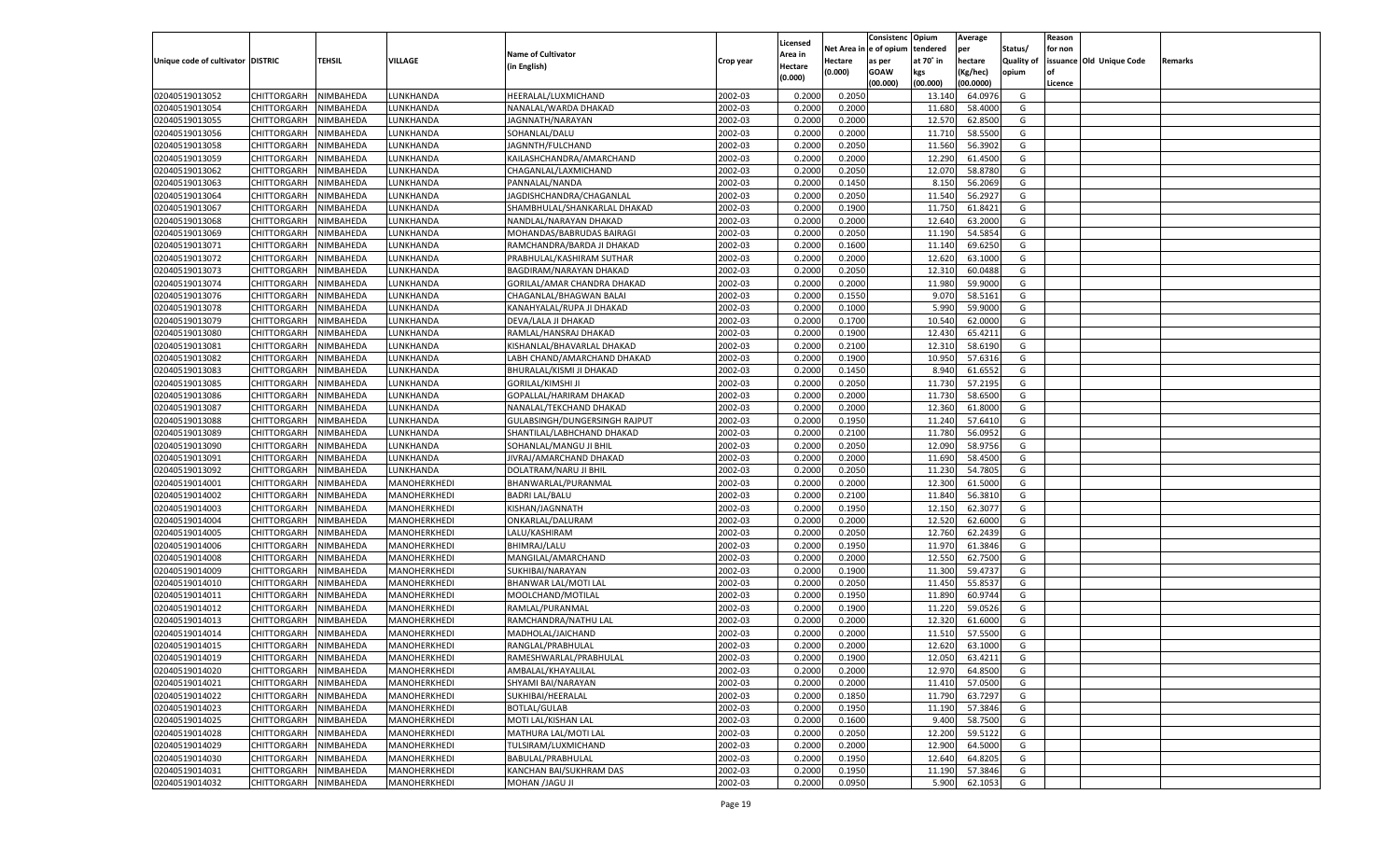|                                   |                       |           |                 |                           |           |                    |             | Consistenc   | Opium     | Average   |                   | Reason  |                          |         |
|-----------------------------------|-----------------------|-----------|-----------------|---------------------------|-----------|--------------------|-------------|--------------|-----------|-----------|-------------------|---------|--------------------------|---------|
|                                   |                       |           |                 |                           |           | Licensed           | Net Area iı | n e of opium | tendered  | per       | Status/           | for non |                          |         |
| Unique code of cultivator DISTRIC |                       | TEHSIL    | VILLAGE         | <b>Name of Cultivator</b> | Crop year | Area in            | Hectare     | as per       | at 70° in | hectare   | <b>Quality of</b> |         | issuance Old Unique Code | Remarks |
|                                   |                       |           |                 | (in English)              |           | Hectare<br>(0.000) | (0.000)     | <b>GOAW</b>  | kgs       | (Kg/hec)  | opium             |         |                          |         |
|                                   |                       |           |                 |                           |           |                    |             | (00.000)     | (00.000)  | (00.0000) |                   | Licence |                          |         |
| 02040519014033                    | CHITTORGARH           | NIMBAHEDA | MANOHERKHEDI    | MADU LAL/NARAYAN          | 2002-03   | 0.2000             | 0.2000      |              | 12.640    | 63.2000   | G                 |         |                          |         |
| 02040519014034                    | CHITTORGARH           | NIMBAHEDA | MANOHERKHEDI    | KISHANDAS/NANALAL         | 2002-03   | 0.2000             | 0.2000      |              | 12.700    | 63.5000   | G                 |         |                          |         |
| 02040519014035                    | CHITTORGARH           | NIMBAHEDA | MANOHERKHEDI    | DAULATRAM/BHEEMRAJ        | 2002-03   | 0.2000             | 0.1950      |              | 11.500    | 58.9744   | G                 |         |                          |         |
| 02040519014036                    | CHITTORGARH           | NIMBAHEDA | MANOHERKHEDI    | SHRILAL/MANGILAL          | 2002-03   | 0.2000             | 0.2000      |              | 12.470    | 62.3500   | G                 |         |                          |         |
| 02040519014037                    | CHITTORGARH           | NIMBAHEDA | MANOHERKHEDI    | PREMCHANDRA/KHEMRAJ       | 2002-03   | 0.2000             | 0.2000      |              | 11.160    | 55.8000   | G                 |         |                          |         |
| 02040519014038                    | CHITTORGARH           | NIMBAHEDA | MANOHERKHEDI    | CHHAGANLAL/MATHRALAL      | 2002-03   | 0.2000             | 0.2050      |              | 12.550    | 61.2195   | G                 |         |                          |         |
| 02040519014039                    | CHITTORGARH           | NIMBAHEDA | MANOHERKHEDI    | MHDAN LAL/PARBHU LAL      | 2002-03   | 0.2000             | 0.2000      |              | 12.11     | 60.5500   | G                 |         |                          |         |
| 02040519014040                    | CHITTORGARH           | NIMBAHEDA | MANOHERKHEDI    | MANGILAL/RAMCHANDRA       | 2002-03   | 0.2000             | 0.2000      |              | 12.350    | 61.7500   | G                 |         |                          |         |
| 02040519014041                    | CHITTORGARH           | NIMBAHEDA | MANOHERKHEDI    | OUNKAR LAL/LAKHMI CHAND   | 2002-03   | 0.2000             | 0.1900      |              | 12.020    | 63.2632   | G                 |         |                          |         |
| 02040519014042                    | CHITTORGARH           | NIMBAHEDA | MANOHERKHEDI    | LABHCHAND/BHIMRAJ         | 2002-03   | 0.2000             | 0.1950      |              | 11.860    | 60.8205   | G                 |         |                          |         |
| 02040519014043                    | CHITTORGARH           | NIMBAHEDA | MANOHERKHEDI    | <b>GORILAL/MOTILAL</b>    | 2002-03   | 0.2000             | 0.2000      |              | 11.400    | 57.0000   | G                 |         |                          |         |
| 02040519014044                    | CHITTORGARH           | NIMBAHEDA | MANOHERKHEDI    | JAGNNATH/KHEMRAJ          | 2002-03   | 0.2000             | 0.2050      |              | 11.460    | 55.9024   | G                 |         |                          |         |
| 02040519014045                    | CHITTORGARH           | NIMBAHEDA | MANOHERKHEDI    | PRAKASHCHANDRA/CHHAGANLAL | 2002-03   | 0.2000             | 0.1900      |              | 11.300    | 59.4737   | G                 |         |                          |         |
| 02040519014046                    | CHITTORGARH           | NIMBAHEDA | MANOHERKHEDI    | BHERULAL/BHEEMRAJ         | 2002-03   | 0.2000             | 0.1950      |              | 11.650    | 59.7436   | G                 |         |                          |         |
| 02040519014047                    | CHITTORGARH           | NIMBAHEDA | MANOHERKHEDI    | NANALAL/RAMCHANDRA        | 2002-03   | 0.2000             | 0.2000      |              | 11.670    | 58.3500   | G                 |         |                          |         |
| 02040519014048                    | CHITTORGARH           | NIMBAHEDA | MANOHERKHEDI    | RATANLAL/PREMCHAND        | 2002-03   | 0.2000             | 0.1900      |              | 11.430    | 60.1579   | G                 |         |                          |         |
| 02040519014049                    | CHITTORGARH           | NIMBAHEDA | MANOHERKHEDI    | BANSHILAL/PRABHULAL       | 2002-03   | 0.2000             | 0.2000      |              | 12.730    | 63.6500   | G                 |         |                          |         |
| 02040519014050                    | CHITTORGARH           | NIMBAHEDA | MANOHERKHEDI    | RAM LAL/BHIMRAJ           | 2002-03   | 0.2000             | 0.1950      |              | 11.630    | 59.6410   | G                 |         |                          |         |
| 02040519014051                    | CHITTORGARH           | NIMBAHEDA | MANOHERKHEDI    | KISHAN LAL/MANGI LAL      | 2002-03   | 0.2000             | 0.2050      |              | 12.220    | 59.6098   | G                 |         |                          |         |
| 02040519014053                    | CHITTORGARH           | NIMBAHEDA | MANOHERKHEDI    | GOVERDHAN LAL/BHANWAR LAL | 2002-03   | 0.2000             | 0.1900      |              | 11.070    | 58.2632   | G                 |         |                          |         |
| 02040519014054                    | CHITTORGARH           | NIMBAHEDA | MANOHERKHEDI    | GEETALAL/ONKARLAL         | 2002-03   | 0.2000             | 0.2000      |              | 12.160    | 60.8000   | G                 |         |                          |         |
| 02040519014055                    | CHITTORGARH           | NIMBAHEDA | MANOHERKHEDI    | MADANLAL/NANALAL          | 2002-03   | 0.2000             | 0.2000      |              | 11.690    | 58.4500   | G                 |         |                          |         |
| 02040519014056                    | CHITTORGARH           | NIMBAHEDA | MANOHERKHEDI    | BHANWARLAL/RAMCHANDRA     | 2002-03   | 0.2000             | 0.2000      |              | 12.120    | 60.6000   | G                 |         |                          |         |
| 02040519014057                    | CHITTORGARH           | NIMBAHEDA | MANOHERKHEDI    | SUKHLAL/MATHURALAL        | 2002-03   | 0.2000             | 0.2000      |              | 11.880    | 59.4000   | G                 |         |                          |         |
| 02040519014059                    | CHITTORGARH           | NIMBAHEDA | MANOHERKHEDI    | DALCHAND/RAMLAL           | 2002-03   | 0.2000             | 0.1950      |              | 11.230    | 57.5897   | G                 |         |                          |         |
| 02040519014060                    | CHITTORGARH           | NIMBAHEDA | MANOHERKHEDI    | SATYE NARAYAN/MULCHAND    | 2002-03   | 0.2000             | 0.1950      |              | 10.700    | 54.8718   | G                 |         |                          |         |
| 02040519014061                    | CHITTORGARH           | NIMBAHEDA | MANOHERKHEDI    | BHANWARLAL/KISHANLAL      | 2002-03   | 0.2000             | 0.2000      |              | 13.070    | 65.3500   | G                 |         |                          |         |
| 02040519014062                    | CHITTORGARH           | NIMBAHEDA | MANOHERKHEDI    | <b>GISU LAL/JABUR</b>     | 2002-03   | 0.2000             | 0.2000      |              | 12.760    | 63.8000   | G                 |         |                          |         |
| 02040519014063                    | CHITTORGARH           | NIMBAHEDA | MANOHERKHEDI    | RAMLAL/GULABCHAND         | 2002-03   | 0.2000             | 0.1900      |              | 10.81     | 56.8947   | G                 |         |                          |         |
| 02040519014064                    | CHITTORGARH           | NIMBAHEDA | MANOHERKHEDI    | NAND LAL/AMRA CHARAN      | 2002-03   | 0.2000             | 0.2000      |              | 11.070    | 55.3500   | G                 |         |                          |         |
| 02040519014065                    |                       | NIMBAHEDA |                 |                           | 2002-03   | 0.2000             | 0.1900      |              | 12.420    | 65.3684   | G                 |         |                          |         |
| 02040519014066                    | CHITTORGARH           |           | MANOHERKHEDI    | SHANTILAL/PRABHULAL       | 2002-03   |                    | 0.2000      |              | 12.070    | 60.3500   | G                 |         |                          |         |
|                                   | CHITTORGARH           | NIMBAHEDA | MANOHERKHEDI    | SHANTILAL/PREMCHAND       |           | 0.2000             | 0.2000      |              |           |           |                   |         |                          |         |
| 02040519014068                    | CHITTORGARH           | NIMBAHEDA | MANOHERKHEDI    | HIRALAL/KALU              | 2002-03   | 0.2000             |             |              | 11.790    | 58.9500   | G                 |         |                          |         |
| 02040519014070                    | CHITTORGARH           | NIMBAHEDA | MANOHERKHEDI    | DHANRAJ/KISHANLAL         | 2002-03   | 0.2000             | 0.1000      |              | 5.960     | 59.6000   | G                 |         |                          |         |
| 02040519015001                    | CHITTORGARH           | NIMBAHEDA | MELANA A        | NARAYAN/NANADAJI          | 2002-03   | 0.2000             | 0.2000      |              | 12.590    | 62.9500   | G                 |         |                          |         |
| 02040519015003                    | CHITTORGARH           | NIMBAHEDA | MELANA A        | NIRBHAIRAM/RAMLAL         | 2002-03   | 0.2000             | 0.2000      |              | 13.490    | 67.4500   | G                 |         |                          |         |
| 02040519015004                    | CHITTORGARH           | NIMBAHEDA | MELANA A        | GHISALAL/DHULA            | 2002-03   | 0.2000             | 0.1900      |              | 12.780    | 67.2632   | G                 |         |                          |         |
| 02040519015005                    | CHITTORGARH           | NIMBAHEDA | MELANA A        | SOLAL/PARBHULAL           | 2002-03   | 0.2000             | 0.1250      |              | 8.010     | 64.0800   | G                 |         |                          |         |
| 02040519015006                    | CHITTORGARH           | NIMBAHEDA | <b>MELANA A</b> | UDHA/HARLAL               | 2002-03   | 0.2000             | 0.1900      |              | 11.800    | 62.105    | G                 |         |                          |         |
| 02040519015007                    | CHITTORGARH           | NIMBAHEDA | MELANA A        | <b>BALU/PARBHULAL</b>     | 2002-03   | 0.2000             | 0.1450      |              | 8.860     | 61.1034   | G                 |         |                          |         |
| 02040519015008                    | CHITTORGARH           | NIMBAHEDA | MELANA A        | GHISALAL/GOPILAL          | 2002-03   | 0.2000             | 0.2000      |              | 12.770    | 63.8500   | G                 |         |                          |         |
| 02040519015010                    | CHITTORGARH           | NIMBAHEDA | MELANA A        | RAMCHANDRA/SHANKER        | 2002-03   | 0.2000             | 0.1650      |              | 11.24     | 68.1212   | G                 |         |                          |         |
| 02040519015012                    | CHITTORGARH           | NIMBAHEDA | <b>MELANA A</b> | BHANWARLAL/MATHRALAL      | 2002-03   | 0.2000             | 0.1500      |              | 9.15      | 61.0000   | G                 |         |                          |         |
| 02040519015013                    | CHITTORGARH           | NIMBAHEDA | MELANA A        | NAVALRAM/OUNKARLAL        | 2002-03   | 0.2000             | 0.1100      |              | 6.140     | 55.8182   | G                 |         |                          |         |
| 02040519015014                    | CHITTORGARH           | NIMBAHEDA | MELANA A        | JAGDISH/JAGNNATH          | 2002-03   | 0.2000             | 0.1950      |              | 12.300    | 63.0769   | G                 |         |                          |         |
| 02040519015015                    | CHITTORGARH NIMBAHEDA |           | <b>MELANA A</b> | RADHESHYAM/KALU           | 2002-03   | 0.2000             | 0.1600      |              | 9.920     | 62.0000   | G                 |         |                          |         |
| 02040519015016                    | <b>CHITTORGARH</b>    | NIMBAHEDA | <b>MELANA A</b> | MULCHAND / GANGA          | 2002-03   | 0.2000             | 0.1500      |              | 9.210     | 61.4000   | G                 |         |                          |         |
| 02040519015017                    | CHITTORGARH           | NIMBAHEDA | <b>MELANA A</b> | KALURAM/BOTLAL            | 2002-03   | 0.2000             | 0.1000      |              | 6.370     | 63.7000   | G                 |         |                          |         |
| 02040519015018                    | CHITTORGARH           | NIMBAHEDA | <b>MELANA A</b> | KJODH/RAMA                | 2002-03   | 0.2000             | 0.1000      |              | 6.250     | 62.5000   | G                 |         |                          |         |
| 02040519015019                    | <b>CHITTORGARH</b>    | NIMBAHEDA | <b>MELANA A</b> | SHANKERLAL/RAMA           | 2002-03   | 0.2000             |             |              |           |           | N                 |         |                          |         |
| 02040519015021                    | CHITTORGARH           | NIMBAHEDA | <b>MELANA A</b> | PARBHU/KALU               | 2002-03   | 0.2000             | 0.0950      |              | 6.020     | 63.3684   | G                 |         |                          |         |
| 02040519015022                    | <b>CHITTORGARH</b>    | NIMBAHEDA | <b>MELANA A</b> | NARAYAN/MANGILAL          | 2002-03   | 0.2000             |             |              |           |           | N                 |         |                          |         |
| 02040519015023                    | CHITTORGARH           | NIMBAHEDA | <b>MELANA A</b> | JAGDISH/PRABHU            | 2002-03   | 0.2000             | 0.1900      |              | 12.250    | 64.4737   | G                 |         |                          |         |
| 02040519015024                    | <b>CHITTORGARH</b>    | NIMBAHEDA | <b>MELANA A</b> | PRABHULAL/HARLAL          | 2002-03   | 0.2000             | 0.1600      |              | 9.910     | 61.9375   | G                 |         |                          |         |
| 02040519015025                    | CHITTORGARH           | NIMBAHEDA | MELANA A        | GABUR/PARBHU              | 2002-03   | 0.2000             | 0.1450      |              | 8.600     | 59.3103   | G                 |         |                          |         |
| 02040519015026                    | <b>CHITTORGARH</b>    | NIMBAHEDA | MELANA A        | SHANKAR/NARAYAN           | 2002-03   | 0.2000             | 0.1000      |              | 6.360     | 63.6000   | G                 |         |                          |         |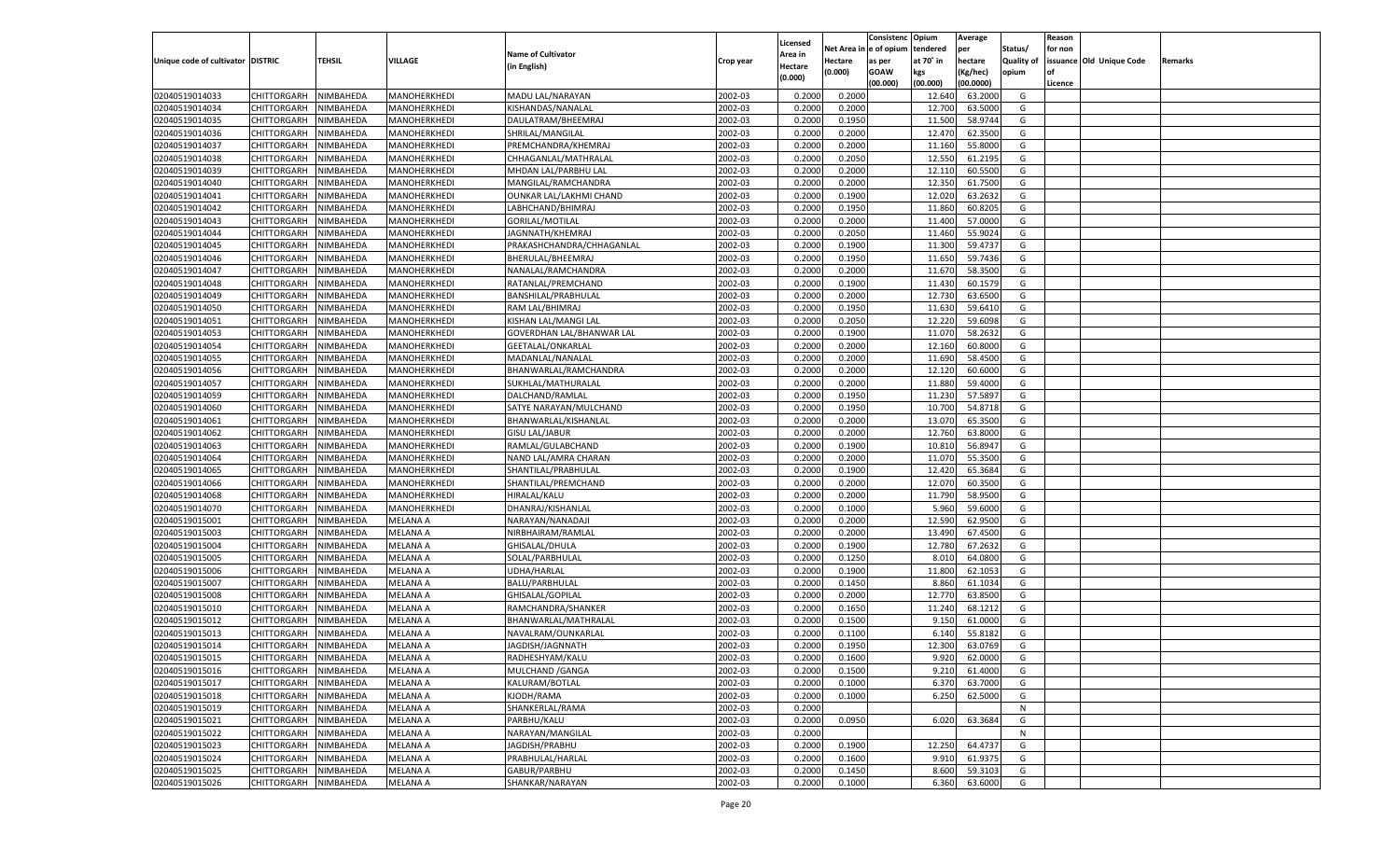|                                   |                            |               |                      |                           |           |                           |                  | Consistenc  | Opium     | Average          |                   | Reason  |                          |         |
|-----------------------------------|----------------------------|---------------|----------------------|---------------------------|-----------|---------------------------|------------------|-------------|-----------|------------------|-------------------|---------|--------------------------|---------|
|                                   |                            |               |                      | <b>Name of Cultivator</b> |           | Licensed                  | Net Area         | e of opium  | tendered  | per              | Status/           | for non |                          |         |
| Unique code of cultivator DISTRIC |                            | <b>TEHSIL</b> | VILLAGE              | (in English)              | Crop year | <b>Area in</b><br>Hectare | Hectare          | as per      | at 70° in | hectare          | <b>Quality of</b> |         | issuance Old Unique Code | Remarks |
|                                   |                            |               |                      |                           |           | (0.000)                   | (0.000)          | <b>GOAW</b> | kgs       | (Kg/hec)         | opium             |         |                          |         |
|                                   |                            |               |                      |                           |           |                           |                  | (00.000)    | (00.000)  | (00.0000)        |                   | Licence |                          |         |
| 02040519015027                    | CHITTORGARH                | NIMBAHEDA     | <b>MELANA A</b>      | BALU/CHAMPA               | 2002-03   | 0.2000                    | 0.1000           |             | 5.540     | 55.4000          | G                 |         |                          |         |
| 02040519015028                    | CHITTORGARH                | NIMBAHEDA     | MELANA A             | LAHRIBAI/SEVARAM          | 2002-03   | 0.2000                    | 0.1600           |             | 10.45     | 65.3125          | G                 |         |                          |         |
| 02040519015029                    | CHITTORGARH                | NIMBAHEDA     | MELANA A             | BHAGWAN/MAGNIRAM          | 2002-03   | 0.2000                    | 0.1400           |             | 9.010     | 64.3571          | G                 |         |                          |         |
| 02040519015030                    | CHITTORGARH                | NIMBAHEDA     | MELANA A             | PARVATIBAI/GORILAL        | 2002-03   | 0.2000                    |                  |             |           |                  | N                 |         |                          |         |
| 02040519015031                    | CHITTORGARH                | NIMBAHEDA     | <b>MELANA A</b>      | PARBHU/NARAYAN            | 2002-03   | 0.2000                    | 0.1500           |             | 9.320     | 62.133           | G                 |         |                          |         |
| 02040519015033                    | CHITTORGARH                | NIMBAHEDA     | MELANA A             | BHANWARLAL/KALU           | 2002-03   | 0.2000                    | 0.1500           |             | 9.11(     | 60.733           | G                 |         |                          |         |
| 02040519015034                    | CHITTORGARH                | NIMBAHEDA     | MELANA A             | JAGNNATH/CHAMPA           | 2002-03   | 0.2000                    | 0.1850           |             | 11.550    | 62.4324          | G                 |         |                          |         |
| 02040519015035                    | CHITTORGARH                | NIMBAHEDA     | MELANA A             | DEVILAL/GOTU              | 2002-03   | 0.2000                    | 0.2000           |             | 12.350    | 61.7500          | G                 |         |                          |         |
| 02040519015036                    | CHITTORGARH                | NIMBAHEDA     | <b>MELANA A</b>      | BHAGWANLAL/OUNKAR         | 2002-03   | 0.2000                    | 0.1500           |             | 10.550    | 70.333           | G                 |         |                          |         |
| 02040519015038                    | CHITTORGARH                | NIMBAHEDA     | MELANA A             | HEERALAL/DAULA            | 2002-03   | 0.2000                    |                  |             |           |                  | N                 |         |                          |         |
| 02040519015039                    | CHITTORGARH                | NIMBAHEDA     | MELANA A             | NANALAL/LAXMAN            | 2002-03   | 0.2000                    | 0.1000           |             | 6.810     | 68.1000          | G                 |         |                          |         |
| 02040519015040                    | CHITTORGARH                | NIMBAHEDA     | MELANA A             | MOHANLAL / GOTTU          | 2002-03   | 0.2000                    | 0.1050           |             | 6.200     | 59.0476          | G                 |         |                          |         |
| 02040519015041                    | CHITTORGARH                | NIMBAHEDA     | <b>MELANA A</b>      | NANIBAI/NARAYAN           | 2002-03   | 0.2000                    | 0.1950           |             | 12.920    | 66.2564          | G                 |         |                          |         |
| 02040519015042                    | CHITTORGARH                | NIMBAHEDA     | MELANA A             | NANALAL/LAKHMICHAND       | 2002-03   | 0.2000                    | 0.1950           |             | 12.790    | 65.589           | G                 |         |                          |         |
| 02040519015043                    | CHITTORGARH                | NIMBAHEDA     | MELANA A             | GOPAL/NANDA               | 2002-03   | 0.2000                    | 0.1600           |             | 10.380    | 64.8750          | G                 |         |                          |         |
| 02040519015044                    | CHITTORGARH                | NIMBAHEDA     | MELANA A             | GEETABAI/NATHU            | 2002-03   | 0.2000                    | 0.1000           |             | 6.680     | 66.8000          | G                 |         |                          |         |
| 02040519015045                    | CHITTORGARH                | NIMBAHEDA     | <b>MELANA A</b>      | SOHANIBAI/SHANKARLAL      | 2002-03   | 0.2000                    | 0.1300           |             | 6.080     | 46.7692          | G                 | 04      |                          |         |
| 02040519015046                    | CHITTORGARH                | NIMBAHEDA     | MELANA A             | MOHANLAL/MATHURA          | 2002-03   | 0.2000                    | 0.1850           |             | 11.270    | 60.9189          | G                 |         |                          |         |
| 02040519015047                    | CHITTORGARH                | NIMBAHEDA     | MELANA A             | RAMLAL/LALU               | 2002-03   | 0.2000                    | 0.1750           |             | 11.330    | 64.7429          | G                 |         |                          |         |
| 02040519015048                    | CHITTORGARH                | NIMBAHEDA     | MELANA A             | RATAN/PYARA               | 2002-03   | 0.2000                    | 0.1900           |             | 11.710    | 61.6316          | G                 |         |                          |         |
| 02040519015049                    | CHITTORGARH                | NIMBAHEDA     | <b>MELANA A</b>      | SOHANIBAI/RAMLALA         | 2002-03   | 0.2000                    | 0.2100           |             | 12.530    | 59.6667          | G                 |         |                          |         |
| 02040519015050                    | CHITTORGARH                | NIMBAHEDA     | MELANA A             | KELASHICHANDRA/BADRILAL   | 2002-03   | 0.2000                    | 0.1550           |             | 9.74      | 62.8387          | G                 |         |                          |         |
| 02040519015051                    | CHITTORGARH                | NIMBAHEDA     | MELANA A             | NAWALRAM/SHANKER          | 2002-03   | 0.2000                    | 0.1800           |             | 12.190    | 67.7222          | G                 |         |                          |         |
| 02040519015053                    | CHITTORGARH                | NIMBAHEDA     | MELANA A             | KANHAIYALAL/MOHANLAL      | 2002-03   | 0.2000                    | 0.1600           |             | 8.930     | 55.8125          | G                 |         |                          |         |
| 02040519015054                    | CHITTORGARH                | NIMBAHEDA     | <b>MELANA A</b>      | DEVILAL/RAMCHAND          | 2002-03   | 0.2000                    | 0.1900           |             | 12.660    | 66.6316          | G                 |         |                          |         |
| 02040519015055                    |                            |               |                      |                           | 2002-03   |                           |                  |             | 5.980     | 59.8000          | G                 |         |                          |         |
| 02040519015057                    | CHITTORGARH                | NIMBAHEDA     | MELANA A<br>MELANA A | JAICHAND/BHAGIRATH        | 2002-03   | 0.2000<br>0.2000          | 0.1000<br>0.0950 |             | 6.330     | 66.6316          | G                 |         |                          |         |
|                                   | CHITTORGARH<br>CHITTORGARH | NIMBAHEDA     |                      | RADHESHYAM/GANESH         |           |                           |                  |             |           |                  |                   |         |                          |         |
| 02040519015058                    | CHITTORGARH                | NIMBAHEDA     | MELANA A             | NATHULAL/SHANKARLAL       | 2002-03   | 0.2000                    | 0.1850<br>0.1750 |             | 10.300    | 55.675<br>61.085 | G<br>G            |         |                          |         |
| 02040519015059                    |                            | NIMBAHEDA     | MELANA A             | KESRIMAL/MANGUSINGH       | 2002-03   | 0.2000                    |                  |             | 10.690    |                  |                   |         |                          |         |
| 02040519015061                    | CHITTORGARH                | NIMBAHEDA     | MELANA A             | BALCHAND/BHAGCHAND        | 2002-03   | 0.2000                    | 0.0900           |             | 5.270     | 58.5556          | G                 |         |                          |         |
| 02040519015065                    | CHITTORGARH                | NIMBAHEDA     | <b>MELANA A</b>      | CHANDRIBAI/SHANKERLAL     | 2002-03   | 0.2000                    |                  |             |           |                  | N                 |         |                          |         |
| 02040519015068                    | CHITTORGARH                | NIMBAHEDA     | MELANA A             | MOHANLAL/ONKAR            | 2002-03   | 0.2000                    | 0.1750           |             | 10.850    | 62.0000          | G                 |         |                          |         |
| 02040519015069                    | CHITTORGARH                | NIMBAHEDA     | <b>MELANA A</b>      | SHAMBHULAL/GHISALAL       | 2002-03   | 0.2000                    | 0.2000           |             | 13.240    | 66.2000          | G                 |         |                          |         |
| 02040519015070                    | CHITTORGARH                | NIMBAHEDA     | MELANA A             | JAGDISH/MEGHRAJ           | 2002-03   | 0.2000                    | 0.1950           |             | 13.290    | 68.1538          | G                 |         |                          |         |
| 02040519015072                    | CHITTORGARH                | NIMBAHEDA     | <b>MELANA A</b>      | BANSILAL/PREAMCHAND       | 2002-03   | 0.2000                    | 0.1200           |             | 8.010     | 66.7500          | G                 |         |                          |         |
| 02040519015073                    | CHITTORGARH                | NIMBAHEDA     | MELANA A             | JAGNNATH/PRABHULAL        | 2002-03   | 0.2000                    | 0.2000           |             | 11.790    | 58.9500          | G                 |         |                          |         |
| 02040519015075                    | CHITTORGARH                | NIMBAHEDA     | <b>MELANA A</b>      | BHERULAL/BADRILAI         | 2002-03   | 0.2000                    | 0.1950           |             | 11.670    | 59.8462          | G                 |         |                          |         |
| 02040519015076                    | CHITTORGARH                | NIMBAHEDA     | MELANA A             | CHOOGALAL/RAMA            | 2002-03   | 0.2000                    | 0.2100           |             | 11.74     | 55.9048          | G                 |         |                          |         |
| 02040519015077                    | CHITTORGARH                | NIMBAHEDA     | <b>MELANA A</b>      | RAMLAL/LAKHMICHAND        | 2002-03   | 0.2000                    | 0.1450           |             | 10.590    | 73.0345          | G                 |         |                          |         |
| 02040519015078                    | CHITTORGARH                | NIMBAHEDA     | MELANA A             | MAGNIRAM/RATANLAL         | 2002-03   | 0.2000                    | 0.1000           |             | 6.680     | 66.8000          | G                 |         |                          |         |
| 02040519015079                    | CHITTORGARH                | NIMBAHEDA     | <b>MELANA A</b>      | RAMCHANDRA/RAMA           | 2002-03   | 0.2000                    | 0.1000           |             | 6.260     | 62.6000          | G                 |         |                          |         |
| 02040519015080                    | CHITTORGARH                | NIMBAHEDA     | MELANA A             | HEERALAL/GULAB            | 2002-03   | 0.2000                    |                  |             |           |                  | N                 |         |                          |         |
| 02040519015081                    | CHITTORGARH                | NIMBAHEDA     | <b>MELANA A</b>      | RAMESHWAR/KISHANLAL       | 2002-03   | 0.2000                    | 0.1900           |             | 12.770    | 67.2105          | G                 |         |                          |         |
| 02040519015082                    | CHITTORGARH                | NIMBAHEDA     | MELANA A             | BAGDIRAM/GAUTAM           | 2002-03   | 0.2000                    | 0.0950           |             | 6.700     | 70.5263          | G                 |         |                          |         |
| 02040519015083                    | CHITTORGARH                | NIMBAHEDA     | <b>MELANA B</b>      | LUXMIBAI/BADRILAL         | 2002-03   | 0.2000                    | 0.1950           |             | 11.920    | 61.1282          | G                 |         |                          |         |
| 02040519015084                    | CHITTORGARH NIMBAHEDA      |               | <b>MELANA B</b>      | VIJESINGH/MHADEV          | 2002-03   | 0.2000                    | 0.1000           |             | 7.420     | 74.2000          | G                 |         |                          |         |
| 02040519015086                    | <b>CHITTORGARH</b>         | NIMBAHEDA     | <b>MELANA B</b>      | MAKHANLAL/MHADEV          | 2002-03   | 0.2000                    | 0.1050           |             | 6.100     | 58.0952          | G                 |         |                          |         |
| 02040519015087                    | CHITTORGARH                | NIMBAHEDA     | <b>MELANA B</b>      | NATHULAL/BHANWARLAL       | 2002-03   | 0.2000                    | 0.2000           |             | 12.250    | 61.2500          | G                 |         |                          |         |
| 02040519015088                    | <b>CHITTORGARH</b>         | NIMBAHEDA     | <b>MELANA B</b>      | PANNALAL/PRABHULAL        | 2002-03   | 0.2000                    | 0.1900           |             | 12.160    | 64.0000          | G                 |         |                          |         |
| 02040519015089                    | <b>CHITTORGARH</b>         | NIMBAHEDA     | <b>MELANA B</b>      | SHIVLAL/BHANWARLAL        | 2002-03   | 0.2000                    | 0.1450           |             | 9.450     | 65.1724          | G                 |         |                          |         |
| 02040519015090                    | <b>CHITTORGARH</b>         | NIMBAHEDA     | <b>MELANA B</b>      | GABURLAL/BHURA            | 2002-03   | 0.2000                    | 0.1000           |             | 6.690     | 66.9000          | G                 |         |                          |         |
| 02040519015091                    | <b>CHITTORGARH</b>         | NIMBAHEDA     | <b>MELANA B</b>      | JAGNNATH/CHUNNILAL        | 2002-03   | 0.2000                    |                  |             |           |                  | N                 |         |                          |         |
| 02040519015092                    | <b>CHITTORGARH</b>         | NIMBAHEDA     | <b>MELANA B</b>      | BHANWARLAL/HARLAL         | 2002-03   | 0.2000                    | 0.0950           |             | 5.760     | 60.6316          | G                 |         |                          |         |
| 02040519015093                    | <b>CHITTORGARH</b>         | NIMBAHEDA     | <b>MELANA B</b>      | RADHESHYAM/NANDLAL        | 2002-03   | 0.2000                    | 0.1950           |             | 11.810    | 60.5641          | G                 |         |                          |         |
| 02040519015094                    | <b>CHITTORGARH</b>         | NIMBAHEDA     | <b>MELANA B</b>      | BHANWARLAL/PYARA          | 2002-03   | 0.2000                    |                  |             |           |                  | N                 |         |                          |         |
| 02040519015095                    | CHITTORGARH                | NIMBAHEDA     | <b>MELANA B</b>      | HEERALAL/NANALAL          | 2002-03   | 0.2000                    |                  |             |           |                  | N                 |         |                          |         |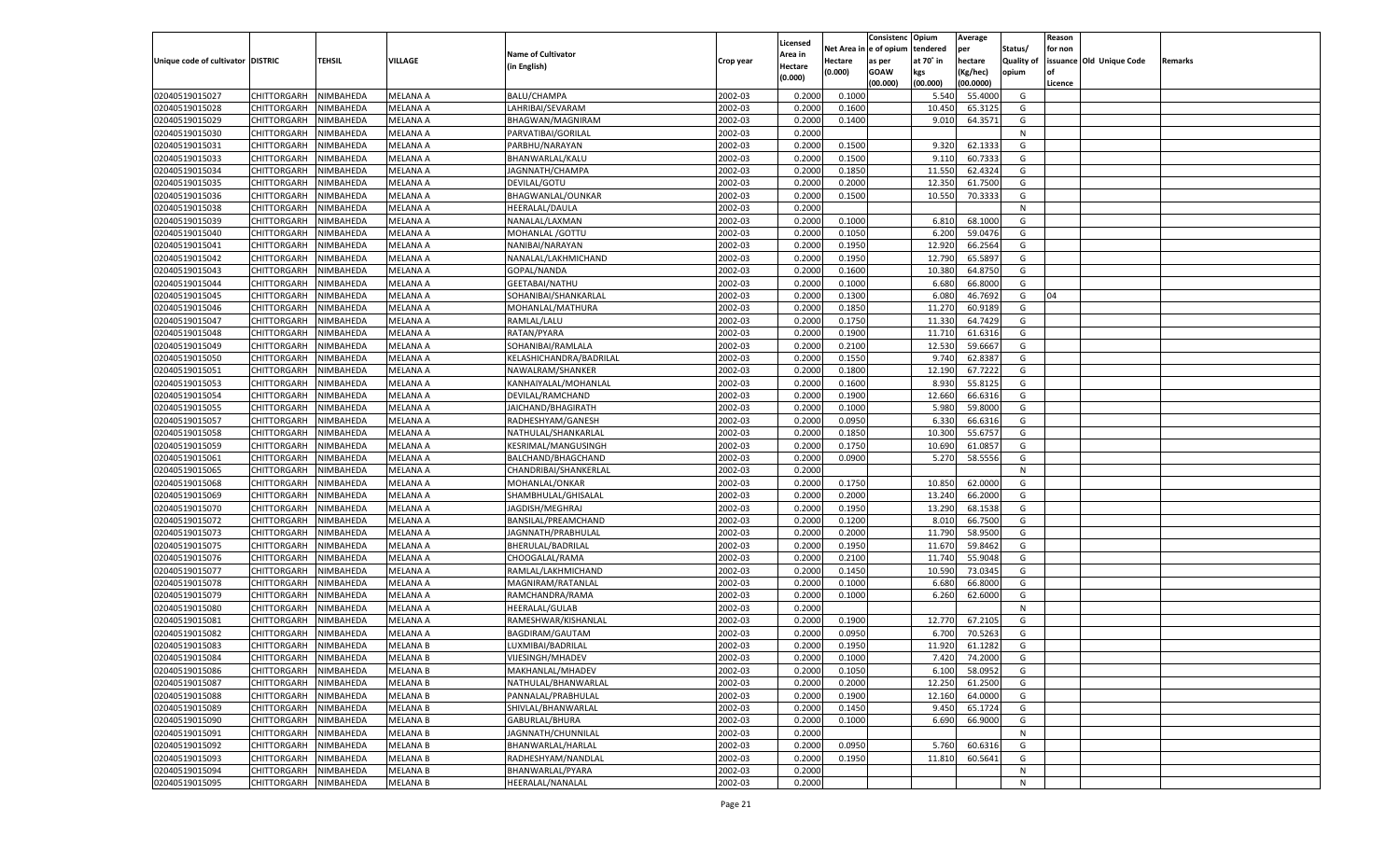|                                   |                       |                        |                                    |                           |           |                    |             | Consistenc   | Opium     | Average   |                   | Reason  |                          |         |
|-----------------------------------|-----------------------|------------------------|------------------------------------|---------------------------|-----------|--------------------|-------------|--------------|-----------|-----------|-------------------|---------|--------------------------|---------|
|                                   |                       |                        |                                    |                           |           | Licensed           | Net Area iı | n e of opium | tendered  | per       | Status/           | for non |                          |         |
| Unique code of cultivator DISTRIC |                       | TEHSIL                 | VILLAGE                            | <b>Name of Cultivator</b> | Crop year | Area in            | Hectare     | as per       | at 70° in | hectare   | <b>Quality of</b> |         | issuance Old Unique Code | Remarks |
|                                   |                       |                        |                                    | (in English)              |           | Hectare<br>(0.000) | (0.000)     | <b>GOAW</b>  | kgs       | (Kg/hec)  | opium             |         |                          |         |
|                                   |                       |                        |                                    |                           |           |                    |             | (00.000)     | (00.000)  | (00.0000) |                   | Licence |                          |         |
| 02040519015096                    | CHITTORGARH           | NIMBAHEDA              | <b>MELANA B</b>                    | SHANKERLAL/PRABHULAL      | 2002-03   | 0.2000             | 0.1900      |              | 12.950    | 68.1579   | G                 |         |                          |         |
| 02040519015097                    | CHITTORGARH           | NIMBAHEDA              | <b>MELANA B</b>                    | KANHAIYALAL/KALURAM       | 2002-03   | 0.2000             |             |              |           |           | N                 |         |                          |         |
| 02040519015099                    | CHITTORGARH           | NIMBAHEDA              | <b>MELANA B</b>                    | KISHNALAL/LADU            | 2002-03   | 0.2000             | 0.1250      |              | 8.030     | 64.2400   | G                 |         |                          |         |
| 02040519015100                    | CHITTORGARH           | NIMBAHEDA              | <b>MELANA B</b>                    | PARBHULAL/JAIKISHAN       | 2002-03   | 0.2000             | 0.0950      |              | 6.190     | 65.1579   | G                 |         |                          |         |
| 02040519015101                    | CHITTORGARH           | NIMBAHEDA              | <b>MELANA B</b>                    | RATANLAL/MEGHRAJ          | 2002-03   | 0.2000             | 0.1500      |              | 9.000     | 60.0000   | G                 |         |                          |         |
| 02040519015102                    | CHITTORGARH           | NIMBAHEDA              | <b>MELANA B</b>                    | BADRILAL/HEERALAL         | 2002-03   | 0.2000             | 0.1050      |              | 6.750     | 64.2857   | G                 |         |                          |         |
| 02040519015103                    | CHITTORGARH           | NIMBAHEDA              | <b>MELANA B</b>                    | TULSIRAM/GANGARAM         | 2002-03   | 0.2000             | 0.1900      |              | 11.360    | 59.7895   | G                 |         |                          |         |
| 02040519015105                    | CHITTORGARH           | NIMBAHEDA              | <b>MELANA B</b>                    | BHURIBAI/NANALAL          | 2002-03   | 0.2000             | 0.2000      |              | 12.830    | 64.1500   | G                 |         |                          |         |
| 02040519015106                    | CHITTORGARH           | NIMBAHEDA              | <b>MELANA B</b>                    | DEVILAL/GAMER             | 2002-03   | 0.2000             | 0.1450      |              | 9.04      | 62.3448   | G                 |         |                          |         |
| 02040519015107                    | CHITTORGARH           | NIMBAHEDA              | <b>MELANA B</b>                    | PANNALAL/HARIRAM          | 2002-03   | 0.2000             | 0.0950      |              | 6.94      | 73.0526   | G                 |         |                          |         |
| 02040519015108                    | CHITTORGARH           | NIMBAHEDA              | <b>MELANA B</b>                    | JAGDISH/RAMLAL            | 2002-03   | 0.2000             | 0.1400      |              | 9.300     | 66.4286   | G                 |         |                          |         |
| 02040519015109                    | CHITTORGARH           | NIMBAHEDA              | <b>MELANA B</b>                    | VENIRAM/DOLA              | 2002-03   | 0.2000             | 0.0950      |              | 5.790     | 60.9474   | G                 |         |                          |         |
| 02040519015110                    | CHITTORGARH           | NIMBAHEDA              | <b>MELANA B</b>                    | RAMESHWAR/MODIRAM         | 2002-03   | 0.2000             | 0.1450      |              | 8.860     | 61.1034   | G                 |         |                          |         |
| 02040519015111                    | CHITTORGARH           | NIMBAHEDA              | <b>MELANA B</b>                    | SUNDARBAI/RADHESHYAM      | 2002-03   | 0.2000             | 0.2050      |              | 11.920    | 58.1463   | G                 |         |                          |         |
| 02040519015112                    | CHITTORGARH           | NIMBAHEDA              | <b>MELANA B</b>                    | NANALAL/NATHULAL          | 2002-03   | 0.2000             | 0.1900      |              | 11.260    | 59.2632   | G                 |         |                          |         |
| 02040519015114                    | CHITTORGARH           | NIMBAHEDA              | <b>MELANA B</b>                    | NANALAL/NATHULAL SUTHAR   | 2002-03   | 0.2000             | 0.2050      |              | 10.630    | 51.8537   | G                 | 04      |                          |         |
| 02040519015115                    | CHITTORGARH           | NIMBAHEDA              | <b>MELANA B</b>                    | PREMCHAND/CHUNNILAL       | 2002-03   | 0.2000             | 0.1700      |              | 11.270    | 66.2941   | G                 |         |                          |         |
| 02040519015116                    | CHITTORGARH           | NIMBAHEDA              | <b>MELANA B</b>                    | CUNNILAL/LAXMICHAND       | 2002-03   | 0.2000             | 0.1950      |              | 11.230    | 57.5897   | G                 |         |                          |         |
| 02040519015117                    | CHITTORGARH           | NIMBAHEDA              | <b>MELANA B</b>                    | SUKHLAL/BARDICHAND        | 2002-03   | 0.2000             | 0.1600      |              | 9.420     | 58.8750   | G                 |         |                          |         |
| 02040519015118                    | CHITTORGARH           | NIMBAHEDA              | <b>MELANA B</b>                    | SHIVNARAYAN/CHHAGANLAL    | 2002-03   | 0.2000             | 0.1900      |              | 12.170    | 64.0526   | G                 |         |                          |         |
| 02040519015119                    | CHITTORGARH           | NIMBAHEDA              | <b>MELANA B</b>                    | SOHANLAL/MAHADEV          | 2002-03   | 0.2000             | 0.2000      |              | 11.750    | 58.7500   | G                 |         |                          |         |
| 02040519015120                    | CHITTORGARH           | NIMBAHEDA              | <b>MELANA B</b>                    | BHERULAL/CHMPA            | 2002-03   | 0.2000             |             |              |           |           | N                 |         |                          |         |
| 02040519015121                    | CHITTORGARH           | NIMBAHEDA              | <b>MELANA B</b>                    | JANIBAI/GABBA             | 2002-03   | 0.2000             | 0.1900      |              | 11.020    | 58.0000   | G                 |         |                          |         |
| 02040519015123                    | CHITTORGARH           | NIMBAHEDA              | <b>MELANA B</b>                    | KANHAIYALAL/KASHIRAM      | 2002-03   | 0.2000             | 0.1550      |              | 9.900     | 63.8710   | G                 |         |                          |         |
| 02040519015124                    | CHITTORGARH           | NIMBAHEDA              | <b>MELANA B</b>                    | BABULAL/MGANIRAM          | 2002-03   | 0.2000             | 0.1050      |              | 6.380     | 60.7619   | G                 |         |                          |         |
| 02040519015125                    | CHITTORGARH           | NIMBAHEDA              | <b>MELANA B</b>                    | KISHANLAL/HARIRAM         | 2002-03   | 0.2000             | 0.1550      |              | 8.640     | 55.7419   | G                 |         |                          |         |
| 02040519015126                    | CHITTORGARH           | NIMBAHEDA              | <b>MELANA B</b>                    | MOOLCHAND/NANDA           | 2002-03   | 0.2000             | 0.1900      |              | 12.680    | 66.7368   | G                 |         |                          |         |
| 02040519015127                    | CHITTORGARH           | NIMBAHEDA              | <b>MELANA B</b>                    | PARBHULAL/BHURA           | 2002-03   | 0.2000             | 0.1050      |              | 5.860     | 55.8095   | G                 |         |                          |         |
| 02040519015131                    | CHITTORGARH           | NIMBAHEDA              | <b>MELANA B</b>                    | BHERULAL/NARAYAN          | 2002-03   | 0.2000             | 0.1400      |              | 8.280     | 59.1429   | G                 |         |                          |         |
| 02040519015132                    | CHITTORGARH           | NIMBAHEDA              | <b>MELANA B</b>                    | MEGHRAJ/NARAYAN           | 2002-03   | 0.2000             | 0.1950      |              | 11.930    | 61.1795   | G                 |         |                          |         |
| 02040519015133                    | CHITTORGARH           | NIMBAHEDA              | <b>MELANA B</b>                    | NANDLAL/SAJJAN SINGH      | 2002-03   | 0.2000             | 0.1000      |              | 5.680     | 56.8000   | G                 |         |                          |         |
| 02040519015134                    | CHITTORGARH           | NIMBAHEDA              | <b>MELANA B</b>                    | JAGNNATHI BAI/MODIRAM     | 2002-03   | 0.2000             | 0.1900      |              | 13.030    | 68.5789   | G                 |         |                          |         |
| 02040519015135                    | CHITTORGARH           | NIMBAHEDA              | <b>MELANA B</b>                    | RADHAKISHAN/HEETALAL      | 2002-03   | 0.2000             | 0.1500      |              | 9.080     | 60.533    | G                 |         |                          |         |
| 02040519015136                    | CHITTORGARH           | NIMBAHEDA              | <b>MELANA B</b>                    | NARAYAN/RUPA              | 2002-03   | 0.2000             | 0.2000      |              | 11.670    | 58.3500   | G                 |         |                          |         |
| 02040519015137                    | CHITTORGARH           | NIMBAHEDA              | <b>MELANA B</b>                    | MANGILAL/NATHULAL         | 2002-03   | 0.2000             |             |              |           |           | N                 |         |                          |         |
| 02040519015139                    | CHITTORGARH           | NIMBAHEDA              | <b>MELANA B</b>                    | LUXMAN/BHAGIRATH          | 2002-03   | 0.2000             | 0.0950      |              | 6.790     | 71.4737   | G                 |         |                          |         |
| 02040519015141                    | CHITTORGARH           | NIMBAHEDA              | <b>MELANA B</b>                    | CHGANLAL/HARLAI           | 2002-03   | 0.2000             |             |              |           |           | N                 |         |                          |         |
| 02040519015142                    | CHITTORGARH           | NIMBAHEDA              | <b>MELANA B</b>                    | BHAGVANDAS/NARAYANDAS     | 2002-03   | 0.2000             | 0.2000      |              | 12.150    | 60.7500   | G                 |         |                          |         |
| 02040519015143                    | CHITTORGARH           | NIMBAHEDA              | <b>MELANA B</b>                    | NANALAL/NARAYAN           | 2002-03   | 0.2000             | 0.1550      |              | 9.670     | 62.3871   | G                 |         |                          |         |
| 02040519015144                    | CHITTORGARH           | NIMBAHEDA              | <b>MELANA B</b>                    | GAUTAMLAL/GABBA           | 2002-03   | 0.2000             | 0.1950      |              | 11.210    | 57.4872   | G                 |         |                          |         |
| 02040519015145                    | CHITTORGARH           | NIMBAHEDA              | <b>MELANA B</b>                    | GHISALAL/MANGILAL         | 2002-03   | 0.2000             |             |              |           |           | N                 |         |                          |         |
| 02040519015146                    | CHITTORGARH           | NIMBAHEDA              | <b>MELANA B</b>                    | JAGDISH/NANALAL           | 2002-03   | 0.2000             | 0.2000      |              | 12.520    | 62.6000   | G                 |         |                          |         |
| 02040519015147                    | CHITTORGARH           | NIMBAHEDA              | <b>MELANA B</b>                    | MANGILAL/NANALAL          | 2002-03   | 0.2000             | 0.1500      |              | 9.050     | 60.333    | G                 |         |                          |         |
| 02040519015148                    | CHITTORGARH           | NIMBAHEDA              | <b>MELANA B</b>                    | KANHAIYALAL/TULSIRAM      | 2002-03   | 0.2000             | 0.1950      |              | 12.260    | 62.8718   | G                 |         |                          |         |
| 02040519015149                    | CHITTORGARH           | NIMBAHEDA              | <b>MELANA B</b>                    | KASIRAM/BHANWARLAI        | 2002-03   | 0.2000             |             |              |           |           | N                 |         |                          |         |
| 02040519015151                    | CHITTORGARH NIMBAHEDA |                        | <b>MELANA B</b>                    | NATHULAL/BHANWARLAL       | 2002-03   | 0.2000             | 0.1050      |              | 7.050     | 67.1429   | G                 |         |                          |         |
| 02040519015152                    | <b>CHITTORGARH</b>    | NIMBAHEDA              | <b>MELANA B</b>                    | RADHAKISHAN/LALURAM       | 2002-03   | 0.2000             | 0.1950      |              | 12.430    | 63.7436   | G                 |         |                          |         |
| 02040519015153                    | CHITTORGARH           | NIMBAHEDA              | <b>MELANA B</b>                    | SHANKARLAL/CHMPALAL       | 2002-03   | 0.2000             |             |              |           |           | N                 |         |                          |         |
| 02040519015154                    | CHITTORGARH           | NIMBAHEDA              | <b>MELANA B</b>                    | GHISALAL/KISHANLAL        | 2002-03   | 0.2000             | 0.1950      |              | 11.960    | 61.3333   | G                 |         |                          |         |
| 02040519015157                    | <b>CHITTORGARH</b>    | NIMBAHEDA              | <b>MELANA B</b>                    | KAILACHANDRA/BHANWARLAL   | 2002-03   | 0.2000             | 0.1550      |              | 10.380    | 66.9677   | G                 |         |                          |         |
| 02040519015159                    | CHITTORGARH           | NIMBAHEDA              | <b>MELANA B</b>                    | BABRU/MANGILAL            | 2002-03   | 0.2000             | 0.1950      |              | 11.330    | 58.1026   | G                 |         |                          |         |
| 02040519015160                    | <b>CHITTORGARH</b>    | NIMBAHEDA              |                                    | RADHAKISHAN/RAMA DHOBI    | 2002-03   |                    | 0.1050      |              | 6.240     | 59.4286   | G                 |         |                          |         |
| 02040519015163                    | CHITTORGARH           | NIMBAHEDA              | <b>MELANA B</b><br><b>MELANA B</b> | DEVILAL/GABUR DHAKAD      | 2002-03   | 0.2000<br>0.2000   | 0.2000      |              | 13.760    | 68.8000   | G                 |         |                          |         |
| 02040519015165                    | CHITTORGARH           |                        |                                    | CHHAGANLAL/CHUNNILAL      |           |                    |             |              |           |           |                   |         |                          |         |
|                                   | CHITTORGARH           | NIMBAHEDA<br>NIMBAHEDA | <b>MELANA B</b>                    |                           | 2002-03   | 0.2000<br>0.2000   | 0.2000      |              | 12.830    | 64.1500   | G                 |         |                          |         |
| 02040519015167                    |                       |                        | <b>MELANA B</b>                    | NANDLAL/GIRDHARILAL       | 2002-03   |                    | 0.1850      |              | 11.480    | 62.0541   | G                 |         |                          |         |
| 02040519015168                    | <b>CHITTORGARH</b>    | NIMBAHEDA              | <b>MELANA B</b>                    | JAGDISH/MADHOLAL          | 2002-03   | 0.2000             | 0.1750      |              | 11.040    | 63.0857   | G                 |         |                          |         |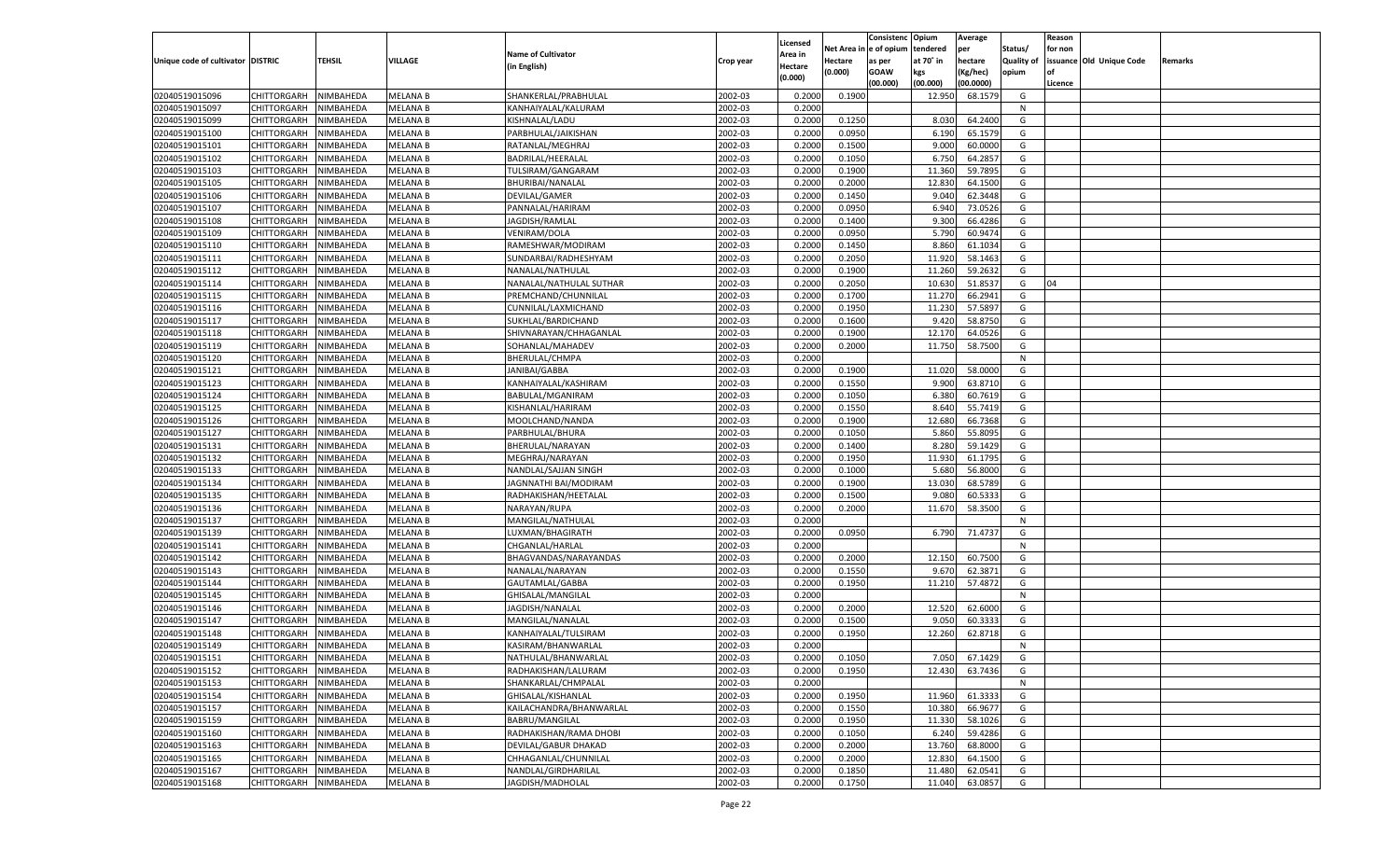|                                   |                            |                  |                                    |                                                           |                    |                    |                  | Consistenc Opium |           | Average        |            | Reason  |                          |         |
|-----------------------------------|----------------------------|------------------|------------------------------------|-----------------------------------------------------------|--------------------|--------------------|------------------|------------------|-----------|----------------|------------|---------|--------------------------|---------|
|                                   |                            |                  |                                    | <b>Name of Cultivator</b>                                 |                    | Licensed           | Net Area i       | n  e of opium    | tendered  | per            | Status/    | for non |                          |         |
| Unique code of cultivator DISTRIC |                            | TEHSIL           | VILLAGE                            |                                                           | Crop year          | Area in            | Hectare          | as per           | at 70° in | hectare        | Quality of |         | issuance Old Unique Code | Remarks |
|                                   |                            |                  |                                    | (in English)                                              |                    | Hectare<br>(0.000) | (0.000)          | <b>GOAW</b>      | kgs       | (Kg/hec)       | opium      |         |                          |         |
|                                   |                            |                  |                                    |                                                           |                    |                    |                  | (00.000)         | (00.000)  | (00.0000)      |            | Licence |                          |         |
| 02040519015169                    | CHITTORGARH                | NIMBAHEDA        | <b>MELANA B</b>                    | PARBHULAL/JUNDALAL                                        | 2002-03            | 0.2000             |                  |                  |           |                | N          |         |                          |         |
| 02040519015170                    | CHITTORGARH                | NIMBAHEDA        | <b>MELANA B</b>                    | MEGRAJ/GOTTU                                              | 2002-03            | 0.2000             | 0.2050           |                  | 12.290    | 59.9512        | G          |         |                          |         |
| 02040519015171                    | CHITTORGARH                | NIMBAHEDA        | <b>MELANA B</b>                    | KASHIRAM/CHAMPALAL                                        | 2002-03            | 0.2000             | 0.1050           |                  | 6.220     | 59.2381        | G          |         |                          |         |
| 02040519015173                    | CHITTORGARH                | NIMBAHEDA        | <b>MELANA B</b>                    | MANGILAL/GAUTAMLAI                                        | 2002-03            | 0.2000             | 0.0950           |                  | 6.440     | 67.7895        | G          |         |                          |         |
| 02040519015174                    | CHITTORGARH                | NIMBAHEDA        | <b>MELANA B</b>                    | GHANSHYAM/SUKHLAL                                         | 2002-03            | 0.2000             | 0.0750           |                  | 4.290     | 57.2000        | G          |         |                          |         |
| 02040519015175                    | CHITTORGARH                | NIMBAHEDA        | <b>MELANA B</b>                    | GOPALLAL/PARBHULAL                                        | 2002-03            | 0.2000             | 0.2000           |                  | 12.690    | 63.4500        | G          |         |                          |         |
| 02040519015177                    | CHITTORGARH                | NIMBAHEDA        | <b>MELANA B</b>                    | PUSKARLAL/JAGDISHCHANDRA                                  | 2002-03            | 0.2000             | 0.1850           |                  | 11.300    | 61.0811        | G          |         |                          |         |
| 02040519015178                    | CHITTORGARH                | NIMBAHEDA        | <b>MELANA B</b>                    | MATHRALAL/GANGARAM                                        | 2002-03            | 0.2000             |                  |                  |           |                | N          |         |                          |         |
| 02040519015179                    | CHITTORGARH                | NIMBAHEDA        | <b>MELANA B</b>                    | KHAYALILAL/MANGILAL                                       | 2002-03            | 0.2000             | 0.1950           |                  | 12.210    | 62.6154        | G          |         |                          |         |
| 02040519015180                    | CHITTORGARH                | NIMBAHEDA        | <b>MELANA B</b>                    | MITTULAL/NANALAL                                          | 2002-03            | 0.2000             | 0.1950           |                  | 12.740    | 65.3333        | G          |         |                          |         |
| 02040519015181                    | CHITTORGARH                | NIMBAHEDA        | <b>MELANA B</b>                    | HIRALAL/KASHIRAM DHAKAD                                   | 2002-03            | 0.2000             | 0.1450           |                  | 8.670     | 59.7931        | G          |         |                          |         |
| 02040519015183                    | CHITTORGARH                | NIMBAHEDA        | <b>MELANA B</b>                    | BABULAL/MODIRAM DHAKAD                                    | 2002-03            | 0.2000             | 0.1500           |                  | 9.590     | 63.9333        | G          |         |                          |         |
| 02040519015184                    | CHITTORGARH                | NIMBAHEDA        | <b>MELANA B</b>                    | MADHOLAL/UDA JI AHIR                                      | 2002-03            | 0.2000             | 0.1650           |                  | 9.190     | 55.6970        | G          |         |                          |         |
| 02040519015185                    | CHITTORGARH                | NIMBAHEDA        | <b>MELANA B</b>                    | RAMPYARI BAI/KANHAYALAL                                   | 2002-03            | 0.2000             |                  |                  |           |                | N          |         |                          |         |
| 02040519015186                    | CHITTORGARH                | NIMBAHEDA        | <b>MELANA B</b>                    | NANDLAL/BENIRAM DHOBI                                     | 2002-03            | 0.2000             |                  |                  |           |                | N          |         |                          |         |
| 02040519015187                    | CHITTORGARH                | NIMBAHEDA        | <b>MELANA B</b>                    | PREMCHAND/PRABHULAL DHAKAD                                | 2002-03            | 0.2000             | 0.2050           |                  | 13.510    | 65.9024        | G          |         |                          |         |
| 02040519015188                    | CHITTORGARH                | NIMBAHEDA        | <b>MELANA B</b>                    | TARACHAND/HUKMA JI DHAKAD                                 | 2002-03            | 0.2000             | 0.1500           |                  | 9.410     | 62.7333        | G          |         |                          |         |
| 02040519015189                    | CHITTORGARH                | NIMBAHEDA        | <b>MELANA B</b>                    | BHAVARLAL/MEGHRAJ DHAKAD                                  | 2002-03            | 0.2000             |                  |                  |           |                | N          |         |                          |         |
| 02040519015190                    | CHITTORGARH                | NIMBAHEDA        | <b>MELANA B</b>                    | DEVILAL/BHAVARLAL DHAKAD                                  | 2002-03            | 0.2000             |                  |                  |           |                | N          |         |                          |         |
| 02040519015191                    | CHITTORGARH                | NIMBAHEDA        | <b>MELANA B</b>                    | RATANLAL/MOTI JI DHAKAD                                   | 2002-03            | 0.2000             | 0.1000           |                  | 6.520     | 65.2000        | G          |         |                          |         |
| 02040519015192                    | CHITTORGARH                | NIMBAHEDA        | <b>MELANA B</b>                    | DHANRAJ/BADRILAL DHAKAD                                   | 2002-03            | 0.2000             | 0.1450           |                  | 9.630     | 66.4138        | G          |         |                          |         |
| 02040519015193                    | CHITTORGARH                | NIMBAHEDA        | <b>MELANA B</b>                    | MEGHRAJ/KALULAL DHAKAD                                    | 2002-03            | 0.2000             | 0.1050           |                  | 6.360     | 60.5714        | G          |         |                          |         |
| 02040519015194                    | CHITTORGARH                | NIMBAHEDA        | <b>MELANA B</b>                    | ONKARLAL/KALULAL DHAKAD                                   | 2002-03            | 0.2000             | 0.1050           |                  | 6.670     | 63.5238        | G          |         |                          |         |
| 02040519015195                    | CHITTORGARH                | NIMBAHEDA        | <b>MELANA B</b>                    | ONKARLAL/CHUNNILAL AHIR                                   | 2002-03            | 0.2000             | 0.2050           |                  | 10.760    | 52.4878        | G          |         |                          |         |
| 02040519015196                    | CHITTORGARH                | NIMBAHEDA        | <b>MELANA B</b>                    | SHANKARLAL/BADRILAL                                       | 2002-03            | 0.2000             | 0.1800           |                  | 10.480    | 58.2222        | G          |         |                          |         |
| 02040519015197                    |                            |                  |                                    |                                                           | 2002-03            |                    |                  |                  | 6.05      | 60.5000        | G          |         |                          |         |
| 02040519015200                    | CHITTORGARH                | NIMBAHEDA        | <b>MELANA B</b><br><b>MELANA B</b> | JAGDISH CHANDRA/VIJAY SINGH KALAL<br>JAGDISH/GIRDHARI NAT | 2002-03            | 0.2000<br>0.2000   | 0.1000<br>0.1950 |                  | 12.240    | 62.7692        | G          |         |                          |         |
|                                   | CHITTORGARH<br>CHITTORGARH | NIMBAHEDA        |                                    |                                                           |                    |                    |                  |                  | 6.580     | 65.8000        |            |         |                          |         |
| 02040519015201                    | CHITTORGARH                | NIMBAHEDA        | <b>MELANA B</b>                    | <b>BADRILAL/GOPILAL DHAKAD</b>                            | 2002-03<br>2002-03 | 0.2000             | 0.1000<br>0.1950 |                  |           | 57.2308        | G<br>G     |         |                          |         |
| 02040519015202                    |                            | NIMBAHEDA        | <b>MELANA B</b>                    | OUNKARLAL/NARAYANLAL AHIR                                 |                    | 0.2000             |                  |                  | 11.160    |                |            |         |                          |         |
| 02040519015204                    | CHITTORGARH                | NIMBAHEDA        | <b>MELANA B</b>                    | RAJKUMAR/MANGILAL SALVI                                   | 2002-03            | 0.2000             | 0.2000           |                  | 12.550    | 62.7500        | G          |         |                          |         |
| 02040519015205                    | CHITTORGARH                | NIMBAHEDA        | <b>MELANA B</b>                    | ONKARLAL/GHISALAL DHAKAD                                  | 2002-03            | 0.2000             | 0.1900           |                  | 11.840    | 62.3158        | G          |         |                          |         |
| 02040519015206                    | CHITTORGARH                | NIMBAHEDA        | <b>MELANA B</b>                    | SHIVLAL/BHAVARLAL                                         | 2002-03            | 0.2000             | 0.1600           |                  | 10.530    | 65.8125        | G          |         |                          |         |
| 02040519015207                    | CHITTORGARH                | NIMBAHEDA        | <b>MELANA B</b>                    | TULSIRAM/PANNALAL DHAKAD                                  | 2002-03            | 0.2000             | 0.0950           |                  | 6.250     | 65.7895        | G          |         |                          |         |
| 02040519015208                    | CHITTORGARH                | NIMBAHEDA        | <b>MELANA B</b>                    | KASHIRAM/PRABHULAL DHAKAD                                 | 2002-03            | 0.2000             | 0.1500           |                  | 9.580     | 63.8667        | G          |         |                          |         |
| 02040519015209                    | CHITTORGARH                | NIMBAHEDA        | <b>MELANA B</b>                    | KISHANLAL/GOTAM                                           | 2002-03            | 0.2000             | 0.0800           |                  | 5.180     | 64.7500        | G          |         |                          |         |
| 02040519015210                    | CHITTORGARH                | NIMBAHEDA        | <b>MELANA B</b>                    | NANDLAL/GANGARAM DHAKAD                                   | 2002-03            | 0.2000             |                  |                  |           |                | N          |         |                          |         |
| 02040519015211                    | CHITTORGARH                | NIMBAHEDA        | <b>MELANA A</b>                    | BHAVARLAL/GULAB JI DHAKAD                                 | 2002-03            | 0.2000             | 0.1700           |                  | 9.980     | 58.7059        | G          |         |                          |         |
| 02040519015212                    | CHITTORGARH                | NIMBAHEDA        | MELANA A                           | <b>HARLAL/HEMA JI BHIL</b>                                | 2002-03            | 0.2000             | 0.1500           |                  | 9.390     | 62.6000        | G          |         |                          |         |
| 02040519015213                    | CHITTORGARH                | NIMBAHEDA        | <b>MELANA A</b>                    | RAM CHANDRA/LAKLHMICHANDRA AHIR                           | 2002-03            | 0.2000             | 0.0950           |                  | 6.410     | 67.4737        | G          |         |                          |         |
| 02040519015214                    | CHITTORGARH                | NIMBAHEDA        | MELANA A                           | MOHANLAL/GOKUL JI AHIR                                    | 2002-03            | 0.2000             |                  |                  |           |                | N          |         |                          |         |
| 02040519015215                    | CHITTORGARH                | NIMBAHEDA        | <b>MELANA A</b>                    | SHANKARLAL/GOPI JI DHAKAD                                 | 2002-03            | 0.2000             | 0.2000           |                  | 12.120    | 60.6000        | G          |         |                          |         |
| 02040519015216                    | CHITTORGARH                | NIMBAHEDA        | MELANA A                           | GANSHAYAM/JAGANNATH DHAKAD                                | 2002-03            | 0.2000             | 0.1900           |                  | 12.030    | 63.3158        | G          |         |                          |         |
| 02040519015218                    | CHITTORGARH                | NIMBAHEDA        | <b>MELANA A</b>                    | MOHANLAL/UDA JI AHIR                                      | 2002-03            | 0.2000             | 0.1900           |                  | 10.490    | 55.2105        | G          |         |                          |         |
| 02040519015219                    | CHITTORGARH                | NIMBAHEDA        | MELANA A                           | DYARAM/RUPA JI DHAKAD                                     | 2002-03            | 0.2000             | 0.1450           |                  | 8.110     | 55.9310        | G          |         |                          |         |
| 02040519015220                    | CHITTORGARH                | NIMBAHEDA        | MELANA A                           | SOHANLAL/ GOTU JI DHAKAD                                  | 2002-03            | 0.2000             | 0.1550           |                  | 9.800     | 63.2258        | G          |         |                          |         |
| 02040519015221                    | CHITTORGARH NIMBAHEDA      |                  | <b>MELANA A</b>                    | NATHU DAS/DEVIDAS BAIRAGI                                 | 2002-03            | 0.2000             | 0.2000           |                  |           | 11.820 59.1000 | G          |         |                          |         |
| 02040519015222                    | <b>CHITTORGARH</b>         | <b>NIMBAHEDA</b> | <b>MELANA A</b>                    | JAGANNATH/OKAR JI DHAKAD                                  | 2002-03            | 0.2000             | 0.1050           |                  | 6.110     | 58.1905        | G          |         |                          |         |
| 02040519015223                    | CHITTORGARH                | NIMBAHEDA        | <b>MELANA A</b>                    | <b>BALIBAI /NANALAL</b>                                   | 2002-03            | 0.2000             | 0.2000           |                  | 12.150    | 60.7500        | G          |         |                          |         |
| 02040519015224                    | CHITTORGARH                | NIMBAHEDA        | <b>MELANA A</b>                    | HEMRAJ/LALU JI BHIL                                       | 2002-03            | 0.2000             |                  |                  |           |                | N          |         |                          |         |
| 02040519015225                    | <b>CHITTORGARH</b>         | NIMBAHEDA        | <b>MELANA A</b>                    | MUNNI BAI/BANSHILAL KALAL                                 | 2002-03            | 0.2000             | 0.1500           |                  | 9.490     | 63.2667        | G          |         |                          |         |
| 02040519015227                    | CHITTORGARH                | NIMBAHEDA        | <b>MELANA A</b>                    | GOTAMLAL/NANDA JI DHAKAD                                  | 2002-03            | 0.2000             | 0.1500           |                  | 9.640     | 64.2667        | G          |         |                          |         |
| 02040519015228                    | CHITTORGARH                | NIMBAHEDA        | <b>MELANA A</b>                    | HIRALAL/NANDA JI DHAKAD                                   | 2002-03            | 0.2000             | 0.1800           |                  | 11.350    | 63.0556        | G          |         |                          |         |
| 02040519015230                    | CHITTORGARH                | NIMBAHEDA        | <b>MELANA A</b>                    | MANGILAL/BHAVARLAL DHAKAD                                 | 2002-03            | 0.2000             | 0.1450           |                  | 9.220     | 63.5862        | G          |         |                          |         |
| 02040519015232                    | <b>CHITTORGARH</b>         | NIMBAHEDA        | <b>MELANA A</b>                    | DALCHAND/UDAIRAM DHAKAD                                   | 2002-03            | 0.2000             |                  |                  |           |                | N          |         |                          |         |
| 02040519015233                    | <b>CHITTORGARH</b>         | NIMBAHEDA        | <b>MELANA A</b>                    | SURESHCHANDRA/RAMLAL DHAKAD                               | 2002-03            | 0.2000             | 0.1000           |                  | 6.300     | 63.0000        | G          |         |                          |         |
| 02040519015234                    | <b>CHITTORGARH</b>         | NIMBAHEDA        | <b>MELANA A</b>                    | BADRILAL/NATHULAL DHAKAD                                  | 2002-03            | 0.2000             | 0.1500           |                  | 8.940     | 59.6000        | G          |         |                          |         |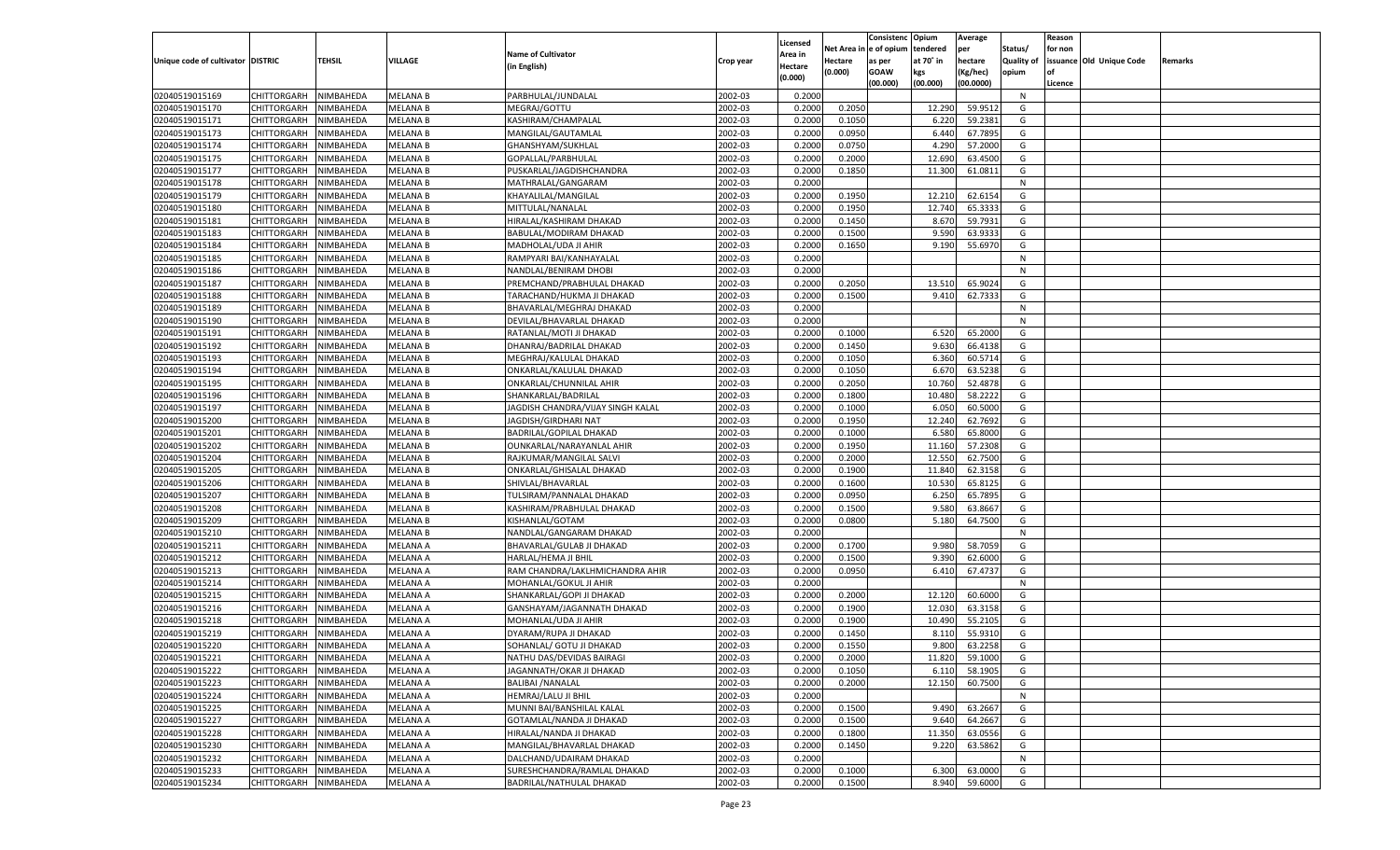|                                   |                       |                        |                 |                                               |           |                           |                  | Consistenc  | Opium            | Average   |                   | Reason  |                          |                    |
|-----------------------------------|-----------------------|------------------------|-----------------|-----------------------------------------------|-----------|---------------------------|------------------|-------------|------------------|-----------|-------------------|---------|--------------------------|--------------------|
|                                   |                       |                        |                 | <b>Name of Cultivator</b>                     |           | Licensed                  | Net Area         | le of opium | tendered         | per       | Status/           | for non |                          |                    |
| Unique code of cultivator DISTRIC |                       | <b>TEHSIL</b>          | VILLAGE         | (in English)                                  | Crop year | <b>Area in</b><br>Hectare | Hectare          | as per      | at 70° in        | hectare   | <b>Quality of</b> |         | issuance Old Unique Code | Remarks            |
|                                   |                       |                        |                 |                                               |           | (0.000)                   | (0.000)          | <b>GOAW</b> | kgs              | (Kg/hec)  | opium             |         |                          |                    |
|                                   |                       |                        |                 |                                               |           |                           |                  | (00.000)    | (00.000)         | (00.0000) |                   | Licence |                          |                    |
| 02040519015236                    | CHITTORGARH           | NIMBAHEDA              | <b>MELANA A</b> | KISHANLAL/MANGILAL DHAKAD                     | 2002-03   | 0.2000                    | 0.1900           |             | 11.200           | 58.9474   | G                 |         |                          |                    |
| 02040519015237                    | CHITTORGARH           | NIMBAHEDA              | MELANA A        | HEMRAJ/CHUNNILAL DHAKAD                       | 2002-03   | 0.2000                    | 0.1000           |             | 6.490            | 64.9000   | G                 |         |                          |                    |
| 02040519015238                    | CHITTORGARH           | NIMBAHEDA              | MELANA A        | MADHOLAL/BHAVARLAL NAI                        | 2002-03   | 0.2000                    | 0.0950           |             | 6.140            | 64.6316   | G                 |         |                          |                    |
| 02040519015240                    | CHITTORGARH           | NIMBAHEDA              | MELANA A        | MODIRAM/BHERULAL MEGHWAL                      | 2002-03   | 0.2000                    |                  |             |                  |           | N                 |         |                          |                    |
| 02040519015009                    | CHITTORGARH           | NIMBAHEDA              | <b>MELANA A</b> | SUKHLAL/MANGILAL                              | 2002-03   | 0.2000                    | 0.1750           |             | 10.990           | 62.8000   | G                 |         |                          | <b>NAME CHANGE</b> |
| 02040519016001                    | CHITTORGARH           | NIMBAHEDA              | NIMBODA         | DHANNA/MANNA                                  | 2002-03   | 0.2000                    | 0.1150           |             | 6.21             | 54.0000   | G                 |         |                          |                    |
| 02040519016002                    | CHITTORGARH           | NIMBAHEDA              | NIMBODA         | <b>BHIMSINGH/HEMRSINGH</b>                    | 2002-03   | 0.2000                    | 0.1900           |             | 11.080           | 58.3158   | G                 |         |                          |                    |
| 02040519016008                    | CHITTORGARH           | NIMBAHEDA              | NIMBODA         | AMRADAS/JAGNNTH                               | 2002-03   | 0.2000                    | 0.2000           |             | 10.350           | 51.7500   | G                 | 04      |                          |                    |
| 02040519016010                    | CHITTORGARH           | NIMBAHEDA              | NIMBODA         | NARAYANLAL/NANAJI                             | 2002-03   | 0.2000                    | 0.1200           |             | 7.280            | 60.6667   | G                 |         |                          |                    |
| 02040519016012                    | CHITTORGARH           | NIMBAHEDA              | NIMBODA         | KISHANLAL/KARNIDAN                            | 2002-03   | 0.2000                    | 0.1600           |             | 8.800            | 55.0000   | G                 |         |                          |                    |
| 02040519016016                    | CHITTORGARH           | NIMBAHEDA              | NIMBODA         | HEMRAJ/NANDA                                  | 2002-03   | 0.2000                    | 0.1600           |             | 8.550            | 53.4375   | G                 |         |                          |                    |
| 02040519016019                    | CHITTORGARH           | NIMBAHEDA              | NIMBODA         | LAXMAN/VENAJI                                 | 2002-03   | 0.2000                    | 0.1900           |             | 9.660            | 50.8421   | G                 | 04      |                          |                    |
| 02040519016028                    | CHITTORGARH           | NIMBAHEDA              | NIMBODA         | SUKHIBAI/HARLAL                               | 2002-03   | 0.2000                    | 0.1950           |             | 10.870           | 55.7436   | G                 |         |                          |                    |
| 02040519016029                    | CHITTORGARH           | NIMBAHEDA              | NIMBODA         | ONKARDAN/SHIVDAN                              | 2002-03   | 0.2000                    | 0.1750           |             | 10.35            | 59.1429   | G                 |         |                          |                    |
| 02040519016036                    | CHITTORGARH           | NIMBAHEDA              | NIMBODA         | AMRA/NANAJI                                   | 2002-03   | 0.2000                    | 0.1100           |             | 6.000            | 54.5455   | G                 |         |                          |                    |
| 02040519016047                    | CHITTORGARH           | NIMBAHEDA              | NIMBODA         | GOVIND/KUKA                                   | 2002-03   | 0.2000                    | 0.1200           |             | 6.730            | 56.083    | G                 |         |                          |                    |
| 02040519016070                    | CHITTORGARH           | NIMBAHEDA              | NIMBODA         | NARAYAN/RUPA                                  | 2002-03   | 0.2000                    | 0.2100           |             | 10.640           | 50.6667   | G                 | 04      |                          |                    |
| 02040519017001                    | CHITTORGARH           | NIMBAHEDA              | PEELKHEDI       | NANALAL/HARLAL                                | 2002-03   | 0.2000                    |                  |             |                  |           | N                 |         |                          |                    |
| 02040519017002                    | CHITTORGARH           | NIMBAHEDA              | PEELKHEDI       | TARACHAND/BHOTHLAL                            | 2002-03   | 0.2000                    | 0.1850           |             | 10.300           | 55.675    | G                 |         |                          |                    |
| 02040519017004                    | CHITTORGARH           | NIMBAHEDA              | PEELKHEDI       | MOHANLAL/PANNA                                | 2002-03   | 0.2000                    | 0.1850           |             | 11.400           | 61.6216   | G                 |         |                          |                    |
| 02040519017006                    | CHITTORGARH           | NIMBAHEDA              | PEELKHEDI       | BHANWARLAL/HARIRAM                            | 2002-03   | 0.2000                    | 0.2000           |             | 11.090           | 55.4500   | G                 |         |                          |                    |
| 02040519017009                    | CHITTORGARH           | NIMBAHEDA              | PEELKHEDI       | CHAMPALAL/KUKA                                | 2002-03   | 0.2000                    | 0.2000           |             | 11.220           | 56.1000   | G                 |         |                          |                    |
| 02040519017011                    | CHITTORGARH           | NIMBAHEDA              | PEELKHEDI       | MITTULAL/PATHILAL                             | 2002-03   | 0.2000                    | 0.1150           |             | 4.070            | 35.3913   |                   | 02      |                          |                    |
| 02040519017012                    | CHITTORGARH           | NIMBAHEDA              | PEELKHEDI       | MOHANLAL/BHAGIRTH                             | 2002-03   | 0.2000                    | 0.2100           |             | 13.120           | 62.4762   | G                 |         |                          |                    |
| 02040519017013                    | CHITTORGARH           | NIMBAHEDA              | PEELKHEDI       | PHOOLCHAND/MADHO                              | 2002-03   | 0.2000                    | 0.1950           |             | 12.680           | 65.0256   | G                 |         |                          |                    |
| 02040519017015                    | CHITTORGARH           | NIMBAHEDA              | PEELKHEDI       | NARAYAN/HARIRAM                               | 2002-03   | 0.2000                    | 0.1950           |             | 11.520           | 59.0769   | G                 |         |                          |                    |
| 02040519017017                    | CHITTORGARH           | NIMBAHEDA              | PEELKHEDI       | KASTURIBAI/BANSHIDAS                          | 2002-03   | 0.2000                    | 0.2050           |             | 10.970           | 53.5122   | G                 |         |                          |                    |
| 02040519017023                    | CHITTORGARH           | NIMBAHEDA              | PEELKHEDI       | ONKAR SINGH/MOHAN SINGH                       | 2002-03   | 0.2000                    | 0.1000           |             | 5.340            | 53.4000   | G                 |         |                          |                    |
| 02040519017025                    | CHITTORGARH           | NIMBAHEDA              | PEELKHEDI       | GOPAL/KHYALILAL                               | 2002-03   | 0.2000                    | 0.1950           |             | 9.85             | 50.5128   | G                 | 04      |                          |                    |
| 02040519017030                    | CHITTORGARH           | NIMBAHEDA              | PEELKHEDI       | SHABHULAL/NAGJIRAM                            | 2002-03   | 0.2000                    | 0.2050           |             | 13.060           | 63.7073   | G                 |         |                          |                    |
| 02040519017031                    | CHITTORGARH           | NIMBAHEDA              | PEELKHEDI       | DEVILAL/NANALAL                               | 2002-03   | 0.2000                    | 0.1950           |             | 10.600           | 54.3590   | G                 |         |                          |                    |
| 02040519017034                    | CHITTORGARH           | NIMBAHEDA              | PEELKHEDI       | DEVIDAS/MATHURADAS                            | 2002-03   | 0.2000                    | 0.2000           |             | 12.740           | 63.7000   | G                 |         |                          |                    |
| 02040519017035                    | CHITTORGARH           | NIMBAHEDA              | PEELKHEDI       | MANGILAL/HEMRAJ                               | 2002-03   | 0.2000                    | 0.1700           |             | 9.28             | 54.588    | G                 |         |                          |                    |
| 02040519017040                    | CHITTORGARH           | NIMBAHEDA              | PEELKHEDI       | CHGANLAL/NANDA                                | 2002-03   | 0.2000                    | 0.2100           |             | 12.260           | 58.381    | G                 |         |                          |                    |
| 02040519017044                    | CHITTORGARH           | NIMBAHEDA              | PEELKHEDI       | OUNKARLAL/BHAVARLAL AHIR                      | 2002-03   | 0.2000                    | 0.2000           |             | 11.350           | 56.7500   | G                 |         |                          |                    |
| 02040519017048                    | CHITTORGARH           | NIMBAHEDA              | PEELKHEDI       | BHAGVATILAL/NAGJIRAM                          | 2002-03   | 0.2000                    | 0.2100           |             | 9.240            | 44.0000   |                   | 02      |                          |                    |
| 02040519017050                    | CHITTORGARH           | NIMBAHEDA              | PEELKHEDI       | RATANLAL/GHASI                                | 2002-03   | 0.2000                    | 0.2000           |             | 9.78             | 48.9000   | G                 | 04      |                          |                    |
| 02040519017052                    | CHITTORGARH           | NIMBAHEDA              | PEELKHEDI       | BHAGVATILAL/NARAYAN AHIR                      | 2002-03   | 0.2000                    | 0.2000           |             | 11.680           | 58.4000   | G                 |         |                          |                    |
| 02040519018001                    | CHITTORGARH           | NIMBAHEDA              | RAVLIYA KANERA  | HAZARILAL/RAMLAL                              | 2002-03   | 0.2000                    | 0.2100           |             | 11.400           | 54.285    | G                 |         |                          |                    |
| 02040519018002                    |                       |                        |                 | JITMAL/NARAYAN                                | 2002-03   |                           |                  |             | 10.850           | 55.6410   | G                 |         |                          |                    |
| 02040519018003                    | CHITTORGARH           | NIMBAHEDA<br>NIMBAHEDA | RAVLIYA KANERA  |                                               | 2002-03   | 0.2000<br>0.2000          | 0.1950<br>0.2000 |             |                  | 54.5000   | G                 |         |                          |                    |
| 02040519018004                    | CHITTORGARH           |                        | RAVLIYA KANERA  | NAGJIRAM/UDA<br><b>KESAR BAI/RAMESVEARLAL</b> | 2002-03   |                           |                  |             | 10.900<br>11.610 | 59.538    | G                 |         |                          |                    |
| 02040519018006                    | CHITTORGARH           | NIMBAHEDA              | RAVLIYA KANERA  |                                               |           | 0.2000                    | 0.1950<br>0.2050 |             |                  | 61.9512   |                   |         |                          |                    |
|                                   | CHITTORGARH           | NIMBAHEDA              | RAVLIYA KANERA  | HARDEV/HAZARI                                 | 2002-03   | 0.2000                    |                  |             | 12.700           |           | G                 |         |                          |                    |
| 02040519018007                    | CHITTORGARH           | NIMBAHEDA              | RAVLIYA KANERA  | MOHANLAL/HJARI                                | 2002-03   | 0.2000                    | 0.2050           |             | 10.530           | 51.365    | G                 | 04      |                          |                    |
| 02040519018008                    | CHITTORGARH           | NIMBAHEDA              | RAVLIYA KANERA  | KHEMRAJ/BHAGVAN                               | 2002-03   | 0.2000                    | 0.2000           |             | 11.920           | 59.6000   | G                 |         |                          |                    |
| 02040519018009                    | CHITTORGARH NIMBAHEDA |                        | RAVLIYA KANERA  | SHYAMLAL/HJARI                                | 2002-03   | 0.2000                    | 0.2050           |             | 10.400           | 50.7317   | G                 | 04      |                          |                    |
| 02040519018010                    | <b>CHITTORGARH</b>    | <b>NIMBAHEDA</b>       | RAVLIYA KANERA  | <b>KUKA/MOTILAL</b>                           | 2002-03   | 0.2000                    | 0.2000           |             | 11.140           | 55.7000   | G                 |         |                          |                    |
| 02040519018013                    | <b>CHITTORGARH</b>    | NIMBAHEDA              | RAVLIYA KANERA  | KANA/NATHU                                    | 2002-03   | 0.2000                    | 0.2000           |             | 10.560           | 52.8000   | G                 |         |                          |                    |
| 02040519018014                    | <b>CHITTORGARH</b>    | NIMBAHEDA              | RAVLIYA KANERA  | BHERULAL/UDHA                                 | 2002-03   | 0.2000                    | 0.2050           |             | 11.410           | 55.6585   | G                 |         |                          |                    |
| 02040519019001                    | <b>CHITTORGARH</b>    | NIMBAHEDA              | <b>SARSIA</b>   | LAHRI BAI/HEERALAL                            | 2002-03   | 0.2000                    | 0.1950           |             | 11.840           | 60.7179   | G                 |         |                          |                    |
| 02040519019002                    | <b>CHITTORGARH</b>    | NIMBAHEDA              | <b>SARSIA</b>   | <b>HEMRAJ/NANALAL</b>                         | 2002-03   | 0.2000                    | 0.2050           |             | 12.540           | 61.1707   | G                 |         |                          |                    |
| 02040519019003                    | <b>CHITTORGARH</b>    | NIMBAHEDA              | <b>SARSIA</b>   | CHHAGANLAL/KANIRAM                            | 2002-03   | 0.2000                    | 0.2000           |             | 12.400           | 62.0000   | G                 |         |                          |                    |
| 02040519019004                    | <b>CHITTORGARH</b>    | NIMBAHEDA              | <b>SARSIA</b>   | MULIBAI/PREMCHAND                             | 2002-03   | 0.2000                    | 0.1950           |             | 12.700           | 65.1282   | G                 |         |                          |                    |
| 02040519019005                    | <b>CHITTORGARH</b>    | NIMBAHEDA              | SARSI A         | GISALAL/KISHANLAL                             | 2002-03   | 0.2000                    | 0.1950           |             | 11.210           | 57.4872   | G                 |         |                          |                    |
| 02040519019006                    | <b>CHITTORGARH</b>    | NIMBAHEDA              | <b>SARSIA</b>   | GABURLAL/LAKHMICHAND                          | 2002-03   | 0.2000                    | 0.1050           |             | 6.970            | 66.3810   | G                 |         |                          |                    |
| 02040519019007                    | <b>CHITTORGARH</b>    | NIMBAHEDA              | <b>SARSIA</b>   | <b>BANSHILAL/MOTILAL</b>                      | 2002-03   | 0.2000                    | 0.1950           |             | 13.030           | 66.8205   | G                 |         |                          |                    |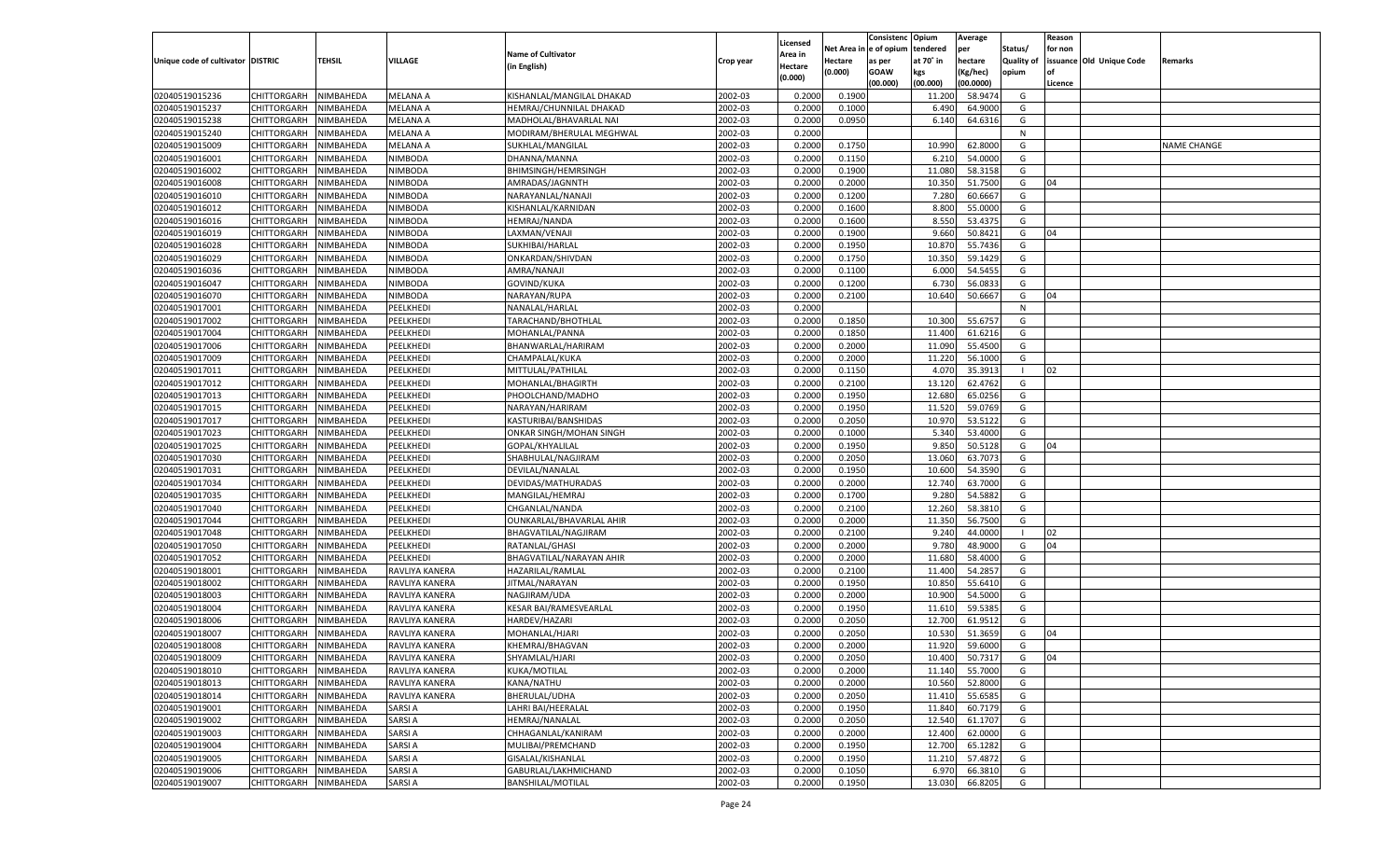|                                   |                       |                        |               |                                         |           |                           |                  | Consistenc  | Opium     | Average            |                   | Reason  |                          |         |
|-----------------------------------|-----------------------|------------------------|---------------|-----------------------------------------|-----------|---------------------------|------------------|-------------|-----------|--------------------|-------------------|---------|--------------------------|---------|
|                                   |                       |                        |               | <b>Name of Cultivator</b>               |           | Licensed                  | Net Area         | e of opium  | tendered  | per                | Status/           | for non |                          |         |
| Unique code of cultivator DISTRIC |                       | <b>TEHSIL</b>          | VILLAGE       | (in English)                            | Crop year | <b>Area in</b><br>Hectare | Hectare          | as per      | at 70° in | hectare            | <b>Quality of</b> |         | issuance Old Unique Code | Remarks |
|                                   |                       |                        |               |                                         |           | (0.000)                   | (0.000)          | <b>GOAW</b> | kgs       | (Kg/hec)           | opium             |         |                          |         |
|                                   |                       |                        |               |                                         |           |                           |                  | (00.000)    | (00.000)  | (00.0000)          |                   | Licence |                          |         |
| 02040519019008                    | CHITTORGARH           | NIMBAHEDA              | SARSI A       | SOHANLAL/MADHOLAL                       | 2002-03   | 0.2000                    | 0.1950           |             | 12.970    | 66.5128            | G                 |         |                          |         |
| 02040519019009                    | CHITTORGARH           | NIMBAHEDA              | SARSI A       | MANGILAL/NARAYAN                        | 2002-03   | 0.2000                    | 0.2050           |             | 13.930    | 67.9512            | G                 |         |                          |         |
| 02040519019011                    | CHITTORGARH           | NIMBAHEDA              | SARSI A       | BALU/TARACHAND                          | 2002-03   | 0.2000                    | 0.1950           |             | 12.390    | 63.5385            | G                 |         |                          |         |
| 02040519019012                    | CHITTORGARH           | NIMBAHEDA              | SARSI A       | <b>BHURIBAI/RAMLAL</b>                  | 2002-03   | 0.2000                    | 0.2000           |             | 11.580    | 57.9000            | G                 |         |                          |         |
| 02040519019013                    | CHITTORGARH           | NIMBAHEDA              | SARSI A       | HEERALAL/SUKHLAL                        | 2002-03   | 0.2000                    | 0.2100           |             | 12.920    | 61.5238            | G                 |         |                          |         |
| 02040519019014                    | CHITTORGARH           | NIMBAHEDA              | SARSI A       | PRATAPI BAI/NANALAL                     | 2002-03   | 0.2000                    | 0.2000           |             | 13.330    | 66.6500            | G                 |         |                          |         |
| 02040519019015                    | CHITTORGARH           | NIMBAHEDA              | SARSI A       | MOHANLAL/BADRILAL                       | 2002-03   | 0.2000                    | 0.2000           |             | 12.360    | 61.8000            | G                 |         |                          |         |
| 02040519019016                    | CHITTORGARH           | NIMBAHEDA              | SARSI A       | BALIBAI/BHANWARLAL                      | 2002-03   | 0.2000                    | 0.1950           |             | 11.870    | 60.8718            | G                 |         |                          |         |
| 02040519019017                    | CHITTORGARH           | NIMBAHEDA              | SARSI A       | FULCHAND/TEKCHAND                       | 2002-03   | 0.2000                    | 0.1950           |             | 11.870    | 60.8718            | G                 |         |                          |         |
| 02040519019018                    | CHITTORGARH           | NIMBAHEDA              | SARSI A       | CHAMPALAL/PRABHULAL                     | 2002-03   | 0.2000                    | 0.2000           |             | 12.400    | 62.0000            | G                 |         |                          |         |
| 02040519019019                    | CHITTORGARH           | NIMBAHEDA              | SARSI A       | <b>BADRILAL/GULAB</b>                   | 2002-03   | 0.2000                    | 0.1950           |             | 12.120    | 62.1538            | G                 |         |                          |         |
| 02040519019020                    | CHITTORGARH           | NIMBAHEDA              | SARSI A       | <b>BANSILAL/GOKEL</b>                   | 2002-03   | 0.2000                    | 0.1900           |             | 11.180    | 58.8421            | G                 |         |                          |         |
| 02040519019022                    | CHITTORGARH           | NIMBAHEDA              | SARSI A       | <b>BADRILAL/UNKAR</b>                   | 2002-03   | 0.2000                    | 0.2000           |             | 12.210    | 61.0500            | G                 |         |                          |         |
| 02040519019024                    | CHITTORGARH           | NIMBAHEDA              | SARSI A       | MOHANLAL/KASHIRAM                       | 2002-03   | 0.2000                    | 0.1900           |             | 11.450    | 60.263             | G                 |         |                          |         |
| 02040519019026                    | CHITTORGARH           | NIMBAHEDA              | SARSI A       | WARDA/KISHNA                            | 2002-03   | 0.2000                    | 0.1750           |             | 9.500     | 54.285             | G                 |         |                          |         |
| 02040519019027                    | CHITTORGARH           | NIMBAHEDA              | SARSI A       | DANRAJ/MATHRA                           | 2002-03   | 0.2000                    | 0.2000           |             | 13.180    | 65.9000            | G                 |         |                          |         |
| 02040519019028                    | CHITTORGARH           | NIMBAHEDA              | SARSI A       | RAMNARAYAN/ROOPA                        | 2002-03   | 0.2000                    | 0.1950           |             | 12.730    | 65.2821            | G                 |         |                          |         |
| 02040519019029                    | CHITTORGARH           | NIMBAHEDA              | SARSI A       | KISHNA/RAMSUKH                          | 2002-03   | 0.2000                    | 0.1950           |             | 12.31     | 63.1282            | G                 |         |                          |         |
| 02040519019030                    | CHITTORGARH           | NIMBAHEDA              | SARSI A       | KANHAIYALAL/HARJI BAI                   | 2002-03   | 0.2000                    | 0.1950           |             | 11.850    | 60.7692            | G                 |         |                          |         |
| 02040519019031                    | CHITTORGARH           | NIMBAHEDA              | SARSI A       | GHISALAL/DAULA                          | 2002-03   | 0.2000                    | 0.1900           |             | 11.950    | 62.8947            | G                 |         |                          |         |
| 02040519019032                    | CHITTORGARH           | NIMBAHEDA              | SARSI A       | GOPALLAL/PREMCHAND                      | 2002-03   | 0.2000                    | 0.1900           |             | 12.100    | 63.6842            | G                 |         |                          |         |
| 02040519019033                    | CHITTORGARH           | NIMBAHEDA              | SARSI A       | GORDHAN/MOHANLAL                        | 2002-03   | 0.2000                    | 0.1900           |             | 11.470    | 60.368             | G                 |         |                          |         |
| 02040519019034                    | CHITTORGARH           | NIMBAHEDA              | SARSI A       | LABHCHAND/DAYARAM                       | 2002-03   | 0.2000                    | 0.1500           |             | 8.890     | 59.2667            | G                 |         |                          |         |
| 02040519019035                    | CHITTORGARH           | NIMBAHEDA              | SARSI A       | MANGILAL/BADRILAL                       | 2002-03   | 0.2000                    | 0.2000           |             | 13.120    | 65.6000            | G                 |         |                          |         |
| 02040519019036                    | CHITTORGARH           | NIMBAHEDA              | SARSI A       | <b>BADRILAL/RAMSUKH</b>                 | 2002-03   | 0.2000                    | 0.2000           |             | 12.870    | 64.3500            | G                 |         |                          |         |
| 02040519019037                    | CHITTORGARH           | NIMBAHEDA              | SARSI A       | KAJODIBAI/NARAYAN                       | 2002-03   | 0.2000                    | 0.1950           |             | 12.270    | 62.9231            | G                 |         |                          |         |
| 02040519019038                    | CHITTORGARH           | NIMBAHEDA              | SARSI A       | BHERULAL/DAYARAM                        | 2002-03   | 0.2000                    | 0.1850           |             | 11.830    | 63.9459            | G                 |         |                          |         |
| 02040519019039                    | CHITTORGARH           | NIMBAHEDA              | SARSI A       | RAMNATH/KUKA                            | 2002-03   | 0.2000                    | 0.1950           |             | 13.090    | 67.1282            | G                 |         |                          |         |
| 02040519019040                    | CHITTORGARH           | NIMBAHEDA              | SARSI A       | KANHAIYALAL/ONKARLAL                    | 2002-03   | 0.2000                    | 0.1950           |             | 11.870    | 60.8718            | G                 |         |                          |         |
| 02040519019041                    | CHITTORGARH           | NIMBAHEDA              | SARSI A       | DEVILAL/KACHRULAL                       | 2002-03   | 0.2000                    | 0.2000           |             | 12.320    | 61.6000            | G                 |         |                          |         |
| 02040519019042                    | CHITTORGARH           | NIMBAHEDA              | SARSI A       | RAMCHANRA/PREAMCHAND                    | 2002-03   | 0.2000                    | 0.1950           |             | 12.550    | 64.359             | G                 |         |                          |         |
| 02040519019045                    | CHITTORGARH           | NIMBAHEDA              | SARSI A       | KANHAIYALAL/GANGARAM                    | 2002-03   | 0.2000                    | 0.1550           |             | 9.770     | 63.0323            | G                 |         |                          |         |
| 02040519019046                    | CHITTORGARH           | NIMBAHEDA              | SARSI A       | MOHANLAL/PREMCHANDRA                    | 2002-03   | 0.2000                    | 0.2050           |             | 11.81     | 57.6098            | G                 |         |                          |         |
| 02040519019047                    | CHITTORGARH           | NIMBAHEDA              | SARSI A       | HORAM/GOPILAL                           | 2002-03   | 0.2000                    | 0.1500           |             | 8.910     | 59.4000            | G                 |         |                          |         |
| 02040519019048                    | CHITTORGARH           | NIMBAHEDA              | SARSI A       | BALULAL/RAMSUKH                         | 2002-03   | 0.2000                    | 0.1950           |             | 12.410    | 63.6410            | G                 |         |                          |         |
| 02040519019049                    | CHITTORGARH           | NIMBAHEDA              | SARSI A       | JAGDISH/SHANKER                         | 2002-03   | 0.2000                    | 0.2000           |             | 11.930    | 59.6500            | G                 |         |                          |         |
| 02040519019051                    | CHITTORGARH           | NIMBAHEDA              | SARSI A       | GANGABAI/RATANA                         | 2002-03   | 0.2000                    | 0.2050           |             | 11.500    | 56.0976            | G                 |         |                          |         |
| 02040519019052                    | CHITTORGARH           | NIMBAHEDA              | SARSI A       | GHISA/NARAYAN                           | 2002-03   | 0.2000                    | 0.2000           |             | 12.590    | 62.9500            | G                 |         |                          |         |
| 02040519019053                    | CHITTORGARH           | NIMBAHEDA              | SARSI A       | DHANRAJ/ONKAR                           | 2002-03   | 0.2000                    | 0.1950           |             | 12.200    | 62.5641            | G                 |         |                          |         |
| 02040519019054                    |                       |                        | SARSI A       |                                         | 2002-03   |                           |                  |             | 11.660    |                    | G                 |         |                          |         |
| 02040519019055                    | CHITTORGARH           | NIMBAHEDA<br>NIMBAHEDA | SARSI A       | RAMNARAYAN/HARLAL<br>BHANWARLAL/JAGNNTH | 2002-03   | 0.2000<br>0.2000          | 0.1900<br>0.1950 |             | 12.080    | 61.3684<br>61.9487 | G                 |         |                          |         |
| 02040519019057                    | CHITTORGARH           |                        | SARSI A       |                                         | 2002-03   |                           |                  |             | 12.016    | 63.2421            | G                 |         |                          |         |
|                                   | CHITTORGARH           | NIMBAHEDA              | SARSI A       | KAILASHCHANDRA/BABULAL                  |           | 0.2000                    | 0.1900<br>0.1950 |             |           |                    |                   |         |                          |         |
| 02040519019058                    | CHITTORGARH           | NIMBAHEDA              |               | MANGILAL/SHANKERLAL                     | 2002-03   | 0.2000                    |                  |             | 11.620    | 59.589             | G                 |         |                          |         |
| 02040519019061                    | CHITTORGARH           | NIMBAHEDA              | SARSI A       | KISHANLAL/HARLAL                        | 2002-03   | 0.2000                    | 0.2000           |             | 11.93     | 59.6500            | G                 |         |                          |         |
| 02040519019062                    | CHITTORGARH           | NIMBAHEDA              | SARSI A       | KANHAIYALAL/GABURLAL                    | 2002-03   | 0.2000                    | 0.2000           |             | 12.530    | 62.6500            | G                 |         |                          |         |
| 02040519019063                    | CHITTORGARH NIMBAHEDA |                        | <b>SARSIA</b> | <b>BALU/MAGNA</b>                       | 2002-03   | 0.2000                    | 0.2000           |             | 11.980    | 59.9000            | G                 |         |                          |         |
| 02040519019064                    | <b>CHITTORGARH</b>    | NIMBAHEDA              | <b>SARSIA</b> | CHHAGANLAL/GULAB                        | 2002-03   | 0.2000                    | 0.1900           |             | 11.930    | 62.7895            | G                 |         |                          |         |
| 02040519019066                    | <b>CHITTORGARH</b>    | NIMBAHEDA              | <b>SARSIA</b> | NARAYANIBAI/KACRIYA                     | 2002-03   | 0.2000                    | 0.1800           |             | 9.760     | 54.2222            | G                 |         |                          |         |
| 02040519019067                    | <b>CHITTORGARH</b>    | NIMBAHEDA              | <b>SARSIA</b> | GOPAL/NANA                              | 2002-03   | 0.2000                    | 0.1550           |             | 9.190     | 59.2903            | G                 |         |                          |         |
| 02040519019069                    | <b>CHITTORGARH</b>    | NIMBAHEDA              | SARSI A       | NANALAL/DAULA                           | 2002-03   | 0.2000                    | 0.1950           |             | 12.750    | 65.3846            | G                 |         |                          |         |
| 02040519019070                    | <b>CHITTORGARH</b>    | NIMBAHEDA              | <b>SARSIA</b> | GHISALAL/SHANKERLAL                     | 2002-03   | 0.2000                    | 0.1900           |             | 10.440    | 54.9474            | G                 |         |                          |         |
| 02040519019072                    | <b>CHITTORGARH</b>    | NIMBAHEDA              | <b>SARSIA</b> | PANNALAL/MANGILAL                       | 2002-03   | 0.2000                    | 0.1950           |             | 12.730    | 65.2821            | G                 |         |                          |         |
| 02040519019076                    | <b>CHITTORGARH</b>    | NIMBAHEDA              | <b>SARSIA</b> | SOHANLAL/MANGILAL                       | 2002-03   | 0.2000                    | 0.2000           |             | 12.440    | 62.2000            | G                 |         |                          |         |
| 02040519019078                    | <b>CHITTORGARH</b>    | NIMBAHEDA              | SARSI A       | RAMCHANDRA/HANSRAJ                      | 2002-03   | 0.2000                    | 0.2000           |             | 12.180    | 60.9000            | G                 |         |                          |         |
| 02040519019079                    | <b>CHITTORGARH</b>    | NIMBAHEDA              | <b>SARSIA</b> | RANGLAL/BHANWARLAL                      | 2002-03   | 0.2000                    | 0.1950           |             | 11.590    | 59.4359            | G                 |         |                          |         |
| 02040519019082                    | <b>CHITTORGARH</b>    | NIMBAHEDA              | <b>SARSIA</b> | KANHAIYALALA/BHANWARLAL                 | 2002-03   | 0.2000                    | 0.1950           |             | 11.550    | 59.2308            | G                 |         |                          |         |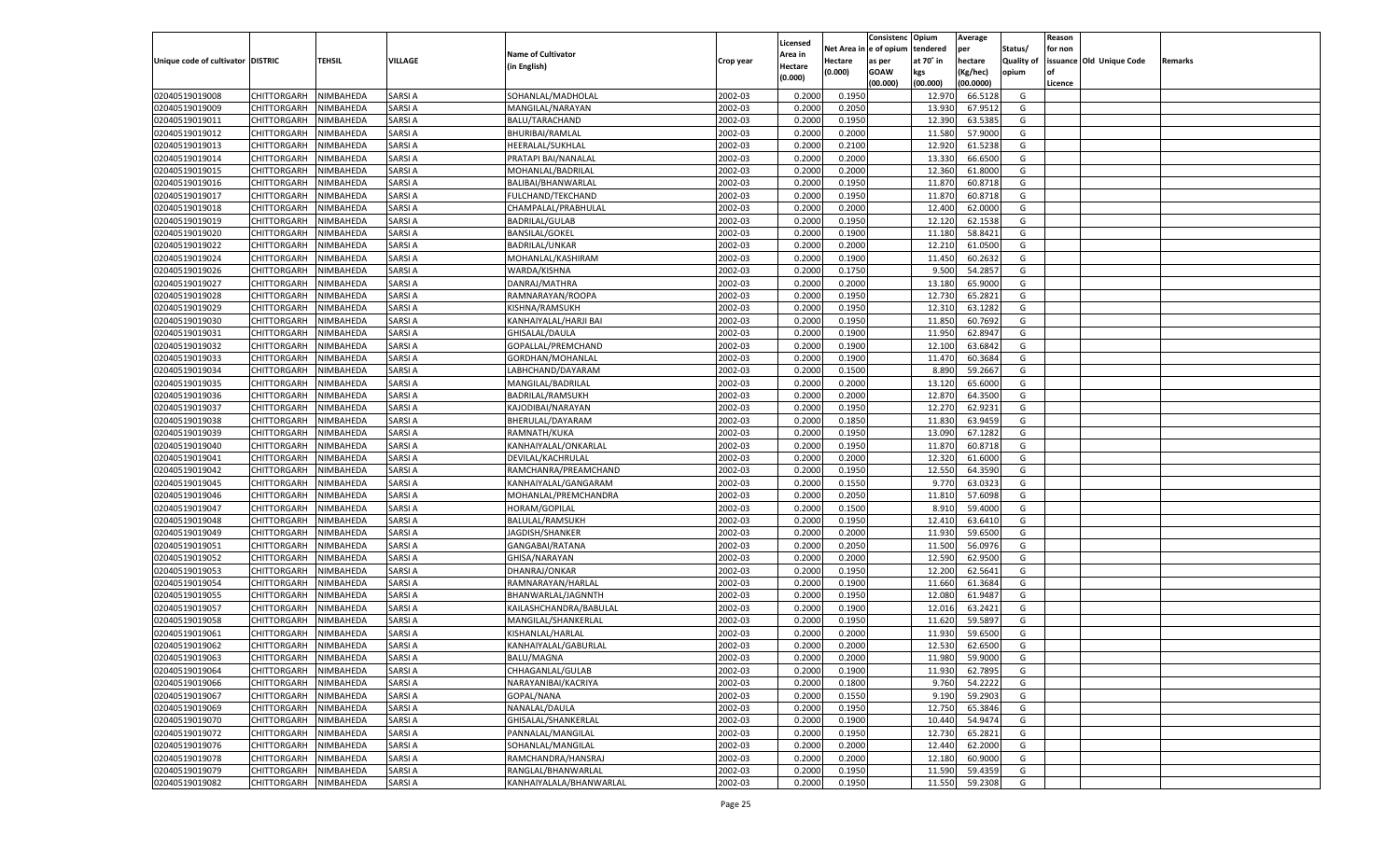|                                   |                            |                        |               |                               |                    |                  |            | Consistenc   | Opium     | Average   |            | Reason  |                          |         |
|-----------------------------------|----------------------------|------------------------|---------------|-------------------------------|--------------------|------------------|------------|--------------|-----------|-----------|------------|---------|--------------------------|---------|
|                                   |                            |                        |               |                               |                    | Licensed         | Net Area i | n e of opium | tendered  | per       | Status/    | for non |                          |         |
| Unique code of cultivator DISTRIC |                            | TEHSIL                 | VILLAGE       | <b>Name of Cultivator</b>     | Crop year          | Area in          | Hectare    | as per       | at 70° in | hectare   | Quality of |         | issuance Old Unique Code | Remarks |
|                                   |                            |                        |               | (in English)                  |                    | Hectare          | (0.000)    | <b>GOAW</b>  | kgs       | (Kg/hec)  | opium      |         |                          |         |
|                                   |                            |                        |               |                               |                    | (0.000)          |            | (00.000)     | (00.000)  | (00.0000) |            | Licence |                          |         |
| 02040519019083                    | CHITTORGARH                | NIMBAHEDA              | <b>SARSIA</b> | KANHAILAL/PREMCHAND           | 2002-03            | 0.2000           | 0.1900     |              | 13.010    | 68.4737   | G          |         |                          |         |
| 02040519019084                    | CHITTORGARH                | NIMBAHEDA              | <b>SARSIA</b> | SHYAMLAL/RAMSUKH              | 2002-03            | 0.2000           | 0.2100     |              | 10.840    | 51.6190   | G          | 04      |                          |         |
| 02040519019087                    | CHITTORGARH                | NIMBAHEDA              | <b>SARSIA</b> | SURESHCHANDRA/SHOBHALAL       | 2002-03            | 0.2000           | 0.1350     |              | 8.210     | 60.8148   | G          |         |                          |         |
| 02040519019088                    | CHITTORGARH                | NIMBAHEDA              | <b>SARSIA</b> | MATHRALAL/HEMRAJ              | 2002-03            | 0.2000           | 0.1900     |              | 11.190    | 58.8947   | G          |         |                          |         |
| 02040519019089                    | CHITTORGARH                | NIMBAHEDA              | <b>SARSIA</b> | <b>BANSILAL/DOLATDAS</b>      | 2002-03            | 0.2000           | 0.1800     |              | 9.300     | 51.6667   | G          | 04      |                          |         |
| 02040519019090                    | CHITTORGARH                | NIMBAHEDA              | <b>SARSIA</b> | KISHANLAL/NARAYAN             | 2002-03            | 0.2000           | 0.2000     |              | 12.500    | 62.5000   | G          |         |                          |         |
| 02040519019092                    | CHITTORGARH                | NIMBAHEDA              | <b>SARSIA</b> | NANIBAI/BADRILAL              | 2002-03            | 0.2000           | 0.2100     |              | 13.210    | 62.9048   | G          |         |                          |         |
| 02040519019094                    | CHITTORGARH                | NIMBAHEDA              | <b>SARSIA</b> | KANIYALAL/RAMSUKH             | 2002-03            | 0.2000           |            |              |           |           | F.         |         |                          |         |
| 02040519019095                    | CHITTORGARH                | NIMBAHEDA              | <b>SARSIA</b> | CHHAGANLAL/MODIRAM            | 2002-03            | 0.2000           | 0.1900     |              | 11.41     | 60.0526   | G          |         |                          |         |
| 02040519019096                    | CHITTORGARH                | NIMBAHEDA              | <b>SARSIA</b> | FULCHAND BANSILAL/KISHANLAL   | 2002-03            | 0.2000           | 0.1850     |              | 11.370    | 61.4595   | G          |         |                          |         |
| 02040519019097                    | CHITTORGARH                | NIMBAHEDA              | <b>SARSIB</b> | DEVILAL/GORILAL               | 2002-03            | 0.2000           | 0.2000     |              | 13.190    | 65.9500   | G          |         |                          |         |
| 02040519019098                    | CHITTORGARH                | NIMBAHEDA              | <b>SARSIB</b> | JAIKISHAN/GOPAL               | 2002-03            | 0.2000           | 0.1950     |              | 12.040    | 61.7436   | G          |         |                          |         |
| 02040519019100                    | CHITTORGARH                | NIMBAHEDA              | <b>SARSIB</b> | SHOBHALAL/AUNKAR              | 2002-03            | 0.2000           | 0.1500     |              | 8.990     | 59.9333   | G          |         |                          |         |
| 02040519019102                    | CHITTORGARH                | NIMBAHEDA              | <b>SARSIB</b> | JAMNIBAI/ANCHIBAI             | 2002-03            | 0.2000           | 0.1850     |              | 11.650    | 62.9730   | G          |         |                          |         |
| 02040519019103                    | CHITTORGARH                | NIMBAHEDA              | <b>SARSIB</b> | SUKHLAL/HEMRAJ                | 2002-03            | 0.2000           | 0.2000     |              | 12.420    | 62.1000   | G          |         |                          |         |
| 02040519019104                    | CHITTORGARH                | NIMBAHEDA              | <b>SARSIB</b> | GHISALAL/NARAIN               | 2002-03            | 0.2000           | 0.2050     |              | 13.300    | 64.8780   | G          |         |                          |         |
| 02040519019105                    | CHITTORGARH                | NIMBAHEDA              | <b>SARSIB</b> | BHAIRULAL/PREMCHAND           | 2002-03            | 0.2000           | 0.1950     |              | 11.670    | 59.8462   | G          |         |                          |         |
| 02040519019106                    | CHITTORGARH                | NIMBAHEDA              | <b>SARSIB</b> | MANGILAL/PARBHULAL            | 2002-03            | 0.2000           | 0.2000     |              | 12.350    | 61.7500   | G          |         |                          |         |
| 02040519019107                    | CHITTORGARH                | NIMBAHEDA              | <b>SARSIB</b> | <b>BANSILAL/KANRAM</b>        | 2002-03            | 0.2000           | 0.1000     |              | 5.960     | 59.6000   | G          |         |                          |         |
| 02040519019108                    | CHITTORGARH                | NIMBAHEDA              | <b>SARSIB</b> | MANGILAL/DEVA                 | 2002-03            | 0.2000           | 0.1950     |              | 11.940    | 61.2308   | G          |         |                          |         |
| 02040519019110                    | CHITTORGARH                | NIMBAHEDA              | <b>SARSIB</b> | JANIBAI/MANGILAL              | 2002-03            | 0.2000           | 0.1950     |              | 11.630    | 59.6410   | G          |         |                          |         |
| 02040519019112                    | CHITTORGARH                | NIMBAHEDA              | <b>SARSIB</b> | MOHAN/UNKAR                   | 2002-03            | 0.2000           | 0.1750     |              | 9.340     | 53.3714   | G          |         |                          |         |
| 02040519019113                    | CHITTORGARH                | NIMBAHEDA              | <b>SARSIB</b> | RATANLAL/HUKMA                | 2002-03            | 0.2000           | 0.1000     |              | 6.400     | 64.0000   | G          |         |                          |         |
| 02040519019114                    | CHITTORGARH                | NIMBAHEDA              | <b>SARSIB</b> | SHANKARLAL/MOTILAL            | 2002-03            | 0.2000           | 0.1000     |              | 7.680     | 76.8000   | G          |         |                          |         |
| 02040519019115                    | CHITTORGARH                | NIMBAHEDA              | <b>SARSIB</b> | SHAMBUBAI/SHUKHLAL            | 2002-03            | 0.2000           | 0.1750     |              | 10.520    | 60.1143   | G          |         |                          |         |
| 02040519019116                    |                            |                        | <b>SARSIB</b> |                               | 2002-03            |                  | 0.1950     |              | 12.880    | 66.0513   | G          |         |                          |         |
| 02040519019118                    | CHITTORGARH<br>CHITTORGARH | NIMBAHEDA<br>NIMBAHEDA | <b>SARSIB</b> | NANDLAL/VENA<br>JAGNNATH/BALU | 2002-03            | 0.2000<br>0.2000 | 0.2000     |              | 11.660    | 58.3000   | G          |         |                          |         |
|                                   | CHITTORGARH                |                        | <b>SARSIB</b> |                               |                    |                  | 0.1850     |              |           | 60.0000   |            |         |                          |         |
| 02040519019119                    | CHITTORGARH                | NIMBAHEDA              | <b>SARSIB</b> | MANGNIBAI/BHANWARLAL          | 2002-03<br>2002-03 | 0.2000           | 0.2000     |              | 11.100    | 66.6500   | G<br>G     |         |                          |         |
| 02040519019120                    |                            | NIMBAHEDA              |               | HIRALAL/JAIRAM                |                    | 0.2000           |            |              | 13.330    |           |            |         |                          |         |
| 02040519019121                    | CHITTORGARH                | NIMBAHEDA              | <b>SARSIB</b> | PARBHU/GABUR                  | 2002-03            | 0.2000           | 0.2000     |              | 12.360    | 61.8000   | G          |         |                          |         |
| 02040519019122                    | CHITTORGARH                | NIMBAHEDA              | <b>SARSIB</b> | BADRI/NARAIN                  | 2002-03            | 0.2000           | 0.2000     |              | 12.860    | 64.3000   | G          |         |                          |         |
| 02040519019123                    | CHITTORGARH                | NIMBAHEDA              | <b>SARSIB</b> | JAGDISH/NARAYAN               | 2002-03            | 0.2000           | 0.2050     |              | 11.830    | 57.7073   | G          |         |                          |         |
| 02040519019124                    | CHITTORGARH                | NIMBAHEDA              | <b>SARSIB</b> | KISHNA/KESHURAM               | 2002-03            | 0.2000           | 0.2000     |              | 11.930    | 59.6500   | G          |         |                          |         |
| 02040519019126                    | CHITTORGARH                | NIMBAHEDA              | <b>SARSIB</b> | BHANWARLAL/OUNKAR             | 2002-03            | 0.2000           | 0.2000     |              | 11.740    | 58.7000   | G          |         |                          |         |
| 02040519019127                    | CHITTORGARH                | NIMBAHEDA              | <b>SARSIB</b> | BALU/NARAYAN                  | 2002-03            | 0.2000           | 0.2000     |              | 12.480    | 62.4000   | G          |         |                          |         |
| 02040519019128                    | CHITTORGARH                | NIMBAHEDA              | <b>SARSIB</b> | NANIBAI/MANGILAL              | 2002-03            | 0.2000           | 0.2000     |              | 12.300    | 61.5000   | G          |         |                          |         |
| 02040519019130                    | CHITTORGARH                | NIMBAHEDA              | <b>SARSIB</b> | LABHCHAND/DEVA                | 2002-03            | 0.2000           | 0.1600     |              | 9.77      | 61.0625   | G          |         |                          |         |
| 02040519019134                    | CHITTORGARH                | NIMBAHEDA              | <b>SARSIB</b> | BABULAL/MANGILAL              | 2002-03            | 0.2000           | 0.1950     |              | 11.980    | 61.4359   | G          |         |                          |         |
| 02040519019135                    | CHITTORGARH                | NIMBAHEDA              | <b>SARSIB</b> | SHOBHALAL/BALU                | 2002-03            | 0.2000           | 0.2000     |              | 13.100    | 65.5000   | G          |         |                          |         |
| 02040519019136                    | CHITTORGARH                | NIMBAHEDA              | <b>SARSIB</b> | MOHANLAL/SITARAM              | 2002-03            | 0.2000           | 0.2050     |              | 12.360    | 60.2927   | G          |         |                          |         |
| 02040519019137                    | CHITTORGARH                | NIMBAHEDA              | <b>SARSIB</b> | MADHULAL/DAYARAM              | 2002-03            | 0.2000           | 0.1850     |              | 10.930    | 59.0811   | G          |         |                          |         |
| 02040519019140                    | CHITTORGARH                | NIMBAHEDA              | SARSI B       | RAMESHWARLAL/KISHANLAL        | 2002-03            | 0.2000           | 0.1900     |              | 10.960    | 57.6842   | G          |         |                          |         |
| 02040519019141                    | CHITTORGARH                | NIMBAHEDA              | <b>SARSIB</b> | YAMUNALAL/GABURLAL            | 2002-03            | 0.2000           | 0.1900     |              | 11.420    | 60.105    | G          |         |                          |         |
| 02040519019143                    | CHITTORGARH                | NIMBAHEDA              | <b>SARSIB</b> | MATHURALAL/PREMCHAND          | 2002-03            | 0.2000           | 0.2000     |              | 12.670    | 63.3500   | G          |         |                          |         |
| 02040519019144                    | CHITTORGARH                | NIMBAHEDA              | <b>SARSIB</b> | SOHNI BAI/NANALAL             | 2002-03            | 0.2000           | 0.2000     |              | 11.710    | 58.5500   | G          |         |                          |         |
| 02040519019146                    | CHITTORGARH NIMBAHEDA      |                        | <b>SARSIB</b> | PREMCHAND/HOKMA               | 2002-03            | 0.2000           | 0.1950     |              | 12.680    | 65.0256   | G          |         |                          |         |
| 02040519019147                    | <b>CHITTORGARH</b>         | NIMBAHEDA              | <b>SARSIB</b> | KANHAILAL/KISHANLAL           | 2002-03            | 0.2000           | 0.1900     |              | 10.880    | 57.2632   | G          |         |                          |         |
| 02040519019149                    | <b>CHITTORGARH</b>         | NIMBAHEDA              | <b>SARSIB</b> | MOHANLAL/PREMCHAND            | 2002-03            | 0.2000           | 0.1000     |              | 6.140     | 61.4000   | G          |         |                          |         |
| 02040519019151                    | CHITTORGARH                | NIMBAHEDA              | <b>SARSIB</b> | CUNNILAL/NARAYAN              | 2002-03            | 0.2000           | 0.1600     |              | 9.400     | 58.7500   | G          |         |                          |         |
| 02040519019152                    | <b>CHITTORGARH</b>         | NIMBAHEDA              | <b>SARSIB</b> | <b>BABULAL/GOKAL</b>          | 2002-03            | 0.2000           | 0.1550     |              | 9.380     | 60.5161   | G          |         |                          |         |
| 02040519019153                    | CHITTORGARH                | NIMBAHEDA              | <b>SARSIB</b> | <b>BHAGWAN/GOKAL</b>          | 2002-03            | 0.2000           | 0.1550     |              | 9.650     | 62.2581   | G          |         |                          |         |
| 02040519019154                    | <b>CHITTORGARH</b>         | NIMBAHEDA              | <b>SARSIB</b> | CHHAGANLAL/PRABHULAL          | 2002-03            | 0.2000           | 0.2000     |              | 11.790    | 58.9500   | G          |         |                          |         |
| 02040519019156                    | CHITTORGARH                | NIMBAHEDA              | <b>SARSIB</b> | MOHANLAL/BHAGIRATH            | 2002-03            | 0.2000           | 0.1500     |              | 9.190     | 61.2667   | G          |         |                          |         |
| 02040519019157                    | CHITTORGARH                | NIMBAHEDA              | <b>SARSIB</b> | BHANWARLAL/NANALAL            | 2002-03            | 0.2000           | 0.2050     |              | 12.160    | 59.3171   | G          |         |                          |         |
| 02040519019158                    | <b>CHITTORGARH</b>         | NIMBAHEDA              | <b>SARSIB</b> | PRABHULAL/SHANKERLAL          | 2002-03            | 0.2000           | 0.1900     |              | 11.630    | 61.2105   | G          |         |                          |         |
| 02040519019159                    | <b>CHITTORGARH</b>         | NIMBAHEDA              | <b>SARSIB</b> | <b>BADRILAL/GOPILAL</b>       | 2002-03            | 0.2000           | 0.1850     |              | 11.630    | 62.8649   | G          |         |                          |         |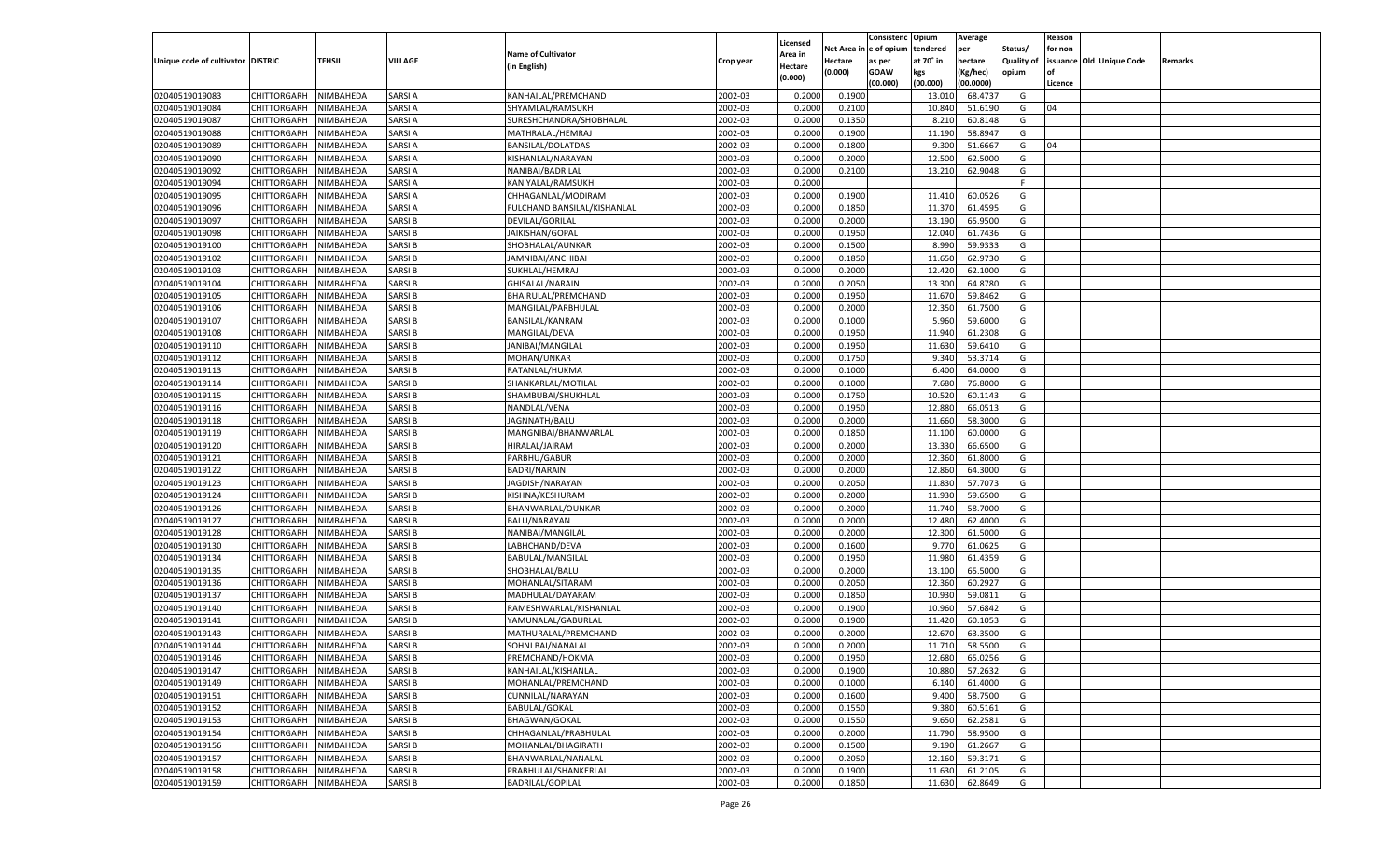|                                   |                       |           |                 |                            |           |                    |            | Consistenc    | Opium     | Average   |            | Reason  |                          |                 |
|-----------------------------------|-----------------------|-----------|-----------------|----------------------------|-----------|--------------------|------------|---------------|-----------|-----------|------------|---------|--------------------------|-----------------|
|                                   |                       |           |                 |                            |           | Licensed           | Net Area i | n  e of opium | tendered  | per       | Status/    | for non |                          |                 |
| Unique code of cultivator DISTRIC |                       | TEHSIL    | VILLAGE         | <b>Name of Cultivator</b>  | Crop year | Area in            | Hectare    | as per        | at 70° in | hectare   | Quality of |         | issuance Old Unique Code | Remarks         |
|                                   |                       |           |                 | (in English)               |           | Hectare<br>(0.000) | (0.000)    | <b>GOAW</b>   | kgs       | (Kg/hec)  | opium      |         |                          |                 |
|                                   |                       |           |                 |                            |           |                    |            | (00.000)      | (00.000)  | (00.0000) |            | Licence |                          |                 |
| 02040519019160                    | CHITTORGARH           | NIMBAHEDA | <b>SARSIB</b>   | BABULAL/MATHURALAL         | 2002-03   | 0.2000             | 0.2000     |               | 12.620    | 63.1000   | G          |         |                          |                 |
| 02040519019161                    | CHITTORGARH           | NIMBAHEDA | <b>SARSIB</b>   | LUXMINARAYAN/BHANWARLAL    | 2002-03   | 0.2000             | 0.2100     |               | 13.340    | 63.5238   | G          |         |                          |                 |
| 02040519019162                    | CHITTORGARH           | NIMBAHEDA | <b>SARSIB</b>   | SHANKERLAL/PRABHULAL       | 2002-03   | 0.2000             | 0.2000     |               | 12.680    | 63.4000   | G          |         |                          |                 |
| 02040519019163                    | CHITTORGARH           | NIMBAHEDA | <b>SARSIB</b>   | SHYAMLAL/DAYARAM           | 2002-03   | 0.2000             | 0.1950     |               | 11.300    | 57.9487   | G          |         |                          |                 |
| 02040519019165                    | CHITTORGARH           | NIMBAHEDA | <b>SARSIB</b>   | BHAVARLAL/SHANKAR JI NAI   | 2002-03   | 0.2000             | 0.1950     |               | 9.94      | 50.9744   | G          | 04      |                          |                 |
| 02040519019168                    | CHITTORGARH           | NIMBAHEDA | <b>SARSIB</b>   | MATHURALALAL/KASHIRAM      | 2002-03   | 0.2000             | 0.1550     |               | 10.010    | 64.5806   | G          |         |                          |                 |
| 02040519019169                    | CHITTORGARH           | NIMBAHEDA | <b>SARSIB</b>   | <b>GANGARAM/PYAR JI</b>    | 2002-03   | 0.2000             | 0.2000     |               | 11.920    | 59.6000   | G          |         |                          |                 |
| 02040519019170                    | CHITTORGARH           | NIMBAHEDA | <b>SARSIB</b>   | MUKESH KUMAR/BANSHILAI     | 2002-03   | 0.2000             | 0.1900     |               | 12.330    | 64.8947   | G          |         |                          |                 |
| 02040519019172                    | CHITTORGARH           | NIMBAHEDA | <b>SARSIB</b>   | RADHESHAYAM/KISHANLAL      | 2002-03   | 0.2000             | 0.1900     |               | 11.180    | 58.8421   | G          |         |                          |                 |
| 02040519019173                    | CHITTORGARH           | NIMBAHEDA | <b>SARSIB</b>   | MOTILAL/MANGILAL           | 2002-03   | 0.2000             | 0.2000     |               | 13.030    | 65.1500   | G          |         |                          |                 |
| 02040519019175                    | CHITTORGARH           | NIMBAHEDA | <b>SARSIB</b>   | MANGILA/DHANNA SUTHAR      | 2002-03   | 0.2000             | 0.1950     |               | 11.500    | 58.9744   | G          |         |                          |                 |
| 02040519019177                    | CHITTORGARH           | NIMBAHEDA | <b>SARSIB</b>   | RAMLAL/MATHURALAL          | 2002-03   | 0.2000             | 0.1950     |               | 12.160    | 62.3590   | G          |         |                          |                 |
| 02040519019178                    | CHITTORGARH           | NIMBAHEDA | <b>SARSIB</b>   | JAMUNALAL/MOHANLAI         | 2002-03   | 0.2000             | 0.2100     |               | 12.220    | 58.1905   | G          |         |                          |                 |
| 02040519019180                    | CHITTORGARH           | NIMBAHEDA | <b>SARSIB</b>   | NANALAL/RATNA              | 2002-03   | 0.2000             | 0.2050     |               | 11.490    | 56.0488   | G          |         |                          |                 |
| 02040519019181                    | CHITTORGARH           | NIMBAHEDA | <b>SARSIB</b>   | LABHCHAND/BALU BHIL        | 2002-03   | 0.2000             | 0.1900     |               | 9.320     | 49.0526   | G          | 04      |                          |                 |
| 02040519019182                    | CHITTORGARH           | NIMBAHEDA | <b>SARSIB</b>   | BABULAL/HIRALAL            | 2002-03   | 0.2000             | 0.1900     |               | 11.220    | 59.0526   | G          |         |                          |                 |
| 02040519019183                    | CHITTORGARH           | NIMBAHEDA | <b>SARSIB</b>   | KISHANLAL/NARAYAN          | 2002-03   | 0.2000             | 0.2000     |               | 11.780    | 58.9000   | G          |         |                          |                 |
| 02040519019184                    | CHITTORGARH           | NIMBAHEDA | <b>SARSIB</b>   | TARACHAND/NANALAL          | 2002-03   | 0.2000             | 0.1450     |               | 8.300     | 57.2414   | G          |         |                          |                 |
| 02040519019187                    | CHITTORGARH           | NIMBAHEDA | <b>SARSIB</b>   | BHERULAL/KHEMRAJ           | 2002-03   | 0.2000             | 0.2000     |               | 11.670    | 58.3500   | G          |         |                          |                 |
| 02040519019189                    | CHITTORGARH           | NIMBAHEDA | <b>SARSIB</b>   | PRABHULAL/RAMSUKH          | 2002-03   | 0.2000             | 0.2050     |               | 12.710    | 62.0000   | G          |         |                          |                 |
| 02040519019191                    | CHITTORGARH           | NIMBAHEDA | <b>SARSIB</b>   | KISHANLAL/CHUNNILAL        | 2002-03   | 0.2000             | 0.2050     |               | 11.960    | 58.3415   | G          |         |                          |                 |
| 02040519019192                    | CHITTORGARH           | NIMBAHEDA | <b>SARSIB</b>   | RAMESHWARLAL/GABURLAI      | 2002-03   | 0.2000             | 0.1550     |               | 9.490     | 61.2258   | G          |         |                          |                 |
| 02040519019194                    | CHITTORGARH           | NIMBAHEDA | <b>SARSIB</b>   | PRABHULAL/KACHRU CHAMAR    | 2002-03   | 0.2000             | 0.1950     |               | 10.770    | 55.2308   | G          |         |                          |                 |
| 02040519019195                    | CHITTORGARH           | NIMBAHEDA | <b>SARSIB</b>   | SOHANLAL/MANGILAL          | 2002-03   | 0.2000             | 0.1900     |               | 12.490    | 65.7368   | G          |         |                          |                 |
| 02040519019129                    | CHITTORGARH           | NIMBAHEDA | <b>SARSIB</b>   | <b>BALI BAI/DHAPU BAI</b>  | 2002-03   | 0.2000             | 0.1900     |               | 11.830    | 62.2632   | G          |         |                          | APPEAL          |
| 02040519019199                    | CHITTORGARH           | NIMBAHEDA | <b>SARSIB</b>   | BADRI LAL/HAR LAL(JATIYA)  | 2002-03   | 0.2000             | 0.1950     |               | 11.670    | 59.8462   | G          |         | 02040519011053           | TRANSFER/KOCHWA |
| 02040519021001                    | CHITTORGARH           | NIMBAHEDA | <b>SHRIPURA</b> | <b>GENDIBAI/RAMLAL</b>     | 2002-03   | 0.2000             | 0.2000     |               | 11.950    | 59.7500   | G          |         |                          |                 |
| 02040519021003                    | CHITTORGARH           | NIMBAHEDA | SHRIPURA        | <b>BANSHILAL/BHURA</b>     | 2002-03   | 0.2000             | 0.1950     |               | 11.710    | 60.0513   | G          |         |                          |                 |
| 02040519021004                    | CHITTORGARH           | NIMBAHEDA | <b>SHRIPURA</b> | KANA/NARAYAN               | 2002-03   | 0.2000             | 0.2000     |               | 12.020    | 60.1000   | G          |         |                          |                 |
| 02040519021005                    | CHITTORGARH           | NIMBAHEDA | <b>SHRIPURA</b> | LAKSHMICHAND/BHERA         | 2002-03   | 0.2000             | 0.1950     |               | 12.380    | 63.4872   | G          |         |                          |                 |
| 02040519021006                    |                       | NIMBAHEDA | <b>SHRIPURA</b> |                            | 2002-03   | 0.2000             | 0.1950     |               | 11.700    | 60.0000   | G          |         |                          |                 |
| 02040519021007                    | CHITTORGARH           |           | SHRIPURA        | KALURAM/NARAYAN            | 2002-03   |                    | 0.1950     |               | 10.650    | 54.6154   | G          |         |                          |                 |
|                                   | CHITTORGARH           | NIMBAHEDA | <b>SHRIPURA</b> | SOHNIBAI/BARDICHAND        |           | 0.2000             | 0.2000     |               |           | 57.6500   |            |         |                          |                 |
| 02040519021008                    | CHITTORGARH           | NIMBAHEDA |                 | NARAYAN/HEERALAL           | 2002-03   | 0.2000             |            |               | 11.530    |           | G          |         |                          |                 |
| 02040519021009                    | CHITTORGARH           | NIMBAHEDA | <b>SHRIPURA</b> | SURECHAND/CHHAGANLAL       | 2002-03   | 0.2000             | 0.1950     |               | 11.650    | 59.7436   | G          |         |                          |                 |
| 02040519021010                    | CHITTORGARH           | NIMBAHEDA | <b>SHRIPURA</b> | JAGDISH/BADRILAL           | 2002-03   | 0.2000             | 0.2000     |               | 12.580    | 62.9000   | G          |         |                          |                 |
| 02040519021011                    | CHITTORGARH           | NIMBAHEDA | SHRIPURA        | MANGILAL/CHHAGANLAI        | 2002-03   | 0.2000             | 0.1950     |               | 10.780    | 55.2821   | G          |         |                          |                 |
| 02040519021013                    | CHITTORGARH           | NIMBAHEDA | <b>SHRIPURA</b> | MANGURAM/DANA JI           | 2002-03   | 0.2000             | 0.1950     |               | 11.550    | 59.2308   | G          |         |                          |                 |
| 02040519021014                    | CHITTORGARH           | NIMBAHEDA | <b>SHRIPURA</b> | AMARCHAND/DHANNA           | 2002-03   | 0.2000             | 0.1900     |               | 10.590    | 55.7368   | G          |         |                          |                 |
| 02040519021016                    | CHITTORGARH           | NIMBAHEDA | <b>SHRIPURA</b> | JAIRAM/HEMRAJ              | 2002-03   | 0.2000             | 0.2000     |               | 9.600     | 48.0000   | G          | 04      |                          |                 |
| 02040519021017                    | CHITTORGARH           | NIMBAHEDA | SHRIPURA        | <b>BADRI LAL/BHOTH LAL</b> | 2002-03   | 0.2000             | 0.1900     |               | 11.200    | 58.9474   | G          |         |                          |                 |
| 02040519021018                    | CHITTORGARH           | NIMBAHEDA | <b>SHRIPURA</b> | CHHGANLAL/NARAYAN          | 2002-03   | 0.2000             | 0.1950     |               | 10.890    | 55.8462   | G          |         |                          |                 |
| 02040519021020                    | CHITTORGARH           | NIMBAHEDA | SHRIPURA        | BADRILAL/NARAYAN           | 2002-03   | 0.2000             | 0.2000     |               | 12.11     | 60.5500   | G          |         |                          |                 |
| 02040519021021                    | CHITTORGARH           | NIMBAHEDA | <b>SHRIPURA</b> | MANGILAL/BARDICHAND        | 2002-03   | 0.2000             | 0.2000     |               | 11.930    | 59.6500   | G          |         |                          |                 |
| 02040519021022                    | CHITTORGARH           | NIMBAHEDA | SHRIPURA        | MOHANLAL/BANSHILAL         | 2002-03   | 0.2000             | 0.2000     |               | 11.280    | 56.4000   | G          |         |                          |                 |
| 02040519021023                    | CHITTORGARH           | NIMBAHEDA | <b>SHRIPURA</b> | KISHANLAL/GHASI            | 2002-03   | 0.2000             | 0.1500     |               | 9.440     | 62.9333   | G          |         |                          |                 |
| 02040519021024                    | CHITTORGARH NIMBAHEDA |           | <b>SHRIPURA</b> | MOHANLAL/GORILAL           | 2002-03   | 0.2000             | 0.2000     |               | 11.300    | 56.5000   | G          |         |                          |                 |
| 02040519021025                    | <b>CHITTORGARH</b>    | NIMBAHEDA | <b>SHRIPURA</b> | RAM PYARI/BHERU LAL        | 2002-03   | 0.2000             | 0.2050     |               | 12.130    | 59.1707   | G          |         |                          |                 |
| 02040519021026                    | CHITTORGARH           | NIMBAHEDA | <b>SHRIPURA</b> | BHERULAL/HEERALAL          | 2002-03   | 0.2000             | 0.2000     |               | 11.480    | 57.4000   | G          |         |                          |                 |
| 02040519021027                    | CHITTORGARH           | NIMBAHEDA | <b>SHRIPURA</b> | <b>BADRI LAL/SHRI LAL</b>  | 2002-03   | 0.2000             | 0.2000     |               | 12.170    | 60.8500   | G          |         |                          |                 |
| 02040519021028                    | <b>CHITTORGARH</b>    | NIMBAHEDA | <b>SHRIPURA</b> | DANRAJ/NATHU JI            | 2002-03   | 0.2000             | 0.2100     |               | 11.770    | 56.0476   | G          |         |                          |                 |
| 02040519021030                    | CHITTORGARH           | NIMBAHEDA | <b>SHRIPURA</b> | BHERULAL/KANHAIYALAL       | 2002-03   | 0.2000             | 0.1950     |               | 11.900    | 61.0256   | G          |         |                          |                 |
| 02040519021031                    | <b>CHITTORGARH</b>    | NIMBAHEDA | <b>SHRIPURA</b> | LABHCHNAD/BHANWARLAL       | 2002-03   | 0.2000             | 0.1500     |               | 9.340     | 62.2667   | G          |         |                          |                 |
| 02040519021032                    | CHITTORGARH           | NIMBAHEDA | <b>SHRIPURA</b> | GHASI/MOTI                 | 2002-03   | 0.2000             | 0.2000     |               | 9.750     | 48.7500   | G          | 04      |                          |                 |
| 02040519021033                    | CHITTORGARH           | NIMBAHEDA | <b>SHRIPURA</b> | MANGILAL/NATHU JI          | 2002-03   | 0.2000             | 0.1950     |               | 10.580    | 54.2564   | G          |         |                          |                 |
| 02040519021034                    | <b>CHITTORGARH</b>    | NIMBAHEDA | <b>SHRIPURA</b> | KALURAM/NANA JI CHAMAR     | 2002-03   | 0.2000             | 0.2000     |               | 10.830    | 54.1500   | G          |         |                          |                 |
| 02040519021035                    | <b>CHITTORGARH</b>    | NIMBAHEDA | <b>SHRIPURA</b> | KAMLA BAI/TARACHAND JI     | 2002-03   | 0.2000             | 0.1900     |               | 10.530    | 55.4211   | G          |         |                          |                 |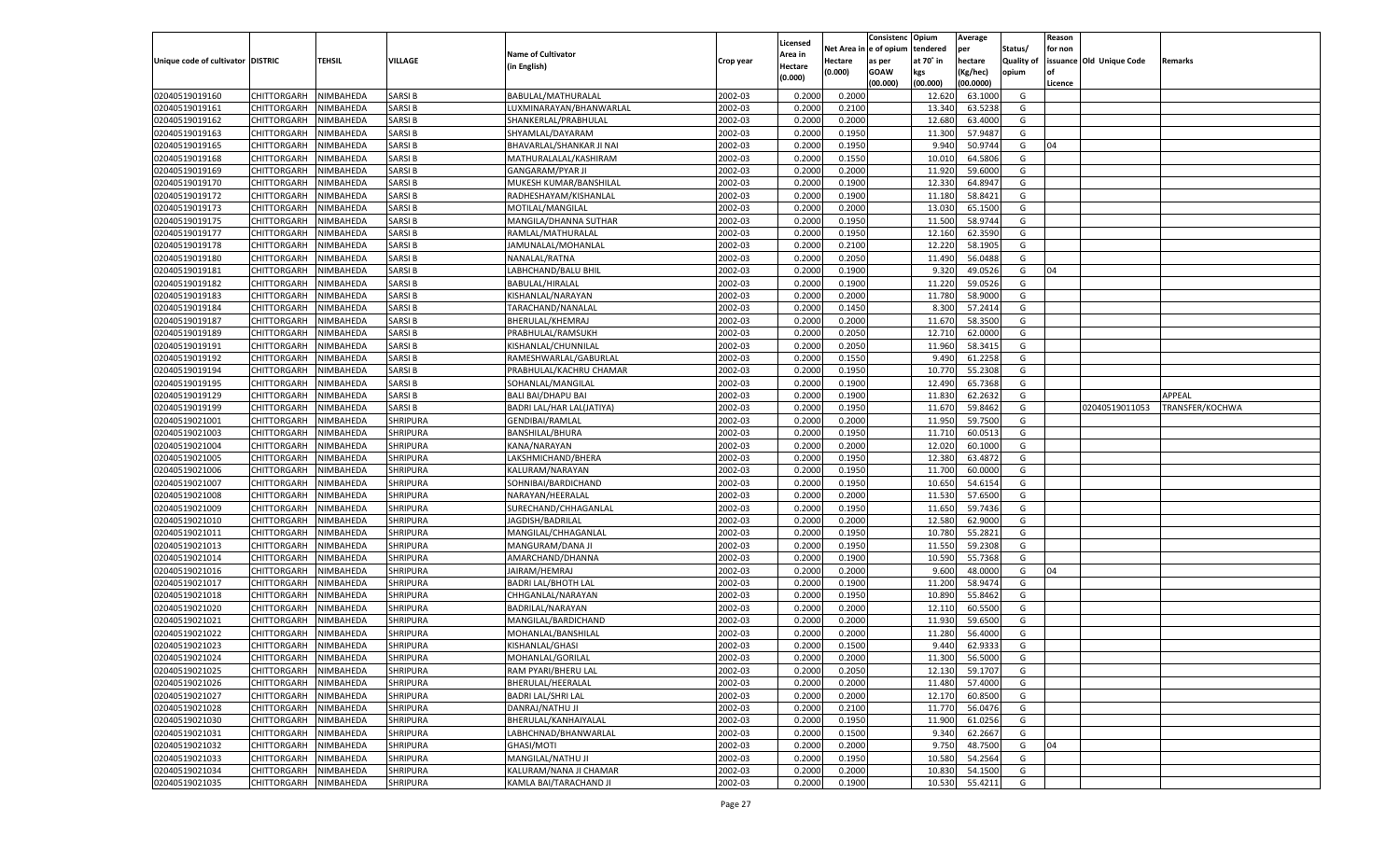|                                   |                       |               |                 |                             |           |                           |          | Consistenc  | Opium     | Average   |                   | Reason  |                          |         |
|-----------------------------------|-----------------------|---------------|-----------------|-----------------------------|-----------|---------------------------|----------|-------------|-----------|-----------|-------------------|---------|--------------------------|---------|
|                                   |                       |               |                 | <b>Name of Cultivator</b>   |           | Licensed                  | Net Area | le of opium | tendered  | per       | Status/           | for non |                          |         |
| Unique code of cultivator DISTRIC |                       | <b>TEHSIL</b> | VILLAGE         | (in English)                | Crop year | <b>Area in</b><br>Hectare | Hectare  | as per      | at 70° in | hectare   | <b>Quality of</b> |         | issuance Old Unique Code | Remarks |
|                                   |                       |               |                 |                             |           | (0.000)                   | (0.000)  | <b>GOAW</b> | kgs       | (Kg/hec)  | opium             |         |                          |         |
|                                   |                       |               |                 |                             |           |                           |          | (00.000)    | (00.000)  | (00.0000) |                   | Licence |                          |         |
| 02040519021036                    | CHITTORGARH           | NIMBAHEDA     | <b>SHRIPURA</b> | RAMESH/JALAM JI             | 2002-03   | 0.2000                    | 0.2000   |             | 11.400    | 57.0000   | G                 |         |                          |         |
| 02040519021037                    | CHITTORGARH           | NIMBAHEDA     | SHRIPURA        | MATHURALAL/PANNALAL         | 2002-03   | 0.2000                    | 0.1950   |             | 10.940    | 56.1026   | G                 |         |                          |         |
| 02040519021039                    | CHITTORGARH           | NIMBAHEDA     | <b>SHRIPURA</b> | KHEMRAJ/HIRALAL DHAKAD      | 2002-03   | 0.2000                    | 0.2000   |             | 10.270    | 51.3500   | G                 | 04      |                          |         |
| 02040519021040                    | CHITTORGARH           | NIMBAHEDA     | <b>SHRIPURA</b> | DAMORLAL/BANSHILAL          | 2002-03   | 0.2000                    | 0.1950   |             | 11.870    | 60.8718   | G                 |         |                          |         |
| 02040519021041                    | CHITTORGARH           | NIMBAHEDA     | <b>SHRIPURA</b> | KISHANLAL/BANSHILAL DHAKAD  | 2002-03   | 0.2000                    | 0.1950   |             | 11.780    | 60.4103   | G                 |         |                          |         |
| 02040519021042                    | CHITTORGARH           | NIMBAHEDA     | <b>SHRIPURA</b> | KHUMA JI/MOHANLAL           | 2002-03   | 0.2000                    | 0.1950   |             | 10.700    | 54.8718   | G                 |         |                          |         |
| 02040519021043                    | CHITTORGARH           | NIMBAHEDA     | <b>SHRIPURA</b> | <b>JANI BAI/RATANLAL</b>    | 2002-03   | 0.2000                    | 0.1850   |             | 11.040    | 59.675    | G                 |         |                          |         |
| 02040519021045                    | CHITTORGARH           | NIMBAHEDA     | <b>SHRIPURA</b> | KANI RAM/NATHU JI           | 2002-03   | 0.2000                    | 0.1950   |             | 10.540    | 54.0513   | G                 |         |                          |         |
| 02040519021046                    | CHITTORGARH           | NIMBAHEDA     | <b>SHRIPURA</b> | RUPLAL/NARAYAN JI DHAKAD    | 2002-03   | 0.2000                    | 0.2000   |             | 11.41     | 57.0500   | G                 |         |                          |         |
| 02040519021047                    | CHITTORGARH           | NIMBAHEDA     | SHRIPURA        | HIRALAL/CHUNNILAL DHAKAD    | 2002-03   | 0.2000                    | 0.2000   |             | 11.750    | 58.7500   | G                 |         |                          |         |
| 02040519021048                    | CHITTORGARH           | NIMBAHEDA     | <b>SHRIPURA</b> | DOLATRAM/HEMRAJ DHAKAD      | 2002-03   | 0.2000                    | 0.1900   |             | 10.940    | 57.5789   | G                 |         |                          |         |
| 02040519021049                    | CHITTORGARH           | NIMBAHEDA     | SHRIPURA        | KUKA/DHANNA                 | 2002-03   | 0.2000                    | 0.1950   |             | 11.460    | 58.7692   | G                 |         |                          |         |
| 02040519022001                    | CHITTORGARH           | NIMBAHEDA     | VENIPURIYA      | MANGIBAI/SUKHLAL            | 2002-03   | 0.2000                    | 0.1950   |             | 12.780    | 65.5385   | G                 |         |                          |         |
| 02040519022002                    | CHITTORGARH           | NIMBAHEDA     | VENIPURIYA      | HEERALAL/KASHIRAM           | 2002-03   | 0.2000                    | 0.1900   |             | 12.290    | 64.6842   | G                 |         |                          |         |
| 02040519022003                    | CHITTORGARH           | NIMBAHEDA     | VENIPURIYA      | MOTILAL/NANDA               | 2002-03   | 0.2000                    | 0.1900   |             | 11.980    | 63.0526   | G                 |         |                          |         |
| 02040519022004                    | CHITTORGARH           | NIMBAHEDA     | VENIPURIYA      | NANU BAI/JETMAL             | 2002-03   | 0.2000                    |          |             |           |           | F.                |         |                          |         |
| 02040519022005                    | CHITTORGARH           | NIMBAHEDA     | VENIPURIYA      | GHISIBAI/MATHURALAL         | 2002-03   | 0.2000                    | 0.1950   |             | 12.030    | 61.692    | G                 |         |                          |         |
| 02040519022006                    | CHITTORGARH           | NIMBAHEDA     | VENIPURIYA      | NANALAL/KASHIRAM            | 2002-03   | 0.2000                    | 0.2050   |             | 12.930    | 63.073.   | G                 |         |                          |         |
| 02040519022007                    | CHITTORGARH           | NIMBAHEDA     | VENIPURIYA      | LAXMICHAND/BHAGIRTH         | 2002-03   | 0.2000                    | 0.2000   |             | 11.370    | 56.8500   | G                 |         |                          |         |
| 02040519022008                    | CHITTORGARH           | NIMBAHEDA     | VENIPURIYA      | MANGHI BAI/PARBHULAL        | 2002-03   | 0.2000                    | 0.2000   |             | 12.530    | 62.6500   | G                 |         |                          |         |
| 02040519022009                    | CHITTORGARH           | NIMBAHEDA     | VENIPURIYA      | NATHULAL/BHAGIRTH           | 2002-03   | 0.2000                    | 0.1500   |             | 8.540     | 56.933    | G                 |         |                          |         |
| 02040519022010                    | CHITTORGARH           | NIMBAHEDA     | VENIPURIYA      | NARULAL/DHANRAJ             | 2002-03   | 0.2000                    | 0.2050   |             | 13.160    | 64.1951   | G                 |         |                          |         |
| 02040519022011                    | CHITTORGARH           | NIMBAHEDA     | VENIPURIYA      | <b>BHAGWAN/GABUR</b>        | 2002-03   | 0.2000                    | 0.1600   |             | 9.360     | 58.5000   | G                 |         |                          |         |
| 02040519022012                    | CHITTORGARH           | NIMBAHEDA     | VENIPURIYA      | BHANWARLAL/DANNIBAI/SHANKAR | 2002-03   | 0.2000                    | 0.2000   |             | 12.190    | 60.9500   | G                 |         |                          |         |
| 02040519022013                    | CHITTORGARH           | NIMBAHEDA     | VENIPURIYA      | KASIRAM/NANDA               | 2002-03   | 0.2000                    | 0.2000   |             | 12.190    | 60.9500   | G                 |         |                          |         |
| 02040519022014                    | CHITTORGARH           | NIMBAHEDA     | VENIPURIYA      | <b>BOTLAL/GOGA</b>          | 2002-03   | 0.2000                    | 0.2000   |             | 10.770    | 53.8500   | G                 |         |                          |         |
| 02040519022015                    | CHITTORGARH           | NIMBAHEDA     | VENIPURIYA      | NANDLAL/JEETMAL             | 2002-03   | 0.2000                    | 0.1950   |             | 12.350    | 63.333    | G                 |         |                          |         |
| 02040519022016                    | CHITTORGARH           | NIMBAHEDA     | VENIPURIYA      | KASTURIBAI/NANDLAL          | 2002-03   | 0.2000                    | 0.2000   |             | 11.040    | 55.2000   | G                 |         |                          |         |
| 02040519022017                    | CHITTORGARH           | NIMBAHEDA     | VENIPURIYA      | NANURAM/WARDA               | 2002-03   | 0.2000                    | 0.1750   |             | 11.010    | 62.9143   | G                 |         |                          |         |
| 02040519022018                    | CHITTORGARH           | NIMBAHEDA     | VENIPURIYA      | PARBHU/MATHRALAL            | 2002-03   | 0.2000                    | 0.2100   |             | 13.640    | 64.9524   | G                 |         |                          |         |
| 02040519022019                    | CHITTORGARH           | NIMBAHEDA     | VENIPURIYA      | RADHESHYAM/MATHRALAL        | 2002-03   | 0.2000                    | 0.1950   |             | 12.11     | 62.1026   | G                 |         |                          |         |
| 02040519022020                    | CHITTORGARH           | NIMBAHEDA     | VENIPURIYA      | KISHANLAL/BHANWARLAL        | 2002-03   | 0.2000                    | 0.1950   |             | 12.100    | 62.0513   | G                 |         |                          |         |
| 02040519022021                    | CHITTORGARH           | NIMBAHEDA     | VENIPURIYA      | CHHAGANLAL/GABUR            | 2002-03   | 0.2000                    | 0.1950   |             | 12.720    | 65.2308   | G                 |         |                          |         |
| 02040519022022                    | CHITTORGARH           | NIMBAHEDA     | VENIPURIYA      | <b>GOPAL LAL/NANALAL</b>    | 2002-03   | 0.2000                    | 0.1950   |             | 12.200    | 62.5641   | G                 |         |                          |         |
| 02040519022024                    | CHITTORGARH           | NIMBAHEDA     | VENIPURIYA      | PARBHULAL/GOGAJI            | 2002-03   | 0.2000                    | 0.1950   |             | 11.170    | 57.2821   | G                 |         |                          |         |
| 02040519022025                    | CHITTORGARH           | NIMBAHEDA     | VENIPURIYA      | <b>FULCHAND/BHAGIRTH</b>    | 2002-03   | 0.2000                    | 0.1950   |             | 12.000    | 61.5385   | G                 |         |                          |         |
| 02040519022026                    | CHITTORGARH           | NIMBAHEDA     | VENIPURIYA      | KANHAIYALAL/HARIKISHAN      | 2002-03   | 0.2000                    | 0.1200   |             | 6.860     | 57.166    | G                 |         |                          |         |
| 02040519022027                    | CHITTORGARH           | NIMBAHEDA     | VENIPURIYA      | LABHCHAND/MATHRALAL         | 2002-03   | 0.2000                    | 0.1900   |             | 11.370    | 59.8421   | G                 |         |                          |         |
| 02040519022028                    | CHITTORGARH           | NIMBAHEDA     | VENIPURIYA      | JHECHAND/NATHURAM           | 2002-03   | 0.2000                    | 0.1950   |             | 11.100    | 56.9231   | G                 |         |                          |         |
| 02040519022029                    | CHITTORGARH           | NIMBAHEDA     | VENIPURIYA      | BANSHILAL/KHAYALILAL        | 2002-03   | 0.2000                    | 0.2000   |             | 12.020    | 60.1000   | G                 |         |                          |         |
| 02040519022030                    | CHITTORGARH           | NIMBAHEDA     | VENIPURIYA      | NANALALAL/GOGAJI            | 2002-03   | 0.2000                    | 0.2000   |             | 12.260    | 61.3000   | G                 |         |                          |         |
| 02040519022031                    | CHITTORGARH           | NIMBAHEDA     | VENIPURIYA      | CHHAGANL/GHEESA             | 2002-03   | 0.2000                    | 0.1100   |             | 6.420     | 58.3636   | G                 |         |                          |         |
| 02040519022033                    | CHITTORGARH           | NIMBAHEDA     | VENIPURIYA      | RAMCHANDRA/MAYARAM          | 2002-03   | 0.2000                    | 0.1950   |             | 11.700    | 60.0000   | G                 |         |                          |         |
| 02040519022034                    | CHITTORGARH           | NIMBAHEDA     | VENIPURIYA      | SOHANLAL/NATHURAM           | 2002-03   | 0.2000                    | 0.1900   |             | 11.820    | 62.2105   | G                 |         |                          |         |
| 02040519022035                    | CHITTORGARH           | NIMBAHEDA     | VENIPURIYA      | BHANWARLAL/HUKMICHAND       | 2002-03   | 0.2000                    | 0.2000   |             | 10.870    | 54.3500   | G                 |         |                          |         |
| 02040519022037                    | CHITTORGARH NIMBAHEDA |               | VENIPURIYA      | RAMLAL/BHANWARLAL           | 2002-03   | 0.2000                    | 0.1950   |             | 12.220    | 62.6667   | G                 |         |                          |         |
| 02040519022039                    | <b>CHITTORGARH</b>    | NIMBAHEDA     | VENIPURIYA      | MOOLCHAND/NATHURAM          | 2002-03   | 0.2000                    | 0.1950   |             | 11.390    | 58.4103   | G                 |         |                          |         |
| 02040519022040                    | CHITTORGARH           | NIMBAHEDA     | VENIPURIYA      | BALMUKAND/SHANKERLAL        | 2002-03   | 0.2000                    | 0.2000   |             | 12.320    | 61.6000   | G                 |         |                          |         |
| 02040519022041                    | <b>CHITTORGARH</b>    | NIMBAHEDA     | VENIPURIYA      | TULSIRAM/SUKHDEV            | 2002-03   | 0.2000                    | 0.2050   |             | 11.790    | 57.5122   | G                 |         |                          |         |
| 02040519022043                    | <b>CHITTORGARH</b>    | NIMBAHEDA     | VENIPURIYA      | BADRILAL/KAJOD              | 2002-03   | 0.2000                    | 0.1950   |             | 12.350    | 63.3333   | G                 |         |                          |         |
| 02040519022044                    | <b>CHITTORGARH</b>    | NIMBAHEDA     | VENIPURIYA      | LAXMINARAYAN/PARBHU         | 2002-03   | 0.2000                    | 0.1650   |             | 11.300    | 68.4848   | G                 |         |                          |         |
| 02040519022045                    | <b>CHITTORGARH</b>    | NIMBAHEDA     | VENIPURIYA      | BHERULAL/NATHULAL           | 2002-03   | 0.2000                    | 0.1900   |             | 11.190    | 58.8947   | G                 |         |                          |         |
| 02040519022046                    | <b>CHITTORGARH</b>    | NIMBAHEDA     | VENIPURIYA      | GHISALAL/BOTLAL             | 2002-03   | 0.2000                    | 0.1850   |             | 10.530    | 56.9189   | G                 |         |                          |         |
| 02040519022047                    | <b>CHITTORGARH</b>    | NIMBAHEDA     | VENIPURIYA      | SHANKARLAL/NATHULAL         | 2002-03   | 0.2000                    | 0.1900   |             | 10.930    | 57.5263   | G                 |         |                          |         |
| 02040519022048                    | <b>CHITTORGARH</b>    | NIMBAHEDA     | VENIPURIYA      | SHANTILAL/BHANWARLAL        | 2002-03   | 0.2000                    | 0.2000   |             | 11.140    | 55.7000   | G                 |         |                          |         |
|                                   | CHITTORGARH           |               |                 |                             |           |                           |          |             |           |           |                   |         |                          |         |
| 02040519022049                    |                       | NIMBAHEDA     | VENIPURIYA      | SOHANLAL/BADRILAL           | 2002-03   | 0.2000                    | 0.1800   |             | 9.140     | 50.7778   | G                 | 04      |                          |         |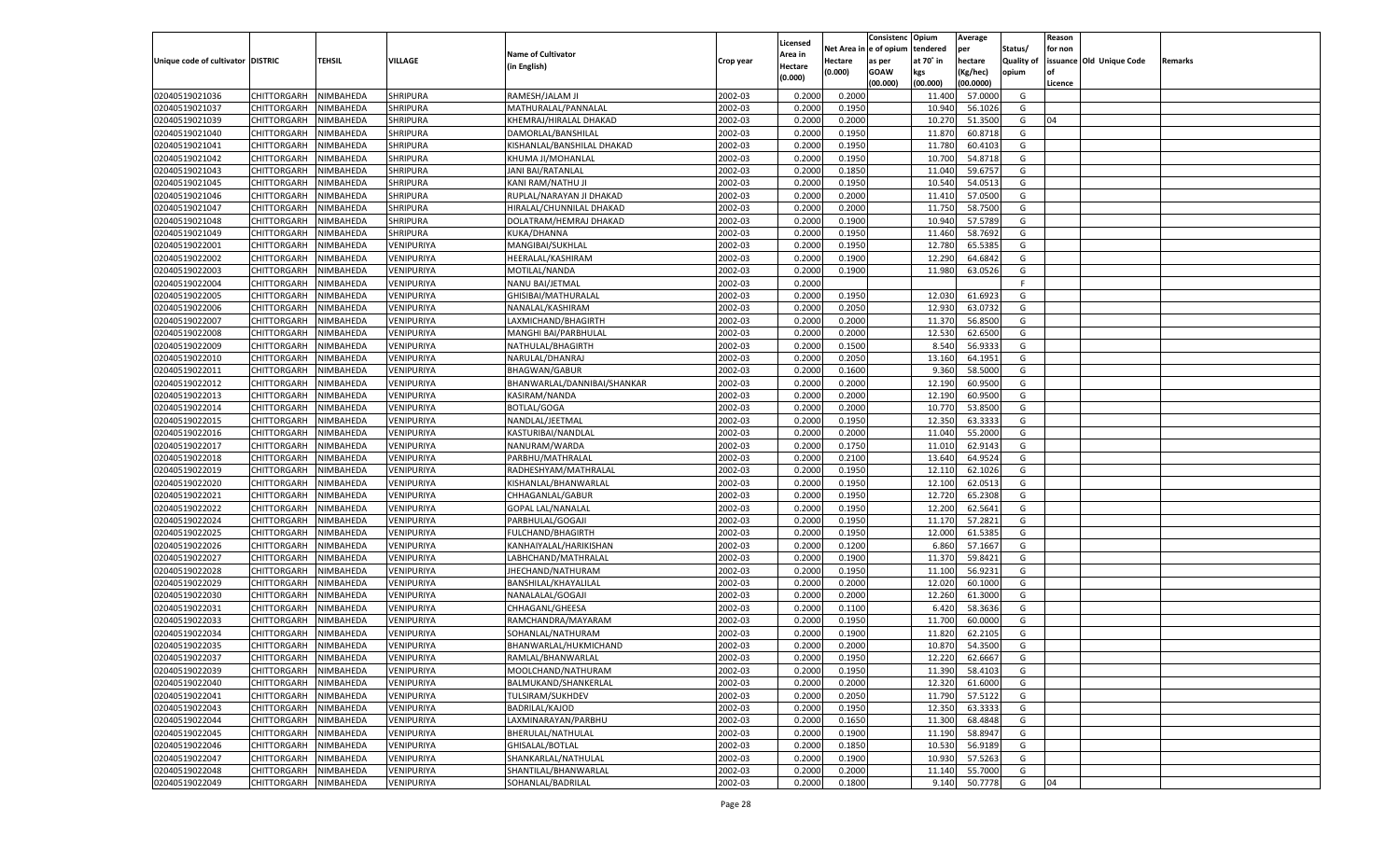| n e of opium<br>Net Area iı<br>tendered<br>per<br>Status/<br>for non<br><b>Name of Cultivator</b><br>Area in<br>Unique code of cultivator DISTRIC<br>TEHSIL<br>VILLAGE<br>at 70° in<br>hectare<br>Quality of<br>issuance Old Unique Code<br>Hectare<br>as per<br>Crop year<br>Remarks<br>(in English)<br>Hectare<br>(0.000)<br><b>GOAW</b><br>kgs<br>(Kg/hec)<br>opium<br>(0.000)<br>(00.000)<br>(00.000)<br>(00.0000)<br>Licence<br>02040519022050<br>CHITTORGARH<br>NIMBAHEDA<br>VENIPURIYA<br>2002-03<br>0.2000<br>0.2000<br>10.360<br>51.8000<br>LALURAM/JETMAL<br>G<br>04<br>02040519022051<br>CHITTORGARH<br>2002-03<br>0.2000<br>0.2000<br>12.240<br>NIMBAHEDA<br>VENIPURIYA<br>MOOLCHAND/MATHURALAL<br>61.2000<br>G<br>02040519022052<br>CHITTORGARH<br>VENIPURIYA<br>2002-03<br>0.2000<br>0.1900<br>60.5789<br>G<br>NIMBAHEDA<br>LABHCHAND/MOTIRAM<br>11.510<br>02040519022053<br>CHITTORGARH<br>VENIPURIYA<br>2002-03<br>12.090<br>60.4500<br>G<br>NIMBAHEDA<br>KALURAM/NANALAL<br>0.2000<br>0.2000<br>02040519022054<br>CHITTORGARH<br>NIMBAHEDA<br>VENIPURIYA<br>BHAGWANLAL/MANGILAL<br>2002-03<br>0.2000<br>0.1900<br>11.660<br>61.3684<br>G<br>02040519022055<br>CHITTORGARH<br>2002-03<br>0.2000<br>12.570<br>59.8571<br>NIMBAHEDA<br>VENIPURIYA<br><b>BHURI BAI/BADRILAL</b><br>0.2100<br>G<br>02040519022036<br>CHITTORGARH<br>VENIPURIYA<br>2002-03<br>0.2000<br>0.1950<br>10.890<br>55.8462<br>G<br>NIMBAHEDA<br>SHANTILAL/RAMNARAYAN<br>NAME CHANGE/APILE<br>02040519023002<br>CHITTORGARH<br>AAJAMPURA<br>2002-03<br>0.1950<br>12.030<br>61.6923<br>G<br>NIMBAHEDA<br>GAMNDIRAM/VIJHERAM<br>0.2000<br>02040519023003<br>CHITTORGARH<br>NIMBAHEDA<br>AAJAMPURA<br>RAMIBAI/JASRAJ<br>2002-03<br>0.2000<br>0.1900<br>12.120<br>63.7895<br>G<br><b>NAME CHANGE</b><br>02040519023004<br>CHITTORGARH<br>AAJAMPURA<br>2002-03<br>0.2000<br>11.660<br>61.3684<br>NIMBAHEDA<br><b>KESURAM/VIJHERAM</b><br>0.1900<br>G<br>02040519023005<br>CHITTORGARH<br>AAJAMPURA<br>2002-03<br>0.2000<br>0.1900<br>10.700<br>56.3158<br>NIMBAHEDA<br>DOLATRAM/FHETELAL<br>G<br>02040519023007<br>CHITTORGARH<br>AAJAMPURA<br>2002-03<br>0.2000<br>0.1500<br>9.000<br>60.0000<br>G<br>NIMBAHEDA<br>DOLATRAM/KHEMRAJ<br>02040519023008<br>CHITTORGARH<br>NIMBAHEDA<br>AAJAMPURA<br>JASHRAJ/PRTHVIRAJ<br>2002-03<br>0.2000<br>0.2000<br>11.54<br>57.7000<br>G<br>02040519023009<br>CHITTORGARH<br>AAJAMPURA<br>2002-03<br>0.2000<br>0.1900<br>11.660<br>61.3684<br>NIMBAHEDA<br>SHIVNARAYAN/DOLATRAM<br>G<br>02040519023010<br>CHITTORGARH<br>AAJAMPURA<br>2002-03<br>0.2000<br>0.1000<br>60.3000<br>NIMBAHEDA<br>SOBHALAL/NARAYAN<br>6.030<br>G<br>02040519023011<br>CHITTORGARH<br>AAJAMPURA<br>ASHOK/SHRILAL<br>2002-03<br>0.2000<br>0.2050<br>12.270<br>59.8537<br>NIMBAHEDA<br>G<br>02040519023014<br>CHITTORGARH<br>NIMBAHEDA<br>AAJAMPURA<br>MNOHARSINGH/PRTHVIRAJ<br>2002-03<br>0.2000<br>0.1200<br>55.7500<br>G<br>6.690<br>02040519023016<br>AAJAMPURA<br>2002-03<br>0.1900<br>12.14<br>63.8947<br>CHITTORGARH<br>NIMBAHEDA<br><b>GOPAL/RAMLAL</b><br>0.2000<br>G<br>02040519023017<br>CHITTORGARH<br>AAJAMPURA<br>2002-03<br>0.2000<br>0.1050<br>6.340<br>60.3810<br>NIMBAHEDA<br>MNOHARSINGH/SHRILAI<br>G<br>02040519025001<br>CHITTORGARH<br>2002-03<br>0.2000<br>0.2000<br>12.18<br>60.9000<br>NIMBAHEDA<br>ARNIYAJOSI-A<br><b>BHGVATI/SHANKARLAL</b><br>G<br>02040519025003<br>CHITTORGARH<br>NIMBAHEDA<br>ARNIYAJOSI-A<br>OUNKARLAL/BHURALAL<br>2002-03<br>0.2000<br>0.2000<br>13.230<br>66.1500<br>G<br>02040519025004<br>2002-03<br>5.750<br>54.7619<br>CHITTORGARH<br>NIMBAHEDA<br>ARNIYAJOSI-A<br>CHAGANLAL/PYARA<br>0.2000<br>0.1050<br>G<br>02040519025005<br>CHITTORGARH<br>ARNIYAJOSI-A<br>2002-03<br>0.2000<br>NIMBAHEDA<br>PARBHULAL/KALU<br>N<br>02040519025007<br>CHITTORGARH<br>2002-03<br>0.2000<br>6.570<br>59.7273<br>NIMBAHEDA<br>ARNIYAJOSI-A<br>MANGILAL/MOHANLAL<br>0.1100<br>G<br>02040519025008<br>CHITTORGARH<br>NIMBAHEDA<br>ARNIYAJOSI-A<br>KISHANLAL/NANDA<br>2002-03<br>0.2000<br>0.1050<br>5.470<br>52.0952<br>G<br>02040519025009<br>2002-03<br>5.650<br>53.8095<br>CHITTORGARH<br>NIMBAHEDA<br>ARNIYAJOSI-A<br>HEERALAL/BHANWARLAL<br>0.2000<br>0.1050<br>G<br>02040519025010<br>CHITTORGARH<br>ARNIYAJOSI-A<br>2002-03<br>0.2000<br>0.1000<br>6.680<br>66.8000<br>NIMBAHEDA<br>BHANWARLAL/BHAGVANLAL<br>G<br>02040519025012<br>CHITTORGARH<br>2002-03<br>0.2000<br>0.2000<br>12.420<br>NIMBAHEDA<br>ARNIYAJOSI-A<br>MANGILAL/PYARA<br>62.1000<br>G<br>02040519025014<br>CHITTORGARH<br>NIMBAHEDA<br>ARNIYAJOSI-A<br>2002-03<br>0.2000<br>0.1850<br>1.740<br>9.4054<br>02<br>IMARTIBAI/KISHANLAL<br>02040519025015<br>2002-03<br>12.570<br>62.8500<br>CHITTORGARH<br>NIMBAHEDA<br>ARNIYAJOSI-A<br>NANALAL/SHANKARLAL<br>0.2000<br>0.2000<br>G<br>02040519025016<br>NIMBAHEDA<br>ARNIYAJOSI-A<br>2002-03<br>0.2000<br>0.2000<br>11.34<br>56.7000<br>CHITTORGARH<br>KASIBAI/BHERULAL<br>G<br>02040519025017<br>2002-03<br>0.2000<br>10.800<br>54.0000<br>CHITTORGARH<br>NIMBAHEDA<br>ARNIYAJOSI-A<br>MEGRAJ/RAMA<br>0.2000<br>G<br>02040519025018<br>NIMBAHEDA<br>ARNIYAJOSI-A<br>2002-03<br>0.2000<br>0.2050<br>55.1220<br>CHITTORGARH<br>MATHURALAL/KHEMA<br>11.300<br>G<br>02040519025019<br>2002-03<br>0.2000<br>6.23<br>59.3333<br>CHITTORGARH<br>NIMBAHEDA<br>ARNIYAJOSI-A<br>CHAMPALAL/BADRILAL<br>0.1050<br>G<br>02040519025021<br>NIMBAHEDA<br>ARNIYAJOSI-A<br>NANALAL/KASIRAM<br>2002-03<br>0.2000<br>0.2100<br>11.700<br>55.7143<br>CHITTORGARH<br>G<br>02040519025023<br>2002-03<br>0.1000<br>6.600<br>66.0000<br>CHITTORGARH<br>NIMBAHEDA<br>ARNIYAJOSI-A<br>BANSILAL/BHAGVANLAL<br>0.2000<br>G<br>02040519025025<br>NIMBAHEDA<br>ARNIYAJOSI-A<br>NANALAL/GOKEL<br>2002-03<br>0.2000<br>0.1450<br>8.620<br>59.4483<br>CHITTORGARH<br>G<br>02040519025027<br>2002-03<br>0.2000<br>0.1950<br>11.500<br>58.9744<br>CHITTORGARH<br>NIMBAHEDA<br>ARNIYAJOSI-A<br>BABRULAL/PANNALAL<br>G<br>02040519025028<br>NIMBAHEDA<br>ARNIYAJOSI-A<br>2002-03<br>0.2000<br>0.1000<br>5.890<br>58.9000<br>CHITTORGARH<br>RADHESHYAM/DOLATRAM<br>G<br>02040519025034<br>2002-03<br>0.1950<br>10.630<br>54.5128<br>CHITTORGARH<br>NIMBAHEDA<br>ARNIYAJOSI-A<br>GASILAL/NARAYAN<br>0.2000<br>G<br>02040519025039<br>NIMBAHEDA<br>ARNIYAJOSI-A<br>2002-03<br>0.2000<br>0.2000<br>64.0000<br>CHITTORGARH<br>NIRBHERAM/PARBHULAL<br>12.800<br>G<br>02040519025040<br>2002-03<br>10.860<br>52.9756<br>CHITTORGARH<br>NIMBAHEDA<br>ARNIYAJOSI-A<br>BABRULAL/BHERULAL<br>0.2000<br>0.2050<br>G<br>02040519025041<br>2002-03<br>0.2000<br>0.1600<br>CHITTORGARH<br>NIMBAHEDA<br>ARNIYAJOSI-A<br>JAGNNATH/GOPILAL<br>8.800<br>55.0000<br>G<br>02040519025043<br>2002-03<br>CHITTORGARH<br>NIMBAHEDA<br>ARNIYAJOSI-A<br>KAMLABAI/BADRILAL<br>0.2000<br>0.0900<br>6.160<br>68.4444<br>G<br>02040519025044<br>NIMBAHEDA<br>2002-03<br>0.2000<br>0.1000<br>5.990<br>59.9000<br>CHITTORGARH<br>ARNIYAJOSI-A<br>SUKHLAL/PANNALAI<br>G<br>CHITTORGARH<br>NIMBAHEDA<br>ARNIYAJOSI-A<br>SHAMBHULAL/MANGILAL<br>2002-03<br>0.2000<br>0.1900<br>10.670 56.1579<br>G<br>2002-03<br>NIMBAHEDA<br>ARNIYAJOSI-B<br>BHAGVANLAL/DEVRAM<br>0.2000<br>0.0950<br>5.710<br><b>CHITTORGARH</b><br>60.1053<br>G<br>CHITTORGARH<br>NIMBAHEDA<br>ARNIYAJOSI-B<br>DEVNARAYAN/TULSIRAM<br>2002-03<br>0.2000<br>0.1900<br>12.230<br>64.3684<br>G<br>2002-03<br>CHITTORGARH<br>NIMBAHEDA<br>ARNIYAJOSI-B<br><b>BANSILAL/GOPAL</b><br>0.2000<br>F.<br>CHITTORGARH<br>NIMBAHEDA<br>ARNIYAJOSI-B<br>FAKIRCHAND/MAGNA<br>2002-03<br>0.2000<br>F.<br>02040519025055<br>CHITTORGARH<br>NIMBAHEDA<br>ARNIYAJOSI-B<br>HEERALAL/PYARCHAND<br>2002-03<br>0.2000<br>0.2000<br>70.9500<br>14.190<br>G<br>CHITTORGARH<br>NIMBAHEDA<br>ARNIYAJOSI-B<br>HEERALAL/KHEMRAJ<br>2002-03<br>0.2000<br>0.1900<br>55.7895<br>10.600<br>G<br>2002-03<br>02040519025057<br>CHITTORGARH<br>NIMBAHEDA<br>ARNIYAJOSI-B<br>SANTIBAI/BADRILAL<br>0.2000<br>F.<br>CHITTORGARH<br>NIMBAHEDA<br>ARNIYAJOSI-B<br>HARISHANKAR/PYARCHAND<br>2002-03<br>0.2000<br>0.1900<br>12.270<br>64.5789<br>G<br>02040519025062<br>CHITTORGARH<br>NIMBAHEDA<br>ARNIYAJOSI-B<br>POKERLAL/RATANA<br>2002-03<br>0.2000<br>0.1950<br>12.170<br>62.4103<br>G |                |                    |           |              |            |         |          |        | Consistenc | Opium  | Average |   | Reason |  |
|------------------------------------------------------------------------------------------------------------------------------------------------------------------------------------------------------------------------------------------------------------------------------------------------------------------------------------------------------------------------------------------------------------------------------------------------------------------------------------------------------------------------------------------------------------------------------------------------------------------------------------------------------------------------------------------------------------------------------------------------------------------------------------------------------------------------------------------------------------------------------------------------------------------------------------------------------------------------------------------------------------------------------------------------------------------------------------------------------------------------------------------------------------------------------------------------------------------------------------------------------------------------------------------------------------------------------------------------------------------------------------------------------------------------------------------------------------------------------------------------------------------------------------------------------------------------------------------------------------------------------------------------------------------------------------------------------------------------------------------------------------------------------------------------------------------------------------------------------------------------------------------------------------------------------------------------------------------------------------------------------------------------------------------------------------------------------------------------------------------------------------------------------------------------------------------------------------------------------------------------------------------------------------------------------------------------------------------------------------------------------------------------------------------------------------------------------------------------------------------------------------------------------------------------------------------------------------------------------------------------------------------------------------------------------------------------------------------------------------------------------------------------------------------------------------------------------------------------------------------------------------------------------------------------------------------------------------------------------------------------------------------------------------------------------------------------------------------------------------------------------------------------------------------------------------------------------------------------------------------------------------------------------------------------------------------------------------------------------------------------------------------------------------------------------------------------------------------------------------------------------------------------------------------------------------------------------------------------------------------------------------------------------------------------------------------------------------------------------------------------------------------------------------------------------------------------------------------------------------------------------------------------------------------------------------------------------------------------------------------------------------------------------------------------------------------------------------------------------------------------------------------------------------------------------------------------------------------------------------------------------------------------------------------------------------------------------------------------------------------------------------------------------------------------------------------------------------------------------------------------------------------------------------------------------------------------------------------------------------------------------------------------------------------------------------------------------------------------------------------------------------------------------------------------------------------------------------------------------------------------------------------------------------------------------------------------------------------------------------------------------------------------------------------------------------------------------------------------------------------------------------------------------------------------------------------------------------------------------------------------------------------------------------------------------------------------------------------------------------------------------------------------------------------------------------------------------------------------------------------------------------------------------------------------------------------------------------------------------------------------------------------------------------------------------------------------------------------------------------------------------------------------------------------------------------------------------------------------------------------------------------------------------------------------------------------------------------------------------------------------------------------------------------------------------------------------------------------------------------------------------------------------------------------------------------------------------------------------------------------------------------------------------------------------------------------------------------------------------------------------------------------------------------------------------------------------------------------------------------------------------------------------------------------------------------------------------------------------------------------------------------------------------------------------------------------------------------------------------------------------------------------------------------------------------------------------------------------------------------------------------------------------------------------------------------------------------------------------------------------------------------------------------------------------------------------------------------------------------------------------------------------------------------------------------------------------------------------------------------------------------------------------------------------------------------------------------------------------------------------------------------------------------------------------------------------------------------------------------------------------------------------------------------------------------------------------------------------------------------------------------------------------------------------------------------------------------------------------------------------------------------------------------------------------------------------------------------------------------------------------------------------------------------------------------------------------------------------------------------------------------------------------------------------------------------------------------------------------------------------------------------------------------------------------------------------------------|----------------|--------------------|-----------|--------------|------------|---------|----------|--------|------------|--------|---------|---|--------|--|
|                                                                                                                                                                                                                                                                                                                                                                                                                                                                                                                                                                                                                                                                                                                                                                                                                                                                                                                                                                                                                                                                                                                                                                                                                                                                                                                                                                                                                                                                                                                                                                                                                                                                                                                                                                                                                                                                                                                                                                                                                                                                                                                                                                                                                                                                                                                                                                                                                                                                                                                                                                                                                                                                                                                                                                                                                                                                                                                                                                                                                                                                                                                                                                                                                                                                                                                                                                                                                                                                                                                                                                                                                                                                                                                                                                                                                                                                                                                                                                                                                                                                                                                                                                                                                                                                                                                                                                                                                                                                                                                                                                                                                                                                                                                                                                                                                                                                                                                                                                                                                                                                                                                                                                                                                                                                                                                                                                                                                                                                                                                                                                                                                                                                                                                                                                                                                                                                                                                                                                                                                                                                                                                                                                                                                                                                                                                                                                                                                                                                                                                                                                                                                                                                                                                                                                                                                                                                                                                                                                                                                                                                                                                                                                                                                                                                                                                                                                                                                                                                                                                                                                                                                                                                                                                                                                                                                                                                                                                                                                                                                                                                                                                                                                                                      |                |                    |           |              |            |         | Licensed |        |            |        |         |   |        |  |
|                                                                                                                                                                                                                                                                                                                                                                                                                                                                                                                                                                                                                                                                                                                                                                                                                                                                                                                                                                                                                                                                                                                                                                                                                                                                                                                                                                                                                                                                                                                                                                                                                                                                                                                                                                                                                                                                                                                                                                                                                                                                                                                                                                                                                                                                                                                                                                                                                                                                                                                                                                                                                                                                                                                                                                                                                                                                                                                                                                                                                                                                                                                                                                                                                                                                                                                                                                                                                                                                                                                                                                                                                                                                                                                                                                                                                                                                                                                                                                                                                                                                                                                                                                                                                                                                                                                                                                                                                                                                                                                                                                                                                                                                                                                                                                                                                                                                                                                                                                                                                                                                                                                                                                                                                                                                                                                                                                                                                                                                                                                                                                                                                                                                                                                                                                                                                                                                                                                                                                                                                                                                                                                                                                                                                                                                                                                                                                                                                                                                                                                                                                                                                                                                                                                                                                                                                                                                                                                                                                                                                                                                                                                                                                                                                                                                                                                                                                                                                                                                                                                                                                                                                                                                                                                                                                                                                                                                                                                                                                                                                                                                                                                                                                                                      |                |                    |           |              |            |         |          |        |            |        |         |   |        |  |
|                                                                                                                                                                                                                                                                                                                                                                                                                                                                                                                                                                                                                                                                                                                                                                                                                                                                                                                                                                                                                                                                                                                                                                                                                                                                                                                                                                                                                                                                                                                                                                                                                                                                                                                                                                                                                                                                                                                                                                                                                                                                                                                                                                                                                                                                                                                                                                                                                                                                                                                                                                                                                                                                                                                                                                                                                                                                                                                                                                                                                                                                                                                                                                                                                                                                                                                                                                                                                                                                                                                                                                                                                                                                                                                                                                                                                                                                                                                                                                                                                                                                                                                                                                                                                                                                                                                                                                                                                                                                                                                                                                                                                                                                                                                                                                                                                                                                                                                                                                                                                                                                                                                                                                                                                                                                                                                                                                                                                                                                                                                                                                                                                                                                                                                                                                                                                                                                                                                                                                                                                                                                                                                                                                                                                                                                                                                                                                                                                                                                                                                                                                                                                                                                                                                                                                                                                                                                                                                                                                                                                                                                                                                                                                                                                                                                                                                                                                                                                                                                                                                                                                                                                                                                                                                                                                                                                                                                                                                                                                                                                                                                                                                                                                                                      |                |                    |           |              |            |         |          |        |            |        |         |   |        |  |
|                                                                                                                                                                                                                                                                                                                                                                                                                                                                                                                                                                                                                                                                                                                                                                                                                                                                                                                                                                                                                                                                                                                                                                                                                                                                                                                                                                                                                                                                                                                                                                                                                                                                                                                                                                                                                                                                                                                                                                                                                                                                                                                                                                                                                                                                                                                                                                                                                                                                                                                                                                                                                                                                                                                                                                                                                                                                                                                                                                                                                                                                                                                                                                                                                                                                                                                                                                                                                                                                                                                                                                                                                                                                                                                                                                                                                                                                                                                                                                                                                                                                                                                                                                                                                                                                                                                                                                                                                                                                                                                                                                                                                                                                                                                                                                                                                                                                                                                                                                                                                                                                                                                                                                                                                                                                                                                                                                                                                                                                                                                                                                                                                                                                                                                                                                                                                                                                                                                                                                                                                                                                                                                                                                                                                                                                                                                                                                                                                                                                                                                                                                                                                                                                                                                                                                                                                                                                                                                                                                                                                                                                                                                                                                                                                                                                                                                                                                                                                                                                                                                                                                                                                                                                                                                                                                                                                                                                                                                                                                                                                                                                                                                                                                                                      |                |                    |           |              |            |         |          |        |            |        |         |   |        |  |
|                                                                                                                                                                                                                                                                                                                                                                                                                                                                                                                                                                                                                                                                                                                                                                                                                                                                                                                                                                                                                                                                                                                                                                                                                                                                                                                                                                                                                                                                                                                                                                                                                                                                                                                                                                                                                                                                                                                                                                                                                                                                                                                                                                                                                                                                                                                                                                                                                                                                                                                                                                                                                                                                                                                                                                                                                                                                                                                                                                                                                                                                                                                                                                                                                                                                                                                                                                                                                                                                                                                                                                                                                                                                                                                                                                                                                                                                                                                                                                                                                                                                                                                                                                                                                                                                                                                                                                                                                                                                                                                                                                                                                                                                                                                                                                                                                                                                                                                                                                                                                                                                                                                                                                                                                                                                                                                                                                                                                                                                                                                                                                                                                                                                                                                                                                                                                                                                                                                                                                                                                                                                                                                                                                                                                                                                                                                                                                                                                                                                                                                                                                                                                                                                                                                                                                                                                                                                                                                                                                                                                                                                                                                                                                                                                                                                                                                                                                                                                                                                                                                                                                                                                                                                                                                                                                                                                                                                                                                                                                                                                                                                                                                                                                                                      |                |                    |           |              |            |         |          |        |            |        |         |   |        |  |
|                                                                                                                                                                                                                                                                                                                                                                                                                                                                                                                                                                                                                                                                                                                                                                                                                                                                                                                                                                                                                                                                                                                                                                                                                                                                                                                                                                                                                                                                                                                                                                                                                                                                                                                                                                                                                                                                                                                                                                                                                                                                                                                                                                                                                                                                                                                                                                                                                                                                                                                                                                                                                                                                                                                                                                                                                                                                                                                                                                                                                                                                                                                                                                                                                                                                                                                                                                                                                                                                                                                                                                                                                                                                                                                                                                                                                                                                                                                                                                                                                                                                                                                                                                                                                                                                                                                                                                                                                                                                                                                                                                                                                                                                                                                                                                                                                                                                                                                                                                                                                                                                                                                                                                                                                                                                                                                                                                                                                                                                                                                                                                                                                                                                                                                                                                                                                                                                                                                                                                                                                                                                                                                                                                                                                                                                                                                                                                                                                                                                                                                                                                                                                                                                                                                                                                                                                                                                                                                                                                                                                                                                                                                                                                                                                                                                                                                                                                                                                                                                                                                                                                                                                                                                                                                                                                                                                                                                                                                                                                                                                                                                                                                                                                                                      |                |                    |           |              |            |         |          |        |            |        |         |   |        |  |
|                                                                                                                                                                                                                                                                                                                                                                                                                                                                                                                                                                                                                                                                                                                                                                                                                                                                                                                                                                                                                                                                                                                                                                                                                                                                                                                                                                                                                                                                                                                                                                                                                                                                                                                                                                                                                                                                                                                                                                                                                                                                                                                                                                                                                                                                                                                                                                                                                                                                                                                                                                                                                                                                                                                                                                                                                                                                                                                                                                                                                                                                                                                                                                                                                                                                                                                                                                                                                                                                                                                                                                                                                                                                                                                                                                                                                                                                                                                                                                                                                                                                                                                                                                                                                                                                                                                                                                                                                                                                                                                                                                                                                                                                                                                                                                                                                                                                                                                                                                                                                                                                                                                                                                                                                                                                                                                                                                                                                                                                                                                                                                                                                                                                                                                                                                                                                                                                                                                                                                                                                                                                                                                                                                                                                                                                                                                                                                                                                                                                                                                                                                                                                                                                                                                                                                                                                                                                                                                                                                                                                                                                                                                                                                                                                                                                                                                                                                                                                                                                                                                                                                                                                                                                                                                                                                                                                                                                                                                                                                                                                                                                                                                                                                                                      |                |                    |           |              |            |         |          |        |            |        |         |   |        |  |
|                                                                                                                                                                                                                                                                                                                                                                                                                                                                                                                                                                                                                                                                                                                                                                                                                                                                                                                                                                                                                                                                                                                                                                                                                                                                                                                                                                                                                                                                                                                                                                                                                                                                                                                                                                                                                                                                                                                                                                                                                                                                                                                                                                                                                                                                                                                                                                                                                                                                                                                                                                                                                                                                                                                                                                                                                                                                                                                                                                                                                                                                                                                                                                                                                                                                                                                                                                                                                                                                                                                                                                                                                                                                                                                                                                                                                                                                                                                                                                                                                                                                                                                                                                                                                                                                                                                                                                                                                                                                                                                                                                                                                                                                                                                                                                                                                                                                                                                                                                                                                                                                                                                                                                                                                                                                                                                                                                                                                                                                                                                                                                                                                                                                                                                                                                                                                                                                                                                                                                                                                                                                                                                                                                                                                                                                                                                                                                                                                                                                                                                                                                                                                                                                                                                                                                                                                                                                                                                                                                                                                                                                                                                                                                                                                                                                                                                                                                                                                                                                                                                                                                                                                                                                                                                                                                                                                                                                                                                                                                                                                                                                                                                                                                                                      |                |                    |           |              |            |         |          |        |            |        |         |   |        |  |
|                                                                                                                                                                                                                                                                                                                                                                                                                                                                                                                                                                                                                                                                                                                                                                                                                                                                                                                                                                                                                                                                                                                                                                                                                                                                                                                                                                                                                                                                                                                                                                                                                                                                                                                                                                                                                                                                                                                                                                                                                                                                                                                                                                                                                                                                                                                                                                                                                                                                                                                                                                                                                                                                                                                                                                                                                                                                                                                                                                                                                                                                                                                                                                                                                                                                                                                                                                                                                                                                                                                                                                                                                                                                                                                                                                                                                                                                                                                                                                                                                                                                                                                                                                                                                                                                                                                                                                                                                                                                                                                                                                                                                                                                                                                                                                                                                                                                                                                                                                                                                                                                                                                                                                                                                                                                                                                                                                                                                                                                                                                                                                                                                                                                                                                                                                                                                                                                                                                                                                                                                                                                                                                                                                                                                                                                                                                                                                                                                                                                                                                                                                                                                                                                                                                                                                                                                                                                                                                                                                                                                                                                                                                                                                                                                                                                                                                                                                                                                                                                                                                                                                                                                                                                                                                                                                                                                                                                                                                                                                                                                                                                                                                                                                                                      |                |                    |           |              |            |         |          |        |            |        |         |   |        |  |
|                                                                                                                                                                                                                                                                                                                                                                                                                                                                                                                                                                                                                                                                                                                                                                                                                                                                                                                                                                                                                                                                                                                                                                                                                                                                                                                                                                                                                                                                                                                                                                                                                                                                                                                                                                                                                                                                                                                                                                                                                                                                                                                                                                                                                                                                                                                                                                                                                                                                                                                                                                                                                                                                                                                                                                                                                                                                                                                                                                                                                                                                                                                                                                                                                                                                                                                                                                                                                                                                                                                                                                                                                                                                                                                                                                                                                                                                                                                                                                                                                                                                                                                                                                                                                                                                                                                                                                                                                                                                                                                                                                                                                                                                                                                                                                                                                                                                                                                                                                                                                                                                                                                                                                                                                                                                                                                                                                                                                                                                                                                                                                                                                                                                                                                                                                                                                                                                                                                                                                                                                                                                                                                                                                                                                                                                                                                                                                                                                                                                                                                                                                                                                                                                                                                                                                                                                                                                                                                                                                                                                                                                                                                                                                                                                                                                                                                                                                                                                                                                                                                                                                                                                                                                                                                                                                                                                                                                                                                                                                                                                                                                                                                                                                                                      |                |                    |           |              |            |         |          |        |            |        |         |   |        |  |
|                                                                                                                                                                                                                                                                                                                                                                                                                                                                                                                                                                                                                                                                                                                                                                                                                                                                                                                                                                                                                                                                                                                                                                                                                                                                                                                                                                                                                                                                                                                                                                                                                                                                                                                                                                                                                                                                                                                                                                                                                                                                                                                                                                                                                                                                                                                                                                                                                                                                                                                                                                                                                                                                                                                                                                                                                                                                                                                                                                                                                                                                                                                                                                                                                                                                                                                                                                                                                                                                                                                                                                                                                                                                                                                                                                                                                                                                                                                                                                                                                                                                                                                                                                                                                                                                                                                                                                                                                                                                                                                                                                                                                                                                                                                                                                                                                                                                                                                                                                                                                                                                                                                                                                                                                                                                                                                                                                                                                                                                                                                                                                                                                                                                                                                                                                                                                                                                                                                                                                                                                                                                                                                                                                                                                                                                                                                                                                                                                                                                                                                                                                                                                                                                                                                                                                                                                                                                                                                                                                                                                                                                                                                                                                                                                                                                                                                                                                                                                                                                                                                                                                                                                                                                                                                                                                                                                                                                                                                                                                                                                                                                                                                                                                                                      |                |                    |           |              |            |         |          |        |            |        |         |   |        |  |
|                                                                                                                                                                                                                                                                                                                                                                                                                                                                                                                                                                                                                                                                                                                                                                                                                                                                                                                                                                                                                                                                                                                                                                                                                                                                                                                                                                                                                                                                                                                                                                                                                                                                                                                                                                                                                                                                                                                                                                                                                                                                                                                                                                                                                                                                                                                                                                                                                                                                                                                                                                                                                                                                                                                                                                                                                                                                                                                                                                                                                                                                                                                                                                                                                                                                                                                                                                                                                                                                                                                                                                                                                                                                                                                                                                                                                                                                                                                                                                                                                                                                                                                                                                                                                                                                                                                                                                                                                                                                                                                                                                                                                                                                                                                                                                                                                                                                                                                                                                                                                                                                                                                                                                                                                                                                                                                                                                                                                                                                                                                                                                                                                                                                                                                                                                                                                                                                                                                                                                                                                                                                                                                                                                                                                                                                                                                                                                                                                                                                                                                                                                                                                                                                                                                                                                                                                                                                                                                                                                                                                                                                                                                                                                                                                                                                                                                                                                                                                                                                                                                                                                                                                                                                                                                                                                                                                                                                                                                                                                                                                                                                                                                                                                                                      |                |                    |           |              |            |         |          |        |            |        |         |   |        |  |
|                                                                                                                                                                                                                                                                                                                                                                                                                                                                                                                                                                                                                                                                                                                                                                                                                                                                                                                                                                                                                                                                                                                                                                                                                                                                                                                                                                                                                                                                                                                                                                                                                                                                                                                                                                                                                                                                                                                                                                                                                                                                                                                                                                                                                                                                                                                                                                                                                                                                                                                                                                                                                                                                                                                                                                                                                                                                                                                                                                                                                                                                                                                                                                                                                                                                                                                                                                                                                                                                                                                                                                                                                                                                                                                                                                                                                                                                                                                                                                                                                                                                                                                                                                                                                                                                                                                                                                                                                                                                                                                                                                                                                                                                                                                                                                                                                                                                                                                                                                                                                                                                                                                                                                                                                                                                                                                                                                                                                                                                                                                                                                                                                                                                                                                                                                                                                                                                                                                                                                                                                                                                                                                                                                                                                                                                                                                                                                                                                                                                                                                                                                                                                                                                                                                                                                                                                                                                                                                                                                                                                                                                                                                                                                                                                                                                                                                                                                                                                                                                                                                                                                                                                                                                                                                                                                                                                                                                                                                                                                                                                                                                                                                                                                                                      |                |                    |           |              |            |         |          |        |            |        |         |   |        |  |
|                                                                                                                                                                                                                                                                                                                                                                                                                                                                                                                                                                                                                                                                                                                                                                                                                                                                                                                                                                                                                                                                                                                                                                                                                                                                                                                                                                                                                                                                                                                                                                                                                                                                                                                                                                                                                                                                                                                                                                                                                                                                                                                                                                                                                                                                                                                                                                                                                                                                                                                                                                                                                                                                                                                                                                                                                                                                                                                                                                                                                                                                                                                                                                                                                                                                                                                                                                                                                                                                                                                                                                                                                                                                                                                                                                                                                                                                                                                                                                                                                                                                                                                                                                                                                                                                                                                                                                                                                                                                                                                                                                                                                                                                                                                                                                                                                                                                                                                                                                                                                                                                                                                                                                                                                                                                                                                                                                                                                                                                                                                                                                                                                                                                                                                                                                                                                                                                                                                                                                                                                                                                                                                                                                                                                                                                                                                                                                                                                                                                                                                                                                                                                                                                                                                                                                                                                                                                                                                                                                                                                                                                                                                                                                                                                                                                                                                                                                                                                                                                                                                                                                                                                                                                                                                                                                                                                                                                                                                                                                                                                                                                                                                                                                                                      |                |                    |           |              |            |         |          |        |            |        |         |   |        |  |
|                                                                                                                                                                                                                                                                                                                                                                                                                                                                                                                                                                                                                                                                                                                                                                                                                                                                                                                                                                                                                                                                                                                                                                                                                                                                                                                                                                                                                                                                                                                                                                                                                                                                                                                                                                                                                                                                                                                                                                                                                                                                                                                                                                                                                                                                                                                                                                                                                                                                                                                                                                                                                                                                                                                                                                                                                                                                                                                                                                                                                                                                                                                                                                                                                                                                                                                                                                                                                                                                                                                                                                                                                                                                                                                                                                                                                                                                                                                                                                                                                                                                                                                                                                                                                                                                                                                                                                                                                                                                                                                                                                                                                                                                                                                                                                                                                                                                                                                                                                                                                                                                                                                                                                                                                                                                                                                                                                                                                                                                                                                                                                                                                                                                                                                                                                                                                                                                                                                                                                                                                                                                                                                                                                                                                                                                                                                                                                                                                                                                                                                                                                                                                                                                                                                                                                                                                                                                                                                                                                                                                                                                                                                                                                                                                                                                                                                                                                                                                                                                                                                                                                                                                                                                                                                                                                                                                                                                                                                                                                                                                                                                                                                                                                                                      |                |                    |           |              |            |         |          |        |            |        |         |   |        |  |
|                                                                                                                                                                                                                                                                                                                                                                                                                                                                                                                                                                                                                                                                                                                                                                                                                                                                                                                                                                                                                                                                                                                                                                                                                                                                                                                                                                                                                                                                                                                                                                                                                                                                                                                                                                                                                                                                                                                                                                                                                                                                                                                                                                                                                                                                                                                                                                                                                                                                                                                                                                                                                                                                                                                                                                                                                                                                                                                                                                                                                                                                                                                                                                                                                                                                                                                                                                                                                                                                                                                                                                                                                                                                                                                                                                                                                                                                                                                                                                                                                                                                                                                                                                                                                                                                                                                                                                                                                                                                                                                                                                                                                                                                                                                                                                                                                                                                                                                                                                                                                                                                                                                                                                                                                                                                                                                                                                                                                                                                                                                                                                                                                                                                                                                                                                                                                                                                                                                                                                                                                                                                                                                                                                                                                                                                                                                                                                                                                                                                                                                                                                                                                                                                                                                                                                                                                                                                                                                                                                                                                                                                                                                                                                                                                                                                                                                                                                                                                                                                                                                                                                                                                                                                                                                                                                                                                                                                                                                                                                                                                                                                                                                                                                                                      |                |                    |           |              |            |         |          |        |            |        |         |   |        |  |
|                                                                                                                                                                                                                                                                                                                                                                                                                                                                                                                                                                                                                                                                                                                                                                                                                                                                                                                                                                                                                                                                                                                                                                                                                                                                                                                                                                                                                                                                                                                                                                                                                                                                                                                                                                                                                                                                                                                                                                                                                                                                                                                                                                                                                                                                                                                                                                                                                                                                                                                                                                                                                                                                                                                                                                                                                                                                                                                                                                                                                                                                                                                                                                                                                                                                                                                                                                                                                                                                                                                                                                                                                                                                                                                                                                                                                                                                                                                                                                                                                                                                                                                                                                                                                                                                                                                                                                                                                                                                                                                                                                                                                                                                                                                                                                                                                                                                                                                                                                                                                                                                                                                                                                                                                                                                                                                                                                                                                                                                                                                                                                                                                                                                                                                                                                                                                                                                                                                                                                                                                                                                                                                                                                                                                                                                                                                                                                                                                                                                                                                                                                                                                                                                                                                                                                                                                                                                                                                                                                                                                                                                                                                                                                                                                                                                                                                                                                                                                                                                                                                                                                                                                                                                                                                                                                                                                                                                                                                                                                                                                                                                                                                                                                                                      |                |                    |           |              |            |         |          |        |            |        |         |   |        |  |
|                                                                                                                                                                                                                                                                                                                                                                                                                                                                                                                                                                                                                                                                                                                                                                                                                                                                                                                                                                                                                                                                                                                                                                                                                                                                                                                                                                                                                                                                                                                                                                                                                                                                                                                                                                                                                                                                                                                                                                                                                                                                                                                                                                                                                                                                                                                                                                                                                                                                                                                                                                                                                                                                                                                                                                                                                                                                                                                                                                                                                                                                                                                                                                                                                                                                                                                                                                                                                                                                                                                                                                                                                                                                                                                                                                                                                                                                                                                                                                                                                                                                                                                                                                                                                                                                                                                                                                                                                                                                                                                                                                                                                                                                                                                                                                                                                                                                                                                                                                                                                                                                                                                                                                                                                                                                                                                                                                                                                                                                                                                                                                                                                                                                                                                                                                                                                                                                                                                                                                                                                                                                                                                                                                                                                                                                                                                                                                                                                                                                                                                                                                                                                                                                                                                                                                                                                                                                                                                                                                                                                                                                                                                                                                                                                                                                                                                                                                                                                                                                                                                                                                                                                                                                                                                                                                                                                                                                                                                                                                                                                                                                                                                                                                                                      |                |                    |           |              |            |         |          |        |            |        |         |   |        |  |
|                                                                                                                                                                                                                                                                                                                                                                                                                                                                                                                                                                                                                                                                                                                                                                                                                                                                                                                                                                                                                                                                                                                                                                                                                                                                                                                                                                                                                                                                                                                                                                                                                                                                                                                                                                                                                                                                                                                                                                                                                                                                                                                                                                                                                                                                                                                                                                                                                                                                                                                                                                                                                                                                                                                                                                                                                                                                                                                                                                                                                                                                                                                                                                                                                                                                                                                                                                                                                                                                                                                                                                                                                                                                                                                                                                                                                                                                                                                                                                                                                                                                                                                                                                                                                                                                                                                                                                                                                                                                                                                                                                                                                                                                                                                                                                                                                                                                                                                                                                                                                                                                                                                                                                                                                                                                                                                                                                                                                                                                                                                                                                                                                                                                                                                                                                                                                                                                                                                                                                                                                                                                                                                                                                                                                                                                                                                                                                                                                                                                                                                                                                                                                                                                                                                                                                                                                                                                                                                                                                                                                                                                                                                                                                                                                                                                                                                                                                                                                                                                                                                                                                                                                                                                                                                                                                                                                                                                                                                                                                                                                                                                                                                                                                                                      |                |                    |           |              |            |         |          |        |            |        |         |   |        |  |
|                                                                                                                                                                                                                                                                                                                                                                                                                                                                                                                                                                                                                                                                                                                                                                                                                                                                                                                                                                                                                                                                                                                                                                                                                                                                                                                                                                                                                                                                                                                                                                                                                                                                                                                                                                                                                                                                                                                                                                                                                                                                                                                                                                                                                                                                                                                                                                                                                                                                                                                                                                                                                                                                                                                                                                                                                                                                                                                                                                                                                                                                                                                                                                                                                                                                                                                                                                                                                                                                                                                                                                                                                                                                                                                                                                                                                                                                                                                                                                                                                                                                                                                                                                                                                                                                                                                                                                                                                                                                                                                                                                                                                                                                                                                                                                                                                                                                                                                                                                                                                                                                                                                                                                                                                                                                                                                                                                                                                                                                                                                                                                                                                                                                                                                                                                                                                                                                                                                                                                                                                                                                                                                                                                                                                                                                                                                                                                                                                                                                                                                                                                                                                                                                                                                                                                                                                                                                                                                                                                                                                                                                                                                                                                                                                                                                                                                                                                                                                                                                                                                                                                                                                                                                                                                                                                                                                                                                                                                                                                                                                                                                                                                                                                                                      |                |                    |           |              |            |         |          |        |            |        |         |   |        |  |
|                                                                                                                                                                                                                                                                                                                                                                                                                                                                                                                                                                                                                                                                                                                                                                                                                                                                                                                                                                                                                                                                                                                                                                                                                                                                                                                                                                                                                                                                                                                                                                                                                                                                                                                                                                                                                                                                                                                                                                                                                                                                                                                                                                                                                                                                                                                                                                                                                                                                                                                                                                                                                                                                                                                                                                                                                                                                                                                                                                                                                                                                                                                                                                                                                                                                                                                                                                                                                                                                                                                                                                                                                                                                                                                                                                                                                                                                                                                                                                                                                                                                                                                                                                                                                                                                                                                                                                                                                                                                                                                                                                                                                                                                                                                                                                                                                                                                                                                                                                                                                                                                                                                                                                                                                                                                                                                                                                                                                                                                                                                                                                                                                                                                                                                                                                                                                                                                                                                                                                                                                                                                                                                                                                                                                                                                                                                                                                                                                                                                                                                                                                                                                                                                                                                                                                                                                                                                                                                                                                                                                                                                                                                                                                                                                                                                                                                                                                                                                                                                                                                                                                                                                                                                                                                                                                                                                                                                                                                                                                                                                                                                                                                                                                                                      |                |                    |           |              |            |         |          |        |            |        |         |   |        |  |
|                                                                                                                                                                                                                                                                                                                                                                                                                                                                                                                                                                                                                                                                                                                                                                                                                                                                                                                                                                                                                                                                                                                                                                                                                                                                                                                                                                                                                                                                                                                                                                                                                                                                                                                                                                                                                                                                                                                                                                                                                                                                                                                                                                                                                                                                                                                                                                                                                                                                                                                                                                                                                                                                                                                                                                                                                                                                                                                                                                                                                                                                                                                                                                                                                                                                                                                                                                                                                                                                                                                                                                                                                                                                                                                                                                                                                                                                                                                                                                                                                                                                                                                                                                                                                                                                                                                                                                                                                                                                                                                                                                                                                                                                                                                                                                                                                                                                                                                                                                                                                                                                                                                                                                                                                                                                                                                                                                                                                                                                                                                                                                                                                                                                                                                                                                                                                                                                                                                                                                                                                                                                                                                                                                                                                                                                                                                                                                                                                                                                                                                                                                                                                                                                                                                                                                                                                                                                                                                                                                                                                                                                                                                                                                                                                                                                                                                                                                                                                                                                                                                                                                                                                                                                                                                                                                                                                                                                                                                                                                                                                                                                                                                                                                                                      |                |                    |           |              |            |         |          |        |            |        |         |   |        |  |
|                                                                                                                                                                                                                                                                                                                                                                                                                                                                                                                                                                                                                                                                                                                                                                                                                                                                                                                                                                                                                                                                                                                                                                                                                                                                                                                                                                                                                                                                                                                                                                                                                                                                                                                                                                                                                                                                                                                                                                                                                                                                                                                                                                                                                                                                                                                                                                                                                                                                                                                                                                                                                                                                                                                                                                                                                                                                                                                                                                                                                                                                                                                                                                                                                                                                                                                                                                                                                                                                                                                                                                                                                                                                                                                                                                                                                                                                                                                                                                                                                                                                                                                                                                                                                                                                                                                                                                                                                                                                                                                                                                                                                                                                                                                                                                                                                                                                                                                                                                                                                                                                                                                                                                                                                                                                                                                                                                                                                                                                                                                                                                                                                                                                                                                                                                                                                                                                                                                                                                                                                                                                                                                                                                                                                                                                                                                                                                                                                                                                                                                                                                                                                                                                                                                                                                                                                                                                                                                                                                                                                                                                                                                                                                                                                                                                                                                                                                                                                                                                                                                                                                                                                                                                                                                                                                                                                                                                                                                                                                                                                                                                                                                                                                                                      |                |                    |           |              |            |         |          |        |            |        |         |   |        |  |
|                                                                                                                                                                                                                                                                                                                                                                                                                                                                                                                                                                                                                                                                                                                                                                                                                                                                                                                                                                                                                                                                                                                                                                                                                                                                                                                                                                                                                                                                                                                                                                                                                                                                                                                                                                                                                                                                                                                                                                                                                                                                                                                                                                                                                                                                                                                                                                                                                                                                                                                                                                                                                                                                                                                                                                                                                                                                                                                                                                                                                                                                                                                                                                                                                                                                                                                                                                                                                                                                                                                                                                                                                                                                                                                                                                                                                                                                                                                                                                                                                                                                                                                                                                                                                                                                                                                                                                                                                                                                                                                                                                                                                                                                                                                                                                                                                                                                                                                                                                                                                                                                                                                                                                                                                                                                                                                                                                                                                                                                                                                                                                                                                                                                                                                                                                                                                                                                                                                                                                                                                                                                                                                                                                                                                                                                                                                                                                                                                                                                                                                                                                                                                                                                                                                                                                                                                                                                                                                                                                                                                                                                                                                                                                                                                                                                                                                                                                                                                                                                                                                                                                                                                                                                                                                                                                                                                                                                                                                                                                                                                                                                                                                                                                                                      |                |                    |           |              |            |         |          |        |            |        |         |   |        |  |
|                                                                                                                                                                                                                                                                                                                                                                                                                                                                                                                                                                                                                                                                                                                                                                                                                                                                                                                                                                                                                                                                                                                                                                                                                                                                                                                                                                                                                                                                                                                                                                                                                                                                                                                                                                                                                                                                                                                                                                                                                                                                                                                                                                                                                                                                                                                                                                                                                                                                                                                                                                                                                                                                                                                                                                                                                                                                                                                                                                                                                                                                                                                                                                                                                                                                                                                                                                                                                                                                                                                                                                                                                                                                                                                                                                                                                                                                                                                                                                                                                                                                                                                                                                                                                                                                                                                                                                                                                                                                                                                                                                                                                                                                                                                                                                                                                                                                                                                                                                                                                                                                                                                                                                                                                                                                                                                                                                                                                                                                                                                                                                                                                                                                                                                                                                                                                                                                                                                                                                                                                                                                                                                                                                                                                                                                                                                                                                                                                                                                                                                                                                                                                                                                                                                                                                                                                                                                                                                                                                                                                                                                                                                                                                                                                                                                                                                                                                                                                                                                                                                                                                                                                                                                                                                                                                                                                                                                                                                                                                                                                                                                                                                                                                                                      |                |                    |           |              |            |         |          |        |            |        |         |   |        |  |
|                                                                                                                                                                                                                                                                                                                                                                                                                                                                                                                                                                                                                                                                                                                                                                                                                                                                                                                                                                                                                                                                                                                                                                                                                                                                                                                                                                                                                                                                                                                                                                                                                                                                                                                                                                                                                                                                                                                                                                                                                                                                                                                                                                                                                                                                                                                                                                                                                                                                                                                                                                                                                                                                                                                                                                                                                                                                                                                                                                                                                                                                                                                                                                                                                                                                                                                                                                                                                                                                                                                                                                                                                                                                                                                                                                                                                                                                                                                                                                                                                                                                                                                                                                                                                                                                                                                                                                                                                                                                                                                                                                                                                                                                                                                                                                                                                                                                                                                                                                                                                                                                                                                                                                                                                                                                                                                                                                                                                                                                                                                                                                                                                                                                                                                                                                                                                                                                                                                                                                                                                                                                                                                                                                                                                                                                                                                                                                                                                                                                                                                                                                                                                                                                                                                                                                                                                                                                                                                                                                                                                                                                                                                                                                                                                                                                                                                                                                                                                                                                                                                                                                                                                                                                                                                                                                                                                                                                                                                                                                                                                                                                                                                                                                                                      |                |                    |           |              |            |         |          |        |            |        |         |   |        |  |
|                                                                                                                                                                                                                                                                                                                                                                                                                                                                                                                                                                                                                                                                                                                                                                                                                                                                                                                                                                                                                                                                                                                                                                                                                                                                                                                                                                                                                                                                                                                                                                                                                                                                                                                                                                                                                                                                                                                                                                                                                                                                                                                                                                                                                                                                                                                                                                                                                                                                                                                                                                                                                                                                                                                                                                                                                                                                                                                                                                                                                                                                                                                                                                                                                                                                                                                                                                                                                                                                                                                                                                                                                                                                                                                                                                                                                                                                                                                                                                                                                                                                                                                                                                                                                                                                                                                                                                                                                                                                                                                                                                                                                                                                                                                                                                                                                                                                                                                                                                                                                                                                                                                                                                                                                                                                                                                                                                                                                                                                                                                                                                                                                                                                                                                                                                                                                                                                                                                                                                                                                                                                                                                                                                                                                                                                                                                                                                                                                                                                                                                                                                                                                                                                                                                                                                                                                                                                                                                                                                                                                                                                                                                                                                                                                                                                                                                                                                                                                                                                                                                                                                                                                                                                                                                                                                                                                                                                                                                                                                                                                                                                                                                                                                                                      |                |                    |           |              |            |         |          |        |            |        |         |   |        |  |
|                                                                                                                                                                                                                                                                                                                                                                                                                                                                                                                                                                                                                                                                                                                                                                                                                                                                                                                                                                                                                                                                                                                                                                                                                                                                                                                                                                                                                                                                                                                                                                                                                                                                                                                                                                                                                                                                                                                                                                                                                                                                                                                                                                                                                                                                                                                                                                                                                                                                                                                                                                                                                                                                                                                                                                                                                                                                                                                                                                                                                                                                                                                                                                                                                                                                                                                                                                                                                                                                                                                                                                                                                                                                                                                                                                                                                                                                                                                                                                                                                                                                                                                                                                                                                                                                                                                                                                                                                                                                                                                                                                                                                                                                                                                                                                                                                                                                                                                                                                                                                                                                                                                                                                                                                                                                                                                                                                                                                                                                                                                                                                                                                                                                                                                                                                                                                                                                                                                                                                                                                                                                                                                                                                                                                                                                                                                                                                                                                                                                                                                                                                                                                                                                                                                                                                                                                                                                                                                                                                                                                                                                                                                                                                                                                                                                                                                                                                                                                                                                                                                                                                                                                                                                                                                                                                                                                                                                                                                                                                                                                                                                                                                                                                                                      |                |                    |           |              |            |         |          |        |            |        |         |   |        |  |
|                                                                                                                                                                                                                                                                                                                                                                                                                                                                                                                                                                                                                                                                                                                                                                                                                                                                                                                                                                                                                                                                                                                                                                                                                                                                                                                                                                                                                                                                                                                                                                                                                                                                                                                                                                                                                                                                                                                                                                                                                                                                                                                                                                                                                                                                                                                                                                                                                                                                                                                                                                                                                                                                                                                                                                                                                                                                                                                                                                                                                                                                                                                                                                                                                                                                                                                                                                                                                                                                                                                                                                                                                                                                                                                                                                                                                                                                                                                                                                                                                                                                                                                                                                                                                                                                                                                                                                                                                                                                                                                                                                                                                                                                                                                                                                                                                                                                                                                                                                                                                                                                                                                                                                                                                                                                                                                                                                                                                                                                                                                                                                                                                                                                                                                                                                                                                                                                                                                                                                                                                                                                                                                                                                                                                                                                                                                                                                                                                                                                                                                                                                                                                                                                                                                                                                                                                                                                                                                                                                                                                                                                                                                                                                                                                                                                                                                                                                                                                                                                                                                                                                                                                                                                                                                                                                                                                                                                                                                                                                                                                                                                                                                                                                                                      |                |                    |           |              |            |         |          |        |            |        |         |   |        |  |
|                                                                                                                                                                                                                                                                                                                                                                                                                                                                                                                                                                                                                                                                                                                                                                                                                                                                                                                                                                                                                                                                                                                                                                                                                                                                                                                                                                                                                                                                                                                                                                                                                                                                                                                                                                                                                                                                                                                                                                                                                                                                                                                                                                                                                                                                                                                                                                                                                                                                                                                                                                                                                                                                                                                                                                                                                                                                                                                                                                                                                                                                                                                                                                                                                                                                                                                                                                                                                                                                                                                                                                                                                                                                                                                                                                                                                                                                                                                                                                                                                                                                                                                                                                                                                                                                                                                                                                                                                                                                                                                                                                                                                                                                                                                                                                                                                                                                                                                                                                                                                                                                                                                                                                                                                                                                                                                                                                                                                                                                                                                                                                                                                                                                                                                                                                                                                                                                                                                                                                                                                                                                                                                                                                                                                                                                                                                                                                                                                                                                                                                                                                                                                                                                                                                                                                                                                                                                                                                                                                                                                                                                                                                                                                                                                                                                                                                                                                                                                                                                                                                                                                                                                                                                                                                                                                                                                                                                                                                                                                                                                                                                                                                                                                                                      |                |                    |           |              |            |         |          |        |            |        |         |   |        |  |
|                                                                                                                                                                                                                                                                                                                                                                                                                                                                                                                                                                                                                                                                                                                                                                                                                                                                                                                                                                                                                                                                                                                                                                                                                                                                                                                                                                                                                                                                                                                                                                                                                                                                                                                                                                                                                                                                                                                                                                                                                                                                                                                                                                                                                                                                                                                                                                                                                                                                                                                                                                                                                                                                                                                                                                                                                                                                                                                                                                                                                                                                                                                                                                                                                                                                                                                                                                                                                                                                                                                                                                                                                                                                                                                                                                                                                                                                                                                                                                                                                                                                                                                                                                                                                                                                                                                                                                                                                                                                                                                                                                                                                                                                                                                                                                                                                                                                                                                                                                                                                                                                                                                                                                                                                                                                                                                                                                                                                                                                                                                                                                                                                                                                                                                                                                                                                                                                                                                                                                                                                                                                                                                                                                                                                                                                                                                                                                                                                                                                                                                                                                                                                                                                                                                                                                                                                                                                                                                                                                                                                                                                                                                                                                                                                                                                                                                                                                                                                                                                                                                                                                                                                                                                                                                                                                                                                                                                                                                                                                                                                                                                                                                                                                                                      |                |                    |           |              |            |         |          |        |            |        |         |   |        |  |
|                                                                                                                                                                                                                                                                                                                                                                                                                                                                                                                                                                                                                                                                                                                                                                                                                                                                                                                                                                                                                                                                                                                                                                                                                                                                                                                                                                                                                                                                                                                                                                                                                                                                                                                                                                                                                                                                                                                                                                                                                                                                                                                                                                                                                                                                                                                                                                                                                                                                                                                                                                                                                                                                                                                                                                                                                                                                                                                                                                                                                                                                                                                                                                                                                                                                                                                                                                                                                                                                                                                                                                                                                                                                                                                                                                                                                                                                                                                                                                                                                                                                                                                                                                                                                                                                                                                                                                                                                                                                                                                                                                                                                                                                                                                                                                                                                                                                                                                                                                                                                                                                                                                                                                                                                                                                                                                                                                                                                                                                                                                                                                                                                                                                                                                                                                                                                                                                                                                                                                                                                                                                                                                                                                                                                                                                                                                                                                                                                                                                                                                                                                                                                                                                                                                                                                                                                                                                                                                                                                                                                                                                                                                                                                                                                                                                                                                                                                                                                                                                                                                                                                                                                                                                                                                                                                                                                                                                                                                                                                                                                                                                                                                                                                                                      |                |                    |           |              |            |         |          |        |            |        |         |   |        |  |
|                                                                                                                                                                                                                                                                                                                                                                                                                                                                                                                                                                                                                                                                                                                                                                                                                                                                                                                                                                                                                                                                                                                                                                                                                                                                                                                                                                                                                                                                                                                                                                                                                                                                                                                                                                                                                                                                                                                                                                                                                                                                                                                                                                                                                                                                                                                                                                                                                                                                                                                                                                                                                                                                                                                                                                                                                                                                                                                                                                                                                                                                                                                                                                                                                                                                                                                                                                                                                                                                                                                                                                                                                                                                                                                                                                                                                                                                                                                                                                                                                                                                                                                                                                                                                                                                                                                                                                                                                                                                                                                                                                                                                                                                                                                                                                                                                                                                                                                                                                                                                                                                                                                                                                                                                                                                                                                                                                                                                                                                                                                                                                                                                                                                                                                                                                                                                                                                                                                                                                                                                                                                                                                                                                                                                                                                                                                                                                                                                                                                                                                                                                                                                                                                                                                                                                                                                                                                                                                                                                                                                                                                                                                                                                                                                                                                                                                                                                                                                                                                                                                                                                                                                                                                                                                                                                                                                                                                                                                                                                                                                                                                                                                                                                                                      |                |                    |           |              |            |         |          |        |            |        |         |   |        |  |
|                                                                                                                                                                                                                                                                                                                                                                                                                                                                                                                                                                                                                                                                                                                                                                                                                                                                                                                                                                                                                                                                                                                                                                                                                                                                                                                                                                                                                                                                                                                                                                                                                                                                                                                                                                                                                                                                                                                                                                                                                                                                                                                                                                                                                                                                                                                                                                                                                                                                                                                                                                                                                                                                                                                                                                                                                                                                                                                                                                                                                                                                                                                                                                                                                                                                                                                                                                                                                                                                                                                                                                                                                                                                                                                                                                                                                                                                                                                                                                                                                                                                                                                                                                                                                                                                                                                                                                                                                                                                                                                                                                                                                                                                                                                                                                                                                                                                                                                                                                                                                                                                                                                                                                                                                                                                                                                                                                                                                                                                                                                                                                                                                                                                                                                                                                                                                                                                                                                                                                                                                                                                                                                                                                                                                                                                                                                                                                                                                                                                                                                                                                                                                                                                                                                                                                                                                                                                                                                                                                                                                                                                                                                                                                                                                                                                                                                                                                                                                                                                                                                                                                                                                                                                                                                                                                                                                                                                                                                                                                                                                                                                                                                                                                                                      |                |                    |           |              |            |         |          |        |            |        |         |   |        |  |
|                                                                                                                                                                                                                                                                                                                                                                                                                                                                                                                                                                                                                                                                                                                                                                                                                                                                                                                                                                                                                                                                                                                                                                                                                                                                                                                                                                                                                                                                                                                                                                                                                                                                                                                                                                                                                                                                                                                                                                                                                                                                                                                                                                                                                                                                                                                                                                                                                                                                                                                                                                                                                                                                                                                                                                                                                                                                                                                                                                                                                                                                                                                                                                                                                                                                                                                                                                                                                                                                                                                                                                                                                                                                                                                                                                                                                                                                                                                                                                                                                                                                                                                                                                                                                                                                                                                                                                                                                                                                                                                                                                                                                                                                                                                                                                                                                                                                                                                                                                                                                                                                                                                                                                                                                                                                                                                                                                                                                                                                                                                                                                                                                                                                                                                                                                                                                                                                                                                                                                                                                                                                                                                                                                                                                                                                                                                                                                                                                                                                                                                                                                                                                                                                                                                                                                                                                                                                                                                                                                                                                                                                                                                                                                                                                                                                                                                                                                                                                                                                                                                                                                                                                                                                                                                                                                                                                                                                                                                                                                                                                                                                                                                                                                                                      |                |                    |           |              |            |         |          |        |            |        |         |   |        |  |
|                                                                                                                                                                                                                                                                                                                                                                                                                                                                                                                                                                                                                                                                                                                                                                                                                                                                                                                                                                                                                                                                                                                                                                                                                                                                                                                                                                                                                                                                                                                                                                                                                                                                                                                                                                                                                                                                                                                                                                                                                                                                                                                                                                                                                                                                                                                                                                                                                                                                                                                                                                                                                                                                                                                                                                                                                                                                                                                                                                                                                                                                                                                                                                                                                                                                                                                                                                                                                                                                                                                                                                                                                                                                                                                                                                                                                                                                                                                                                                                                                                                                                                                                                                                                                                                                                                                                                                                                                                                                                                                                                                                                                                                                                                                                                                                                                                                                                                                                                                                                                                                                                                                                                                                                                                                                                                                                                                                                                                                                                                                                                                                                                                                                                                                                                                                                                                                                                                                                                                                                                                                                                                                                                                                                                                                                                                                                                                                                                                                                                                                                                                                                                                                                                                                                                                                                                                                                                                                                                                                                                                                                                                                                                                                                                                                                                                                                                                                                                                                                                                                                                                                                                                                                                                                                                                                                                                                                                                                                                                                                                                                                                                                                                                                                      |                |                    |           |              |            |         |          |        |            |        |         |   |        |  |
|                                                                                                                                                                                                                                                                                                                                                                                                                                                                                                                                                                                                                                                                                                                                                                                                                                                                                                                                                                                                                                                                                                                                                                                                                                                                                                                                                                                                                                                                                                                                                                                                                                                                                                                                                                                                                                                                                                                                                                                                                                                                                                                                                                                                                                                                                                                                                                                                                                                                                                                                                                                                                                                                                                                                                                                                                                                                                                                                                                                                                                                                                                                                                                                                                                                                                                                                                                                                                                                                                                                                                                                                                                                                                                                                                                                                                                                                                                                                                                                                                                                                                                                                                                                                                                                                                                                                                                                                                                                                                                                                                                                                                                                                                                                                                                                                                                                                                                                                                                                                                                                                                                                                                                                                                                                                                                                                                                                                                                                                                                                                                                                                                                                                                                                                                                                                                                                                                                                                                                                                                                                                                                                                                                                                                                                                                                                                                                                                                                                                                                                                                                                                                                                                                                                                                                                                                                                                                                                                                                                                                                                                                                                                                                                                                                                                                                                                                                                                                                                                                                                                                                                                                                                                                                                                                                                                                                                                                                                                                                                                                                                                                                                                                                                                      |                |                    |           |              |            |         |          |        |            |        |         |   |        |  |
|                                                                                                                                                                                                                                                                                                                                                                                                                                                                                                                                                                                                                                                                                                                                                                                                                                                                                                                                                                                                                                                                                                                                                                                                                                                                                                                                                                                                                                                                                                                                                                                                                                                                                                                                                                                                                                                                                                                                                                                                                                                                                                                                                                                                                                                                                                                                                                                                                                                                                                                                                                                                                                                                                                                                                                                                                                                                                                                                                                                                                                                                                                                                                                                                                                                                                                                                                                                                                                                                                                                                                                                                                                                                                                                                                                                                                                                                                                                                                                                                                                                                                                                                                                                                                                                                                                                                                                                                                                                                                                                                                                                                                                                                                                                                                                                                                                                                                                                                                                                                                                                                                                                                                                                                                                                                                                                                                                                                                                                                                                                                                                                                                                                                                                                                                                                                                                                                                                                                                                                                                                                                                                                                                                                                                                                                                                                                                                                                                                                                                                                                                                                                                                                                                                                                                                                                                                                                                                                                                                                                                                                                                                                                                                                                                                                                                                                                                                                                                                                                                                                                                                                                                                                                                                                                                                                                                                                                                                                                                                                                                                                                                                                                                                                                      |                |                    |           |              |            |         |          |        |            |        |         |   |        |  |
|                                                                                                                                                                                                                                                                                                                                                                                                                                                                                                                                                                                                                                                                                                                                                                                                                                                                                                                                                                                                                                                                                                                                                                                                                                                                                                                                                                                                                                                                                                                                                                                                                                                                                                                                                                                                                                                                                                                                                                                                                                                                                                                                                                                                                                                                                                                                                                                                                                                                                                                                                                                                                                                                                                                                                                                                                                                                                                                                                                                                                                                                                                                                                                                                                                                                                                                                                                                                                                                                                                                                                                                                                                                                                                                                                                                                                                                                                                                                                                                                                                                                                                                                                                                                                                                                                                                                                                                                                                                                                                                                                                                                                                                                                                                                                                                                                                                                                                                                                                                                                                                                                                                                                                                                                                                                                                                                                                                                                                                                                                                                                                                                                                                                                                                                                                                                                                                                                                                                                                                                                                                                                                                                                                                                                                                                                                                                                                                                                                                                                                                                                                                                                                                                                                                                                                                                                                                                                                                                                                                                                                                                                                                                                                                                                                                                                                                                                                                                                                                                                                                                                                                                                                                                                                                                                                                                                                                                                                                                                                                                                                                                                                                                                                                                      |                |                    |           |              |            |         |          |        |            |        |         |   |        |  |
|                                                                                                                                                                                                                                                                                                                                                                                                                                                                                                                                                                                                                                                                                                                                                                                                                                                                                                                                                                                                                                                                                                                                                                                                                                                                                                                                                                                                                                                                                                                                                                                                                                                                                                                                                                                                                                                                                                                                                                                                                                                                                                                                                                                                                                                                                                                                                                                                                                                                                                                                                                                                                                                                                                                                                                                                                                                                                                                                                                                                                                                                                                                                                                                                                                                                                                                                                                                                                                                                                                                                                                                                                                                                                                                                                                                                                                                                                                                                                                                                                                                                                                                                                                                                                                                                                                                                                                                                                                                                                                                                                                                                                                                                                                                                                                                                                                                                                                                                                                                                                                                                                                                                                                                                                                                                                                                                                                                                                                                                                                                                                                                                                                                                                                                                                                                                                                                                                                                                                                                                                                                                                                                                                                                                                                                                                                                                                                                                                                                                                                                                                                                                                                                                                                                                                                                                                                                                                                                                                                                                                                                                                                                                                                                                                                                                                                                                                                                                                                                                                                                                                                                                                                                                                                                                                                                                                                                                                                                                                                                                                                                                                                                                                                                                      |                |                    |           |              |            |         |          |        |            |        |         |   |        |  |
|                                                                                                                                                                                                                                                                                                                                                                                                                                                                                                                                                                                                                                                                                                                                                                                                                                                                                                                                                                                                                                                                                                                                                                                                                                                                                                                                                                                                                                                                                                                                                                                                                                                                                                                                                                                                                                                                                                                                                                                                                                                                                                                                                                                                                                                                                                                                                                                                                                                                                                                                                                                                                                                                                                                                                                                                                                                                                                                                                                                                                                                                                                                                                                                                                                                                                                                                                                                                                                                                                                                                                                                                                                                                                                                                                                                                                                                                                                                                                                                                                                                                                                                                                                                                                                                                                                                                                                                                                                                                                                                                                                                                                                                                                                                                                                                                                                                                                                                                                                                                                                                                                                                                                                                                                                                                                                                                                                                                                                                                                                                                                                                                                                                                                                                                                                                                                                                                                                                                                                                                                                                                                                                                                                                                                                                                                                                                                                                                                                                                                                                                                                                                                                                                                                                                                                                                                                                                                                                                                                                                                                                                                                                                                                                                                                                                                                                                                                                                                                                                                                                                                                                                                                                                                                                                                                                                                                                                                                                                                                                                                                                                                                                                                                                                      |                |                    |           |              |            |         |          |        |            |        |         |   |        |  |
|                                                                                                                                                                                                                                                                                                                                                                                                                                                                                                                                                                                                                                                                                                                                                                                                                                                                                                                                                                                                                                                                                                                                                                                                                                                                                                                                                                                                                                                                                                                                                                                                                                                                                                                                                                                                                                                                                                                                                                                                                                                                                                                                                                                                                                                                                                                                                                                                                                                                                                                                                                                                                                                                                                                                                                                                                                                                                                                                                                                                                                                                                                                                                                                                                                                                                                                                                                                                                                                                                                                                                                                                                                                                                                                                                                                                                                                                                                                                                                                                                                                                                                                                                                                                                                                                                                                                                                                                                                                                                                                                                                                                                                                                                                                                                                                                                                                                                                                                                                                                                                                                                                                                                                                                                                                                                                                                                                                                                                                                                                                                                                                                                                                                                                                                                                                                                                                                                                                                                                                                                                                                                                                                                                                                                                                                                                                                                                                                                                                                                                                                                                                                                                                                                                                                                                                                                                                                                                                                                                                                                                                                                                                                                                                                                                                                                                                                                                                                                                                                                                                                                                                                                                                                                                                                                                                                                                                                                                                                                                                                                                                                                                                                                                                                      |                |                    |           |              |            |         |          |        |            |        |         |   |        |  |
|                                                                                                                                                                                                                                                                                                                                                                                                                                                                                                                                                                                                                                                                                                                                                                                                                                                                                                                                                                                                                                                                                                                                                                                                                                                                                                                                                                                                                                                                                                                                                                                                                                                                                                                                                                                                                                                                                                                                                                                                                                                                                                                                                                                                                                                                                                                                                                                                                                                                                                                                                                                                                                                                                                                                                                                                                                                                                                                                                                                                                                                                                                                                                                                                                                                                                                                                                                                                                                                                                                                                                                                                                                                                                                                                                                                                                                                                                                                                                                                                                                                                                                                                                                                                                                                                                                                                                                                                                                                                                                                                                                                                                                                                                                                                                                                                                                                                                                                                                                                                                                                                                                                                                                                                                                                                                                                                                                                                                                                                                                                                                                                                                                                                                                                                                                                                                                                                                                                                                                                                                                                                                                                                                                                                                                                                                                                                                                                                                                                                                                                                                                                                                                                                                                                                                                                                                                                                                                                                                                                                                                                                                                                                                                                                                                                                                                                                                                                                                                                                                                                                                                                                                                                                                                                                                                                                                                                                                                                                                                                                                                                                                                                                                                                                      |                |                    |           |              |            |         |          |        |            |        |         |   |        |  |
|                                                                                                                                                                                                                                                                                                                                                                                                                                                                                                                                                                                                                                                                                                                                                                                                                                                                                                                                                                                                                                                                                                                                                                                                                                                                                                                                                                                                                                                                                                                                                                                                                                                                                                                                                                                                                                                                                                                                                                                                                                                                                                                                                                                                                                                                                                                                                                                                                                                                                                                                                                                                                                                                                                                                                                                                                                                                                                                                                                                                                                                                                                                                                                                                                                                                                                                                                                                                                                                                                                                                                                                                                                                                                                                                                                                                                                                                                                                                                                                                                                                                                                                                                                                                                                                                                                                                                                                                                                                                                                                                                                                                                                                                                                                                                                                                                                                                                                                                                                                                                                                                                                                                                                                                                                                                                                                                                                                                                                                                                                                                                                                                                                                                                                                                                                                                                                                                                                                                                                                                                                                                                                                                                                                                                                                                                                                                                                                                                                                                                                                                                                                                                                                                                                                                                                                                                                                                                                                                                                                                                                                                                                                                                                                                                                                                                                                                                                                                                                                                                                                                                                                                                                                                                                                                                                                                                                                                                                                                                                                                                                                                                                                                                                                                      |                |                    |           |              |            |         |          |        |            |        |         |   |        |  |
|                                                                                                                                                                                                                                                                                                                                                                                                                                                                                                                                                                                                                                                                                                                                                                                                                                                                                                                                                                                                                                                                                                                                                                                                                                                                                                                                                                                                                                                                                                                                                                                                                                                                                                                                                                                                                                                                                                                                                                                                                                                                                                                                                                                                                                                                                                                                                                                                                                                                                                                                                                                                                                                                                                                                                                                                                                                                                                                                                                                                                                                                                                                                                                                                                                                                                                                                                                                                                                                                                                                                                                                                                                                                                                                                                                                                                                                                                                                                                                                                                                                                                                                                                                                                                                                                                                                                                                                                                                                                                                                                                                                                                                                                                                                                                                                                                                                                                                                                                                                                                                                                                                                                                                                                                                                                                                                                                                                                                                                                                                                                                                                                                                                                                                                                                                                                                                                                                                                                                                                                                                                                                                                                                                                                                                                                                                                                                                                                                                                                                                                                                                                                                                                                                                                                                                                                                                                                                                                                                                                                                                                                                                                                                                                                                                                                                                                                                                                                                                                                                                                                                                                                                                                                                                                                                                                                                                                                                                                                                                                                                                                                                                                                                                                                      |                |                    |           |              |            |         |          |        |            |        |         |   |        |  |
|                                                                                                                                                                                                                                                                                                                                                                                                                                                                                                                                                                                                                                                                                                                                                                                                                                                                                                                                                                                                                                                                                                                                                                                                                                                                                                                                                                                                                                                                                                                                                                                                                                                                                                                                                                                                                                                                                                                                                                                                                                                                                                                                                                                                                                                                                                                                                                                                                                                                                                                                                                                                                                                                                                                                                                                                                                                                                                                                                                                                                                                                                                                                                                                                                                                                                                                                                                                                                                                                                                                                                                                                                                                                                                                                                                                                                                                                                                                                                                                                                                                                                                                                                                                                                                                                                                                                                                                                                                                                                                                                                                                                                                                                                                                                                                                                                                                                                                                                                                                                                                                                                                                                                                                                                                                                                                                                                                                                                                                                                                                                                                                                                                                                                                                                                                                                                                                                                                                                                                                                                                                                                                                                                                                                                                                                                                                                                                                                                                                                                                                                                                                                                                                                                                                                                                                                                                                                                                                                                                                                                                                                                                                                                                                                                                                                                                                                                                                                                                                                                                                                                                                                                                                                                                                                                                                                                                                                                                                                                                                                                                                                                                                                                                                                      |                |                    |           |              |            |         |          |        |            |        |         |   |        |  |
|                                                                                                                                                                                                                                                                                                                                                                                                                                                                                                                                                                                                                                                                                                                                                                                                                                                                                                                                                                                                                                                                                                                                                                                                                                                                                                                                                                                                                                                                                                                                                                                                                                                                                                                                                                                                                                                                                                                                                                                                                                                                                                                                                                                                                                                                                                                                                                                                                                                                                                                                                                                                                                                                                                                                                                                                                                                                                                                                                                                                                                                                                                                                                                                                                                                                                                                                                                                                                                                                                                                                                                                                                                                                                                                                                                                                                                                                                                                                                                                                                                                                                                                                                                                                                                                                                                                                                                                                                                                                                                                                                                                                                                                                                                                                                                                                                                                                                                                                                                                                                                                                                                                                                                                                                                                                                                                                                                                                                                                                                                                                                                                                                                                                                                                                                                                                                                                                                                                                                                                                                                                                                                                                                                                                                                                                                                                                                                                                                                                                                                                                                                                                                                                                                                                                                                                                                                                                                                                                                                                                                                                                                                                                                                                                                                                                                                                                                                                                                                                                                                                                                                                                                                                                                                                                                                                                                                                                                                                                                                                                                                                                                                                                                                                                      |                |                    |           |              |            |         |          |        |            |        |         |   |        |  |
|                                                                                                                                                                                                                                                                                                                                                                                                                                                                                                                                                                                                                                                                                                                                                                                                                                                                                                                                                                                                                                                                                                                                                                                                                                                                                                                                                                                                                                                                                                                                                                                                                                                                                                                                                                                                                                                                                                                                                                                                                                                                                                                                                                                                                                                                                                                                                                                                                                                                                                                                                                                                                                                                                                                                                                                                                                                                                                                                                                                                                                                                                                                                                                                                                                                                                                                                                                                                                                                                                                                                                                                                                                                                                                                                                                                                                                                                                                                                                                                                                                                                                                                                                                                                                                                                                                                                                                                                                                                                                                                                                                                                                                                                                                                                                                                                                                                                                                                                                                                                                                                                                                                                                                                                                                                                                                                                                                                                                                                                                                                                                                                                                                                                                                                                                                                                                                                                                                                                                                                                                                                                                                                                                                                                                                                                                                                                                                                                                                                                                                                                                                                                                                                                                                                                                                                                                                                                                                                                                                                                                                                                                                                                                                                                                                                                                                                                                                                                                                                                                                                                                                                                                                                                                                                                                                                                                                                                                                                                                                                                                                                                                                                                                                                                      |                |                    |           |              |            |         |          |        |            |        |         |   |        |  |
|                                                                                                                                                                                                                                                                                                                                                                                                                                                                                                                                                                                                                                                                                                                                                                                                                                                                                                                                                                                                                                                                                                                                                                                                                                                                                                                                                                                                                                                                                                                                                                                                                                                                                                                                                                                                                                                                                                                                                                                                                                                                                                                                                                                                                                                                                                                                                                                                                                                                                                                                                                                                                                                                                                                                                                                                                                                                                                                                                                                                                                                                                                                                                                                                                                                                                                                                                                                                                                                                                                                                                                                                                                                                                                                                                                                                                                                                                                                                                                                                                                                                                                                                                                                                                                                                                                                                                                                                                                                                                                                                                                                                                                                                                                                                                                                                                                                                                                                                                                                                                                                                                                                                                                                                                                                                                                                                                                                                                                                                                                                                                                                                                                                                                                                                                                                                                                                                                                                                                                                                                                                                                                                                                                                                                                                                                                                                                                                                                                                                                                                                                                                                                                                                                                                                                                                                                                                                                                                                                                                                                                                                                                                                                                                                                                                                                                                                                                                                                                                                                                                                                                                                                                                                                                                                                                                                                                                                                                                                                                                                                                                                                                                                                                                                      |                |                    |           |              |            |         |          |        |            |        |         |   |        |  |
|                                                                                                                                                                                                                                                                                                                                                                                                                                                                                                                                                                                                                                                                                                                                                                                                                                                                                                                                                                                                                                                                                                                                                                                                                                                                                                                                                                                                                                                                                                                                                                                                                                                                                                                                                                                                                                                                                                                                                                                                                                                                                                                                                                                                                                                                                                                                                                                                                                                                                                                                                                                                                                                                                                                                                                                                                                                                                                                                                                                                                                                                                                                                                                                                                                                                                                                                                                                                                                                                                                                                                                                                                                                                                                                                                                                                                                                                                                                                                                                                                                                                                                                                                                                                                                                                                                                                                                                                                                                                                                                                                                                                                                                                                                                                                                                                                                                                                                                                                                                                                                                                                                                                                                                                                                                                                                                                                                                                                                                                                                                                                                                                                                                                                                                                                                                                                                                                                                                                                                                                                                                                                                                                                                                                                                                                                                                                                                                                                                                                                                                                                                                                                                                                                                                                                                                                                                                                                                                                                                                                                                                                                                                                                                                                                                                                                                                                                                                                                                                                                                                                                                                                                                                                                                                                                                                                                                                                                                                                                                                                                                                                                                                                                                                                      |                |                    |           |              |            |         |          |        |            |        |         |   |        |  |
|                                                                                                                                                                                                                                                                                                                                                                                                                                                                                                                                                                                                                                                                                                                                                                                                                                                                                                                                                                                                                                                                                                                                                                                                                                                                                                                                                                                                                                                                                                                                                                                                                                                                                                                                                                                                                                                                                                                                                                                                                                                                                                                                                                                                                                                                                                                                                                                                                                                                                                                                                                                                                                                                                                                                                                                                                                                                                                                                                                                                                                                                                                                                                                                                                                                                                                                                                                                                                                                                                                                                                                                                                                                                                                                                                                                                                                                                                                                                                                                                                                                                                                                                                                                                                                                                                                                                                                                                                                                                                                                                                                                                                                                                                                                                                                                                                                                                                                                                                                                                                                                                                                                                                                                                                                                                                                                                                                                                                                                                                                                                                                                                                                                                                                                                                                                                                                                                                                                                                                                                                                                                                                                                                                                                                                                                                                                                                                                                                                                                                                                                                                                                                                                                                                                                                                                                                                                                                                                                                                                                                                                                                                                                                                                                                                                                                                                                                                                                                                                                                                                                                                                                                                                                                                                                                                                                                                                                                                                                                                                                                                                                                                                                                                                                      | 02040519025047 |                    |           |              |            |         |          |        |            |        |         |   |        |  |
|                                                                                                                                                                                                                                                                                                                                                                                                                                                                                                                                                                                                                                                                                                                                                                                                                                                                                                                                                                                                                                                                                                                                                                                                                                                                                                                                                                                                                                                                                                                                                                                                                                                                                                                                                                                                                                                                                                                                                                                                                                                                                                                                                                                                                                                                                                                                                                                                                                                                                                                                                                                                                                                                                                                                                                                                                                                                                                                                                                                                                                                                                                                                                                                                                                                                                                                                                                                                                                                                                                                                                                                                                                                                                                                                                                                                                                                                                                                                                                                                                                                                                                                                                                                                                                                                                                                                                                                                                                                                                                                                                                                                                                                                                                                                                                                                                                                                                                                                                                                                                                                                                                                                                                                                                                                                                                                                                                                                                                                                                                                                                                                                                                                                                                                                                                                                                                                                                                                                                                                                                                                                                                                                                                                                                                                                                                                                                                                                                                                                                                                                                                                                                                                                                                                                                                                                                                                                                                                                                                                                                                                                                                                                                                                                                                                                                                                                                                                                                                                                                                                                                                                                                                                                                                                                                                                                                                                                                                                                                                                                                                                                                                                                                                                                      | 02040519025051 |                    |           |              |            |         |          |        |            |        |         |   |        |  |
|                                                                                                                                                                                                                                                                                                                                                                                                                                                                                                                                                                                                                                                                                                                                                                                                                                                                                                                                                                                                                                                                                                                                                                                                                                                                                                                                                                                                                                                                                                                                                                                                                                                                                                                                                                                                                                                                                                                                                                                                                                                                                                                                                                                                                                                                                                                                                                                                                                                                                                                                                                                                                                                                                                                                                                                                                                                                                                                                                                                                                                                                                                                                                                                                                                                                                                                                                                                                                                                                                                                                                                                                                                                                                                                                                                                                                                                                                                                                                                                                                                                                                                                                                                                                                                                                                                                                                                                                                                                                                                                                                                                                                                                                                                                                                                                                                                                                                                                                                                                                                                                                                                                                                                                                                                                                                                                                                                                                                                                                                                                                                                                                                                                                                                                                                                                                                                                                                                                                                                                                                                                                                                                                                                                                                                                                                                                                                                                                                                                                                                                                                                                                                                                                                                                                                                                                                                                                                                                                                                                                                                                                                                                                                                                                                                                                                                                                                                                                                                                                                                                                                                                                                                                                                                                                                                                                                                                                                                                                                                                                                                                                                                                                                                                                      | 02040519025052 |                    |           |              |            |         |          |        |            |        |         |   |        |  |
|                                                                                                                                                                                                                                                                                                                                                                                                                                                                                                                                                                                                                                                                                                                                                                                                                                                                                                                                                                                                                                                                                                                                                                                                                                                                                                                                                                                                                                                                                                                                                                                                                                                                                                                                                                                                                                                                                                                                                                                                                                                                                                                                                                                                                                                                                                                                                                                                                                                                                                                                                                                                                                                                                                                                                                                                                                                                                                                                                                                                                                                                                                                                                                                                                                                                                                                                                                                                                                                                                                                                                                                                                                                                                                                                                                                                                                                                                                                                                                                                                                                                                                                                                                                                                                                                                                                                                                                                                                                                                                                                                                                                                                                                                                                                                                                                                                                                                                                                                                                                                                                                                                                                                                                                                                                                                                                                                                                                                                                                                                                                                                                                                                                                                                                                                                                                                                                                                                                                                                                                                                                                                                                                                                                                                                                                                                                                                                                                                                                                                                                                                                                                                                                                                                                                                                                                                                                                                                                                                                                                                                                                                                                                                                                                                                                                                                                                                                                                                                                                                                                                                                                                                                                                                                                                                                                                                                                                                                                                                                                                                                                                                                                                                                                                      | 02040519025053 |                    |           |              |            |         |          |        |            |        |         |   |        |  |
|                                                                                                                                                                                                                                                                                                                                                                                                                                                                                                                                                                                                                                                                                                                                                                                                                                                                                                                                                                                                                                                                                                                                                                                                                                                                                                                                                                                                                                                                                                                                                                                                                                                                                                                                                                                                                                                                                                                                                                                                                                                                                                                                                                                                                                                                                                                                                                                                                                                                                                                                                                                                                                                                                                                                                                                                                                                                                                                                                                                                                                                                                                                                                                                                                                                                                                                                                                                                                                                                                                                                                                                                                                                                                                                                                                                                                                                                                                                                                                                                                                                                                                                                                                                                                                                                                                                                                                                                                                                                                                                                                                                                                                                                                                                                                                                                                                                                                                                                                                                                                                                                                                                                                                                                                                                                                                                                                                                                                                                                                                                                                                                                                                                                                                                                                                                                                                                                                                                                                                                                                                                                                                                                                                                                                                                                                                                                                                                                                                                                                                                                                                                                                                                                                                                                                                                                                                                                                                                                                                                                                                                                                                                                                                                                                                                                                                                                                                                                                                                                                                                                                                                                                                                                                                                                                                                                                                                                                                                                                                                                                                                                                                                                                                                                      | 02040519025054 |                    |           |              |            |         |          |        |            |        |         |   |        |  |
|                                                                                                                                                                                                                                                                                                                                                                                                                                                                                                                                                                                                                                                                                                                                                                                                                                                                                                                                                                                                                                                                                                                                                                                                                                                                                                                                                                                                                                                                                                                                                                                                                                                                                                                                                                                                                                                                                                                                                                                                                                                                                                                                                                                                                                                                                                                                                                                                                                                                                                                                                                                                                                                                                                                                                                                                                                                                                                                                                                                                                                                                                                                                                                                                                                                                                                                                                                                                                                                                                                                                                                                                                                                                                                                                                                                                                                                                                                                                                                                                                                                                                                                                                                                                                                                                                                                                                                                                                                                                                                                                                                                                                                                                                                                                                                                                                                                                                                                                                                                                                                                                                                                                                                                                                                                                                                                                                                                                                                                                                                                                                                                                                                                                                                                                                                                                                                                                                                                                                                                                                                                                                                                                                                                                                                                                                                                                                                                                                                                                                                                                                                                                                                                                                                                                                                                                                                                                                                                                                                                                                                                                                                                                                                                                                                                                                                                                                                                                                                                                                                                                                                                                                                                                                                                                                                                                                                                                                                                                                                                                                                                                                                                                                                                                      |                |                    |           |              |            |         |          |        |            |        |         |   |        |  |
|                                                                                                                                                                                                                                                                                                                                                                                                                                                                                                                                                                                                                                                                                                                                                                                                                                                                                                                                                                                                                                                                                                                                                                                                                                                                                                                                                                                                                                                                                                                                                                                                                                                                                                                                                                                                                                                                                                                                                                                                                                                                                                                                                                                                                                                                                                                                                                                                                                                                                                                                                                                                                                                                                                                                                                                                                                                                                                                                                                                                                                                                                                                                                                                                                                                                                                                                                                                                                                                                                                                                                                                                                                                                                                                                                                                                                                                                                                                                                                                                                                                                                                                                                                                                                                                                                                                                                                                                                                                                                                                                                                                                                                                                                                                                                                                                                                                                                                                                                                                                                                                                                                                                                                                                                                                                                                                                                                                                                                                                                                                                                                                                                                                                                                                                                                                                                                                                                                                                                                                                                                                                                                                                                                                                                                                                                                                                                                                                                                                                                                                                                                                                                                                                                                                                                                                                                                                                                                                                                                                                                                                                                                                                                                                                                                                                                                                                                                                                                                                                                                                                                                                                                                                                                                                                                                                                                                                                                                                                                                                                                                                                                                                                                                                                      | 02040519025056 |                    |           |              |            |         |          |        |            |        |         |   |        |  |
|                                                                                                                                                                                                                                                                                                                                                                                                                                                                                                                                                                                                                                                                                                                                                                                                                                                                                                                                                                                                                                                                                                                                                                                                                                                                                                                                                                                                                                                                                                                                                                                                                                                                                                                                                                                                                                                                                                                                                                                                                                                                                                                                                                                                                                                                                                                                                                                                                                                                                                                                                                                                                                                                                                                                                                                                                                                                                                                                                                                                                                                                                                                                                                                                                                                                                                                                                                                                                                                                                                                                                                                                                                                                                                                                                                                                                                                                                                                                                                                                                                                                                                                                                                                                                                                                                                                                                                                                                                                                                                                                                                                                                                                                                                                                                                                                                                                                                                                                                                                                                                                                                                                                                                                                                                                                                                                                                                                                                                                                                                                                                                                                                                                                                                                                                                                                                                                                                                                                                                                                                                                                                                                                                                                                                                                                                                                                                                                                                                                                                                                                                                                                                                                                                                                                                                                                                                                                                                                                                                                                                                                                                                                                                                                                                                                                                                                                                                                                                                                                                                                                                                                                                                                                                                                                                                                                                                                                                                                                                                                                                                                                                                                                                                                                      |                |                    |           |              |            |         |          |        |            |        |         |   |        |  |
|                                                                                                                                                                                                                                                                                                                                                                                                                                                                                                                                                                                                                                                                                                                                                                                                                                                                                                                                                                                                                                                                                                                                                                                                                                                                                                                                                                                                                                                                                                                                                                                                                                                                                                                                                                                                                                                                                                                                                                                                                                                                                                                                                                                                                                                                                                                                                                                                                                                                                                                                                                                                                                                                                                                                                                                                                                                                                                                                                                                                                                                                                                                                                                                                                                                                                                                                                                                                                                                                                                                                                                                                                                                                                                                                                                                                                                                                                                                                                                                                                                                                                                                                                                                                                                                                                                                                                                                                                                                                                                                                                                                                                                                                                                                                                                                                                                                                                                                                                                                                                                                                                                                                                                                                                                                                                                                                                                                                                                                                                                                                                                                                                                                                                                                                                                                                                                                                                                                                                                                                                                                                                                                                                                                                                                                                                                                                                                                                                                                                                                                                                                                                                                                                                                                                                                                                                                                                                                                                                                                                                                                                                                                                                                                                                                                                                                                                                                                                                                                                                                                                                                                                                                                                                                                                                                                                                                                                                                                                                                                                                                                                                                                                                                                                      | 02040519025059 |                    |           |              |            |         |          |        |            |        |         |   |        |  |
|                                                                                                                                                                                                                                                                                                                                                                                                                                                                                                                                                                                                                                                                                                                                                                                                                                                                                                                                                                                                                                                                                                                                                                                                                                                                                                                                                                                                                                                                                                                                                                                                                                                                                                                                                                                                                                                                                                                                                                                                                                                                                                                                                                                                                                                                                                                                                                                                                                                                                                                                                                                                                                                                                                                                                                                                                                                                                                                                                                                                                                                                                                                                                                                                                                                                                                                                                                                                                                                                                                                                                                                                                                                                                                                                                                                                                                                                                                                                                                                                                                                                                                                                                                                                                                                                                                                                                                                                                                                                                                                                                                                                                                                                                                                                                                                                                                                                                                                                                                                                                                                                                                                                                                                                                                                                                                                                                                                                                                                                                                                                                                                                                                                                                                                                                                                                                                                                                                                                                                                                                                                                                                                                                                                                                                                                                                                                                                                                                                                                                                                                                                                                                                                                                                                                                                                                                                                                                                                                                                                                                                                                                                                                                                                                                                                                                                                                                                                                                                                                                                                                                                                                                                                                                                                                                                                                                                                                                                                                                                                                                                                                                                                                                                                                      |                |                    |           |              |            |         |          |        |            |        |         |   |        |  |
|                                                                                                                                                                                                                                                                                                                                                                                                                                                                                                                                                                                                                                                                                                                                                                                                                                                                                                                                                                                                                                                                                                                                                                                                                                                                                                                                                                                                                                                                                                                                                                                                                                                                                                                                                                                                                                                                                                                                                                                                                                                                                                                                                                                                                                                                                                                                                                                                                                                                                                                                                                                                                                                                                                                                                                                                                                                                                                                                                                                                                                                                                                                                                                                                                                                                                                                                                                                                                                                                                                                                                                                                                                                                                                                                                                                                                                                                                                                                                                                                                                                                                                                                                                                                                                                                                                                                                                                                                                                                                                                                                                                                                                                                                                                                                                                                                                                                                                                                                                                                                                                                                                                                                                                                                                                                                                                                                                                                                                                                                                                                                                                                                                                                                                                                                                                                                                                                                                                                                                                                                                                                                                                                                                                                                                                                                                                                                                                                                                                                                                                                                                                                                                                                                                                                                                                                                                                                                                                                                                                                                                                                                                                                                                                                                                                                                                                                                                                                                                                                                                                                                                                                                                                                                                                                                                                                                                                                                                                                                                                                                                                                                                                                                                                                      | 02040519025063 | <b>CHITTORGARH</b> | NIMBAHEDA | ARNIYAJOSI-B | MOTI/PANNA | 2002-03 | 0.2000   | 0.1950 |            | 12.070 | 61.8974 | G |        |  |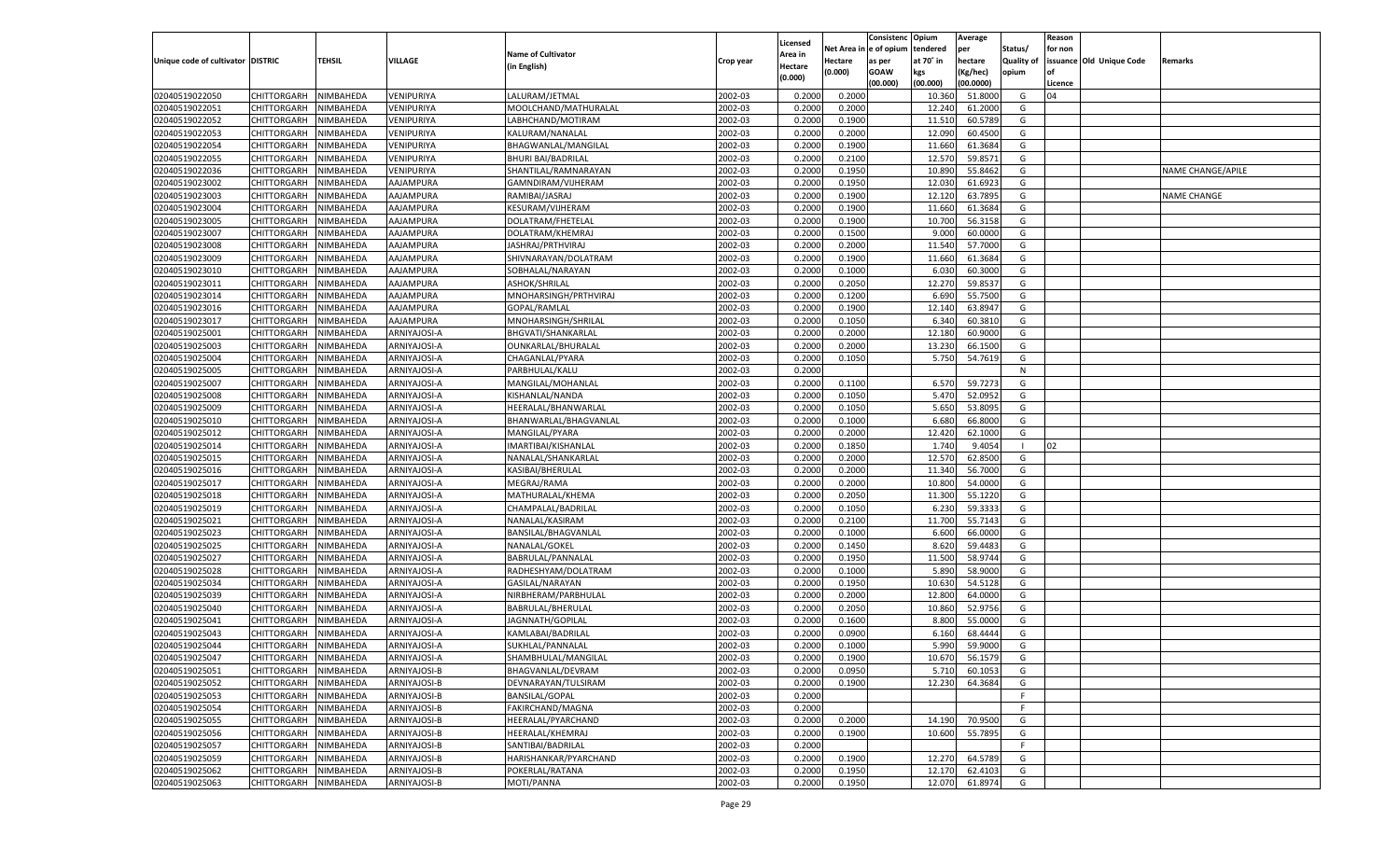|                                   |                       |           |              |                           |           |                     |             | Consistenc   | Opium     | Average   |            | Reason  |                          |         |
|-----------------------------------|-----------------------|-----------|--------------|---------------------------|-----------|---------------------|-------------|--------------|-----------|-----------|------------|---------|--------------------------|---------|
|                                   |                       |           |              | <b>Name of Cultivator</b> |           | Licensed<br>Area in | Net Area iı | n e of opium | tendered  | per       | Status/    | for non |                          |         |
| Unique code of cultivator DISTRIC |                       | TEHSIL    | VILLAGE      | (in English)              | Crop year | Hectare             | Hectare     | as per       | at 70° in | hectare   | Quality of |         | issuance Old Unique Code | Remarks |
|                                   |                       |           |              |                           |           | (0.000)             | (0.000)     | <b>GOAW</b>  | kgs       | (Kg/hec)  | opium      |         |                          |         |
|                                   |                       |           |              |                           |           |                     |             | (00.000)     | (00.000)  | (00.0000) |            | Licence |                          |         |
| 02040519025065                    | CHITTORGARH           | NIMBAHEDA | ARNIYAJOSI-B | NANALAL/KHEMA             | 2002-03   | 0.2000              | 0.1650      |              | 10.090    | 61.1515   | G          |         |                          |         |
| 02040519025067                    | CHITTORGARH           | NIMBAHEDA | ARNIYAJOSI-B | LAXMINARAYAN/KHEMRAJ      | 2002-03   | 0.2000              | 0.1950      |              | 10.250    | 52.5641   | G          |         |                          |         |
| 02040519025068                    | CHITTORGARH           | NIMBAHEDA | ARNIYAJOSI-B | <b>BHAGIRTH/KISHNA</b>    | 2002-03   | 0.2000              | 0.1900      |              | 9.510     | 50.0526   |            | 02      |                          |         |
| 02040519025069                    | CHITTORGARH           | NIMBAHEDA | ARNIYAJOSI-B | BHANWARLAL/KANIRAM        | 2002-03   | 0.2000              | 0.1950      |              | 4.900     | 25.1282   | G          | 04      |                          |         |
| 02040519025071                    | CHITTORGARH           | NIMBAHEDA | ARNIYAJOSI-B | NATHULAL/NARAYAN          | 2002-03   | 0.2000              | 0.2050      |              | 11.290    | 55.0732   | G          |         |                          |         |
| 02040519025073                    | CHITTORGARH           | NIMBAHEDA | ARNIYAJOSI-B | NATHULAL/HEERALAL         | 2002-03   | 0.2000              |             |              |           |           | N          |         |                          |         |
| 02040519025075                    | CHITTORGARH           | NIMBAHEDA | ARNIYAJOSI-B | RAMLAL/CUNNILAL           | 2002-03   | 0.2000              | 0.1950      |              | 11.780    | 60.4103   | G          |         |                          |         |
| 02040519025078                    | CHITTORGARH           | NIMBAHEDA | ARNIYAJOSI-B | SHANKAR/SODAN             | 2002-03   | 0.2000              | 0.1050      |              | 4.750     | 45.2381   | G          | 04      |                          |         |
| 02040519025079                    | CHITTORGARH           | NIMBAHEDA | ARNIYAJOSI-B | AMBHABAI/BHANWARLAL       | 2002-03   | 0.2000              | 0.1950      |              | 11.960    | 61.3333   | G          |         |                          |         |
| 02040519025080                    | CHITTORGARH           | NIMBAHEDA | ARNIYAJOSI-B | GORILAL/KHEMRAJ           | 2002-03   | 0.2000              | 0.1900      |              | 12.090    | 63.6316   | G          |         |                          |         |
| 02040519025082                    | CHITTORGARH           | NIMBAHEDA | ARNIYAJOSI-B | GOPALLAL/HEERALAI         | 2002-03   | 0.2000              | 0.1950      |              | 12.800    | 65.6410   | G          |         |                          |         |
| 02040519025083                    | CHITTORGARH           | NIMBAHEDA | ARNIYAJOSI-B | MOTILAL/MADHU             | 2002-03   | 0.2000              | 0.1900      |              | 11.150    | 58.6842   | G          |         |                          |         |
| 02040519025084                    | CHITTORGARH           | NIMBAHEDA | ARNIYAJOSI-B | NANDKISOR/KHEMRAJ         | 2002-03   | 0.2000              | 0.1900      |              | 13.250    | 69.7368   | G          |         |                          |         |
| 02040519025085                    | CHITTORGARH           | NIMBAHEDA | ARNIYAJOSI-B | HEERALAL/CUNNILAL         | 2002-03   | 0.2000              |             |              |           |           | N          |         |                          |         |
| 02040519025086                    | CHITTORGARH           | NIMBAHEDA | ARNIYAJOSI-B | BHANWARLAL/OUNKARLAL      | 2002-03   | 0.2000              | 0.2000      |              | 12.850    | 64.2500   | G          |         |                          |         |
| 02040519025087                    | CHITTORGARH           | NIMBAHEDA | ARNIYAJOSI-B | <b>BANSIDAS/PYARDAS</b>   | 2002-03   | 0.2000              | 0.2000      |              | 12.920    | 64.6000   | G          |         |                          |         |
| 02040519025088                    | CHITTORGARH           | NIMBAHEDA | ARNIYAJOSI-B | SHANKARLAL/KHEMRAJ        | 2002-03   | 0.2000              | 0.1850      |              | 10.290    | 55.6216   | G          |         |                          |         |
| 02040519025097                    | CHITTORGARH           | NIMBAHEDA | ARNIYAJOSI-B | MANGILAL/POKER            | 2002-03   | 0.2000              | 0.2000      |              | 11.680    | 58.4000   | G          |         |                          |         |
| 02040519025098                    | CHITTORGARH           | NIMBAHEDA | ARNIYAJOSI-B | KISHANLAL/DEVRAM          | 2002-03   | 0.2000              | 0.0950      |              | 5.300     | 55.7895   | G          |         |                          |         |
| 02040519025100                    | CHITTORGARH           | NIMBAHEDA | ARNIYAJOSI-B | SHAMBHULAL/PANNALAL       | 2002-03   | 0.2000              | 0.1450      |              | 8.580     | 59.1724   | G          |         |                          |         |
| 02040519025101                    | CHITTORGARH           | NIMBAHEDA | ARNIYAJOSI-B | BANSILAL/HEERALAI         | 2002-03   | 0.2000              |             |              |           |           | N          |         |                          |         |
| 02040519025107                    | CHITTORGARH           | NIMBAHEDA | ARNIYAJOSI-B | MANNALAL/DEVRAM           | 2002-03   | 0.2000              | 0.1900      |              | 12.590    | 66.2632   | G          |         |                          |         |
| 02040519025108                    | CHITTORGARH           | NIMBAHEDA | ARNIYAJOSI-B | SHANKARLAL/MOTILAL        | 2002-03   | 0.2000              | 0.1850      |              | 11.270    | 60.9189   | G          |         |                          |         |
| 02040519025110                    | CHITTORGARH           | NIMBAHEDA | ARNIYAJOSI-A | BHAGIRTH/DOLATRAM         | 2002-03   | 0.2000              | 0.1000      |              | 5.940     | 59.4000   | G          |         |                          |         |
| 02040519025111                    | CHITTORGARH           | NIMBAHEDA | ARNIYAJOSI-A | MOTILAL/POKHERJI          | 2002-03   | 0.2000              | 0.1500      |              | 8.070     | 53.8000   | G          |         |                          |         |
| 02040519026001                    | CHITTORGARH           | NIMBAHEDA | ARNODA-A     | PURANMAL/BHAGIRTH         | 2002-03   | 0.2000              | 0.2000      |              | 12.51     | 62.5500   | G          |         |                          |         |
| 02040519026002                    | CHITTORGARH           | NIMBAHEDA | ARNODA-A     | BHOLIRAM/SHAMBHULAL       | 2002-03   | 0.2000              | 0.1750      |              | 10.800    | 61.7143   | G          |         |                          |         |
| 02040519026003                    | CHITTORGARH           | NIMBAHEDA | ARNODA-A     | AMRTHRAM/BHAGIRTH         | 2002-03   | 0.2000              | 0.1400      |              | 8.830     | 63.0714   | G          |         |                          |         |
| 02040519026004                    | CHITTORGARH           | NIMBAHEDA | ARNODA-A     | RAMESVARLAL/NANDRAM       | 2002-03   | 0.2000              | 0.1950      |              | 11.520    | 59.0769   | G          |         |                          |         |
| 02040519026007                    | CHITTORGARH           | NIMBAHEDA | ARNODA-A     | MANGILAL/HUKMICHAND       | 2002-03   | 0.2000              | 0.2000      |              | 11.860    | 59.3000   | G          |         |                          |         |
| 02040519026008                    | CHITTORGARH           | NIMBAHEDA | ARNODA-A     | BHANWARLAL/BHAGIRTH       | 2002-03   | 0.2000              | 0.1650      |              | 10.04     | 60.8485   | G          |         |                          |         |
| 02040519026009                    | CHITTORGARH           | NIMBAHEDA | ARNODA-A     | <b>BANSILAL/BHOTHLAL</b>  | 2002-03   | 0.2000              | 0.1900      |              | 11.400    | 60.0000   | G          |         |                          |         |
| 02040519026010                    | CHITTORGARH           | NIMBAHEDA | ARNODA-A     | DEVRAM/KISHANLAL          | 2002-03   | 0.2000              | 0.1850      |              | 11.020    | 59.5676   | G          |         |                          |         |
| 02040519026011                    | CHITTORGARH           | NIMBAHEDA | ARNODA-A     | SATEYENARAYAN/CUNNILAL    | 2002-03   | 0.2000              | 0.1850      |              | 10.660    | 57.6216   | G          |         |                          |         |
| 02040519026012                    | CHITTORGARH           | NIMBAHEDA | ARNODA-A     | BADRILAL/HEMRAJ           | 2002-03   | 0.2000              | 0.1900      |              | 10.370    | 54.5789   | G          |         |                          |         |
| 02040519026013                    | CHITTORGARH           | NIMBAHEDA | ARNODA-A     | GANGARAM/VENAGUJAR        | 2002-03   | 0.2000              | 0.1000      |              | 5.470     | 54.7000   | G          |         |                          |         |
| 02040519026014                    | CHITTORGARH           | NIMBAHEDA | ARNODA-A     | UDHA/KALU                 | 2002-03   | 0.2000              | 0.1000      |              | 5.920     | 59.2000   | G          |         |                          |         |
| 02040519026015                    | CHITTORGARH           | NIMBAHEDA | ARNODA-A     | BABULAL/MANGILAL          | 2002-03   | 0.2000              | 0.1400      |              | 8.520     | 60.8571   | G          |         |                          |         |
| 02040519026016                    | CHITTORGARH           | NIMBAHEDA | ARNODA-A     | BHAGVATIPARSADH/BHERULAL  | 2002-03   | 0.2000              | 0.1900      |              | 11.320    | 59.5789   | G          |         |                          |         |
| 02040519026017                    | CHITTORGARH           | NIMBAHEDA | ARNODA-A     | NATHULAL/MADHO            | 2002-03   | 0.2000              | 0.1900      |              | 11.190    | 58.894    | G          |         |                          |         |
| 02040519026018                    | CHITTORGARH           | NIMBAHEDA | ARNODA-A     | DALLICHAND/MOTI           | 2002-03   | 0.2000              | 0.1150      |              | 4.150     | 36.0870   |            | 02      |                          |         |
| 02040519026019                    | CHITTORGARH           | NIMBAHEDA | ARNODA-A     | RAMPARSADH/MOTIRAM        | 2002-03   | 0.2000              | 0.1500      |              | 9.27      | 61.8000   | G          |         |                          |         |
| 02040519026022                    | CHITTORGARH           | NIMBAHEDA | ARNODA-A     | MANGILAL/PYARCHAND        | 2002-03   | 0.2000              | 0.1900      |              | 12.050    | 63.4211   | G          |         |                          |         |
| 02040519026023                    |                       |           |              |                           | 2002-03   | 0.2000              | 0.1000      |              | 5.34      | 53.4000   | G          |         |                          |         |
|                                   | CHITTORGARH           | NIMBAHEDA | ARNODA-A     | DEVILAL/NARAYAN           | 2002-03   |                     | 0.1000      |              | 6.600     | 66.0000   |            |         |                          |         |
| 02040519026025                    | CHITTORGARH           | NIMBAHEDA | ARNODA-A     | NARAYAN/GISALAL           |           | 0.2000              |             |              |           |           | G          |         |                          |         |
| 02040519026026                    | CHITTORGARH NIMBAHEDA |           | ARNODA-A     | GISALAL/NANDA             | 2002-03   | 0.2000              | 0.2000      |              | 12.910    | 64.5500   | G          |         |                          |         |
| 02040519026028                    | <b>CHITTORGARH</b>    | NIMBAHEDA | ARNODA-A     | JANKILAL/GANGARAM         | 2002-03   | 0.2000              | 0.1100      |              | 6.380     | 58.0000   | G          |         |                          |         |
| 02040519026029                    | CHITTORGARH           | NIMBAHEDA | ARNODA-A     | BHERULAL/NARAYAN          | 2002-03   | 0.2000              | 0.0950      |              | 5.610     | 59.0526   | G          |         |                          |         |
| 02040519026030                    | CHITTORGARH           | NIMBAHEDA | ARNODA-A     | PURANMAL/GULABH           | 2002-03   | 0.2000              | 0.1800      |              | 11.590    | 64.3889   | G          |         |                          |         |
| 02040519026031                    | <b>CHITTORGARH</b>    | NIMBAHEDA | ARNODA-A     | PRTHVIRAJ/RADHU           | 2002-03   | 0.2000              | 0.1200      |              | 6.600     | 55.0000   | G          |         |                          |         |
| 02040519026032                    | CHITTORGARH           | NIMBAHEDA | ARNODA-A     | RAMCHANDRA/HJARILAL       | 2002-03   | 0.2000              | 0.1100      |              | 5.860     | 53.2727   | G          |         |                          |         |
| 02040519026033                    | <b>CHITTORGARH</b>    | NIMBAHEDA | ARNODA-A     | CHAGANLAL/NARAYAN         | 2002-03   | 0.2000              | 0.1650      |              | 9.780     | 59.2727   | G          |         |                          |         |
| 02040519026034                    | CHITTORGARH           | NIMBAHEDA | ARNODA-A     | AMBHALAL/DEVRAJ           | 2002-03   | 0.2000              | 0.1700      |              | 9.950     | 58.5294   | G          |         |                          |         |
| 02040519026036                    | CHITTORGARH           | NIMBAHEDA | ARNODA-A     | HARIRAM/SALIGRAM          | 2002-03   | 0.2000              | 0.1850      |              | 11.320    | 61.1892   | G          |         |                          |         |
| 02040519026037                    | <b>CHITTORGARH</b>    | NIMBAHEDA | ARNODA-A     | BHANWARLAL/GOKEL          | 2002-03   | 0.2000              | 0.1700      |              | 10.010    | 58.8824   | G          |         |                          |         |
| 02040519026038                    | <b>CHITTORGARH</b>    | NIMBAHEDA | ARNODA-A     | RAMCHANDRA/SHAMBHUKAK     | 2002-03   | 0.2000              | 0.1400      |              | 8.180     | 58.4286   | G          |         |                          |         |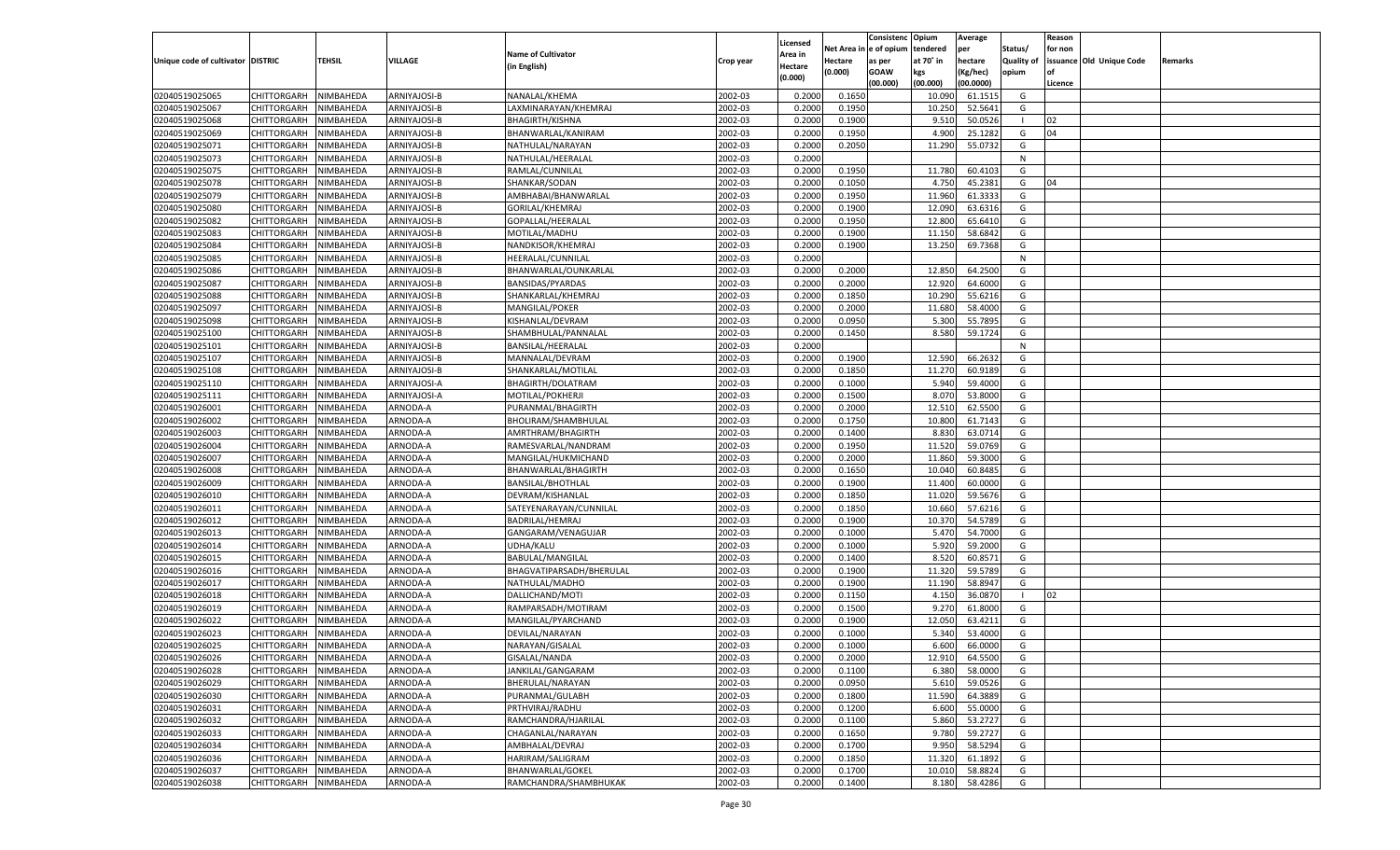|                                   |                       |                        |          |                           |           |                           |          | Consistenc  | Opium     | Average   |                   | Reason  |                          |         |
|-----------------------------------|-----------------------|------------------------|----------|---------------------------|-----------|---------------------------|----------|-------------|-----------|-----------|-------------------|---------|--------------------------|---------|
|                                   |                       |                        |          | <b>Name of Cultivator</b> |           | Licensed                  | Net Area | e of opium  | tendered  | per       | Status/           | for non |                          |         |
| Unique code of cultivator DISTRIC |                       | <b>TEHSIL</b>          | VILLAGE  | (in English)              | Crop year | <b>Area in</b><br>Hectare | Hectare  | as per      | at 70° in | hectare   | <b>Quality of</b> |         | issuance Old Unique Code | Remarks |
|                                   |                       |                        |          |                           |           | (0.000)                   | (0.000)  | <b>GOAW</b> | kgs       | (Kg/hec)  | opium             |         |                          |         |
|                                   |                       |                        |          |                           |           |                           |          | (00.000)    | (00.000)  | (00.0000) |                   | Licence |                          |         |
| 02040519026039                    | CHITTORGARH           | NIMBAHEDA              | ARNODA-A | SHAMBHUKAK/BHUVANIRAM     | 2002-03   | 0.2000                    | 0.1900   |             | 11.740    | 61.7895   | G                 |         |                          |         |
| 02040519026042                    | CHITTORGARH           | NIMBAHEDA              | ARNODA-A | RASHESHYAM/BHERULAL       | 2002-03   | 0.2000                    | 0.1500   |             | 9.000     | 60.0000   | G                 |         |                          |         |
| 02040519026043                    | CHITTORGARH           | NIMBAHEDA              | ARNODA-A | LAXMAN/KHEMA              | 2002-03   | 0.2000                    | 0.1000   |             | 5.640     | 56.4000   | G                 |         |                          |         |
| 02040519026045                    | CHITTORGARH           | NIMBAHEDA              | ARNODA-A | BAGDIRAM/KALURAM          | 2002-03   | 0.2000                    | 0.1900   |             | 11.15     | 58.684    | G                 |         |                          |         |
| 02040519026046                    | CHITTORGARH           | NIMBAHEDA              | ARNODA-A | MODIRAM/PURANMAL          | 2002-03   | 0.2000                    | 0.1950   |             | 11.590    | 59.4359   | G                 |         |                          |         |
| 02040519026048                    | CHITTORGARH           | NIMBAHEDA              | ARNODA-A | PARHLAD/KALURAM           | 2002-03   | 0.2000                    | 0.1400   |             | 9.120     | 65.1429   | G                 |         |                          |         |
| 02040519026049                    | CHITTORGARH           | NIMBAHEDA              | ARNODA-A | KISHANDAS/RAMDAS          | 2002-03   | 0.2000                    | 0.1900   |             | 11.510    | 60.5789   | G                 |         |                          |         |
| 02040519026052                    | CHITTORGARH           | NIMBAHEDA              | ARNODA-A | PARHLAD/BHERULAL          | 2002-03   | 0.2000                    | 0.1900   |             | 11.780    | 62.0000   | G                 |         |                          |         |
| 02040519026053                    | CHITTORGARH           | NIMBAHEDA              | ARNODA-A | RAMCHANDRA/BHOTHLAL       | 2002-03   | 0.2000                    | 0.1900   |             | 11.900    | 62.6316   | G                 |         |                          |         |
| 02040519026054                    | CHITTORGARH           | NIMBAHEDA              | ARNODA-B | DINDAYAL/HUKMICHAND       | 2002-03   | 0.2000                    | 0.1500   |             | 11.380    | 75.8667   | G                 |         |                          |         |
| 02040519026055                    | CHITTORGARH           | NIMBAHEDA              | ARNODA-B | HUKMICHAND/CHTRBHUJ       | 2002-03   | 0.2000                    | 0.1850   |             | 11.880    | 64.2162   | G                 |         |                          |         |
| 02040519026056                    | CHITTORGARH           | NIMBAHEDA              | ARNODA-B | PUSKAR/JIVRAJ             | 2002-03   | 0.2000                    | 0.0900   |             | 5.400     | 60.0000   | G                 |         |                          |         |
| 02040519026057                    | CHITTORGARH           | NIMBAHEDA              | ARNODA-B | YUSUFH M./HEDARSHAHA      | 2002-03   | 0.2000                    | 0.1800   |             | 11.000    | 61.1111   | G                 |         |                          |         |
| 02040519026058                    | CHITTORGARH           | NIMBAHEDA              | ARNODA-B | NANDUBAI/DOLATRAM         | 2002-03   | 0.2000                    | 0.1000   |             | 5.900     | 59.0000   | G                 |         |                          |         |
| 02040519026059                    | CHITTORGARH           | NIMBAHEDA              | ARNODA-B | BHVANIRAM/KHEMRAJ         | 2002-03   | 0.2000                    | 0.1000   |             | 4.190     | 41.9000   |                   | 02      |                          |         |
| 02040519026061                    | CHITTORGARH           | NIMBAHEDA              | ARNODA-B | MEHTABBAI/KISHANLAL       | 2002-03   | 0.2000                    | 0.1950   |             | 11.900    | 61.0256   | G                 |         |                          |         |
| 02040519026062                    | CHITTORGARH           | NIMBAHEDA              | ARNODA-B | PERAMCHAND/MEGRAJ         | 2002-03   | 0.2000                    | 0.1000   |             | 6.000     | 60.0000   | G                 |         |                          |         |
| 02040519026063                    | CHITTORGARH           | NIMBAHEDA              | ARNODA-B | JAGDISH/KESARMAL          | 2002-03   | 0.2000                    | 0.2000   |             | 11.230    | 56.1500   | G                 |         |                          |         |
| 02040519026065                    | CHITTORGARH           | NIMBAHEDA              | ARNODA-B | CHAGANLAL/HARIRAM         | 2002-03   | 0.2000                    | 0.1800   |             | 10.230    | 56.833    | G                 |         |                          |         |
| 02040519026066                    | CHITTORGARH           | NIMBAHEDA              | ARNODA-B | RUPLAL/KISHANLAL          | 2002-03   | 0.2000                    | 0.1700   |             | 9.29      | 54.6471   | G                 |         |                          |         |
| 02040519026067                    | CHITTORGARH           | NIMBAHEDA              | ARNODA-B | NANDUBAI/NANDA            | 2002-03   | 0.2000                    | 0.1850   |             | 11.490    | 62.1081   | G                 |         |                          |         |
| 02040519026068                    | CHITTORGARH           | NIMBAHEDA              | ARNODA-B | ABDULKARIMSHA/NATHIBAI    | 2002-03   | 0.2000                    |          |             |           |           | F.                |         |                          |         |
| 02040519026069                    | CHITTORGARH           | NIMBAHEDA              | ARNODA-B | DEVRAJ/BARDA              | 2002-03   | 0.2000                    | 0.1800   |             | 11.040    | 61.333    | G                 |         |                          |         |
| 02040519026070                    | CHITTORGARH           | NIMBAHEDA              | ARNODA-B | SALIMSHA/KASAMSHA         | 2002-03   | 0.2000                    | 0.0950   |             | 5.780     | 60.8421   | G                 |         |                          |         |
| 02040519026071                    | CHITTORGARH           | NIMBAHEDA              | ARNODA-B | DALURAM/CHAMPABAI         | 2002-03   | 0.2000                    | 0.0950   |             | 5.360     | 56.4211   | G                 |         |                          |         |
| 02040519026073                    | CHITTORGARH           | NIMBAHEDA              | ARNODA-B | BHANWARLAL/KHEMRAJ        | 2002-03   | 0.2000                    | 0.1700   |             | 10.100    | 59.4118   | G                 |         |                          |         |
| 02040519026074                    | CHITTORGARH           | NIMBAHEDA              | ARNODA-B | DEVLAL/PYARCHAND          | 2002-03   | 0.2000                    |          |             |           |           | F.                |         |                          |         |
| 02040519026075                    | CHITTORGARH           | NIMBAHEDA              | ARNODA-B | SHIVRAM/RAMBAX            | 2002-03   | 0.2000                    | 0.1900   |             | 10.730    | 56.473    | G                 |         |                          |         |
| 02040519026076                    | CHITTORGARH           | NIMBAHEDA              | ARNODA-B | SEETARAM/PARSHRAM         | 2002-03   | 0.2000                    | 0.1850   |             | 10.700    | 57.8378   | G                 |         |                          |         |
| 02040519026077                    | CHITTORGARH           | NIMBAHEDA              | ARNODA-B | BHUVANIRAM/PYARCHAND      | 2002-03   | 0.2000                    | 0.1050   |             | 6.000     | 57.1429   | G                 |         |                          |         |
| 02040519026078                    | CHITTORGARH           | NIMBAHEDA              | ARNODA-B | HEERALAL/NARAYAN          | 2002-03   | 0.2000                    | 0.1950   |             | 11.860    | 60.8205   | G                 |         |                          |         |
| 02040519026079                    | CHITTORGARH           | NIMBAHEDA              | ARNODA-B | MOHANLAL/KESARIMAL        | 2002-03   | 0.2000                    | 0.1900   |             | 10.690    | 56.263    | G                 |         |                          |         |
| 02040519026080                    | CHITTORGARH           | NIMBAHEDA              | ARNODA-B | SOBHARAM/CHTRBHUJ         | 2002-03   | 0.2000                    | 0.0950   |             | 5.260     | 55.3684   | G                 |         |                          |         |
| 02040519026081                    | CHITTORGARH           | NIMBAHEDA              | ARNODA-B | BHANWARLAL/MATHRA         | 2002-03   | 0.2000                    | 0.1900   |             | 11.030    | 58.0526   | G                 |         |                          |         |
| 02040519026082                    | CHITTORGARH           | NIMBAHEDA              | ARNODA-B | OUNKARLAL/DALU            | 2002-03   | 0.2000                    | 0.1900   |             | 10.930    | 57.5263   | G                 |         |                          |         |
| 02040519026084                    | CHITTORGARH           | NIMBAHEDA              | ARNODA-B | MOHANLAL/KJODH            | 2002-03   | 0.2000                    | 0.1000   |             | 6.24      | 62.4000   | G                 |         |                          |         |
| 02040519026085                    | CHITTORGARH           | NIMBAHEDA              | ARNODA-B | BHANWARLAL/GOPAL          | 2002-03   | 0.2000                    | 0.1050   |             | 5.330     | 50.7619   | G                 | 04      |                          |         |
| 02040519026086                    | CHITTORGARH           | NIMBAHEDA              | ARNODA-B | OUNKARLAL/CUNNILAL        | 2002-03   | 0.2000                    | 0.1000   |             | 5.45      | 54.5000   | G                 |         |                          |         |
| 02040519026087                    | CHITTORGARH           | NIMBAHEDA              | ARNODA-B | HUKMICHAND/BHERULAL       | 2002-03   | 0.2000                    | 0.2050   |             | 12.100    | 59.0244   | G                 |         |                          |         |
| 02040519026088                    | CHITTORGARH           | NIMBAHEDA              | ARNODA-B | NAVLSINGH/MEGSINGH        | 2002-03   | 0.2000                    | 0.1050   |             | 6.300     | 60.0000   | G                 |         |                          |         |
| 02040519026089                    | CHITTORGARH           | NIMBAHEDA              | ARNODA-B | PARBHULAL/RADHU           | 2002-03   | 0.2000                    |          |             |           |           | F.                |         |                          |         |
| 02040519026090                    | CHITTORGARH           | NIMBAHEDA              | ARNODA-B | BHGVATIBAI/NANALAL        | 2002-03   | 0.2000                    | 0.1350   |             | 7.670     | 56.8148   | G                 |         |                          |         |
| 02040519026091                    | CHITTORGARH           | NIMBAHEDA              | ARNODA-B | BANSILAL/MEGRAJ           | 2002-03   | 0.2000                    |          |             |           |           | N                 |         |                          |         |
| 02040519026092                    |                       |                        | ARNODA-B | GANESHRAM/SOBHARAM        | 2002-03   | 0.2000                    | 0.1200   |             | 7.140     | 59.5000   | G                 |         |                          |         |
|                                   | CHITTORGARH           | NIMBAHEDA<br>NIMBAHEDA |          | MHDANLAL/SOBHARAM         |           |                           | 0.1400   |             |           |           |                   |         |                          |         |
| 02040519026093                    | CHITTORGARH           |                        | ARNODA-B |                           | 2002-03   | 0.2000                    |          |             | 9.210     | 65.785    | G                 |         |                          |         |
| 02040519026096                    | CHITTORGARH NIMBAHEDA |                        | ARNODA-B | LHERIBAI/BHALU            | 2002-03   | 0.2000                    | 0.1050   |             | 6.230     | 59.3333   | G                 |         |                          |         |
| 02040519026097                    | <b>CHITTORGARH</b>    | <b>NIMBAHEDA</b>       | ARNODA-B | SAKINA/NANU               | 2002-03   | 0.2000                    | 0.1850   |             | 11.450    | 61.8919   | G                 |         |                          |         |
| 02040519026098                    | <b>CHITTORGARH</b>    | NIMBAHEDA              | ARNODA-B | RADHESHYAM/CUNNILAL       | 2002-03   | 0.2000                    | 0.1000   |             | 5.690     | 56.9000   | G                 |         |                          |         |
| 02040519026099                    | <b>CHITTORGARH</b>    | NIMBAHEDA              | ARNODA-B | DALLICHAND/KISHNA         | 2002-03   | 0.2000                    | 0.1550   |             | 8.370     | 54.0000   | G                 |         |                          |         |
| 02040519026100                    | <b>CHITTORGARH</b>    | NIMBAHEDA              | ARNODA-B | JASRAJ/BHVANIRAM          | 2002-03   | 0.2000                    | 0.1850   |             | 10.620    | 57.4054   | G                 |         |                          |         |
| 02040519026101                    | <b>CHITTORGARH</b>    | NIMBAHEDA              | ARNODA-B | KESURAM/DALU              | 2002-03   | 0.2000                    |          |             |           |           | N                 |         |                          |         |
| 02040519026102                    | <b>CHITTORGARH</b>    | NIMBAHEDA              | ARNODA-B | HEERALAL/DOLATRAM         | 2002-03   | 0.2000                    | 0.2000   |             | 11.790    | 58.9500   | G                 |         |                          |         |
| 02040519026103                    | <b>CHITTORGARH</b>    | NIMBAHEDA              | ARNODA-B | NANDLAL/RATANLAL          | 2002-03   | 0.2000                    | 0.1650   |             | 10.010    | 60.6667   | G                 |         |                          |         |
| 02040519026105                    | <b>CHITTORGARH</b>    | NIMBAHEDA              | ARNODA-B | RAMESVAR/MOJIRAM          | 2002-03   | 0.2000                    | 0.1000   |             | 5.850     | 58.5000   | G                 |         |                          |         |
| 02040519026106                    | <b>CHITTORGARH</b>    | NIMBAHEDA              | ARNODA-B | NATHULAL/HARILAL          | 2002-03   | 0.2000                    | 0.1850   |             | 10.380    | 56.1081   | G                 |         |                          |         |
| 02040519026107                    | <b>CHITTORGARH</b>    | NIMBAHEDA              | ARNODA-B | KELASH/BHERULAL           | 2002-03   | 0.2000                    | 0.0950   |             | 5.480     | 57.6842   | G                 |         |                          |         |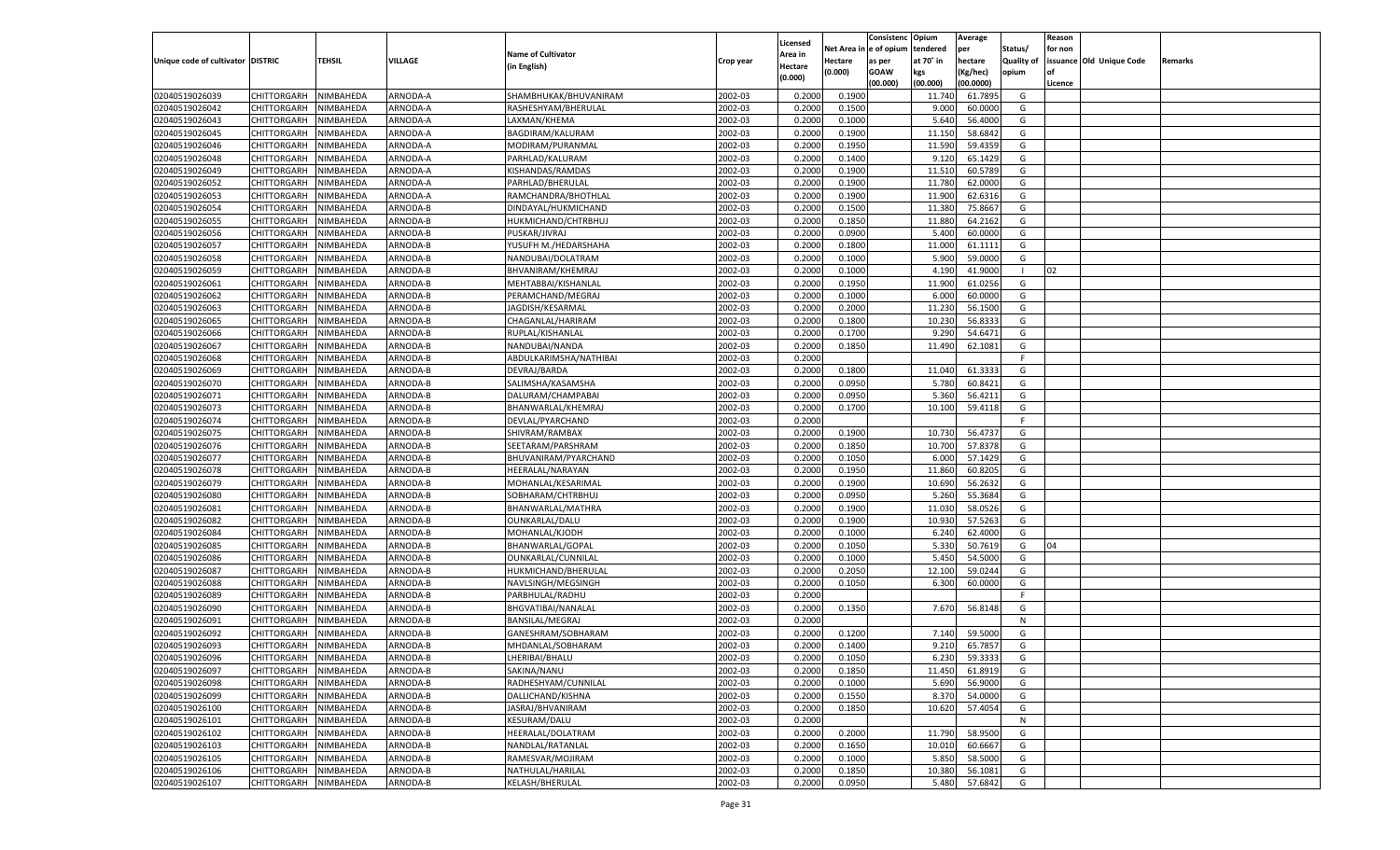|                                   |                       |               |          |                           |           |                           |          | Consistenc  | Opium     | Average   |                   | Reason  |                          |         |
|-----------------------------------|-----------------------|---------------|----------|---------------------------|-----------|---------------------------|----------|-------------|-----------|-----------|-------------------|---------|--------------------------|---------|
|                                   |                       |               |          | <b>Name of Cultivator</b> |           | Licensed                  | Net Area | e of opium  | tendered  | per       | Status/           | for non |                          |         |
| Unique code of cultivator DISTRIC |                       | <b>TEHSIL</b> | VILLAGE  | (in English)              | Crop year | <b>Area in</b><br>Hectare | Hectare  | as per      | at 70° in | hectare   | <b>Quality of</b> |         | issuance Old Unique Code | Remarks |
|                                   |                       |               |          |                           |           | (0.000)                   | (0.000)  | <b>GOAW</b> | kgs       | (Kg/hec)  | opium             |         |                          |         |
|                                   |                       |               |          |                           |           |                           |          | (00.000)    | (00.000)  | (00.0000) |                   | Licence |                          |         |
| 02040519026109                    | CHITTORGARH           | NIMBAHEDA     | ARNODA-B | TULSIRAM/NANURAM          | 2002-03   | 0.2000                    | 0.2000   |             | 11.140    | 55.7000   | G                 |         |                          |         |
| 02040519026110                    | CHITTORGARH           | NIMBAHEDA     | ARNODA-B | SANTILAL/GISALAL          | 2002-03   | 0.2000                    | 0.1800   |             | 10.340    | 57.4444   | G                 |         |                          |         |
| 02040519026111                    | CHITTORGARH           | NIMBAHEDA     | ARNODA-B | PARBHULAL/CHTRBHUJ        | 2002-03   | 0.2000                    |          |             |           |           | N                 |         |                          |         |
| 02040519026112                    | CHITTORGARH           | NIMBAHEDA     | ARNODA-B | GOPAL/GISALAL             | 2002-03   | 0.2000                    | 0.1900   |             | 11.350    | 59.7368   | G                 |         |                          |         |
| 02040519026113                    | CHITTORGARH           | NIMBAHEDA     | ARNODA-B | ASHOKKUMAR/TULSIRAM       | 2002-03   | 0.2000                    | 0.1400   |             | 8.400     | 60.0000   | G                 |         |                          |         |
| 02040519026114                    | CHITTORGARH           | NIMBAHEDA     | ARNODA-B | BHERULAL/PARBHULAL        | 2002-03   | 0.2000                    | 0.1800   |             | 11.300    | 62.7778   | G                 |         |                          |         |
| 02040519026115                    | CHITTORGARH           | NIMBAHEDA     | ARNODA-B | CHANDMAL/GISALAL          | 2002-03   | 0.2000                    | 0.1500   |             | 9.180     | 61.2000   | G                 |         |                          |         |
| 02040519026117                    | CHITTORGARH           | NIMBAHEDA     | ARNODA-B | LAXMINARAYAN/GAFUR        | 2002-03   | 0.2000                    | 0.1050   |             | 6.720     | 64.0000   | G                 |         |                          |         |
| 02040519026118                    | CHITTORGARH           | NIMBAHEDA     | ARNODA-B | KISHANLAL/DHOKEL          | 2002-03   | 0.2000                    | 0.1500   |             | 9.310     | 62.0667   | G                 |         |                          |         |
| 02040519026119                    | CHITTORGARH           | NIMBAHEDA     | ARNODA-B | TULSIRAM/BHAGU            | 2002-03   | 0.2000                    | 0.2000   |             | 12.660    | 63.3000   | G                 |         |                          |         |
| 02040519026120                    | CHITTORGARH           | NIMBAHEDA     | ARNODA-B | BHURALAL/WARDA            | 2002-03   | 0.2000                    | 0.0850   |             | 5.070     | 59.6471   | G                 |         |                          |         |
| 02040519026121                    | CHITTORGARH           | NIMBAHEDA     | ARNODA-B | DURGASHANKAR/BHERULAL     | 2002-03   | 0.2000                    | 0.1750   |             | 7.880     | 45.0286   | G                 | 04      |                          |         |
| 02040519026123                    | CHITTORGARH           | NIMBAHEDA     | ARNODA-B | CHAGANLAL/RUPLAL          | 2002-03   | 0.2000                    | 0.1400   |             | 8.770     | 62.6429   | G                 |         |                          |         |
| 02040519026124                    | CHITTORGARH           | NIMBAHEDA     | ARNODA-B | PRHLAD/DEVRAM             | 2002-03   | 0.2000                    | 0.2050   |             | 10.470    | 51.073    | G                 | 04      |                          |         |
| 02040519026125                    | CHITTORGARH           | NIMBAHEDA     | ARNODA-B | MNOHAR/BADRILAL           | 2002-03   | 0.2000                    | 0.1900   |             | 11.400    | 60.0000   | G                 |         |                          |         |
| 02040519026126                    | CHITTORGARH           | NIMBAHEDA     | ARNODA-B | RAMDAYAL/DEVRAM           | 2002-03   | 0.2000                    | 0.1400   |             | 7.91      | 56.5000   | G                 |         |                          |         |
| 02040519026128                    | CHITTORGARH           | NIMBAHEDA     | ARNODA-B | SEETARAM/NANDRAM          | 2002-03   | 0.2000                    | 0.1900   |             | 11.270    | 59.3158   | G                 |         |                          |         |
| 02040519026129                    | CHITTORGARH           | NIMBAHEDA     | ARNODA-B | BAGDIRAM/CUNNILAL         | 2002-03   | 0.2000                    | 0.2000   |             | 11.590    | 57.9500   | G                 |         |                          |         |
| 02040519026130                    | CHITTORGARH           | NIMBAHEDA     | ARNODA-B | JAGDISHCHAND/NANDRAM      | 2002-03   | 0.2000                    | 0.1900   |             | 11.380    | 59.8947   | G                 |         |                          |         |
| 02040519026133                    | CHITTORGARH           | NIMBAHEDA     | ARNODA-B | SHANKARLAL/KISHANLAL      | 2002-03   | 0.2000                    | 0.1600   |             | 10.130    | 63.3125   | G                 |         |                          |         |
| 02040519026134                    | CHITTORGARH           | NIMBAHEDA     | ARNODA-C | BHAGVATIPARSAD/BHANWARLAL | 2002-03   | 0.2000                    | 0.1350   |             | 9.940     | 73.6296   | G                 |         |                          |         |
| 02040519026136                    | CHITTORGARH           | NIMBAHEDA     | ARNODA-C | KALURAM/HEMRAJ            | 2002-03   | 0.2000                    | 0.1450   |             | 8.600     | 59.3103   | G                 |         |                          |         |
| 02040519026137                    | CHITTORGARH           | NIMBAHEDA     | ARNODA-C | MURLIPARSAD/BHANWARLAL    | 2002-03   | 0.2000                    | 0.0950   |             | 5.970     | 62.8421   | G                 |         |                          |         |
| 02040519026138                    | CHITTORGARH           | NIMBAHEDA     | ARNODA-C | RATANLAL/JAICHAND         | 2002-03   | 0.2000                    | 0.1000   |             | 6.050     | 60.5000   | G                 |         |                          |         |
| 02040519026139                    | CHITTORGARH           | NIMBAHEDA     | ARNODA-C | BANSILAL/BHANWARLAL       | 2002-03   | 0.2000                    | 0.1000   |             | 6.000     | 60.0000   | G                 |         |                          |         |
| 02040519026140                    | CHITTORGARH           | NIMBAHEDA     | ARNODA-C | MANGILAL/BADRILAL         | 2002-03   | 0.2000                    |          |             |           |           | F.                |         |                          |         |
| 02040519026141                    | CHITTORGARH           | NIMBAHEDA     | ARNODA-C | LAXMINARAYAN/BADRILAL     | 2002-03   | 0.2000                    | 0.1000   |             | 5.610     | 56.1000   | G                 |         |                          |         |
| 02040519026142                    | CHITTORGARH           | NIMBAHEDA     | ARNODA-C | MANGILAL/BHERULAL         | 2002-03   | 0.2000                    | 0.1750   |             | 10.31     | 58.9143   | G                 |         |                          |         |
| 02040519026143                    | CHITTORGARH           | NIMBAHEDA     | ARNODA-C | DAMARLAL/BHERULAL         | 2002-03   | 0.2000                    | 0.1800   |             | 10.560    | 58.6667   | G                 |         |                          |         |
| 02040519026144                    | CHITTORGARH           | NIMBAHEDA     | ARNODA-C | SATEYENARAYAN/NIRBHERAM   | 2002-03   | 0.2000                    | 0.1900   |             | 10.570    | 55.6316   | G                 |         |                          |         |
| 02040519026145                    | CHITTORGARH           | NIMBAHEDA     | ARNODA-C | NANDRAM/RAJARAM           | 2002-03   | 0.2000                    | 0.1100   |             | 6.450     | 58.6364   | G                 |         |                          |         |
| 02040519026146                    | CHITTORGARH           | NIMBAHEDA     | ARNODA-C | MOTIRAM/PRTHVIRAJ         | 2002-03   | 0.2000                    | 0.0950   |             | 5.850     | 61.5789   | G                 |         |                          |         |
| 02040519026148                    | CHITTORGARH           | NIMBAHEDA     | ARNODA-C | JAGDISH/MODIRAM           | 2002-03   | 0.2000                    | 0.2000   |             | 11.860    | 59.3000   | G                 |         |                          |         |
| 02040519026150                    |                       |               | ARNODA-C |                           | 2002-03   |                           |          |             |           |           | F.                |         |                          |         |
|                                   | CHITTORGARH           | NIMBAHEDA     | ARNODA-C | <b>BADRILAL/DALLA</b>     |           | 0.2000                    |          |             |           |           |                   |         |                          |         |
| 02040519026152                    | CHITTORGARH           | NIMBAHEDA     |          | GISALAL/RODA              | 2002-03   | 0.2000                    | 0.1000   |             | 5.640     | 56.4000   | G                 |         |                          |         |
| 02040519026153                    | CHITTORGARH           | NIMBAHEDA     | ARNODA-C | SANTAKUMARI/BHANWARLAL    | 2002-03   | 0.2000                    | 0.1000   |             | 5.680     | 56.8000   | G                 |         |                          |         |
| 02040519026154                    | CHITTORGARH           | NIMBAHEDA     | ARNODA-C | RAMCHANDRA/CUNNILAL       | 2002-03   | 0.2000                    | 0.1900   |             | 10.590    | 55.7368   | G                 |         |                          |         |
| 02040519026155                    | CHITTORGARH           | NIMBAHEDA     | ARNODA-C | OUNKARLAL/KISHANLAL       | 2002-03   | 0.2000                    | 0.1000   |             | 5.47      | 54.7000   | G                 |         |                          |         |
| 02040519026156                    | CHITTORGARH           | NIMBAHEDA     | ARNODA-C | GISALAL/MOTIRAM           | 2002-03   | 0.2000                    | 0.1400   |             | 8.04      | 57.4286   | G                 |         |                          |         |
| 02040519026158                    | CHITTORGARH           | NIMBAHEDA     | ARNODA-C | MOHANLAL/KISHANLAL        | 2002-03   | 0.2000                    | 0.1850   |             | 10.590    | 57.2432   | G                 |         |                          |         |
| 02040519026160                    | CHITTORGARH           | NIMBAHEDA     | ARNODA-C | CHAMPALAL/KISHANLAL       | 2002-03   | 0.2000                    | 0.1300   |             | 7.420     | 57.0769   | G                 |         |                          |         |
| 02040519026161                    | CHITTORGARH           | NIMBAHEDA     | ARNODA-C | BANSILAL/RAMCHANDRA       | 2002-03   | 0.2000                    | 0.1350   |             | 7.74      | 57.333    | G                 |         |                          |         |
| 02040519026162                    | CHITTORGARH           | NIMBAHEDA     | ARNODA-C | KHEMRAJ/RODA              | 2002-03   | 0.2000                    | 0.0900   |             | 5.290     | 58.7778   | G                 |         |                          |         |
| 02040519026163                    | CHITTORGARH           | NIMBAHEDA     | ARNODA-C | DHAPUBAI/MEGRAJ           | 2002-03   | 0.2000                    | 0.1500   |             | 8.470     | 56.466    | G                 |         |                          |         |
| 02040519026164                    | CHITTORGARH           | NIMBAHEDA     | ARNODA-C | <b>BANSILAL/GOPAL</b>     | 2002-03   | 0.2000                    | 0.0950   |             | 5.660     | 59.5789   | G                 |         |                          |         |
| 02040519026165                    | CHITTORGARH NIMBAHEDA |               | ARNODA-C | RAMNARAYAN/BHUVANIRAM     | 2002-03   | 0.2000                    | 0.0950   |             | 5.720     | 60.2105   | G                 |         |                          |         |
| 02040519026166                    | <b>CHITTORGARH</b>    | NIMBAHEDA     | ARNODA-C | BAGDIRAM/MEGRAJ           | 2002-03   | 0.2000                    | 0.1950   |             | 12.070    | 61.8974   | G                 |         |                          |         |
| 02040519026167                    | CHITTORGARH           | NIMBAHEDA     | ARNODA-C | <b>BABULAL/MEGRAJ</b>     | 2002-03   | 0.2000                    | 0.1850   |             | 11.430    | 61.7838   | G                 |         |                          |         |
| 02040519026168                    | <b>CHITTORGARH</b>    | NIMBAHEDA     | ARNODA-C | SHANKARLAL/DOLATRAM       | 2002-03   | 0.2000                    | 0.1550   |             | 8.910     | 57.4839   | G                 |         |                          |         |
| 02040519026169                    | <b>CHITTORGARH</b>    | NIMBAHEDA     | ARNODA-C | SOHANBAI/RAMCHANDRA       | 2002-03   | 0.2000                    | 0.1950   |             | 11.640    | 59.6923   | G                 |         |                          |         |
| 02040519026171                    | <b>CHITTORGARH</b>    | NIMBAHEDA     | ARNODA-C | PYARCHAND/RADHU           | 2002-03   | 0.2000                    | 0.1050   |             | 5.890     | 56.0952   | G                 |         |                          |         |
| 02040519026172                    | <b>CHITTORGARH</b>    | NIMBAHEDA     | ARNODA-C | RAMESHCHANDRA/BADRILAL    | 2002-03   | 0.2000                    | 0.1600   |             | 9.280     | 58.0000   | G                 |         |                          |         |
| 02040519026174                    | <b>CHITTORGARH</b>    | NIMBAHEDA     | ARNODA-C | BAPULAL/RAMNARAYAN        | 2002-03   | 0.2000                    | 0.0950   |             | 5.690     | 59.8947   | G                 |         |                          |         |
| 02040519026178                    | <b>CHITTORGARH</b>    | NIMBAHEDA     | ARNODA-C | BHANWARLAL/RAMCHANDRA     | 2002-03   | 0.2000                    | 0.0950   |             | 5.630     | 59.2632   | G                 |         |                          |         |
| 02040519026180                    | <b>CHITTORGARH</b>    | NIMBAHEDA     | ARNODA-C | KOSLYABAI/BADRILAL        | 2002-03   | 0.2000                    | 0.2000   |             | 11.620    | 58.1000   | G                 |         |                          |         |
| 02040519026182                    | <b>CHITTORGARH</b>    | NIMBAHEDA     | ARNODA-C | <b>BAPULAL/SHRILAL</b>    | 2002-03   | 0.2000                    | 0.1850   |             | 11.080    | 59.8919   | G                 |         |                          |         |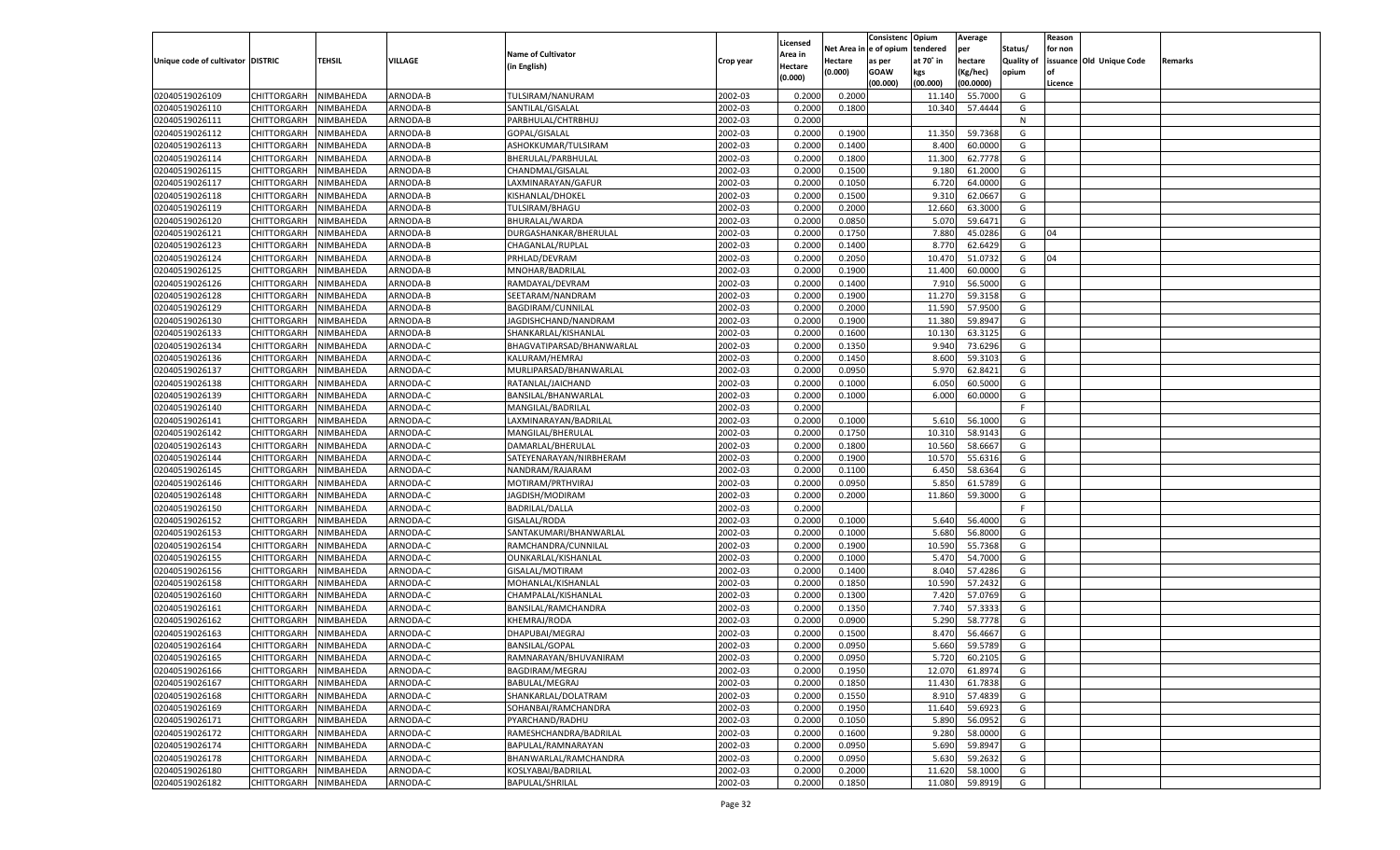| e of opium<br>Net Area<br>tendered<br>Status/<br>for non<br>per<br><b>Name of Cultivator</b><br><b>Area in</b><br><b>TEHSIL</b><br>VILLAGE<br>Unique code of cultivator DISTRIC<br>at 70° in<br>hectare<br><b>Quality of</b><br>issuance Old Unique Code<br>Hectare<br>Crop year<br>as per<br>Remarks<br>(in English)<br>Hectare<br>(0.000)<br><b>GOAW</b><br>kgs<br>(Kg/hec)<br>opium<br>(0.000)<br>(00.000)<br>(00.000)<br>(00.0000)<br>Licence<br>NIMBAHEDA<br>ARNODA-C<br>MUKESHKUMAR/GANSHYAM<br>2002-03<br>0.2000<br>0.1950<br>58.1026<br>02040519026183<br>CHITTORGARH<br>11.330<br>G<br>02040519026184<br>ARNODA-C<br>2002-03<br>8.810<br>58.733<br>CHITTORGARH<br>NIMBAHEDA<br>KAMLABAI/GOKEL<br>0.2000<br>0.1500<br>G<br>02040519026185<br>CHITTORGARH<br>NIMBAHEDA<br>ARNODA-C<br>2002-03<br>0.2000<br>0.2000<br>11.91<br>59.5500<br>G<br>OMPARKASH/LAXMINARAYAN<br>02040519026186<br>CHITTORGARH<br>ARNODA-C<br>2002-03<br>11.540<br>57.7000<br>G<br>NIMBAHEDA<br>GANSHYAM/LAXMINARAYAN<br>0.2000<br>0.2000<br>02040519026187<br>NIMBAHEDA<br>ARNODA-C<br>BHAGATRAM/BHUVANIRAM<br>2002-03<br>0.2000<br>0.1500<br>9.03<br>60.2000<br>G<br>CHITTORGARH<br>02040519026188<br>ARNODA-C<br>2002-03<br>8.490<br>CHITTORGARH<br>NIMBAHEDA<br>RAMCHANDRA/DEVRAM<br>0.2000<br>0.1400<br>60.6429<br>G<br>02040519026191<br>CHITTORGARH<br>ARNODA-C<br>2002-03<br>0.2000<br>0.0900<br>G<br>NIMBAHEDA<br>SEETARAM/NIRBHERAM<br>5.410<br>60.1111<br>02040519026192<br>CHITTORGARH<br>ARNODA-C<br>CHAMPALAL/WARDA<br>2002-03<br>NIMBAHEDA<br>0.2000<br>N<br>02040519026193<br>NIMBAHEDA<br>ARNODA-C<br>2002-03<br>0.2000<br>0.1900<br>11.370<br>59.8421<br>G<br>CHITTORGARH<br>SANTILAL/NATHULAL<br>02040519026195<br>ARNODA-C<br>2002-03<br>8.730<br>58.2000<br>CHITTORGARH<br>NIMBAHEDA<br>KALURAM/OUNKARLAL<br>0.2000<br>0.1500<br>G<br>02040519026196<br>CHITTORGARH<br>ARNODA-C<br>2002-03<br>0.2000<br>0.1900<br>62.5263<br>NIMBAHEDA<br>MHDANLAL/BHANWARLAL<br>11.880<br>G<br>02040519026198<br>CHITTORGARH<br>ARNODA-C<br>2002-03<br>6.520<br>62.0952<br>G<br>NIMBAHEDA<br>MHDANLAL/KALURAM<br>0.2000<br>0.1050<br>02040519026199<br>NIMBAHEDA<br>ARNODA-C<br>2002-03<br>0.2000<br>0.1500<br>8.390<br>55.933<br>G<br>CHITTORGARH<br>BHANWARLAL/MEGRAJ<br>02040519026200<br>ARNODA-C<br>2002-03<br>8.300<br>57.2414<br>CHITTORGARH<br>NIMBAHEDA<br>MOJIRAM/NARAYAN<br>0.2000<br>0.1450<br>G<br>02040519026201<br>ARNODA-C<br>2002-03<br>0.2000<br>0.1950<br>11.940<br>61.2308<br>CHITTORGARH<br>NIMBAHEDA<br>GANSUKH/SHRILAL<br>G<br>02040519026202<br>CHITTORGARH<br>ARNODA-D<br>2002-03<br>0.1900<br>10.820<br>56.9474<br>NIMBAHEDA<br>SATEYENARAYAN/BHERULAL<br>0.2000<br>G<br>02040519026203<br>NIMBAHEDA<br>ARNODA-D<br>BHANWARLAL/RATANLAL<br>2002-03<br>0.2000<br>0.1900<br>12.160<br>64.0000<br>G<br>CHITTORGARH<br>02040519026204<br>ARNODA-D<br>2002-03<br>8.860<br>59.0667<br>CHITTORGARH<br>NIMBAHEDA<br>MOTI/GASI<br>0.2000<br>0.1500<br>G<br>02040519026206<br>ARNODA-D<br>2002-03<br>0.2000<br>0.1900<br>12.140<br>63.8947<br>CHITTORGARH<br>NIMBAHEDA<br>PREAMCHAND/HEERA<br>G<br>02040519026208<br>CHITTORGARH<br>ARNODA-D<br>MANGILAL/BHANWARLAL<br>2002-03<br>0.0950<br>5.340<br>NIMBAHEDA<br>0.2000<br>56.2105<br>G<br>02040519026209<br>CHITTORGARH<br>NIMBAHEDA<br>ARNODA-D<br>RUPA/BHAGVAN<br>2002-03<br>0.2000<br>0.2000<br>12.360<br>61.8000<br>G<br>02040519026211<br>ARNODA-D<br>2002-03<br>8.250<br>58.9286<br>CHITTORGARH<br>NIMBAHEDA<br>NANDUBAI/OUNKARLAL<br>0.2000<br>0.1400<br>G<br>02040519026212<br>ARNODA-D<br>2002-03<br>0.2000<br>0.1300<br>8.480<br>65.2308<br>CHITTORGARH<br>NIMBAHEDA<br>NIRBHERAM/NARAYAN<br>G<br>02040519026213<br>CHITTORGARH<br>ARNODA-D<br>2002-03<br>10.600<br>53.0000<br>NIMBAHEDA<br>BAGDIRAM/SUKHDEV<br>0.2000<br>0.2000<br>G<br>02040519026214<br>CHITTORGARH<br>NIMBAHEDA<br>ARNODA-D<br>NANDLAL/BHERULAL<br>2002-03<br>0.2000<br>0.2000<br>13.200<br>66.0000<br>G<br>02040519026216<br>ARNODA-D<br>2002-03<br>9.21<br>63.5172<br>CHITTORGARH<br>NIMBAHEDA<br>MANGILAL/NARAYAN<br>0.2000<br>0.1450<br>G<br>02040519026217<br>ARNODA-D<br>NANDA/NARAYAN<br>2002-03<br>0.2000<br>0.2000<br>12.760<br>63.8000<br>CHITTORGARH<br>NIMBAHEDA<br>G<br>02040519026219<br>CHITTORGARH<br>ARNODA-D<br>2002-03<br>6.700<br>67.0000<br>NIMBAHEDA<br>NARAYAN/KANIRAM<br>0.2000<br>0.1000<br>G<br>02040519026220<br>CHITTORGARH<br>NIMBAHEDA<br>ARNODA-D<br>PARU/TULSIRAM<br>2002-03<br>0.2000<br>0.1950<br>12.130<br>62.2051<br>G<br>02040519026221<br>ARNODA-D<br>2002-03<br>5.940<br>59.4000<br>CHITTORGARH<br>NIMBAHEDA<br>BADAMIBAI/PYARA<br>0.2000<br>0.1000<br>G<br>02040519026222<br>NIMBAHEDA<br>ARNODA-D<br>2002-03<br>0.2000<br>0.1350<br>8.04<br>59.555<br>CHITTORGARH<br>DHULIBAI/RAMLAL<br>G<br>02040519026223<br>ARNODA-D<br>2002-03<br>12.000<br>61.5385<br>CHITTORGARH<br>NIMBAHEDA<br>KANKMAL/PRTHVIRAJ<br>0.2000<br>0.1950<br>G<br>02040519026224<br>NIMBAHEDA<br>ARNODA-D<br>2002-03<br>0.2000<br>CHITTORGARH<br>CHANDMAL/HEMRAJ<br>F.<br>02040519026225<br>ARNODA-D<br>2002-03<br>0.2000<br>10.330<br>57.388<br>CHITTORGARH<br>NIMBAHEDA<br>NANDA/NANA<br>0.1800<br>G<br>02040519026226<br>NIMBAHEDA<br>ARNODA-D<br>2002-03<br>0.2000<br>0.1400<br>62.1429<br>CHITTORGARH<br>MOHANLAL/HEERALAL<br>8.700<br>G<br>02040519026227<br>ARNODA-D<br>2002-03<br>6.380<br>63.8000<br>CHITTORGARH<br>NIMBAHEDA<br>KALU/HEERA<br>0.2000<br>0.1000<br>G<br>02040519026228<br>NIMBAHEDA<br>ARNODA-D<br>JIVRAJ/DHANRAJ<br>2002-03<br>0.2000<br>0.1000<br>61.6000<br>CHITTORGARH<br>6.160<br>G<br>02040519026230<br>ARNODA-D<br>2002-03<br>5.91<br>59.1000<br>CHITTORGARH<br>NIMBAHEDA<br>NANDUBAI/CUNNILAL<br>0.2000<br>0.1000<br>G<br>02040519026231<br>NIMBAHEDA<br>ARNODA-D<br>2002-03<br>0.2000<br>0.1000<br>6.54<br>65.4000<br>CHITTORGARH<br>NARMDABAI/CHENRAM<br>G<br>02040519026232<br>ARNODA-D<br>2002-03<br>5.380<br>53.8000<br>CHITTORGARH<br>NIMBAHEDA<br>MODIBAI/NATHU<br>0.2000<br>0.1000<br>G<br>02040519026233<br>NIMBAHEDA<br>ARNODA-D<br>2002-03<br>0.2000<br>7.630<br>66.3478<br>CHITTORGARH<br>MANGILAL/KOJU<br>0.1150<br>G<br>02040519026236<br>ARNODA-D<br>2002-03<br>6.07<br>CHITTORGARH<br>NIMBAHEDA<br>BHUVANIRAM/KALURAM<br>0.2000<br>0.1000<br>60.7000<br>G<br>02040519026237<br>ARNODA-D<br>HEMRAJ/SUKHLAL<br>2002-03<br>0.1550<br>58.9677<br>CHITTORGARH<br>NIMBAHEDA<br>0.2000<br>9.14<br>G<br>02040519026238<br>ARNODA-D<br>2002-03<br>CHITTORGARH<br>NIMBAHEDA<br>DALU/PYARA<br>0.2000<br>0.1500<br>8.800<br>58.666<br>G<br>02040519026239<br>NIMBAHEDA<br>ARNODA-D<br>2002-03<br>0.1550<br>9.590<br>61.8710<br>CHITTORGARH<br>DALU/BHERA<br>0.2000<br>G<br>CHITTORGARH NIMBAHEDA<br>ARNODA-D<br>DEVRAM/KALU<br>2002-03<br>0.2000<br>0.1000<br>6.430<br>64.3000<br>G<br>2002-03<br>02040519026242<br>ARNODA-D<br><b>BHAGIRTH/RADHU</b><br>0.2000<br>0.1550<br>9.540<br>61.5484<br><b>CHITTORGARH</b><br>NIMBAHEDA<br>G<br>NIMBAHEDA<br>ARNODA-D<br>HEERALAL/SUHAGIBAI<br>2002-03<br>0.2000<br>0.1400<br>8.700<br>62.1429<br>CHITTORGARH<br>G<br>2002-03<br>02040519026245<br><b>CHITTORGARH</b><br>NIMBAHEDA<br>ARNODA-D<br>NANDUBAI/OUNKAR (BHADA)<br>0.2000<br>0.1950<br>12.570<br>64.4615<br>G<br>02040519026246<br><b>CHITTORGARH</b><br>NIMBAHEDA<br>ARNODA-D<br>BHRU/KESURAM<br>2002-03<br>0.1950<br>12.530<br>64.2564<br>0.2000<br>G<br>02040519026247<br><b>CHITTORGARH</b><br>NIMBAHEDA<br>ARNODA-D<br>MANGILAL/TEJA<br>2002-03<br>0.2000<br>0.1050<br>58.8571<br>G<br>6.180<br><b>CHITTORGARH</b><br>NIMBAHEDA<br>ARNODA-D<br>MHDANLAL/BHAGIRTH<br>2002-03<br>9.670<br>66.689<br>0.2000<br>0.1450<br>G<br>2002-03<br>02040519026255<br><b>CHITTORGARH</b><br>NIMBAHEDA<br>ARNODA-D<br>BANSILAL/BADRILAL<br>0.2000<br>0.1900<br>12.060<br>63.4737<br>G<br>02040519026256<br>NIMBAHEDA<br>ARNODA-D<br>SATHYENARAYAN/MANGILAL(CHOTTA)<br>2002-03<br>0.1850<br>60.5405<br><b>CHITTORGARH</b><br>0.2000<br>11.200<br>G<br>02040519026257<br>NIMBAHEDA<br>ARNODA-D<br>BAGDIRAM/MODIRAM<br>2002-03<br>0.2000<br><b>CHITTORGARH</b><br>F.<br>02040519026258<br>NIMBAHEDA<br>ARNODA-D<br>RATANLAL/NANURAM<br>2002-03<br>0.1400<br>8.520<br>60.8571<br>G<br><b>CHITTORGARH</b><br>0.2000 |                |  |  |          | Consistenc | Opium | Average | Reason |  |
|----------------------------------------------------------------------------------------------------------------------------------------------------------------------------------------------------------------------------------------------------------------------------------------------------------------------------------------------------------------------------------------------------------------------------------------------------------------------------------------------------------------------------------------------------------------------------------------------------------------------------------------------------------------------------------------------------------------------------------------------------------------------------------------------------------------------------------------------------------------------------------------------------------------------------------------------------------------------------------------------------------------------------------------------------------------------------------------------------------------------------------------------------------------------------------------------------------------------------------------------------------------------------------------------------------------------------------------------------------------------------------------------------------------------------------------------------------------------------------------------------------------------------------------------------------------------------------------------------------------------------------------------------------------------------------------------------------------------------------------------------------------------------------------------------------------------------------------------------------------------------------------------------------------------------------------------------------------------------------------------------------------------------------------------------------------------------------------------------------------------------------------------------------------------------------------------------------------------------------------------------------------------------------------------------------------------------------------------------------------------------------------------------------------------------------------------------------------------------------------------------------------------------------------------------------------------------------------------------------------------------------------------------------------------------------------------------------------------------------------------------------------------------------------------------------------------------------------------------------------------------------------------------------------------------------------------------------------------------------------------------------------------------------------------------------------------------------------------------------------------------------------------------------------------------------------------------------------------------------------------------------------------------------------------------------------------------------------------------------------------------------------------------------------------------------------------------------------------------------------------------------------------------------------------------------------------------------------------------------------------------------------------------------------------------------------------------------------------------------------------------------------------------------------------------------------------------------------------------------------------------------------------------------------------------------------------------------------------------------------------------------------------------------------------------------------------------------------------------------------------------------------------------------------------------------------------------------------------------------------------------------------------------------------------------------------------------------------------------------------------------------------------------------------------------------------------------------------------------------------------------------------------------------------------------------------------------------------------------------------------------------------------------------------------------------------------------------------------------------------------------------------------------------------------------------------------------------------------------------------------------------------------------------------------------------------------------------------------------------------------------------------------------------------------------------------------------------------------------------------------------------------------------------------------------------------------------------------------------------------------------------------------------------------------------------------------------------------------------------------------------------------------------------------------------------------------------------------------------------------------------------------------------------------------------------------------------------------------------------------------------------------------------------------------------------------------------------------------------------------------------------------------------------------------------------------------------------------------------------------------------------------------------------------------------------------------------------------------------------------------------------------------------------------------------------------------------------------------------------------------------------------------------------------------------------------------------------------------------------------------------------------------------------------------------------------------------------------------------------------------------------------------------------------------------------------------------------------------------------------------------------------------------------------------------------------------------------------------------------------------------------------------------------------------------------------------------------------------------------------------------------------------------------------------------------------------------------------------------------------------------------------------------------------------------------------------------------------------------------------------------------------------------------------------------------------------------------------------------------------------------------------------------------------------------------------------------------------------------------------------------------------------------------------------------------------------------------------------------------------------------------------------------------------------------------------------------------------------------------------------------------------------------------------------------------------------------------------------------------------------------------------------------------------------------------------------------------------------------------------------------------------------------------------------------------------------------------------------------------------------------------------------------------------------------------------------------------------------------------------------------------------------------------------------------------------------------------------------------------------------------------------------------------------------------------------------|----------------|--|--|----------|------------|-------|---------|--------|--|
|                                                                                                                                                                                                                                                                                                                                                                                                                                                                                                                                                                                                                                                                                                                                                                                                                                                                                                                                                                                                                                                                                                                                                                                                                                                                                                                                                                                                                                                                                                                                                                                                                                                                                                                                                                                                                                                                                                                                                                                                                                                                                                                                                                                                                                                                                                                                                                                                                                                                                                                                                                                                                                                                                                                                                                                                                                                                                                                                                                                                                                                                                                                                                                                                                                                                                                                                                                                                                                                                                                                                                                                                                                                                                                                                                                                                                                                                                                                                                                                                                                                                                                                                                                                                                                                                                                                                                                                                                                                                                                                                                                                                                                                                                                                                                                                                                                                                                                                                                                                                                                                                                                                                                                                                                                                                                                                                                                                                                                                                                                                                                                                                                                                                                                                                                                                                                                                                                                                                                                                                                                                                                                                                                                                                                                                                                                                                                                                                                                                                                                                                                                                                                                                                                                                                                                                                                                                                                                                                                                                                                                                                                                                                                                                                                                                                                                                                                                                                                                                                                                                                                                                                                                                                                                                                                                                                                                                                                                                                                                                                                                                                                                                                                                                              |                |  |  | Licensed |            |       |         |        |  |
|                                                                                                                                                                                                                                                                                                                                                                                                                                                                                                                                                                                                                                                                                                                                                                                                                                                                                                                                                                                                                                                                                                                                                                                                                                                                                                                                                                                                                                                                                                                                                                                                                                                                                                                                                                                                                                                                                                                                                                                                                                                                                                                                                                                                                                                                                                                                                                                                                                                                                                                                                                                                                                                                                                                                                                                                                                                                                                                                                                                                                                                                                                                                                                                                                                                                                                                                                                                                                                                                                                                                                                                                                                                                                                                                                                                                                                                                                                                                                                                                                                                                                                                                                                                                                                                                                                                                                                                                                                                                                                                                                                                                                                                                                                                                                                                                                                                                                                                                                                                                                                                                                                                                                                                                                                                                                                                                                                                                                                                                                                                                                                                                                                                                                                                                                                                                                                                                                                                                                                                                                                                                                                                                                                                                                                                                                                                                                                                                                                                                                                                                                                                                                                                                                                                                                                                                                                                                                                                                                                                                                                                                                                                                                                                                                                                                                                                                                                                                                                                                                                                                                                                                                                                                                                                                                                                                                                                                                                                                                                                                                                                                                                                                                                                              |                |  |  |          |            |       |         |        |  |
|                                                                                                                                                                                                                                                                                                                                                                                                                                                                                                                                                                                                                                                                                                                                                                                                                                                                                                                                                                                                                                                                                                                                                                                                                                                                                                                                                                                                                                                                                                                                                                                                                                                                                                                                                                                                                                                                                                                                                                                                                                                                                                                                                                                                                                                                                                                                                                                                                                                                                                                                                                                                                                                                                                                                                                                                                                                                                                                                                                                                                                                                                                                                                                                                                                                                                                                                                                                                                                                                                                                                                                                                                                                                                                                                                                                                                                                                                                                                                                                                                                                                                                                                                                                                                                                                                                                                                                                                                                                                                                                                                                                                                                                                                                                                                                                                                                                                                                                                                                                                                                                                                                                                                                                                                                                                                                                                                                                                                                                                                                                                                                                                                                                                                                                                                                                                                                                                                                                                                                                                                                                                                                                                                                                                                                                                                                                                                                                                                                                                                                                                                                                                                                                                                                                                                                                                                                                                                                                                                                                                                                                                                                                                                                                                                                                                                                                                                                                                                                                                                                                                                                                                                                                                                                                                                                                                                                                                                                                                                                                                                                                                                                                                                                                              |                |  |  |          |            |       |         |        |  |
|                                                                                                                                                                                                                                                                                                                                                                                                                                                                                                                                                                                                                                                                                                                                                                                                                                                                                                                                                                                                                                                                                                                                                                                                                                                                                                                                                                                                                                                                                                                                                                                                                                                                                                                                                                                                                                                                                                                                                                                                                                                                                                                                                                                                                                                                                                                                                                                                                                                                                                                                                                                                                                                                                                                                                                                                                                                                                                                                                                                                                                                                                                                                                                                                                                                                                                                                                                                                                                                                                                                                                                                                                                                                                                                                                                                                                                                                                                                                                                                                                                                                                                                                                                                                                                                                                                                                                                                                                                                                                                                                                                                                                                                                                                                                                                                                                                                                                                                                                                                                                                                                                                                                                                                                                                                                                                                                                                                                                                                                                                                                                                                                                                                                                                                                                                                                                                                                                                                                                                                                                                                                                                                                                                                                                                                                                                                                                                                                                                                                                                                                                                                                                                                                                                                                                                                                                                                                                                                                                                                                                                                                                                                                                                                                                                                                                                                                                                                                                                                                                                                                                                                                                                                                                                                                                                                                                                                                                                                                                                                                                                                                                                                                                                                              |                |  |  |          |            |       |         |        |  |
|                                                                                                                                                                                                                                                                                                                                                                                                                                                                                                                                                                                                                                                                                                                                                                                                                                                                                                                                                                                                                                                                                                                                                                                                                                                                                                                                                                                                                                                                                                                                                                                                                                                                                                                                                                                                                                                                                                                                                                                                                                                                                                                                                                                                                                                                                                                                                                                                                                                                                                                                                                                                                                                                                                                                                                                                                                                                                                                                                                                                                                                                                                                                                                                                                                                                                                                                                                                                                                                                                                                                                                                                                                                                                                                                                                                                                                                                                                                                                                                                                                                                                                                                                                                                                                                                                                                                                                                                                                                                                                                                                                                                                                                                                                                                                                                                                                                                                                                                                                                                                                                                                                                                                                                                                                                                                                                                                                                                                                                                                                                                                                                                                                                                                                                                                                                                                                                                                                                                                                                                                                                                                                                                                                                                                                                                                                                                                                                                                                                                                                                                                                                                                                                                                                                                                                                                                                                                                                                                                                                                                                                                                                                                                                                                                                                                                                                                                                                                                                                                                                                                                                                                                                                                                                                                                                                                                                                                                                                                                                                                                                                                                                                                                                                              |                |  |  |          |            |       |         |        |  |
|                                                                                                                                                                                                                                                                                                                                                                                                                                                                                                                                                                                                                                                                                                                                                                                                                                                                                                                                                                                                                                                                                                                                                                                                                                                                                                                                                                                                                                                                                                                                                                                                                                                                                                                                                                                                                                                                                                                                                                                                                                                                                                                                                                                                                                                                                                                                                                                                                                                                                                                                                                                                                                                                                                                                                                                                                                                                                                                                                                                                                                                                                                                                                                                                                                                                                                                                                                                                                                                                                                                                                                                                                                                                                                                                                                                                                                                                                                                                                                                                                                                                                                                                                                                                                                                                                                                                                                                                                                                                                                                                                                                                                                                                                                                                                                                                                                                                                                                                                                                                                                                                                                                                                                                                                                                                                                                                                                                                                                                                                                                                                                                                                                                                                                                                                                                                                                                                                                                                                                                                                                                                                                                                                                                                                                                                                                                                                                                                                                                                                                                                                                                                                                                                                                                                                                                                                                                                                                                                                                                                                                                                                                                                                                                                                                                                                                                                                                                                                                                                                                                                                                                                                                                                                                                                                                                                                                                                                                                                                                                                                                                                                                                                                                                              |                |  |  |          |            |       |         |        |  |
|                                                                                                                                                                                                                                                                                                                                                                                                                                                                                                                                                                                                                                                                                                                                                                                                                                                                                                                                                                                                                                                                                                                                                                                                                                                                                                                                                                                                                                                                                                                                                                                                                                                                                                                                                                                                                                                                                                                                                                                                                                                                                                                                                                                                                                                                                                                                                                                                                                                                                                                                                                                                                                                                                                                                                                                                                                                                                                                                                                                                                                                                                                                                                                                                                                                                                                                                                                                                                                                                                                                                                                                                                                                                                                                                                                                                                                                                                                                                                                                                                                                                                                                                                                                                                                                                                                                                                                                                                                                                                                                                                                                                                                                                                                                                                                                                                                                                                                                                                                                                                                                                                                                                                                                                                                                                                                                                                                                                                                                                                                                                                                                                                                                                                                                                                                                                                                                                                                                                                                                                                                                                                                                                                                                                                                                                                                                                                                                                                                                                                                                                                                                                                                                                                                                                                                                                                                                                                                                                                                                                                                                                                                                                                                                                                                                                                                                                                                                                                                                                                                                                                                                                                                                                                                                                                                                                                                                                                                                                                                                                                                                                                                                                                                                              |                |  |  |          |            |       |         |        |  |
|                                                                                                                                                                                                                                                                                                                                                                                                                                                                                                                                                                                                                                                                                                                                                                                                                                                                                                                                                                                                                                                                                                                                                                                                                                                                                                                                                                                                                                                                                                                                                                                                                                                                                                                                                                                                                                                                                                                                                                                                                                                                                                                                                                                                                                                                                                                                                                                                                                                                                                                                                                                                                                                                                                                                                                                                                                                                                                                                                                                                                                                                                                                                                                                                                                                                                                                                                                                                                                                                                                                                                                                                                                                                                                                                                                                                                                                                                                                                                                                                                                                                                                                                                                                                                                                                                                                                                                                                                                                                                                                                                                                                                                                                                                                                                                                                                                                                                                                                                                                                                                                                                                                                                                                                                                                                                                                                                                                                                                                                                                                                                                                                                                                                                                                                                                                                                                                                                                                                                                                                                                                                                                                                                                                                                                                                                                                                                                                                                                                                                                                                                                                                                                                                                                                                                                                                                                                                                                                                                                                                                                                                                                                                                                                                                                                                                                                                                                                                                                                                                                                                                                                                                                                                                                                                                                                                                                                                                                                                                                                                                                                                                                                                                                                              |                |  |  |          |            |       |         |        |  |
|                                                                                                                                                                                                                                                                                                                                                                                                                                                                                                                                                                                                                                                                                                                                                                                                                                                                                                                                                                                                                                                                                                                                                                                                                                                                                                                                                                                                                                                                                                                                                                                                                                                                                                                                                                                                                                                                                                                                                                                                                                                                                                                                                                                                                                                                                                                                                                                                                                                                                                                                                                                                                                                                                                                                                                                                                                                                                                                                                                                                                                                                                                                                                                                                                                                                                                                                                                                                                                                                                                                                                                                                                                                                                                                                                                                                                                                                                                                                                                                                                                                                                                                                                                                                                                                                                                                                                                                                                                                                                                                                                                                                                                                                                                                                                                                                                                                                                                                                                                                                                                                                                                                                                                                                                                                                                                                                                                                                                                                                                                                                                                                                                                                                                                                                                                                                                                                                                                                                                                                                                                                                                                                                                                                                                                                                                                                                                                                                                                                                                                                                                                                                                                                                                                                                                                                                                                                                                                                                                                                                                                                                                                                                                                                                                                                                                                                                                                                                                                                                                                                                                                                                                                                                                                                                                                                                                                                                                                                                                                                                                                                                                                                                                                                              |                |  |  |          |            |       |         |        |  |
|                                                                                                                                                                                                                                                                                                                                                                                                                                                                                                                                                                                                                                                                                                                                                                                                                                                                                                                                                                                                                                                                                                                                                                                                                                                                                                                                                                                                                                                                                                                                                                                                                                                                                                                                                                                                                                                                                                                                                                                                                                                                                                                                                                                                                                                                                                                                                                                                                                                                                                                                                                                                                                                                                                                                                                                                                                                                                                                                                                                                                                                                                                                                                                                                                                                                                                                                                                                                                                                                                                                                                                                                                                                                                                                                                                                                                                                                                                                                                                                                                                                                                                                                                                                                                                                                                                                                                                                                                                                                                                                                                                                                                                                                                                                                                                                                                                                                                                                                                                                                                                                                                                                                                                                                                                                                                                                                                                                                                                                                                                                                                                                                                                                                                                                                                                                                                                                                                                                                                                                                                                                                                                                                                                                                                                                                                                                                                                                                                                                                                                                                                                                                                                                                                                                                                                                                                                                                                                                                                                                                                                                                                                                                                                                                                                                                                                                                                                                                                                                                                                                                                                                                                                                                                                                                                                                                                                                                                                                                                                                                                                                                                                                                                                                              |                |  |  |          |            |       |         |        |  |
|                                                                                                                                                                                                                                                                                                                                                                                                                                                                                                                                                                                                                                                                                                                                                                                                                                                                                                                                                                                                                                                                                                                                                                                                                                                                                                                                                                                                                                                                                                                                                                                                                                                                                                                                                                                                                                                                                                                                                                                                                                                                                                                                                                                                                                                                                                                                                                                                                                                                                                                                                                                                                                                                                                                                                                                                                                                                                                                                                                                                                                                                                                                                                                                                                                                                                                                                                                                                                                                                                                                                                                                                                                                                                                                                                                                                                                                                                                                                                                                                                                                                                                                                                                                                                                                                                                                                                                                                                                                                                                                                                                                                                                                                                                                                                                                                                                                                                                                                                                                                                                                                                                                                                                                                                                                                                                                                                                                                                                                                                                                                                                                                                                                                                                                                                                                                                                                                                                                                                                                                                                                                                                                                                                                                                                                                                                                                                                                                                                                                                                                                                                                                                                                                                                                                                                                                                                                                                                                                                                                                                                                                                                                                                                                                                                                                                                                                                                                                                                                                                                                                                                                                                                                                                                                                                                                                                                                                                                                                                                                                                                                                                                                                                                                              |                |  |  |          |            |       |         |        |  |
|                                                                                                                                                                                                                                                                                                                                                                                                                                                                                                                                                                                                                                                                                                                                                                                                                                                                                                                                                                                                                                                                                                                                                                                                                                                                                                                                                                                                                                                                                                                                                                                                                                                                                                                                                                                                                                                                                                                                                                                                                                                                                                                                                                                                                                                                                                                                                                                                                                                                                                                                                                                                                                                                                                                                                                                                                                                                                                                                                                                                                                                                                                                                                                                                                                                                                                                                                                                                                                                                                                                                                                                                                                                                                                                                                                                                                                                                                                                                                                                                                                                                                                                                                                                                                                                                                                                                                                                                                                                                                                                                                                                                                                                                                                                                                                                                                                                                                                                                                                                                                                                                                                                                                                                                                                                                                                                                                                                                                                                                                                                                                                                                                                                                                                                                                                                                                                                                                                                                                                                                                                                                                                                                                                                                                                                                                                                                                                                                                                                                                                                                                                                                                                                                                                                                                                                                                                                                                                                                                                                                                                                                                                                                                                                                                                                                                                                                                                                                                                                                                                                                                                                                                                                                                                                                                                                                                                                                                                                                                                                                                                                                                                                                                                                              |                |  |  |          |            |       |         |        |  |
|                                                                                                                                                                                                                                                                                                                                                                                                                                                                                                                                                                                                                                                                                                                                                                                                                                                                                                                                                                                                                                                                                                                                                                                                                                                                                                                                                                                                                                                                                                                                                                                                                                                                                                                                                                                                                                                                                                                                                                                                                                                                                                                                                                                                                                                                                                                                                                                                                                                                                                                                                                                                                                                                                                                                                                                                                                                                                                                                                                                                                                                                                                                                                                                                                                                                                                                                                                                                                                                                                                                                                                                                                                                                                                                                                                                                                                                                                                                                                                                                                                                                                                                                                                                                                                                                                                                                                                                                                                                                                                                                                                                                                                                                                                                                                                                                                                                                                                                                                                                                                                                                                                                                                                                                                                                                                                                                                                                                                                                                                                                                                                                                                                                                                                                                                                                                                                                                                                                                                                                                                                                                                                                                                                                                                                                                                                                                                                                                                                                                                                                                                                                                                                                                                                                                                                                                                                                                                                                                                                                                                                                                                                                                                                                                                                                                                                                                                                                                                                                                                                                                                                                                                                                                                                                                                                                                                                                                                                                                                                                                                                                                                                                                                                                              |                |  |  |          |            |       |         |        |  |
|                                                                                                                                                                                                                                                                                                                                                                                                                                                                                                                                                                                                                                                                                                                                                                                                                                                                                                                                                                                                                                                                                                                                                                                                                                                                                                                                                                                                                                                                                                                                                                                                                                                                                                                                                                                                                                                                                                                                                                                                                                                                                                                                                                                                                                                                                                                                                                                                                                                                                                                                                                                                                                                                                                                                                                                                                                                                                                                                                                                                                                                                                                                                                                                                                                                                                                                                                                                                                                                                                                                                                                                                                                                                                                                                                                                                                                                                                                                                                                                                                                                                                                                                                                                                                                                                                                                                                                                                                                                                                                                                                                                                                                                                                                                                                                                                                                                                                                                                                                                                                                                                                                                                                                                                                                                                                                                                                                                                                                                                                                                                                                                                                                                                                                                                                                                                                                                                                                                                                                                                                                                                                                                                                                                                                                                                                                                                                                                                                                                                                                                                                                                                                                                                                                                                                                                                                                                                                                                                                                                                                                                                                                                                                                                                                                                                                                                                                                                                                                                                                                                                                                                                                                                                                                                                                                                                                                                                                                                                                                                                                                                                                                                                                                                              |                |  |  |          |            |       |         |        |  |
|                                                                                                                                                                                                                                                                                                                                                                                                                                                                                                                                                                                                                                                                                                                                                                                                                                                                                                                                                                                                                                                                                                                                                                                                                                                                                                                                                                                                                                                                                                                                                                                                                                                                                                                                                                                                                                                                                                                                                                                                                                                                                                                                                                                                                                                                                                                                                                                                                                                                                                                                                                                                                                                                                                                                                                                                                                                                                                                                                                                                                                                                                                                                                                                                                                                                                                                                                                                                                                                                                                                                                                                                                                                                                                                                                                                                                                                                                                                                                                                                                                                                                                                                                                                                                                                                                                                                                                                                                                                                                                                                                                                                                                                                                                                                                                                                                                                                                                                                                                                                                                                                                                                                                                                                                                                                                                                                                                                                                                                                                                                                                                                                                                                                                                                                                                                                                                                                                                                                                                                                                                                                                                                                                                                                                                                                                                                                                                                                                                                                                                                                                                                                                                                                                                                                                                                                                                                                                                                                                                                                                                                                                                                                                                                                                                                                                                                                                                                                                                                                                                                                                                                                                                                                                                                                                                                                                                                                                                                                                                                                                                                                                                                                                                                              |                |  |  |          |            |       |         |        |  |
|                                                                                                                                                                                                                                                                                                                                                                                                                                                                                                                                                                                                                                                                                                                                                                                                                                                                                                                                                                                                                                                                                                                                                                                                                                                                                                                                                                                                                                                                                                                                                                                                                                                                                                                                                                                                                                                                                                                                                                                                                                                                                                                                                                                                                                                                                                                                                                                                                                                                                                                                                                                                                                                                                                                                                                                                                                                                                                                                                                                                                                                                                                                                                                                                                                                                                                                                                                                                                                                                                                                                                                                                                                                                                                                                                                                                                                                                                                                                                                                                                                                                                                                                                                                                                                                                                                                                                                                                                                                                                                                                                                                                                                                                                                                                                                                                                                                                                                                                                                                                                                                                                                                                                                                                                                                                                                                                                                                                                                                                                                                                                                                                                                                                                                                                                                                                                                                                                                                                                                                                                                                                                                                                                                                                                                                                                                                                                                                                                                                                                                                                                                                                                                                                                                                                                                                                                                                                                                                                                                                                                                                                                                                                                                                                                                                                                                                                                                                                                                                                                                                                                                                                                                                                                                                                                                                                                                                                                                                                                                                                                                                                                                                                                                                              |                |  |  |          |            |       |         |        |  |
|                                                                                                                                                                                                                                                                                                                                                                                                                                                                                                                                                                                                                                                                                                                                                                                                                                                                                                                                                                                                                                                                                                                                                                                                                                                                                                                                                                                                                                                                                                                                                                                                                                                                                                                                                                                                                                                                                                                                                                                                                                                                                                                                                                                                                                                                                                                                                                                                                                                                                                                                                                                                                                                                                                                                                                                                                                                                                                                                                                                                                                                                                                                                                                                                                                                                                                                                                                                                                                                                                                                                                                                                                                                                                                                                                                                                                                                                                                                                                                                                                                                                                                                                                                                                                                                                                                                                                                                                                                                                                                                                                                                                                                                                                                                                                                                                                                                                                                                                                                                                                                                                                                                                                                                                                                                                                                                                                                                                                                                                                                                                                                                                                                                                                                                                                                                                                                                                                                                                                                                                                                                                                                                                                                                                                                                                                                                                                                                                                                                                                                                                                                                                                                                                                                                                                                                                                                                                                                                                                                                                                                                                                                                                                                                                                                                                                                                                                                                                                                                                                                                                                                                                                                                                                                                                                                                                                                                                                                                                                                                                                                                                                                                                                                                              |                |  |  |          |            |       |         |        |  |
|                                                                                                                                                                                                                                                                                                                                                                                                                                                                                                                                                                                                                                                                                                                                                                                                                                                                                                                                                                                                                                                                                                                                                                                                                                                                                                                                                                                                                                                                                                                                                                                                                                                                                                                                                                                                                                                                                                                                                                                                                                                                                                                                                                                                                                                                                                                                                                                                                                                                                                                                                                                                                                                                                                                                                                                                                                                                                                                                                                                                                                                                                                                                                                                                                                                                                                                                                                                                                                                                                                                                                                                                                                                                                                                                                                                                                                                                                                                                                                                                                                                                                                                                                                                                                                                                                                                                                                                                                                                                                                                                                                                                                                                                                                                                                                                                                                                                                                                                                                                                                                                                                                                                                                                                                                                                                                                                                                                                                                                                                                                                                                                                                                                                                                                                                                                                                                                                                                                                                                                                                                                                                                                                                                                                                                                                                                                                                                                                                                                                                                                                                                                                                                                                                                                                                                                                                                                                                                                                                                                                                                                                                                                                                                                                                                                                                                                                                                                                                                                                                                                                                                                                                                                                                                                                                                                                                                                                                                                                                                                                                                                                                                                                                                                              |                |  |  |          |            |       |         |        |  |
|                                                                                                                                                                                                                                                                                                                                                                                                                                                                                                                                                                                                                                                                                                                                                                                                                                                                                                                                                                                                                                                                                                                                                                                                                                                                                                                                                                                                                                                                                                                                                                                                                                                                                                                                                                                                                                                                                                                                                                                                                                                                                                                                                                                                                                                                                                                                                                                                                                                                                                                                                                                                                                                                                                                                                                                                                                                                                                                                                                                                                                                                                                                                                                                                                                                                                                                                                                                                                                                                                                                                                                                                                                                                                                                                                                                                                                                                                                                                                                                                                                                                                                                                                                                                                                                                                                                                                                                                                                                                                                                                                                                                                                                                                                                                                                                                                                                                                                                                                                                                                                                                                                                                                                                                                                                                                                                                                                                                                                                                                                                                                                                                                                                                                                                                                                                                                                                                                                                                                                                                                                                                                                                                                                                                                                                                                                                                                                                                                                                                                                                                                                                                                                                                                                                                                                                                                                                                                                                                                                                                                                                                                                                                                                                                                                                                                                                                                                                                                                                                                                                                                                                                                                                                                                                                                                                                                                                                                                                                                                                                                                                                                                                                                                                              |                |  |  |          |            |       |         |        |  |
|                                                                                                                                                                                                                                                                                                                                                                                                                                                                                                                                                                                                                                                                                                                                                                                                                                                                                                                                                                                                                                                                                                                                                                                                                                                                                                                                                                                                                                                                                                                                                                                                                                                                                                                                                                                                                                                                                                                                                                                                                                                                                                                                                                                                                                                                                                                                                                                                                                                                                                                                                                                                                                                                                                                                                                                                                                                                                                                                                                                                                                                                                                                                                                                                                                                                                                                                                                                                                                                                                                                                                                                                                                                                                                                                                                                                                                                                                                                                                                                                                                                                                                                                                                                                                                                                                                                                                                                                                                                                                                                                                                                                                                                                                                                                                                                                                                                                                                                                                                                                                                                                                                                                                                                                                                                                                                                                                                                                                                                                                                                                                                                                                                                                                                                                                                                                                                                                                                                                                                                                                                                                                                                                                                                                                                                                                                                                                                                                                                                                                                                                                                                                                                                                                                                                                                                                                                                                                                                                                                                                                                                                                                                                                                                                                                                                                                                                                                                                                                                                                                                                                                                                                                                                                                                                                                                                                                                                                                                                                                                                                                                                                                                                                                                              |                |  |  |          |            |       |         |        |  |
|                                                                                                                                                                                                                                                                                                                                                                                                                                                                                                                                                                                                                                                                                                                                                                                                                                                                                                                                                                                                                                                                                                                                                                                                                                                                                                                                                                                                                                                                                                                                                                                                                                                                                                                                                                                                                                                                                                                                                                                                                                                                                                                                                                                                                                                                                                                                                                                                                                                                                                                                                                                                                                                                                                                                                                                                                                                                                                                                                                                                                                                                                                                                                                                                                                                                                                                                                                                                                                                                                                                                                                                                                                                                                                                                                                                                                                                                                                                                                                                                                                                                                                                                                                                                                                                                                                                                                                                                                                                                                                                                                                                                                                                                                                                                                                                                                                                                                                                                                                                                                                                                                                                                                                                                                                                                                                                                                                                                                                                                                                                                                                                                                                                                                                                                                                                                                                                                                                                                                                                                                                                                                                                                                                                                                                                                                                                                                                                                                                                                                                                                                                                                                                                                                                                                                                                                                                                                                                                                                                                                                                                                                                                                                                                                                                                                                                                                                                                                                                                                                                                                                                                                                                                                                                                                                                                                                                                                                                                                                                                                                                                                                                                                                                                              |                |  |  |          |            |       |         |        |  |
|                                                                                                                                                                                                                                                                                                                                                                                                                                                                                                                                                                                                                                                                                                                                                                                                                                                                                                                                                                                                                                                                                                                                                                                                                                                                                                                                                                                                                                                                                                                                                                                                                                                                                                                                                                                                                                                                                                                                                                                                                                                                                                                                                                                                                                                                                                                                                                                                                                                                                                                                                                                                                                                                                                                                                                                                                                                                                                                                                                                                                                                                                                                                                                                                                                                                                                                                                                                                                                                                                                                                                                                                                                                                                                                                                                                                                                                                                                                                                                                                                                                                                                                                                                                                                                                                                                                                                                                                                                                                                                                                                                                                                                                                                                                                                                                                                                                                                                                                                                                                                                                                                                                                                                                                                                                                                                                                                                                                                                                                                                                                                                                                                                                                                                                                                                                                                                                                                                                                                                                                                                                                                                                                                                                                                                                                                                                                                                                                                                                                                                                                                                                                                                                                                                                                                                                                                                                                                                                                                                                                                                                                                                                                                                                                                                                                                                                                                                                                                                                                                                                                                                                                                                                                                                                                                                                                                                                                                                                                                                                                                                                                                                                                                                                              |                |  |  |          |            |       |         |        |  |
|                                                                                                                                                                                                                                                                                                                                                                                                                                                                                                                                                                                                                                                                                                                                                                                                                                                                                                                                                                                                                                                                                                                                                                                                                                                                                                                                                                                                                                                                                                                                                                                                                                                                                                                                                                                                                                                                                                                                                                                                                                                                                                                                                                                                                                                                                                                                                                                                                                                                                                                                                                                                                                                                                                                                                                                                                                                                                                                                                                                                                                                                                                                                                                                                                                                                                                                                                                                                                                                                                                                                                                                                                                                                                                                                                                                                                                                                                                                                                                                                                                                                                                                                                                                                                                                                                                                                                                                                                                                                                                                                                                                                                                                                                                                                                                                                                                                                                                                                                                                                                                                                                                                                                                                                                                                                                                                                                                                                                                                                                                                                                                                                                                                                                                                                                                                                                                                                                                                                                                                                                                                                                                                                                                                                                                                                                                                                                                                                                                                                                                                                                                                                                                                                                                                                                                                                                                                                                                                                                                                                                                                                                                                                                                                                                                                                                                                                                                                                                                                                                                                                                                                                                                                                                                                                                                                                                                                                                                                                                                                                                                                                                                                                                                                              |                |  |  |          |            |       |         |        |  |
|                                                                                                                                                                                                                                                                                                                                                                                                                                                                                                                                                                                                                                                                                                                                                                                                                                                                                                                                                                                                                                                                                                                                                                                                                                                                                                                                                                                                                                                                                                                                                                                                                                                                                                                                                                                                                                                                                                                                                                                                                                                                                                                                                                                                                                                                                                                                                                                                                                                                                                                                                                                                                                                                                                                                                                                                                                                                                                                                                                                                                                                                                                                                                                                                                                                                                                                                                                                                                                                                                                                                                                                                                                                                                                                                                                                                                                                                                                                                                                                                                                                                                                                                                                                                                                                                                                                                                                                                                                                                                                                                                                                                                                                                                                                                                                                                                                                                                                                                                                                                                                                                                                                                                                                                                                                                                                                                                                                                                                                                                                                                                                                                                                                                                                                                                                                                                                                                                                                                                                                                                                                                                                                                                                                                                                                                                                                                                                                                                                                                                                                                                                                                                                                                                                                                                                                                                                                                                                                                                                                                                                                                                                                                                                                                                                                                                                                                                                                                                                                                                                                                                                                                                                                                                                                                                                                                                                                                                                                                                                                                                                                                                                                                                                                              |                |  |  |          |            |       |         |        |  |
|                                                                                                                                                                                                                                                                                                                                                                                                                                                                                                                                                                                                                                                                                                                                                                                                                                                                                                                                                                                                                                                                                                                                                                                                                                                                                                                                                                                                                                                                                                                                                                                                                                                                                                                                                                                                                                                                                                                                                                                                                                                                                                                                                                                                                                                                                                                                                                                                                                                                                                                                                                                                                                                                                                                                                                                                                                                                                                                                                                                                                                                                                                                                                                                                                                                                                                                                                                                                                                                                                                                                                                                                                                                                                                                                                                                                                                                                                                                                                                                                                                                                                                                                                                                                                                                                                                                                                                                                                                                                                                                                                                                                                                                                                                                                                                                                                                                                                                                                                                                                                                                                                                                                                                                                                                                                                                                                                                                                                                                                                                                                                                                                                                                                                                                                                                                                                                                                                                                                                                                                                                                                                                                                                                                                                                                                                                                                                                                                                                                                                                                                                                                                                                                                                                                                                                                                                                                                                                                                                                                                                                                                                                                                                                                                                                                                                                                                                                                                                                                                                                                                                                                                                                                                                                                                                                                                                                                                                                                                                                                                                                                                                                                                                                                              |                |  |  |          |            |       |         |        |  |
|                                                                                                                                                                                                                                                                                                                                                                                                                                                                                                                                                                                                                                                                                                                                                                                                                                                                                                                                                                                                                                                                                                                                                                                                                                                                                                                                                                                                                                                                                                                                                                                                                                                                                                                                                                                                                                                                                                                                                                                                                                                                                                                                                                                                                                                                                                                                                                                                                                                                                                                                                                                                                                                                                                                                                                                                                                                                                                                                                                                                                                                                                                                                                                                                                                                                                                                                                                                                                                                                                                                                                                                                                                                                                                                                                                                                                                                                                                                                                                                                                                                                                                                                                                                                                                                                                                                                                                                                                                                                                                                                                                                                                                                                                                                                                                                                                                                                                                                                                                                                                                                                                                                                                                                                                                                                                                                                                                                                                                                                                                                                                                                                                                                                                                                                                                                                                                                                                                                                                                                                                                                                                                                                                                                                                                                                                                                                                                                                                                                                                                                                                                                                                                                                                                                                                                                                                                                                                                                                                                                                                                                                                                                                                                                                                                                                                                                                                                                                                                                                                                                                                                                                                                                                                                                                                                                                                                                                                                                                                                                                                                                                                                                                                                                              |                |  |  |          |            |       |         |        |  |
|                                                                                                                                                                                                                                                                                                                                                                                                                                                                                                                                                                                                                                                                                                                                                                                                                                                                                                                                                                                                                                                                                                                                                                                                                                                                                                                                                                                                                                                                                                                                                                                                                                                                                                                                                                                                                                                                                                                                                                                                                                                                                                                                                                                                                                                                                                                                                                                                                                                                                                                                                                                                                                                                                                                                                                                                                                                                                                                                                                                                                                                                                                                                                                                                                                                                                                                                                                                                                                                                                                                                                                                                                                                                                                                                                                                                                                                                                                                                                                                                                                                                                                                                                                                                                                                                                                                                                                                                                                                                                                                                                                                                                                                                                                                                                                                                                                                                                                                                                                                                                                                                                                                                                                                                                                                                                                                                                                                                                                                                                                                                                                                                                                                                                                                                                                                                                                                                                                                                                                                                                                                                                                                                                                                                                                                                                                                                                                                                                                                                                                                                                                                                                                                                                                                                                                                                                                                                                                                                                                                                                                                                                                                                                                                                                                                                                                                                                                                                                                                                                                                                                                                                                                                                                                                                                                                                                                                                                                                                                                                                                                                                                                                                                                                              |                |  |  |          |            |       |         |        |  |
|                                                                                                                                                                                                                                                                                                                                                                                                                                                                                                                                                                                                                                                                                                                                                                                                                                                                                                                                                                                                                                                                                                                                                                                                                                                                                                                                                                                                                                                                                                                                                                                                                                                                                                                                                                                                                                                                                                                                                                                                                                                                                                                                                                                                                                                                                                                                                                                                                                                                                                                                                                                                                                                                                                                                                                                                                                                                                                                                                                                                                                                                                                                                                                                                                                                                                                                                                                                                                                                                                                                                                                                                                                                                                                                                                                                                                                                                                                                                                                                                                                                                                                                                                                                                                                                                                                                                                                                                                                                                                                                                                                                                                                                                                                                                                                                                                                                                                                                                                                                                                                                                                                                                                                                                                                                                                                                                                                                                                                                                                                                                                                                                                                                                                                                                                                                                                                                                                                                                                                                                                                                                                                                                                                                                                                                                                                                                                                                                                                                                                                                                                                                                                                                                                                                                                                                                                                                                                                                                                                                                                                                                                                                                                                                                                                                                                                                                                                                                                                                                                                                                                                                                                                                                                                                                                                                                                                                                                                                                                                                                                                                                                                                                                                                              |                |  |  |          |            |       |         |        |  |
|                                                                                                                                                                                                                                                                                                                                                                                                                                                                                                                                                                                                                                                                                                                                                                                                                                                                                                                                                                                                                                                                                                                                                                                                                                                                                                                                                                                                                                                                                                                                                                                                                                                                                                                                                                                                                                                                                                                                                                                                                                                                                                                                                                                                                                                                                                                                                                                                                                                                                                                                                                                                                                                                                                                                                                                                                                                                                                                                                                                                                                                                                                                                                                                                                                                                                                                                                                                                                                                                                                                                                                                                                                                                                                                                                                                                                                                                                                                                                                                                                                                                                                                                                                                                                                                                                                                                                                                                                                                                                                                                                                                                                                                                                                                                                                                                                                                                                                                                                                                                                                                                                                                                                                                                                                                                                                                                                                                                                                                                                                                                                                                                                                                                                                                                                                                                                                                                                                                                                                                                                                                                                                                                                                                                                                                                                                                                                                                                                                                                                                                                                                                                                                                                                                                                                                                                                                                                                                                                                                                                                                                                                                                                                                                                                                                                                                                                                                                                                                                                                                                                                                                                                                                                                                                                                                                                                                                                                                                                                                                                                                                                                                                                                                                              |                |  |  |          |            |       |         |        |  |
|                                                                                                                                                                                                                                                                                                                                                                                                                                                                                                                                                                                                                                                                                                                                                                                                                                                                                                                                                                                                                                                                                                                                                                                                                                                                                                                                                                                                                                                                                                                                                                                                                                                                                                                                                                                                                                                                                                                                                                                                                                                                                                                                                                                                                                                                                                                                                                                                                                                                                                                                                                                                                                                                                                                                                                                                                                                                                                                                                                                                                                                                                                                                                                                                                                                                                                                                                                                                                                                                                                                                                                                                                                                                                                                                                                                                                                                                                                                                                                                                                                                                                                                                                                                                                                                                                                                                                                                                                                                                                                                                                                                                                                                                                                                                                                                                                                                                                                                                                                                                                                                                                                                                                                                                                                                                                                                                                                                                                                                                                                                                                                                                                                                                                                                                                                                                                                                                                                                                                                                                                                                                                                                                                                                                                                                                                                                                                                                                                                                                                                                                                                                                                                                                                                                                                                                                                                                                                                                                                                                                                                                                                                                                                                                                                                                                                                                                                                                                                                                                                                                                                                                                                                                                                                                                                                                                                                                                                                                                                                                                                                                                                                                                                                                              |                |  |  |          |            |       |         |        |  |
|                                                                                                                                                                                                                                                                                                                                                                                                                                                                                                                                                                                                                                                                                                                                                                                                                                                                                                                                                                                                                                                                                                                                                                                                                                                                                                                                                                                                                                                                                                                                                                                                                                                                                                                                                                                                                                                                                                                                                                                                                                                                                                                                                                                                                                                                                                                                                                                                                                                                                                                                                                                                                                                                                                                                                                                                                                                                                                                                                                                                                                                                                                                                                                                                                                                                                                                                                                                                                                                                                                                                                                                                                                                                                                                                                                                                                                                                                                                                                                                                                                                                                                                                                                                                                                                                                                                                                                                                                                                                                                                                                                                                                                                                                                                                                                                                                                                                                                                                                                                                                                                                                                                                                                                                                                                                                                                                                                                                                                                                                                                                                                                                                                                                                                                                                                                                                                                                                                                                                                                                                                                                                                                                                                                                                                                                                                                                                                                                                                                                                                                                                                                                                                                                                                                                                                                                                                                                                                                                                                                                                                                                                                                                                                                                                                                                                                                                                                                                                                                                                                                                                                                                                                                                                                                                                                                                                                                                                                                                                                                                                                                                                                                                                                                              |                |  |  |          |            |       |         |        |  |
|                                                                                                                                                                                                                                                                                                                                                                                                                                                                                                                                                                                                                                                                                                                                                                                                                                                                                                                                                                                                                                                                                                                                                                                                                                                                                                                                                                                                                                                                                                                                                                                                                                                                                                                                                                                                                                                                                                                                                                                                                                                                                                                                                                                                                                                                                                                                                                                                                                                                                                                                                                                                                                                                                                                                                                                                                                                                                                                                                                                                                                                                                                                                                                                                                                                                                                                                                                                                                                                                                                                                                                                                                                                                                                                                                                                                                                                                                                                                                                                                                                                                                                                                                                                                                                                                                                                                                                                                                                                                                                                                                                                                                                                                                                                                                                                                                                                                                                                                                                                                                                                                                                                                                                                                                                                                                                                                                                                                                                                                                                                                                                                                                                                                                                                                                                                                                                                                                                                                                                                                                                                                                                                                                                                                                                                                                                                                                                                                                                                                                                                                                                                                                                                                                                                                                                                                                                                                                                                                                                                                                                                                                                                                                                                                                                                                                                                                                                                                                                                                                                                                                                                                                                                                                                                                                                                                                                                                                                                                                                                                                                                                                                                                                                                              |                |  |  |          |            |       |         |        |  |
|                                                                                                                                                                                                                                                                                                                                                                                                                                                                                                                                                                                                                                                                                                                                                                                                                                                                                                                                                                                                                                                                                                                                                                                                                                                                                                                                                                                                                                                                                                                                                                                                                                                                                                                                                                                                                                                                                                                                                                                                                                                                                                                                                                                                                                                                                                                                                                                                                                                                                                                                                                                                                                                                                                                                                                                                                                                                                                                                                                                                                                                                                                                                                                                                                                                                                                                                                                                                                                                                                                                                                                                                                                                                                                                                                                                                                                                                                                                                                                                                                                                                                                                                                                                                                                                                                                                                                                                                                                                                                                                                                                                                                                                                                                                                                                                                                                                                                                                                                                                                                                                                                                                                                                                                                                                                                                                                                                                                                                                                                                                                                                                                                                                                                                                                                                                                                                                                                                                                                                                                                                                                                                                                                                                                                                                                                                                                                                                                                                                                                                                                                                                                                                                                                                                                                                                                                                                                                                                                                                                                                                                                                                                                                                                                                                                                                                                                                                                                                                                                                                                                                                                                                                                                                                                                                                                                                                                                                                                                                                                                                                                                                                                                                                                              |                |  |  |          |            |       |         |        |  |
|                                                                                                                                                                                                                                                                                                                                                                                                                                                                                                                                                                                                                                                                                                                                                                                                                                                                                                                                                                                                                                                                                                                                                                                                                                                                                                                                                                                                                                                                                                                                                                                                                                                                                                                                                                                                                                                                                                                                                                                                                                                                                                                                                                                                                                                                                                                                                                                                                                                                                                                                                                                                                                                                                                                                                                                                                                                                                                                                                                                                                                                                                                                                                                                                                                                                                                                                                                                                                                                                                                                                                                                                                                                                                                                                                                                                                                                                                                                                                                                                                                                                                                                                                                                                                                                                                                                                                                                                                                                                                                                                                                                                                                                                                                                                                                                                                                                                                                                                                                                                                                                                                                                                                                                                                                                                                                                                                                                                                                                                                                                                                                                                                                                                                                                                                                                                                                                                                                                                                                                                                                                                                                                                                                                                                                                                                                                                                                                                                                                                                                                                                                                                                                                                                                                                                                                                                                                                                                                                                                                                                                                                                                                                                                                                                                                                                                                                                                                                                                                                                                                                                                                                                                                                                                                                                                                                                                                                                                                                                                                                                                                                                                                                                                                              |                |  |  |          |            |       |         |        |  |
|                                                                                                                                                                                                                                                                                                                                                                                                                                                                                                                                                                                                                                                                                                                                                                                                                                                                                                                                                                                                                                                                                                                                                                                                                                                                                                                                                                                                                                                                                                                                                                                                                                                                                                                                                                                                                                                                                                                                                                                                                                                                                                                                                                                                                                                                                                                                                                                                                                                                                                                                                                                                                                                                                                                                                                                                                                                                                                                                                                                                                                                                                                                                                                                                                                                                                                                                                                                                                                                                                                                                                                                                                                                                                                                                                                                                                                                                                                                                                                                                                                                                                                                                                                                                                                                                                                                                                                                                                                                                                                                                                                                                                                                                                                                                                                                                                                                                                                                                                                                                                                                                                                                                                                                                                                                                                                                                                                                                                                                                                                                                                                                                                                                                                                                                                                                                                                                                                                                                                                                                                                                                                                                                                                                                                                                                                                                                                                                                                                                                                                                                                                                                                                                                                                                                                                                                                                                                                                                                                                                                                                                                                                                                                                                                                                                                                                                                                                                                                                                                                                                                                                                                                                                                                                                                                                                                                                                                                                                                                                                                                                                                                                                                                                                              |                |  |  |          |            |       |         |        |  |
|                                                                                                                                                                                                                                                                                                                                                                                                                                                                                                                                                                                                                                                                                                                                                                                                                                                                                                                                                                                                                                                                                                                                                                                                                                                                                                                                                                                                                                                                                                                                                                                                                                                                                                                                                                                                                                                                                                                                                                                                                                                                                                                                                                                                                                                                                                                                                                                                                                                                                                                                                                                                                                                                                                                                                                                                                                                                                                                                                                                                                                                                                                                                                                                                                                                                                                                                                                                                                                                                                                                                                                                                                                                                                                                                                                                                                                                                                                                                                                                                                                                                                                                                                                                                                                                                                                                                                                                                                                                                                                                                                                                                                                                                                                                                                                                                                                                                                                                                                                                                                                                                                                                                                                                                                                                                                                                                                                                                                                                                                                                                                                                                                                                                                                                                                                                                                                                                                                                                                                                                                                                                                                                                                                                                                                                                                                                                                                                                                                                                                                                                                                                                                                                                                                                                                                                                                                                                                                                                                                                                                                                                                                                                                                                                                                                                                                                                                                                                                                                                                                                                                                                                                                                                                                                                                                                                                                                                                                                                                                                                                                                                                                                                                                                              |                |  |  |          |            |       |         |        |  |
|                                                                                                                                                                                                                                                                                                                                                                                                                                                                                                                                                                                                                                                                                                                                                                                                                                                                                                                                                                                                                                                                                                                                                                                                                                                                                                                                                                                                                                                                                                                                                                                                                                                                                                                                                                                                                                                                                                                                                                                                                                                                                                                                                                                                                                                                                                                                                                                                                                                                                                                                                                                                                                                                                                                                                                                                                                                                                                                                                                                                                                                                                                                                                                                                                                                                                                                                                                                                                                                                                                                                                                                                                                                                                                                                                                                                                                                                                                                                                                                                                                                                                                                                                                                                                                                                                                                                                                                                                                                                                                                                                                                                                                                                                                                                                                                                                                                                                                                                                                                                                                                                                                                                                                                                                                                                                                                                                                                                                                                                                                                                                                                                                                                                                                                                                                                                                                                                                                                                                                                                                                                                                                                                                                                                                                                                                                                                                                                                                                                                                                                                                                                                                                                                                                                                                                                                                                                                                                                                                                                                                                                                                                                                                                                                                                                                                                                                                                                                                                                                                                                                                                                                                                                                                                                                                                                                                                                                                                                                                                                                                                                                                                                                                                                              |                |  |  |          |            |       |         |        |  |
|                                                                                                                                                                                                                                                                                                                                                                                                                                                                                                                                                                                                                                                                                                                                                                                                                                                                                                                                                                                                                                                                                                                                                                                                                                                                                                                                                                                                                                                                                                                                                                                                                                                                                                                                                                                                                                                                                                                                                                                                                                                                                                                                                                                                                                                                                                                                                                                                                                                                                                                                                                                                                                                                                                                                                                                                                                                                                                                                                                                                                                                                                                                                                                                                                                                                                                                                                                                                                                                                                                                                                                                                                                                                                                                                                                                                                                                                                                                                                                                                                                                                                                                                                                                                                                                                                                                                                                                                                                                                                                                                                                                                                                                                                                                                                                                                                                                                                                                                                                                                                                                                                                                                                                                                                                                                                                                                                                                                                                                                                                                                                                                                                                                                                                                                                                                                                                                                                                                                                                                                                                                                                                                                                                                                                                                                                                                                                                                                                                                                                                                                                                                                                                                                                                                                                                                                                                                                                                                                                                                                                                                                                                                                                                                                                                                                                                                                                                                                                                                                                                                                                                                                                                                                                                                                                                                                                                                                                                                                                                                                                                                                                                                                                                                              |                |  |  |          |            |       |         |        |  |
|                                                                                                                                                                                                                                                                                                                                                                                                                                                                                                                                                                                                                                                                                                                                                                                                                                                                                                                                                                                                                                                                                                                                                                                                                                                                                                                                                                                                                                                                                                                                                                                                                                                                                                                                                                                                                                                                                                                                                                                                                                                                                                                                                                                                                                                                                                                                                                                                                                                                                                                                                                                                                                                                                                                                                                                                                                                                                                                                                                                                                                                                                                                                                                                                                                                                                                                                                                                                                                                                                                                                                                                                                                                                                                                                                                                                                                                                                                                                                                                                                                                                                                                                                                                                                                                                                                                                                                                                                                                                                                                                                                                                                                                                                                                                                                                                                                                                                                                                                                                                                                                                                                                                                                                                                                                                                                                                                                                                                                                                                                                                                                                                                                                                                                                                                                                                                                                                                                                                                                                                                                                                                                                                                                                                                                                                                                                                                                                                                                                                                                                                                                                                                                                                                                                                                                                                                                                                                                                                                                                                                                                                                                                                                                                                                                                                                                                                                                                                                                                                                                                                                                                                                                                                                                                                                                                                                                                                                                                                                                                                                                                                                                                                                                                              |                |  |  |          |            |       |         |        |  |
|                                                                                                                                                                                                                                                                                                                                                                                                                                                                                                                                                                                                                                                                                                                                                                                                                                                                                                                                                                                                                                                                                                                                                                                                                                                                                                                                                                                                                                                                                                                                                                                                                                                                                                                                                                                                                                                                                                                                                                                                                                                                                                                                                                                                                                                                                                                                                                                                                                                                                                                                                                                                                                                                                                                                                                                                                                                                                                                                                                                                                                                                                                                                                                                                                                                                                                                                                                                                                                                                                                                                                                                                                                                                                                                                                                                                                                                                                                                                                                                                                                                                                                                                                                                                                                                                                                                                                                                                                                                                                                                                                                                                                                                                                                                                                                                                                                                                                                                                                                                                                                                                                                                                                                                                                                                                                                                                                                                                                                                                                                                                                                                                                                                                                                                                                                                                                                                                                                                                                                                                                                                                                                                                                                                                                                                                                                                                                                                                                                                                                                                                                                                                                                                                                                                                                                                                                                                                                                                                                                                                                                                                                                                                                                                                                                                                                                                                                                                                                                                                                                                                                                                                                                                                                                                                                                                                                                                                                                                                                                                                                                                                                                                                                                                              |                |  |  |          |            |       |         |        |  |
|                                                                                                                                                                                                                                                                                                                                                                                                                                                                                                                                                                                                                                                                                                                                                                                                                                                                                                                                                                                                                                                                                                                                                                                                                                                                                                                                                                                                                                                                                                                                                                                                                                                                                                                                                                                                                                                                                                                                                                                                                                                                                                                                                                                                                                                                                                                                                                                                                                                                                                                                                                                                                                                                                                                                                                                                                                                                                                                                                                                                                                                                                                                                                                                                                                                                                                                                                                                                                                                                                                                                                                                                                                                                                                                                                                                                                                                                                                                                                                                                                                                                                                                                                                                                                                                                                                                                                                                                                                                                                                                                                                                                                                                                                                                                                                                                                                                                                                                                                                                                                                                                                                                                                                                                                                                                                                                                                                                                                                                                                                                                                                                                                                                                                                                                                                                                                                                                                                                                                                                                                                                                                                                                                                                                                                                                                                                                                                                                                                                                                                                                                                                                                                                                                                                                                                                                                                                                                                                                                                                                                                                                                                                                                                                                                                                                                                                                                                                                                                                                                                                                                                                                                                                                                                                                                                                                                                                                                                                                                                                                                                                                                                                                                                                              |                |  |  |          |            |       |         |        |  |
|                                                                                                                                                                                                                                                                                                                                                                                                                                                                                                                                                                                                                                                                                                                                                                                                                                                                                                                                                                                                                                                                                                                                                                                                                                                                                                                                                                                                                                                                                                                                                                                                                                                                                                                                                                                                                                                                                                                                                                                                                                                                                                                                                                                                                                                                                                                                                                                                                                                                                                                                                                                                                                                                                                                                                                                                                                                                                                                                                                                                                                                                                                                                                                                                                                                                                                                                                                                                                                                                                                                                                                                                                                                                                                                                                                                                                                                                                                                                                                                                                                                                                                                                                                                                                                                                                                                                                                                                                                                                                                                                                                                                                                                                                                                                                                                                                                                                                                                                                                                                                                                                                                                                                                                                                                                                                                                                                                                                                                                                                                                                                                                                                                                                                                                                                                                                                                                                                                                                                                                                                                                                                                                                                                                                                                                                                                                                                                                                                                                                                                                                                                                                                                                                                                                                                                                                                                                                                                                                                                                                                                                                                                                                                                                                                                                                                                                                                                                                                                                                                                                                                                                                                                                                                                                                                                                                                                                                                                                                                                                                                                                                                                                                                                                              |                |  |  |          |            |       |         |        |  |
|                                                                                                                                                                                                                                                                                                                                                                                                                                                                                                                                                                                                                                                                                                                                                                                                                                                                                                                                                                                                                                                                                                                                                                                                                                                                                                                                                                                                                                                                                                                                                                                                                                                                                                                                                                                                                                                                                                                                                                                                                                                                                                                                                                                                                                                                                                                                                                                                                                                                                                                                                                                                                                                                                                                                                                                                                                                                                                                                                                                                                                                                                                                                                                                                                                                                                                                                                                                                                                                                                                                                                                                                                                                                                                                                                                                                                                                                                                                                                                                                                                                                                                                                                                                                                                                                                                                                                                                                                                                                                                                                                                                                                                                                                                                                                                                                                                                                                                                                                                                                                                                                                                                                                                                                                                                                                                                                                                                                                                                                                                                                                                                                                                                                                                                                                                                                                                                                                                                                                                                                                                                                                                                                                                                                                                                                                                                                                                                                                                                                                                                                                                                                                                                                                                                                                                                                                                                                                                                                                                                                                                                                                                                                                                                                                                                                                                                                                                                                                                                                                                                                                                                                                                                                                                                                                                                                                                                                                                                                                                                                                                                                                                                                                                                              |                |  |  |          |            |       |         |        |  |
|                                                                                                                                                                                                                                                                                                                                                                                                                                                                                                                                                                                                                                                                                                                                                                                                                                                                                                                                                                                                                                                                                                                                                                                                                                                                                                                                                                                                                                                                                                                                                                                                                                                                                                                                                                                                                                                                                                                                                                                                                                                                                                                                                                                                                                                                                                                                                                                                                                                                                                                                                                                                                                                                                                                                                                                                                                                                                                                                                                                                                                                                                                                                                                                                                                                                                                                                                                                                                                                                                                                                                                                                                                                                                                                                                                                                                                                                                                                                                                                                                                                                                                                                                                                                                                                                                                                                                                                                                                                                                                                                                                                                                                                                                                                                                                                                                                                                                                                                                                                                                                                                                                                                                                                                                                                                                                                                                                                                                                                                                                                                                                                                                                                                                                                                                                                                                                                                                                                                                                                                                                                                                                                                                                                                                                                                                                                                                                                                                                                                                                                                                                                                                                                                                                                                                                                                                                                                                                                                                                                                                                                                                                                                                                                                                                                                                                                                                                                                                                                                                                                                                                                                                                                                                                                                                                                                                                                                                                                                                                                                                                                                                                                                                                                              |                |  |  |          |            |       |         |        |  |
|                                                                                                                                                                                                                                                                                                                                                                                                                                                                                                                                                                                                                                                                                                                                                                                                                                                                                                                                                                                                                                                                                                                                                                                                                                                                                                                                                                                                                                                                                                                                                                                                                                                                                                                                                                                                                                                                                                                                                                                                                                                                                                                                                                                                                                                                                                                                                                                                                                                                                                                                                                                                                                                                                                                                                                                                                                                                                                                                                                                                                                                                                                                                                                                                                                                                                                                                                                                                                                                                                                                                                                                                                                                                                                                                                                                                                                                                                                                                                                                                                                                                                                                                                                                                                                                                                                                                                                                                                                                                                                                                                                                                                                                                                                                                                                                                                                                                                                                                                                                                                                                                                                                                                                                                                                                                                                                                                                                                                                                                                                                                                                                                                                                                                                                                                                                                                                                                                                                                                                                                                                                                                                                                                                                                                                                                                                                                                                                                                                                                                                                                                                                                                                                                                                                                                                                                                                                                                                                                                                                                                                                                                                                                                                                                                                                                                                                                                                                                                                                                                                                                                                                                                                                                                                                                                                                                                                                                                                                                                                                                                                                                                                                                                                                              |                |  |  |          |            |       |         |        |  |
|                                                                                                                                                                                                                                                                                                                                                                                                                                                                                                                                                                                                                                                                                                                                                                                                                                                                                                                                                                                                                                                                                                                                                                                                                                                                                                                                                                                                                                                                                                                                                                                                                                                                                                                                                                                                                                                                                                                                                                                                                                                                                                                                                                                                                                                                                                                                                                                                                                                                                                                                                                                                                                                                                                                                                                                                                                                                                                                                                                                                                                                                                                                                                                                                                                                                                                                                                                                                                                                                                                                                                                                                                                                                                                                                                                                                                                                                                                                                                                                                                                                                                                                                                                                                                                                                                                                                                                                                                                                                                                                                                                                                                                                                                                                                                                                                                                                                                                                                                                                                                                                                                                                                                                                                                                                                                                                                                                                                                                                                                                                                                                                                                                                                                                                                                                                                                                                                                                                                                                                                                                                                                                                                                                                                                                                                                                                                                                                                                                                                                                                                                                                                                                                                                                                                                                                                                                                                                                                                                                                                                                                                                                                                                                                                                                                                                                                                                                                                                                                                                                                                                                                                                                                                                                                                                                                                                                                                                                                                                                                                                                                                                                                                                                                              |                |  |  |          |            |       |         |        |  |
|                                                                                                                                                                                                                                                                                                                                                                                                                                                                                                                                                                                                                                                                                                                                                                                                                                                                                                                                                                                                                                                                                                                                                                                                                                                                                                                                                                                                                                                                                                                                                                                                                                                                                                                                                                                                                                                                                                                                                                                                                                                                                                                                                                                                                                                                                                                                                                                                                                                                                                                                                                                                                                                                                                                                                                                                                                                                                                                                                                                                                                                                                                                                                                                                                                                                                                                                                                                                                                                                                                                                                                                                                                                                                                                                                                                                                                                                                                                                                                                                                                                                                                                                                                                                                                                                                                                                                                                                                                                                                                                                                                                                                                                                                                                                                                                                                                                                                                                                                                                                                                                                                                                                                                                                                                                                                                                                                                                                                                                                                                                                                                                                                                                                                                                                                                                                                                                                                                                                                                                                                                                                                                                                                                                                                                                                                                                                                                                                                                                                                                                                                                                                                                                                                                                                                                                                                                                                                                                                                                                                                                                                                                                                                                                                                                                                                                                                                                                                                                                                                                                                                                                                                                                                                                                                                                                                                                                                                                                                                                                                                                                                                                                                                                                              |                |  |  |          |            |       |         |        |  |
|                                                                                                                                                                                                                                                                                                                                                                                                                                                                                                                                                                                                                                                                                                                                                                                                                                                                                                                                                                                                                                                                                                                                                                                                                                                                                                                                                                                                                                                                                                                                                                                                                                                                                                                                                                                                                                                                                                                                                                                                                                                                                                                                                                                                                                                                                                                                                                                                                                                                                                                                                                                                                                                                                                                                                                                                                                                                                                                                                                                                                                                                                                                                                                                                                                                                                                                                                                                                                                                                                                                                                                                                                                                                                                                                                                                                                                                                                                                                                                                                                                                                                                                                                                                                                                                                                                                                                                                                                                                                                                                                                                                                                                                                                                                                                                                                                                                                                                                                                                                                                                                                                                                                                                                                                                                                                                                                                                                                                                                                                                                                                                                                                                                                                                                                                                                                                                                                                                                                                                                                                                                                                                                                                                                                                                                                                                                                                                                                                                                                                                                                                                                                                                                                                                                                                                                                                                                                                                                                                                                                                                                                                                                                                                                                                                                                                                                                                                                                                                                                                                                                                                                                                                                                                                                                                                                                                                                                                                                                                                                                                                                                                                                                                                                              |                |  |  |          |            |       |         |        |  |
|                                                                                                                                                                                                                                                                                                                                                                                                                                                                                                                                                                                                                                                                                                                                                                                                                                                                                                                                                                                                                                                                                                                                                                                                                                                                                                                                                                                                                                                                                                                                                                                                                                                                                                                                                                                                                                                                                                                                                                                                                                                                                                                                                                                                                                                                                                                                                                                                                                                                                                                                                                                                                                                                                                                                                                                                                                                                                                                                                                                                                                                                                                                                                                                                                                                                                                                                                                                                                                                                                                                                                                                                                                                                                                                                                                                                                                                                                                                                                                                                                                                                                                                                                                                                                                                                                                                                                                                                                                                                                                                                                                                                                                                                                                                                                                                                                                                                                                                                                                                                                                                                                                                                                                                                                                                                                                                                                                                                                                                                                                                                                                                                                                                                                                                                                                                                                                                                                                                                                                                                                                                                                                                                                                                                                                                                                                                                                                                                                                                                                                                                                                                                                                                                                                                                                                                                                                                                                                                                                                                                                                                                                                                                                                                                                                                                                                                                                                                                                                                                                                                                                                                                                                                                                                                                                                                                                                                                                                                                                                                                                                                                                                                                                                                              |                |  |  |          |            |       |         |        |  |
|                                                                                                                                                                                                                                                                                                                                                                                                                                                                                                                                                                                                                                                                                                                                                                                                                                                                                                                                                                                                                                                                                                                                                                                                                                                                                                                                                                                                                                                                                                                                                                                                                                                                                                                                                                                                                                                                                                                                                                                                                                                                                                                                                                                                                                                                                                                                                                                                                                                                                                                                                                                                                                                                                                                                                                                                                                                                                                                                                                                                                                                                                                                                                                                                                                                                                                                                                                                                                                                                                                                                                                                                                                                                                                                                                                                                                                                                                                                                                                                                                                                                                                                                                                                                                                                                                                                                                                                                                                                                                                                                                                                                                                                                                                                                                                                                                                                                                                                                                                                                                                                                                                                                                                                                                                                                                                                                                                                                                                                                                                                                                                                                                                                                                                                                                                                                                                                                                                                                                                                                                                                                                                                                                                                                                                                                                                                                                                                                                                                                                                                                                                                                                                                                                                                                                                                                                                                                                                                                                                                                                                                                                                                                                                                                                                                                                                                                                                                                                                                                                                                                                                                                                                                                                                                                                                                                                                                                                                                                                                                                                                                                                                                                                                                              |                |  |  |          |            |       |         |        |  |
|                                                                                                                                                                                                                                                                                                                                                                                                                                                                                                                                                                                                                                                                                                                                                                                                                                                                                                                                                                                                                                                                                                                                                                                                                                                                                                                                                                                                                                                                                                                                                                                                                                                                                                                                                                                                                                                                                                                                                                                                                                                                                                                                                                                                                                                                                                                                                                                                                                                                                                                                                                                                                                                                                                                                                                                                                                                                                                                                                                                                                                                                                                                                                                                                                                                                                                                                                                                                                                                                                                                                                                                                                                                                                                                                                                                                                                                                                                                                                                                                                                                                                                                                                                                                                                                                                                                                                                                                                                                                                                                                                                                                                                                                                                                                                                                                                                                                                                                                                                                                                                                                                                                                                                                                                                                                                                                                                                                                                                                                                                                                                                                                                                                                                                                                                                                                                                                                                                                                                                                                                                                                                                                                                                                                                                                                                                                                                                                                                                                                                                                                                                                                                                                                                                                                                                                                                                                                                                                                                                                                                                                                                                                                                                                                                                                                                                                                                                                                                                                                                                                                                                                                                                                                                                                                                                                                                                                                                                                                                                                                                                                                                                                                                                                              | 02040519026241 |  |  |          |            |       |         |        |  |
|                                                                                                                                                                                                                                                                                                                                                                                                                                                                                                                                                                                                                                                                                                                                                                                                                                                                                                                                                                                                                                                                                                                                                                                                                                                                                                                                                                                                                                                                                                                                                                                                                                                                                                                                                                                                                                                                                                                                                                                                                                                                                                                                                                                                                                                                                                                                                                                                                                                                                                                                                                                                                                                                                                                                                                                                                                                                                                                                                                                                                                                                                                                                                                                                                                                                                                                                                                                                                                                                                                                                                                                                                                                                                                                                                                                                                                                                                                                                                                                                                                                                                                                                                                                                                                                                                                                                                                                                                                                                                                                                                                                                                                                                                                                                                                                                                                                                                                                                                                                                                                                                                                                                                                                                                                                                                                                                                                                                                                                                                                                                                                                                                                                                                                                                                                                                                                                                                                                                                                                                                                                                                                                                                                                                                                                                                                                                                                                                                                                                                                                                                                                                                                                                                                                                                                                                                                                                                                                                                                                                                                                                                                                                                                                                                                                                                                                                                                                                                                                                                                                                                                                                                                                                                                                                                                                                                                                                                                                                                                                                                                                                                                                                                                                              |                |  |  |          |            |       |         |        |  |
|                                                                                                                                                                                                                                                                                                                                                                                                                                                                                                                                                                                                                                                                                                                                                                                                                                                                                                                                                                                                                                                                                                                                                                                                                                                                                                                                                                                                                                                                                                                                                                                                                                                                                                                                                                                                                                                                                                                                                                                                                                                                                                                                                                                                                                                                                                                                                                                                                                                                                                                                                                                                                                                                                                                                                                                                                                                                                                                                                                                                                                                                                                                                                                                                                                                                                                                                                                                                                                                                                                                                                                                                                                                                                                                                                                                                                                                                                                                                                                                                                                                                                                                                                                                                                                                                                                                                                                                                                                                                                                                                                                                                                                                                                                                                                                                                                                                                                                                                                                                                                                                                                                                                                                                                                                                                                                                                                                                                                                                                                                                                                                                                                                                                                                                                                                                                                                                                                                                                                                                                                                                                                                                                                                                                                                                                                                                                                                                                                                                                                                                                                                                                                                                                                                                                                                                                                                                                                                                                                                                                                                                                                                                                                                                                                                                                                                                                                                                                                                                                                                                                                                                                                                                                                                                                                                                                                                                                                                                                                                                                                                                                                                                                                                                              | 02040519026243 |  |  |          |            |       |         |        |  |
|                                                                                                                                                                                                                                                                                                                                                                                                                                                                                                                                                                                                                                                                                                                                                                                                                                                                                                                                                                                                                                                                                                                                                                                                                                                                                                                                                                                                                                                                                                                                                                                                                                                                                                                                                                                                                                                                                                                                                                                                                                                                                                                                                                                                                                                                                                                                                                                                                                                                                                                                                                                                                                                                                                                                                                                                                                                                                                                                                                                                                                                                                                                                                                                                                                                                                                                                                                                                                                                                                                                                                                                                                                                                                                                                                                                                                                                                                                                                                                                                                                                                                                                                                                                                                                                                                                                                                                                                                                                                                                                                                                                                                                                                                                                                                                                                                                                                                                                                                                                                                                                                                                                                                                                                                                                                                                                                                                                                                                                                                                                                                                                                                                                                                                                                                                                                                                                                                                                                                                                                                                                                                                                                                                                                                                                                                                                                                                                                                                                                                                                                                                                                                                                                                                                                                                                                                                                                                                                                                                                                                                                                                                                                                                                                                                                                                                                                                                                                                                                                                                                                                                                                                                                                                                                                                                                                                                                                                                                                                                                                                                                                                                                                                                                              |                |  |  |          |            |       |         |        |  |
|                                                                                                                                                                                                                                                                                                                                                                                                                                                                                                                                                                                                                                                                                                                                                                                                                                                                                                                                                                                                                                                                                                                                                                                                                                                                                                                                                                                                                                                                                                                                                                                                                                                                                                                                                                                                                                                                                                                                                                                                                                                                                                                                                                                                                                                                                                                                                                                                                                                                                                                                                                                                                                                                                                                                                                                                                                                                                                                                                                                                                                                                                                                                                                                                                                                                                                                                                                                                                                                                                                                                                                                                                                                                                                                                                                                                                                                                                                                                                                                                                                                                                                                                                                                                                                                                                                                                                                                                                                                                                                                                                                                                                                                                                                                                                                                                                                                                                                                                                                                                                                                                                                                                                                                                                                                                                                                                                                                                                                                                                                                                                                                                                                                                                                                                                                                                                                                                                                                                                                                                                                                                                                                                                                                                                                                                                                                                                                                                                                                                                                                                                                                                                                                                                                                                                                                                                                                                                                                                                                                                                                                                                                                                                                                                                                                                                                                                                                                                                                                                                                                                                                                                                                                                                                                                                                                                                                                                                                                                                                                                                                                                                                                                                                                              |                |  |  |          |            |       |         |        |  |
|                                                                                                                                                                                                                                                                                                                                                                                                                                                                                                                                                                                                                                                                                                                                                                                                                                                                                                                                                                                                                                                                                                                                                                                                                                                                                                                                                                                                                                                                                                                                                                                                                                                                                                                                                                                                                                                                                                                                                                                                                                                                                                                                                                                                                                                                                                                                                                                                                                                                                                                                                                                                                                                                                                                                                                                                                                                                                                                                                                                                                                                                                                                                                                                                                                                                                                                                                                                                                                                                                                                                                                                                                                                                                                                                                                                                                                                                                                                                                                                                                                                                                                                                                                                                                                                                                                                                                                                                                                                                                                                                                                                                                                                                                                                                                                                                                                                                                                                                                                                                                                                                                                                                                                                                                                                                                                                                                                                                                                                                                                                                                                                                                                                                                                                                                                                                                                                                                                                                                                                                                                                                                                                                                                                                                                                                                                                                                                                                                                                                                                                                                                                                                                                                                                                                                                                                                                                                                                                                                                                                                                                                                                                                                                                                                                                                                                                                                                                                                                                                                                                                                                                                                                                                                                                                                                                                                                                                                                                                                                                                                                                                                                                                                                                              |                |  |  |          |            |       |         |        |  |
|                                                                                                                                                                                                                                                                                                                                                                                                                                                                                                                                                                                                                                                                                                                                                                                                                                                                                                                                                                                                                                                                                                                                                                                                                                                                                                                                                                                                                                                                                                                                                                                                                                                                                                                                                                                                                                                                                                                                                                                                                                                                                                                                                                                                                                                                                                                                                                                                                                                                                                                                                                                                                                                                                                                                                                                                                                                                                                                                                                                                                                                                                                                                                                                                                                                                                                                                                                                                                                                                                                                                                                                                                                                                                                                                                                                                                                                                                                                                                                                                                                                                                                                                                                                                                                                                                                                                                                                                                                                                                                                                                                                                                                                                                                                                                                                                                                                                                                                                                                                                                                                                                                                                                                                                                                                                                                                                                                                                                                                                                                                                                                                                                                                                                                                                                                                                                                                                                                                                                                                                                                                                                                                                                                                                                                                                                                                                                                                                                                                                                                                                                                                                                                                                                                                                                                                                                                                                                                                                                                                                                                                                                                                                                                                                                                                                                                                                                                                                                                                                                                                                                                                                                                                                                                                                                                                                                                                                                                                                                                                                                                                                                                                                                                                              | 02040519026253 |  |  |          |            |       |         |        |  |
|                                                                                                                                                                                                                                                                                                                                                                                                                                                                                                                                                                                                                                                                                                                                                                                                                                                                                                                                                                                                                                                                                                                                                                                                                                                                                                                                                                                                                                                                                                                                                                                                                                                                                                                                                                                                                                                                                                                                                                                                                                                                                                                                                                                                                                                                                                                                                                                                                                                                                                                                                                                                                                                                                                                                                                                                                                                                                                                                                                                                                                                                                                                                                                                                                                                                                                                                                                                                                                                                                                                                                                                                                                                                                                                                                                                                                                                                                                                                                                                                                                                                                                                                                                                                                                                                                                                                                                                                                                                                                                                                                                                                                                                                                                                                                                                                                                                                                                                                                                                                                                                                                                                                                                                                                                                                                                                                                                                                                                                                                                                                                                                                                                                                                                                                                                                                                                                                                                                                                                                                                                                                                                                                                                                                                                                                                                                                                                                                                                                                                                                                                                                                                                                                                                                                                                                                                                                                                                                                                                                                                                                                                                                                                                                                                                                                                                                                                                                                                                                                                                                                                                                                                                                                                                                                                                                                                                                                                                                                                                                                                                                                                                                                                                                              |                |  |  |          |            |       |         |        |  |
|                                                                                                                                                                                                                                                                                                                                                                                                                                                                                                                                                                                                                                                                                                                                                                                                                                                                                                                                                                                                                                                                                                                                                                                                                                                                                                                                                                                                                                                                                                                                                                                                                                                                                                                                                                                                                                                                                                                                                                                                                                                                                                                                                                                                                                                                                                                                                                                                                                                                                                                                                                                                                                                                                                                                                                                                                                                                                                                                                                                                                                                                                                                                                                                                                                                                                                                                                                                                                                                                                                                                                                                                                                                                                                                                                                                                                                                                                                                                                                                                                                                                                                                                                                                                                                                                                                                                                                                                                                                                                                                                                                                                                                                                                                                                                                                                                                                                                                                                                                                                                                                                                                                                                                                                                                                                                                                                                                                                                                                                                                                                                                                                                                                                                                                                                                                                                                                                                                                                                                                                                                                                                                                                                                                                                                                                                                                                                                                                                                                                                                                                                                                                                                                                                                                                                                                                                                                                                                                                                                                                                                                                                                                                                                                                                                                                                                                                                                                                                                                                                                                                                                                                                                                                                                                                                                                                                                                                                                                                                                                                                                                                                                                                                                                              |                |  |  |          |            |       |         |        |  |
|                                                                                                                                                                                                                                                                                                                                                                                                                                                                                                                                                                                                                                                                                                                                                                                                                                                                                                                                                                                                                                                                                                                                                                                                                                                                                                                                                                                                                                                                                                                                                                                                                                                                                                                                                                                                                                                                                                                                                                                                                                                                                                                                                                                                                                                                                                                                                                                                                                                                                                                                                                                                                                                                                                                                                                                                                                                                                                                                                                                                                                                                                                                                                                                                                                                                                                                                                                                                                                                                                                                                                                                                                                                                                                                                                                                                                                                                                                                                                                                                                                                                                                                                                                                                                                                                                                                                                                                                                                                                                                                                                                                                                                                                                                                                                                                                                                                                                                                                                                                                                                                                                                                                                                                                                                                                                                                                                                                                                                                                                                                                                                                                                                                                                                                                                                                                                                                                                                                                                                                                                                                                                                                                                                                                                                                                                                                                                                                                                                                                                                                                                                                                                                                                                                                                                                                                                                                                                                                                                                                                                                                                                                                                                                                                                                                                                                                                                                                                                                                                                                                                                                                                                                                                                                                                                                                                                                                                                                                                                                                                                                                                                                                                                                                              |                |  |  |          |            |       |         |        |  |
|                                                                                                                                                                                                                                                                                                                                                                                                                                                                                                                                                                                                                                                                                                                                                                                                                                                                                                                                                                                                                                                                                                                                                                                                                                                                                                                                                                                                                                                                                                                                                                                                                                                                                                                                                                                                                                                                                                                                                                                                                                                                                                                                                                                                                                                                                                                                                                                                                                                                                                                                                                                                                                                                                                                                                                                                                                                                                                                                                                                                                                                                                                                                                                                                                                                                                                                                                                                                                                                                                                                                                                                                                                                                                                                                                                                                                                                                                                                                                                                                                                                                                                                                                                                                                                                                                                                                                                                                                                                                                                                                                                                                                                                                                                                                                                                                                                                                                                                                                                                                                                                                                                                                                                                                                                                                                                                                                                                                                                                                                                                                                                                                                                                                                                                                                                                                                                                                                                                                                                                                                                                                                                                                                                                                                                                                                                                                                                                                                                                                                                                                                                                                                                                                                                                                                                                                                                                                                                                                                                                                                                                                                                                                                                                                                                                                                                                                                                                                                                                                                                                                                                                                                                                                                                                                                                                                                                                                                                                                                                                                                                                                                                                                                                                              |                |  |  |          |            |       |         |        |  |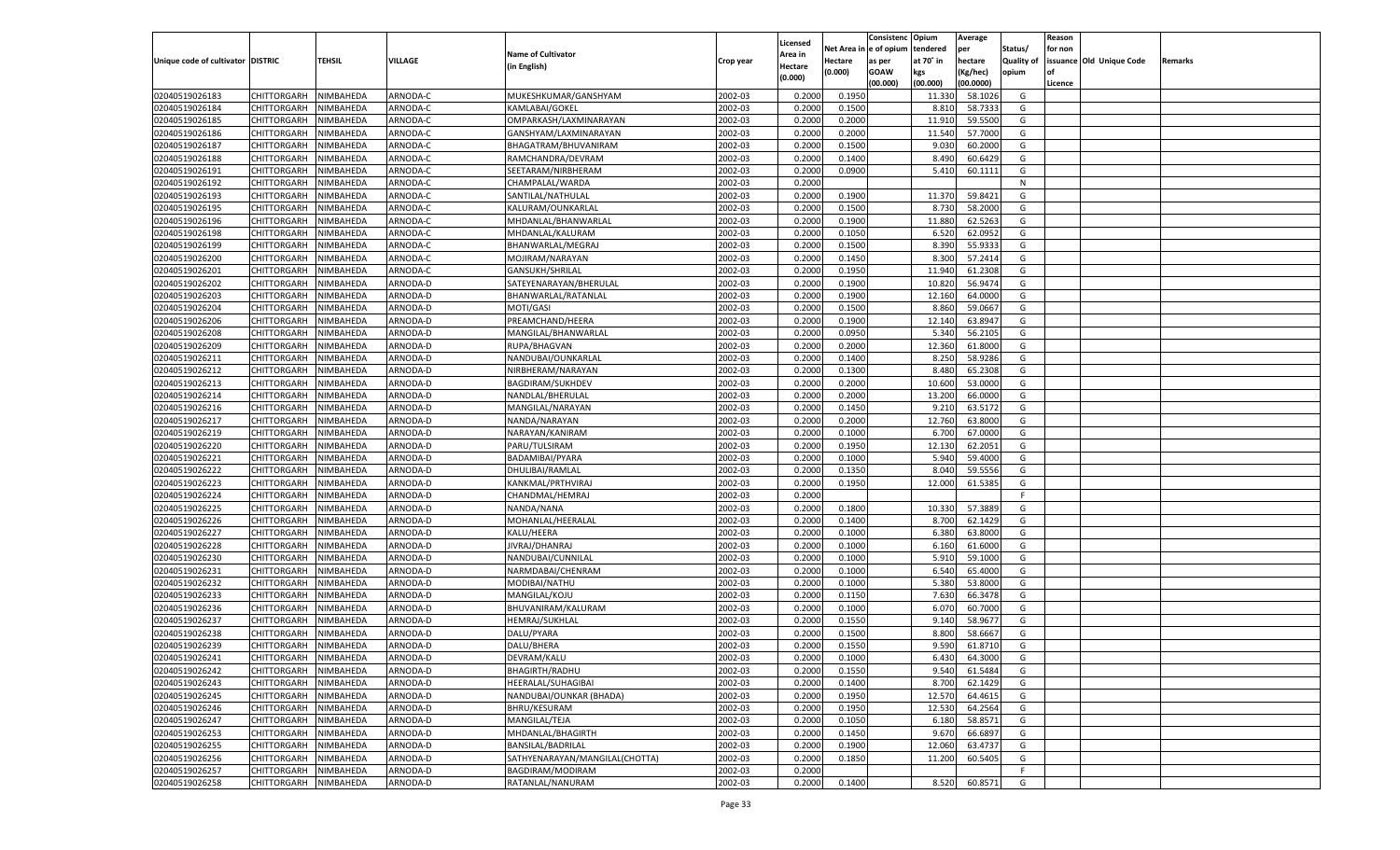|                                   |                       |           |          |                                           |           |                    |             | Consistenc   | Opium     | Average   |                   | Reason  |                          |         |
|-----------------------------------|-----------------------|-----------|----------|-------------------------------------------|-----------|--------------------|-------------|--------------|-----------|-----------|-------------------|---------|--------------------------|---------|
|                                   |                       |           |          |                                           |           | Licensed           | Net Area iı | n e of opium | tendered  | per       | Status/           | for non |                          |         |
| Unique code of cultivator DISTRIC |                       | TEHSIL    | VILLAGE  | <b>Name of Cultivator</b>                 | Crop year | Area in            | Hectare     | as per       | at 70° in | hectare   | <b>Quality of</b> |         | issuance Old Unique Code | Remarks |
|                                   |                       |           |          | (in English)                              |           | Hectare<br>(0.000) | (0.000)     | <b>GOAW</b>  | kgs       | (Kg/hec)  | opium             |         |                          |         |
|                                   |                       |           |          |                                           |           |                    |             | (00.000)     | (00.000)  | (00.0000) |                   | Licence |                          |         |
| 02040519026259                    | CHITTORGARH           | NIMBAHEDA | ARNODA-D | MOHMADHUSAN/FAKIR M.                      | 2002-03   | 0.2000             | 0.1050      |              | 5.940     | 56.5714   | G                 |         |                          |         |
| 02040519026260                    | CHITTORGARH           | NIMBAHEDA | ARNODA-D | PRTHVIRAJ/NARAYAN                         | 2002-03   | 0.2000             | 0.2000      |              | 13.280    | 66.4000   | G                 |         |                          |         |
| 02040519026261                    | CHITTORGARH           | NIMBAHEDA | ARNODA-D | KAVARLAL/MANGILAL                         | 2002-03   | 0.2000             | 0.1850      |              | 11.800    | 63.7838   | G                 |         |                          |         |
| 02040519026262                    | CHITTORGARH           | NIMBAHEDA | ARNODA-D | SANTILAL/DEVRAM                           | 2002-03   | 0.2000             | 0.1050      |              | 6.010     | 57.2381   | G                 |         |                          |         |
| 02040519026263                    | CHITTORGARH           | NIMBAHEDA | ARNODA-D | BALARAM/BAGDIRAM                          | 2002-03   | 0.2000             |             |              |           |           | N                 |         |                          |         |
| 02040519026264                    | CHITTORGARH           | NIMBAHEDA | ARNODA-D | RAMCHANDRA/BHAGIRTH                       | 2002-03   | 0.2000             | 0.1000      |              | 6.260     | 62.6000   | G                 |         |                          |         |
| 02040519026265                    | CHITTORGARH           | NIMBAHEDA | ARNODA-D | BANSILAL/MODIRAM                          | 2002-03   | 0.2000             | 0.2050      |              | 12.140    | 59.2195   | G                 |         |                          |         |
| 02040519026266                    | CHITTORGARH           | NIMBAHEDA | ARNODA-D | GOPALLAL/KANIRAM                          | 2002-03   | 0.2000             | 0.1050      |              | 5.830     | 55.5238   | G                 |         |                          |         |
| 02040519026268                    | CHITTORGARH           | NIMBAHEDA | ARNODA-D | BANSILAL/DEVRAM                           | 2002-03   | 0.2000             | 0.1000      |              | 5.730     | 57.3000   | G                 |         |                          |         |
| 02040519026269                    | CHITTORGARH           | NIMBAHEDA | ARNODA-D | MOHANLAL/RAMLAL                           | 2002-03   | 0.2000             | 0.1000      |              | 6.320     | 63.2000   | G                 |         |                          |         |
| 02040519026270                    | CHITTORGARH           | NIMBAHEDA | ARNODA-D | GITABAI/CHAMPALAL                         | 2002-03   | 0.2000             | 0.1000      |              | 5.730     | 57.3000   | G                 |         |                          |         |
| 02040519026271                    | CHITTORGARH           | NIMBAHEDA | ARNODA-D | UDHERAM/PREAMCHAND                        | 2002-03   | 0.2000             | 0.1400      |              | 11.31     | 80.7857   | G                 |         |                          |         |
| 02040519026272                    | CHITTORGARH           | NIMBAHEDA | ARNODA-D | NARNDARASINGH/MEGSINGH                    | 2002-03   | 0.2000             | 0.2000      |              | 11.490    | 57.4500   | G                 |         |                          |         |
| 02040519026273                    | CHITTORGARH           | NIMBAHEDA | ARNODA-D | DALLICHAND/PYARCHAND                      | 2002-03   | 0.2000             | 0.1000      |              | 5.970     | 59.7000   | G                 |         |                          |         |
| 02040519026274                    | CHITTORGARH           | NIMBAHEDA | ARNODA-D | RAMESHCHANDRA/MEGRAJ                      | 2002-03   | 0.2000             | 0.1400      |              | 8.360     | 59.7143   | G                 |         |                          |         |
| 02040519026277                    | CHITTORGARH           | NIMBAHEDA | ARNODA-D | NYAJYUKHAN/SULTANKHAN                     | 2002-03   | 0.2000             | 0.2000      |              | 12.410    | 62.0500   | G                 |         |                          |         |
| 02040519026278                    | CHITTORGARH           | NIMBAHEDA | ARNODA-D | SHANKARLAL/BAGDIRAM                       | 2002-03   | 0.2000             | 0.1600      |              | 9.940     | 62.1250   | G                 |         |                          |         |
| 02040519026279                    | CHITTORGARH           | NIMBAHEDA | ARNODA-D | OMPARKASH/BADRILAL                        | 2002-03   | 0.2000             | 0.2000      |              | 11.570    | 57.8500   | G                 |         |                          |         |
| 02040519026280                    | CHITTORGARH           | NIMBAHEDA | ARNODA-D | SAFHIRMOHMAD/HEDARSHA                     | 2002-03   | 0.2000             | 0.1900      |              | 10.880    | 57.2632   | G                 |         |                          |         |
| 02040519026281                    | CHITTORGARH           | NIMBAHEDA | ARNODA-D | DALCHAND/OUNKARLAL                        | 2002-03   | 0.2000             | 0.0900      |              | 5.570     | 61.8889   | G                 |         |                          |         |
| 02040519026282                    | CHITTORGARH           | NIMBAHEDA | ARNODA-D | OMPARKASH/BAGDIRAM                        | 2002-03   | 0.2000             | 0.1900      |              | 11.980    | 63.0526   | G                 |         |                          |         |
| 02040519026284                    | CHITTORGARH           | NIMBAHEDA | ARNODA-D | SOBHARAM/BHANWARLAL                       | 2002-03   | 0.2000             | 0.1000      |              | 5.690     | 56.9000   | G                 |         |                          |         |
| 02040519026285                    | CHITTORGARH           | NIMBAHEDA | ARNODA-D | KISHANLAL/PYARCHAND                       | 2002-03   | 0.2000             | 0.1050      |              | 6.100     | 58.0952   | G                 |         |                          |         |
| 02040519026286                    | CHITTORGARH           |           |          |                                           | 2002-03   | 0.2000             | 0.1400      |              | 8.540     | 61.0000   | G                 |         |                          |         |
|                                   | CHITTORGARH           | NIMBAHEDA | ARNODA-D | JAGDISHCHAND/MOHANLAL<br>OUNKARLAL/RAMLAL | 2002-03   |                    | 0.1050      |              |           | 57.1429   | G                 |         |                          |         |
| 02040519026287                    |                       | NIMBAHEDA | ARNODA-D |                                           |           | 0.2000             |             |              | 6.000     |           |                   |         |                          |         |
| 02040519026288<br>02040519026289  | CHITTORGARH           | NIMBAHEDA | ARNODA-D | KELASHCHANDRA/RAMLAL                      | 2002-03   | 0.2000             |             |              |           |           | N                 |         |                          |         |
|                                   | CHITTORGARH           | NIMBAHEDA | ARNODA-D | OUNKARLAL/CUNNILAL                        | 2002-03   | 0.2000             | 0.1000      |              | 6.200     | 62.0000   | G                 |         |                          |         |
| 02040519026290                    | CHITTORGARH           | NIMBAHEDA | ARNODA-D | BHGVATRAM/CHAMPALAI                       | 2002-03   | 0.2000             | 0.1900      |              | 10.930    | 57.5263   | G                 |         |                          |         |
| 02040519026291                    | CHITTORGARH           | NIMBAHEDA | ARNODA-D | RAMLAL/RUPLAL                             | 2002-03   | 0.2000             | 0.1800      |              | 11.31     | 62.8333   | G                 |         |                          |         |
| 02040519026292                    | CHITTORGARH           | NIMBAHEDA | ARNODA-D | SOHANLAL/BANSILAL                         | 2002-03   | 0.2000             | 0.1850      |              | 11.400    | 61.6216   | G                 |         |                          |         |
| 02040519026295                    | CHITTORGARH           | NIMBAHEDA | ARNODA-D | MOHANLAL/PYARCHAND                        | 2002-03   | 0.2000             | 0.1100      |              | 6.290     | 57.1818   | G                 |         |                          |         |
| 02040519026296                    | CHITTORGARH           | NIMBAHEDA | ARNODA-D | KELASHCHAND/MANGILAL                      | 2002-03   | 0.2000             | 0.1050      |              | 6.110     | 58.1905   | G                 |         |                          |         |
| 02040519026298                    | CHITTORGARH           | NIMBAHEDA | ARNODA-D | SATEYENARAYAN/MANGILAI                    | 2002-03   | 0.2000             |             |              |           |           | F.                |         |                          |         |
| 02040519026299                    | CHITTORGARH           | NIMBAHEDA | ARNODA-D | SHIVNARAYAN/KISHANLAL                     | 2002-03   | 0.2000             | 0.2000      |              | 11.460    | 57.3000   | G                 |         |                          |         |
| 02040519026300                    | CHITTORGARH           | NIMBAHEDA | ARNODA-D | KAMLIBAI/RATANBALAHI                      | 2002-03   | 0.2000             | 0.1500      |              | 8.570     | 57.133    | G                 |         |                          |         |
| 02040519026301                    | CHITTORGARH           | NIMBAHEDA | ARNODA-D | JAGDISHCHAND/BAGDIRAM                     | 2002-03   | 0.2000             | 0.1900      |              | 13.130    | 69.105    | G                 |         |                          |         |
| 02040519026302                    | CHITTORGARH           | NIMBAHEDA | ARNODA-D | AJIATMOHMAD/SULTAN                        | 2002-03   | 0.2000             | 0.2000      |              | 9.13      | 45.6500   |                   | 02      |                          |         |
| 02040519026304                    | CHITTORGARH           | NIMBAHEDA | ARNODA-D | HMERSINGH/MEGSINGH                        | 2002-03   | 0.2000             | 0.2000      |              | 13.720    | 68.6000   | G                 |         |                          |         |
| 02040519026305                    | CHITTORGARH           | NIMBAHEDA | ARNODA-D | PIRMOHMAD/FAKIRMOHMAD                     | 2002-03   | 0.2000             | 0.1000      |              | 6.060     | 60.6000   | G                 |         |                          |         |
| 02040519026306                    | CHITTORGARH           | NIMBAHEDA | ARNODA-D | PYARIBAI/RAMLAL                           | 2002-03   | 0.2000             | 0.1700      |              | 10.060    | 59.1765   | G                 |         |                          |         |
| 02040519026308                    | CHITTORGARH           | NIMBAHEDA | ARNODA-D | <b>HUKMICHAND/BHERA</b>                   | 2002-03   | 0.2000             | 0.1000      |              | 5.620     | 56.2000   | G                 |         |                          |         |
| 02040519026309                    | CHITTORGARH           | NIMBAHEDA | ARNODA-D | <b>BANSILAL/RADHUJI</b>                   | 2002-03   | 0.2000             | 0.2000      |              | 11.660    | 58.3000   | G                 |         |                          |         |
| 02040519026310                    | CHITTORGARH           | NIMBAHEDA | ARNODA-D | BHERULAL/MODIRAM                          | 2002-03   | 0.2000             |             |              |           |           | F.                |         |                          |         |
| 02040519026311                    | CHITTORGARH           | NIMBAHEDA | ARNODA-D | NIRMALKUMAR/GANSHYAMTELAR                 | 2002-03   | 0.2000             | 0.0950      |              | 5.140     | 54.105    | G                 |         |                          |         |
| 02040519026312                    | CHITTORGARH           | NIMBAHEDA | ARNODA-D | CHTRBHUJ/KISHANLAL                        | 2002-03   | 0.2000             | 0.1550      |              | 10.070    | 64.9677   | G                 |         |                          |         |
| 02040519026313                    | CHITTORGARH NIMBAHEDA |           | ARNODA-A | GOPAL/BANSILAL                            | 2002-03   | 0.2000             | 0.1450      |              | 8.620     | 59.4483   | G                 |         |                          |         |
| 02040519026314                    | <b>CHITTORGARH</b>    | NIMBAHEDA | ARNODA-B | ISMAILSHA/HEDARSHA                        | 2002-03   | 0.2000             | 0.1950      |              | 11.530    | 59.1282   | G                 |         |                          |         |
| 02040519026315                    | CHITTORGARH           | NIMBAHEDA | ARNODA-B | GOVINDRAM/DALLICHAND                      | 2002-03   | 0.2000             | 0.1450      |              | 8.450     | 58.2759   | G                 |         |                          |         |
| 02040519026316                    | <b>CHITTORGARH</b>    | NIMBAHEDA | ARNODA-B | NANDLAL/PRTHVIRAJ                         | 2002-03   | 0.2000             | 0.1150      |              | 7.280     | 63.3043   | G                 |         |                          |         |
| 02040519026317                    | <b>CHITTORGARH</b>    | NIMBAHEDA | ARNODA-B | KALURAM/RADHU                             | 2002-03   | 0.2000             | 0.1200      |              | 6.960     | 58.0000   | G                 |         |                          |         |
| 02040519026320                    | CHITTORGARH           | NIMBAHEDA | ARNODA-B | SHRYAMLAL/MANGILAL                        | 2002-03   | 0.2000             | 0.1050      |              | 6.030     | 57.4286   | G                 |         |                          |         |
| 02040519026321                    | <b>CHITTORGARH</b>    | NIMBAHEDA | ARNODA-B | MOTILAL/BAGDIRAM                          | 2002-03   | 0.2000             | 0.1000      |              | 5.170     | 51.7000   | G                 | 04      |                          |         |
| 02040519026324                    | CHITTORGARH           | NIMBAHEDA | ARNODA-B | FULCHAND/BARDA                            | 2002-03   | 0.2000             | 0.1050      |              | 6.300     | 60.0000   | G                 |         |                          |         |
| 02040519026322                    | CHITTORGARH           | NIMBAHEDA | ARNODA-B | BALURAM/HUKMICHAND                        | 2002-03   | 0.2000             | 0.2000      |              | 11.800    | 59.0000   | G                 |         |                          |         |
| 02040519026323                    | <b>CHITTORGARH</b>    | NIMBAHEDA | ARNODA-B | SHRILAL/SHAMBHULAL                        | 2002-03   | 0.2000             | 0.1950      |              | 11.900    | 61.0256   | G                 |         |                          |         |
| 02040519026325                    | <b>CHITTORGARH</b>    | NIMBAHEDA | ARNODA-B | RADHESHYAM/CUNNILAL                       | 2002-03   | 0.2000             | 0.2000      |              | 12.150    | 60.7500   | G                 |         |                          |         |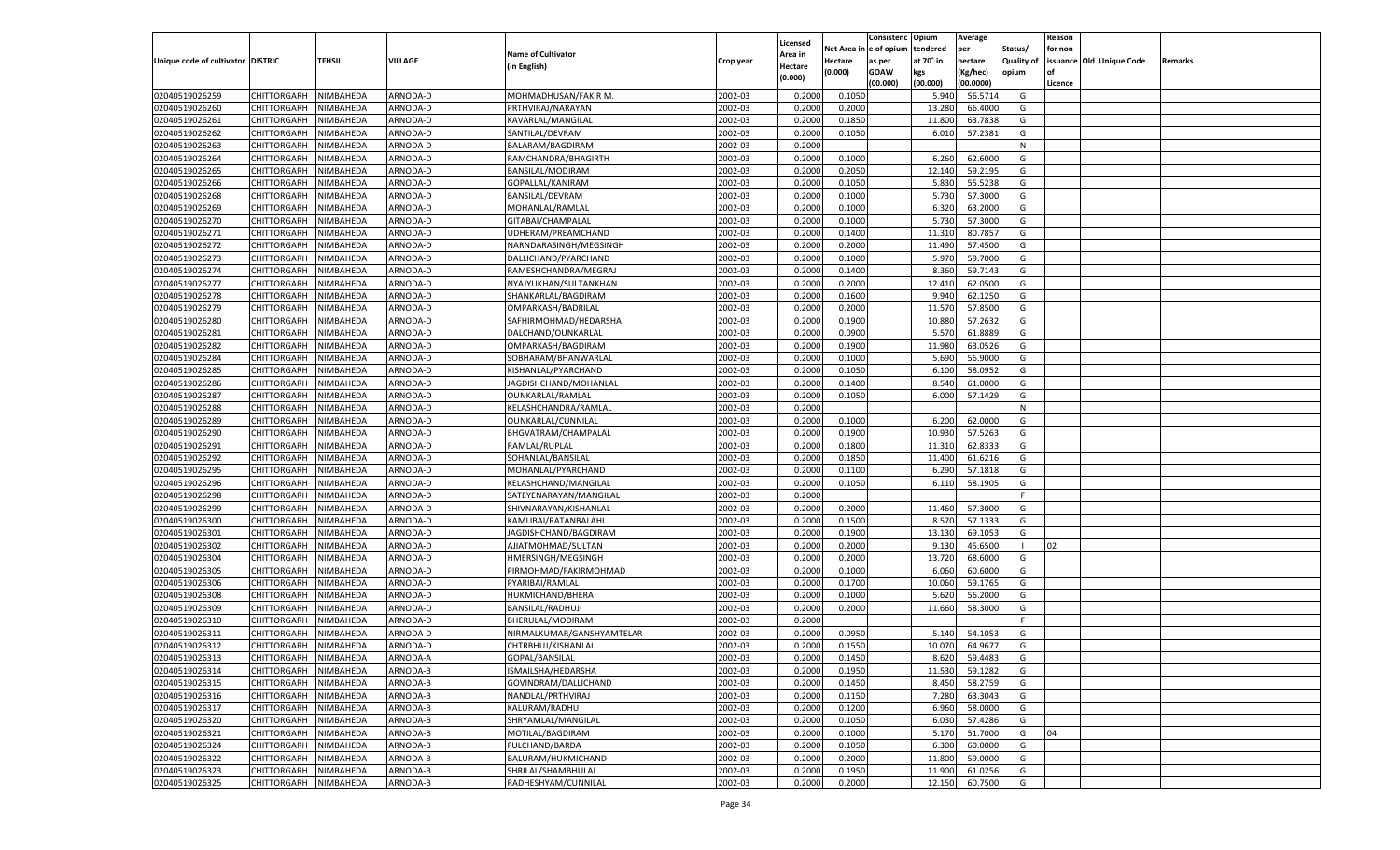|                                   |                       |           |                      |                           |           |                    |            | Consistenc   | Opium     | Average   |                   | Reason  |                          |         |
|-----------------------------------|-----------------------|-----------|----------------------|---------------------------|-----------|--------------------|------------|--------------|-----------|-----------|-------------------|---------|--------------------------|---------|
|                                   |                       |           |                      |                           |           | Licensed           | Net Area i | n e of opium | tendered  | per       | Status/           | for non |                          |         |
| Unique code of cultivator DISTRIC |                       | TEHSIL    | VILLAGE              | <b>Name of Cultivator</b> | Crop year | Area in            | Hectare    | as per       | at 70° in | hectare   | <b>Quality of</b> |         | issuance Old Unique Code | Remarks |
|                                   |                       |           |                      | (in English)              |           | Hectare<br>(0.000) | (0.000)    | <b>GOAW</b>  | kgs       | (Kg/hec)  | opium             |         |                          |         |
|                                   |                       |           |                      |                           |           |                    |            | (00.000)     | (00.000)  | (00.0000) |                   | Licence |                          |         |
| 02040519026326                    | CHITTORGARH           | NIMBAHEDA | ARNODA-B             | JANKILAL/GISALAL          | 2002-03   | 0.2000             | 0.1450     |              | 8.970     | 61.8621   | G                 |         |                          |         |
| 02040519026327                    | CHITTORGARH           | NIMBAHEDA | ARNODA-B             | BHAGCHAND/GANGARAM        | 2002-03   | 0.2000             | 0.1050     |              | 5.840     | 55.6190   | G                 |         |                          |         |
| 02040519026328                    | CHITTORGARH           | NIMBAHEDA | ARNODA-B             | BADRILAL/BHURALI          | 2002-03   | 0.2000             | 0.1900     |              | 11.130    | 58.5789   | G                 |         |                          |         |
| 02040519026329                    | CHITTORGARH           | NIMBAHEDA | ARNODA-B             | JAGDISHCHAND/TEKCHAND     | 2002-03   | 0.2000             | 0.1000     |              | 6.290     | 62.9000   | G                 |         |                          |         |
| 02040519026330                    | CHITTORGARH           | NIMBAHEDA | ARNODA-B             | RAMPARSHAD/DEVRAM         | 2002-03   | 0.2000             | 0.2000     |              | 12.340    | 61.7000   | G                 |         |                          |         |
| 02040519026331                    | CHITTORGARH           | NIMBAHEDA | ARNODA-C             | NANDLAL/MOHANLAL          | 2002-03   | 0.2000             | 0.2000     |              | 12.470    | 62.3500   | G                 |         |                          |         |
| 02040519026332                    | CHITTORGARH           | NIMBAHEDA | ARNODA-C             | KHEMRAJ/DALURAM           | 2002-03   | 0.2000             | 0.1850     |              | 10.830    | 58.5405   | G                 |         |                          |         |
| 02040519026333                    | CHITTORGARH           | NIMBAHEDA | ARNODA-C             | RAMPARSHAD/KANIRAM        | 2002-03   | 0.2000             | 0.1400     |              | 8.800     | 62.8571   | G                 |         |                          |         |
| 02040519027003                    | CHITTORGARH           | NIMBAHEDA | BADOLIGHATA-A        | KHEMRAJ/NARAYAN           | 2002-03   | 0.2000             | 0.1900     |              | 11.680    | 61.4737   | G                 |         |                          |         |
| 02040519027004                    | CHITTORGARH           | NIMBAHEDA | BADOLIGHATA-A        | DHAPUBAI/HEERALAL         | 2002-03   | 0.2000             | 0.2000     |              | 10.97     | 54.8500   | G                 |         |                          |         |
| 02040519027005                    | CHITTORGARH           | NIMBAHEDA | <b>BADOLIGHATA-A</b> | GASI/KHEMRAJ              | 2002-03   | 0.2000             | 0.1900     |              | 13.420    | 70.6316   | G                 |         |                          |         |
| 02040519027006                    | CHITTORGARH           | NIMBAHEDA | BADOLIGHATA-A        | GAMNDIRAM/KISHANRAM       | 2002-03   | 0.2000             | 0.1950     |              | 10.960    | 56.2051   | G                 |         |                          |         |
| 02040519027007                    | CHITTORGARH           | NIMBAHEDA | BADOLIGHATA-A        | HJARILAL/KALU             | 2002-03   | 0.2000             |            |              |           |           | N                 |         |                          |         |
| 02040519027008                    | CHITTORGARH           | NIMBAHEDA | BADOLIGHATA-A        | HJARI/OUNKARLAL           | 2002-03   | 0.2000             | 0.1900     |              | 11.190    | 58.8947   | G                 |         |                          |         |
| 02040519027009                    | CHITTORGARH           | NIMBAHEDA | <b>BADOLIGHATA-A</b> | <b>BHOLIRAM/OUNKAR</b>    | 2002-03   | 0.2000             | 0.2000     |              | 11.190    | 55.9500   | G                 |         |                          |         |
| 02040519027011                    | CHITTORGARH           | NIMBAHEDA | BADOLIGHATA-A        | LAXMANLAL/RAJIBAI         | 2002-03   | 0.2000             | 0.2050     |              | 13.140    | 64.0976   | G                 |         |                          |         |
| 02040519027012                    | CHITTORGARH           | NIMBAHEDA | BADOLIGHATA-A        | NATHUDAS/RADHUDAS         | 2002-03   | 0.2000             |            |              |           |           | F.                |         |                          |         |
| 02040519027013                    | CHITTORGARH           | NIMBAHEDA | BADOLIGHATA-A        | GANGARAM/SURAJMAL         | 2002-03   | 0.2000             | 0.1900     |              | 11.470    | 60.3684   | G                 |         |                          |         |
| 02040519027014                    | CHITTORGARH           | NIMBAHEDA | <b>BADOLIGHATA-A</b> | ANOPIBAI/KISHANLAL        | 2002-03   | 0.2000             | 0.1050     |              | 5.780     | 55.0476   | G                 |         |                          |         |
| 02040519027018                    | CHITTORGARH           | NIMBAHEDA | BADOLIGHATA-A        | NANIBAI/OUNKAR            | 2002-03   | 0.2000             | 0.1900     |              | 12.14     | 63.8947   | G                 |         |                          |         |
| 02040519027022                    | CHITTORGARH           | NIMBAHEDA | BADOLIGHATA-A        | BHAGVANIBAI/MANGILAL      | 2002-03   | 0.2000             | 0.1950     |              | 10.940    | 56.1026   | G                 |         |                          |         |
| 02040519027023                    | CHITTORGARH           | NIMBAHEDA | BADOLIGHATA-A        | <b>BHGGA/PRTHA</b>        | 2002-03   | 0.2000             | 0.2000     |              | 11.850    | 59.2500   | G                 |         |                          |         |
| 02040519027025                    | CHITTORGARH           | NIMBAHEDA | <b>BADOLIGHATA-A</b> | BHERULAL/RAMLAL           | 2002-03   | 0.2000             | 0.2000     |              | 11.960    | 59.8000   | G                 |         |                          |         |
| 02040519027028                    | CHITTORGARH           | NIMBAHEDA | BADOLIGHATA-A        | LABHCHAND/BHAGVAN SUTHAR  | 2002-03   | 0.2000             | 0.1900     |              | 11.730    | 61.7368   | G                 |         |                          |         |
| 02040519027029                    | CHITTORGARH           | NIMBAHEDA | BADOLIGHATA-A        | NATHULAL/PRTHVIRAJ        | 2002-03   | 0.2000             | 0.2000     |              | 11.720    | 58.6000   | G                 |         |                          |         |
| 02040519027030                    | CHITTORGARH           | NIMBAHEDA | BADOLIGHATA-A        | GIRDHARI/MANA             | 2002-03   | 0.2000             | 0.1500     |              | 10.14     | 67.6000   | G                 |         |                          |         |
| 02040519027031                    | CHITTORGARH           | NIMBAHEDA | <b>BADOLIGHATA-A</b> | KANIYALAL/RAMA            | 2002-03   | 0.2000             | 0.2000     |              | 11.650    | 58.2500   | G                 |         |                          |         |
| 02040519027032                    | CHITTORGARH           | NIMBAHEDA | BADOLIGHATA-A        | PREAMDAS/BANSIDAS         | 2002-03   | 0.2000             | 0.1950     |              | 11.350    | 58.2051   | G                 |         |                          |         |
| 02040519027033                    | CHITTORGARH           |           |                      |                           | 2002-03   | 0.2000             | 0.1900     |              | 11.920    | 62.7368   | G                 |         |                          |         |
|                                   |                       | NIMBAHEDA | BADOLIGHATA-A        | AMBHALAL/CHTRBHUJ         |           |                    |            |              |           |           |                   |         |                          |         |
| 02040519027034                    | CHITTORGARH           | NIMBAHEDA | <b>BADOLIGHATA-A</b> | RAMLAL/DEVA GAYRI         | 2002-03   | 0.2000             | 0.1050     |              | 7.060     | 67.2381   | G                 |         |                          |         |
| 02040519027036                    | CHITTORGARH           | NIMBAHEDA | <b>BADOLIGHATA-A</b> | KAMLIBAI/BHERULAL         | 2002-03   | 0.2000             | 0.1850     |              | 10.740    | 58.0541   | G                 |         |                          |         |
| 02040519027037                    | CHITTORGARH           | NIMBAHEDA | <b>BADOLIGHATA-A</b> | SHANKARLAL/CHTRBHUJ       | 2002-03   | 0.2000             | 0.1600     |              | 8.580     | 53.6250   | G                 |         |                          |         |
| 02040519027038                    | CHITTORGARH           | NIMBAHEDA | <b>BADOLIGHATA-A</b> | HULASIBAI/DHARMCHAND      | 2002-03   | 0.2000             | 0.2000     |              | 12.050    | 60.2500   | G                 |         |                          |         |
| 02040519027039                    | CHITTORGARH           | NIMBAHEDA | <b>BADOLIGHATA-A</b> | SHYAMLAL/PRTHVIRAJ        | 2002-03   | 0.2000             | 0.0900     |              | 5.03      | 55.8889   | G                 |         |                          |         |
| 02040519027040                    | CHITTORGARH           | NIMBAHEDA | <b>BADOLIGHATA-A</b> | KALURAM/PARBHULAL         | 2002-03   | 0.2000             | 0.2000     |              | 9.010     | 45.0500   |                   | 02      |                          |         |
| 02040519027042                    | CHITTORGARH           | NIMBAHEDA | <b>BADOLIGHATA-A</b> | GANGARAM/RAMA             | 2002-03   | 0.2000             | 0.2000     |              | 11.210    | 56.0500   | G                 |         |                          |         |
| 02040519027047                    | CHITTORGARH           | NIMBAHEDA | <b>BADOLIGHATA-A</b> | DHAPUBAI/HEERALAI         | 2002-03   | 0.2000             | 0.1850     |              | 10.320    | 55.7838   | G                 |         |                          |         |
| 02040519027049                    | CHITTORGARH           | NIMBAHEDA | <b>BADOLIGHATA-A</b> | BHERULAL/CHGANA           | 2002-03   | 0.2000             | 0.1050     |              | 6.11(     | 58.1905   | G                 |         |                          |         |
| 02040519027050                    | CHITTORGARH           | NIMBAHEDA | <b>BADOLIGHATA-A</b> | BHAGIRTH/MAGNA            | 2002-03   | 0.2000             | 0.1800     |              | 10.530    | 58.5000   | G                 |         |                          |         |
| 02040519027051                    | CHITTORGARH           | NIMBAHEDA | <b>BADOLIGHATA-A</b> | MOHANLAL/RAMA             | 2002-03   | 0.2000             | 0.1900     |              | 5.830     | 30.6842   | G                 | 04      |                          |         |
| 02040519027052                    | CHITTORGARH           | NIMBAHEDA | <b>BADOLIGHATA-A</b> | DALLICHAND/KISHNRAM       | 2002-03   | 0.2000             | 0.2000     |              | 11.230    | 56.1500   | G                 |         |                          |         |
| 02040519027053                    | CHITTORGARH           | NIMBAHEDA | <b>BADOLIGHATA-A</b> | MHDANLAL/CHAGNA           | 2002-03   | 0.2000             | 0.1950     |              | 11.230    | 57.5897   | G                 |         |                          |         |
| 02040519027054                    | CHITTORGARH           | NIMBAHEDA | <b>BADOLIGHATA-A</b> | NANDLAL/SHANKAR           | 2002-03   | 0.2000             | 0.1900     |              | 12.340    | 64.9474   | G                 |         |                          |         |
| 02040519027056                    | CHITTORGARH           | NIMBAHEDA | <b>BADOLIGHATA-A</b> | RATANLAL/PARBHULAL        | 2002-03   | 0.2000             | 0.1900     |              | 11.800    | 62.105    | G                 |         |                          |         |
| 02040519027058                    | CHITTORGARH           | NIMBAHEDA | <b>BADOLIGHATA-A</b> | SHANKARLAL/BHAGIRTH       | 2002-03   | 0.2000             | 0.2000     |              | 10.890    | 54.4500   | G                 |         |                          |         |
| 02040519027059                    | CHITTORGARH NIMBAHEDA |           | BADOLIGHATA-A        | SAGARMAL/GISALAL          | 2002-03   | 0.2000             | 0.1900     |              | 13.070    | 68.7895   | G                 |         |                          |         |
| 02040519027060                    | <b>CHITTORGARH</b>    | NIMBAHEDA | BADOLIGHATA-A        | <b>BHAGIRTH/HJARILAL</b>  | 2002-03   | 0.2000             | 0.2050     |              | 12.280    | 59.9024   | G                 |         |                          |         |
| 02040519027061                    | CHITTORGARH           | NIMBAHEDA | BADOLIGHATA-A        | KHEMRAJ/NATHU             | 2002-03   | 0.2000             | 0.1900     |              | 12.460    | 65.5789   | G                 |         |                          |         |
| 02040519027063                    | CHITTORGARH           | NIMBAHEDA | BADOLIGHATA-A        | BHANWARLAL/GASI           | 2002-03   | 0.2000             | 0.2100     |              | 12.500    | 59.5238   | G                 |         |                          |         |
| 02040519027064                    | CHITTORGARH           | NIMBAHEDA | BADOLIGHATA-A        | PREAMCHAND/CHTRBHUJ       | 2002-03   | 0.2000             | 0.2050     |              | 11.050    | 53.9024   | G                 |         |                          |         |
| 02040519027069                    | <b>CHITTORGARH</b>    | NIMBAHEDA | BADOLIGHATA-A        | RAMLAL/CHTRBHUJ           | 2002-03   | 0.2000             | 0.2000     |              | 11.770    | 58.8500   | G                 |         |                          |         |
| 02040519027072                    | CHITTORGARH           | NIMBAHEDA | BADOLIGHATA-A        | CHENRAM/GAMNDIRAM         | 2002-03   | 0.2000             | 0.2000     |              | 10.110    | 50.5500   | G                 | 04      |                          |         |
| 02040519027074                    | CHITTORGARH           | NIMBAHEDA | BADOLIGHATA-A        | MAGNIRAM/MODA             | 2002-03   | 0.2000             | 0.2100     |              | 8.410     | 40.0476   |                   | 02      |                          |         |
| 02040519027075                    | CHITTORGARH           | NIMBAHEDA | BADOLIGHATA-A        | PARVATIBAI/GOTTU          | 2002-03   | 0.2000             | 0.1900     |              | 11.850    | 62.3684   | G                 |         |                          |         |
| 02040519027076                    | CHITTORGARH           | NIMBAHEDA | BADOLIGHATA-A        | NANALAL/RAMLAL            | 2002-03   | 0.2000             | 0.1900     |              | 10.510    | 55.3158   | G                 |         |                          |         |
| 02040519027077                    | <b>CHITTORGARH</b>    | NIMBAHEDA | BADOLIGHATA-A        | PARBHUBAI/AMBHALAL        | 2002-03   | 0.2000             |            |              |           |           | N                 |         |                          |         |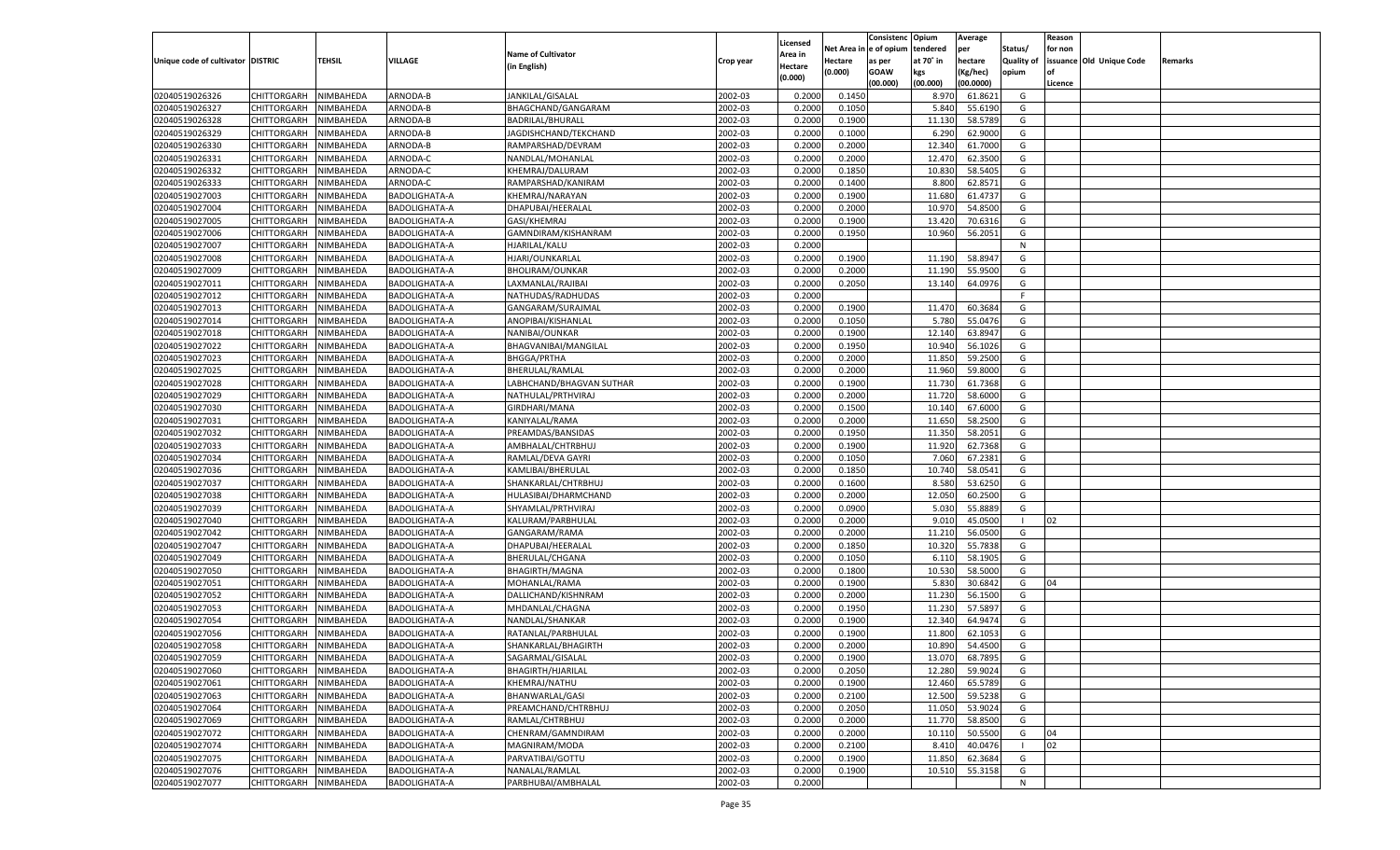|                                   |                       |           |                      |                           |           |                    |             | Consistenc    | Opium     | Average   |                   | Reason  |                          |         |
|-----------------------------------|-----------------------|-----------|----------------------|---------------------------|-----------|--------------------|-------------|---------------|-----------|-----------|-------------------|---------|--------------------------|---------|
|                                   |                       |           |                      |                           |           | Licensed           | Net Area iı | n  e of opium | tendered  | per       | Status/           | for non |                          |         |
| Unique code of cultivator DISTRIC |                       | TEHSIL    | VILLAGE              | <b>Name of Cultivator</b> | Crop year | Area in            | Hectare     | as per        | at 70° in | hectare   | <b>Quality of</b> |         | issuance Old Unique Code | Remarks |
|                                   |                       |           |                      | (in English)              |           | Hectare<br>(0.000) | (0.000)     | <b>GOAW</b>   | kgs       | (Kg/hec)  | opium             |         |                          |         |
|                                   |                       |           |                      |                           |           |                    |             | (00.000)      | (00.000)  | (00.0000) |                   | Licence |                          |         |
| 02040519027078                    | CHITTORGARH           | NIMBAHEDA | <b>BADOLIGHATA-A</b> | GISIBAI/BALDEV            | 2002-03   | 0.2000             | 0.0950      |               | 5.840     | 61.4737   | G                 |         |                          |         |
| 02040519027079                    | CHITTORGARH           | NIMBAHEDA | <b>BADOLIGHATA-A</b> | BHERULAL/BHANWARLAL       | 2002-03   | 0.2000             | 0.0950      |               | 5.400     | 56.8421   | G                 |         |                          |         |
| 02040519027080                    | CHITTORGARH           | NIMBAHEDA | <b>BADOLIGHATA-B</b> | SHANKARLAL/UDHA           | 2002-03   | 0.2000             | 0.1800      |               | 11.580    | 64.3333   | G                 |         |                          |         |
| 02040519027081                    | CHITTORGARH           | NIMBAHEDA | BADOLIGHATA-B        | SOHANLAL/BALDEV           | 2002-03   | 0.2000             | 0.1900      |               | 13.630    | 71.7368   | G                 |         |                          |         |
| 02040519027082                    | CHITTORGARH           | NIMBAHEDA | <b>BADOLIGHATA-B</b> | BHERULAL/KASIRAM          | 2002-03   | 0.2000             | 0.1000      |               | 6.120     | 61.2000   | G                 |         |                          |         |
| 02040519027083                    | CHITTORGARH           | NIMBAHEDA | BADOLIGHATA-B        | BHURA/BHUVANA             | 2002-03   | 0.2000             | 0.1900      |               | 12.150    | 63.9474   | G                 |         |                          |         |
| 02040519027084                    | CHITTORGARH           | NIMBAHEDA | <b>BADOLIGHATA-B</b> | OMPARKASH/SOHANIBAI       | 2002-03   | 0.2000             | 0.1900      |               | 13.970    | 73.5263   | G                 |         |                          |         |
| 02040519027085                    | CHITTORGARH           | NIMBAHEDA | BADOLIGHATA-B        | SUHAGIBAI/NATHU           | 2002-03   | 0.2000             | 0.1950      |               | 12.840    | 65.8462   | G                 |         |                          |         |
| 02040519027086                    | CHITTORGARH           | NIMBAHEDA | BADOLIGHATA-B        | BARDICHAND/DEVA           | 2002-03   | 0.2000             | 0.1900      |               | 13.760    | 72.4211   | G                 |         |                          |         |
| 02040519027087                    | CHITTORGARH           | NIMBAHEDA | BADOLIGHATA-B        | PYARIBAI/NANA             | 2002-03   | 0.2000             | 0.1900      |               | 11.570    | 60.8947   | G                 |         |                          |         |
| 02040519027088                    | CHITTORGARH           | NIMBAHEDA | <b>BADOLIGHATA-B</b> | BAPULAL/CUNNIBAI          | 2002-03   | 0.2000             | 0.2100      |               | 11.960    | 56.9524   | G                 |         |                          |         |
| 02040519027090                    | CHITTORGARH           | NIMBAHEDA | BADOLIGHATA-B        | WARDIBAI/GOPAL            | 2002-03   | 0.2000             | 0.1900      |               | 11.680    | 61.4737   | G                 |         |                          |         |
| 02040519027091                    | CHITTORGARH           | NIMBAHEDA | BADOLIGHATA-B        | FAKIRCHAND/RAMA           | 2002-03   | 0.2000             | 0.2050      |               | 13.100    | 63.9024   | G                 |         |                          |         |
| 02040519027093                    | CHITTORGARH           | NIMBAHEDA | BADOLIGHATA-B        | MULCHAND/BHANA            | 2002-03   | 0.2000             | 0.1900      |               | 13.780    | 72.5263   | G                 |         |                          |         |
| 02040519027095                    | CHITTORGARH           | NIMBAHEDA | <b>BADOLIGHATA-B</b> | RATANLAL/SHANKARLAL       | 2002-03   | 0.2000             | 0.2000      |               | 13.920    | 69.6000   | G                 |         |                          |         |
| 02040519027096                    | CHITTORGARH           | NIMBAHEDA | BADOLIGHATA-B        | MEGRAJ/NANDA              | 2002-03   | 0.2000             | 0.2000      |               | 12.520    | 62.6000   | G                 |         |                          |         |
| 02040519027097                    | CHITTORGARH           | NIMBAHEDA | BADOLIGHATA-B        | <b>BHAGVAN/GABUR</b>      | 2002-03   | 0.2000             | 0.1900      |               | 12.870    | 67.7368   | G                 |         |                          |         |
| 02040519027098                    | CHITTORGARH           | NIMBAHEDA | BADOLIGHATA-B        | SOHANIBAI/BHAGVAN         | 2002-03   | 0.2000             | 0.0900      |               | 5.830     | 64.7778   | G                 |         |                          |         |
| 02040519027100                    | CHITTORGARH           | NIMBAHEDA | <b>BADOLIGHATA-B</b> | PARSHMAL/KALURAM          | 2002-03   | 0.2000             | 0.2050      |               | 12.000    | 58.5366   | G                 |         |                          |         |
| 02040519027102                    | CHITTORGARH           | NIMBAHEDA | BADOLIGHATA-B        | UMASHANKAR/MOHANLAL       | 2002-03   | 0.2000             | 0.2000      |               | 13.170    | 65.8500   | G                 |         |                          |         |
| 02040519027103                    | CHITTORGARH           | NIMBAHEDA | BADOLIGHATA-B        | BHANWARLAL/CUNA           | 2002-03   | 0.2000             | 0.2000      |               | 12.090    | 60.4500   | G                 |         |                          |         |
| 02040519027105                    | CHITTORGARH           | NIMBAHEDA | BADOLIGHATA-B        | RODA/BHARU                | 2002-03   | 0.2000             | 0.2000      |               | 13.790    | 68.9500   | G                 |         |                          |         |
| 02040519027106                    | CHITTORGARH           | NIMBAHEDA | <b>BADOLIGHATA-B</b> | LALCHAND/BHANA            | 2002-03   | 0.2000             | 0.2000      |               | 12.075    | 60.3750   | G                 |         |                          |         |
| 02040519027107                    | CHITTORGARH           | NIMBAHEDA | BADOLIGHATA-B        | <b>OUNKAR/BHERA</b>       | 2002-03   | 0.2000             | 0.1900      |               | 13.050    | 68.6842   | G                 |         |                          |         |
| 02040519027108                    | CHITTORGARH           | NIMBAHEDA | BADOLIGHATA-B        | BARDICHAND/BHAGIRTH       | 2002-03   | 0.2000             | 0.1950      |               | 9.600     | 49.2308   |                   | 02      |                          |         |
| 02040519027111                    | CHITTORGARH           | NIMBAHEDA | BADOLIGHATA-B        | WARDIBAI/SHANKARLAL       | 2002-03   | 0.2000             | 0.1950      |               | 14.270    | 73.1795   | G                 |         |                          |         |
| 02040519027113                    | CHITTORGARH           | NIMBAHEDA | <b>BADOLIGHATA-B</b> | RAMDAS/JANKIDAS           | 2002-03   | 0.2000             | 0.1650      |               | 7.000     | 42.4242   | G                 | 04      |                          |         |
| 02040519027117                    | CHITTORGARH           | NIMBAHEDA | BADOLIGHATA-B        | BHANWARLAL/RAMA           | 2002-03   | 0.2000             | 0.1950      |               | 11.780    | 60.4103   | G                 |         |                          |         |
| 02040519027119                    | CHITTORGARH           |           |                      |                           | 2002-03   | 0.2000             | 0.1900      |               | 13.650    | 71.8421   | G                 |         |                          |         |
|                                   |                       | NIMBAHEDA | <b>BADOLIGHATA-B</b> | KELASHCHANDRA/SOHANLAL    |           |                    |             |               |           |           |                   |         |                          |         |
| 02040519027120                    | CHITTORGARH           | NIMBAHEDA | <b>BADOLIGHATA-B</b> | BHANWARLAL/CHTRBHUJ       | 2002-03   | 0.2000             | 0.2000      |               | 11.870    | 59.3500   | G                 |         |                          |         |
| 02040519027121                    | CHITTORGARH           | NIMBAHEDA | <b>BADOLIGHATA-B</b> | SHAMBHULAL/KASIRAM        | 2002-03   | 0.2000             | 0.1900      |               | 16.560    | 87.1579   | G                 |         |                          |         |
| 02040519027122                    | CHITTORGARH           | NIMBAHEDA | <b>BADOLIGHATA-B</b> | PARSHRAM/SHAMBHULAL       | 2002-03   | 0.2000             | 0.2000      |               | 15.670    | 78.3500   | G                 |         |                          |         |
| 02040519027123                    | CHITTORGARH           | NIMBAHEDA | <b>BADOLIGHATA-B</b> | GANGARAM/CUNA             | 2002-03   | 0.2000             | 0.1000      |               | 5.380     | 53.8000   | G                 |         |                          |         |
| 02040519027125                    | CHITTORGARH           | NIMBAHEDA | <b>BADOLIGHATA-B</b> | KISHANLAL/NANDA           | 2002-03   | 0.2000             | 0.1850      |               | 13.250    | 71.6216   | G                 |         |                          |         |
| 02040519027126                    | CHITTORGARH           | NIMBAHEDA | <b>BADOLIGHATA-B</b> | KANTABAI/AMARSINGH        | 2002-03   | 0.2000             | 0.1950      |               | 12.170    | 62.4103   | G                 |         |                          |         |
| 02040519027127                    | CHITTORGARH           | NIMBAHEDA | <b>BADOLIGHATA-B</b> | MANGILAL/MODA             | 2002-03   | 0.2000             | 0.1000      |               | 6.390     | 63.9000   | G                 |         |                          |         |
| 02040519027130                    | CHITTORGARH           | NIMBAHEDA | <b>BADOLIGHATA-B</b> | AMBHALAL/DEVA             | 2002-03   | 0.2000             | 0.1900      |               | 11.830    | 62.2632   | G                 |         |                          |         |
| 02040519027131                    | CHITTORGARH           | NIMBAHEDA | <b>BADOLIGHATA-B</b> | MOHANLAL/RODA             | 2002-03   | 0.2000             | 0.1800      |               | 10.98     | 61.0000   | G                 |         |                          |         |
| 02040519027132                    | CHITTORGARH           | NIMBAHEDA | <b>BADOLIGHATA-B</b> | GASI/UDHA                 | 2002-03   | 0.2000             | 0.0950      |               | 6.870     | 72.3158   | G                 |         |                          |         |
| 02040519027133                    | CHITTORGARH           | NIMBAHEDA | <b>BADOLIGHATA-B</b> | KHEMRAJ/DEVA              | 2002-03   | 0.2000             | 0.1400      |               | 9.010     | 64.3571   | G                 |         |                          |         |
| 02040519027135                    | CHITTORGARH           | NIMBAHEDA | <b>BADOLIGHATA-B</b> | DALLICHAND/DEVA           | 2002-03   | 0.2000             | 0.1400      |               | 9.900     | 70.7143   | G                 |         |                          |         |
| 02040519027136                    | CHITTORGARH           | NIMBAHEDA | <b>BADOLIGHATA-B</b> | <b>GERILAL/SHANKARLAL</b> | 2002-03   | 0.2000             | 0.1900      |               | 12.480    | 65.6842   | G                 |         |                          |         |
| 02040519027137                    | CHITTORGARH           | NIMBAHEDA | <b>BADOLIGHATA-B</b> | ASHOKKUMAR/FHTELAL        | 2002-03   | 0.2000             | 0.2000      |               | 13.010    | 65.0500   | G                 |         |                          |         |
| 02040519027139                    | CHITTORGARH           | NIMBAHEDA | <b>BADOLIGHATA-B</b> | MANGILAL/BHOLIRAM         | 2002-03   | 0.2000             | 0.1100      |               | 6.030     | 54.8182   | G                 |         |                          |         |
| 02040519027140                    | CHITTORGARH           | NIMBAHEDA | <b>BADOLIGHATA-B</b> | RADHESHYAM/KASIRAM        | 2002-03   | 0.2000             | 0.1950      |               | 11.930    | 61.1795   | G                 |         |                          |         |
| 02040519027141                    | CHITTORGARH NIMBAHEDA |           | <b>BADOLIGHATA-B</b> | SURAJMAL/OMJI             | 2002-03   | 0.2000             | 0.2000      |               | 12.700    | 63.5000   | G                 |         |                          |         |
| 02040519027143                    | <b>CHITTORGARH</b>    | NIMBAHEDA | BADOLIGHATA-B        | MOHANLAL/NARAYAN          | 2002-03   | 0.2000             | 0.2000      |               | 12.100    | 60.5000   | G                 |         |                          |         |
| 02040519027144                    | CHITTORGARH           | NIMBAHEDA | <b>BADOLIGHATA-B</b> | MANGILAL/RAMAJI           | 2002-03   | 0.2000             | 0.2000      |               | 11.700    | 58.5000   | G                 |         |                          |         |
| 02040519027147                    | CHITTORGARH           | NIMBAHEDA | BADOLIGHATA-B        | DOLATRAM/LALCHAND         | 2002-03   | 0.2000             | 0.2000      |               | 12.350    | 61.7500   | G                 |         |                          |         |
| 02040519027148                    | CHITTORGARH           | NIMBAHEDA | BADOLIGHATA-B        | NARAYAN/MULCHAND          | 2002-03   | 0.2000             | 0.1400      |               | 8.740     | 62.4286   | G                 |         |                          |         |
| 02040519028005                    | CHITTORGARH           | NIMBAHEDA | BASYA                | DAKHIBAI/DALCHAND         | 2002-03   | 0.2000             | 0.1900      |               | 11.810    | 62.1579   | G                 |         |                          |         |
| 02040519029001                    | <b>CHITTORGARH</b>    | NIMBAHEDA | BHAVLIYA             | KANU/SHVA                 | 2002-03   | 0.2000             | 0.2000      |               | 11.780    | 58.9000   | G                 |         |                          |         |
| 02040519029002                    | CHITTORGARH           | NIMBAHEDA | BHAVLIYA             | BANSILAL/AMBHALAL         | 2002-03   | 0.2000             | 0.1950      |               | 10.790    | 55.3333   | G                 |         |                          |         |
| 02040519029004                    | <b>CHITTORGARH</b>    | NIMBAHEDA | BHAVLIYA             | JITMAL/GASI               | 2002-03   | 0.2000             | 0.2000      |               | 12.120    | 60.6000   | G                 |         |                          |         |
| 02040519029005                    | <b>CHITTORGARH</b>    | NIMBAHEDA | <b>BHAVLIYA</b>      | BHANWARLAL/LAKHMICHAND    | 2002-03   | 0.2000             | 0.2000      |               | 11.790    | 58.9500   | G                 |         |                          |         |
| 02040519029006                    | <b>CHITTORGARH</b>    | NIMBAHEDA | BHAVLIYA             | RAMA/DHULA                | 2002-03   | 0.2000             | 0.1850      |               | 11.400    | 61.6216   | G                 |         |                          |         |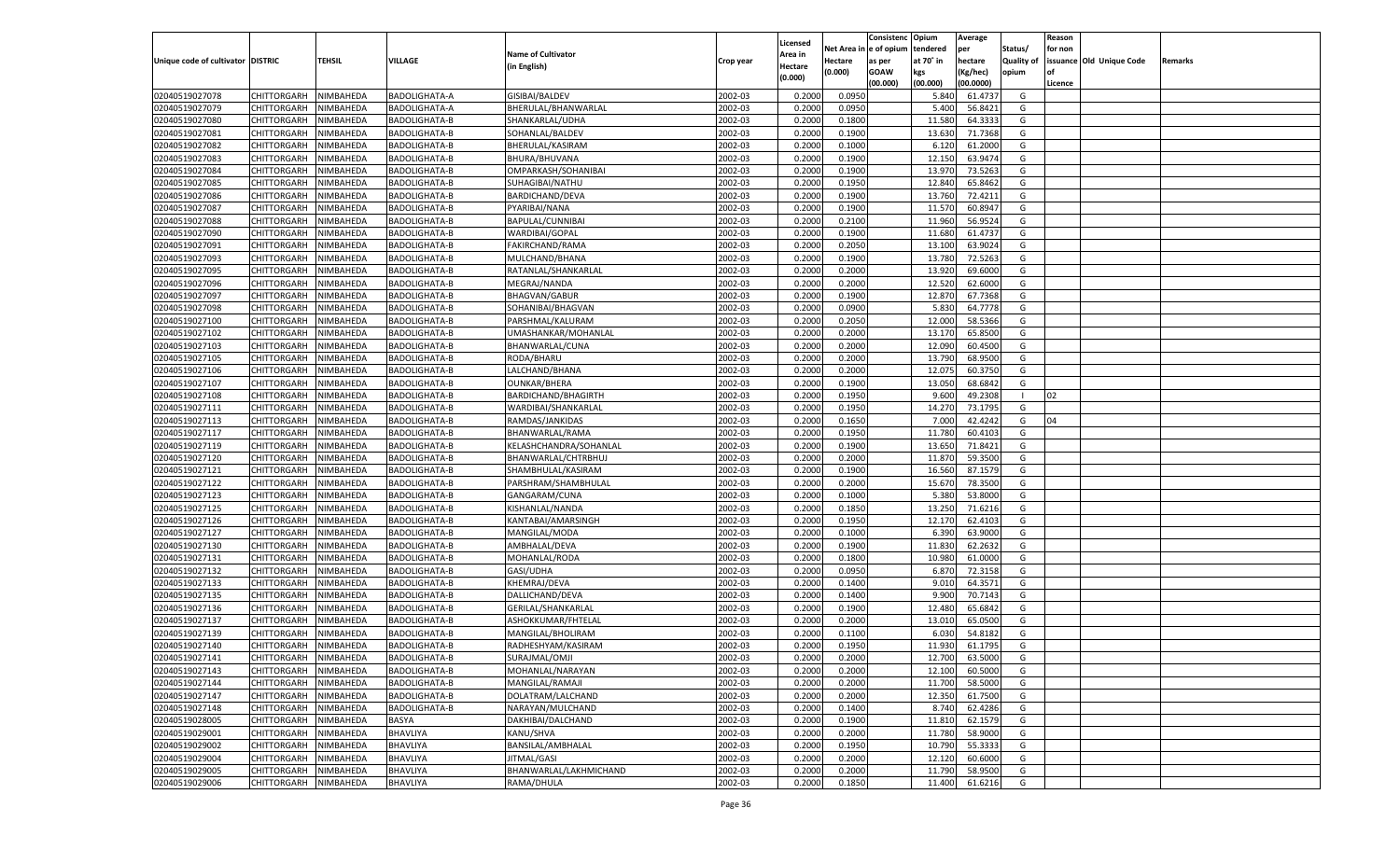|                                   |                         |           |                 |                           |           |          |          | Consistenc Opium |           | Average   |                   | Reason    |                          |         |
|-----------------------------------|-------------------------|-----------|-----------------|---------------------------|-----------|----------|----------|------------------|-----------|-----------|-------------------|-----------|--------------------------|---------|
|                                   |                         |           |                 |                           |           | Licensed | Net Area | e of opium       | tendered  | per       | Status/           | for non   |                          |         |
| Unique code of cultivator DISTRIC |                         | TEHSIL    | VILLAGE         | <b>Name of Cultivator</b> | Crop year | Area in  | Hectare  | as per           | at 70° in | hectare   | <b>Quality of</b> |           | issuance Old Unique Code | Remarks |
|                                   |                         |           |                 | (in English)              |           | Hectare  | (0.000)  | <b>GOAW</b>      | kgs       | (Kg/hec)  | opium             | <b>of</b> |                          |         |
|                                   |                         |           |                 |                           |           | (0.000)  |          | (00.000)         | (00.000)  | (00.0000) |                   | Licence   |                          |         |
| 02040519029007                    | CHITTORGARH             | NIMBAHEDA | BHAVLIYA        | KANKUBAI/BHANWARLAI       | 2002-03   | 0.2000   | 0.2000   |                  | 11.17     | 55.8500   | G                 |           |                          |         |
| 02040519029008                    | <b>CHITTORGARH</b>      | NIMBAHEDA | BHAVLIYA        | BHAGVATILAL/KANIYALAL     | 2002-03   | 0.2000   | 0.2000   |                  | 10.95     | 54.7500   | G                 |           |                          |         |
| 02040519029010                    | <b>CHITTORGARH</b>      | NIMBAHEDA | BHAVLIYA        | HARCHAND/RAMA             | 2002-03   | 0.2000   | 0.1950   |                  | 10.590    | 54.3077   | G                 |           |                          |         |
| 02040519029011                    | CHITTORGARH             | NIMBAHEDA | BHAVLIYA        | MOHANLAL/SHIVLAL          | 2002-03   | 0.2000   | 0.2000   |                  | 12.690    | 63.4500   | G                 |           |                          |         |
| 02040519029014                    | <b>CHITTORGARH</b>      | NIMBAHEDA | BHAVLIYA        | SHAMBHULAL/LAKHMA         | 2002-03   | 0.2000   | 0.1050   |                  | 6.070     | 57.8095   | G                 |           |                          |         |
| 02040519029017                    | CHITTORGARH             | NIMBAHEDA | BHAVLIYA        | RATANLAL/RADHU            | 2002-03   | 0.2000   | 0.1900   |                  | 10.360    | 54.5263   | G                 |           |                          |         |
| 02040519029018                    | <b>CHITTORGARH</b>      | NIMBAHEDA | BHAVLIYA        | GANSHYAM/MANGILAL         | 2002-03   | 0.2000   | 0.1700   |                  | 9.750     | 57.3529   | G                 |           |                          |         |
| 02040519029021                    | CHITTORGARH             | NIMBAHEDA | BHAVLIYA        | DHAPUBAI/HEERA            | 2002-03   | 0.2000   | 0.2000   |                  | 12.000    | 60.0000   | G                 |           |                          |         |
| 02040519029024                    | <b>CHITTORGARH</b>      | NIMBAHEDA | BHAVLIYA        | KAMLABAI/OUNKARLAL        | 2002-03   | 0.2000   | 0.2100   |                  | 10.470    | 49.8571   | G                 | 04        |                          |         |
| 02040519029026                    | CHITTORGARH             | NIMBAHEDA | BHAVLIYA        | SHANKARLAL/DAMARLAL       | 2002-03   | 0.2000   | 0.2000   |                  | 11.800    | 59.0000   | G                 |           |                          |         |
| 02040519029028                    | <b>CHITTORGARH</b>      | NIMBAHEDA | BHAVLIYA        | MOHANLAL/LALA             | 2002-03   | 0.2000   | 0.2000   |                  | 10.460    | 52.3000   | G                 |           |                          |         |
| 02040519029033                    | CHITTORGARH             | NIMBAHEDA | BHAVLIYA        | MODHULAL/GIRDHARI         | 2002-03   | 0.2000   | 0.1550   |                  | 8.630     | 55.6774   | G                 |           |                          |         |
| 02040519029034                    | <b>CHITTORGARH</b>      | NIMBAHEDA | BHAVLIYA        | OUNKARLAL/GANGARAM        | 2002-03   | 0.2000   | 0.1850   |                  | 9.690     | 52.3784   | G                 |           |                          |         |
| 02040519029035                    | CHITTORGARH             | NIMBAHEDA | BHAVLIYA        | HEERALAL/KHEMRAJ          | 2002-03   | 0.2000   |          |                  |           |           | $\circ$           |           |                          | C.P.S.  |
| 02040519029036                    | <b>CHITTORGARH</b>      | NIMBAHEDA | BHAVLIYA        | MADHULAL/NANDRAM          | 2002-03   | 0.2000   | 0.1550   |                  | 8.850     | 57.0968   | G                 |           |                          |         |
| 02040519029038                    | CHITTORGARH             | NIMBAHEDA | BHAVLIYA        | MANGU/RAMA                | 2002-03   | 0.2000   | 0.2000   |                  | 11.390    | 56.9500   | G                 |           |                          |         |
| 02040519029039                    | <b>CHITTORGARH</b>      | NIMBAHEDA | BHAVLIYA        | RUPLAL/DALCHAND           | 2002-03   | 0.2000   | 0.1950   |                  | 11.830    | 60.6667   | G                 |           |                          |         |
| 02040519029040                    | CHITTORGARH             | NIMBAHEDA | BHAVLIYA        | MANGILAL/NANDRAM          | 2002-03   | 0.2000   | 0.1000   |                  | 5.550     | 55.5000   | G                 |           |                          |         |
| 02040519029041                    | <b>CHITTORGARH</b>      | NIMBAHEDA | BHAVLIYA        | <b>BHAGIRTH/KHEMRAJ</b>   | 2002-03   | 0.2000   |          |                  |           |           | $\circ$           |           |                          | C.P.S.  |
| 02040519029043                    | CHITTORGARH             | NIMBAHEDA | BHAVLIYA        | TULSIBAI/DALCHAND         | 2002-03   | 0.2000   | 0.2000   |                  | 11.050    | 55.2500   | G                 |           |                          |         |
| 02040519029052                    | <b>CHITTORGARH</b>      | NIMBAHEDA | BHAVLIYA        | NOSARBAI/NATHULAL         | 2002-03   | 0.2000   | 0.2000   |                  | 10.290    | 51.4500   | G                 | 04        |                          |         |
| 02040519029053                    | CHITTORGARH             | NIMBAHEDA | BHAVLIYA        | PANNALAL/SHRILAL          | 2002-03   | 0.2000   | 0.2000   |                  | 10.950    | 54.7500   | G                 |           |                          |         |
| 02040519029054                    | <b>CHITTORGARH</b>      | NIMBAHEDA | BHAVLIYA        | LAXMANLAL/AMARTRAM        | 2002-03   | 0.2000   | 0.2000   |                  | 11.760    | 58.8000   | G                 |           |                          |         |
| 02040519029055                    | CHITTORGARH             | NIMBAHEDA | BHAVLIYA        | SHIVSHANKAR/PARBHULAL     | 2002-03   | 0.2000   | 0.1950   |                  | 10.000    | 51.2821   | G                 | 04        |                          |         |
| 02040519029057                    | <b>CHITTORGARH</b>      | NIMBAHEDA | BHAVLIYA        | <b>BHOLIRAM/TEKCHAND</b>  | 2002-03   | 0.2000   | 0.2050   |                  | 12.060    | 58.8293   | G                 |           |                          |         |
| 02040519029058                    | CHITTORGARH             | NIMBAHEDA | BHAVLIYA        | SOSARBAI/NARAYANLAL       | 2002-03   | 0.2000   | 0.2050   |                  | 10.730    | 52.3415   | G                 |           |                          |         |
| 02040519029059                    | <b>CHITTORGARH</b>      | NIMBAHEDA | BHAVLIYA        | MHDANLAL/DAMARLAL         | 2002-03   | 0.2000   | 0.2050   |                  | 11.980    | 58.4390   | G                 |           |                          |         |
| 02040519029060                    | CHITTORGARH             | NIMBAHEDA | BHAVLIYA        | CHAMPALAL/BHERAJI         | 2002-03   | 0.2000   | 0.2000   |                  | 13.150    | 65.7500   | G                 |           |                          |         |
| 02040519029061                    | <b>CHITTORGARH</b>      | NIMBAHEDA | BHAVLIYA        | GOPILAL/JIVANLAL          | 2002-03   | 0.2000   | 0.2000   |                  | 11.520    | 57.6000   | G                 |           |                          |         |
| 02040519029063                    | CHITTORGARH             | NIMBAHEDA | BHAVLIYA        |                           | 2002-03   | 0.2000   | 0.1950   |                  | 10.75     | 55.1282   | G                 |           |                          |         |
|                                   | CHITTORGARH             |           |                 | BHANA/RAMA                | 2002-03   |          | 0.2000   |                  |           |           | G                 | 04        |                          |         |
| 02040519029064                    |                         | NIMBAHEDA | BHAVLIYA        | MANGILAL/JAMKULAL         |           | 0.2000   |          |                  | 10.290    | 51.4500   |                   |           |                          |         |
| 02040519029065                    | CHITTORGARH             | NIMBAHEDA | BHAVLIYA        | KARANSINGH/BHANWARSINGH   | 2002-03   | 0.2000   | 0.2000   |                  | 12.900    | 64.5000   | G                 |           |                          |         |
| 02040519029066                    | CHITTORGARH             | NIMBAHEDA | BHAVLIYA        | SOHANLAL/AMARTRAM         | 2002-03   | 0.2000   |          |                  |           |           | N                 |           |                          |         |
| 02040519029067                    | CHITTORGARH             | NIMBAHEDA | BHAVLIYA        | HEERALAL/SHRILAL          | 2002-03   | 0.2000   | 0.2000   |                  | 11.230    | 56.1500   | G                 |           |                          |         |
| 02040519029068                    | CHITTORGARH             | NIMBAHEDA | BHAVLIYA        | MOHANLAL/SEETARAM         | 2002-03   | 0.2000   | 0.1900   |                  | 12.060    | 63.4737   | G                 |           |                          |         |
| 02040519029069                    | CHITTORGARH             | NIMBAHEDA | BHAVLIYA        | GOPILAL/SEETARAM          | 2002-03   | 0.2000   | 0.2000   |                  | 12.700    | 63.5000   | G                 |           |                          |         |
| 02040519029071                    | CHITTORGARH             | NIMBAHEDA | BHAVLIYA        | RATANLAL/RUPA             | 2002-03   | 0.2000   | 0.2000   |                  | 12.050    | 60.2500   | G                 |           |                          |         |
| 02040519029072                    | CHITTORGARH             | NIMBAHEDA | BHAVLIYA        | MAGNIRAM/TEKCHAND         | 2002-03   | 0.2000   | 0.2050   |                  | 11.83     | 57.707    | G                 |           |                          |         |
| 02040519029073                    | CHITTORGARH             | NIMBAHEDA | BHAVLIYA        | SOHANLAL/LALJI            | 2002-03   | 0.2000   | 0.2050   |                  | 11.24     | 54.8293   | G                 |           |                          |         |
| 02040519029075                    | CHITTORGARH             | NIMBAHEDA | BHAVLIYA        | AMBHALAL/PARSHRAM         | 2002-03   | 0.2000   | 0.1950   |                  | 11.15     | 57.1795   | G                 |           |                          |         |
| 02040519029076                    | CHITTORGARH             | NIMBAHEDA | BHAVLIYA        | KANIYALAL/PARSHRAM        | 2002-03   | 0.2000   | 0.2050   |                  | 12.360    | 60.292    | G                 |           |                          |         |
| 02040519029077                    | CHITTORGARH             | NIMBAHEDA | BHAVLIYA        | SURESHCHANDRA/NIYATLAL    | 2002-03   | 0.2000   | 0.1000   |                  | 5.800     | 58.000    | G                 |           |                          |         |
| 02040519029079                    | CHITTORGARH             | NIMBAHEDA | BHAVLIYA        | BADRILAL/OUNKARLAL        | 2002-03   | 0.2000   | 0.1000   |                  | 5.780     | 57.8000   | G                 |           |                          |         |
| 02040519029080                    | CHITTORGARH             | NIMBAHEDA | BHAVLIYA        | RAMESVARLAL/RUPLAL        | 2002-03   | 0.2000   |          |                  |           |           | $\circ$           |           |                          | C.P.S.  |
| 02040519029081                    | CHITTORGARH             | NIMBAHEDA | BHAVLIYA        | BHARATKUMAR/SURESHCHAND   | 2002-03   | 0.2000   | 0.2000   |                  | 11.620    | 58.1000   | G                 |           |                          |         |
| 02040519029083                    | CHITTORGARH   NIMBAHEDA |           | BHAVLIYA        | MANGIDAS/BHOLUDAS         | 2002-03   | 0.2000   | 0.2050   |                  | 11.190    | 54.5854   | G                 |           |                          |         |
| 02040519029084                    | <b>CHITTORGARH</b>      | NIMBAHEDA | BHAVLIYA        | BASNTIBAI/BHANWARLAL      | 2002-03   | 0.2000   | 0.2000   |                  | 11.540    | 57.7000   | G                 |           |                          |         |
| 02040519029087                    | CHITTORGARH             | NIMBAHEDA | BHAVLIYA        | OUNKAR/BARDU              | 2002-03   | 0.2000   | 0.1950   |                  | 11.200    | 57.4359   | G                 |           |                          |         |
| 02040519029088                    | <b>CHITTORGARH</b>      | NIMBAHEDA | <b>BHAVLIYA</b> | RAMSINGH/FULSINGH         | 2002-03   | 0.2000   | 0.2000   |                  | 12.480    | 62.4000   | G                 |           |                          |         |
| 02040519029089                    | <b>CHITTORGARH</b>      | NIMBAHEDA | BHAVLIYA        | SHANKAR/RAMAMEGVAL        | 2002-03   | 0.2000   | 0.2050   |                  | 11.330    | 55.2683   | G                 |           |                          |         |
| 02040519029090                    | <b>CHITTORGARH</b>      | NIMBAHEDA | BHAVLIYA        | MANGILAL/DALU             | 2002-03   | 0.2000   | 0.2000   |                  | 12.570    | 62.8500   | G                 |           |                          |         |
| 02040519029091                    | <b>CHITTORGARH</b>      | NIMBAHEDA | BHAVLIYA        | MNOHANLAL/JITMAL          | 2002-03   | 0.2000   | 0.1900   |                  | 13.200    | 69.4737   | G                 |           |                          |         |
| 02040519029092                    | <b>CHITTORGARH</b>      | NIMBAHEDA | <b>BHAVLIYA</b> | BAGDIRAM/LAKHMAKUMAR      | 2002-03   | 0.2000   | 0.1000   |                  | 6.220     | 62.2000   | G                 |           |                          |         |
| 02040519029094                    | <b>CHITTORGARH</b>      | NIMBAHEDA | BHAVLIYA        | UDHA/FULAMEGVAL           | 2002-03   | 0.2000   | 0.2000   |                  | 11.061    | 55.3050   | G                 |           |                          |         |
| 02040519029095                    | <b>CHITTORGARH</b>      | NIMBAHEDA | BHAVLIYA        | LAXMANDAS/BHOLUDAS        | 2002-03   | 0.2000   | 0.2000   |                  | 12.210    | 61.0500   | G                 |           |                          |         |
| 02040519029097                    | CHITTORGARH             | NIMBAHEDA | BHAVLIYA        | JAGDISH/DALUMEGVAL        | 2002-03   | 0.2000   | 0.1900   |                  | 11.270    | 59.3158   | G                 |           |                          |         |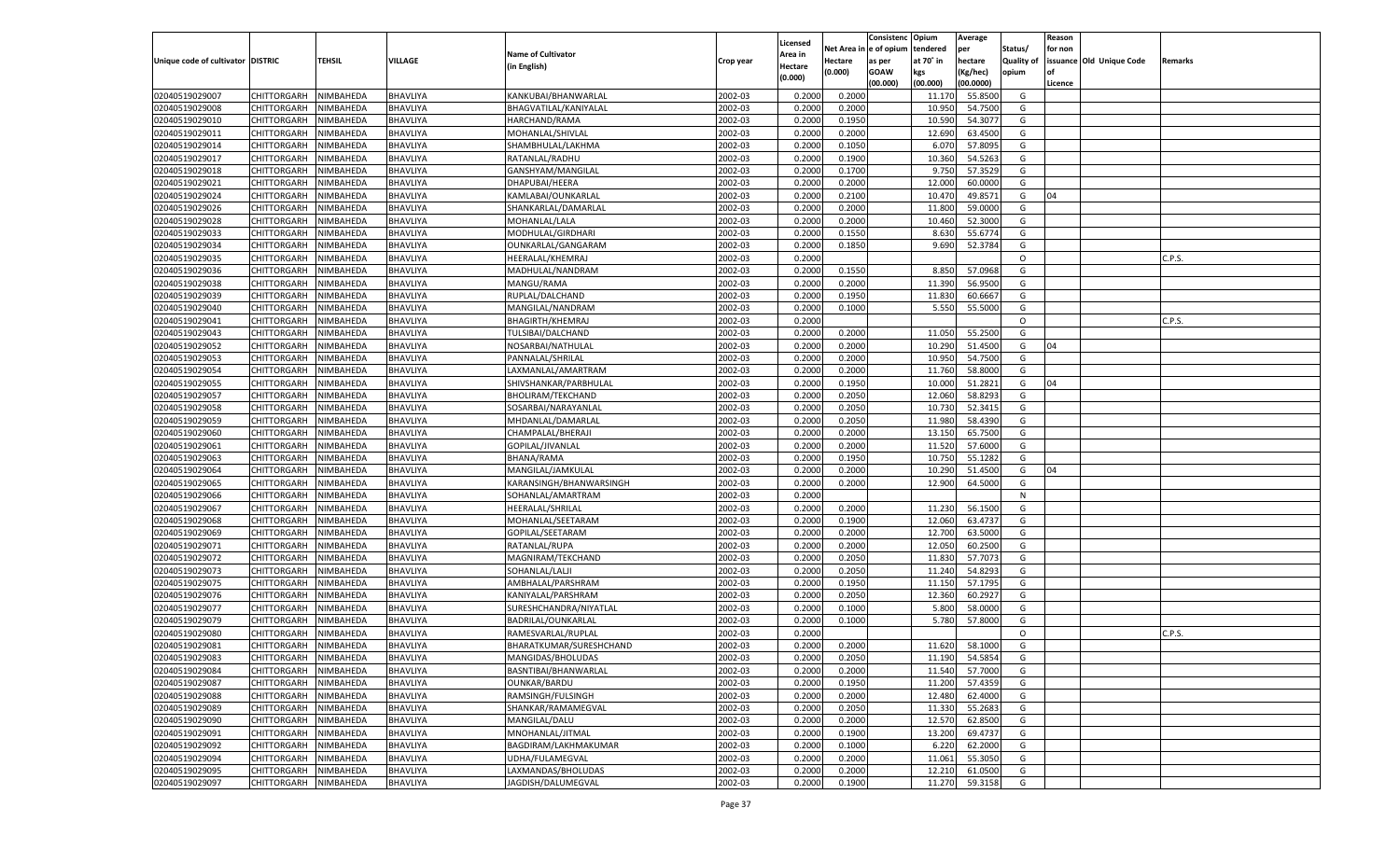|                                   |                       |                        |                              |                           |           |                           |                  | Consistenc  | Opium     | Average   |                   | Reason  |                          |         |
|-----------------------------------|-----------------------|------------------------|------------------------------|---------------------------|-----------|---------------------------|------------------|-------------|-----------|-----------|-------------------|---------|--------------------------|---------|
|                                   |                       |                        |                              | <b>Name of Cultivator</b> |           | Licensed                  | Net Area         | le of opium | tendered  | per       | Status/           | for non |                          |         |
| Unique code of cultivator DISTRIC |                       | <b>TEHSIL</b>          | VILLAGE                      | (in English)              | Crop year | <b>Area in</b><br>Hectare | Hectare          | as per      | at 70° in | hectare   | <b>Quality of</b> |         | issuance Old Unique Code | Remarks |
|                                   |                       |                        |                              |                           |           | (0.000)                   | (0.000)          | <b>GOAW</b> | kgs       | (Kg/hec)  | opium             |         |                          |         |
|                                   |                       |                        |                              |                           |           |                           |                  | (00.000)    | (00.000)  | (00.0000) |                   | Licence |                          |         |
| 02040519029100                    | CHITTORGARH           | NIMBAHEDA              | BHAVLIYA                     | MOHANLAL/RATANLAL         | 2002-03   | 0.2000                    | 0.2000           |             | 11.250    | 56.2500   | G                 |         |                          |         |
| 02040519029085                    | CHITTORGARH           | NIMBAHEDA              | BHAVLIYA                     | SOHAN DAS/BHOLUDAS        | 2002-03   | 0.2000                    | 0.1950           |             | 11.220    | 57.5385   | G                 |         |                          |         |
| 02040519030001                    | CHITTORGARH           | NIMBAHEDA              | BHUJIYAKHEDI                 | GISU/LALU                 | 2002-03   | 0.2000                    | 0.0950           |             | 5.310     | 55.8947   | G                 |         |                          |         |
| 02040519030002                    | CHITTORGARH           | NIMBAHEDA              | BHUJIYAKHEDI                 | RANGLAL/MANGILAL          | 2002-03   | 0.2000                    | 0.1450           |             | 9.91      | 68.3448   | G                 |         |                          |         |
| 02040519030003                    | CHITTORGARH           | NIMBAHEDA              | BHUJIYAKHEDI                 | DOLATRAM/NANDA            | 2002-03   | 0.2000                    | 0.2000           |             | 13.620    | 68.1000   | G                 |         |                          |         |
| 02040519030004                    | CHITTORGARH           | NIMBAHEDA              | BHUJIYAKHEDI                 | PARBHULAL/KASIRAM         | 2002-03   | 0.2000                    | 0.2000           |             | 14.340    | 71.7000   | G                 |         |                          |         |
| 02040519030005                    | CHITTORGARH           | NIMBAHEDA              | BHUJIYAKHEDI                 | DALLICHAND/NANDA          | 2002-03   | 0.2000                    | 0.1550           |             | 8.930     | 57.6129   | G                 |         |                          |         |
| 02040519030006                    | CHITTORGARH           | NIMBAHEDA              | BHUJIYAKHEDI                 | MATHRIBAI/BHANWARLAL      | 2002-03   | 0.2000                    | 0.1050           |             | 6.330     | 60.285    | G                 |         |                          |         |
| 02040519030007                    | CHITTORGARH           | NIMBAHEDA              | BHUJIYAKHEDI                 | LALIBAI/MOHANLAL          | 2002-03   | 0.2000                    | 0.1050           |             | 6.81      | 64.8571   | G                 |         |                          |         |
| 02040519030008                    | CHITTORGARH           | NIMBAHEDA              | BHUJIYAKHEDI                 | JAGNNATH/SHANKARLAL       | 2002-03   | 0.2000                    | 0.2000           |             | 11.160    | 55.8000   | G                 |         |                          |         |
| 02040519030009                    | CHITTORGARH           | NIMBAHEDA              | BHUJIYAKHEDI                 | PYARCHAND/NANURAM         | 2002-03   | 0.2000                    | 0.1000           |             | 7.150     | 71.5000   | G                 |         |                          |         |
| 02040519030010                    | CHITTORGARH           | NIMBAHEDA              | BHUJIYAKHEDI                 | BALIBAI/FAKIRCHAND        | 2002-03   | 0.2000                    | 0.0950           |             | 5.400     | 56.8421   | G                 |         |                          |         |
| 02040519030011                    | CHITTORGARH           | NIMBAHEDA              | BHUJIYAKHEDI                 | NANDA/KESURAM             | 2002-03   | 0.2000                    |                  |             |           |           | N                 |         |                          |         |
| 02040519030012                    | CHITTORGARH           | NIMBAHEDA              | BHUJIYAKHEDI                 | MANGILAL/KALU             | 2002-03   | 0.2000                    | 0.1000           |             | 6.200     | 62.0000   | G                 |         |                          |         |
| 02040519030013                    | CHITTORGARH           | NIMBAHEDA              | BHUJIYAKHEDI                 | <b>OUNKAR/POKHER</b>      | 2002-03   | 0.2000                    | 0.1000           |             | 5.430     | 54.3000   | G                 |         |                          |         |
| 02040519030014                    | CHITTORGARH           | NIMBAHEDA              | BHUJIYAKHEDI                 | JAIRAM/CUNNILAL           | 2002-03   | 0.2000                    | 0.1000           |             | 5.640     | 56.4000   | G                 |         |                          |         |
| 02040519030015                    | CHITTORGARH           | NIMBAHEDA              | BHUJIYAKHEDI                 | KALURAM/DEVA              | 2002-03   | 0.2000                    | 0.1950           |             | 12.280    | 62.9744   | G                 |         |                          |         |
| 02040519030016                    | CHITTORGARH           | NIMBAHEDA              | BHUJIYAKHEDI                 | NIRBHERAM/MADHU           | 2002-03   | 0.2000                    | 0.1500           |             | 9.45      | 63.0000   | G                 |         |                          |         |
| 02040519030018                    | CHITTORGARH           | NIMBAHEDA              | BHUJIYAKHEDI                 | <b>BHAGU/KERING</b>       | 2002-03   | 0.2000                    | 0.2050           |             | 12.250    | 59.7561   | G                 |         |                          |         |
| 02040519030019                    | CHITTORGARH           | NIMBAHEDA              | BHUJIYAKHEDI                 | CHANDIBAI/PRTHA           | 2002-03   | 0.2000                    | 0.1500           |             | 8.900     | 59.3333   | G                 |         |                          |         |
| 02040519030021                    | CHITTORGARH           | NIMBAHEDA              | BHUJIYAKHEDI                 | SUKHLAL/LALU              | 2002-03   | 0.2000                    | 0.1900           |             | 12.050    | 63.4211   | G                 |         |                          |         |
| 02040519030022                    | CHITTORGARH           | NIMBAHEDA              | BHUJIYAKHEDI                 | <b>BADRILAL/MOTI</b>      | 2002-03   | 0.2000                    | 0.0950           |             | 5.750     | 60.5263   | G                 |         |                          |         |
| 02040519030023                    | CHITTORGARH           | NIMBAHEDA              | BHUJIYAKHEDI                 | SUNDARBAI/VJAIRAM         | 2002-03   | 0.2000                    | 0.1500           |             | 9.990     | 66.6000   | G                 |         |                          |         |
| 02040519030024                    | CHITTORGARH           | NIMBAHEDA              | BHUJIYAKHEDI                 | SOHANIBAI/LAKHMICHAND     | 2002-03   | 0.2000                    |                  |             |           |           | N                 |         |                          |         |
| 02040519030026                    | CHITTORGARH           | NIMBAHEDA              | BHUJIYAKHEDI                 | RAMLAL/NANURAM            | 2002-03   | 0.2000                    | 0.1550           |             | 10.370    | 66.903    | G                 |         |                          |         |
| 02040519030027                    | CHITTORGARH           | NIMBAHEDA              | BHUJIYAKHEDI                 | NANA/KALU                 | 2002-03   | 0.2000                    |                  |             |           |           | N                 |         |                          |         |
| 02040519030028                    | CHITTORGARH           | NIMBAHEDA              | BHUJIYAKHEDI                 | OUNKARLAL/NANURAM         | 2002-03   | 0.2000                    |                  |             |           |           | N                 |         |                          |         |
| 02040519030029                    | CHITTORGARH           | NIMBAHEDA              | BHUJIYAKHEDI                 | NARAYANIBAI/ASHARAM       | 2002-03   | 0.2000                    | 0.1050           |             | 5.770     | 54.9524   | G                 |         |                          |         |
| 02040519030030                    | CHITTORGARH           | NIMBAHEDA              | BHUJIYAKHEDI                 | MOHANLAL/KESURAM          | 2002-03   | 0.2000                    |                  |             |           |           | N                 |         |                          |         |
| 02040519030031                    | CHITTORGARH           | NIMBAHEDA              | BHUJIYAKHEDI                 | CUNNILAL/KESURAM          | 2002-03   | 0.2000                    |                  |             |           |           | N                 |         |                          |         |
| 02040519030032                    | CHITTORGARH           | NIMBAHEDA              | BHUJIYAKHEDI                 | PREAMCHAND/BHANWARLAL     | 2002-03   | 0.2000                    |                  |             |           |           | N                 |         |                          |         |
| 02040519030033                    | CHITTORGARH           | NIMBAHEDA              | BHUJIYAKHEDI                 | NATHULAL/FAKIRCHAND       | 2002-03   | 0.2000                    | 0.0950           |             | 6.020     | 63.3684   | G                 |         |                          |         |
| 02040519030036                    | CHITTORGARH           | NIMBAHEDA              | BHUJIYAKHEDI                 | FAKIRCHAND/CUNNILAL       | 2002-03   | 0.2000                    | 0.1950           |             | 11.630    | 59.6410   | G                 |         |                          |         |
| 02040519030038                    | CHITTORGARH           | NIMBAHEDA              | BHUJIYAKHEDI                 | RATANLAL/BHANWARLAL       | 2002-03   | 0.2000                    | 0.1050           |             | 6.21      | 59.1429   | G                 |         |                          |         |
| 02040519030039                    | CHITTORGARH           | NIMBAHEDA              | BHUJIYAKHEDI                 | KISHANLAL/JAIRAJ          | 2002-03   | 0.2000                    | 0.1500           |             | 10.250    | 68.333    | G                 |         |                          |         |
| 02040519030040                    | CHITTORGARH           | NIMBAHEDA              | BHUJIYAKHEDI                 | BANSILAL/CUNNILAL         | 2002-03   | 0.2000                    | 0.1500           |             | 9.47      | 63.133    | G                 |         |                          |         |
| 02040519030041                    | CHITTORGARH           | NIMBAHEDA              | BHUJIYAKHEDI                 | SANTILAL/JAIRAJ           | 2002-03   | 0.2000                    | 0.1000           |             | 6.300     | 63.0000   | G                 |         |                          |         |
| 02040519030042                    | CHITTORGARH           | NIMBAHEDA              | BHUJIYAKHEDI                 | JAGNNATH/MADHU            | 2002-03   | 0.2000                    | 0.1500           |             | 9.57      | 63.8000   | G                 |         |                          |         |
| 02040519030043                    | <b>CHITTORGARH</b>    | NIMBAHEDA              | BHUJIYAKHEDI                 | KALURAM/OUNKAR            | 2002-03   | 0.2000                    | 0.1550           |             | 9.720     | 62.709    | G                 |         |                          |         |
| 02040519030044                    |                       |                        |                              |                           | 2002-03   |                           |                  |             | 8.980     | 64.1429   | G                 |         |                          |         |
| 02040519030047                    | CHITTORGARH           | NIMBAHEDA<br>NIMBAHEDA | BHUJIYAKHEDI<br>BHUJIYAKHEDI | DADAMCHAND/VHEJAIRAM      | 2002-03   | 0.2000<br>0.2000          | 0.1400<br>0.1400 |             | 9.750     | 69.6429   | G                 |         |                          |         |
| 02040519030049                    | CHITTORGARH           |                        |                              | GITABAI/DALCHAND          | 2002-03   |                           |                  |             |           |           | N                 |         |                          |         |
| 02040519030050                    | CHITTORGARH           | NIMBAHEDA              | BHUJIYAKHEDI                 | MUKAND/MOHANLAL           |           | 0.2000<br>0.2000          |                  |             |           |           |                   |         |                          |         |
|                                   | CHITTORGARH           | NIMBAHEDA              | BHUJIYAKHEDI                 | <b>BHAGVANLAL/GASI</b>    | 2002-03   |                           | 0.0950           |             | 4.990     | 52.5263   | G                 |         |                          |         |
| 02040519030051                    | CHITTORGARH           | NIMBAHEDA              | BHUJIYAKHEDI                 | RAMCHANDRA/GISA           | 2002-03   | 0.2000                    |                  |             |           |           | N                 |         |                          |         |
| 02040519030052                    | CHITTORGARH           | NIMBAHEDA              | BHUJIYAKHEDI                 | PARBHULAL/BHANWARLAL      | 2002-03   | 0.2000                    |                  |             |           |           | N                 |         |                          |         |
| 02040519030053                    | CHITTORGARH NIMBAHEDA |                        | BHUJIYAKHEDI                 | RANGLAL/BHAGIRTH          | 2002-03   | 0.2000                    |                  |             |           |           | N                 |         |                          |         |
| 02040519030054                    | CHITTORGARH           | NIMBAHEDA              | BHUJIYAKHEDI                 | MUKANDLAL/JAIRAM          | 2002-03   | 0.2000                    |                  |             |           |           | N                 |         |                          |         |
| 02040519030055                    | CHITTORGARH           | NIMBAHEDA              | BHUJIYAKHEDI                 | BAPULAL/DOLATRAM          | 2002-03   | 0.2000                    | 0.1400           |             | 9.490     | 67.7857   | G                 |         |                          |         |
| 02040519030056                    | <b>CHITTORGARH</b>    | NIMBAHEDA              | BHUJIYAKHEDI                 | RADHESHYAM/JAIRAJ         | 2002-03   | 0.2000                    |                  |             |           |           | N                 |         |                          |         |
| 02040519030057                    | CHITTORGARH           | NIMBAHEDA              | BHUJIYAKHEDI                 | AMARCHAND/JAIRAM          | 2002-03   | 0.2000                    |                  |             |           |           | N                 |         |                          |         |
| 02040519030058                    | <b>CHITTORGARH</b>    | NIMBAHEDA              | BHUJIYAKHEDI                 | NIRBHERAM/BADRILAL        | 2002-03   | 0.2000                    |                  |             |           |           | N                 |         |                          |         |
| 02040519030059                    | <b>CHITTORGARH</b>    | NIMBAHEDA              | BHUJIYAKHEDI                 | JAGDISH/ASHARAM           | 2002-03   | 0.2000                    | 0.1600           |             | 10.130    | 63.3125   | G                 |         |                          |         |
| 02040519030060                    | <b>CHITTORGARH</b>    | NIMBAHEDA              | BHUJIYAKHEDI                 | MITTULAL/BANSILAL         | 2002-03   | 0.2000                    |                  |             |           |           | N                 |         |                          |         |
| 02040519030061                    | CHITTORGARH           | NIMBAHEDA              | BHUJIYAKHEDI                 | JUNDMAL/KALU              | 2002-03   | 0.2000                    | 0.1000           |             | 5.990     | 59.9000   | G                 |         |                          |         |
| 02040519030062                    | <b>CHITTORGARH</b>    | NIMBAHEDA              | BHUJIYAKHEDI                 | BHAGIRTH/DOLATRAM         | 2002-03   | 0.2000                    | 0.1050           |             | 6.230     | 59.3333   | G                 |         |                          |         |
| 02040519030064                    | CHITTORGARH           | NIMBAHEDA              | BHUJIYAKHEDI                 | KALURAM/VJAIRAM           | 2002-03   | 0.2000                    | 0.1900           |             | 12.130    | 63.8421   | G                 |         |                          |         |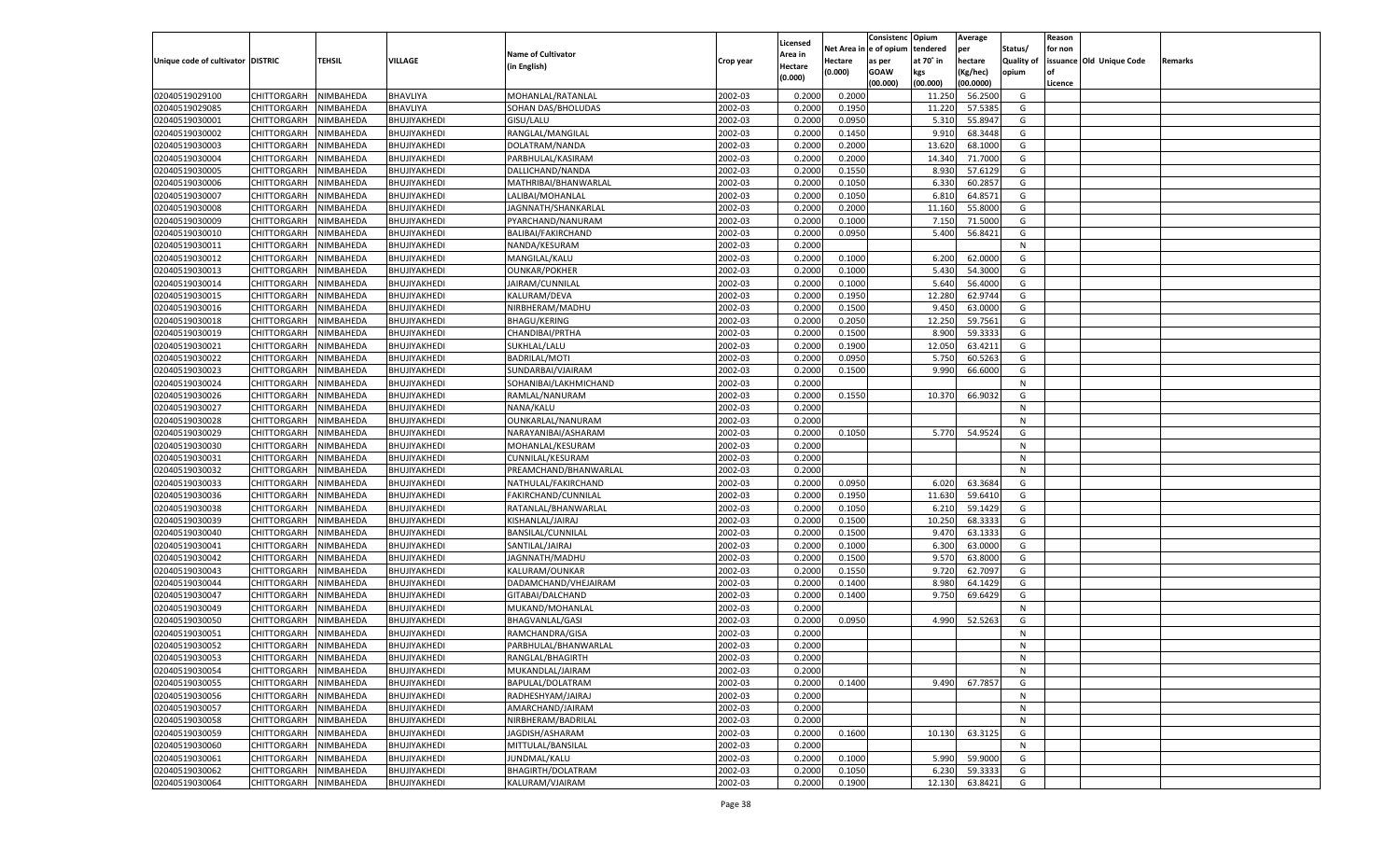|                                   |                       |               |                 |                           |           |                           |          | Consistenc  | Opium     | Average   |                   | Reason  |                          |         |
|-----------------------------------|-----------------------|---------------|-----------------|---------------------------|-----------|---------------------------|----------|-------------|-----------|-----------|-------------------|---------|--------------------------|---------|
|                                   |                       |               |                 | <b>Name of Cultivator</b> |           | Licensed                  | Net Area | e of opium  | tendered  | per       | Status/           | for non |                          |         |
| Unique code of cultivator DISTRIC |                       | <b>TEHSIL</b> | VILLAGE         | (in English)              | Crop year | <b>Area in</b><br>Hectare | Hectare  | as per      | at 70° in | hectare   | <b>Quality of</b> |         | issuance Old Unique Code | Remarks |
|                                   |                       |               |                 |                           |           | (0.000)                   | (0.000)  | <b>GOAW</b> | kgs       | (Kg/hec)  | opium             |         |                          |         |
|                                   |                       |               |                 |                           |           |                           |          | (00.000)    | (00.000)  | (00.0000) |                   | Licence |                          |         |
| 02040519030065                    | CHITTORGARH           | NIMBAHEDA     | BHUJIYAKHEDI    | BABULAL/MULAJI            | 2002-03   | 0.2000                    |          |             |           |           | N                 |         |                          |         |
| 02040519030067                    | CHITTORGARH           | NIMBAHEDA     | BHUJIYAKHEDI    | LAXMILAL/DOLATRAM         | 2002-03   | 0.2000                    | 0.1500   |             | 10.090    | 67.2667   | G                 |         |                          |         |
| 02040519030068                    | CHITTORGARH           | NIMBAHEDA     | BHUJIYAKHEDI    | PUSPABAI/BHIMRAJ          | 2002-03   | 0.2000                    | 0.1450   |             | 7.860     | 54.2069   | G                 |         |                          |         |
| 02040519030069                    | CHITTORGARH           | NIMBAHEDA     | BHUJIYAKHEDI    | UDHERAM/DOLATRAM          | 2002-03   | 0.2000                    | 0.1500   |             | 10.000    | 66.6667   | G                 |         |                          |         |
| 02040519030070                    | CHITTORGARH           | NIMBAHEDA     | BHUJIYAKHEDI    | BHIMRAJ/LAKHMICHAND       | 2002-03   | 0.2000                    |          |             |           |           | N                 |         |                          |         |
| 02040519030071                    | CHITTORGARH           | NIMBAHEDA     | BHUJIYAKHEDI    | KAVERIBAI/GASIRAM         | 2002-03   | 0.2000                    | 0.1500   |             | 9.390     | 62.6000   | G                 |         |                          |         |
| 02040519030072                    | CHITTORGARH           | NIMBAHEDA     | BHUJIYAKHEDI    | RAMESVARLAL/BHANWARLAL    | 2002-03   | 0.2000                    | 0.0950   |             | 5.600     | 58.9474   | G                 |         |                          |         |
| 02040519030074                    | CHITTORGARH           | NIMBAHEDA     | BHUJIYAKHEDI    | BHANWARLAL/BHERULAL       | 2002-03   | 0.2000                    | 0.2000   |             | 3.120     | 15.6000   |                   | 02      |                          |         |
| 02040519031001                    | CHITTORGARH           | NIMBAHEDA     | <b>BORKHEDI</b> | BADAMIBAI/MOTILAL         | 2002-03   | 0.2000                    | 0.2100   |             | 13.410    | 63.8571   | G                 |         |                          |         |
| 02040519031002                    | CHITTORGARH           | NIMBAHEDA     | BORKHEDI        | SHANKAR/GIRDHARI          | 2002-03   | 0.2000                    | 0.1900   |             | 10.700    | 56.3158   | G                 |         |                          |         |
| 02040519031003                    | CHITTORGARH           | NIMBAHEDA     | <b>BORKHEDI</b> | DEVILAL/TARACHAND         | 2002-03   | 0.2000                    | 0.2000   |             | 11.940    | 59.7000   | G                 |         |                          |         |
| 02040519031004                    | CHITTORGARH           | NIMBAHEDA     | BORKHEDI        | GOPILAL/NATHULAL          | 2002-03   | 0.2000                    | 0.2000   |             | 11.420    | 57.1000   | G                 |         |                          |         |
| 02040519031005                    | CHITTORGARH           | NIMBAHEDA     | <b>BORKHEDI</b> | PARBHULAL/SHAMBHULAL      | 2002-03   | 0.2000                    | 0.1900   |             | 12.200    | 64.2105   | G                 |         |                          |         |
| 02040519031008                    | CHITTORGARH           | NIMBAHEDA     | BORKHEDI        | MANGILAL/OUNKARLAL        | 2002-03   | 0.2000                    | 0.1000   |             | 6.100     | 61.0000   | G                 |         |                          |         |
| 02040519031014                    | CHITTORGARH           | NIMBAHEDA     | <b>BORKHEDI</b> | SORAM/DEVA                | 2002-03   | 0.2000                    | 0.2000   |             | 12.550    | 62.7500   | G                 |         |                          |         |
| 02040519031015                    | CHITTORGARH           | NIMBAHEDA     | BORKHEDI        | CHOGALAL/TARACHAND        | 2002-03   | 0.2000                    | 0.1000   |             | 6.430     | 64.3000   | G                 |         |                          |         |
| 02040519031018                    | CHITTORGARH           | NIMBAHEDA     | <b>BORKHEDI</b> | RUPA/BHERULAI             | 2002-03   | 0.2000                    | 0.2050   |             | 12.650    | 61.7073   | G                 |         |                          |         |
| 02040519031020                    | CHITTORGARH           | NIMBAHEDA     | BORKHEDI        | GOKEL/HARIRAM             | 2002-03   | 0.2000                    | 0.1900   |             | 10.91     | 57.4211   | G                 |         |                          |         |
| 02040519031023                    | CHITTORGARH           | NIMBAHEDA     | <b>BORKHEDI</b> | SHANGARIBAI/JHECHAND      | 2002-03   | 0.2000                    | 0.1050   |             | 5.900     | 56.1905   | G                 |         |                          |         |
| 02040519031028                    | CHITTORGARH           | NIMBAHEDA     | BORKHEDI        | SHIVLAL/BHUVANA           | 2002-03   | 0.2000                    | 0.2000   |             | 11.370    | 56.8500   | G                 |         |                          |         |
| 02040519031031                    | CHITTORGARH           | NIMBAHEDA     | <b>BORKHEDI</b> | JADAVBAI/NANALAL          | 2002-03   | 0.2000                    | 0.2000   |             | 10.800    | 54.0000   | G                 |         |                          |         |
| 02040519031032                    | CHITTORGARH           | NIMBAHEDA     | BORKHEDI        | <b>CUNNILAL/MEGA</b>      | 2002-03   | 0.2000                    | 0.2000   |             | 12.010    | 60.0500   | G                 |         |                          |         |
| 02040519031033                    | CHITTORGARH           | NIMBAHEDA     | <b>BORKHEDI</b> | SHRILAL/HEERALAL          | 2002-03   | 0.2000                    | 0.1900   |             | 11.240    | 59.1579   | G                 |         |                          |         |
| 02040519031035                    | CHITTORGARH           | NIMBAHEDA     | BORKHEDI        | LHERULAL/PRTHVIRAJ        | 2002-03   | 0.2000                    | 0.2000   |             | 11.670    | 58.3500   | G                 |         |                          |         |
| 02040519031036                    | CHITTORGARH           | NIMBAHEDA     | <b>BORKHEDI</b> | GULABHCHAND/SHANKARLAL    | 2002-03   | 0.2000                    | 0.1900   |             | 10.940    | 57.5789   | G                 |         |                          |         |
| 02040519031037                    | CHITTORGARH           | NIMBAHEDA     | <b>BORKHEDI</b> | BHERULAL/MEGA             | 2002-03   | 0.2000                    | 0.2000   |             | 11.750    | 58.7500   | G                 |         |                          |         |
| 02040519031039                    | CHITTORGARH           | NIMBAHEDA     | <b>BORKHEDI</b> | NANIBAI/GOMA              | 2002-03   | 0.2000                    | 0.2000   |             | 11.690    | 58.4500   | G                 |         |                          |         |
| 02040519031042                    | CHITTORGARH           | NIMBAHEDA     | BORKHEDI        | MOHANLAL/SHANKARLAL       | 2002-03   | 0.2000                    | 0.1900   |             | 9.04      | 47.5789   | G                 | 04      |                          |         |
| 02040519031045                    | CHITTORGARH           | NIMBAHEDA     | <b>BORKHEDI</b> | CHAMPALAL/NARU            | 2002-03   | 0.2000                    | 0.2050   |             | 11.670    | 56.9268   | G                 |         |                          |         |
| 02040519031047                    | CHITTORGARH           | NIMBAHEDA     | <b>BORKHEDI</b> | MANSINGH/GOVERDHANSINGH   | 2002-03   | 0.2000                    | 0.2000   |             | 11.660    | 58.3000   | G                 |         |                          |         |
| 02040519031048                    | CHITTORGARH           | NIMBAHEDA     | <b>BORKHEDI</b> | SOHANIBAI/KANA            | 2002-03   | 0.2000                    | 0.1900   |             | 11.280    | 59.368    | G                 |         |                          |         |
| 02040519031050                    | CHITTORGARH           | NIMBAHEDA     | BORKHEDI        | BANSILAL/HEERALAL         | 2002-03   | 0.2000                    |          |             |           |           | N                 |         |                          |         |
| 02040519031051                    | CHITTORGARH           | NIMBAHEDA     | <b>BORKHEDI</b> | JAGDISH/GOMA              | 2002-03   | 0.2000                    | 0.2000   |             | 12.300    | 61.5000   | G                 |         |                          |         |
| 02040519031052                    | CHITTORGARH           | NIMBAHEDA     | BORKHEDI        | DALCHAND/KUKA             | 2002-03   | 0.2000                    | 0.1900   |             | 10.800    | 56.8421   | G                 |         |                          |         |
| 02040519031053                    | CHITTORGARH           | NIMBAHEDA     | <b>BORKHEDI</b> | NARAYAN/SHANKARLAL        | 2002-03   | 0.2000                    | 0.2050   |             | 13.790    | 67.268    | G                 |         |                          |         |
| 02040519031054                    | CHITTORGARH           | NIMBAHEDA     | BORKHEDI        | TULSIRAM/MANA             | 2002-03   | 0.2000                    | 0.2000   |             | 11.200    | 56.0000   | G                 |         |                          |         |
| 02040519031055                    |                       | NIMBAHEDA     | <b>BORKHEDI</b> |                           | 2002-03   | 0.2000                    | 0.1900   |             | 8.420     | 44.3158   |                   | 02      |                          |         |
|                                   | CHITTORGARH           |               |                 | NARAYAN/MAGNIRAM          |           |                           |          |             |           |           |                   |         |                          |         |
| 02040519031056                    | CHITTORGARH           | NIMBAHEDA     | BORKHEDI        | MADULAL/KISHNA            | 2002-03   | 0.2000                    | 0.1900   |             | 11.980    | 63.0526   | G                 |         |                          |         |
| 02040519031057<br>02040519031058  | CHITTORGARH           | NIMBAHEDA     | <b>BORKHEDI</b> | RAMCHANDRA/JODHA          | 2002-03   | 0.2000                    | 0.1950   |             | 10.690    | 54.8205   | G                 |         |                          |         |
| 02040519031060                    | CHITTORGARH           | NIMBAHEDA     | BORKHEDI        | LHARULAL/NANDA            | 2002-03   | 0.2000                    | 0.2050   |             | 12.650    | 61.7073   | G                 |         |                          |         |
|                                   | <b>CHITTORGARH</b>    | NIMBAHEDA     | <b>BORKHEDI</b> | KALURAM/NARAYAN           | 2002-03   | 0.2000                    |          |             |           |           | N                 |         |                          |         |
| 02040519031062                    | CHITTORGARH           | NIMBAHEDA     | BORKHEDI        | AMBHALAL/GIRDHARI         | 2002-03   | 0.2000                    | 0.1900   |             | 10.490    | 55.2105   | G                 |         |                          |         |
| 02040519031063                    | CHITTORGARH           | NIMBAHEDA     | <b>BORKHEDI</b> | JAMNALAL/GOMA             | 2002-03   | 0.2000                    | 0.2000   |             | 12.640    | 63.2000   | G                 |         |                          |         |
| 02040519031064                    | CHITTORGARH           | NIMBAHEDA     | <b>BORKHEDI</b> | MHDANLAL/AMRTH            | 2002-03   | 0.2000                    |          |             |           |           | N                 |         |                          |         |
| 02040519031066                    | CHITTORGARH           | NIMBAHEDA     | <b>BORKHEDI</b> | KISHANLAL/OUNKAR          | 2002-03   | 0.2000                    | 0.1400   |             | 9.540     | 68.1429   | G                 |         |                          |         |
| 02040519031067                    | CHITTORGARH NIMBAHEDA |               | <b>BORKHEDI</b> | TULSIRAM/AMRTH            | 2002-03   | 0.2000                    |          |             |           |           | N                 |         |                          |         |
| 02040519031068                    | <b>CHITTORGARH</b>    | NIMBAHEDA     | <b>BORKHEDI</b> | RAMLAL/KISHNA             | 2002-03   | 0.2000                    | 0.1900   |             | 10.490    | 55.2105   | G                 |         |                          |         |
| 02040519031069                    | CHITTORGARH           | NIMBAHEDA     | <b>BORKHEDI</b> | DEVILAL/PYARA             | 2002-03   | 0.2000                    |          |             |           |           | N                 |         |                          |         |
| 02040519031071                    | <b>CHITTORGARH</b>    | NIMBAHEDA     | <b>BORKHEDI</b> | AMRTHRAM/GISALAL          | 2002-03   | 0.2000                    | 0.1950   |             | 10.980    | 56.3077   | G                 |         |                          |         |
| 02040519031072                    | <b>CHITTORGARH</b>    | NIMBAHEDA     | <b>BORKHEDI</b> | NARAYANLAL/TARACHAND      | 2002-03   | 0.2000                    | 0.2000   |             | 11.460    | 57.3000   | G                 |         |                          |         |
| 02040519031074                    | <b>CHITTORGARH</b>    | NIMBAHEDA     | <b>BORKHEDI</b> | KUKALAL/SHANKARLAL        | 2002-03   | 0.2000                    | 0.2000   |             | 10.280    | 51.4000   | G                 | 04      |                          |         |
| 02040519031075                    | <b>CHITTORGARH</b>    | NIMBAHEDA     | <b>BORKHEDI</b> | NANALAL/BHERULAL          | 2002-03   | 0.2000                    | 0.2000   |             | 10.940    | 54.7000   | G                 |         |                          |         |
| 02040519031076                    | <b>CHITTORGARH</b>    | NIMBAHEDA     | <b>BORKHEDI</b> | AMBHALAL/SORAM            | 2002-03   | 0.2000                    | 0.1950   |             | 11.320    | 58.0513   | G                 |         |                          |         |
| 02040519031077                    | <b>CHITTORGARH</b>    | NIMBAHEDA     | <b>BORKHEDI</b> | RAMLAL/SORAM              | 2002-03   | 0.2000                    | 0.2000   |             | 11.860    | 59.3000   | G                 |         |                          |         |
| 02040519031078                    | <b>CHITTORGARH</b>    | NIMBAHEDA     | <b>BORKHEDI</b> | KANIYALAL/SORAM           | 2002-03   | 0.2000                    | 0.1950   |             | 11.250    | 57.6923   | G                 |         |                          |         |
| 02040519032001                    | CHITTORGARH           | NIMBAHEDA     | CHARLIABHOPALI  | MATHURA/RUPA              | 2002-03   | 0.2000                    | 0.2100   |             | 11.000    | 52.3810   | G                 |         |                          |         |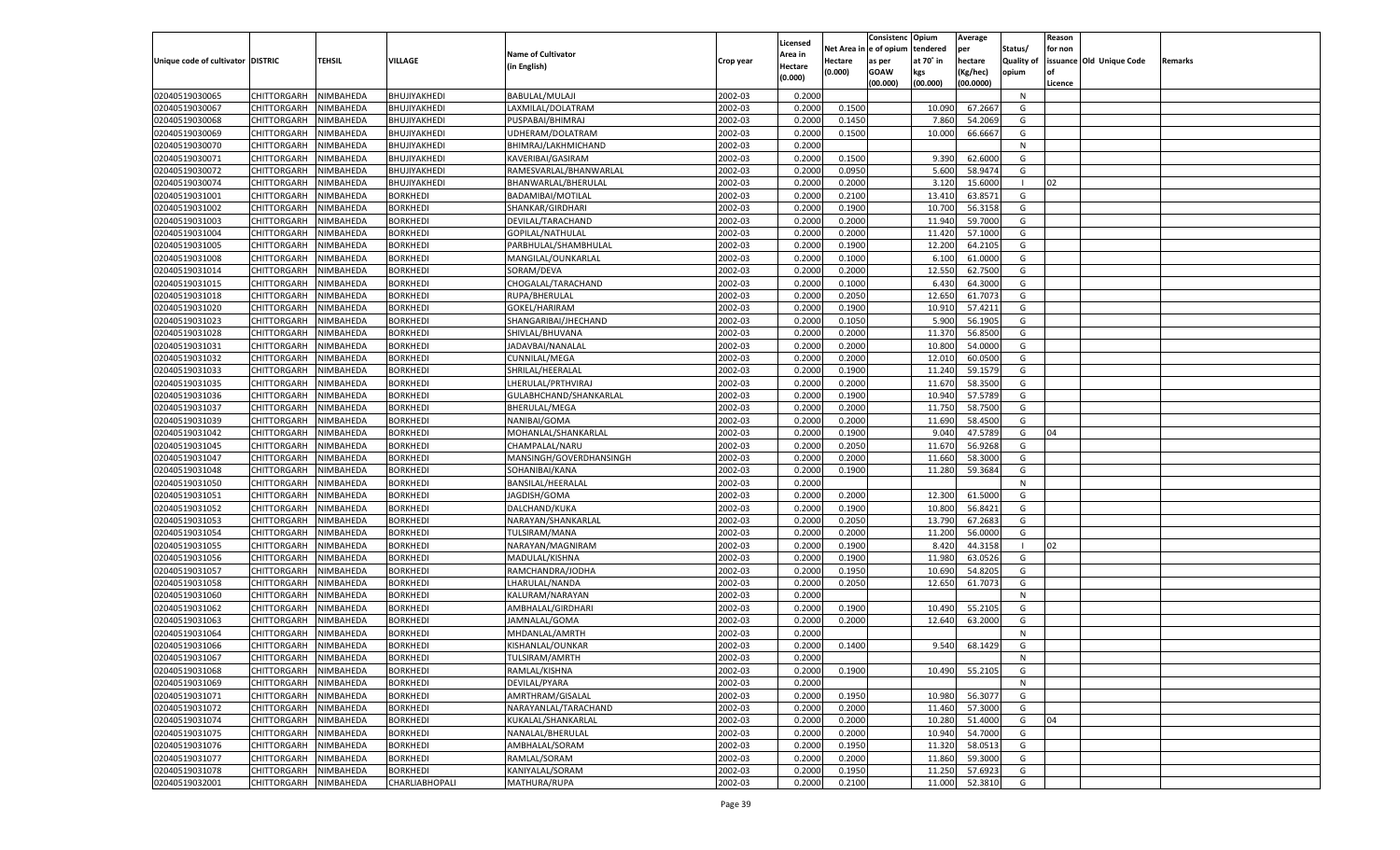|                                   |                       |           |                |                           |           |                    |             | Consistenc    | Opium     | Average   |            | Reason  |                          |         |
|-----------------------------------|-----------------------|-----------|----------------|---------------------------|-----------|--------------------|-------------|---------------|-----------|-----------|------------|---------|--------------------------|---------|
|                                   |                       |           |                |                           |           | Licensed           | Net Area iı | n  e of opium | tendered  | per       | Status/    | for non |                          |         |
| Unique code of cultivator DISTRIC |                       | TEHSIL    | <b>VILLAGE</b> | <b>Name of Cultivator</b> | Crop year | Area in            | Hectare     | as per        | at 70° in | hectare   | Quality of |         | issuance Old Unique Code | Remarks |
|                                   |                       |           |                | (in English)              |           | Hectare<br>(0.000) | (0.000)     | <b>GOAW</b>   | kgs       | (Kg/hec)  | opium      |         |                          |         |
|                                   |                       |           |                |                           |           |                    |             | (00.000)      | (00.000)  | (00.0000) |            | Licence |                          |         |
| 02040519032003                    | CHITTORGARH           | NIMBAHEDA | CHARLIABHOPALI | NANDLAL/RAMA              | 2002-03   | 0.2000             | 0.2000      |               | 10.090    | 50.4500   | G          | 04      |                          |         |
| 02040519032004                    | CHITTORGARH           | NIMBAHEDA | CHARLIABHOPALI | MANSINGH/ISAVARSINGH      | 2002-03   | 0.2000             | 0.2000      |               | 12.130    | 60.6500   | G          |         |                          |         |
| 02040519033001                    | CHITTORGARH           | NIMBAHEDA | CHARLIYAMEVASA | NATHU/RAMA                | 2002-03   | 0.2000             | 0.1950      |               | 12.420    | 63.6923   | G          |         |                          |         |
| 02040519033002                    | CHITTORGARH           | NIMBAHEDA | CHARLIYAMEVASA | <b>TULSIRAM/SHANKAR</b>   | 2002-03   | 0.2000             | 0.2000      |               | 11.750    | 58.7500   | G          |         |                          |         |
| 02040519033003                    | CHITTORGARH           | NIMBAHEDA | CHARLIYAMEVASA | PYARA/PRTHA               | 2002-03   | 0.2000             | 0.1050      |               | 6.240     | 59.4286   | G          |         |                          |         |
| 02040519033004                    | CHITTORGARH           | NIMBAHEDA | CHARLIYAMEVASA | RUKMNIBAI/GOKEL           | 2002-03   | 0.2000             | 0.2000      |               | 12.390    | 61.9500   | G          |         |                          |         |
| 02040519033006                    | CHITTORGARH           | NIMBAHEDA | CHARLIYAMEVASA | BHAVARIBAI/GOKEL          | 2002-03   | 0.2000             | 0.1400      |               | 7.670     | 54.7857   | G          |         |                          |         |
| 02040519033007                    | CHITTORGARH           | NIMBAHEDA | CHARLIYAMEVASA | <b>BHERULAL/GOKEL</b>     | 2002-03   | 0.2000             | 0.1300      |               | 7.500     | 57.6923   | G          |         |                          |         |
| 02040519033008                    | CHITTORGARH           | NIMBAHEDA | CHARLIYAMEVASA | <b>BAGDIRAM/MOTI</b>      | 2002-03   | 0.2000             | 0.1900      |               | 11.130    | 58.5789   | G          |         |                          |         |
| 02040519033009                    | CHITTORGARH           | NIMBAHEDA | CHARLIYAMEVASA | MANGIBAI/BAGDURAM         | 2002-03   | 0.2000             | 0.1500      |               | 9.23      | 61.533    | G          |         |                          |         |
| 02040519033012                    | CHITTORGARH           | NIMBAHEDA | CHARLIYAMEVASA | PARVATIBAI/KALURAM        | 2002-03   | 0.2000             | 0.2050      |               | 10.500    | 51.2195   | G          | 04      |                          |         |
| 02040519033013                    | CHITTORGARH           | NIMBAHEDA | CHARLIYAMEVASA | <b>BALU/KALU</b>          | 2002-03   | 0.2000             | 0.1750      |               | 11.070    | 63.2571   | G          |         |                          |         |
| 02040519033015                    | CHITTORGARH           | NIMBAHEDA | CHARLIYAMEVASA | RADHU/PRTHA               | 2002-03   | 0.2000             | 0.2000      |               | 11.210    | 56.0500   | G          |         |                          |         |
| 02040519033016                    | CHITTORGARH           | NIMBAHEDA | CHARLIYAMEVASA | <b>OUNKAR/PRTHA</b>       | 2002-03   | 0.2000             | 0.2000      |               | 11.100    | 55.5000   | G          |         |                          |         |
| 02040519033017                    | CHITTORGARH           | NIMBAHEDA | CHARLIYAMEVASA | KISHAN/VIJHERAM           | 2002-03   | 0.2000             | 0.1950      |               | 11.940    | 61.2308   | G          |         |                          |         |
| 02040519033018                    | CHITTORGARH           | NIMBAHEDA | CHARLIYAMEVASA | PYARDAS/NANURAM           | 2002-03   | 0.2000             | 0.1900      |               | 12.580    | 66.2105   | G          |         |                          |         |
| 02040519033019                    | CHITTORGARH           | NIMBAHEDA | CHARLIYAMEVASA | DALLA/KELA                | 2002-03   | 0.2000             | 0.2000      |               | 12.070    | 60.3500   | G          |         |                          |         |
| 02040519033020                    | CHITTORGARH           | NIMBAHEDA | CHARLIYAMEVASA | DHAPUBAI/OUNKAR           | 2002-03   | 0.2000             | 0.2100      |               | 12.940    | 61.6190   | G          |         |                          |         |
| 02040519033022                    | CHITTORGARH           | NIMBAHEDA | CHARLIYAMEVASA | <b>HEERALAL/SOLA</b>      | 2002-03   | 0.2000             | 0.1950      |               | 12.470    | 63.9487   | G          |         |                          |         |
| 02040519033023                    | CHITTORGARH           | NIMBAHEDA | CHARLIYAMEVASA | <b>BANSILAL/RUPA</b>      | 2002-03   | 0.2000             | 0.1050      |               | 6.120     | 58.285    | G          |         |                          |         |
| 02040519033025                    | CHITTORGARH           | NIMBAHEDA | CHARLIYAMEVASA | KHEMRAJ/TARACHAND         | 2002-03   | 0.2000             | 0.2050      |               | 13.130    | 64.0488   | G          |         |                          |         |
| 02040519033026                    | CHITTORGARH           | NIMBAHEDA | CHARLIYAMEVASA | ANSIBAI/HEERADAS          | 2002-03   | 0.2000             | 0.1950      |               | 11.420    | 58.5641   | G          |         |                          |         |
| 02040519033028                    | CHITTORGARH           | NIMBAHEDA | CHARLIYAMEVASA | CHENDAS/NANUDAS           | 2002-03   | 0.2000             | 0.1550      |               | 7.370     | 47.5484   |            | 02      |                          |         |
| 02040519033031                    | CHITTORGARH           | NIMBAHEDA | CHARLIYAMEVASA | SHYAMLAL/LAKHMICHAND      | 2002-03   | 0.2000             | 0.2100      |               | 11.550    | 55.0000   | G          |         |                          |         |
| 02040519033032                    | CHITTORGARH           | NIMBAHEDA | CHARLIYAMEVASA | JAMKUBAI/OUNKAR           | 2002-03   | 0.2000             | 0.2050      |               | 12.14     | 59.2195   | G          |         |                          |         |
| 02040519033033                    | CHITTORGARH           | NIMBAHEDA | CHARLIYAMEVASA | SOLA/PRTHA                | 2002-03   | 0.2000             | 0.2000      |               | 11.830    | 59.1500   | G          |         |                          |         |
| 02040519033034                    | CHITTORGARH           | NIMBAHEDA | CHARLIYAMEVASA | BHAGIRTH/MADHU            | 2002-03   | 0.2000             | 0.1850      |               | 10.620    | 57.4054   | G          |         |                          |         |
| 02040519033036                    | CHITTORGARH           | NIMBAHEDA | CHARLIYAMEVASA | DEVILAL/BHERULAL          | 2002-03   | 0.2000             | 0.1500      |               | 9.030     | 60.2000   | G          |         |                          |         |
| 02040519033037                    | CHITTORGARH           | NIMBAHEDA | CHARLIYAMEVASA | UDHERAM/OUNKAR            | 2002-03   | 0.2000             | 0.2000      |               | 12.080    | 60.4000   | G          |         |                          |         |
| 02040519033038                    | CHITTORGARH           | NIMBAHEDA | CHARLIYAMEVASA | BHAGVATILAL/NATHULAL      | 2002-03   | 0.2000             | 0.2000      |               | 11.460    | 57.3000   | G          |         |                          |         |
| 02040519033039                    |                       |           |                |                           | 2002-03   | 0.2000             | 0.1050      |               | 4.57      | 43.5238   | G          | 04      |                          |         |
| 02040519033040                    | CHITTORGARH           | NIMBAHEDA | CHARLIYAMEVASA | GOVERDHANSINGH/RAMSINGH   | 2002-03   |                    | 0.1900      |               | 12.170    | 64.0526   | G          |         |                          |         |
|                                   | CHITTORGARH           | NIMBAHEDA | CHARLIYAMEVASA | PANNALAL/WAGLU            |           | 0.2000             | 0.1950      |               |           | 63.5897   |            |         |                          |         |
| 02040519033041                    | CHITTORGARH           | NIMBAHEDA | CHARLIYAMEVASA | UDHERAM/KHEMRAJ           | 2002-03   | 0.2000             |             |               | 12.400    |           | G          |         |                          |         |
| 02040519033042                    | CHITTORGARH           | NIMBAHEDA | CHARLIYAMEVASA | GISALAL/OUNKAR            | 2002-03   | 0.2000             | 0.2050      |               | 11.150    | 54.3902   | G          |         |                          |         |
| 02040519033043                    | CHITTORGARH           | NIMBAHEDA | CHARLIYAMEVASA | BHERULAL/BAGDIRAM         | 2002-03   | 0.2000             | 0.1400      |               | 8.31      | 59.3571   | G          |         |                          |         |
| 02040519033045                    | CHITTORGARH           | NIMBAHEDA | CHARLIYAMEVASA | GIRDHARI/NATHU            | 2002-03   | 0.2000             | 0.1000      |               | 6.05      | 60.5000   | G          |         |                          |         |
| 02040519033046                    | CHITTORGARH           | NIMBAHEDA | CHARLIYAMEVASA | GOPALDAS/CHENDAS          | 2002-03   | 0.2000             | 0.1900      |               | 11.730    | 61.7368   | G          |         |                          |         |
| 02040519033048                    | CHITTORGARH           | NIMBAHEDA | CHARLIYAMEVASA | JAMNALAL/SHANKAR          | 2002-03   | 0.2000             | 0.1500      |               | 9.490     | 63.2667   | G          |         |                          |         |
| 02040519033050                    | CHITTORGARH           | NIMBAHEDA | CHARLIYAMEVASA | SANTILAL/OUNKAR           | 2002-03   | 0.2000             | 0.2050      |               | 12.700    | 61.9512   | G          |         |                          |         |
| 02040519033051                    | CHITTORGARH           | NIMBAHEDA | CHARLIYAMEVASA | VISHNULAL/RADHU           | 2002-03   | 0.2000             | 0.2000      |               | 11.690    | 58.4500   | G          |         |                          |         |
| 02040519033052                    | CHITTORGARH           | NIMBAHEDA | CHARLIYAMEVASA | BADRILAL/VJHERAM          | 2002-03   | 0.2000             | 0.1450      |               | 9.820     | 67.7241   | G          |         |                          |         |
| 02040519033054                    | CHITTORGARH           | NIMBAHEDA | CHARLIYAMEVASA | PREAMCHAND/CHENDAS        | 2002-03   | 0.2000             | 0.1900      |               | 11.680    | 61.4737   | G          |         |                          |         |
| 02040519033055                    | CHITTORGARH           | NIMBAHEDA | CHARLIYAMEVASA | KANIYALAL/PYARCHAND       | 2002-03   | 0.2000             | 0.2000      |               | 10.210    | 51.0500   |            | 02      |                          |         |
| 02040519033056                    | CHITTORGARH           | NIMBAHEDA | CHARLIYAMEVASA | BANSILAL/BAGDIRAM         | 2002-03   | 0.2000             | 0.1500      |               | 8.550     | 57.0000   | G          |         |                          |         |
| 02040519033057                    | CHITTORGARH           | NIMBAHEDA | CHARLIYAMEVASA | MOHANLAL/MANGILAL         | 2002-03   | 0.2000             |             |               |           |           | N          |         |                          |         |
| 02040519033058                    | CHITTORGARH NIMBAHEDA |           | CHARLIYAMEVASA | MANGILAL/KALU             | 2002-03   | 0.2000             | 0.1550      |               | 9.040     | 58.3226   | G          |         |                          |         |
| 02040519033059                    | <b>CHITTORGARH</b>    | NIMBAHEDA | CHARLIYAMEVASA | AMARCHAND/BAGDIRAM        | 2002-03   | 0.2000             | 0.1950      |               | 11.580    | 59.3846   | G          |         |                          |         |
| 02040519033060                    | CHITTORGARH           | NIMBAHEDA | CHARLIYAMEVASA | MANGILAL/GOKEL            | 2002-03   | 0.2000             | 0.1950      |               | 12.950    | 66.4103   | G          |         |                          |         |
| 02040519033062                    | CHITTORGARH           | NIMBAHEDA | CHARLIYAMEVASA | BHERULAL/PYARA            | 2002-03   | 0.2000             | 0.0950      |               | 6.200     | 65.2632   | G          |         |                          |         |
| 02040519033063                    | CHITTORGARH           | NIMBAHEDA | CHARLIYAMEVASA | KHEMRAJ/GOTTULAL          | 2002-03   | 0.2000             | 0.2100      |               | 12.500    | 59.5238   | G          |         |                          |         |
| 02040519033064                    | CHITTORGARH           | NIMBAHEDA | CHARLIYAMEVASA | GOPAL/RAMLAL              | 2002-03   | 0.2000             | 0.1400      |               | 8.300     | 59.2857   | G          |         |                          |         |
| 02040519033065                    | <b>CHITTORGARH</b>    | NIMBAHEDA | CHARLIYAMEVASA | PARBHULAL/RUPA            | 2002-03   | 0.2000             | 0.1050      |               | 5.600     | 53.3333   | G          |         |                          |         |
| 02040519033066                    | CHITTORGARH           | NIMBAHEDA | CHARLIYAMEVASA | MOHANLAL/GODUPARJAPT      | 2002-03   | 0.2000             | 0.2050      |               | 12.600    | 61.4634   | G          |         |                          |         |
| 02040519033067                    | <b>CHITTORGARH</b>    | NIMBAHEDA | CHARLIYAMEVASA | HUKMICHAND/SOLA           | 2002-03   | 0.2000             | 0.2000      |               | 12.610    | 63.0500   | G          |         |                          |         |
| 02040519033068                    | <b>CHITTORGARH</b>    | NIMBAHEDA | CHARLIYAMEVASA | MANGIBAI/RAMCHANDRA       | 2002-03   | 0.2000             | 0.2100      |               | 11.510    | 54.8095   | G          |         |                          |         |
| 02040519033069                    | <b>CHITTORGARH</b>    | NIMBAHEDA | CHARLIYAMEVASA | GISALAL/SOLA              | 2002-03   | 0.2000             | 0.1050      |               | 3.820     | 36.3810   |            | 02      |                          |         |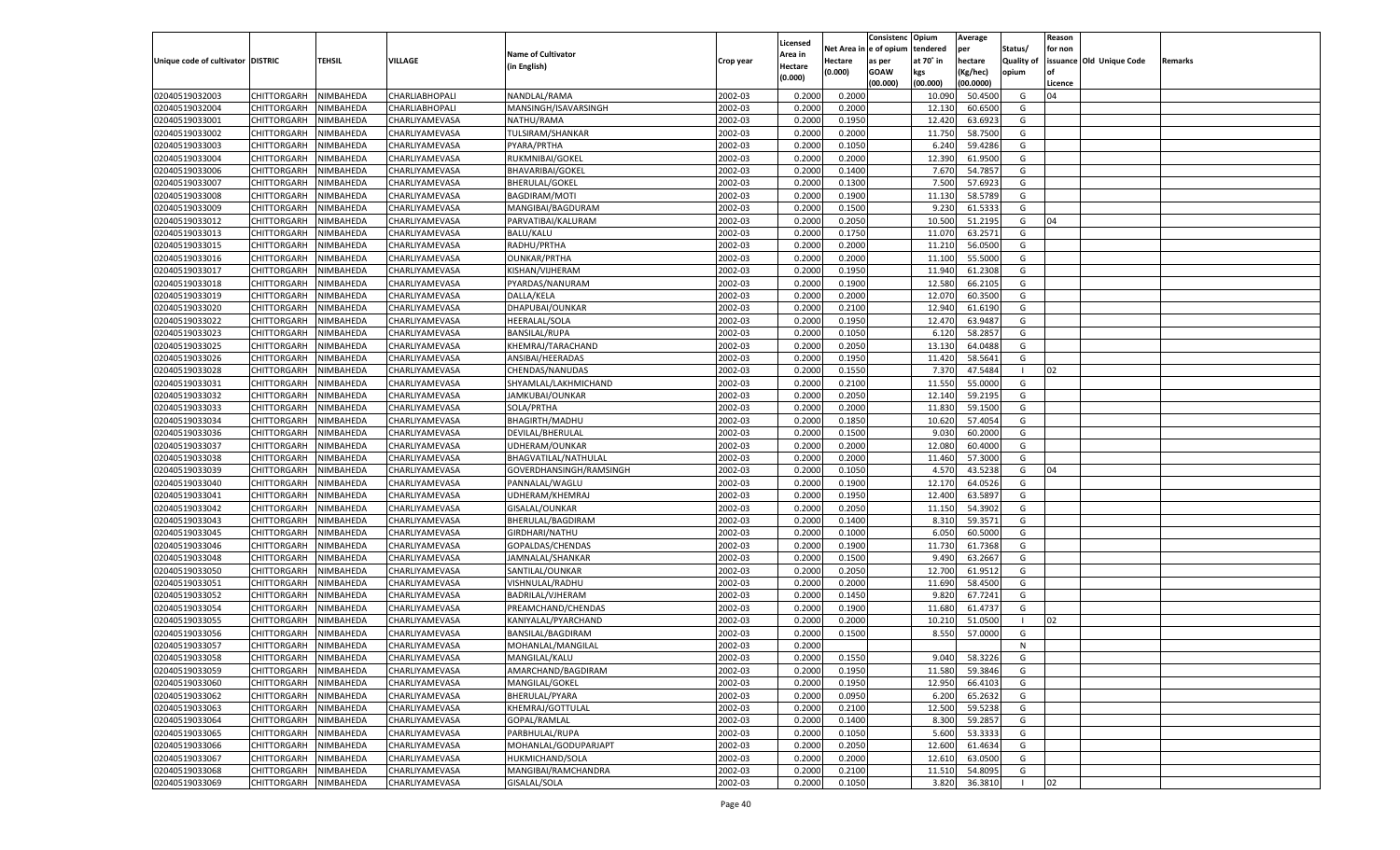|                                   |                       |               |                      |                           |           |                     |         | Consistenc             | Opium     | Average   |                   | Reason  |                          |                 |
|-----------------------------------|-----------------------|---------------|----------------------|---------------------------|-----------|---------------------|---------|------------------------|-----------|-----------|-------------------|---------|--------------------------|-----------------|
|                                   |                       |               |                      | <b>Name of Cultivator</b> |           | Licensed<br>Area in |         | Net Area in e of opium | tendered  | per       | Status/           | for non |                          |                 |
| Unique code of cultivator DISTRIC |                       | <b>TEHSIL</b> | VILLAGE              | (in English)              | Crop year | Hectare             | Hectare | as per                 | at 70° in | hectare   | <b>Quality of</b> |         | issuance Old Unique Code | Remarks         |
|                                   |                       |               |                      |                           |           | (0.000)             | (0.000) | <b>GOAW</b>            | kgs       | (Kg/hec)  | opium             |         |                          |                 |
|                                   |                       |               |                      |                           |           |                     |         | (00.000)               | (00.000)  | (00.0000) |                   | Licence |                          |                 |
| 02040519033070                    | CHITTORGARH           | NIMBAHEDA     | CHARLIYAMEVASA       | RAMLAL/BAGDIRAM           | 2002-03   | 0.2000              | 0.1900  |                        | 11.050    | 58.1579   | G                 |         |                          |                 |
| 02040519033071                    | CHITTORGARH           | NIMBAHEDA     | CHARLIYAMEVASA       | DEVA/MULA                 | 2002-03   | 0.2000              | 0.2050  |                        | 11.040    | 53.8537   | G                 |         |                          |                 |
| 02040519033072                    | CHITTORGARH           | NIMBAHEDA     | CHARLIYAMEVASA       | RAJARAM/OUNKARKUMAR       | 2002-03   | 0.2000              | 0.2000  |                        | 11.970    | 59.8500   | G                 |         |                          |                 |
| 02040519033073                    | CHITTORGARH           | NIMBAHEDA     | CHARLIYAMEVASA       | BHERULAL/HUKMICHAND       | 2002-03   | 0.2000              | 0.1750  |                        | 11.500    | 65.7143   | G                 |         |                          |                 |
| 02040519033075                    | CHITTORGARH           | NIMBAHEDA     | CHARLIYAMEVASA       | MNOHARLAL/DOLA            | 2002-03   | 0.2000              | 0.2000  |                        | 10.640    | 53.2000   | G                 |         |                          |                 |
| 02040519033076                    | CHITTORGARH           | NIMBAHEDA     | CHARLIYAMEVASA       | RADHESHYAM/BHERULAL       | 2002-03   | 0.2000              | 0.2000  |                        | 11.930    | 59.6500   | G                 |         |                          |                 |
| 02040519033077                    | CHITTORGARH           | NIMBAHEDA     | CHARLIYAMEVASA       | HUKMICHAND/OUNKARLAL      | 2002-03   | 0.2000              | 0.1950  |                        | 4.750     | 24.3590   | G                 | 04      |                          |                 |
| 02040519033078                    | CHITTORGARH           | NIMBAHEDA     | CHARLIYAMEVASA       | HEERALAL/NANDA            | 2002-03   | 0.2000              | 0.2100  |                        | 11.950    | 56.9048   | G                 |         |                          |                 |
| 02040519033079                    | CHITTORGARH           | NIMBAHEDA     | CHARLIYAMEVASA       | LALARAM/KALURAM           | 2002-03   | 0.2000              | 0.2100  |                        | 12.260    | 58.3810   | G                 |         |                          |                 |
| 02040519033080                    | CHITTORGARH           | NIMBAHEDA     | CHARLIYAMEVASA       | BALURAM/NATHURAM          | 2002-03   | 0.2000              | 0.1900  |                        | 12.580    | 66.2105   | G                 |         |                          |                 |
| 02040519033082                    | CHITTORGARH           | NIMBAHEDA     | CHARLIYAMEVASA       | CHANDIBAI/BHERULAI        | 2002-03   | 0.2000              | 0.2100  |                        | 12.660    | 60.2857   | G                 |         |                          |                 |
| 02040519033081                    | CHITTORGARH           | NIMBAHEDA     | CHARLIYAMEVASA       | SATEYENARAYAN/MANGILAI    | 2002-03   | 0.2000              | 0.1450  |                        | 9.480     | 65.3793   | G                 |         |                          |                 |
| 02040519034001                    | CHITTORGARH           | NIMBAHEDA     | DHANI                | CUNNILAL/RAMCHANDRA       | 2002-03   | 0.2000              | 0.1900  |                        | 12.040    | 63.3684   | G                 |         |                          |                 |
| 02040519034002                    | CHITTORGARH           | NIMBAHEDA     | DHANI                | NENALAL/HJARI             | 2002-03   | 0.2000              | 0.2000  |                        | 11.930    | 59.6500   | G                 |         |                          |                 |
| 02040519034003                    | CHITTORGARH           | NIMBAHEDA     | DHANI                | MANGILAL/HJARI            | 2002-03   | 0.2000              | 0.2000  |                        | 12.600    | 63.0000   | G                 |         |                          |                 |
| 02040519034005                    | CHITTORGARH           | NIMBAHEDA     | DHANI                | NATHULAL/BHGGA            | 2002-03   | 0.2000              | 0.2000  |                        | 12.230    | 61.1500   | G                 |         |                          |                 |
| 02040519034009                    | CHITTORGARH           | NIMBAHEDA     | DHANI                | SHAMBHUBAI/PRHLAD         | 2002-03   | 0.2000              | 0.1750  |                        | 10.250    | 58.5714   | G                 |         |                          |                 |
| 02040519034010                    | CHITTORGARH           | NIMBAHEDA     | DHANI                | DARIYAVBAI/BAGGA          | 2002-03   | 0.2000              | 0.2050  |                        | 11.590    | 56.5366   | G                 |         |                          |                 |
| 02040519034011                    | CHITTORGARH           | NIMBAHEDA     | DHANI                | RATANLAL/KASTURIBAI       | 2002-03   | 0.2000              | 0.2000  |                        | 12.360    | 61.8000   | G                 |         |                          |                 |
| 02040519034016                    | CHITTORGARH           | NIMBAHEDA     | DHANI                | BAKSU/UDHA                | 2002-03   | 0.2000              | 0.2000  |                        | 12.280    | 61.4000   | G                 |         |                          |                 |
| 02040519034020                    | CHITTORGARH           | NIMBAHEDA     | DHANI                | GAJRIBAI/BHUVANA          | 2002-03   | 0.2000              | 0.2000  |                        | 12.070    | 60.3500   | G                 |         |                          |                 |
| 02040519034022                    | CHITTORGARH           | NIMBAHEDA     | DHANI                | MAHADEV/NANURAM           | 2002-03   | 0.2000              | 0.1900  |                        | 12.900    | 67.8947   | G                 |         |                          |                 |
| 02040519034024                    | CHITTORGARH           | NIMBAHEDA     | DHANI                | DHAPUBAI/KHEMA            | 2002-03   | 0.2000              | 0.2000  |                        | 11.500    | 57.5000   | G                 |         |                          |                 |
| 02040519034027                    | CHITTORGARH           | NIMBAHEDA     | DHANI                | RADHULAL/SHVLAL           | 2002-03   | 0.2000              | 0.2000  |                        | 12.390    | 61.9500   | G                 |         |                          |                 |
| 02040519034030                    | CHITTORGARH           | NIMBAHEDA     | DHANI                | MAKHANLAL/LOBHA           | 2002-03   | 0.2000              | 0.1950  |                        | 11.520    | 59.0769   | G                 |         |                          |                 |
| 02040519034031                    | CHITTORGARH           | NIMBAHEDA     | DHANI                | KARU/NANURAM              | 2002-03   | 0.2000              | 0.2000  |                        | 12.330    | 61.6500   | G                 |         |                          |                 |
| 02040519034034                    | CHITTORGARH           | NIMBAHEDA     | DHANI                | NOJUBAI/GOVINDRAM         | 2002-03   | 0.2000              | 0.2000  |                        | 12.620    | 63.1000   | G                 |         |                          |                 |
| 02040519034035                    | CHITTORGARH           | NIMBAHEDA     | DHANI                | BAGGARAM/DANNA            | 2002-03   | 0.2000              | 0.1950  |                        | 11.440    | 58.6667   | G                 |         |                          |                 |
| 02040519034036                    | CHITTORGARH           | NIMBAHEDA     | DHANI                | HEERALAL/RATANLAI         | 2002-03   | 0.2000              | 0.1900  |                        | 12.030    | 63.3158   | G                 |         |                          |                 |
| 02040519034038                    | CHITTORGARH           | NIMBAHEDA     | DHANI                | UDHERAM/MAGNA             | 2002-03   | 0.2000              | 0.2000  |                        | 12.250    | 61.2500   | G                 |         |                          |                 |
| 02040519034040                    | <b>CHITTORGARH</b>    | NIMBAHEDA     | DHANI                | HJARILAL/HEMRAJ           | 2002-03   | 0.2000              | 0.1950  |                        | 11.380    | 58.3590   | G                 |         |                          |                 |
| 02040519034041                    | CHITTORGARH           | NIMBAHEDA     | DHANI                | JUMMABAI/BADRILAL         | 2002-03   | 0.2000              | 0.1950  |                        | 11.850    | 60.7692   | G                 |         |                          |                 |
| 02040519034042                    | <b>CHITTORGARH</b>    | NIMBAHEDA     | DHANI                | <b>BAKTARAM/DHOKEL</b>    | 2002-03   | 0.2000              | 0.1950  |                        | 10.360    | 53.1282   | G                 |         |                          |                 |
| 02040519034043                    | CHITTORGARH           | NIMBAHEDA     | DHANI                | RAJARAM/HATHA             | 2002-03   | 0.2000              |         |                        |           |           | F                 |         |                          |                 |
| 02040519034044                    |                       | NIMBAHEDA     | DHANI                |                           | 2002-03   | 0.2000              | 0.2050  |                        | 13.040    | 63.6098   | G                 |         |                          |                 |
| 02040519034045                    | <b>CHITTORGARH</b>    |               | DHANI                | CUNNILAL/RAMLAL           | 2002-03   |                     | 0.2000  |                        | 12.950    | 64.7500   | G                 |         |                          |                 |
|                                   | CHITTORGARH           | NIMBAHEDA     |                      | <b>BAGDU/SHVA</b>         |           | 0.2000              | 0.1950  |                        |           |           |                   |         |                          |                 |
| 02040519034046                    | <b>CHITTORGARH</b>    | NIMBAHEDA     | DHANI                | CHANDALAL/DEVA            | 2002-03   | 0.2000              |         |                        | 12.130    | 62.2051   | G                 |         |                          |                 |
| 02040519034047                    | CHITTORGARH           | NIMBAHEDA     | DHANI                | MHDANLAL/CUNNILAI         | 2002-03   | 0.2000              | 0.1900  |                        | 11.990    | 63.1053   | G                 |         |                          |                 |
| 02040519034048                    | <b>CHITTORGARH</b>    | NIMBAHEDA     | DHANI                | RATIRAM/NARAYAN           | 2002-03   | 0.2000              | 0.2000  |                        | 11.560    | 57.8000   | G                 |         |                          |                 |
| 02040519034049                    | CHITTORGARH           | NIMBAHEDA     | DHANI                | BHERULAL/SEETARAM         | 2002-03   | 0.2000              | 0.2000  |                        | 11.490    | 57.4500   | G                 |         |                          |                 |
| 02040519034051                    | <b>CHITTORGARH</b>    | NIMBAHEDA     | DHANI                | GANPATLAL/BHOMA           | 2002-03   | 0.2000              | 0.1950  |                        | 11.860    | 60.8205   | G                 |         | 02040519046030           | <b>TRANSFER</b> |
| 02040519035001                    | <b>CHITTORGARH</b>    | NIMBAHEDA     | FACHARSOLANKI        | SHUKDEV/NANURAM           | 2002-03   | 0.2000              | 0.1900  |                        | 16.880    | 88.8421   | G                 |         |                          |                 |
| 02040519035002                    | CHITTORGARH           | NIMBAHEDA     | FACHARSOLANKI        | NARAYAN/PANNALAL          | 2002-03   | 0.2000              | 0.2000  |                        | 12.450    | 62.2500   | G                 |         |                          |                 |
| 02040519035003                    | CHITTORGARH           | NIMBAHEDA     | FACHARSOLANKI        | HANSIBAI/BHAGIRTH         | 2002-03   | 0.2000              | 0.2000  |                        | 12.900    | 64.5000   | G                 |         |                          |                 |
| 02040519035004                    | CHITTORGARH           | NIMBAHEDA     | <b>FACHARSOLANKI</b> | BARJIBAI/SHANKARLAI       | 2002-03   | 0.2000              | 0.2000  |                        | 18.360    | 91.8000   | G                 |         |                          |                 |
| 02040519035005                    | CHITTORGARH NIMBAHEDA |               | FACHARSOLANKI        | KALURAM/KASIRAM           | 2002-03   | 0.2000              | 0.1500  |                        | 10.000    | 66.6667   | G                 |         |                          |                 |
| 02040519035007                    | <b>CHITTORGARH</b>    | NIMBAHEDA     | <b>FACHARSOLANKI</b> | UTHAMCHAND/MANGILAL       | 2002-03   | 0.2000              | 0.2000  |                        | 12.240    | 61.2000   | G                 |         |                          |                 |
| 02040519035008                    | <b>CHITTORGARH</b>    | NIMBAHEDA     | FACHARSOLANKI        | DANNA/KHEMA               | 2002-03   | 0.2000              | 0.1950  |                        | 11.970    | 61.3846   | G                 |         |                          |                 |
| 02040519035009                    | <b>CHITTORGARH</b>    | NIMBAHEDA     | FACHARSOLANKI        | NARAYANIBAI/MOHANLAL      | 2002-03   | 0.2000              | 0.1500  |                        | 8.410     | 56.0667   | G                 |         |                          |                 |
| 02040519035010                    | <b>CHITTORGARH</b>    | NIMBAHEDA     | FACHARSOLANKI        | BARJIBAI/KJODH            | 2002-03   | 0.2000              | 0.2000  |                        | 12.010    | 60.0500   | G                 |         |                          |                 |
| 02040519035011                    | <b>CHITTORGARH</b>    | NIMBAHEDA     | FACHARSOLANKI        | <b>GENDIBAI/RAMLAL</b>    | 2002-03   | 0.2000              | 0.1050  |                        | 7.710     | 73.4286   | G                 |         |                          |                 |
| 02040519035012                    | CHITTORGARH           | NIMBAHEDA     | FACHARSOLANKI        | NANDLAL/GOPILAL           | 2002-03   | 0.2000              | 0.1950  |                        | 11.050    | 56.6667   | G                 |         |                          |                 |
| 02040519035013                    | <b>CHITTORGARH</b>    | NIMBAHEDA     | FACHARSOLANKI        | BHERULAL/PRTHVIRAJ        | 2002-03   | 0.2000              |         |                        |           |           | N                 |         |                          |                 |
| 02040519035014                    | <b>CHITTORGARH</b>    | NIMBAHEDA     | FACHARSOLANKI        | BHERU/WARDA               | 2002-03   | 0.2000              | 0.2000  |                        | 11.310    | 56.5500   | G                 |         |                          |                 |
| 02040519035015                    | <b>CHITTORGARH</b>    | NIMBAHEDA     | FACHARSOLANKI        | RADHAKISHAN/MODA          | 2002-03   | 0.2000              | 0.1950  |                        | 10.850    | 55.6410   | G                 |         |                          |                 |
| 02040519035016                    | <b>CHITTORGARH</b>    | NIMBAHEDA     | <b>FACHARSOLANKI</b> | MULCHAND/NANURAM          | 2002-03   | 0.2000              | 0.1850  |                        | 10.970    | 59.2973   | G                 |         |                          |                 |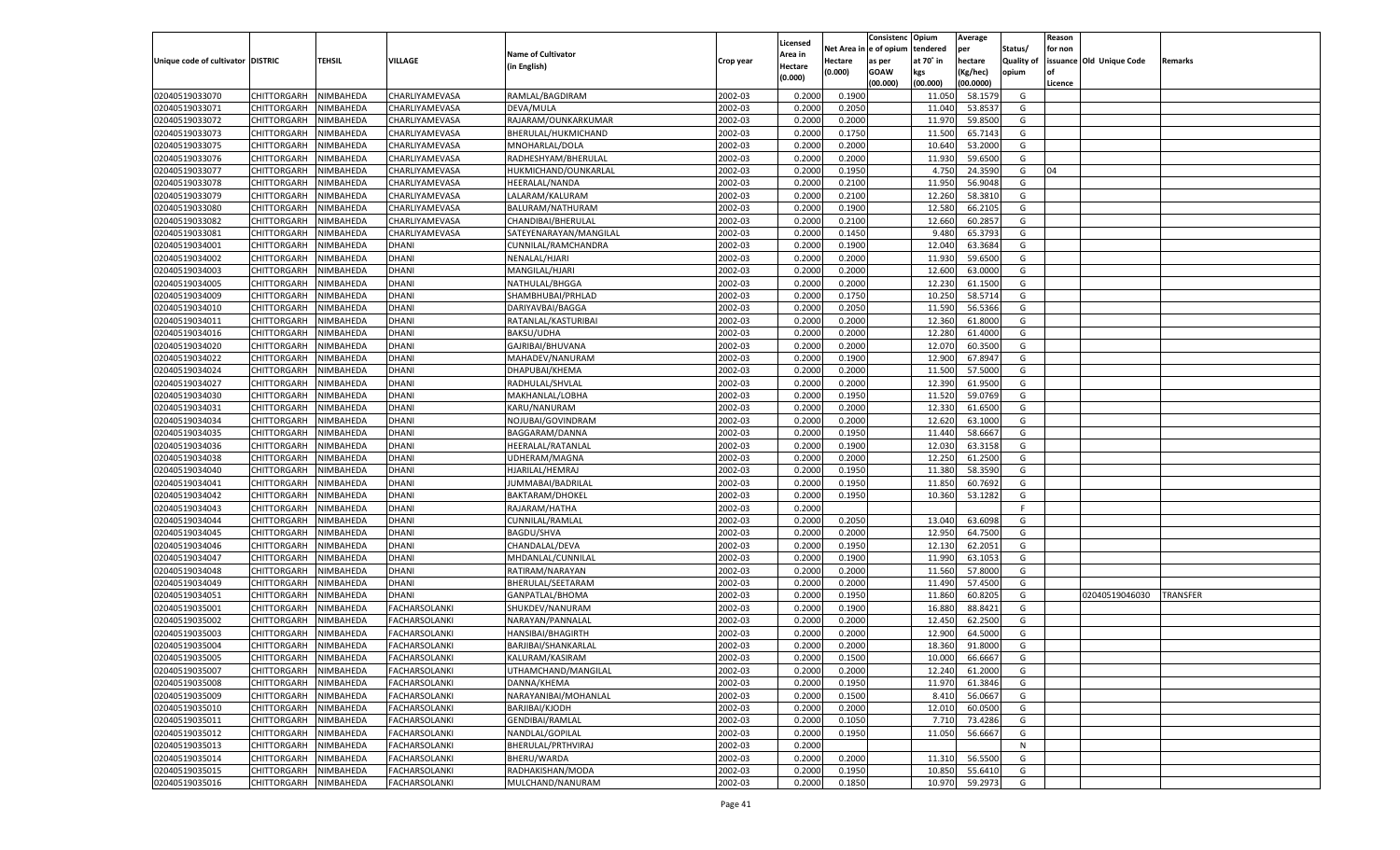|                                   |                            |               |                 |                           |           |                           |          | Consistenc  | Opium     | Average   |                   | Reason  |                          |         |
|-----------------------------------|----------------------------|---------------|-----------------|---------------------------|-----------|---------------------------|----------|-------------|-----------|-----------|-------------------|---------|--------------------------|---------|
|                                   |                            |               |                 | <b>Name of Cultivator</b> |           | Licensed                  | Net Area | e of opium  | tendered  | per       | Status/           | for non |                          |         |
| Unique code of cultivator DISTRIC |                            | <b>TEHSIL</b> | VILLAGE         | (in English)              | Crop year | <b>Area in</b><br>Hectare | Hectare  | as per      | at 70° in | hectare   | <b>Quality of</b> |         | issuance Old Unique Code | Remarks |
|                                   |                            |               |                 |                           |           | (0.000)                   | (0.000)  | <b>GOAW</b> | kgs       | (Kg/hec)  | opium             |         |                          |         |
|                                   |                            |               |                 |                           |           |                           |          | (00.000)    | (00.000)  | (00.0000) |                   | Licence |                          |         |
| 02040519035017                    | CHITTORGARH                | NIMBAHEDA     | FACHARSOLANKI   | DOLATRAM/NARAYAN          | 2002-03   | 0.2000                    | 0.2050   |             | 12.050    | 58.7805   | G                 |         |                          |         |
| 02040519035018                    | CHITTORGARH                | NIMBAHEDA     | FACHARSOLANKI   | SHYAMA/HEERA              | 2002-03   | 0.2000                    | 0.1050   |             | 6.770     | 64.4762   | G                 |         |                          |         |
| 02040519035019                    | CHITTORGARH                | NIMBAHEDA     | FACHARSOLANKI   | RANGLAL/BHANWARLAL        | 2002-03   | 0.2000                    |          |             |           |           | N                 |         |                          |         |
| 02040519035021                    | CHITTORGARH                | NIMBAHEDA     | FACHARSOLANKI   | PARBHULAL/PANNALAL        | 2002-03   | 0.2000                    | 0.2000   |             | 11.670    | 58.3500   | G                 |         |                          |         |
| 02040519035022                    | CHITTORGARH                | NIMBAHEDA     | FACHARSOLANKI   | GORILAL/BHAGIRTH          | 2002-03   | 0.2000                    | 0.1950   |             | 12.810    | 65.692    | G                 |         |                          |         |
| 02040519035023                    | CHITTORGARH                | NIMBAHEDA     | FACHARSOLANKI   | KESURAM/KHEMA             | 2002-03   | 0.2000                    | 0.1000   |             | 6.320     | 63.2000   | G                 |         |                          |         |
| 02040519035024                    | CHITTORGARH                | NIMBAHEDA     | FACHARSOLANKI   | GISU/FULCHAND             | 2002-03   | 0.2000                    | 0.1500   |             | 10.530    | 70.2000   | G                 |         |                          |         |
| 02040519035025                    | CHITTORGARH                | NIMBAHEDA     | FACHARSOLANKI   | SHANKAR/KJODH             | 2002-03   | 0.2000                    |          |             |           |           | N                 |         |                          |         |
| 02040519035026                    | CHITTORGARH                | NIMBAHEDA     | FACHARSOLANKI   | RUKAMNKVAR/GORISINGH      | 2002-03   | 0.2000                    | 0.2000   |             | 11.970    | 59.8500   | G                 |         |                          |         |
| 02040519035036                    | CHITTORGARH                | NIMBAHEDA     | FACHARSOLANKI   | HARKLAL/BHAGIRTH          | 2002-03   | 0.2000                    | 0.1500   |             | 10.530    | 70.2000   | G                 |         |                          |         |
| 02040519035037                    | CHITTORGARH                | NIMBAHEDA     | FACHARSOLANKI   | NARAYANLAL/RAMLAL         | 2002-03   | 0.2000                    | 0.1600   |             | 11.070    | 69.1875   | G                 |         |                          |         |
| 02040519035038                    | CHITTORGARH                | NIMBAHEDA     | FACHARSOLANKI   | LAXMILAL/UTHAMCHAND       | 2002-03   | 0.2000                    |          |             |           |           | N                 |         |                          |         |
| 02040519035039                    | CHITTORGARH                | NIMBAHEDA     | FACHARSOLANKI   | SHIVLAL/GOPILAL           | 2002-03   | 0.2000                    | 0.1900   |             | 12.680    | 66.7368   | G                 |         |                          |         |
| 02040519035040                    | CHITTORGARH                | NIMBAHEDA     | FACHARSOLANKI   | JAGNNATH/KANIRAM          | 2002-03   | 0.2000                    | 0.1850   |             | 11.470    | 62.0000   | G                 |         |                          |         |
| 02040519035041                    | CHITTORGARH                | NIMBAHEDA     | FACHARSOLANKI   | AMARSINGH/GORISINGH       | 2002-03   | 0.2000                    | 0.2000   |             | 12.180    | 60.9000   | G                 |         |                          |         |
| 02040519035042                    | CHITTORGARH                | NIMBAHEDA     | FACHARSOLANKI   | RAMNARAYAN/SUKHDEV        | 2002-03   | 0.2000                    | 0.2000   |             | 14.420    | 72.1000   | G                 |         |                          |         |
| 02040519035043                    | CHITTORGARH                | NIMBAHEDA     | FACHARSOLANKI   | NARAYANSINGH/UDHESINGH    | 2002-03   | 0.2000                    | 0.2000   |             | 10.590    | 52.9500   | G                 |         |                          |         |
| 02040519037002                    | CHITTORGARH                | NIMBAHEDA     | GADOLA-A        | MANGILAL/HARLAL           | 2002-03   | 0.2000                    | 0.2000   |             | 11.030    | 55.1500   | G                 |         |                          |         |
| 02040519037003                    | CHITTORGARH                | NIMBAHEDA     | GADOLA-A        | BAPULAL/NARU              | 2002-03   | 0.2000                    | 0.2000   |             | 11.960    | 59.8000   | G                 |         |                          |         |
| 02040519037005                    | CHITTORGARH                | NIMBAHEDA     | GADOLA-A        | BHERA/KALU                | 2002-03   | 0.2000                    | 0.1500   |             | 7.960     | 53.0667   | G                 |         |                          |         |
| 02040519037010                    | CHITTORGARH                | NIMBAHEDA     | GADOLA-A        | KAMLABAI/SHYAMLAL         | 2002-03   | 0.2000                    | 0.2050   |             | 11.430    | 55.7561   | G                 |         |                          |         |
| 02040519037016                    | CHITTORGARH                | NIMBAHEDA     | GADOLA-A        | DEVILAL/GORILAL           | 2002-03   | 0.2000                    | 0.2050   |             | 11.550    | 56.3415   | G                 |         |                          |         |
| 02040519037019                    | CHITTORGARH                | NIMBAHEDA     | GADOLA-A        | CHOTHMAL/NARU             | 2002-03   | 0.2000                    | 0.2050   |             | 12.360    | 60.292    | G                 |         |                          |         |
| 02040519037020                    | CHITTORGARH                | NIMBAHEDA     | GADOLA-A        | RAMCHANDRA/KARU           | 2002-03   | 0.2000                    | 0.2000   |             | 11.820    | 59.1000   | G                 |         |                          |         |
| 02040519037021                    | CHITTORGARH                | NIMBAHEDA     | GADOLA-A        | HEERALAL/BHEBHUATJI       | 2002-03   | 0.2000                    | 0.2000   |             | 12.030    | 60.1500   | G                 |         |                          |         |
| 02040519037023                    | CHITTORGARH                | NIMBAHEDA     | GADOLA-A        | RAMSINGH/CHANDMAL         | 2002-03   | 0.2000                    |          |             |           |           | F.                |         |                          |         |
| 02040519037024                    |                            |               | GADOLA-A        | GISALAL/LALU              | 2002-03   | 0.2000                    | 0.1000   |             | 5.610     | 56.1000   | G                 |         |                          |         |
|                                   | CHITTORGARH<br>CHITTORGARH | NIMBAHEDA     |                 |                           |           |                           |          |             |           | 58.3000   |                   |         |                          |         |
| 02040519037026                    |                            | NIMBAHEDA     | GADOLA-A        | CHANDMAL/GIRDHARI         | 2002-03   | 0.2000                    | 0.1000   |             | 5.830     |           | G<br>G            | 04      |                          |         |
| 02040519037027                    | CHITTORGARH                | NIMBAHEDA     | GADOLA-A        | CHTRA/BHERU               | 2002-03   | 0.2000                    | 0.1050   |             | 5.090     | 48.4762   |                   |         |                          |         |
| 02040519037032                    | CHITTORGARH                | NIMBAHEDA     | GADOLA-A        | GOVERDHAN/MANGILAL        | 2002-03   | 0.2000                    | 0.1100   |             | 6.290     | 57.1818   | G                 |         |                          |         |
| 02040519037038                    | CHITTORGARH                | NIMBAHEDA     | GADOLA-A        | DOLATRAM/NANDAJI          | 2002-03   | 0.2000                    | 0.2000   |             | 10.83     | 54.1500   | G                 |         |                          |         |
| 02040519037041                    | CHITTORGARH                | NIMBAHEDA     | GADOLA-A        | JASRAJ/BHERA              | 2002-03   | 0.2000                    | 0.1000   |             | 5.220     | 52.2000   | G                 |         |                          |         |
| 02040519037042                    | CHITTORGARH                | NIMBAHEDA     | GADOLA-A        | RODILAL/NARAYAN           | 2002-03   | 0.2000                    | 0.2000   |             | 10.460    | 52.3000   | G                 |         |                          |         |
| 02040519037048                    | CHITTORGARH                | NIMBAHEDA     | GADOLA-A        | JUNYA/KISHNA              | 2002-03   | 0.2000                    | 0.2000   |             | 11.250    | 56.2500   | G                 |         |                          |         |
| 02040519037049                    | CHITTORGARH                | NIMBAHEDA     | GADOLA-A        | GISA/OUNKAR               | 2002-03   | 0.2000                    | 0.2050   |             | 10.97     | 53.5122   | G                 |         |                          |         |
| 02040519037050                    | CHITTORGARH                | NIMBAHEDA     | GADOLA-A        | KALIBAI/BHERULAL          | 2002-03   | 0.2000                    | 0.1000   |             | 5.870     | 58.7000   | G                 |         |                          |         |
| 02040519037052                    | CHITTORGARH                | NIMBAHEDA     | GADOLA-A        | <b>BAPULAL/MEGA</b>       | 2002-03   | 0.2000                    | 0.1000   |             | 5.45      | 54.5000   | G                 |         |                          |         |
| 02040519037055                    | CHITTORGARH                | NIMBAHEDA     | GADOLA-A        | SEETARAM/HEMRAJ           | 2002-03   | 0.2000                    | 0.1800   |             | 11.050    | 61.3889   | G                 |         |                          |         |
| 02040519037066                    | CHITTORGARH                | NIMBAHEDA     | GADOLA-A        | SHABUDIN/ALLUDIN          | 2002-03   | 0.2000                    | 0.1000   |             | 5.630     | 56.3000   | G                 |         |                          |         |
| 02040519037067                    | CHITTORGARH                | NIMBAHEDA     | GADOLA-A        | MOHAMDHHUSEN/NURUDIN      | 2002-03   | 0.2000                    | 0.2000   |             | 11.830    | 59.1500   | G                 |         |                          |         |
| 02040519037069                    | CHITTORGARH                | NIMBAHEDA     | GADOLA-A        | ASHLAM/BDRUDIN            | 2002-03   | 0.2000                    | 0.1000   |             | 4.960     | 49.6000   | G                 | 04      |                          |         |
| 02040519037070                    | CHITTORGARH                | NIMBAHEDA     | GADOLA-A        | KHVAJAHUSHEN/KADARBAX     | 2002-03   | 0.2000                    | 0.1950   |             | 11.41     | 58.5128   | G                 |         |                          |         |
| 02040519037072                    | CHITTORGARH                | NIMBAHEDA     | GADOLA-A        | GORILAL/LAKHMA            | 2002-03   | 0.2000                    | 0.1000   |             | 6.890     | 68.9000   | G                 |         |                          |         |
| 02040519037077                    | CHITTORGARH                | NIMBAHEDA     | GADOLA-A        | BHANWARLAL/BHIMA          | 2002-03   | 0.2000                    | 0.1000   |             | 5.590     | 55.9000   | G                 |         |                          |         |
| 02040519037091                    | CHITTORGARH                | NIMBAHEDA     | GADOLA-A        | GOTTU/TARACHAND           | 2002-03   | 0.2000                    |          |             |           |           | F                 |         |                          |         |
| 02040519037092                    | CHITTORGARH NIMBAHEDA      |               | GADOLA-A        | GORILAL/MANGILAL          | 2002-03   | 0.2000                    | 0.2000   |             | 11.800    | 59.0000   | G                 |         |                          |         |
| 02040519037093                    | <b>CHITTORGARH</b>         | NIMBAHEDA     | <b>GADOLA-A</b> | KALURAM/BAPULAL           | 2002-03   | 0.2000                    | 0.2000   |             | 11.750    | 58.7500   | G                 |         |                          |         |
| 02040519037095                    | <b>CHITTORGARH</b>         | NIMBAHEDA     | GADOLA-A        | JANIBAI/HEERALAL          | 2002-03   | 0.2000                    | 0.2000   |             | 11.630    | 58.1500   | G                 |         |                          |         |
| 02040519037097                    | <b>CHITTORGARH</b>         | NIMBAHEDA     | GADOLA-A        | NATHULAL/MANGILAL         | 2002-03   | 0.2000                    | 0.1900   |             | 11.950    | 62.8947   | G                 |         |                          |         |
| 02040519037099                    | <b>CHITTORGARH</b>         | NIMBAHEDA     | GADOLA-A        | ABDULRAJAK/KADARBAX       | 2002-03   | 0.2000                    | 0.2000   |             | 11.800    | 59.0000   | G                 |         |                          |         |
| 02040519037100                    | <b>CHITTORGARH</b>         | NIMBAHEDA     | GADOLA-A        | BHUVANIRAM/PRTHAJI        | 2002-03   | 0.2000                    | 0.2050   |             | 3.250     | 15.8537   | G                 | 04      |                          |         |
| 02040519037101                    | <b>CHITTORGARH</b>         | NIMBAHEDA     | GADOLA-A        | BHAGVAN/PANNAJI           | 2002-03   | 0.2000                    | 0.1000   |             | 6.170     | 61.7000   | G                 |         |                          |         |
| 02040519037104                    | <b>CHITTORGARH</b>         | NIMBAHEDA     | GADOLA-A        | BHERULAL/KANIRAM          | 2002-03   | 0.2000                    | 0.0950   |             | 5.250     | 55.2632   | G                 |         |                          |         |
| 02040519037106                    | <b>CHITTORGARH</b>         | NIMBAHEDA     | GADOLA-A        | GANSHYAM/MANGILAL         | 2002-03   | 0.2000                    | 0.2000   |             | 3.170     | 15.8500   | G                 | 04      |                          |         |
| 02040519037108                    | <b>CHITTORGARH</b>         | NIMBAHEDA     | GADOLA-A        | RAMESVAR/NARSINGH         | 2002-03   | 0.2000                    | 0.1000   |             | 5.810     | 58.1000   | G                 |         |                          |         |
| 02040519037109                    | <b>CHITTORGARH</b>         | NIMBAHEDA     | GADOLA-A        | RADHESHYAM/CUNNILAL       | 2002-03   | 0.2000                    |          |             |           |           | F.                |         |                          |         |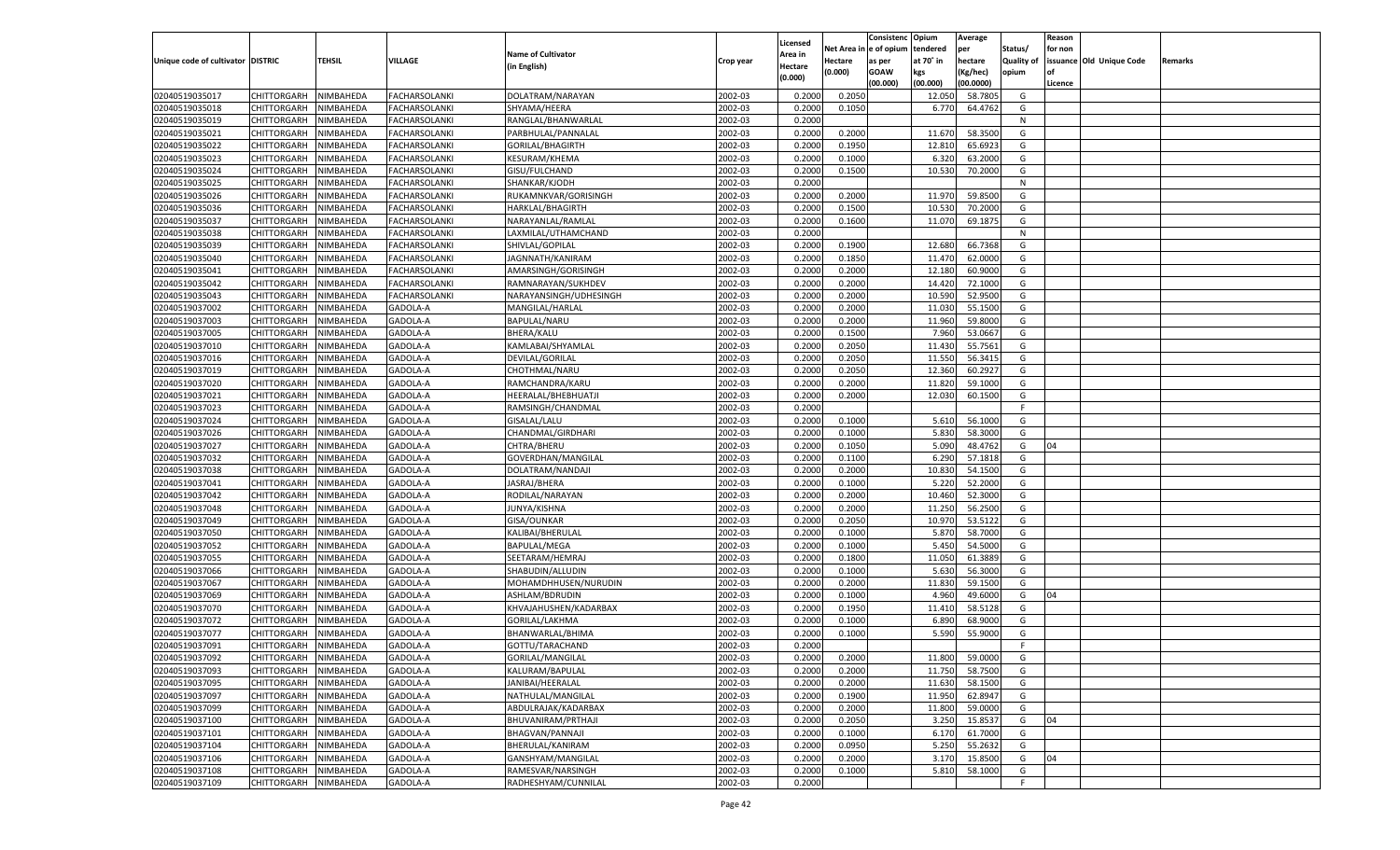|                                   |                       |                        |                      |                                           |           |                    |                  | Consistenc    | Opium           | Average   |                   | Reason  |                          |         |
|-----------------------------------|-----------------------|------------------------|----------------------|-------------------------------------------|-----------|--------------------|------------------|---------------|-----------------|-----------|-------------------|---------|--------------------------|---------|
|                                   |                       |                        |                      |                                           |           | Licensed           | Net Area i       | n  e of opium | tendered        | per       | Status/           | for non |                          |         |
| Unique code of cultivator DISTRIC |                       | TEHSIL                 | VILLAGE              | <b>Name of Cultivator</b>                 | Crop year | Area in            | Hectare          | as per        | at 70° in       | hectare   | <b>Quality of</b> |         | issuance Old Unique Code | Remarks |
|                                   |                       |                        |                      | (in English)                              |           | Hectare<br>(0.000) | (0.000)          | <b>GOAW</b>   | kgs             | (Kg/hec)  | opium             |         |                          |         |
|                                   |                       |                        |                      |                                           |           |                    |                  | (00.000)      | (00.000)        | (00.0000) |                   | Licence |                          |         |
| 02040519037111                    | CHITTORGARH           | NIMBAHEDA              | GADOLA-A             | CHAGANLAL/HJARILAL                        | 2002-03   | 0.2000             | 0.1000           |               | 5.230           | 52.3000   | G                 |         |                          |         |
| 02040519037118                    | CHITTORGARH           | NIMBAHEDA              | GADOLA-A             | KAMLIBAI/MADHULAL                         | 2002-03   | 0.2000             |                  |               |                 |           | F.                |         |                          |         |
| 02040519037124                    | CHITTORGARH           | NIMBAHEDA              | GADOLA-A             | MULCHAND/BHBHUAT                          | 2002-03   | 0.2000             | 0.1050           |               | 4.150           | 39.5238   |                   | 02      |                          |         |
| 02040519037129                    | CHITTORGARH           | NIMBAHEDA              | GADOLA-A             | GOPAL/NARU                                | 2002-03   | 0.2000             | 0.1000           |               | 6.010           | 60.1000   | G                 |         |                          |         |
| 02040519037130                    | CHITTORGARH           | NIMBAHEDA              | GADOLA-A             | JVARAMAL/GIRDHARI                         | 2002-03   | 0.2000             | 0.2000           |               | 12.120          | 60.6000   | G                 |         |                          |         |
| 02040519037135                    | CHITTORGARH           | NIMBAHEDA              | GADOLA-A             | LALURAM/BHANWARLAL                        | 2002-03   | 0.2000             | 0.1950           |               | 10.390          | 53.2821   | G                 |         |                          |         |
| 02040519037141                    | CHITTORGARH           | NIMBAHEDA              | GADOLA-A             | DHAPUBAI/OGADHJI                          | 2002-03   | 0.2000             | 0.1000           |               | 2.820           | 28.2000   |                   | 02      |                          |         |
| 02040519037144                    | CHITTORGARH           | NIMBAHEDA              | GADOLA-A             | MOHMADSHALIM/VAJIRUDIN                    | 2002-03   | 0.2000             | 0.0950           |               | 5.220           | 54.9474   | G                 |         |                          |         |
| 02040519037145                    | CHITTORGARH           | NIMBAHEDA              | GADOLA-A             | ABDULSTAR/KADARBAX                        | 2002-03   | 0.2000             | 0.1000           |               | 5.280           | 52.8000   | G                 |         |                          |         |
| 02040519037150                    | CHITTORGARH           | NIMBAHEDA              | GADOLA-A             | TULSIRAM/NANAJI                           | 2002-03   | 0.2000             |                  |               |                 |           | F.                |         |                          |         |
| 02040519037151                    | CHITTORGARH           | NIMBAHEDA              | GADOLA-A             | BADAMIBAI/HEERALAL                        | 2002-03   | 0.2000             | 0.2000           |               | 11.750          | 58.7500   | G                 |         |                          |         |
| 02040519037152                    | CHITTORGARH           | NIMBAHEDA              | GADOLA-A             | BHERULAL/PYARAJI                          | 2002-03   | 0.2000             | 0.1050           |               | 6.490           | 61.8095   | G                 |         |                          |         |
| 02040519037153                    | CHITTORGARH           | NIMBAHEDA              | GADOLA-A             | MODIRAM/BHARUJI                           | 2002-03   | 0.2000             | 0.2000           |               | 10.000          | 50.0000   | G                 | 04      |                          |         |
| 02040519037155                    | CHITTORGARH           | NIMBAHEDA              | GADOLA-A             | RAMESHCHANDRA/PARBHULAL                   | 2002-03   | 0.2000             | 0.1050           |               | 5.660           | 53.9048   | G                 |         |                          |         |
| 02040519037156                    | CHITTORGARH           | NIMBAHEDA              | GADOLA-A             | LALURAM/SEETARAM                          | 2002-03   | 0.2000             | 0.2000           |               | 11.010          | 55.0500   | G                 |         |                          |         |
| 02040519037157                    | CHITTORGARH           | NIMBAHEDA              | GADOLA-A             | PARHLADHCHANDRA/UDHELAL                   | 2002-03   | 0.2000             | 0.1050           |               | 5.870           | 55.9048   | G                 |         |                          |         |
| 02040519037158                    | CHITTORGARH           | NIMBAHEDA              | GADOLA-A             | RAMSINGH/JASRAJ                           | 2002-03   | 0.2000             | 0.1900           |               | 10.030          | 52.7895   | G                 |         |                          |         |
| 02040519037159                    | CHITTORGARH           | NIMBAHEDA              | GADOLA-A             | PARVATIDEVI/RAMSINGH                      | 2002-03   | 0.2000             | 0.1000           |               | 5.560           | 55.6000   | G                 |         |                          |         |
| 02040519037161                    | CHITTORGARH           | NIMBAHEDA              | GADOLA-A             | NARSINGH/BAGDIRAM                         | 2002-03   | 0.2000             | 0.2050           |               | 12.030          | 58.6829   | G                 |         |                          |         |
| 02040519037163                    | CHITTORGARH           | NIMBAHEDA              | GADOLA-A             | JAMKUBAI/BHANAJI                          | 2002-03   | 0.2000             | 0.2000           |               | 10.750          | 53.7500   | G                 |         |                          |         |
| 02040519037164                    | CHITTORGARH           | NIMBAHEDA              | GADOLA-A             | LALURAM/BAGDIRAM                          | 2002-03   | 0.2000             | 0.1950           |               | 11.070          | 56.7692   | G                 |         |                          |         |
| 02040519037166                    | CHITTORGARH           | NIMBAHEDA              | GADOLA-A             | SUNDARBAI/HEERA                           | 2002-03   | 0.2000             | 0.2000           |               | 11.250          | 56.2500   | G                 |         |                          |         |
| 02040519037167                    | CHITTORGARH           | NIMBAHEDA              | GADOLA-B             | CHTRBHUJ/SOLAL                            | 2002-03   | 0.2000             | 0.2000           |               | 10.460          | 52.3000   | G                 |         |                          |         |
| 02040519037168                    | CHITTORGARH           | NIMBAHEDA              | GADOLA-B             | GEANDIBAI/RAMLAL                          | 2002-03   | 0.2000             | 0.2000           |               | 11.11           | 55.5500   | G                 |         |                          |         |
| 02040519037169                    | CHITTORGARH           | NIMBAHEDA              | GADOLA-B             | <b>HJARI/RUPA</b>                         | 2002-03   | 0.2000             | 0.2050           |               | 12.860          | 62.7317   | G                 |         |                          |         |
| 02040519037171                    | CHITTORGARH           | NIMBAHEDA              | GADOLA-B             | <b>BHAGIRTH/TEKA</b>                      | 2002-03   | 0.2000             | 0.2000           |               | 10.590          | 52.9500   | G                 |         |                          |         |
| 02040519037173                    | CHITTORGARH           | NIMBAHEDA              | GADOLA-B             | BHAGVANTIBAI/PANCHMAL                     | 2002-03   | 0.2000             | 0.2100           |               | 11.940          | 56.8571   | G                 |         |                          |         |
| 02040519037176                    | CHITTORGARH           | NIMBAHEDA              | GADOLA-B             | SHANKARLAL/NARU                           | 2002-03   | 0.2000             | 0.2000           |               | 12.530          | 62.6500   | G                 |         |                          |         |
| 02040519037177                    | CHITTORGARH           | NIMBAHEDA              | GADOLA-B             | OUNKARLAL/BHANWARLAL                      | 2002-03   | 0.2000             | 0.2050           |               | 13.190          | 64.3415   | G                 |         |                          |         |
| 02040519037178                    | CHITTORGARH           | NIMBAHEDA              | GADOLA-B             | BHERULAL/BHAGIRTH                         | 2002-03   | 0.2000             | 0.2050           |               | 12.510          | 61.0244   | G                 |         |                          |         |
| 02040519037179                    | CHITTORGARH           | NIMBAHEDA              | GADOLA-B             | JHECHAND/SHAMBHULAL                       | 2002-03   | 0.2000             | 0.1000           |               | 6.07            | 60.7000   | G                 |         |                          |         |
| 02040519037180                    | CHITTORGARH           | NIMBAHEDA              | GADOLA-B             | TARACHAND/OUNKAR                          | 2002-03   | 0.2000             | 0.2050           |               | 12.920          | 63.0244   | G                 |         |                          |         |
| 02040519037184                    | CHITTORGARH           | NIMBAHEDA              | GADOLA-B             | KAMLABAI/SOBHALAL                         | 2002-03   | 0.2000             | 0.2000           |               | 11.220          | 56.1000   | G                 |         |                          |         |
| 02040519037185                    | CHITTORGARH           | NIMBAHEDA              | GADOLA-B             | PANIBAI/BHAGVANLAL                        | 2002-03   | 0.2000             | 0.1950           |               | 11.020          | 56.5128   | G                 |         |                          |         |
| 02040519037186                    | CHITTORGARH           | NIMBAHEDA              | GADOLA-B             | BADAMIBAI/KISHANLAL                       | 2002-03   | 0.2000             |                  |               |                 |           | N                 |         |                          |         |
| 02040519037187                    | CHITTORGARH           | NIMBAHEDA              | GADOLA-B             | DANNA/PRTHA                               | 2002-03   | 0.2000             |                  |               |                 |           | N                 |         |                          |         |
| 02040519037188                    | CHITTORGARH           | NIMBAHEDA              | GADOLA-B             | RATANLAL/NARAYAN                          | 2002-03   | 0.2000             | 0.2050           |               | 11.640          | 56.7805   | G                 |         |                          |         |
| 02040519037189                    | CHITTORGARH           | NIMBAHEDA              | GADOLA-B             | DALCHAND/NARAYAN                          | 2002-03   | 0.2000             | 0.2100           |               | 13.130          | 62.5238   | G                 |         |                          |         |
| 02040519037190                    | CHITTORGARH           | NIMBAHEDA              | GADOLA-B             | UDHELAL/MANGU                             | 2002-03   | 0.2000             | 0.2000           |               | 10.950          | 54.7500   | G                 |         |                          |         |
| 02040519037191                    |                       |                        |                      |                                           | 2002-03   |                    | 0.1950           |               | 13.250          | 67.9487   | G                 |         |                          |         |
| 02040519037193                    | CHITTORGARH           | NIMBAHEDA<br>NIMBAHEDA | GADOLA-B<br>GADOLA-B | BHAGVANIBAI/SEETARAM<br>SHRILAL/KISHANLAL | 2002-03   | 0.2000<br>0.2000   | 0.2050           |               |                 | 57.4146   | G                 |         |                          |         |
| 02040519037195                    | CHITTORGARH           |                        |                      |                                           | 2002-03   |                    |                  |               | 11.770<br>3.440 |           |                   | 04      |                          |         |
| 02040519037196                    | CHITTORGARH           | NIMBAHEDA<br>NIMBAHEDA | GADOLA-B<br>GADOLA-B | GOPAL/OUNKAR                              | 2002-03   | 0.2000<br>0.2000   | 0.2000<br>0.2100 |               | 12.940          | 17.2000   | G                 |         |                          |         |
|                                   | CHITTORGARH           |                        |                      | WARDIBAI/BHAGATRAM                        |           |                    |                  |               |                 | 61.6190   | G                 |         |                          |         |
| 02040519037198                    | CHITTORGARH           | NIMBAHEDA              | GADOLA-B             | CHANDMAL/SHANKARLAL                       | 2002-03   | 0.2000             | 0.2100           |               | 13.020          | 62.0000   | G                 |         |                          |         |
| 02040519037199                    | CHITTORGARH           | NIMBAHEDA              | GADOLA-B             | DALCHAND/SOLAL                            | 2002-03   | 0.2000             | 0.2100           |               | 12.120          | 57.7143   | G                 |         |                          |         |
| 02040519037200                    | CHITTORGARH NIMBAHEDA |                        | GADOLA-B             | NANALAL/NARAYAN                           | 2002-03   | 0.2000             | 0.2100           |               | 12.890          | 61.3810   | G                 |         |                          |         |
| 02040519037201                    | <b>CHITTORGARH</b>    | <b>NIMBAHEDA</b>       | GADOLA-B             | RAMESVARLAL/KUKA                          | 2002-03   | 0.2000             | 0.2000           |               | 11.280          | 56.4000   | G                 |         |                          |         |
| 02040519037203                    | CHITTORGARH           | NIMBAHEDA              | GADOLA-B             | SHANKARLAL/SOLAL                          | 2002-03   | 0.2000             | 0.1950           |               | 10.800          | 55.3846   | G                 |         |                          |         |
| 02040519037204                    | CHITTORGARH           | NIMBAHEDA              | GADOLA-B             | GIRDHARILAL/AMBHALAL                      | 2002-03   | 0.2000             | 0.1950           |               | 11.430          | 58.6154   | G                 |         |                          |         |
| 02040519037205                    | <b>CHITTORGARH</b>    | NIMBAHEDA              | GADOLA-B             | SHRILAL/HJARILAL                          | 2002-03   | 0.2000             | 0.2050           |               | 11.440          | 55.8049   | G                 |         |                          |         |
| 02040519037206                    | CHITTORGARH           | NIMBAHEDA              | GADOLA-B             | BABULAL/SHANKARLAL                        | 2002-03   | 0.2000             | 0.2050           |               | 11.310          | 55.1707   | G                 |         |                          |         |
| 02040519037210                    | <b>CHITTORGARH</b>    | NIMBAHEDA              | GADOLA-B             | OUNKARLAL/HJARILAL                        | 2002-03   | 0.2000             | 0.2000           |               | 11.000          | 55.0000   | G                 |         |                          |         |
| 02040519037211                    | CHITTORGARH           | NIMBAHEDA              | GADOLA-B             | SURESHCHANDRA/RAMLAL                      | 2002-03   | 0.2000             | 0.2100           |               | 12.960          | 61.7143   | G                 |         |                          |         |
| 02040519037212                    | CHITTORGARH           | NIMBAHEDA              | GADOLA-B             | JAGDISH/RAMESVAR                          | 2002-03   | 0.2000             | 0.2000           |               | 11.860          | 59.3000   | G                 |         |                          |         |
| 02040519037213                    | <b>CHITTORGARH</b>    | NIMBAHEDA              | GADOLA-B             | RAJARAM/AMBHALAL                          | 2002-03   | 0.2000             | 0.2000           |               | 11.050          | 55.2500   | G                 |         |                          |         |
| 02040519037219                    | <b>CHITTORGARH</b>    | NIMBAHEDA              | GADOLA-B             | NATHULAL/LAXMAN                           | 2002-03   | 0.2000             |                  |               |                 |           | N                 |         |                          |         |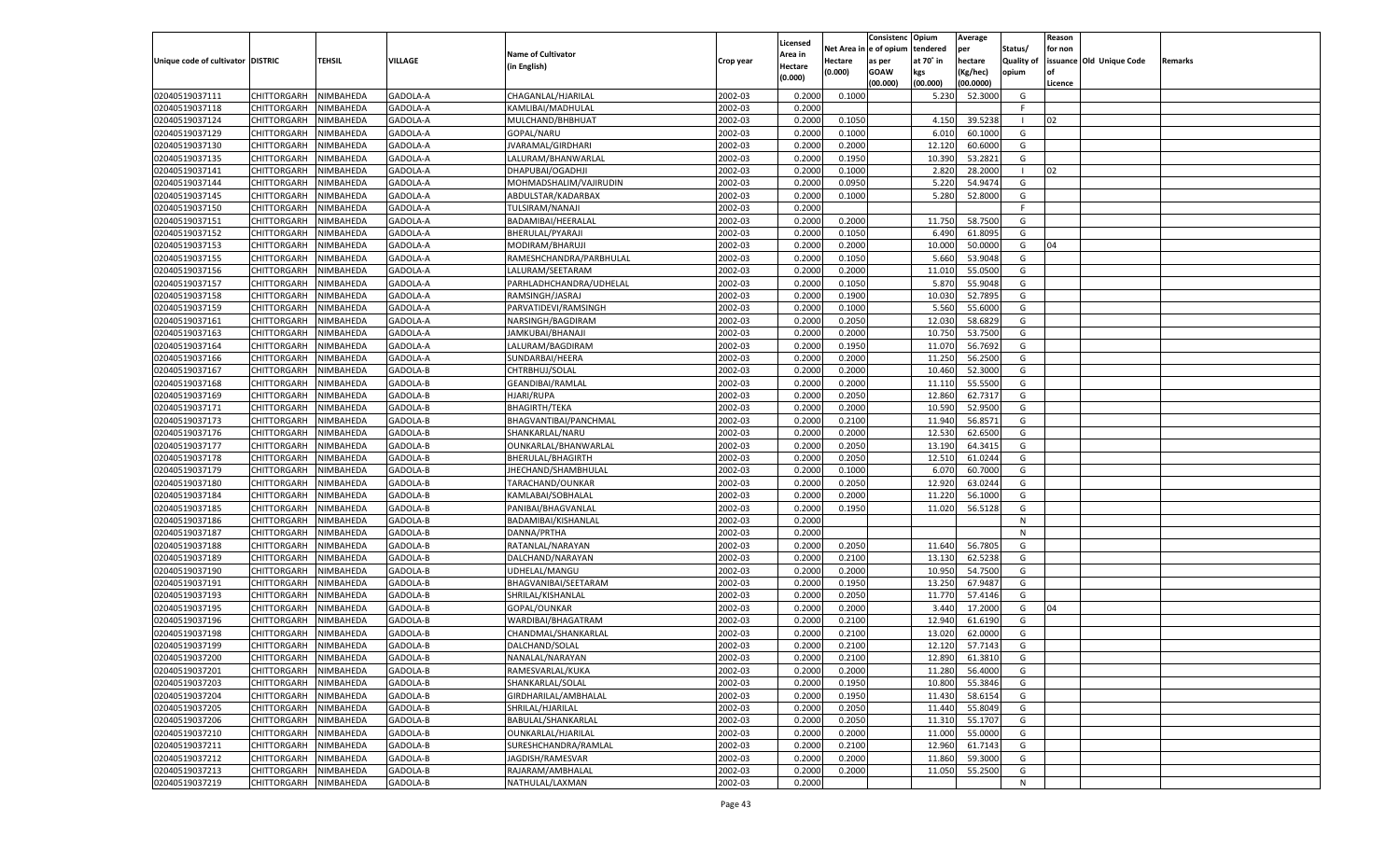|                                   |                       |               |                 |                           |           |                    |            | Consistenc Opium |           | Average   |                   | Reason  |                          |                |
|-----------------------------------|-----------------------|---------------|-----------------|---------------------------|-----------|--------------------|------------|------------------|-----------|-----------|-------------------|---------|--------------------------|----------------|
|                                   |                       |               |                 | <b>Name of Cultivator</b> |           | Licensed           | Net Area i | n  e of opium    | tendered  | per       | Status/           | for non |                          |                |
| Unique code of cultivator DISTRIC |                       | <b>TEHSIL</b> | VILLAGE         |                           | Crop year | \rea in            | Hectare    | as per           | at 70° in | hectare   | <b>Quality of</b> |         | issuance Old Unique Code | <b>Remarks</b> |
|                                   |                       |               |                 | (in English)              |           | Hectare<br>(0.000) | (0.000)    | <b>GOAW</b>      | kgs       | (Kg/hec)  | opium             |         |                          |                |
|                                   |                       |               |                 |                           |           |                    |            | (00.000)         | (00.000)  | (00.0000) |                   | Licence |                          |                |
| 02040519037220                    | CHITTORGARH           | NIMBAHEDA     | GADOLA-B        | KELASHDAS/NARAYANDAS      | 2002-03   | 0.2000             |            |                  |           |           | F.                |         |                          |                |
| 02040519037221                    | CHITTORGARH           | NIMBAHEDA     | GADOLA-B        | GOPALLAL/CUNNAJI          | 2002-03   | 0.2000             |            |                  |           |           | E                 |         |                          |                |
| 02040519037222                    | CHITTORGARH           | NIMBAHEDA     | GADOLA-B        | LABHCHAND/CUNNA           | 2002-03   | 0.2000             | 0.2050     |                  | 10.440    | 50.9268   | G                 | 04      |                          |                |
| 02040519038001                    | CHITTORGARH           | NIMBAHEDA     | GANESHPURA      | GOVINDRAM/CHAGANLAL       | 2002-03   | 0.2000             | 0.1250     |                  | 7.500     | 60.0000   | G                 |         |                          |                |
| 02040519038003                    | CHITTORGARH           | NIMBAHEDA     | GANESHPURA      | PARBHULAL/HARIRAM         | 2002-03   | 0.2000             | 0.1700     |                  | 9.590     | 56.4118   | G                 |         |                          |                |
| 02040519038004                    | CHITTORGARH           | NIMBAHEDA     | GANESHPURA      | NANDLAL/BHANWARLAI        | 2002-03   | 0.2000             | 0.1000     |                  | 5.71      | 57.1000   | G                 |         |                          |                |
| 02040519038005                    | CHITTORGARH           | NIMBAHEDA     | GANESHPURA      | RATANIBAI/PYARCHAND       | 2002-03   | 0.2000             | 0.0950     |                  | 5.350     | 56.3158   | G                 |         |                          |                |
| 02040519038007                    | CHITTORGARH           | NIMBAHEDA     | GANESHPURA      | KALURAM/PYARCHAND         | 2002-03   | 0.2000             | 0.1500     |                  | 9.440     | 62.933    | G                 |         |                          |                |
| 02040519038008                    | CHITTORGARH           | NIMBAHEDA     | GANESHPURA      | KISHANKAK/SHALIGRAM       | 2002-03   | 0.2000             | 0.1750     |                  | 10.040    | 57.3714   | G                 |         |                          |                |
| 02040519038009                    | CHITTORGARH           | NIMBAHEDA     | GANESHPURA      | BHUVANIRAM/PYARCHAND      | 2002-03   | 0.2000             | 0.1800     |                  | 10.61     | 58.9444   | G                 |         |                          |                |
| 02040519038010                    | CHITTORGARH           | NIMBAHEDA     | GANESHPURA      | BABULAL/CUNNIBAI          | 2002-03   | 0.2000             | 0.2000     |                  | 12.340    | 61.7000   | G                 |         |                          |                |
|                                   |                       |               |                 |                           |           |                    | 0.1000     |                  |           | 51.5000   |                   | 04      |                          |                |
| 02040519038011                    | CHITTORGARH           | NIMBAHEDA     | GANESHPURA      | RATANA/RAMA               | 2002-03   | 0.2000             |            |                  | 5.15      |           | G                 |         |                          |                |
| 02040519039001                    | CHITTORGARH           | NIMBAHEDA     | KANPURA         | KHEMRAJ/BHURA             | 2002-03   | 0.2000             | 0.1950     |                  | 14.730    | 75.5385   | G                 |         |                          |                |
| 02040519039002                    | CHITTORGARH           | NIMBAHEDA     | KANPURA         | GISA/RUPA                 | 2002-03   | 0.2000             | 0.1850     |                  | 9.680     | 52.3243   | G                 |         |                          |                |
| 02040519039003                    | CHITTORGARH           | NIMBAHEDA     | KANPURA         | BHANWARLAL/NANDA          | 2002-03   | 0.2000             | 0.2000     |                  | 12.31     | 61.5500   | G                 |         |                          |                |
| 02040519039005                    | CHITTORGARH           | NIMBAHEDA     | KANPURA         | SHANKARLAL/BHANWARLAL     | 2002-03   | 0.2000             | 0.1800     |                  | 10.710    | 59.5000   | G                 |         |                          |                |
| 02040519039007                    | CHITTORGARH           | NIMBAHEDA     | KANPURA         | MOTIYABAI/SHANKARLAL      | 2002-03   | 0.2000             | 0.2000     |                  | 11.950    | 59.7500   | G                 |         |                          |                |
| 02040519039008                    | CHITTORGARH           | NIMBAHEDA     | KANPURA         | BHERU/PRTHVIRAJ           | 2002-03   | 0.2000             | 0.1950     |                  | 11.100    | 56.9231   | G                 |         |                          |                |
| 02040519039011                    | CHITTORGARH           | NIMBAHEDA     | KANPURA         | BANSIDAS/BHAGVANDAS       | 2002-03   | 0.2000             | 0.2000     |                  | 11.860    | 59.3000   | G                 |         |                          |                |
| 02040519039013                    | CHITTORGARH           | NIMBAHEDA     | KANPURA         | RATANLAL/BHERA            | 2002-03   | 0.2000             | 0.2000     |                  | 5.680     | 28.4000   | G                 | 04      |                          |                |
| 02040519039014                    | CHITTORGARH           | NIMBAHEDA     | KANPURA         | BHERULAL/SHAMBHULAL       | 2002-03   | 0.2000             | 0.2000     |                  | 10.290    | 51.4500   | G                 | 04      |                          |                |
| 02040519039015                    | CHITTORGARH           | NIMBAHEDA     | KANPURA         | LALCHAND/DALLA            | 2002-03   | 0.2000             | 0.2000     |                  | 10.940    | 54.7000   | G                 |         |                          |                |
| 02040519039016                    | CHITTORGARH           | NIMBAHEDA     | KANPURA         | AMBHALAL/BHANWARLAL       | 2002-03   | 0.2000             | 0.2000     |                  | 11.200    | 56.0000   | G                 |         |                          |                |
| 02040519039020                    | CHITTORGARH           | NIMBAHEDA     | KANPURA         | BAGDIRAM/SHANKAR          | 2002-03   | 0.2000             | 0.1800     |                  | 11.590    | 64.3889   | G                 |         |                          |                |
| 02040519039022                    | CHITTORGARH           | NIMBAHEDA     | KANPURA         | BHURA/PRTHVIRAJ           | 2002-03   | 0.2000             | 0.1900     |                  | 10.270    | 54.0526   | G                 |         |                          |                |
| 02040519039023                    | CHITTORGARH           | NIMBAHEDA     | KANPURA         | NANALAL/GISU              | 2002-03   | 0.2000             | 0.2000     |                  | 10.75     | 53.7500   | G                 |         |                          |                |
| 02040519039026                    | CHITTORGARH           | NIMBAHEDA     | KANPURA         | NANDA/MEGA                | 2002-03   | 0.2000             | 0.1950     |                  | 10.740    | 55.0769   | G                 |         |                          |                |
| 02040519039027                    | CHITTORGARH           | NIMBAHEDA     | KANPURA         | SURESHCHAND/SHANKARLAL    | 2002-03   | 0.2000             | 0.2100     |                  | 12.900    | 61.4286   | G                 |         |                          |                |
| 02040519039028                    | CHITTORGARH           | NIMBAHEDA     | KANPURA         | TARACHAND/MEGA            | 2002-03   | 0.2000             | 0.2000     |                  | 10.850    | 54.2500   | G                 |         |                          |                |
| 02040519039029                    | CHITTORGARH           | NIMBAHEDA     | KANPURA         | SHANKARLAL/GULABH         | 2002-03   | 0.2000             | 0.2000     |                  | 11.130    | 55.6500   | G                 |         |                          |                |
| 02040519039030                    | CHITTORGARH           | NIMBAHEDA     | KANPURA         | CHAMPALAL/MEGA            | 2002-03   | 0.2000             | 0.2000     |                  | 11.610    | 58.0500   | G                 |         |                          |                |
|                                   |                       |               |                 |                           |           |                    |            |                  |           |           |                   |         |                          |                |
| 02040519039031                    | CHITTORGARH           | NIMBAHEDA     | KANPURA         | RAMESHDAS/BANSILAL        | 2002-03   | 0.2000             | 0.1750     |                  | 10.480    | 59.885    | G                 |         |                          |                |
| 02040519039032                    | CHITTORGARH           | NIMBAHEDA     | KANPURA         | BHERULAL/HARCHAND         | 2002-03   | 0.2000             | 0.1900     |                  | 11.500    | 60.5263   | G                 |         |                          |                |
| 02040519039034                    | CHITTORGARH           | NIMBAHEDA     | KANPURA         | CUNNIBAI/DALLA            | 2002-03   | 0.2000             | 0.1900     |                  | 3.740     | 19.6842   |                   | 02      |                          |                |
| 02040519039035                    | CHITTORGARH           | NIMBAHEDA     | KANPURA         | HEERALAL/BHERA            | 2002-03   | 0.2000             | 0.2000     |                  | 3.760     | 18.8000   | G                 | 04      |                          |                |
| 02040519039037                    | CHITTORGARH           | NIMBAHEDA     | KANPURA         | GHERILAL/GANGARAM         | 2002-03   | 0.2000             | 0.2100     |                  | 11.560    | 55.0476   | G                 |         |                          |                |
| 02040519039039                    | CHITTORGARH           | NIMBAHEDA     | KANPURA         | MANGILAL/HEERALAL         | 2002-03   | 0.2000             | 0.1950     |                  | 10.200    | 52.3077   | G                 |         |                          |                |
| 02040519039041                    | CHITTORGARH           | NIMBAHEDA     | KANPURA         | KANIYALAL/HEERALAL        | 2002-03   | 0.2000             | 0.1900     |                  | 11.460    | 60.3158   | G                 |         |                          |                |
| 02040519039044                    | CHITTORGARH           | NIMBAHEDA     | KANPURA         | HJARILAL/KISHNA           | 2002-03   | 0.2000             | 0.1900     |                  | 3.380     | 17.7895   | G                 | 04      |                          |                |
| 02040519040001                    | CHITTORGARH           | NIMBAHEDA     | KARTHANA        | RAMLAL/HARIRAM            | 2002-03   | 0.2000             | 0.1850     |                  | 10.480    | 56.6486   | G                 |         |                          |                |
| 02040519040002                    | CHITTORGARH           | NIMBAHEDA     | KARTHANA        | KISHANLAL/HEMRAJ          | 2002-03   | 0.2000             | 0.1900     |                  | 11.45     | 60.263    | G                 |         |                          |                |
| 02040519040003                    | CHITTORGARH           | NIMBAHEDA     | KARTHANA        | RUPA/CUNNILAL             | 2002-03   | 0.2000             | 0.1850     |                  | 10.74     | 58.0541   | G                 |         |                          |                |
| 02040519040004                    | CHITTORGARH           | NIMBAHEDA     | KARTHANA        | MANGILAL/NANDA            | 2002-03   | 0.2000             | 0.1000     |                  | 6.050     | 60.5000   | G                 |         |                          |                |
| 02040519040005                    | CHITTORGARH           | NIMBAHEDA     | KARTHANA        | JAGNNATH/DULA             | 2002-03   | 0.2000             | 0.0950     |                  | 5.840     | 61.4737   | G                 |         |                          |                |
| 02040519040006                    | CHITTORGARH           | NIMBAHEDA     | KARTHANA        | CHGAN/HEMRAJ              | 2002-03   | 0.2000             | 0.2050     |                  | 11.450    | 55.8537   | G                 |         |                          |                |
| 02040519040008                    | CHITTORGARH NIMBAHEDA |               | KARTHANA        | BHUVANA/PRTHA             | 2002-03   | 0.2000             | 0.1900     |                  | 12.340    | 64.9474   | G                 |         |                          |                |
| 02040519040009                    | CHITTORGARH           | NIMBAHEDA     | KARTHANA        | MAKHANLAL/MANGILAL        | 2002-03   | 0.2000             | 0.2000     |                  | 11.360    | 56.8000   | G                 |         |                          |                |
| 02040519040012                    | CHITTORGARH           | NIMBAHEDA     | KARTHANA        | <b>BHAGIRTH/BHERA</b>     | 2002-03   | 0.2000             | 0.2000     |                  | 12.810    | 64.0500   | G                 |         |                          |                |
| 02040519040013                    | <b>CHITTORGARH</b>    | NIMBAHEDA     | <b>KARTHANA</b> | GISALAL/RANGLAL           | 2002-03   | 0.2000             | 0.2050     |                  | 11.360    | 55.4146   | G                 |         |                          |                |
|                                   |                       |               |                 |                           |           |                    |            |                  |           |           | G                 |         |                          |                |
| 02040519040016                    | <b>CHITTORGARH</b>    | NIMBAHEDA     | <b>KARTHANA</b> | NARAYAN/BHERA             | 2002-03   | 0.2000             | 0.1900     |                  | 12.290    | 64.6842   |                   |         |                          |                |
| 02040519040017                    | CHITTORGARH           | NIMBAHEDA     | KARTHANA        | DEVILAL/NANURAM           | 2002-03   | 0.2000             | 0.1450     |                  | 8.730     | 60.2069   | G                 |         |                          |                |
| 02040519040021                    | CHITTORGARH           | NIMBAHEDA     | KARTHANA        | JASVANTSINGH/NHARSINGH    | 2002-03   | 0.2000             |            |                  |           |           | F.                |         |                          |                |
| 02040519040022                    | <b>CHITTORGARH</b>    | NIMBAHEDA     | <b>KARTHANA</b> | RADHESHYAM/HEMRAJ         | 2002-03   | 0.2000             | 0.2000     |                  | 11.750    | 58.7500   | G                 |         |                          |                |
| 02040519040024                    | <b>CHITTORGARH</b>    | NIMBAHEDA     | <b>KARTHANA</b> | DEVILAL/RUPA              | 2002-03   | 0.2000             | 0.1850     |                  | 10.630    | 57.4595   | G                 |         |                          |                |
| 02040519040025                    | CHITTORGARH           | NIMBAHEDA     | KARTHANA        | RAMCHANDRA/MANGILAL       | 2002-03   | 0.2000             | 0.1500     |                  | 8.730     | 58.2000   | G                 |         |                          |                |
| 02040519040026                    | CHITTORGARH           | NIMBAHEDA     | <b>KARTHANA</b> | OUNKARLAL/HEERALAL        | 2002-03   | 0.2000             | 0.1000     |                  | 6.070     | 60.7000   | G                 |         |                          |                |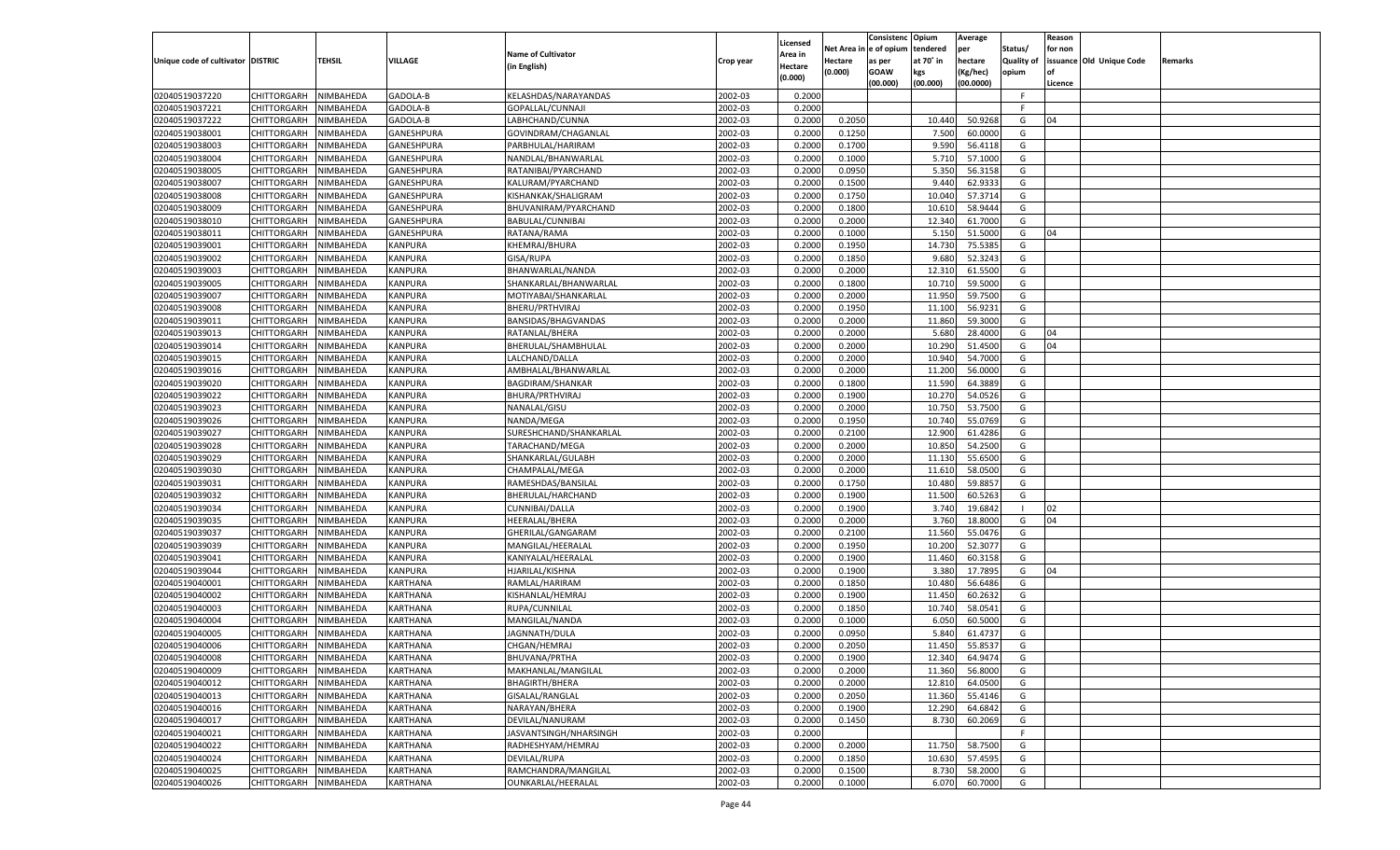|                                   |                       |               |                 |                                      |           |                           |          | Consistenc  | Opium     | Average   |                   | Reason  |                          |                                    |
|-----------------------------------|-----------------------|---------------|-----------------|--------------------------------------|-----------|---------------------------|----------|-------------|-----------|-----------|-------------------|---------|--------------------------|------------------------------------|
|                                   |                       |               |                 | <b>Name of Cultivator</b>            |           | Licensed                  | Net Area | e of opium  | tendered  | per       | Status/           | for non |                          |                                    |
| Unique code of cultivator DISTRIC |                       | <b>TEHSIL</b> | VILLAGE         | (in English)                         | Crop year | <b>Area in</b><br>Hectare | Hectare  | as per      | at 70° in | hectare   | <b>Quality of</b> |         | issuance Old Unique Code | Remarks                            |
|                                   |                       |               |                 |                                      |           | (0.000)                   | (0.000)  | <b>GOAW</b> | kgs       | (Kg/hec)  | opium             |         |                          |                                    |
|                                   |                       |               |                 |                                      |           |                           |          | (00.000)    | (00.000)  | (00.0000) |                   | Licence |                          |                                    |
| 02040519040028                    | CHITTORGARH           | NIMBAHEDA     | KARTHANA        | SHAMBHULAL/RAMLAL                    | 2002-03   | 0.2000                    | 0.1800   |             | 10.880    | 60.4444   | G                 |         |                          |                                    |
| 02040519040032                    | CHITTORGARH           | NIMBAHEDA     | KARTHANA        | BAGDIRAM/HEMRAJ                      | 2002-03   | 0.2000                    | 0.1000   |             | 5.650     | 56.5000   | G                 |         |                          |                                    |
| 02040519040039                    | CHITTORGARH           | NIMBAHEDA     | KARTHANA        | SOHANSINGH/MHDANSINGH                | 2002-03   | 0.2000                    |          |             |           |           | F                 |         |                          |                                    |
| 02040519040040                    | CHITTORGARH           | NIMBAHEDA     | KARTHANA        | SHYAMSINGH/SHAMBHUSINGH              | 2002-03   | 0.2000                    | 0.0950   |             | 4.500     | 47.3684   | G                 | 04      |                          |                                    |
| 02040519040041                    | CHITTORGARH           | NIMBAHEDA     | KARTHANA        | BAGDUSINGH/MHDANSINGH                | 2002-03   | 0.2000                    |          |             |           |           | F.                |         |                          |                                    |
| 02040519040047                    | CHITTORGARH           | NIMBAHEDA     | KARTHANA        | NIRBHERAM/HEMRAJ                     | 2002-03   | 0.2000                    | 0.1000   |             | 6.080     | 60.8000   | G                 |         |                          |                                    |
| 02040519040049                    | CHITTORGARH           | NIMBAHEDA     | KARTHANA        | GISIBAI/MAGNIRAM                     | 2002-03   | 0.2000                    | 0.0950   |             | 5.780     | 60.8421   | G                 |         |                          |                                    |
| 02040519040050                    | CHITTORGARH           | NIMBAHEDA     | KARTHANA        | FULIBAI/GULABHCHAND                  | 2002-03   | 0.2000                    | 0.1000   |             | 5.470     | 54.7000   | G                 |         |                          |                                    |
| 02040519040053                    | CHITTORGARH           | NIMBAHEDA     | KARTHANA        | NARAYAN/OUNKAR                       | 2002-03   | 0.2000                    | 0.1000   |             | 6.070     | 60.7000   | G                 |         |                          |                                    |
| 02040519040056                    | CHITTORGARH           | NIMBAHEDA     | KARTHANA        | NARVARSINGH/UDHESINGH                | 2002-03   | 0.2000                    | 0.1950   |             | 3.670     | 18.8205   | G                 | 04      |                          |                                    |
| 02040519041001                    | CHITTORGARH           | NIMBAHEDA     | KARUNDA         | KESIBAI/NATHU                        | 2002-03   | 0.2000                    | 0.2000   |             | 11.150    | 55.7500   | G                 |         |                          |                                    |
| 02040519041002                    | CHITTORGARH           | NIMBAHEDA     | KARUNDA         | GANESH/TULSIRAM                      | 2002-03   | 0.2000                    | 0.2000   |             | 10.800    | 54.0000   | G                 |         |                          |                                    |
| 02040519041003                    | CHITTORGARH           | NIMBAHEDA     | KARUNDA         | JAGNNATH/BHAGIRTH                    | 2002-03   | 0.2000                    | 0.1950   |             | 10.660    | 54.6667   | G                 |         |                          |                                    |
| 02040519041005                    | CHITTORGARH           | NIMBAHEDA     | KARUNDA         | DEVBAI/NARAYAN                       | 2002-03   | 0.2000                    | 0.2050   |             | 11.670    | 56.9268   | G                 |         |                          |                                    |
| 02040519041007                    | CHITTORGARH           | NIMBAHEDA     | KARUNDA         | OUNKARLAL/BHURALAL                   | 2002-03   | 0.2000                    | 0.2000   |             | 10.540    | 52.7000   | G                 |         |                          |                                    |
| 02040519041008                    | CHITTORGARH           | NIMBAHEDA     | KARUNDA         | OUNKAR/CHAGANLAL                     | 2002-03   | 0.2000                    | 0.2050   |             | 11.360    | 55.4146   | G                 |         |                          |                                    |
| 02040519041011                    | CHITTORGARH           | NIMBAHEDA     | KARUNDA         | <b>BHURIBAI/GANESH</b>               | 2002-03   | 0.2000                    | 0.1850   |             | 8.670     | 46.8649   | G                 | 04      |                          |                                    |
| 02040519041012                    | CHITTORGARH           | NIMBAHEDA     | KARUNDA         | NARAYAN/MIYACHAND                    | 2002-03   | 0.2000                    | 0.1900   |             | 11.060    | 58.2105   | G                 |         |                          |                                    |
| 02040519041014                    | CHITTORGARH           | NIMBAHEDA     | KARUNDA         | MAGNIRAM/HARIRAM                     | 2002-03   | 0.2000                    | 0.1900   |             | 10.500    | 55.2632   | G                 |         |                          |                                    |
| 02040519041015                    | CHITTORGARH           | NIMBAHEDA     | KARUNDA         | BARDICHANDRA/AMARLAL                 | 2002-03   | 0.2000                    | 0.1900   |             | 12.170    | 64.0526   | G                 |         |                          |                                    |
| 02040519041017                    | CHITTORGARH           | NIMBAHEDA     | KARUNDA         | AMARLAL/SHVRAM                       | 2002-03   | 0.2000                    | 0.2100   |             | 11.200    | 53.3333   | G                 |         |                          |                                    |
| 02040519041018                    | CHITTORGARH           | NIMBAHEDA     | KARUNDA         | BHERULAL/SURAJMAL                    | 2002-03   | 0.2000                    | 0.2100   |             | 12.220    | 58.1905   | G                 |         |                          |                                    |
| 02040519041020                    | CHITTORGARH           | NIMBAHEDA     | KARUNDA         | MANGU/JIVA                           | 2002-03   | 0.2000                    | 0.1950   |             | 10.750    | 55.1282   | G                 |         |                          |                                    |
| 02040519042001                    | CHITTORGARH           | NIMBAHEDA     | KELI-A          | DURGASHANKAR/KASIRAM                 | 2002-03   | 0.2000                    |          |             |           |           | N                 |         |                          |                                    |
| 02040519042005                    | CHITTORGARH           | NIMBAHEDA     | KELI-A          | RAMBAX/NANURAM                       | 2002-03   | 0.2000                    |          |             |           |           | N                 |         |                          |                                    |
| 02040519042006                    | CHITTORGARH           | NIMBAHEDA     | KELI-A          | KISHANSINGH/KALYANSINGH              | 2002-03   | 0.2000                    |          |             |           |           | N                 |         |                          |                                    |
| 02040519042008                    | CHITTORGARH           | NIMBAHEDA     | KELI-A          | MADHU/KASIRAM                        | 2002-03   | 0.2000                    |          |             |           |           | N                 |         |                          |                                    |
| 02040519042010                    | CHITTORGARH           | NIMBAHEDA     | KELI-A          | RAMNATH/BARDA                        | 2002-03   | 0.2000                    |          |             |           |           | N                 |         |                          |                                    |
| 02040519042012                    | CHITTORGARH           | NIMBAHEDA     | KELI-A          | RUKMNIBAI/GASI                       | 2002-03   | 0.2000                    |          |             |           |           | N                 |         |                          |                                    |
| 02040519042022                    | CHITTORGARH           | NIMBAHEDA     | KELI-A          | BHANWARLAL/CHENRAM                   | 2002-03   | 0.2000                    |          |             |           |           | N                 |         |                          |                                    |
| 02040519042032                    | CHITTORGARH           | NIMBAHEDA     | KELI-A          | BANSILAL/BHURALAL                    | 2002-03   | 0.2000                    |          |             |           |           | N                 |         |                          |                                    |
| 02040519042054                    | CHITTORGARH           | NIMBAHEDA     | KELI-A          | MOHAN/SHANKAR                        | 2002-03   | 0.2000                    |          |             |           |           | N                 |         |                          |                                    |
| 02040519042061                    | CHITTORGARH           | NIMBAHEDA     | KELI-A          | BHURALAL/PANNALAL                    | 2002-03   | 0.2000                    |          |             |           |           | N                 |         |                          |                                    |
| 02040519042066                    | CHITTORGARH           | NIMBAHEDA     | KELI-A          | RADHESHYAM/OUNKARLAL                 | 2002-03   | 0.2000                    |          |             |           |           | N                 |         |                          |                                    |
| 02040519042071                    | CHITTORGARH           | NIMBAHEDA     | KELI-A          | MOHANLAL/BHERULAL                    | 2002-03   | 0.2000                    | 0.2000   |             | 8.940     | 44.7000   | G                 | 04      |                          |                                    |
| 02040519042073                    | CHITTORGARH           | NIMBAHEDA     | KELI-A          | MANSHANKAR/BHERULAL                  | 2002-03   | 0.2000                    | 0.2000   |             | 9.530     | 47.6500   | G                 | 04      |                          |                                    |
| 02040519042080                    | CHITTORGARH           | NIMBAHEDA     | KELI-B          | BANSILAL/MOHANLAL                    | 2002-03   | 0.2000                    |          |             |           |           | N                 |         |                          | TRANSFER/KELI-B                    |
| 02040519042083                    | CHITTORGARH           | NIMBAHEDA     | KELI-B          | BHERULAL/RATANLAL                    | 2002-03   | 0.2000                    |          |             |           |           | N                 |         |                          | TRANSFER/KELI-B                    |
| 02040519042085                    |                       | NIMBAHEDA     | KELI-B          |                                      | 2002-03   | 0.2000                    |          |             |           |           | N                 |         |                          |                                    |
| 02040519042087                    | CHITTORGARH           |               | KELI-B          | NANURAM/JASRAJ<br>MUKANDLAL/BHURALAL | 2002-03   | 0.2000                    |          |             |           |           | N                 |         |                          | TRANSFER/KELI-B<br>TRANSFER/KELI-B |
|                                   | CHITTORGARH           | NIMBAHEDA     | KELI-B          |                                      |           |                           |          |             |           |           |                   |         |                          |                                    |
| 02040519042097                    | CHITTORGARH           | NIMBAHEDA     |                 | RAJIBAI/BADRILAL<br>NATHULAL/DEVILAL | 2002-03   | 0.2000                    | 0.1500   |             | 2.290     | 15.2667   | N                 | 02      |                          |                                    |
| 02040519042118                    | CHITTORGARH           | NIMBAHEDA     | KELI-B          |                                      | 2002-03   | 0.2000                    |          |             |           |           |                   |         |                          | TRANSFER/KELI-B                    |
| 02040519043001                    | CHITTORGARH           | NIMBAHEDA     | KRIPARAMKIKHEDI | BHAGVATIBAI/NARUMAL                  | 2002-03   | 0.2000                    | 0.2000   |             | 11.210    | 56.0500   | G                 |         |                          |                                    |
| 02040519043002                    | CHITTORGARH           | NIMBAHEDA     | KRIPARAMKIKHEDI | LALU/KISHNA                          | 2002-03   | 0.2000                    | 0.2050   |             | 12.11     | 59.073.   | G                 |         |                          |                                    |
| 02040519043003                    | CHITTORGARH           | NIMBAHEDA     | KRIPARAMKIKHEDI | BAGDIRAM/NARAYAN                     | 2002-03   | 0.2000                    | 0.1900   |             | 10.780    | 56.7368   | G                 |         |                          |                                    |
| 02040519043006                    | CHITTORGARH NIMBAHEDA |               | KRIPARAMKIKHEDI | NANA/GODHA                           | 2002-03   | 0.2000                    | 0.1900   |             | 5.560     | 29.2632   | G                 | 04      |                          |                                    |
| 02040519043008                    | <b>CHITTORGARH</b>    | NIMBAHEDA     | KRIPARAMKIKHEDI | RATAN/BHIMA                          | 2002-03   | 0.2000                    |          |             |           |           | F.                |         |                          |                                    |
| 02040519043009                    | CHITTORGARH           | NIMBAHEDA     | KRIPARAMKIKHEDI | KESARIMAL/DANNA                      | 2002-03   | 0.2000                    | 0.1650   |             | 9.530     | 57.7576   | G                 |         |                          |                                    |
| 02040519043014                    | <b>CHITTORGARH</b>    | NIMBAHEDA     | KRIPARAMKIKHEDI | GENDALAL/NANALAL                     | 2002-03   | 0.2000                    | 0.2000   |             | 12.660    | 63.3000   | G                 |         |                          |                                    |
| 02040519043016                    | <b>CHITTORGARH</b>    | NIMBAHEDA     | KRIPARAMKIKHEDI | ANSIBAI/MITTULAL                     | 2002-03   | 0.2000                    | 0.2000   |             | 12.220    | 61.1000   | G                 |         |                          |                                    |
| 02040519043020                    | <b>CHITTORGARH</b>    | NIMBAHEDA     | KRIPARAMKIKHEDI | UTHMIBAI/CHGAN                       | 2002-03   | 0.2000                    | 0.2000   |             | 10.810    | 54.0500   | G                 |         |                          |                                    |
| 02040519043023                    | <b>CHITTORGARH</b>    | NIMBAHEDA     | KRIPARAMKIKHEDI | NANDANATH/PARTHNATH                  | 2002-03   | 0.2000                    | 0.2000   |             | 12.140    | 60.7000   | G                 |         |                          |                                    |
| 02040519043024                    | <b>CHITTORGARH</b>    | NIMBAHEDA     | KRIPARAMKIKHEDI | LAKHMA/PYARA                         | 2002-03   | 0.2000                    | 0.1950   |             | 10.750    | 55.1282   | G                 |         |                          |                                    |
| 02040519043025                    | <b>CHITTORGARH</b>    | NIMBAHEDA     | KRIPARAMKIKHEDI | OUNKAR/DANNA                         | 2002-03   | 0.2000                    | 0.1950   |             | 11.880    | 60.9231   | G                 |         |                          |                                    |
| 02040519043026                    | <b>CHITTORGARH</b>    | NIMBAHEDA     | KRIPARAMKIKHEDI | DANNANATH/LAXMANNATH                 | 2002-03   | 0.2000                    | 0.1950   |             | 9.660     | 49.5385   | G                 | 04      |                          |                                    |
| 02040519043029                    | CHITTORGARH           | NIMBAHEDA     | KRIPARAMKIKHEDI | AMARNATH/LALUNATH                    | 2002-03   | 0.2000                    | 0.2000   |             | 12.080    | 60.4000   | G                 |         |                          |                                    |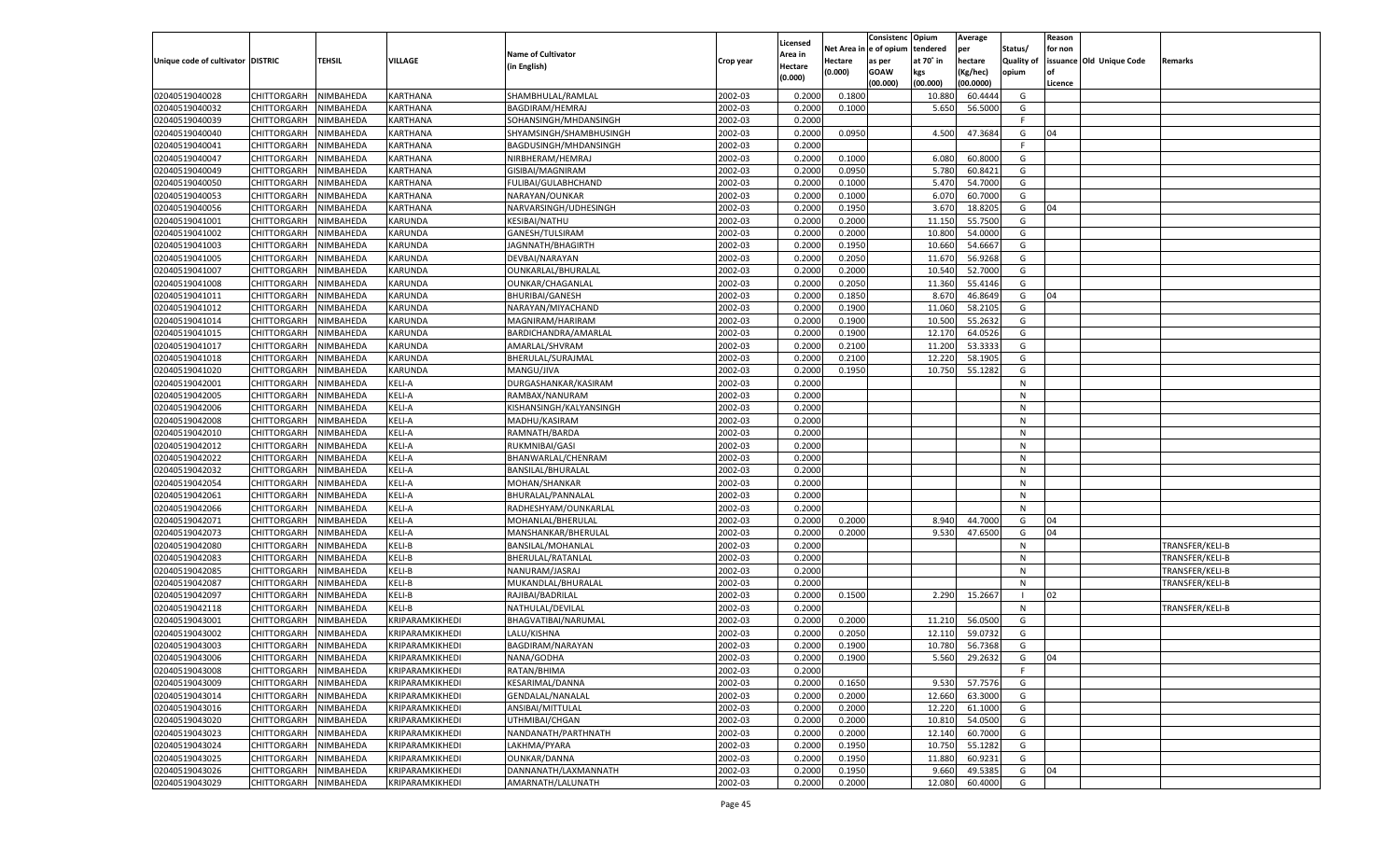|                                   |                       |           |                 |                           |           |                    |             | Consistenc    | Opium     | Average   |                   | Reason  |                          |         |
|-----------------------------------|-----------------------|-----------|-----------------|---------------------------|-----------|--------------------|-------------|---------------|-----------|-----------|-------------------|---------|--------------------------|---------|
|                                   |                       |           |                 |                           |           | Licensed           | Net Area iı | n  e of opium | tendered  | per       | Status/           | for non |                          |         |
| Unique code of cultivator DISTRIC |                       | TEHSIL    | VILLAGE         | <b>Name of Cultivator</b> | Crop year | Area in            | Hectare     | as per        | at 70° in | hectare   | <b>Quality of</b> |         | issuance Old Unique Code | Remarks |
|                                   |                       |           |                 | (in English)              |           | Hectare<br>(0.000) | (0.000)     | <b>GOAW</b>   | kgs       | (Kg/hec)  | opium             |         |                          |         |
|                                   |                       |           |                 |                           |           |                    |             | (00.000)      | (00.000)  | (00.0000) |                   | Licence |                          |         |
| 02040519043030                    | CHITTORGARH           | NIMBAHEDA | KRIPARAMKIKHEDI | GOPALLAL/MITHULAL         | 2002-03   | 0.2000             | 0.1900      |               | 12.790    | 67.3158   | G                 |         |                          |         |
| 02040519043031                    | CHITTORGARH           | NIMBAHEDA | KRIPARAMKIKHEDI | CHAMPANATH/LAXMAN         | 2002-03   | 0.2000             | 0.2000      |               | 11.620    | 58.1000   | G                 |         |                          |         |
| 02040519043036                    | CHITTORGARH           | NIMBAHEDA | KRIPARAMKIKHEDI | MANGU/PYARA               | 2002-03   | 0.2000             | 0.2000      |               | 10.610    | 53.0500   | G                 |         |                          |         |
| 02040519043039                    | CHITTORGARH           | NIMBAHEDA | KRIPARAMKIKHEDI | MANGILAL/GIRDHARI         | 2002-03   | 0.2000             | 0.1900      |               | 11.120    | 58.5263   | G                 |         |                          |         |
| 02040519043042                    | CHITTORGARH           | NIMBAHEDA | KRIPARAMKIKHEDI | RADHESHYAM/NANALAL        | 2002-03   | 0.2000             | 0.1950      |               | 10.020    | 51.3846   | G                 | 04      |                          |         |
| 02040519043046                    | CHITTORGARH           | NIMBAHEDA | KRIPARAMKIKHEDI | MULCHAND/BHURA            | 2002-03   | 0.2000             | 0.2000      |               | 10.620    | 53.1000   | G                 |         |                          |         |
| 02040519043051                    | CHITTORGARH           | NIMBAHEDA | KRIPARAMKIKHEDI | SANTOSHLAL/GORILAL        | 2002-03   | 0.2000             | 0.2000      |               | 10.760    | 53.8000   | G                 |         |                          |         |
| 02040519043056                    | CHITTORGARH           | NIMBAHEDA | KRIPARAMKIKHEDI | RATANLAL/DHYARAM          | 2002-03   | 0.2000             | 0.1950      |               | 10.100    | 51.7949   | G                 | 04      |                          |         |
| 02040519043057                    | CHITTORGARH           | NIMBAHEDA | KRIPARAMKIKHEDI | SHRILAL/GASIKUMAR         | 2002-03   | 0.2000             | 0.1850      |               | 11.200    | 60.5405   | G                 |         |                          |         |
| 02040519043058                    | CHITTORGARH           | NIMBAHEDA | KRIPARAMKIKHEDI | GISULAL/NANALAL           | 2002-03   | 0.2000             | 0.1950      |               | 10.010    | 51.3333   | G                 | 04      |                          |         |
| 02040519043059                    | CHITTORGARH           | NIMBAHEDA | KRIPARAMKIKHEDI | BHAGIRTH/BHAGVANJI        | 2002-03   | 0.2000             | 0.2050      |               | 11.640    | 56.7805   | G                 |         |                          |         |
| 02040519043060                    | CHITTORGARH           | NIMBAHEDA | KRIPARAMKIKHEDI | AMARCHAND/PYARCHAND       | 2002-03   | 0.2000             | 0.1950      |               | 11.010    | 56.4615   | G                 |         |                          |         |
| 02040519043061                    | CHITTORGARH           | NIMBAHEDA | KRIPARAMKIKHEDI | BABRULAL/GODAJI           | 2002-03   | 0.2000             | 0.2000      |               | 10.960    | 54.8000   | G                 |         |                          |         |
| 02040519043062                    | CHITTORGARH           | NIMBAHEDA | KRIPARAMKIKHEDI | MANKLAL/GORILAL           | 2002-03   | 0.2000             | 0.1950      |               | 10.130    | 51.9487   | G                 | 04      |                          |         |
| 02040519043065                    | CHITTORGARH           | NIMBAHEDA | KRIPARAMKIKHEDI | BHAGVAN/LAXMAN            | 2002-03   | 0.2000             | 0.2000      |               | 10.360    | 51.8000   | G                 | 04      |                          |         |
| 02040519043067                    | CHITTORGARH           | NIMBAHEDA | KRIPARAMKIKHEDI | GOPALLAL/SORAMSUTHAR      | 2002-03   | 0.2000             | 0.2000      |               | 11.700    | 58.5000   | G                 |         |                          |         |
| 02040519043069                    | CHITTORGARH           | NIMBAHEDA | KRIPARAMKIKHEDI | BAPDAS/BHERUDAS           | 2002-03   | 0.2000             | 0.1900      |               | 10.680    | 56.2105   | G                 |         |                          |         |
| 02040519043070                    | CHITTORGARH           | NIMBAHEDA | KRIPARAMKIKHEDI | <b>BAPULAL/GORILAL</b>    | 2002-03   | 0.2000             | 0.2050      |               | 12.690    | 61.9024   | G                 |         |                          |         |
| 02040519043071                    | CHITTORGARH           | NIMBAHEDA | KRIPARAMKIKHEDI | JAGDISHCHAND/LALURAM      | 2002-03   | 0.2000             | 0.2000      |               | 11.380    | 56.9000   | G                 |         |                          |         |
| 02040519043073                    | CHITTORGARH           | NIMBAHEDA | KRIPARAMKIKHEDI | BAPULAL/SORAMSUTHAR       | 2002-03   | 0.2000             | 0.2000      |               | 11.280    | 56.4000   | G                 |         |                          |         |
| 02040519044001                    | CHITTORGARH           | NIMBAHEDA | MADHYAKHEDI     | PARBHULAL/PYARA           | 2002-03   | 0.2000             |             |               |           |           | N                 |         |                          |         |
| 02040519044002                    | CHITTORGARH           | NIMBAHEDA | MADHYAKHEDI     | HEERALAL/BHANA            | 2002-03   | 0.2000             |             |               |           |           | N                 |         |                          |         |
| 02040519044003                    | CHITTORGARH           | NIMBAHEDA | MADHYAKHEDI     | BHANWARLAL/UDHA           | 2002-03   | 0.2000             | 0.1000      |               | 5.900     | 59.0000   | G                 |         |                          |         |
| 02040519044005                    | CHITTORGARH           | NIMBAHEDA | MADHYAKHEDI     | BHANWARLAL/GOKEL          | 2002-03   | 0.2000             |             |               |           |           | N                 |         |                          |         |
| 02040519044008                    | CHITTORGARH           | NIMBAHEDA | MADHYAKHEDI     | DURGALAL/HEERALAI         | 2002-03   | 0.2000             | 0.1000      |               | 6.470     | 64.7000   | G                 |         |                          |         |
| 02040519044012                    | CHITTORGARH           | NIMBAHEDA | MADHYAKHEDI     | <b>GISALAL/GIRDHARI</b>   | 2002-03   | 0.2000             | 0.1050      |               | 7.020     | 66.8571   | G                 |         |                          |         |
| 02040519044014                    | CHITTORGARH           | NIMBAHEDA | MADHYAKHEDI     | MANGILAL/GIRDHARI         | 2002-03   | 0.2000             | 0.1300      |               | 9.320     | 71.6923   | G                 |         |                          |         |
| 02040519044020                    | CHITTORGARH           | NIMBAHEDA | MADHYAKHEDI     | NARAYAN/BARDA             | 2002-03   | 0.2000             |             |               |           |           | F                 |         |                          |         |
| 02040519044026                    | CHITTORGARH           | NIMBAHEDA | MADHYAKHEDI     | NAVLRAM/NANURAM           | 2002-03   | 0.2000             |             |               |           |           | N                 |         |                          |         |
| 02040519044029                    | CHITTORGARH           | NIMBAHEDA | MADHYAKHEDI     | BHERULAL/GULABH           | 2002-03   | 0.2000             |             |               |           |           | F                 |         |                          |         |
| 02040519044030                    | CHITTORGARH           | NIMBAHEDA | MADHYAKHEDI     | ANSIBAI/GULABH            | 2002-03   | 0.2000             | 0.1050      |               | 6.830     | 65.0476   | G                 |         |                          |         |
| 02040519044031                    | CHITTORGARH           | NIMBAHEDA | MADHYAKHEDI     | BABULAL/BHERULAL          | 2002-03   | 0.2000             |             |               |           |           | N                 |         |                          |         |
| 02040519044032                    | CHITTORGARH           | NIMBAHEDA | MADHYAKHEDI     | DINESHCHANDRA/BHERULAL    | 2002-03   | 0.2000             | 0.1600      |               | 9.670     | 60.4375   | G                 |         |                          |         |
| 02040519044033                    | CHITTORGARH           | NIMBAHEDA | MADHYAKHEDI     | NIMAKLAL/KHEMRAJ          | 2002-03   | 0.2000             |             |               |           |           | N                 |         |                          |         |
| 02040519044037                    | CHITTORGARH           | NIMBAHEDA | MADHYAKHEDI     | LAXMILAL/KHEMRAJ          | 2002-03   | 0.2000             |             |               |           |           | N                 |         |                          |         |
| 02040519044038                    | CHITTORGARH           | NIMBAHEDA | MADHYAKHEDI     | KANIYALAL/HEERALAL        | 2002-03   | 0.2000             | 0.1000      |               | 6.800     | 68.0000   | G                 |         |                          |         |
| 02040519044040                    | CHITTORGARH           | NIMBAHEDA | MADHYAKHEDI     | SOHANLAL/BHANWARLAL       | 2002-03   | 0.2000             | 0.1550      |               | 8.800     | 56.7742   | G                 |         |                          |         |
| 02040519044041                    | CHITTORGARH           | NIMBAHEDA | MADHYAKHEDI     | BAGDIRAM/PRTHVIRAJ        | 2002-03   | 0.2000             | 0.1000      |               | 6.490     | 64.9000   | G                 |         |                          |         |
| 02040519045002                    | CHITTORGARH           | NIMBAHEDA | MALYAKHEDI      | JAGNNATH/KISHANLAL        | 2002-03   | 0.2000             |             |               |           |           | N                 |         |                          |         |
| 02040519045003                    | CHITTORGARH           | NIMBAHEDA | MALYAKHEDI      | BHUVANILAL/LAXMAN         | 2002-03   | 0.2000             | 0.2000      |               | 11.200    | 56.0000   | G                 |         |                          |         |
| 02040519045005                    | CHITTORGARH           | NIMBAHEDA | MALYAKHEDI      | OUNKARLAL/UDHIBAI         | 2002-03   | 0.2000             | 0.2000      |               | 11.290    | 56.4500   | G                 |         |                          |         |
| 02040519045007                    | CHITTORGARH           | NIMBAHEDA | MALYAKHEDI      | HADMATSINGH/JAISINGH      | 2002-03   | 0.2000             | 0.2050      |               | 11.670    | 56.9268   | G                 |         |                          |         |
| 02040519045008                    | CHITTORGARH           | NIMBAHEDA | MALYAKHEDI      | BHAGVANLAL/PRTHVIRAJ      | 2002-03   | 0.2000             | 0.1950      |               | 12.690    | 65.0769   | G                 |         |                          |         |
| 02040519045009                    | CHITTORGARH           | NIMBAHEDA | MALYAKHEDI      | RAMLAL/JAIRAM             | 2002-03   | 0.2000             | 0.1950      |               | 10.200    | 52.3077   | G                 |         |                          |         |
| 02040519045010                    | CHITTORGARH           | NIMBAHEDA | MALYAKHEDI      | SHANKARLAL/JODHRAJ        | 2002-03   | 0.2000             | 0.1900      |               | 12.910    | 67.9474   | G                 |         |                          |         |
| 02040519045014                    | CHITTORGARH NIMBAHEDA |           | MALYAKHEDI      | BHURA/HARIRAM             | 2002-03   | 0.2000             | 0.1550      |               | 8.540     | 55.0968   | G                 |         |                          |         |
| 02040519045015                    | <b>CHITTORGARH</b>    | NIMBAHEDA | MALYAKHEDI      | RAMCHANDRA/PYARA          | 2002-03   | 0.2000             | 0.2100      |               | 11.010    | 52.4286   | G                 |         |                          |         |
| 02040519045016                    | CHITTORGARH           | NIMBAHEDA | MALYAKHEDI      | MADHOLAL/NARAYAN          | 2002-03   | 0.2000             | 0.1800      |               | 11.290    | 62.7222   | G                 |         |                          |         |
| 02040519045017                    | CHITTORGARH           | NIMBAHEDA | MALYAKHEDI      | BAGDIRAM/GANGARAM         | 2002-03   | 0.2000             | 0.2050      |               | 10.400    | 50.7317   | G                 | 04      |                          |         |
| 02040519045018                    | <b>CHITTORGARH</b>    | NIMBAHEDA | MALYAKHEDI      | PARBHULAL/SHRILAL         | 2002-03   | 0.2000             | 0.1450      |               | 8.680     | 59.8621   | G                 |         |                          |         |
| 02040519045019                    | CHITTORGARH           | NIMBAHEDA | MALYAKHEDI      | GOTAMLAL/MANA             | 2002-03   | 0.2000             | 0.2000      |               | 11.320    | 56.6000   | G                 |         |                          |         |
| 02040519045021                    | <b>CHITTORGARH</b>    | NIMBAHEDA | MALYAKHEDI      | MOHANLAL/BHAGIRTH         | 2002-03   | 0.2000             | 0.2000      |               | 11.520    | 57.6000   | G                 |         |                          |         |
| 02040519045022                    | CHITTORGARH           | NIMBAHEDA | MALYAKHEDI      | RATANLAL/KISHANLAL        | 2002-03   | 0.2000             | 0.1950      |               | 13.440    | 68.9231   | G                 |         |                          |         |
| 02040519045023                    | <b>CHITTORGARH</b>    | NIMBAHEDA | MALYAKHEDI      | KELASH/BHUVANIRAM         | 2002-03   | 0.2000             |             |               |           |           | N                 |         |                          |         |
| 02040519045025                    | <b>CHITTORGARH</b>    | NIMBAHEDA | MALYAKHEDI      | GOTAMLAL/BHURALAL         | 2002-03   | 0.2000             | 0.1900      |               | 10.910    | 57.4211   | G                 |         |                          |         |
| 02040519045027                    | <b>CHITTORGARH</b>    | NIMBAHEDA | MALYAKHEDI      | LAXMAN/PRTHA              | 2002-03   |                    | 0.1500      |               | 7.950     | 53.0000   | G                 |         |                          |         |
|                                   |                       |           |                 |                           |           | 0.2000             |             |               |           |           |                   |         |                          |         |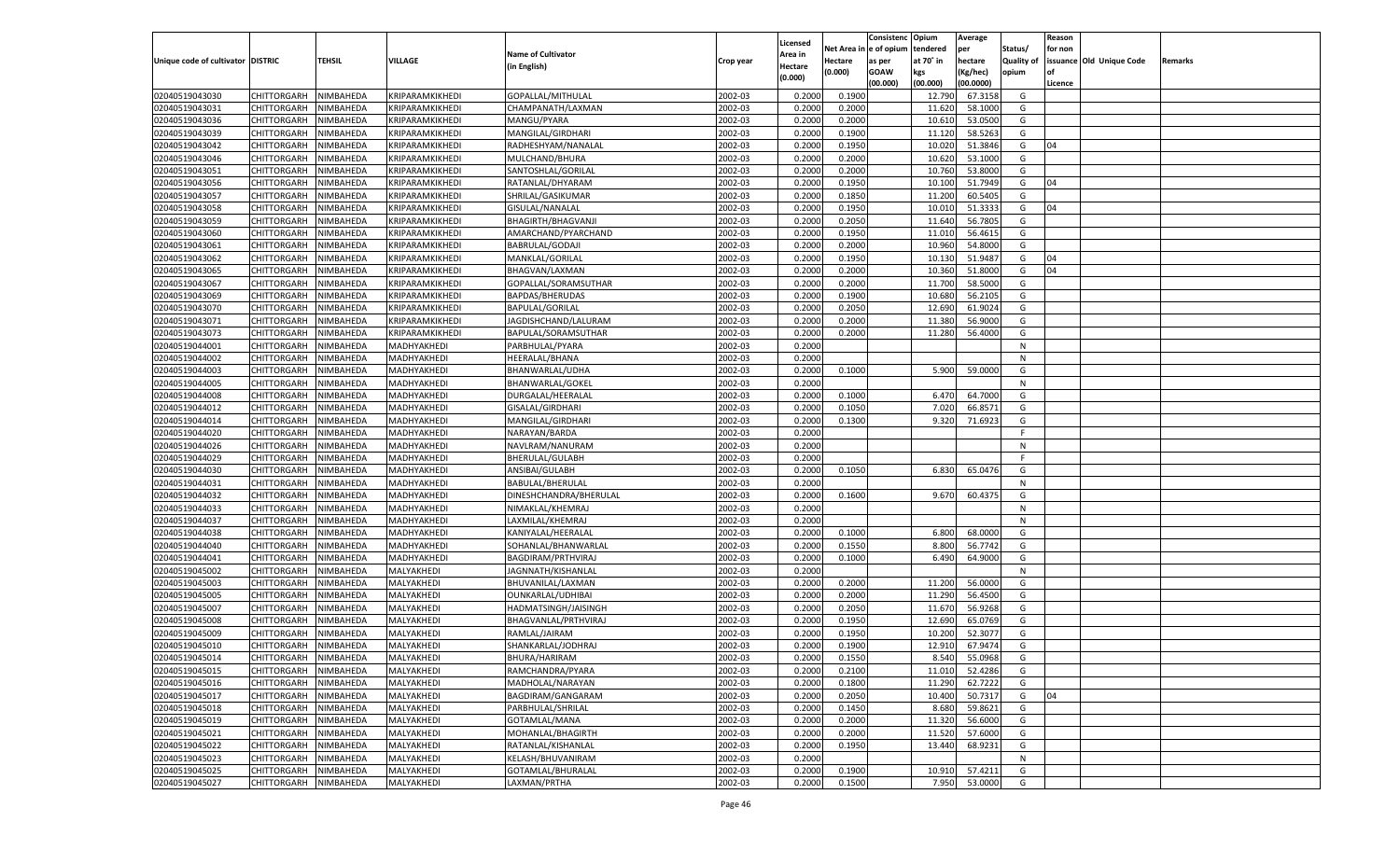|                                   |                       |               |             |                           |           |                           |          | Consistenc  | Opium     | Average   |                   | Reason  |                          |         |
|-----------------------------------|-----------------------|---------------|-------------|---------------------------|-----------|---------------------------|----------|-------------|-----------|-----------|-------------------|---------|--------------------------|---------|
|                                   |                       |               |             | <b>Name of Cultivator</b> |           | Licensed                  | Net Area | e of opium  | tendered  | per       | Status/           | for non |                          |         |
| Unique code of cultivator DISTRIC |                       | <b>TEHSIL</b> | VILLAGE     | (in English)              | Crop year | <b>Area in</b><br>Hectare | Hectare  | as per      | at 70° in | hectare   | <b>Quality of</b> |         | issuance Old Unique Code | Remarks |
|                                   |                       |               |             |                           |           | (0.000)                   | (0.000)  | <b>GOAW</b> | kgs       | (Kg/hec)  | opium             |         |                          |         |
|                                   |                       |               |             |                           |           |                           |          | (00.000)    | (00.000)  | (00.0000) |                   | Licence |                          |         |
| 02040519045028                    | CHITTORGARH           | NIMBAHEDA     | MALYAKHEDI  | RATANLAL/JODHRAJ          | 2002-03   | 0.2000                    | 0.2000   |             | 11.130    | 55.6500   | G                 |         |                          |         |
| 02040519045029                    | CHITTORGARH           | NIMBAHEDA     | MALYAKHEDI  | JIVANRAJ/NARAYAN          | 2002-03   | 0.2000                    | 0.1900   |             | 11.530    | 60.6842   | G                 |         |                          |         |
| 02040519045030                    | CHITTORGARH           | NIMBAHEDA     | MALYAKHEDI  | BHERUDAS/GEMARDAS         | 2002-03   | 0.2000                    | 0.2050   |             | 11.100    | 54.1463   | G                 |         |                          |         |
| 02040519045031                    | CHITTORGARH           | NIMBAHEDA     | MALYAKHEDI  | GANSHYAMLAL/BHANWARLAL    | 2002-03   | 0.2000                    | 0.2000   |             | 12.51     | 62.5500   | G                 |         |                          |         |
| 02040519045032                    | CHITTORGARH           | NIMBAHEDA     | MALYAKHEDI  | BHANWARLAL/HARLAL         | 2002-03   | 0.2000                    | 0.2000   |             | 11.160    | 55.8000   | G                 |         |                          |         |
| 02040519045038                    | CHITTORGARH           | NIMBAHEDA     | MALYAKHEDI  | BHAGVATSINGH/MOHANSINGH   | 2002-03   | 0.2000                    | 0.1900   |             | 10.100    | 53.1579   | G                 |         |                          |         |
| 02040519045039                    | CHITTORGARH           | NIMBAHEDA     | MALYAKHEDI  | BHERUSINGH/MOHANSINGH     | 2002-03   | 0.2000                    | 0.2050   |             | 10.550    | 51.4634   | G                 | 04      |                          |         |
| 02040519045041                    | CHITTORGARH           | NIMBAHEDA     | MALYAKHEDI  | PANNALAL/BHAGVANLAL       | 2002-03   | 0.2000                    | 0.1950   |             | 10.460    | 53.6410   | G                 |         |                          |         |
| 02040519046001                    | CHITTORGARH           | NIMBAHEDA     | MEVASAJAGIR | BADRILAL/MHDANLAL         | 2002-03   | 0.2000                    | 0.1000   |             | 6.060     | 60.6000   | G                 |         |                          |         |
| 02040519046003                    | CHITTORGARH           | NIMBAHEDA     | MEVASAJAGIR | JAGDISH/MHDANLAL          | 2002-03   | 0.2000                    | 0.2000   |             | 12.070    | 60.3500   | G                 |         |                          |         |
| 02040519046005                    | CHITTORGARH           | NIMBAHEDA     | MEVASAJAGIR | NATHULAL/MANA             | 2002-03   | 0.2000                    | 0.1000   |             | 5.740     | 57.4000   | G                 |         |                          |         |
| 02040519046006                    | CHITTORGARH           | NIMBAHEDA     | MEVASAJAGIR | KASIRAM/DANNA             | 2002-03   | 0.2000                    | 0.2000   |             | 12.14     | 60.7000   | G                 |         |                          |         |
| 02040519046007                    | CHITTORGARH           | NIMBAHEDA     | MEVASAJAGIR | PUSPAKUMARI/LOKENDRASINGH | 2002-03   | 0.2000                    |          |             |           |           | F                 |         |                          |         |
| 02040519046009                    | CHITTORGARH           | NIMBAHEDA     | MEVASAJAGIR | GULABIBAI/DHULA           | 2002-03   | 0.2000                    | 0.0900   |             | 5.290     | 58.7778   | G                 |         |                          |         |
| 02040519046010                    | CHITTORGARH           | NIMBAHEDA     | MEVASAJAGIR | NARU/AYDAN                | 2002-03   | 0.2000                    | 0.1650   |             | 7.320     | 44.3636   | G                 | 04      |                          |         |
| 02040519046011                    | CHITTORGARH           | NIMBAHEDA     | MEVASAJAGIR | GULABIBAI/BIHARIDAS       | 2002-03   | 0.2000                    |          |             |           |           | F.                |         |                          |         |
| 02040519046012                    | CHITTORGARH           | NIMBAHEDA     | MEVASAJAGIR | NANALAL/MANGILAL          | 2002-03   | 0.2000                    | 0.1900   |             | 11.000    | 57.8947   | G                 |         |                          |         |
| 02040519046014                    | CHITTORGARH           | NIMBAHEDA     | MEVASAJAGIR | CHAMPALAL/GANPATLAL       | 2002-03   | 0.2000                    | 0.2000   |             | 12.320    | 61.6000   | G                 |         |                          |         |
| 02040519046015                    | CHITTORGARH           | NIMBAHEDA     | MEVASAJAGIR | CHANDMAL/NARAYAN TELI     | 2002-03   | 0.2000                    |          |             |           |           | F.                |         |                          |         |
| 02040519046020                    | CHITTORGARH           | NIMBAHEDA     | MEVASAJAGIR | NANURAM/DANNA             | 2002-03   | 0.2000                    | 0.2000   |             | 11.190    | 55.9500   | G                 |         |                          |         |
| 02040519046022                    | CHITTORGARH           | NIMBAHEDA     | MEVASAJAGIR | BHERULAL/PRTHVIRAJ        | 2002-03   | 0.2000                    | 0.2000   |             | 11.550    | 57.7500   | G                 |         |                          |         |
| 02040519046025                    | CHITTORGARH           | NIMBAHEDA     | MEVASAJAGIR | CHANCANBAI/MHDANLAI       | 2002-03   | 0.2000                    |          |             |           |           | F.                |         |                          |         |
| 02040519046027                    | CHITTORGARH           | NIMBAHEDA     | MEVASAJAGIR | SHAMBHULAL/PRTHVIRAJ      | 2002-03   | 0.2000                    | 0.2000   |             | 11.930    | 59.6500   | G                 |         |                          |         |
| 02040519046028                    | CHITTORGARH           | NIMBAHEDA     | MEVASAJAGIR | NARAYANIBAI/GANGARAM      | 2002-03   | 0.2000                    | 0.2000   |             | 11.650    | 58.2500   | G                 |         |                          |         |
| 02040519046029                    | CHITTORGARH           | NIMBAHEDA     | MEVASAJAGIR | NANALAL/LAXMAN BHIL       | 2002-03   | 0.2000                    | 0.2050   |             | 12.440    | 60.6829   | G                 |         |                          |         |
| 02040519047001                    | CHITTORGARH           | NIMBAHEDA     | MOHMADPURA  | PAVANSINGH/KESARSINGH     | 2002-03   | 0.2000                    | 0.1950   |             | 12.630    | 64.7692   | G                 |         |                          |         |
| 02040519047002                    | CHITTORGARH           | NIMBAHEDA     | MOHMADPURA  | KESARSINGH/UDHESINGH      | 2002-03   | 0.2000                    | 0.1950   |             | 12.400    | 63.5897   | G                 |         |                          |         |
| 02040519047003                    | CHITTORGARH           | NIMBAHEDA     | MOHMADPURA  | CHGANLAL/KESARRAM         | 2002-03   | 0.2000                    | 0.2000   |             | 12.850    | 64.2500   | G                 |         |                          |         |
| 02040519047004                    | CHITTORGARH           | NIMBAHEDA     | MOHMADPURA  | GOPI/RADHU                | 2002-03   | 0.2000                    | 0.2000   |             | 13.550    | 67.7500   | G                 |         |                          |         |
| 02040519047005                    | CHITTORGARH           | NIMBAHEDA     | MOHMADPURA  | ALLADIN/ALIMOHAMDH        | 2002-03   | 0.2000                    | 0.1900   |             | 11.220    | 59.0526   | G                 | 01      |                          |         |
| 02040519047007                    | CHITTORGARH           | NIMBAHEDA     | MOHMADPURA  | RAMLAL/MODA               | 2002-03   | 0.2000                    | 0.1900   |             | 11.650    | 61.3158   | G                 |         |                          |         |
| 02040519047008                    | CHITTORGARH           | NIMBAHEDA     | MOHMADPURA  | BHANWARLAL/KASIRAM        | 2002-03   | 0.2000                    | 0.2000   |             | 12.750    | 63.7500   | G                 |         |                          |         |
| 02040519047011                    | CHITTORGARH           | NIMBAHEDA     | MOHMADPURA  | <b>FULSINGH/FTESINGH</b>  | 2002-03   | 0.2000                    | 0.1550   |             | 10.010    | 64.5806   | G                 |         |                          |         |
| 02040519047012                    | CHITTORGARH           | NIMBAHEDA     | MOHMADPURA  | BHERULAL/RAMAJI           | 2002-03   | 0.2000                    | 0.1000   |             | 6.31      | 63.1000   | G                 |         |                          |         |
| 02040519047016                    |                       | NIMBAHEDA     |             |                           | 2002-03   | 0.2000                    | 0.1550   |             | 9.21      | 59.4194   | G                 |         |                          |         |
| 02040519047017                    | CHITTORGARH           |               | MOHMADPURA  | RATANLAL/BHURA            | 2002-03   |                           |          |             | 11.480    | 63.7778   | G                 |         |                          |         |
|                                   | CHITTORGARH           | NIMBAHEDA     | MOHMADPURA  | KISHANLAL/BHURA           |           | 0.2000                    | 0.1800   |             |           |           |                   |         |                          |         |
| 02040519047018                    | CHITTORGARH           | NIMBAHEDA     | MOHMADPURA  | KESURAM/KALU              | 2002-03   | 0.2000                    | 0.1450   |             | 10.250    | 70.689    | G                 |         |                          |         |
| 02040519047020                    | CHITTORGARH           | NIMBAHEDA     | MOHMADPURA  | RATANSINGH/UDHESINGH      | 2002-03   | 0.2000                    | 0.2000   |             | 12.500    | 62.5000   | G                 |         |                          |         |
| 02040519047021                    | CHITTORGARH           | NIMBAHEDA     | MOHMADPURA  | BHERULAL/BHAGVAN          | 2002-03   | 0.2000                    | 0.1000   |             | 6.43      | 64.3000   | G                 |         |                          |         |
| 02040519047022                    | CHITTORGARH           | NIMBAHEDA     | MOHMADPURA  | MANGILAL/MADHU            | 2002-03   | 0.2000                    | 0.1550   |             | 7.980     | 51.4839   | G                 | 04      |                          |         |
| 02040519047023                    | CHITTORGARH           | NIMBAHEDA     | MOHMADPURA  | LAXMIRAM/RAGUNATH         | 2002-03   | 0.2000                    | 0.1700   |             | 9.600     | 56.4706   | G                 |         |                          |         |
| 02040519047024                    | CHITTORGARH           | NIMBAHEDA     | MOHMADPURA  | MITTULAL/MANGILAL         | 2002-03   | 0.2000                    | 0.1000   |             | 6.090     | 60.9000   | G                 |         |                          |         |
| 02040519047025                    | CHITTORGARH           | NIMBAHEDA     | MOHMADPURA  | <b>HEMRAJ/BHURA</b>       | 2002-03   | 0.2000                    |          |             |           |           | N                 |         |                          |         |
| 02040519047027                    | CHITTORGARH           | NIMBAHEDA     | MOHMADPURA  | MOTISINGH/FHTESINGH       | 2002-03   | 0.2000                    | 0.1500   |             | 9.970     | 66.466    | G                 |         |                          |         |
| 02040519047028                    | CHITTORGARH           | NIMBAHEDA     | MOHMADPURA  | MANGILAL/NANURAM          | 2002-03   | 0.2000                    | 0.2000   |             | 12.470    | 62.3500   | G                 |         |                          |         |
| 02040519047029                    | CHITTORGARH NIMBAHEDA |               | MOHMADPURA  | BHURALAL/NAVLA            | 2002-03   | 0.2000                    | 0.1000   |             | 6.690     | 66.9000   | G                 |         |                          |         |
| 02040519047032                    | <b>CHITTORGARH</b>    | NIMBAHEDA     | MOHMADPURA  | NATHULAL/RAMA             | 2002-03   | 0.2000                    | 0.1400   |             | 8.540     | 61.0000   | G                 |         |                          |         |
| 02040519047033                    | CHITTORGARH           | NIMBAHEDA     | MOHMADPURA  | BALULAL/KESULAL           | 2002-03   | 0.2000                    | 0.2000   |             | 13.700    | 68.5000   | G                 |         |                          |         |
| 02040519047034                    | <b>CHITTORGARH</b>    | NIMBAHEDA     | MOHMADPURA  | NANALAL/MADHOLAL          | 2002-03   | 0.2000                    | 0.2000   |             | 13.000    | 65.0000   | G                 |         |                          |         |
| 02040519047036                    | <b>CHITTORGARH</b>    | NIMBAHEDA     | MOHMADPURA  | RATANLAL/KASIRAM          | 2002-03   | 0.2000                    | 0.1000   |             | 6.610     | 66.1000   | G                 |         |                          |         |
| 02040519047037                    | <b>CHITTORGARH</b>    | NIMBAHEDA     | MOHMADPURA  | SHAMBHULAL/MAGNIRAM       | 2002-03   | 0.2000                    | 0.0900   |             | 6.270     | 69.6667   | G                 |         |                          |         |
| 02040519047039                    | <b>CHITTORGARH</b>    | NIMBAHEDA     | MOHMADPURA  | NATHULAL/CUNNILAL         | 2002-03   | 0.2000                    | 0.2000   |             | 12.020    | 60.1000   | G                 |         |                          |         |
| 02040519047041                    | <b>CHITTORGARH</b>    | NIMBAHEDA     | MOHMADPURA  | BABUKHAN/FAKIRMOHMAD      | 2002-03   | 0.2000                    |          |             |           |           | N                 |         |                          |         |
| 02040519047042                    | <b>CHITTORGARH</b>    | NIMBAHEDA     | MOHMADPURA  | MADHOLAL/BHURA MEENA      | 2002-03   | 0.2000                    | 0.1850   |             | 10.610    | 57.3514   | G                 |         |                          |         |
| 02040519047043                    | <b>CHITTORGARH</b>    | NIMBAHEDA     | MOHMADPURA  | MOTILAL/GOTTULAL          | 2002-03   | 0.2000                    | 0.2000   |             | 12.890    | 64.4500   | G                 |         |                          |         |
| 02040519047045                    | <b>CHITTORGARH</b>    | NIMBAHEDA     | MOHMADPURA  | RAMCHANDRA/PEMA           | 2002-03   | 0.2000                    | 0.1850   |             | 12.510    | 67.6216   | G                 |         |                          |         |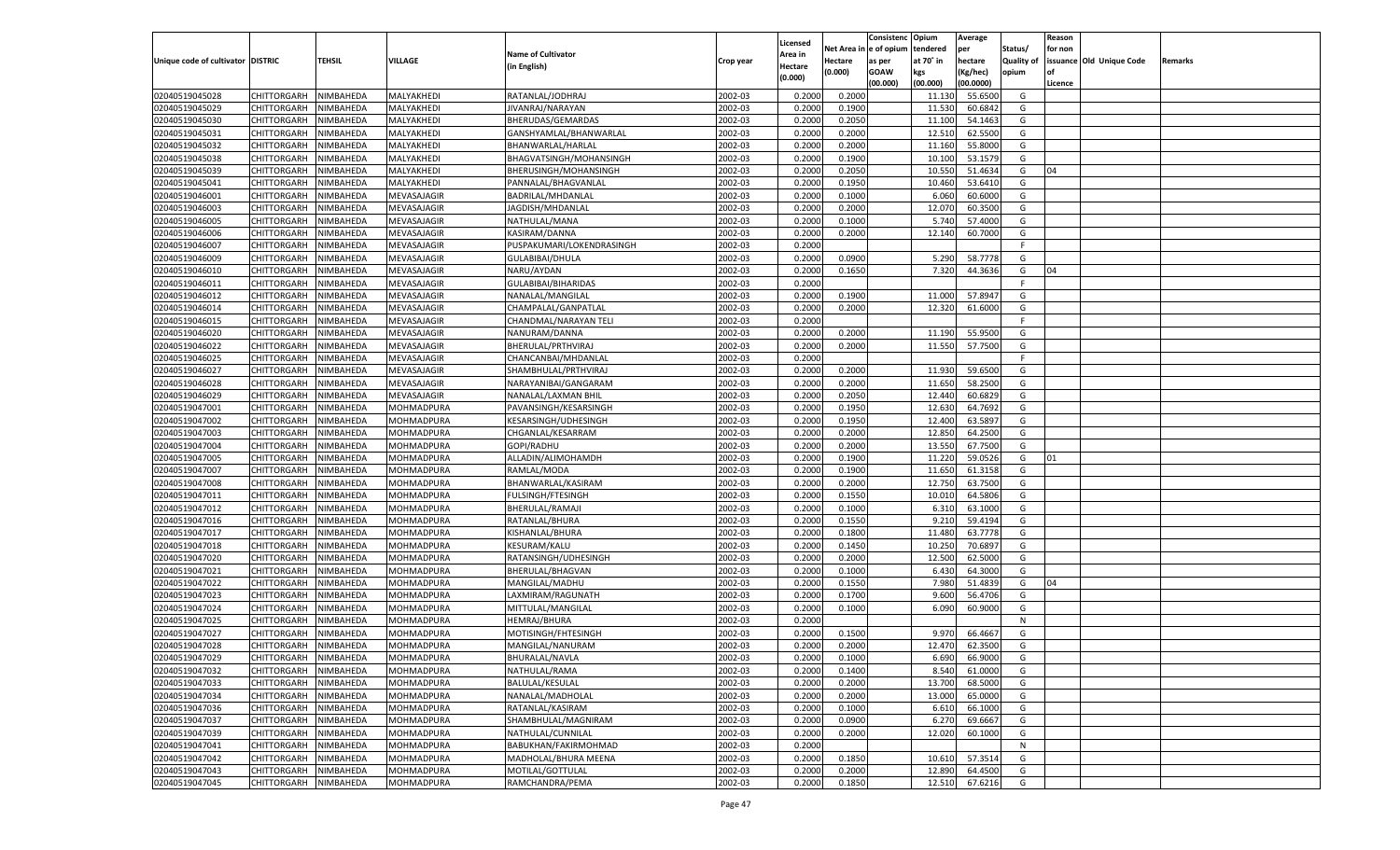|                                   |                       |               |                |                           |           |                           |          | Consistenc  | Opium     | Average   |                   | Reason  |                          |         |
|-----------------------------------|-----------------------|---------------|----------------|---------------------------|-----------|---------------------------|----------|-------------|-----------|-----------|-------------------|---------|--------------------------|---------|
|                                   |                       |               |                | <b>Name of Cultivator</b> |           | Licensed                  | Net Area | e of opium  | tendered  | per       | Status/           | for non |                          |         |
| Unique code of cultivator DISTRIC |                       | <b>TEHSIL</b> | VILLAGE        | (in English)              | Crop year | <b>Area in</b><br>Hectare | Hectare  | as per      | at 70° in | hectare   | <b>Quality of</b> |         | issuance Old Unique Code | Remarks |
|                                   |                       |               |                |                           |           | (0.000)                   | (0.000)  | <b>GOAW</b> | kgs       | (Kg/hec)  | opium             |         |                          |         |
|                                   |                       |               |                |                           |           |                           |          | (00.000)    | (00.000)  | (00.0000) |                   | Licence |                          |         |
| 02040519047048                    | CHITTORGARH           | NIMBAHEDA     | MOHMADPURA     | SOHANLAL/BHURALAL         | 2002-03   | 0.2000                    | 0.1950   |             | 11.280    | 57.8462   | G                 |         |                          |         |
| 02040519047050                    | CHITTORGARH           | NIMBAHEDA     | MOHMADPURA     | GISAKHAN/KHAJUKHAN        | 2002-03   | 0.2000                    | 0.1700   |             | 9.880     | 58.1176   | G                 |         |                          |         |
| 02040519047052                    | CHITTORGARH           | NIMBAHEDA     | MOHMADPURA     | PARBHUDAS/LAXMIDAS        | 2002-03   | 0.2000                    | 0.2000   |             | 10.850    | 54.2500   | G                 |         |                          |         |
| 02040519047054                    | CHITTORGARH           | NIMBAHEDA     | MOHMADPURA     | RUPLAL/MAGNIRAM           | 2002-03   | 0.2000                    | 0.1850   |             | 9.260     | 50.0541   | G                 | 04      |                          |         |
| 02040519047055                    | CHITTORGARH           | NIMBAHEDA     | MOHMADPURA     | DADAMCHAND/KESURAM        | 2002-03   | 0.2000                    | 0.1500   |             | 9.900     | 66.0000   | G                 |         |                          |         |
| 02040519047056                    | CHITTORGARH           | NIMBAHEDA     | MOHMADPURA     | KALURAM/MANGILAL          | 2002-03   | 0.2000                    | 0.1600   |             | 9.530     | 59.5625   | G                 |         |                          |         |
| 02040519047057                    | CHITTORGARH           | NIMBAHEDA     | MOHMADPURA     | KANIYALAL/MADHOLAL        | 2002-03   | 0.2000                    | 0.1950   |             | 12.250    | 62.8205   | G                 |         |                          |         |
| 02040519047058                    | CHITTORGARH           | NIMBAHEDA     | MOHMADPURA     | LAKHMICHAND/NOLA          | 2002-03   | 0.2000                    | 0.1450   |             | 10.120    | 69.7931   | G                 |         |                          |         |
| 02040519047059                    | CHITTORGARH           | NIMBAHEDA     | MOHMADPURA     | DHANRAJ/NOLA              | 2002-03   | 0.2000                    | 0.2000   |             | 11.970    | 59.8500   | G                 |         |                          |         |
| 02040519047060                    | CHITTORGARH           | NIMBAHEDA     | MOHMADPURA     | MANGILAL/DHANNA           | 2002-03   | 0.2000                    |          |             |           |           | N                 |         |                          |         |
| 02040519047061                    | CHITTORGARH           | NIMBAHEDA     | MOHMADPURA     | BHERULAL/RATANLAL         | 2002-03   | 0.2000                    | 0.1950   |             | 11.500    | 58.974    | G                 |         |                          |         |
| 02040519047062                    | CHITTORGARH           | NIMBAHEDA     | MOHMADPURA     | MEGRAJ/BHAGIRTH           | 2002-03   | 0.2000                    | 0.1350   |             | 8.830     | 65.407    | G                 |         |                          |         |
| 02040519048001                    | CHITTORGARH           | NIMBAHEDA     | MOTHA          | BADRILAL/SHANKARLAL       | 2002-03   | 0.2000                    | 0.1900   |             | 13.430    | 70.684    | G                 |         |                          |         |
| 02040519048002                    | CHITTORGARH           | NIMBAHEDA     | МОТНА          | BHANWARLAL/HUKMICHAND     | 2002-03   | 0.2000                    | 0.1850   |             | 10.35     | 55.9459   | G                 |         |                          |         |
| 02040519048003                    | CHITTORGARH           | NIMBAHEDA     | MOTHA          | GULBIBAI/TARACHAND        | 2002-03   | 0.2000                    | 0.1900   |             | 6.480     | 34.105    |                   | 02      |                          |         |
| 02040519048007                    | CHITTORGARH           | NIMBAHEDA     | MOTHA          | SANTILAL/HJARILAL         | 2002-03   | 0.2000                    | 0.2000   |             | 11.960    | 59.8000   | G                 |         |                          |         |
| 02040519048008                    | CHITTORGARH           | NIMBAHEDA     | MOTHA          | MOTILAL/SHAMBHULAL        | 2002-03   | 0.2000                    | 0.2000   |             | 12.890    | 64.4500   | G                 |         |                          |         |
| 02040519048010                    | CHITTORGARH           | NIMBAHEDA     | МОТНА          | KESURAM/BABRU             | 2002-03   | 0.2000                    | 0.2000   |             | 13.190    | 65.9500   | G                 |         |                          |         |
| 02040519048016                    | CHITTORGARH           | NIMBAHEDA     | MOTHA          | KISHANLAL/CUNNILAL        | 2002-03   | 0.2000                    | 0.1050   |             | 5.790     | 55.1429   | G                 |         |                          |         |
| 02040519048018                    | CHITTORGARH           | NIMBAHEDA     | MOTHA          | CHOGALAL/TARCHAND         | 2002-03   | 0.2000                    | 0.2000   |             | 11.34     | 56.7000   | G                 |         |                          |         |
| 02040519048021                    | CHITTORGARH           | NIMBAHEDA     | MOTHA          | ASHOKKUMAR/BADRILAL       | 2002-03   | 0.2000                    | 0.2000   |             | 13.540    | 67.7000   | G                 |         |                          |         |
| 02040519048022                    | CHITTORGARH           | NIMBAHEDA     | MOTHA          | NANDLAL/RAMLAL            | 2002-03   | 0.2000                    |          |             |           |           | N                 |         |                          |         |
| 02040519048024                    | CHITTORGARH           | NIMBAHEDA     | MOTHA          | MANGILAL/TARACHAND        | 2002-03   | 0.2000                    | 0.1950   |             | 12.650    | 64.8718   | G                 |         |                          |         |
| 02040519048025                    | CHITTORGARH           | NIMBAHEDA     | MOTHA          | YUDHISTAR/MANGILAL        | 2002-03   | 0.2000                    | 0.1900   |             | 11.190    | 58.8947   | G                 |         |                          |         |
| 02040519048026                    | CHITTORGARH           | NIMBAHEDA     | MOTHA          | RAMCHANDRA/CUNNILAL       | 2002-03   | 0.2000                    | 0.1950   |             | 11.010    | 56.4615   | G                 |         |                          |         |
| 02040519048028                    | CHITTORGARH           | NIMBAHEDA     | MOTHA          | SHANKARLAL/RAMLAL         | 2002-03   | 0.2000                    |          |             |           |           | N                 |         |                          |         |
| 02040519048029                    | CHITTORGARH           | NIMBAHEDA     | MOTHA          | ARJUN/TARACHAND           | 2002-03   | 0.2000                    | 0.1700   |             | 9.630     | 56.6471   | G                 |         |                          |         |
| 02040519048031                    | CHITTORGARH           | NIMBAHEDA     | MOTHA          | OUNKARLAL/CUNNILAL        | 2002-03   | 0.2000                    | 0.1950   |             | 11.930    | 61.1795   | G                 |         |                          |         |
| 02040519049001                    | CHITTORGARH           | NIMBAHEDA     | NAVABPURA      | BHAGVAN/BHOJA             | 2002-03   | 0.2000                    | 0.2000   |             | 12.150    | 60.7500   | G                 |         |                          |         |
| 02040519049002                    | CHITTORGARH           | NIMBAHEDA     | NAVABPURA      | OUNKAR/BHOJA              | 2002-03   | 0.2000                    | 0.1950   |             | 11.420    | 58.5641   | G                 |         |                          |         |
| 02040519049004                    | CHITTORGARH           | NIMBAHEDA     | NAVABPURA      | PRTHVIRAJ/BHERA           | 2002-03   | 0.2000                    | 0.1050   |             | 5.91      | 56.285    | G                 |         |                          |         |
| 02040519049006                    | CHITTORGARH           | NIMBAHEDA     | NAVABPURA      | SOHANDAS/TULSIDAS         | 2002-03   | 0.2000                    | 0.2000   |             | 11.670    | 58.3500   | G                 |         |                          |         |
| 02040519049011                    | CHITTORGARH           | NIMBAHEDA     | NAVABPURA      | NANURAM/BHERA             | 2002-03   | 0.2000                    | 0.1050   |             | 6.18      | 58.8571   | G                 |         |                          |         |
| 02040519049014                    | CHITTORGARH           | NIMBAHEDA     | NAVABPURA      | DALLA/KALU                | 2002-03   | 0.2000                    | 0.1500   |             | 9.060     | 60.4000   | G                 |         |                          |         |
| 02040519049017                    |                       | NIMBAHEDA     | NAVABPURA      |                           | 2002-03   | 0.2000                    | 0.2000   |             |           | 58.3000   | G                 |         |                          |         |
| 02040519049020                    | CHITTORGARH           |               | NAVABPURA      | RATNIBAI/OUNKAR           | 2002-03   |                           |          |             | 11.660    |           | N                 |         |                          |         |
|                                   | CHITTORGARH           | NIMBAHEDA     |                | NATHULAL/BHURA            |           | 0.2000                    |          |             |           |           |                   |         |                          |         |
| 02040519049021                    | CHITTORGARH           | NIMBAHEDA     | NAVABPURA      | <b>OUNKARLAL/MOTI</b>     | 2002-03   | 0.2000                    | 0.1900   |             | 11.030    | 58.0526   | G                 |         |                          |         |
| 02040519049022                    | CHITTORGARH           | NIMBAHEDA     | NAVABPURA      | AMBHALAL/BHURALAL         | 2002-03   | 0.2000                    |          |             |           |           | N                 |         |                          |         |
| 02040519049023                    | CHITTORGARH           | NIMBAHEDA     | NAVABPURA      | MOHANLAL/PRTHVIRAJ        | 2002-03   | 0.2000                    | 0.1500   |             | 9.490     | 63.2667   | G                 |         |                          |         |
| 02040519049025                    | CHITTORGARH           | NIMBAHEDA     | NAVABPURA      | RATANLAL/NARAYAN          | 2002-03   | 0.2000                    |          |             |           |           | N                 |         |                          |         |
| 02040519051001                    | CHITTORGARH           | NIMBAHEDA     | RAMPURA        | RAMLAL/BHOLIRAM           | 2002-03   | 0.2000                    | 0.2000   |             | 11.890    | 59.4500   | G                 |         |                          |         |
| 02040519051002                    | CHITTORGARH           | NIMBAHEDA     | RAMPURA        | LALCHAND/SHANKARLAL       | 2002-03   | 0.2000                    | 0.1500   |             | 8.750     | 58.3333   | G                 |         |                          |         |
| 02040519051003                    | CHITTORGARH           | NIMBAHEDA     | RAMPURA        | BHOTHLAL/DADAMCHAND       | 2002-03   | 0.2000                    | 0.1900   |             | 11.34     | 59.6842   | G                 |         |                          |         |
| 02040519051004                    | CHITTORGARH           | NIMBAHEDA     | RAMPURA        | RAMVIKASH/DALCHAND        | 2002-03   | 0.2000                    | 0.2000   |             | 12.120    | 60.600    | G                 |         |                          |         |
| 02040519051008                    | CHITTORGARH           | NIMBAHEDA     | RAMPURA        | MANGILAL/GAMNDIRAM        | 2002-03   | 0.2000                    | 0.1500   |             | 8.660     | 57.7333   | G                 |         |                          |         |
| 02040519051009                    | CHITTORGARH NIMBAHEDA |               | <b>RAMPURA</b> | MOTILAL/AMARTHRAM         | 2002-03   | 0.2000                    | 0.1950   |             | 11.680    | 59.8974   | G                 |         |                          |         |
| 02040519051010                    | <b>CHITTORGARH</b>    | NIMBAHEDA     | <b>RAMPURA</b> | HEERALAL/KISHANLAL        | 2002-03   | 0.2000                    | 0.2050   |             | 12.310    | 60.0488   | G                 |         |                          |         |
| 02040519051011                    | CHITTORGARH           | NIMBAHEDA     | RAMPURA        | OUNKARLAL/RAMRATAN        | 2002-03   | 0.2000                    | 0.2000   |             | 12.460    | 62.3000   | G                 |         |                          |         |
| 02040519051012                    | <b>CHITTORGARH</b>    | NIMBAHEDA     | RAMPURA        | NAGJIRAM/KISHANLAL        | 2002-03   | 0.2000                    | 0.2000   |             | 12.660    | 63.3000   | G                 |         |                          |         |
| 02040519051014                    | <b>CHITTORGARH</b>    | NIMBAHEDA     | RAMPURA        | AMBHALAL/DHANRAJ          | 2002-03   | 0.2000                    | 0.2000   |             | 11.650    | 58.2500   | G                 |         |                          |         |
| 02040519051015                    | <b>CHITTORGARH</b>    | NIMBAHEDA     | <b>RAMPURA</b> | JADIBAI/DALCHAND          | 2002-03   | 0.2000                    | 0.2100   |             | 3.460     | 16.4762   | G                 | 04      |                          |         |
| 02040519051016                    | <b>CHITTORGARH</b>    | NIMBAHEDA     | <b>RAMPURA</b> | GAMNDIRAM/KISHANLAL       | 2002-03   | 0.2000                    | 0.2000   |             | 12.100    | 60.5000   | G                 |         |                          |         |
| 02040519051017                    | <b>CHITTORGARH</b>    | NIMBAHEDA     | <b>RAMPURA</b> | NARBDABAI/NAVLRAM         | 2002-03   | 0.2000                    | 0.2050   |             | 12.080    | 58.9268   | G                 |         |                          |         |
| 02040519051018                    | <b>CHITTORGARH</b>    | NIMBAHEDA     | RAMPURA        | RAMESVAR/BHOTHLAL         | 2002-03   | 0.2000                    | 0.1500   |             | 9.000     | 60.0000   | G                 |         |                          |         |
| 02040519051019                    | <b>CHITTORGARH</b>    | NIMBAHEDA     | RAMPURA        | DAMRU/KANA                | 2002-03   | 0.2000                    | 0.2000   |             | 11.610    | 58.0500   | G                 |         |                          |         |
| 02040519051020                    | CHITTORGARH           | NIMBAHEDA     | <b>RAMPURA</b> | KHEMRAJ/HJARI             | 2002-03   | 0.2000                    |          |             |           |           | N                 |         |                          |         |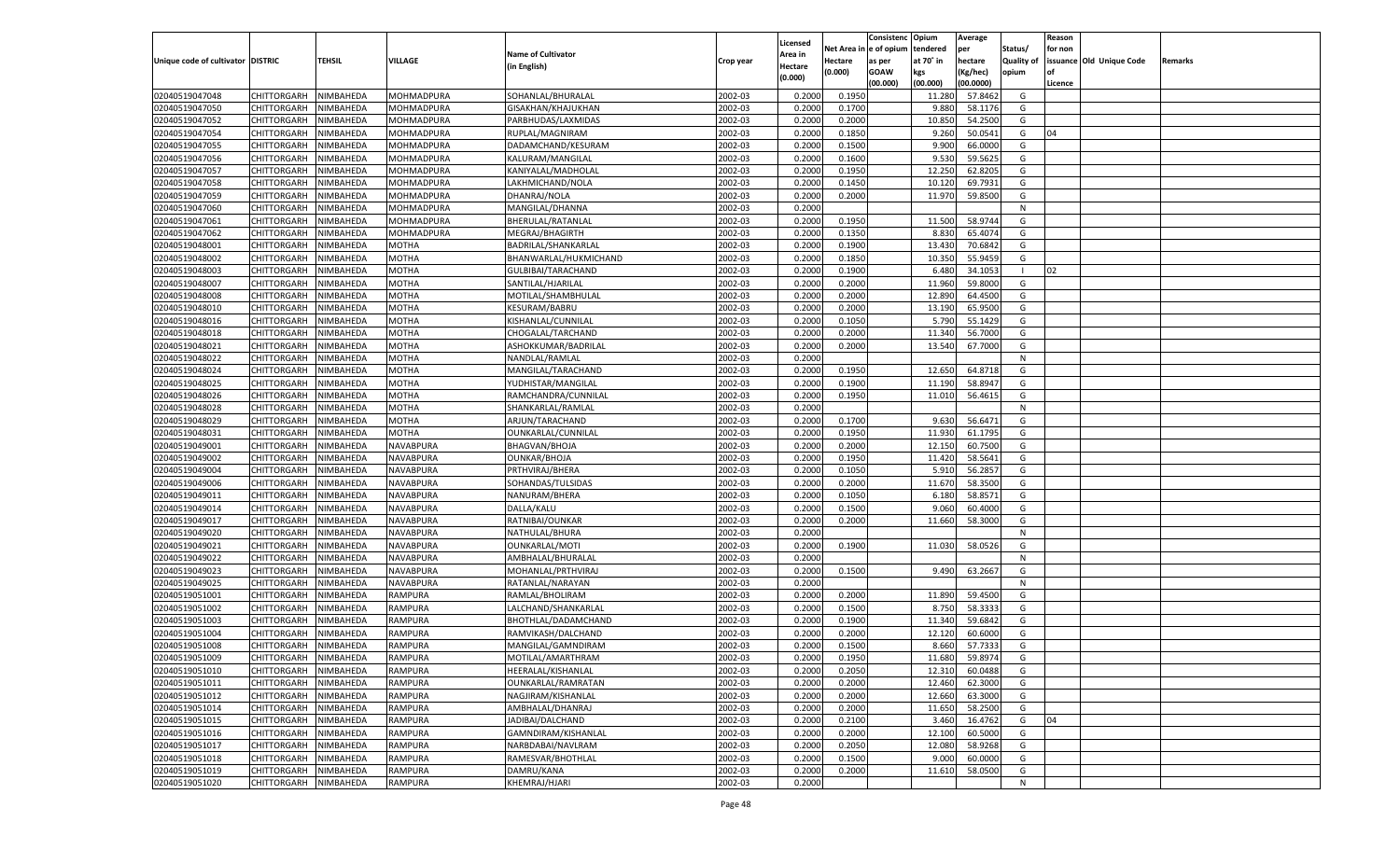|                                   |                                      |               |                |                           |           |                           |          | Consistenc  | Opium     | Average   |                   | Reason  |                          |         |
|-----------------------------------|--------------------------------------|---------------|----------------|---------------------------|-----------|---------------------------|----------|-------------|-----------|-----------|-------------------|---------|--------------------------|---------|
|                                   |                                      |               |                | <b>Name of Cultivator</b> |           | Licensed                  | Net Area | e of opium  | tendered  | per       | Status/           | for non |                          |         |
| Unique code of cultivator DISTRIC |                                      | <b>TEHSIL</b> | VILLAGE        | (in English)              | Crop year | <b>Area in</b><br>Hectare | Hectare  | as per      | at 70° in | hectare   | <b>Quality of</b> |         | issuance Old Unique Code | Remarks |
|                                   |                                      |               |                |                           |           | (0.000)                   | (0.000)  | <b>GOAW</b> | kgs       | (Kg/hec)  | opium             |         |                          |         |
|                                   |                                      |               |                |                           |           |                           |          | (00.000)    | (00.000)  | (00.0000) |                   | Licence |                          |         |
| 02040519051021                    | CHITTORGARH                          | NIMBAHEDA     | <b>RAMPURA</b> | NANDLAL/OUNKARLAI         | 2002-03   | 0.2000                    | 0.1500   |             | 9.230     | 61.533    | G                 |         |                          |         |
| 02040519051022                    | CHITTORGARH                          | NIMBAHEDA     | RAMPURA        | GORILAL/CHATRBHUJ         | 2002-03   | 0.2000                    | 0.1950   |             | 11.570    | 59.3333   | G                 |         |                          |         |
| 02040519051024                    | CHITTORGARH                          | NIMBAHEDA     | RAMPURA        | BHERULAL/CHOTHA           | 2002-03   | 0.2000                    | 0.1000   |             | 5.840     | 58.4000   | G                 |         |                          |         |
| 02040519051025                    | CHITTORGARH                          | NIMBAHEDA     | RAMPURA        | CHANDIBAI/OUNKAR          | 2002-03   | 0.2000                    | 0.1950   |             | 11.300    | 57.9487   | G                 |         |                          |         |
| 02040519051028                    | CHITTORGARH                          | NIMBAHEDA     | RAMPURA        | HABUDA/HARIRAM            | 2002-03   | 0.2000                    | 0.1950   |             | 11.680    | 59.8974   | G                 |         |                          |         |
| 02040519051029                    | CHITTORGARH                          | NIMBAHEDA     | RAMPURA        | DAKHIBAI/SHRIRAM          | 2002-03   | 0.2000                    | 0.0950   |             | 5.680     | 59.789    | G                 |         |                          |         |
| 02040519051031                    | CHITTORGARH                          | NIMBAHEDA     | RAMPURA        | RAMCHANDRA/DALLA          | 2002-03   | 0.2000                    | 0.1900   |             | 11.250    | 59.2105   | G                 |         |                          |         |
| 02040519051032                    | CHITTORGARH                          | NIMBAHEDA     | RAMPURA        | CHTRBHUJ/NANALAL          | 2002-03   | 0.2000                    | 0.2000   |             | 12.840    | 64.2000   | G                 |         |                          |         |
| 02040519051033                    | CHITTORGARH                          | NIMBAHEDA     | RAMPURA        | DHANRAJ/PRTHA             | 2002-03   | 0.2000                    |          |             |           |           | N                 |         |                          |         |
| 02040519051034                    | CHITTORGARH                          | NIMBAHEDA     | RAMPURA        | DYARAM/BHURA              | 2002-03   | 0.2000                    | 0.2000   |             | 11.790    | 58.9500   | G                 |         |                          |         |
| 02040519051035                    | CHITTORGARH                          | NIMBAHEDA     | RAMPURA        | RAMPARSHD/OUNKARLAL       | 2002-03   | 0.2000                    | 0.2100   |             | 10.91     | 51.9524   | G                 | 04      |                          |         |
| 02040519051036                    | CHITTORGARH                          | NIMBAHEDA     | RAMPURA        | RAMNARAYAN/AMRATRAM       | 2002-03   | 0.2000                    | 0.2000   |             | 12.780    | 63.9000   | G                 |         |                          |         |
| 02040519051037                    | CHITTORGARH                          | NIMBAHEDA     | RAMPURA        | BALIBAI/NIHALCHAND        | 2002-03   | 0.2000                    | 0.2050   |             | 12.270    | 59.853    | G                 |         |                          |         |
| 02040519051040                    | CHITTORGARH                          | NIMBAHEDA     | RAMPURA        | SHANKARLAL/RAMBAX         | 2002-03   | 0.2000                    | 0.1850   |             | 12.690    | 68.5946   | G                 |         |                          |         |
| 02040519051041                    | CHITTORGARH                          | NIMBAHEDA     | RAMPURA        | PARTAPIBAI/NAVLRAM        | 2002-03   | 0.2000                    | 0.1900   |             | 10.780    | 56.7368   | G                 |         |                          |         |
| 02040519051042                    | CHITTORGARH                          | NIMBAHEDA     | RAMPURA        | JASRAJ/OUNKARLAL          | 2002-03   | 0.2000                    | 0.2050   |             | 11.870    | 57.9024   | G                 |         |                          |         |
| 02040519051043                    | CHITTORGARH                          | NIMBAHEDA     | RAMPURA        | DADAMCHAND/NANA           | 2002-03   | 0.2000                    | 0.1650   |             | 9.790     | 59.3333   | G                 |         |                          |         |
| 02040519051044                    | CHITTORGARH                          | NIMBAHEDA     | RAMPURA        | SURESHCHANDRA/BHOLIRAM    | 2002-03   | 0.2000                    | 0.2000   |             | 11.650    | 58.2500   | G                 |         |                          |         |
| 02040519051045                    | CHITTORGARH                          | NIMBAHEDA     | RAMPURA        | KELASH/NAVLRAM            | 2002-03   | 0.2000                    | 0.1850   |             | 10.870    | 58.7568   | G                 |         |                          |         |
| 02040519051046                    | CHITTORGARH                          | NIMBAHEDA     | RAMPURA        | FULCHAND/KHEMRAJ          | 2002-03   | 0.2000                    | 0.2000   |             | 12.570    | 62.8500   | G                 |         |                          |         |
| 02040519051048                    | CHITTORGARH                          | NIMBAHEDA     | RAMPURA        | GOPALLAL/NANDLAL          | 2002-03   | 0.2000                    | 0.1950   |             | 11.550    | 59.2308   | G                 |         |                          |         |
| 02040519051049                    | CHITTORGARH                          | NIMBAHEDA     | RAMPURA        | SANTILAL/BHANWARLAL       | 2002-03   | 0.2000                    |          |             |           |           | N                 |         |                          |         |
| 02040519051050                    | CHITTORGARH                          | NIMBAHEDA     | RAMPURA        | <b>BANSILAL/GOPILAI</b>   | 2002-03   | 0.2000                    | 0.1950   |             | 11.730    | 60.1538   | G                 |         |                          |         |
| 02040519051051                    | CHITTORGARH                          | NIMBAHEDA     | RAMPURA        | KASIRAM/DYARAM            | 2002-03   | 0.2000                    | 0.1050   |             | 6.200     | 59.0476   | G                 |         |                          |         |
| 02040519051052                    | CHITTORGARH                          | NIMBAHEDA     | RAMPURA        | DADAMCHAND/HEERALAL       | 2002-03   | 0.2000                    |          |             |           |           | N                 |         |                          |         |
| 02040519051053                    | CHITTORGARH                          | NIMBAHEDA     | RAMPURA        | MOHANSINGH/JASRAJ         | 2002-03   | 0.2000                    | 0.2000   |             | 10.880    | 54.4000   | G                 |         |                          |         |
| 02040519051055                    | CHITTORGARH                          | NIMBAHEDA     | RAMPURA        | MAHIPAL/UTHAMCHAND        | 2002-03   | 0.2000                    | 0.2000   |             | 11.420    | 57.1000   | G                 |         |                          |         |
| 02040519051056                    | CHITTORGARH                          | NIMBAHEDA     | RAMPURA        | JAGDISH/UTHAMCHAND        | 2002-03   | 0.2000                    | 0.2000   |             | 10.970    | 54.8500   | G                 |         |                          |         |
| 02040519051058                    | CHITTORGARH                          | NIMBAHEDA     | RAMPURA        | <b>OUNKARLAL/BASRAJ</b>   | 2002-03   | 0.2000                    | 0.2000   |             | 11.580    | 57.9000   | G                 |         |                          |         |
| 02040519051059                    | CHITTORGARH                          | NIMBAHEDA     | RAMPURA        | JAMNALAL/RAMLAL           | 2002-03   | 0.2000                    | 0.1900   |             | 10.840    | 57.0526   | G                 |         |                          |         |
| 02040519051060                    | CHITTORGARH                          | NIMBAHEDA     | RAMPURA        | RAMNARAYN/KISHANLAL       | 2002-03   | 0.2000                    | 0.2000   |             | 11.280    | 56.4000   | G                 |         |                          |         |
| 02040519051061                    | CHITTORGARH                          | NIMBAHEDA     | RAMPURA        | BHANWARLAL/PRTHVIRAJ      | 2002-03   | 0.2000                    | 0.1550   |             | 9.200     | 59.3548   | G                 |         |                          |         |
| 02040519051062                    | CHITTORGARH                          | NIMBAHEDA     | RAMPURA        | BHERULAL/NAGJIRAM         | 2002-03   | 0.2000                    |          |             |           |           | N                 |         |                          |         |
| 02040519051063                    | CHITTORGARH                          | NIMBAHEDA     | RAMPURA        | JANKILAL/KHEMRAJ          | 2002-03   | 0.2000                    |          |             |           |           | N                 |         |                          |         |
| 02040519051064                    | CHITTORGARH                          | NIMBAHEDA     | RAMPURA        | KANIYALAL/NANDLAI         | 2002-03   | 0.2000                    | 0.1900   |             | 11.310    | 59.5263   | G                 |         |                          |         |
| 02040519051065                    | CHITTORGARH                          | NIMBAHEDA     | RAMPURA        | GOPALLAL/NAVLRAM          | 2002-03   | 0.2000                    | 0.1050   |             | 6.380     | 60.7619   | G                 |         |                          |         |
| 02040519051066                    | CHITTORGARH                          | NIMBAHEDA     | RAMPURA        | RAMRATAN/CHTRBHUJ         | 2002-03   | 0.2000                    | 0.2000   |             | 3.610     | 18.0500   | G                 | 04      |                          |         |
| 02040519051069                    | CHITTORGARH                          | NIMBAHEDA     | RAMPURA        | KHEMRAJ/RATANA            | 2002-03   | 0.2000                    | 0.2100   |             | 3.720     | 17.7143   | G                 | 04      |                          |         |
| 02040519051070                    | CHITTORGARH                          | NIMBAHEDA     | <b>RAMPURA</b> | NANDLAL/TOLIRAM           | 2002-03   | 0.2000                    | 0.2000   |             | 2.830     | 14.1500   | G                 | 04      |                          |         |
| 02040519051072                    | CHITTORGARH                          | NIMBAHEDA     | RAMPURA        | AMBHALAL/GOVINDRAM        | 2002-03   | 0.2000                    | 0.2050   |             | 12.260    | 59.8049   | G                 |         |                          |         |
| 02040519052001                    | CHITTORGARH                          | NIMBAHEDA     | RATHANJANA-A   | GASI/KHEMRAJ              | 2002-03   | 0.2000                    | 0.1800   |             | 10.430    | 57.9444   | G                 |         |                          |         |
| 02040519052002                    | CHITTORGARH                          | NIMBAHEDA     | RATHANJANA-A   | LALA/CHOTTU               | 2002-03   | 0.2000                    | 0.1950   |             | 12.070    | 61.897    | G                 |         |                          |         |
| 02040519052003                    | CHITTORGARH                          | NIMBAHEDA     | RATHANJANA-A   | SHYAMLAL/SHIVLAL          | 2002-03   | 0.2000                    | 0.1900   |             | 12.510    | 65.8421   | G                 |         |                          |         |
| 02040519052004                    | CHITTORGARH                          | NIMBAHEDA     | RATHANJANA-A   | MANGILAL/KHEMRAJ          | 2002-03   | 0.2000                    | 0.1000   |             | 5.890     | 58.9000   | G                 |         |                          |         |
| 02040519052005                    |                                      | NIMBAHEDA     |                |                           | 2002-03   | 0.2000                    | 0.1950   |             | 12.130    | 62.2051   | G                 |         |                          |         |
|                                   | CHITTORGARH<br>CHITTORGARH NIMBAHEDA |               | RATHANJANA-A   | PRTHVIRAJ/GOKEL           |           |                           |          |             |           |           |                   |         |                          |         |
| 02040519052006                    |                                      | NIMBAHEDA     | RATHANJANA-A   | PARBHULAL/MODA            | 2002-03   | 0.2000                    | 0.1900   |             | 12.190    | 64.1579   | G                 |         |                          |         |
| 02040519052007                    | CHITTORGARH                          |               | RATHANJANA-A   | NAVLA/GOKEL               | 2002-03   | 0.2000                    | 0.1950   |             | 12.280    | 62.9744   | G                 |         |                          |         |
| 02040519052008                    | CHITTORGARH                          | NIMBAHEDA     | RATHANJANA-A   | MOTIYABAI/BHERA           | 2002-03   | 0.2000                    | 0.1950   |             | 12.330    | 63.2308   | G                 |         |                          |         |
| 02040519052009                    | <b>CHITTORGARH</b>                   | NIMBAHEDA     | RATHANJANA-A   | OUNKARLAL/KHEMRAJ         | 2002-03   | 0.2000                    | 0.2000   |             | 10.850    | 54.2500   | G                 |         |                          |         |
| 02040519052010                    | <b>CHITTORGARH</b>                   | NIMBAHEDA     | RATHANJANA-A   | PYARA/GOKEL               | 2002-03   | 0.2000                    | 0.2000   |             | 12.700    | 63.5000   | G                 |         |                          |         |
| 02040519052011                    | <b>CHITTORGARH</b>                   | NIMBAHEDA     | RATHANJANA-A   | SUNDARBAI/MEGRAJ          | 2002-03   | 0.2000                    | 0.2000   |             | 11.590    | 57.9500   | G                 |         |                          |         |
| 02040519052013                    | <b>CHITTORGARH</b>                   | NIMBAHEDA     | RATHANJANA-A   | <b>BADRILAL/BHGGA</b>     | 2002-03   | 0.2000                    | 0.1900   |             | 10.950    | 57.6316   | G                 |         |                          |         |
| 02040519052014                    | <b>CHITTORGARH</b>                   | NIMBAHEDA     | RATHANJANA-A   | BADAMIBAI/LAXMICHAND      | 2002-03   | 0.2000                    | 0.1900   |             | 7.240     | 38.1053   |                   | 02      |                          |         |
| 02040519052016                    | <b>CHITTORGARH</b>                   | NIMBAHEDA     | RATHANJANA-A   | BAPULAL/DHANRAJ           | 2002-03   | 0.2000                    |          |             |           |           | N                 | 08      |                          | V.R.    |
| 02040519052017                    | <b>CHITTORGARH</b>                   | NIMBAHEDA     | RATHANJANA-A   | JAGDISH/TARACHAND         | 2002-03   | 0.2000                    | 0.1450   |             | 8.320     | 57.3793   | G                 |         |                          |         |
| 02040519052021                    | <b>CHITTORGARH</b>                   | NIMBAHEDA     | RATHANJANA-A   | PURANMAL/RAMCHANDRA       | 2002-03   | 0.2000                    | 0.1900   |             | 10.370    | 54.5789   | G                 |         |                          |         |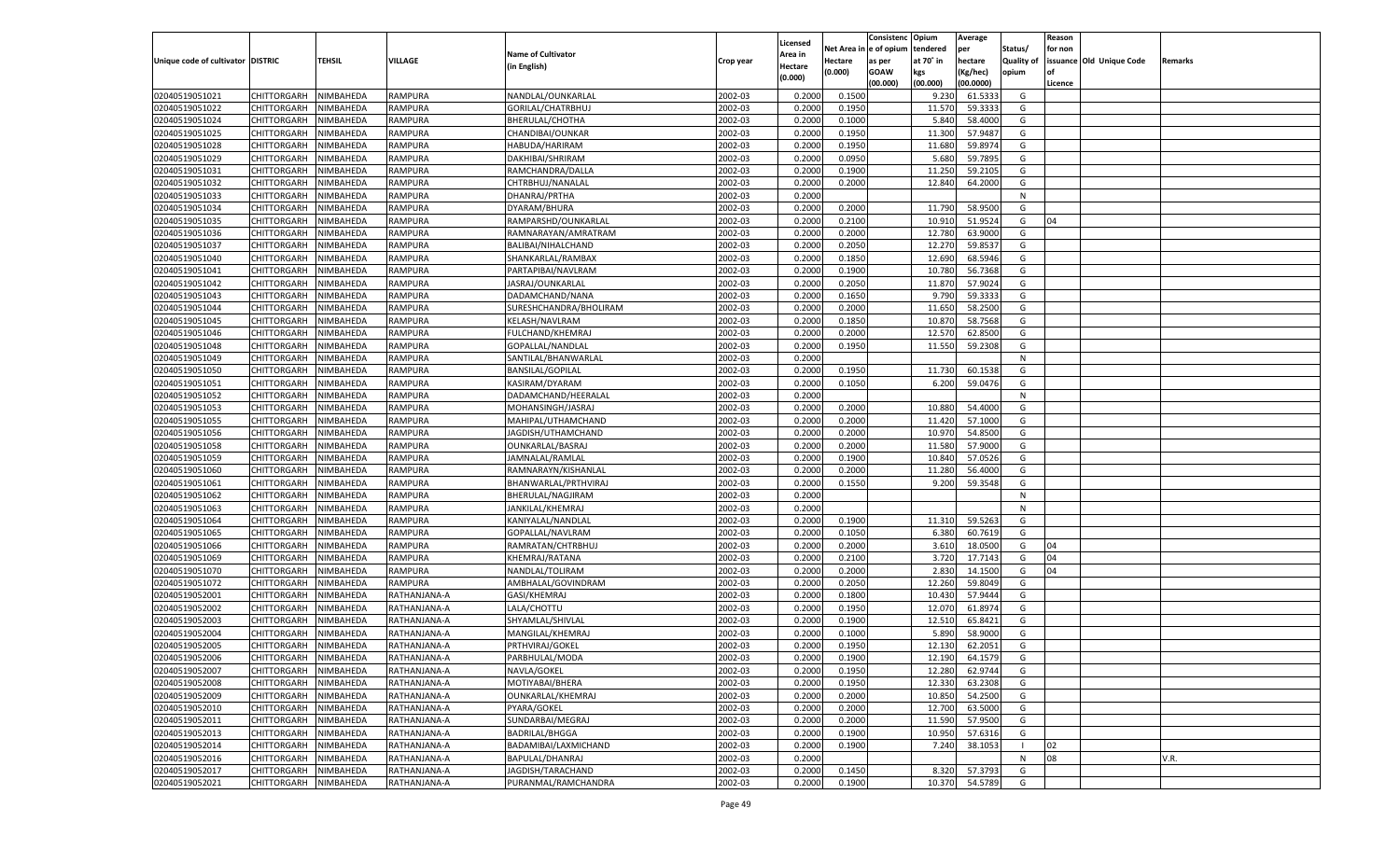|                                   |                       |                  |                |                            |           |                    |             | Consistenc   | Opium     | Average        |            | Reason  |                          |         |
|-----------------------------------|-----------------------|------------------|----------------|----------------------------|-----------|--------------------|-------------|--------------|-----------|----------------|------------|---------|--------------------------|---------|
|                                   |                       |                  |                |                            |           | Licensed           | Net Area iı | n e of opium | tendered  | per            | Status/    | for non |                          |         |
| Unique code of cultivator DISTRIC |                       | TEHSIL           | <b>VILLAGE</b> | <b>Name of Cultivator</b>  | Crop year | Area in            | Hectare     | as per       | at 70° in | hectare        | Quality of |         | issuance Old Unique Code | Remarks |
|                                   |                       |                  |                | (in English)               |           | Hectare<br>(0.000) | (0.000)     | <b>GOAW</b>  | kgs       | (Kg/hec)       | opium      |         |                          |         |
|                                   |                       |                  |                |                            |           |                    |             | (00.000)     | (00.000)  | (00.0000)      |            | Licence |                          |         |
| 02040519052022                    | CHITTORGARH           | NIMBAHEDA        | RATHANJANA-A   | MATHURALAL/NARAYAN         | 2002-03   | 0.2000             | 0.1400      |              | 9.730     | 69.5000        | G          |         |                          |         |
| 02040519052023                    | CHITTORGARH           | NIMBAHEDA        | RATHANJANA-A   | TIRLOCKCHAND/HEERA         | 2002-03   | 0.2000             | 0.1750      |              | 9.850     | 56.2857        | G          |         |                          |         |
| 02040519052025                    | CHITTORGARH           | NIMBAHEDA        | RATHANJANA-A   | RAMLAL/SHANKAR             | 2002-03   | 0.2000             | 0.1100      |              | 6.850     | 62.2727        | G          |         |                          |         |
| 02040519052026                    | CHITTORGARH           | NIMBAHEDA        | RATHANJANA-A   | RUKAMNIBAI/RUPLAL          | 2002-03   | 0.2000             | 0.1900      |              | 10.580    | 55.6842        | G          |         |                          |         |
| 02040519052027                    | CHITTORGARH           | NIMBAHEDA        | RATHANJANA-A   | GHERILAL/BHURA             | 2002-03   | 0.2000             | 0.2000      |              | 12.040    | 60.2000        | G          |         |                          |         |
| 02040519052028                    | CHITTORGARH           | NIMBAHEDA        | RATHANJANA-A   | BALCHAND/BHAGVAN           | 2002-03   | 0.2000             | 0.2000      |              | 11.970    | 59.8500        | G          |         |                          |         |
| 02040519052029                    | CHITTORGARH           | NIMBAHEDA        | RATHANJANA-A   | BHULIBAI/BHAGVAN           | 2002-03   | 0.2000             | 0.1900      |              | 11.790    | 62.0526        | G          |         |                          |         |
| 02040519052034                    | CHITTORGARH           | NIMBAHEDA        | RATHANJANA-A   | GASILAL/RAMA               | 2002-03   | 0.2000             | 0.2000      |              | 12.380    | 61.9000        | G          |         |                          |         |
| 02040519052036                    | CHITTORGARH           | NIMBAHEDA        | RATHANJANA-A   | KAVERILAL/SURAJMAL         | 2002-03   | 0.2000             | 0.2000      |              | 10.550    | 52.7500        | G          |         |                          |         |
| 02040519052038                    | CHITTORGARH           | NIMBAHEDA        | RATHANJANA-A   | KUNDANSINGH/CHTRSINGH      | 2002-03   | 0.2000             | 0.1900      |              | 10.720    | 56.4211        | G          |         |                          |         |
| 02040519052039                    | CHITTORGARH           | NIMBAHEDA        | RATHANJANA-A   | <b>BHAGVAN/MODA</b>        | 2002-03   | 0.2000             | 0.2050      |              | 11.390    | 55.5610        | G          |         |                          |         |
| 02040519052047                    | CHITTORGARH           | NIMBAHEDA        | RATHANJANA-A   | MOTILAL/NANURAM            | 2002-03   | 0.2000             | 0.1700      |              | 9.690     | 57.0000        | G          |         |                          |         |
| 02040519052049                    | CHITTORGARH           | NIMBAHEDA        | RATHANJANA-B   | GOPAL/NARAYAN              | 2002-03   | 0.2000             | 0.1400      |              | 8.320     | 59.4286        | G          |         |                          |         |
| 02040519052052                    | CHITTORGARH           | NIMBAHEDA        | RATHANJANA-B   | ASHU/SOLA                  | 2002-03   | 0.2000             |             |              |           |                | N          |         |                          |         |
| 02040519052054                    | CHITTORGARH           | NIMBAHEDA        | RATHANJANA-B   | NARAYAN/BHJJA              | 2002-03   | 0.2000             | 0.2050      |              | 12.100    | 59.0244        | G          |         |                          |         |
| 02040519052056                    | CHITTORGARH           | NIMBAHEDA        | RATHANJANA-B   | NANDA/GANGARAM             | 2002-03   | 0.2000             | 0.1800      |              | 10.830    | 60.1667        | G          |         |                          |         |
| 02040519052058                    | CHITTORGARH           | NIMBAHEDA        | RATHANJANA-B   | SOHANIBAI/KHEMRAJ          | 2002-03   | 0.2000             | 0.0950      |              | 5.560     | 58.5263        | G          |         |                          |         |
| 02040519052059                    | CHITTORGARH           | NIMBAHEDA        | RATHANJANA-B   | MNOHARSINGH/BHANWARSINGH   | 2002-03   | 0.2000             |             |              |           |                | N          |         |                          |         |
| 02040519052060                    | CHITTORGARH           | NIMBAHEDA        | RATHANJANA-B   | NANDUBAI/GOPIDAS           | 2002-03   | 0.2000             |             |              |           |                | N          |         |                          |         |
| 02040519052062                    | CHITTORGARH           | NIMBAHEDA        | RATHANJANA-B   | RAMCHANDRA/GOKEL           | 2002-03   | 0.2000             | 0.1550      |              | 8.240     | 53.1613        | G          |         |                          |         |
| 02040519052067                    | CHITTORGARH           | NIMBAHEDA        | RATHANJANA-B   | GASI/KISHNA                | 2002-03   | 0.2000             | 0.2050      |              | 12.010    | 58.5854        | G          |         |                          |         |
| 02040519052068                    | CHITTORGARH           | NIMBAHEDA        | RATHANJANA-B   | LALCHAND/HEERA             | 2002-03   | 0.2000             | 0.1900      |              | 11.170    | 58.7895        | G          |         |                          |         |
| 02040519052069                    | CHITTORGARH           | NIMBAHEDA        | RATHANJANA-B   | SHANKAR/KJODH              | 2002-03   | 0.2000             |             |              |           |                | N          |         |                          |         |
| 02040519052070                    | CHITTORGARH           | NIMBAHEDA        | RATHANJANA-B   | BADRILAL/NANDRAM           | 2002-03   | 0.2000             |             |              |           |                | N          |         |                          |         |
| 02040519052071                    | CHITTORGARH           | NIMBAHEDA        | RATHANJANA-B   | MOHANSINGH/BHANWARSINGH    | 2002-03   | 0.2000             |             |              |           |                | N          |         |                          |         |
| 02040519052073                    | CHITTORGARH           | NIMBAHEDA        | RATHANJANA-B   | GANGABAI/BHAGIRTH          | 2002-03   | 0.2000             | 0.1250      |              | 7.210     | 57.6800        | G          |         |                          |         |
| 02040519052075                    | CHITTORGARH           | NIMBAHEDA        | RATHANJANA-B   | JAICHAND/KJODH             | 2002-03   | 0.2000             | 0.1900      |              | 10.140    | 53.3684        | G          |         |                          |         |
| 02040519052080                    | CHITTORGARH           | NIMBAHEDA        | RATHANJANA-B   | CHAMPALAL/BHAGVAN          | 2002-03   | 0.2000             | 0.1450      |              | 8.160     | 56.2759        | G          |         |                          |         |
| 02040519052081                    | CHITTORGARH           | NIMBAHEDA        | RATHANJANA-B   | GASI/SOLA                  | 2002-03   | 0.2000             | 0.2000      |              | 3.380     | 16.9000        | G          | 04      |                          |         |
| 02040519052082                    | CHITTORGARH           | NIMBAHEDA        | RATHANJANA-B   | OUNKAR/HEERALAL            | 2002-03   | 0.2000             | 0.1950      |              | 10.730    | 55.0256        | G          |         |                          |         |
| 02040519052085                    | CHITTORGARH           | NIMBAHEDA        | RATHANJANA-B   | MOTIYABAI/MANGILAL         | 2002-03   | 0.2000             | 0.1950      |              | 11.170    | 57.2821        | G          |         |                          |         |
| 02040519052088                    | CHITTORGARH           | NIMBAHEDA        | RATHANJANA-B   | HJARI/HEERALAL             | 2002-03   | 0.2000             | 0.2000      |              | 12.070    | 60.3500        | G          |         |                          |         |
| 02040519052090                    | CHITTORGARH           | NIMBAHEDA        | RATHANJANA-B   | PUSPA BAI/SHYAMLAL         | 2002-03   | 0.2000             | 0.1900      |              | 12.210    | 64.2632        | G          |         |                          |         |
| 02040519052094                    | CHITTORGARH           | NIMBAHEDA        | RATHANJANA-B   | SURESHCHANDRA/MOHANLAL     | 2002-03   | 0.2000             | 0.1850      |              | 10.220    | 55.2432        | G          |         |                          |         |
| 02040519052095                    | CHITTORGARH           | NIMBAHEDA        | RATHANJANA-B   | JASVANSINGH/KUNDANSINGH    | 2002-03   | 0.2000             | 0.1900      |              | 10.090    | 53.105         | G          |         |                          |         |
| 02040519052098                    | CHITTORGARH           | NIMBAHEDA        | RATHANJANA-B   | BADRILAL/KASIRAM           | 2002-03   | 0.2000             |             |              |           |                | F          |         |                          |         |
| 02040519052099                    | CHITTORGARH           | NIMBAHEDA        | RATHANJANA-B   | RAJARAM/JAICHAND           | 2002-03   | 0.2000             | 0.2000      |              | 11.240    | 56.2000        | G          |         |                          |         |
| 02040519052100                    | CHITTORGARH           | NIMBAHEDA        | RATHANJANA-B   | BAPULAL/HJARILAL(HEERALAL) | 2002-03   | 0.2000             | 0.2050      |              | 12.480    | 60.8780        | G          |         |                          |         |
| 02040519052101                    | CHITTORGARH           | NIMBAHEDA        | RATHANJANA-B   | JAGNNATH/NANDRAM           | 2002-03   | 0.2000             | 0.2000      |              | 11.95     | 59.7500        | G          |         |                          |         |
| 02040519052102                    | CHITTORGARH           | NIMBAHEDA        | RATHANJANA-B   | BHERULAL/RAMCHANDRA        | 2002-03   | 0.2000             | 0.1900      |              | 11.740    | 61.7895        | G          |         |                          |         |
| 02040519052103                    | CHITTORGARH           | NIMBAHEDA        | RATHANJANA-B   | BANSILAL/KASIRAM           | 2002-03   | 0.2000             | 0.2000      |              | 11.730    | 58.6500        | G          |         |                          |         |
| 02040519052104                    | CHITTORGARH           | NIMBAHEDA        | RATHANJANA-B   | SHAMBHULAL/BHURALAL        | 2002-03   | 0.2000             | 0.1750      |              | 9.980     | 57.0286        | G          |         |                          |         |
| 02040519052105                    | CHITTORGARH           | NIMBAHEDA        | RATHANJANA-B   | LAKHMICHAND/NANDRAM        | 2002-03   | 0.2000             | 0.2000      |              | 12.520    | 62.6000        | G          |         |                          |         |
| 02040519052107                    |                       |                  |                | AMBHALAL/BHURALAL          | 2002-03   | 0.2000             | 0.1750      |              | 10.370    | 59.2571        | G          |         |                          |         |
|                                   | CHITTORGARH           | NIMBAHEDA        | RATHANJANA-B   | SHANKARLAL/KISHANLAL       |           |                    | 0.1450      |              | 9.340     | 64.4138        |            |         |                          |         |
| 02040519052108                    | CHITTORGARH           | NIMBAHEDA        | RATHANJANA-B   |                            | 2002-03   | 0.2000             |             |              |           |                | G          |         |                          |         |
| 02040519052109                    | CHITTORGARH NIMBAHEDA |                  | RATHANJANA-B   | BHANWARLAL/KASIRAM         | 2002-03   | 0.2000             | 0.2000      |              |           | 11.460 57.3000 | G          |         |                          |         |
| 02040519052111                    | <b>CHITTORGARH</b>    | <b>NIMBAHEDA</b> | RATHANJANA-B   | DADAMCHAND/TARACHAND       | 2002-03   | 0.2000             | 0.2000      |              | 12.800    | 64.0000        | G          |         |                          |         |
| 02040519052113                    | CHITTORGARH           | NIMBAHEDA        | RATHANJANA-B   | SHAMBHULAL/MODA            | 2002-03   | 0.2000             | 0.1900      |              | 12.630    | 66.4737        | G          |         |                          |         |
| 02040519052114                    | CHITTORGARH           | NIMBAHEDA        | RATHANJANA-B   | AMBHALAL/KANIRAM           | 2002-03   | 0.2000             |             |              |           |                | N          |         |                          |         |
| 02040519052119                    | <b>CHITTORGARH</b>    | NIMBAHEDA        | RATHANJANA-B   | LOBHCHAND/KHEMRAJ          | 2002-03   | 0.2000             | 0.1700      |              | 9.440     | 55.5294        | G          |         |                          |         |
| 02040519052122                    | CHITTORGARH           | NIMBAHEDA        | RATHANJANA-B   | BHERULAL/RAMLAL            | 2002-03   | 0.2000             | 0.0950      |              | 5.210     | 54.8421        | G          |         |                          |         |
| 02040519052123                    | <b>CHITTORGARH</b>    | NIMBAHEDA        | RATHANJANA-B   | LALSINGH/ARJUNSINGH        | 2002-03   | 0.2000             |             |              |           |                | N          |         |                          |         |
| 02040519052129                    | CHITTORGARH           | NIMBAHEDA        | RATHANJANA-B   | SEETARAM/TARACHAND         | 2002-03   | 0.2000             | 0.2000      |              | 11.600    | 58.0000        | G          |         |                          |         |
| 02040519052130                    | <b>CHITTORGARH</b>    | NIMBAHEDA        | RATHANJANA-B   | LALSINGH/BHAGVANSINGH      | 2002-03   | 0.2000             | 0.1900      |              | 11.550    | 60.7895        | G          |         |                          |         |
| 02040519053002                    | <b>CHITTORGARH</b>    | NIMBAHEDA        | RAVLIYA        | DEVBAI/KISHNA              | 2002-03   | 0.2000             | 0.1900      |              | 10.390    | 54.6842        | G          |         |                          |         |
| 02040519053003                    | <b>CHITTORGARH</b>    | NIMBAHEDA        | <b>RAVLIYA</b> | GOPILAL/OUNKAR             | 2002-03   | 0.2000             |             |              |           |                | N          |         |                          |         |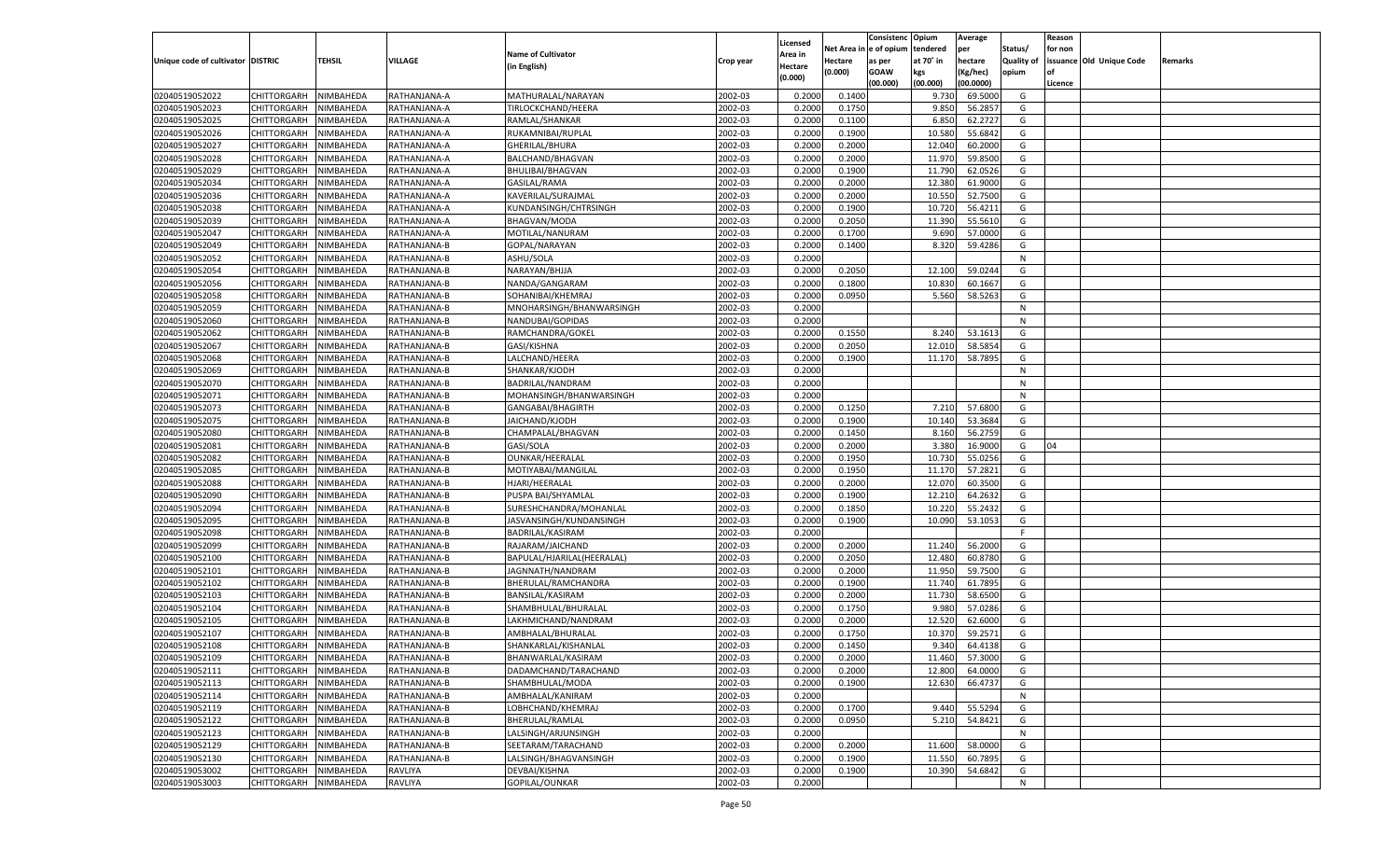|                                   |                       |               |               |                            |           | Licensed           |            | Consistenc Opium |           | Average   |                   | Reason  |                          |                |
|-----------------------------------|-----------------------|---------------|---------------|----------------------------|-----------|--------------------|------------|------------------|-----------|-----------|-------------------|---------|--------------------------|----------------|
|                                   |                       |               |               | <b>Name of Cultivator</b>  |           |                    | Net Area i | n  e of opium    | tendered  | per       | Status/           | for non |                          |                |
| Unique code of cultivator DISTRIC |                       | <b>TEHSIL</b> | VILLAGE       |                            | Crop year | <b>Area in</b>     | Hectare    | as per           | at 70° in | hectare   | <b>Quality of</b> |         | issuance Old Unique Code | <b>Remarks</b> |
|                                   |                       |               |               | (in English)               |           | Hectare<br>(0.000) | (0.000)    | <b>GOAW</b>      | kgs       | (Kg/hec)  | opium             |         |                          |                |
|                                   |                       |               |               |                            |           |                    |            | (00.000)         | (00.000)  | (00.0000) |                   | Licence |                          |                |
| 02040519053004                    | CHITTORGARH           | NIMBAHEDA     | RAVLIYA       | LALUJI/LAXMAN              | 2002-03   | 0.2000             |            |                  |           |           | F.                |         |                          |                |
| 02040519053005                    | CHITTORGARH           | NIMBAHEDA     | RAVLIYA       | NANALAL/OUNKAR             | 2002-03   | 0.2000             | 0.2000     |                  | 11.800    | 59.0000   | G                 |         |                          |                |
| 02040519053007                    | CHITTORGARH           | NIMBAHEDA     | RAVLIYA       | HJARI/BHAUJI               | 2002-03   | 0.2000             |            |                  |           |           | F.                |         |                          |                |
| 02040519053012                    | CHITTORGARH           | NIMBAHEDA     | RAVLIYA       | MAGNIRAM/RAMA              | 2002-03   | 0.2000             | 0.1800     |                  | 3.130     | 17.3889   |                   | 02      |                          |                |
| 02040519053014                    | CHITTORGARH           | NIMBAHEDA     | RAVLIYA       | HJARILAL/GOKEL             | 2002-03   | 0.2000             | 0.2050     |                  | 12.780    | 62.3415   | G                 |         |                          |                |
| 02040519053016                    | CHITTORGARH           | NIMBAHEDA     | RAVLIYA       | RATANLAL/KISHANLAL         | 2002-03   | 0.2000             |            |                  |           |           | F.                |         |                          |                |
| 02040519053017                    | CHITTORGARH           | NIMBAHEDA     | RAVLIYA       | UDHELAL/OUNKARLAL          | 2002-03   | 0.2000             | 0.2000     |                  | 12.680    | 63.4000   | G                 |         |                          |                |
| 02040519053018                    | CHITTORGARH           | NIMBAHEDA     | RAVLIYA       | MANGILAL/BHARUJI           | 2002-03   | 0.2000             | 0.1850     |                  | 10.97     | 59.2973   | G                 |         |                          |                |
| 02040519053019                    | CHITTORGARH           | NIMBAHEDA     | RAVLIYA       | AMBHALAL/LALA              | 2002-03   | 0.2000             | 0.1850     |                  | 7.540     | 40.7568   | G                 |         |                          | JLOP           |
| 02040519053021                    | CHITTORGARH           | NIMBAHEDA     | RAVLIYA       | DALCHAND/UDHA              | 2002-03   | 0.2000             | 0.1900     |                  | 10.01     | 52.6842   | G                 |         |                          | <b>JLOP</b>    |
| 02040519053023                    | CHITTORGARH           | NIMBAHEDA     | RAVLIYA       | SHYANIBAI/BHERULAL         | 2002-03   | 0.2000             | 0.2000     |                  | 12.020    | 60.1000   | G                 |         |                          |                |
| 02040519053031                    | CHITTORGARH           | NIMBAHEDA     | RAVLIYA       | NANIBAI/BALUDAS            | 2002-03   | 0.2000             |            |                  |           |           | F.                |         |                          |                |
| 02040519053033                    | CHITTORGARH           | NIMBAHEDA     | RAVLIYA       | NARU/SORAM                 | 2002-03   | 0.2000             | 0.2100     |                  | 11.500    | 54.7619   | G                 |         |                          |                |
| 02040519053035                    | CHITTORGARH           | NIMBAHEDA     | RAVLIYA       | OUNKARLAL/KALU             | 2002-03   | 0.2000             |            |                  |           |           | F                 |         |                          |                |
| 02040519053039                    | CHITTORGARH           | NIMBAHEDA     | RAVLIYA       | DHAPUBAI/BHAMAJ            | 2002-03   | 0.2000             | 0.1850     |                  | 10.880    | 58.8108   | G                 |         |                          |                |
| 02040519054002                    | CHITTORGARH           | NIMBAHEDA     | SAAND         | <b>KESARBAI/CHTRBHUJ</b>   | 2002-03   | 0.2000             | 0.1900     |                  | 11.260    | 59.2632   | G                 |         |                          |                |
| 02040519054006                    | CHITTORGARH           | NIMBAHEDA     | SAAND         | JAMKLAL/BARDA              | 2002-03   | 0.2000             | 0.1900     |                  | 10.500    | 55.2632   | G                 |         |                          |                |
| 02040519055001                    | CHITTORGARH           | NIMBAHEDA     | SANKLOKAKHEDA | RAMLAL/HANSRAJ             | 2002-03   | 0.2000             | 0.1900     |                  | 11.560    | 60.8421   | G                 |         |                          |                |
| 02040519055003                    | CHITTORGARH           | NIMBAHEDA     | SANKLOKAKHEDA | HEMRAJ/BHERULAL            | 2002-03   | 0.2000             | 0.1900     |                  | 12.950    | 68.1579   | G                 |         |                          |                |
| 02040519055004                    | CHITTORGARH           | NIMBAHEDA     | SANKLOKAKHEDA | MANGILAL/NANDLAL           | 2002-03   | 0.2000             | 0.1950     |                  | 11.180    | 57.3333   | G                 |         |                          |                |
| 02040519055006                    | CHITTORGARH           | NIMBAHEDA     | SANKLOKAKHEDA | <b>DULIBAI/BHERULAL</b>    | 2002-03   | 0.2000             | 0.1950     |                  | 12.810    | 65.6923   | G                 |         |                          |                |
| 02040519055007                    | CHITTORGARH           | NIMBAHEDA     | SANKLOKAKHEDA | JUNABAI/NARAYAN            | 2002-03   | 0.2000             | 0.2000     |                  | 12.040    | 60.2000   | G                 |         |                          |                |
| 02040519055008                    | CHITTORGARH           | NIMBAHEDA     | SANKLOKAKHEDA | RAMCHANDRA/BHOLIRAM        | 2002-03   | 0.2000             | 0.2000     |                  | 8.720     | 43.6000   |                   | 02      |                          |                |
| 02040519055009                    | CHITTORGARH           | NIMBAHEDA     | SANKLOKAKHEDA | <b>BASRAJ/BHERULAL JAT</b> | 2002-03   | 0.2000             |            |                  |           |           | N                 |         |                          |                |
| 02040519055010                    | CHITTORGARH           | NIMBAHEDA     | SANKLOKAKHEDA | AMARTHRAM/NARAYAN          | 2002-03   | 0.2000             | 0.2000     |                  | 10.860    | 54.3000   | G                 |         |                          |                |
| 02040519055011                    | CHITTORGARH           | NIMBAHEDA     | SANKLOKAKHEDA | BAPULAL/JASRAJ             | 2002-03   | 0.2000             | 0.2000     |                  | 12.040    | 60.2000   | G                 |         |                          |                |
| 02040519055012                    | CHITTORGARH           | NIMBAHEDA     | SANKLOKAKHEDA | BHANWARLAL/MOHANLAL        | 2002-03   | 0.2000             | 0.1800     |                  | 10.580    | 58.7778   | G                 |         |                          |                |
| 02040519055013                    | CHITTORGARH           | NIMBAHEDA     | SANKLOKAKHEDA | RAMSINGH/JASRAJ            | 2002-03   | 0.2000             | 0.1900     |                  | 11.270    | 59.3158   | G                 |         |                          |                |
| 02040519055014                    | CHITTORGARH           | NIMBAHEDA     | SANKLOKAKHEDA | LOBHCHAND/HANSRAJ          | 2002-03   | 0.2000             | 0.2000     |                  | 12.240    | 61.2000   | G                 |         |                          |                |
| 02040519055015                    | CHITTORGARH           | NIMBAHEDA     | SANKLOKAKHEDA | GOVINDRAM/HANSRAJ          | 2002-03   | 0.2000             | 0.1950     |                  | 11.630    | 59.6410   | G                 |         |                          |                |
|                                   |                       |               |               |                            | 2002-03   |                    | 0.2000     |                  |           |           | G                 |         |                          |                |
| 02040519055017                    | CHITTORGARH           | NIMBAHEDA     | SANKLOKAKHEDA | RATANLAL/BHOLIRAM          |           | 0.2000             |            |                  | 12.000    | 60.0000   |                   |         |                          |                |
| 02040519055018                    | CHITTORGARH           | NIMBAHEDA     | SANKLOKAKHEDA | DARMCHAND/RAMCHAND         | 2002-03   | 0.2000             | 0.2000     |                  | 7.97      | 39.8500   |                   | 02      |                          |                |
| 02040519055021                    | CHITTORGARH           | NIMBAHEDA     | SANKLOKAKHEDA | RAMRATAN/HJARILAL          | 2002-03   | 0.2000             | 0.1900     |                  | 12.160    | 64.0000   | G                 |         |                          |                |
| 02040519055023                    | CHITTORGARH           | NIMBAHEDA     | SANKLOKAKHEDA | HJARILAL/NANDLAL           | 2002-03   | 0.2000             | 0.1900     |                  | 11.570    | 60.8947   | G                 |         |                          |                |
| 02040519055024                    | CHITTORGARH           | NIMBAHEDA     | SANKLOKAKHEDA | GOPALLAL/PREAMCHAND        | 2002-03   | 0.2000             | 0.1900     |                  | 10.670    | 56.1579   | G                 |         |                          |                |
| 02040519056001                    | CHITTORGARH           | NIMBAHEDA     | SARTHAL       | DEVBAI/BHERULAL            | 2002-03   | 0.2000             | 0.1850     |                  | 11.680    | 63.1351   | G                 |         |                          |                |
| 02040519056008                    | CHITTORGARH           | NIMBAHEDA     | SARTHAL       | NATHULAL/HEMRAJ            | 2002-03   | 0.2000             | 0.1050     |                  | 6.190     | 58.952    | G                 |         |                          |                |
| 02040519056009                    | CHITTORGARH           | NIMBAHEDA     | SARTHAL       | AMRIBAI/CUNNILAL           | 2002-03   | 0.2000             | 0.1500     |                  | 10.720    | 71.4667   | G                 |         |                          |                |
| 02040519056011                    | CHITTORGARH           | NIMBAHEDA     | SARTHAL       | KHEMA/BHERU                | 2002-03   | 0.2000             | 0.2000     |                  | 12.110    | 60.5500   | G                 |         |                          |                |
| 02040519056012                    | CHITTORGARH           | NIMBAHEDA     | SARTHAL       | MOHAN/RATTA                | 2002-03   | 0.2000             |            |                  |           |           | N                 |         |                          |                |
| 02040519056013                    | CHITTORGARH           | NIMBAHEDA     | SARTHAL       | CUNNILAL/BHERU             | 2002-03   | 0.2000             |            |                  |           |           | N                 |         |                          |                |
| 02040519056017                    | CHITTORGARH           | NIMBAHEDA     | SARTHAL       | OUNKAR/NARAYAN             | 2002-03   | 0.2000             | 0.1900     |                  | 11.780    | 62.0000   | G                 |         |                          |                |
| 02040519056025                    | CHITTORGARH           | NIMBAHEDA     | SARTHAL       | MANGU/NAVLA                | 2002-03   | 0.2000             | 0.1800     |                  | 11.770    | 65.3889   | G                 |         |                          |                |
| 02040519056027                    | CHITTORGARH           | NIMBAHEDA     | SARTHAL       | NARAYAN/MOTI               | 2002-03   | 0.2000             | 0.2000     |                  | 11.890    | 59.4500   | G                 |         |                          |                |
| 02040519056029                    | CHITTORGARH           | NIMBAHEDA     | SARTHAL       | UDHIBAI/NANA               | 2002-03   | 0.2000             | 0.1000     |                  | 7.080     | 70.8000   | G                 |         |                          |                |
| 02040519056030                    | CHITTORGARH NIMBAHEDA |               | SARTHAL       | HARJUBAI/RUPLAL            | 2002-03   | 0.2000             |            |                  |           |           |                   |         |                          |                |
| 02040519056031                    | CHITTORGARH           | NIMBAHEDA     | SARTHAL       | DALLABAI/CHAMPA            | 2002-03   | 0.2000             | 0.1000     |                  | 6.100     | 61.0000   | G                 |         |                          |                |
| 02040519056032                    | CHITTORGARH           | NIMBAHEDA     | SARTHAL       | RAMCHANDRA/KALU            | 2002-03   | 0.2000             | 0.1050     |                  | 5.940     | 56.5714   | G                 |         |                          |                |
| 02040519056033                    | <b>CHITTORGARH</b>    | NIMBAHEDA     | SARTHAL       | MANGILAL/BHJJA             | 2002-03   | 0.2000             | 0.1050     |                  | 5.800     | 55.2381   | G                 |         |                          |                |
| 02040519056034                    | <b>CHITTORGARH</b>    | NIMBAHEDA     | SARTHAL       | ANSIBAI/NATHULAL           | 2002-03   | 0.2000             |            |                  |           |           | N                 |         |                          |                |
| 02040519056035                    | <b>CHITTORGARH</b>    | NIMBAHEDA     | SARTHAL       | BHAGVAN/MEHTAV             | 2002-03   | 0.2000             |            |                  |           |           | $\mathsf{N}$      |         |                          |                |
| 02040519056036                    | CHITTORGARH           | NIMBAHEDA     | SARTHAL       | GORILAL/BHAGULAL           | 2002-03   | 0.2000             | 0.1400     |                  | 9.310     | 66.5000   | G                 |         |                          |                |
| 02040519057001                    | <b>CHITTORGARH</b>    | NIMBAHEDA     | SATKHANDA     | SOHANLAL/RATANLAL          | 2002-03   | 0.2000             | 0.2000     |                  | 11.870    | 59.3500   | G                 |         |                          |                |
| 02040519057003                    | <b>CHITTORGARH</b>    | NIMBAHEDA     | SATKHANDA     | JAGDISH/JALAM              | 2002-03   | 0.2000             | 0.1950     |                  | 12.130    | 62.2051   | G                 |         |                          |                |
| 02040519057007                    | CHITTORGARH           | NIMBAHEDA     | SATKHANDA     | MANGU/PEMA                 | 2002-03   | 0.2000             | 0.2100     |                  | 12.710    | 60.5238   | G                 |         |                          |                |
| 02040519057013                    | CHITTORGARH           | NIMBAHEDA     | SATKHANDA     | MULCHAND/GASI              | 2002-03   | 0.2000             | 0.2000     |                  | 12.680    | 63.4000   | G                 |         |                          |                |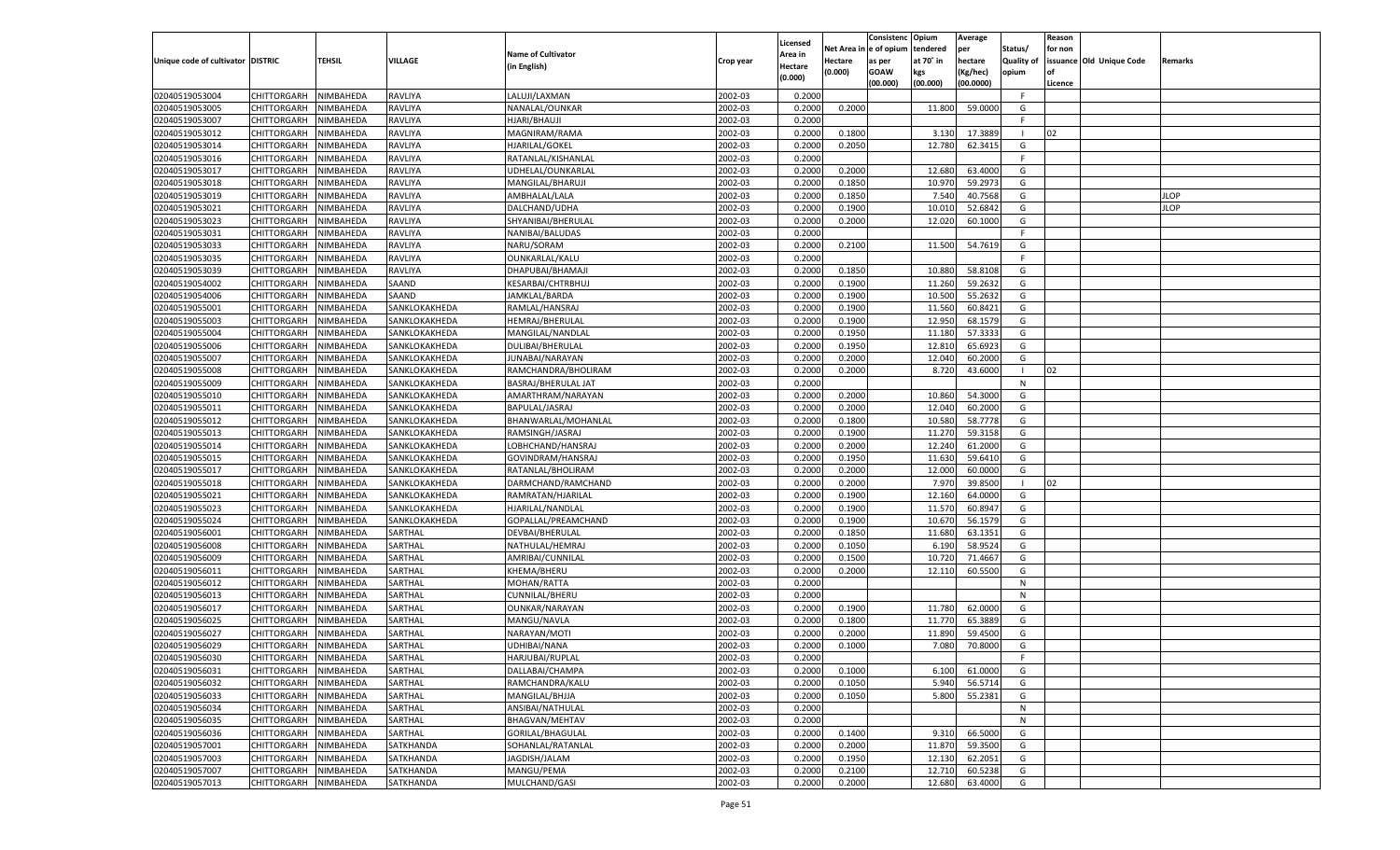|                                   |                            |                        |                |                                    |           |                           |                  | Consistenc  | Opium          | Average          |                   | Reason  |                          |         |
|-----------------------------------|----------------------------|------------------------|----------------|------------------------------------|-----------|---------------------------|------------------|-------------|----------------|------------------|-------------------|---------|--------------------------|---------|
|                                   |                            |                        |                | <b>Name of Cultivator</b>          |           | Licensed                  | Net Area         | le of opium | tendered       | per              | Status/           | for non |                          |         |
| Unique code of cultivator DISTRIC |                            | <b>TEHSIL</b>          | VILLAGE        | (in English)                       | Crop year | <b>Area in</b><br>Hectare | Hectare          | as per      | at 70° in      | hectare          | <b>Quality of</b> |         | issuance Old Unique Code | Remarks |
|                                   |                            |                        |                |                                    |           | (0.000)                   | (0.000)          | <b>GOAW</b> | kgs            | (Kg/hec)         | opium             |         |                          |         |
|                                   |                            |                        |                |                                    |           |                           |                  | (00.000)    | (00.000)       | (00.0000)        |                   | Licence |                          |         |
| 02040519057014                    | CHITTORGARH                | NIMBAHEDA              | SATKHANDA      | POKHER/PRTHA                       | 2002-03   | 0.2000                    | 0.1000           |             | 5.970          | 59.7000          | G                 |         |                          |         |
| 02040519057020                    | CHITTORGARH                | NIMBAHEDA              | SATKHANDA      | NARU/KHAYALIRAM                    | 2002-03   | 0.2000                    | 0.2000           |             | 11.260         | 56.3000          | G                 |         |                          |         |
| 02040519057021                    | CHITTORGARH                | NIMBAHEDA              | SATKHANDA      | HANSHABAI/GIRDHARI                 | 2002-03   | 0.2000                    | 0.1000           |             | 5.910          | 59.1000          | G                 |         |                          |         |
| 02040519057027                    | CHITTORGARH                | NIMBAHEDA              | SATKHANDA      | PARTHUDIBAI/RAMLAL                 | 2002-03   | 0.2000                    | 0.2100           |             | 11.020         | 52.4762          | G                 |         |                          |         |
| 02040519057033                    | CHITTORGARH                | NIMBAHEDA              | SATKHANDA      | HEERALAL/RAMLAL                    | 2002-03   | 0.2000                    | 0.2000           |             | 12.120         | 60.6000          | G                 |         |                          |         |
| 02040519058001                    | CHITTORGARH                | NIMBAHEDA              | SHAHBAD        | OUNKARLAL/NANDLAL                  | 2002-03   | 0.2000                    | 0.1900           |             | 10.690         | 56.263           | G                 |         |                          |         |
| 02040519058002                    | CHITTORGARH                | NIMBAHEDA              | SHAHBAD        | <b>KHEMRAJ/SHRILAL</b>             | 2002-03   | 0.2000                    | 0.1900           |             | 12.050         | 63.4211          | G                 |         |                          |         |
| 02040519058003                    | CHITTORGARH                | NIMBAHEDA              | SHAHBAD        | RAMSINGH/AMRATRAM                  | 2002-03   | 0.2000                    | 0.0950           |             | 6.130          | 64.5263          | G                 |         |                          |         |
| 02040519058004                    | CHITTORGARH                | NIMBAHEDA              | SHAHBAD        | RUPCHAND/CHTRBHUJ                  | 2002-03   | 0.2000                    | 0.1550           |             | 7.550          | 48.7097          | G                 | 04      |                          |         |
| 02040519058005                    | CHITTORGARH                | NIMBAHEDA              | SHAHBAD        | LAXMIBAI/NANDLAL                   | 2002-03   | 0.2000                    | 0.1850           |             | 10.030         | 54.2162          | G                 |         |                          |         |
| 02040519058006                    | CHITTORGARH                | NIMBAHEDA              | SHAHBAD        | HUDIBAI/CHTRBHUJ                   | 2002-03   | 0.2000                    | 0.1950           |             | 11.950         | 61.2821          | G                 |         |                          |         |
| 02040519058007                    | CHITTORGARH                | NIMBAHEDA              | SHAHBAD        | BARDIBAI/NAVLRAM                   | 2002-03   | 0.2000                    | 0.1100           |             | 6.470          | 58.8182          | G                 |         |                          |         |
| 02040519058008                    | CHITTORGARH                | NIMBAHEDA              | SHAHBAD        | NABUBAI/SHRIRAM                    | 2002-03   | 0.2000                    | 0.2050           |             | 7.020          | 34.2439          |                   | 02      |                          |         |
| 02040519058009                    | CHITTORGARH                | NIMBAHEDA              | SHAHBAD        | BAPULAL/JASRAJ                     | 2002-03   | 0.2000                    | 0.1000           |             | 5.720          | 57.2000          | G                 |         |                          |         |
| 02040519058010                    | CHITTORGARH                | NIMBAHEDA              | SHAHBAD        | SARNGARIBAI/GAMNDIRAM              | 2002-03   | 0.2000                    | 0.2000           |             | 10.650         | 53.2500          | G                 |         |                          |         |
| 02040519058012                    | CHITTORGARH                | NIMBAHEDA              | SHAHBAD        | DALCHAND/SHRIRAM                   | 2002-03   | 0.2000                    | 0.1850           |             | 10.880         | 58.8108          | G                 |         |                          |         |
| 02040519058014                    | CHITTORGARH                | NIMBAHEDA              | SHAHBAD        | GISIBAI/NANALAL                    | 2002-03   | 0.2000                    | 0.1950           |             | 11.24          | 57.6410          | G                 |         |                          |         |
| 02040519058016                    | CHITTORGARH                | NIMBAHEDA              | SHAHBAD        | NAVLRAM/GANGARAM                   | 2002-03   | 0.2000                    | 0.1950           |             | 11.280         | 57.8462          | G                 |         |                          |         |
| 02040519058017                    | CHITTORGARH                | NIMBAHEDA              | SHAHBAD        | BHOLIRAM/BHANWARLAL                | 2002-03   | 0.2000                    | 0.2050           |             | 12.170         | 59.365           | G                 |         |                          |         |
| 02040519058020                    | CHITTORGARH                | NIMBAHEDA              | SHAHBAD        | SOBHARAM/SHRIRAM                   | 2002-03   | 0.2000                    | 0.1800           |             | 11.240         | 62.4444          | G                 |         |                          |         |
| 02040519058022                    | CHITTORGARH                | NIMBAHEDA              | SHAHBAD        | KASTURIBAI/RAMRATAN                | 2002-03   | 0.2000                    | 0.1000           |             | 5.830          | 58.3000          | G                 |         |                          |         |
| 02040519058023                    | CHITTORGARH                | NIMBAHEDA              | SHAHBAD        | MOHANLAL/VENIRAM                   | 2002-03   | 0.2000                    | 0.1900           |             | 10.990         | 57.8421          | G                 |         |                          |         |
| 02040519058027                    | CHITTORGARH                | NIMBAHEDA              | SHAHBAD        | GEHRILAL/JASRAJ                    | 2002-03   | 0.2000                    | 0.1400           |             | 8.380          | 59.8571          | G                 |         |                          |         |
| 02040519058028                    | CHITTORGARH                | NIMBAHEDA              | SHAHBAD        | BAPULAL/CHTRBHUJ                   | 2002-03   | 0.2000                    | 0.1850           |             | 12.170         | 65.7838          | G                 |         |                          |         |
| 02040519058030                    | CHITTORGARH                | NIMBAHEDA              | SHAHBAD        | DADAMCHAND/CHTRBHUJ                | 2002-03   | 0.2000                    | 0.2000           |             | 13.000         | 65.0000          | G                 |         |                          |         |
| 02040519058031                    | CHITTORGARH                | NIMBAHEDA              | SHAHBAD        | NIMATRAM/JASRAJ                    | 2002-03   | 0.2000                    | 0.2000           |             | 11.500         | 57.5000          | G                 |         |                          |         |
| 02040519058033                    | CHITTORGARH                | NIMBAHEDA              | SHAHBAD        | UTHAMCHAND/CHTRBHUJ                | 2002-03   | 0.2000                    | 0.1800           |             | 11.720         | 65.1111          | G                 |         |                          |         |
| 02040519058035                    | CHITTORGARH                | NIMBAHEDA              | SHAHBAD        | CHAMANLAL/BHOLIRAM                 | 2002-03   | 0.2000                    | 0.1500           |             | 8.120          | 54.1333          | G                 |         |                          |         |
| 02040519058036                    | CHITTORGARH                | NIMBAHEDA              | SHAHBAD        | GOPALLAL/DALCHAND                  | 2002-03   | 0.2000                    | 0.1850           |             | 10.980         | 59.3514          | G                 |         |                          |         |
| 02040519058038                    | CHITTORGARH                | NIMBAHEDA              | SHAHBAD        | KARTARLAL/BHOLIRAM                 | 2002-03   | 0.2000                    |                  |             |                |                  | N                 |         |                          |         |
| 02040519058039                    | CHITTORGARH                | NIMBAHEDA              | SHAHBAD        | KALUJI/DALLAJI                     | 2002-03   | 0.2000                    | 0.2000           |             | 3.970          | 19.8500          |                   | 02      |                          |         |
| 02040519058041                    | CHITTORGARH                | NIMBAHEDA              | SHAHBAD        | AMARSINGH/BHERUSINGH               | 2002-03   | 0.2000                    | 0.1900           |             | 10.760         | 56.6316          | G                 |         |                          |         |
| 02040519058042                    | CHITTORGARH                | NIMBAHEDA              | SHAHBAD        | GOTTU/BHAGGA                       | 2002-03   | 0.2000                    | 0.1850           |             | 11.830         | 63.9459          | G                 |         |                          |         |
| 02040519058045                    | CHITTORGARH                | NIMBAHEDA              | SHAHBAD        | <b>BHOTHLAL/HEERALAL</b>           | 2002-03   | 0.2000                    | 0.1950           |             | 11.260         | 57.7436          | G                 |         |                          |         |
| 02040519058046                    | CHITTORGARH                | NIMBAHEDA              | SHAHBAD        | <b>HEMRAJ/CHENABHIL</b>            | 2002-03   | 0.2000                    | 0.1900           |             | 11.710         | 61.6316          | G                 |         |                          |         |
| 02040519058048                    | CHITTORGARH                | NIMBAHEDA              | SHAHBAD        | SANTILAL/KALURAM                   | 2002-03   | 0.2000                    | 0.1900           |             | 11.24          | 59.1579          | G                 |         |                          |         |
| 02040519058050                    | CHITTORGARH                | NIMBAHEDA              | SHAHBAD        | RAMSVRUP UARF RAMESHVARLAL/NANDLAL | 2002-03   | 0.2000                    | 0.2000           |             | 10.930         | 54.6500          | G                 |         |                          |         |
| 02040519060001                    | CHITTORGARH                | NIMBAHEDA              | TAI-A          | SANTILAL/NIRBHESINGH               | 2002-03   | 0.2000                    | 0.2050           |             | 6.330          | 30.8780          | G                 | 04      |                          |         |
| 02040519060002                    | CHITTORGARH                | NIMBAHEDA              | TAI-A          | RAMCHANDRA/PRTHVIRAJ               | 2002-03   | 0.2000                    |                  |             |                |                  | N                 |         |                          |         |
| 02040519060003                    | CHITTORGARH                | NIMBAHEDA              | TAI-A          | SHANKARLAL/TULSIRAM                | 2002-03   | 0.2000                    | 0.1050           |             | 6.710          | 63.9048          | G                 |         |                          |         |
| 02040519060005                    | CHITTORGARH                | NIMBAHEDA              | TAI-A          | LADHKUVAR/JAMNALAL                 | 2002-03   | 0.2000                    | 0.1600           |             | 9.260          | 57.8750          | G                 |         |                          |         |
| 02040519060006                    |                            |                        |                |                                    | 2002-03   |                           |                  |             | 5.41(          |                  |                   |         |                          |         |
| 02040519060007                    | CHITTORGARH<br>CHITTORGARH | NIMBAHEDA<br>NIMBAHEDA | TAI-A<br>TAI-A | KESURAM/PREAMCHANDRA               | 2002-03   | 0.2000<br>0.2000          | 0.0950<br>0.1900 |             |                | 56.9474          | G<br>G            |         |                          |         |
|                                   |                            |                        | TAI-A          | CHTRBHUJ/BHAGVAN                   | 2002-03   | 0.2000                    | 0.1350           |             | 11.51<br>8.000 | 60.578<br>59.259 | G                 |         |                          |         |
| 02040519060008                    | CHITTORGARH                | NIMBAHEDA<br>NIMBAHEDA | TAI-A          | SHANGARIBAI/BHAGVAN                |           |                           | 0.1900           |             |                | 60.1579          |                   |         |                          |         |
| 02040519060009                    | CHITTORGARH                |                        |                | RATANLAL/OUNKARLAL                 | 2002-03   | 0.2000                    |                  |             | 11.430         |                  | G                 |         |                          |         |
| 02040519060011                    | CHITTORGARH NIMBAHEDA      |                        | <b>TAI-A</b>   | NARAYANIBAI/GISULAL                | 2002-03   | 0.2000                    |                  |             |                |                  | N                 |         |                          |         |
| 02040519060013                    | <b>CHITTORGARH</b>         | NIMBAHEDA              | TAI-A          | <b>OUNKAR/HEERA</b>                | 2002-03   | 0.2000                    |                  |             |                |                  | N                 |         |                          |         |
| 02040519060014                    | <b>CHITTORGARH</b>         | NIMBAHEDA              | TAI-A          | SHYAMKUVAR/DULICHAND               | 2002-03   | 0.2000                    | 0.1550           |             | 9.480          | 61.1613          | G                 |         |                          |         |
| 02040519060015                    | <b>CHITTORGARH</b>         | NIMBAHEDA              | TAI-A          | GOVINDRAM/BAPULAL                  | 2002-03   | 0.2000                    | 0.1050           |             | 6.100          | 58.0952          | G                 |         |                          |         |
| 02040519060016                    | <b>CHITTORGARH</b>         | NIMBAHEDA              | TAI-A          | RAMESVAR/KESARIMAL                 | 2002-03   | 0.2000                    |                  |             |                |                  | N                 |         |                          |         |
| 02040519060018                    | <b>CHITTORGARH</b>         | NIMBAHEDA              | TAI-A          | MANGILAL/PRTHVIRAJ                 | 2002-03   | 0.2000                    | 0.1000           |             | 6.080          | 60.8000          | G                 |         |                          |         |
| 02040519060019                    | <b>CHITTORGARH</b>         | NIMBAHEDA              | TAI-A          | RAMCHANDIBAI/SHRILAL               | 2002-03   | 0.2000                    | 0.1400           |             | 8.120          | 58.0000          | G                 |         |                          |         |
| 02040519060020                    | <b>CHITTORGARH</b>         | NIMBAHEDA              | TAI-A          | RADHESHYAM/UDHERAM                 | 2002-03   | 0.2000                    | 0.1100           |             | 6.180          | 56.1818          | G                 |         |                          |         |
| 02040519060022                    | <b>CHITTORGARH</b>         | NIMBAHEDA              | TAI-A          | CHAMPALAL/PANNALAL                 | 2002-03   | 0.2000                    | 0.1900           |             | 12.330         | 64.8947          | G                 |         |                          |         |
| 02040519060023                    | <b>CHITTORGARH</b>         | NIMBAHEDA              | TAI-A          | DOLATRAM/MOTI                      | 2002-03   | 0.2000                    | 0.0950           |             | 5.780          | 60.8421          | G                 |         |                          |         |
| 02040519060024                    | <b>CHITTORGARH</b>         | NIMBAHEDA              | TAI-A          | RAMCHANDRA/MOTI                    | 2002-03   | 0.2000                    | 0.2000           |             | 13.410         | 67.0500          | G                 |         |                          |         |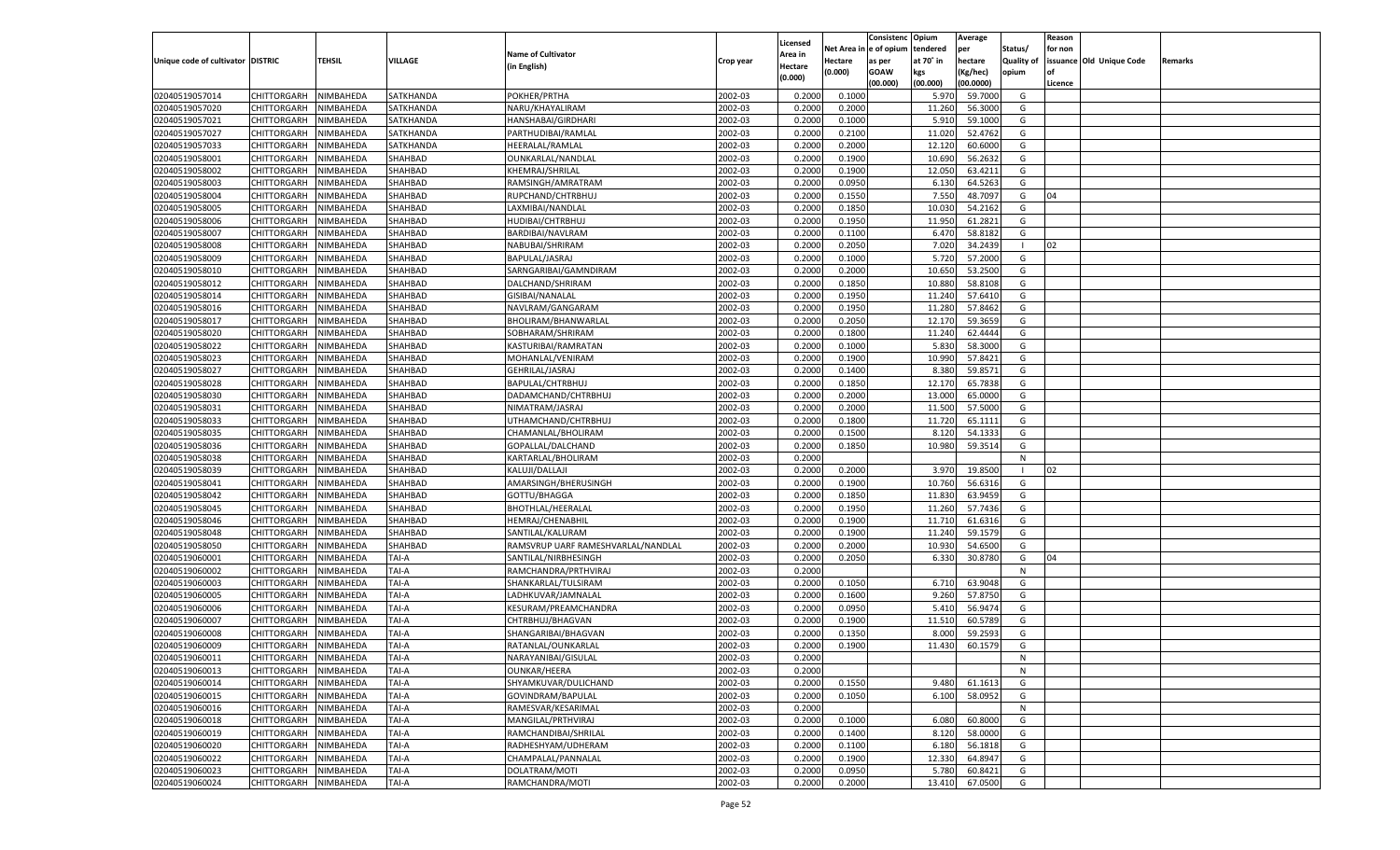|                                   |                    |           |                  |                           |           |                    |         | Consistenc Opium       |           | Average   |                   | Reason  |                          |                |
|-----------------------------------|--------------------|-----------|------------------|---------------------------|-----------|--------------------|---------|------------------------|-----------|-----------|-------------------|---------|--------------------------|----------------|
|                                   |                    |           |                  | <b>Name of Cultivator</b> |           | Licensed           |         | Net Area in e of opium | tendered  | per       | Status/           | for non |                          |                |
| Unique code of cultivator DISTRIC |                    | TEHSIL    | <b>VILLAGE</b>   |                           | Crop year | Area in            | Hectare | as per                 | at 70° in | hectare   | <b>Quality of</b> |         | issuance Old Unique Code | <b>Remarks</b> |
|                                   |                    |           |                  | (in English)              |           | Hectare<br>(0.000) | (0.000) | <b>GOAW</b>            | kgs       | (Kg/hec)  | opium             |         |                          |                |
|                                   |                    |           |                  |                           |           |                    |         | (00.000)               | (00.000)  | (00.0000) |                   | Licence |                          |                |
| 02040519060025                    | CHITTORGARH        | NIMBAHEDA | TAI-A            | BHVANIRAM/MOTILAL         | 2002-03   | 0.2000             |         |                        |           |           | N                 |         |                          |                |
| 02040519060026                    | CHITTORGARH        | NIMBAHEDA | TAI-A            | RAMCHANRA/NANDA           | 2002-03   | 0.2000             |         |                        |           |           | N                 |         |                          |                |
| 02040519060027                    | CHITTORGARH        | NIMBAHEDA | TAI-A            | BHANWARLAL/NANDA          | 2002-03   | 0.2000             | 0.1000  |                        | 6.760     | 67.6000   | G                 |         |                          |                |
| 02040519060028                    | CHITTORGARH        | NIMBAHEDA | TAI-A            | NANDRAM/RATANDAS          | 2002-03   | 0.2000             |         |                        |           |           | N                 |         |                          |                |
| 02040519060029                    | CHITTORGARH        | NIMBAHEDA | TAI-A            | RAMCHANRA/BHANA           | 2002-03   | 0.2000             | 0.2100  |                        | 12.030    | 57.2857   | G                 |         |                          |                |
| 02040519060030                    | CHITTORGARH        | NIMBAHEDA | TAI-A            | GIRDHARI/PRTHA            | 2002-03   | 0.2000             |         |                        |           |           | N                 |         |                          |                |
| 02040519060032                    | CHITTORGARH        | NIMBAHEDA | TAI-A            | HJARI/KALU                | 2002-03   | 0.2000             | 0.1550  |                        | 10.040    | 64.7742   | G                 |         |                          |                |
| 02040519060034                    | CHITTORGARH        | NIMBAHEDA | TAI-A            | SUHAGIBAI/CHAGANLAL       | 2002-03   | 0.2000             |         |                        |           |           | N                 |         |                          |                |
| 02040519060035                    | CHITTORGARH        | NIMBAHEDA | TAI-A            | LAXMINARAYAN/NATHULAL     | 2002-03   | 0.2000             |         |                        |           |           | N                 |         |                          |                |
| 02040519060037                    | CHITTORGARH        | NIMBAHEDA | TAI-A            | DAMARLAL/NIRBHESINGH      | 2002-03   | 0.2000             | 0.2000  |                        | 17.550    | 87.7500   | G                 |         |                          |                |
| 02040519060038                    | CHITTORGARH        | NIMBAHEDA | TAI-A            | MOHANLAL/NANDA            | 2002-03   | 0.2000             | 0.1950  |                        | 11.640    | 59.6923   | G                 |         |                          |                |
| 02040519060039                    | CHITTORGARH        | NIMBAHEDA | TAI-B            | PYARA/LALU                | 2002-03   | 0.2000             | 0.2000  |                        | 11.800    | 59.0000   | G                 |         |                          |                |
| 02040519060041                    | CHITTORGARH        | NIMBAHEDA | TAI-B            | VIDHIYA/KANIYALAL         | 2002-03   | 0.2000             |         |                        |           |           | N                 |         |                          |                |
| 02040519060043                    | CHITTORGARH        | NIMBAHEDA | TAI-B            | SEETARAM/KISHANLAL        | 2002-03   | 0.2000             | 0.1700  |                        | 9.460     | 55.6471   | G                 |         |                          |                |
| 02040519060044                    | CHITTORGARH        | NIMBAHEDA | TAI-B            | BHANWARIBAI/PRTHVIRAJ     | 2002-03   | 0.2000             | 0.1100  |                        | 6.270     | 57.0000   | G                 |         |                          |                |
| 02040519060045                    | CHITTORGARH        | NIMBAHEDA | TAI-B            | LOBHCHAND/BHAGVANLAL      | 2002-03   | 0.2000             | 0.1900  |                        | 10.660    | 56.1053   | G                 |         |                          |                |
| 02040519060046                    | CHITTORGARH        | NIMBAHEDA | TAI-B            | RAMESVAR/BHANWARLAL       | 2002-03   | 0.2000             | 0.1900  |                        | 10.700    | 56.3158   | G                 |         |                          |                |
| 02040519060048                    | CHITTORGARH        | NIMBAHEDA | TAI-B            | MANGILAL/POKER            | 2002-03   | 0.2000             | 0.1450  |                        | 9.470     | 65.3103   | G                 |         |                          |                |
| 02040519060051                    | CHITTORGARH        | NIMBAHEDA | TAI-B            | NANALAL/NANDA             | 2002-03   | 0.2000             | 0.1900  |                        | 13.350    | 70.2632   | G                 |         |                          |                |
| 02040519060052                    | CHITTORGARH        | NIMBAHEDA | TAI-B            | LOBHIBAI/HEMRAJ           | 2002-03   | 0.2000             |         |                        |           |           | N                 |         |                          |                |
|                                   |                    |           | TAI-B            |                           | 2002-03   |                    | 0.1050  |                        | 5.970     | 56.8571   | G                 |         |                          |                |
| 02040519060053                    | CHITTORGARH        | NIMBAHEDA |                  | RAMESVARLAL/NETRAM        |           | 0.2000             |         |                        |           |           |                   |         |                          |                |
| 02040519060054                    | CHITTORGARH        | NIMBAHEDA | TAI-B            | MOHAN/MAGNA               | 2002-03   | 0.2000             | 0.1700  |                        | 11.010    | 64.7647   | G                 |         |                          |                |
| 02040519060055                    | CHITTORGARH        | NIMBAHEDA | TAI-B            | BHAGVANLAL/MAGNA          | 2002-03   | 0.2000             |         |                        |           |           | N                 |         |                          |                |
| 02040519060056                    | CHITTORGARH        | NIMBAHEDA | TAI-B            | NIRBHESINGH/NANURAM       | 2002-03   | 0.2000             |         |                        |           |           | N                 |         |                          |                |
| 02040519060057                    | CHITTORGARH        | NIMBAHEDA | TAI-B            | OUNKARLAL/PREAMCHAND      | 2002-03   | 0.2000             |         |                        |           |           | N                 |         |                          |                |
| 02040519060062                    | CHITTORGARH        | NIMBAHEDA | TAI-B            | MOTILAL/NANURAM           | 2002-03   | 0.2000             | 0.1100  |                        | 6.720     | 61.0909   | G                 |         |                          |                |
| 02040519060064                    | CHITTORGARH        | NIMBAHEDA | TAI-B            | CHGANLALMOHANLAI          | 2002-03   | 0.2000             |         |                        |           |           | N                 |         |                          |                |
| 02040519060074                    | CHITTORGARH        | NIMBAHEDA | TAI-B            | <b>BAJERAM/BHVANA</b>     | 2002-03   | 0.2000             | 0.1550  |                        | 9.140     | 58.9677   | G                 |         |                          |                |
| 02040519060076                    | CHITTORGARH        | NIMBAHEDA | TAI-B            | JIVRAM/BHAGVAN            | 2002-03   | 0.2000             | 0.1900  |                        | 10.000    | 52.6316   | G                 |         |                          |                |
| 02040519060078                    | CHITTORGARH        | NIMBAHEDA | TAI-B            | GISA/PRTHA                | 2002-03   | 0.2000             |         |                        |           |           | N                 |         |                          |                |
| 02040519060080                    | CHITTORGARH        | NIMBAHEDA | TAI-B            | BIHARILAL/NANDA           | 2002-03   | 0.2000             |         |                        |           |           | N                 |         |                          |                |
| 02040519060081                    | CHITTORGARH        | NIMBAHEDA | TAI-B            | BHANWARLAL/NANDRAM        | 2002-03   | 0.2000             | 0.1000  |                        | 6.630     | 66.3000   | G                 |         |                          |                |
| 02040519060083                    | CHITTORGARH        | NIMBAHEDA | TAI-B            | AMARCHAND/SORAM           | 2002-03   | 0.2000             |         |                        |           |           | N                 |         |                          |                |
| 02040519060085                    | CHITTORGARH        | NIMBAHEDA | TAI-B            | DEVA/BHAGVANA             | 2002-03   | 0.2000             | 0.2000  |                        | 11.260    | 56.3000   | G                 |         |                          |                |
| 02040519060086                    | CHITTORGARH        | NIMBAHEDA | TAI-B            | BABULAL/JAMNALAL          | 2002-03   | 0.2000             | 0.1000  |                        | 5.520     | 55.2000   | G                 |         |                          |                |
| 02040519060087                    | CHITTORGARH        | NIMBAHEDA | TAI-B            | BAGDIRAM/SHORAM           | 2002-03   | 0.2000             |         |                        |           |           | N                 |         |                          |                |
| 02040519060088                    | CHITTORGARH        | NIMBAHEDA | TAI-B            | JUNISHANKAR/GISULAL       | 2002-03   | 0.2000             |         |                        |           |           | N                 |         |                          |                |
| 02040519060091                    | CHITTORGARH        | NIMBAHEDA | TAI-A            | MANGILAL/NATHULAL         | 2002-03   | 0.2000             | 0.0950  |                        | 5.860     | 61.6842   | G                 |         |                          |                |
| 02040519060093                    | CHITTORGARH        | NIMBAHEDA | TAI-A            | BAGDIRAM/NANALAL          | 2002-03   | 0.2000             | 0.2000  |                        | 11.210    | 56.0500   | G                 |         |                          |                |
| 02040519060094                    | CHITTORGARH        | NIMBAHEDA | TAI-A            | NARAYANLAL/MANGU          | 2002-03   | 0.2000             |         |                        |           |           | N                 |         |                          |                |
| 02040519060095                    | CHITTORGARH        | NIMBAHEDA | TAI-A            | TULSIRAM/BHAGATRAM        | 2002-03   | 0.2000             | 0.1450  |                        | 8.970     | 61.8621   | G                 |         |                          |                |
| 02040519060096                    | CHITTORGARH        | NIMBAHEDA | TAI-A            | MANJUBAI/OMPARKASH        | 2002-03   | 0.2000             | 0.1900  |                        | 10.920    | 57.4737   | G                 |         |                          |                |
| 02040519060097                    | CHITTORGARH        | NIMBAHEDA | TAI-A            | CHANDPARKASH/OUNKARLAL    | 2002-03   | 0.2000             | 0.2100  |                        | 12.930    | 61.5714   | G                 |         |                          |                |
| 02040519060099                    | CHITTORGARH        | NIMBAHEDA | TAI-A            | SHYAMLAL/JAMNALAL         | 2002-03   | 0.2000             | 0.2000  |                        | 11.31     | 56.5500   | G                 |         |                          |                |
| 02040519060100                    | CHITTORGARH        | NIMBAHEDA | TAI-A            | UDHERAM/BHANWARLAI        | 2002-03   | 0.2000             | 0.1500  |                        | 8.800     | 58.6667   | G                 |         |                          |                |
| 02040519060098                    | CHITTORGARH        | NIMBAHEDA | <b>TAI-A</b>     | MAGNIBAI/BHERULAL         | 2002-03   | 0.2000             | 0.1550  |                        | 10.790    | 69.6129   | G                 |         |                          |                |
| 02040519060101                    | CHITTORGARH        | NIMBAHEDA | TAI-A            | PARBHULAL/BHANWARLAL      | 2002-03   | 0.2000             | 0.1250  |                        | 8.460     | 67.6800   | G                 |         |                          |                |
| 02040519060102                    | <b>CHITTORGARH</b> | NIMBAHEDA | TAI-A            | JIVARAJ/MOTILAL           | 2002-03   | 0.2000             | 0.1400  |                        | 8.220     | 58.7143   | G                 |         |                          |                |
| 02040519060103                    | <b>CHITTORGARH</b> | NIMBAHEDA | TAI-A            | TULSIRAM/DALLICHAND       | 2002-03   | 0.2000             | 0.1600  |                        | 9.450     | 59.0625   | G                 |         |                          |                |
| 02040519061001                    | <b>CHITTORGARH</b> | NIMBAHEDA | <b>TILAKHEDA</b> | <b>BHAGU/HARIRAM</b>      | 2002-03   | 0.2000             |         |                        |           |           | N                 |         |                          |                |
| 02040519061002                    | <b>CHITTORGARH</b> | NIMBAHEDA | TILAKHEDA        | DHANRAJ/SUKHRAJ           | 2002-03   | 0.2000             | 0.1900  |                        | 14.050    | 73.9474   | G                 |         |                          |                |
| 02040519061003                    | <b>CHITTORGARH</b> | NIMBAHEDA | <b>TILAKHEDA</b> | KISHANLAL/GANGARAM        | 2002-03   | 0.2000             | 0.1650  |                        | 12.540    | 76.0000   | G                 |         |                          |                |
| 02040519061004                    | <b>CHITTORGARH</b> | NIMBAHEDA | TILAKHEDA        | KELASHSINGH/JAVANSINGH    | 2002-03   | 0.2000             | 0.1000  |                        | 5.730     | 57.3000   | G                 |         |                          |                |
| 02040519061006                    | <b>CHITTORGARH</b> | NIMBAHEDA | <b>TILAKHEDA</b> | CHAGANLAL/BHAGVAN         | 2002-03   | 0.2000             | 0.2000  |                        | 12.130    | 60.6500   | G                 |         |                          |                |
| 02040519061007                    | <b>CHITTORGARH</b> | NIMBAHEDA | TILAKHEDA        | WARDIBAI/GOPILAL          | 2002-03   | 0.2000             | 0.1000  |                        | 5.640     | 56.4000   | G                 |         |                          |                |
| 02040519061012                    | <b>CHITTORGARH</b> | NIMBAHEDA | <b>TILAKHEDA</b> | <b>BAGDIRAM/GOPI</b>      | 2002-03   | 0.2000             |         |                        |           |           | N                 |         |                          |                |
|                                   |                    |           |                  |                           |           |                    |         |                        |           |           |                   |         |                          |                |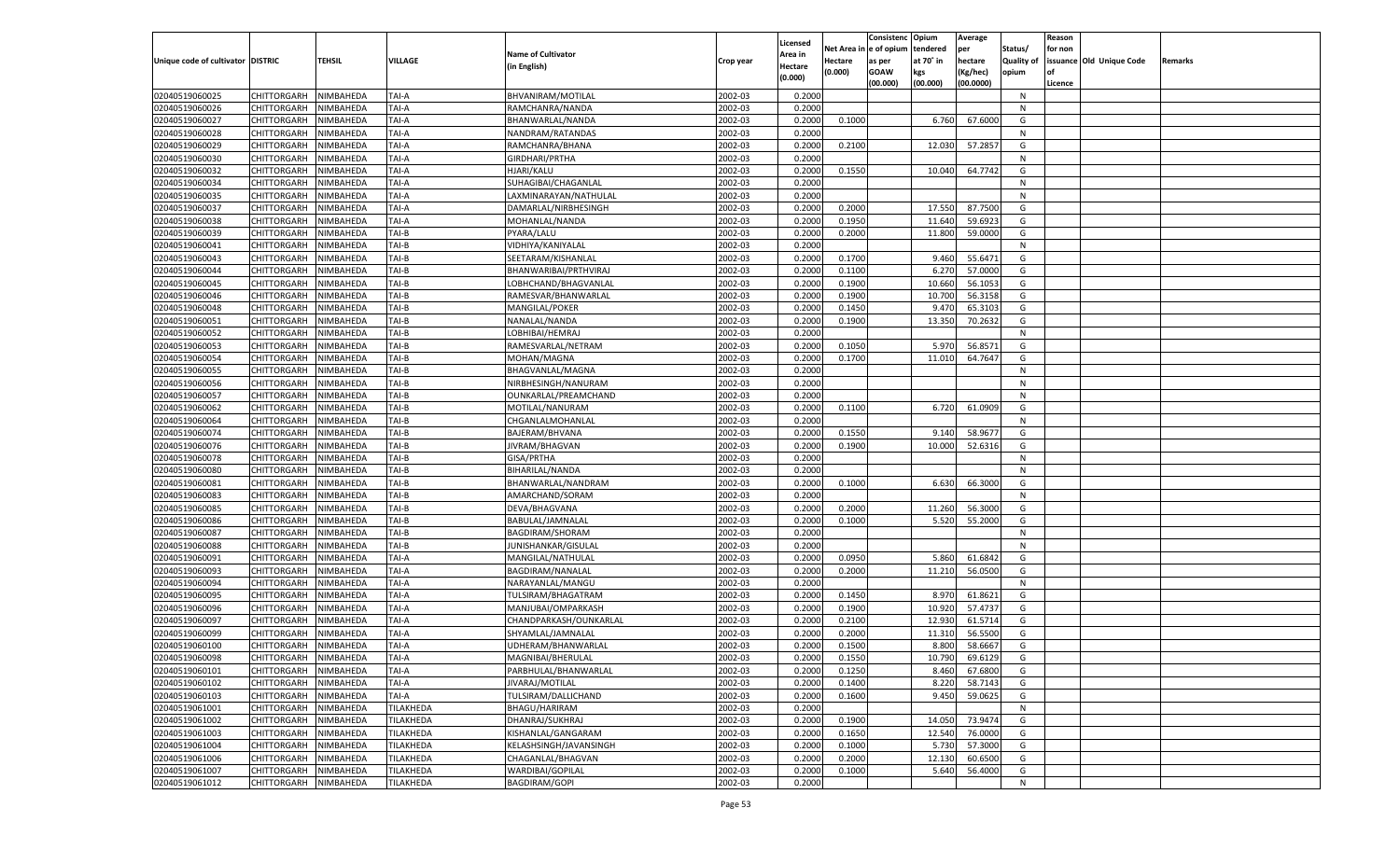|                                   |                       |               |            |                           |           |                           |          | Consistenc  | Opium     | Average   |                   | Reason  |                          |         |
|-----------------------------------|-----------------------|---------------|------------|---------------------------|-----------|---------------------------|----------|-------------|-----------|-----------|-------------------|---------|--------------------------|---------|
|                                   |                       |               |            | <b>Name of Cultivator</b> |           | Licensed                  | Net Area | e of opium  | tendered  | per       | Status/           | for non |                          |         |
| Unique code of cultivator DISTRIC |                       | <b>TEHSIL</b> | VILLAGE    | (in English)              | Crop year | <b>Area in</b><br>Hectare | Hectare  | as per      | at 70° in | hectare   | <b>Quality of</b> |         | issuance Old Unique Code | Remarks |
|                                   |                       |               |            |                           |           | (0.000)                   | (0.000)  | <b>GOAW</b> | kgs       | (Kg/hec)  | opium             |         |                          |         |
|                                   |                       |               |            |                           |           |                           |          | (00.000)    | (00.000)  | (00.0000) |                   | Licence |                          |         |
| 02040519061013                    | CHITTORGARH           | NIMBAHEDA     | TILAKHEDA  | BANSILAL/KISHANLAL        | 2002-03   | 0.2000                    | 0.1900   |             | 13.430    | 70.6842   | G                 |         |                          |         |
| 02040519061015                    | CHITTORGARH           | NIMBAHEDA     | TILAKHEDA  | DEVILAL/KALU              | 2002-03   | 0.2000                    | 0.1100   |             | 6.460     | 58.7273   | G                 |         |                          |         |
| 02040519061016                    | CHITTORGARH           | NIMBAHEDA     | TILAKHEDA  | SHANKARLAL/NARAYAN        | 2002-03   | 0.2000                    | 0.1600   |             | 9.120     | 57.0000   | G                 |         |                          |         |
| 02040519061017                    | CHITTORGARH           | NIMBAHEDA     | TILAKHEDA  | CUNNILAL/GANGARAM         | 2002-03   | 0.2000                    | 0.1600   |             | 10.640    | 66.5000   | G                 |         |                          |         |
| 02040519061018                    | CHITTORGARH           | NIMBAHEDA     | TILAKHEDA  | AMRATRAM/RAMA             | 2002-03   | 0.2000                    |          |             |           |           | F.                |         |                          |         |
| 02040519061019                    | CHITTORGARH           | NIMBAHEDA     | TILAKHEDA  | GULABCHAND/BARDICHAND     | 2002-03   | 0.2000                    |          |             |           |           | N                 |         |                          |         |
| 02040519061020                    | CHITTORGARH           | NIMBAHEDA     | TILAKHEDA  | NANDLAL/SHANKARLAI        | 2002-03   | 0.2000                    | 0.1050   |             | 5.810     | 55.333    | G                 |         |                          |         |
| 02040519061024                    | CHITTORGARH           | NIMBAHEDA     | TILAKHEDA  | GANSHYAMSINGH/GANPATSINGH | 2002-03   | 0.2000                    | 0.1050   |             | 5.560     | 52.9524   | G                 |         |                          |         |
| 02040519061026                    | CHITTORGARH           | NIMBAHEDA     | TILAKHEDA  | PREAMCHAND/MOTILAL        | 2002-03   | 0.2000                    |          |             |           |           | N                 |         |                          |         |
| 02040519061031                    | CHITTORGARH           | NIMBAHEDA     | TILAKHEDA  | CHTRBHUJ/CUNNILAL         | 2002-03   | 0.2000                    | 0.1900   |             | 13.200    | 69.473    | G                 |         |                          |         |
| 02040519062001                    | CHITTORGARH           | NIMBAHEDA     | UNKHLIYA-A | GISULAL/GANGARAM          | 2002-03   | 0.2000                    | 0.1900   |             | 14.500    | 76.3158   | G                 |         |                          |         |
| 02040519062002                    | CHITTORGARH           | NIMBAHEDA     | UNKHLIYA-A | KALURAM/NAGJIRAM          | 2002-03   | 0.2000                    | 0.2000   |             | 12.380    | 61.9000   | G                 |         |                          |         |
| 02040519062003                    | CHITTORGARH           | NIMBAHEDA     | UNKHLIYA-A | BADRILAL/NANDLAL          | 2002-03   | 0.2000                    | 0.1950   |             | 11.680    | 59.8974   | G                 |         |                          |         |
| 02040519062004                    | CHITTORGARH           | NIMBAHEDA     | UNKHLIYA-A | SEETABAI/GANGARAM         | 2002-03   | 0.2000                    | 0.1950   |             | 14.240    | 73.0256   | G                 |         |                          |         |
| 02040519062005                    | CHITTORGARH           | NIMBAHEDA     | UNKHLIYA-A | RAMLAL/NARAYAN            | 2002-03   | 0.2000                    | 0.1500   |             | 9.010     | 60.0667   | G                 |         |                          |         |
| 02040519062006                    | CHITTORGARH           | NIMBAHEDA     | UNKHLIYA-A | DEVILAL/KALU              | 2002-03   | 0.2000                    | 0.2000   |             | 11.320    | 56.6000   | G                 |         |                          |         |
| 02040519062007                    | CHITTORGARH           | NIMBAHEDA     | UNKHLIYA-A | BALIBAI/HEMRAJ            | 2002-03   | 0.2000                    | 0.1000   |             | 6.570     | 65.7000   | G                 |         |                          |         |
| 02040519062008                    | CHITTORGARH           | NIMBAHEDA     | UNKHLIYA-A | KISHANLAL/UDHERAM         | 2002-03   | 0.2000                    | 0.1950   |             | 11.160    | 57.2308   | G                 |         |                          |         |
| 02040519062009                    | CHITTORGARH           | NIMBAHEDA     | UNKHLIYA-A | BHURALAL/MANGILAL         | 2002-03   | 0.2000                    | 0.1000   |             | 6.310     | 63.1000   | G                 |         |                          |         |
| 02040519062010                    | CHITTORGARH           | NIMBAHEDA     | UNKHLIYA-A | UDHERAM/BHERA             | 2002-03   | 0.2000                    | 0.1450   |             | 8.780     | 60.5517   | G                 |         |                          |         |
| 02040519062011                    | CHITTORGARH           | NIMBAHEDA     | UNKHLIYA-A | RATANLAL/BARDICHAND       | 2002-03   | 0.2000                    | 0.1900   |             | 12.140    | 63.8947   | G                 |         |                          |         |
| 02040519062012                    | CHITTORGARH           | NIMBAHEDA     | UNKHLIYA-A | MOTILAL/KHEMA             | 2002-03   | 0.2000                    | 0.1500   |             | 9.190     | 61.2667   | G                 |         |                          |         |
| 02040519062013                    | CHITTORGARH           | NIMBAHEDA     | UNKHLIYA-A | <b>BHAGIRTH/KHEMA</b>     | 2002-03   | 0.2000                    | 0.1000   |             | 6.690     | 66.9000   | G                 |         |                          |         |
| 02040519062016                    | CHITTORGARH           | NIMBAHEDA     | UNKHLIYA-A | MANGILAL/MOTILAL          | 2002-03   | 0.2000                    | 0.2000   |             | 11.590    | 57.9500   | G                 |         |                          |         |
| 02040519062017                    | CHITTORGARH           | NIMBAHEDA     | UNKHLIYA-A | NANDLAL/BHOLIRAM          | 2002-03   | 0.2000                    | 0.2000   |             | 13.290    | 66.4500   | G                 |         |                          |         |
| 02040519062018                    | CHITTORGARH           | NIMBAHEDA     | UNKHLIYA-A | NIRBHERAM/RUKAMN          | 2002-03   | 0.2000                    | 0.2000   |             | 12.480    | 62.4000   | G                 |         |                          |         |
| 02040519062019                    | CHITTORGARH           | NIMBAHEDA     | UNKHLIYA-A | KAMLESH/KANIRAM           | 2002-03   | 0.2000                    | 0.2000   |             | 14.070    | 70.3500   | G                 |         |                          |         |
| 02040519062020                    | CHITTORGARH           | NIMBAHEDA     | UNKHLIYA-A | MADHOLAL/BHAGATRAM        | 2002-03   | 0.2000                    | 0.1950   |             | 13.480    | 69.1282   | G                 |         |                          |         |
| 02040519062021                    | CHITTORGARH           | NIMBAHEDA     | UNKHLIYA-A | <b>BADRILAL/SUKHA</b>     | 2002-03   | 0.2000                    | 0.1950   |             | 12.630    | 64.7692   | G                 |         |                          |         |
| 02040519062022                    | CHITTORGARH           | NIMBAHEDA     | UNKHLIYA-A | SHANKAR/POKERLAL          | 2002-03   | 0.2000                    | 0.1100   |             | 6.230     | 56.6364   | G                 |         |                          |         |
| 02040519062023                    | CHITTORGARH           | NIMBAHEDA     | UNKHLIYA-A | GANGARAM/NANJI            | 2002-03   | 0.2000                    | 0.1000   |             | 6.54      | 65.4000   | G                 |         |                          |         |
| 02040519062024                    | CHITTORGARH           | NIMBAHEDA     | UNKHLIYA-A | BARDIBAI/SHANKARLAL       | 2002-03   | 0.2000                    | 0.2000   |             | 11.460    | 57.3000   | G                 |         |                          |         |
| 02040519062025                    | CHITTORGARH           | NIMBAHEDA     | UNKHLIYA-A | RAMESVARLAL/CUNNILAL      | 2002-03   | 0.2000                    | 0.1000   |             | 6.21      | 62.1000   | G                 |         |                          |         |
| 02040519062026                    | CHITTORGARH           | NIMBAHEDA     | UNKHLIYA-A | CUNNILAL/MANGILAL         | 2002-03   | 0.2000                    | 0.1000   |             | 6.14      | 61.4000   | G                 |         |                          |         |
| 02040519062027                    |                       | NIMBAHEDA     |            |                           | 2002-03   | 0.2000                    | 0.1950   |             | 12.230    | 62.7179   | G                 |         |                          |         |
| 02040519062028                    | CHITTORGARH           |               | UNKHLIYA-A | KANMAL/CHOGA              | 2002-03   |                           |          |             |           |           | N                 |         |                          |         |
|                                   | CHITTORGARH           | NIMBAHEDA     | UNKHLIYA-A | KASTURIBAI/BHAGIRTH       |           | 0.2000                    |          |             |           |           |                   |         |                          |         |
| 02040519062030                    | CHITTORGARH           | NIMBAHEDA     | UNKHLIYA-A | PANNALAL/KEVALCHAND       | 2002-03   | 0.2000                    | 0.2000   |             | 13.120    | 65.6000   | G                 |         |                          |         |
| 02040519062031                    | CHITTORGARH           | NIMBAHEDA     | UNKHLIYA-A | NOJIBAI/CUNNILAL          | 2002-03   | 0.2000                    | 0.2050   |             | 13.360    | 65.1707   | G                 |         |                          |         |
| 02040519062032                    | CHITTORGARH           | NIMBAHEDA     | UNKHLIYA-A | SHANKAR/NATHU             | 2002-03   | 0.2000                    | 0.1950   |             | 11.51     | 59.0256   | G                 |         |                          |         |
| 02040519062033                    | CHITTORGARH           | NIMBAHEDA     | UNKHLIYA-A | DEVILAL/PRTHVIRAJ         | 2002-03   | 0.2000                    | 0.2050   |             | 11.51     | 56.1463   | G                 |         |                          |         |
| 02040519062037                    | CHITTORGARH           | NIMBAHEDA     | UNKHLIYA-A | GANESH/BHURA              | 2002-03   | 0.2000                    | 0.1000   |             | 6.370     | 63.7000   | G                 |         |                          |         |
| 02040519062038                    | CHITTORGARH           | NIMBAHEDA     | UNKHLIYA-A | MANGILAL/DAYARAM          | 2002-03   | 0.2000                    | 0.1000   |             | 6.100     | 61.0000   | G                 |         |                          |         |
| 02040519062039                    | CHITTORGARH           | NIMBAHEDA     | UNKHLIYA-A | MHDANSINGH/MNOHARSINGH    | 2002-03   | 0.2000                    |          |             |           |           | N                 |         |                          |         |
| 02040519062040                    | CHITTORGARH           | NIMBAHEDA     | UNKHLIYA-A | RADHAKISHAN/GANESH        | 2002-03   | 0.2000                    | 0.2100   |             | 12.660    | 60.285    | G                 |         |                          |         |
| 02040519062042                    | CHITTORGARH           | NIMBAHEDA     | UNKHLIYA-A | HARIRAM/DHOKEL            | 2002-03   | 0.2000                    |          |             |           |           | N                 |         |                          |         |
| 02040519062044                    | CHITTORGARH NIMBAHEDA |               | UNKHLIYA-A | MHDANLAL/MOHANLAL         | 2002-03   | 0.2000                    | 0.1000   |             | 6.150     | 61.5000   | G                 |         |                          |         |
| 02040519062046                    | <b>CHITTORGARH</b>    | NIMBAHEDA     | UNKHLIYA-A | KISHANLAL/DUNGRAM         | 2002-03   | 0.2000                    | 0.2000   |             | 12.120    | 60.6000   | G                 |         |                          |         |
| 02040519062047                    | CHITTORGARH           | NIMBAHEDA     | UNKHLIYA-A | <b>BHOTHLAL/NANDLAL</b>   | 2002-03   | 0.2000                    | 0.2000   |             | 11.940    | 59.7000   | G                 |         |                          |         |
| 02040519062048                    | <b>CHITTORGARH</b>    | NIMBAHEDA     | UNKHLIYA-A | MANGILAL/NARAYAN          | 2002-03   | 0.2000                    | 0.1900   |             | 11.020    | 58.0000   | G                 |         |                          |         |
| 02040519062050                    | <b>CHITTORGARH</b>    | NIMBAHEDA     | UNKHLIYA-A | RAMCHANDRA/KHEMRAJ        | 2002-03   | 0.2000                    | 0.1500   |             | 9.010     | 60.0667   | G                 |         |                          |         |
| 02040519062051                    | <b>CHITTORGARH</b>    | NIMBAHEDA     | UNKHLIYA-A | RAMCHANDRA/BHOTHLAL       | 2002-03   | 0.2000                    | 0.1900   |             | 11.020    | 58.0000   | G                 |         |                          |         |
| 02040519062052                    | <b>CHITTORGARH</b>    | NIMBAHEDA     | UNKHLIYA-A | NIRBHERAM/LALCHAND        | 2002-03   | 0.2000                    |          |             |           |           | N                 |         |                          |         |
| 02040519062053                    | <b>CHITTORGARH</b>    | NIMBAHEDA     | UNKHLIYA-A | MHDANLAL/BHOLIRAM         | 2002-03   | 0.2000                    | 0.1000   |             | 5.880     | 58.8000   | G                 |         |                          |         |
| 02040519062054                    | <b>CHITTORGARH</b>    | NIMBAHEDA     | UNKHLIYA-A | VENIRAM/KEVALCHAND        | 2002-03   | 0.2000                    | 0.2000   |             | 13.180    | 65.9000   | G                 |         |                          |         |
| 02040519062055                    | <b>CHITTORGARH</b>    | NIMBAHEDA     | UNKHLIYA-A | RADHAKISHAN/BHAGIRTH      | 2002-03   | 0.2000                    | 0.1900   |             | 13.490    | 71.0000   | G                 |         |                          |         |
| 02040519062056                    | CHITTORGARH           | NIMBAHEDA     | UNKHLIYA-B | RAMCHANDRA/NARAYAN        | 2002-03   | 0.2000                    | 0.1900   |             | 14.150    | 74.4737   | G                 |         |                          |         |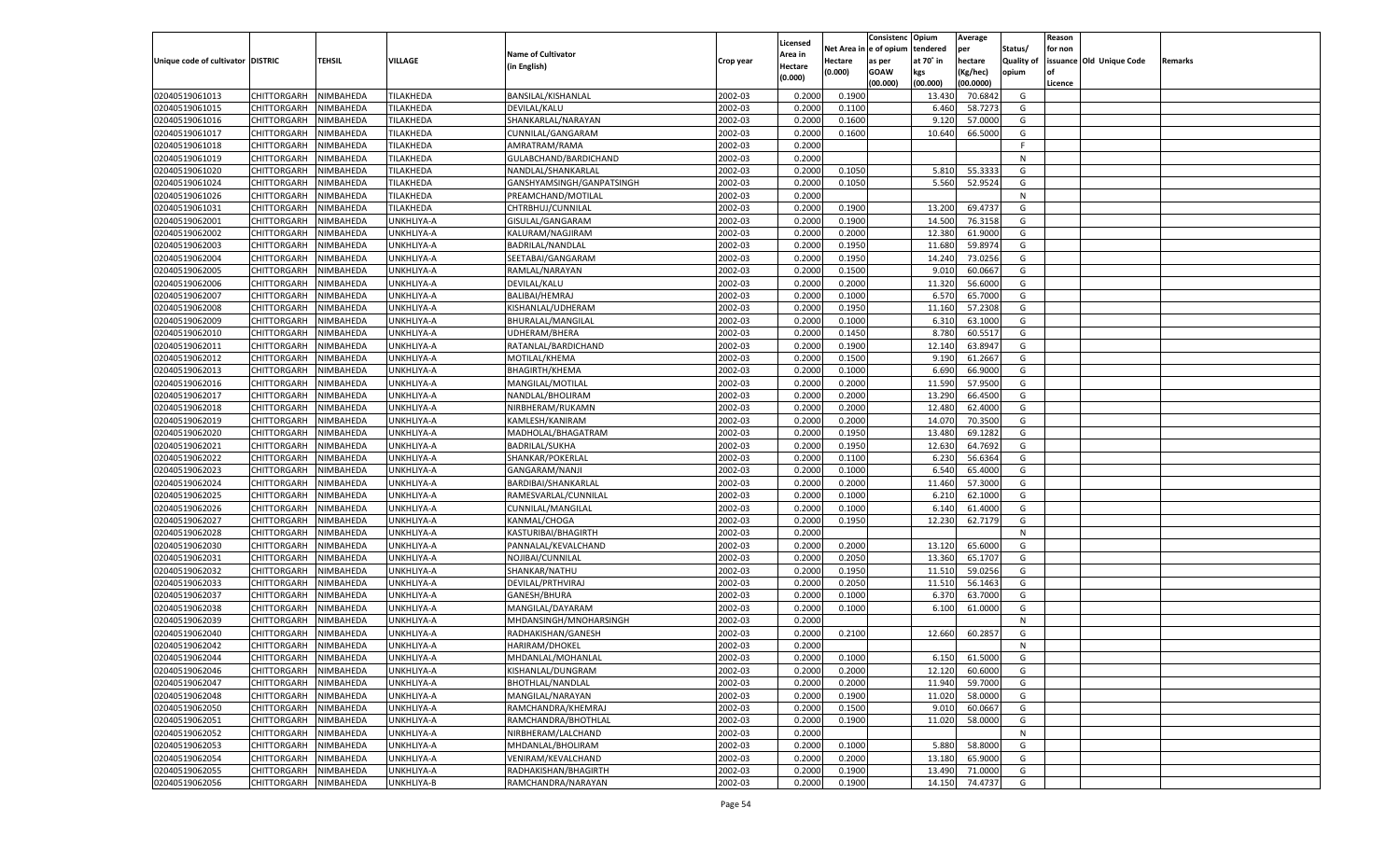|                                   |                       |               |            |                           |           |                           |          | Consistenc  | Opium     | Average       |                   | Reason  |                          |         |
|-----------------------------------|-----------------------|---------------|------------|---------------------------|-----------|---------------------------|----------|-------------|-----------|---------------|-------------------|---------|--------------------------|---------|
|                                   |                       |               |            | <b>Name of Cultivator</b> |           | Licensed                  | Net Area | e of opium  | tendered  | per           | Status/           | for non |                          |         |
| Unique code of cultivator DISTRIC |                       | <b>TEHSIL</b> | VILLAGE    | (in English)              | Crop year | <b>Area in</b><br>Hectare | Hectare  | as per      | at 70° in | hectare       | <b>Quality of</b> |         | issuance Old Unique Code | Remarks |
|                                   |                       |               |            |                           |           | (0.000)                   | (0.000)  | <b>GOAW</b> | kgs       | (Kg/hec)      | opium             |         |                          |         |
|                                   |                       |               |            |                           |           |                           |          | (00.000)    | (00.000)  | (00.0000)     |                   | Licence |                          |         |
| 02040519062057                    | CHITTORGARH           | NIMBAHEDA     | UNKHLIYA-B | JAIRAJ/BADRILAL           | 2002-03   | 0.2000                    | 0.1950   |             | 12.070    | 61.8974       | G                 |         |                          |         |
| 02040519062058                    | CHITTORGARH           | NIMBAHEDA     | UNKHLIYA-B | OUNKARLAL/GANGARAM        | 2002-03   | 0.2000                    | 0.1500   |             | 10.650    | 71.0000       | G                 |         |                          |         |
| 02040519062059                    | CHITTORGARH           | NIMBAHEDA     | UNKHLIYA-B | DEVILAL/NANDRAM           | 2002-03   | 0.2000                    | 0.1050   |             | 7.540     | 71.8095       | G                 |         |                          |         |
| 02040519062060                    | CHITTORGARH           | NIMBAHEDA     | UNKHLIYA-B | BANSILAL/BADRILAL         | 2002-03   | 0.2000                    | 0.1950   |             | 12.440    | 63.7949       | G                 |         |                          |         |
| 02040519062061                    | CHITTORGARH           | NIMBAHEDA     | UNKHLIYA-B | MOTILAL/MOHANLAI          | 2002-03   | 0.2000                    | 0.2050   |             | 12.900    | 62.9268       | G                 |         |                          |         |
| 02040519062062                    | CHITTORGARH           | NIMBAHEDA     | UNKHLIYA-B | NANDLAL/DUNGA             | 2002-03   | 0.2000                    | 0.1900   |             | 13.250    | 69.7368       | G                 |         |                          |         |
| 02040519062063                    | CHITTORGARH           | NIMBAHEDA     | UNKHLIYA-B | KANIRAM/SUKHDEV           | 2002-03   | 0.2000                    | 0.2000   |             | 13.730    | 68.6500       | G                 |         |                          |         |
| 02040519062064                    | CHITTORGARH           | NIMBAHEDA     | UNKHLIYA-B | <b>BHAGIRTH/CUNNILAL</b>  | 2002-03   | 0.2000                    | 0.1950   |             | 13.230    | 67.8462       | G                 |         |                          |         |
| 02040519062065                    | CHITTORGARH           | NIMBAHEDA     | UNKHLIYA-B | NARAYAN/KASIRAM           | 2002-03   | 0.2000                    | 0.1950   |             | 13.460    | 69.0256       | G                 |         |                          |         |
| 02040519062066                    | CHITTORGARH           | NIMBAHEDA     | UNKHLIYA-B | BALURAM/TODHURAM          | 2002-03   | 0.2000                    | 0.1850   |             | 11.660    | 63.0270       | G                 |         |                          |         |
| 02040519062067                    | CHITTORGARH           | NIMBAHEDA     | UNKHLIYA-B | NANALAL/PANNALAL          | 2002-03   | 0.2000                    | 0.1000   |             | 6.190     | 61.9000       | G                 |         |                          |         |
| 02040519062068                    | CHITTORGARH           | NIMBAHEDA     | UNKHLIYA-B | RATANLAL/UDHERAM          | 2002-03   | 0.2000                    | 0.0950   |             | 5.350     | 56.3158       | G                 |         |                          |         |
| 02040519062069                    | CHITTORGARH           | NIMBAHEDA     | UNKHLIYA-B | HEMA/BHAGIRTH             | 2002-03   | 0.2000                    | 0.2000   |             | 11.660    | 58.3000       | G                 |         |                          |         |
| 02040519062071                    | CHITTORGARH           | NIMBAHEDA     | UNKHLIYA-B | CHAGANLAL/ASHARAM         | 2002-03   | 0.2000                    | 0.1700   |             | 9.84      | 57.882        | G                 |         |                          |         |
| 02040519062072                    | CHITTORGARH           | NIMBAHEDA     | UNKHLIYA-B | MATHURALAL/MANGILAL       | 2002-03   | 0.2000                    | 0.2000   |             | 13.100    | 65.5000       | G                 |         |                          |         |
| 02040519062073                    | CHITTORGARH           | NIMBAHEDA     | UNKHLIYA-B | DEVILAL/VENIRAM           | 2002-03   | 0.2000                    | 0.1500   |             | 9.780     | 65.2000       | G                 |         |                          |         |
| 02040519062074                    | CHITTORGARH           | NIMBAHEDA     | UNKHLIYA-B | DHAPUBAI/JAGNNATH         | 2002-03   | 0.2000                    | 0.1950   |             | 12.260    | 62.8718       | G                 |         |                          |         |
| 02040519062075                    | CHITTORGARH           | NIMBAHEDA     | UNKHLIYA-B | JAGNNATH/HEERALAL         | 2002-03   | 0.2000                    | 0.1950   |             | 12.680    | 65.0256       | G                 |         |                          |         |
| 02040519062076                    | CHITTORGARH           | NIMBAHEDA     | UNKHLIYA-B | BHOTHLAL/WARDA            | 2002-03   | 0.2000                    | 0.1950   |             | 11.560    | 59.2821       | G                 |         |                          |         |
| 02040519062077                    | CHITTORGARH           | NIMBAHEDA     | UNKHLIYA-B | MOHANLAL/LAXMICHAND       | 2002-03   | 0.2000                    | 0.1750   |             | 10.390    | 59.3714       | G                 |         |                          |         |
| 02040519062078                    | CHITTORGARH           | NIMBAHEDA     | UNKHLIYA-B | KESURAM/NARAYAN           | 2002-03   | 0.2000                    | 0.2000   |             | 12.180    | 60.9000       | G                 |         |                          |         |
| 02040519062080                    | CHITTORGARH           | NIMBAHEDA     | UNKHLIYA-B | DOLATRAM/POKHER           | 2002-03   | 0.2000                    | 0.1900   |             | 13.850    | 72.8947       | G                 |         |                          |         |
| 02040519062081                    | CHITTORGARH           | NIMBAHEDA     | UNKHLIYA-B | BHANWARLAL/NARAYAN        | 2002-03   | 0.2000                    |          |             |           |               | N                 |         |                          |         |
| 02040519062082                    | CHITTORGARH           | NIMBAHEDA     | UNKHLIYA-B | <b>BALU/MANGILAL</b>      | 2002-03   | 0.2000                    | 0.1950   |             | 12.340    | 63.2821       | G                 |         |                          |         |
| 02040519062083                    | CHITTORGARH           | NIMBAHEDA     | UNKHLIYA-B | UTHAMCHAND/BHOLIRAM       | 2002-03   | 0.2000                    | 0.1950   |             | 14.030    | 71.9487       | G                 |         |                          |         |
| 02040519062084                    | CHITTORGARH           | NIMBAHEDA     | UNKHLIYA-B | GORILAL/NARAYAN           | 2002-03   | 0.2000                    | 0.1800   |             | 11.320    | 62.888        | G                 |         |                          |         |
| 02040519062085                    | CHITTORGARH           | NIMBAHEDA     | UNKHLIYA-B | NANDLAL/JAGNNATH          | 2002-03   | 0.2000                    | 0.1500   |             | 8.670     | 57.8000       | G                 |         |                          |         |
| 02040519062086                    | CHITTORGARH           | NIMBAHEDA     | UNKHLIYA-B | CHAMPALAL/BADRILAL        | 2002-03   | 0.2000                    | 0.2000   |             | 12.800    | 64.0000       | G                 |         |                          |         |
| 02040519062087                    | CHITTORGARH           | NIMBAHEDA     | UNKHLIYA-B | TULSIRAM/KISHNA           | 2002-03   | 0.2000                    | 0.1850   |             | 11.960    | 64.6486       | G                 |         |                          |         |
| 02040519062089                    | CHITTORGARH           | NIMBAHEDA     | UNKHLIYA-B | GANGARAM/KALU             | 2002-03   | 0.2000                    | 0.0950   |             | 5.970     | 62.8421       | G                 |         |                          |         |
| 02040519062090                    | CHITTORGARH           | NIMBAHEDA     | UNKHLIYA-B | NANURAM/LAXMAN            | 2002-03   | 0.2000                    | 0.1600   |             | 8.050     | 50.3125       | G                 | 04      |                          |         |
| 02040519062092                    | CHITTORGARH           | NIMBAHEDA     | UNKHLIYA-B | MOHANLAL/NARAYAN          | 2002-03   | 0.2000                    |          |             |           |               | N                 |         |                          |         |
| 02040519062093                    | CHITTORGARH           | NIMBAHEDA     | UNKHLIYA-B | NANALAL/TODURAM           | 2002-03   | 0.2000                    | 0.1500   |             | 9.420     | 62.8000       | G                 |         |                          |         |
| 02040519062094                    | CHITTORGARH           | NIMBAHEDA     | UNKHLIYA-B | MOTILAL/TODURAM           | 2002-03   | 0.2000                    | 0.1500   |             | 9.40      | 62.6667       | G                 |         |                          |         |
| 02040519062095                    | CHITTORGARH           | NIMBAHEDA     | UNKHLIYA-B | MANGILAL/PRTHVIRAJ        | 2002-03   | 0.2000                    | 0.1500   |             | 9.010     | 60.0667       | G                 |         |                          |         |
| 02040519062096                    | CHITTORGARH           | NIMBAHEDA     | UNKHLIYA-B | UDHERAM/BABRU             | 2002-03   | 0.2000                    | 0.1450   |             | 9.43      | 65.0345       | G                 |         |                          |         |
| 02040519062097                    | CHITTORGARH           | NIMBAHEDA     | UNKHLIYA-B | GORILAL/BABRU             | 2002-03   | 0.2000                    | 0.1450   |             | 10.100    | 69.655        | G                 |         |                          |         |
| 02040519062098                    | CHITTORGARH           | NIMBAHEDA     | UNKHLIYA-B | KANMAL/CHAGANLAL          | 2002-03   | 0.2000                    | 0.2000   |             | 12.930    | 64.6500       | G                 |         |                          |         |
| 02040519062099                    | CHITTORGARH           | NIMBAHEDA     | UNKHLIYA-B | MANGILAL/CUNNILAL         | 2002-03   | 0.2000                    | 0.1900   |             | 12.570    | 66.1579       | G                 |         |                          |         |
| 02040519062100                    | CHITTORGARH           | NIMBAHEDA     | UNKHLIYA-B | DEVBAI/BHOTHLAL           | 2002-03   | 0.2000                    | 0.1600   |             | 9.40      | 58.7500       | G                 |         |                          |         |
| 02040519062101                    | CHITTORGARH           | NIMBAHEDA     | UNKHLIYA-B | TULSIBAI/PRTHVIRAJ        | 2002-03   | 0.2000                    | 0.1400   |             | 8.31      | 59.3571       | G                 |         |                          |         |
| 02040519062104                    | CHITTORGARH           | NIMBAHEDA     | UNKHLIYA-B | NIRBHESINGH/DALCHAND      | 2002-03   | 0.2000                    | 0.1900   |             | 12.830    | 67.5263       | G                 |         |                          |         |
| 02040519062105                    | CHITTORGARH           | NIMBAHEDA     | UNKHLIYA-B | PARTAPIBAI/HEERALAI       | 2002-03   | 0.2000                    |          |             |           |               | N                 |         |                          |         |
| 02040519062106                    |                       |               |            |                           | 2002-03   |                           |          |             | 9.530     | 63.533        | G                 |         |                          |         |
|                                   | CHITTORGARH           | NIMBAHEDA     | UNKHLIYA-B | SOHANLAL/NANALAL          |           | 0.2000                    | 0.1500   |             |           | 90.6000       |                   |         |                          |         |
| 02040519062108                    | CHITTORGARH           | NIMBAHEDA     | UNKHLIYA-B | DEVILAL/TARACHAND         | 2002-03   | 0.2000                    | 0.1000   |             | 9.060     |               | G                 |         |                          |         |
| 02040519062109                    | CHITTORGARH NIMBAHEDA |               | UNKHLIYA-B | SURESHCHANDRA/SARJUBAI    | 2002-03   | 0.2000                    | 0.0950   |             |           | 4.910 51.6842 | G                 | 04      |                          |         |
| 02040519062112                    | <b>CHITTORGARH</b>    | NIMBAHEDA     | UNKHLIYA-B | UDHELAL/KISHANLAL         | 2002-03   | 0.2000                    | 0.1000   |             | 5.750     | 57.5000       | G                 |         |                          |         |
| 02040519062113                    | <b>CHITTORGARH</b>    | NIMBAHEDA     | UNKHLIYA-B | BASNTIBAI/BHERULAL        | 2002-03   | 0.2000                    | 0.2000   |             | 11.600    | 58.0000       | G                 |         |                          |         |
| 02040519062115                    | <b>CHITTORGARH</b>    | NIMBAHEDA     | UNKHLIYA-B | MATHURALAL/FAKIRCHAND     | 2002-03   | 0.2000                    | 0.1900   |             | 10.810    | 56.8947       | G                 |         |                          |         |
| 02040519062117                    | <b>CHITTORGARH</b>    | NIMBAHEDA     | UNKHLIYA-B | BABRU/MOTI                | 2002-03   | 0.2000                    | 0.1900   |             | 10.940    | 57.5789       | G                 |         |                          |         |
| 02040519062118                    | <b>CHITTORGARH</b>    | NIMBAHEDA     | UNKHLIYA-B | JAIRAJ/DHULA              | 2002-03   | 0.2000                    | 0.2000   |             | 11.340    | 56.7000       | G                 |         |                          |         |
| 02040519062119                    | <b>CHITTORGARH</b>    | NIMBAHEDA     | UNKHLIYA-B | BABRULAL/GANGARAM         | 2002-03   | 0.2000                    | 0.1500   |             | 7.710     | 51.4000       | G                 | 04      |                          |         |
| 02040519062122                    | <b>CHITTORGARH</b>    | NIMBAHEDA     | UNKHLIYA-B | BHANWARLAL/KESURAM        | 2002-03   | 0.2000                    | 0.1500   |             | 8.450     | 56.3333       | G                 |         |                          |         |
| 02040519062124                    | <b>CHITTORGARH</b>    | NIMBAHEDA     | UNKHLIYA-B | SHANKARLAL/DEVILAL        | 2002-03   | 0.2000                    | 0.1500   |             | 8.590     | 57.2667       | G                 |         |                          |         |
| 02040519062125                    | <b>CHITTORGARH</b>    | NIMBAHEDA     | UNKHLIYA-B | OUNKARLAL/KESURAM         | 2002-03   | 0.2000                    | 0.1950   |             | 11.800    | 60.5128       | G                 |         |                          |         |
| 02040519062126                    | CHITTORGARH           | NIMBAHEDA     | UNKHLIYA-B | LAKMICHAND/SUKHDEV        | 2002-03   | 0.2000                    | 0.1500   |             | 8.150     | 54.3333       |                   | 02      |                          |         |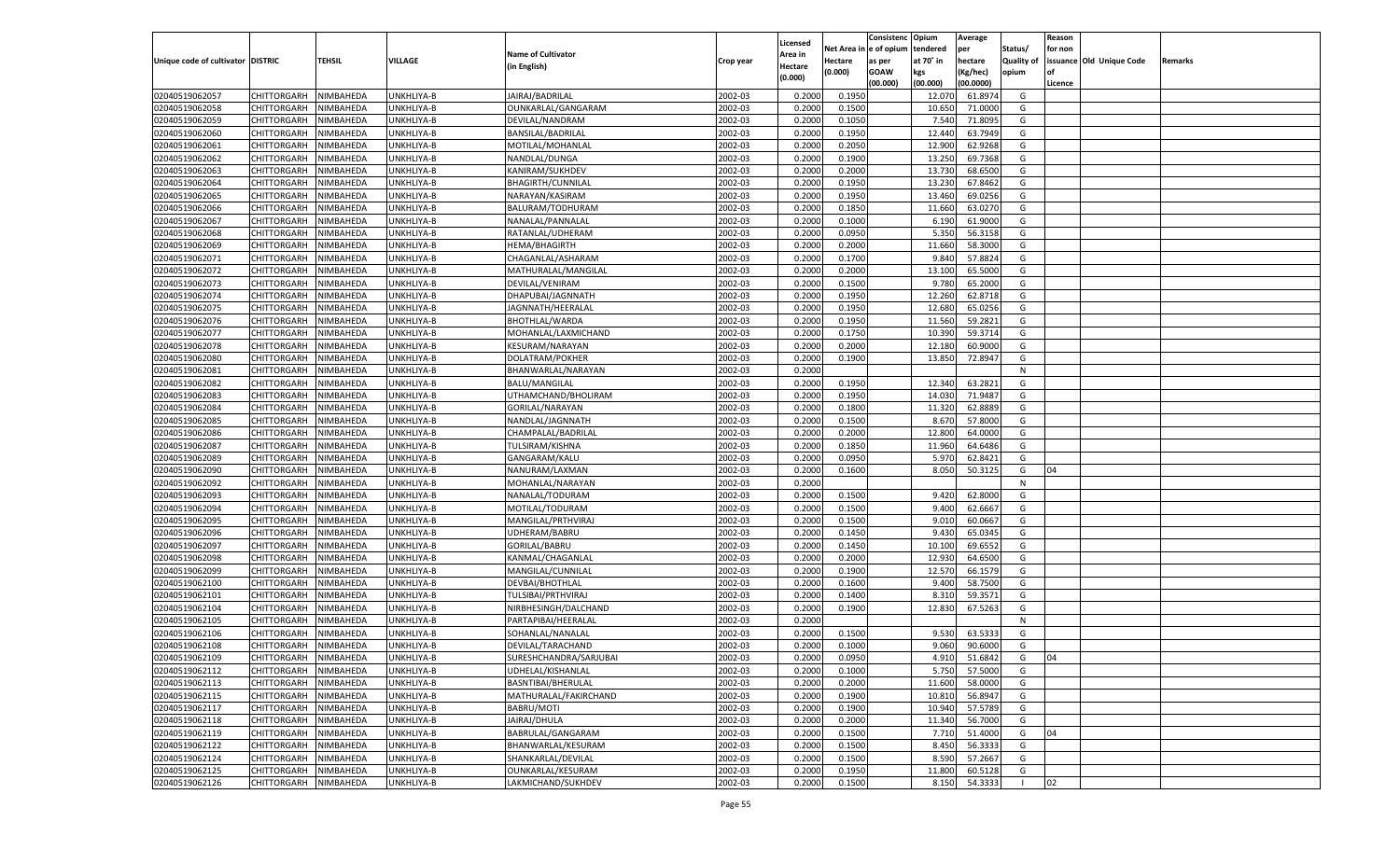|                                   |                       |               |              |                           |           |                           |          | Consistenc  | Opium     | Average            |                   | Reason  |                          |         |
|-----------------------------------|-----------------------|---------------|--------------|---------------------------|-----------|---------------------------|----------|-------------|-----------|--------------------|-------------------|---------|--------------------------|---------|
|                                   |                       |               |              | <b>Name of Cultivator</b> |           | Licensed                  | Net Area | e of opium  | tendered  | per                | Status/           | for non |                          |         |
| Unique code of cultivator DISTRIC |                       | <b>TEHSIL</b> | VILLAGE      | (in English)              | Crop year | <b>Area in</b><br>Hectare | Hectare  | as per      | at 70° in | hectare            | <b>Quality of</b> |         | issuance Old Unique Code | Remarks |
|                                   |                       |               |              |                           |           | (0.000)                   | (0.000)  | <b>GOAW</b> | kgs       | (Kg/hec)           | opium             |         |                          |         |
|                                   |                       |               |              |                           |           |                           |          | (00.000)    | (00.000)  | (00.0000)          |                   | Licence |                          |         |
| 02040519062127                    | CHITTORGARH           | NIMBAHEDA     | UNKHLIYA-B   | BAGDIRAM/HEERALAL         | 2002-03   | 0.2000                    | 0.1100   |             | 5.980     | 54.3636            | G                 |         |                          |         |
| 02040519062128                    | CHITTORGARH           | NIMBAHEDA     | UNKHLIYA-B   | <b>BHOTHLAL/RAMLAL</b>    | 2002-03   | 0.2000                    | 0.0950   |             | 5.340     | 56.2105            | G                 |         |                          |         |
| 02040519062129                    | CHITTORGARH           | NIMBAHEDA     | UNKHLIYA-B   | MATHURALAL/NARAYAN        | 2002-03   | 0.2000                    | 0.1900   |             | 13.220    | 69.5789            | G                 |         |                          |         |
| 02040519062130                    | CHITTORGARH           | NIMBAHEDA     | UNKHLIYA-B   | RANGLAL/LAXMICHAND        | 2002-03   | 0.2000                    | 0.1800   |             | 9.840     | 54.6667            | G                 |         |                          |         |
| 02040519062131                    | CHITTORGARH           | NIMBAHEDA     | UNKHLIYA-B   | SHANKARLAL/HEERALAL       | 2002-03   | 0.2000                    | 0.1950   |             | 11.790    | 60.4615            | G                 |         |                          |         |
| 02040519062132                    | CHITTORGARH           | NIMBAHEDA     | UNKHLIYA-B   | MOTILAL/UDHERAM           | 2002-03   | 0.2000                    | 0.1400   |             | 9.100     | 65.0000            | G                 |         |                          |         |
| 02040519062134                    | CHITTORGARH           | NIMBAHEDA     | UNKHLIYA-B   | FULCHAND/MADHOLAL         | 2002-03   | 0.2000                    | 0.1950   |             | 10.130    | 51.9487            | G                 | 04      |                          |         |
| 02040519062135                    | CHITTORGARH           | NIMBAHEDA     | UNKHLIYA-B   | LABHCHAND/JAGNNATH        | 2002-03   | 0.2000                    | 0.1500   |             | 8.570     | 57.133             | G                 |         |                          |         |
| 02040519062136                    | CHITTORGARH           | NIMBAHEDA     | UNKHLIYA-B   | MITTULAL/BABRULAL         | 2002-03   | 0.2000                    | 0.1950   |             | 12.260    | 62.8718            | G                 |         |                          |         |
| 02040519062137                    | CHITTORGARH           | NIMBAHEDA     | UNKHLIYA-B   | TARACHAND/PRTHA           | 2002-03   | 0.2000                    | 0.1000   |             | 5.270     | 52.7000            | G                 |         |                          |         |
| 02040519062138                    | CHITTORGARH           | NIMBAHEDA     | UNKHLIYA-B   | RATANLAL/DALLICHAND       | 2002-03   | 0.2000                    | 0.2000   |             | 9.770     | 48.8500            | G                 | 04      |                          |         |
| 02040519062139                    | CHITTORGARH           | NIMBAHEDA     | UNKHLIYA-B   | UDHERAM/PRTHVIRAJ         | 2002-03   | 0.2000                    | 0.1950   |             | 11.150    | 57.1795            | G                 |         |                          |         |
| 02040519062140                    | CHITTORGARH           | NIMBAHEDA     | UNKHLIYA-B   | RANGLAL/KESURAM           | 2002-03   | 0.2000                    | 0.1950   |             | 12.690    | 65.0769            | G                 |         |                          |         |
| 02040519062141                    | CHITTORGARH           | NIMBAHEDA     | UNKHLIYA-B   | KALURAM/DEVILAL           | 2002-03   | 0.2000                    | 0.1400   |             | 7.180     | 51.285             | G                 | 04      |                          |         |
| 02040519062142                    | CHITTORGARH           | NIMBAHEDA     | UNKHLIYA-B   | BHERULAL/CUNNILAL         | 2002-03   | 0.2000                    | 0.1000   |             | 6.160     | 61.6000            | G                 |         |                          |         |
| 02040519062143                    | CHITTORGARH           | NIMBAHEDA     | UNKHLIYA-B   | MHDANLAL/NANURAM          | 2002-03   | 0.2000                    | 0.1850   |             | 12.31     | 66.5405            | G                 |         |                          |         |
| 02040519062144                    | CHITTORGARH           | NIMBAHEDA     | UNKHLIYA-B   | KISHANLAL/DEVILAL         | 2002-03   | 0.2000                    | 0.1500   |             | 10.470    | 69.8000            | G                 |         |                          |         |
| 02040519062145                    | CHITTORGARH           | NIMBAHEDA     | UNKHLIYA-B   | LAXMILAL/SHANKARLAL       | 2002-03   | 0.2000                    | 0.2000   |             | 12.130    | 60.6500            | G                 |         |                          |         |
| 02040519062146                    | CHITTORGARH           | NIMBAHEDA     | UNKHLIYA-B   | NANURAM/GOPAL             | 2002-03   | 0.2000                    | 0.1950   |             | 13.300    | 68.2051            | G                 |         |                          |         |
| 02040519062147                    | CHITTORGARH           | NIMBAHEDA     | UNKHLIYA-B   | JAGDISHCHANDRA/JIVRAJ     | 2002-03   | 0.2000                    | 0.1050   |             | 5.460     | 52.0000            | G                 |         |                          |         |
| 02040519062148                    | CHITTORGARH           | NIMBAHEDA     | UNKHLIYA-B   | NIRBHERAM/SHANKARLAL      | 2002-03   | 0.2000                    | 0.2000   |             | 11.800    | 59.0000            | G                 |         |                          |         |
| 02040519062150                    | CHITTORGARH           | NIMBAHEDA     | UNKHLIYA-B   | MITTHULAL/BABRU           | 2002-03   | 0.2000                    |          |             |           |                    | N                 |         |                          |         |
| 02040519062152                    | CHITTORGARH           | NIMBAHEDA     | UNKHLIYA-B   | KANMAL/MADHOLAI           | 2002-03   | 0.2000                    | 0.1600   |             | 9.290     | 58.062             | G                 |         |                          |         |
| 02040519062153                    | CHITTORGARH           | NIMBAHEDA     | UNKHLIYA-B   | PANNALAL/GISULAL          | 2002-03   | 0.2000                    | 0.1000   |             | 3.640     | 36.4000            |                   | 02      |                          |         |
| 02040519062154                    | CHITTORGARH           | NIMBAHEDA     | UNKHLIYA-B   | BHVANIRAM/BASANTRAM       | 2002-03   | 0.2000                    | 0.1500   |             | 9.100     | 60.6667            | G                 |         |                          |         |
| 02040519062156                    | CHITTORGARH           | NIMBAHEDA     | UNKHLIYA-B   | MATHURALAL/GANESH         | 2002-03   | 0.2000                    | 0.1000   |             | 3.680     | 36.8000            |                   | 02      |                          |         |
| 02040519062157                    | CHITTORGARH           | NIMBAHEDA     | UNKHLIYA-B   | GOPILAL/MANGILAL          | 2002-03   | 0.2000                    | 0.1600   |             | 7.920     | 49.5000            |                   | 02      |                          |         |
| 02040519062158                    | CHITTORGARH           | NIMBAHEDA     | UNKHLIYA-B   | BHAGVANLAL/MANGILAL       | 2002-03   | 0.2000                    | 0.1100   |             | 6.100     | 55.4545            | G                 |         |                          |         |
| 02040519062159                    | CHITTORGARH           | NIMBAHEDA     | UNKHLIYA-B   | UDHERAM/SUKHDEV           | 2002-03   | 0.2000                    | 0.1900   |             | 13.020    | 68.5263            | G                 |         |                          |         |
| 02040519062161                    | CHITTORGARH           | NIMBAHEDA     | UNKHLIYA-B   | BADRILAL/CHTRBHUJ         | 2002-03   | 0.2000                    | 0.2000   |             | 11.560    | 57.8000            | G                 |         |                          |         |
| 02040519062162                    | CHITTORGARH           | NIMBAHEDA     | UNKHLIYA-B   | AMBHALAL/NANDLAL          | 2002-03   | 0.2000                    |          |             |           |                    | N                 |         |                          |         |
| 02040519062163                    | CHITTORGARH           | NIMBAHEDA     | UNKHLIYA-B   | CUNNILAL/CHAGANLAL        | 2002-03   | 0.2000                    | 0.1950   |             | 12.060    | 61.8462            | G                 |         |                          |         |
| 02040519062165                    | CHITTORGARH           | NIMBAHEDA     | UNKHLIYA-A   | MANGILAL/RAMLAL           | 2002-03   | 0.2000                    | 0.1000   |             | 5.880     | 58.8000            | G                 |         |                          |         |
| 02040519062166                    | CHITTORGARH           | NIMBAHEDA     | UNKHLIYA-A   | BHERULAL/PRTHVIRAJ        | 2002-03   | 0.2000                    | 0.1800   |             | 12.000    | 66.666             | G                 |         |                          |         |
| 02040519062167                    | CHITTORGARH           | NIMBAHEDA     | UNKHLIYA-A   | DHANRAJ/HARLAL            | 2002-03   | 0.2000                    |          |             |           |                    | N                 |         |                          |         |
| 02040519062168                    | CHITTORGARH           | NIMBAHEDA     | UNKHLIYA-A   | <b>CUNNILAL/HEMRAJ</b>    | 2002-03   | 0.2000                    | 0.1050   |             | 6.110     | 58.1905            | G                 |         |                          |         |
| 02040519062169                    | CHITTORGARH           | NIMBAHEDA     | UNKHLIYA-A   | RUKMNIBAI/NANURAM         | 2002-03   | 0.2000                    | 0.2000   |             | 12.120    | 60.6000            | G                 |         |                          |         |
| 02040519062170                    | CHITTORGARH           | NIMBAHEDA     | UNKHLIYA-A   | NANDKISOR/NANURAM         | 2002-03   | 0.2000                    | 0.1450   |             | 9.100     | 62.7586            | G                 |         |                          |         |
| 02040519062171                    | CHITTORGARH           | NIMBAHEDA     | UNKHLIYA-A   | JAGDISHCHANDRA/RATANLAL   | 2002-03   | 0.2000                    | 0.0950   |             | 6.590     | 69.3684            | G                 |         |                          |         |
| 02040519062172                    | CHITTORGARH           | NIMBAHEDA     | UNKHLIYA-A   | JAGNNATH/HEMRAJ           | 2002-03   | 0.2000                    | 0.1900   |             | 12.000    | 63.1579            | G                 |         |                          |         |
| 02040519062173                    | CHITTORGARH           | NIMBAHEDA     | UNKHLIYA-A   | MANGILAL/CHTRBHUJ         | 2002-03   | 0.2000                    | 0.1900   |             | 16.020    | 84.3158            | G                 |         |                          |         |
| 02040519062174                    | CHITTORGARH           | NIMBAHEDA     | UNKHLIYA-A   | PANNALAL/KJODHJI          | 2002-03   | 0.2000                    | 0.1750   |             | 10.14     | 57.9429            | G                 |         |                          |         |
| 02040519062176                    | CHITTORGARH           | NIMBAHEDA     | UNKHLIYA-A   | DALCHAND/JODHAJI          | 2002-03   | 0.2000                    | 0.1950   |             | 12.81     | 65.692             | G                 |         |                          |         |
| 02040519062177                    | CHITTORGARH           | NIMBAHEDA     | UNKHLIYA-A   | PYARCHAND/KHEMRAJ         | 2002-03   | 0.2000                    | 0.1550   |             | 9.190     | 59.2903            | G                 |         |                          |         |
| 02040519062178                    |                       | NIMBAHEDA     |              | DEVILAL/HEMRAJ            | 2002-03   | 0.2000                    | 0.2000   |             | 12.270    | 61.3500            | G                 |         |                          |         |
|                                   | CHITTORGARH           |               | UNKHLIYA-A   |                           |           |                           |          |             |           |                    |                   |         |                          |         |
| 02040519062179                    | CHITTORGARH NIMBAHEDA |               | UNKHLIYA-A   | BANSILAL/BADRILAL         | 2002-03   | 0.2000                    | 0.2000   |             | 14.710    | 73.5500<br>63.2000 | G                 |         |                          |         |
| 02040519062180                    | <b>CHITTORGARH</b>    | NIMBAHEDA     | UNKHLIYA-A   | BHANWARLAL/KHEMRAJ        | 2002-03   | 0.2000                    | 0.1500   |             | 9.480     |                    | G                 |         |                          |         |
| 02040519062181                    | CHITTORGARH           | NIMBAHEDA     | UNKHLIYA-A   | CHTRSINGH/MHDANSINGH      | 2002-03   | 0.2000                    | 0.2050   |             | 11.040    | 53.8537            | G                 |         |                          |         |
| 02040519062182                    | <b>CHITTORGARH</b>    | NIMBAHEDA     | UNKHLIYA-A   | <b>BADRILAL/BHOTHLAL</b>  | 2002-03   | 0.2000                    | 0.1850   |             | 11.210    | 60.5946            | G                 |         |                          |         |
| 02040519062183                    | <b>CHITTORGARH</b>    | NIMBAHEDA     | UNKHLIYA-A   | RATANLAL/DEVILAL          | 2002-03   | 0.2000                    | 0.1750   |             | 10.400    | 59.4286            | G                 |         |                          |         |
| 02040519062184                    | <b>CHITTORGARH</b>    | NIMBAHEDA     | UNKHLIYA-A   | HEMRAJ/NARAYAN            | 2002-03   | 0.2000                    | 0.1850   |             | 9.270     | 50.1081            | G                 | 04      |                          |         |
| 02040519062187                    | <b>CHITTORGARH</b>    | NIMBAHEDA     | UNKHLIYA-A   | MOHANLAL/BHERULAL         | 2002-03   | 0.2000                    |          |             |           |                    | N                 |         |                          |         |
| 02040519062189                    | <b>CHITTORGARH</b>    | NIMBAHEDA     | UNKHLIYA-A   | MATHURALAL/PRTHVIRAJ      | 2002-03   | 0.2000                    | 0.1900   |             | 12.420    | 65.3684            | G                 |         |                          |         |
| 02040519062190                    | <b>CHITTORGARH</b>    | NIMBAHEDA     | UNKHLIYA-A   | NATHULAL/DALCHAND         | 2002-03   | 0.2000                    | 0.1000   |             | 6.030     | 60.3000            | G                 |         |                          |         |
| 02040519063002                    | <b>CHITTORGARH</b>    | NIMBAHEDA     | PEMANDAKHEDA | BHANWARLAL/LALURAM        | 2002-03   | 0.2000                    | 0.1900   |             | 11.700    | 61.5789            | G                 |         |                          |         |
| 02040519063004                    | <b>CHITTORGARH</b>    | NIMBAHEDA     | PEMANDAKHEDA | OUNKARSIGH/MOTISINGH      | 2002-03   | 0.2000                    | 0.1550   |             | 9.130     | 58.9032            | G                 |         |                          |         |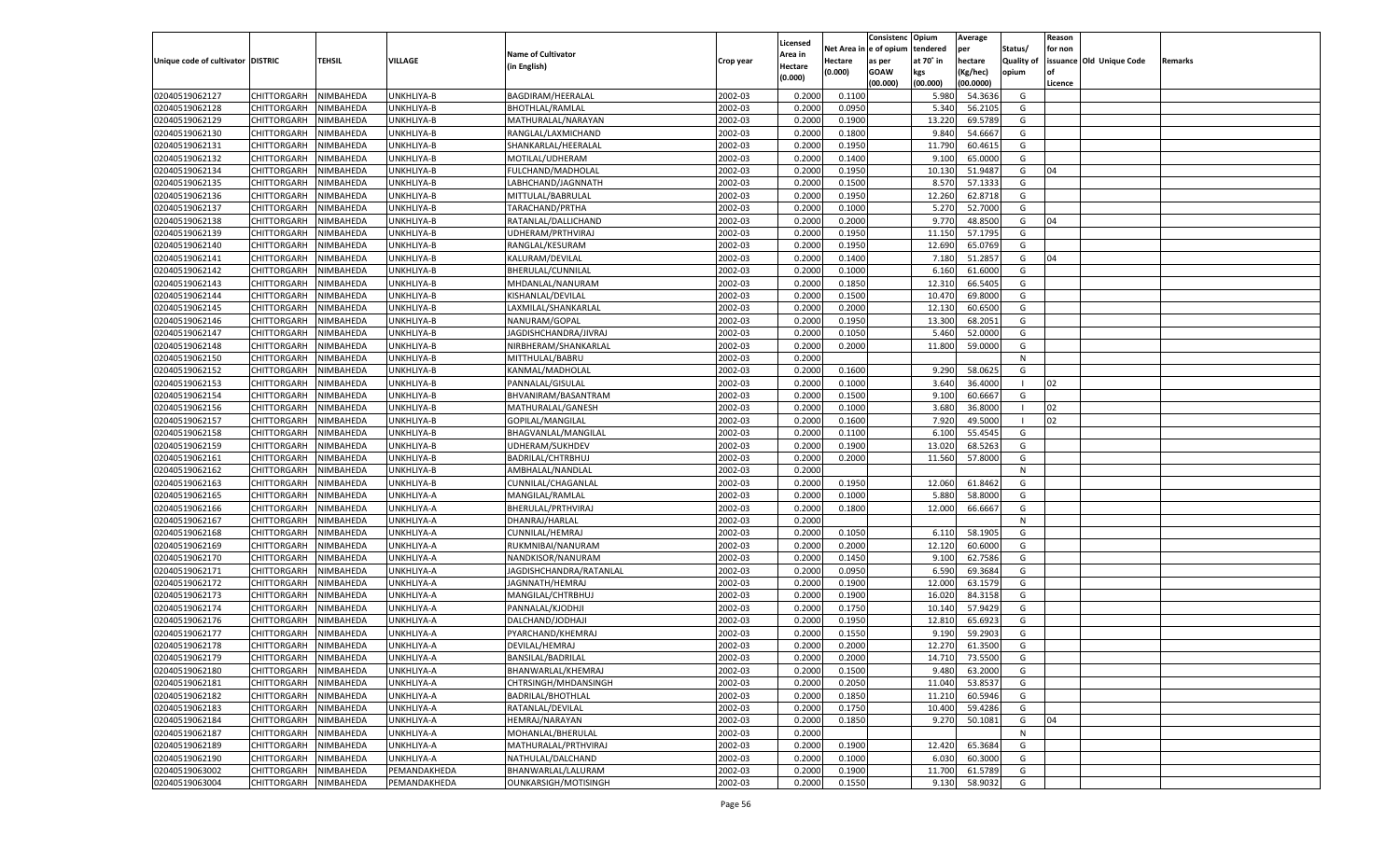|                                   |                            |                        |               |                           |           |                    |            | Consistenc    | Opium     | Average   |                   | Reason  |                          |                              |
|-----------------------------------|----------------------------|------------------------|---------------|---------------------------|-----------|--------------------|------------|---------------|-----------|-----------|-------------------|---------|--------------------------|------------------------------|
|                                   |                            |                        |               |                           |           | Licensed           | Net Area i | n  e of opium | tendered  | per       | Status/           | for non |                          |                              |
| Unique code of cultivator DISTRIC |                            | TEHSIL                 | VILLAGE       | <b>Name of Cultivator</b> | Crop year | Area in            | Hectare    | as per        | at 70° in | hectare   | <b>Quality of</b> |         | issuance Old Unique Code | Remarks                      |
|                                   |                            |                        |               | (in English)              |           | Hectare<br>(0.000) | (0.000)    | <b>GOAW</b>   | kgs       | (Kg/hec)  | opium             |         |                          |                              |
|                                   |                            |                        |               |                           |           |                    |            | (00.000)      | (00.000)  | (00.0000) |                   | Licence |                          |                              |
| 02040519063005                    | CHITTORGARH                | NIMBAHEDA              | PEMANDAKHEDA  | NANDLAL/HEERALAL          | 2002-03   | 0.2000             | 0.1950     |               | 11.650    | 59.7436   | G                 |         |                          |                              |
| 02040519063006                    | CHITTORGARH                | NIMBAHEDA              | PEMANDAKHEDA  | DEEPKUVAR/KARANSINGH      | 2002-03   | 0.2000             |            |               |           |           | N                 |         |                          |                              |
| 02040519063007                    | CHITTORGARH                | NIMBAHEDA              | PEMANDAKHEDA  | BHOPALSINGH/MOTISINGH     | 2002-03   | 0.2000             | 0.0950     |               | 5.840     | 61.4737   | G                 |         |                          |                              |
| 02040519063008                    | CHITTORGARH                | NIMBAHEDA              | PEMANDAKHEDA  | ANADKUVAR/NHARSINGH       | 2002-03   | 0.2000             | 0.2000     |               | 11.270    | 56.3500   | G                 |         |                          |                              |
| 02040519063010                    | CHITTORGARH                | NIMBAHEDA              | PEMANDAKHEDA  | MNOHARSINGH/DEVISINGH     | 2002-03   | 0.2000             | 0.1850     |               | 10.180    | 55.0270   | G                 |         |                          |                              |
| 02040519063011                    | CHITTORGARH                | NIMBAHEDA              | PEMANDAKHEDA  | SHAMBHUSINGH/SHIVSINGH    | 2002-03   | 0.2000             | 0.2000     |               | 12.060    | 60.3000   | G                 |         |                          |                              |
| 02040519063012                    | CHITTORGARH                | NIMBAHEDA              | PEMANDAKHEDA  | CHADANSINGH/DEVISINGH     | 2002-03   | 0.2000             | 0.2000     |               | 10.91     | 54.5500   | G                 |         |                          |                              |
| 02040519063013                    | CHITTORGARH                | NIMBAHEDA              | PEMANDAKHEDA  | BHERULAL/CUNNILAL         | 2002-03   | 0.2000             | 0.2050     |               | 12.110    | 59.0732   | G                 |         |                          |                              |
| 02040519063016                    | CHITTORGARH                | NIMBAHEDA              | PEMANDAKHEDA  | MANGU/HEERA               | 2002-03   | 0.2000             |            |               |           |           | N                 |         |                          |                              |
| 02040519063020                    | CHITTORGARH                | NIMBAHEDA              | PEMANDAKHEDA  | GANGABAI/MANGILAL         | 2002-03   | 0.2000             | 0.1000     |               | 5.900     | 59.0000   | G                 |         |                          | TRANSFER/MOHAMMADPURA        |
| 02040519063023                    | CHITTORGARH                | NIMBAHEDA              | PEMANDAKHEDA  | RUGHNNATH/SHIVSINGH       | 2002-03   | 0.2000             | 0.2100     |               | 11.630    | 55.3810   | G                 |         |                          |                              |
| 02040519063026                    | CHITTORGARH                | NIMBAHEDA              | PEMANDAKHEDA  | GANPATSINGH/UDHESINGH     | 2002-03   | 0.2000             | 0.2050     |               | 11.270    | 54.9756   | G                 |         |                          |                              |
| 02040519063028                    | CHITTORGARH                | NIMBAHEDA              | PEMANDAKHEDA  | AMBHALAL/MULCHAND         | 2002-03   | 0.2000             | 0.1700     |               | 10.060    | 59.1765   | G                 |         |                          |                              |
| 02040519063029                    | CHITTORGARH                | NIMBAHEDA              | PEMANDAKHEDA  | AMARSINGH/UDHESINGH       | 2002-03   | 0.2000             | 0.2100     |               | 12.100    | 57.6190   | G                 |         |                          |                              |
| 02040519063030                    | CHITTORGARH                | NIMBAHEDA              | PEMANDAKHEDA  | SOBHALAL/NANDLAL          | 2002-03   | 0.2000             |            |               |           |           | N                 |         |                          |                              |
| 02040519063032                    | CHITTORGARH                | NIMBAHEDA              | PEMANDAKHEDA  | BASRAJ/NANDLAL            | 2002-03   | 0.2000             |            |               |           |           | N                 |         |                          |                              |
| 02040519063033                    | CHITTORGARH                | NIMBAHEDA              | PEMANDAKHEDA  | CHANDMAL/SATEHYENARAYAN   | 2002-03   | 0.2000             |            |               |           |           | N                 |         |                          |                              |
| 02040519063034                    |                            |                        |               |                           | 2002-03   |                    | 0.1950     |               | 11.090    | 56.8718   | G                 |         |                          |                              |
| 02040519063035                    | CHITTORGARH<br>CHITTORGARH | NIMBAHEDA              | PEMANDAKHEDA  | RATANLAL/DHULAJI          | 2002-03   | 0.2000             | 0.1850     |               |           |           |                   |         |                          |                              |
|                                   |                            | NIMBAHEDA              | PEMANDAKHEDA  | RAMRATAN/BHANWARLAL       |           | 0.2000             |            |               | 11.490    | 62.1081   | G                 |         |                          |                              |
| 02040519063038                    | CHITTORGARH                | NIMBAHEDA              | PEMANDAKHEDA  | MULCHAND/DHANNA           | 2002-03   | 0.2000             | 0.1050     |               | 6.020     | 57.3333   | G                 |         |                          |                              |
| 02040519124001                    | CHITTORGARH                | NIMBAHEDA              | AHMADNAGAR    | BHANWAR LAL/KHEMRAJ       | 2002-03   | 0.2000             | 0.1450     |               | 9.300     | 64.1379   | G                 |         |                          |                              |
| 02040519124003                    | CHITTORGARH                | NIMBAHEDA              | AHMADNAGAR    | MANGI LAL/MAGNIRAM        | 2002-03   | 0.2000             | 0.1650     |               | 9.420     | 57.0909   | G                 |         |                          |                              |
| 02040519124004                    | CHITTORGARH                | NIMBAHEDA              | AHMADNAGAR    | <b>BHERU LAL/KHEMRAJ</b>  | 2002-03   | 0.2000             | 0.1000     |               | 5.990     | 59.9000   | G                 |         |                          |                              |
| 02040519124005                    | CHITTORGARH                | NIMBAHEDA              | AHMADNAGAR    | AMBHALAL/SHANKAARLAL      | 2002-03   | 0.2000             | 0.2000     |               | 13.020    | 65.1000   | G                 |         |                          |                              |
| 02040519124006                    | CHITTORGARH                | NIMBAHEDA              | AHMADNAGAR    | NARAYAN/GULAB             | 2002-03   | 0.2000             | 0.2000     |               | 11.81     | 59.0500   | G                 |         |                          |                              |
| 02040519124007                    | CHITTORGARH                | NIMBAHEDA              | AHMADNAGAR    | SHAMBHULAL/NARAYAN        | 2002-03   | 0.2000             | 0.2000     |               | 11.920    | 59.6000   | G                 |         |                          |                              |
| 02040519124009                    | CHITTORGARH                | NIMBAHEDA              | AHMADNAGAR    | SANTILAL/MAGNA            | 2002-03   | 0.2000             | 0.2000     |               | 12.490    | 62.4500   | G                 |         |                          |                              |
| 02040519124011                    | CHITTORGARH                | NIMBAHEDA              | AHMADNAGAR    | VARDICHAND/BHAGIRATH      | 2002-03   | 0.2000             | 0.1000     |               | 5.600     | 56.0000   | G                 |         |                          |                              |
| 02040519124014                    | CHITTORGARH                | NIMBAHEDA              | AHMADNAGAR    | CHATARBHUJ/GANGARAM       | 2002-03   | 0.2000             | 0.1900     |               | 12.170    | 64.0526   | G                 |         |                          |                              |
| 02040519124002                    | CHITTORGARH                | NIMBAHEDA              | AHMADNAGAR    | <b>BADRI LAL/KHEMRAJ</b>  | 2002-03   | 0.2000             | 0.1500     |               | 8.860     | 59.0667   | G                 |         |                          |                              |
| 02040519124010                    | CHITTORGARH                | NIMBAHEDA              | AHMADNAGAR    | KISHANA/BHERA             | 2002-03   | 0.2000             | 0.2000     |               | 12.780    | 63.9000   | G                 |         |                          |                              |
| 02040519124015                    | CHITTORGARH                | NIMBAHEDA              | AHMADNAGAR    | <b>BAGDIRAM/DALU</b>      | 2002-03   | 0.2000             | 0.1900     |               | 11.960    | 62.9474   | G                 |         | 02040519123033           | TRANSFER CAMEAND OUT/ SARLAI |
| 02040519064003                    | CHITTORGARH                | NIMBAHEDA              | ARNIYAMALI    | DHAPUBAI/SURAJMAL         | 2002-03   | 0.2000             | 0.2050     |               | 12.390    | 60.4390   | G                 |         |                          |                              |
| 02040519064005                    | CHITTORGARH                | NIMBAHEDA              | ARNIYAMALI    | NANALAL/TEKCHAND          | 2002-03   | 0.2000             | 0.1500     |               | 8.940     | 59.6000   | G                 |         |                          |                              |
| 02040519064006                    | CHITTORGARH                | NIMBAHEDA              | ARNIYAMALI    | BHERULAL/DHANNA           | 2002-03   | 0.2000             | 0.2000     |               | 12.350    | 61.7500   | G                 |         |                          |                              |
| 02040519064007                    | CHITTORGARH                | NIMBAHEDA              | ARNIYAMALI    | MISHRILAL/BHOTHLAL        | 2002-03   | 0.2000             | 0.1950     |               | 12.070    | 61.8974   | G                 |         |                          |                              |
| 02040519064009                    | CHITTORGARH                | NIMBAHEDA              | ARNIYAMALI    | SHRILAL/BHOTHLAL          | 2002-03   | 0.2000             | 0.1950     |               | 12.190    | 62.5128   | G                 |         |                          |                              |
| 02040519064011                    | CHITTORGARH                | NIMBAHEDA              | ARNIYAMALI    | BHERULAL/SORAM            | 2002-03   | 0.2000             | 0.1850     |               | 10.480    | 56.6486   | G                 |         |                          |                              |
| 02040519064014                    | CHITTORGARH                | NIMBAHEDA              | ARNIYAMALI    | RAMNARAYAN/BHAGIRTH       | 2002-03   | 0.2000             | 0.1950     |               | 12.220    | 62.6667   | G                 |         |                          |                              |
| 02040519064015                    | CHITTORGARH                | NIMBAHEDA              | ARNIYAMALI    | MANGILAL/GANGARAM         | 2002-03   | 0.2000             | 0.1900     |               | 11.840    | 62.3158   | G                 |         |                          |                              |
| 02040519064020                    | CHITTORGARH                | NIMBAHEDA              | ARNIYAMALI    | NANDA/TARACHAND           | 2002-03   | 0.2000             | 0.1950     |               | 11.370    | 58.3077   | G                 |         |                          |                              |
| 02040519064024                    | CHITTORGARH                | NIMBAHEDA              | ARNIYAMALI    | AMBHALAL/TARACHAND        | 2002-03   | 0.2000             | 0.1950     |               | 12.010    | 61.589    | G                 |         |                          |                              |
| 02040519064029                    | CHITTORGARH                | NIMBAHEDA              | ARNIYAMALI    | MAGNA/BHAGIRTH            | 2002-03   | 0.2000             | 0.2050     |               | 13.190    | 64.3415   | G                 |         |                          |                              |
| 02040519064032                    | CHITTORGARH                | NIMBAHEDA              | ARNIYAMALI    | AMARSINGH/MOHANSINGH      | 2002-03   | 0.2000             |            |               |           |           | N                 |         |                          |                              |
| 02040519064033                    | CHITTORGARH                | NIMBAHEDA              | ARNIYAMALI    | GISIBAI/MANGILAL          | 2002-03   | 0.2000             | 0.1900     |               | 10.780    | 56.7368   | G                 |         |                          |                              |
| 02040519064034                    | CHITTORGARH                | NIMBAHEDA              | ARNIYAMALI    | RATANLAL/GANGAJI          | 2002-03   | 0.2000             | 0.1850     |               | 10.670    | 57.6757   | G                 |         |                          |                              |
| 02040519064036                    | <b>CHITTORGARH</b>         | NIMBAHEDA              | ARNIYAMALI    | BHERULAL/RAMA             | 2002-03   | 0.2000             | 0.1950     |               | 10.570    | 54.2051   | G                 |         |                          |                              |
| 02040519064037                    | CHITTORGARH                | NIMBAHEDA              | ARNIYAMALI    | SOBHALAL/NANDA            | 2002-03   | 0.2000             | 0.1950     |               | 12.500    | 64.1026   | G                 |         |                          |                              |
|                                   |                            |                        |               |                           | 2002-03   |                    | 0.1900     |               |           |           |                   |         |                          |                              |
| 02040519064040                    | CHITTORGARH<br>CHITTORGARH | NIMBAHEDA<br>NIMBAHEDA | ARNIYAMALI    | MOHANLAL/NANALAL          |           | 0.2000             |            |               | 10.390    | 54.6842   | G                 |         |                          |                              |
| 02040519064043                    |                            |                        | ARNIYAMALI    | MOTILAL/BHERULAL          | 2002-03   | 0.2000             | 0.2000     |               | 11.280    | 56.4000   | G                 |         |                          |                              |
| 02040519065001                    | <b>CHITTORGARH</b>         | NIMBAHEDA              | <b>BADI-A</b> | SOSARBAI/HEERALAL         | 2002-03   | 0.2000             | 0.1900     |               | 11.990    | 63.1053   | G                 |         |                          |                              |
| 02040519065002                    | CHITTORGARH                | NIMBAHEDA              | <b>BADI-A</b> | PARTHA/SHANKER            | 2002-03   | 0.2000             | 0.1900     |               | 11.490    | 60.4737   | G                 |         |                          |                              |
| 02040519065003                    | CHITTORGARH                | NIMBAHEDA              | <b>BADI-A</b> | MANGU/NARAYAN             | 2002-03   | 0.2000             | 0.1900     |               | 11.800    | 62.1053   | G                 |         |                          |                              |
| 02040519065004                    | CHITTORGARH                | NIMBAHEDA              | <b>BADI-A</b> | NANURAM/NARAYAN           | 2002-03   | 0.2000             | 0.1900     |               | 12.190    | 64.1579   | G                 |         |                          |                              |
| 02040519065005                    | <b>CHITTORGARH</b>         | NIMBAHEDA              | <b>BADI-A</b> | HAJARILAL/KISHANLAL       | 2002-03   | 0.2000             | 0.2000     |               | 13.240    | 66.2000   | G                 |         |                          |                              |
| 02040519065007                    | <b>CHITTORGARH</b>         | NIMBAHEDA              | <b>BADI-A</b> | SOHANLAL/NAHARSINGH       | 2002-03   | 0.2000             | 0.1900     |               | 11.550    | 60.7895   | G                 |         |                          |                              |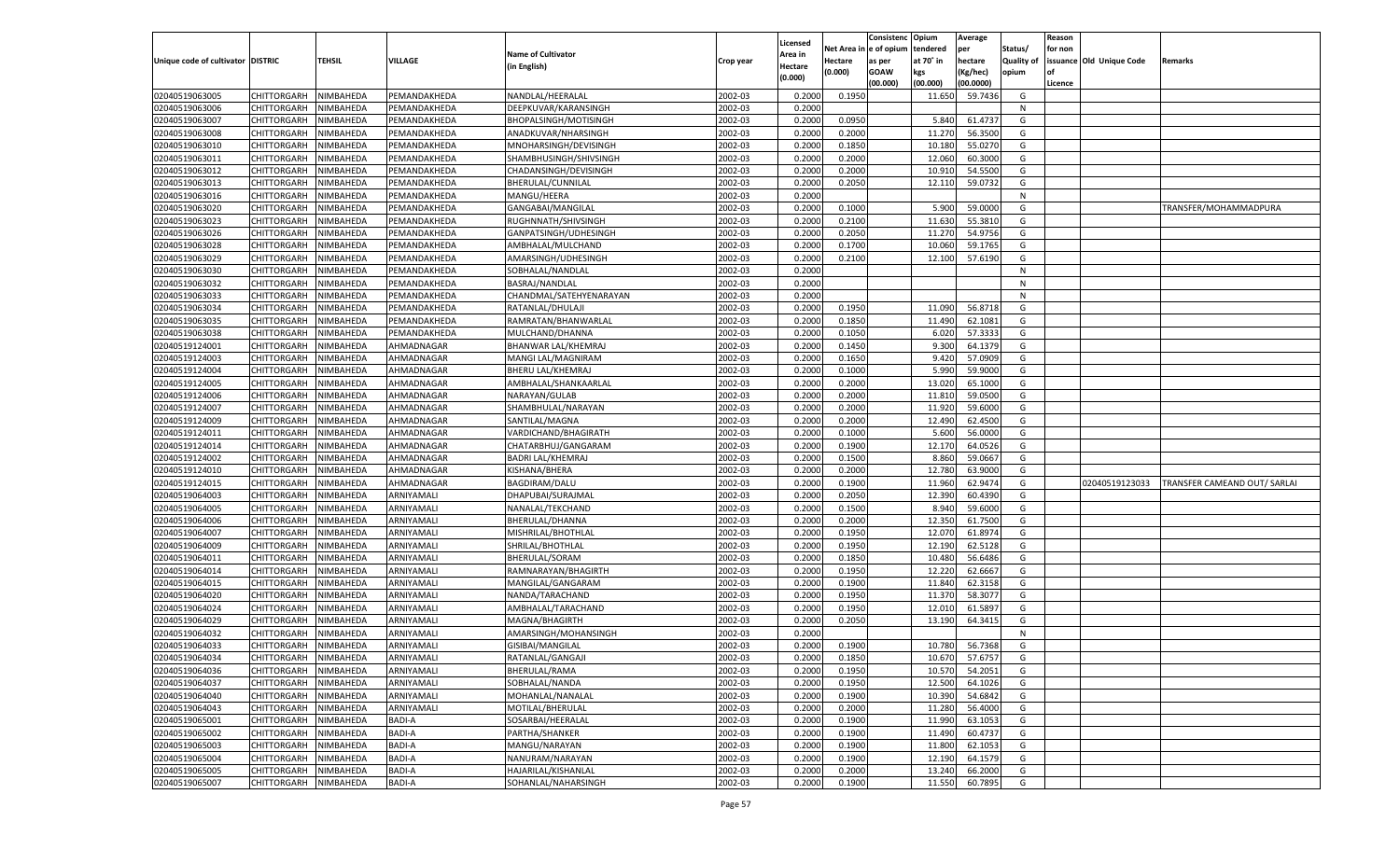|                                   |                       |               |               |                           |           |                           |                  | Consistenc  | Opium     | Average   |                   | Reason  |                          |         |
|-----------------------------------|-----------------------|---------------|---------------|---------------------------|-----------|---------------------------|------------------|-------------|-----------|-----------|-------------------|---------|--------------------------|---------|
|                                   |                       |               |               | <b>Name of Cultivator</b> |           | Licensed                  | Net Area         | e of opium  | tendered  | per       | Status/           | for non |                          |         |
| Unique code of cultivator DISTRIC |                       | <b>TEHSIL</b> | VILLAGE       | (in English)              | Crop year | <b>Area in</b><br>Hectare | Hectare          | as per      | at 70° in | hectare   | <b>Quality of</b> |         | issuance Old Unique Code | Remarks |
|                                   |                       |               |               |                           |           | (0.000)                   | (0.000)          | <b>GOAW</b> | kgs       | (Kg/hec)  | opium             |         |                          |         |
|                                   |                       |               |               |                           |           |                           |                  | (00.000)    | (00.000)  | (00.0000) |                   | Licence |                          |         |
| 02040519065008                    | CHITTORGARH           | NIMBAHEDA     | <b>BADI-A</b> | NANDLAL/KALURAM           | 2002-03   | 0.2000                    | 0.1900           |             | 12.140    | 63.8947   | G                 |         |                          |         |
| 02040519065009                    | CHITTORGARH           | NIMBAHEDA     | <b>BADI-A</b> | OMPARKASH/BASRAJ          | 2002-03   | 0.2000                    | 0.1900           |             | 11.540    | 60.7368   | G                 |         |                          |         |
| 02040519065012                    | CHITTORGARH           | NIMBAHEDA     | <b>BADI-A</b> | BHANWARLAL/BHURA          | 2002-03   | 0.2000                    | 0.2000           |             | 10.900    | 54.5000   | G                 |         |                          |         |
| 02040519065018                    | CHITTORGARH           | NIMBAHEDA     | <b>BADI-A</b> | MANGILAL/NARAYAN          | 2002-03   | 0.2000                    | 0.1950           |             | 10.15     | 52.0513   | G                 |         |                          |         |
| 02040519065019                    | CHITTORGARH           | NIMBAHEDA     | <b>BADI-A</b> | LALU/GANGARAM             | 2002-03   | 0.2000                    | 0.2000           |             | 10.740    | 53.7000   | G                 |         |                          |         |
| 02040519065023                    | CHITTORGARH           | NIMBAHEDA     | <b>BADI-A</b> | JATUBAI/HAJARI            | 2002-03   | 0.2000                    | 0.2000           |             | 12.660    | 63.3000   | G                 |         |                          |         |
| 02040519065026                    | CHITTORGARH           | NIMBAHEDA     | <b>BADI-A</b> | DHAPUBAI/BHANWARLAL       | 2002-03   | 0.2000                    | 0.1100           |             | 6.080     | 55.2727   | G                 |         |                          |         |
| 02040519065027                    | CHITTORGARH           | NIMBAHEDA     | <b>BADI-A</b> | LALCHAND/KHEMRAJ          | 2002-03   | 0.2000                    | 0.1900           |             | 11.980    | 63.0526   | G                 |         |                          |         |
| 02040519065028                    | CHITTORGARH           | NIMBAHEDA     | <b>BADI-B</b> | RATANLAL/MANGILAL         | 2002-03   | 0.2000                    | 0.1850           |             | 11.510    | 62.2162   | G                 |         |                          |         |
| 02040519065029                    | CHITTORGARH           | NIMBAHEDA     | <b>BADI-B</b> | MADANLAL/KANEHYALAI       | 2002-03   | 0.2000                    | 0.1900           |             | 13.750    | 72.3684   | G                 |         |                          |         |
| 02040519065030                    | CHITTORGARH           | NIMBAHEDA     | <b>BADI-B</b> | PARBHUBAI/BAGDIRAM        | 2002-03   | 0.2000                    | 0.1900           |             | 10.860    | 57.1579   | G                 |         |                          |         |
| 02040519065031                    | CHITTORGARH           | NIMBAHEDA     | <b>BADI-B</b> | SURESHCHANDRA/MANKLAL     | 2002-03   | 0.2000                    | 0.1900           |             | 13.330    | 70.1579   | G                 |         |                          |         |
| 02040519065032                    | CHITTORGARH           | NIMBAHEDA     | <b>BADI-B</b> | KESARBAI/KHYALILAL        | 2002-03   | 0.2000                    | 0.2000           |             | 12.470    | 62.3500   | G                 |         |                          |         |
| 02040519065033                    | CHITTORGARH           | NIMBAHEDA     | <b>BADI-B</b> | MOHANLAL/BHERULAL         | 2002-03   | 0.2000                    | 0.2000           |             | 12.760    | 63.8000   | G                 |         |                          |         |
| 02040519065036                    | CHITTORGARH           | NIMBAHEDA     | <b>BADI-B</b> | MAGNA/VIRAMA              | 2002-03   | 0.2000                    | 0.1950           |             | 0.150     | 0.7692    | G                 | 04      |                          |         |
| 02040519065037                    | CHITTORGARH           | NIMBAHEDA     | <b>BADI-B</b> | CHANDMAL/NOLA             | 2002-03   | 0.2000                    | 0.1950           |             | 11.970    | 61.3846   | G                 |         |                          |         |
| 02040519065038                    | CHITTORGARH           | NIMBAHEDA     | <b>BADI-B</b> | BAPULAL/CHOTHMAL          | 2002-03   | 0.2000                    | 0.2000           |             | 11.430    | 57.1500   | G                 |         |                          |         |
| 02040519065041                    | CHITTORGARH           | NIMBAHEDA     | <b>BADI-B</b> | HEERALAL/RAGHUNATH        | 2002-03   | 0.2000                    | 0.1950           |             | 10.830    | 55.5385   | G                 |         |                          |         |
| 02040519065043                    | CHITTORGARH           | NIMBAHEDA     | <b>BADI-B</b> | DAMRULAL/KARULAL          | 2002-03   | 0.2000                    | 0.1000           |             | 5.870     | 58.7000   | G                 |         |                          |         |
| 02040519065049                    | CHITTORGARH           | NIMBAHEDA     | <b>BADI-B</b> | BHANWAR LAL/BHERULAL      | 2002-03   | 0.2000                    | 0.1550           |             | 9.420     | 60.7742   | G                 |         |                          |         |
| 02040519065051                    | CHITTORGARH           | NIMBAHEDA     | <b>BADI-B</b> | LACHIRAM/BHURALAL         | 2002-03   | 0.2000                    | 0.2000           |             | 9.770     | 48.8500   |                   | 02      |                          |         |
| 02040519065054                    | CHITTORGARH           | NIMBAHEDA     | <b>BADI-B</b> | SUNILAKUMAR/RATANLAL      | 2002-03   | 0.2000                    | 0.1500           |             | 9.710     | 64.733    | G                 |         |                          |         |
| 02040519065057                    | CHITTORGARH           | NIMBAHEDA     | <b>BADI-B</b> | SHANTILAL/TRJPAL          | 2002-03   | 0.2000                    | 0.1450           |             | 8.540     | 58.8966   | G                 |         |                          |         |
| 02040519065058                    | CHITTORGARH           | NIMBAHEDA     | <b>BADI-B</b> | BHEYALAL/NATHULAL         | 2002-03   | 0.2000                    | 0.1950           |             | 11.630    | 59.6410   | G                 |         |                          |         |
| 02040519065060                    | CHITTORGARH           | NIMBAHEDA     | <b>BADI-B</b> | SHYAMUBAI/RAMNIVAS        | 2002-03   | 0.2000                    | 0.1900           |             | 11.270    | 59.3158   | G                 |         |                          |         |
| 02040519065061                    | CHITTORGARH           | NIMBAHEDA     | <b>BADI-B</b> | PREMCHAD/MANAKJI          | 2002-03   | 0.2000                    | 0.1950           |             | 11.34     | 58.1538   | G                 |         |                          |         |
| 02040519065062                    | CHITTORGARH           | NIMBAHEDA     | <b>BADI-B</b> | AASHISKUMAR/HIMMATHSINGH  | 2002-03   | 0.2000                    | 0.1900           |             | 11.940    | 62.8421   | G                 |         |                          |         |
| 02040519065064                    | CHITTORGARH           | NIMBAHEDA     | <b>BADI-B</b> | GISALAL/HAJARI            | 2002-03   | 0.1500                    | 0.1500           |             | 10.000    | 66.6667   | G                 |         |                          |         |
| 02040519065066                    | CHITTORGARH           | NIMBAHEDA     | <b>BADI-B</b> | YASHVANTKUMAR/HEERALAL    | 2002-03   | 0.2000                    | 0.1000           |             | 6.41      | 64.1000   | G                 |         |                          |         |
| 02040519065067                    | CHITTORGARH           | NIMBAHEDA     | <b>BADI-B</b> | NANDLAL/MULCHAND          | 2002-03   | 0.2000                    | 0.1950           |             | 10.500    | 53.8462   | G                 |         |                          |         |
| 02040519065068                    | CHITTORGARH           | NIMBAHEDA     | <b>BADI-B</b> | TULASHIRAM/SAVARAM        | 2002-03   | 0.2000                    | 0.1000           |             | 4.710     | 47.1000   | G                 | 04      |                          |         |
| 02040519065071                    | CHITTORGARH           | NIMBAHEDA     | <b>BADI-B</b> | JAGDISHCHANDRA/KISHANLAL  | 2002-03   | 0.2000                    | 0.1000           |             | 6.360     | 63.6000   | G                 |         |                          |         |
| 02040519065072                    | CHITTORGARH           | NIMBAHEDA     | <b>BADI-B</b> | JAGDISH/SHANKERJI         | 2002-03   | 0.2000                    | 0.1400           |             | 8.070     | 57.6429   | G                 |         |                          |         |
| 02040519065075                    | CHITTORGARH           | NIMBAHEDA     | <b>BADI-B</b> | BHAGCHAND/HEERALAL        | 2002-03   | 0.2000                    | 0.1000           |             | 7.060     | 70.6000   | G                 |         |                          |         |
| 02040519065076                    |                       | NIMBAHEDA     | <b>BADI-B</b> |                           | 2002-03   | 0.2000                    | 0.1500           |             | 9.39      | 62.6000   | G                 |         |                          |         |
| 02040519065079                    | CHITTORGARH           |               | <b>BADI-B</b> | RAJMAL/PANNALAL           | 2002-03   |                           |                  |             | 12.050    | 61.7949   | G                 |         |                          |         |
|                                   | CHITTORGARH           | NIMBAHEDA     | <b>BADI-B</b> | GOPAL/KISHANLAL           |           | 0.2000                    | 0.1950<br>0.1900 |             |           |           |                   |         |                          |         |
| 02040519065081                    | CHITTORGARH           | NIMBAHEDA     |               | DHANRAJ/HEERALAL          | 2002-03   | 0.2000                    |                  |             | 12.390    | 65.2105   | G                 |         |                          |         |
| 02040519065082                    | CHITTORGARH           | NIMBAHEDA     | <b>BADI-B</b> | BADRILAL/NAVLAJI          | 2002-03   | 0.2000                    | 0.1550           |             | 8.950     | 57.7419   | G                 |         |                          |         |
| 02040519065084                    | CHITTORGARH           | NIMBAHEDA     | <b>BADI-B</b> | KELASHCHANDRA/BHERULAL    | 2002-03   | 0.2000                    | 0.2000           |             | 11.300    | 56.5000   | G                 |         |                          |         |
| 02040519065085                    | CHITTORGARH           | NIMBAHEDA     | <b>BADI-B</b> | UTTAMICHAND/DHANRAJ       | 2002-03   | 0.2000                    | 0.2000           |             | 11.390    | 56.9500   | G                 |         |                          |         |
| 02040519065086                    | CHITTORGARH           | NIMBAHEDA     | <b>BADI-B</b> | CHAMPALAL/SHRIRAM         | 2002-03   | 0.2000                    | 0.1000           |             | 6.420     | 64.2000   | G                 |         |                          |         |
| 02040519065088                    | CHITTORGARH           | NIMBAHEDA     | <b>BADI-B</b> | MADANLAL/ROOPLAL          | 2002-03   | 0.2000                    | 0.1950           |             | 10.330    | 52.9744   | G                 |         |                          |         |
| 02040519065089                    | CHITTORGARH           | NIMBAHEDA     | <b>BADI-B</b> | PURANMAL/HEERALAL         | 2002-03   | 0.2000                    | 0.2000           |             | 12.620    | 63.1000   | G                 |         |                          |         |
| 02040519065090                    | CHITTORGARH           | NIMBAHEDA     | <b>BADI-B</b> | MANGILAL/HAJARI           | 2002-03   | 0.2000                    | 0.1500           |             | 7.360     | 49.066    |                   | 02      |                          |         |
| 02040519065092                    | CHITTORGARH           | NIMBAHEDA     | <b>BADI-B</b> | TULSHIRAM/BHURALAI        | 2002-03   | 0.2000                    | 0.2000           |             | 11.590    | 57.9500   | G                 |         |                          |         |
| 02040519065093                    | CHITTORGARH NIMBAHEDA |               | <b>BADI-B</b> | RATANLAL/PYARJI           | 2002-03   | 0.2000                    | 0.1500           |             | 9.080     | 60.5333   | G                 |         |                          |         |
| 02040519065094                    | <b>CHITTORGARH</b>    | NIMBAHEDA     | <b>BADI-B</b> | PARTHVIRAJ/ROOPA          | 2002-03   | 0.2000                    | 0.1900           |             | 10.740    | 56.5263   | G                 |         |                          |         |
| 02040519065096                    | CHITTORGARH           | NIMBAHEDA     | BADI-B        | SHANTILAL/BHURA           | 2002-03   | 0.2000                    | 0.2000           |             | 11.760    | 58.8000   | G                 |         |                          |         |
| 02040519065097                    | <b>CHITTORGARH</b>    | NIMBAHEDA     | <b>BADI-B</b> | OUNKARLAL/SHORAM          | 2002-03   | 0.2000                    | 0.1000           |             | 5.470     | 54.7000   | G                 |         |                          |         |
| 02040519065098                    | <b>CHITTORGARH</b>    | NIMBAHEDA     | BADI-B        | RAMLAL/GAYARAM            | 2002-03   | 0.2000                    | 0.2000           |             | 11.440    | 57.2000   | G                 |         |                          |         |
| 02040519065101                    | <b>CHITTORGARH</b>    | NIMBAHEDA     | <b>BADI-B</b> | YASHVANTLAL/GORILAL       | 2002-03   | 0.2000                    | 0.1000           |             | 6.010     | 60.1000   | G                 |         |                          |         |
| 02040519065102                    | <b>CHITTORGARH</b>    | NIMBAHEDA     | <b>BADI-B</b> | RAMSAVROOP/UTTAMCHAND     | 2002-03   | 0.2000                    | 0.2000           |             | 11.360    | 56.8000   | G                 |         |                          |         |
| 02040519065103                    | <b>CHITTORGARH</b>    | NIMBAHEDA     | <b>BADI-B</b> | RAMSAVROOP/SHANKERLAL     | 2002-03   | 0.2000                    | 0.1900           |             | 10.260    | 54.0000   | G                 |         |                          |         |
| 02040519065105                    | <b>CHITTORGARH</b>    | NIMBAHEDA     | BADI-B        | MUKESH/TULSHIRAM          | 2002-03   | 0.2000                    | 0.2000           |             | 11.250    | 56.2500   | G                 |         |                          |         |
| 02040519065106                    | <b>CHITTORGARH</b>    | NIMBAHEDA     | <b>BADI-B</b> | KISHANLAL/POKHARJI        | 2002-03   | 0.2000                    | 0.1000           |             | 6.280     | 62.8000   | G                 |         |                          |         |
| 02040519065107                    | <b>CHITTORGARH</b>    | NIMBAHEDA     | <b>BADI-B</b> | GAHRILAL/BHAGATRAM        | 2002-03   | 0.2000                    | 0.2000           |             | 12.410    | 62.0500   | G                 |         |                          |         |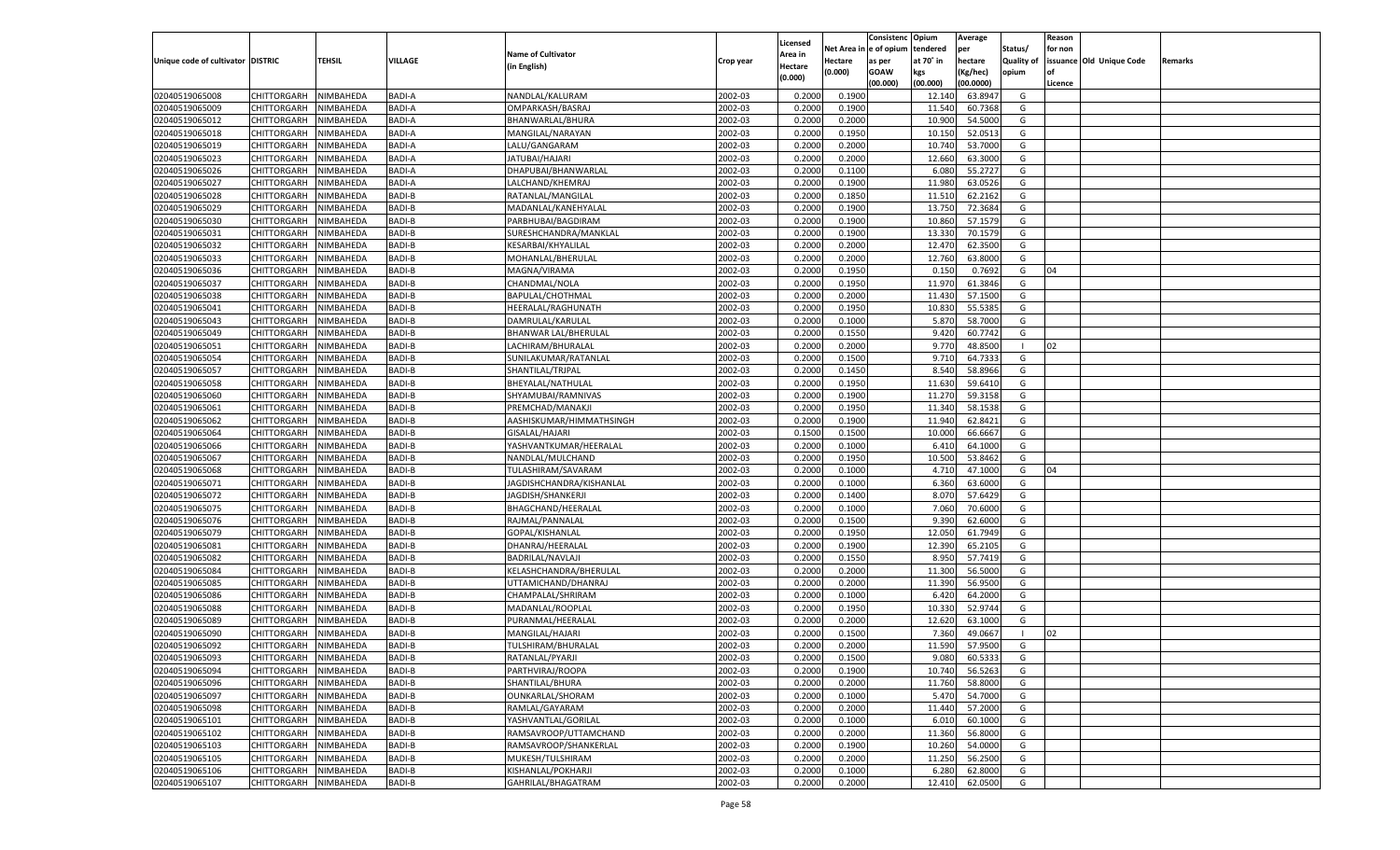|                                   |                       |           |                          |                           |           |                     |             | Consistenc   | Opium     | Average       |                   | Reason  |                          |          |
|-----------------------------------|-----------------------|-----------|--------------------------|---------------------------|-----------|---------------------|-------------|--------------|-----------|---------------|-------------------|---------|--------------------------|----------|
|                                   |                       |           |                          | <b>Name of Cultivator</b> |           | Licensed<br>Area in | Net Area iı | n e of opium | tendered  | per           | Status/           | for non |                          |          |
| Unique code of cultivator DISTRIC |                       | TEHSIL    | <b>VILLAGE</b>           | (in English)              | Crop year | Hectare             | Hectare     | as per       | at 70° in | hectare       | <b>Quality of</b> |         | issuance Old Unique Code | Remarks  |
|                                   |                       |           |                          |                           |           | (0.000)             | (0.000)     | <b>GOAW</b>  | kgs       | (Kg/hec)      | opium             |         |                          |          |
|                                   |                       |           |                          |                           |           |                     |             | (00.000)     | (00.000)  | (00.0000)     |                   | Licence |                          |          |
| 02040519065111                    | CHITTORGARH           | NIMBAHEDA | <b>BADI-B</b>            | BHAGVANLAL/BHURA          | 2002-03   | 0.2000              | 0.1550      |              | 6.620     | 42.7097       |                   | 02      |                          |          |
| 02040519065112                    | CHITTORGARH           | NIMBAHEDA | <b>BADI-B</b>            | LOBHCHAND/BHANWARLAL      | 2002-03   | 0.2000              | 0.2000      |              | 12.380    | 61.9000       | G                 |         |                          |          |
| 02040519065113                    | CHITTORGARH           | NIMBAHEDA | <b>BADI-B</b>            | RAMESHVARLAL/SHRILAL      | 2002-03   | 0.2000              | 0.1900      |              | 10.060    | 52.9474       | G                 |         |                          |          |
| 02040519065114                    | CHITTORGARH           | NIMBAHEDA | <b>BADI-B</b>            | CHENRAM/DHANRAJ           | 2002-03   | 0.2000              | 0.2000      |              | 11.050    | 55.2500       | G                 |         |                          |          |
| 02040519065117                    | CHITTORGARH           | NIMBAHEDA | <b>BADI-A</b>            | HJARILAL/NATHULAL         | 2002-03   | 0.2000              | 0.2000      |              | 2.500     | 12.5000       | G                 | 04      |                          |          |
| 02040519065118                    | CHITTORGARH           | NIMBAHEDA | BADI-A                   | SHANKARLAL/PRTHVIRAJ      | 2002-03   | 0.2000              | 0.2000      |              | 12.480    | 62.4000       | G                 |         |                          |          |
| 02040519065123                    | CHITTORGARH           | NIMBAHEDA | <b>BADI-A</b>            | DADAMCHAND/BHERULAI       | 2002-03   | 0.2000              | 0.2000      |              | 13.420    | 67.1000       | G                 |         |                          |          |
| 02040519065124                    | CHITTORGARH           | NIMBAHEDA | BADI-A                   | KHEMRAJ/BHANWARLAL        | 2002-03   | 0.2000              | 0.1900      |              | 11.670    | 61.4211       | G                 |         |                          |          |
| 02040519065128                    | CHITTORGARH           | NIMBAHEDA | <b>BADI-A</b>            | PREAMCHAND/DHOKEL         | 2002-03   | 0.2000              | 0.2000      |              | 14.070    | 70.3500       | G                 |         |                          |          |
| 02040519065129                    | CHITTORGARH           | NIMBAHEDA | BADI-A                   | TRILOKCHAND/RAMRATAN      | 2002-03   | 0.2000              | 0.2000      |              | 13.280    | 66.4000       | G                 |         |                          |          |
| 02040519065131                    | CHITTORGARH           | NIMBAHEDA | <b>BADI-A</b>            | BAPULAL/BHANWARLAL        | 2002-03   | 0.2000              | 0.1900      |              | 11.590    | 61.0000       | G                 |         |                          |          |
| 02040519065132                    | CHITTORGARH           | NIMBAHEDA | BADI-A                   | RAMSINGH/BHANWARLAL       | 2002-03   | 0.2000              | 0.1950      |              | 11.230    | 57.5897       | G                 |         |                          |          |
| 02040519065133                    | CHITTORGARH           | NIMBAHEDA | <b>BADI-A</b>            | GORILAL/SHRIRAM           | 2002-03   | 0.2000              | 0.1900      |              | 10.91     | 57.4211       | G                 |         |                          |          |
| 02040519065134                    | CHITTORGARH           | NIMBAHEDA | BADI-A                   | GORILAL/BHANWARLAL        | 2002-03   | 0.2000              | 0.1900      |              | 11.700    | 61.5789       | G                 |         |                          |          |
| 02040519065135                    | CHITTORGARH           | NIMBAHEDA | <b>BADI-A</b>            | SURESHKUMAR/BHANWARLAL    | 2002-03   | 0.2000              | 0.1900      |              | 10.960    | 57.6842       | G                 |         |                          |          |
| 02040519065137                    | CHITTORGARH           | NIMBAHEDA | BADI-A                   | SANTILAL/KHEMRAJ          | 2002-03   | 0.2000              | 0.2000      |              | 12.440    | 62.2000       | G                 |         |                          |          |
| 02040519065138                    | CHITTORGARH           | NIMBAHEDA | <b>BADI-A</b>            | KELASHCHAND/RAMRATAN      | 2002-03   | 0.2000              | 0.1900      |              | 12.970    | 68.2632       | G                 |         |                          |          |
| 02040519065139                    | CHITTORGARH           | NIMBAHEDA | BADI-A                   | LABHCHAND/DHANRAJ         | 2002-03   | 0.2000              | 0.1950      |              | 10.980    | 56.3077       | G                 |         |                          |          |
| 02040519065140                    | CHITTORGARH           | NIMBAHEDA | <b>BADI-A</b>            | SHYAMDAS/RAMCHANDRADAS    | 2002-03   | 0.2000              | 0.1900      |              | 13.040    | 68.6316       | G                 |         |                          |          |
| 02040519065141                    | CHITTORGARH           | NIMBAHEDA | BADI-A                   | FTEHLAL/CHENRAM           | 2002-03   | 0.2000              | 0.1950      |              | 10.360    | 53.1282       | G                 |         |                          |          |
| 02040519065142                    | CHITTORGARH           | NIMBAHEDA | <b>BADI-A</b>            | RAMRATAN/SHRIRAM          | 2002-03   | 0.2000              | 0.2050      |              | 11.390    | 55.5610       | G                 |         |                          |          |
| 02040519065143                    | CHITTORGARH           | NIMBAHEDA | BADI-A                   | BAPULAL/KHEMRAJ           | 2002-03   | 0.2000              | 0.1900      |              | 11.490    | 60.4737       | G                 |         |                          |          |
| 02040519065147                    | CHITTORGARH           | NIMBAHEDA | <b>BADI-A</b>            | NOJIBAI/LABCHNAD CHOTI    | 2002-03   | 0.2000              | 0.1900      |              | 12.350    | 65.0000       | G                 |         | 02040519094095           | TRANSFER |
| 02040519065148                    | CHITTORGARH           | NIMBAHEDA | <b>BADI-A</b>            | GAMNDIRAM/OUNKAR          | 2002-03   | 0.2000              | 0.1850      |              | 11.270    | 60.9189       | G                 |         | 02040519094022           | TRANSFER |
| 02040519066001                    | CHITTORGARH           | NIMBAHEDA | <b>BADOLI MADHOSINGH</b> | CHAGANLAL/HEERALAL        | 2002-03   | 0.2000              |             |              |           |               | N                 |         |                          |          |
| 02040519066002                    | CHITTORGARH           | NIMBAHEDA | <b>BADOLI MADHOSINGH</b> | RATANLAL/FULLCHAND        | 2002-03   | 0.2000              |             |              |           |               | N                 |         |                          |          |
| 02040519066003                    | CHITTORGARH           | NIMBAHEDA | <b>BADOLI MADHOSINGH</b> | BHANWARLAL/OUNKARLAL      | 2002-03   | 0.2000              |             |              |           |               | N                 |         |                          |          |
| 02040519066004                    | CHITTORGARH           | NIMBAHEDA | <b>BADOLI MADHOSINGH</b> | CHUNNIBAI/SHANKERLAL      | 2002-03   | 0.2000              |             |              |           |               | N                 |         |                          |          |
| 02040519066005                    | CHITTORGARH           | NIMBAHEDA | <b>BADOLI MADHOSINGH</b> | JAGDISH/LAXMILAL          | 2002-03   | 0.2000              |             |              |           |               | N                 |         |                          |          |
| 02040519066006                    | CHITTORGARH           | NIMBAHEDA | <b>BADOLI MADHOSINGH</b> | GULABCHAND/BHERA          | 2002-03   | 0.2000              | 0.1900      |              | 11.110    | 58.4737       | G                 |         |                          |          |
| 02040519066007                    | CHITTORGARH           | NIMBAHEDA | <b>BADOLI MADHOSINGH</b> | NARAYANLAL/KALULAL        | 2002-03   | 0.2000              |             |              |           |               | N                 |         |                          |          |
| 02040519066008                    | CHITTORGARH           | NIMBAHEDA | <b>BADOLI MADHOSINGH</b> | SHANKERLAL/FULLCHAND      | 2002-03   | 0.2000              |             |              |           |               | N                 |         |                          |          |
| 02040519066009                    | CHITTORGARH           | NIMBAHEDA | <b>BADOLI MADHOSINGH</b> | KANTABAI/BAGDIRAM         | 2002-03   | 0.2000              | 0.1500      |              | 7.660     | 51.0667       | G                 | 04      |                          |          |
| 02040519066010                    | CHITTORGARH           | NIMBAHEDA | <b>BADOLI MADHOSINGH</b> | DOLADAS/NATHUDAS          | 2002-03   | 0.2000              | 0.1050      |              | 6.710     | 63.9048       | G                 |         |                          |          |
| 02040519066011                    | CHITTORGARH           | NIMBAHEDA | <b>BADOLI MADHOSINGH</b> | BADRILAL/AASHARAM         | 2002-03   | 0.2000              |             |              |           |               | N                 |         |                          |          |
| 02040519066012                    | CHITTORGARH           | NIMBAHEDA | <b>BADOLI MADHOSINGH</b> | SHANKERLAL/OUNKARLAL      | 2002-03   | 0.2000              |             |              |           |               | N                 |         |                          |          |
| 02040519066013                    | CHITTORGARH           | NIMBAHEDA | <b>BADOLI MADHOSINGH</b> | UDAILAL/BHERULAL          | 2002-03   | 0.2000              | 0.1850      |              | 11.190    | 60.4865       | G                 |         |                          |          |
| 02040519066014                    | CHITTORGARH           | NIMBAHEDA | <b>BADOLI MADHOSINGH</b> | KAJOD/GOPILAL             | 2002-03   | 0.2000              |             |              |           |               | N                 |         |                          |          |
| 02040519066015                    | CHITTORGARH           | NIMBAHEDA | <b>BADOLI MADHOSINGH</b> | MANGUIBAI/MUNDALAL        | 2002-03   | 0.2000              | 0.1450      |              | 8.860     | 61.103        | G                 |         |                          |          |
| 02040519066016                    | CHITTORGARH           | NIMBAHEDA | <b>BADOLI MADHOSINGH</b> | NARAYANSINGH/BHOPALSINGH  | 2002-03   | 0.2000              | 0.1000      |              | 5.930     | 59.3000       | G                 |         |                          |          |
| 02040519066017                    | CHITTORGARH           | NIMBAHEDA | <b>BADOLI MADHOSINGH</b> | <b>BADRILAL/GOPILAL</b>   | 2002-03   | 0.2000              |             |              |           |               | N                 |         |                          |          |
| 02040519066019                    | CHITTORGARH           | NIMBAHEDA | <b>BADOLI MADHOSINGH</b> | BAGDIRAM/CHATARBHUJ       | 2002-03   | 0.2000              | 0.2000      |              | 11.270    | 56.3500       | G                 |         |                          |          |
| 02040519066020                    | CHITTORGARH           | NIMBAHEDA | <b>BADOLI MADHOSINGH</b> | SEVARAM/KISHNA            | 2002-03   | 0.2000              |             |              |           |               | N                 |         |                          |          |
| 02040519066021                    | CHITTORGARH           | NIMBAHEDA | <b>BADOLI MADHOSINGH</b> | KASHIRAM/DEVA             | 2002-03   | 0.2000              |             |              |           |               | N                 |         |                          |          |
| 02040519066022                    | CHITTORGARH           | NIMBAHEDA | <b>BADOLI MADHOSINGH</b> | BHERULAL/RATANLAL         | 2002-03   | 0.2000              |             |              |           |               | N                 |         |                          |          |
| 02040519066024                    | CHITTORGARH NIMBAHEDA |           | <b>BADOLI MADHOSINGH</b> | PREMCHAND/DHANRAJ         | 2002-03   | 0.2000              | 0.1600      |              |           | 8.680 54.2500 | G                 |         |                          |          |
| 02040519066025                    | <b>CHITTORGARH</b>    | NIMBAHEDA | <b>BADOLI MADHOSINGH</b> | JANIBAI/KHEMA             | 2002-03   | 0.2000              |             |              |           |               | N                 |         |                          |          |
| 02040519066026                    | CHITTORGARH           | NIMBAHEDA | <b>BADOLI MADHOSINGH</b> | SHAMBHUKUNWAR/GOTUSINGH   | 2002-03   | 0.2000              | 0.2100      |              | 12.160    | 57.9048       | G                 |         |                          |          |
| 02040519066027                    | CHITTORGARH           | NIMBAHEDA | <b>BADOLI MADHOSINGH</b> | BABULAL/UDAILAL           | 2002-03   | 0.2000              |             |              |           |               | N                 |         |                          |          |
| 02040519066028                    | CHITTORGARH           | NIMBAHEDA | <b>BADOLI MADHOSINGH</b> | MANGILAL/SEVARAM          | 2002-03   | 0.2000              | 0.1900      |              | 10.210    | 53.7368       | G                 |         |                          |          |
| 02040519066029                    | <b>CHITTORGARH</b>    | NIMBAHEDA | <b>BADOLI MADHOSINGH</b> | KANKUBAI/SEVARAM          | 2002-03   | 0.2000              |             |              |           |               | N                 |         |                          |          |
| 02040519066030                    | <b>CHITTORGARH</b>    | NIMBAHEDA | <b>BADOLI MADHOSINGH</b> | FULLCHAND/MOHANLAL        | 2002-03   | 0.2000              |             |              |           |               | N                 |         |                          |          |
| 02040519066031                    | CHITTORGARH           | NIMBAHEDA | <b>BADOLI MADHOSINGH</b> | GANGARAM/DOULATRAM        | 2002-03   | 0.2000              |             |              |           |               | N                 |         |                          |          |
| 02040519066032                    | <b>CHITTORGARH</b>    | NIMBAHEDA | <b>BADOLI MADHOSINGH</b> | NANALAL/DHANRAJ           | 2002-03   | 0.2000              |             |              |           |               | N                 |         |                          |          |
| 02040519066033                    | <b>CHITTORGARH</b>    | NIMBAHEDA | <b>BADOLI MADHOSINGH</b> | BHANWARLAL/NARAYAN        | 2002-03   | 0.2000              |             |              |           |               | N                 |         |                          |          |
| 02040519066036                    | <b>CHITTORGARH</b>    | NIMBAHEDA | <b>BADOLI MADHOSINGH</b> | BHANWARLAL/KHEMA          | 2002-03   | 0.2000              |             |              |           |               | N                 |         |                          |          |
|                                   |                       |           |                          |                           |           |                     |             |              |           |               |                   |         |                          |          |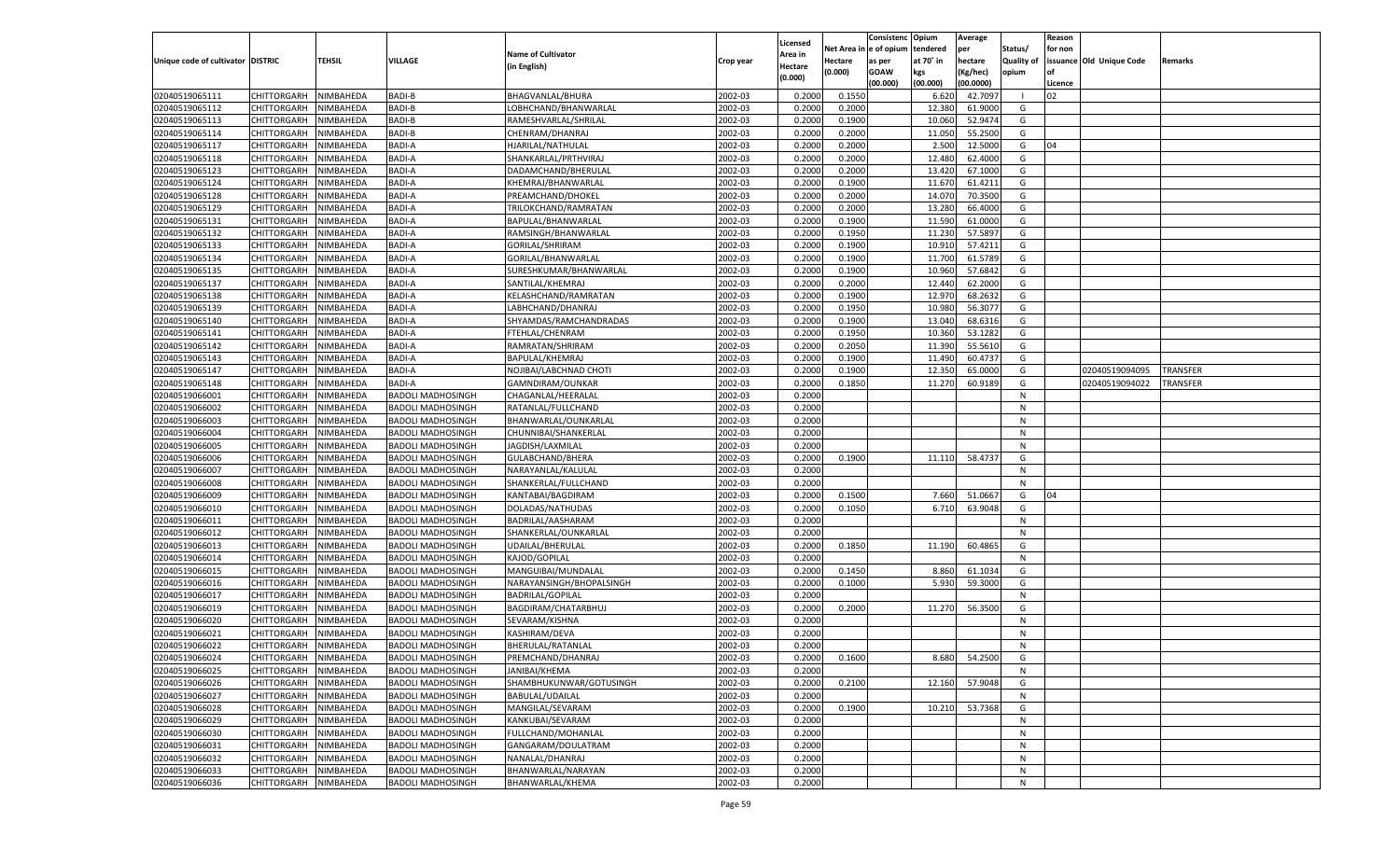|                                   |                       |               |                          |                           |           |                    |          | Consistenc  | Opium     | Average   |                   | Reason  |                          |         |
|-----------------------------------|-----------------------|---------------|--------------------------|---------------------------|-----------|--------------------|----------|-------------|-----------|-----------|-------------------|---------|--------------------------|---------|
|                                   |                       |               |                          | <b>Name of Cultivator</b> |           | Licensed           | Net Area | e of opium  | tendered  | per       | Status/           | for non |                          |         |
| Unique code of cultivator DISTRIC |                       | <b>TEHSIL</b> | VILLAGE                  | (in English)              | Crop year | \rea in<br>Hectare | Hectare  | as per      | at 70° in | hectare   | <b>Quality of</b> |         | issuance Old Unique Code | Remarks |
|                                   |                       |               |                          |                           |           | (0.000)            | (0.000)  | <b>GOAW</b> | kgs       | (Kg/hec)  | opium             |         |                          |         |
|                                   |                       |               |                          |                           |           |                    |          | (00.000)    | (00.000)  | (00.0000) |                   | Licence |                          |         |
| 02040519066038                    | CHITTORGARH           | NIMBAHEDA     | <b>BADOLI MADHOSINGH</b> | NOJIBAI/BHANWARLAL        | 2002-03   | 0.2000             | 0.1400   |             | 7.760     | 55.4286   | G                 |         |                          |         |
| 02040519066039                    | CHITTORGARH           | NIMBAHEDA     | <b>BADOLI MADHOSINGH</b> | FATEHLAL/PARBHULAL        | 2002-03   | 0.2000             | 0.1900   |             | 11.750    | 61.8421   | G                 |         |                          |         |
| 02040519066041                    | CHITTORGARH           | NIMBAHEDA     | <b>BADOLI MADHOSINGH</b> | SHANTILAL/MOHANLAL        | 2002-03   | 0.2000             | 0.1000   |             | 5.170     | 51.7000   | G                 | 04      |                          |         |
| 02040519066042                    | CHITTORGARH           | NIMBAHEDA     | <b>BADOLI MADHOSINGH</b> | <b>HEERALAL/NANAJI</b>    | 2002-03   | 0.2000             | 0.2050   |             | 12.030    | 58.6829   | G                 |         |                          |         |
| 02040519066044                    | CHITTORGARH           | NIMBAHEDA     | <b>BADOLI MADHOSINGH</b> | GISALAL/VARDAJI           | 2002-03   | 0.2000             | 0.1500   |             | 9.050     | 60.333    | G                 |         |                          |         |
| 02040519066045                    | CHITTORGARH           | NIMBAHEDA     | <b>BADOLI MADHOSINGH</b> | MANGILAL/CHUNNILAL        | 2002-03   | 0.2000             | 0.1400   |             | 9.430     | 67.3571   | G                 |         |                          |         |
| 02040519066046                    | CHITTORGARH           | NIMBAHEDA     | <b>BADOLI MADHOSINGH</b> | DEVILAL/GOKUL             | 2002-03   | 0.2000             |          |             |           |           | N                 |         |                          |         |
| 02040519066047                    | CHITTORGARH           | NIMBAHEDA     | <b>BADOLI MADHOSINGH</b> | JAYCHAND/NARUJI           | 2002-03   | 0.2000             | 0.1000   |             | 5.690     | 56.9000   | G                 |         |                          |         |
| 02040519066048                    | CHITTORGARH           | NIMBAHEDA     | <b>BADOLI MADHOSINGH</b> | GULABCHAND/KISHNAJI       | 2002-03   | 0.2000             | 0.1000   |             | 6.430     | 64.3000   | G                 |         |                          |         |
| 02040519066049                    | CHITTORGARH           | NIMBAHEDA     | <b>BADOLI MADHOSINGH</b> | BHERULAL/SEVARAM          | 2002-03   | 0.2000             | 0.1950   |             | 11.550    | 59.2308   | G                 |         |                          |         |
| 02040519066050                    | CHITTORGARH           | NIMBAHEDA     | <b>BADOLI MADHOSINGH</b> | LAXMILAL/HEMRAJ           | 2002-03   | 0.2000             |          |             |           |           | N                 |         |                          |         |
| 02040519066051                    | CHITTORGARH           | NIMBAHEDA     | <b>BADOLI MADHOSINGH</b> | RADHESHYAM/MANGILAL       | 2002-03   | 0.2000             | 0.1000   |             | 6.150     | 61.5000   | G                 |         |                          |         |
| 02040519066052                    | CHITTORGARH           | NIMBAHEDA     | <b>BADOLI MADHOSINGH</b> | MANGILAL/VARDAJI          | 2002-03   | 0.2000             | 0.2000   |             | 11.200    | 56.0000   | G                 |         |                          |         |
| 02040519066053                    | CHITTORGARH           | NIMBAHEDA     | <b>BADOLI MADHOSINGH</b> | KANWARLALA/MATHRALAL      | 2002-03   | 0.2000             |          |             |           |           | N                 |         |                          |         |
| 02040519066055                    | CHITTORGARH           | NIMBAHEDA     | <b>BADOLI MADHOSINGH</b> | HEERALAL/DALLA            | 2002-03   | 0.2000             | 0.1050   |             | 6.630     | 63.1429   | G                 |         |                          |         |
| 02040519066056                    | CHITTORGARH           | NIMBAHEDA     | <b>BADOLI MADHOSINGH</b> | BHERULAL/HEERALAL         | 2002-03   | 0.2000             | 0.2000   |             | 11.750    | 58.7500   | G                 |         |                          |         |
| 02040519066057                    | CHITTORGARH           | NIMBAHEDA     | <b>BADOLI MADHOSINGH</b> | BHANWARLAL/MOHANJI        | 2002-03   | 0.2000             | 0.1800   |             | 12.780    | 71.0000   | G                 |         |                          |         |
| 02040519066058                    | CHITTORGARH           | NIMBAHEDA     | <b>BADOLI MADHOSINGH</b> | MOTILAL/NARAYAN           | 2002-03   | 0.2000             |          |             |           |           | N                 |         |                          |         |
| 02040519066060                    | CHITTORGARH           | NIMBAHEDA     | <b>BADOLI MADHOSINGH</b> | TARACHAND/PREMCHAND       | 2002-03   | 0.2000             |          |             |           |           | N                 |         |                          |         |
| 02040519066061                    | CHITTORGARH           | NIMBAHEDA     | <b>BADOLI MADHOSINGH</b> | AMARCHAND/MOHANLAL        | 2002-03   | 0.2000             | 0.1450   |             | 8.790     | 60.6207   | G                 |         |                          |         |
| 02040519066063                    | CHITTORGARH           | NIMBAHEDA     | <b>BADOLI MADHOSINGH</b> | KANHEYALAL/MOTILAL        | 2002-03   | 0.2000             |          |             |           |           | N                 |         |                          |         |
| 02040519066064                    | CHITTORGARH           | NIMBAHEDA     | <b>BADOLI MADHOSINGH</b> | RANGLAL/HEERALAL          | 2002-03   | 0.2000             |          |             |           |           | N                 |         |                          |         |
| 02040519067001                    | CHITTORGARH           | NIMBAHEDA     | BANGERDA MAMADEV         | RAMCHANDRA/GOVERDHAN      | 2002-03   | 0.2000             | 0.1900   |             | 11.030    | 58.0526   | G                 |         |                          |         |
| 02040519067002                    | CHITTORGARH           | NIMBAHEDA     | <b>BANGERDA MAMADEV</b>  | RATANLAL/GASINATH         | 2002-03   | 0.2000             | 0.1600   |             | 8.730     | 54.5625   | G                 |         |                          |         |
| 02040519067003                    | CHITTORGARH           | NIMBAHEDA     | <b>BANGERDA MAMADEV</b>  | PARBHU/HEMRAJ             | 2002-03   | 0.2000             | 0.1900   |             | 4.330     | 22.7895   | G                 | 04      |                          |         |
| 02040519067004                    | CHITTORGARH           | NIMBAHEDA     | <b>BANGERDA MAMADEV</b>  | BHERULAL/BHAGVAN          | 2002-03   | 0.2000             |          |             |           |           | N                 |         |                          |         |
| 02040519067005                    | CHITTORGARH           | NIMBAHEDA     | <b>BANGERDA MAMADEV</b>  | BHOLIRAM/WARDA            | 2002-03   | 0.2000             | 0.2000   |             | 12.670    | 63.3500   | G                 |         |                          |         |
| 02040519067006                    | CHITTORGARH           | NIMBAHEDA     | <b>BANGERDA MAMADEV</b>  | KASIRAM/GOVERDHAN         | 2002-03   | 0.2000             | 0.1900   |             | 12.120    | 63.7895   | G                 |         |                          |         |
| 02040519067007                    | CHITTORGARH           | NIMBAHEDA     | <b>BANGERDA MAMADEV</b>  | GANGARAM/WARDA            | 2002-03   | 0.2000             | 0.1400   |             | 8.270     | 59.0714   | G                 |         |                          |         |
| 02040519067008                    | CHITTORGARH           | NIMBAHEDA     | <b>BANGERDA MAMADEV</b>  | DAYARAM/WARDA             | 2002-03   | 0.2000             | 0.1600   |             | 8.830     | 55.1875   | G                 |         |                          |         |
| 02040519067009                    | CHITTORGARH           | NIMBAHEDA     | <b>BANGERDA MAMADEV</b>  | KANIRAM/WARDA             | 2002-03   | 0.2000             |          |             |           |           | N                 |         |                          |         |
| 02040519067010                    | CHITTORGARH           | NIMBAHEDA     | <b>BANGERDA MAMADEV</b>  | DEVILAL/MOTI              | 2002-03   | 0.2000             |          |             |           |           | N                 |         |                          |         |
| 02040519067011                    | <b>CHITTORGARH</b>    | NIMBAHEDA     | <b>BANGERDA MAMADEV</b>  | KHEMRAJ/RAMA              | 2002-03   | 0.2000             | 0.1900   |             | 11.940    | 62.8421   | G                 |         |                          |         |
| 02040519067014                    | CHITTORGARH           | NIMBAHEDA     | <b>BANGERDA MAMADEV</b>  | DAYARAM/PYARJI            | 2002-03   | 0.2000             | 0.1950   |             | 10.990    | 56.3590   | G                 |         |                          |         |
| 02040519067015                    | <b>CHITTORGARH</b>    | NIMBAHEDA     | <b>BANGERDA MAMADEV</b>  | BHURALAL/HJARILAL         | 2002-03   | 0.2000             | 0.1000   |             | 5.57      | 55.7000   | G                 |         |                          |         |
| 02040519067017                    | CHITTORGARH           | NIMBAHEDA     | <b>BANGERDA MAMADEV</b>  | MOHANLAL/MAGNIRAM         | 2002-03   | 0.2000             | 0.1900   |             | 10.200    | 53.684    | G                 |         |                          |         |
| 02040519067019                    | <b>CHITTORGARH</b>    | NIMBAHEDA     | <b>BANGERDA MAMADEV</b>  | KISHANLAL/OUNKARLAL       | 2002-03   | 0.2000             | 0.1900   |             | 10.740    | 56.5263   | G                 |         |                          |         |
| 02040519067020                    | CHITTORGARH           | NIMBAHEDA     | <b>BANGERDA MAMADEV</b>  | TAKHATSINGH/GIRAVARSINGH  | 2002-03   | 0.2000             |          |             |           |           | N                 |         |                          |         |
| 02040519067023                    | CHITTORGARH           | NIMBAHEDA     | <b>BANGERDA MAMADEV</b>  | PARBHUBAI/NARAYAN         | 2002-03   | 0.2000             |          |             |           |           | N                 |         |                          |         |
| 02040519067026                    | CHITTORGARH           | NIMBAHEDA     | <b>BANGERDA MAMADEV</b>  | GISA/NANDA                | 2002-03   | 0.2000             | 0.0950   |             | 5.500     | 57.8947   | G                 |         |                          |         |
| 02040519067032                    | CHITTORGARH           | NIMBAHEDA     | <b>BANGERDA MAMADEV</b>  | KALULAL/PRTHA             | 2002-03   | 0.2000             | 0.0800   |             | 5.000     | 62.5000   | G                 |         |                          |         |
| 02040519067037                    |                       |               | <b>BANGERDA MAMADEV</b>  |                           | 2002-03   |                    |          |             |           |           | N                 |         |                          |         |
|                                   | CHITTORGARH           | NIMBAHEDA     |                          | KALU/MOTI                 |           | 0.2000             |          |             |           |           | N                 |         |                          |         |
| 02040519067042                    | CHITTORGARH           | NIMBAHEDA     | <b>BANGERDA MAMADEV</b>  | KISHANLAL/BHAGIRTH        | 2002-03   | 0.2000             |          |             |           |           |                   |         |                          |         |
| 02040519067048                    | CHITTORGARH           | NIMBAHEDA     | BANGERDA MAMADEV         | GOPI/GULAB                | 2002-03   | 0.2000             |          |             |           |           | N                 |         |                          |         |
| 02040519067052                    | CHITTORGARH           | NIMBAHEDA     | <b>BANGERDA MAMADEV</b>  | BAGDIRAM/CUNNILAL         | 2002-03   | 0.2000             |          |             |           |           | N                 |         |                          |         |
| 02040519067059                    | CHITTORGARH NIMBAHEDA |               | <b>BANGERDA MAMADEV</b>  | BAGDIRAM/DHANRAJ          | 2002-03   | 0.2000             |          |             |           |           | N                 |         |                          |         |
| 02040519067060                    | <b>CHITTORGARH</b>    | NIMBAHEDA     | <b>BANGERDA MAMADEV</b>  | BAGRILAL/PYARCHAND        | 2002-03   | 0.2000             |          |             |           |           | F.                |         |                          |         |
| 02040519068002                    | CHITTORGARH           | NIMBAHEDA     | <b>BARBADA JAGIR</b>     | GAJRAJSINGH/SHAMBHUSINGH  | 2002-03   | 0.2000             | 0.2000   |             | 10.900    | 54.5000   | G                 |         |                          |         |
| 02040519068004                    | <b>CHITTORGARH</b>    | NIMBAHEDA     | <b>BARBADA JAGIR</b>     | BADAMBAI/CHTRBHUJ         | 2002-03   | 0.2000             | 0.1950   |             | 11.410    | 58.5128   | G                 |         |                          |         |
| 02040519068005                    | <b>CHITTORGARH</b>    | NIMBAHEDA     | <b>BARBADA JAGIR</b>     | SANTILAL/HEERALAL         | 2002-03   | 0.2000             | 0.1900   |             | 11.080    | 58.3158   | G                 |         |                          |         |
| 02040519068006                    | <b>CHITTORGARH</b>    | NIMBAHEDA     | <b>BARBADA JAGIR</b>     | SUHAGIBAI/DHANNAJI        | 2002-03   | 0.2000             | 0.2000   |             | 11.190    | 55.9500   | G                 |         |                          |         |
| 02040519069001                    | <b>CHITTORGARH</b>    | NIMBAHEDA     | BHAGWANPURA-A            | BHANWARLAL/LAXMAN         | 2002-03   | 0.2000             | 0.1900   |             | 11.800    | 62.1053   | G                 |         |                          |         |
| 02040519069002                    | <b>CHITTORGARH</b>    | NIMBAHEDA     | <b>BHAGWANPURA-A</b>     | PARBHULAL/PYARA           | 2002-03   | 0.2000             | 0.2000   |             | 13.900    | 69.5000   | G                 |         |                          |         |
| 02040519069003                    | <b>CHITTORGARH</b>    | NIMBAHEDA     | BHAGWANPURA-A            | MAGNIRAM/HEERALAL         | 2002-03   | 0.2000             | 0.1950   |             | 12.180    | 62.4615   | G                 |         |                          |         |
| 02040519069004                    | <b>CHITTORGARH</b>    | NIMBAHEDA     | <b>BHAGWANPURA-A</b>     | RAMESHLAL/RATANLAL        | 2002-03   | 0.2000             | 0.1900   |             | 11.850    | 62.3684   | G                 |         |                          |         |
| 02040519069005                    | CHITTORGARH           | NIMBAHEDA     | <b>BHAGWANPURA-A</b>     | RATANLAL/BHAGIRATH        | 2002-03   | 0.2000             | 0.2100   |             | 11.730    | 55.8571   | G                 |         |                          |         |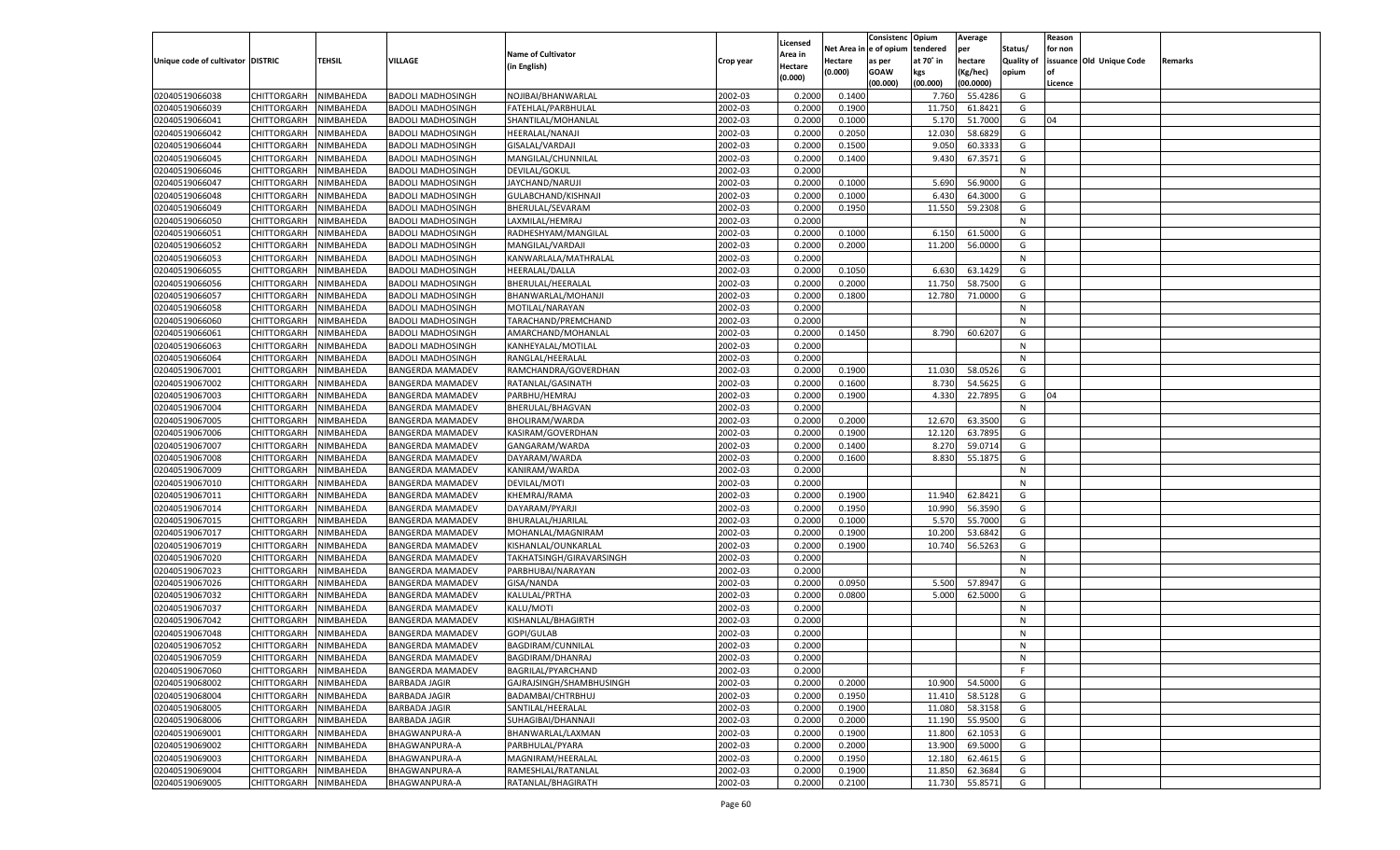|                                   |                       |               |                      |                           |           |                           |                  | Consistenc  | Opium     | Average   |                   | Reason  |                          |         |
|-----------------------------------|-----------------------|---------------|----------------------|---------------------------|-----------|---------------------------|------------------|-------------|-----------|-----------|-------------------|---------|--------------------------|---------|
|                                   |                       |               |                      | <b>Name of Cultivator</b> |           | Licensed                  | Net Area         | e of opium  | tendered  | per       | Status/           | for non |                          |         |
| Unique code of cultivator DISTRIC |                       | <b>TEHSIL</b> | VILLAGE              | (in English)              | Crop year | <b>Area in</b><br>Hectare | Hectare          | as per      | at 70° in | hectare   | <b>Quality of</b> |         | issuance Old Unique Code | Remarks |
|                                   |                       |               |                      |                           |           | (0.000)                   | (0.000)          | <b>GOAW</b> | kgs       | (Kg/hec)  | opium             |         |                          |         |
|                                   |                       |               |                      |                           |           |                           |                  | (00.000)    | (00.000)  | (00.0000) |                   | Licence |                          |         |
| 02040519069006                    | CHITTORGARH           | NIMBAHEDA     | BHAGWANPURA-A        | MANGILAL/KASHIRAM         | 2002-03   | 0.2000                    | 0.1950           |             | 11.720    | 60.1026   | G                 |         |                          |         |
| 02040519069007                    | CHITTORGARH           | NIMBAHEDA     | BHAGWANPURA-A        | RAMCHANDRA/DHULA          | 2002-03   | 0.2000                    | 0.1900           |             | 12.170    | 64.0526   | G                 |         |                          |         |
| 02040519069010                    | CHITTORGARH           | NIMBAHEDA     | BHAGWANPURA-A        | KISHNA/DHANNA             | 2002-03   | 0.2000                    | 0.2000           |             | 12.990    | 64.9500   | G                 |         |                          |         |
| 02040519069011                    | CHITTORGARH           | NIMBAHEDA     | BHAGWANPURA-A        | HANSHIBAI/UDA             | 2002-03   | 0.2000                    | 0.1900           |             | 12.540    | 66.0000   | G                 |         |                          |         |
| 02040519069012                    | CHITTORGARH           | NIMBAHEDA     | BHAGWANPURA-A        | HEERALAL/JAGANNATH        | 2002-03   | 0.2000                    | 0.1500           |             | 9.190     | 61.2667   | G                 |         |                          |         |
| 02040519069014                    | CHITTORGARH           | NIMBAHEDA     | BHAGWANPURA-A        | HEERALAL/PYARA            | 2002-03   | 0.2000                    | 0.2000           |             | 12.850    | 64.2500   | G                 |         |                          |         |
| 02040519069015                    | CHITTORGARH           | NIMBAHEDA     | BHAGWANPURA-A        | FULCHAND/NARAYAN          | 2002-03   | 0.2000                    | 0.2000           |             | 12.470    | 62.3500   | G                 |         |                          |         |
| 02040519069016                    | CHITTORGARH           | NIMBAHEDA     | BHAGWANPURA-A        | VARDA/DOLA                | 2002-03   | 0.2000                    | 0.2000           |             | 12.51     | 62.5500   | G                 |         |                          |         |
| 02040519069017                    | CHITTORGARH           | NIMBAHEDA     | BHAGWANPURA-A        | JAYRAM/NANDA              | 2002-03   | 0.2000                    | 0.2000           |             | 12.870    | 64.3500   | G                 |         |                          |         |
| 02040519069019                    | CHITTORGARH           | NIMBAHEDA     | BHAGWANPURA-A        | HEERALAL/RAMCHANDRA       | 2002-03   | 0.2000                    | 0.1950           |             | 12.200    | 62.5641   | G                 |         |                          |         |
| 02040519069020                    | CHITTORGARH           | NIMBAHEDA     | BHAGWANPURA-A        | RAMESHVARLAL/PARBHULAL    | 2002-03   | 0.2000                    | 0.2000           |             | 11.950    | 59.7500   | G                 |         |                          |         |
| 02040519069021                    | CHITTORGARH           | NIMBAHEDA     | BHAGWANPURA-A        | BANSILAL/SHANKARLAL       | 2002-03   | 0.2000                    | 0.2000           |             | 12.51     | 62.5500   | G                 |         |                          |         |
| 02040519069022                    | CHITTORGARH           | NIMBAHEDA     | BHAGWANPURA-A        | BHANWARLAL/HEERALAL       | 2002-03   | 0.2000                    | 0.2000           |             | 11.370    | 56.8500   | G                 |         |                          |         |
| 02040519069024                    | CHITTORGARH           | NIMBAHEDA     | BHAGWANPURA-A        | SHANKERLAL/UDA            | 2002-03   | 0.2000                    | 0.1950           |             | 13.380    | 68.615    | G                 |         |                          |         |
| 02040519069026                    | CHITTORGARH           | NIMBAHEDA     | BHAGWANPURA-A        | LACHMICHAND/PYARA         | 2002-03   | 0.2000                    | 0.1950           |             | 11.580    | 59.3846   | G                 |         |                          |         |
| 02040519069028                    | CHITTORGARH           | NIMBAHEDA     | BHAGWANPURA-A        | MADANLAL/PRAYCHAND        | 2002-03   | 0.2000                    | 0.1400           |             | 9.150     | 65.3571   | G                 |         |                          |         |
| 02040519069031                    | CHITTORGARH           | NIMBAHEDA     | BHAGWANPURA-A        | MANGILAL/NARAYAN          | 2002-03   | 0.2000                    | 0.2050           |             | 11.590    | 56.5366   | G                 |         |                          |         |
| 02040519069032                    | CHITTORGARH           | NIMBAHEDA     | BHAGWANPURA-A        | RATANLAL/NARAYAN          | 2002-03   | 0.2000                    | 0.2000           |             | 12.560    | 62.8000   | G                 |         |                          |         |
| 02040519069034                    | CHITTORGARH           | NIMBAHEDA     | BHAGWANPURA-A        | LABHCHNAD/KASHIRAM        | 2002-03   | 0.2000                    | 0.2000           |             | 11.830    | 59.1500   | G                 |         |                          |         |
| 02040519069035                    | CHITTORGARH           | NIMBAHEDA     | BHAGWANPURA-A        | NARAYANIBAI/MATHURALAL    | 2002-03   | 0.2000                    | 0.1000           |             | 5.500     | 55.0000   | G                 |         |                          |         |
| 02040519069037                    | CHITTORGARH           | NIMBAHEDA     | BHAGWANPURA-A        | BHANWARLAL/GOKAL          | 2002-03   | 0.2000                    | 0.1850           |             | 8.040     | 43.4595   | G                 | 04      |                          |         |
| 02040519069040                    | CHITTORGARH           | NIMBAHEDA     | BHAGWANPURA-A        | SHANKERLAL/CHUNNILAI      | 2002-03   | 0.2000                    | 0.1950           |             | 12.690    | 65.0769   | G                 |         |                          |         |
| 02040519069045                    | CHITTORGARH           | NIMBAHEDA     | BHAGWANPURA-A        | RAMKANWARIBAI/NANALAL     | 2002-03   | 0.2000                    | 0.2000           |             | 12.700    | 63.5000   | G                 |         |                          |         |
| 02040519069046                    | CHITTORGARH           | NIMBAHEDA     | BHAGWANPURA-B        | KAVARLAL/MATHURALAL       | 2002-03   | 0.2000                    | 0.1950           |             | 12.870    | 66.0000   | G                 |         |                          |         |
| 02040519069047                    | CHITTORGARH           | NIMBAHEDA     | BHAGWANPURA-B        | FULCHAND/LAXMAN           | 2002-03   | 0.2000                    | 0.1600           |             | 10.020    | 62.6250   | G                 |         |                          |         |
| 02040519069049                    | CHITTORGARH           | NIMBAHEDA     | BHAGWANPURA-B        | PREAMCHAND/LAXMAN         | 2002-03   | 0.2000                    | 0.1550           |             | 9.300     | 60.0000   | G                 |         |                          |         |
| 02040519069051                    | CHITTORGARH           | NIMBAHEDA     | <b>BHAGWANPURA-B</b> | JAGNNATH/BHAGIRTH         | 2002-03   | 0.2000                    | 0.1500           |             | 9.440     | 62.933    | G                 |         |                          |         |
| 02040519069052                    | CHITTORGARH           | NIMBAHEDA     | BHAGWANPURA-B        | <b>DEVILAL/GASI</b>       | 2002-03   | 0.2000                    | 0.1950           |             | 12.690    | 65.0769   | G                 |         |                          |         |
| 02040519069056                    | CHITTORGARH           | NIMBAHEDA     | BHAGWANPURA-B        | MATHURALAL/PRTHIRAJ       | 2002-03   | 0.2000                    | 0.2000           |             | 12.540    | 62.7000   | G                 |         |                          |         |
| 02040519069057                    | CHITTORGARH           | NIMBAHEDA     | BHAGWANPURA-B        | GANPATLAL/BADRILAL        | 2002-03   | 0.2000                    | 0.2000           |             | 11.760    | 58.8000   | G                 |         |                          |         |
| 02040519069058                    | CHITTORGARH           | NIMBAHEDA     | BHAGWANPURA-B        | PARBHULAL/MOTILAL         | 2002-03   | 0.2000                    | 0.2050           |             | 12.660    | 61.7561   | G                 |         |                          |         |
| 02040519069059                    | CHITTORGARH           | NIMBAHEDA     | BHAGWANPURA-B        | PARBHULAL/JAGNNATH        | 2002-03   | 0.2000                    | 0.2000           |             | 11.850    | 59.2500   | G                 |         |                          |         |
| 02040519069060                    | CHITTORGARH           | NIMBAHEDA     | BHAGWANPURA-B        | DHANRAJ/BHOLA             | 2002-03   | 0.2000                    | 0.2000           |             | 11.490    | 57.4500   | G                 |         |                          |         |
| 02040519069061                    | CHITTORGARH           | NIMBAHEDA     | BHAGWANPURA-B        | NANDA/SHVA                | 2002-03   | 0.2000                    | 0.1950           |             | 11.050    | 56.666    | G                 |         |                          |         |
| 02040519069062                    | CHITTORGARH           | NIMBAHEDA     | BHAGWANPURA-B        | MODIRAM/DHANNA            | 2002-03   | 0.2000                    | 0.1900           |             | 11.430    | 60.1579   | G                 |         |                          |         |
| 02040519069063                    | CHITTORGARH           | NIMBAHEDA     | BHAGWANPURA-B        | LAXMILAL/NARAYAN          | 2002-03   | 0.2000                    | 0.2000           |             | 12.31     | 61.5500   | G                 |         |                          |         |
| 02040519069064                    | CHITTORGARH           | NIMBAHEDA     | BHAGWANPURA-B        | RAMCHANDRA/MATHURALAL     | 2002-03   | 0.2000                    | 0.2050           |             | 12.250    | 59.7561   | G                 |         |                          |         |
| 02040519069065                    | CHITTORGARH           | NIMBAHEDA     | BHAGWANPURA-B        | PREAMBAI/BHERULAL         | 2002-03   | 0.2000                    | 0.2100           |             | 9.520     | 45.3333   | G                 | 04      |                          |         |
| 02040519069068                    | CHITTORGARH           | NIMBAHEDA     | <b>BHAGWANPURA-B</b> | KANIRM/NANDA              | 2002-03   | 0.2000                    | 0.0950           |             | 5.770     | 60.7368   | G                 |         |                          |         |
| 02040519069070                    | CHITTORGARH           | NIMBAHEDA     | BHAGWANPURA-B        | <b>OUNKAR/GOKEL</b>       | 2002-03   | 0.2000                    | 0.2000           |             | 11.760    | 58.8000   | G                 |         |                          |         |
| 02040519069072                    | CHITTORGARH           | NIMBAHEDA     | BHAGWANPURA-B        | <b>BHERULAL/GASI</b>      | 2002-03   | 0.2000                    | 0.1950           |             | 11.540    | 59.1795   | G                 |         |                          |         |
| 02040519069073                    | CHITTORGARH           | NIMBAHEDA     | BHAGWANPURA-B        | PARBHULAL/LAXMAN          | 2002-03   | 0.2000                    | 0.2100           |             | 12.770    | 60.809    | G                 |         |                          |         |
| 02040519069076                    | CHITTORGARH           | NIMBAHEDA     | BHAGWANPURA-B        | NANURAM/DHULA             | 2002-03   | 0.2000                    | 0.1950           |             | 12.980    | 66.5641   | G                 |         |                          |         |
| 02040519069077                    |                       |               | <b>BHAGWANPURA-B</b> |                           | 2002-03   |                           |                  |             | 11.400    | 54.285    | G                 |         |                          |         |
|                                   | CHITTORGARH           | NIMBAHEDA     | <b>BHAGWANPURA-B</b> | PARBHULAL/KESURAM         |           | 0.2000                    | 0.2100<br>0.1950 |             |           | 64.8718   |                   |         |                          |         |
| 02040519069079                    | CHITTORGARH           | NIMBAHEDA     |                      | BHANWARLAL/KISHANLAL      | 2002-03   | 0.2000                    |                  |             | 12.650    |           | G                 |         |                          |         |
| 02040519069082                    | CHITTORGARH NIMBAHEDA |               | <b>BHAGWANPURA-B</b> | BHANWARLAL/DHANRAJ        | 2002-03   | 0.2000                    | 0.1500           |             | 9.470     | 63.1333   | G                 |         |                          |         |
| 02040519069083                    | <b>CHITTORGARH</b>    | NIMBAHEDA     | <b>BHAGWANPURA-B</b> | RADHESHYAM/MOTILAL        | 2002-03   | 0.2000                    | 0.1950           |             | 11.230    | 57.5897   | G                 |         |                          |         |
| 02040519069084                    | CHITTORGARH           | NIMBAHEDA     | BHAGWANPURA-B        | <b>FULCHAND/GABUR</b>     | 2002-03   | 0.2000                    | 0.1900           |             | 11.440    | 60.2105   | G                 |         |                          |         |
| 02040519069085                    | <b>CHITTORGARH</b>    | NIMBAHEDA     | <b>BHAGWANPURA-B</b> | UDHA/KASIRAM              | 2002-03   | 0.2000                    | 0.2000           |             | 12.450    | 62.2500   | G                 |         |                          |         |
| 02040519069086                    | <b>CHITTORGARH</b>    | NIMBAHEDA     | BHAGWANPURA-B        | HEERALAL/NARAYAN          | 2002-03   | 0.2000                    | 0.1950           |             | 13.410    | 68.7692   | G                 |         |                          |         |
| 02040519069088                    | <b>CHITTORGARH</b>    | NIMBAHEDA     | <b>BHAGWANPURA-B</b> | BHANWARLAL/NARAYAN        | 2002-03   | 0.2000                    | 0.2000           |             | 12.230    | 61.1500   | G                 |         |                          |         |
| 02040519069089                    | <b>CHITTORGARH</b>    | NIMBAHEDA     | <b>BHAGWANPURA-B</b> | DHANRAJ/KASIRAM           | 2002-03   | 0.2000                    | 0.2000           |             | 12.210    | 61.0500   | G                 |         |                          |         |
| 02040519069091                    | <b>CHITTORGARH</b>    | NIMBAHEDA     | <b>BHAGWANPURA-B</b> | MANGILAL/NARAYAN          | 2002-03   | 0.2000                    | 0.1900           |             | 12.120    | 63.7895   | G                 |         |                          |         |
| 02040519069092                    | <b>CHITTORGARH</b>    | NIMBAHEDA     | <b>BHAGWANPURA-B</b> | PREAMCHAND/DEVA           | 2002-03   | 0.2000                    | 0.1950           |             | 12.420    | 63.6923   | G                 |         |                          |         |
| 02040519069094                    | <b>CHITTORGARH</b>    | NIMBAHEDA     | <b>BHAGWANPURA-B</b> | KISHAN/NANDA              | 2002-03   | 0.2000                    | 0.1800           |             | 11.600    | 64.4444   | G                 |         |                          |         |
| 02040519069095                    | CHITTORGARH           | NIMBAHEDA     | <b>BHAGWANPURA-B</b> | UDHA/KASIRAM              | 2002-03   | 0.2000                    | 0.2000           |             | 12.690    | 63.4500   | G                 |         |                          |         |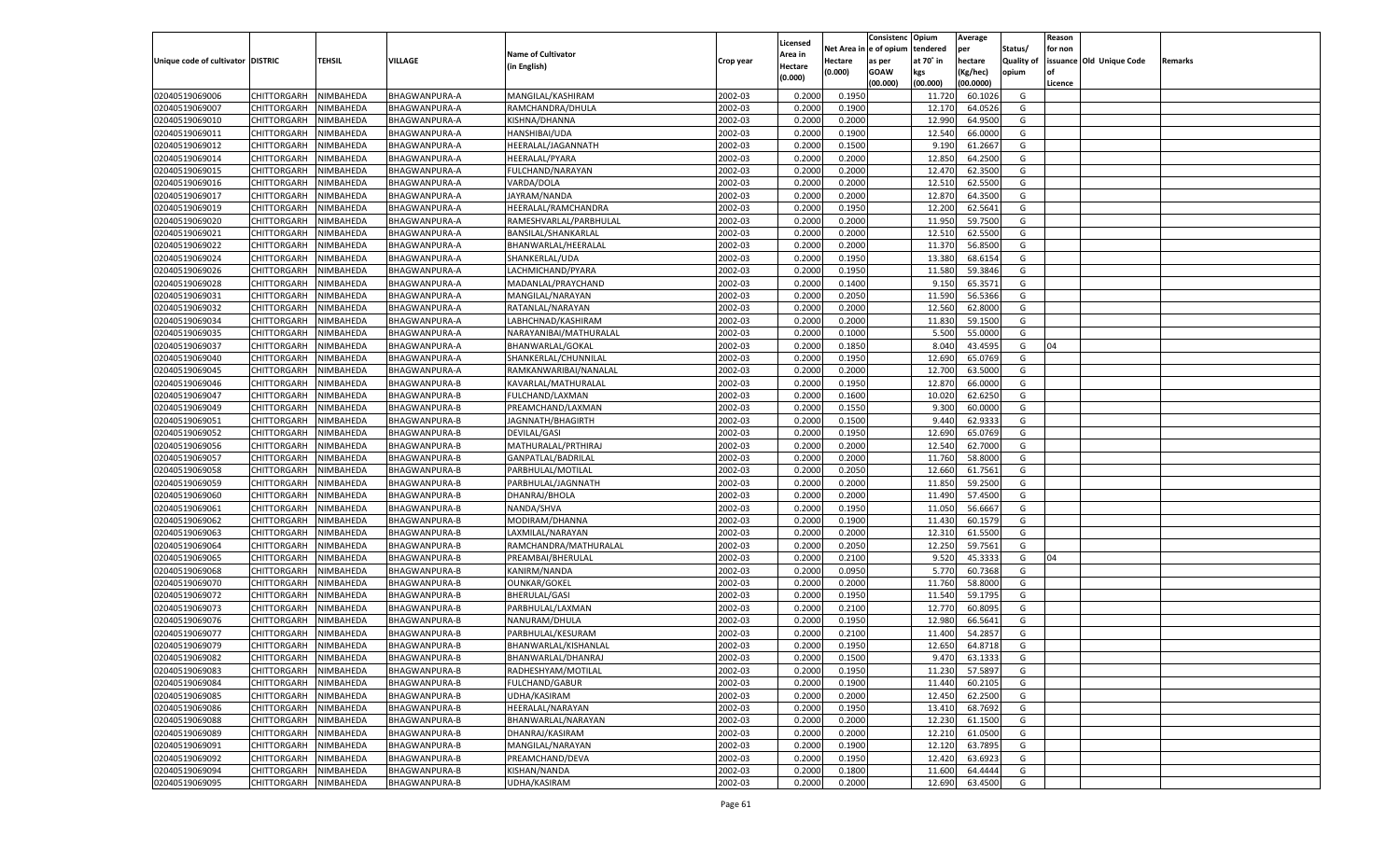|                                   |                                          |                        |                                 |                                        |           |                    |                  | Consistenc   | Opium           | Average            |                   | Reason  |                          |         |
|-----------------------------------|------------------------------------------|------------------------|---------------------------------|----------------------------------------|-----------|--------------------|------------------|--------------|-----------------|--------------------|-------------------|---------|--------------------------|---------|
|                                   |                                          |                        |                                 |                                        |           | Licensed           | Net Area iı      | n e of opium | tendered        | per                | Status/           | for non |                          |         |
| Unique code of cultivator DISTRIC |                                          | TEHSIL                 | <b>VILLAGE</b>                  | <b>Name of Cultivator</b>              | Crop year | Area in            | Hectare          | as per       | at 70° in       | hectare            | <b>Quality of</b> |         | issuance Old Unique Code | Remarks |
|                                   |                                          |                        |                                 | (in English)                           |           | Hectare<br>(0.000) | (0.000)          | <b>GOAW</b>  | kgs             | (Kg/hec)           | opium             |         |                          |         |
|                                   |                                          |                        |                                 |                                        |           |                    |                  | (00.000)     | (00.000)        | (00.0000)          |                   | Licence |                          |         |
| 02040519069096                    | CHITTORGARH                              | NIMBAHEDA              | BHAGWANPURA-B                   | RATANLAL/NARAYAN                       | 2002-03   | 0.2000             | 0.2050           |              | 11.310          | 55.1707            | G                 |         |                          |         |
| 02040519069097                    | CHITTORGARH                              | NIMBAHEDA              | BHAGWANPURA-B                   | PARBHULAL/GASI                         | 2002-03   | 0.2000             | 0.2000           |              | 12.420          | 62.1000            | G                 |         |                          |         |
| 02040519069098                    | CHITTORGARH                              | NIMBAHEDA              | BHAGWANPURA-B                   | PARBULAL/LAXMAN                        | 2002-03   | 0.2000             | 0.1150           |              | 7.520           | 65.3913            | G                 |         |                          |         |
| 02040519069099                    | CHITTORGARH                              | NIMBAHEDA              | <b>BHAGWANPURA-B</b>            | <b>HUKMICHAND/GISA</b>                 | 2002-03   | 0.2000             | 0.2000           |              | 11.550          | 57.7500            | G                 |         |                          |         |
| 02040519069100                    | CHITTORGARH                              | NIMBAHEDA              | BHAGWANPURA-B                   | <b>BADRILAL/GOKEL</b>                  | 2002-03   | 0.2000             | 0.1900           |              | 10.990          | 57.8421            | G                 |         |                          |         |
| 02040519069101                    | CHITTORGARH                              | NIMBAHEDA              | BHAGWANPURA-B                   | <b>BANSILAL/PYARA</b>                  | 2002-03   | 0.2000             | 0.1850           |              | 11.640          | 62.9189            | G                 |         |                          |         |
| 02040519069103                    | CHITTORGARH                              | NIMBAHEDA              | <b>BHAGWANPURA-B</b>            | MOTILAL/CHAMPALAL                      | 2002-03   | 0.2000             | 0.2000           |              | 11.030          | 55.1500            | G                 |         |                          |         |
| 02040519069104                    | CHITTORGARH                              | NIMBAHEDA              | BHAGWANPURA-B                   | SHIVLAL/GOKEL                          | 2002-03   | 0.2000             | 0.1900           |              | 10.640          | 56.0000            | G                 |         |                          |         |
| 02040519069105                    | CHITTORGARH                              | NIMBAHEDA              | BHAGWANPURA-B                   | BADRILAL/CUNNILAL                      | 2002-03   | 0.2000             | 0.1950           |              | 11.570          | 59.3333            | G                 |         |                          |         |
| 02040519069109                    | CHITTORGARH                              | NIMBAHEDA              | BHAGWANPURA-B                   | BAGDIRAM/RATANLAL                      | 2002-03   | 0.2000             | 0.1900           |              | 10.430          | 54.8947            | G                 |         |                          |         |
| 02040519070001                    | CHITTORGARH                              | NIMBAHEDA              | <b>BHATTKOTDI</b>               | MOTILAL/NANALAL                        | 2002-03   | 0.2000             | 0.1000           |              | 5.550           | 55.5000            | G                 |         |                          |         |
| 02040519070002                    | CHITTORGARH                              | NIMBAHEDA              | <b>BHATTKOTDI</b>               | BADRILAL/GULABBAI                      | 2002-03   | 0.2000             |                  |              |                 |                    | N                 |         |                          |         |
| 02040519070006                    | CHITTORGARH                              | NIMBAHEDA              | <b>BHATTKOTDI</b>               | RANGLAL/TARACHAD                       | 2002-03   | 0.2000             | 0.1850           |              | 11.740          | 63.4595            | G                 |         |                          |         |
| 02040519070007                    | CHITTORGARH                              | NIMBAHEDA              | <b>BHATTKOTDI</b>               | BHURA/DEVA                             | 2002-03   | 0.2000             | 0.1200           |              | 6.940           | 57.833             | G                 |         |                          |         |
| 02040519070008                    | CHITTORGARH                              | NIMBAHEDA              | <b>BHATTKOTDI</b>               | RAMESHCHAND/BADRILAL                   | 2002-03   | 0.2000             | 0.1000           |              | 5.890           | 58.9000            | G                 |         |                          |         |
| 02040519070009                    | CHITTORGARH                              | NIMBAHEDA              | BHATTKOTDI                      | JAMNALAL/GANGARAM                      | 2002-03   | 0.2000             | 0.1550           |              | 8.730           | 56.3226            | G                 |         |                          |         |
| 02040519070012                    | CHITTORGARH                              | NIMBAHEDA              | <b>BHATTKOTDI</b>               | DHANRAJ/NANALAL                        | 2002-03   | 0.2000             |                  |              |                 |                    | N                 |         |                          |         |
| 02040519070018                    | CHITTORGARH                              | NIMBAHEDA              | <b>BHATTKOTDI</b>               | NANALAL/KASHIRAM                       | 2002-03   | 0.2000             | 0.1000           |              | 5.940           | 59.4000            | G                 |         |                          |         |
| 02040519070019                    | CHITTORGARH                              | NIMBAHEDA              | <b>BHATTKOTDI</b>               | SHANKERLAL/LAXMAN                      | 2002-03   | 0.2000             | 0.1000           |              | 5.630           | 56.3000            | G                 |         |                          |         |
| 02040519070022                    | CHITTORGARH                              | NIMBAHEDA              | <b>BHATTKOTDI</b>               | MANGILAL/PYARCHAND                     | 2002-03   | 0.2000             | 0.1550           |              | 9.090           | 58.6452            | G                 |         |                          |         |
| 02040519070027                    | CHITTORGARH                              | NIMBAHEDA              | <b>BHATTKOTDI</b>               | NARAYANIBAI/NATHU                      | 2002-03   | 0.2000             |                  |              |                 |                    | N                 |         |                          |         |
| 02040519070028                    | CHITTORGARH                              | NIMBAHEDA              | <b>BHATTKOTDI</b>               | AMBALAL/CHATARBHUJ                     | 2002-03   | 0.2000             | 0.2000           |              | 12.360          | 61.8000            | G                 |         |                          |         |
| 02040519070031                    | CHITTORGARH                              | NIMBAHEDA              | <b>BHATTKOTDI</b>               | <b>BHAGIRTH/KELAJI</b>                 | 2002-03   | 0.2000             | 0.1600           |              | 8.780           | 54.8750            | G                 |         |                          |         |
| 02040519070032                    | CHITTORGARH                              | NIMBAHEDA              | <b>BHATTKOTDI</b>               | RAMESHCHAD/GANGARAM                    | 2002-03   | 0.2000             | 0.1000           |              | 6.240           | 62.4000            | G                 |         |                          |         |
| 02040519070035                    | CHITTORGARH                              | NIMBAHEDA              | <b>BHATTKOTDI</b>               | UDAILAL/BADRILAL                       | 2002-03   | 0.2000             | 0.1500           |              | 8.540           | 56.933             | G                 |         |                          |         |
| 02040519070036                    | CHITTORGARH                              | NIMBAHEDA              | <b>BHATTKOTDI</b>               | RANGLAL/LAXMICHAND                     | 2002-03   | 0.2000             | 0.2000           |              | 12.340          | 61.7000            | G                 |         |                          |         |
| 02040519070038                    | CHITTORGARH                              | NIMBAHEDA              | <b>BHATTKOTDI</b>               | FULLCHAND/CHATARBHUJ                   | 2002-03   | 0.2000             | 0.1950           |              | 11.680          | 59.8974            | G                 |         |                          |         |
| 02040519070039                    | CHITTORGARH                              | NIMBAHEDA              | <b>BHATTKOTDI</b>               | RATANLAL/BHANAJI                       | 2002-03   | 0.2000             |                  |              |                 |                    | N                 |         |                          |         |
| 02040519070040                    | CHITTORGARH                              | NIMBAHEDA              | BHATTKOTDI                      | MATHURALAL/TARACHAND                   | 2002-03   | 0.2000             | 0.1900           |              | 12.020          | 63.2632            | G                 |         |                          |         |
| 02040519071006                    | CHITTORGARH                              | NIMBAHEDA              | BHEMLI                          | RAMLAL/RAMCHANDRA                      | 2002-03   | 0.2000             | 0.2000           |              | 2.940           | 14.7000            | G                 | 04      |                          |         |
| 02040519072001                    | CHITTORGARH                              | NIMBAHEDA              | BHERUKHEDA                      | HEERALAL/HARLAL                        | 2002-03   | 0.2000             | 0.1000           |              | 6.120           | 61.2000            | G                 |         |                          |         |
| 02040519072002                    | CHITTORGARH                              | NIMBAHEDA              | BHERUKHEDA                      | BADRILAL/KASIRAM                       | 2002-03   | 0.2000             | 0.1000           |              | 6.190           | 61.9000            | G                 |         |                          |         |
| 02040519072005                    | CHITTORGARH                              | NIMBAHEDA              | BHERUKHEDA                      | DHAPUBAI/GOPILAL                       | 2002-03   | 0.2000             | 0.1050           |              | 6.330           | 60.285             | G                 |         |                          |         |
| 02040519072006                    | CHITTORGARH                              | NIMBAHEDA              | BHERUKHEDA                      | KHEMA/HARLAL                           | 2002-03   | 0.2000             | 0.1000           |              | 6.390           | 63.9000            | G                 |         |                          |         |
| 02040519072007                    | CHITTORGARH                              | NIMBAHEDA              | BHERUKHEDA                      | CHAMPALAL/HARLAL                       | 2002-03   | 0.2000             | 0.1450           |              | 9.31            | 64.2069            | G                 |         |                          |         |
| 02040519072008                    | CHITTORGARH                              | NIMBAHEDA              | BHERUKHEDA                      | GOPILAL/PRTHVIRAJ                      | 2002-03   | 0.2000             | 0.1950           |              | 12.24           | 62.7692            | G                 |         |                          |         |
| 02040519072010                    | CHITTORGARH                              | NIMBAHEDA              | BHERUKHEDA                      | NARAYAN/RUPA                           | 2002-03   | 0.2000             | 0.1500           |              | 8.910           | 59.4000            | G                 |         |                          |         |
| 02040519072013                    | CHITTORGARH                              | NIMBAHEDA              | BHERUKHEDA                      | JAIRAJ/MOTILAL                         | 2002-03   | 0.2000             | 0.1950           |              | 11.520          | 59.0769            | G                 |         |                          |         |
| 02040519072014                    | CHITTORGARH                              | NIMBAHEDA              | BHERUKHEDA                      | SHAMBHULAL/WARDA                       | 2002-03   | 0.2000             | 0.1950           |              | 11.51           | 59.0256            | G                 |         |                          |         |
| 02040519072015                    | CHITTORGARH                              | NIMBAHEDA              | BHERUKHEDA                      | RAMCHANDRA/RUPA                        | 2002-03   | 0.2000             | 0.1450           |              | 8.970           | 61.8621            | G                 |         |                          |         |
| 02040519072016                    | CHITTORGARH                              | NIMBAHEDA              | BHERUKHEDA                      | PARBHULAL/RUPA                         | 2002-03   | 0.2000             | 0.1050           |              | 7.740           | 73.7143            | G                 |         |                          |         |
| 02040519072018                    | CHITTORGARH                              | NIMBAHEDA              | BHERUKHEDA                      | PARBHULAL/BHURALAL                     | 2002-03   | 0.2000             | 0.0950           |              | 5.860           | 61.6842            | G                 |         |                          |         |
| 02040519072019                    | CHITTORGARH                              | NIMBAHEDA              | BHERUKHEDA                      | JAGDISH/WARDA                          | 2002-03   | 0.2000             | 0.1000           |              | 6.710           | 67.1000            | G                 |         |                          |         |
| 02040519072020                    | CHITTORGARH                              | NIMBAHEDA              | BHERUKHEDA                      | MOHANLAL/CHAMPALAL                     | 2002-03   | 0.2000             | 0.1450           |              | 8.690           | 59.9310            | G                 |         |                          |         |
| 02040519072022                    | CHITTORGARH                              | NIMBAHEDA              | BHERUKHEDA                      | BHERULAL/JAGNNATH                      | 2002-03   | 0.2000             |                  |              |                 |                    | F.                |         |                          |         |
|                                   | CHITTORGARH NIMBAHEDA                    |                        | <b>BHERUKHEDA</b>               | SURESH/GOPILAL                         | 2002-03   | 0.2000             | 0.1950           |              | 10.880          | 55.7949            | G                 |         |                          |         |
| 02040519072023                    |                                          |                        |                                 |                                        | 2002-03   |                    |                  |              |                 |                    |                   |         |                          |         |
| 02040519072025<br>02040519072026  | <b>CHITTORGARH</b><br><b>CHITTORGARH</b> | NIMBAHEDA<br>NIMBAHEDA | <b>BHERUKHEDA</b><br>BHERUKHEDA | GISALAL/KHEMRAJ<br>DEVILAL/BHANWARLAL  | 2002-03   | 0.2000<br>0.2000   | 0.1900<br>0.1450 |              | 12.420<br>8.980 | 65.3684<br>61.9310 | G<br>G            |         |                          |         |
|                                   |                                          |                        |                                 |                                        |           |                    |                  |              |                 |                    |                   |         |                          |         |
| 02040519073002                    | CHITTORGARH<br><b>CHITTORGARH</b>        | NIMBAHEDA<br>NIMBAHEDA | <b>BINOTA</b>                   | NARAYANIBAI/MANGILAL                   | 2002-03   | 0.2000             | 0.1850           |              | 12.180          | 65.8378            | G                 |         |                          |         |
| 02040519073007                    |                                          |                        | <b>BINOTA</b>                   | JAGNNATH/PYARA<br>RAMESHCHAND/JAMNALAL | 2002-03   | 0.2000             | 0.2000           |              | 11.060          | 55.3000            | G                 |         |                          |         |
| 02040519074001                    | CHITTORGARH                              | NIMBAHEDA              | <b>BORAKHEDI</b>                |                                        | 2002-03   | 0.2000             | 0.1450           |              | 10.320          | 71.1724            | G                 |         |                          |         |
| 02040519074002                    | <b>CHITTORGARH</b>                       | NIMBAHEDA              | BORAKHEDI                       | SHANAKARLAL/PARSHRAM                   | 2002-03   | 0.2000             | 0.1950           |              | 11.510          | 59.0256            | G                 |         |                          |         |
| 02040519074003                    | CHITTORGARH                              | NIMBAHEDA              | <b>BORAKHEDI</b>                | JAMUNALAL/BHERULAL                     | 2002-03   | 0.2000             | 0.1450           |              | 9.220           | 63.5862            | G                 |         |                          |         |
| 02040519074004                    | <b>CHITTORGARH</b>                       | NIMBAHEDA              | <b>BORAKHEDI</b>                | MOHANLAL/NATHULAL                      | 2002-03   | 0.2000             | 0.1500           |              | 9.720           | 64.8000            | G                 |         |                          |         |
| 02040519074005                    | <b>CHITTORGARH</b>                       | NIMBAHEDA              | <b>BORAKHEDI</b>                | RAJUBAI/NANDLAL                        | 2002-03   | 0.2000             |                  |              |                 |                    | N                 |         |                          |         |
| 02040519074006                    | <b>CHITTORGARH</b>                       | NIMBAHEDA              | <b>BORAKHEDI</b>                | POKERLAL/KALURAM                       | 2002-03   | 0.2000             | 0.1950           |              | 11.180          | 57.3333            | G                 |         |                          |         |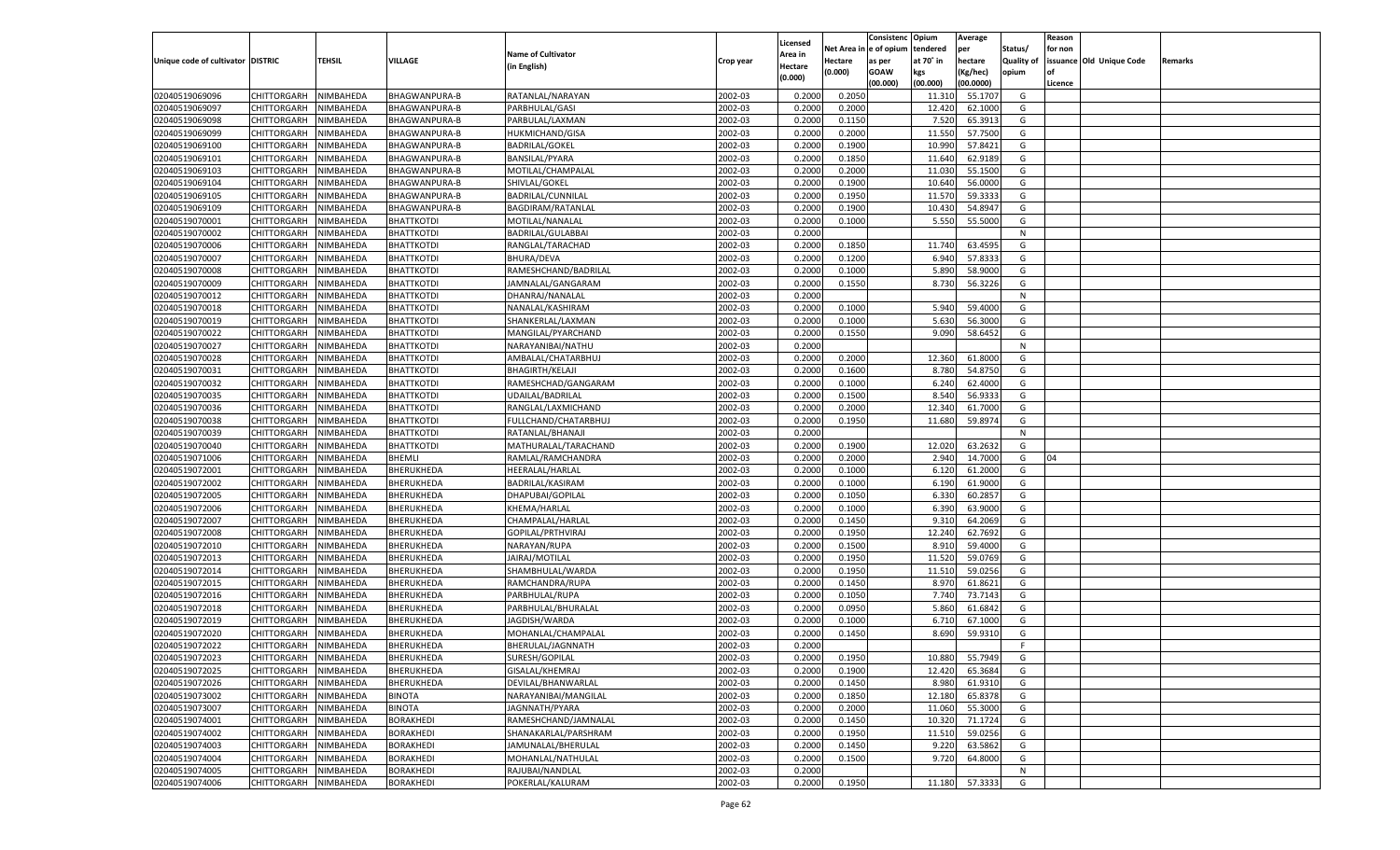|                                   |                       |               |                   |                            |           |                           |          | Consistenc  | Opium     | Average   |                   | Reason  |                          |                 |
|-----------------------------------|-----------------------|---------------|-------------------|----------------------------|-----------|---------------------------|----------|-------------|-----------|-----------|-------------------|---------|--------------------------|-----------------|
|                                   |                       |               |                   | <b>Name of Cultivator</b>  |           | Licensed                  | Net Area | le of opium | tendered  | per       | Status/           | for non |                          |                 |
| Unique code of cultivator DISTRIC |                       | <b>TEHSIL</b> | VILLAGE           | (in English)               | Crop year | <b>Area in</b><br>Hectare | Hectare  | as per      | at 70° in | hectare   | <b>Quality of</b> |         | issuance Old Unique Code | Remarks         |
|                                   |                       |               |                   |                            |           | (0.000)                   | (0.000)  | <b>GOAW</b> | kgs       | (Kg/hec)  | opium             |         |                          |                 |
|                                   |                       |               |                   |                            |           |                           |          | (00.000)    | (00.000)  | (00.0000) |                   | Licence |                          |                 |
| 02040519074007                    | CHITTORGARH           | NIMBAHEDA     | <b>BORAKHEDI</b>  | DALCHAND/OUNKARLAL         | 2002-03   | 0.2000                    | 0.1950   |             | 12.220    | 62.6667   | G                 |         |                          |                 |
| 02040519074008                    | CHITTORGARH           | NIMBAHEDA     | BORAKHEDI         | CHENDARIBAI/OUNKAR         | 2002-03   | 0.2000                    |          |             |           |           | N                 |         |                          |                 |
| 02040519074009                    | CHITTORGARH           | NIMBAHEDA     | BORAKHEDI         | GOTAMLAL/FTEHLAL           | 2002-03   | 0.2000                    | 0.1950   |             | 11.590    | 59.435    | G                 |         |                          |                 |
| 02040519074010                    | CHITTORGARH           | NIMBAHEDA     | BORAKHEDI         | MOHANLAL/POKERLAL          | 2002-03   | 0.2000                    | 0.2050   |             | 11.360    | 55.4146   | G                 |         |                          |                 |
| 02040519074011                    | CHITTORGARH           | NIMBAHEDA     | <b>BORAKHEDI</b>  | NARAYANLAL/AMBHALAL        | 2002-03   | 0.2000                    | 0.1500   |             | 9.440     | 62.933    | G                 |         |                          |                 |
| 02040519074012                    | CHITTORGARH           | NIMBAHEDA     | BORAKHEDI         | NARAYANLAL/SHAMBHULAL      | 2002-03   | 0.2000                    | 0.1000   |             | 6.600     | 66.0000   | G                 |         |                          |                 |
| 02040519074013                    | CHITTORGARH           | NIMBAHEDA     | BORAKHEDI         | SYAMHUBAI/HANGAMIBAI       | 2002-03   | 0.2000                    | 0.1950   |             | 13.790    | 70.7179   | G                 |         |                          |                 |
| 02040519074014                    | CHITTORGARH           | NIMBAHEDA     | BORAKHEDI         | CHAGAN/RADHAKISHAN         | 2002-03   | 0.2000                    | 0.1800   |             | 10.18     | 56.5556   | G                 |         |                          |                 |
| 02040519074015                    | CHITTORGARH           | NIMBAHEDA     | BORAKHEDI         | GOPIBAI/GANGARAM           | 2002-03   | 0.2000                    | 0.2000   |             | 11.430    | 57.1500   | G                 |         |                          |                 |
| 02040519074016                    | CHITTORGARH           | NIMBAHEDA     | BORAKHEDI         | GANGARAM/RADHAKISHAN       | 2002-03   | 0.2000                    |          |             |           |           | F.                |         |                          |                 |
| 02040519074017                    | CHITTORGARH           | NIMBAHEDA     | BORAKHEDI         | DALCHAND/SHANKAR           | 2002-03   | 0.2000                    | 0.1950   |             | 11.760    | 60.307    | G                 |         |                          |                 |
| 02040519074018                    | CHITTORGARH           | NIMBAHEDA     | BORAKHEDI         | BADRILAL/JADAVCHAND        | 2002-03   | 0.2000                    | 0.1950   |             | 10.430    | 53.4872   | G                 |         |                          |                 |
| 02040519074020                    | CHITTORGARH           | NIMBAHEDA     | BORAKHEDI         | RADHIBAI/KHEMRAJ           | 2002-03   | 0.2000                    | 0.2000   |             | 12.260    | 61.3000   | G                 |         |                          |                 |
| 02040519074022                    | CHITTORGARH           | NIMBAHEDA     | BORAKHEDI         | MAHADEV/PRTHVIRAJ          | 2002-03   | 0.2000                    | 0.1900   |             | 12.050    | 63.4211   | G                 |         |                          |                 |
| 02040519074023                    | CHITTORGARH           | NIMBAHEDA     | BORAKHEDI         | NATHULAL/SHANKARLAL        | 2002-03   | 0.2000                    | 0.2000   |             | 12.590    | 62.9500   | G                 |         |                          |                 |
| 02040519074024                    | CHITTORGARH           | NIMBAHEDA     | BORAKHEDI         | KESURAM/MULCHAND/NARAYAN   | 2002-03   | 0.2000                    | 0.2000   |             | 13.450    | 67.2500   | G                 |         |                          |                 |
| 02040519074025                    | CHITTORGARH           | NIMBAHEDA     | BORAKHEDI         | JAHGDISHCHAND/GISALAL      | 2002-03   | 0.2000                    | 0.1800   |             | 10.990    | 61.0556   | G                 |         |                          |                 |
| 02040519074027                    | CHITTORGARH           | NIMBAHEDA     | BORAKHEDI         | HEERALAL/JAIRAM            | 2002-03   | 0.2000                    | 0.1900   |             | 12.200    | 64.2105   | G                 |         |                          |                 |
| 02040519074028                    | CHITTORGARH           | NIMBAHEDA     | BORAKHEDI         | SHAMBHULAL/DALCHAND        | 2002-03   | 0.2000                    |          |             |           |           | F.                |         |                          |                 |
| 02040519074029                    | CHITTORGARH           | NIMBAHEDA     | BORAKHEDI         | POKHERLAL/NATHULAL         | 2002-03   | 0.2000                    | 0.1950   |             | 12.330    | 63.2308   | G                 |         |                          |                 |
| 02040519074030                    | CHITTORGARH           | NIMBAHEDA     | BORAKHEDI         | OUNKARLAL/DALURAM          | 2002-03   | 0.2000                    | 0.1950   |             | 12.240    | 62.7692   | G                 |         |                          |                 |
| 02040519074033                    | CHITTORGARH           | NIMBAHEDA     | BORAKHEDI         | RAMCHANDRA/JAMNALAL        | 2002-03   | 0.2000                    | 0.1500   |             | 9.51      | 63.4000   | G                 |         |                          |                 |
| 02040519074034                    | CHITTORGARH           | NIMBAHEDA     | BORAKHEDI         | TOLIRAM/FTEHLAL            | 2002-03   | 0.2000                    | 0.1750   |             | 10.440    | 59.6571   | G                 |         |                          |                 |
| 02040519074035                    | CHITTORGARH           | NIMBAHEDA     | BORAKHEDI         | KAVARLAL/MANGILAL          | 2002-03   | 0.2000                    | 0.1500   |             | 9.490     | 63.2667   | G                 |         |                          |                 |
| 02040519074036                    | CHITTORGARH           | NIMBAHEDA     | BORAKHEDI         | DEVKISHAN/NATHULAL         | 2002-03   | 0.2000                    |          |             |           |           | F                 |         |                          |                 |
| 02040519074037                    | CHITTORGARH           | NIMBAHEDA     | BORAKHEDI         | RUPLAL/FTEHLAL             | 2002-03   | 0.2000                    | 0.1950   |             | 11.580    | 59.3846   | G                 |         |                          |                 |
| 02040519074038                    | CHITTORGARH           | NIMBAHEDA     | BORAKHEDI         | LAXMILAL/DEVKISHAN         | 2002-03   | 0.2000                    | 0.1050   |             | 5.950     | 56.6667   | G                 |         |                          |                 |
| 02040519074039                    | CHITTORGARH           | NIMBAHEDA     | BORAKHEDI         | GORISHANKAR/CHAGANLAL      | 2002-03   | 0.2000                    | 0.1900   |             | 11.010    | 57.9474   | G                 |         |                          |                 |
| 02040519074042                    | CHITTORGARH           | NIMBAHEDA     | BORAKHEDI         | SANTILAL/MANGILAL          | 2002-03   | 0.2000                    | 0.2050   |             | 13.140    | 64.0976   | G                 |         |                          |                 |
| 02040519074044                    | CHITTORGARH           | NIMBAHEDA     | BORAKHEDI         | MANGILAL/JADAVCHAND        | 2002-03   | 0.2000                    | 0.1900   |             | 11.620    | 61.1579   | G                 |         |                          |                 |
| 02040519074045                    | CHITTORGARH           | NIMBAHEDA     | <b>BORAKHEDI</b>  | SATEYENARAYAN/OUNKARLAL    | 2002-03   | 0.2000                    | 0.1000   |             | 5.660     | 56.6000   | G                 |         |                          |                 |
| 02040519074046                    | CHITTORGARH           | NIMBAHEDA     | BORAKHEDI         | BALCHAND/JADAVCHAND        | 2002-03   | 0.2000                    | 0.1500   |             | 9.11(     | 60.733    | G                 |         |                          |                 |
| 02040519074050                    | CHITTORGARH           | NIMBAHEDA     | BORAKHEDI         | SHYAMLAL/SOBHARAM          | 2002-03   | 0.2000                    | 0.1400   |             | 8.300     | 59.285    | G                 |         |                          |                 |
| 02040519074051                    | CHITTORGARH           | NIMBAHEDA     | BORAKHEDI         | CHTRBHUJ/KALURAM           | 2002-03   | 0.2000                    | 0.1500   |             | 9.34      | 62.266    | G                 |         |                          |                 |
| 02040519074052                    | CHITTORGARH           | NIMBAHEDA     | <b>BORAKHEDI</b>  | SURAJMAL/DALCHAND          | 2002-03   | 0.2000                    | 0.1900   |             | 12.400    | 65.263    | G                 |         |                          |                 |
| 02040519074053                    | CHITTORGARH           | NIMBAHEDA     | BORAKHEDI         | HEERALAL/GANESHLAL         | 2002-03   | 0.2000                    | 0.1900   |             | 11.120    | 58.5263   | G                 |         |                          |                 |
| 02040519074054                    |                       | NIMBAHEDA     | BORAKHEDI         |                            | 2002-03   | 0.2000                    | 0.2000   |             | 11.440    | 57.2000   | G                 |         |                          |                 |
|                                   | CHITTORGARH           |               |                   | RAMESVARLAL/PYARCHAND      |           |                           |          |             |           |           |                   |         |                          |                 |
| 02040519074055<br>02040519074056  | CHITTORGARH           | NIMBAHEDA     | BORAKHEDI         | RADHESHYAMDAS/MOHANDAS     | 2002-03   | 0.2000                    | 0.1500   |             | 9.46      | 63.0667   | G                 |         |                          |                 |
|                                   | CHITTORGARH           | NIMBAHEDA     | <b>BORAKHEDI</b>  | RUPLAL/GANESHRAM           | 2002-03   | 0.2000                    | 0.1500   |             | 10.110    | 67.4000   | G                 |         | 02040519113002           | <b>TRANSFER</b> |
| 02040519074057<br>02040519075001  | CHITTORGARH           | NIMBAHEDA     | <b>BORAKHEDI</b>  | KALU/CUNNILAL              | 2002-03   | 0.2000                    | 0.1400   |             | 9.620     | 68.7143   | G                 |         | 02040519113004           | TRANSFER        |
|                                   | CHITTORGARH           | NIMBAHEDA     | CHANDKHEDA        | PATASHIBAI/CHATARBHUJ      | 2002-03   | 0.2000                    |          |             |           |           | N                 |         |                          |                 |
| 02040519075003                    | CHITTORGARH           | NIMBAHEDA     | CHANDKHEDA        | BHAGVATILAL/GAMER          | 2002-03   | 0.2000                    | 0.1000   |             | 5.710     | 57.1000   | G                 |         |                          |                 |
| 02040519075004                    | CHITTORGARH           | NIMBAHEDA     | CHANDKHEDA        | BHURALAL/RAMCHANDRA        | 2002-03   | 0.2000                    |          |             |           |           | N                 |         |                          |                 |
| 02040519075005                    | CHITTORGARH           | NIMBAHEDA     | CHANDKHEDA        | JASRAJ/LACHMICHAND         | 2002-03   | 0.2000                    |          |             |           |           | N                 |         |                          |                 |
| 02040519075007                    | CHITTORGARH           | NIMBAHEDA     | CHANDKHEDA        | JAGANNTH/NARUJI            | 2002-03   | 0.2000                    | 0.1500   |             | 9.610     | 64.0667   | G                 |         |                          |                 |
| 02040519075009                    | CHITTORGARH NIMBAHEDA |               | CHANDKHEDA        | UDAILAL/SHANKERLAL         | 2002-03   | 0.2000                    |          |             |           |           | N                 |         |                          |                 |
| 02040519075015                    | <b>CHITTORGARH</b>    | NIMBAHEDA     | <b>CHANDKHEDA</b> | KISHNA/LALA                | 2002-03   | 0.2000                    | 0.2000   |             | 5.950     | 29.7500   | G                 | 04      |                          |                 |
| 02040519075016                    | CHITTORGARH           | NIMBAHEDA     | CHANDKHEDA        | NARAYAN/KALU               | 2002-03   | 0.2000                    | 0.2050   |             | 11.390    | 55.5610   | G                 |         |                          |                 |
| 02040519075018                    | <b>CHITTORGARH</b>    | NIMBAHEDA     | CHANDKHEDA        | CHAGAN/KHEMA               | 2002-03   | 0.2000                    | 0.1000   |             | 4.600     | 46.0000   |                   | 02      |                          |                 |
| 02040519075021                    | <b>CHITTORGARH</b>    | NIMBAHEDA     | CHANDKHEDA        | GISIBAI/ROOPA              | 2002-03   | 0.2000                    | 0.2000   |             | 12.020    | 60.1000   | G                 |         |                          |                 |
| 02040519075022                    | <b>CHITTORGARH</b>    | NIMBAHEDA     | CHANDKHEDA        | CHAMPALAL/BHOLA            | 2002-03   | 0.2000                    | 0.1100   |             | 6.130     | 55.7273   | G                 |         |                          |                 |
| 02040519075024                    | <b>CHITTORGARH</b>    | NIMBAHEDA     | CHANDKHEDA        | CHAMPALAL/ROOPA            | 2002-03   | 0.2000                    | 0.1450   |             | 9.230     | 63.6552   | G                 |         |                          |                 |
| 02040519075025                    | <b>CHITTORGARH</b>    | NIMBAHEDA     | CHANDKHEDA        | LAXMAN/NANDA               | 2002-03   | 0.2000                    |          |             |           |           | N                 |         |                          |                 |
| 02040519075030                    | <b>CHITTORGARH</b>    | NIMBAHEDA     | CHANDKHEDA        | MANGU/KHEMA                | 2002-03   | 0.2000                    | 0.1500   |             | 8.630     | 57.5333   | G                 |         |                          |                 |
| 02040519076001                    | <b>CHITTORGARH</b>    | NIMBAHEDA     | CHARLIYABRAHMAN   | BHANWARLAL/MODIRAM         | 2002-03   | 0.2000                    | 0.2100   |             | 13.500    | 64.2857   | G                 |         |                          |                 |
| 02040519076002                    | <b>CHITTORGARH</b>    | NIMBAHEDA     | CHARLIYABRAHMAN   | BAGDURAM/KISHNA BADHLALIYA | 2002-03   | 0.2000                    | 0.1900   |             | 10.580    | 55.6842   | G                 |         |                          |                 |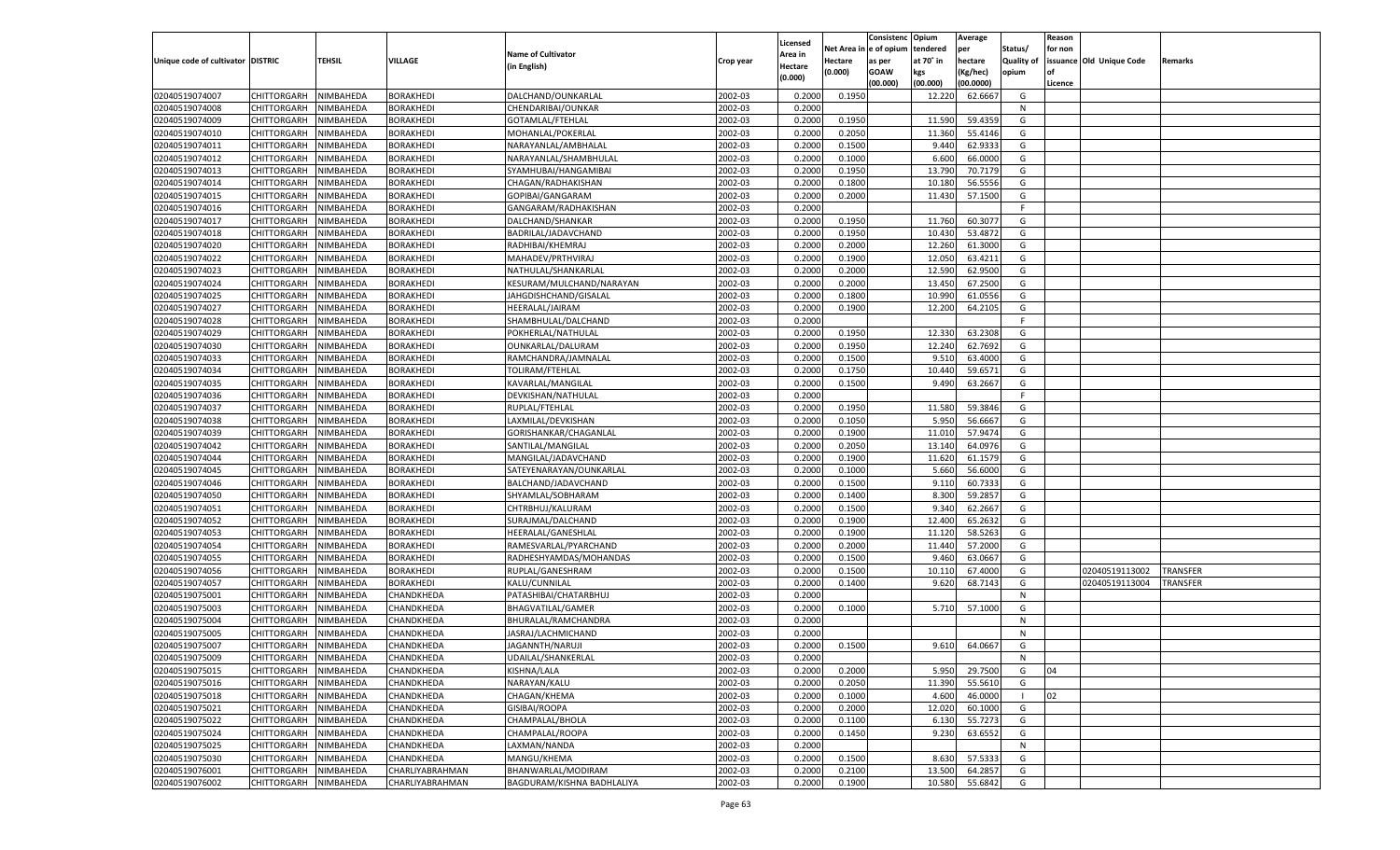|                                   |                       |               |                     |                           |           |                           |          | Consistenc  | Opium     | Average   |                   | Reason  |                          |         |
|-----------------------------------|-----------------------|---------------|---------------------|---------------------------|-----------|---------------------------|----------|-------------|-----------|-----------|-------------------|---------|--------------------------|---------|
|                                   |                       |               |                     | <b>Name of Cultivator</b> |           | Licensed                  | Net Area | e of opium  | tendered  | per       | Status/           | for non |                          |         |
| Unique code of cultivator DISTRIC |                       | <b>TEHSIL</b> | VILLAGE             | (in English)              | Crop year | <b>Area in</b><br>Hectare | Hectare  | as per      | at 70° in | hectare   | <b>Quality of</b> |         | issuance Old Unique Code | Remarks |
|                                   |                       |               |                     |                           |           | (0.000)                   | (0.000)  | <b>GOAW</b> | kgs       | (Kg/hec)  | opium             |         |                          |         |
|                                   |                       |               |                     |                           |           |                           |          | (00.000)    | (00.000)  | (00.0000) |                   | Licence |                          |         |
| 02040519076005                    | CHITTORGARH           | NIMBAHEDA     | CHARLIYABRAHMAN     | BAGDURAM/PEMA             | 2002-03   | 0.2000                    | 0.1000   |             | 5.790     | 57.9000   | G                 |         |                          |         |
| 02040519076006                    | CHITTORGARH           | NIMBAHEDA     | CHARLIYABRAHMAN     | KASHIRAM/NANDA            | 2002-03   | 0.2000                    | 0.2100   |             | 11.250    | 53.5714   | G                 |         |                          |         |
| 02040519076021                    | CHITTORGARH           | NIMBAHEDA     | CHARLIYABRAHMAN     | BHANWARLAL/JAYSINGH       | 2002-03   | 0.2000                    | 0.1750   |             | 9.090     | 51.9429   | G                 | 04      |                          |         |
| 02040519076023                    | CHITTORGARH           | NIMBAHEDA     | CHARLIYABRAHMAN     | PARTHVIRAJ/NARAYAN        | 2002-03   | 0.2000                    | 0.2100   |             | 13.040    | 62.0952   | G                 |         |                          |         |
| 02040519077001                    | CHITTORGARH           | NIMBAHEDA     | CHANGERI            | MADHOSINGH/KESARSINGH     | 2002-03   | 0.2000                    | 0.2000   |             | 11.41     | 57.0500   | G                 |         |                          |         |
| 02040519077002                    | CHITTORGARH           | NIMBAHEDA     | CHANGERI            | RADHIBAI/FULCHAND         | 2002-03   | 0.2000                    | 0.2000   |             | 12.830    | 64.1500   | G                 |         |                          |         |
| 02040519077003                    | CHITTORGARH           | NIMBAHEDA     | CHANGERI            | SAYARBAI/RATANLAL         | 2002-03   | 0.2000                    | 0.2000   |             | 13.500    | 67.5000   | G                 |         |                          |         |
| 02040519077004                    | CHITTORGARH           | NIMBAHEDA     | CHANGERI            | MOTILAL/DHULA             | 2002-03   | 0.2000                    | 0.1500   |             | 8.950     | 59.6667   | G                 |         |                          |         |
| 02040519077006                    | CHITTORGARH           | NIMBAHEDA     | CHANGERI            | NANDLAL/RAMCHANDRA        | 2002-03   | 0.2000                    | 0.2000   |             | 12.210    | 61.0500   | G                 |         |                          |         |
| 02040519077007                    | CHITTORGARH           | NIMBAHEDA     | CHANGERI            | SEETADEVI/BAGDIRAM        | 2002-03   | 0.2000                    | 0.2000   |             | 12.820    | 64.1000   | G                 |         |                          |         |
| 02040519077009                    | CHITTORGARH           | NIMBAHEDA     | CHANGERI            | LAXMICHAND/DOLA           | 2002-03   | 0.2000                    | 0.1850   |             | 11.740    | 63.4595   | G                 |         |                          |         |
| 02040519077013                    | CHITTORGARH           | NIMBAHEDA     | CHANGERI            | MATHRIBAI/BHOTHLAL        | 2002-03   | 0.2000                    | 0.1450   |             | 8.440     | 58.2069   | G                 |         |                          |         |
| 02040519077014                    | CHITTORGARH           | NIMBAHEDA     | CHANGERI            | BHANWARLAL/LAXMAN         | 2002-03   | 0.2000                    | 0.1950   |             | 11.390    | 58.4103   | G                 |         |                          |         |
| 02040519077015                    | CHITTORGARH           | NIMBAHEDA     | CHANGERI            | MANGIBAI/BHANWARLAI       | 2002-03   | 0.2000                    | 0.1600   |             | 10.190    | 63.6875   | G                 |         |                          |         |
| 02040519078001                    | CHITTORGARH           | NIMBAHEDA     | DALLAKISHANPURA     | RADHESHYAM/JAGTNATH       | 2002-03   | 0.2000                    | 0.1900   |             | 11.550    | 60.7895   | G                 |         |                          |         |
| 02040519078003                    | CHITTORGARH           | NIMBAHEDA     | DALLAKISHANPURA     | SUKHLAL/PARBHULAL         | 2002-03   | 0.2000                    | 0.1000   |             | 6.000     | 60.0000   | G                 |         |                          |         |
| 02040519078004                    | CHITTORGARH           | NIMBAHEDA     | DALLAKISHANPURA     | SOBHARAM/PYARA            | 2002-03   | 0.2000                    | 0.1000   |             | 5.960     | 59.6000   | G                 |         |                          |         |
| 02040519078005                    | CHITTORGARH           | NIMBAHEDA     | DALLAKISHANPURA     | KANKUBAI/RAMLAL           | 2002-03   | 0.2000                    | 0.1050   |             | 6.330     | 60.285    | G                 |         |                          |         |
| 02040519078008                    | CHITTORGARH           | NIMBAHEDA     | DALLAKISHANPURA     | GISIBAI/BHAGVAN           | 2002-03   | 0.2000                    | 0.2000   |             | 11.390    | 56.9500   | G                 |         |                          |         |
| 02040519078010                    | CHITTORGARH           | NIMBAHEDA     | DALLAKISHANPURA     | UDHELAL/ASHARAM           | 2002-03   | 0.2000                    |          |             |           |           | N                 |         |                          |         |
| 02040519078011                    | CHITTORGARH           | NIMBAHEDA     | DALLAKISHANPURA     | FULCHAND/SHANKARLAL       | 2002-03   | 0.2000                    | 0.1000   |             | 5.970     | 59.7000   | G                 |         |                          |         |
| 02040519078012                    | CHITTORGARH           | NIMBAHEDA     | DALLAKISHANPURA     | NARAYANLAL/UDHELAL        | 2002-03   | 0.2000                    | 0.1000   |             | 6.190     | 61.9000   | G                 |         |                          |         |
| 02040519078014                    | CHITTORGARH           | NIMBAHEDA     | DALLAKISHANPURA     | RAMESH/NANALAL            | 2002-03   | 0.2000                    | 0.1900   |             | 10.730    | 56.473    | G                 |         |                          |         |
| 02040519078016                    | CHITTORGARH           | NIMBAHEDA     | DALLAKISHANPURA     | GOPAL/MANGILAL            | 2002-03   | 0.2000                    | 0.1900   |             | 10.850    | 57.105    | G                 |         |                          |         |
| 02040519078017                    | CHITTORGARH           | NIMBAHEDA     | DALLAKISHANPURA     | GISALAL/MOTILAL           | 2002-03   | 0.2000                    | 0.1000   |             | 6.030     | 60.3000   | G                 |         |                          |         |
| 02040519079001                    | CHITTORGARH           | NIMBAHEDA     | DHANORA             | GIRDHARILAL/KISHANLAL     | 2002-03   | 0.2000                    | 0.2000   |             | 14.040    | 70.2000   | G                 |         |                          |         |
| 02040519079002                    | CHITTORGARH           | NIMBAHEDA     | DHANORA             | MANGILAL/GASI             | 2002-03   | 0.2000                    | 0.1850   |             | 10.370    | 56.0541   | G                 |         |                          |         |
| 02040519079004                    | CHITTORGARH           | NIMBAHEDA     | DHANORA             | PARTAPIBAI/SHANKARLAL     | 2002-03   | 0.2000                    | 0.2000   |             | 13.180    | 65.9000   | G                 |         |                          |         |
| 02040519079005                    | CHITTORGARH           | NIMBAHEDA     | DHANORA             | PARBHULAL/NETAJI          | 2002-03   | 0.2000                    | 0.2000   |             | 11.780    | 58.9000   | G                 |         |                          |         |
| 02040519079006                    | CHITTORGARH           | NIMBAHEDA     | DHANORA             | NANIBAI/NATHULAL          | 2002-03   | 0.2000                    | 0.1950   |             | 11.780    | 60.4103   | G                 |         |                          |         |
| 02040519079008                    | CHITTORGARH           | NIMBAHEDA     | DHANORA             | ANSIBAI/BHERU             | 2002-03   | 0.2000                    | 0.2000   |             | 10.870    | 54.3500   | G                 |         |                          |         |
| 02040519079009                    | CHITTORGARH           | NIMBAHEDA     | DHANORA             | GATTUBAI/PRTHVIRAJ        | 2002-03   | 0.2000                    | 0.1950   |             | 12.760    | 65.435    | G                 |         |                          |         |
| 02040519079010                    | CHITTORGARH           | NIMBAHEDA     | DHANORA             | CHTRBHUJ/BHIMRAJ          | 2002-03   | 0.2000                    | 0.1950   |             | 10.880    | 55.7949   | G                 |         |                          |         |
| 02040519079011                    | CHITTORGARH           | NIMBAHEDA     | DHANORA             | BHURALAL/GULABCHAND       | 2002-03   | 0.2000                    | 0.1950   |             | 11.600    | 59.4872   | G                 |         |                          |         |
| 02040519079012                    | CHITTORGARH           | NIMBAHEDA     | <b>DHANORA</b>      | BHERULAL/BHAGIRTH         | 2002-03   | 0.2000                    | 0.1950   |             | 12.200    | 62.5641   | G                 |         |                          |         |
| 02040519079015                    | CHITTORGARH           | NIMBAHEDA     | DHANORA             | <b>HEERALAL/RUPA</b>      | 2002-03   | 0.2000                    | 0.2000   |             | 12.31     | 61.5500   | G                 |         |                          |         |
| 02040519079016                    |                       | NIMBAHEDA     | DHANORA             |                           | 2002-03   | 0.2000                    | 0.1900   |             |           | 60.0526   | G                 |         |                          |         |
|                                   | CHITTORGARH           |               |                     | AMBHALAL/PARBHULAL        |           |                           |          |             | 11.410    |           |                   |         |                          |         |
| 02040519079018                    | CHITTORGARH           | NIMBAHEDA     | DHANORA             | LAXMAN/NARAYAN            | 2002-03   | 0.2000                    | 0.1900   |             | 10.580    | 55.684    | G                 |         |                          |         |
| 02040519079022                    | CHITTORGARH           | NIMBAHEDA     | <b>DHANORA</b>      | SAGARBAI/MATHURALAL       | 2002-03   | 0.2000                    | 0.1900   |             | 10.960    | 57.684    | G                 |         |                          |         |
| 02040519079024<br>02040519079025  | CHITTORGARH           | NIMBAHEDA     | DHANORA             | RAMIBAI/NANDRAM           | 2002-03   | 0.2000                    | 0.1800   |             | 10.250    | 56.9444   | G                 |         |                          |         |
|                                   | CHITTORGARH           | NIMBAHEDA     | DHANORA             | HEERALAL/NATHULAL         | 2002-03   | 0.2000                    | 0.2000   |             | 10.350    | 51.7500   | G                 | 04      |                          |         |
| 02040519079026                    | CHITTORGARH           | NIMBAHEDA     | DHANORA             | BHERULAL/RAMLAL           | 2002-03   | 0.2000                    | 0.2000   |             | 12.080    | 60.4000   | G                 |         |                          |         |
| 02040519079029                    | CHITTORGARH           | NIMBAHEDA     | DHANORA             | BHERULAL/HJARILAL         | 2002-03   | 0.2000                    | 0.2000   |             | 12.710    | 63.5500   | G                 |         |                          |         |
| 02040519079030                    | CHITTORGARH           | NIMBAHEDA     | DHANORA             | SHANKAR/KISHANLAL         | 2002-03   | 0.2000                    | 0.1950   |             | 11.490    | 58.9231   | G                 |         |                          |         |
| 02040519079032                    | CHITTORGARH           | NIMBAHEDA     | DHANORA             | HEMRAJ/KISHANLAL          | 2002-03   | 0.2000                    | 0.1850   |             | 12.030    | 65.0270   | G                 |         |                          |         |
| 02040519079036                    | CHITTORGARH NIMBAHEDA |               | <b>DHANORA</b>      | BHERULAL/MAGNIRAM         | 2002-03   | 0.2000                    | 0.1700   |             | 11.310    | 66.5294   | G                 |         |                          |         |
| 02040519080002                    | <b>CHITTORGARH</b>    | NIMBAHEDA     | <b>DHINVA</b>       | DOLATRAM/BHUVANISHANKAR   | 2002-03   | 0.2000                    | 0.1950   |             | 12.700    | 65.1282   | G                 |         |                          |         |
| 02040519080003                    | CHITTORGARH           | NIMBAHEDA     | <b>DHINVA</b>       | BALURAM/BALDEV            | 2002-03   | 0.2000                    | 0.2000   |             | 10.900    | 54.5000   | G                 |         |                          |         |
| 02040519080007                    | <b>CHITTORGARH</b>    | NIMBAHEDA     | <b>DHINVA</b>       | MANGILAL/MAGNIRAM         | 2002-03   | 0.2000                    | 0.1000   |             | 7.040     | 70.4000   | G                 |         |                          |         |
| 02040519080009                    | <b>CHITTORGARH</b>    | NIMBAHEDA     | <b>DHINVA</b>       | DEVA/BHERA                | 2002-03   | 0.2000                    | 0.1700   |             | 2.870     | 16.8824   | G                 | 04      |                          |         |
| 02040519080012                    | <b>CHITTORGARH</b>    | NIMBAHEDA     | <b>DHINVA</b>       | MULCHAND/RATANLAL         | 2002-03   | 0.2000                    | 0.1750   |             | 10.620    | 60.685    | G                 |         |                          |         |
| 02040519080017                    | <b>CHITTORGARH</b>    | NIMBAHEDA     | <b>DHINVA</b>       | MATHURALAL/RATANLAL       | 2002-03   | 0.2000                    | 0.1850   |             | 10.930    | 59.0811   | G                 |         |                          |         |
| 02040519081003                    | <b>CHITTORGARH</b>    | NIMBAHEDA     | <b>DORIYA</b>       | PYARA/GABUR               | 2002-03   | 0.2000                    | 0.1400   |             | 8.240     | 58.8571   | G                 |         |                          |         |
| 02040519081007                    | <b>CHITTORGARH</b>    | NIMBAHEDA     | <b>DORIYA</b>       | KANIRAM/SEETARAM          | 2002-03   | 0.2000                    | 0.1800   |             | 11.360    | 63.1111   | G                 |         |                          |         |
| 02040519081008                    | <b>CHITTORGARH</b>    | NIMBAHEDA     | <b>DORIYA</b>       | JANIBAI/BHERULAL          | 2002-03   | 0.2000                    | 0.1000   |             | 6.060     | 60.6000   | G                 |         |                          |         |
| 02040519082001                    | CHITTORGARH           | NIMBAHEDA     | <b>FACHARAHIRAN</b> | <b>BADRILAL/BHOTHLAL</b>  | 2002-03   | 0.2000                    | 0.1850   |             | 8.370     | 45.2432   | G                 | 04      |                          |         |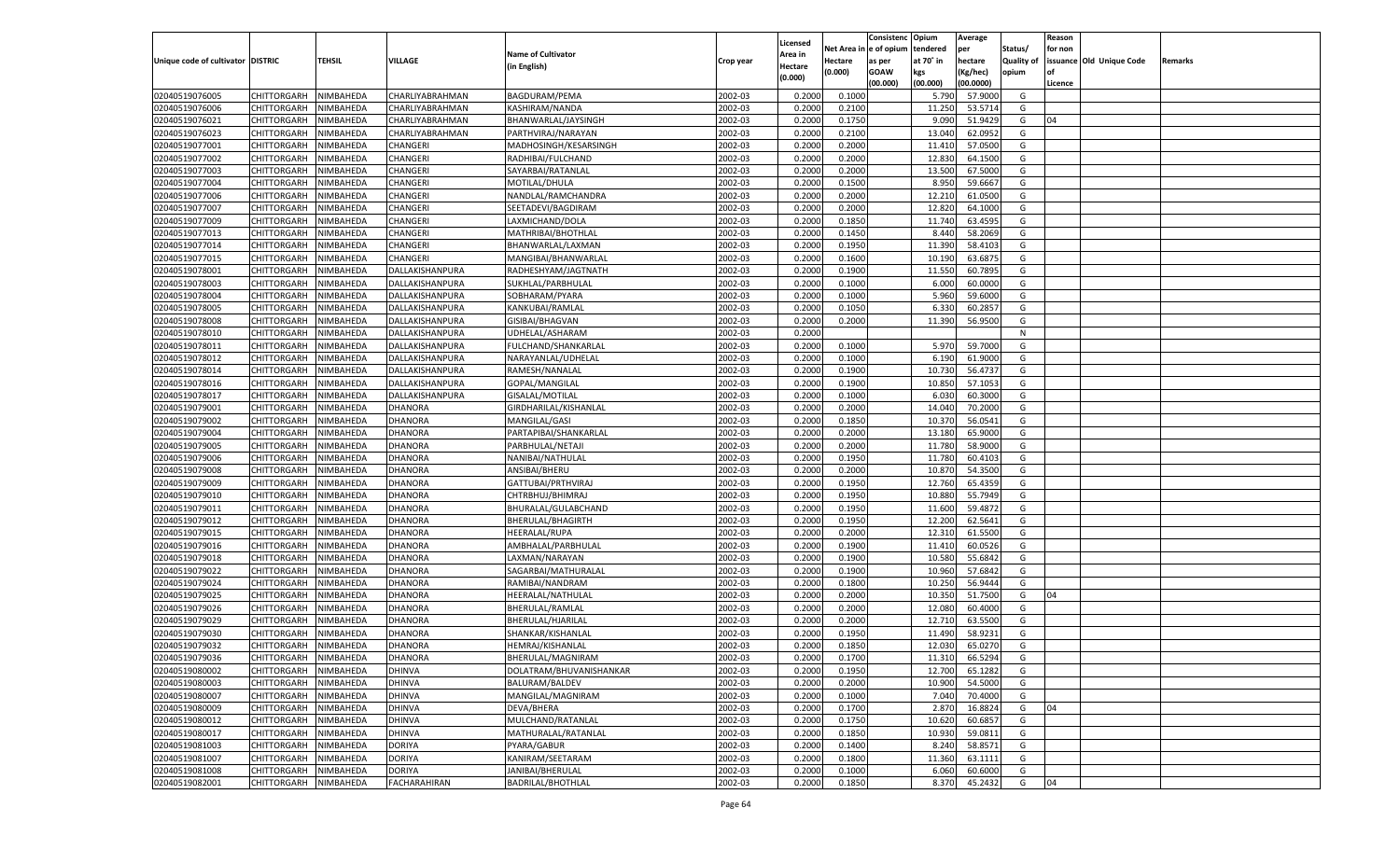|                                   |                       |                        |                                  |                                       |           |                           |                  | Consistenc  | Opium     | Average   |                   | Reason  |                          |         |
|-----------------------------------|-----------------------|------------------------|----------------------------------|---------------------------------------|-----------|---------------------------|------------------|-------------|-----------|-----------|-------------------|---------|--------------------------|---------|
|                                   |                       |                        |                                  | <b>Name of Cultivator</b>             |           | Licensed                  | Net Area         | e of opium  | tendered  | per       | Status/           | for non |                          |         |
| Unique code of cultivator DISTRIC |                       | <b>TEHSIL</b>          | VILLAGE                          | (in English)                          | Crop year | <b>Area in</b><br>Hectare | Hectare          | as per      | at 70° in | hectare   | <b>Quality of</b> |         | issuance Old Unique Code | Remarks |
|                                   |                       |                        |                                  |                                       |           | (0.000)                   | (0.000)          | <b>GOAW</b> | kgs       | (Kg/hec)  | opium             |         |                          |         |
|                                   |                       |                        |                                  |                                       |           |                           |                  | (00.000)    | (00.000)  | (00.0000) |                   | Licence |                          |         |
| 02040519082003                    | CHITTORGARH           | NIMBAHEDA              | <b>FACHARAHIRAN</b>              | OUNKARLAL/SHRILAL                     | 2002-03   | 0.2000                    | 0.1850           |             | 9.760     | 52.7568   | G                 |         |                          |         |
| 02040519082007                    | CHITTORGARH           | NIMBAHEDA              | FACHARAHIRAN                     | NANDUBAI/KISHANLAL                    | 2002-03   | 0.2000                    | 0.1700           |             | 9.680     | 56.9412   | G                 |         |                          |         |
| 02040519082009                    | CHITTORGARH           | NIMBAHEDA              | FACHARAHIRAN                     | RUPA/GOKEL                            | 2002-03   | 0.2000                    | 0.2000           |             | 12.130    | 60.6500   | G                 |         |                          |         |
| 02040519082011                    | CHITTORGARH           | NIMBAHEDA              | FACHARAHIRAN                     | PANNALAL/BHAGIRTH                     | 2002-03   | 0.2000                    | 0.2000           |             | 11.230    | 56.1500   | G                 |         |                          |         |
| 02040519082012                    | CHITTORGARH           | NIMBAHEDA              | FACHARAHIRAN                     | MANGILAL/DALLICHAND                   | 2002-03   | 0.2000                    | 0.1850           |             | 10.860    | 58.7027   | G                 |         |                          |         |
| 02040519082013                    | CHITTORGARH           | NIMBAHEDA              | FACHARAHIRAN                     | HERALAL/SHRILAL                       | 2002-03   | 0.2000                    | 0.1800           |             | 10.170    | 56.5000   | G                 |         |                          |         |
| 02040519082014                    | CHITTORGARH           | NIMBAHEDA              | FACHARAHIRAN                     | MHDANLAL/TARACHAND                    | 2002-03   | 0.2000                    | 0.1550           |             | 8.140     | 52.5161   | G                 |         |                          |         |
| 02040519082015                    | CHITTORGARH           | NIMBAHEDA              | FACHARAHIRAN                     | <b>BHAGVATILAL/GOPILAL</b>            | 2002-03   | 0.2000                    | 0.2100           |             | 13.230    | 63.0000   | G                 |         |                          |         |
| 02040519082017                    | CHITTORGARH           | NIMBAHEDA              | FACHARAHIRAN                     | KALU/JAICHAND                         | 2002-03   | 0.2000                    | 0.2050           |             | 11.010    | 53.7073   | G                 |         |                          |         |
| 02040519082019                    | CHITTORGARH           | NIMBAHEDA              | FACHARAHIRAN                     | RAMCHANDRA/MADHO                      | 2002-03   | 0.2000                    | 0.1000           |             | 6.840     | 68.4000   | G                 |         |                          |         |
| 02040519082024                    | CHITTORGARH           | NIMBAHEDA              | FACHARAHIRAN                     | DEVILAL/VIJAIRAJ                      | 2002-03   | 0.2000                    | 0.1950           |             | 12.380    | 63.4872   | G                 |         |                          |         |
| 02040519082028                    | CHITTORGARH           | NIMBAHEDA              | FACHARAHIRAN                     | RATANLAL/PRTHU                        | 2002-03   | 0.2000                    | 0.2000           |             | 11.980    | 59.9000   | G                 |         |                          |         |
| 02040519083001                    | CHITTORGARH           | NIMBAHEDA              | FALWA                            | NARAYANLAL/JAIRAM                     | 2002-03   | 0.2000                    | 0.1950           |             | 11.31     | 58.0000   | G                 |         |                          |         |
| 02040519083002                    | CHITTORGARH           | NIMBAHEDA              | FALWA                            | BABRU/JAIRAM                          | 2002-03   | 0.2000                    | 0.2000           |             | 10.940    | 54.7000   | G                 |         |                          |         |
| 02040519083003                    | CHITTORGARH           | NIMBAHEDA              | FALWA                            | NAVLA/JITU                            | 2002-03   | 0.2000                    | 0.1900           |             | 10.450    | 55.0000   | G                 |         |                          |         |
| 02040519083007                    | CHITTORGARH           | NIMBAHEDA              | FALWA                            | SOSARBAI/UDHA                         | 2002-03   | 0.2000                    | 0.1950           |             | 10.220    | 52.4103   | G                 |         |                          |         |
| 02040519083009                    | CHITTORGARH           | NIMBAHEDA              | FALWA                            | KHEMA/KANA                            | 2002-03   | 0.2000                    | 0.2000           |             | 11.180    | 55.9000   | G                 |         |                          |         |
| 02040519083010                    | CHITTORGARH           | NIMBAHEDA              | FALWA                            | RATANLAL/MOTILAL                      | 2002-03   | 0.2000                    | 0.2000           |             | 11.130    | 55.6500   | G                 |         |                          |         |
| 02040519083011                    | CHITTORGARH           | NIMBAHEDA              | FALWA                            | MANGILAL/VENA                         | 2002-03   | 0.2000                    | 0.2000           |             | 11.010    | 55.0500   | G                 |         |                          |         |
| 02040519084001                    | CHITTORGARH           | NIMBAHEDA              | GATERA                           | RATANSINGH/MULSINGH                   | 2002-03   | 0.2000                    | 0.2000           |             | 10.51     | 52.5500   | G                 |         |                          |         |
| 02040519084005                    | CHITTORGARH           | NIMBAHEDA              | GATERA                           | GISIBAI/BHANWARSINGH                  | 2002-03   | 0.2000                    | 0.2050           |             | 10.770    | 52.5366   | G                 |         |                          |         |
| 02040519085006                    | CHITTORGARH           | NIMBAHEDA              | <b>HADSADRI3</b>                 | SHANKERLAL/HARIRAM                    | 2002-03   | 0.2000                    | 0.2000           |             | 12.420    | 62.1000   | G                 |         |                          |         |
| 02040519085008                    | CHITTORGARH           | NIMBAHEDA              | <b>HADSADRI3</b>                 | BHANWARAL/PANNALAL                    | 2002-03   | 0.2000                    | 0.2000           |             | 11.400    | 57.0000   | G                 |         |                          |         |
| 02040519085016                    | CHITTORGARH           | NIMBAHEDA              | <b>HADSADRI3</b>                 | BHANWARLAL/GASI                       | 2002-03   | 0.2000                    | 0.1900           |             | 10.760    | 56.6316   | G                 |         |                          |         |
| 02040519085017                    | CHITTORGARH           | NIMBAHEDA              | <b>HADSADRI3</b>                 | NARAYAN/UDA                           | 2002-03   | 0.2000                    | 0.2000           |             | 11.800    | 59.0000   | G                 |         |                          |         |
| 02040519085025                    | CHITTORGARH           | NIMBAHEDA              | <b>HADSADRI3</b>                 | CHATARBHUJ/JGGANNATH                  | 2002-03   | 0.2000                    | 0.2000           |             | 12.630    | 63.1500   | G                 |         |                          |         |
| 02040519085037                    | CHITTORGARH           | NIMBAHEDA              | <b>HADSADRI3</b>                 | JEETMAL/GULAB                         | 2002-03   | 0.2000                    | 0.1900           |             | 11.920    | 62.7368   | G                 |         |                          |         |
| 02040519086002                    | CHITTORGARH           | NIMBAHEDA              | AMALKHEDA                        | RAMCHANDRA/NANA                       | 2002-03   | 0.2000                    | 0.2050           |             | 11.270    | 54.9756   | G                 |         |                          |         |
| 02040519086004                    | CHITTORGARH           | NIMBAHEDA              | AMALKHEDA                        | MANGILAL/BHUVANA                      | 2002-03   | 0.2000                    | 0.2000           |             | 11.360    | 56.8000   | G                 |         |                          |         |
| 02040519086005                    | CHITTORGARH           | NIMBAHEDA              | AMALKHEDA                        | TAMMUBAI/DHANRAJ                      | 2002-03   | 0.2000                    | 0.1000           |             | 5.520     | 55.2000   | G                 |         |                          |         |
| 02040519087001                    | CHITTORGARH           | NIMBAHEDA              | <b>JARLIYA</b>                   | PYARCHAND/HARIRAM                     | 2002-03   | 0.2000                    | 0.1900           |             | 12.590    | 66.263    | G                 |         |                          |         |
| 02040519087002                    | CHITTORGARH           | NIMBAHEDA              | JARLIYA                          | CHAMPABAI/VENDIRAM                    | 2002-03   | 0.2000                    | 0.1500           |             | 9.84      | 65.6000   | G                 |         |                          |         |
| 02040519087026                    | CHITTORGARH           | NIMBAHEDA              | <b>JARLIYA</b>                   | RATANLAL/PYARA JI                     | 2002-03   | 0.2000                    | 0.1100           |             | 7.07      | 64.272    | G                 |         |                          |         |
| 02040519087030                    | CHITTORGARH           | NIMBAHEDA              | <b>JARLIYA</b>                   | MATHURALAL/DHANNAJ                    | 2002-03   | 0.2000                    | 0.1000           |             | 6.010     | 60.1000   | G                 |         |                          |         |
| 02040519088001                    | CHITTORGARH           | NIMBAHEDA              | <b>JAVDA-A</b>                   | BHANWARLAL/FOJMAL                     | 2002-03   | 0.2000                    |                  |             |           |           | N                 |         |                          |         |
| 02040519088002                    | CHITTORGARH           | NIMBAHEDA              | <b>JAVDA-A</b>                   | BHERULAL/UDHA                         | 2002-03   | 0.2000                    | 0.1900           |             | 14.120    | 74.3158   | G                 |         |                          |         |
| 02040519088003                    | CHITTORGARH           | NIMBAHEDA              | <b>JAVDA-A</b>                   | PARBHULAL/WARDA                       | 2002-03   | 0.2000                    | 0.1450           |             | 8.960     | 61.7931   | G                 |         |                          |         |
| 02040519088004                    | CHITTORGARH           | NIMBAHEDA              | AVDA-A                           | KANIRAM/BHVANA                        | 2002-03   | 0.2000                    | 0.1450           |             | 8.770     | 60.4828   | G                 |         |                          |         |
| 02040519088005                    | CHITTORGARH           | NIMBAHEDA              | <b>JAVDA-A</b>                   | BANSILAL/NARAYAN                      | 2002-03   | 0.2000                    | 0.2000           |             | 11.740    | 58.7000   | G                 |         |                          |         |
| 02040519088006                    |                       |                        |                                  |                                       | 2002-03   |                           |                  |             | 8.840     | 58.933    | G                 |         |                          |         |
| 02040519088007                    | CHITTORGARH           | NIMBAHEDA<br>NIMBAHEDA | <b>JAVDA-A</b><br><b>JAVDA-A</b> | KAVARLAL/MOTILAL<br>BADRILAL/SOBHARAM | 2002-03   | 0.2000<br>0.2000          | 0.1500<br>0.1950 |             | 12.610    | 64.666    | G                 |         |                          |         |
| 02040519088008                    | CHITTORGARH           |                        |                                  |                                       | 2002-03   |                           |                  |             | 11.990    |           |                   |         |                          |         |
|                                   | CHITTORGARH           | NIMBAHEDA              | AVDA-A<br><b>JAVDA-A</b>         | <b>BAGDIRAM/NATHULAL</b>              |           | 0.2000<br>0.2000          | 0.1950           |             |           | 61.4872   | G<br>N            |         |                          |         |
| 02040519088009                    | CHITTORGARH           | NIMBAHEDA              |                                  | GANGARAM/ASHARAM                      | 2002-03   |                           |                  |             |           |           |                   |         |                          |         |
| 02040519088010                    | CHITTORGARH           | NIMBAHEDA              | AVDA-A                           | BHANWARLAL/OUNKARLAL                  | 2002-03   | 0.2000                    | 0.1650           |             | 9.140     | 55.393    | G                 |         |                          |         |
| 02040519088011                    | CHITTORGARH           | NIMBAHEDA              | JAVDA-A                          | HEERALAL/NARAYAN                      | 2002-03   | 0.2000                    |                  |             |           |           | N                 |         |                          |         |
| 02040519088012                    | CHITTORGARH NIMBAHEDA |                        | JAVDA-A                          | HARIRAM/KASIRAM                       | 2002-03   | 0.2000                    |                  |             |           |           | N                 |         |                          |         |
| 02040519088013                    | <b>CHITTORGARH</b>    | NIMBAHEDA              | JAVDA-A                          | JASRAJ/PANNALAL                       | 2002-03   | 0.2000                    |                  |             |           |           | N                 |         |                          |         |
| 02040519088014                    | CHITTORGARH           | NIMBAHEDA              | JAVDA-A                          | SOUKINLAL/MANGILAL                    | 2002-03   | 0.2000                    |                  |             |           |           | N                 |         |                          |         |
| 02040519088015                    | <b>CHITTORGARH</b>    | NIMBAHEDA              | JAVDA-A                          | <b>BAGDIRAM/BHANA</b>                 | 2002-03   | 0.2000                    | 0.1350           |             | 8.360     | 61.9259   | G                 |         |                          |         |
| 02040519088016                    | <b>CHITTORGARH</b>    | NIMBAHEDA              | JAVDA-A                          | NANDUBAI/MOHANLAL                     | 2002-03   | 0.2000                    |                  |             |           |           | N                 |         |                          |         |
| 02040519088018                    | <b>CHITTORGARH</b>    | NIMBAHEDA              | JAVDA-A                          | GABURLAL/PYARELAL                     | 2002-03   | 0.2000                    | 0.1500           |             | 9.650     | 64.3333   | G                 |         |                          |         |
| 02040519088021                    | <b>CHITTORGARH</b>    | NIMBAHEDA              | JAVDA-A                          | BHERULAL/BHVANA                       | 2002-03   | 0.2000                    | 0.1000           |             | 6.090     | 60.9000   | G                 |         |                          |         |
| 02040519088022                    | <b>CHITTORGARH</b>    | NIMBAHEDA              | JAVDA-A                          | HARNARAYAN/SURAJMAL                   | 2002-03   | 0.2000                    | 0.1550           |             | 8.580     | 55.3548   | G                 |         |                          |         |
| 02040519088023                    | <b>CHITTORGARH</b>    | NIMBAHEDA              | <b>JAVDA-A</b>                   | KISHANLAL/NARAYANGUJAR                | 2002-03   | 0.2000                    |                  |             |           |           | N                 |         |                          |         |
| 02040519088025                    | <b>CHITTORGARH</b>    | NIMBAHEDA              | JAVDA-A                          | JAGDISH/GASI                          | 2002-03   | 0.2000                    | 0.1150           |             | 6.860     | 59.6522   | G                 |         |                          |         |
| 02040519088027                    | <b>CHITTORGARH</b>    | NIMBAHEDA              | JAVDA-A                          | MEGRAJ/DHYARAM                        | 2002-03   | 0.2000                    |                  |             |           |           | N                 |         |                          |         |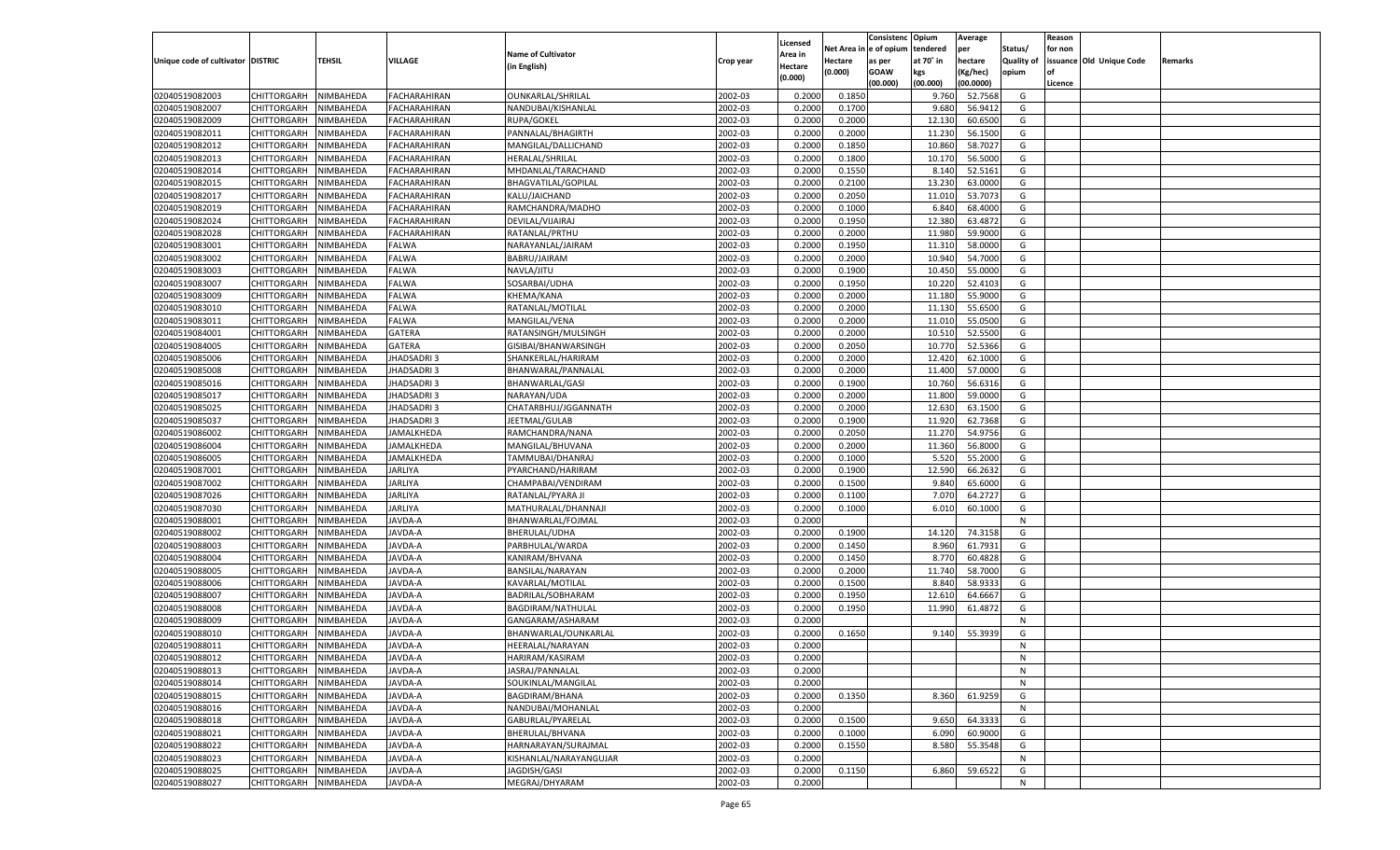|                                   |                       |               |                |                           |           |                    |          | Consistenc  | Opium     | Average   |                   | Reason  |                          |         |
|-----------------------------------|-----------------------|---------------|----------------|---------------------------|-----------|--------------------|----------|-------------|-----------|-----------|-------------------|---------|--------------------------|---------|
|                                   |                       |               |                |                           |           | Licensed           | Net Area | e of opium  | tendered  | per       | Status/           | for non |                          |         |
| Unique code of cultivator DISTRIC |                       | <b>TEHSIL</b> | VILLAGE        | <b>Name of Cultivator</b> | Crop year | <b>Area in</b>     | Hectare  | as per      | at 70° in | hectare   | <b>Quality of</b> |         | issuance Old Unique Code | Remarks |
|                                   |                       |               |                | (in English)              |           | Hectare<br>(0.000) | (0.000)  | <b>GOAW</b> | kgs       | (Kg/hec)  | opium             |         |                          |         |
|                                   |                       |               |                |                           |           |                    |          | (00.000)    | (00.000)  | (00.0000) |                   | Licence |                          |         |
| 02040519088028                    | CHITTORGARH           | NIMBAHEDA     | <b>JAVDA-A</b> | GORISHANKAR/NANDLAL       | 2002-03   | 0.2000             | 0.1000   |             | 5.340     | 53.4000   | G                 |         |                          |         |
| 02040519088029                    | CHITTORGARH           | NIMBAHEDA     | AVDA-A         | SHANKARLAL/UDHA           | 2002-03   | 0.2000             | 0.1600   |             | 9.270     | 57.9375   | G                 |         |                          |         |
| 02040519088031                    | CHITTORGARH           | NIMBAHEDA     | AVDA-A         | KESIBAI/NARAYAN           | 2002-03   | 0.2000             | 0.1900   |             | 11.630    | 61.2105   | G                 |         |                          |         |
| 02040519088034                    | CHITTORGARH           | NIMBAHEDA     | AVDA-A         | GOTTU/TEJPAL              | 2002-03   | 0.2000             | 0.1050   |             | 5.780     | 55.0476   | G                 |         |                          |         |
| 02040519088035                    | CHITTORGARH           | NIMBAHEDA     | AVDA-A         | DALCHAND/NANURAM          | 2002-03   | 0.2000             |          |             |           |           | N                 |         |                          |         |
| 02040519088036                    | CHITTORGARH           | NIMBAHEDA     | AVDA-A         | LACHIRAM/NARAYAN          | 2002-03   | 0.2000             | 0.1900   |             | 12.170    | 64.0526   | G                 |         |                          |         |
| 02040519088037                    | CHITTORGARH           | NIMBAHEDA     | AVDA-A         | NARAYAN/KESURAM           | 2002-03   | 0.2000             | 0.1400   |             | 8.370     | 59.785    | G                 |         |                          |         |
| 02040519088039                    | CHITTORGARH           | NIMBAHEDA     | AVDA-A         | KJODHJI/PREAMCHAND        | 2002-03   | 0.2000             | 0.1400   |             | 8.530     | 60.9286   | G                 |         |                          |         |
| 02040519088040                    | CHITTORGARH           | NIMBAHEDA     | AVDA-A         | SHIVLAL/WAJAIRAM          | 2002-03   | 0.2000             |          |             |           |           | N                 |         |                          |         |
| 02040519088041                    | CHITTORGARH           | NIMBAHEDA     | AVDA-A         | SHRILAL/HEERALAL          | 2002-03   | 0.2000             | 0.1600   |             | 10.870    | 67.9375   | G                 |         |                          |         |
| 02040519088042                    | CHITTORGARH           | NIMBAHEDA     | AVDA-A         | MAGNIRAM/HEERALAI         | 2002-03   | 0.2000             |          |             |           |           | N                 |         |                          |         |
| 02040519088043                    | CHITTORGARH           | NIMBAHEDA     | AVDA-A         | SURESHKUMAR/BHANWARLAL    | 2002-03   | 0.2000             |          |             |           |           | N                 |         |                          |         |
| 02040519088044                    | CHITTORGARH           | NIMBAHEDA     | AVDA-A         | MOHANLAL/NARAYAN          | 2002-03   | 0.2000             | 0.1500   |             | 10.060    | 67.0667   | G                 |         |                          |         |
| 02040519088045                    | CHITTORGARH           | NIMBAHEDA     | AVDA-A         | KALURAM/BHERULAL          | 2002-03   | 0.2000             | 0.1450   |             | 8.830     | 60.8966   | G                 |         |                          |         |
| 02040519088047                    | CHITTORGARH           | NIMBAHEDA     | AVDA-A         | BHAGVATIBAI/PARBHULAL     | 2002-03   | 0.2000             | 0.1250   |             | 7.360     | 58.8800   | G                 |         |                          |         |
| 02040519088048                    | CHITTORGARH           | NIMBAHEDA     | AVDA-A         | <b>BALU/UDHA</b>          | 2002-03   | 0.2000             | 0.1000   |             | 5.180     | 51.8000   | G                 | 04      |                          |         |
| 02040519088049                    | CHITTORGARH           | NIMBAHEDA     | AVDA-A         | SURESH/PANNALAL           | 2002-03   | 0.2000             |          |             |           |           | N                 |         |                          |         |
| 02040519088050                    | CHITTORGARH           | NIMBAHEDA     | AVDA-A         | NIRBHERAM/PARBHULAL       | 2002-03   | 0.2000             | 0.1900   |             | 14.830    | 78.0526   | G                 |         |                          |         |
| 02040519088051                    | CHITTORGARH           | NIMBAHEDA     | AVDA-A         | RAMCHANDRA/HEMRAJ         | 2002-03   | 0.2000             |          |             |           |           | N                 |         |                          |         |
| 02040519088052                    | CHITTORGARH           | NIMBAHEDA     | AVDA-A         | SHIVLAL/PANNALAL          | 2002-03   | 0.2000             |          |             |           |           | N                 |         |                          |         |
| 02040519088054                    | CHITTORGARH           | NIMBAHEDA     | AVDA-A         | KAMLIBAI/MOTI             | 2002-03   | 0.2000             | 0.1950   |             | 11.410    | 58.5128   | G                 |         |                          |         |
| 02040519088055                    | CHITTORGARH           | NIMBAHEDA     | AVDA-A         | SHRILAL/MHADEV            | 2002-03   | 0.2000             |          |             |           |           | N                 |         |                          |         |
| 02040519088058                    | CHITTORGARH           | NIMBAHEDA     | AVDA-A         | SURESHCHAND/WAJAIRAM      | 2002-03   | 0.2000             |          |             |           |           | N                 |         |                          |         |
| 02040519088059                    | CHITTORGARH           | NIMBAHEDA     | AVDA-A         | GANESHLAL/KANIRAM         | 2002-03   | 0.2000             | 0.1500   |             | 9.270     | 61.8000   | G                 |         |                          |         |
| 02040519088060                    | CHITTORGARH           | NIMBAHEDA     | AVDA-A         | NANDLAL/SHANKARLAI        | 2002-03   | 0.2000             |          |             |           |           | N                 |         |                          |         |
| 02040519088061                    | CHITTORGARH           | NIMBAHEDA     | AVDA-A         | BABULAL/KANIRAM (BAVTIYA) | 2002-03   | 0.2000             | 0.1550   |             | 8.830     | 56.9677   | G                 |         |                          |         |
| 02040519088063                    | CHITTORGARH           | NIMBAHEDA     | AVDA-A         | GERILAL/KISHANLAL         | 2002-03   | 0.2000             | 0.0900   |             | 6.290     | 69.8889   | G                 |         |                          |         |
| 02040519088064                    | CHITTORGARH           | NIMBAHEDA     | AVDA-A         | SHIVLAL/RUPLAL            | 2002-03   | 0.2000             | 0.1000   |             | 5.420     | 54.2000   | G                 |         |                          |         |
| 02040519088066                    | CHITTORGARH           | NIMBAHEDA     | AVDA-A         | BABULAL/KANIRAM(DHNOLIYA) | 2002-03   | 0.2000             |          |             |           |           | N                 |         |                          |         |
| 02040519088067                    | CHITTORGARH           | NIMBAHEDA     | <b>JAVDA-A</b> | PARSH/KJODH               | 2002-03   | 0.2000             | 0.1400   |             | 8.370     | 59.785    | G                 |         |                          |         |
| 02040519088068                    |                       | NIMBAHEDA     | <b>JAVDA-A</b> |                           | 2002-03   | 0.2000             | 0.1500   |             | 8.700     | 58.0000   | G                 |         |                          |         |
|                                   | CHITTORGARH           |               |                | GISALAL/BHERULAL          |           |                    |          |             |           |           |                   |         |                          |         |
| 02040519088071                    | CHITTORGARH           | NIMBAHEDA     | <b>JAVDA-A</b> | GORISHANKARLAL/KANIYALAL  | 2002-03   | 0.2000             | 0.1500   |             | 9.220     | 61.466    | G                 |         |                          |         |
| 02040519088073                    | CHITTORGARH           | NIMBAHEDA     | <b>JAVDA-A</b> | KELASHCHAND/SHANKRALAL    | 2002-03   | 0.2000             | 0.2000   |             | 11.300    | 56.5000   | G                 |         |                          |         |
| 02040519088074                    | CHITTORGARH           | NIMBAHEDA     | <b>JAVDA-A</b> | HUKMICHAND/DOLA           | 2002-03   | 0.2000             | 0.1850   |             | 12.030    | 65.0270   | G                 |         |                          |         |
| 02040519088075                    | CHITTORGARH           | NIMBAHEDA     | <b>JAVDA-A</b> | MTHURALAL/MULCHAND        | 2002-03   | 0.2000             | 0.1500   |             | 8.430     | 56.2000   | G                 |         |                          |         |
| 02040519088076                    | CHITTORGARH           | NIMBAHEDA     | <b>JAVDA-A</b> | WAJAIRAM/BHYALAL          | 2002-03   | 0.2000             | 0.1550   |             | 9.71      | 62.6452   | G                 |         |                          |         |
| 02040519088077                    | CHITTORGARH           | NIMBAHEDA     | <b>JAVDA-A</b> | DALCHAND/MEGRAJ           | 2002-03   | 0.2000             | 0.1350   |             | 8.860     | 65.6296   | G                 |         |                          |         |
| 02040519088080                    | CHITTORGARH           | NIMBAHEDA     | AVDA-A         | <b>GERILAL/MHADEV</b>     | 2002-03   | 0.2000             |          |             |           |           | N                 |         |                          |         |
| 02040519088081                    | CHITTORGARH           | NIMBAHEDA     | <b>JAVDA-A</b> | <b>BADRILAL/NAVLA</b>     | 2002-03   | 0.2000             | 0.1500   |             | 8.710     | 58.0667   | G                 |         |                          |         |
| 02040519088082                    | CHITTORGARH           | NIMBAHEDA     | <b>JAVDA-A</b> | SHAMBHULAL/WAJAIRAM       | 2002-03   | 0.2000             | 0.1400   |             | 8.460     | 60.4286   | G                 |         |                          |         |
| 02040519088083                    | CHITTORGARH           | NIMBAHEDA     | <b>JAVDA-A</b> | OUNKARLAL/NARAYAN         | 2002-03   | 0.2000             | 0.1500   |             | 8.910     | 59.4000   | G                 |         |                          |         |
| 02040519088084                    | CHITTORGARH           | NIMBAHEDA     | AVDA-A         | NANALAL/SHANKARLAL        | 2002-03   | 0.2000             |          |             |           |           | N                 |         |                          |         |
| 02040519088085                    | CHITTORGARH           | NIMBAHEDA     | <b>JAVDA-A</b> | SANTILAL/MEGRAJ           | 2002-03   | 0.2000             | 0.1750   |             | 10.510    | 60.0571   | G                 |         |                          |         |
| 02040519088086                    | CHITTORGARH           | NIMBAHEDA     | AVDA-A         | KASTHURIBAI/BHERULAL      | 2002-03   | 0.2000             | 0.1400   |             | 9.070     | 64.785    | G                 |         |                          |         |
| 02040519088087                    | CHITTORGARH           | NIMBAHEDA     | JAVDA-A        | UDHERAM/MODA              | 2002-03   | 0.2000             | 0.1550   |             | 9.440     | 60.9032   | G                 |         |                          |         |
| 02040519088088                    | CHITTORGARH NIMBAHEDA |               | JAVDA-A        | SANTILAL/RATANLAL         | 2002-03   | 0.2000             | 0.1600   |             | 10.020    | 62.6250   | G                 |         |                          |         |
| 02040519088092                    | <b>CHITTORGARH</b>    | NIMBAHEDA     | JAVDA-A        | BAGDIRAM/WAJAIRAM         | 2002-03   | 0.2000             |          |             |           |           | N                 |         |                          |         |
| 02040519088094                    | CHITTORGARH           | NIMBAHEDA     | JAVDA-A        | KISHANLAL/SOBHARAM        | 2002-03   | 0.2000             | 0.1500   |             | 8.790     | 58.6000   | G                 |         |                          |         |
| 02040519088095                    | <b>CHITTORGARH</b>    | NIMBAHEDA     | JAVDA-A        | DAMARULAL/KJODHJI         | 2002-03   | 0.2000             |          |             |           |           | N                 |         |                          |         |
| 02040519088098                    | <b>CHITTORGARH</b>    | NIMBAHEDA     | JAVDA-A        | KESIBAI/JAGNNATH          | 2002-03   | 0.2000             | 0.1950   |             | 12.780    | 65.5385   | G                 |         |                          |         |
| 02040519088100                    | <b>CHITTORGARH</b>    | NIMBAHEDA     | JAVDA-A        | SURESHCHAND/RUPLAL        | 2002-03   | 0.2000             | 0.1000   |             | 5.970     | 59.7000   | G                 |         |                          |         |
| 02040519088101                    | <b>CHITTORGARH</b>    | NIMBAHEDA     | JAVDA-A        | GERILAL/NARAYAN           | 2002-03   | 0.2000             |          |             |           |           | N                 |         |                          |         |
| 02040519088102                    | <b>CHITTORGARH</b>    | NIMBAHEDA     | JAVDA-A        | GOPILAL/OUNKARJI          | 2002-03   | 0.2000             |          |             |           |           | N                 |         |                          |         |
| 02040519088103                    | <b>CHITTORGARH</b>    | NIMBAHEDA     | JAVDA-A        | HUKMICHAND/HEERALAL       | 2002-03   | 0.2000             | 0.1450   |             | 9.640     | 66.4828   | G                 |         |                          |         |
| 02040519088104                    | <b>CHITTORGARH</b>    | NIMBAHEDA     | JAVDA-A        | SURESHCHAND/SHANKARLAL    | 2002-03   | 0.2000             | 0.1400   |             | 8.420     | 60.1429   | G                 |         |                          |         |
| 02040519088105                    | <b>CHITTORGARH</b>    | NIMBAHEDA     | JAVDA-A        | MULCHAND/RAMA             | 2002-03   | 0.2000             | 0.2000   |             | 12.830    | 64.1500   | G                 |         |                          |         |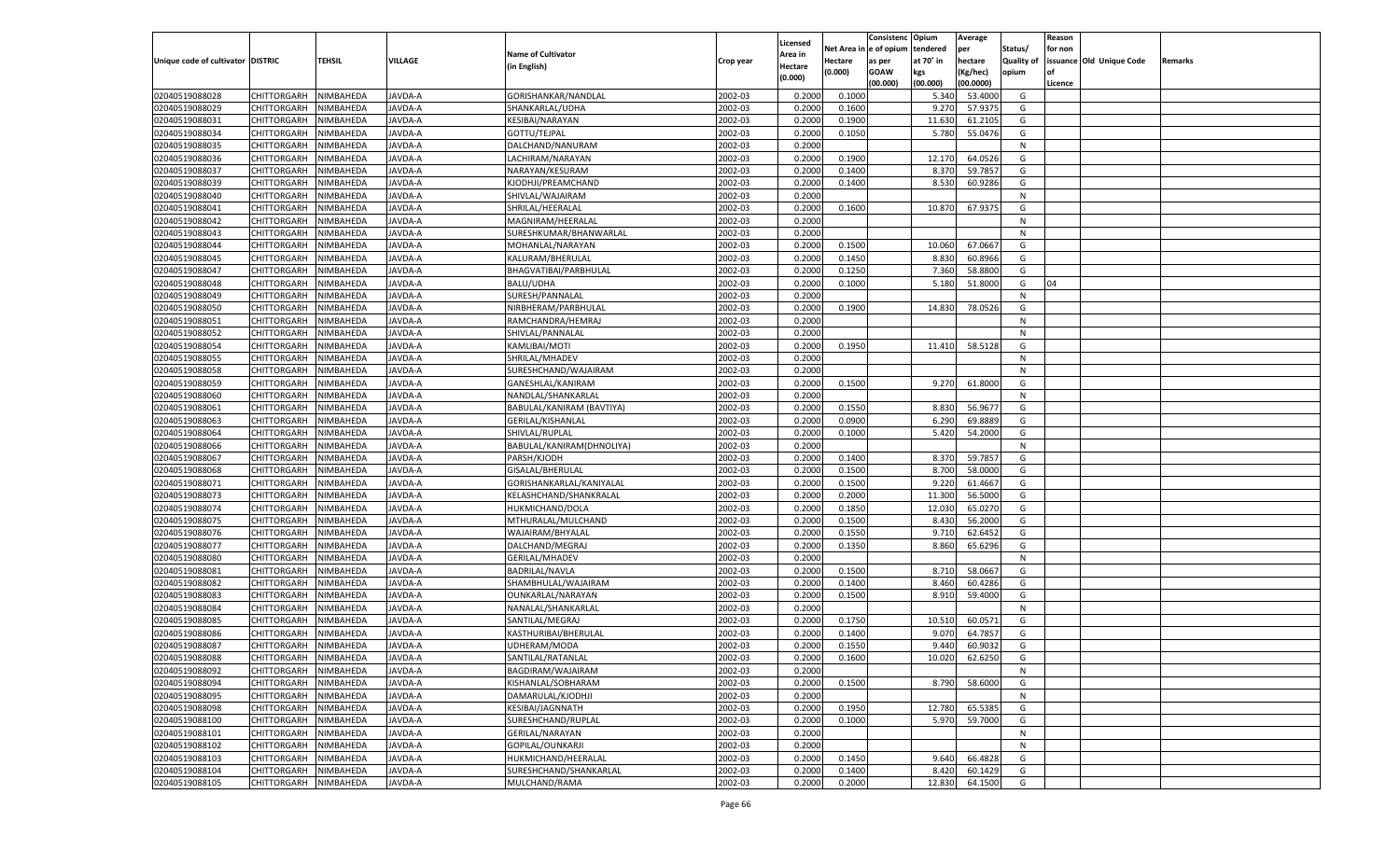|                                   |                       |               |                |                           |           |                    |          | Consistenc  | Opium     | Average            |                   | Reason  |                          |         |
|-----------------------------------|-----------------------|---------------|----------------|---------------------------|-----------|--------------------|----------|-------------|-----------|--------------------|-------------------|---------|--------------------------|---------|
|                                   |                       |               |                |                           |           | Licensed           | Net Area | e of opium  | tendered  | per                | Status/           | for non |                          |         |
| Unique code of cultivator DISTRIC |                       | <b>TEHSIL</b> | VILLAGE        | <b>Name of Cultivator</b> | Crop year | <b>Area in</b>     | Hectare  | as per      | at 70° in | hectare            | <b>Quality of</b> |         | issuance Old Unique Code | Remarks |
|                                   |                       |               |                | (in English)              |           | Hectare<br>(0.000) | (0.000)  | <b>GOAW</b> | kgs       | (Kg/hec)           | opium             |         |                          |         |
|                                   |                       |               |                |                           |           |                    |          | (00.000)    | (00.000)  | (00.0000)          |                   | Licence |                          |         |
| 02040519088106                    | CHITTORGARH           | NIMBAHEDA     | <b>JAVDA-A</b> | BHERULAL/NATHULAL         | 2002-03   | 0.2000             | 0.1000   |             | 5.700     | 57.0000            | G                 |         |                          |         |
| 02040519088108                    | CHITTORGARH           | NIMBAHEDA     | AVDA-A         | KANIRAM/CHTRBHUJ          | 2002-03   | 0.2000             | 0.1950   |             | 10.090    | 51.7436            | G                 | 04      |                          |         |
| 02040519088109                    | CHITTORGARH           | NIMBAHEDA     | AVDA-A         | KASTHURIBAI/NARAYAN       | 2002-03   | 0.2000             | 0.0950   |             | 5.230     | 55.0526            | G                 |         |                          |         |
| 02040519088110                    | CHITTORGARH           | NIMBAHEDA     | AVDA-A         | NIBHERAM/SHANKARLAL       | 2002-03   | 0.2000             | 0.1700   |             | 11.260    | 66.235             | G                 |         |                          |         |
| 02040519088112                    | CHITTORGARH           | NIMBAHEDA     | AVDA-A         | MOHANLAL/BHERULAL         | 2002-03   | 0.2000             | 0.1100   |             | 6.620     | 60.1818            | G                 |         |                          |         |
| 02040519088113                    | CHITTORGARH           | NIMBAHEDA     | AVDA-A         | SHANKARLAL/DOLA           | 2002-03   | 0.2000             | 0.1500   |             | 8.980     | 59.8667            | G                 |         |                          |         |
| 02040519088114                    | CHITTORGARH           | NIMBAHEDA     | AVDA-B         | SHANKERLAL/CHAGANLAL      | 2002-03   | 0.2000             |          |             |           |                    | N                 |         |                          |         |
| 02040519088115                    | CHITTORGARH           | NIMBAHEDA     | AVDA-B         | DEVILAL/MITHULAL          | 2002-03   | 0.2000             |          |             |           |                    | N                 |         |                          |         |
| 02040519088116                    | CHITTORGARH           | NIMBAHEDA     | AVDA-B         | MANGILAL/HARIRAM          | 2002-03   | 0.2000             | 0.1050   |             | 6.440     | 61.333             | G                 |         |                          |         |
| 02040519088117                    | CHITTORGARH           | NIMBAHEDA     | AVDA-B         | HEERALAL/NANDA            | 2002-03   | 0.2000             |          |             |           |                    | N                 |         |                          |         |
| 02040519088120                    | CHITTORGARH           | NIMBAHEDA     | AVDA-B         | BHAGVATIBAI/KESHURAM      | 2002-03   | 0.2000             |          |             |           |                    | N                 |         |                          |         |
| 02040519088121                    | CHITTORGARH           | NIMBAHEDA     | AVDA-B         | PARTHIRAJ/KAJOD           | 2002-03   | 0.2000             | 0.1050   |             | 6.050     | 57.6190            | G                 |         |                          |         |
| 02040519088122                    | CHITTORGARH           | NIMBAHEDA     | AVDA-B         | RANGLAL/KAJOD             | 2002-03   | 0.2000             | 0.1550   |             | 10.020    | 64.6452            | G                 |         |                          |         |
| 02040519088123                    | CHITTORGARH           | NIMBAHEDA     | AVDA-B         | SHAKUBAI/HEERALAL         | 2002-03   | 0.2000             |          |             |           |                    | N                 |         |                          |         |
| 02040519088124                    | CHITTORGARH           | NIMBAHEDA     | AVDA-B         | RAMNARAYAN/CHAMPALAL      | 2002-03   | 0.2000             | 0.2000   |             | 10.980    | 54.9000            | G                 |         |                          |         |
| 02040519088125                    | CHITTORGARH           | NIMBAHEDA     | AVDA-B         | NATHU/LALA                | 2002-03   | 0.2000             | 0.1100   |             | 6.480     | 58.9091            | G                 |         |                          |         |
| 02040519088126                    | CHITTORGARH           | NIMBAHEDA     | AVDA-B         | KANKUBAI/DOLIBAI          | 2002-03   | 0.2000             | 0.1050   |             | 6.510     | 62.0000            | G                 |         |                          |         |
| 02040519088127                    | CHITTORGARH           | NIMBAHEDA     | AVDA-B         | BHANDA/PREMCHAND          | 2002-03   | 0.2000             |          |             |           |                    | N                 |         |                          |         |
| 02040519088128                    | CHITTORGARH           | NIMBAHEDA     | AVDA-B         | FULLCHAND/MAYARAM         | 2002-03   | 0.2000             | 0.1000   |             | 5.650     | 56.5000            | G                 |         |                          |         |
| 02040519088129                    | CHITTORGARH           | NIMBAHEDA     | AVDA-B         | SHUKI BAI/SHOBHARAM       | 2002-03   | 0.2000             | 0.1000   |             | 6.160     | 61.6000            | G                 |         |                          |         |
| 02040519088131                    | CHITTORGARH           | NIMBAHEDA     | AVDA-B         | SOHANLAL/SUGANLAL         | 2002-03   | 0.2000             | 0.1000   |             | 5.690     | 56.9000            | G                 |         |                          |         |
| 02040519088132                    | CHITTORGARH           | NIMBAHEDA     | AVDA-B         | MITHULAL/MYARAM           | 2002-03   | 0.2000             | 0.1500   |             | 9.11(     | 60.733             | G                 |         |                          |         |
| 02040519088133                    | CHITTORGARH           | NIMBAHEDA     | AVDA-B         | KANIRAM/NATHU             | 2002-03   | 0.2000             | 0.1000   |             | 5.950     | 59.5000            | G                 |         |                          |         |
| 02040519088134                    | CHITTORGARH           | NIMBAHEDA     | AVDA-B         | NANDA/NARAYAN             | 2002-03   | 0.2000             |          |             |           |                    | N                 |         |                          |         |
| 02040519088135                    | CHITTORGARH           | NIMBAHEDA     | AVDA-B         | MANGILAL/NANDRAM          | 2002-03   | 0.2000             | 0.1450   |             | 8.670     | 59.7931            | G                 |         |                          |         |
| 02040519088138                    | CHITTORGARH           | NIMBAHEDA     | AVDA-B         | MANA/KELA                 | 2002-03   | 0.2000             | 0.1000   |             | 5.650     | 56.5000            | G                 |         |                          |         |
| 02040519088141                    | CHITTORGARH           | NIMBAHEDA     | AVDA-B         | MADHOLAL/NANDLAL          | 2002-03   | 0.2000             | 0.1500   |             | 9.030     | 60.2000            | G                 |         |                          |         |
| 02040519088143                    | CHITTORGARH           | NIMBAHEDA     | AVDA-B         | GISALAL/HEERALLA          | 2002-03   | 0.2000             |          |             |           |                    | N                 |         |                          |         |
| 02040519088144                    | CHITTORGARH           | NIMBAHEDA     | AVDA-B         | JANIBAI/KISHANLAL         | 2002-03   | 0.2000             | 0.1600   |             | 9.520     | 59.5000            | G                 |         |                          |         |
| 02040519088146                    | CHITTORGARH           | NIMBAHEDA     | JAVDA-B        | DEUBAI/LAXMAN             | 2002-03   | 0.2000             |          |             |           |                    | N                 |         |                          |         |
| 02040519088149                    |                       |               | <b>JAVDA-B</b> |                           | 2002-03   | 0.2000             | 0.1500   |             |           | 61.933             | G                 |         |                          |         |
|                                   | CHITTORGARH           | NIMBAHEDA     |                | CHAGANLAL/MOTILAL         |           |                    |          |             | 9.290     |                    |                   |         |                          |         |
| 02040519088152                    | CHITTORGARH           | NIMBAHEDA     | JAVDA-B        | RAMCHANDRA/HANSHRAJ       | 2002-03   | 0.2000             | 0.1000   |             | 5.350     | 53.5000<br>67.7000 | G                 |         |                          |         |
| 02040519088154                    | CHITTORGARH           | NIMBAHEDA     | <b>JAVDA-B</b> | SHANKERLAL/GASI           | 2002-03   | 0.2000             | 0.1000   |             | 6.770     |                    | G                 |         |                          |         |
| 02040519088157                    | CHITTORGARH           | NIMBAHEDA     | JAVDA-B        | AMBALAL/KISHANLAI         | 2002-03   | 0.2000             | 0.1000   |             | 7.020     | 70.2000            | G                 |         |                          |         |
| 02040519088158                    | CHITTORGARH           | NIMBAHEDA     | <b>JAVDA-B</b> | SHATYANARAYAN/PANNALAL    | 2002-03   | 0.2000             |          |             |           |                    | N                 |         |                          |         |
| 02040519088159                    | CHITTORGARH           | NIMBAHEDA     | JAVDA-B        | RAMCHANDRIBAI/GOPILAL     | 2002-03   | 0.2000             |          |             |           |                    | N                 |         |                          |         |
| 02040519088163                    | CHITTORGARH           | NIMBAHEDA     | <b>JAVDA-B</b> | AMBALAL/MOHANLAL          | 2002-03   | 0.2000             | 0.1500   |             | 8.460     | 56.4000            | G                 |         |                          |         |
| 02040519088164                    | CHITTORGARH           | NIMBAHEDA     | JAVDA-B        | GANPATLAL/KALU            | 2002-03   | 0.2000             | 0.1950   |             | 12.040    | 61.7436            | G                 |         |                          |         |
| 02040519088167                    | CHITTORGARH           | NIMBAHEDA     | <b>JAVDA-B</b> | AKLINGDAS/MANGUDAS        | 2002-03   | 0.2000             | 0.2050   |             | 11.580    | 56.4878            | G                 |         |                          |         |
| 02040519089001                    | CHITTORGARH           | NIMBAHEDA     | KACHARIYAKHEDI | JUNDALAL/KASTURIBAI/NAVLA | 2002-03   | 0.2000             | 0.1000   |             | 5.64      | 56.4000            | G                 |         |                          |         |
| 02040519089002                    | CHITTORGARH           | NIMBAHEDA     | KACHARIYAKHEDI | PYARCHAND/DOLA            | 2002-03   | 0.2000             | 0.1100   |             | 6.280     | 57.0909            | G                 |         |                          |         |
| 02040519089003                    | CHITTORGARH           | NIMBAHEDA     | KACHARIYAKHEDI | RANGLAL/KANIRAM           | 2002-03   | 0.2000             | 0.1500   |             | 8.890     | 59.266             | G                 |         |                          |         |
| 02040519089005                    | CHITTORGARH           | NIMBAHEDA     | KACHARIYAKHEDI | BHERU/HEMRAJ              | 2002-03   | 0.2000             | 0.2000   |             | 11.420    | 57.1000            | G                 |         |                          |         |
| 02040519089007                    | CHITTORGARH           | NIMBAHEDA     | KACHARIYAKHEDI | DHAPUBAI/NARAYAN          | 2002-03   | 0.2000             | 0.2000   |             | 13.020    | 65.1000            | G                 |         |                          |         |
| 02040519089008                    | CHITTORGARH           | NIMBAHEDA     | KACHARIYAKHEDI | JAGANNATH/KALU            | 2002-03   | 0.2000             | 0.2000   |             | 12.360    | 61.8000            | G                 |         |                          |         |
| 02040519089009                    | CHITTORGARH NIMBAHEDA |               | KACHARIYAKHEDI | MATHRIBAI/UDAIRAM         | 2002-03   | 0.2000             | 0.1050   |             | 6.500     | 61.9048            | G                 |         |                          |         |
| 02040519089011                    | <b>CHITTORGARH</b>    | NIMBAHEDA     | KACHARIYAKHEDI | UDAIRAM/BHOTHLAL          | 2002-03   | 0.2000             | 0.1900   |             | 11.050    | 58.1579            | G                 |         |                          |         |
| 02040519089012                    | CHITTORGARH           | NIMBAHEDA     | KACHARIYAKHEDI | KISHANLAL/MOTILAL         | 2002-03   | 0.2000             | 0.1000   |             | 5.490     | 54.9000            | G                 |         |                          |         |
| 02040519089013                    | <b>CHITTORGARH</b>    | NIMBAHEDA     | KACHARIYAKHEDI | NARAYAN/NANALAL           | 2002-03   | 0.2000             | 0.1900   |             | 10.800    | 56.8421            | G                 |         |                          |         |
| 02040519089014                    | <b>CHITTORGARH</b>    | NIMBAHEDA     | KACHARIYAKHEDI | <b>BADRILAL/DOLA</b>      | 2002-03   | 0.2000             | 0.1500   |             | 8.510     | 56.7333            | G                 |         |                          |         |
| 02040519089015                    | <b>CHITTORGARH</b>    | NIMBAHEDA     | KACHARIYAKHEDI | JAGDISH/MANGILAL          | 2002-03   | 0.2000             | 0.1800   |             | 9.740     | 54.1111            | G                 |         |                          |         |
| 02040519090001                    | <b>CHITTORGARH</b>    | NIMBAHEDA     | KADMALI        | WJHERAM/MOHANLAL          | 2002-03   | 0.2000             | 0.0950   |             | 5.460     | 57.4737            | G                 |         |                          |         |
| 02040519090003                    | <b>CHITTORGARH</b>    | NIMBAHEDA     | KADMALI        | PREAMCHAND/MAGNA          | 2002-03   | 0.2000             | 0.1050   |             | 6.430     | 61.2381            | G                 |         |                          |         |
| 02040519090004                    | <b>CHITTORGARH</b>    | NIMBAHEDA     | KADMALI        | DHAPUBAI/CHTRA            | 2002-03   | 0.2000             | 0.1000   |             | 5.890     | 58.9000            | G                 |         |                          |         |
| 02040519090005                    | <b>CHITTORGARH</b>    | NIMBAHEDA     | KADMALI        | RATANLAL/MAGNA            | 2002-03   | 0.2000             | 0.0950   |             | 5.210     | 54.8421            | G                 |         |                          |         |
| 02040519090013                    | CHITTORGARH           | NIMBAHEDA     | KADMALI        | GISA/BHGGA                | 2002-03   | 0.2000             | 0.1000   |             | 5.150     | 51.5000            | G                 | 04      |                          |         |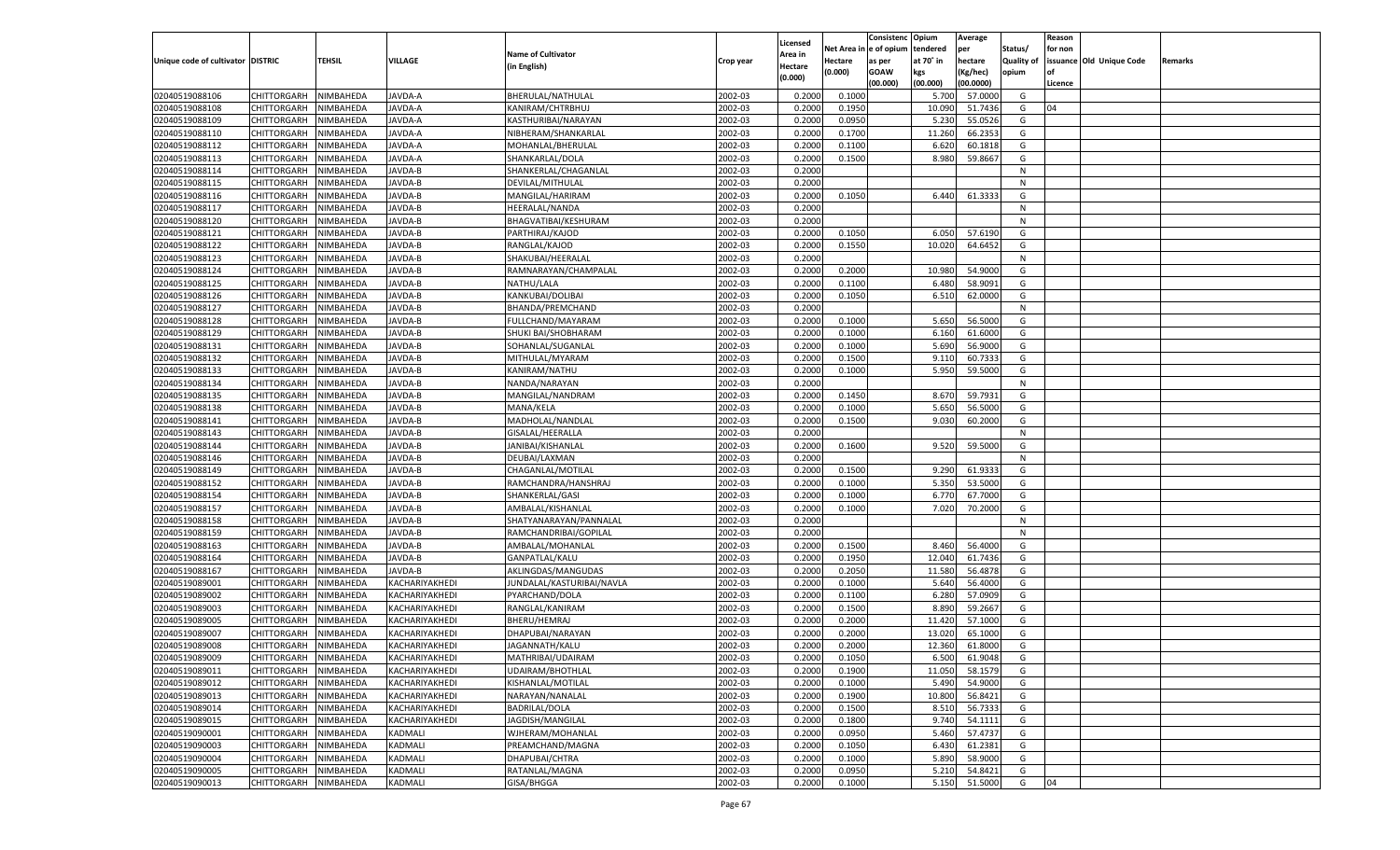|                                   |                    |           |                   |                           |           |                    |         | Consistenc Opium       |           | Average   |                   | Reason  |                          |                |
|-----------------------------------|--------------------|-----------|-------------------|---------------------------|-----------|--------------------|---------|------------------------|-----------|-----------|-------------------|---------|--------------------------|----------------|
|                                   |                    |           |                   | <b>Name of Cultivator</b> |           | Licensed           |         | Net Area in e of opium | tendered  | per       | Status/           | for non |                          |                |
| Unique code of cultivator DISTRIC |                    | TEHSIL    | VILLAGE           |                           | Crop year | Area in            | Hectare | as per                 | at 70° in | hectare   | <b>Quality of</b> |         | issuance Old Unique Code | <b>Remarks</b> |
|                                   |                    |           |                   | (in English)              |           | Hectare<br>(0.000) | (0.000) | <b>GOAW</b>            | kgs       | (Kg/hec)  | opium             |         |                          |                |
|                                   |                    |           |                   |                           |           |                    |         | (00.000)               | (00.000)  | (00.0000) |                   | Licence |                          |                |
| 02040519090014                    | CHITTORGARH        | NIMBAHEDA | KADMALI           | GABBA/SOJI                | 2002-03   | 0.2000             | 0.1050  |                        | 5.360     | 51.0476   | G                 | 04      |                          |                |
| 02040519090018                    | CHITTORGARH        | NIMBAHEDA | KADMALI           | HJARI/BHERA               | 2002-03   | 0.2000             | 0.1500  |                        | 8.260     | 55.0667   | G                 |         |                          |                |
| 02040519091001                    | CHITTORGARH        | NIMBAHEDA | KHARAMANKCHOK     | RAMSINGH/NAVLSINGH        | 2002-03   | 0.2000             | 0.2000  |                        | 12.180    | 60.9000   | G                 |         |                          |                |
| 02040519091002                    | CHITTORGARH        | NIMBAHEDA | KHARAMANKCHOK     | DALU/NARAYAN              | 2002-03   | 0.2000             | 0.1950  |                        | 11.700    | 60.0000   | G                 |         |                          |                |
| 02040519091004                    | CHITTORGARH        | NIMBAHEDA | KHARAMANKCHOK     | GISALAL/NANURAM           | 2002-03   | 0.2000             | 0.2050  |                        | 13.490    | 65.8049   | G                 |         |                          |                |
| 02040519091005                    | CHITTORGARH        | NIMBAHEDA | KHARAMANKCHOK     | MOTILAL/JIVA              | 2002-03   | 0.2000             | 0.2000  |                        | 12.070    | 60.3500   | G                 |         |                          |                |
| 02040519091006                    | CHITTORGARH        | NIMBAHEDA | KHARAMANKCHOK     | MANGILAL/GANGABAI         | 2002-03   | 0.2000             | 0.1900  |                        | 11.320    | 59.5789   | G                 |         |                          |                |
| 02040519091008                    | CHITTORGARH        | NIMBAHEDA | KHARAMANKCHOK     | <b>BHERU/HEERA</b>        | 2002-03   | 0.2000             | 0.1900  |                        | 11.940    | 62.8421   | G                 |         |                          |                |
| 02040519091009                    | CHITTORGARH        | NIMBAHEDA | KHARAMANKCHOK     | DALLA/HARLAL              | 2002-03   | 0.2000             | 0.2000  |                        | 12.300    | 61.5000   | G                 |         |                          |                |
| 02040519091010                    | CHITTORGARH        | NIMBAHEDA | KHARAMANKCHOK     | CHANDIBAI/RADHU           | 2002-03   | 0.2000             | 0.1900  |                        | 11.760    | 61.8947   | G                 |         |                          |                |
| 02040519091011                    | CHITTORGARH        | NIMBAHEDA | KHARAMANKCHOK     | LAKHMA/DUNGA              | 2002-03   | 0.2000             | 0.1900  |                        | 11.580    | 60.9474   | G                 |         |                          |                |
| 02040519091014                    | CHITTORGARH        | NIMBAHEDA | KHARAMANKCHOK     | RAMLAL/JIVA               | 2002-03   | 0.2000             | 0.2000  |                        | 12.080    | 60.4000   | G                 |         |                          |                |
| 02040519092001                    | CHITTORGARH        | NIMBAHEDA | KHEDAJADIP        | GISIBAI/RATANLAL          | 2002-03   | 0.2000             | 0.2000  |                        | 12.200    | 61.0000   | G                 |         |                          |                |
| 02040519092002                    | CHITTORGARH        | NIMBAHEDA | KHEDAJADIP        | RAMLAL/PYARA              | 2002-03   | 0.2000             | 0.2000  |                        | 12.320    | 61.6000   | G                 |         |                          |                |
| 02040519092003                    | CHITTORGARH        | NIMBAHEDA | KHEDAJADIP        | RADESYAM/GASI             | 2002-03   | 0.2000             | 0.2100  |                        | 12.480    | 59.4286   | G                 |         |                          |                |
| 02040519092004                    | CHITTORGARH        | NIMBAHEDA | KHEDAJADIP        | JAGANNATH/PYARA           | 2002-03   | 0.2000             | 0.2000  |                        | 11.560    | 57.8000   | G                 |         |                          |                |
| 02040519092005                    | CHITTORGARH        | NIMBAHEDA | KHEDAJADIP        | RAMCHANDRA/NANDA          | 2002-03   | 0.2000             | 0.1000  |                        | 6.050     | 60.5000   | G                 |         |                          |                |
| 02040519092006                    | CHITTORGARH        | NIMBAHEDA | KHEDAJADIP        | RAMCHANDRA/UDA            | 2002-03   | 0.2000             | 0.2050  |                        | 11.760    | 57.3659   | G                 |         |                          |                |
| 02040519092007                    | CHITTORGARH        | NIMBAHEDA | KHEDAJADIP        | SURESHCHANDRA/MANGILAL    | 2002-03   | 0.2000             | 0.1050  |                        | 6.430     | 61.2381   | G                 |         |                          |                |
| 02040519092009                    | CHITTORGARH        | NIMBAHEDA | KHEDAJADIP        | BHURIBAI/NANDAJI          | 2002-03   | 0.2000             | 0.2000  |                        | 12.060    | 60.3000   | G                 |         |                          |                |
| 02040519092010                    | CHITTORGARH        | NIMBAHEDA | KHEDAJADIP        | GISIBAI/JAGANNATH         | 2002-03   | 0.2000             | 0.1000  |                        | 6.100     | 61.0000   | G                 |         |                          |                |
| 02040519092011                    | CHITTORGARH        | NIMBAHEDA | KHEDAJADIP        | BADRILAL/RAMAJI           | 2002-03   | 0.2000             | 0.1000  |                        | 5.660     | 56.6000   | G                 |         |                          |                |
| 02040519092012                    | CHITTORGARH        | NIMBAHEDA | KHEDAJADIP        | BHURIBAI/JAGANNATH        | 2002-03   | 0.2000             | 0.1900  |                        | 10.330    | 54.3684   | G                 |         |                          |                |
| 02040519092014                    | CHITTORGARH        | NIMBAHEDA | KHEDAJADIP        | NATHU/DEVILAL             | 2002-03   | 0.2000             | 0.2000  |                        | 11.990    | 59.9500   | G                 |         |                          |                |
| 02040519092015                    | CHITTORGARH        | NIMBAHEDA | KHEDAJADIP        | NANDA/HEERA               | 2002-03   | 0.2000             |         |                        |           |           | N                 |         |                          |                |
| 02040519093002                    | CHITTORGARH        | NIMBAHEDA | KHERABAD          | ALLANUR/JIVANKHAN         | 2002-03   | 0.2000             | 0.1950  |                        | 12.470    | 63.9487   | G                 |         |                          |                |
| 02040519093003                    | CHITTORGARH        | NIMBAHEDA | KHERABAD          | MANGILAL/NARAYAN          | 2002-03   | 0.2000             | 0.2000  |                        | 11.440    | 57.2000   | G                 |         |                          |                |
| 02040519093006                    | CHITTORGARH        | NIMBAHEDA | KHERABAD          | NARAYAN/KHEMA             | 2002-03   | 0.2000             | 0.2000  |                        | 12.430    | 62.1500   | G                 |         |                          |                |
| 02040519093007                    | CHITTORGARH        | NIMBAHEDA | KHERABAD          | RAMLAL/DVEA               | 2002-03   | 0.2000             | 0.2000  |                        | 11.550    | 57.7500   | G                 |         |                          |                |
| 02040519093009                    | CHITTORGARH        | NIMBAHEDA | KHERABAD          | KHEVAJAHUSEN/ALLANUR      | 2002-03   | 0.2000             | 0.1950  |                        | 12.170    | 62.4103   | G                 |         |                          |                |
| 02040519094003                    | CHITTORGARH        | NIMBAHEDA | KISHANPURA        | SAGARBAI/NETRAM           | 2002-03   | 0.2000             | 0.2000  |                        | 12.580    | 62.9000   | G                 |         |                          |                |
| 02040519094004                    | CHITTORGARH        | NIMBAHEDA | KISHANPURA        | NARAYANIBAI/GAMNDIRAM     | 2002-03   | 0.2000             | 0.2000  |                        | 13.380    | 66.9000   | G                 |         |                          |                |
| 02040519094005                    | CHITTORGARH        | NIMBAHEDA | KISHANPURA        | SITABAI/HEERALAL          | 2002-03   | 0.2000             | 0.2000  |                        | 12.700    | 63.5000   | G                 |         |                          |                |
| 02040519094009                    | CHITTORGARH        | NIMBAHEDA | KISHANPURA        | PREAMCHAND/CHTRBHUJ       | 2002-03   | 0.2000             | 0.1900  |                        | 12.020    | 63.2632   | G                 |         |                          |                |
| 02040519094012                    | CHITTORGARH        | NIMBAHEDA | KISHANPURA        | BHOLIRAM/RAMLAL           | 2002-03   | 0.2000             | 0.1950  |                        | 12.200    | 62.5641   | G                 |         |                          |                |
|                                   |                    |           |                   |                           |           |                    |         |                        |           |           |                   |         |                          |                |
| 02040519094015                    | CHITTORGARH        | NIMBAHEDA | KISHANPURA        | RAMRATAN/RAMLAL           | 2002-03   | 0.2000             | 0.1900  |                        | 14.290    | 75.2105   | G                 |         |                          |                |
| 02040519094016                    | CHITTORGARH        | NIMBAHEDA | KISHANPURA        | MANGIBAI/MOTILAL          | 2002-03   | 0.2000             | 0.2000  |                        | 11.890    | 59.4500   | G                 |         |                          |                |
| 02040519094019                    | CHITTORGARH        | NIMBAHEDA | KISHANPURA        | BHERULAL/RAMA             | 2002-03   | 0.2000             | 0.1850  |                        | 11.350    | 61.3514   | G                 |         |                          |                |
| 02040519094021                    | CHITTORGARH        | NIMBAHEDA | KISHANPURA        | WASRAJ/KISHANJI           | 2002-03   | 0.2000             | 0.1500  |                        | 9.540     | 63.6000   | G                 |         |                          |                |
| 02040519094024                    | CHITTORGARH        | NIMBAHEDA | KISHANPURA        | TULSIBAI/JITMAL           | 2002-03   | 0.2000             | 0.2000  |                        | 11.710    | 58.5500   | G                 |         |                          |                |
| 02040519094030                    | CHITTORGARH        | NIMBAHEDA | KISHANPURA        | SHRIRAM/GOKEL             | 2002-03   | 0.2000             | 0.2000  |                        | 12.560    | 62.8000   | G                 |         |                          |                |
| 02040519094035                    | CHITTORGARH        | NIMBAHEDA | KISHANPURA        | SANTILAL/BHANWARLAL       | 2002-03   | 0.2000             | 0.2000  |                        | 11.330    | 56.6500   | G                 |         |                          |                |
| 02040519094036                    | CHITTORGARH        | NIMBAHEDA | KISHANPURA        | TULSIRAM/NARAYANDAS       | 2002-03   | 0.2000             | 0.1950  |                        | 12.860    | 65.9487   | G                 |         |                          |                |
| 02040519094037                    | CHITTORGARH        | NIMBAHEDA | KISHANPURA        | HJARILAL/RAMLAL           | 2002-03   | 0.2000             | 0.1900  |                        | 11.860    | 62.4211   | G                 |         |                          |                |
| 02040519094038                    | CHITTORGARH        | NIMBAHEDA | <b>KISHANPURA</b> | BALUDAS/NARAYANDAS        | 2002-03   | 0.2000             | 0.2000  |                        | 12.840    | 64.2000   | G                 |         |                          |                |
| 02040519094039                    | CHITTORGARH        | NIMBAHEDA | <b>KISHANPURA</b> | UTHMICHAND/CHTRBHUJ       | 2002-03   | 0.2000             | 0.1900  |                        | 11.900    | 62.6316   | G                 |         |                          |                |
| 02040519094042                    | <b>CHITTORGARH</b> | NIMBAHEDA | KISHANPURA        | KESURAM/MANGUBHIL         | 2002-03   | 0.2000             | 0.1450  |                        | 8.860     | 61.1034   | G                 |         |                          |                |
| 02040519094044                    | <b>CHITTORGARH</b> | NIMBAHEDA | KISHANPURA        | RAMESVARLAL/BALUDAS       | 2002-03   | 0.2000             | 0.1900  |                        | 12.660    | 66.6316   | G                 |         |                          |                |
| 02040519094046                    | <b>CHITTORGARH</b> | NIMBAHEDA | KISHANPURA        | GOVINDRAM/BHANWARLAL      | 2002-03   | 0.2000             | 0.1900  |                        | 12.680    | 66.7368   | G                 |         |                          |                |
| 02040519094047                    | <b>CHITTORGARH</b> | NIMBAHEDA | KISHANPURA        | BAPULAL/LOBHCHAND         | 2002-03   | 0.2000             | 0.1900  |                        | 12.110    | 63.7368   | G                 |         |                          |                |
| 02040519094048                    | <b>CHITTORGARH</b> | NIMBAHEDA | KISHANPURA        | RAMRATAN/SHANKARLAL       | 2002-03   | 0.2000             | 0.1900  |                        | 11.800    | 62.1053   | G                 |         |                          |                |
| 02040519094050                    | CHITTORGARH        | NIMBAHEDA | KISHANPURA        | HJARILAL/DHANRAJ          | 2002-03   | 0.2000             | 0.2000  |                        | 12.030    | 60.1500   | G                 |         |                          |                |
| 02040519094051                    | <b>CHITTORGARH</b> | NIMBAHEDA | KISHANPURA        | GOVINDRAM/SHANKARLAL      | 2002-03   | 0.2000             | 0.2000  |                        | 12.400    | 62.0000   | G                 |         |                          |                |
| 02040519094052                    | CHITTORGARH        | NIMBAHEDA | KISHANPURA        | BHERULAL/SHANKARLAL       | 2002-03   | 0.2000             | 0.1950  |                        | 12.400    | 63.5897   | G                 |         |                          |                |
| 02040519094053                    | <b>CHITTORGARH</b> | NIMBAHEDA | KISHANPURA        | SHUKIBAI/GOVINDRAM        | 2002-03   | 0.2000             | 0.2000  |                        | 11.360    | 56.8000   | G                 |         |                          |                |
| 02040519094056                    | <b>CHITTORGARH</b> | NIMBAHEDA | KISHANPURA        | BHERULAL/NATHULAL         | 2002-03   | 0.2000             | 0.2000  |                        | 13.840    | 69.2000   | G                 |         |                          |                |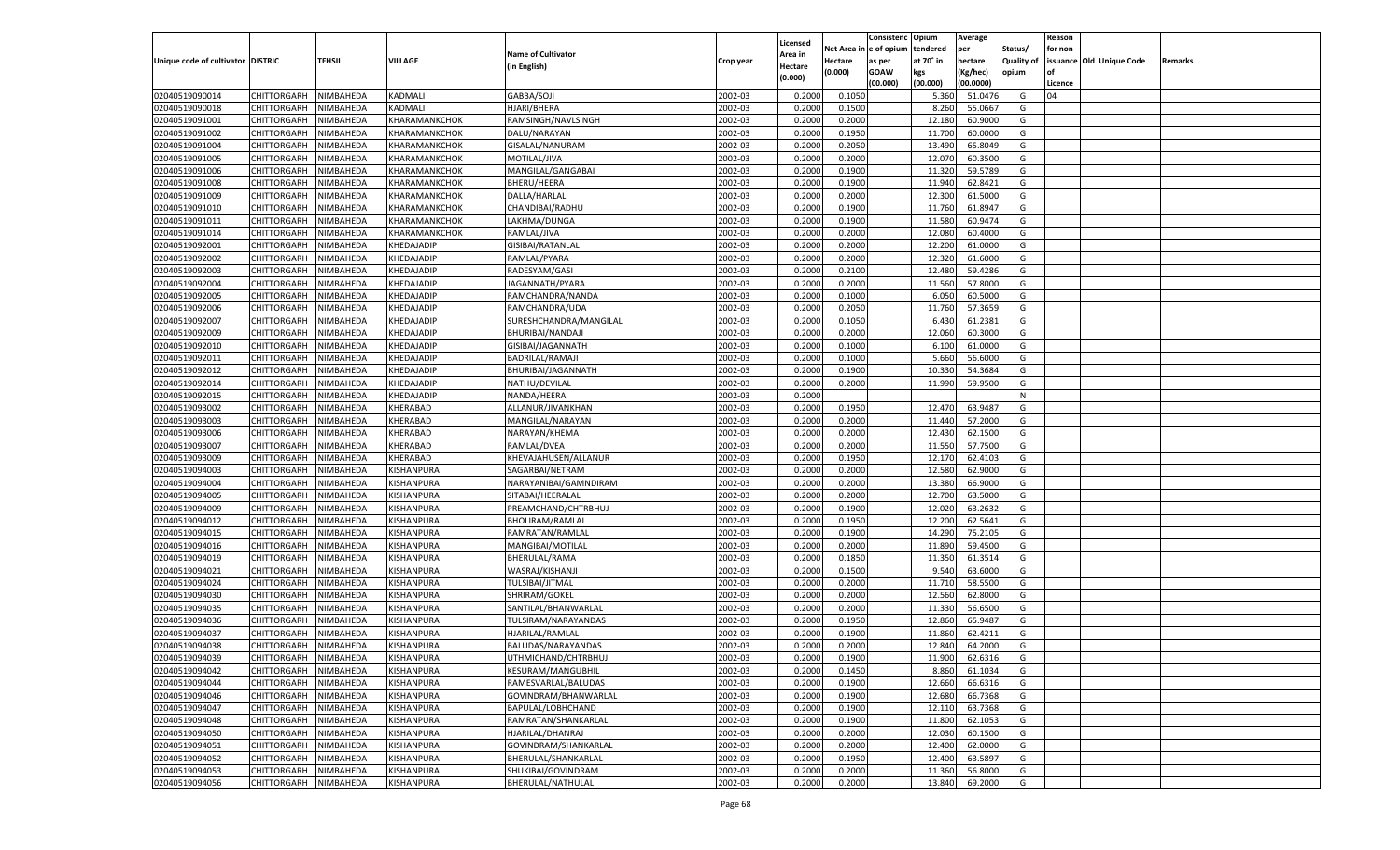|                                   |                       |               |                        |                                |           |                           |          | Consistenc  | Opium     | Average   |                   | Reason  |                          |         |
|-----------------------------------|-----------------------|---------------|------------------------|--------------------------------|-----------|---------------------------|----------|-------------|-----------|-----------|-------------------|---------|--------------------------|---------|
|                                   |                       |               |                        | <b>Name of Cultivator</b>      |           | Licensed                  | Net Area | le of opium | tendered  | per       | Status/           | for non |                          |         |
| Unique code of cultivator DISTRIC |                       | <b>TEHSIL</b> | VILLAGE                | (in English)                   | Crop year | <b>Area in</b><br>Hectare | Hectare  | as per      | at 70° in | hectare   | <b>Quality of</b> |         | issuance Old Unique Code | Remarks |
|                                   |                       |               |                        |                                |           | (0.000)                   | (0.000)  | <b>GOAW</b> | kgs       | (Kg/hec)  | opium             |         |                          |         |
|                                   |                       |               |                        |                                |           |                           |          | (00.000)    | (00.000)  | (00.0000) |                   | Licence |                          |         |
| 02040519094061                    | CHITTORGARH           | NIMBAHEDA     | KISHANPURA             | RAMBAX/SHRIRAM                 | 2002-03   | 0.2000                    | 0.1900   |             | 11.860    | 62.4211   | G                 |         |                          |         |
| 02040519094062                    | CHITTORGARH           | NIMBAHEDA     | KISHANPURA             | RAMESVARLAL/CUNNILAL           | 2002-03   | 0.2000                    | 0.1900   |             | 11.240    | 59.1579   | G                 |         |                          |         |
| 02040519094066                    | CHITTORGARH           | NIMBAHEDA     | KISHANPURA             | RATANLAL/OUNKARLAL             | 2002-03   | 0.2000                    | 0.2050   |             | 12.640    | 61.6585   | G                 |         |                          |         |
| 02040519094067                    | CHITTORGARH           | NIMBAHEDA     | KISHANPURA             | DADAMCHAND/JITMAL              | 2002-03   | 0.2000                    | 0.1900   |             | 11.350    | 59.7368   | G                 |         |                          |         |
| 02040519094068                    | CHITTORGARH           | NIMBAHEDA     | KISHANPURA             | SANTILAL/HEERALAL(CHOTA)       | 2002-03   | 0.2000                    | 0.1900   |             | 11.650    | 61.3158   | G                 |         |                          |         |
| 02040519094069                    | CHITTORGARH           | NIMBAHEDA     | KISHANPURA             | SHRIRAM/NATHU                  | 2002-03   | 0.2000                    | 0.1900   |             | 12.090    | 63.6316   | G                 |         |                          |         |
| 02040519094070                    | CHITTORGARH           | NIMBAHEDA     | KISHANPURA             | KELASHCHAND/HEERALAL           | 2002-03   | 0.2000                    | 0.1900   |             | 12.040    | 63.3684   | G                 |         |                          |         |
| 02040519094073                    | CHITTORGARH           | NIMBAHEDA     | KISHANPURA             | SHANKARLAL/MANGILAL            | 2002-03   | 0.2000                    | 0.2000   |             | 11.880    | 59.4000   | G                 |         |                          |         |
| 02040519094075                    | CHITTORGARH           | NIMBAHEDA     | KISHANPURA             | CHANDIBAI/LALCHAND             | 2002-03   | 0.2000                    | 0.1950   |             | 11.890    | 60.9744   | G                 |         |                          |         |
| 02040519094077                    | CHITTORGARH           | NIMBAHEDA     | KISHANPURA             | RAMNARAYAN/BHOLIRAM            | 2002-03   | 0.2000                    | 0.1900   |             | 12.51     | 65.8421   | G                 |         |                          |         |
| 02040519094079                    | CHITTORGARH           | NIMBAHEDA     | KISHANPURA             | RAMSINGH/WASRAJ                | 2002-03   | 0.2000                    | 0.1950   |             | 12.250    | 62.8205   | G                 |         |                          |         |
| 02040519094081                    | CHITTORGARH           | NIMBAHEDA     | KISHANPURA             | RATANLAL/MOTIJI                | 2002-03   | 0.2000                    | 0.1950   |             | 11.330    | 58.1026   | G                 |         |                          |         |
| 02040519094083                    | CHITTORGARH           | NIMBAHEDA     | KISHANPURA             | ROSHANBAI/NURKHAN              | 2002-03   | 0.2000                    | 0.2000   |             | 7.170     | 35.8500   |                   | 02      |                          |         |
| 02040519094103                    | CHITTORGARH           | NIMBAHEDA     | KISHANPURA             | SOBHABAI/HAJARI                | 2002-03   | 0.2000                    | 0.2000   |             | 11.400    | 57.0000   | G                 |         |                          |         |
| 02040519095002                    | CHITTORGARH           | NIMBAHEDA     | KOTADIKHURD            | SHIVLAL/LAKHMICHAND            | 2002-03   | 0.2000                    | 0.1550   |             | 10.100    | 65.1613   | G                 |         |                          |         |
| 02040519095004                    | CHITTORGARH           | NIMBAHEDA     | KOTADIKHURD            | SHANKAR/HANSA                  | 2002-03   | 0.2000                    |          |             |           |           | N                 |         |                          |         |
| 02040519095005                    | CHITTORGARH           | NIMBAHEDA     | KOTADIKHURD            | SAJJANSINGH/KESARBAI           | 2002-03   | 0.2000                    | 0.1950   |             | 11.670    | 59.8462   | G                 |         |                          |         |
| 02040519095006                    | CHITTORGARH           | NIMBAHEDA     | KOTADIKHURD            | INDARKAVAR/BHANWARSINGH        | 2002-03   | 0.2000                    | 0.1000   |             | 6.010     | 60.1000   | G                 |         |                          |         |
| 02040519095007                    | CHITTORGARH           | NIMBAHEDA     | KOTADIKHURD            | DHAPUBAI/VIJAISINGH            | 2002-03   | 0.2000                    |          |             |           |           | N                 |         |                          |         |
| 02040519095013                    | CHITTORGARH           | NIMBAHEDA     | KOTADIKHURD            | GOVERDHANSINGH/RUPSIGNH        | 2002-03   | 0.2000                    | 0.1000   |             | 5.370     | 53.7000   | G                 |         |                          |         |
| 02040519095019                    | CHITTORGARH           | NIMBAHEDA     | KOTADIKHURD            | SARDARBAI/BHANWARSINGH         | 2002-03   | 0.2000                    | 0.1000   |             | 5.820     | 58.2000   | G                 |         |                          |         |
| 02040519095022                    | CHITTORGARH           | NIMBAHEDA     | KOTADIKHURD            | NARAYAN/GOKEL                  | 2002-03   | 0.2000                    |          |             |           |           | N                 |         |                          |         |
| 02040519095026                    | CHITTORGARH           | NIMBAHEDA     | KOTADIKHURD            | <b>BABULAL/DEVILAL</b>         | 2002-03   | 0.2000                    | 0.1900   |             | 8.800     | 46.3158   | G                 | 04      |                          |         |
| 02040519095029                    | CHITTORGARH           | NIMBAHEDA     | KOTADIKHURD            | HEERALAL/MOTILAL               | 2002-03   | 0.2000                    | 0.2000   |             | 11.130    | 55.6500   | G                 |         |                          |         |
| 02040519095032                    | CHITTORGARH           | NIMBAHEDA     | KOTADIKHURD            | GOVINDSINGH/SARDARSINGH        | 2002-03   | 0.2000                    | 0.1000   |             | 5.690     | 56.9000   | G                 |         |                          |         |
| 02040519095033                    | CHITTORGARH           | NIMBAHEDA     | KOTADIKHURD            | <b>BANSILAL/SHIVLAL</b>        | 2002-03   | 0.2000                    | 0.1600   |             | 9.210     | 57.5625   | G                 |         |                          |         |
| 02040519095040                    | CHITTORGARH           | NIMBAHEDA     | KOTADIKHURD            | MNOHARSINGH/MOKHAMSINGH        | 2002-03   | 0.2000                    | 0.1000   |             | 5.590     | 55.9000   | G                 |         |                          |         |
| 02040519095049                    | CHITTORGARH           | NIMBAHEDA     | KOTADIKHURD            | NANIBAI/KHEMRAJ                | 2002-03   | 0.2000                    | 0.1000   |             | 5.670     | 56.7000   | G                 |         |                          |         |
| 02040519096001                    | CHITTORGARH           | NIMBAHEDA     | KOTDIKALA              | NANA/GASI                      | 2002-03   | 0.2000                    | 0.2000   |             | 11.100    | 55.5000   | G                 |         |                          |         |
| 02040519096002                    | CHITTORGARH           | NIMBAHEDA     | KOTDIKALA              | RAMLAL/NARAYAN                 | 2002-03   | 0.2000                    | 0.1000   |             | 5.500     | 55.0000   | G                 |         |                          |         |
| 02040519096005                    | CHITTORGARH           | NIMBAHEDA     | KOTDIKALA              | HEERALAL/DHAYARAM              | 2002-03   | 0.2000                    | 0.2000   |             | 12.460    | 62.3000   | G                 |         |                          |         |
| 02040519096006                    | CHITTORGARH           | NIMBAHEDA     | KOTDIKALA              | SAGARBAI/GOTAM                 | 2002-03   | 0.2000                    | 0.1900   |             | 12.260    | 64.5263   | G                 |         |                          |         |
| 02040519096007                    | CHITTORGARH           | NIMBAHEDA     | KOTDIKALA              | MOHANIBAI/BHURALAL             | 2002-03   | 0.2000                    | 0.2000   |             | 11.600    | 58.0000   | G                 |         |                          |         |
| 02040519096008                    | CHITTORGARH           | NIMBAHEDA     | KOTDIKALA              | JASRAJ/SHANKAR                 | 2002-03   | 0.2000                    | 0.1750   |             | 9.27      | 52.971    | G                 |         |                          |         |
| 02040519096009                    |                       | NIMBAHEDA     | KOTDIKALA              |                                | 2002-03   | 0.2000                    | 0.1900   |             | 10.560    | 55.5789   | G                 |         |                          |         |
|                                   | CHITTORGARH           |               |                        | SHYANIBAI/TULSIRAM             |           |                           |          |             |           |           |                   |         |                          |         |
| 02040519096010                    | CHITTORGARH           | NIMBAHEDA     | KOTDIKALA<br>KOTDIKALA | RATANLAL/MOTILAL               | 2002-03   | 0.2000                    | 0.1400   |             | 8.650     | 61.785    | G                 |         |                          |         |
| 02040519096011                    | CHITTORGARH           | NIMBAHEDA     |                        | BARDICHAND/NATHU               | 2002-03   | 0.2000                    | 0.1800   |             | 12.170    | 67.6111   | G                 |         |                          |         |
| 02040519096012                    | CHITTORGARH           | NIMBAHEDA     | KOTDIKALA              | KANIRAM/HARLAL                 | 2002-03   | 0.2000                    | 0.1900   |             | 11.460    | 60.3158   | G                 |         |                          |         |
| 02040519096014                    | CHITTORGARH           | NIMBAHEDA     | KOTDIKALA              | MANGILAL/PYARA                 | 2002-03   | 0.2000                    | 0.1950   |             | 9.95      | 51.0256   | G                 | 04      |                          |         |
| 02040519096015                    | CHITTORGARH           | NIMBAHEDA     | KOTDIKALA              | OMPARKASH/MATHURALAL           | 2002-03   | 0.2000                    | 0.1000   |             | 5.650     | 56.5000   | G                 |         |                          |         |
| 02040519096016                    | CHITTORGARH           | NIMBAHEDA     | KOTDIKALA              | KANKU/GISA                     | 2002-03   | 0.2000                    | 0.1500   |             | 7.530     | 50.2000   | G                 | 04      |                          |         |
| 02040519096017                    | CHITTORGARH           | NIMBAHEDA     | KOTDIKALA              | MANGILAL/NARAYAN               | 2002-03   | 0.2000                    | 0.1850   |             | 10.710    | 57.8919   | G                 |         |                          |         |
| 02040519096018                    | CHITTORGARH           | NIMBAHEDA     | KOTDIKALA              | GANGABAI/SHVA                  | 2002-03   | 0.2000                    | 0.0950   |             | 5.390     | 56.7368   | G                 |         |                          |         |
| 02040519096021                    | CHITTORGARH           | NIMBAHEDA     | KOTDIKALA              | KHEMRAJ/DHYARAM                | 2002-03   | 0.2000                    |          |             |           |           | N                 |         |                          |         |
| 02040519096022                    | CHITTORGARH           | NIMBAHEDA     | KOTDIKALA              | BHANWARLAL/KANIRAM             | 2002-03   | 0.2000                    | 0.1750   |             | 10.600    | 60.5714   | G                 |         |                          |         |
| 02040519096023                    | CHITTORGARH NIMBAHEDA |               | <b>KOTDIKALA</b>       | SOHANBAI/RAMA                  | 2002-03   | 0.2000                    | 0.1000   |             | 5.880     | 58.8000   | G                 |         |                          |         |
| 02040519096029                    | <b>CHITTORGARH</b>    | NIMBAHEDA     | <b>KOTDIKALA</b>       | CHAMPABAI/SHANKAR              | 2002-03   | 0.2000                    | 0.2000   |             | 11.500    | 57.5000   | G                 |         |                          |         |
| 02040519096030                    | CHITTORGARH           | NIMBAHEDA     | KOTDIKALA              | TULSIRAM/SEETARAM              | 2002-03   | 0.2000                    | 0.2000   |             | 11.210    | 56.0500   | G                 |         |                          |         |
| 02040519096031                    | <b>CHITTORGARH</b>    | NIMBAHEDA     | <b>KOTDIKALA</b>       | PARBHULAL/SHANKARLAL           | 2002-03   | 0.2000                    | 0.1000   |             | 6.430     | 64.3000   | G                 |         |                          |         |
| 02040519097001                    | <b>CHITTORGARH</b>    | NIMBAHEDA     | LASDAVAN               | ALAUDIN/RAHMAN                 | 2002-03   | 0.2000                    | 0.1900   |             | 11.840    | 62.3158   | G                 |         |                          |         |
| 02040519128001                    | <b>CHITTORGARH</b>    | NIMBAHEDA     | KANTHARIYA             | BHANWAR SINGH/PAHAD SINGH      | 2002-03   | 0.2000                    | 0.2000   |             | 11.190    | 55.9500   | G                 |         |                          |         |
| 02040519128002                    | <b>CHITTORGARH</b>    | NIMBAHEDA     | KANTHARIYA             | <b>GOUKAL SINGH/AMAR SINGH</b> | 2002-03   | 0.2000                    | 0.2000   |             | 11.160    | 55.8000   | G                 |         |                          |         |
| 02040519128008                    | <b>CHITTORGARH</b>    | NIMBAHEDA     | KANTHARIYA             | NOLA/GOPI                      | 2002-03   | 0.2000                    | 0.1500   |             | 8.230     | 54.8667   | G                 |         |                          |         |
| 02040519128011                    | <b>CHITTORGARH</b>    | NIMBAHEDA     | KANTHARIYA             | LAXMAN/KALU                    | 2002-03   | 0.2000                    | 0.2000   |             | 10.530    | 52.6500   | G                 |         |                          |         |
| 02040519128012                    | <b>CHITTORGARH</b>    | NIMBAHEDA     | KANTHARIYA             | DAYARAM/MEGHA                  | 2002-03   | 0.2000                    | 0.1900   |             | 10.130    | 53.3158   | G                 |         |                          |         |
| 02040519128014                    | CHITTORGARH           | NIMBAHEDA     | KANTHARIYA             | <b>UDAIRAM/MEGHA</b>           | 2002-03   | 0.2000                    | 0.1900   |             | 10.440    | 54.9474   | G                 |         |                          |         |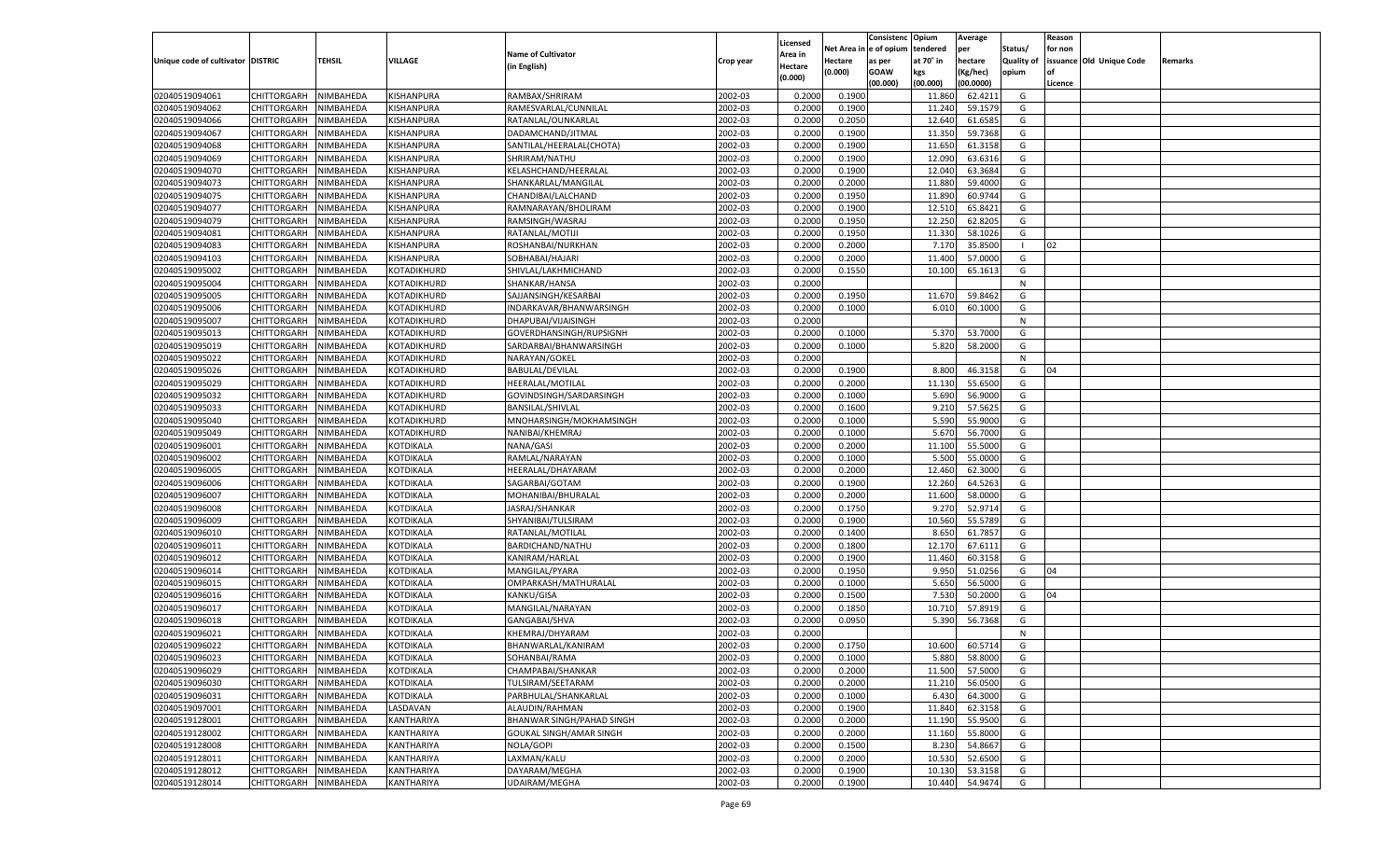|                                   |                       |               |                |                           |           |                           |                  | Consistenc  | Opium     | Average            |                   | Reason  |                          |         |
|-----------------------------------|-----------------------|---------------|----------------|---------------------------|-----------|---------------------------|------------------|-------------|-----------|--------------------|-------------------|---------|--------------------------|---------|
|                                   |                       |               |                | <b>Name of Cultivator</b> |           | Licensed                  | Net Area         | e of opium  | tendered  | per                | Status/           | for non |                          |         |
| Unique code of cultivator DISTRIC |                       | <b>TEHSIL</b> | VILLAGE        | (in English)              | Crop year | <b>Area in</b><br>Hectare | Hectare          | as per      | at 70° in | hectare            | <b>Quality of</b> |         | issuance Old Unique Code | Remarks |
|                                   |                       |               |                |                           |           | (0.000)                   | (0.000)          | <b>GOAW</b> | kgs       | (Kg/hec)           | opium             |         |                          |         |
|                                   |                       |               |                |                           |           |                           |                  | (00.000)    | (00.000)  | (00.0000)          |                   | Licence |                          |         |
| 02040519097002                    | CHITTORGARH           | NIMBAHEDA     | <b>ASDAVAN</b> | FATAHLAL/GORILAL          | 2002-03   | 0.2000                    | 0.1000           |             | 6.860     | 68.6000            | G                 |         |                          |         |
| 02040519097003                    | CHITTORGARH           | NIMBAHEDA     | ASDAVAN        | MEGHRAJ/BHERULAL          | 2002-03   | 0.2000                    | 0.2000           |             | 11.770    | 58.8500            | G                 |         |                          |         |
| 02040519097006                    | CHITTORGARH           | NIMBAHEDA     | <b>ASDAVAN</b> | PARTAPIBAI/BHERULAL       | 2002-03   | 0.2000                    | 0.1900           |             | 10.670    | 56.1579            | G                 |         |                          |         |
| 02040519097008                    | CHITTORGARH           | NIMBAHEDA     | ASDAVAN        | KAJODIBAI/GAMERA          | 2002-03   | 0.2000                    | 0.1800           |             | 10.640    | 59.1111            | G                 |         |                          |         |
| 02040519097009                    | CHITTORGARH           | NIMBAHEDA     | ASDAVAN        | KANIRAM/BHAGVANLAL        | 2002-03   | 0.2000                    | 0.2000           |             | 11.790    | 58.9500            | G                 |         |                          |         |
| 02040519097010                    | CHITTORGARH           | NIMBAHEDA     | ASDAVAN        | KASHIRAM/VENDA            | 2002-03   | 0.2000                    | 0.2000           |             | 11.300    | 56.5000            | G                 |         |                          |         |
| 02040519097013                    | CHITTORGARH           | NIMBAHEDA     | ASDAVAN        | DEVILAL/GAMERJI           | 2002-03   | 0.2000                    |                  |             |           |                    | N                 |         |                          |         |
| 02040519097015                    | CHITTORGARH           | NIMBAHEDA     | ASDAVAN        | UDAILAL/DALICHAND         | 2002-03   | 0.2000                    | 0.2050           |             | 11.410    | 55.6585            | G                 |         |                          |         |
| 02040519097016                    | CHITTORGARH           | NIMBAHEDA     | ASDAVAN        | TARACHAND/UDAJI           | 2002-03   | 0.2000                    | 0.2000           |             | 11.610    | 58.0500            | G                 |         |                          |         |
| 02040519097017                    | CHITTORGARH           | NIMBAHEDA     | ASDAVAN        | KHAVAJAHUSEN/SHAFIMOHMAD  | 2002-03   | 0.2000                    | 0.1000           |             | 6.110     | 61.1000            | G                 |         |                          |         |
| 02040519097019                    | CHITTORGARH           | NIMBAHEDA     | ASDAVAN        | SHANKERLAL/UDA            | 2002-03   | 0.2000                    | 0.1500           |             | 9.580     | 63.8667            | G                 |         |                          |         |
| 02040519097022                    | CHITTORGARH           | NIMBAHEDA     | ASDAVAN        | KHAJU/RAHMAN              | 2002-03   | 0.2000                    | 0.2050           |             | 6.81      | 33.2195            |                   | 02      |                          |         |
| 02040519097023                    | CHITTORGARH           | NIMBAHEDA     | ASDAVAN        | BHERULAL/MOTILAL          | 2002-03   | 0.2000                    | 0.1950           |             | 11.430    | 58.6154            | G                 |         |                          |         |
| 02040519097024                    | CHITTORGARH           | NIMBAHEDA     | ASDAVAN        | ROOPA/MODAJI              | 2002-03   | 0.2000                    | 0.1800           |             | 11.130    | 61.833             | G                 |         |                          |         |
| 02040519097025                    | CHITTORGARH           | NIMBAHEDA     | ASDAVAN        | MADHULAL/CHANDMAL         | 2002-03   | 0.2000                    | 0.2000           |             | 11.210    | 56.0500            | G                 |         |                          |         |
| 02040519097027                    | CHITTORGARH           | NIMBAHEDA     | ASDAVAN        | DEVBAI/KANA               | 2002-03   | 0.2000                    | 0.1450           |             | 8.800     | 60.689             | G                 |         |                          |         |
| 02040519097031                    | CHITTORGARH           | NIMBAHEDA     | ASDAVAN        | NARAYANPURI/NANDPURI      | 2002-03   | 0.2000                    | 0.1000           |             | 6.250     | 62.5000            | G                 |         |                          |         |
| 02040519097036                    | CHITTORGARH           | NIMBAHEDA     | ASDAVAN        | PYARA/POKHAR              | 2002-03   | 0.2000                    | 0.2000           |             | 2.990     | 14.9500            | G                 | 04      |                          |         |
| 02040519097004                    | CHITTORGARH           | NIMBAHEDA     | ASDAVAN        | KHYALILAL/PANNALAL        | 2002-03   | 0.2000                    | 0.1900           |             | 10.730    | 56.473             | G                 |         |                          |         |
| 02040519097038                    | CHITTORGARH           | NIMBAHEDA     | ASDAVAN        | SUNDERBAI/CHAMPALAL       | 2002-03   | 0.2000                    | 0.1950           |             | 12.800    | 65.6410            | G                 |         |                          |         |
| 02040519097021                    | CHITTORGARH           | NIMBAHEDA     | ASDAVAN        | SUMAN/RAHMAN              | 2002-03   | 0.2000                    | 0.1950           |             | 11.040    | 56.6154            | G                 |         |                          |         |
| 02040519097005                    | CHITTORGARH           | NIMBAHEDA     | ASDAVAN        | GAHRILAL/MODA             | 2002-03   | 0.2000                    | 0.2000           |             | 12.530    | 62.6500            | G                 |         |                          |         |
| 02040519098001                    | CHITTORGARH           | NIMBAHEDA     | AXMIPURA-3     | VENIRAM/LALJI             | 2002-03   | 0.2000                    | 0.1800           |             | 11.170    | 62.0556            | G                 |         |                          |         |
| 02040519098002                    | CHITTORGARH           | NIMBAHEDA     | AXMIPURA-3     | BHAGUBAI/HJARILAL         | 2002-03   | 0.2000                    | 0.1000           |             | 5.790     | 57.9000            | G                 |         |                          |         |
| 02040519098003                    | CHITTORGARH           | NIMBAHEDA     | AXMIPURA-3     | DEVBAI/BARGRAJ            | 2002-03   | 0.2000                    | 0.1050           |             | 6.160     | 58.6667            | G                 |         |                          |         |
| 02040519098004                    | CHITTORGARH           | NIMBAHEDA     | AXMIPURA-3     | KALURAM/PRTHVIRAJ         | 2002-03   | 0.2000                    | 0.1500           |             | 9.280     | 61.8667            | G                 |         |                          |         |
| 02040519098005                    | CHITTORGARH           | NIMBAHEDA     | AXMIPURA-3     | LHERIBAI/PREAMCHAND       | 2002-03   | 0.2000                    | 0.1900           |             | 11.320    | 59.5789            | G                 |         |                          |         |
| 02040519098007                    | CHITTORGARH           | NIMBAHEDA     | AXMIPURA-3     | BHERULAL/OUNKARLAL        | 2002-03   | 0.2000                    | 0.1100           |             | 6.160     | 56.0000            | G                 |         |                          |         |
| 02040519098008                    | CHITTORGARH           | NIMBAHEDA     | AXMIPURA-3     | MOHANSINGH/GULABSINGH     | 2002-03   | 0.2000                    | 0.1500           |             | 9.370     | 62.4667            | G                 |         |                          |         |
| 02040519098009                    | CHITTORGARH           | NIMBAHEDA     | LAXMIPURA-3    | NANDLAL/LALA              | 2002-03   | 0.2000                    | 0.1000           |             | 4.360     | 43.6000            |                   | 02      |                          |         |
| 02040519098010                    | CHITTORGARH           | NIMBAHEDA     | LAXMIPURA-3    | GOKULDAS/UDHERAM          | 2002-03   | 0.2000                    |                  |             |           |                    | N                 |         |                          |         |
| 02040519098011                    | CHITTORGARH           | NIMBAHEDA     | LAXMIPURA-3    | RAMNARAYAN/MAGANLAL       | 2002-03   | 0.2000                    | 0.1000           |             | 6.000     | 60.0000            | G                 |         |                          |         |
| 02040519098012                    | CHITTORGARH           | NIMBAHEDA     | LAXMIPURA-3    | NIRBHERAM/CHENRAM         | 2002-03   | 0.2000                    | 0.1850           |             | 10.960    | 59.2432            | G                 |         |                          |         |
| 02040519098013                    | CHITTORGARH           | NIMBAHEDA     | LAXMIPURA-3    | RAMNARAYAN/KALURAM        | 2002-03   | 0.2000                    | 0.1550           |             | 9.500     | 61.2903            | G                 |         |                          |         |
| 02040519098014                    |                       | NIMBAHEDA     |                |                           | 2002-03   | 0.2000                    | 0.1500           |             |           | 62.4000            | G                 |         |                          |         |
|                                   | CHITTORGARH           |               | LAXMIPURA-3    | RAMCHANDRA/CUNNILAL       |           |                           |                  |             | 9.36      |                    |                   |         |                          |         |
| 02040519098018                    | CHITTORGARH           | NIMBAHEDA     | LAXMIPURA-3    | KHANYALAL/MANGILAL        | 2002-03   | 0.2000                    | 0.1950<br>0.1000 |             | 11.220    | 57.5385<br>60.4000 | G                 |         |                          |         |
| 02040519098020                    | CHITTORGARH           | NIMBAHEDA     | LAXMIPURA-3    | BARDICHAND/NANDLAL        | 2002-03   | 0.2000                    |                  |             | 6.040     |                    | G                 |         |                          |         |
| 02040519098021                    | CHITTORGARH           | NIMBAHEDA     | LAXMIPURA-3    | AVANTILAL/HJARILAL        | 2002-03   | 0.2000                    | 0.2000           |             | 10.860    | 54.3000            | G                 |         |                          |         |
| 02040519098022                    | CHITTORGARH           | NIMBAHEDA     | LAXMIPURA-3    | RAMNIVASH/HJARILAL        | 2002-03   | 0.2000                    |                  |             |           |                    | N                 |         |                          |         |
| 02040519098024                    | CHITTORGARH           | NIMBAHEDA     | LAXMIPURA-3    | KARPALSINGH/HJARILAL      | 2002-03   | 0.2000                    | 0.1000           |             | 5.810     | 58.1000            | G                 |         |                          |         |
| 02040519099001                    | CHITTORGARH           | NIMBAHEDA     | MAKHANPURA     | NARSINGHLAL/WARDICHAD     | 2002-03   | 0.2000                    | 0.1550           |             | 8.900     | 57.4194            | G                 |         |                          |         |
| 02040519099002                    | CHITTORGARH           | NIMBAHEDA     | MAKHANPURA     | GISADAS/MURLIDAS          | 2002-03   | 0.2000                    | 0.2000           |             | 12.470    | 62.3500            | G                 |         |                          |         |
| 02040519099010                    | CHITTORGARH           | NIMBAHEDA     | MAKHANPURA     | MAGNIRAM/HEERALAI         | 2002-03   | 0.2000                    | 0.1900           |             | 11.620    | 61.1579            | G                 |         |                          |         |
| 02040519099011                    | CHITTORGARH           | NIMBAHEDA     | MAKHANPURA     | OUNKARLAL/AMRATRAM        | 2002-03   | 0.2000                    | 0.1050           |             | 6.880     | 65.5238            | G                 |         |                          |         |
| 02040519099013                    | CHITTORGARH           | NIMBAHEDA     | MAKHANPURA     | HEERALAL/LALU             | 2002-03   | 0.2000                    | 0.1900           |             | 11.390    | 59.9474            | G                 |         |                          |         |
| 02040519099014                    | CHITTORGARH NIMBAHEDA |               | MAKHANPURA     | HARLAL/SEETARAM           | 2002-03   | 0.2000                    | 0.2000           |             | 11.730    | 58.6500            | G                 |         |                          |         |
| 02040519099016                    | <b>CHITTORGARH</b>    | NIMBAHEDA     | MAKHANPURA     | MOHANLAL/GMER             | 2002-03   | 0.2000                    | 0.2000           |             | 11.780    | 58.9000            | G                 |         |                          |         |
| 02040519099017                    | CHITTORGARH           | NIMBAHEDA     | MAKHANPURA     | HJARILAL/WARDICHAND       | 2002-03   | 0.2000                    | 0.1900           |             | 10.610    | 55.8421            | G                 |         |                          |         |
| 02040519099020                    | <b>CHITTORGARH</b>    | NIMBAHEDA     | MAKHANPURA     | CHAMPALAL/SEETARAM        | 2002-03   | 0.2000                    | 0.2000           |             | 11.430    | 57.1500            | G                 |         |                          |         |
| 02040519099022                    | <b>CHITTORGARH</b>    | NIMBAHEDA     | MAKHANPURA     | MATHURALAL/HEERALAL       | 2002-03   | 0.2000                    | 0.1950           |             | 9.380     | 48.1026            |                   | 02      |                          |         |
| 02040519099025                    | <b>CHITTORGARH</b>    | NIMBAHEDA     | MAKHANPURA     | SANTILAL/BHERA            | 2002-03   | 0.2000                    | 0.2000           |             | 11.560    | 57.8000            | G                 |         |                          |         |
| 02040519099027                    | <b>CHITTORGARH</b>    | NIMBAHEDA     | MAKHANPURA     | KALU/SHANKAR              | 2002-03   | 0.2000                    | 0.1900           |             | 11.610    | 61.1053            | G                 |         |                          |         |
| 02040519099029                    | <b>CHITTORGARH</b>    | NIMBAHEDA     | MAKHANPURA     | AMARCHAND/HARLAL          | 2002-03   | 0.2000                    | 0.1850           |             | 11.050    | 59.7297            | G                 |         |                          |         |
| 02040519099032                    | <b>CHITTORGARH</b>    | NIMBAHEDA     | MAKHANPURA     | OUNKARDAS/SHIVDAS         | 2002-03   | 0.2000                    | 0.2000           |             | 11.560    | 57.8000            | G                 |         |                          |         |
| 02040519099034                    | <b>CHITTORGARH</b>    | NIMBAHEDA     | MAKHANPURA     | MANGILAL/TARACHAND        | 2002-03   | 0.2000                    | 0.2000           |             | 10.590    | 52.9500            | G                 |         |                          |         |
| 02040519099038                    | CHITTORGARH           | NIMBAHEDA     | MAKHANPURA     | LHERULAL/WARDICHAND       | 2002-03   | 0.2000                    | 0.1950           |             | 12.320    | 63.1795            | G                 |         |                          |         |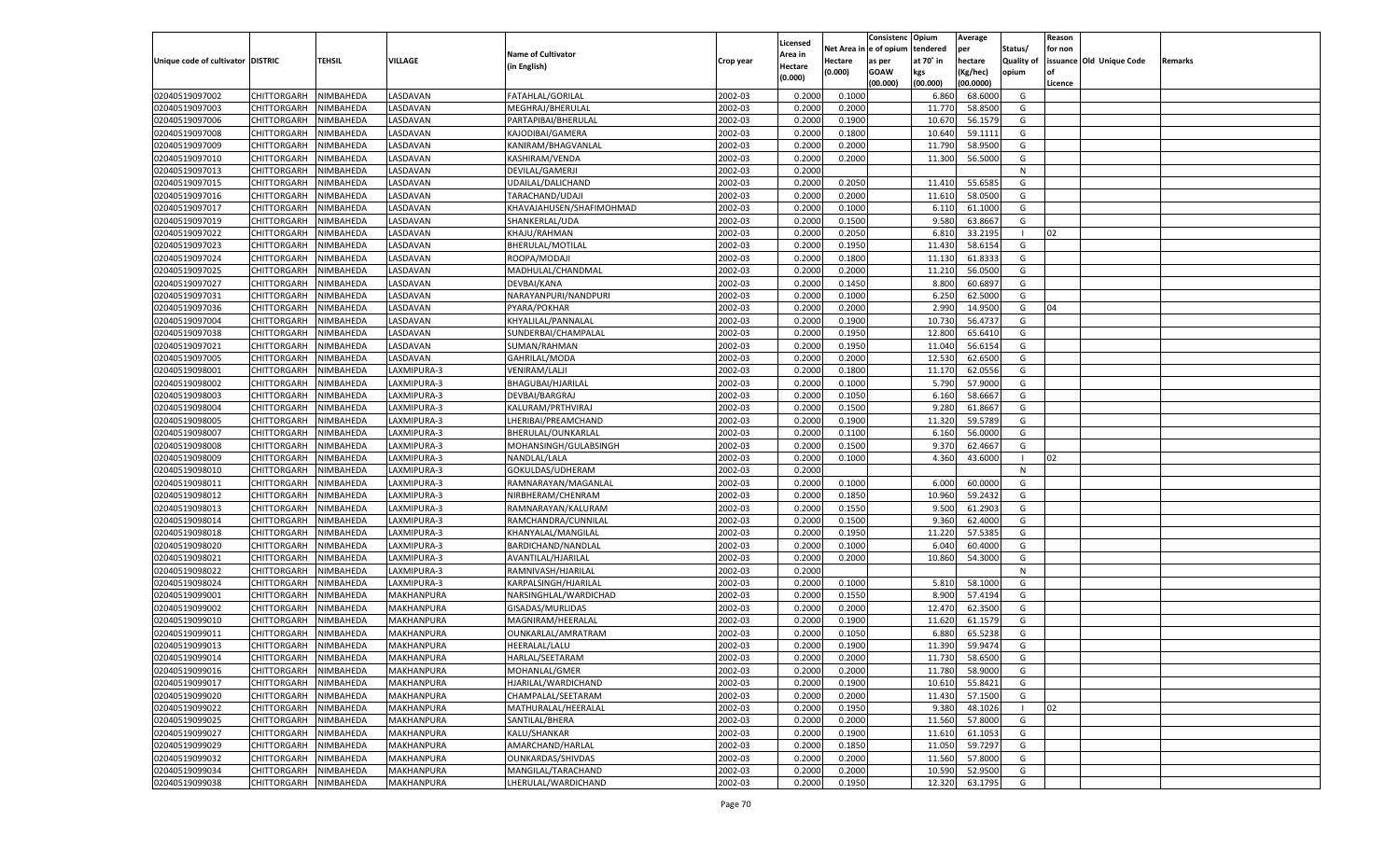|                                   |                       |               |            |                           |           |                           |          | Consistenc  | Opium     | Average   |                   | Reason  |                          |         |
|-----------------------------------|-----------------------|---------------|------------|---------------------------|-----------|---------------------------|----------|-------------|-----------|-----------|-------------------|---------|--------------------------|---------|
|                                   |                       |               |            | <b>Name of Cultivator</b> |           | Licensed                  | Net Area | le of opium | tendered  | per       | Status/           | for non |                          |         |
| Unique code of cultivator DISTRIC |                       | <b>TEHSIL</b> | VILLAGE    | (in English)              | Crop year | <b>Area in</b><br>Hectare | Hectare  | as per      | at 70° in | hectare   | <b>Quality of</b> |         | issuance Old Unique Code | Remarks |
|                                   |                       |               |            |                           |           | (0.000)                   | (0.000)  | <b>GOAW</b> | kgs       | (Kg/hec)  | opium             |         |                          |         |
|                                   |                       |               |            |                           |           |                           |          | (00.000)    | (00.000)  | (00.0000) |                   | Licence |                          |         |
| 02040519099040                    | CHITTORGARH           | NIMBAHEDA     | MAKHANPURA | BHURALAL/RAMA             | 2002-03   | 0.2000                    | 0.0950   |             | 5.490     | 57.7895   | G                 |         |                          |         |
| 02040519099041                    | CHITTORGARH           | NIMBAHEDA     | MAKHANPURA | HJARILAL/HEERALAL         | 2002-03   | 0.2000                    | 0.1900   |             | 8.200     | 43.1579   |                   | 02      |                          |         |
| 02040519099044                    | CHITTORGARH           | NIMBAHEDA     | MAKHANPURA | WARDICHAND/LALU           | 2002-03   | 0.2000                    | 0.1950   |             | 12.050    | 61.7949   | G                 |         |                          |         |
| 02040519099045                    | CHITTORGARH           | NIMBAHEDA     | MAKHANPURA | CHTRBHUJ/HEERALAL         | 2002-03   | 0.2000                    | 0.2000   |             | 10.560    | 52.8000   | G                 |         |                          |         |
| 02040519099052                    | CHITTORGARH           | NIMBAHEDA     | MAKHANPURA | POKER/MAGNIRAM            | 2002-03   | 0.2000                    | 0.2000   |             | 10.850    | 54.2500   | G                 |         |                          |         |
| 02040519099053                    | CHITTORGARH           | NIMBAHEDA     | MAKHANPURA | JAMNALAL/BHERULAL         | 2002-03   | 0.2000                    | 0.2000   |             | 12.330    | 61.6500   | G                 |         |                          |         |
| 02040519100001                    | CHITTORGARH           | NIMBAHEDA     | MANGROL-A  | ROOPCHAND/VENDIRAM        | 2002-03   | 0.2000                    | 0.1900   |             | 11.300    | 59.4737   | G                 |         |                          |         |
| 02040519100002                    | CHITTORGARH           | NIMBAHEDA     | MANGROL-A  | DEVILAL/CHAGANLAL         | 2002-03   | 0.2000                    | 0.1650   |             | 10.690    | 64.7879   | G                 |         |                          |         |
| 02040519100003                    | CHITTORGARH           | NIMBAHEDA     | MANGROL-A  | NAGJIRAM/DHULA            | 2002-03   | 0.2000                    |          |             |           |           | N                 |         |                          |         |
| 02040519100004                    | CHITTORGARH           | NIMBAHEDA     | MANGROL-A  | NANIBAI/DHULA             | 2002-03   | 0.2000                    | 0.1950   |             | 12.100    | 62.051    | G                 |         |                          |         |
| 02040519100005                    | CHITTORGARH           | NIMBAHEDA     | MANGROL-A  | KELASHIBAI/RAMNARAYAN     | 2002-03   | 0.2000                    | 0.2050   |             | 12.430    | 60.6341   | G                 |         |                          |         |
| 02040519100006                    | CHITTORGARH           | NIMBAHEDA     | MANGROL-A  | HARIRAM/KISHANLAI         | 2002-03   | 0.2000                    | 0.1900   |             | 11.350    | 59.7368   | G                 |         |                          |         |
| 02040519100007                    | CHITTORGARH           | NIMBAHEDA     | MANGROL-A  | OUNKARLAL/BHANWARLAL      | 2002-03   | 0.2000                    | 0.2000   |             | 13.470    | 67.3500   | G                 |         |                          |         |
| 02040519100008                    | CHITTORGARH           | NIMBAHEDA     | MANGROL-A  | DALCHAND/MOTILAL          | 2002-03   | 0.2000                    | 0.1550   |             | 9.03      | 58.2581   | G                 |         |                          |         |
| 02040519100009                    | CHITTORGARH           | NIMBAHEDA     | MANGROL-A  | NANALAL/GISHU             | 2002-03   | 0.2000                    | 0.2050   |             | 12.770    | 62.2927   | G                 |         |                          |         |
| 02040519100010                    | CHITTORGARH           | NIMBAHEDA     | MANGROL-A  | CHANDIBAI/CHAGANLAL       | 2002-03   | 0.2000                    | 0.2000   |             | 12.100    | 60.5000   | G                 |         |                          |         |
| 02040519100011                    | CHITTORGARH           | NIMBAHEDA     | MANGROL-A  | NARAYANIBAI/AMRATRAM      | 2002-03   | 0.2000                    | 0.2000   |             | 10.790    | 53.9500   | G                 |         |                          |         |
| 02040519100012                    | CHITTORGARH           | NIMBAHEDA     | MANGROL-A  | HAJARI/BHOLIRAM           | 2002-03   | 0.2000                    | 0.1450   |             | 8.760     | 60.4138   | G                 |         |                          |         |
| 02040519100014                    | CHITTORGARH           | NIMBAHEDA     | MANGROL-A  | GAMNDIRAM/BHOTHLAL        | 2002-03   | 0.2000                    | 0.1950   |             | 11.560    | 59.2821   | G                 |         |                          |         |
| 02040519100015                    | CHITTORGARH           | NIMBAHEDA     | MANGROL-A  | GISU/DOLA                 | 2002-03   | 0.2000                    | 0.2000   |             | 12.240    | 61.2000   | G                 |         |                          |         |
| 02040519100017                    | CHITTORGARH           | NIMBAHEDA     | MANGROL-A  | KISHANRAM/RAMBAKH         | 2002-03   | 0.2000                    | 0.1950   |             | 12.250    | 62.8205   | G                 |         |                          |         |
| 02040519100018                    | CHITTORGARH           | NIMBAHEDA     | MANGROL-A  | RAMNIVAS/MODIBAI          | 2002-03   | 0.2000                    | 0.1600   |             | 9.560     | 59.7500   | G                 |         |                          |         |
| 02040519100019                    | CHITTORGARH           | NIMBAHEDA     | MANGROL-A  | BHERULAL/OUNKARLAL        | 2002-03   | 0.2000                    | 0.1900   |             | 12.100    | 63.6842   | G                 |         |                          |         |
| 02040519100020                    | CHITTORGARH           | NIMBAHEDA     | MANGROL-A  | CHATARBHUJ/HUMICHAND      | 2002-03   | 0.2000                    | 0.1950   |             | 13.240    | 67.8974   | G                 |         |                          |         |
|                                   | CHITTORGARH           |               |            |                           |           |                           |          |             |           | 59.9048   | G                 |         |                          |         |
| 02040519100021                    |                       | NIMBAHEDA     | MANGROL-A  | BAGDIRAM/OUNKARLAL        | 2002-03   | 0.2000                    | 0.2100   |             | 12.580    |           |                   |         |                          |         |
| 02040519100022                    | CHITTORGARH           | NIMBAHEDA     | MANGROL-A  | SAMPATBAI/GOVINDRAM       | 2002-03   | 0.2000                    | 0.1400   |             | 8.560     | 61.1429   | G                 |         |                          |         |
| 02040519100023                    | CHITTORGARH           | NIMBAHEDA     | MANGROL-A  | GISIBAI/KARANDEV          | 2002-03   | 0.2000                    | 0.2000   |             | 11.700    | 58.5000   | G                 |         |                          |         |
| 02040519100024                    | CHITTORGARH           | NIMBAHEDA     | MANGROL-A  | SHRILAL/RAMLAL            | 2002-03   | 0.2000                    | 0.1500   |             | 9.330     | 62.2000   | G                 |         |                          |         |
| 02040519100025                    | CHITTORGARH           | NIMBAHEDA     | MANGROL-A  | RAMVILAS/NANALAL          | 2002-03   | 0.2000                    | 0.1550   |             | 8.750     | 56.4516   | G                 |         |                          |         |
| 02040519100026                    | CHITTORGARH           | NIMBAHEDA     | MANGROL-A  | AMRATRAM/DOULATRAM        | 2002-03   | 0.2000                    | 0.1050   |             | 5.800     | 55.2381   | G                 |         |                          |         |
| 02040519100027                    | CHITTORGARH           | NIMBAHEDA     | MANGROL-A  | NUR/BOTHLAL               | 2002-03   | 0.2000                    |          |             |           |           | N                 |         |                          |         |
| 02040519100028                    | CHITTORGARH           | NIMBAHEDA     | MANGROL-A  | SHIVLAL/HEERALAL          | 2002-03   | 0.2000                    | 0.1550   |             | 9.540     | 61.5484   | G                 |         |                          |         |
| 02040519100029                    | CHITTORGARH           | NIMBAHEDA     | MANGROL-A  | AMRATRAM/HAJARILAL        | 2002-03   | 0.2000                    |          |             |           |           | N                 |         |                          |         |
| 02040519100030                    | CHITTORGARH           | NIMBAHEDA     | MANGROL-C  | KHANYALAL/RATANLAL        | 2002-03   | 0.2000                    | 0.2000   |             | 13.680    | 68.4000   | G                 |         |                          |         |
| 02040519100032                    | CHITTORGARH           | NIMBAHEDA     | MANGROL-A  | HAJARI/KISHANLAL GANDARU  | 2002-03   | 0.2000                    | 0.2000   |             | 13.020    | 65.1000   | G                 |         |                          |         |
| 02040519100033                    | CHITTORGARH           | NIMBAHEDA     | MANGROL-A  | BHAGIRATH/HAJARI          | 2002-03   | 0.2000                    |          |             |           |           | N                 |         |                          |         |
| 02040519100035                    | CHITTORGARH           | NIMBAHEDA     | MANGROL-A  | KANIRAM/OUNKAR            | 2002-03   | 0.2000                    | 0.2000   |             | 12.480    | 62.4000   | G                 |         |                          |         |
| 02040519100036                    | CHITTORGARH           | NIMBAHEDA     | MANGROL-A  | MODA/LALA                 | 2002-03   | 0.2000                    | 0.1500   |             | 9.07      | 60.4667   | G                 |         |                          |         |
| 02040519100037                    | CHITTORGARH           | NIMBAHEDA     | MANGROL-A  | DHANRAJ/DEVA              | 2002-03   | 0.2000                    | 0.2000   |             | 11.490    | 57.4500   | G                 |         |                          |         |
| 02040519100040                    | CHITTORGARH           | NIMBAHEDA     | MANGROL-A  | BHAGVATSINGH/OUNKARSINGH  | 2002-03   | 0.2000                    | 0.2000   |             | 12.010    | 60.0500   | G                 |         |                          |         |
| 02040519100041                    | CHITTORGARH           | NIMBAHEDA     | MANGROL-A  | GANGARAM/GULAB            | 2002-03   | 0.2000                    |          |             |           |           | N                 |         |                          |         |
| 02040519100042                    | CHITTORGARH           | NIMBAHEDA     | MANGROL-A  | MOHANLAL/KISHANLAI        | 2002-03   | 0.2000                    | 0.1900   |             | 11.310    | 59.5263   | G                 |         |                          |         |
| 02040519100043                    | CHITTORGARH           | NIMBAHEDA     | MANGROL-A  | DOULATRAM/CHAGANLAL       | 2002-03   | 0.2000                    | 0.2000   |             | 10.460    | 52.3000   | G                 |         |                          |         |
| 02040519100045                    | CHITTORGARH           | NIMBAHEDA     | MANGROL-A  | BHERULAL/VENDIRAM         | 2002-03   | 0.2000                    | 0.2000   |             | 12.420    | 62.1000   | G                 |         |                          |         |
| 02040519100046                    | CHITTORGARH           | NIMBAHEDA     | MANGROL-A  | SULTANMOHMAD/RASUI        | 2002-03   | 0.2000                    | 0.1550   |             | 9.310     | 60.0645   | G                 |         |                          |         |
| 02040519100047                    | CHITTORGARH NIMBAHEDA |               | MANGROL-A  | BHERULAL/PARTHVIRAJ       | 2002-03   | 0.2000                    | 0.1000   |             | 5.970     | 59.7000   | G                 |         |                          |         |
| 02040519100048                    | <b>CHITTORGARH</b>    | NIMBAHEDA     | MANGROL-A  | MADAN/DHULAJI             | 2002-03   | 0.2000                    | 0.1950   |             | 11.970    | 61.3846   | G                 |         |                          |         |
| 02040519100049                    | CHITTORGARH           | NIMBAHEDA     | MANGROL-A  | DALCHAND/AMRATRAM         | 2002-03   | 0.2000                    | 0.1400   |             | 9.180     | 65.5714   | G                 |         |                          |         |
| 02040519100050                    | <b>CHITTORGARH</b>    | NIMBAHEDA     | MANGROL-A  | MOJUDDIN/FAKIRMOHMAD      | 2002-03   | 0.2000                    | 0.1500   |             | 9.350     | 62.3333   | G                 |         |                          |         |
| 02040519100051                    | <b>CHITTORGARH</b>    | NIMBAHEDA     | MANGROL-A  | MOLABAKSH/KHAJU           | 2002-03   | 0.2000                    | 0.1600   |             | 9.700     | 60.6250   | G                 |         |                          |         |
| 02040519100052                    | <b>CHITTORGARH</b>    | NIMBAHEDA     | MANGROL-A  | DOULATRAM/DHULAIRAM       | 2002-03   | 0.2000                    | 0.1950   |             | 12.570    | 64.4615   | G                 |         |                          |         |
| 02040519100054                    | <b>CHITTORGARH</b>    | NIMBAHEDA     | MANGROL-A  | JAMNALAL/HEERAJI          | 2002-03   | 0.2000                    | 0.1900   |             | 11.470    | 60.3684   | G                 |         |                          |         |
| 02040519100055                    | <b>CHITTORGARH</b>    | NIMBAHEDA     | MANGROL-A  | DHANRAJ/KALUTELI          | 2002-03   | 0.2000                    | 0.1400   |             | 9.340     | 66.7143   | G                 |         |                          |         |
| 02040519100056                    | <b>CHITTORGARH</b>    | NIMBAHEDA     | MANGROL-A  | RAJMAL/GAMNDIRAM          | 2002-03   | 0.2000                    | 0.1550   |             | 10.430    | 67.2903   | G                 |         |                          |         |
| 02040519100057                    | <b>CHITTORGARH</b>    | NIMBAHEDA     | MANGROL-B  | MATHRALAL/NANDAJI         | 2002-03   | 0.2000                    |          |             |           |           | F.                |         |                          |         |
| 02040519100058                    | <b>CHITTORGARH</b>    | NIMBAHEDA     | MANGROL-B  | PRTHVIRAJ/CHTRBHUJ        | 2002-03   | 0.2000                    | 0.1900   |             | 13.190    | 69.4211   | G                 |         |                          |         |
|                                   |                       |               |            |                           |           |                           |          |             |           |           |                   |         |                          |         |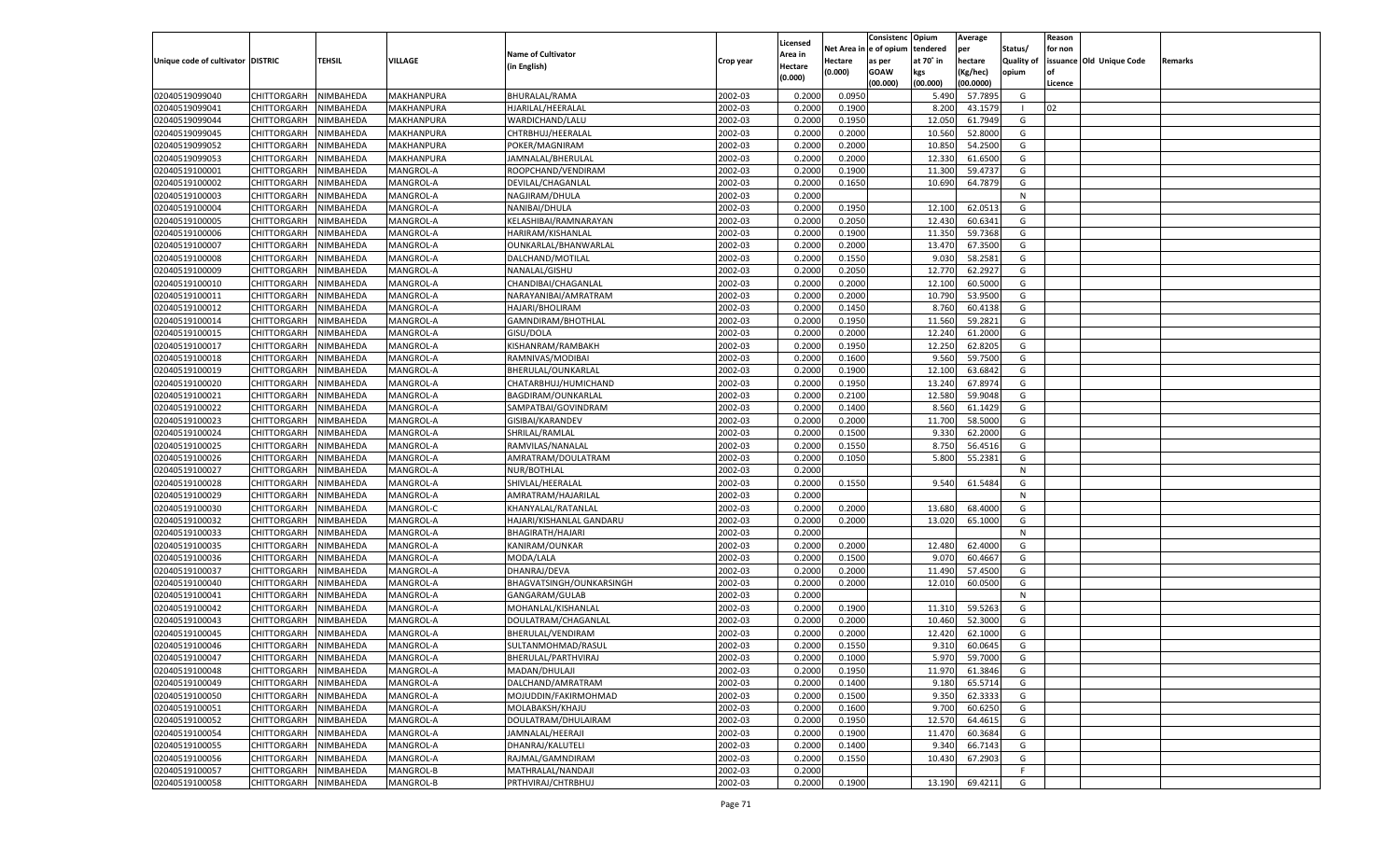| le of opium<br>Net Area<br>tendered<br>Status/<br>for non<br>per<br><b>Name of Cultivator</b><br><b>Area in</b><br><b>TEHSIL</b><br>VILLAGE<br>Unique code of cultivator DISTRIC<br>at 70° in<br>hectare<br><b>Quality of</b><br>issuance Old Unique Code<br>Hectare<br>Crop year<br>as per<br>Remarks<br>(in English)<br>Hectare<br>(0.000)<br><b>GOAW</b><br>(Kg/hec)<br>opium<br>kgs<br>(0.000)<br>(00.000)<br>(00.000)<br>(00.0000)<br>Licence<br>NIMBAHEDA<br>MANGROL-B<br>VENIRAM/CHTRBHUJ<br>2002-03<br>0.2000<br>0.1900<br>58.2105<br>02040519100059<br>CHITTORGARH<br>11.060<br>G<br>02040519100060<br>CHITTORGARH<br>2002-03<br>0.2000<br>0.1900<br>12.070<br>63.5263<br>NIMBAHEDA<br>MANGROL-B<br>HANGAMIBAI/AMRATRAM<br>G<br>02040519100062<br>CHITTORGARH<br>NIMBAHEDA<br>MANGROL-B<br>2002-03<br>0.2000<br>0.2000<br>13.560<br>67.8000<br>G<br>LHERIBAI/BHAGIRTH<br>02040519100063<br>CHITTORGARH<br>2002-03<br>0.1950<br>11.760<br>60.3077<br>G<br>NIMBAHEDA<br>MANGROL-B<br>IBHRAHIM/FHKIRMOHMD<br>0.2000<br>02040519100064<br>NIMBAHEDA<br>MANGROL-B<br>RADHABAI/OUNKAR<br>2002-03<br>0.2000<br>0.1900<br>11.530<br>60.6842<br>G<br>CHITTORGARH<br>02040519100065<br>CHITTORGARH<br>2002-03<br>0.2000<br>12.290<br>61.4500<br>NIMBAHEDA<br>MANGROL-B<br>BADAMIBAI/PRTHVIRAJ<br>0.2000<br>G<br>02040519100066<br>CHITTORGARH<br>NIMBAHEDA<br>MANGROL-B<br>2002-03<br>0.2000<br>0.1500<br>7.430<br>49.533<br>G<br>HJARIBAI/KISHANLAL<br>04<br>02040519100067<br>CHITTORGARH<br>2002-03<br>11.740<br>58.7000<br>G<br>NIMBAHEDA<br>MANGROL-B<br>ALLAUDIN/KHUDABAX<br>0.2000<br>0.2000<br>02040519100068<br>NIMBAHEDA<br>MANGROL-B<br>KASTURIBAI/PYARA<br>2002-03<br>0.2000<br>0.1950<br>12.550<br>64.3590<br>G<br>CHITTORGARH<br>02040519100069<br>CHITTORGARH<br>2002-03<br>0.2000<br>6.580<br>65.8000<br>NIMBAHEDA<br>MANGROL-B<br>SULTAN/KHAJU<br>0.1000<br>G<br>02040519100070<br>CHITTORGARH<br>NIMBAHEDA<br>MANGROL-B<br>2002-03<br>0.2000<br>0.1500<br>10.290<br>68.6000<br>G<br>HEERA/KISHNA<br>02040519100071<br>CHITTORGARH<br>2002-03<br>11.950<br>59.7500<br>G<br>NIMBAHEDA<br>MANGROL-B<br>MITTU/KUKA<br>0.2000<br>0.2000<br>02040519100072<br>CHITTORGARH<br>NIMBAHEDA<br>MANGROL-B<br>JANIBAI/KALURAM<br>2002-03<br>0.2000<br>0.1000<br>64.3000<br>G<br>6.430<br>02040519100073<br>CHITTORGARH<br>2002-03<br>0.2000<br>12.370<br>61.8500<br>NIMBAHEDA<br>MANGROL-B<br>SHAMBHUDIN/BHUREKHAN<br>0.2000<br>G<br>02040519100074<br>CHITTORGARH<br>MANGROL-B<br>MADHU/POKHER<br>2002-03<br>0.2000<br>0.1900<br>60.4211<br>NIMBAHEDA<br>11.480<br>G<br>02040519100075<br>CHITTORGARH<br>2002-03<br>9.11(<br>60.7333<br>G<br>NIMBAHEDA<br>MANGROL-B<br>ABDUL/FHKIRMOHMAD<br>0.2000<br>0.1500<br>02040519100076<br>CHITTORGARH<br>NIMBAHEDA<br>MANGROL-B<br>BHERULAL/KANIRAM<br>2002-03<br>0.2000<br>0.2000<br>11.81<br>59.0500<br>G<br>02040519100077<br>BANSILAL/KALURAM<br>2002-03<br>14.180<br>70.9000<br>CHITTORGARH<br>NIMBAHEDA<br>MANGROL-B<br>0.2000<br>0.2000<br>G<br>02040519100078<br>CHITTORGARH<br>NIMBAHEDA<br>MANGROL-B<br>2002-03<br>0.2000<br>0.2000<br>12.570<br>62.8500<br>MANGIBAI/RATANLAL<br>G<br>02040519100079<br>CHITTORGARH<br>LALU/BHERA<br>2002-03<br>0.1500<br>9.93<br>66.2000<br>NIMBAHEDA<br>MANGROL-B<br>0.2000<br>G<br>02040519100080<br>CHITTORGARH<br>NIMBAHEDA<br>MANGROL-B<br>KALURAM/RAMLAL<br>2002-03<br>0.2000<br>0.2000<br>12.230<br>61.1500<br>G<br>02040519100083<br>CHITTORGARH<br>HJARI/CHTRBHUJ<br>2002-03<br>11.860<br>59.3000<br>NIMBAHEDA<br>MANGROL-B<br>0.2000<br>0.2000<br>G<br>02040519100084<br>CHITTORGARH<br>NIMBAHEDA<br>MANGROL-B<br>CHAMPA/RODA<br>2002-03<br>0.2000<br>0.1000<br>62.7000<br>6.270<br>G<br>02040519100086<br>CHITTORGARH<br>2002-03<br>0.2000<br>11.870<br>59.3500<br>NIMBAHEDA<br>MANGROL-B<br>NARAYANIBAI/BHERULAL<br>0.2000<br>G<br>02040519100087<br>CHITTORGARH<br>NIMBAHEDA<br>MANGROL-B<br>KISHANLAL/SEETARAM<br>2002-03<br>0.2000<br>N<br>02040519100088<br>2002-03<br>0.1950<br>11.760<br>60.3077<br>CHITTORGARH<br>NIMBAHEDA<br>MANGROL-B<br>MALA/OUNKARIBAI<br>0.2000<br>G<br>02040519100089<br>CHITTORGARH<br>NIMBAHEDA<br>MANGROL-B<br>RUPCHAND/DEVJI<br>2002-03<br>0.2000<br>0.1000<br>61.8000<br>6.180<br>G<br>02040519100091<br>CHITTORGARH<br>2002-03<br>11.660<br>58.3000<br>NIMBAHEDA<br>MANGROL-B<br>MANGILAL/NARAYAN<br>0.2000<br>0.2000<br>G<br>02040519100092<br>CHITTORGARH<br>NIMBAHEDA<br>MANGROL-B<br>SHRILAL/SHIVLAL(JAT)<br>2002-03<br>0.2000<br>0.2000<br>12.580<br>62.9000<br>G<br>02040519100093<br>2002-03<br>6.860<br>CHITTORGARH<br>NIMBAHEDA<br>MANGROL-B<br>GAMNDIRAM/DHANRAJ<br>0.2000<br>0.1050<br>65.3333<br>G<br>02040519100096<br>NIMBAHEDA<br>MANGROL-B<br>2002-03<br>0.2000<br>0.1550<br>9.49<br>61.2258<br>CHITTORGARH<br><b>OUNKAR/BHERULAL</b><br>G<br>02040519100097<br>MANGROL-B<br>2002-03<br>8.820<br>58.8000<br>CHITTORGARH<br>NIMBAHEDA<br>SHANKAR/PRTHA<br>0.2000<br>0.1500<br>G<br>02040519100099<br>NIMBAHEDA<br>MANGROL-B<br>BABU MO./IMAMUDIN<br>2002-03<br>0.2000<br>0.1950<br>11.420<br>58.5641<br>CHITTORGARH<br>G<br>02040519100100<br>2002-03<br>0.2000<br>12.360<br>CHITTORGARH<br>NIMBAHEDA<br>MANGROL-B<br>PARSHRAM/BHERULAL<br>0.1900<br>65.0526<br>G<br>02040519100101<br>NIMBAHEDA<br>MANGROL-B<br>HJARILAL/SHRILAL<br>2002-03<br>0.2000<br>0.2000<br>10.98<br>54.9000<br><b>CHITTORGARH</b><br>G<br>02040519100103<br>KHEMRAJ/NOLA<br>2002-03<br>12.010<br>60.0500<br>CHITTORGARH<br>NIMBAHEDA<br>MANGROL-B<br>0.2000<br>0.2000<br>G<br>02040519100104<br>NIMBAHEDA<br>MANGROL-B<br>CUNA/OUNKAR<br>2002-03<br>0.2000<br>0.1900<br>10.880<br>57.263<br><b>CHITTORGARH</b><br>G<br>02040519100105<br>2002-03<br>12.11<br>60.5500<br>CHITTORGARH<br>NIMBAHEDA<br>MANGROL-B<br>PARTAPSINGH/OUNKARSINGH<br>0.2000<br>0.2000<br>G<br>02040519100106<br>NIMBAHEDA<br>MANGROL-B<br>2002-03<br>0.2000<br>0.1000<br>64.5000<br><b>CHITTORGARH</b><br>GOPILAL/NARYANGUJAR<br>6.45<br>G<br>02040519100107<br>2002-03<br>9.42(<br>62.8000<br>CHITTORGARH<br>NIMBAHEDA<br>MANGROL-B<br>LABHCHAND/GAMNDIRAM<br>0.2000<br>0.1500<br>G<br>02040519100108<br>NIMBAHEDA<br>MANGROL-B<br>2002-03<br>0.2000<br>0.2050<br>13.130<br>64.0488<br><b>CHITTORGARH</b><br>MOTILAL/RAMRATAN<br>G<br>02040519100113<br>2002-03<br>9.41<br>62.733<br>CHITTORGARH<br>NIMBAHEDA<br>MANGROL-B<br>SAFHIMOHMAD/MITTUSHA<br>0.2000<br>0.1500<br>G<br>02040519100114<br>2002-03<br>0.2000<br>CHITTORGARH<br>NIMBAHEDA<br>MANGROL-B<br>NATHU/GISALALKUMAWAT<br>0.2000<br>12.400<br>62.0000<br>G<br>02040519100115<br>2002-03<br>64.4000<br>CHITTORGARH<br>NIMBAHEDA<br>MANGROL-B<br>RAFIKMOHMAD/ANARKHAN<br>0.2000<br>0.1000<br>6.44<br>G<br>02040519100116<br>NIMBAHEDA<br>2002-03<br>0.2000<br>0.1850<br>10.730<br>58.0000<br>CHITTORGARH<br>MANGROL-B<br>RAMNARAYAN/VENIRAM<br>G<br>02040519100117<br>CHITTORGARH NIMBAHEDA<br>MANGROL-B<br>NANDLAL/VENIRAM<br>2002-03<br>0.2000<br>0.2000<br>11.160<br>55.8000<br>G<br>02040519100118<br>RAMNARAYAN/KALURAM<br>2002-03<br>0.2000<br>0.1000<br><b>CHITTORGARH</b><br>NIMBAHEDA<br>MANGROL-B<br>5.740<br>57.4000<br>G<br>02040519100119<br>NIMBAHEDA<br>MANGROL-B<br>MHDANLAL/PRTHVIRAJ<br>2002-03<br>0.2000<br>11.730<br>58.6500<br><b>CHITTORGARH</b><br>0.2000<br>G<br>2002-03<br>02040519100120<br><b>CHITTORGARH</b><br>NIMBAHEDA<br>MANGROL-B<br>PARSHRAM/HJARILAL<br>0.2000<br>0.1000<br>61.9000<br>6.190<br>G<br>02040519100121<br>NIMBAHEDA<br>MANGROL-B<br>CHANDMOHMAD/IBRAHIMPINJARA<br>2002-03<br><b>CHITTORGARH</b><br>0.2000<br>N<br>02040519100122<br>NIMBAHEDA<br>MANGROL-B<br>LOBHCHAND/PRTHVIAJ<br>2002-03<br>0.2000<br>0.1500<br>69.2667<br>G<br><b>CHITTORGARH</b><br>10.390<br>02040519100123<br>MHDANLAL/MANGILAL<br>2002-03<br>0.1950<br>11.510<br>59.0256<br><b>CHITTORGARH</b><br>NIMBAHEDA<br>MANGROL-B<br>0.2000<br>G<br>2002-03<br>02040519100124<br><b>CHITTORGARH</b><br>NIMBAHEDA<br>MANGROL-B<br>BHERULAL/BHAGIRTH<br>0.2000<br>N<br>02040519100125<br>NANALAL/MANGILAL<br>2002-03<br>0.2000<br>55.5000<br><b>CHITTORGARH</b><br>NIMBAHEDA<br>MANGROL-B<br>0.2000<br>11.100<br>G<br>02040519100126<br>NIMBAHEDA<br>MANGROL-B<br>AMARCHAND/GISABHIL<br>2002-03<br>0.1450<br>53.9310<br>G<br><b>CHITTORGARH</b><br>0.2000<br>7.820<br>02040519100127<br>CHATARBHUJ/GISUGAYARI<br>2002-03<br>6.090<br>60.9000<br><b>CHITTORGARH</b><br>NIMBAHEDA<br>MANGROL-B<br>0.2000<br>0.1000<br>G |  |  |  |          | Consistenc | Opium | Average | Reason |  |
|-------------------------------------------------------------------------------------------------------------------------------------------------------------------------------------------------------------------------------------------------------------------------------------------------------------------------------------------------------------------------------------------------------------------------------------------------------------------------------------------------------------------------------------------------------------------------------------------------------------------------------------------------------------------------------------------------------------------------------------------------------------------------------------------------------------------------------------------------------------------------------------------------------------------------------------------------------------------------------------------------------------------------------------------------------------------------------------------------------------------------------------------------------------------------------------------------------------------------------------------------------------------------------------------------------------------------------------------------------------------------------------------------------------------------------------------------------------------------------------------------------------------------------------------------------------------------------------------------------------------------------------------------------------------------------------------------------------------------------------------------------------------------------------------------------------------------------------------------------------------------------------------------------------------------------------------------------------------------------------------------------------------------------------------------------------------------------------------------------------------------------------------------------------------------------------------------------------------------------------------------------------------------------------------------------------------------------------------------------------------------------------------------------------------------------------------------------------------------------------------------------------------------------------------------------------------------------------------------------------------------------------------------------------------------------------------------------------------------------------------------------------------------------------------------------------------------------------------------------------------------------------------------------------------------------------------------------------------------------------------------------------------------------------------------------------------------------------------------------------------------------------------------------------------------------------------------------------------------------------------------------------------------------------------------------------------------------------------------------------------------------------------------------------------------------------------------------------------------------------------------------------------------------------------------------------------------------------------------------------------------------------------------------------------------------------------------------------------------------------------------------------------------------------------------------------------------------------------------------------------------------------------------------------------------------------------------------------------------------------------------------------------------------------------------------------------------------------------------------------------------------------------------------------------------------------------------------------------------------------------------------------------------------------------------------------------------------------------------------------------------------------------------------------------------------------------------------------------------------------------------------------------------------------------------------------------------------------------------------------------------------------------------------------------------------------------------------------------------------------------------------------------------------------------------------------------------------------------------------------------------------------------------------------------------------------------------------------------------------------------------------------------------------------------------------------------------------------------------------------------------------------------------------------------------------------------------------------------------------------------------------------------------------------------------------------------------------------------------------------------------------------------------------------------------------------------------------------------------------------------------------------------------------------------------------------------------------------------------------------------------------------------------------------------------------------------------------------------------------------------------------------------------------------------------------------------------------------------------------------------------------------------------------------------------------------------------------------------------------------------------------------------------------------------------------------------------------------------------------------------------------------------------------------------------------------------------------------------------------------------------------------------------------------------------------------------------------------------------------------------------------------------------------------------------------------------------------------------------------------------------------------------------------------------------------------------------------------------------------------------------------------------------------------------------------------------------------------------------------------------------------------------------------------------------------------------------------------------------------------------------------------------------------------------------------------------------------------------------------------------------------------------------------------------------------------------------------------------------------------------------------------------------------------------------------------------------------------------------------------------------------------------------------------------------------------------------------------------------------------------------------------------------------------------------------------------------------------------------------------------------------------------------------------------------------------------------------------------------------------------------------------------------------------------------------------------------------------------------------------------------------------------------------------------------------------------------------------------------------------------------------------------------------------------------------------------------------------------------------------------------------------------------------------------------------------------------------------------------------------------------------------------------------------------------------------------------------------------------------------------------------------------------------------------------------------------------------------------------------------------------------------------------------|--|--|--|----------|------------|-------|---------|--------|--|
|                                                                                                                                                                                                                                                                                                                                                                                                                                                                                                                                                                                                                                                                                                                                                                                                                                                                                                                                                                                                                                                                                                                                                                                                                                                                                                                                                                                                                                                                                                                                                                                                                                                                                                                                                                                                                                                                                                                                                                                                                                                                                                                                                                                                                                                                                                                                                                                                                                                                                                                                                                                                                                                                                                                                                                                                                                                                                                                                                                                                                                                                                                                                                                                                                                                                                                                                                                                                                                                                                                                                                                                                                                                                                                                                                                                                                                                                                                                                                                                                                                                                                                                                                                                                                                                                                                                                                                                                                                                                                                                                                                                                                                                                                                                                                                                                                                                                                                                                                                                                                                                                                                                                                                                                                                                                                                                                                                                                                                                                                                                                                                                                                                                                                                                                                                                                                                                                                                                                                                                                                                                                                                                                                                                                                                                                                                                                                                                                                                                                                                                                                                                                                                                                                                                                                                                                                                                                                                                                                                                                                                                                                                                                                                                                                                                                                                                                                                                                                                                                                                                                                                                                                                                                                                                                                                                                                                                                                                                                                                                                                                                                                                                                                                                                                                                                                                                                                                                                       |  |  |  | Licensed |            |       |         |        |  |
|                                                                                                                                                                                                                                                                                                                                                                                                                                                                                                                                                                                                                                                                                                                                                                                                                                                                                                                                                                                                                                                                                                                                                                                                                                                                                                                                                                                                                                                                                                                                                                                                                                                                                                                                                                                                                                                                                                                                                                                                                                                                                                                                                                                                                                                                                                                                                                                                                                                                                                                                                                                                                                                                                                                                                                                                                                                                                                                                                                                                                                                                                                                                                                                                                                                                                                                                                                                                                                                                                                                                                                                                                                                                                                                                                                                                                                                                                                                                                                                                                                                                                                                                                                                                                                                                                                                                                                                                                                                                                                                                                                                                                                                                                                                                                                                                                                                                                                                                                                                                                                                                                                                                                                                                                                                                                                                                                                                                                                                                                                                                                                                                                                                                                                                                                                                                                                                                                                                                                                                                                                                                                                                                                                                                                                                                                                                                                                                                                                                                                                                                                                                                                                                                                                                                                                                                                                                                                                                                                                                                                                                                                                                                                                                                                                                                                                                                                                                                                                                                                                                                                                                                                                                                                                                                                                                                                                                                                                                                                                                                                                                                                                                                                                                                                                                                                                                                                                                                       |  |  |  |          |            |       |         |        |  |
|                                                                                                                                                                                                                                                                                                                                                                                                                                                                                                                                                                                                                                                                                                                                                                                                                                                                                                                                                                                                                                                                                                                                                                                                                                                                                                                                                                                                                                                                                                                                                                                                                                                                                                                                                                                                                                                                                                                                                                                                                                                                                                                                                                                                                                                                                                                                                                                                                                                                                                                                                                                                                                                                                                                                                                                                                                                                                                                                                                                                                                                                                                                                                                                                                                                                                                                                                                                                                                                                                                                                                                                                                                                                                                                                                                                                                                                                                                                                                                                                                                                                                                                                                                                                                                                                                                                                                                                                                                                                                                                                                                                                                                                                                                                                                                                                                                                                                                                                                                                                                                                                                                                                                                                                                                                                                                                                                                                                                                                                                                                                                                                                                                                                                                                                                                                                                                                                                                                                                                                                                                                                                                                                                                                                                                                                                                                                                                                                                                                                                                                                                                                                                                                                                                                                                                                                                                                                                                                                                                                                                                                                                                                                                                                                                                                                                                                                                                                                                                                                                                                                                                                                                                                                                                                                                                                                                                                                                                                                                                                                                                                                                                                                                                                                                                                                                                                                                                                                       |  |  |  |          |            |       |         |        |  |
|                                                                                                                                                                                                                                                                                                                                                                                                                                                                                                                                                                                                                                                                                                                                                                                                                                                                                                                                                                                                                                                                                                                                                                                                                                                                                                                                                                                                                                                                                                                                                                                                                                                                                                                                                                                                                                                                                                                                                                                                                                                                                                                                                                                                                                                                                                                                                                                                                                                                                                                                                                                                                                                                                                                                                                                                                                                                                                                                                                                                                                                                                                                                                                                                                                                                                                                                                                                                                                                                                                                                                                                                                                                                                                                                                                                                                                                                                                                                                                                                                                                                                                                                                                                                                                                                                                                                                                                                                                                                                                                                                                                                                                                                                                                                                                                                                                                                                                                                                                                                                                                                                                                                                                                                                                                                                                                                                                                                                                                                                                                                                                                                                                                                                                                                                                                                                                                                                                                                                                                                                                                                                                                                                                                                                                                                                                                                                                                                                                                                                                                                                                                                                                                                                                                                                                                                                                                                                                                                                                                                                                                                                                                                                                                                                                                                                                                                                                                                                                                                                                                                                                                                                                                                                                                                                                                                                                                                                                                                                                                                                                                                                                                                                                                                                                                                                                                                                                                                       |  |  |  |          |            |       |         |        |  |
|                                                                                                                                                                                                                                                                                                                                                                                                                                                                                                                                                                                                                                                                                                                                                                                                                                                                                                                                                                                                                                                                                                                                                                                                                                                                                                                                                                                                                                                                                                                                                                                                                                                                                                                                                                                                                                                                                                                                                                                                                                                                                                                                                                                                                                                                                                                                                                                                                                                                                                                                                                                                                                                                                                                                                                                                                                                                                                                                                                                                                                                                                                                                                                                                                                                                                                                                                                                                                                                                                                                                                                                                                                                                                                                                                                                                                                                                                                                                                                                                                                                                                                                                                                                                                                                                                                                                                                                                                                                                                                                                                                                                                                                                                                                                                                                                                                                                                                                                                                                                                                                                                                                                                                                                                                                                                                                                                                                                                                                                                                                                                                                                                                                                                                                                                                                                                                                                                                                                                                                                                                                                                                                                                                                                                                                                                                                                                                                                                                                                                                                                                                                                                                                                                                                                                                                                                                                                                                                                                                                                                                                                                                                                                                                                                                                                                                                                                                                                                                                                                                                                                                                                                                                                                                                                                                                                                                                                                                                                                                                                                                                                                                                                                                                                                                                                                                                                                                                                       |  |  |  |          |            |       |         |        |  |
|                                                                                                                                                                                                                                                                                                                                                                                                                                                                                                                                                                                                                                                                                                                                                                                                                                                                                                                                                                                                                                                                                                                                                                                                                                                                                                                                                                                                                                                                                                                                                                                                                                                                                                                                                                                                                                                                                                                                                                                                                                                                                                                                                                                                                                                                                                                                                                                                                                                                                                                                                                                                                                                                                                                                                                                                                                                                                                                                                                                                                                                                                                                                                                                                                                                                                                                                                                                                                                                                                                                                                                                                                                                                                                                                                                                                                                                                                                                                                                                                                                                                                                                                                                                                                                                                                                                                                                                                                                                                                                                                                                                                                                                                                                                                                                                                                                                                                                                                                                                                                                                                                                                                                                                                                                                                                                                                                                                                                                                                                                                                                                                                                                                                                                                                                                                                                                                                                                                                                                                                                                                                                                                                                                                                                                                                                                                                                                                                                                                                                                                                                                                                                                                                                                                                                                                                                                                                                                                                                                                                                                                                                                                                                                                                                                                                                                                                                                                                                                                                                                                                                                                                                                                                                                                                                                                                                                                                                                                                                                                                                                                                                                                                                                                                                                                                                                                                                                                                       |  |  |  |          |            |       |         |        |  |
|                                                                                                                                                                                                                                                                                                                                                                                                                                                                                                                                                                                                                                                                                                                                                                                                                                                                                                                                                                                                                                                                                                                                                                                                                                                                                                                                                                                                                                                                                                                                                                                                                                                                                                                                                                                                                                                                                                                                                                                                                                                                                                                                                                                                                                                                                                                                                                                                                                                                                                                                                                                                                                                                                                                                                                                                                                                                                                                                                                                                                                                                                                                                                                                                                                                                                                                                                                                                                                                                                                                                                                                                                                                                                                                                                                                                                                                                                                                                                                                                                                                                                                                                                                                                                                                                                                                                                                                                                                                                                                                                                                                                                                                                                                                                                                                                                                                                                                                                                                                                                                                                                                                                                                                                                                                                                                                                                                                                                                                                                                                                                                                                                                                                                                                                                                                                                                                                                                                                                                                                                                                                                                                                                                                                                                                                                                                                                                                                                                                                                                                                                                                                                                                                                                                                                                                                                                                                                                                                                                                                                                                                                                                                                                                                                                                                                                                                                                                                                                                                                                                                                                                                                                                                                                                                                                                                                                                                                                                                                                                                                                                                                                                                                                                                                                                                                                                                                                                                       |  |  |  |          |            |       |         |        |  |
|                                                                                                                                                                                                                                                                                                                                                                                                                                                                                                                                                                                                                                                                                                                                                                                                                                                                                                                                                                                                                                                                                                                                                                                                                                                                                                                                                                                                                                                                                                                                                                                                                                                                                                                                                                                                                                                                                                                                                                                                                                                                                                                                                                                                                                                                                                                                                                                                                                                                                                                                                                                                                                                                                                                                                                                                                                                                                                                                                                                                                                                                                                                                                                                                                                                                                                                                                                                                                                                                                                                                                                                                                                                                                                                                                                                                                                                                                                                                                                                                                                                                                                                                                                                                                                                                                                                                                                                                                                                                                                                                                                                                                                                                                                                                                                                                                                                                                                                                                                                                                                                                                                                                                                                                                                                                                                                                                                                                                                                                                                                                                                                                                                                                                                                                                                                                                                                                                                                                                                                                                                                                                                                                                                                                                                                                                                                                                                                                                                                                                                                                                                                                                                                                                                                                                                                                                                                                                                                                                                                                                                                                                                                                                                                                                                                                                                                                                                                                                                                                                                                                                                                                                                                                                                                                                                                                                                                                                                                                                                                                                                                                                                                                                                                                                                                                                                                                                                                                       |  |  |  |          |            |       |         |        |  |
|                                                                                                                                                                                                                                                                                                                                                                                                                                                                                                                                                                                                                                                                                                                                                                                                                                                                                                                                                                                                                                                                                                                                                                                                                                                                                                                                                                                                                                                                                                                                                                                                                                                                                                                                                                                                                                                                                                                                                                                                                                                                                                                                                                                                                                                                                                                                                                                                                                                                                                                                                                                                                                                                                                                                                                                                                                                                                                                                                                                                                                                                                                                                                                                                                                                                                                                                                                                                                                                                                                                                                                                                                                                                                                                                                                                                                                                                                                                                                                                                                                                                                                                                                                                                                                                                                                                                                                                                                                                                                                                                                                                                                                                                                                                                                                                                                                                                                                                                                                                                                                                                                                                                                                                                                                                                                                                                                                                                                                                                                                                                                                                                                                                                                                                                                                                                                                                                                                                                                                                                                                                                                                                                                                                                                                                                                                                                                                                                                                                                                                                                                                                                                                                                                                                                                                                                                                                                                                                                                                                                                                                                                                                                                                                                                                                                                                                                                                                                                                                                                                                                                                                                                                                                                                                                                                                                                                                                                                                                                                                                                                                                                                                                                                                                                                                                                                                                                                                                       |  |  |  |          |            |       |         |        |  |
|                                                                                                                                                                                                                                                                                                                                                                                                                                                                                                                                                                                                                                                                                                                                                                                                                                                                                                                                                                                                                                                                                                                                                                                                                                                                                                                                                                                                                                                                                                                                                                                                                                                                                                                                                                                                                                                                                                                                                                                                                                                                                                                                                                                                                                                                                                                                                                                                                                                                                                                                                                                                                                                                                                                                                                                                                                                                                                                                                                                                                                                                                                                                                                                                                                                                                                                                                                                                                                                                                                                                                                                                                                                                                                                                                                                                                                                                                                                                                                                                                                                                                                                                                                                                                                                                                                                                                                                                                                                                                                                                                                                                                                                                                                                                                                                                                                                                                                                                                                                                                                                                                                                                                                                                                                                                                                                                                                                                                                                                                                                                                                                                                                                                                                                                                                                                                                                                                                                                                                                                                                                                                                                                                                                                                                                                                                                                                                                                                                                                                                                                                                                                                                                                                                                                                                                                                                                                                                                                                                                                                                                                                                                                                                                                                                                                                                                                                                                                                                                                                                                                                                                                                                                                                                                                                                                                                                                                                                                                                                                                                                                                                                                                                                                                                                                                                                                                                                                                       |  |  |  |          |            |       |         |        |  |
|                                                                                                                                                                                                                                                                                                                                                                                                                                                                                                                                                                                                                                                                                                                                                                                                                                                                                                                                                                                                                                                                                                                                                                                                                                                                                                                                                                                                                                                                                                                                                                                                                                                                                                                                                                                                                                                                                                                                                                                                                                                                                                                                                                                                                                                                                                                                                                                                                                                                                                                                                                                                                                                                                                                                                                                                                                                                                                                                                                                                                                                                                                                                                                                                                                                                                                                                                                                                                                                                                                                                                                                                                                                                                                                                                                                                                                                                                                                                                                                                                                                                                                                                                                                                                                                                                                                                                                                                                                                                                                                                                                                                                                                                                                                                                                                                                                                                                                                                                                                                                                                                                                                                                                                                                                                                                                                                                                                                                                                                                                                                                                                                                                                                                                                                                                                                                                                                                                                                                                                                                                                                                                                                                                                                                                                                                                                                                                                                                                                                                                                                                                                                                                                                                                                                                                                                                                                                                                                                                                                                                                                                                                                                                                                                                                                                                                                                                                                                                                                                                                                                                                                                                                                                                                                                                                                                                                                                                                                                                                                                                                                                                                                                                                                                                                                                                                                                                                                                       |  |  |  |          |            |       |         |        |  |
|                                                                                                                                                                                                                                                                                                                                                                                                                                                                                                                                                                                                                                                                                                                                                                                                                                                                                                                                                                                                                                                                                                                                                                                                                                                                                                                                                                                                                                                                                                                                                                                                                                                                                                                                                                                                                                                                                                                                                                                                                                                                                                                                                                                                                                                                                                                                                                                                                                                                                                                                                                                                                                                                                                                                                                                                                                                                                                                                                                                                                                                                                                                                                                                                                                                                                                                                                                                                                                                                                                                                                                                                                                                                                                                                                                                                                                                                                                                                                                                                                                                                                                                                                                                                                                                                                                                                                                                                                                                                                                                                                                                                                                                                                                                                                                                                                                                                                                                                                                                                                                                                                                                                                                                                                                                                                                                                                                                                                                                                                                                                                                                                                                                                                                                                                                                                                                                                                                                                                                                                                                                                                                                                                                                                                                                                                                                                                                                                                                                                                                                                                                                                                                                                                                                                                                                                                                                                                                                                                                                                                                                                                                                                                                                                                                                                                                                                                                                                                                                                                                                                                                                                                                                                                                                                                                                                                                                                                                                                                                                                                                                                                                                                                                                                                                                                                                                                                                                                       |  |  |  |          |            |       |         |        |  |
|                                                                                                                                                                                                                                                                                                                                                                                                                                                                                                                                                                                                                                                                                                                                                                                                                                                                                                                                                                                                                                                                                                                                                                                                                                                                                                                                                                                                                                                                                                                                                                                                                                                                                                                                                                                                                                                                                                                                                                                                                                                                                                                                                                                                                                                                                                                                                                                                                                                                                                                                                                                                                                                                                                                                                                                                                                                                                                                                                                                                                                                                                                                                                                                                                                                                                                                                                                                                                                                                                                                                                                                                                                                                                                                                                                                                                                                                                                                                                                                                                                                                                                                                                                                                                                                                                                                                                                                                                                                                                                                                                                                                                                                                                                                                                                                                                                                                                                                                                                                                                                                                                                                                                                                                                                                                                                                                                                                                                                                                                                                                                                                                                                                                                                                                                                                                                                                                                                                                                                                                                                                                                                                                                                                                                                                                                                                                                                                                                                                                                                                                                                                                                                                                                                                                                                                                                                                                                                                                                                                                                                                                                                                                                                                                                                                                                                                                                                                                                                                                                                                                                                                                                                                                                                                                                                                                                                                                                                                                                                                                                                                                                                                                                                                                                                                                                                                                                                                                       |  |  |  |          |            |       |         |        |  |
|                                                                                                                                                                                                                                                                                                                                                                                                                                                                                                                                                                                                                                                                                                                                                                                                                                                                                                                                                                                                                                                                                                                                                                                                                                                                                                                                                                                                                                                                                                                                                                                                                                                                                                                                                                                                                                                                                                                                                                                                                                                                                                                                                                                                                                                                                                                                                                                                                                                                                                                                                                                                                                                                                                                                                                                                                                                                                                                                                                                                                                                                                                                                                                                                                                                                                                                                                                                                                                                                                                                                                                                                                                                                                                                                                                                                                                                                                                                                                                                                                                                                                                                                                                                                                                                                                                                                                                                                                                                                                                                                                                                                                                                                                                                                                                                                                                                                                                                                                                                                                                                                                                                                                                                                                                                                                                                                                                                                                                                                                                                                                                                                                                                                                                                                                                                                                                                                                                                                                                                                                                                                                                                                                                                                                                                                                                                                                                                                                                                                                                                                                                                                                                                                                                                                                                                                                                                                                                                                                                                                                                                                                                                                                                                                                                                                                                                                                                                                                                                                                                                                                                                                                                                                                                                                                                                                                                                                                                                                                                                                                                                                                                                                                                                                                                                                                                                                                                                                       |  |  |  |          |            |       |         |        |  |
|                                                                                                                                                                                                                                                                                                                                                                                                                                                                                                                                                                                                                                                                                                                                                                                                                                                                                                                                                                                                                                                                                                                                                                                                                                                                                                                                                                                                                                                                                                                                                                                                                                                                                                                                                                                                                                                                                                                                                                                                                                                                                                                                                                                                                                                                                                                                                                                                                                                                                                                                                                                                                                                                                                                                                                                                                                                                                                                                                                                                                                                                                                                                                                                                                                                                                                                                                                                                                                                                                                                                                                                                                                                                                                                                                                                                                                                                                                                                                                                                                                                                                                                                                                                                                                                                                                                                                                                                                                                                                                                                                                                                                                                                                                                                                                                                                                                                                                                                                                                                                                                                                                                                                                                                                                                                                                                                                                                                                                                                                                                                                                                                                                                                                                                                                                                                                                                                                                                                                                                                                                                                                                                                                                                                                                                                                                                                                                                                                                                                                                                                                                                                                                                                                                                                                                                                                                                                                                                                                                                                                                                                                                                                                                                                                                                                                                                                                                                                                                                                                                                                                                                                                                                                                                                                                                                                                                                                                                                                                                                                                                                                                                                                                                                                                                                                                                                                                                                                       |  |  |  |          |            |       |         |        |  |
|                                                                                                                                                                                                                                                                                                                                                                                                                                                                                                                                                                                                                                                                                                                                                                                                                                                                                                                                                                                                                                                                                                                                                                                                                                                                                                                                                                                                                                                                                                                                                                                                                                                                                                                                                                                                                                                                                                                                                                                                                                                                                                                                                                                                                                                                                                                                                                                                                                                                                                                                                                                                                                                                                                                                                                                                                                                                                                                                                                                                                                                                                                                                                                                                                                                                                                                                                                                                                                                                                                                                                                                                                                                                                                                                                                                                                                                                                                                                                                                                                                                                                                                                                                                                                                                                                                                                                                                                                                                                                                                                                                                                                                                                                                                                                                                                                                                                                                                                                                                                                                                                                                                                                                                                                                                                                                                                                                                                                                                                                                                                                                                                                                                                                                                                                                                                                                                                                                                                                                                                                                                                                                                                                                                                                                                                                                                                                                                                                                                                                                                                                                                                                                                                                                                                                                                                                                                                                                                                                                                                                                                                                                                                                                                                                                                                                                                                                                                                                                                                                                                                                                                                                                                                                                                                                                                                                                                                                                                                                                                                                                                                                                                                                                                                                                                                                                                                                                                                       |  |  |  |          |            |       |         |        |  |
|                                                                                                                                                                                                                                                                                                                                                                                                                                                                                                                                                                                                                                                                                                                                                                                                                                                                                                                                                                                                                                                                                                                                                                                                                                                                                                                                                                                                                                                                                                                                                                                                                                                                                                                                                                                                                                                                                                                                                                                                                                                                                                                                                                                                                                                                                                                                                                                                                                                                                                                                                                                                                                                                                                                                                                                                                                                                                                                                                                                                                                                                                                                                                                                                                                                                                                                                                                                                                                                                                                                                                                                                                                                                                                                                                                                                                                                                                                                                                                                                                                                                                                                                                                                                                                                                                                                                                                                                                                                                                                                                                                                                                                                                                                                                                                                                                                                                                                                                                                                                                                                                                                                                                                                                                                                                                                                                                                                                                                                                                                                                                                                                                                                                                                                                                                                                                                                                                                                                                                                                                                                                                                                                                                                                                                                                                                                                                                                                                                                                                                                                                                                                                                                                                                                                                                                                                                                                                                                                                                                                                                                                                                                                                                                                                                                                                                                                                                                                                                                                                                                                                                                                                                                                                                                                                                                                                                                                                                                                                                                                                                                                                                                                                                                                                                                                                                                                                                                                       |  |  |  |          |            |       |         |        |  |
|                                                                                                                                                                                                                                                                                                                                                                                                                                                                                                                                                                                                                                                                                                                                                                                                                                                                                                                                                                                                                                                                                                                                                                                                                                                                                                                                                                                                                                                                                                                                                                                                                                                                                                                                                                                                                                                                                                                                                                                                                                                                                                                                                                                                                                                                                                                                                                                                                                                                                                                                                                                                                                                                                                                                                                                                                                                                                                                                                                                                                                                                                                                                                                                                                                                                                                                                                                                                                                                                                                                                                                                                                                                                                                                                                                                                                                                                                                                                                                                                                                                                                                                                                                                                                                                                                                                                                                                                                                                                                                                                                                                                                                                                                                                                                                                                                                                                                                                                                                                                                                                                                                                                                                                                                                                                                                                                                                                                                                                                                                                                                                                                                                                                                                                                                                                                                                                                                                                                                                                                                                                                                                                                                                                                                                                                                                                                                                                                                                                                                                                                                                                                                                                                                                                                                                                                                                                                                                                                                                                                                                                                                                                                                                                                                                                                                                                                                                                                                                                                                                                                                                                                                                                                                                                                                                                                                                                                                                                                                                                                                                                                                                                                                                                                                                                                                                                                                                                                       |  |  |  |          |            |       |         |        |  |
|                                                                                                                                                                                                                                                                                                                                                                                                                                                                                                                                                                                                                                                                                                                                                                                                                                                                                                                                                                                                                                                                                                                                                                                                                                                                                                                                                                                                                                                                                                                                                                                                                                                                                                                                                                                                                                                                                                                                                                                                                                                                                                                                                                                                                                                                                                                                                                                                                                                                                                                                                                                                                                                                                                                                                                                                                                                                                                                                                                                                                                                                                                                                                                                                                                                                                                                                                                                                                                                                                                                                                                                                                                                                                                                                                                                                                                                                                                                                                                                                                                                                                                                                                                                                                                                                                                                                                                                                                                                                                                                                                                                                                                                                                                                                                                                                                                                                                                                                                                                                                                                                                                                                                                                                                                                                                                                                                                                                                                                                                                                                                                                                                                                                                                                                                                                                                                                                                                                                                                                                                                                                                                                                                                                                                                                                                                                                                                                                                                                                                                                                                                                                                                                                                                                                                                                                                                                                                                                                                                                                                                                                                                                                                                                                                                                                                                                                                                                                                                                                                                                                                                                                                                                                                                                                                                                                                                                                                                                                                                                                                                                                                                                                                                                                                                                                                                                                                                                                       |  |  |  |          |            |       |         |        |  |
|                                                                                                                                                                                                                                                                                                                                                                                                                                                                                                                                                                                                                                                                                                                                                                                                                                                                                                                                                                                                                                                                                                                                                                                                                                                                                                                                                                                                                                                                                                                                                                                                                                                                                                                                                                                                                                                                                                                                                                                                                                                                                                                                                                                                                                                                                                                                                                                                                                                                                                                                                                                                                                                                                                                                                                                                                                                                                                                                                                                                                                                                                                                                                                                                                                                                                                                                                                                                                                                                                                                                                                                                                                                                                                                                                                                                                                                                                                                                                                                                                                                                                                                                                                                                                                                                                                                                                                                                                                                                                                                                                                                                                                                                                                                                                                                                                                                                                                                                                                                                                                                                                                                                                                                                                                                                                                                                                                                                                                                                                                                                                                                                                                                                                                                                                                                                                                                                                                                                                                                                                                                                                                                                                                                                                                                                                                                                                                                                                                                                                                                                                                                                                                                                                                                                                                                                                                                                                                                                                                                                                                                                                                                                                                                                                                                                                                                                                                                                                                                                                                                                                                                                                                                                                                                                                                                                                                                                                                                                                                                                                                                                                                                                                                                                                                                                                                                                                                                                       |  |  |  |          |            |       |         |        |  |
|                                                                                                                                                                                                                                                                                                                                                                                                                                                                                                                                                                                                                                                                                                                                                                                                                                                                                                                                                                                                                                                                                                                                                                                                                                                                                                                                                                                                                                                                                                                                                                                                                                                                                                                                                                                                                                                                                                                                                                                                                                                                                                                                                                                                                                                                                                                                                                                                                                                                                                                                                                                                                                                                                                                                                                                                                                                                                                                                                                                                                                                                                                                                                                                                                                                                                                                                                                                                                                                                                                                                                                                                                                                                                                                                                                                                                                                                                                                                                                                                                                                                                                                                                                                                                                                                                                                                                                                                                                                                                                                                                                                                                                                                                                                                                                                                                                                                                                                                                                                                                                                                                                                                                                                                                                                                                                                                                                                                                                                                                                                                                                                                                                                                                                                                                                                                                                                                                                                                                                                                                                                                                                                                                                                                                                                                                                                                                                                                                                                                                                                                                                                                                                                                                                                                                                                                                                                                                                                                                                                                                                                                                                                                                                                                                                                                                                                                                                                                                                                                                                                                                                                                                                                                                                                                                                                                                                                                                                                                                                                                                                                                                                                                                                                                                                                                                                                                                                                                       |  |  |  |          |            |       |         |        |  |
|                                                                                                                                                                                                                                                                                                                                                                                                                                                                                                                                                                                                                                                                                                                                                                                                                                                                                                                                                                                                                                                                                                                                                                                                                                                                                                                                                                                                                                                                                                                                                                                                                                                                                                                                                                                                                                                                                                                                                                                                                                                                                                                                                                                                                                                                                                                                                                                                                                                                                                                                                                                                                                                                                                                                                                                                                                                                                                                                                                                                                                                                                                                                                                                                                                                                                                                                                                                                                                                                                                                                                                                                                                                                                                                                                                                                                                                                                                                                                                                                                                                                                                                                                                                                                                                                                                                                                                                                                                                                                                                                                                                                                                                                                                                                                                                                                                                                                                                                                                                                                                                                                                                                                                                                                                                                                                                                                                                                                                                                                                                                                                                                                                                                                                                                                                                                                                                                                                                                                                                                                                                                                                                                                                                                                                                                                                                                                                                                                                                                                                                                                                                                                                                                                                                                                                                                                                                                                                                                                                                                                                                                                                                                                                                                                                                                                                                                                                                                                                                                                                                                                                                                                                                                                                                                                                                                                                                                                                                                                                                                                                                                                                                                                                                                                                                                                                                                                                                                       |  |  |  |          |            |       |         |        |  |
|                                                                                                                                                                                                                                                                                                                                                                                                                                                                                                                                                                                                                                                                                                                                                                                                                                                                                                                                                                                                                                                                                                                                                                                                                                                                                                                                                                                                                                                                                                                                                                                                                                                                                                                                                                                                                                                                                                                                                                                                                                                                                                                                                                                                                                                                                                                                                                                                                                                                                                                                                                                                                                                                                                                                                                                                                                                                                                                                                                                                                                                                                                                                                                                                                                                                                                                                                                                                                                                                                                                                                                                                                                                                                                                                                                                                                                                                                                                                                                                                                                                                                                                                                                                                                                                                                                                                                                                                                                                                                                                                                                                                                                                                                                                                                                                                                                                                                                                                                                                                                                                                                                                                                                                                                                                                                                                                                                                                                                                                                                                                                                                                                                                                                                                                                                                                                                                                                                                                                                                                                                                                                                                                                                                                                                                                                                                                                                                                                                                                                                                                                                                                                                                                                                                                                                                                                                                                                                                                                                                                                                                                                                                                                                                                                                                                                                                                                                                                                                                                                                                                                                                                                                                                                                                                                                                                                                                                                                                                                                                                                                                                                                                                                                                                                                                                                                                                                                                                       |  |  |  |          |            |       |         |        |  |
|                                                                                                                                                                                                                                                                                                                                                                                                                                                                                                                                                                                                                                                                                                                                                                                                                                                                                                                                                                                                                                                                                                                                                                                                                                                                                                                                                                                                                                                                                                                                                                                                                                                                                                                                                                                                                                                                                                                                                                                                                                                                                                                                                                                                                                                                                                                                                                                                                                                                                                                                                                                                                                                                                                                                                                                                                                                                                                                                                                                                                                                                                                                                                                                                                                                                                                                                                                                                                                                                                                                                                                                                                                                                                                                                                                                                                                                                                                                                                                                                                                                                                                                                                                                                                                                                                                                                                                                                                                                                                                                                                                                                                                                                                                                                                                                                                                                                                                                                                                                                                                                                                                                                                                                                                                                                                                                                                                                                                                                                                                                                                                                                                                                                                                                                                                                                                                                                                                                                                                                                                                                                                                                                                                                                                                                                                                                                                                                                                                                                                                                                                                                                                                                                                                                                                                                                                                                                                                                                                                                                                                                                                                                                                                                                                                                                                                                                                                                                                                                                                                                                                                                                                                                                                                                                                                                                                                                                                                                                                                                                                                                                                                                                                                                                                                                                                                                                                                                                       |  |  |  |          |            |       |         |        |  |
|                                                                                                                                                                                                                                                                                                                                                                                                                                                                                                                                                                                                                                                                                                                                                                                                                                                                                                                                                                                                                                                                                                                                                                                                                                                                                                                                                                                                                                                                                                                                                                                                                                                                                                                                                                                                                                                                                                                                                                                                                                                                                                                                                                                                                                                                                                                                                                                                                                                                                                                                                                                                                                                                                                                                                                                                                                                                                                                                                                                                                                                                                                                                                                                                                                                                                                                                                                                                                                                                                                                                                                                                                                                                                                                                                                                                                                                                                                                                                                                                                                                                                                                                                                                                                                                                                                                                                                                                                                                                                                                                                                                                                                                                                                                                                                                                                                                                                                                                                                                                                                                                                                                                                                                                                                                                                                                                                                                                                                                                                                                                                                                                                                                                                                                                                                                                                                                                                                                                                                                                                                                                                                                                                                                                                                                                                                                                                                                                                                                                                                                                                                                                                                                                                                                                                                                                                                                                                                                                                                                                                                                                                                                                                                                                                                                                                                                                                                                                                                                                                                                                                                                                                                                                                                                                                                                                                                                                                                                                                                                                                                                                                                                                                                                                                                                                                                                                                                                                       |  |  |  |          |            |       |         |        |  |
|                                                                                                                                                                                                                                                                                                                                                                                                                                                                                                                                                                                                                                                                                                                                                                                                                                                                                                                                                                                                                                                                                                                                                                                                                                                                                                                                                                                                                                                                                                                                                                                                                                                                                                                                                                                                                                                                                                                                                                                                                                                                                                                                                                                                                                                                                                                                                                                                                                                                                                                                                                                                                                                                                                                                                                                                                                                                                                                                                                                                                                                                                                                                                                                                                                                                                                                                                                                                                                                                                                                                                                                                                                                                                                                                                                                                                                                                                                                                                                                                                                                                                                                                                                                                                                                                                                                                                                                                                                                                                                                                                                                                                                                                                                                                                                                                                                                                                                                                                                                                                                                                                                                                                                                                                                                                                                                                                                                                                                                                                                                                                                                                                                                                                                                                                                                                                                                                                                                                                                                                                                                                                                                                                                                                                                                                                                                                                                                                                                                                                                                                                                                                                                                                                                                                                                                                                                                                                                                                                                                                                                                                                                                                                                                                                                                                                                                                                                                                                                                                                                                                                                                                                                                                                                                                                                                                                                                                                                                                                                                                                                                                                                                                                                                                                                                                                                                                                                                                       |  |  |  |          |            |       |         |        |  |
|                                                                                                                                                                                                                                                                                                                                                                                                                                                                                                                                                                                                                                                                                                                                                                                                                                                                                                                                                                                                                                                                                                                                                                                                                                                                                                                                                                                                                                                                                                                                                                                                                                                                                                                                                                                                                                                                                                                                                                                                                                                                                                                                                                                                                                                                                                                                                                                                                                                                                                                                                                                                                                                                                                                                                                                                                                                                                                                                                                                                                                                                                                                                                                                                                                                                                                                                                                                                                                                                                                                                                                                                                                                                                                                                                                                                                                                                                                                                                                                                                                                                                                                                                                                                                                                                                                                                                                                                                                                                                                                                                                                                                                                                                                                                                                                                                                                                                                                                                                                                                                                                                                                                                                                                                                                                                                                                                                                                                                                                                                                                                                                                                                                                                                                                                                                                                                                                                                                                                                                                                                                                                                                                                                                                                                                                                                                                                                                                                                                                                                                                                                                                                                                                                                                                                                                                                                                                                                                                                                                                                                                                                                                                                                                                                                                                                                                                                                                                                                                                                                                                                                                                                                                                                                                                                                                                                                                                                                                                                                                                                                                                                                                                                                                                                                                                                                                                                                                                       |  |  |  |          |            |       |         |        |  |
|                                                                                                                                                                                                                                                                                                                                                                                                                                                                                                                                                                                                                                                                                                                                                                                                                                                                                                                                                                                                                                                                                                                                                                                                                                                                                                                                                                                                                                                                                                                                                                                                                                                                                                                                                                                                                                                                                                                                                                                                                                                                                                                                                                                                                                                                                                                                                                                                                                                                                                                                                                                                                                                                                                                                                                                                                                                                                                                                                                                                                                                                                                                                                                                                                                                                                                                                                                                                                                                                                                                                                                                                                                                                                                                                                                                                                                                                                                                                                                                                                                                                                                                                                                                                                                                                                                                                                                                                                                                                                                                                                                                                                                                                                                                                                                                                                                                                                                                                                                                                                                                                                                                                                                                                                                                                                                                                                                                                                                                                                                                                                                                                                                                                                                                                                                                                                                                                                                                                                                                                                                                                                                                                                                                                                                                                                                                                                                                                                                                                                                                                                                                                                                                                                                                                                                                                                                                                                                                                                                                                                                                                                                                                                                                                                                                                                                                                                                                                                                                                                                                                                                                                                                                                                                                                                                                                                                                                                                                                                                                                                                                                                                                                                                                                                                                                                                                                                                                                       |  |  |  |          |            |       |         |        |  |
|                                                                                                                                                                                                                                                                                                                                                                                                                                                                                                                                                                                                                                                                                                                                                                                                                                                                                                                                                                                                                                                                                                                                                                                                                                                                                                                                                                                                                                                                                                                                                                                                                                                                                                                                                                                                                                                                                                                                                                                                                                                                                                                                                                                                                                                                                                                                                                                                                                                                                                                                                                                                                                                                                                                                                                                                                                                                                                                                                                                                                                                                                                                                                                                                                                                                                                                                                                                                                                                                                                                                                                                                                                                                                                                                                                                                                                                                                                                                                                                                                                                                                                                                                                                                                                                                                                                                                                                                                                                                                                                                                                                                                                                                                                                                                                                                                                                                                                                                                                                                                                                                                                                                                                                                                                                                                                                                                                                                                                                                                                                                                                                                                                                                                                                                                                                                                                                                                                                                                                                                                                                                                                                                                                                                                                                                                                                                                                                                                                                                                                                                                                                                                                                                                                                                                                                                                                                                                                                                                                                                                                                                                                                                                                                                                                                                                                                                                                                                                                                                                                                                                                                                                                                                                                                                                                                                                                                                                                                                                                                                                                                                                                                                                                                                                                                                                                                                                                                                       |  |  |  |          |            |       |         |        |  |
|                                                                                                                                                                                                                                                                                                                                                                                                                                                                                                                                                                                                                                                                                                                                                                                                                                                                                                                                                                                                                                                                                                                                                                                                                                                                                                                                                                                                                                                                                                                                                                                                                                                                                                                                                                                                                                                                                                                                                                                                                                                                                                                                                                                                                                                                                                                                                                                                                                                                                                                                                                                                                                                                                                                                                                                                                                                                                                                                                                                                                                                                                                                                                                                                                                                                                                                                                                                                                                                                                                                                                                                                                                                                                                                                                                                                                                                                                                                                                                                                                                                                                                                                                                                                                                                                                                                                                                                                                                                                                                                                                                                                                                                                                                                                                                                                                                                                                                                                                                                                                                                                                                                                                                                                                                                                                                                                                                                                                                                                                                                                                                                                                                                                                                                                                                                                                                                                                                                                                                                                                                                                                                                                                                                                                                                                                                                                                                                                                                                                                                                                                                                                                                                                                                                                                                                                                                                                                                                                                                                                                                                                                                                                                                                                                                                                                                                                                                                                                                                                                                                                                                                                                                                                                                                                                                                                                                                                                                                                                                                                                                                                                                                                                                                                                                                                                                                                                                                                       |  |  |  |          |            |       |         |        |  |
|                                                                                                                                                                                                                                                                                                                                                                                                                                                                                                                                                                                                                                                                                                                                                                                                                                                                                                                                                                                                                                                                                                                                                                                                                                                                                                                                                                                                                                                                                                                                                                                                                                                                                                                                                                                                                                                                                                                                                                                                                                                                                                                                                                                                                                                                                                                                                                                                                                                                                                                                                                                                                                                                                                                                                                                                                                                                                                                                                                                                                                                                                                                                                                                                                                                                                                                                                                                                                                                                                                                                                                                                                                                                                                                                                                                                                                                                                                                                                                                                                                                                                                                                                                                                                                                                                                                                                                                                                                                                                                                                                                                                                                                                                                                                                                                                                                                                                                                                                                                                                                                                                                                                                                                                                                                                                                                                                                                                                                                                                                                                                                                                                                                                                                                                                                                                                                                                                                                                                                                                                                                                                                                                                                                                                                                                                                                                                                                                                                                                                                                                                                                                                                                                                                                                                                                                                                                                                                                                                                                                                                                                                                                                                                                                                                                                                                                                                                                                                                                                                                                                                                                                                                                                                                                                                                                                                                                                                                                                                                                                                                                                                                                                                                                                                                                                                                                                                                                                       |  |  |  |          |            |       |         |        |  |
|                                                                                                                                                                                                                                                                                                                                                                                                                                                                                                                                                                                                                                                                                                                                                                                                                                                                                                                                                                                                                                                                                                                                                                                                                                                                                                                                                                                                                                                                                                                                                                                                                                                                                                                                                                                                                                                                                                                                                                                                                                                                                                                                                                                                                                                                                                                                                                                                                                                                                                                                                                                                                                                                                                                                                                                                                                                                                                                                                                                                                                                                                                                                                                                                                                                                                                                                                                                                                                                                                                                                                                                                                                                                                                                                                                                                                                                                                                                                                                                                                                                                                                                                                                                                                                                                                                                                                                                                                                                                                                                                                                                                                                                                                                                                                                                                                                                                                                                                                                                                                                                                                                                                                                                                                                                                                                                                                                                                                                                                                                                                                                                                                                                                                                                                                                                                                                                                                                                                                                                                                                                                                                                                                                                                                                                                                                                                                                                                                                                                                                                                                                                                                                                                                                                                                                                                                                                                                                                                                                                                                                                                                                                                                                                                                                                                                                                                                                                                                                                                                                                                                                                                                                                                                                                                                                                                                                                                                                                                                                                                                                                                                                                                                                                                                                                                                                                                                                                                       |  |  |  |          |            |       |         |        |  |
|                                                                                                                                                                                                                                                                                                                                                                                                                                                                                                                                                                                                                                                                                                                                                                                                                                                                                                                                                                                                                                                                                                                                                                                                                                                                                                                                                                                                                                                                                                                                                                                                                                                                                                                                                                                                                                                                                                                                                                                                                                                                                                                                                                                                                                                                                                                                                                                                                                                                                                                                                                                                                                                                                                                                                                                                                                                                                                                                                                                                                                                                                                                                                                                                                                                                                                                                                                                                                                                                                                                                                                                                                                                                                                                                                                                                                                                                                                                                                                                                                                                                                                                                                                                                                                                                                                                                                                                                                                                                                                                                                                                                                                                                                                                                                                                                                                                                                                                                                                                                                                                                                                                                                                                                                                                                                                                                                                                                                                                                                                                                                                                                                                                                                                                                                                                                                                                                                                                                                                                                                                                                                                                                                                                                                                                                                                                                                                                                                                                                                                                                                                                                                                                                                                                                                                                                                                                                                                                                                                                                                                                                                                                                                                                                                                                                                                                                                                                                                                                                                                                                                                                                                                                                                                                                                                                                                                                                                                                                                                                                                                                                                                                                                                                                                                                                                                                                                                                                       |  |  |  |          |            |       |         |        |  |
|                                                                                                                                                                                                                                                                                                                                                                                                                                                                                                                                                                                                                                                                                                                                                                                                                                                                                                                                                                                                                                                                                                                                                                                                                                                                                                                                                                                                                                                                                                                                                                                                                                                                                                                                                                                                                                                                                                                                                                                                                                                                                                                                                                                                                                                                                                                                                                                                                                                                                                                                                                                                                                                                                                                                                                                                                                                                                                                                                                                                                                                                                                                                                                                                                                                                                                                                                                                                                                                                                                                                                                                                                                                                                                                                                                                                                                                                                                                                                                                                                                                                                                                                                                                                                                                                                                                                                                                                                                                                                                                                                                                                                                                                                                                                                                                                                                                                                                                                                                                                                                                                                                                                                                                                                                                                                                                                                                                                                                                                                                                                                                                                                                                                                                                                                                                                                                                                                                                                                                                                                                                                                                                                                                                                                                                                                                                                                                                                                                                                                                                                                                                                                                                                                                                                                                                                                                                                                                                                                                                                                                                                                                                                                                                                                                                                                                                                                                                                                                                                                                                                                                                                                                                                                                                                                                                                                                                                                                                                                                                                                                                                                                                                                                                                                                                                                                                                                                                                       |  |  |  |          |            |       |         |        |  |
|                                                                                                                                                                                                                                                                                                                                                                                                                                                                                                                                                                                                                                                                                                                                                                                                                                                                                                                                                                                                                                                                                                                                                                                                                                                                                                                                                                                                                                                                                                                                                                                                                                                                                                                                                                                                                                                                                                                                                                                                                                                                                                                                                                                                                                                                                                                                                                                                                                                                                                                                                                                                                                                                                                                                                                                                                                                                                                                                                                                                                                                                                                                                                                                                                                                                                                                                                                                                                                                                                                                                                                                                                                                                                                                                                                                                                                                                                                                                                                                                                                                                                                                                                                                                                                                                                                                                                                                                                                                                                                                                                                                                                                                                                                                                                                                                                                                                                                                                                                                                                                                                                                                                                                                                                                                                                                                                                                                                                                                                                                                                                                                                                                                                                                                                                                                                                                                                                                                                                                                                                                                                                                                                                                                                                                                                                                                                                                                                                                                                                                                                                                                                                                                                                                                                                                                                                                                                                                                                                                                                                                                                                                                                                                                                                                                                                                                                                                                                                                                                                                                                                                                                                                                                                                                                                                                                                                                                                                                                                                                                                                                                                                                                                                                                                                                                                                                                                                                                       |  |  |  |          |            |       |         |        |  |
|                                                                                                                                                                                                                                                                                                                                                                                                                                                                                                                                                                                                                                                                                                                                                                                                                                                                                                                                                                                                                                                                                                                                                                                                                                                                                                                                                                                                                                                                                                                                                                                                                                                                                                                                                                                                                                                                                                                                                                                                                                                                                                                                                                                                                                                                                                                                                                                                                                                                                                                                                                                                                                                                                                                                                                                                                                                                                                                                                                                                                                                                                                                                                                                                                                                                                                                                                                                                                                                                                                                                                                                                                                                                                                                                                                                                                                                                                                                                                                                                                                                                                                                                                                                                                                                                                                                                                                                                                                                                                                                                                                                                                                                                                                                                                                                                                                                                                                                                                                                                                                                                                                                                                                                                                                                                                                                                                                                                                                                                                                                                                                                                                                                                                                                                                                                                                                                                                                                                                                                                                                                                                                                                                                                                                                                                                                                                                                                                                                                                                                                                                                                                                                                                                                                                                                                                                                                                                                                                                                                                                                                                                                                                                                                                                                                                                                                                                                                                                                                                                                                                                                                                                                                                                                                                                                                                                                                                                                                                                                                                                                                                                                                                                                                                                                                                                                                                                                                                       |  |  |  |          |            |       |         |        |  |
|                                                                                                                                                                                                                                                                                                                                                                                                                                                                                                                                                                                                                                                                                                                                                                                                                                                                                                                                                                                                                                                                                                                                                                                                                                                                                                                                                                                                                                                                                                                                                                                                                                                                                                                                                                                                                                                                                                                                                                                                                                                                                                                                                                                                                                                                                                                                                                                                                                                                                                                                                                                                                                                                                                                                                                                                                                                                                                                                                                                                                                                                                                                                                                                                                                                                                                                                                                                                                                                                                                                                                                                                                                                                                                                                                                                                                                                                                                                                                                                                                                                                                                                                                                                                                                                                                                                                                                                                                                                                                                                                                                                                                                                                                                                                                                                                                                                                                                                                                                                                                                                                                                                                                                                                                                                                                                                                                                                                                                                                                                                                                                                                                                                                                                                                                                                                                                                                                                                                                                                                                                                                                                                                                                                                                                                                                                                                                                                                                                                                                                                                                                                                                                                                                                                                                                                                                                                                                                                                                                                                                                                                                                                                                                                                                                                                                                                                                                                                                                                                                                                                                                                                                                                                                                                                                                                                                                                                                                                                                                                                                                                                                                                                                                                                                                                                                                                                                                                                       |  |  |  |          |            |       |         |        |  |
|                                                                                                                                                                                                                                                                                                                                                                                                                                                                                                                                                                                                                                                                                                                                                                                                                                                                                                                                                                                                                                                                                                                                                                                                                                                                                                                                                                                                                                                                                                                                                                                                                                                                                                                                                                                                                                                                                                                                                                                                                                                                                                                                                                                                                                                                                                                                                                                                                                                                                                                                                                                                                                                                                                                                                                                                                                                                                                                                                                                                                                                                                                                                                                                                                                                                                                                                                                                                                                                                                                                                                                                                                                                                                                                                                                                                                                                                                                                                                                                                                                                                                                                                                                                                                                                                                                                                                                                                                                                                                                                                                                                                                                                                                                                                                                                                                                                                                                                                                                                                                                                                                                                                                                                                                                                                                                                                                                                                                                                                                                                                                                                                                                                                                                                                                                                                                                                                                                                                                                                                                                                                                                                                                                                                                                                                                                                                                                                                                                                                                                                                                                                                                                                                                                                                                                                                                                                                                                                                                                                                                                                                                                                                                                                                                                                                                                                                                                                                                                                                                                                                                                                                                                                                                                                                                                                                                                                                                                                                                                                                                                                                                                                                                                                                                                                                                                                                                                                                       |  |  |  |          |            |       |         |        |  |
|                                                                                                                                                                                                                                                                                                                                                                                                                                                                                                                                                                                                                                                                                                                                                                                                                                                                                                                                                                                                                                                                                                                                                                                                                                                                                                                                                                                                                                                                                                                                                                                                                                                                                                                                                                                                                                                                                                                                                                                                                                                                                                                                                                                                                                                                                                                                                                                                                                                                                                                                                                                                                                                                                                                                                                                                                                                                                                                                                                                                                                                                                                                                                                                                                                                                                                                                                                                                                                                                                                                                                                                                                                                                                                                                                                                                                                                                                                                                                                                                                                                                                                                                                                                                                                                                                                                                                                                                                                                                                                                                                                                                                                                                                                                                                                                                                                                                                                                                                                                                                                                                                                                                                                                                                                                                                                                                                                                                                                                                                                                                                                                                                                                                                                                                                                                                                                                                                                                                                                                                                                                                                                                                                                                                                                                                                                                                                                                                                                                                                                                                                                                                                                                                                                                                                                                                                                                                                                                                                                                                                                                                                                                                                                                                                                                                                                                                                                                                                                                                                                                                                                                                                                                                                                                                                                                                                                                                                                                                                                                                                                                                                                                                                                                                                                                                                                                                                                                                       |  |  |  |          |            |       |         |        |  |
|                                                                                                                                                                                                                                                                                                                                                                                                                                                                                                                                                                                                                                                                                                                                                                                                                                                                                                                                                                                                                                                                                                                                                                                                                                                                                                                                                                                                                                                                                                                                                                                                                                                                                                                                                                                                                                                                                                                                                                                                                                                                                                                                                                                                                                                                                                                                                                                                                                                                                                                                                                                                                                                                                                                                                                                                                                                                                                                                                                                                                                                                                                                                                                                                                                                                                                                                                                                                                                                                                                                                                                                                                                                                                                                                                                                                                                                                                                                                                                                                                                                                                                                                                                                                                                                                                                                                                                                                                                                                                                                                                                                                                                                                                                                                                                                                                                                                                                                                                                                                                                                                                                                                                                                                                                                                                                                                                                                                                                                                                                                                                                                                                                                                                                                                                                                                                                                                                                                                                                                                                                                                                                                                                                                                                                                                                                                                                                                                                                                                                                                                                                                                                                                                                                                                                                                                                                                                                                                                                                                                                                                                                                                                                                                                                                                                                                                                                                                                                                                                                                                                                                                                                                                                                                                                                                                                                                                                                                                                                                                                                                                                                                                                                                                                                                                                                                                                                                                                       |  |  |  |          |            |       |         |        |  |
|                                                                                                                                                                                                                                                                                                                                                                                                                                                                                                                                                                                                                                                                                                                                                                                                                                                                                                                                                                                                                                                                                                                                                                                                                                                                                                                                                                                                                                                                                                                                                                                                                                                                                                                                                                                                                                                                                                                                                                                                                                                                                                                                                                                                                                                                                                                                                                                                                                                                                                                                                                                                                                                                                                                                                                                                                                                                                                                                                                                                                                                                                                                                                                                                                                                                                                                                                                                                                                                                                                                                                                                                                                                                                                                                                                                                                                                                                                                                                                                                                                                                                                                                                                                                                                                                                                                                                                                                                                                                                                                                                                                                                                                                                                                                                                                                                                                                                                                                                                                                                                                                                                                                                                                                                                                                                                                                                                                                                                                                                                                                                                                                                                                                                                                                                                                                                                                                                                                                                                                                                                                                                                                                                                                                                                                                                                                                                                                                                                                                                                                                                                                                                                                                                                                                                                                                                                                                                                                                                                                                                                                                                                                                                                                                                                                                                                                                                                                                                                                                                                                                                                                                                                                                                                                                                                                                                                                                                                                                                                                                                                                                                                                                                                                                                                                                                                                                                                                                       |  |  |  |          |            |       |         |        |  |
|                                                                                                                                                                                                                                                                                                                                                                                                                                                                                                                                                                                                                                                                                                                                                                                                                                                                                                                                                                                                                                                                                                                                                                                                                                                                                                                                                                                                                                                                                                                                                                                                                                                                                                                                                                                                                                                                                                                                                                                                                                                                                                                                                                                                                                                                                                                                                                                                                                                                                                                                                                                                                                                                                                                                                                                                                                                                                                                                                                                                                                                                                                                                                                                                                                                                                                                                                                                                                                                                                                                                                                                                                                                                                                                                                                                                                                                                                                                                                                                                                                                                                                                                                                                                                                                                                                                                                                                                                                                                                                                                                                                                                                                                                                                                                                                                                                                                                                                                                                                                                                                                                                                                                                                                                                                                                                                                                                                                                                                                                                                                                                                                                                                                                                                                                                                                                                                                                                                                                                                                                                                                                                                                                                                                                                                                                                                                                                                                                                                                                                                                                                                                                                                                                                                                                                                                                                                                                                                                                                                                                                                                                                                                                                                                                                                                                                                                                                                                                                                                                                                                                                                                                                                                                                                                                                                                                                                                                                                                                                                                                                                                                                                                                                                                                                                                                                                                                                                                       |  |  |  |          |            |       |         |        |  |
|                                                                                                                                                                                                                                                                                                                                                                                                                                                                                                                                                                                                                                                                                                                                                                                                                                                                                                                                                                                                                                                                                                                                                                                                                                                                                                                                                                                                                                                                                                                                                                                                                                                                                                                                                                                                                                                                                                                                                                                                                                                                                                                                                                                                                                                                                                                                                                                                                                                                                                                                                                                                                                                                                                                                                                                                                                                                                                                                                                                                                                                                                                                                                                                                                                                                                                                                                                                                                                                                                                                                                                                                                                                                                                                                                                                                                                                                                                                                                                                                                                                                                                                                                                                                                                                                                                                                                                                                                                                                                                                                                                                                                                                                                                                                                                                                                                                                                                                                                                                                                                                                                                                                                                                                                                                                                                                                                                                                                                                                                                                                                                                                                                                                                                                                                                                                                                                                                                                                                                                                                                                                                                                                                                                                                                                                                                                                                                                                                                                                                                                                                                                                                                                                                                                                                                                                                                                                                                                                                                                                                                                                                                                                                                                                                                                                                                                                                                                                                                                                                                                                                                                                                                                                                                                                                                                                                                                                                                                                                                                                                                                                                                                                                                                                                                                                                                                                                                                                       |  |  |  |          |            |       |         |        |  |
|                                                                                                                                                                                                                                                                                                                                                                                                                                                                                                                                                                                                                                                                                                                                                                                                                                                                                                                                                                                                                                                                                                                                                                                                                                                                                                                                                                                                                                                                                                                                                                                                                                                                                                                                                                                                                                                                                                                                                                                                                                                                                                                                                                                                                                                                                                                                                                                                                                                                                                                                                                                                                                                                                                                                                                                                                                                                                                                                                                                                                                                                                                                                                                                                                                                                                                                                                                                                                                                                                                                                                                                                                                                                                                                                                                                                                                                                                                                                                                                                                                                                                                                                                                                                                                                                                                                                                                                                                                                                                                                                                                                                                                                                                                                                                                                                                                                                                                                                                                                                                                                                                                                                                                                                                                                                                                                                                                                                                                                                                                                                                                                                                                                                                                                                                                                                                                                                                                                                                                                                                                                                                                                                                                                                                                                                                                                                                                                                                                                                                                                                                                                                                                                                                                                                                                                                                                                                                                                                                                                                                                                                                                                                                                                                                                                                                                                                                                                                                                                                                                                                                                                                                                                                                                                                                                                                                                                                                                                                                                                                                                                                                                                                                                                                                                                                                                                                                                                                       |  |  |  |          |            |       |         |        |  |
|                                                                                                                                                                                                                                                                                                                                                                                                                                                                                                                                                                                                                                                                                                                                                                                                                                                                                                                                                                                                                                                                                                                                                                                                                                                                                                                                                                                                                                                                                                                                                                                                                                                                                                                                                                                                                                                                                                                                                                                                                                                                                                                                                                                                                                                                                                                                                                                                                                                                                                                                                                                                                                                                                                                                                                                                                                                                                                                                                                                                                                                                                                                                                                                                                                                                                                                                                                                                                                                                                                                                                                                                                                                                                                                                                                                                                                                                                                                                                                                                                                                                                                                                                                                                                                                                                                                                                                                                                                                                                                                                                                                                                                                                                                                                                                                                                                                                                                                                                                                                                                                                                                                                                                                                                                                                                                                                                                                                                                                                                                                                                                                                                                                                                                                                                                                                                                                                                                                                                                                                                                                                                                                                                                                                                                                                                                                                                                                                                                                                                                                                                                                                                                                                                                                                                                                                                                                                                                                                                                                                                                                                                                                                                                                                                                                                                                                                                                                                                                                                                                                                                                                                                                                                                                                                                                                                                                                                                                                                                                                                                                                                                                                                                                                                                                                                                                                                                                                                       |  |  |  |          |            |       |         |        |  |
|                                                                                                                                                                                                                                                                                                                                                                                                                                                                                                                                                                                                                                                                                                                                                                                                                                                                                                                                                                                                                                                                                                                                                                                                                                                                                                                                                                                                                                                                                                                                                                                                                                                                                                                                                                                                                                                                                                                                                                                                                                                                                                                                                                                                                                                                                                                                                                                                                                                                                                                                                                                                                                                                                                                                                                                                                                                                                                                                                                                                                                                                                                                                                                                                                                                                                                                                                                                                                                                                                                                                                                                                                                                                                                                                                                                                                                                                                                                                                                                                                                                                                                                                                                                                                                                                                                                                                                                                                                                                                                                                                                                                                                                                                                                                                                                                                                                                                                                                                                                                                                                                                                                                                                                                                                                                                                                                                                                                                                                                                                                                                                                                                                                                                                                                                                                                                                                                                                                                                                                                                                                                                                                                                                                                                                                                                                                                                                                                                                                                                                                                                                                                                                                                                                                                                                                                                                                                                                                                                                                                                                                                                                                                                                                                                                                                                                                                                                                                                                                                                                                                                                                                                                                                                                                                                                                                                                                                                                                                                                                                                                                                                                                                                                                                                                                                                                                                                                                                       |  |  |  |          |            |       |         |        |  |
|                                                                                                                                                                                                                                                                                                                                                                                                                                                                                                                                                                                                                                                                                                                                                                                                                                                                                                                                                                                                                                                                                                                                                                                                                                                                                                                                                                                                                                                                                                                                                                                                                                                                                                                                                                                                                                                                                                                                                                                                                                                                                                                                                                                                                                                                                                                                                                                                                                                                                                                                                                                                                                                                                                                                                                                                                                                                                                                                                                                                                                                                                                                                                                                                                                                                                                                                                                                                                                                                                                                                                                                                                                                                                                                                                                                                                                                                                                                                                                                                                                                                                                                                                                                                                                                                                                                                                                                                                                                                                                                                                                                                                                                                                                                                                                                                                                                                                                                                                                                                                                                                                                                                                                                                                                                                                                                                                                                                                                                                                                                                                                                                                                                                                                                                                                                                                                                                                                                                                                                                                                                                                                                                                                                                                                                                                                                                                                                                                                                                                                                                                                                                                                                                                                                                                                                                                                                                                                                                                                                                                                                                                                                                                                                                                                                                                                                                                                                                                                                                                                                                                                                                                                                                                                                                                                                                                                                                                                                                                                                                                                                                                                                                                                                                                                                                                                                                                                                                       |  |  |  |          |            |       |         |        |  |
|                                                                                                                                                                                                                                                                                                                                                                                                                                                                                                                                                                                                                                                                                                                                                                                                                                                                                                                                                                                                                                                                                                                                                                                                                                                                                                                                                                                                                                                                                                                                                                                                                                                                                                                                                                                                                                                                                                                                                                                                                                                                                                                                                                                                                                                                                                                                                                                                                                                                                                                                                                                                                                                                                                                                                                                                                                                                                                                                                                                                                                                                                                                                                                                                                                                                                                                                                                                                                                                                                                                                                                                                                                                                                                                                                                                                                                                                                                                                                                                                                                                                                                                                                                                                                                                                                                                                                                                                                                                                                                                                                                                                                                                                                                                                                                                                                                                                                                                                                                                                                                                                                                                                                                                                                                                                                                                                                                                                                                                                                                                                                                                                                                                                                                                                                                                                                                                                                                                                                                                                                                                                                                                                                                                                                                                                                                                                                                                                                                                                                                                                                                                                                                                                                                                                                                                                                                                                                                                                                                                                                                                                                                                                                                                                                                                                                                                                                                                                                                                                                                                                                                                                                                                                                                                                                                                                                                                                                                                                                                                                                                                                                                                                                                                                                                                                                                                                                                                                       |  |  |  |          |            |       |         |        |  |
|                                                                                                                                                                                                                                                                                                                                                                                                                                                                                                                                                                                                                                                                                                                                                                                                                                                                                                                                                                                                                                                                                                                                                                                                                                                                                                                                                                                                                                                                                                                                                                                                                                                                                                                                                                                                                                                                                                                                                                                                                                                                                                                                                                                                                                                                                                                                                                                                                                                                                                                                                                                                                                                                                                                                                                                                                                                                                                                                                                                                                                                                                                                                                                                                                                                                                                                                                                                                                                                                                                                                                                                                                                                                                                                                                                                                                                                                                                                                                                                                                                                                                                                                                                                                                                                                                                                                                                                                                                                                                                                                                                                                                                                                                                                                                                                                                                                                                                                                                                                                                                                                                                                                                                                                                                                                                                                                                                                                                                                                                                                                                                                                                                                                                                                                                                                                                                                                                                                                                                                                                                                                                                                                                                                                                                                                                                                                                                                                                                                                                                                                                                                                                                                                                                                                                                                                                                                                                                                                                                                                                                                                                                                                                                                                                                                                                                                                                                                                                                                                                                                                                                                                                                                                                                                                                                                                                                                                                                                                                                                                                                                                                                                                                                                                                                                                                                                                                                                                       |  |  |  |          |            |       |         |        |  |
|                                                                                                                                                                                                                                                                                                                                                                                                                                                                                                                                                                                                                                                                                                                                                                                                                                                                                                                                                                                                                                                                                                                                                                                                                                                                                                                                                                                                                                                                                                                                                                                                                                                                                                                                                                                                                                                                                                                                                                                                                                                                                                                                                                                                                                                                                                                                                                                                                                                                                                                                                                                                                                                                                                                                                                                                                                                                                                                                                                                                                                                                                                                                                                                                                                                                                                                                                                                                                                                                                                                                                                                                                                                                                                                                                                                                                                                                                                                                                                                                                                                                                                                                                                                                                                                                                                                                                                                                                                                                                                                                                                                                                                                                                                                                                                                                                                                                                                                                                                                                                                                                                                                                                                                                                                                                                                                                                                                                                                                                                                                                                                                                                                                                                                                                                                                                                                                                                                                                                                                                                                                                                                                                                                                                                                                                                                                                                                                                                                                                                                                                                                                                                                                                                                                                                                                                                                                                                                                                                                                                                                                                                                                                                                                                                                                                                                                                                                                                                                                                                                                                                                                                                                                                                                                                                                                                                                                                                                                                                                                                                                                                                                                                                                                                                                                                                                                                                                                                       |  |  |  |          |            |       |         |        |  |
|                                                                                                                                                                                                                                                                                                                                                                                                                                                                                                                                                                                                                                                                                                                                                                                                                                                                                                                                                                                                                                                                                                                                                                                                                                                                                                                                                                                                                                                                                                                                                                                                                                                                                                                                                                                                                                                                                                                                                                                                                                                                                                                                                                                                                                                                                                                                                                                                                                                                                                                                                                                                                                                                                                                                                                                                                                                                                                                                                                                                                                                                                                                                                                                                                                                                                                                                                                                                                                                                                                                                                                                                                                                                                                                                                                                                                                                                                                                                                                                                                                                                                                                                                                                                                                                                                                                                                                                                                                                                                                                                                                                                                                                                                                                                                                                                                                                                                                                                                                                                                                                                                                                                                                                                                                                                                                                                                                                                                                                                                                                                                                                                                                                                                                                                                                                                                                                                                                                                                                                                                                                                                                                                                                                                                                                                                                                                                                                                                                                                                                                                                                                                                                                                                                                                                                                                                                                                                                                                                                                                                                                                                                                                                                                                                                                                                                                                                                                                                                                                                                                                                                                                                                                                                                                                                                                                                                                                                                                                                                                                                                                                                                                                                                                                                                                                                                                                                                                                       |  |  |  |          |            |       |         |        |  |
|                                                                                                                                                                                                                                                                                                                                                                                                                                                                                                                                                                                                                                                                                                                                                                                                                                                                                                                                                                                                                                                                                                                                                                                                                                                                                                                                                                                                                                                                                                                                                                                                                                                                                                                                                                                                                                                                                                                                                                                                                                                                                                                                                                                                                                                                                                                                                                                                                                                                                                                                                                                                                                                                                                                                                                                                                                                                                                                                                                                                                                                                                                                                                                                                                                                                                                                                                                                                                                                                                                                                                                                                                                                                                                                                                                                                                                                                                                                                                                                                                                                                                                                                                                                                                                                                                                                                                                                                                                                                                                                                                                                                                                                                                                                                                                                                                                                                                                                                                                                                                                                                                                                                                                                                                                                                                                                                                                                                                                                                                                                                                                                                                                                                                                                                                                                                                                                                                                                                                                                                                                                                                                                                                                                                                                                                                                                                                                                                                                                                                                                                                                                                                                                                                                                                                                                                                                                                                                                                                                                                                                                                                                                                                                                                                                                                                                                                                                                                                                                                                                                                                                                                                                                                                                                                                                                                                                                                                                                                                                                                                                                                                                                                                                                                                                                                                                                                                                                                       |  |  |  |          |            |       |         |        |  |
|                                                                                                                                                                                                                                                                                                                                                                                                                                                                                                                                                                                                                                                                                                                                                                                                                                                                                                                                                                                                                                                                                                                                                                                                                                                                                                                                                                                                                                                                                                                                                                                                                                                                                                                                                                                                                                                                                                                                                                                                                                                                                                                                                                                                                                                                                                                                                                                                                                                                                                                                                                                                                                                                                                                                                                                                                                                                                                                                                                                                                                                                                                                                                                                                                                                                                                                                                                                                                                                                                                                                                                                                                                                                                                                                                                                                                                                                                                                                                                                                                                                                                                                                                                                                                                                                                                                                                                                                                                                                                                                                                                                                                                                                                                                                                                                                                                                                                                                                                                                                                                                                                                                                                                                                                                                                                                                                                                                                                                                                                                                                                                                                                                                                                                                                                                                                                                                                                                                                                                                                                                                                                                                                                                                                                                                                                                                                                                                                                                                                                                                                                                                                                                                                                                                                                                                                                                                                                                                                                                                                                                                                                                                                                                                                                                                                                                                                                                                                                                                                                                                                                                                                                                                                                                                                                                                                                                                                                                                                                                                                                                                                                                                                                                                                                                                                                                                                                                                                       |  |  |  |          |            |       |         |        |  |
|                                                                                                                                                                                                                                                                                                                                                                                                                                                                                                                                                                                                                                                                                                                                                                                                                                                                                                                                                                                                                                                                                                                                                                                                                                                                                                                                                                                                                                                                                                                                                                                                                                                                                                                                                                                                                                                                                                                                                                                                                                                                                                                                                                                                                                                                                                                                                                                                                                                                                                                                                                                                                                                                                                                                                                                                                                                                                                                                                                                                                                                                                                                                                                                                                                                                                                                                                                                                                                                                                                                                                                                                                                                                                                                                                                                                                                                                                                                                                                                                                                                                                                                                                                                                                                                                                                                                                                                                                                                                                                                                                                                                                                                                                                                                                                                                                                                                                                                                                                                                                                                                                                                                                                                                                                                                                                                                                                                                                                                                                                                                                                                                                                                                                                                                                                                                                                                                                                                                                                                                                                                                                                                                                                                                                                                                                                                                                                                                                                                                                                                                                                                                                                                                                                                                                                                                                                                                                                                                                                                                                                                                                                                                                                                                                                                                                                                                                                                                                                                                                                                                                                                                                                                                                                                                                                                                                                                                                                                                                                                                                                                                                                                                                                                                                                                                                                                                                                                                       |  |  |  |          |            |       |         |        |  |
|                                                                                                                                                                                                                                                                                                                                                                                                                                                                                                                                                                                                                                                                                                                                                                                                                                                                                                                                                                                                                                                                                                                                                                                                                                                                                                                                                                                                                                                                                                                                                                                                                                                                                                                                                                                                                                                                                                                                                                                                                                                                                                                                                                                                                                                                                                                                                                                                                                                                                                                                                                                                                                                                                                                                                                                                                                                                                                                                                                                                                                                                                                                                                                                                                                                                                                                                                                                                                                                                                                                                                                                                                                                                                                                                                                                                                                                                                                                                                                                                                                                                                                                                                                                                                                                                                                                                                                                                                                                                                                                                                                                                                                                                                                                                                                                                                                                                                                                                                                                                                                                                                                                                                                                                                                                                                                                                                                                                                                                                                                                                                                                                                                                                                                                                                                                                                                                                                                                                                                                                                                                                                                                                                                                                                                                                                                                                                                                                                                                                                                                                                                                                                                                                                                                                                                                                                                                                                                                                                                                                                                                                                                                                                                                                                                                                                                                                                                                                                                                                                                                                                                                                                                                                                                                                                                                                                                                                                                                                                                                                                                                                                                                                                                                                                                                                                                                                                                                                       |  |  |  |          |            |       |         |        |  |
|                                                                                                                                                                                                                                                                                                                                                                                                                                                                                                                                                                                                                                                                                                                                                                                                                                                                                                                                                                                                                                                                                                                                                                                                                                                                                                                                                                                                                                                                                                                                                                                                                                                                                                                                                                                                                                                                                                                                                                                                                                                                                                                                                                                                                                                                                                                                                                                                                                                                                                                                                                                                                                                                                                                                                                                                                                                                                                                                                                                                                                                                                                                                                                                                                                                                                                                                                                                                                                                                                                                                                                                                                                                                                                                                                                                                                                                                                                                                                                                                                                                                                                                                                                                                                                                                                                                                                                                                                                                                                                                                                                                                                                                                                                                                                                                                                                                                                                                                                                                                                                                                                                                                                                                                                                                                                                                                                                                                                                                                                                                                                                                                                                                                                                                                                                                                                                                                                                                                                                                                                                                                                                                                                                                                                                                                                                                                                                                                                                                                                                                                                                                                                                                                                                                                                                                                                                                                                                                                                                                                                                                                                                                                                                                                                                                                                                                                                                                                                                                                                                                                                                                                                                                                                                                                                                                                                                                                                                                                                                                                                                                                                                                                                                                                                                                                                                                                                                                                       |  |  |  |          |            |       |         |        |  |
|                                                                                                                                                                                                                                                                                                                                                                                                                                                                                                                                                                                                                                                                                                                                                                                                                                                                                                                                                                                                                                                                                                                                                                                                                                                                                                                                                                                                                                                                                                                                                                                                                                                                                                                                                                                                                                                                                                                                                                                                                                                                                                                                                                                                                                                                                                                                                                                                                                                                                                                                                                                                                                                                                                                                                                                                                                                                                                                                                                                                                                                                                                                                                                                                                                                                                                                                                                                                                                                                                                                                                                                                                                                                                                                                                                                                                                                                                                                                                                                                                                                                                                                                                                                                                                                                                                                                                                                                                                                                                                                                                                                                                                                                                                                                                                                                                                                                                                                                                                                                                                                                                                                                                                                                                                                                                                                                                                                                                                                                                                                                                                                                                                                                                                                                                                                                                                                                                                                                                                                                                                                                                                                                                                                                                                                                                                                                                                                                                                                                                                                                                                                                                                                                                                                                                                                                                                                                                                                                                                                                                                                                                                                                                                                                                                                                                                                                                                                                                                                                                                                                                                                                                                                                                                                                                                                                                                                                                                                                                                                                                                                                                                                                                                                                                                                                                                                                                                                                       |  |  |  |          |            |       |         |        |  |
|                                                                                                                                                                                                                                                                                                                                                                                                                                                                                                                                                                                                                                                                                                                                                                                                                                                                                                                                                                                                                                                                                                                                                                                                                                                                                                                                                                                                                                                                                                                                                                                                                                                                                                                                                                                                                                                                                                                                                                                                                                                                                                                                                                                                                                                                                                                                                                                                                                                                                                                                                                                                                                                                                                                                                                                                                                                                                                                                                                                                                                                                                                                                                                                                                                                                                                                                                                                                                                                                                                                                                                                                                                                                                                                                                                                                                                                                                                                                                                                                                                                                                                                                                                                                                                                                                                                                                                                                                                                                                                                                                                                                                                                                                                                                                                                                                                                                                                                                                                                                                                                                                                                                                                                                                                                                                                                                                                                                                                                                                                                                                                                                                                                                                                                                                                                                                                                                                                                                                                                                                                                                                                                                                                                                                                                                                                                                                                                                                                                                                                                                                                                                                                                                                                                                                                                                                                                                                                                                                                                                                                                                                                                                                                                                                                                                                                                                                                                                                                                                                                                                                                                                                                                                                                                                                                                                                                                                                                                                                                                                                                                                                                                                                                                                                                                                                                                                                                                                       |  |  |  |          |            |       |         |        |  |
|                                                                                                                                                                                                                                                                                                                                                                                                                                                                                                                                                                                                                                                                                                                                                                                                                                                                                                                                                                                                                                                                                                                                                                                                                                                                                                                                                                                                                                                                                                                                                                                                                                                                                                                                                                                                                                                                                                                                                                                                                                                                                                                                                                                                                                                                                                                                                                                                                                                                                                                                                                                                                                                                                                                                                                                                                                                                                                                                                                                                                                                                                                                                                                                                                                                                                                                                                                                                                                                                                                                                                                                                                                                                                                                                                                                                                                                                                                                                                                                                                                                                                                                                                                                                                                                                                                                                                                                                                                                                                                                                                                                                                                                                                                                                                                                                                                                                                                                                                                                                                                                                                                                                                                                                                                                                                                                                                                                                                                                                                                                                                                                                                                                                                                                                                                                                                                                                                                                                                                                                                                                                                                                                                                                                                                                                                                                                                                                                                                                                                                                                                                                                                                                                                                                                                                                                                                                                                                                                                                                                                                                                                                                                                                                                                                                                                                                                                                                                                                                                                                                                                                                                                                                                                                                                                                                                                                                                                                                                                                                                                                                                                                                                                                                                                                                                                                                                                                                                       |  |  |  |          |            |       |         |        |  |
|                                                                                                                                                                                                                                                                                                                                                                                                                                                                                                                                                                                                                                                                                                                                                                                                                                                                                                                                                                                                                                                                                                                                                                                                                                                                                                                                                                                                                                                                                                                                                                                                                                                                                                                                                                                                                                                                                                                                                                                                                                                                                                                                                                                                                                                                                                                                                                                                                                                                                                                                                                                                                                                                                                                                                                                                                                                                                                                                                                                                                                                                                                                                                                                                                                                                                                                                                                                                                                                                                                                                                                                                                                                                                                                                                                                                                                                                                                                                                                                                                                                                                                                                                                                                                                                                                                                                                                                                                                                                                                                                                                                                                                                                                                                                                                                                                                                                                                                                                                                                                                                                                                                                                                                                                                                                                                                                                                                                                                                                                                                                                                                                                                                                                                                                                                                                                                                                                                                                                                                                                                                                                                                                                                                                                                                                                                                                                                                                                                                                                                                                                                                                                                                                                                                                                                                                                                                                                                                                                                                                                                                                                                                                                                                                                                                                                                                                                                                                                                                                                                                                                                                                                                                                                                                                                                                                                                                                                                                                                                                                                                                                                                                                                                                                                                                                                                                                                                                                       |  |  |  |          |            |       |         |        |  |
|                                                                                                                                                                                                                                                                                                                                                                                                                                                                                                                                                                                                                                                                                                                                                                                                                                                                                                                                                                                                                                                                                                                                                                                                                                                                                                                                                                                                                                                                                                                                                                                                                                                                                                                                                                                                                                                                                                                                                                                                                                                                                                                                                                                                                                                                                                                                                                                                                                                                                                                                                                                                                                                                                                                                                                                                                                                                                                                                                                                                                                                                                                                                                                                                                                                                                                                                                                                                                                                                                                                                                                                                                                                                                                                                                                                                                                                                                                                                                                                                                                                                                                                                                                                                                                                                                                                                                                                                                                                                                                                                                                                                                                                                                                                                                                                                                                                                                                                                                                                                                                                                                                                                                                                                                                                                                                                                                                                                                                                                                                                                                                                                                                                                                                                                                                                                                                                                                                                                                                                                                                                                                                                                                                                                                                                                                                                                                                                                                                                                                                                                                                                                                                                                                                                                                                                                                                                                                                                                                                                                                                                                                                                                                                                                                                                                                                                                                                                                                                                                                                                                                                                                                                                                                                                                                                                                                                                                                                                                                                                                                                                                                                                                                                                                                                                                                                                                                                                                       |  |  |  |          |            |       |         |        |  |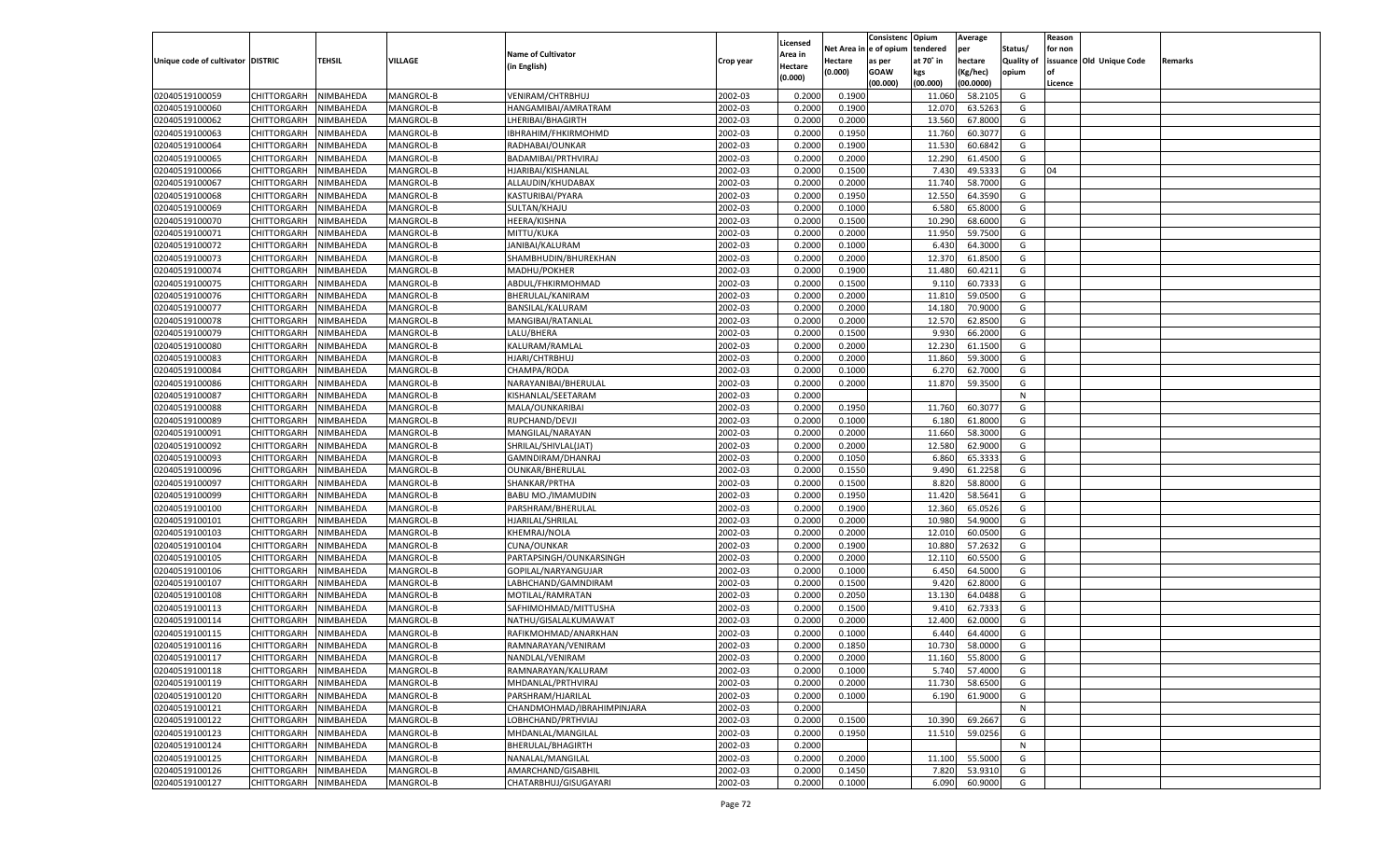|                                   |                       |               |           |                           |           |                           |          | Consistenc  | Opium     | Average   |                   | Reason  |                          |         |
|-----------------------------------|-----------------------|---------------|-----------|---------------------------|-----------|---------------------------|----------|-------------|-----------|-----------|-------------------|---------|--------------------------|---------|
|                                   |                       |               |           | <b>Name of Cultivator</b> |           | Licensed                  | Net Area | e of opium  | tendered  | per       | Status/           | for non |                          |         |
| Unique code of cultivator DISTRIC |                       | <b>TEHSIL</b> | VILLAGE   | (in English)              | Crop year | <b>Area in</b><br>Hectare | Hectare  | as per      | at 70° in | hectare   | <b>Quality of</b> |         | issuance Old Unique Code | Remarks |
|                                   |                       |               |           |                           |           | (0.000)                   | (0.000)  | <b>GOAW</b> | kgs       | (Kg/hec)  | opium             |         |                          |         |
|                                   |                       |               |           |                           |           |                           |          | (00.000)    | (00.000)  | (00.0000) |                   | Licence |                          |         |
| 02040519100129                    | CHITTORGARH           | NIMBAHEDA     | MANGROL-B | CUNNIALAL/PURAMEENA       | 2002-03   | 0.2000                    | 0.1000   |             | 5.180     | 51.8000   | G                 | 04      |                          |         |
| 02040519100131                    | CHITTORGARH           | NIMBAHEDA     | MANGROL-B | KAMLESH/CHAGANLAL         | 2002-03   | 0.2000                    | 0.1950   |             | 12.050    | 61.7949   | G                 |         |                          |         |
| 02040519100132                    | CHITTORGARH           | NIMBAHEDA     | MANGROL-B | NARAYAN/POKHER            | 2002-03   | 0.2000                    | 0.1950   |             | 11.360    | 58.2564   | G                 |         |                          |         |
| 02040519100133                    | CHITTORGARH           | NIMBAHEDA     | MANGROL-B | RATANLAL/GISALAL          | 2002-03   | 0.2000                    |          |             |           |           | N                 |         |                          |         |
| 02040519100134                    | CHITTORGARH           | NIMBAHEDA     | MANGROL-B | MAGNIRAM/GULABHJI         | 2002-03   | 0.2000                    | 0.2000   |             | 12.480    | 62.4000   | G                 |         |                          |         |
| 02040519100136                    | CHITTORGARH           | NIMBAHEDA     | MANGROL-B | RAMNARAYAN/GISULAL        | 2002-03   | 0.2000                    | 0.1050   |             | 6.31      | 60.095    | G                 |         |                          |         |
| 02040519100138                    | CHITTORGARH           | NIMBAHEDA     | MANGROL-B | BHANWARLAL/KESURAM        | 2002-03   | 0.2000                    | 0.1100   |             | 5.400     | 49.0909   | G                 | 04      |                          |         |
| 02040519100141                    | CHITTORGARH           | NIMBAHEDA     | MANGROL-B | RAJJAKMOHMAD/MITTUSHA     | 2002-03   | 0.2000                    | 0.1500   |             | 8.650     | 57.6667   | G                 |         |                          |         |
| 02040519100142                    | CHITTORGARH           | NIMBAHEDA     | MANGROL-B | KAMRUHIN/MITTUKHAN        | 2002-03   | 0.2000                    | 0.1500   |             | 9.490     | 63.2667   | G                 |         |                          |         |
| 02040519100143                    | CHITTORGARH           | NIMBAHEDA     | MANGROL-B | DALLICHAND/BHANABHIL      | 2002-03   | 0.2000                    | 0.1400   |             | 7.660     | 54.7143   | G                 |         |                          |         |
| 02040519100144                    | CHITTORGARH           | NIMBAHEDA     | MANGROL-B | LOBHCHAND/HJARILAL        | 2002-03   | 0.2000                    | 0.2000   |             | 12.560    | 62.8000   | G                 |         |                          |         |
| 02040519100147                    | CHITTORGARH           | NIMBAHEDA     | MANGROL-B | SAKIMOHMAD/ABDULPIJARA    | 2002-03   | 0.2000                    | 0.1450   |             | 9.460     | 65.2414   | G                 |         |                          |         |
| 02040519100148                    | CHITTORGARH           | NIMBAHEDA     | MANGROL-B | BHERULAL/NARAYANLAL       | 2002-03   | 0.2000                    | 0.0950   |             | 6.090     | 64.105    | G                 |         |                          |         |
| 02040519100149                    | CHITTORGARH           | NIMBAHEDA     | MANGROL-B | NARVARSINGH/CHTRBHUJ      | 2002-03   | 0.2000                    | 0.2000   |             | 12.620    | 63.1000   | G                 |         |                          |         |
| 02040519100150                    | CHITTORGARH           | NIMBAHEDA     | MANGROL-B | BAPULAL/HJARILAL          | 2002-03   | 0.2000                    |          |             |           |           | N                 |         |                          |         |
| 02040519100153                    | CHITTORGARH           | NIMBAHEDA     | MANGROL-B | TODARMAL/HJARILAI         | 2002-03   | 0.2000                    | 0.1500   |             | 9.760     | 65.0667   | G                 |         |                          |         |
| 02040519100155                    | CHITTORGARH           | NIMBAHEDA     | MANGROL-B | SANTILAL/CHAMPALAL        | 2002-03   | 0.2000                    | 0.1800   |             | 10.590    | 58.833    | G                 |         |                          |         |
| 02040519100156                    | CHITTORGARH           | NIMBAHEDA     | MANGROL-B | KELASHCHAND/BHAGIRTH      | 2002-03   | 0.2000                    | 0.1950   |             | 12.180    | 62.4615   | G                 |         |                          |         |
| 02040519100157                    | CHITTORGARH           | NIMBAHEDA     | MANGROL-B | MOHANLAL/DHULIRAM         | 2002-03   | 0.2000                    | 0.1450   |             | 9.120     | 62.8966   | G                 |         |                          |         |
| 02040519100158                    | CHITTORGARH           | NIMBAHEDA     | MANGROL-B | RAJJAKMOHMAD/IBRAHIM      | 2002-03   | 0.2000                    | 0.1950   |             | 12.020    | 61.6410   | G                 |         |                          |         |
| 02040519100159                    | CHITTORGARH           | NIMBAHEDA     | MANGROL-B | KELASH/NANALAL            | 2002-03   | 0.2000                    | 0.2000   |             | 12.240    | 61.2000   | G                 |         |                          |         |
| 02040519100160                    |                       |               | MANGROL-B |                           |           |                           |          |             |           | 65.853    |                   |         |                          |         |
| 02040519100161                    | CHITTORGARH           | NIMBAHEDA     |           | TAKHATSINGH/OUNKARLAL     | 2002-03   | 0.2000                    | 0.2050   |             | 13.500    |           | G                 |         |                          |         |
|                                   | CHITTORGARH           | NIMBAHEDA     | MANGROL-C | GORILAL/OUNKARLAL         | 2002-03   | 0.2000                    | 0.2000   |             | 14.310    | 71.5500   | G                 |         |                          |         |
| 02040519100162                    | CHITTORGARH           | NIMBAHEDA     | MANGROL-C | MANGIBAI/SHANKARLAL       | 2002-03   | 0.2000                    | 0.1950   |             | 11.520    | 59.0769   | G                 |         |                          |         |
| 02040519100163                    | CHITTORGARH           | NIMBAHEDA     | MANGROL-C | LALURAM/CHAGANLAL         | 2002-03   | 0.2000                    | 0.1950   |             | 12.580    | 64.5128   | G                 |         |                          |         |
| 02040519100164                    | CHITTORGARH           | NIMBAHEDA     | MANGROL-C | LABCHAND/OUNKARLAL        | 2002-03   | 0.2000                    | 0.2000   |             | 10.320    | 51.6000   | G                 | 04      |                          |         |
| 02040519100166                    | CHITTORGARH           | NIMBAHEDA     | MANGROL-C | MOHANLAL/KALU             | 2002-03   | 0.2000                    | 0.1900   |             | 13.400    | 70.5263   | G                 |         |                          |         |
| 02040519100168                    | CHITTORGARH           | NIMBAHEDA     | MANGROL-C | VENIRAM/BHERULAL          | 2002-03   | 0.2000                    | 0.2000   |             | 12.030    | 60.1500   | G                 |         |                          |         |
| 02040519100169                    | CHITTORGARH           | NIMBAHEDA     | MANGROL-C | RAJMAL/RAMRATAN           | 2002-03   | 0.2000                    | 0.1500   |             | 8.140     | 54.2667   | G                 |         |                          |         |
| 02040519100171                    | CHITTORGARH           | NIMBAHEDA     | MANGROL-C | KALURAMA/BABRU            | 2002-03   | 0.2000                    | 0.1000   |             | 6.100     | 61.0000   | G                 |         |                          |         |
| 02040519100172                    | CHITTORGARH           | NIMBAHEDA     | MANGROL-C | MANGILAL/SOLAL            | 2002-03   | 0.2000                    | 0.1900   |             | 10.690    | 56.263    | G                 |         |                          |         |
| 02040519100173                    | CHITTORGARH           | NIMBAHEDA     | MANGROL-C | MOTILAL/POKHER            | 2002-03   | 0.2000                    |          |             |           |           | N                 |         |                          |         |
| 02040519100174                    | <b>CHITTORGARH</b>    | NIMBAHEDA     | MANGROL-C | <b>BHERUGIR/GULABGIR</b>  | 2002-03   | 0.2000                    | 0.1950   |             | 11.160    | 57.2308   | G                 |         |                          |         |
| 02040519100175                    | CHITTORGARH           | NIMBAHEDA     | MANGROL-C | BHURALAL/RAMA             | 2002-03   | 0.2000                    | 0.2000   |             | 11.710    | 58.5500   | G                 |         |                          |         |
| 02040519100177                    | <b>CHITTORGARH</b>    | NIMBAHEDA     | MANGROL-C | GANGABAI/MOHANLAL         | 2002-03   | 0.2000                    | 0.1000   |             | 5.750     | 57.5000   | G                 |         |                          |         |
| 02040519100178                    | CHITTORGARH           | NIMBAHEDA     | MANGROL-C | GANGABAI/GISULAL          | 2002-03   | 0.2000                    | 0.1500   |             | 8.020     | 53.4667   | G                 |         |                          |         |
| 02040519100179                    | <b>CHITTORGARH</b>    | NIMBAHEDA     | MANGROL-C | SHONIBAI/RAGU             | 2002-03   | 0.2000                    | 0.1050   |             | 5.690     | 54.1905   | G                 |         |                          |         |
| 02040519100180                    | CHITTORGARH           | NIMBAHEDA     | MANGROL-C | MUBARIK/RAHIMBAX          | 2002-03   | 0.2000                    | 0.1050   |             | 6.05      | 57.6190   | G                 |         |                          |         |
| 02040519100182                    | <b>CHITTORGARH</b>    | NIMBAHEDA     | MANGROL-C | PARBHULAL/HARIRAM         | 2002-03   | 0.2000                    |          |             |           |           | N                 |         |                          |         |
| 02040519100184                    | CHITTORGARH           | NIMBAHEDA     | MANGROL-C | CHAGANLAL/SHRILAL         | 2002-03   | 0.2000                    | 0.1500   |             | 8.530     | 56.866    | G                 |         |                          |         |
| 02040519100185                    | <b>CHITTORGARH</b>    | NIMBAHEDA     | MANGROL-C | SAGARMAL/GOKEL            | 2002-03   | 0.2000                    | 0.2100   |             | 11.910    | 56.7143   | G                 |         |                          |         |
| 02040519100186                    | CHITTORGARH           | NIMBAHEDA     | MANGROL-C | RAMGIRI/MADHUGIRI         | 2002-03   | 0.2000                    | 0.1950   |             | 9.75      | 50.0000   | G                 | 04      |                          |         |
| 02040519100187                    | CHITTORGARH           | NIMBAHEDA     | MANGROL-C | RADHABAI/BHAGVANLAL       | 2002-03   | 0.2000                    | 0.1850   |             | 10.84     | 58.5946   | G                 |         |                          |         |
| 02040519100189                    | CHITTORGARH           | NIMBAHEDA     | MANGROL-C | RAJMAL/PYARCHAND          | 2002-03   | 0.2000                    | 0.1000   |             | 6.290     | 62.9000   | G                 |         |                          |         |
| 02040519100190                    | CHITTORGARH           | NIMBAHEDA     | MANGROL-C | PYARIBAI/RAMLAL           | 2002-03   | 0.2000                    | 0.2000   |             | 12.180    | 60.9000   | G                 |         |                          |         |
| 02040519100191                    | CHITTORGARH NIMBAHEDA |               | MANGROL-C | OUNKARLAL/BHAGVAN         | 2002-03   | 0.2000                    | 0.1550   |             | 8.780     | 56.6452   | G                 |         |                          |         |
| 02040519100192                    | <b>CHITTORGARH</b>    | NIMBAHEDA     | MANGROL-C | GISULAL/AMRA              | 2002-03   | 0.2000                    | 0.1000   |             | 5.650     | 56.5000   | G                 |         |                          |         |
| 02040519100193                    | <b>CHITTORGARH</b>    | NIMBAHEDA     | MANGROL-C | PARVATIBAI/DALCHAND       | 2002-03   | 0.2000                    | 0.1450   |             | 8.760     | 60.4138   | G                 |         |                          |         |
| 02040519100195                    | <b>CHITTORGARH</b>    | NIMBAHEDA     | MANGROL-C | NANDLAL/NARAYAN           | 2002-03   | 0.2000                    | 0.2000   |             | 10.670    | 53.3500   | G                 |         |                          |         |
| 02040519100196                    | <b>CHITTORGARH</b>    | NIMBAHEDA     | MANGROL-C | SHRILAL/MODA              | 2002-03   | 0.2000                    | 0.1950   |             | 11.380    | 58.3590   | G                 |         |                          |         |
| 02040519100197                    | <b>CHITTORGARH</b>    | NIMBAHEDA     | MANGROL-C | SHANKARLAL/HARLAL         | 2002-03   | 0.2000                    | 0.2050   |             | 11.910    | 58.0976   | G                 |         |                          |         |
| 02040519100199                    | <b>CHITTORGARH</b>    | NIMBAHEDA     | MANGROL-C | NANALAL/KANA              | 2002-03   | 0.2000                    | 0.2000   |             | 11.510    | 57.5500   | G                 |         |                          |         |
| 02040519100200                    | <b>CHITTORGARH</b>    | NIMBAHEDA     | MANGROL-C | CHAGANLAL/GANGARAM        | 2002-03   | 0.2000                    | 0.1900   |             | 11.060    | 58.2105   | G                 |         |                          |         |
| 02040519100201                    | <b>CHITTORGARH</b>    | NIMBAHEDA     | MANGROL-C | MNIDMOHMAD/SHAHBUDIN      | 2002-03   | 0.2000                    | 0.2000   |             | 11.670    | 58.3500   | G                 |         |                          |         |
| 02040519100202                    | <b>CHITTORGARH</b>    | NIMBAHEDA     | MANGROL-C | SHANKARGIR/MADHUGIR       | 2002-03   | 0.2000                    | 0.1900   |             | 10.770    | 56.6842   | G                 |         |                          |         |
| 02040519100203                    | <b>CHITTORGARH</b>    | NIMBAHEDA     | MANGROL-C | DHANNA/BHURA              | 2002-03   | 0.2000                    | 0.1000   |             | 6.730     | 67.3000   | G                 |         |                          |         |
|                                   |                       |               |           |                           |           |                           |          |             |           |           |                   |         |                          |         |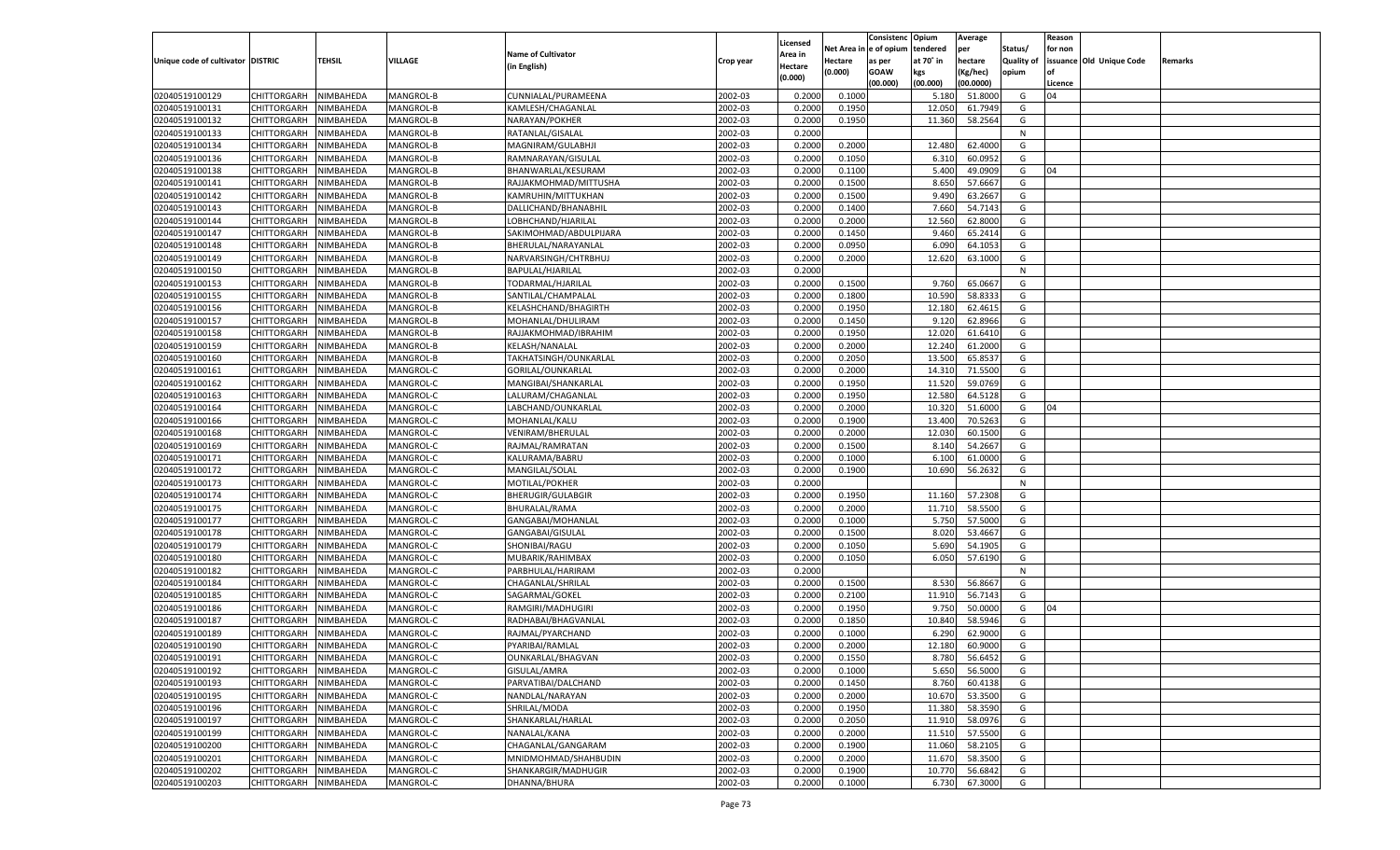|                                   |                       |           |                  |                           |           |                    |            | Consistenc Opium |           | Average   |                   | Reason  |                          |                |
|-----------------------------------|-----------------------|-----------|------------------|---------------------------|-----------|--------------------|------------|------------------|-----------|-----------|-------------------|---------|--------------------------|----------------|
|                                   |                       |           |                  | <b>Name of Cultivator</b> |           | Licensed           | Net Area i | n e of opium     | tendered  | per       | Status/           | for non |                          |                |
| Unique code of cultivator DISTRIC |                       | TEHSIL    | VILLAGE          |                           | Crop year | <b>Area in</b>     | Hectare    | as per           | at 70° in | hectare   | <b>Quality of</b> |         | issuance Old Unique Code | <b>Remarks</b> |
|                                   |                       |           |                  | (in English)              |           | Hectare<br>(0.000) | (0.000)    | <b>GOAW</b>      | kgs       | (Kg/hec)  | opium             |         |                          |                |
|                                   |                       |           |                  |                           |           |                    |            | (00.000)         | (00.000)  | (00.0000) |                   | Licence |                          |                |
| 02040519100206                    | CHITTORGARH           | NIMBAHEDA | MANGROL-C        | RAJMAL/NARAYANLAL         | 2002-03   | 0.200              | 0.2050     |                  | 11.490    | 56.0488   | G                 |         |                          |                |
| 02040519100208                    | CHITTORGARH           | NIMBAHEDA | MANGROL-C        | BAPULAL/RAMRATAN          | 2002-03   | 0.2000             | 0.1150     |                  | 6.11      | 53.1304   | G                 |         |                          |                |
| 02040519100211                    | CHITTORGARH           | NIMBAHEDA | MANGROL-C        | NARULAL/POKHER            | 2002-03   | 0.2000             | 0.1900     |                  | 10.770    | 56.6842   | G                 |         |                          |                |
| 02040519100212                    | CHITTORGARH           | NIMBAHEDA | MANGROL-C        | SOBHALAL/NARAYANLAL       | 2002-03   | 0.2000             | 0.2000     |                  | 9.750     | 48.7500   | G                 | 04      |                          |                |
| 02040519100213                    | CHITTORGARH           | NIMBAHEDA | MANGROL-C        | DHULA/KHEMAREGAR          | 2002-03   | 0.2000             | 0.1000     |                  | 5.790     | 57.9000   | G                 |         |                          |                |
| 02040519100214                    | CHITTORGARH           | NIMBAHEDA | MANGROL-C        | HASTIMAL/BHERULAL         | 2002-03   | 0.2000             | 0.1900     |                  | 11.81     | 62.1579   | G                 |         |                          |                |
| 02040519100215                    | CHITTORGARH           | NIMBAHEDA | MANGROL-C        | RAMLAL/OUNKAR             | 2002-03   | 0.2000             | 0.2000     |                  | 11.690    | 58.4500   | G                 |         |                          |                |
| 02040519100216                    | CHITTORGARH           | NIMBAHEDA | MANGROL-C        | OMPARKASH/CUNNILAL        | 2002-03   | 0.2000             | 0.2000     |                  | 12.810    | 64.0500   | G                 |         |                          |                |
| 02040519100217                    | CHITTORGARH           | NIMBAHEDA | MANGROL-C        | BHANA/KHEMA               | 2002-03   | 0.2000             | 0.2000     |                  | 11.540    | 57.7000   | G                 |         |                          |                |
| 02040519100218                    | CHITTORGARH           | NIMBAHEDA | MANGROL-C        | DALU/KHEMAREGAR           | 2002-03   | 0.2000             | 0.1000     |                  | 5.97      | 59.7000   | G                 |         |                          |                |
| 02040519100220                    | CHITTORGARH           | NIMBAHEDA | MANGROL-C        | SAGARMAL/BHAGIRTH         | 2002-03   | 0.2000             | 0.2000     |                  | 11.570    | 57.8500   | G                 |         |                          |                |
|                                   |                       |           |                  |                           |           |                    | 0.1900     |                  |           |           |                   |         |                          |                |
| 02040519100221                    | CHITTORGARH           | NIMBAHEDA | MANGROL-C        | RATANLAL/KALURAM          | 2002-03   | 0.2000             |            |                  | 12.15     | 63.9474   | G                 |         |                          |                |
| 02040519100223                    | CHITTORGARH           | NIMBAHEDA | MANGROL-C        | ISHAKMOHMAD/ALLADIN       | 2002-03   | 0.2000             | 0.1600     |                  | 9.420     | 58.8750   | G                 |         |                          |                |
| 02040519101001                    | CHITTORGARH           | NIMBAHEDA | MARJEEVI-A       | MATHARIBAI/CHAGANLAL      | 2002-03   | 0.2000             | 0.1950     |                  | 11.170    | 57.2821   | G                 |         |                          |                |
| 02040519101002                    | CHITTORGARH           | NIMBAHEDA | MARJEEVI-A       | SHANKERLAL/BHERULAL       | 2002-03   | 0.2000             | 0.1950     |                  | 11.450    | 58.7179   | G                 |         |                          |                |
| 02040519101003                    | CHITTORGARH           | NIMBAHEDA | MARJEEVI-A       | KARULAL/BHANWARLAL        | 2002-03   | 0.2000             | 0.1950     |                  | 12.030    | 61.6923   | G                 |         |                          |                |
| 02040519101004                    | CHITTORGARH           | NIMBAHEDA | MARJEEVI-A       | CHAGANLAL/BHERA           | 2002-03   | 0.2000             | 0.1950     |                  | 12.050    | 61.7949   | G                 |         |                          |                |
| 02040519101005                    | CHITTORGARH           | NIMBAHEDA | MARJEEVI-A       | RUDHNATH/BHERA            | 2002-03   | 0.2000             | 0.1900     |                  | 11.060    | 58.2105   | G                 |         |                          |                |
| 02040519101007                    | CHITTORGARH           | NIMBAHEDA | MARJEEVI-A       | LALURAM/SHANKERLAL        | 2002-03   | 0.2000             | 0.1950     |                  | 11.530    | 59.1282   | G                 |         |                          |                |
| 02040519101008                    | CHITTORGARH           | NIMBAHEDA | MARJEEVI-A       | DHANNA/KHEMA              | 2002-03   | 0.2000             | 0.1550     |                  | 8.700     | 56.1290   | G                 |         |                          |                |
| 02040519101009                    | CHITTORGARH           | NIMBAHEDA | MARJEEVI-A       | LALU/NANDA                | 2002-03   | 0.2000             | 0.1550     |                  | 8.31      | 53.6129   | G                 |         |                          |                |
| 02040519101010                    | CHITTORGARH           | NIMBAHEDA | MARJEEVI-A       | SHRILAL/HEMA              | 2002-03   | 0.2000             | 0.2000     |                  | 11.770    | 58.8500   | G                 |         |                          |                |
| 02040519101012                    | CHITTORGARH           | NIMBAHEDA | MARJEEVI-A       | SAMANDARBAI/MODJI         | 2002-03   | 0.2000             | 0.1500     |                  | 9.550     | 63.6667   | G                 |         |                          |                |
| 02040519101015                    | CHITTORGARH           | NIMBAHEDA | MARJEEVI-A       | KANA/NANDA                | 2002-03   | 0.2000             | 0.1950     |                  | 11.31     | 58.0000   | G                 |         |                          |                |
| 02040519101017                    | CHITTORGARH           | NIMBAHEDA | MARJEEVI-A       | MANGILAL/SEETARAM         | 2002-03   | 0.2000             | 0.1850     |                  | 11.460    | 61.9459   | G                 |         |                          |                |
| 02040519101021                    | CHITTORGARH           | NIMBAHEDA | MARJEEVI-A       | GANPATLAL/DAYARAM         | 2002-03   | 0.2000             | 0.0950     |                  | 6.15      | 64.7368   | G                 |         |                          |                |
| 02040519101023                    | CHITTORGARH           | NIMBAHEDA | MARJEEVI-A       | KANIRAM/BHAGVAN           | 2002-03   | 0.2000             | 0.1000     |                  | 5.830     | 58.3000   | G                 |         |                          |                |
| 02040519101025                    | CHITTORGARH           | NIMBAHEDA | MARJEEVI-A       | MATHURALAL/BHAGVAN        | 2002-03   | 0.2000             | 0.2000     |                  | 12.450    | 62.2500   | G                 |         |                          |                |
| 02040519101034                    | CHITTORGARH           | NIMBAHEDA | MARJEEVI-B       | NANURAM/JOR JI            | 2002-03   | 0.2000             | 0.1000     |                  | 7.160     | 71.6000   | G                 |         |                          |                |
| 02040519101035                    | CHITTORGARH           | NIMBAHEDA | MARJEEVI-B       | KANVARLAL/MOD JI          | 2002-03   | 0.2000             | 0.1900     |                  | 11.560    | 60.8421   | G                 |         |                          |                |
|                                   | CHITTORGARH           | NIMBAHEDA | MARJEEVI-B       | MOHANLAL/KESHURAM         | 2002-03   | 0.2000             | 0.2050     |                  | 11.720    | 57.1707   | G                 |         |                          |                |
| 02040519101036                    |                       |           |                  |                           |           |                    |            |                  |           |           |                   |         |                          |                |
| 02040519101038                    | CHITTORGARH           | NIMBAHEDA | MARJEEVI-B       | MANNALAL/MEGHA            | 2002-03   | 0.2000             | 0.2000     |                  | 10.990    | 54.9500   | G                 |         |                          |                |
| 02040519101041                    | CHITTORGARH           | NIMBAHEDA | MARJEEVI-B       | RODJI/FULLCHAND           | 2002-03   | 0.2000             | 0.1950     |                  | 11.500    | 58.9744   | G                 |         |                          |                |
| 02040519101043                    | CHITTORGARH           | NIMBAHEDA | MARJEEVI-B       | SHANKERLAL/KEVAL          | 2002-03   | 0.2000             | 0.1950     |                  | 11.450    | 58.7179   | G                 |         |                          |                |
| 02040519101045                    | CHITTORGARH           | NIMBAHEDA | MARJEEVI-B       | MOTYABAI/GOTU             | 2002-03   | 0.2000             | 0.0950     |                  | 5.680     | 59.7895   | G                 |         |                          |                |
| 02040519101047                    | CHITTORGARH           | NIMBAHEDA | MARJEEVI-B       | NANDUBAI/JANIBAI          | 2002-03   | 0.2000             | 0.1000     |                  | 5.790     | 57.9000   | G                 |         |                          |                |
| 02040519101048                    | CHITTORGARH           | NIMBAHEDA | MARJEEVI-B       | RUDHNATH/KISHNA           | 2002-03   | 0.2000             | 0.2000     |                  | 10.380    | 51.9000   | G                 | 04      |                          |                |
| 02040519101050                    | CHITTORGARH           | NIMBAHEDA | MARJEEVI-B       | HEERALAL/NANDRAM          | 2002-03   | 0.2000             |            |                  |           |           | N                 |         |                          |                |
| 02040519101053                    | CHITTORGARH           | NIMBAHEDA | MARJEEVI-B       | NANIBAI/RODJI             | 2002-03   | 0.2000             | 0.1950     |                  | 11.000    | 56.4103   | G                 |         |                          |                |
| 02040519101054                    | CHITTORGARH           | NIMBAHEDA | MARJEEVI-B       | HARIRAM/PYARA             | 2002-03   | 0.2000             | 0.2000     |                  | 12.740    | 63.7000   | G                 |         |                          |                |
| 02040519101055                    | CHITTORGARH           | NIMBAHEDA | MARJEEVI-B       | GANPATLAL/SHANKERLAL      | 2002-03   | 0.2000             | 0.2050     |                  | 11.610    | 56.6341   | G                 |         |                          |                |
| 02040519101056                    | CHITTORGARH           | NIMBAHEDA | MARJEEVI-B       | MULCHAND/BHERA            | 2002-03   | 0.2000             | 0.1900     |                  | 10.87     | 57.2105   | G                 |         |                          |                |
| 02040519101057                    | CHITTORGARH           | NIMBAHEDA | MARJEEVI-B       | NABBUBAI/KESHURAM         | 2002-03   | 0.2000             | 0.1950     |                  | 11.370    | 58.3077   | G                 |         |                          |                |
| 02040519101058                    | CHITTORGARH           | NIMBAHEDA | MARJEEVI-B       | GAMERA/SAVA               | 2002-03   | 0.2000             |            |                  |           |           | N                 |         |                          |                |
| 02040519101059                    | CHITTORGARH           | NIMBAHEDA | MARJEEVI-B       | CHUNNILAL/NANDA           | 2002-03   | 0.2000             | 0.2050     |                  | 11.550    | 56.3415   | G                 |         |                          |                |
| 02040519102001                    | CHITTORGARH NIMBAHEDA |           | MODJIKAMINDANA   | BADRILAL/DAYARAM          | 2002-03   | 0.2000             | 0.2000     |                  | 10.920    | 54.6000   | G                 |         |                          |                |
| 02040519103004                    | CHITTORGARH           | NIMBAHEDA | MUNDAGULFHROSHAN | PRTHVIRAJ/JORAVAR         | 2002-03   | 0.2000             | 0.2000     |                  | 11.620    | 58.1000   | G                 |         |                          |                |
| 02040519103028                    | CHITTORGARH           | NIMBAHEDA | MUNDAGULFHROSHAN | NANARAM/MOTIYABAI         | 2002-03   | 0.2000             | 0.0850     |                  | 5.920     | 69.6471   | G                 |         |                          |                |
| 02040519103031                    | <b>CHITTORGARH</b>    | NIMBAHEDA | MUNDAGULFHROSHAN | GAMNDIRAM/JITMAL          | 2002-03   | 0.2000             | 0.2000     |                  | 11.610    | 58.0500   | G                 |         |                          |                |
| 02040519103029                    |                       |           |                  |                           | 2002-03   |                    |            |                  | 4.680     | 44.5714   | G                 | 04      |                          |                |
|                                   | <b>CHITTORGARH</b>    | NIMBAHEDA | MUNDAGULFHROSHAN | JAMNABAI/BHERA            |           | 0.2000             | 0.1050     |                  |           |           |                   |         |                          |                |
| 02040519104001                    | <b>CHITTORGARH</b>    | NIMBAHEDA | MUNDAVLI         | MOTILAL/HARLAL            | 2002-03   | 0.2000             | 0.2000     |                  | 11.750    | 58.7500   | G                 |         |                          |                |
| 02040519104002                    | CHITTORGARH           | NIMBAHEDA | MUNDAVLI         | BADRILAL/NANDA            | 2002-03   | 0.2000             | 0.2000     |                  | 12.010    | 60.0500   | G                 |         |                          |                |
| 02040519104003                    | <b>CHITTORGARH</b>    | NIMBAHEDA | MUNDAVLI         | UDAILAL/PARTHVIRAJ        | 2002-03   | 0.2000             | 0.2000     |                  | 12.120    | 60.6000   | G                 |         |                          |                |
| 02040519104004                    | <b>CHITTORGARH</b>    | NIMBAHEDA | MUNDAVLI         | HEERALAL/GULAB            | 2002-03   | 0.2000             | 0.0900     |                  | 6.000     | 66.6667   | G                 |         |                          |                |
| 02040519104005                    | CHITTORGARH           | NIMBAHEDA | <b>MUNDAVLI</b>  | MEGHA/DEVA                | 2002-03   | 0.2000             | 0.1950     |                  | 11.070    | 56.7692   | G                 |         |                          |                |
| 02040519104006                    | CHITTORGARH           | NIMBAHEDA | <b>MUNDAVLI</b>  | MOHANLAL/HANSRAJ          | 2002-03   | 0.2000             | 0.1900     |                  | 11.070    | 58.2632   | G                 |         |                          |                |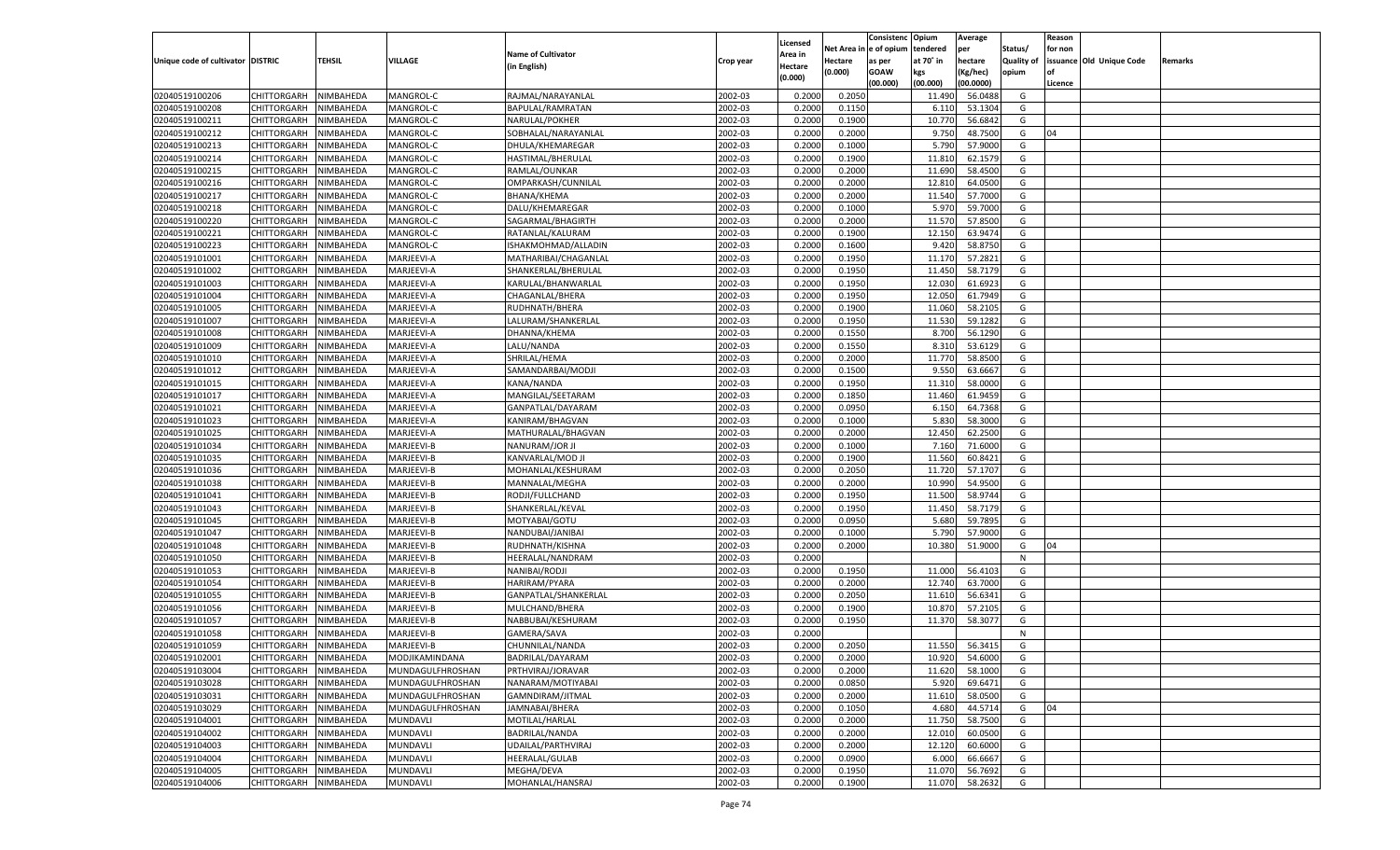|                                   |                       |               |               |                           |           |                           |                  | Consistenc  | Opium     | Average   |                   | Reason  |                          |         |
|-----------------------------------|-----------------------|---------------|---------------|---------------------------|-----------|---------------------------|------------------|-------------|-----------|-----------|-------------------|---------|--------------------------|---------|
|                                   |                       |               |               | <b>Name of Cultivator</b> |           | Licensed                  | Net Area         | e of opium  | tendered  | per       | Status/           | for non |                          |         |
| Unique code of cultivator DISTRIC |                       | <b>TEHSIL</b> | VILLAGE       | (in English)              | Crop year | <b>Area in</b><br>Hectare | Hectare          | as per      | at 70° in | hectare   | <b>Quality of</b> |         | issuance Old Unique Code | Remarks |
|                                   |                       |               |               |                           |           | (0.000)                   | (0.000)          | <b>GOAW</b> | kgs       | (Kg/hec)  | opium             |         |                          |         |
|                                   |                       |               |               |                           |           |                           |                  | (00.000)    | (00.000)  | (00.0000) |                   | Licence |                          |         |
| 02040519104007                    | CHITTORGARH           | NIMBAHEDA     | MUNDAVLI      | AMARCHAND/VARDA           | 2002-03   | 0.2000                    | 0.0950           |             | 5.330     | 56.105    | G                 |         |                          |         |
| 02040519104008                    | CHITTORGARH           | NIMBAHEDA     | MUNDAVLI      | PARBHULAL/KANIRAM         | 2002-03   | 0.2000                    | 0.1950           |             | 11.800    | 60.5128   | G                 |         |                          |         |
| 02040519104011                    | CHITTORGARH           | NIMBAHEDA     | MUNDAVLI      | MATHURALAL/SHIVLAL        | 2002-03   | 0.2000                    | 0.2000           |             | 11.220    | 56.1000   | G                 |         |                          |         |
| 02040519104012                    | CHITTORGARH           | NIMBAHEDA     | MUNDAVLI      | LAHRIBAI/SHANKERLAL       | 2002-03   | 0.2000                    | 0.1950           |             | 11.150    | 57.1795   | G                 |         |                          |         |
| 02040519104013                    | CHITTORGARH           | NIMBAHEDA     | MUNDAVLI      | FULLCHAND/NANDA           | 2002-03   | 0.2000                    | 0.1500           |             | 8.800     | 58.6667   | G                 |         |                          |         |
| 02040519104014                    | CHITTORGARH           | NIMBAHEDA     | MUNDAVLI      | GARPATLAL/NANDA           | 2002-03   | 0.2000                    | 0.1950           |             | 11.670    | 59.8462   | G                 |         |                          |         |
| 02040519104015                    | CHITTORGARH           | NIMBAHEDA     | MUNDAVLI      | DEUBAIBHANWAR             | 2002-03   | 0.2000                    | 0.1000           |             | 5.640     | 56.4000   | G                 |         |                          |         |
| 02040519104016                    | CHITTORGARH           | NIMBAHEDA     | MUNDAVLI      | KISHANLAL/NARAYAN         | 2002-03   | 0.2000                    | 0.1950           |             | 11.600    | 59.4872   | G                 |         |                          |         |
| 02040519104021                    | CHITTORGARH           | NIMBAHEDA     | MUNDAVLI      | NARANDARSINGH/SAJJANSINGH | 2002-03   | 0.2000                    | 0.1900           |             | 10.790    | 56.7895   | G                 |         |                          |         |
| 02040519104022                    | CHITTORGARH           | NIMBAHEDA     | MUNDAVLI      | BALIBAI/BHANWARLAL        | 2002-03   | 0.2000                    | 0.1400           |             | 7.860     | 56.1429   | G                 |         |                          |         |
| 02040519104023                    | CHITTORGARH           | NIMBAHEDA     | MUNDAVLI      | BAGDIRAM/MANGILAL         | 2002-03   | 0.2000                    | 0.1050           |             | 6.470     | 61.6190   | G                 |         |                          |         |
| 02040519104024                    | CHITTORGARH           | NIMBAHEDA     | MUNDAVLI      | <b>BHOLIBAI/SHANKER</b>   | 2002-03   | 0.2000                    | 0.1800           |             | 1.890     | 10.5000   | G                 | 04      |                          |         |
| 02040519104025                    | CHITTORGARH           | NIMBAHEDA     | MUNDAVLI      | UDAILAL/DHULA             | 2002-03   | 0.2000                    | 0.2000           |             | 11.910    | 59.5500   | G                 |         |                          |         |
| 02040519105001                    | CHITTORGARH           | NIMBAHEDA     | MUNDLA        | GANGABAI/NARAYAN          | 2002-03   | 0.2000                    |                  |             |           |           | N                 |         |                          |         |
| 02040519105002                    | CHITTORGARH           | NIMBAHEDA     | MUNDLA        | GOKEL/JAICHAND            | 2002-03   | 0.2000                    | 0.2050           |             | 11.840    | 57.7561   | G                 |         |                          |         |
| 02040519105003                    | CHITTORGARH           | NIMBAHEDA     | MUNDLA        | SOHANLAL/BHANWARLAL       | 2002-03   | 0.2000                    | 0.1650           |             | 10.320    | 62.5455   | G                 |         |                          |         |
| 02040519105004                    | CHITTORGARH           | NIMBAHEDA     | MUNDLA        | GOKEL/BHAGCHAND           | 2002-03   | 0.2000                    |                  |             |           |           | N                 |         |                          |         |
| 02040519105005                    | CHITTORGARH           | NIMBAHEDA     | MUNDLA        | DAYARAM/GMER              | 2002-03   | 0.2000                    |                  |             |           |           | N                 |         |                          |         |
| 02040519106001                    | CHITTORGARH           | NIMBAHEDA     | NAHRSINGHGARH | MANGILAL/PRTHVIRAJ        | 2002-03   | 0.2000                    | 0.2000           |             | 11.970    | 59.8500   | G                 |         |                          |         |
| 02040519106002                    | CHITTORGARH           | NIMBAHEDA     | NAHRSINGHGARH | HEERALAL/KASIRAM          | 2002-03   | 0.2000                    | 0.1950           |             | 10.930    | 56.0513   | G                 |         |                          |         |
| 02040519106003                    | CHITTORGARH           | NIMBAHEDA     | NAHRSINGHGARH | NAVLA/LAXMAN              | 2002-03   | 0.2000                    | 0.1000           |             | 5.130     | 51.3000   | G                 | 04      |                          |         |
| 02040519106005                    | CHITTORGARH           | NIMBAHEDA     | NAHRSINGHGARH | RADHESHYAM/LAXMAN         | 2002-03   | 0.2000                    | 0.1500           |             | 7.840     | 52.2667   | G                 |         |                          |         |
| 02040519106006                    | CHITTORGARH           | NIMBAHEDA     | NAHRSINGHGARH | BADRILAL/PRTHVIRAJ        | 2002-03   | 0.2000                    | 0.2000           |             | 11.520    | 57.6000   | G                 |         |                          |         |
| 02040519106007                    | CHITTORGARH           | NIMBAHEDA     | NAHRSINGHGARH | GOPILAL/BAGDIRAM          | 2002-03   | 0.2000                    | 0.2000           |             | 11.980    | 59.9000   | G                 |         |                          |         |
| 02040519106009                    | CHITTORGARH           | NIMBAHEDA     | NAHRSINGHGARH | GOPILAL/MOTI              | 2002-03   | 0.2000                    | 0.1950           |             | 12.090    | 62.0000   | G                 |         |                          |         |
| 02040519106010                    | CHITTORGARH           | NIMBAHEDA     | NAHRSINGHGARH | DHANRAJ/WARDA             | 2002-03   | 0.2000                    | 0.0950           |             | 5.530     | 58.2105   | G                 |         |                          |         |
| 02040519106011                    | CHITTORGARH           | NIMBAHEDA     | NAHRSINGHGARH | <b>BHOLIRAM/GASI</b>      | 2002-03   | 0.2000                    | 0.2050           |             | 11.800    | 57.5610   | G                 |         |                          |         |
| 02040519106012                    | CHITTORGARH           | NIMBAHEDA     | NAHRSINGHGARH | GANGARAM/DEVA             | 2002-03   | 0.2000                    | 0.1900           |             | 10.24     | 53.8947   | G                 |         |                          |         |
| 02040519106014                    | CHITTORGARH           | NIMBAHEDA     | NAHRSINGHGARH | MANGILAL/KISHANLAL        | 2002-03   | 0.2000                    | 0.1550           |             | 9.150     | 59.032    | G                 |         |                          |         |
| 02040519106015                    | CHITTORGARH           | NIMBAHEDA     | NAHRSINGHGARH | FULCHAND/BHANWARLAL       | 2002-03   | 0.2000                    |                  |             |           |           | N                 |         |                          |         |
| 02040519106016                    | CHITTORGARH           | NIMBAHEDA     | NAHRSINGHGARH | CHAGANLAL/CHAMPALAL       | 2002-03   | 0.2000                    | 0.1950           |             | 11.580    | 59.3846   | G                 |         |                          |         |
| 02040519106017                    | CHITTORGARH           | NIMBAHEDA     | NAHRSINGHGARH | GOPILAL/JIVRAJ            | 2002-03   | 0.2000                    | 0.1950           |             | 10.070    | 51.6410   | G                 | 04      |                          |         |
| 02040519107002                    | CHITTORGARH           | NIMBAHEDA     | NARSAKHEDI    | DHAPUBAI/RAMCHANDRA       | 2002-03   | 0.2000                    | 0.1850           |             | 10.04     | 54.2703   | G                 |         |                          |         |
| 02040519107004                    |                       |               | NARSAKHEDI    |                           | 2002-03   | 0.2000                    |                  |             | 5.680     |           | G                 |         |                          |         |
|                                   | CHITTORGARH           | NIMBAHEDA     |               | CHAGANLAL/RATANLAL        |           |                           | 0.0950<br>0.2000 |             |           | 59.7895   |                   |         |                          |         |
| 02040519108002                    | <b>CHITTORGARH</b>    | NIMBAHEDA     | NIMBAHEDA     | RADHAKISHAN/UDAMALI       | 2002-03   | 0.2000                    |                  |             | 12.380    | 61.9000   | G                 |         |                          |         |
| 02040519108013                    | CHITTORGARH           | NIMBAHEDA     | NIMBAHEDA     | GOPAL/UDA                 | 2002-03   | 0.2000                    |                  |             |           |           | N                 |         |                          |         |
| 02040519108015                    | CHITTORGARH           | NIMBAHEDA     | NIMBAHEDA     | HAJARI/GANGARAM           | 2002-03   | 0.2000                    | 0.2000           |             | 11.080    | 55.4000   | G                 |         |                          |         |
| 02040519108018                    | CHITTORGARH           | NIMBAHEDA     | NIMBAHEDA     | SHYAMLAL/HARLAL           | 2002-03   | 0.2000                    |                  |             |           |           | N                 |         |                          |         |
| 02040519108027                    | CHITTORGARH           | NIMBAHEDA     | NIMBAHEDA     | BHAGIRATH/GANGARAM        | 2002-03   | 0.2000                    | 0.2050           |             | 11.820    | 57.6585   | G                 |         |                          |         |
| 02040519109007                    | CHITTORGARH           | NIMBAHEDA     | PIPLIYAKALA   | NANURAM/LALA              | 2002-03   | 0.2000                    | 0.1000           |             | 6.390     | 63.9000   | G                 |         |                          |         |
| 02040519109008                    | CHITTORGARH           | NIMBAHEDA     | PIPLIYAKALA   | BHANWARLAL/MADHOLAL       | 2002-03   | 0.2000                    | 0.1100           |             | 5.720     | 52.0000   | G                 |         |                          |         |
| 02040519109012                    | CHITTORGARH           | NIMBAHEDA     | PIPLIYAKALA   | NOJIBAI/GORILAL           | 2002-03   | 0.2000                    | 0.1500           |             | 9.870     | 65.8000   | G                 |         |                          |         |
| 02040519109013                    | CHITTORGARH           | NIMBAHEDA     | PIPLIYAKALA   | RAMBAKSH/BHURIBAI         | 2002-03   | 0.2000                    |                  |             |           |           | N                 |         |                          |         |
| 02040519109015                    | CHITTORGARH           | NIMBAHEDA     | PIPLIYAKALA   | CHAMPABAI/ROOPA           | 2002-03   | 0.2000                    | 0.2000           |             | 11.940    | 59.7000   | G                 |         |                          |         |
| 02040519109017                    | CHITTORGARH           | NIMBAHEDA     | PIPLIYAKALA   | CHAMPA/NANA               | 2002-03   | 0.2000                    | 0.2000           |             | 13.900    | 69.5000   | G                 |         |                          |         |
| 02040519109018                    | CHITTORGARH NIMBAHEDA |               | PIPLIYAKALA   | CHTARBHUJ/LALA            | 2002-03   | 0.2000                    | 0.2000           |             | 11.930    | 59.6500   | G                 |         |                          |         |
| 02040519109021                    | <b>CHITTORGARH</b>    | NIMBAHEDA     | PIPLIYAKALA   | KANKUBAI/DALU             | 2002-03   | 0.2000                    | 0.2000           |             | 11.370    | 56.8500   | G                 |         |                          |         |
| 02040519109023                    | CHITTORGARH           | NIMBAHEDA     | PIPLIYAKALA   | RADHESHYAM/LAXMAN         | 2002-03   | 0.2000                    | 0.1050           |             | 5.850     | 55.7143   | G                 |         |                          |         |
| 02040519109025                    | <b>CHITTORGARH</b>    | NIMBAHEDA     | PIPLIYAKALA   | MOHANLAL/VIJAYRAM         | 2002-03   | 0.2000                    |                  |             |           |           | N                 |         |                          |         |
| 02040519110004                    | <b>CHITTORGARH</b>    | NIMBAHEDA     | RANIKHEDA     | BAGDIRAM/DAYARAM          | 2002-03   | 0.2000                    | 0.1450           |             | 8.500     | 58.6207   | G                 |         |                          |         |
| 02040519110005                    | <b>CHITTORGARH</b>    | NIMBAHEDA     | RANIKHEDA     | JASRAJ/GANGARAM           | 2002-03   | 0.2000                    | 0.2100           |             | 12.800    | 60.9524   | G                 |         |                          |         |
| 02040519110012                    | <b>CHITTORGARH</b>    | NIMBAHEDA     | RANIKHEDA     | SURAJMAL/KASIRAM          | 2002-03   | 0.2000                    | 0.1450           |             | 6.920     | 47.7241   | G                 | 04      |                          |         |
| 02040519110013                    | <b>CHITTORGARH</b>    | NIMBAHEDA     | RANIKHEDA     | NANDUBAI/NANALAL/MANGILAL | 2002-03   | 0.2000                    | 0.1000           |             | 5.340     | 53.4000   |                   | 02      |                          |         |
| 02040519110031                    | <b>CHITTORGARH</b>    | NIMBAHEDA     | RANIKHEDA     | AMRATRAM/NARAYAN          | 2002-03   | 0.2000                    | 0.1950           |             | 11.940    | 61.2308   | G                 |         |                          |         |
| 02040519110033                    | <b>CHITTORGARH</b>    | NIMBAHEDA     | RANIKHEDA     | NATHIBAI/NARAYAN          | 2002-03   | 0.2000                    | 0.1000           |             | 5.870     | 58.7000   | G                 |         |                          |         |
| 02040519111001                    | <b>CHITTORGARH</b>    | NIMBAHEDA     | RASULPURA     | RATANLAL/BHAGVAN          | 2002-03   | 0.2000                    | 0.1550           |             | 8.660     | 55.8710   | G                 |         |                          |         |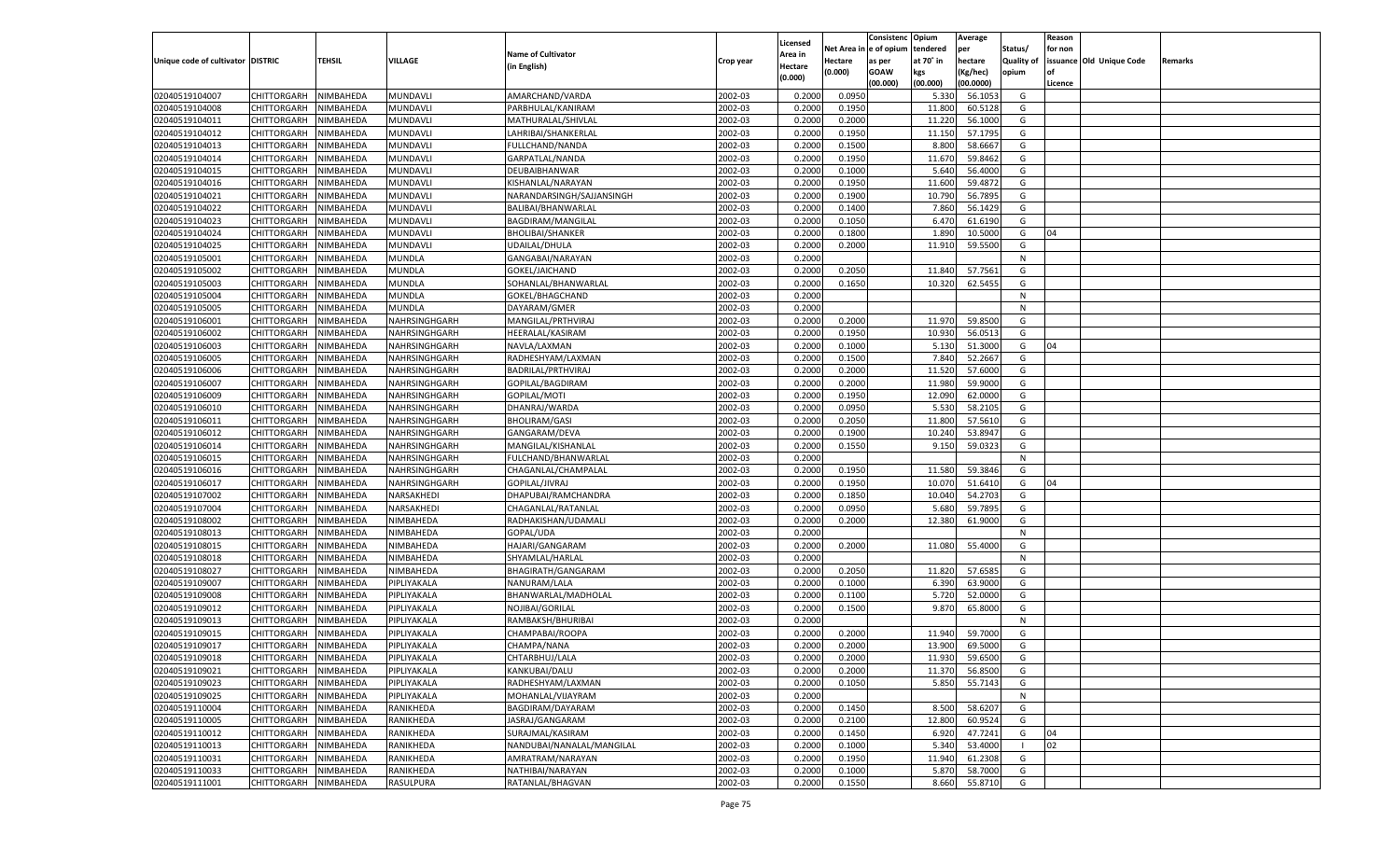|                                   |                       |               |           |                             |           |                           |          | Consistenc  | Opium     | Average   |                   | Reason  |                          |         |
|-----------------------------------|-----------------------|---------------|-----------|-----------------------------|-----------|---------------------------|----------|-------------|-----------|-----------|-------------------|---------|--------------------------|---------|
|                                   |                       |               |           | <b>Name of Cultivator</b>   |           | Licensed                  | Net Area | e of opium  | tendered  | per       | Status/           | for non |                          |         |
| Unique code of cultivator DISTRIC |                       | <b>TEHSIL</b> | VILLAGE   | (in English)                | Crop year | <b>Area in</b><br>Hectare | Hectare  | as per      | at 70° in | hectare   | <b>Quality of</b> |         | issuance Old Unique Code | Remarks |
|                                   |                       |               |           |                             |           | (0.000)                   | (0.000)  | <b>GOAW</b> | kgs       | (Kg/hec)  | opium             |         |                          |         |
|                                   |                       |               |           |                             |           |                           |          | (00.000)    | (00.000)  | (00.0000) |                   | Licence |                          |         |
| 02040519111004                    | CHITTORGARH           | NIMBAHEDA     | RASULPURA | BHANWARLAL/JAYCHAND         | 2002-03   | 0.2000                    | 0.1000   |             | 5.130     | 51.3000   | G                 | 04      |                          |         |
| 02040519111006                    | CHITTORGARH           | NIMBAHEDA     | RASULPURA | <b>BADRILAL/RAMA</b>        | 2002-03   | 0.2000                    | 0.1400   |             | 8.320     | 59.4286   | G                 |         |                          |         |
| 02040519111007                    | CHITTORGARH           | NIMBAHEDA     | RASULPURA | PYARA/VARDA                 | 2002-03   | 0.2000                    | 0.1150   |             | 6.290     | 54.695    | G                 |         |                          |         |
| 02040519111008                    | CHITTORGARH           | NIMBAHEDA     | RASULPURA | JAYCHAND/LALU               | 2002-03   | 0.2000                    | 0.1800   |             | 9.170     | 50.9444   |                   | 02      |                          |         |
| 02040519111009                    | CHITTORGARH           | NIMBAHEDA     | RASULPURA | SAVA/GASI                   | 2002-03   | 0.2000                    | 0.1650   |             | 10.780    | 65.333    | G                 |         |                          |         |
| 02040519111011                    | CHITTORGARH           | NIMBAHEDA     | RASULPURA | SHANKER/NARAYAN             | 2002-03   | 0.2000                    | 0.1800   |             | 9.830     | 54.6111   | G                 |         |                          |         |
| 02040519111022                    | CHITTORGARH           | NIMBAHEDA     | RASULPURA | RAMLAL/NARAYAN              | 2002-03   | 0.2000                    | 0.1900   |             | 8.580     | 45.1579   | G                 | 04      |                          |         |
| 02040519111025                    | CHITTORGARH           | NIMBAHEDA     | RASULPURA | JAGANNATH/MAGNA             | 2002-03   | 0.2000                    | 0.2000   |             | 11.280    | 56.4000   | G                 |         |                          |         |
| 02040519111027                    | CHITTORGARH           | NIMBAHEDA     | RASULPURA | BHERULAL/BHAGAVAN           | 2002-03   | 0.2000                    |          |             |           |           | F.                |         |                          |         |
| 02040519111030                    | CHITTORGARH           | NIMBAHEDA     | RASULPURA | VENDIRAM/NARAYAN            | 2002-03   | 0.2000                    | 0.1850   |             | 10.640    | 57.5135   | G                 |         |                          |         |
| 02040519111031                    | CHITTORGARH           | NIMBAHEDA     | RASULPURA | PREMCHAND/VIRAM             | 2002-03   | 0.2000                    | 0.2000   |             | 4.39      | 21.9500   | G                 | 04      |                          |         |
| 02040519113001                    | CHITTORGARH           | NIMBAHEDA     | SANGRIYA  | GOKEL/KHEMA                 | 2002-03   | 0.2000                    | 0.1900   |             | 11.720    | 61.6842   | G                 |         |                          |         |
| 02040519113006                    | CHITTORGARH           | NIMBAHEDA     | SANGRIYA  | <b>BHERULAL/GOKEL</b>       | 2002-03   | 0.2000                    | 0.1900   |             | 12.200    | 64.2105   | G                 |         |                          |         |
| 02040519113007                    | CHITTORGARH           | NIMBAHEDA     | SANGRIYA  | MANGIU/GASI                 | 2002-03   | 0.2000                    | 0.2000   |             | 12.670    | 63.3500   | G                 |         |                          |         |
| 02040519116001                    | CHITTORGARH           | NIMBAHEDA     | SEMLIYA-3 | KAMLIBAI/SUKHLAL            | 2002-03   | 0.2000                    | 0.2000   |             | 11.590    | 57.9500   | G                 |         |                          |         |
| 02040519116002                    | CHITTORGARH           | NIMBAHEDA     | SEMLIYA-3 | GISALAL/BARDICHAND          | 2002-03   | 0.2000                    | 0.1850   |             | 10.340    | 55.8919   | G                 |         |                          |         |
| 02040519116003                    | CHITTORGARH           | NIMBAHEDA     | SEMLIYA-3 | HEERALAL/WARDA              | 2002-03   | 0.2000                    | 0.1900   |             | 12.430    | 65.4211   | G                 |         |                          |         |
| 02040519116004                    | CHITTORGARH           | NIMBAHEDA     | SEMLIYA-3 | MAGNIRAM/WARDA              | 2002-03   | 0.2000                    | 0.1900   |             | 12.730    | 67.0000   | G                 |         |                          |         |
| 02040519116005                    | CHITTORGARH           | NIMBAHEDA     | SEMLIYA-3 | BHOLIRAM/HUKMICHAND         | 2002-03   | 0.2000                    | 0.1900   |             | 12.190    | 64.1579   | G                 |         |                          |         |
| 02040519116006                    | CHITTORGARH           | NIMBAHEDA     | SEMLIYA-3 | NARAYAN/GOPAL               | 2002-03   | 0.2000                    | 0.1900   |             | 12.370    | 65.1053   | G                 |         |                          |         |
| 02040519116007                    | CHITTORGARH           | NIMBAHEDA     | SEMLIYA-3 | MANGILAL/DHANRAJ            | 2002-03   | 0.2000                    | 0.1500   |             | 9.570     | 63.8000   | G                 |         |                          |         |
| 02040519116008                    | CHITTORGARH           | NIMBAHEDA     | SEMLIYA-3 | GOPILAL/PYARA               | 2002-03   | 0.2000                    | 0.1500   |             | 9.700     | 64.6667   | G                 |         |                          |         |
| 02040519116010                    | CHITTORGARH           | NIMBAHEDA     | SEMLIYA-3 | BAGDIRAM/GANGARAM           | 2002-03   | 0.2000                    | 0.1500   |             | 9.960     | 66.4000   | G                 |         |                          |         |
| 02040519116011                    | CHITTORGARH           | NIMBAHEDA     | SEMLIYA-3 | LALU/MODA                   | 2002-03   | 0.2000                    | 0.1550   |             | 4.650     | 30.0000   | G                 | 04      |                          |         |
| 02040519116012                    | CHITTORGARH           | NIMBAHEDA     | SEMLIYA-3 | GATTUBAI/PRTHVIRAJ          | 2002-03   | 0.2000                    | 0.1500   |             | 9.550     | 63.6667   | G                 |         |                          |         |
| 02040519116013                    | CHITTORGARH           | NIMBAHEDA     | SEMLIYA-3 | KASIRAM/MODA                | 2002-03   | 0.2000                    | 0.1900   |             | 12.090    | 63.6316   | G                 |         |                          |         |
| 02040519116014                    | CHITTORGARH           | NIMBAHEDA     | SEMLIYA-3 | BHANWARSINGH/SAMANDARSINGH  | 2002-03   | 0.2000                    | 0.2000   |             | 12.820    | 64.1000   | G                 |         |                          |         |
| 02040519116016                    | CHITTORGARH           | NIMBAHEDA     | SEMLIYA-3 | ANSIBAI/JAICHAND            | 2002-03   | 0.2000                    | 0.2000   |             | 12.090    | 60.4500   | G                 |         |                          |         |
| 02040519116017                    | CHITTORGARH           | NIMBAHEDA     | SEMLIYA-3 | SHIVLAL/KHEMRAJ             | 2002-03   | 0.2000                    | 0.0900   |             | 5.430     | 60.3333   | G                 |         |                          |         |
| 02040519116018                    | CHITTORGARH           | NIMBAHEDA     | SEMLIYA-3 | PRTHA/MANGU                 | 2002-03   | 0.2000                    | 0.2000   |             | 12.080    | 60.4000   | G                 |         |                          |         |
| 02040519116019                    | CHITTORGARH           | NIMBAHEDA     | SEMLIYA-3 | GISIBAI/LAKHMICHAND         | 2002-03   | 0.2000                    | 0.1400   |             | 9.110     | 65.0714   | G                 |         |                          |         |
| 02040519116020                    | CHITTORGARH           | NIMBAHEDA     | SEMLIYA-3 | GOPILAL/MODA                | 2002-03   | 0.2000                    | 0.1000   |             | 5.600     | 56.0000   | G                 |         |                          |         |
| 02040519116021                    | CHITTORGARH           | NIMBAHEDA     | SEMLIYA-3 | CHAMPALAL/MODAJI            | 2002-03   | 0.2000                    |          |             |           |           | N                 |         |                          |         |
| 02040519116022                    | CHITTORGARH           | NIMBAHEDA     | SEMLIYA-3 | SHAMBHULAL/SHANKARLAL       | 2002-03   | 0.2000                    | 0.1800   |             | 11.300    | 62.7778   | G                 |         |                          |         |
| 02040519116025                    | CHITTORGARH           | NIMBAHEDA     | SEMLIYA-3 | RADHESHYAM/KANIRAM          | 2002-03   | 0.2000                    | 0.1950   |             | 11.980    | 61.4359   | G                 |         |                          |         |
| 02040519116027                    | CHITTORGARH           | NIMBAHEDA     | SEMLIYA-3 | GOVERDHANSINGH/SAMNDARSINGH | 2002-03   | 0.2000                    | 0.2000   |             | 11.460    | 57.3000   | G                 |         |                          |         |
| 02040519116028                    | CHITTORGARH           | NIMBAHEDA     | SEMLIYA-3 | BHAGVANIBAI/NANDA           | 2002-03   | 0.2000                    | 0.0950   |             | 6.250     | 65.7895   | G                 |         |                          |         |
| 02040519116029                    | CHITTORGARH           | NIMBAHEDA     | SEMLIYA-3 | NANDLAL/SUKHLAL             | 2002-03   | 0.2000                    | 0.1950   |             | 11.300    | 57.9487   | G                 |         |                          |         |
| 02040519116030                    | CHITTORGARH           | NIMBAHEDA     | SEMLIYA-3 | JAIRAJ/BHAGVAN              | 2002-03   | 0.2000                    | 0.1900   |             | 3.400     | 17.8947   | G                 | 04      |                          |         |
| 02040519116031                    | CHITTORGARH           | NIMBAHEDA     | SEMLIYA-3 | HARIRAM/DHANRAJ             | 2002-03   | 0.2000                    | 0.1000   |             | 6.84      | 68.4000   | G                 |         |                          |         |
| 02040519116032                    | CHITTORGARH           | NIMBAHEDA     | SEMLIYA-3 | KANKUBAI/HARIRAM            | 2002-03   | 0.2000                    | 0.1900   |             | 11.130    | 58.5789   | G                 |         |                          |         |
| 02040519116035                    | CHITTORGARH           | NIMBAHEDA     | SEMLIYA-3 | MANGILAL/OUNKAR             | 2002-03   | 0.2000                    | 0.1000   |             | 6.330     | 63.3000   | G                 |         |                          |         |
| 02040519116036                    | CHITTORGARH           | NIMBAHEDA     | SEMLIYA-3 | <b>BAGDIRAM/GOPILAL</b>     | 2002-03   | 0.2000                    | 0.1950   |             | 12.520    | 64.2051   | G                 |         |                          |         |
| 02040519116038                    | CHITTORGARH           | NIMBAHEDA     | SEMLIYA-3 | OUNKARLAL/TULSIRAM          | 2002-03   | 0.2000                    | 0.1550   |             | 8.820     | 56.9032   | G                 |         |                          |         |
| 02040519116039                    | CHITTORGARH           | NIMBAHEDA     | SEMLIYA-3 | BADRILAL/PRTHVIRAJ          | 2002-03   | 0.2000                    | 0.1500   |             | 9.080     | 60.5333   | G                 |         |                          |         |
| 02040519116040                    | CHITTORGARH NIMBAHEDA |               | SEMLIYA-3 | CHAGANLAL/PRTHVIRAJ         | 2002-03   | 0.2000                    | 0.1500   |             | 9.690     | 64.6000   | G                 |         |                          |         |
| 02040519116041                    | <b>CHITTORGARH</b>    | NIMBAHEDA     | SEMLIYA-3 | ARJUANSINGH/GOVERDHANSINGH  | 2002-03   | 0.2000                    | 0.2000   |             | 11.050    | 55.2500   | G                 |         |                          |         |
| 02040519116044                    | CHITTORGARH           | NIMBAHEDA     | SEMLIYA-3 | HEERALAL/MOTILAL            | 2002-03   | 0.2000                    | 0.1500   |             | 9.890     | 65.9333   | G                 |         |                          |         |
| 02040519116045                    | <b>CHITTORGARH</b>    | NIMBAHEDA     | SEMLIYA-3 | MAKHANLAL/SUKHLAL           | 2002-03   | 0.2000                    | 0.1450   |             | 9.130     | 62.9655   | G                 |         |                          |         |
| 02040519116046                    | <b>CHITTORGARH</b>    | NIMBAHEDA     | SEMLIYA-3 | DHANRAJ/GANGARAM            | 2002-03   | 0.2000                    | 0.1000   |             | 5.800     | 58.0000   | G                 |         |                          |         |
| 02040519116047                    | <b>CHITTORGARH</b>    | NIMBAHEDA     | SEMLIYA-3 | DALCHAND/NANDA              | 2002-03   | 0.2000                    | 0.1000   |             | 6.400     | 64.0000   | G                 |         |                          |         |
| 02040519116048                    | <b>CHITTORGARH</b>    | NIMBAHEDA     | SEMLIYA-3 | TULSIRAM/WARDA              | 2002-03   | 0.2000                    | 0.1800   |             | 11.040    | 61.3333   | G                 |         |                          |         |
| 02040519116049                    | <b>CHITTORGARH</b>    | NIMBAHEDA     | SEMLIYA-3 | SHANKARLAL/OUNKARLAL        | 2002-03   | 0.2000                    | 0.1000   |             | 6.440     | 64.4000   | G                 |         |                          |         |
| 02040519116050                    | <b>CHITTORGARH</b>    | NIMBAHEDA     | SEMLIYA-3 | KISHANLAL/NANDA             | 2002-03   | 0.2000                    | 0.1950   |             | 11.820    | 60.6154   | G                 |         |                          |         |
| 02040519116051                    | <b>CHITTORGARH</b>    | NIMBAHEDA     | SEMLIYA-3 | MOTILAL/PRTHVIRAJ           | 2002-03   | 0.2000                    | 0.1000   |             | 5.410     | 54.1000   | G                 |         |                          |         |
| 02040519116052                    | <b>CHITTORGARH</b>    | NIMBAHEDA     | SEMLIYA-3 | RADHESHYAM/NARAYAN          | 2002-03   | 0.2000                    | 0.1900   |             | 11.680    | 61.4737   | G                 |         |                          |         |
|                                   |                       |               |           |                             |           |                           |          |             |           |           |                   |         |                          |         |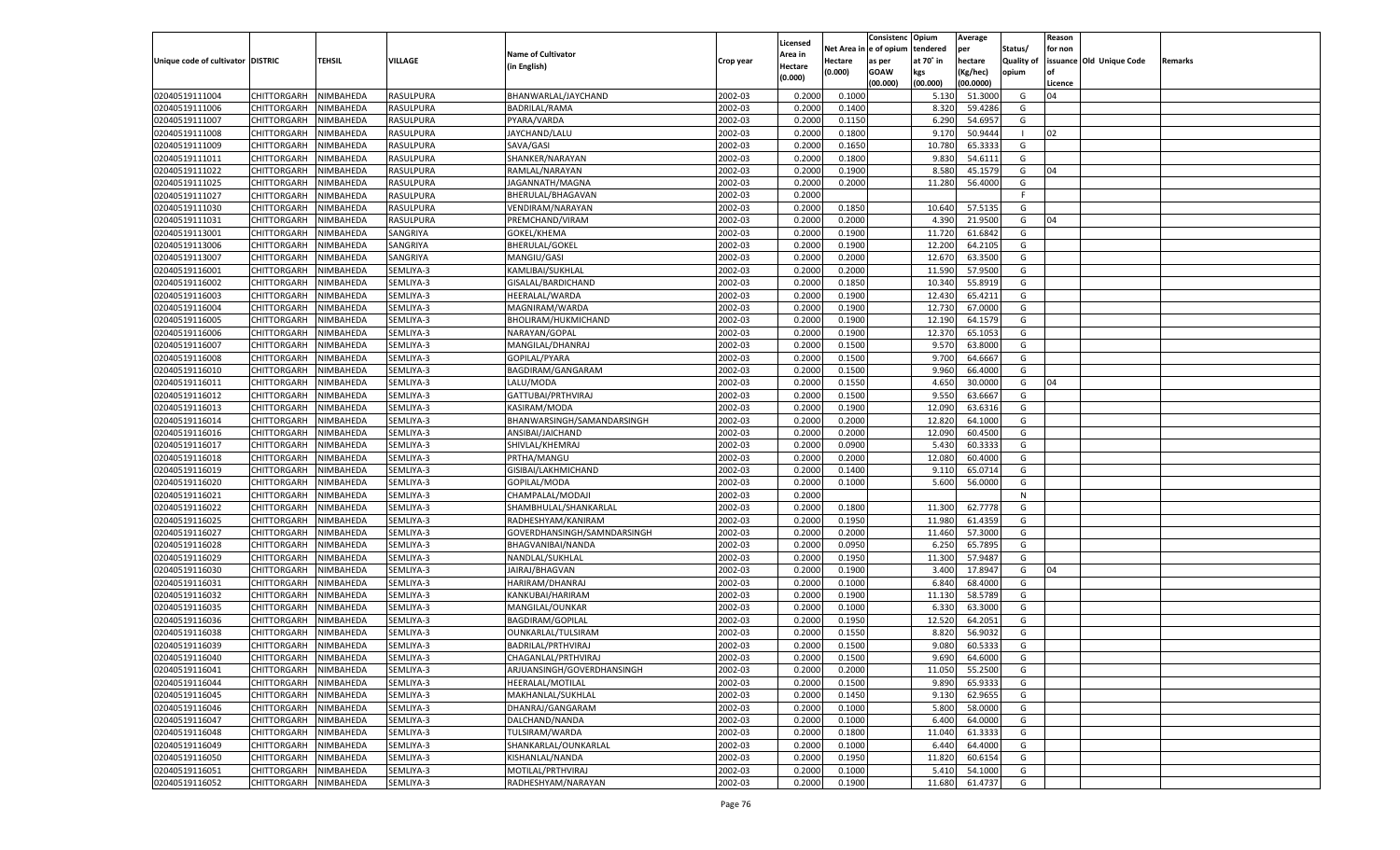|                                   |                       |               |                            |                                    |                    | Licensed         |                  | Consistenc Opium |           | Average            |                   | Reason  |                          |                |
|-----------------------------------|-----------------------|---------------|----------------------------|------------------------------------|--------------------|------------------|------------------|------------------|-----------|--------------------|-------------------|---------|--------------------------|----------------|
|                                   |                       |               |                            | <b>Name of Cultivator</b>          |                    | \rea in          | Net Area i       | n  e of opium    | tendered  | per                | Status/           | for non |                          |                |
| Unique code of cultivator DISTRIC |                       | <b>TEHSIL</b> | VILLAGE                    | (in English)                       | Crop year          | Hectare          | Hectare          | as per           | at 70° in | hectare            | <b>Quality of</b> |         | issuance Old Unique Code | <b>Remarks</b> |
|                                   |                       |               |                            |                                    |                    | (0.000)          | (0.000)          | <b>GOAW</b>      | kgs       | (Kg/hec)           | opium             |         |                          |                |
|                                   |                       |               |                            |                                    |                    |                  |                  | (00.000)         | (00.000)  | (00.0000)          |                   | Licence |                          |                |
| 02040519116053                    | CHITTORGARH           | NIMBAHEDA     | SEMLIYA-3                  | LAXMINARAYAN/PRTHVIRAJ             | 2002-03            | 0.2000           | 0.1500           |                  | 8.600     | 57.3333            | G                 |         |                          |                |
| 02040519116054                    | CHITTORGARH           | NIMBAHEDA     | SEMLIYA-3                  | DEVILAL/CHAMPALAL                  | 2002-03            | 0.2000           | 0.1950           |                  | 12.51     | 64.1538            | G                 |         |                          |                |
| 02040519116057                    | CHITTORGARH           | NIMBAHEDA     | SEMLIYA-3                  | KAVARLAL/BHOLIRAM                  | 2002-03            | 0.2000           | 0.2000           |                  | 11.880    | 59.4000            | G                 |         |                          |                |
| 02040519116059                    | CHITTORGARH           | NIMBAHEDA     | SEMLIYA-3                  | PARBHULAL/SHVLAL                   | 2002-03            | 0.2000           | 0.2000           |                  | 13.12     | 65.6000            | G                 |         |                          |                |
| 02040519116060                    | CHITTORGARH           | NIMBAHEDA     | SEMLIYA-3                  | RADHESHYAM/LAKHMICHAND             | 2002-03            | 0.2000           |                  |                  |           |                    | N                 |         |                          |                |
| 02040519116061                    | CHITTORGARH           | NIMBAHEDA     | SEMLIYA-3                  | SURESHCHANDRA/SUKHLAL              | 2002-03            | 0.2000           | 0.2000           |                  | 12.160    | 60.8000            | G                 |         |                          |                |
| 02040519116062                    | CHITTORGARH           | NIMBAHEDA     | SEMLIYA-3                  | SURESHCHANDRA/GISALAL              | 2002-03            | 0.2000           | 0.1750           |                  | 10.530    | 60.1714            | G                 |         |                          |                |
| 02040519116063                    | CHITTORGARH           | NIMBAHEDA     | SEMLIYA-3                  | MITTUKUVAR/GOPALSINGH              | 2002-03            | 0.2000           | 0.1950           |                  | 11.430    | 58.6154            | G                 |         |                          |                |
| 02040519116065                    | CHITTORGARH           | NIMBAHEDA     | SEMLIYA-3                  | SEETARAM/NARAYAN                   | 2002-03            | 0.2000           | 0.1900           |                  | 10.95     | 57.6316            | G                 |         |                          |                |
| 02040519117001                    | CHITTORGARH           | NIMBAHEDA     | SENGVA                     | UDAILAL/CHOTHMAL                   | 2002-03            | 0.2000           | 0.1400           |                  | 10.78     | 77.0000            | G                 |         |                          |                |
| 02040519117002                    | CHITTORGARH           | NIMBAHEDA     | SENGVA                     | BAPULAL/MADHO                      | 2002-03            | 0.2000           | 0.1900           |                  | 12.430    | 65.4211            | G                 |         |                          |                |
| 02040519117008                    | CHITTORGARH           | NIMBAHEDA     | SENGVA                     | UDA/GORILAL                        | 2002-03            | 0.2000           | 0.2000           |                  | 11.740    | 58.7000            | G                 |         |                          |                |
| 02040519117011                    | CHITTORGARH           | NIMBAHEDA     | SENGVA                     | GISALAL/MADHO                      | 2002-03            | 0.2000           | 0.1000           |                  | 6.320     | 63.2000            | G                 |         |                          |                |
| 02040519117012                    | CHITTORGARH           | NIMBAHEDA     | SENGVA                     | VARDICHAND/JAYSINGH                | 2002-03            | 0.2000           | 0.1100           |                  | 5.880     | 53.4545            | G                 |         |                          |                |
| 02040519117015                    | CHITTORGARH           | NIMBAHEDA     | SENGVA                     | MANGIBBAI/HEERA                    | 2002-03            | 0.2000           | 0.1000           |                  | 5.510     | 55.1000            | G                 |         |                          |                |
| 02040519117038                    | CHITTORGARH           | NIMBAHEDA     | SENGVA                     | KESARIMAL/INDERMAL                 | 2002-03            | 0.2000           | 0.1000           |                  | 6.010     | 60.1000            | G                 |         |                          |                |
| 02040519117040                    | CHITTORGARH           | NIMBAHEDA     | SENGVA                     | RAMCHANDRA/BAPULAL                 | 2002-03            | 0.2000           | 0.2100           |                  | 13.850    | 65.9524            | G                 |         |                          |                |
| 02040519117041                    | CHITTORGARH           | NIMBAHEDA     | SENGVA                     | CHUNNILAL/INDERMAL                 | 2002-03            | 0.2000           | 0.0950           |                  | 5.690     | 59.8947            | G                 |         |                          |                |
| 02040519117043                    | CHITTORGARH           | NIMBAHEDA     | SENGVA                     | SURAJMAL/MOTI                      | 2002-03            | 0.2000           | 0.1150           |                  | 5.350     | 46.5217            | G                 | 04      |                          |                |
| 02040519118001                    | CHITTORGARH           | NIMBAHEDA     | TATARMALA                  | MANGILAL/KALURAM                   | 2002-03            | 0.2000           | 0.1950           |                  | 10.77     | 55.2308            | G                 |         |                          |                |
| 02040519118002                    | CHITTORGARH           | NIMBAHEDA     | <b>TATARMALA</b>           | RAMCHANDRA/CHAGANLAL               | 2002-03            | 0.2000           | 0.1950           |                  | 10.550    | 54.1026            | G                 |         |                          |                |
| 02040519118005                    | CHITTORGARH           | NIMBAHEDA     | TATARMALA                  | <b>BADRILAL/RODILAL</b>            | 2002-03            | 0.2000           | 0.1950           |                  | 11.180    | 57.3333            | G                 |         |                          |                |
| 02040519118006                    | CHITTORGARH           | NIMBAHEDA     | TATARMALA                  | NARAYAN/MANGILAL                   | 2002-03            | 0.2000           | 0.1950           |                  | 10.440    | 53.5385            | G                 |         |                          |                |
| 02040519118007                    | CHITTORGARH           | NIMBAHEDA     | TATARMALA                  | MANGILAL/PARTHVIRAJ                | 2002-03            | 0.2000           | 0.1900           |                  | 11.490    | 60.4737            | G                 |         |                          |                |
| 02040519118009                    | CHITTORGARH           | NIMBAHEDA     | TATARMALA                  | PARASRAM/BHAVANISHANKER            | 2002-03            | 0.2000           | 0.2000           |                  | 10.990    | 54.9500            | G                 |         |                          |                |
| 02040519120003                    | CHITTORGARH           | NIMBAHEDA     | GUDAKHEDA                  | CHUNA/KAJOD                        | 2002-03            | 0.2000           | 0.1900           |                  | 10.620    | 55.8947            | G                 |         |                          |                |
| 02040519120007                    | CHITTORGARH           | NIMBAHEDA     | GUDAKHEDA                  | MOHANIBAI/SHANKARLAL               | 2002-03            | 0.2000           | 0.1850           |                  | 11.750    | 63.5135            | G                 |         |                          |                |
| 02040519120010                    | CHITTORGARH           | NIMBAHEDA     | GUDAKHEDA                  | LALURAM/ONKAR                      | 2002-03            | 0.2000           | 0.2050           |                  | 11.890    | 58.0000            | G                 |         |                          |                |
| 02040519120016                    | CHITTORGARH           | NIMBAHEDA     | GUDAKHEDA                  | MANA/BHANA                         | 2002-03            | 0.2000           | 0.1800           |                  | 10.430    | 57.9444            | G                 |         |                          |                |
| 02040519120022                    | CHITTORGARH           | NIMBAHEDA     | GUDAKHEDA                  | DALIBAI/MOTI                       | 2002-03            | 0.2000           | 0.2000           |                  | 10.650    | 53.2500            | G                 |         |                          |                |
| 02040519120024                    | CHITTORGARH           | NIMBAHEDA     | GUDAKHEDA                  | NATHU/RAMA                         | 2002-03            | 0.2000           | 0.1950           |                  | 11.630    | 59.6410            | G                 |         |                          |                |
| 02040519120025                    | CHITTORGARH           | NIMBAHEDA     | GUDAKHEDA                  | RODA/MALA                          | 2002-03            | 0.2000           | 0.2050           |                  | 2.780     | 13.5610            | G                 | 04      |                          |                |
| 02040519121001                    | CHITTORGARH           | NIMBAHEDA     | SOBHAVLI                   | BHANWARLAL/BHERA                   | 2002-03            | 0.2000           | 0.2000           |                  | 12.07     | 60.3500            | G                 |         |                          |                |
| 02040519121002                    | CHITTORGARH           | NIMBAHEDA     | SOBHAVLI                   | KANIRAM/UDA                        | 2002-03            | 0.2000           | 0.2000           |                  | 12.140    | 60.7000            | G                 |         |                          |                |
| 02040519121008                    | CHITTORGARH           | NIMBAHEDA     | SOBHAVLI                   | TULSIRAM/DHULA                     | 2002-03            | 0.2000           | 0.1050           |                  | 6.440     | 61.3333            | G                 |         |                          |                |
| 02040519121010                    | CHITTORGARH           | NIMBAHEDA     | SOBHAVLI                   | MANGILAL/GOKAL                     | 2002-03            | 0.2000           | 0.2000           |                  | 11.340    | 56.7000            | G                 |         |                          |                |
| 02040519122002                    | CHITTORGARH           | NIMBAHEDA     | ANKHIYANATH                | NANDIBAI/HRIRAM                    | 2002-03            | 0.2000           | 0.2000           |                  | 11.650    | 58.2500            | G                 |         |                          |                |
| 02040519122005                    | CHITTORGARH           | NIMBAHEDA     | ANKHIYANATH                | CAHGANLAL/DALU                     | 2002-03            | 0.2000           | 0.2050           |                  | 11.740    | 57.2683            | G                 |         |                          |                |
| 02040519122006                    | CHITTORGARH           |               |                            |                                    | 2002-03            |                  |                  |                  |           |                    | G                 |         |                          |                |
|                                   |                       | NIMBAHEDA     | ANKHIYANATH<br>ANKHIYANATH | BHERULAL/NARAYN<br>MAGNIRAM/PARTAH |                    | 0.2000           | 0.1900           |                  | 10.860    | 57.1579            |                   |         |                          |                |
| 02040519122010                    | CHITTORGARH           | NIMBAHEDA     | SARLAI                     |                                    | 2002-03<br>2002-03 | 0.2000<br>0.2000 | 0.2000<br>0.1000 |                  | 11.77     | 58.8500<br>60.0000 | G<br>G            |         |                          |                |
| 02040519123002                    | CHITTORGARH           | NIMBAHEDA     |                            | BHERULAL/GANGARAM                  |                    |                  |                  |                  | 6.000     |                    |                   |         |                          |                |
| 02040519123003                    | CHITTORGARH           | NIMBAHEDA     | SARLAI                     | <b>BARDICHAND/GASI</b>             | 2002-03            | 0.2000           |                  |                  |           |                    | N                 |         |                          |                |
| 02040519123004                    | CHITTORGARH           | NIMBAHEDA     | SARLAI                     | MOHANLAL/HARI RAM                  | 2002-03            | 0.2000           |                  |                  |           |                    | N                 |         |                          |                |
| 02040519123005                    | CHITTORGARH           | NIMBAHEDA     | SARLAI                     | RAMCHANDAR/SURAJMAL                | 2002-03            | 0.2000           |                  |                  |           |                    | N                 |         |                          |                |
| 02040519123006                    | CHITTORGARH           | NIMBAHEDA     | SARLAI                     | HULASIBAI/BHAGWAN                  | 2002-03            | 0.2000           |                  |                  |           |                    | N                 |         |                          |                |
| 02040519123008                    | CHITTORGARH NIMBAHEDA |               | SARLAI                     | GASI/AMRA                          | 2002-03            | 0.2000           |                  |                  |           |                    | N                 |         |                          |                |
| 02040519123010                    | CHITTORGARH           | NIMBAHEDA     | SARLAI                     | HIRALAL/NANURAM                    | 2002-03            | 0.2000           |                  |                  |           |                    | N                 |         |                          |                |
| 02040519123011                    | CHITTORGARH           | NIMBAHEDA     | SARLAI                     | BHAGWANIBAI/CHAMPALAL              | 2002-03            | 0.2000           |                  |                  |           |                    | N                 |         |                          |                |
| 02040519123012                    | <b>CHITTORGARH</b>    | NIMBAHEDA     | SARLAI                     | MOHANLAL/KALU                      | 2002-03            | 0.2000           |                  |                  |           |                    | N                 |         |                          |                |
| 02040519123015                    | <b>CHITTORGARH</b>    | NIMBAHEDA     | SARLAI                     | SITABAI/SANTILAL                   | 2002-03            | 0.2000           | 0.1000           |                  | 6.200     | 62.0000            | G                 |         |                          |                |
| 02040519123016                    | <b>CHITTORGARH</b>    | NIMBAHEDA     | SARLAI                     | PERMBAI/GANSYAM                    | 2002-03            | 0.2000           |                  |                  |           |                    | N                 |         |                          |                |
| 02040519123023                    | CHITTORGARH           | NIMBAHEDA     | SARLAI                     | DEVILAL/MODA                       | 2002-03            | 0.2000           |                  |                  |           |                    | N                 |         |                          |                |
| 02040519064044                    | <b>CHITTORGARH</b>    | NIMBAHEDA     | ARNIYAMALI                 | DOLATRAM/LAXMICHAND                | 2002-03            | 0.2000           | 0.1900           |                  | 11.470    | 60.3684            | G                 |         |                          |                |
| 02040519064045                    | CHITTORGARH           | NIMBAHEDA     | ARNIYAMALI                 | LAXMAN/TEJABHIL                    | 2002-03            | 0.2000           | 0.1850           |                  | 11.000    | 59.4595            | G                 |         |                          |                |
| 02040519064051                    | CHITTORGARH           | NIMBAHEDA     | ARNIYAMALI                 | LAXMINARAYAN/CHOGA                 | 2002-03            | 0.2000           | 0.1850           |                  | 11.600    | 62.7027            | G                 |         |                          |                |
| 02040519066065                    | CHITTORGARH           | NIMBAHEDA     | <b>BADOLI MADHOSINGH</b>   | NANDRAM DAS/DOLADAS                | 2002-03            | 0.2000           |                  |                  |           |                    | N                 |         |                          |                |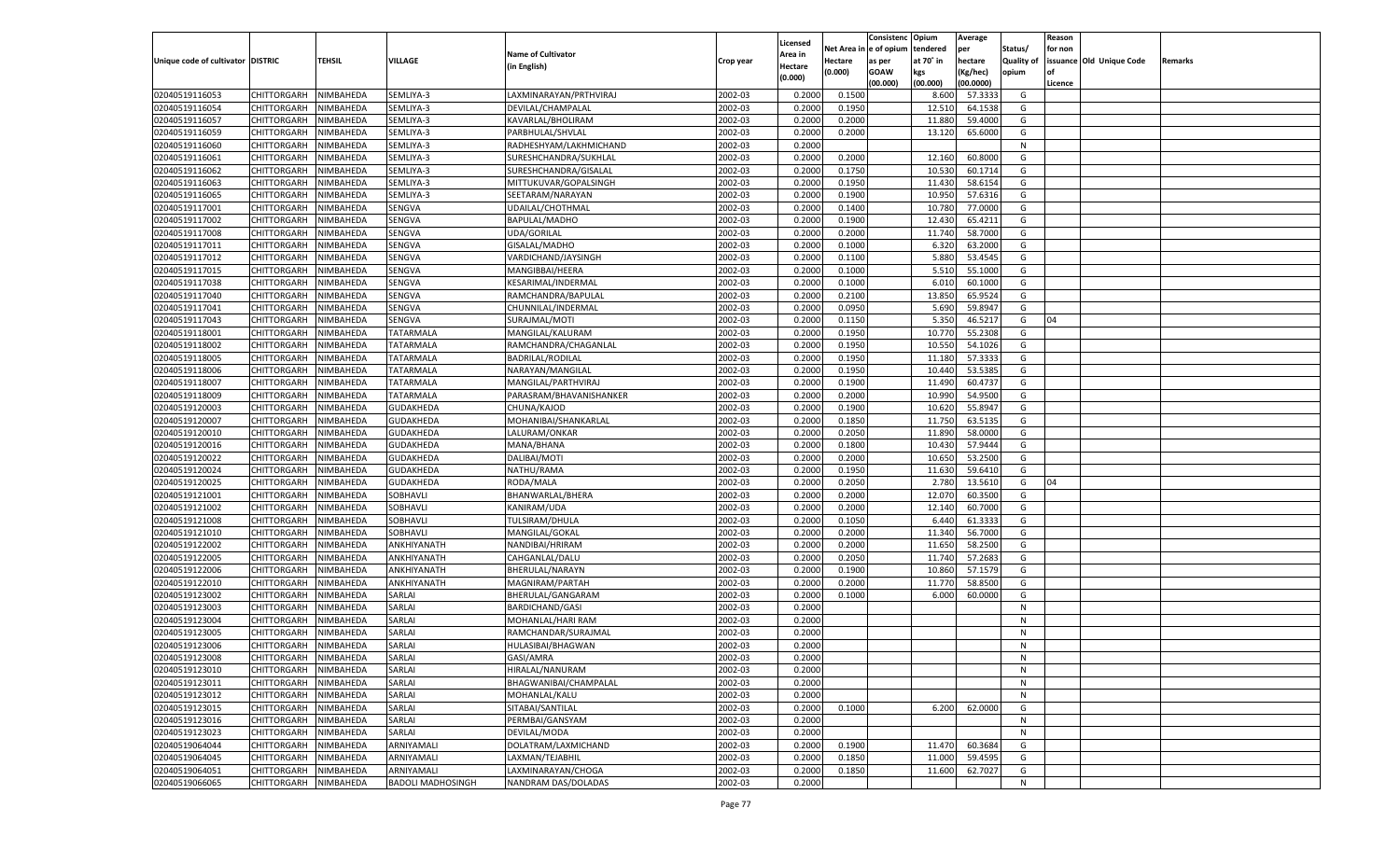|                                   |                    |           |                          |                            |           |                    |         | Consistenc Opium       |           | Average   |                   | Reason  |                          |                |
|-----------------------------------|--------------------|-----------|--------------------------|----------------------------|-----------|--------------------|---------|------------------------|-----------|-----------|-------------------|---------|--------------------------|----------------|
|                                   |                    |           |                          | <b>Name of Cultivator</b>  |           | Licensed           |         | Net Area in e of opium | tendered  | per       | Status/           | for non |                          |                |
| Unique code of cultivator DISTRIC |                    | TEHSIL    | <b>VILLAGE</b>           |                            | Crop year | Area in            | Hectare | as per                 | at 70° in | hectare   | <b>Quality of</b> |         | issuance Old Unique Code | <b>Remarks</b> |
|                                   |                    |           |                          | (in English)               |           | Hectare<br>(0.000) | (0.000) | <b>GOAW</b>            | kgs       | (Kg/hec)  | opium             |         |                          |                |
|                                   |                    |           |                          |                            |           |                    |         | (00.000)               | (00.000)  | (00.0000) |                   | Licence |                          |                |
| 02040519066066                    | CHITTORGARH        | NIMBAHEDA | <b>BADOLI MADHOSINGH</b> | SANTILAL/BAHNWARLAL DHAKAD | 2002-03   | 0.2000             |         |                        |           |           | N                 |         |                          |                |
| 02040519066068                    | CHITTORGARH        | NIMBAHEDA | <b>BADOLI MADHOSINGH</b> | NANDRAM/KASIRAM KUMAWAT    | 2002-03   | 0.2000             |         |                        |           |           | N                 |         |                          |                |
| 02040519066070                    | CHITTORGARH        | NIMBAHEDA | <b>BADOLI MADHOSINGH</b> | SURESH/NANADANGI           | 2002-03   | 0.2000             |         |                        |           |           | N                 |         |                          |                |
| 02040519066071                    | CHITTORGARH        | NIMBAHEDA | <b>BADOLI MADHOSINGH</b> | BANWARLAL/SORAM DANGI      | 2002-03   | 0.2000             | 0.1050  |                        | 5.570     | 53.0476   | G                 |         |                          |                |
| 02040519066072                    | CHITTORGARH        | NIMBAHEDA | <b>BADOLI MADHOSINGH</b> | MADHOLAL/NANALAL DANGI     | 2002-03   | 0.2000             |         |                        |           |           | N                 |         |                          |                |
| 02040519066074                    | CHITTORGARH        | NIMBAHEDA | <b>BADOLI MADHOSINGH</b> | KASIRAM/NATHU SUTHAR       | 2002-03   | 0.2000             |         |                        |           |           | N                 |         |                          |                |
| 02040519066077                    | CHITTORGARH        | NIMBAHEDA | <b>BADOLI MADHOSINGH</b> | BANWARLAL/LAXMAN NAI       | 2002-03   | 0.2000             | 0.1000  |                        | 5.100     | 51.0000   | G                 | 04      |                          |                |
| 02040519066079                    | CHITTORGARH        | NIMBAHEDA | <b>BADOLI MADHOSINGH</b> | CHUNNILAL/HIRALAL DHAKAD   | 2002-03   | 0.2000             | 0.1000  |                        | 5.350     | 53.5000   | G                 |         |                          |                |
| 02040519066080                    | CHITTORGARH        | NIMBAHEDA | <b>BADOLI MADHOSINGH</b> | DALICHNAD/DHNRAJ           | 2002-03   | 0.2000             | 0.0950  |                        | 5.770     | 60.7368   | G                 |         |                          |                |
| 02040519066083                    | CHITTORGARH        | NIMBAHEDA | <b>BADOLI MADHOSINGH</b> | ASARAM/BHANAJI DANGI       | 2002-03   | 0.2000             | 0.1000  |                        | 5.810     | 58.1000   | G                 |         |                          |                |
| 02040519066085                    | CHITTORGARH        | NIMBAHEDA | <b>BADOLI MADHOSINGH</b> | LAKMICHAND/KISHANA         | 2002-03   | 0.2000             |         |                        |           |           | N                 |         |                          |                |
| 02040519066086                    | CHITTORGARH        | NIMBAHEDA | <b>BADOLI MADHOSINGH</b> |                            | 2002-03   | 0.2000             |         |                        |           |           | N                 |         |                          |                |
|                                   |                    |           |                          | NANURAM/DHANRAJ            |           |                    |         |                        |           |           |                   |         |                          |                |
| 02040519066087                    | CHITTORGARH        | NIMBAHEDA | <b>BADOLI MADHOSINGH</b> | UDYLAL/SHANKARLAL          | 2002-03   | 0.2000             |         |                        |           |           | N                 |         |                          |                |
| 02040519066088                    | CHITTORGARH        | NIMBAHEDA | BADOLI MADHOSINGH        | SATYNARAYAN/BAGDIRAM       | 2002-03   | 0.2000             | 0.1900  |                        | 9.910     | 52.1579   | G                 |         |                          |                |
| 02040519066089                    | CHITTORGARH        | NIMBAHEDA | <b>BADOLI MADHOSINGH</b> | RAMNARAYAN/MOTILAL         | 2002-03   | 0.2000             |         |                        |           |           | N                 |         |                          |                |
| 02040519066090                    | CHITTORGARH        | NIMBAHEDA | <b>BADOLI MADHOSINGH</b> | PARBULAL/GENDALAL          | 2002-03   | 0.2000             | 0.2000  |                        | 11.950    | 59.7500   | G                 |         |                          |                |
| 02040519066091                    | CHITTORGARH        | NIMBAHEDA | <b>BADOLI MADHOSINGH</b> | HANSRAJ/GOPALDANGI         | 2002-03   | 0.2000             |         |                        |           |           | N                 |         |                          |                |
| 02040519066092                    | CHITTORGARH        | NIMBAHEDA | BADOLI MADHOSINGH        | NARAYAN/LAXMANDANGI        | 2002-03   | 0.2000             | 0.1900  |                        | 11.340    | 59.6842   | G                 |         |                          |                |
| 02040519066095                    | CHITTORGARH        | NIMBAHEDA | <b>BADOLI MADHOSINGH</b> | HARIRAM/ONKAR DHAKAD       | 2002-03   | 0.2000             |         |                        |           |           | N                 |         |                          |                |
| 02040519066097                    | CHITTORGARH        | NIMBAHEDA | <b>BADOLI MADHOSINGH</b> | BADRILAL/KISHANLAL         | 2002-03   | 0.2000             |         |                        |           |           | N                 |         |                          |                |
| 02040519066098                    | CHITTORGARH        | NIMBAHEDA | <b>BADOLI MADHOSINGH</b> | BHERULAL/BHAGIRAT DANGI    | 2002-03   | 0.2000             |         |                        |           |           | N                 |         |                          |                |
| 02040519066099                    | CHITTORGARH        | NIMBAHEDA | BADOLI MADHOSINGH        | MOTILAL/NARAYAN DHAKAD     | 2002-03   | 0.2000             |         |                        |           |           | N                 |         |                          |                |
| 02040519066100                    | CHITTORGARH        | NIMBAHEDA | <b>BADOLI MADHOSINGH</b> | LAXMILAL/DHANRAJDHAKAD     | 2002-03   | 0.2000             | 0.1450  |                        | 8.370     | 57.7241   | G                 |         |                          |                |
| 02040519066101                    | CHITTORGARH        | NIMBAHEDA | <b>BADOLI MADHOSINGH</b> | NARAYAN/JAGNATH DHAKAD     | 2002-03   | 0.2000             | 0.1950  |                        | 11.170    | 57.2821   | G                 |         |                          |                |
| 02040519066102                    | CHITTORGARH        | NIMBAHEDA | <b>BADOLI MADHOSINGH</b> | LAKMICHAND/GISI DHAKAD     | 2002-03   | 0.2000             |         |                        |           |           | N                 |         |                          |                |
| 02040519070051                    | CHITTORGARH        | NIMBAHEDA | BHATTKOTDI               | ONAKRLAL/BHAGWAN MALI      | 2002-03   | 0.2000             | 0.1850  |                        | 10.780    | 58.2703   | G                 |         |                          |                |
|                                   |                    |           |                          |                            |           |                    |         |                        |           |           | F.                |         |                          |                |
| 02040519070053                    | CHITTORGARH        | NIMBAHEDA | <b>BHATTKOTDI</b>        | RAMLAL/BANWARLAL           | 2002-03   | 0.2000             |         |                        |           |           |                   |         |                          |                |
| 02040519070055                    | CHITTORGARH        | NIMBAHEDA | <b>BHATTKOTDI</b>        | GANGRAM/BURAJI             | 2002-03   | 0.2000             | 0.1000  |                        | 5.710     | 57.1000   | G                 |         |                          |                |
| 02040519070064                    | CHITTORGARH        | NIMBAHEDA | <b>BHATTKOTDI</b>        | ANOKHILAL/DEVKISHAN SHARMA | 2002-03   | 0.2000             | 0.2000  |                        | 9.820     | 49.1000   | G                 | 04      |                          |                |
| 02040519070029                    | CHITTORGARH        | NIMBAHEDA | <b>BHATTKOTDI</b>        | RAMESHCHAND/CHUNNILAL      | 2002-03   | 0.2000             | 0.1500  |                        | 8.820     | 58.8000   | G                 |         |                          |                |
| 02040519070043                    | CHITTORGARH        | NIMBAHEDA | BHATTKOTDI               | MOHANLAL/CHUNNILAL         | 2002-03   | 0.2000             | 0.2050  |                        | 12.100    | 59.0244   | G                 |         |                          |                |
| 02040519070065                    | CHITTORGARH        | NIMBAHEDA | BHATTKOTDI               | GISALAL/LAXMICHAND         | 2002-03   | 0.2000             | 0.1050  |                        | 6.970     | 66.3810   | G                 |         |                          |                |
| 02040519070066                    | CHITTORGARH        | NIMBAHEDA | BHATTKOTDI               | DURGASHANKAR/KASIRAM       | 2002-03   | 0.2000             |         |                        |           |           | N                 |         |                          |                |
| 02040519070067                    | CHITTORGARH        | NIMBAHEDA | <b>BHATTKOTDI</b>        | RAMNARAYAN/CHUUNILAL       | 2002-03   | 0.2000             | 0.1500  |                        | 8.800     | 58.6667   | G                 |         |                          |                |
| 02040519070068                    | CHITTORGARH        | NIMBAHEDA | BHATTKOTDI               | BHAGWATILAL/CHUUNILAL      | 2002-03   | 0.2000             | 0.1500  |                        | 9.460     | 63.0667   | G                 |         |                          |                |
| 02040519072028                    | CHITTORGARH        | NIMBAHEDA | BHERUKHEDA               | HUKMACHAND/NANDA           | 2002-03   | 0.2000             | 0.1000  |                        | 6.460     | 64.6000   | G                 |         |                          |                |
| 02040519072029                    | CHITTORGARH        | NIMBAHEDA | BHERUKHEDA               | CHANDMAL/BHURALAL          | 2002-03   | 0.2000             | 0.0950  |                        | 5.700     | 60.0000   | G                 |         |                          |                |
| 02040519072030                    | CHITTORGARH        | NIMBAHEDA | BHERUKHEDA               | JAGTHNATH/PARTHA           | 2002-03   | 0.2000             |         |                        |           |           | F.                |         |                          |                |
| 02040519077018                    | CHITTORGARH        | NIMBAHEDA | CHANGERI                 | PYARCHAND/RAMCHANDAR       | 2002-03   | 0.2000             | 0.2000  |                        | 11.880    | 59.4000   | G                 |         |                          |                |
| 02040519077019                    | CHITTORGARH        | NIMBAHEDA | CHANGERI                 | HUKMICHAND/LAXMAN DHAKAD   | 2002-03   | 0.2000             | 0.1500  |                        | 9.450     | 63.0000   | G                 |         |                          |                |
| 02040519077020                    | CHITTORGARH        | NIMBAHEDA | CHANGERI                 | HIRALAL/LAXAMN DHAKAD      | 2002-03   | 0.2000             | 0.1450  |                        | 9.400     | 64.8276   | G                 |         |                          |                |
| 02040519077021                    | CHITTORGARH        | NIMBAHEDA | CHANGERI                 | LALURAM/LAXMAN DHAKAD      | 2002-03   | 0.2000             | 0.2000  |                        | 12.050    | 60.2500   | G                 |         |                          |                |
| 02040519077022                    | CHITTORGARH        | NIMBAHEDA | CHANGERI                 | RATANLAL/DAYARAM JI        | 2002-03   | 0.2000             | 0.1500  |                        | 8.550     | 57.0000   | G                 |         |                          |                |
| 02040519077024                    | CHITTORGARH        | NIMBAHEDA | CHANGERI                 | PARBHULAL/KHAMRAJ          | 2002-03   | 0.2000             | 0.1500  |                        | 9.820     | 65.4667   |                   |         |                          |                |
|                                   |                    |           |                          |                            |           |                    |         |                        |           |           | G                 |         |                          |                |
| 02040519077025                    | CHITTORGARH        | NIMBAHEDA | CHANGERI                 | GITABAI/NANALAL            | 2002-03   | 0.2000             | 0.1900  |                        | 11.370    | 59.8421   | G                 |         |                          |                |
| 02040519077026                    | CHITTORGARH        | NIMBAHEDA | <b>CHANGERI</b>          | DADAMCHAND/HEMRAJ DHAKD    | 2002-03   | 0.2000             |         |                        |           |           | N                 |         |                          |                |
| 02040519077027                    | <b>CHITTORGARH</b> | NIMBAHEDA | <b>CHANGERI</b>          | MANGILAL/HEMRAJDHAKAD      | 2002-03   | 0.2000             | 0.2000  |                        | 11.360    | 56.8000   | G                 |         |                          |                |
| 02040519077030                    | CHITTORGARH        | NIMBAHEDA | CHANGERI                 | TARACHAND/HEMRAJDHAKAD     | 2002-03   | 0.2000             | 0.2050  |                        | 12.470    | 60.8293   | G                 |         |                          |                |
| 02040519077032                    | <b>CHITTORGARH</b> | NIMBAHEDA | CHANGERI                 | HUKMICHAND/RAMCHAND        | 2002-03   | 0.2000             | 0.0950  |                        | 6.010     | 63.2632   | G                 |         |                          |                |
| 02040519077033                    | <b>CHITTORGARH</b> | NIMBAHEDA | CHANGERI                 | SOHANSINGH/KESARSINGH      | 2002-03   | 0.2000             | 0.1500  |                        | 8.274     | 55.1600   | G                 |         |                          |                |
| 02040519077034                    | <b>CHITTORGARH</b> | NIMBAHEDA | CHANGERI                 | BANWARSINGH/GOPALSINGH     | 2002-03   | 0.2000             | 0.0900  |                        | 5.260     | 58.4444   | G                 |         |                          |                |
| 02040519077031                    | CHITTORGARH        | NIMBAHEDA | <b>CHANGERI</b>          | BHANWARLAL/RAMCHAND        | 2002-03   | 0.2000             | 0.1950  |                        | 12.110    | 62.1026   | G                 |         |                          |                |
| 02040519078021                    | <b>CHITTORGARH</b> | NIMBAHEDA | DALLAKISHANPURA          | SRHIRAM/PYARAJI            | 2002-03   | 0.2000             | 0.1000  |                        | 6.340     | 63.4000   | G                 |         |                          |                |
| 02040519078025                    | <b>CHITTORGARH</b> | NIMBAHEDA | DALLAKISHANPURA          | ONKARLAL/RAMCHAND          | 2002-03   | 0.2000             | 0.1050  |                        | 6.140     | 58.4762   | G                 |         |                          |                |
| 02040519078027                    | <b>CHITTORGARH</b> | NIMBAHEDA | DALLAKISHANPURA          | RAMNARAYAN/JAGTNATH        | 2002-03   | 0.2000             | 0.1900  |                        | 11.570    | 60.8947   | G                 |         |                          |                |
| 02040519078028                    | <b>CHITTORGARH</b> | NIMBAHEDA | DALLAKISHANPURA          | ONAKRLAL/BANWARLAL         | 2002-03   | 0.2000             | 0.1950  |                        | 10.620    | 54.4615   | G                 |         |                          |                |
|                                   |                    |           |                          |                            |           |                    |         |                        |           |           |                   |         |                          |                |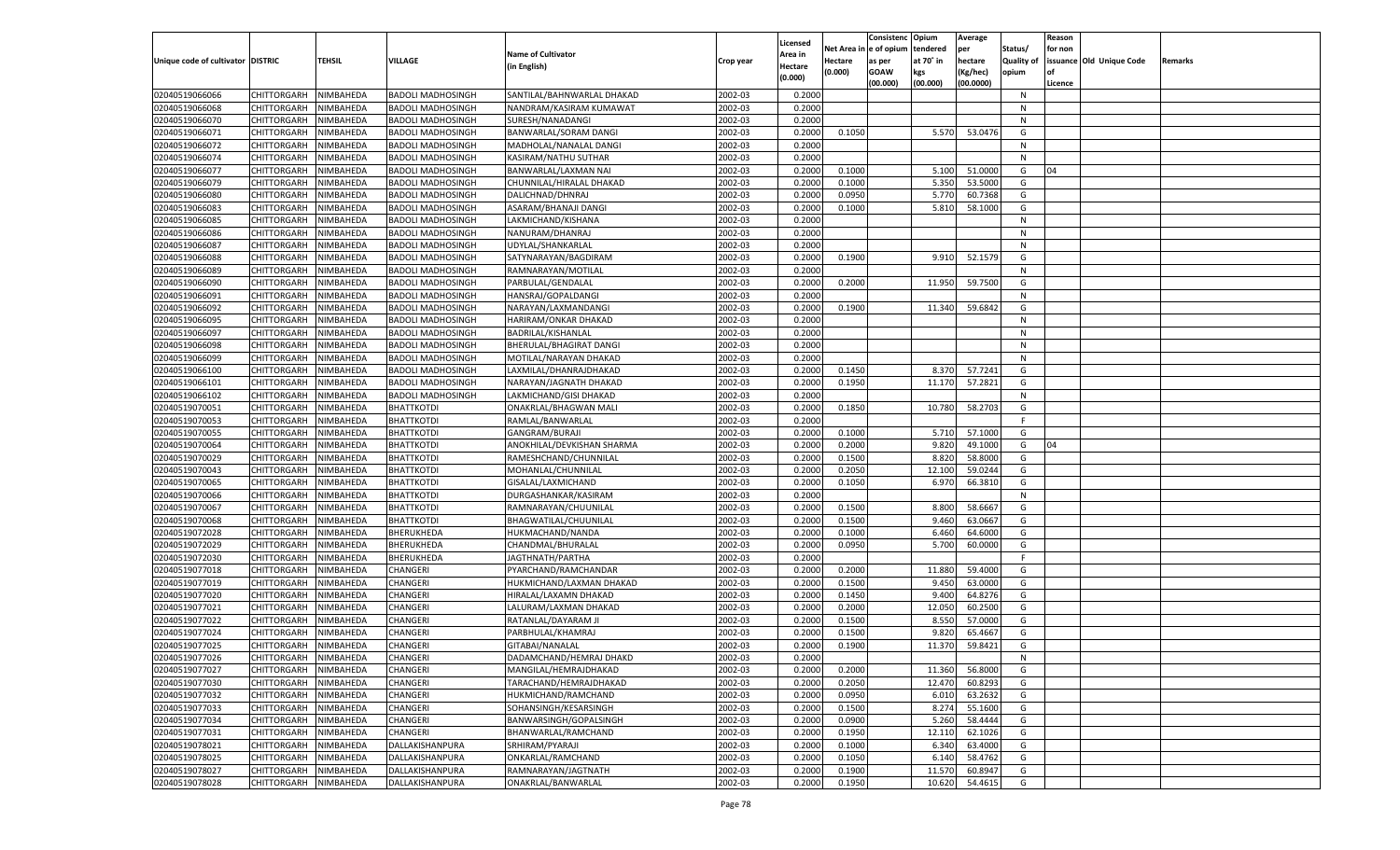|                                   |                    |           |                      |                            |           |                    |         | Consistenc Opium       |           | Average   |                   | Reason  |                          |                |
|-----------------------------------|--------------------|-----------|----------------------|----------------------------|-----------|--------------------|---------|------------------------|-----------|-----------|-------------------|---------|--------------------------|----------------|
|                                   |                    |           |                      | <b>Name of Cultivator</b>  |           | Licensed           |         | Net Area in e of opium | tendered  | per       | Status/           | for non |                          |                |
| Unique code of cultivator DISTRIC |                    | TEHSIL    | <b>VILLAGE</b>       |                            | Crop year | Area in            | Hectare | as per                 | at 70° in | hectare   | <b>Quality of</b> |         | issuance Old Unique Code | <b>Remarks</b> |
|                                   |                    |           |                      | (in English)               |           | Hectare<br>(0.000) | (0.000) | <b>GOAW</b>            | kgs       | (Kg/hec)  | opium             |         |                          |                |
|                                   |                    |           |                      |                            |           |                    |         | (00.000)               | (00.000)  | (00.0000) |                   | Licence |                          |                |
| 02040519078029                    | CHITTORGARH        | NIMBAHEDA | DALLAKISHANPURA      | SURESH/NANALAL             | 2002-03   | 0.2000             |         |                        |           |           | N                 |         |                          |                |
| 02040519078030                    | CHITTORGARH        | NIMBAHEDA | DALLAKISHANPURA      | PARBHULAL/MOTILAL          | 2002-03   | 0.2000             |         |                        |           |           | N                 |         |                          |                |
| 02040519078031                    | CHITTORGARH        | NIMBAHEDA | DALLAKISHANPURA      | KELASHCHAND/RAMLAL         | 2002-03   | 0.2000             | 0.1050  |                        | 5.970     | 56.8571   | G                 |         |                          |                |
| 02040519078035                    | CHITTORGARH        | NIMBAHEDA | DALLAKISHANPURA      | BHERULAL/PARTHA JI         | 2002-03   | 0.2000             | 0.1900  |                        | 10.140    | 53.3684   | G                 |         |                          |                |
| 02040519078036                    | CHITTORGARH        | NIMBAHEDA | DALLAKISHANPURA      | RATANLAL/RAMLAL            | 2002-03   | 0.2000             | 0.1000  |                        | 5.480     | 54.8000   | G                 |         |                          |                |
| 02040519078037                    | CHITTORGARH        | NIMBAHEDA | DALLAKISHANPURA      | NANIBAI/SOBHALAL           | 2002-03   | 0.2000             | 0.1900  |                        | 10.73     | 56.4737   | G                 |         |                          |                |
| 02040519069110                    | CHITTORGARH        | NIMBAHEDA | BHAGWANPURA-B        | SURESHCHAND/MTHURALAL      | 2002-03   | 0.2000             | 0.1900  |                        | 10.100    | 53.1579   | G                 |         |                          |                |
| 02040519069111                    | CHITTORGARH        | NIMBAHEDA | <b>BHAGWANPURA-B</b> | PERMCHNAD/KISHNA JI        | 2002-03   | 0.2000             | 0.2000  |                        | 12.180    | 60.9000   | G                 |         |                          |                |
| 02040519069112                    | CHITTORGARH        | NIMBAHEDA | <b>BHAGWANPURA-B</b> | BADRILAL/NANDA             | 2002-03   | 0.2000             | 0.2000  |                        | 11.800    | 59.0000   | G                 |         |                          |                |
| 02040519069113                    | CHITTORGARH        | NIMBAHEDA | <b>BHAGWANPURA-B</b> | BABULAL/KISHANA            | 2002-03   | 0.2000             | 0.1950  |                        | 12.080    | 61.9487   | G                 |         |                          |                |
| 02040519069114                    | CHITTORGARH        | NIMBAHEDA | <b>BHAGWANPURA-B</b> | SIVESINGH/MANSINGH         | 2002-03   | 0.2000             | 0.2000  |                        | 11.310    | 56.5500   | G                 |         |                          |                |
| 02040519069115                    | CHITTORGARH        | NIMBAHEDA | <b>BHAGWANPURA-B</b> | MOHANLAL/NANDA             | 2002-03   | 0.2000             | 0.1100  |                        | 6.420     | 58.3636   | G                 |         |                          |                |
| 02040519069116                    | CHITTORGARH        | NIMBAHEDA | BHAGWANPURA-B        | MUKESH/FULCHNAD            | 2002-03   | 0.2000             | 0.1950  |                        | 12.070    | 61.8974   | G                 |         |                          |                |
| 02040519069117                    | CHITTORGARH        | NIMBAHEDA | BHAGWANPURA-B        | MOHANLAL/KASIRAM           | 2002-03   | 0.2000             | 0.2000  |                        | 11.460    | 57.3000   | G                 |         |                          |                |
| 02040519069119                    | CHITTORGARH        | NIMBAHEDA | BHAGWANPURA-B        | LAKMICHNAD/LAXMAN          | 2002-03   | 0.2000             | 0.1900  |                        | 11.840    | 62.3158   | G                 |         |                          |                |
| 02040519069121                    | CHITTORGARH        | NIMBAHEDA | BHAGWANPURA-B        | DHNARAJ/SHANKAR            | 2002-03   | 0.2000             | 0.1950  |                        | 11.450    | 58.7179   | G                 |         |                          |                |
| 02040519069122                    | CHITTORGARH        | NIMBAHEDA | BHAGWANPURA-B        | LABCHAND/PYARCHAND         | 2002-03   | 0.2000             | 0.1900  |                        | 11.410    | 60.0526   | G                 |         |                          |                |
| 02040519069124                    | CHITTORGARH        | NIMBAHEDA | BHAGWANPURA-B        | DALCHNAD/LALU              | 2002-03   | 0.2000             | 0.1000  |                        | 5.750     | 57.5000   | G                 |         |                          |                |
| 02040519069125                    | CHITTORGARH        | NIMBAHEDA | BHAGWANPURA-B        | BABRULAL/SHANKARLAL        | 2002-03   | 0.2000             | 0.1900  |                        | 11.770    | 61.9474   | G                 |         |                          |                |
| 02040519088169                    | CHITTORGARH        | NIMBAHEDA | JAVDA-B              | UDALAL/KANHYALAL           | 2002-03   | 0.2000             | 0.1500  |                        | 9.510     | 63.4000   | G                 |         |                          |                |
| 02040519088171                    | CHITTORGARH        | NIMBAHEDA | JAVDA-B              | SAMBHULAL/MAHDEV           | 2002-03   | 0.2000             |         |                        |           |           | N                 |         |                          |                |
| 02040519088173                    | CHITTORGARH        | NIMBAHEDA | JAVDA-B              | RAMLAL/BALA                | 2002-03   | 0.2000             | 0.1050  |                        | 5.920     | 56.3810   | G                 |         |                          |                |
| 02040519088174                    | CHITTORGARH        | NIMBAHEDA | JAVDA-B              | KANIRAM/ONKARLAL           | 2002-03   | 0.2000             |         |                        |           |           | N                 |         |                          |                |
| 02040519088175                    | CHITTORGARH        | NIMBAHEDA | JAVDA-B              | <b>BADRILAL/DOLAJI</b>     | 2002-03   | 0.2000             | 0.1500  |                        | 9.780     | 65.2000   | G                 |         |                          |                |
| 02040519088176                    | CHITTORGARH        | NIMBAHEDA | JAVDA-B              | GORVADHANLAL/RATANLAL      | 2002-03   | 0.2000             |         |                        |           |           | N                 |         |                          |                |
| 02040519088177                    | CHITTORGARH        | NIMBAHEDA | JAVDA-B              | BADRILAL/CHAGANLAL         | 2002-03   | 0.2000             |         |                        |           |           | N                 |         |                          |                |
| 02040519088178                    | CHITTORGARH        | NIMBAHEDA | JAVDA-B              | BALURAM/MANGILAL           | 2002-03   | 0.2000             | 0.1900  |                        | 12.000    | 63.1579   | G                 |         |                          |                |
| 02040519088180                    | CHITTORGARH        | NIMBAHEDA | JAVDA-B              | RADESYAM/MHADEV            | 2002-03   | 0.2000             |         |                        |           |           | N                 |         |                          |                |
| 02040519088182                    | CHITTORGARH        | NIMBAHEDA | JAVDA-B              | MADANLAL/RUPLAL            | 2002-03   | 0.2000             | 0.1000  |                        | 5.950     | 59.5000   | G                 |         |                          |                |
| 02040519088183                    | CHITTORGARH        | NIMBAHEDA | JAVDA-B              | BANWARDAS/BADRIDAS         | 2002-03   | 0.2000             | 0.1500  |                        | 8.550     | 57.0000   | G                 |         |                          |                |
|                                   |                    |           |                      |                            | 2002-03   |                    |         |                        |           |           | N                 |         |                          |                |
| 02040519088184                    | CHITTORGARH        | NIMBAHEDA | JAVDA-B              | BANWARLAL/MAHDEV           |           | 0.2000<br>0.2000   |         |                        |           |           | N                 |         |                          |                |
| 02040519088186                    | CHITTORGARH        | NIMBAHEDA | JAVDA-B              | BALURAM/RUPLAL             | 2002-03   |                    |         |                        |           |           | G                 |         |                          |                |
| 02040519088187                    | CHITTORGARH        | NIMBAHEDA | JAVDA-B              | MATHURALAL/PYARA           | 2002-03   | 0.2000             | 0.1500  |                        | 9.190     | 61.2667   |                   |         |                          |                |
| 02040519088172                    | CHITTORGARH        | NIMBAHEDA | JAVDA-B              | KISHANLAL/MOHANLAL         | 2002-03   | 0.2000             |         |                        |           |           | N                 |         |                          |                |
| 02040519091019                    | CHITTORGARH        | NIMBAHEDA | KHARAMANKCHOK        | PAYARCHAND/KALU            | 2002-03   | 0.2000             | 0.2050  |                        | 12.760    | 62.2439   | G                 |         |                          |                |
| 02040519091021                    | CHITTORGARH        | NIMBAHEDA | KHARAMANKCHOK        | NATHULAL/RUPA              | 2002-03   | 0.2000             | 0.1950  |                        | 11.470    | 58.8205   | G                 |         |                          |                |
| 02040519091024                    | CHITTORGARH        | NIMBAHEDA | KHARAMANKCHOK        | DEVILAL/NANURAM            | 2002-03   | 0.2000             | 0.1900  |                        | 11.660    | 61.3684   | G                 |         |                          |                |
| 02040519091027                    | CHITTORGARH        | NIMBAHEDA | KHARAMANKCHOK        | BHAGWANLAL/HARLAL          | 2002-03   | 0.2000             | 0.2000  |                        | 12.200    | 61.0000   | G                 |         |                          |                |
| 02040519091028                    | CHITTORGARH        | NIMBAHEDA | KHARAMANKCHOK        | RAMLAL/HARLAL              | 2002-03   | 0.2000             | 0.2000  |                        | 12.140    | 60.7000   | G                 |         |                          |                |
| 02040519091003                    | CHITTORGARH        | NIMBAHEDA | KHARAMANKCHOK        | SHAMBHU/RUPA               | 2002-03   | 0.2000             | 0.1950  |                        | 12.260    | 62.8718   | G                 |         |                          |                |
| 02040519091012                    | CHITTORGARH        | NIMBAHEDA | KHARAMANKCHOK        | SHANKAR/DHULA              | 2002-03   | 0.2000             | 0.2000  |                        | 11.270    | 56.3500   | G                 |         |                          |                |
| 02040519091013                    | CHITTORGARH        | NIMBAHEDA | KHARAMANKCHOK        | PARBHUDAS/GOPALDAS         | 2002-03   | 0.2000             | 0.2000  |                        | 12.570    | 62.8500   | G                 |         |                          |                |
| 02040519091018                    | CHITTORGARH        | NIMBAHEDA | KHARAMANKCHOK        | DALCHAND/KALU              | 2002-03   | 0.2000             | 0.1900  |                        | 11.780    | 62.0000   | G                 |         |                          |                |
| 02040519091022                    | CHITTORGARH        | NIMBAHEDA | KHARAMANKCHOK        | BHERULAL/MOTI              | 2002-03   | 0.2000             | 0.1150  |                        | 7.220     | 62.7826   | G                 |         |                          |                |
| 02040519091026                    | CHITTORGARH        | NIMBAHEDA | KHARAMANKCHOK        | GANPATSINGH/KARANSINGH     | 2002-03   | 0.2000             | 0.2050  |                        | 12.670    | 61.8049   | G                 |         |                          |                |
| 02040519092017                    | CHITTORGARH        | NIMBAHEDA | <b>KHEDAJADIP</b>    | MANGILAL/ONKAR             | 2002-03   | 0.2000             | 0.2000  |                        | 12.180    | 60.9000   | G                 |         |                          |                |
| 02040519093012                    | <b>CHITTORGARH</b> | NIMBAHEDA | KHERABAD             | <b>GULSER KHA/ALLA KAH</b> | 2002-03   | 0.2000             | 0.2000  |                        | 11.870    | 59.3500   | G                 |         |                          |                |
| 02040519093013                    | <b>CHITTORGARH</b> | NIMBAHEDA | KHERABAD             | UTAMCHAND/NARAYAN          | 2002-03   | 0.2000             | 0.1500  |                        | 8.940     | 59.6000   | G                 |         |                          |                |
| 02040519094089                    | <b>CHITTORGARH</b> | NIMBAHEDA | KISHANPURA           | KHEMRAJ/RAICHAD JAT        | 2002-03   | 0.2000             | 0.2000  |                        | 8.450     | 42.2500   |                   | 02      |                          |                |
| 02040519094090                    | <b>CHITTORGARH</b> | NIMBAHEDA | KISHANPURA           | RAMRATAN/CHATARBHUJ        | 2002-03   | 0.2000             | 0.1900  |                        | 12.280    | 64.6316   | G                 |         |                          |                |
| 02040519094091                    | <b>CHITTORGARH</b> | NIMBAHEDA | KISHANPURA           | MANGILAL/HEMRAJ GAMETI     | 2002-03   | 0.2000             | 0.2000  |                        | 8.840     | 44.2000   | - 1               | 02      |                          |                |
| 02040519094092                    | CHITTORGARH        | NIMBAHEDA | KISHANPURA           | PARBULAL/MANGILAL          | 2002-03   | 0.2000             | 0.2000  |                        | 12.710    | 63.5500   | G                 |         |                          |                |
| 02040519094094                    | <b>CHITTORGARH</b> | NIMBAHEDA | KISHANPURA           | HIRALAL/NATHU JI           | 2002-03   | 0.2000             | 0.1950  |                        | 11.700    | 60.0000   | G                 |         |                          |                |
| 02040519094097                    | <b>CHITTORGARH</b> | NIMBAHEDA | KISHANPURA           | LHERIBAI/LOBCHAND          | 2002-03   | 0.2000             | 0.1900  |                        | 11.780    | 62.0000   | G                 |         |                          |                |
| 02040519094098                    | <b>CHITTORGARH</b> | NIMBAHEDA | KISHANPURA           | JAGGTNATH/NANALAL JAT      | 2002-03   | 0.2000             | 0.1900  |                        | 11.170    | 58.7895   | G                 |         |                          |                |
| 02040519094099                    | <b>CHITTORGARH</b> | NIMBAHEDA | KISHANPURA           | KANCHANBAI/NANU KHAN       | 2002-03   | 0.2000             | 0.1950  |                        | 11.350    | 58.2051   | G                 |         |                          |                |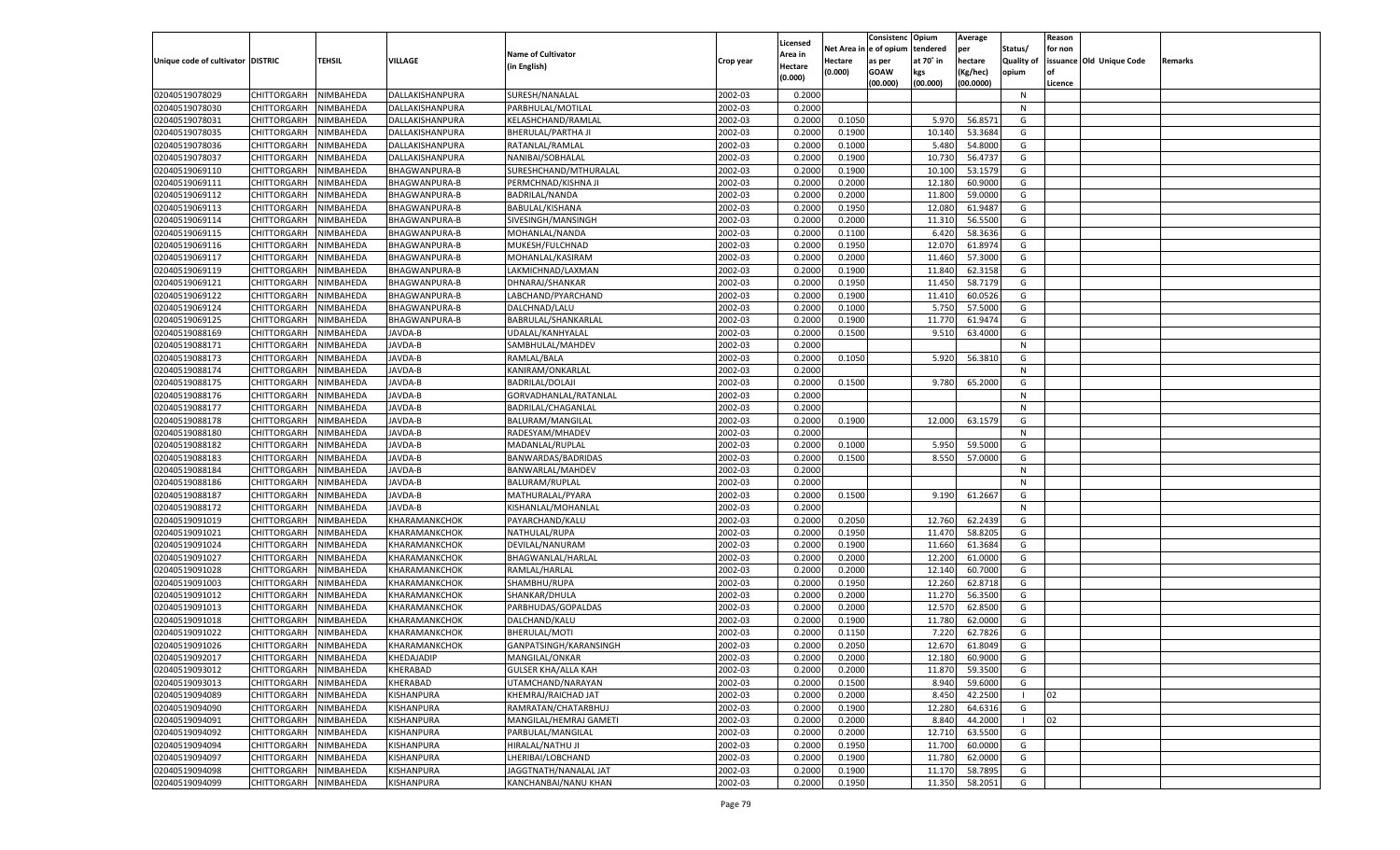|                                   |                       |                  |                 |                                       |           |                    |                  | Consistenc   | Opium     | Average   |                   | Reason  |                          |         |
|-----------------------------------|-----------------------|------------------|-----------------|---------------------------------------|-----------|--------------------|------------------|--------------|-----------|-----------|-------------------|---------|--------------------------|---------|
|                                   |                       |                  |                 | <b>Name of Cultivator</b>             |           | Licensed           | Net Area i       | n e of opium | tendered  | per       | Status/           | for non |                          |         |
| Unique code of cultivator DISTRIC |                       | TEHSIL           | VILLAGE         | (in English)                          | Crop year | Area in<br>Hectare | Hectare          | as per       | at 70° in | hectare   | <b>Quality of</b> |         | issuance Old Unique Code | Remarks |
|                                   |                       |                  |                 |                                       |           | (0.000)            | (0.000)          | <b>GOAW</b>  | kgs       | (Kg/hec)  | opium             |         |                          |         |
|                                   |                       |                  |                 |                                       |           |                    |                  | (00.000)     | (00.000)  | (00.0000) |                   | Licence |                          |         |
| 02040519094100                    | CHITTORGARH           | NIMBAHEDA        | KISHANPURA      | RAMDAS/NARAYANDAS                     | 2002-03   | 0.2000             | 0.2000           |              | 12.650    | 63.2500   | G                 |         |                          |         |
| 02040519094101                    | CHITTORGARH           | NIMBAHEDA        | KISHANPURA      | GORILAL/SHANKARLAL                    | 2002-03   | 0.2000             | 0.1900           |              | 10.600    | 55.7895   | G                 |         |                          |         |
| 02040519094102                    | CHITTORGARH           | NIMBAHEDA        | KISHANPURA      | CHATARBHUJ/NATHU                      | 2002-03   | 0.2000             | 0.2000           |              | 11.420    | 57.1000   | G                 |         |                          |         |
| 02040519094105                    | CHITTORGARH           | NIMBAHEDA        | KISHANPURA      | SHANKARLAL/SHRI RAM                   | 2002-03   | 0.2000             | 0.2000           |              | 11.360    | 56.8000   | G                 |         |                          |         |
| 02040519095054                    | CHITTORGARH           | NIMBAHEDA        | KOTADIKHURD     | MANGUSINGH/SHIVESINGH                 | 2002-03   | 0.2000             | 0.1000           |              | 5.500     | 55.0000   | G                 |         |                          |         |
| 02040519095055                    | CHITTORGARH           | NIMBAHEDA        | KOTADIKHURD     | SAMBHULAL/PERMCHAND                   | 2002-03   | 0.2000             | 0.1100           |              | 6.160     | 56.0000   | G                 |         |                          |         |
| 02040519095059                    | CHITTORGARH           | NIMBAHEDA        | KOTADIKHURD     | KANWARLAL/SHIVELAL                    | 2002-03   | 0.2000             | 0.2000           |              | 11.320    | 56.6000   | G                 |         |                          |         |
| 02040519095062                    | CHITTORGARH           | NIMBAHEDA        | KOTADIKHURD     | ARJUNSINGH/BHIMSINGH                  | 2002-03   | 0.2000             |                  |              |           |           | N                 |         |                          |         |
| 02040519095064                    | CHITTORGARH           | NIMBAHEDA        | KOTADIKHURD     | SOHANSINGH/SARDARSINGH                | 2002-03   | 0.2000             | 0.1000           |              | 5.760     | 57.6000   | G                 |         |                          |         |
| 02040519095067                    | CHITTORGARH           | NIMBAHEDA        | KOTADIKHURD     | NANURAM/GANGARAM                      | 2002-03   | 0.2000             | 0.1000           |              | 5.670     | 56.7000   | G                 |         |                          |         |
| 02040519095070                    | CHITTORGARH           | NIMBAHEDA        | KOTADIKHURD     | KARULAL/PIRTVIRAJ                     | 2002-03   | 0.2000             | 0.1000           |              | 5.840     | 58.4000   | G                 |         |                          |         |
| 02040519100239                    | CHITTORGARH           | NIMBAHEDA        | MANGROL-A       | MANGIBAI/RAMRATAN                     | 2002-03   | 0.2000             | 0.1600           |              | 8.850     | 55.3125   | G                 |         |                          |         |
| 02040519100240                    | CHITTORGARH           | NIMBAHEDA        | MANGROL-A       | VENIRAM/DOLATRAM JAT                  | 2002-03   | 0.2000             | 0.2000           |              | 12.000    | 60.0000   | G                 |         |                          |         |
| 02040519100241                    | CHITTORGARH           | NIMBAHEDA        | MANGROL-A       | KANKUBAI/VAJERAM                      | 2002-03   | 0.2000             | 0.1000           |              | 6.010     | 60.1000   | G                 |         |                          |         |
| 02040519100245                    | CHITTORGARH           | NIMBAHEDA        | MANGROL-A       | JAGDESH/NANDLAL                       | 2002-03   | 0.2000             |                  |              |           |           | N                 |         |                          |         |
| 02040519100247                    | CHITTORGARH           | NIMBAHEDA        | MANGROL-A       | KELASHPURI/ONKARPURI                  | 2002-03   | 0.2000             | 0.1000           |              | 5.430     | 54.3000   | G                 |         |                          |         |
| 02040519100248                    | CHITTORGARH           | NIMBAHEDA        | MANGROL-A       | LALKHA/AMIRKHA                        | 2002-03   | 0.2000             | 0.2000           |              | 7.890     | 39.4500   | $\blacksquare$    | 02      |                          |         |
| 02040519100249                    | CHITTORGARH           | NIMBAHEDA        | MANGROL-A       | BABUKHA/AMIRKHA                       | 2002-03   | 0.2000             | 0.1500           |              | 9.130     | 60.8667   | G                 |         |                          |         |
| 02040519100251                    | CHITTORGARH           | NIMBAHEDA        | MANGROL-A       | RAMRATAN/KHEMRAJ                      | 2002-03   | 0.2000             | 0.1000           |              | 6.870     | 68.7000   | G                 |         |                          |         |
| 02040519100255                    | CHITTORGARH           | NIMBAHEDA        | MANGROL-A       | RUPLAL/RAMLAL MEGWAL                  | 2002-03   | 0.2000             | 0.1100           |              | 6.260     | 56.9091   | G                 |         |                          |         |
| 02040519100257                    | CHITTORGARH           | NIMBAHEDA        | MANGROL-A       | <b>DOLLA/NARU BHIL</b>                | 2002-03   | 0.2000             | 0.2000           |              | 11.810    | 59.0500   | G                 |         |                          |         |
| 02040519100258                    | CHITTORGARH           | NIMBAHEDA        | MANGROL-A       | SHANTILAL/AMRATRAM JAT                | 2002-03   | 0.2000             | 0.1550           |              | 10.130    | 65.3548   | G                 |         |                          |         |
| 02040519100259                    | CHITTORGARH           | NIMBAHEDA        | MANGROL-A       | RAMLAL/KALU TELI                      | 2002-03   | 0.2000             |                  |              |           |           | N                 |         |                          |         |
| 02040519100260                    | CHITTORGARH           | NIMBAHEDA        | MANGROL-A       | SHANTILAL/MITHULAL KHUMAR             | 2002-03   | 0.2000             | 0.1500           |              | 10.280    | 68.5333   | G                 |         |                          |         |
| 02040519100261                    | CHITTORGARH           | NIMBAHEDA        | MANGROL-A       | LAXMAN/MULCHAND                       | 2002-03   | 0.2000             | 0.2050           |              | 12.050    | 58.7805   | G                 |         |                          |         |
| 02040519100262                    | CHITTORGARH           | NIMBAHEDA        | MANGROL-A       | SHKUR MO./RASHUL MO.                  | 2002-03   | 0.2000             | 0.2000           |              | 12.090    | 60.4500   | G                 |         |                          |         |
| 02040519100263                    | CHITTORGARH           | NIMBAHEDA        | MANGROL-A       | GOPALLAL/GAMNDIRAM                    | 2002-03   | 0.2000             | 0.1500           |              | 9.190     | 61.2667   | G                 |         |                          |         |
| 02040519100264                    | CHITTORGARH           | NIMBAHEDA        | MANGROL-A       | HIRALAL/DOLLA GADRI                   | 2002-03   | 0.2000             | 0.1900           |              | 11.510    | 60.5789   | G                 |         |                          |         |
| 02040519100267                    | CHITTORGARH           | NIMBAHEDA        | MANGROL-A       | SYAMPURI/ONKARPURI                    | 2002-03   | 0.2000             | 0.1000           |              | 5.470     | 54.7000   | G                 |         |                          |         |
| 02040519100268                    | CHITTORGARH           | NIMBAHEDA        | MANGROL-A       | <b>BARDICHAND/GISULAL</b>             | 2002-03   | 0.2000             | 0.1500           |              | 8.930     | 59.5333   | G                 |         |                          |         |
| 02040519100269                    | CHITTORGARH           | NIMBAHEDA        | MANGROL-A       | SAHNTILAL/NARU REGAR                  | 2002-03   | 0.2000             | 0.1800           |              | 9.640     | 53.5556   | G                 |         |                          |         |
| 02040519100271                    | CHITTORGARH           | NIMBAHEDA        | MANGROL-A       | RAMSINGH/KALURAM JAT                  | 2002-03   | 0.2000             | 0.1500           |              | 9.900     | 66.0000   | G                 |         |                          |         |
| 02040519100272                    | CHITTORGARH           | NIMBAHEDA        | MANGROL-A       | MOHANSINGH/KALURAM                    | 2002-03   | 0.2000             | 0.2050           |              | 12.610    | 61.5122   | G                 |         |                          |         |
| 02040519100273                    | CHITTORGARH           | NIMBAHEDA        | MANGROL-A       | BHERULAL/MODA JI                      | 2002-03   | 0.2000             |                  |              |           |           | N                 |         |                          |         |
| 02040519100275                    | CHITTORGARH           | NIMBAHEDA        | MANGROL-A       | SIVEPARKASH/RAMNARAYAN                | 2002-03   | 0.2000             | 0.2050           |              | 12.540    | 61.1707   | G                 |         |                          |         |
| 02040519100276                    | CHITTORGARH           | NIMBAHEDA        | MANGROL-A       | ASOKKHUMAR/ONKARLAL JAT               | 2002-03   | 0.2000             | 0.2000           |              | 12.840    | 64.2000   | G                 |         |                          |         |
| 02040519100277                    | CHITTORGARH           | NIMBAHEDA        | MANGROL-A       | SHANKARLAL/LALURAM                    | 2002-03   | 0.2000             | 0.1900           |              | 11.680    | 61.4737   | G                 |         |                          |         |
| 02040519100278                    | CHITTORGARH           | NIMBAHEDA        | MANGROL-A       | BHURALAL/MITHULAL                     | 2002-03   | 0.2000             | 0.2000           |              | 12.480    | 62.4000   | G                 |         |                          |         |
| 02040519104029                    | CHITTORGARH           | NIMBAHEDA        | MUNDAVLI        | UTTMCHAND/MOTILAL                     | 2002-03   | 0.2000             | 0.1900           |              | 11.160    | 58.7368   | G                 |         |                          |         |
| 02040519104030                    | CHITTORGARH           | NIMBAHEDA        | MUNDAVLI        | GASIRAM/BARDADHAKAD                   | 2002-03   | 0.2000             | 0.2000           |              | 11.220    | 56.1000   | G                 |         |                          |         |
| 02040519104031                    | CHITTORGARH           | NIMBAHEDA        | MUNDAVLI        | KISHANLAL/TULSIRAM                    | 2002-03   | 0.2000             | 0.0950           |              | 5.800     | 61.0526   | G                 |         |                          |         |
| 02040519104033                    | CHITTORGARH           | NIMBAHEDA        | MUNDAVLI        | HUKMICHAND/UDA MEGWAL                 | 2002-03   | 0.2000             | 0.1000           |              | 5.860     | 58.6000   | G                 |         |                          |         |
| 02040519104034                    | CHITTORGARH           | NIMBAHEDA        | MUNDAVLI        | JAYRAJ/TARACHAND                      | 2002-03   | 0.2000             | 0.2000           |              | 12.060    | 60.3000   | G                 |         |                          |         |
| 02040519104035                    | CHITTORGARH           | NIMBAHEDA        | MUNDAVLI        | KISHANLAL/GULABCHAND                  | 2002-03   | 0.2000             | 0.1900           |              | 11.160    | 58.7368   | G                 |         |                          |         |
| 02040519104037                    | CHITTORGARH           | NIMBAHEDA        | MUNDAVLI        | KELASIBAI/MADANLAI                    | 2002-03   | 0.2000             | 0.1550           |              | 9.370     | 60.4516   | G                 |         |                          |         |
| 02040519104041                    | CHITTORGARH NIMBAHEDA |                  | MUNDAVLI        | RADESYAM/MOTILAL                      | 2002-03   | 0.2000             | 0.2000           |              | 11.290    | 56.4500   | G                 |         |                          |         |
| 02040519104042                    | <b>CHITTORGARH</b>    | <b>NIMBAHEDA</b> | <b>MUNDAVLI</b> | RAMESWARLAL/UDAYLAL                   | 2002-03   | 0.2000             | 0.2000           |              | 12.150    | 60.7500   | G                 |         |                          |         |
| 02040519104043                    | CHITTORGARH           | NIMBAHEDA        | MUNDAVLI        | FTHESINGH/NHARSINGH                   | 2002-03   | 0.2000             | 0.1000           |              | 3.950     | 39.5000   | G                 | 04      |                          |         |
| 02040519104044                    | CHITTORGARH           | NIMBAHEDA        | MUNDAVLI        | MANGUSINGH/CHOGASINGH                 | 2002-03   | 0.2000             | 0.2000           |              | 11.290    | 56.4500   | G                 |         |                          |         |
| 02040519104045                    | CHITTORGARH           | NIMBAHEDA        | MUNDAVLI        | BABULAL/LAXMICHAND                    | 2002-03   | 0.2000             | 0.1950           |              | 9.740     | 49.9487   | G                 | 04      |                          |         |
| 02040519104049                    | CHITTORGARH           | NIMBAHEDA        | <b>MUNDAVLI</b> | SHURENDARSINGH/SAJJANSINGH            | 2002-03   | 0.2000             | 0.2000           |              | 11.520    | 57.6000   | G                 |         |                          |         |
| 02040519104050                    | <b>CHITTORGARH</b>    | NIMBAHEDA        |                 | PANNALAL/NATHU NAI                    | 2002-03   |                    |                  |              | 5.860     | 53.2727   | G                 |         |                          |         |
|                                   | <b>CHITTORGARH</b>    |                  | <b>MUNDAVLI</b> |                                       | 2002-03   | 0.2000<br>0.2000   | 0.1100<br>0.1900 |              |           |           |                   |         |                          |         |
| 02040519104058<br>02040519104060  |                       | NIMBAHEDA        | MUNDAVLI        | UDAYLAL/RAMLAL<br>GOPILAL/MEGA MEGWAL |           |                    |                  |              | 11.550    | 60.7895   | G                 |         |                          |         |
|                                   | CHITTORGARH           | NIMBAHEDA        | MUNDAVLI        |                                       | 2002-03   | 0.2000             | 0.1800           |              | 9.850     | 54.7222   | G                 |         |                          |         |
| 02040519104062                    | <b>CHITTORGARH</b>    | NIMBAHEDA        | <b>MUNDAVLI</b> | BHURALAL/GULABCHAND                   | 2002-03   | 0.2000             | 0.1900           |              | 10.790    | 56.7895   | G                 |         |                          |         |
| 02040519104063                    | <b>CHITTORGARH</b>    | NIMBAHEDA        | MUNDAVLI        | SIVELAL/BHAGWAN JI                    | 2002-03   | 0.2000             | 0.1950           |              | 10.850    | 55.6410   | G                 |         |                          |         |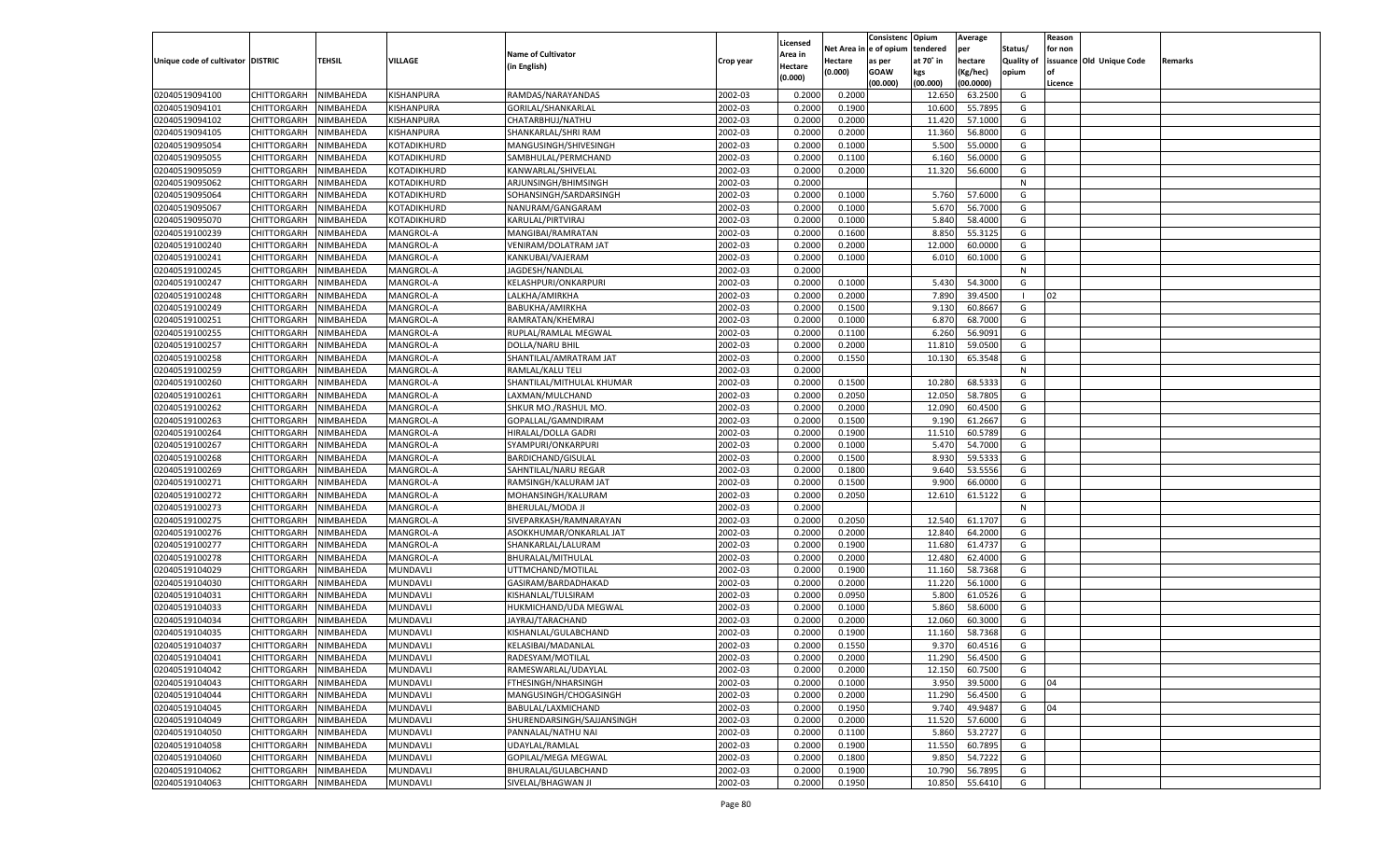|                                   |                    |               |                 |                           |           |                           |          | Consistenc  | Opium     | Average   |                   | Reason  |                          |         |
|-----------------------------------|--------------------|---------------|-----------------|---------------------------|-----------|---------------------------|----------|-------------|-----------|-----------|-------------------|---------|--------------------------|---------|
|                                   |                    |               |                 | <b>Name of Cultivator</b> |           | Licensed                  | Net Area | e of opium  | tendered  | per       | Status/           | for non |                          |         |
| Unique code of cultivator DISTRIC |                    | <b>TEHSIL</b> | VILLAGE         | (in English)              | Crop year | <b>Area in</b><br>Hectare | Hectare  | as per      | at 70° in | hectare   | <b>Quality of</b> |         | issuance Old Unique Code | Remarks |
|                                   |                    |               |                 |                           |           | (0.000)                   | (0.000)  | <b>GOAW</b> | kgs       | (Kg/hec)  | opium             |         |                          |         |
|                                   |                    |               |                 |                           |           |                           |          | (00.000)    | (00.000)  | (00.0000) |                   | Licence |                          |         |
| 02040519104065                    | CHITTORGARH        | NIMBAHEDA     | MUNDAVLI        | DHANRAJ/NANALAL           | 2002-03   | 0.2000                    | 0.2050   |             | 11.690    | 57.0244   | G                 |         |                          |         |
| 02040519104066                    | CHITTORGARH        | NIMBAHEDA     | MUNDAVLI        | DEVILAL/NARAYANJI         | 2002-03   | 0.2000                    | 0.1950   |             | 9.060     | 46.461    | - 1               | 02      |                          |         |
| 02040519104068                    | CHITTORGARH        | NIMBAHEDA     | MUNDAVLI        | RAMLAL/MEGA               | 2002-03   | 0.2000                    | 0.2050   |             | 12.110    | 59.0732   | G                 |         |                          |         |
| 02040519104064                    | CHITTORGARH        | NIMBAHEDA     | MUNDAVLI        | SOBHALAL/BHNWARLAL        | 2002-03   | 0.2000                    | 0.1900   |             | 12.320    | 64.8421   | G                 |         |                          |         |
| 02040519104053                    | CHITTORGARH        | NIMBAHEDA     | MUNDAVLI        | DEVILAL/MOTILAL           | 2002-03   | 0.2000                    | 0.1050   |             | 6.23      | 59.3333   | G                 |         |                          |         |
| 02040519104057                    | CHITTORGARH        | NIMBAHEDA     | MUNDAVLI        | HUKMICHAND/TARACHAND      | 2002-03   | 0.2000                    | 0.0950   |             | 5.830     | 61.3684   | G                 |         |                          |         |
| 02040519104059                    | CHITTORGARH        | NIMBAHEDA     | MUNDAVLI        | MANGILAL/SHANKARLAL       | 2002-03   | 0.2000                    | 0.1300   |             | 7.13(     | 54.8462   | G                 |         |                          |         |
| 02040519104069                    | CHITTORGARH        | NIMBAHEDA     | MUNDAVLI        | <b>BAGDIRAM/SHIVE LAL</b> | 2002-03   | 0.2000                    | 0.1000   |             | 5.830     | 58.3000   | G                 |         |                          |         |
| 02040519100227                    | CHITTORGARH        | NIMBAHEDA     | MANGROL-C       | NSHIRSHA/KHUNKA SHA       | 2002-03   | 0.2000                    | 0.1000   |             | 5.900     | 59.0000   | G                 |         |                          |         |
| 02040519100225                    | CHITTORGARH        | NIMBAHEDA     | MANGROL-C       | PARBHULAL/GOKAL SUTHAR    | 2002-03   | 0.2000                    | 0.1500   |             | 9.760     | 65.0667   | G                 |         |                          |         |
| 02040519100228                    | CHITTORGARH        | NIMBAHEDA     | MANGROL-C       | KHANYALAL/SANTILAL TELI   | 2002-03   | 0.2000                    | 0.2100   |             | 10.33     | 49.1905   | G                 | 04      |                          |         |
| 02040519100230                    | CHITTORGARH        | NIMBAHEDA     | MANGROL-C       | SADIK MO./KHAJU JI        | 2002-03   | 0.2000                    | 0.1900   |             | 11.390    | 59.9474   | G                 |         |                          |         |
| 02040519100231                    | CHITTORGARH        | NIMBAHEDA     | MANGROL-C       | PURANAML/SHANKARLAL       | 2002-03   | 0.2000                    | 0.1550   |             | 9.090     | 58.6452   | G                 |         |                          |         |
| 02040519100234                    | CHITTORGARH        | NIMBAHEDA     | MANGROL-C       | HAKIMKAH/GASI KHA         | 2002-03   | 0.2000                    | 0.1050   |             | 5.520     | 52.5714   | G                 |         |                          |         |
| 02040519100235                    | CHITTORGARH        | NIMBAHEDA     | MANGROL-C       | <b>KESURAM/UDA DHOBI</b>  | 2002-03   | 0.2000                    | 0.1500   |             | 6.500     | 43.3333   | - 1               | 02      |                          |         |
| 02040519100236                    | CHITTORGARH        | NIMBAHEDA     | MANGROL-C       | RAMLAL/CHAMPALAL          | 2002-03   | 0.2000                    | 0.1000   |             | 5.460     | 54.6000   | G                 |         |                          |         |
| 02040519100237                    | CHITTORGARH        | NIMBAHEDA     | MANGROL-C       | RAMESWAR/MANGILAL         | 2002-03   | 0.2000                    | 0.1900   |             | 11.020    | 58.0000   | G                 |         |                          |         |
| 02040519100238                    | CHITTORGARH        | NIMBAHEDA     | MANGROL-C       | <b>BABRU/GISA GADRI</b>   | 2002-03   | 0.2000                    | 0.2000   |             | 12.660    | 63.3000   | G                 |         |                          |         |
| 02040519100243                    | CHITTORGARH        | NIMBAHEDA     | MANGROL-C       | RADESYAM/BHAGWANLAL       | 2002-03   | 0.2000                    | 0.1600   |             | 9.070     | 56.687    | G                 |         |                          |         |
| 02040519100246                    | CHITTORGARH        | NIMBAHEDA     | MANGROL-C       | SYAMLAL/DALCHAND          | 2002-03   | 0.2000                    | 0.1800   |             | 11.020    | 61.2222   | G                 |         |                          |         |
| 02040519100252                    | CHITTORGARH        | NIMBAHEDA     | MANGROL-C       | BANWARLAL/LALURAM SHARMA  | 2002-03   | 0.2000                    | 0.2050   |             | 12.170    | 59.3659   | G                 |         |                          |         |
| 02040519100253                    | CHITTORGARH        | NIMBAHEDA     | MANGROL-C       | MANGILAL/MOHANLAL SHARMA  | 2002-03   | 0.2000                    | 0.1550   |             | 9.150     | 59.0323   | G                 |         |                          |         |
| 02040519100266                    | CHITTORGARH        | NIMBAHEDA     | MANGROL-C       | TOLIRAM/CHAGANLAL GUJAR   | 2002-03   | 0.2000                    | 0.2050   |             | 12.060    | 58.829    | G                 |         |                          |         |
| 02040519100280                    | CHITTORGARH        | NIMBAHEDA     | MANGROL-C       | UDYRAM/PURA JI MEENA      | 2002-03   | 0.2000                    | 0.1750   |             | 2.520     | 14.4000   | G                 | 04      |                          |         |
| 02040519100224                    | CHITTORGARH        | NIMBAHEDA     | MANGROL-C       | GOPALLAL/LALUJI GUJAR     | 2002-03   | 0.2000                    | 0.1950   |             | 11.990    | 61.4872   | G                 |         |                          |         |
| 02040519100229                    | CHITTORGARH        | NIMBAHEDA     | MANGROL-C       | DOLATGIRI/MOHANGIRI       | 2002-03   | 0.2000                    | 0.1400   |             | 7.500     | 53.5714   | G                 |         |                          |         |
| 02040519100256                    | CHITTORGARH        | NIMBAHEDA     | MANGROL-C       | PERMCHAND/GISU GADRI      | 2002-03   | 0.2000                    | 0.1900   |             | 11.707    | 61.6158   | G                 |         |                          |         |
| 02040519100222                    | CHITTORGARH        | NIMBAHEDA     | MANGROL-C       | OMPARKASH/BANSILAL        | 2002-03   | 0.2000                    | 0.2000   |             | 13.390    | 66.9500   | G                 |         |                          |         |
| 02040519117044                    | CHITTORGARH        | NIMBAHEDA     | SENGVA          | PAPULAL/UDA               | 2002-03   | 0.2000                    | 0.2000   |             | 11.920    | 59.6000   | G                 |         |                          |         |
| 02040519117046                    | CHITTORGARH        | NIMBAHEDA     | SENGVA          | SHAMBULAL/BARDICHAND      | 2002-03   | 0.2000                    | 0.1550   |             | 7.860     | 50.7097   | G                 | 04      |                          |         |
| 02040519117050                    | CHITTORGARH        | NIMBAHEDA     | SENGVA          | KALURAM/NARAYAN           | 2002-03   | 0.2000                    | 0.1000   |             | 6.380     | 63.8000   | G                 |         |                          |         |
| 02040518001001                    | CHITTORGARH        | DUNGLA        | ALAKHEDI        | BALKISHAN/LAXMAN          | 2002-03   | 0.2000                    | 0.1900   |             | 11.910    | 62.6842   | G                 |         |                          |         |
| 02040518001002                    | CHITTORGARH        | <b>DUNGLA</b> | ALAKHEDI        | LAXMINARAYAN/CHATARBHUJ   | 2002-03   | 0.2000                    | 0.2000   |             | 11.860    | 59.3000   | G                 |         |                          |         |
| 02040518001003                    | CHITTORGARH        | DUNGLA        | ALAKHEDI        | TOLIRAM/OUNKAR            | 2002-03   | 0.2000                    | 0.1900   |             | 11.540    | 60.7368   | G                 |         |                          |         |
| 02040518001005                    | <b>CHITTORGARH</b> | <b>DUNGLA</b> | ALAKHEDI        | GEHARILAL/LAXMAN          | 2002-03   | 0.2000                    | 0.1850   |             | 11.57     | 62.5405   | G                 |         |                          |         |
| 02040518001006                    | CHITTORGARH        | <b>DUNGLA</b> | ALAKHEDI        | MOHANLAL/LAXMAN           | 2002-03   | 0.2000                    | 0.1850   |             | 11.490    | 62.1081   | G                 |         |                          |         |
| 02040518001007                    |                    | <b>DUNGLA</b> | ALAKHEDI        |                           | 2002-03   | 0.2000                    | 0.1550   |             |           | 56.0645   | G                 |         |                          |         |
|                                   | CHITTORGARH        |               |                 | MULCHAND/OUNKAR           |           |                           |          |             | 8.69      |           |                   |         |                          |         |
| 02040518001008                    | CHITTORGARH        | DUNGLA        | ALAKHEDI        | MADHULAL/KUBHCHAND        | 2002-03   | 0.2000                    | 0.1900   |             | 10.980    | 57.7895   | G                 |         |                          |         |
| 02040518001009                    | <b>CHITTORGARH</b> | <b>DUNGLA</b> | ALAKHEDI        | BHANWARLAL/TECKCHAND      | 2002-03   | 0.2000                    |          |             |           |           | N                 |         |                          |         |
| 02040518001011<br>02040518001013  | CHITTORGARH        | DUNGLA        | ALAKHEDI        | KYALILAL/HEERALAL         | 2002-03   | 0.2000                    | 0.1900   |             | 11.360    | 59.7895   | G                 |         |                          |         |
|                                   | <b>CHITTORGARH</b> | <b>DUNGLA</b> | ALAKHEDI        | GOPILAL/KISHNA            | 2002-03   | 0.2000                    | 0.1950   |             | 11.12     | 57.0256   | G                 |         |                          |         |
| 02040518001015                    | CHITTORGARH        | DUNGLA        | ALAKHEDI        | SHANKERLAL/LAXMAN         | 2002-03   | 0.2000                    | 0.1900   |             | 10.74     | 56.5263   | G                 |         |                          |         |
| 02040518001020                    | CHITTORGARH        | <b>DUNGLA</b> | ALAKHEDI        | KALURAM/OUNKAR            | 2002-03   | 0.2000                    | 0.1900   |             | 11.940    | 62.8421   | G                 |         |                          |         |
| 02040518001023                    | CHITTORGARH        | DUNGLA        | ALAKHEDI        | MANGYA/KERING             | 2002-03   | 0.2000                    |          |             |           |           | N                 |         |                          |         |
| 02040518001025                    | CHITTORGARH        | <b>DUNGLA</b> | ALAKHEDI        | GORILAL/UDAILAL           | 2002-03   | 0.2000                    | 0.1000   |             | 5.320     | 53.2000   | G                 |         |                          |         |
| 02040518001027                    | CHITTORGARH DUNGLA |               | <b>ALAKHEDI</b> | GOPLSINGH/RAMSINGH        | 2002-03   | 0.2000                    | 0.1950   |             | 11.350    | 58.2051   | G                 |         |                          |         |
| 02040518001030                    | <b>CHITTORGARH</b> | <b>DUNGLA</b> | ALAKHEDI        | LAXMAN/SHOBHALAL          | 2002-03   | 0.2000                    | 0.1900   |             | 11.520    | 60.6316   | G                 |         |                          |         |
| 02040518001031                    | <b>CHITTORGARH</b> | <b>DUNGLA</b> | ALAKHEDI        | RATNLAL/JYOTICHAND        | 2002-03   | 0.2000                    | 0.1900   |             | 11.100    | 58.4211   | G                 |         |                          |         |
| 02040518001036                    | <b>CHITTORGARH</b> | <b>DUNGLA</b> | ALAKHEDI        | MANGILAL/NANALAL          | 2002-03   | 0.2000                    | 0.1900   |             | 10.870    | 57.2105   | G                 |         |                          |         |
| 02040518001038                    | <b>CHITTORGARH</b> | <b>DUNGLA</b> | ALAKHEDI        | KESARSINGH/RAMSINGH       | 2002-03   | 0.2000                    | 0.1850   |             | 10.480    | 56.6486   | G                 |         |                          |         |
| 02040518001041                    | <b>CHITTORGARH</b> | <b>DUNGLA</b> | ALAKHEDI        | BHANWARLAL/HEERALAL       | 2002-03   | 0.2000                    | 0.1400   |             | 8.520     | 60.8571   | G                 |         |                          |         |
| 02040518001042                    | <b>CHITTORGARH</b> | <b>DUNGLA</b> | ALAKHEDI        | JAGNANTHIBAI/JYOTICHAND   | 2002-03   | 0.2000                    | 0.1800   |             | 10.820    | 60.1111   | G                 |         |                          |         |
| 02040518002001                    | <b>CHITTORGARH</b> | <b>DUNGLA</b> | AALOD           | <b>VARDI BAI/OUNKAR</b>   | 2002-03   | 0.2000                    | 0.2000   |             | 1.180     | 5.9000    | $\blacksquare$    | 02      |                          |         |
| 02040518002007                    | <b>CHITTORGARH</b> | <b>DUNGLA</b> | AALOD           | SORAM DAS/LAXMAN DAS      | 2002-03   | 0.2000                    |          |             |           |           | F.                |         |                          |         |
| 02040518002011                    | <b>CHITTORGARH</b> | <b>DUNGLA</b> | AALOD           | BHURI BAI/DALI CHAND      | 2002-03   | 0.2000                    | 0.1800   |             | 11.380    | 63.2222   | G                 |         |                          |         |
| 02040518002016                    | CHITTORGARH        | <b>DUNGLA</b> | AALOD           | <b>OUNKAR LAL/NANA</b>    | 2002-03   | 0.2000                    | 0.2000   |             | 11.330    | 56.6500   | G                 |         |                          |         |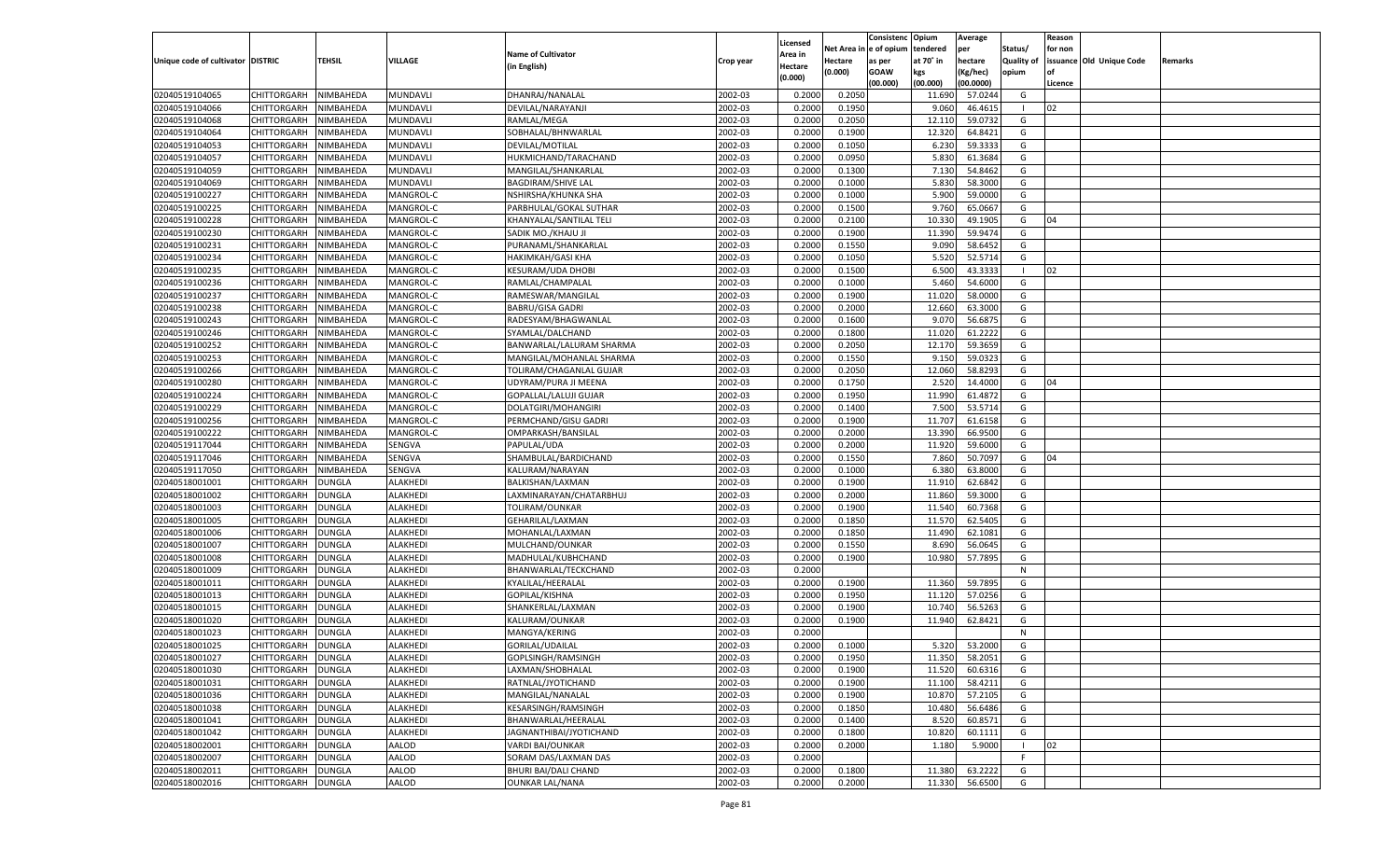|                                   |                    |               |                         |                            |           | Licensed       |            | Consistenc Opium |           | Average   |                   | Reason  |                          |                |
|-----------------------------------|--------------------|---------------|-------------------------|----------------------------|-----------|----------------|------------|------------------|-----------|-----------|-------------------|---------|--------------------------|----------------|
|                                   |                    |               |                         | <b>Name of Cultivator</b>  |           | <b>Area in</b> | Net Area i | n  e of opium    | tendered  | per       | Status/           | for non |                          |                |
| Unique code of cultivator DISTRIC |                    | <b>TEHSIL</b> | VILLAGE                 | (in English)               | Crop year | Hectare        | Hectare    | as per           | at 70° in | hectare   | <b>Quality of</b> |         | issuance Old Unique Code | <b>Remarks</b> |
|                                   |                    |               |                         |                            |           | (0.000)        | (0.000)    | <b>GOAW</b>      | kgs       | (Kg/hec)  | opium             |         |                          |                |
|                                   |                    |               |                         |                            |           |                |            | (00.000)         | (00.000)  | (00.0000) |                   | Licence |                          |                |
| 02040518002017                    | CHITTORGARH        | <b>DUNGLA</b> | AALOD                   | RAM LAL/CHRCHI BAI         | 2002-03   | 0.2000         | 0.2000     |                  | 10.99     | 54.9500   | G                 |         |                          |                |
| 02040518002020                    | CHITTORGARH        | DUNGLA        | AALOD                   | SHANKAR LAL/DOLA           | 2002-03   | 0.2000         | 0.2100     |                  | 11.850    | 56.4286   | G                 |         |                          |                |
| 02040518002021                    | CHITTORGARH        | DUNGLA        | AALOD                   | MOHAN LAL/SHANKAR LAL      | 2002-03   | 0.2000         |            |                  |           |           | N                 |         |                          |                |
| 02040518003002                    | CHITTORGARH        | DUNGLA        | ARNED                   | <b>OUNKAR / BHOLA</b>      | 2002-03   | 0.2000         | 0.1000     |                  | 6.200     | 62.0000   | G                 |         |                          |                |
| 02040518003003                    | CHITTORGARH        | <b>DUNGLA</b> | ARNED                   | RAM NARAYAN/DEVA           | 2002-03   | 0.2000         | 0.2100     |                  | 13.62     | 64.8571   | G                 |         |                          |                |
| 02040518003004                    | CHITTORGARH        | DUNGLA        | ARNED                   | CHOGA LAL/SHVA JANVA       | 2002-03   | 0.2000         | 0.1850     |                  | 13.310    | 71.9459   | G                 |         |                          |                |
| 02040518003005                    | CHITTORGARH        | DUNGLA        | ARNED                   | GOKEL/JHECHAND             | 2002-03   | 0.2000         | 0.1050     |                  | 6.500     | 61.9048   | G                 |         |                          |                |
| 02040518003006                    | CHITTORGARH        | DUNGLA        | ARNED                   | LAXMAN/BABRU               | 2002-03   | 0.2000         | 0.1500     |                  | 8.400     | 56.0000   | G                 |         |                          |                |
| 02040518003008                    | CHITTORGARH        | <b>DUNGLA</b> | ARNED                   | DALCHAND/NARAYAN           | 2002-03   | 0.2000         | 0.2100     |                  | 14.09     | 67.0952   | G                 |         |                          |                |
| 02040518003009                    | CHITTORGARH        | DUNGLA        | ARNED                   | SHRI LAL/BHURA JANVA       | 2002-03   | 0.2000         | 0.1950     |                  | 11.11     | 56.9744   | G                 |         |                          |                |
| 02040518003010                    | CHITTORGARH        | DUNGLA        | ARNED                   | HUKMI CHAND/MATURA LAL     | 2002-03   | 0.2000         | 0.1000     |                  | 6.190     | 61.9000   | G                 |         |                          |                |
| 02040518003011                    | CHITTORGARH        | DUNGLA        | ARNED                   | SHAMBHU LAL/OUNKAR LAL     | 2002-03   | 0.2000         | 0.1050     |                  | 6.560     | 62.4762   | G                 |         |                          |                |
| 02040518003013                    | CHITTORGARH        | DUNGLA        | ARNED                   | GOPI/SHVA                  | 2002-03   | 0.2000         | 0.1500     |                  | 9.640     | 64.2667   | G                 |         |                          |                |
| 02040518003016                    | CHITTORGARH        | DUNGLA        | ARNED                   | JAGNNTH/KANIRAM            | 2002-03   | 0.2000         | 0.1950     |                  | 13.000    | 66.6667   | G                 |         |                          |                |
| 02040518003019                    | CHITTORGARH        | DUNGLA        | ARNED                   | DALLI CHAND/GANGA RAM      | 2002-03   | 0.2000         | 0.1500     |                  | 8.460     | 56.4000   | G                 |         |                          |                |
| 02040518003022                    | CHITTORGARH        | DUNGLA        | ARNED                   | DAL CHAND/PEMA             | 2002-03   | 0.2000         | 0.1450     |                  | 8.27      | 57.0345   | G                 |         |                          |                |
| 02040518003023                    | CHITTORGARH        | DUNGLA        | ARNED                   | BADAMI BAI/OUNKAR JI       | 2002-03   | 0.2000         | 0.1000     |                  | 6.120     | 61.2000   | G                 |         |                          |                |
| 02040518003028                    | CHITTORGARH        | DUNGLA        | ARNED                   | KISHAN LAL/BHAGVAN         | 2002-03   | 0.2000         | 0.1900     |                  | 11.830    | 62.2632   | G                 |         |                          |                |
| 02040518003031                    | CHITTORGARH        | DUNGLA        | ARNED                   | PANNALAL/JAGANNATH         | 2002-03   | 0.2000         | 0.2000     |                  | 11.820    | 59.1000   | G                 |         |                          |                |
| 02040518003032                    | CHITTORGARH        | DUNGLA        | ARNED                   | POKHAR LAL/CHTRBHUJ        | 2002-03   | 0.2000         | 0.1000     |                  | 6.570     | 65.7000   | G                 |         |                          |                |
| 02040518003035                    | CHITTORGARH        | DUNGLA        | ARNED                   | NARAYAN/PREM JI            | 2002-03   | 0.2000         | 0.2000     |                  | 9.660     | 48.3000   | G                 | 04      |                          |                |
| 02040518003038                    | CHITTORGARH        | DUNGLA        | ARNED                   | SHOHANI BAI/DOLATRAM       | 2002-03   | 0.2000         | 0.1150     |                  | 6.620     | 57.5652   | G                 |         |                          |                |
| 02040518003045                    | CHITTORGARH        | DUNGLA        | ARNED                   | HUKMI CHAND/BHANWAR LAL    | 2002-03   | 0.2000         | 0.1050     |                  | 6.650     | 63.3333   | G                 |         |                          |                |
| 02040518003046                    | CHITTORGARH        | DUNGLA        | ARNED                   | <b>GOTAM PURI/RAM PURI</b> | 2002-03   | 0.2000         | 0.1500     |                  | 9.480     | 63.2000   | G                 |         |                          |                |
| 02040518003047                    | CHITTORGARH        | DUNGLA        | ARNED                   | KISHAN LAL/PRTHVI RAJ      | 2002-03   | 0.2000         | 0.1450     |                  | 8.810     | 60.7586   | G                 |         |                          |                |
| 02040518003049                    | CHITTORGARH        | DUNGLA        | ARNED                   | JAGNNTH/TULSI RAM          | 2002-03   | 0.2000         | 0.1000     |                  | 6.900     | 69.0000   | G                 |         |                          |                |
| 02040518003050                    | CHITTORGARH        | DUNGLA        | ARNED                   | <b>BHANWAR LAL/BHURA</b>   | 2002-03   | 0.2000         | 0.2000     |                  | 11.550    | 57.7500   | G                 |         |                          |                |
| 02040518003051                    | CHITTORGARH        | DUNGLA        | ARNED                   | <b>HEERA/MODA</b>          | 2002-03   | 0.2000         | 0.1100     |                  | 6.610     | 60.0909   | G                 |         |                          |                |
| 02040518003055                    | CHITTORGARH        | DUNGLA        | ARNED                   | BADRI LAL/BHANWAR LAL      | 2002-03   | 0.2000         | 0.1000     |                  | 6.140     | 61.4000   | G                 |         |                          |                |
| 02040518003056                    | CHITTORGARH        | DUNGLA        | ARNED                   | OUNKAR/UDHA                | 2002-03   | 0.2000         | 0.1050     |                  | 7.240     | 68.9524   | G                 |         |                          |                |
| 02040518003057                    | CHITTORGARH        | DUNGLA        | ARNED                   | MOHAN PURI/MADHO PURI      | 2002-03   | 0.2000         | 0.1000     |                  | 5.830     | 58.3000   | G                 |         |                          |                |
| 02040518003058                    | CHITTORGARH        | DUNGLA        | ARNED                   | CHAGAN LAL/BHANA           | 2002-03   | 0.2000         | 0.1050     |                  | 6.420     | 61.1429   | G                 |         |                          |                |
| 02040518004002                    | CHITTORGARH        | DUNGLA        | ARTHALA                 | GOPAL/KALU                 | 2002-03   | 0.2000         | 0.0800     |                  | 4.770     | 59.6250   | G                 |         |                          |                |
|                                   |                    |               |                         |                            | 2002-03   |                |            |                  | 9.980     |           | G                 |         |                          |                |
| 02040518004014                    | CHITTORGARH        | DUNGLA        | ARTHALA                 | AMARA/ROOPA                |           | 0.2000         | 0.1750     |                  |           | 57.0286   |                   |         |                          |                |
| 02040518005003                    | CHITTORGARH        | DUNGLA        | <b>BADVAI</b>           | PRTHVIRAJ/NANDA            | 2002-03   | 0.1000         | 0.1000     |                  | 6.840     | 68.4000   | G                 |         |                          |                |
| 02040518005001                    | CHITTORGARH        | DUNGLA        | <b>BADVAI</b>           | ANSAR BAI/VARDI CHAND      | 2002-03   | 0.2000         | 0.1900     |                  | 11.360    | 59.7895   | G                 |         |                          |                |
| 02040518005006                    | CHITTORGARH        | DUNGLA        | <b>BADVAI</b>           | <b>BANSI LAL/LACHI RAM</b> | 2002-03   | 0.1000         | 0.1000     |                  | 6.13      | 61.3000   | G                 |         |                          |                |
| 02040518005010                    | CHITTORGARH        | DUNGLA        | <b>BADVAI</b>           | OUNKAR LAL/AASARAM         | 2002-03   | 0.2000         | 0.1950     |                  | 11.240    | 57.6410   | G                 |         |                          |                |
| 02040518005011                    | CHITTORGARH        | DUNGLA        | <b>BADVAI</b>           | GOPI LAL/OUNKAR            | 2002-03   | 0.1500         |            |                  |           |           | N                 |         |                          |                |
| 02040518005013                    | CHITTORGARH        | DUNGLA        | <b>BADVAI</b>           | MANGI LAL/KHESYA           | 2002-03   | 0.1000         | 0.1000     |                  | 5.800     | 58.0000   | G                 |         |                          |                |
| 02040518005014                    | CHITTORGARH        | DUNGLA        | <b>BADVAI</b>           | <b>GASI LAL/NATHU LAL</b>  | 2002-03   | 0.2000         | 0.1900     |                  | 10.680    | 56.2105   | G                 |         |                          |                |
| 02040518005020                    | CHITTORGARH        | DUNGLA        | <b>BADVAI</b>           | <b>GENESH/RUP LAL</b>      | 2002-03   | 0.2000         | 0.1950     |                  | 11.570    | 59.3333   | G                 |         |                          |                |
| 02040518005022                    | CHITTORGARH        | DUNGLA        | <b>BADVAI</b>           | KALU LAL/NAVLA             | 2002-03   | 0.2000         | 0.2000     |                  | 11.650    | 58.2500   | G                 |         |                          |                |
| 02040518005030                    | CHITTORGARH        | DUNGLA        | <b>BADVAI</b>           | KISHAN LAL/MOTI LAL        | 2002-03   | 0.2000         | 0.1500     |                  | 9.280     | 61.8667   | G                 |         |                          |                |
| 02040518005031                    | CHITTORGARH        | DUNGLA        | <b>BADVAI</b>           | SHANKER LAL/LALA           | 2002-03   | 0.2000         | 0.2000     |                  | 9.830     | 49.1500   | G                 | 04      |                          |                |
| 02040518005029                    | CHITTORGARH        | <b>DUNGLA</b> | <b>BADVAI</b>           | PEMA/OUNKAR LAL            | 2002-03   | 0.2000         | 0.1900     |                  | 11.360    | 59.7895   | G                 |         |                          |                |
| 02040518006002                    | CHITTORGARH        | <b>DUNGLA</b> | <b>BAGPURA</b>          | BHANA/DEVA                 | 2002-03   | 0.2000         | 0.1900     |                  | 10.760    | 56.6316   | G                 |         |                          |                |
| 02040518006006                    | CHITTORGARH        | <b>DUNGLA</b> | <b>BAGPURA</b>          | RAM LAL/BHEEMA             | 2002-03   | 0.2000         |            |                  |           |           | N                 |         |                          |                |
| 02040518007001                    | <b>CHITTORGARH</b> | <b>DUNGLA</b> | BHANAKHEDI              | LAXMILAL/OUNKAR            | 2002-03   | 0.2000         | 0.1900     |                  | 11.150    | 58.6842   | G                 |         |                          |                |
| 02040518007006                    | <b>CHITTORGARH</b> | <b>DUNGLA</b> | BHANAKHEDI              | NANALAL/SUKHLAL            | 2002-03   | 0.2000         | 0.1950     |                  | 10.770    | 55.2308   | G                 |         |                          |                |
| 02040518007007                    | CHITTORGARH        | <b>DUNGLA</b> | BHANAKHEDI              | KISHANLAL/HEERALAL         | 2002-03   | 0.2000         | 0.2000     |                  | 11.480    | 57.4000   | G                 |         |                          |                |
| 02040518007008                    | CHITTORGARH        | <b>DUNGLA</b> | BHANAKHEDI              | LAXMICHAND/GASHI           | 2002-03   | 0.2000         | 0.1900     |                  | 11.890    | 62.5789   | G                 |         |                          |                |
| 02040518007010                    | <b>CHITTORGARH</b> | <b>DUNGLA</b> | BHANAKHEDI              | VENDIRAM/SHAMBHU           | 2002-03   | 0.2000         | 0.1900     |                  | 10.850    | 57.1053   | G                 |         |                          |                |
| 02040518008002                    | <b>CHITTORGARH</b> | DUNGLA        | <b>BHATOLI BAGRIYAN</b> | KISHAN LAL/GASHI LAL       | 2002-03   | 0.2000         | 0.1500     |                  | 9.650     | 64.3333   | G                 |         |                          |                |
| 02040518008003                    | CHITTORGARH        | <b>DUNGLA</b> | <b>BHATOLI BAGRIYAN</b> | UDAI LAL/GASHI LAL         | 2002-03   | 0.2000         | 0.1000     |                  | 6.520     | 65.2000   | G                 |         |                          |                |
| 02040518008004                    | CHITTORGARH        | <b>DUNGLA</b> | <b>BHATOLI BAGRIYAN</b> | SHANKER LAL/VENDA          | 2002-03   | 0.2000         | 0.0950     |                  | 5.730     | 60.3158   | G                 |         |                          |                |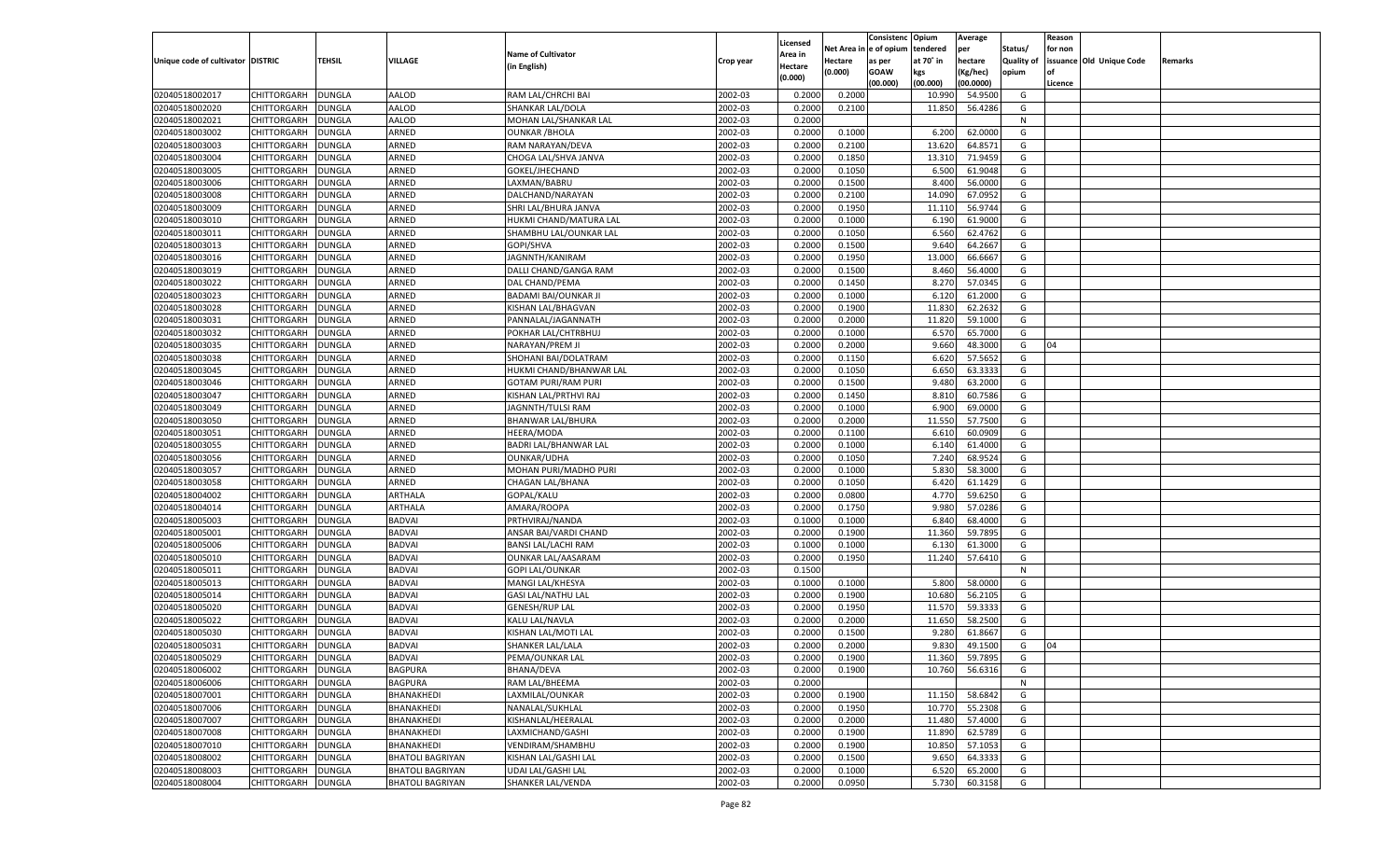|                                   |                    |               |                         |                                  |           |                    |                  | Consistenc   | Opium     | Average   |                   | Reason  |                          |         |
|-----------------------------------|--------------------|---------------|-------------------------|----------------------------------|-----------|--------------------|------------------|--------------|-----------|-----------|-------------------|---------|--------------------------|---------|
|                                   |                    |               |                         |                                  |           | Licensed           | Net Area iı      | n e of opium | tendered  | per       | Status/           | for non |                          |         |
| Unique code of cultivator DISTRIC |                    | TEHSIL        | <b>VILLAGE</b>          | <b>Name of Cultivator</b>        | Crop year | Area in            | Hectare          | as per       | at 70° in | hectare   | <b>Quality of</b> |         | issuance Old Unique Code | Remarks |
|                                   |                    |               |                         | (in English)                     |           | Hectare<br>(0.000) | (0.000)          | <b>GOAW</b>  | kgs       | (Kg/hec)  | opium             |         |                          |         |
|                                   |                    |               |                         |                                  |           |                    |                  | (00.000)     | (00.000)  | (00.0000) |                   | Licence |                          |         |
| 02040518008006                    | CHITTORGARH        | <b>DUNGLA</b> | <b>BHATOLI BAGRIYAN</b> | BHERU NATH/KAJOD NATH            | 2002-03   | 0.2000             | 0.1500           |              | 9.390     | 62.6000   | G                 |         |                          |         |
| 02040518008007                    | CHITTORGARH        | DUNGLA        | <b>BHATOLI BAGRIYAN</b> | DEVA/DALI CHAND                  | 2002-03   | 0.2000             | 0.1800           |              | 11.760    | 65.3333   | G                 |         |                          |         |
| 02040518008008                    | CHITTORGARH        | DUNGLA        | <b>BHATOLI BAGRIYAN</b> | PYARA/CHENA                      | 2002-03   | 0.2000             | 0.1000           |              | 6.150     | 61.5000   | G                 |         |                          |         |
| 02040518009021                    | CHITTORGARH        | DUNGLA        | <b>BHATOLI GUJRAN</b>   | <b>HAJARI/BHERA</b>              | 2002-03   | 0.2000             | 0.2000           |              | 11.770    | 58.8500   | G                 |         |                          |         |
| 02040518009002                    | CHITTORGARH        | DUNGLA        | <b>BHATOLI GUJRAN</b>   | RATAN/NARAYAN                    | 2002-03   | 0.2000             | 0.1950           |              | 12.250    | 62.8205   | G                 |         |                          |         |
| 02040518009004                    | CHITTORGARH        | DUNGLA        | <b>BHATOLI GUJRAN</b>   | NARAYN BAI/LAXMAN                | 2002-03   | 0.2000             | 0.1900           |              | 10.620    | 55.8947   | G                 |         |                          |         |
| 02040518009006                    | CHITTORGARH        | DUNGLA        | <b>BHATOLI GUJRAN</b>   | BHEEMA/NARAYN                    | 2002-03   | 0.2000             | 0.2000           |              | 10.660    | 53.3000   | G                 |         |                          |         |
| 02040518009007                    | CHITTORGARH        | DUNGLA        | <b>BHATOLI GUJRAN</b>   | KALU/BABRU                       | 2002-03   | 0.2000             | 0.1900           |              | 10.840    | 57.0526   | G                 |         |                          |         |
| 02040518009009                    | CHITTORGARH        | DUNGLA        | <b>BHATOLI GUJRAN</b>   | BHERA/NARAYAN                    | 2002-03   | 0.2000             | 0.2100           |              | 11.060    | 52.6667   | G                 |         |                          |         |
| 02040518009010                    | CHITTORGARH        | DUNGLA        | <b>BHATOLI GUJRAN</b>   | <b>GANGA RAM/DEVA</b>            | 2002-03   | 0.2000             | 0.2000           |              | 11.990    | 59.9500   | G                 |         |                          |         |
| 02040518009013                    | CHITTORGARH        | DUNGLA        | <b>BHATOLI GUJRAN</b>   | KANA/KALU                        | 2002-03   | 0.2000             | 0.1950           |              | 10.700    | 54.8718   | G                 |         |                          |         |
| 02040518009016                    | CHITTORGARH        | DUNGLA        | <b>BHATOLI GUJRAN</b>   | <b>BURIBAI/BHIMA</b>             | 2002-03   | 0.2000             | 0.2000           |              | 11.790    | 58.9500   | G                 |         |                          |         |
| 02040518009019                    | CHITTORGARH        | DUNGLA        | <b>BHATOLI GUJRAN</b>   | GORU/TARU                        | 2002-03   | 0.2000             | 0.1900           |              | 10.320    | 54.3158   | G                 |         |                          |         |
| 02040518009020                    | CHITTORGARH        | DUNGLA        | <b>BHATOLI GUJRAN</b>   | HUKMA/BHOLA                      | 2002-03   | 0.2000             | 0.2000           |              | 11.200    | 56.0000   | G                 |         |                          |         |
| 02040518009024                    | CHITTORGARH        | DUNGLA        | <b>BHATOLI GUJRAN</b>   | NANA/BHAGU                       | 2002-03   | 0.2000             | 0.1900           |              | 11.190    | 58.8947   | G                 |         |                          |         |
| 02040518009025                    | CHITTORGARH        | DUNGLA        | <b>BHATOLI GUJRAN</b>   | UDA/BHERA                        | 2002-03   | 0.2000             | 0.1950           |              | 11.130    | 57.0769   | G                 |         |                          |         |
| 02040518009026                    | CHITTORGARH        | DUNGLA        | <b>BHATOLI GUJRAN</b>   | KALU/UDA                         | 2002-03   | 0.2000             | 0.1900           |              | 10.200    | 53.6842   | G                 |         |                          |         |
| 02040518009027                    | CHITTORGARH        | DUNGLA        | <b>BHATOLI GUJRAN</b>   | PYARA/HEERA                      | 2002-03   | 0.2000             | 0.1950           |              | 10.720    | 54.9744   | G                 |         |                          |         |
| 02040518011003                    | CHITTORGARH        | DUNGLA        | BHURKYAKHURD            | <b>UGAM KUNVAR/NIRBHYA SINGH</b> | 2002-03   | 0.2000             | 0.1000           |              | 6.220     | 62.2000   | G                 |         |                          |         |
| 02040518011007                    | CHITTORGARH        | DUNGLA        | BHURKYAKHURD            | HAR LAL/NAR SINGH                | 2002-03   | 0.2000             | 0.1500           |              | 7.480     | 49.8667   | - 1               | 02      |                          |         |
| 02040518011009                    | CHITTORGARH        | DUNGLA        | BHURKYAKHURD            | MADAN SINGH/NIRBAYA SINGH        | 2002-03   | 0.2000             | 0.1900           |              | 10.740    | 56.5263   | G                 |         |                          |         |
| 02040518011010                    | CHITTORGARH        | DUNGLA        | BHURKYAKHURD            | RAMBHA BAI/SHANKER               | 2002-03   | 0.2000             | 0.1000           |              | 5.420     | 54.2000   | G                 |         |                          |         |
| 02040518012006                    | CHITTORGARH        | DUNGLA        | BIHARIPURA              | SHANKER DAS/NATHU DAS            | 2002-03   | 0.2000             | 0.1850           |              | 10.900    | 58.9189   | G                 |         |                          |         |
| 02040518013001                    | CHITTORGARH        | DUNGLA        | <b>BILOT</b>            | KISHAN LAL/NATHU                 | 2002-03   | 0.2000             | 0.1900           |              | 12.370    | 65.1053   | G                 |         |                          |         |
| 02040518013002                    | CHITTORGARH        | DUNGLA        | <b>BILOT</b>            | SANTI LAL/PYARA                  | 2002-03   | 0.2000             | 0.1500           |              | 8.850     | 59.0000   | G                 |         |                          |         |
| 02040518013003                    | CHITTORGARH        | DUNGLA        | <b>BILOT</b>            | NETRAM/BHAGIRATH                 | 2002-03   | 0.2000             | 0.1450           |              | 9.430     | 65.0345   | G                 |         |                          |         |
| 02040518013004                    | CHITTORGARH        | DUNGLA        | <b>BILOT</b>            | NAVLA/MOTI                       | 2002-03   | 0.2000             | 0.1500           |              | 9.720     | 64.8000   | G                 |         |                          |         |
| 02040518013006                    | CHITTORGARH        | DUNGLA        | <b>BILOT</b>            | <b>GOPI LAL/OUNKAR</b>           | 2002-03   | 0.2000             | 0.1900           |              | 11.710    | 61.6316   | G                 |         |                          |         |
| 02040518013007                    | CHITTORGARH        | DUNGLA        | <b>BILOT</b>            | DADMCHAND/HAR LAL                | 2002-03   | 0.2000             | 0.1950           |              | 12.430    | 63.7436   | G                 |         |                          |         |
| 02040518013008                    | CHITTORGARH        | DUNGLA        | <b>BILOT</b>            | BHERA/HMERA                      | 2002-03   | 0.2000             |                  |              |           |           | N                 |         |                          |         |
| 02040518013010                    | CHITTORGARH        | DUNGLA        | <b>BILOT</b>            | CHTRA/NANDA                      | 2002-03   | 0.2000             | 0.1900           |              | 13.000    | 68.4211   | G                 |         |                          |         |
| 02040518013011                    | CHITTORGARH        | DUNGLA        | <b>BILOT</b>            | KJODI BAI/RUPA                   | 2002-03   | 0.2000             | 0.0950           |              | 5.900     | 62.1053   | G                 |         |                          |         |
| 02040518013012                    | CHITTORGARH        | <b>DUNGLA</b> | <b>BILOT</b>            | DALU/WAKTA                       | 2002-03   | 0.2000             | 0.0950           |              | 5.920     | 62.3158   | G                 |         |                          |         |
| 02040518013013                    | CHITTORGARH        | DUNGLA        | <b>BILOT</b>            | GOTM/DEVA                        | 2002-03   | 0.2000             | 0.1550           |              | 10.040    | 64.7742   | G                 |         |                          |         |
| 02040518013014                    | CHITTORGARH        | DUNGLA        | <b>BILOT</b>            | NARAYAN/CHMPA                    | 2002-03   | 0.2000             | 0.1400           |              | 8.710     | 62.2143   | G                 |         |                          |         |
| 02040518013017                    | CHITTORGARH        | DUNGLA        | <b>BILOT</b>            | NOJI BAI/BHAGVAN                 | 2002-03   | 0.2000             | 0.1450           |              | 9.120     | 62.8966   | G                 |         |                          |         |
| 02040518013018                    | CHITTORGARH        | <b>DUNGLA</b> | <b>BILOT</b>            | <b>GOLABI BAI/HEMA</b>           | 2002-03   | 0.2000             | 0.1850           |              | 12.130    | 65.5676   | G                 |         |                          |         |
| 02040518013019                    | CHITTORGARH        | DUNGLA        | <b>BILOT</b>            | RUPA/MODA                        | 2002-03   | 0.2000             | 0.1900           |              | 11.980    | 63.0526   | G                 |         |                          |         |
| 02040518013020                    | CHITTORGARH        | DUNGLA        | <b>BILOT</b>            | GOTTU/BHOLA                      | 2002-03   | 0.2000             | 0.1500           |              | 9.260     | 61.7333   | G                 |         |                          |         |
| 02040518013022                    | CHITTORGARH        | DUNGLA        | <b>BILOT</b>            | HEERA/HEMA                       | 2002-03   | 0.2000             | 0.2000           |              | 13.300    | 66.5000   | G                 |         |                          |         |
| 02040518013023                    | CHITTORGARH        | <b>DUNGLA</b> | <b>BILOT</b>            | WAKTA/KASHIRAM                   | 2002-03   | 0.2000             | 0.1950           |              | 12.270    | 62.9231   | G                 |         |                          |         |
| 02040518013024                    | CHITTORGARH        | DUNGLA        | <b>BILOT</b>            | NERNDRA SINGH/HEERA LAL          | 2002-03   | 0.2000             | 0.1950           |              | 11.680    | 59.8974   | G                 |         |                          |         |
| 02040518013025                    | CHITTORGARH        | DUNGLA        | <b>BILOT</b>            | DEV BAI/MOTI LAL                 | 2002-03   | 0.2000             | 0.1500           |              | 9.190     | 61.2667   | G                 |         |                          |         |
| 02040518013026                    |                    |               |                         |                                  | 2002-03   | 0.2000             |                  |              | 10.950    | 57.6316   | G                 |         |                          |         |
|                                   | CHITTORGARH        | DUNGLA        | <b>BILOT</b>            | CHOGA LAL/KHEMA                  |           | 0.2000             | 0.1900<br>0.1950 |              |           |           |                   |         |                          |         |
| 02040518013027                    | CHITTORGARH        | <b>DUNGLA</b> | <b>BILOT</b>            | NARAYAN/RUPA                     | 2002-03   |                    |                  |              | 12.800    | 65.6410   | G                 |         |                          |         |
| 02040518013028                    | CHITTORGARH DUNGLA |               | <b>BILOT</b>            | MANGI LAL/NENA                   | 2002-03   | 0.2000             | 0.1000           |              | 6.490     | 64.9000   | G                 |         |                          |         |
| 02040518013029                    | <b>CHITTORGARH</b> | <b>DUNGLA</b> | <b>BILOT</b>            | BAGDIRAM/NARAYAN                 | 2002-03   | 0.2000             | 0.1900           |              | 11.800    | 62.1053   | G                 |         |                          |         |
| 02040518013030                    | <b>CHITTORGARH</b> | <b>DUNGLA</b> | <b>BILOT</b>            | SHANKAR LAL/RAMA                 | 2002-03   | 0.2000             | 0.1900           |              | 12.750    | 67.1053   | G                 |         |                          |         |
| 02040518013031                    | CHITTORGARH        | <b>DUNGLA</b> | <b>BILOT</b>            | JASHRAJ/PYAR JI                  | 2002-03   | 0.2000             | 0.2000           |              | 13.460    | 67.3000   | G                 |         |                          |         |
| 02040518013032                    | <b>CHITTORGARH</b> | <b>DUNGLA</b> | <b>BILOT</b>            | NARAYAN/OUNKAR                   | 2002-03   | 0.2000             | 0.1500           |              | 9.100     | 60.6667   | G                 |         |                          |         |
| 02040518013033                    | CHITTORGARH        | <b>DUNGLA</b> | <b>BILOT</b>            | KAMALCHAND/WARDI CHAND           | 2002-03   | 0.2000             | 0.2000           |              | 12.340    | 61.7000   | G                 |         |                          |         |
| 02040518013034                    | <b>CHITTORGARH</b> | <b>DUNGLA</b> | <b>BILOT</b>            | OUNKAR/MEGA                      | 2002-03   | 0.2000             | 0.1850           |              | 10.710    | 57.8919   | G                 |         |                          |         |
| 02040518013035                    | CHITTORGARH        | <b>DUNGLA</b> | <b>BILOT</b>            | MANGI LAL/JAGNNTH                | 2002-03   | 0.2000             | 0.1400           |              | 9.680     | 69.1429   | G                 |         |                          |         |
| 02040518013037                    | <b>CHITTORGARH</b> | <b>DUNGLA</b> | <b>BILOT</b>            | NANU RAM/FARTA                   | 2002-03   | 0.2000             | 0.1900           |              | 11.640    | 61.2632   | G                 |         |                          |         |
| 02040518013038                    | <b>CHITTORGARH</b> | <b>DUNGLA</b> | <b>BILOT</b>            | SANTI LAL/KISHAN LAL             | 2002-03   | 0.2000             | 0.1800           |              | 12.210    | 67.8333   | G                 |         |                          |         |
| 02040518013039                    | <b>CHITTORGARH</b> | <b>DUNGLA</b> | <b>BILOT</b>            | LOBHCHAND/BHAGVAN                | 2002-03   | 0.2000             | 0.1450           |              | 9.330     | 64.3448   | G                 |         |                          |         |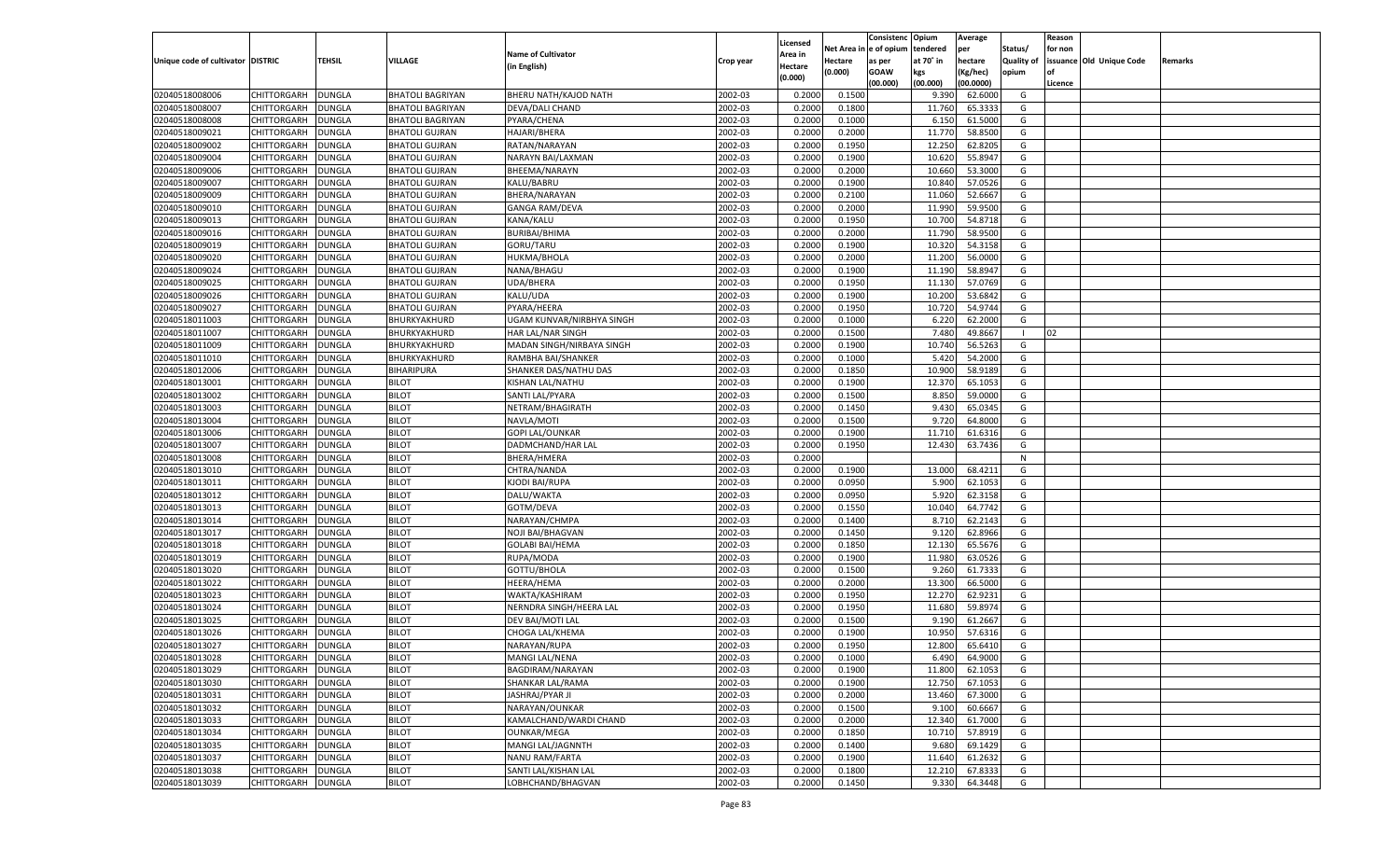|                                   |                    |                         |                      |                            |           |                     |             | Consistenc    | Opium            | Average   |                   | Reason  |                          |         |
|-----------------------------------|--------------------|-------------------------|----------------------|----------------------------|-----------|---------------------|-------------|---------------|------------------|-----------|-------------------|---------|--------------------------|---------|
|                                   |                    |                         |                      | <b>Name of Cultivator</b>  |           | Licensed<br>Area in | Net Area iı | n  e of opium | tendered         | per       | Status/           | for non |                          |         |
| Unique code of cultivator DISTRIC |                    | TEHSIL                  | VILLAGE              | (in English)               | Crop year | Hectare             | Hectare     | as per        | at 70° in        | hectare   | <b>Quality of</b> |         | issuance Old Unique Code | Remarks |
|                                   |                    |                         |                      |                            |           | (0.000)             | (0.000)     | <b>GOAW</b>   | kgs              | (Kg/hec)  | opium             |         |                          |         |
|                                   |                    |                         |                      |                            |           |                     |             | (00.000)      | (00.000)         | (00.0000) |                   | Licence |                          |         |
| 02040518013040                    | CHITTORGARH        | DUNGLA                  | <b>BILOT</b>         | RAMESAR LAL/KISHAN LAL     | 2002-03   | 0.2000              | 0.1850      |               | 13.040           | 70.4865   | G                 |         |                          |         |
| 02040518013041                    | CHITTORGARH        | DUNGLA                  | <b>BILOT</b>         | KALU LAL/GOTTU             | 2002-03   | 0.2000              | 0.1500      |               | 8.600            | 57.3333   | G                 |         |                          |         |
| 02040518013042                    | CHITTORGARH        | DUNGLA                  | <b>BILOT</b>         | <b>OUNKAR LAL/GOTTU</b>    | 2002-03   | 0.2000              | 0.1400      |               | 8.33             | 59.5000   | G                 |         |                          |         |
| 02040518013044                    | CHITTORGARH        | DUNGLA                  | <b>BILOT</b>         | NARAYAN/BABRU BDA          | 2002-03   | 0.2000              | 0.1500      |               | 9.730            | 64.8667   | G                 |         |                          |         |
| 02040518013046                    | CHITTORGARH        | DUNGLA                  | <b>BILOT</b>         | <b>BHANWAR LAL/BHERA</b>   | 2002-03   | 0.2000              | 0.1650      |               | 10.470           | 63.4545   | G                 |         |                          |         |
| 02040518013048                    | CHITTORGARH        | DUNGLA                  | <b>BILOT</b>         | NARAYAN/BABRU CHOTA        | 2002-03   | 0.2000              | 0.1000      |               | 6.440            | 64.4000   | G                 |         |                          |         |
| 02040518013049                    | CHITTORGARH        | DUNGLA                  | <b>BILOT</b>         | <b>BABU LAL/GOPI</b>       | 2002-03   | 0.2000              | 0.1450      |               | 9.330            | 64.3448   | G                 |         |                          |         |
| 02040518013050                    | CHITTORGARH        | DUNGLA                  | <b>BILOT</b>         | GHISA/WARDA                | 2002-03   | 0.2000              | 0.1450      |               | 8.360            | 57.6552   | G                 |         |                          |         |
| 02040518013053                    | CHITTORGARH        | DUNGLA                  | <b>BILOT</b>         | <b>HEERA LAL/JAGNNTH</b>   | 2002-03   | 0.2000              | 0.1950      |               | 11.900           | 61.0256   | G                 |         |                          |         |
| 02040518013054                    | CHITTORGARH        | DUNGLA                  | <b>BILOT</b>         | JEETMAL/GAMERA             | 2002-03   | 0.2000              | 0.1900      |               | 10.200           | 53.6842   | G                 |         |                          |         |
| 02040518013055                    | CHITTORGARH        | DUNGLA                  | <b>BILOT</b>         | DANRAJ/KHUMA               | 2002-03   | 0.2000              | 0.1900      |               | 11.280           | 59.3684   | G                 |         |                          |         |
| 02040518014002                    | CHITTORGARH        | DUNGLA                  | CHIKARDA             | SHANKAR LAL/LALU           | 2002-03   | 0.2000              | 0.0900      |               | 5.340            | 59.3333   | G                 |         |                          |         |
| 02040518014003                    | CHITTORGARH        | DUNGLA                  | CHIKARDA             | LAXMINARAYAN/SHRI LAL      | 2002-03   | 0.2000              | 0.1900      |               | 11.350           | 59.7368   | G                 |         |                          |         |
| 02040518014006                    | CHITTORGARH        | DUNGLA                  | CHIKARDA             | NARAYAN/NATHU              | 2002-03   | 0.2000              | 0.1900      |               | 11.280           | 59.3684   | G                 |         |                          |         |
| 02040518014007                    | CHITTORGARH        | DUNGLA                  | CHIKARDA             | DEVILAL/RAMLAL             | 2002-03   | 0.2000              | 0.1950      |               | 9.400            | 48.2051   | G                 | 04      |                          |         |
| 02040518014009                    | CHITTORGARH        | DUNGLA                  | CHIKARDA             | SURESHKUMAR/BADRILAL SONI  | 2002-03   | 0.2000              | 0.1900      |               | 10.910           | 57.4211   | G                 |         |                          |         |
| 02040518014010                    | CHITTORGARH        | DUNGLA                  | CHIKARDA             | BHULIBAI/KALURAM           | 2002-03   | 0.2000              | 0.1900      |               | 11.250           | 59.2105   | G                 |         |                          |         |
| 02040518014014                    | CHITTORGARH        | DUNGLA                  | CHIKARDA             | BHERU/BOTA                 | 2002-03   | 0.2000              | 0.1900      |               | 10.950           | 57.6316   | G                 |         |                          |         |
| 02040518014017                    | CHITTORGARH        | DUNGLA                  | CHIKARDA             | KISHNADAS/BHERUDAS         | 2002-03   | 0.2000              | 0.1750      |               | 10.080           | 57.6000   | G                 |         |                          |         |
| 02040518014020                    | CHITTORGARH        | DUNGLA                  | CHIKARDA             | LALURAM/RAMAGUJAR          | 2002-03   | 0.2000              | 0.1900      |               | 10.890           | 57.3158   | G                 |         |                          |         |
| 02040518014022                    | CHITTORGARH        | DUNGLA                  | CHIKARDA             | PANNALAL/CHHUNILAL         | 2002-03   | 0.2000              | 0.1850      |               | 11.030           | 59.6216   | G                 |         |                          |         |
| 02040518014023                    | CHITTORGARH        | DUNGLA                  | CHIKARDA             | KALURAM/AMBALAL            | 2002-03   | 0.2000              | 0.1900      |               | 9.580            | 50.4211   | G                 | 04      |                          |         |
| 02040518014024                    | CHITTORGARH        | DUNGLA                  | CHIKARDA             | KASIRAM/AMBALAL            | 2002-03   | 0.2000              | 0.1900      |               | 11.150           | 58.6842   | G                 |         |                          |         |
| 02040518014025                    | CHITTORGARH        | DUNGLA                  | CHIKARDA             | JAGDESHCHANDR/NATHULAL     | 2002-03   | 0.2000              |             |               |                  |           | N                 |         |                          |         |
| 02040518014026                    | CHITTORGARH        | DUNGLA                  | CHIKARDA             | GOKAL/CHENA                | 2002-03   | 0.2000              | 0.0900      |               | 5.290            | 58.7778   | G                 |         |                          |         |
| 02040518014027                    | CHITTORGARH        | DUNGLA                  | CHIKARDA             | UDYLAL/RAMNATH             | 2002-03   | 0.2000              | 0.0900      |               | 5.480            | 60.8889   | G                 |         |                          |         |
| 02040518014028                    | CHITTORGARH        | DUNGLA                  | CHIKARDA             | KELASHCHAND/RATANLAL       | 2002-03   | 0.2000              | 0.1800      |               | 10.410           | 57.8333   | G                 |         |                          |         |
| 02040518014029                    | CHITTORGARH        | DUNGLA                  | CHIKARDA             | MANGILAL/PUNAGUJAR         | 2002-03   | 0.2000              | 0.2000      |               | 11.520           | 57.6000   | G                 |         |                          |         |
| 02040518014030                    | CHITTORGARH        | DUNGLA                  | CHIKARDA             | DEVRAM/KHEMRAJ             | 2002-03   | 0.2000              | 0.1000      |               | 5.270            | 52.7000   | G                 |         |                          |         |
| 02040518014031                    | CHITTORGARH        | DUNGLA                  | CHIKARDA             | INDRMAL/CHANDMAL SUNAR     | 2002-03   | 0.2000              | 0.1900      |               | 12.310           | 64.7895   | G                 |         |                          |         |
| 02040518014032                    | CHITTORGARH        | DUNGLA                  | CHIKARDA             | GASIRAM/DHULLA             | 2002-03   | 0.2000              | 0.1950      |               | 12.210           | 62.6154   | G                 |         |                          |         |
| 02040518014033                    | CHITTORGARH        | DUNGLA                  | CHIKARDA             | GOPILAL/GAMER              | 2002-03   | 0.2000              | 0.0950      |               | 5.560            | 58.5263   | G                 |         |                          |         |
| 02040518014034                    | CHITTORGARH        | DUNGLA                  | CHIKARDA             | KANHYALAL/NARAYN           | 2002-03   | 0.2000              | 0.1950      |               | 11.030           | 56.5641   | G                 |         |                          |         |
| 02040518014035                    | CHITTORGARH        | DUNGLA                  | CHIKARDA             | TEJPAL/PERMCHAND           | 2002-03   | 0.2000              | 0.1900      |               | 10.790           | 56.7895   | G                 |         |                          |         |
| 02040518014036                    |                    |                         | CHIKARDA             |                            | 2002-03   | 0.2000              | 0.1900      |               |                  | 58.7895   | G                 |         |                          |         |
| 02040518014037                    | CHITTORGARH        | DUNGLA                  |                      | MITHULAL/PARTAP KHATIK     | 2002-03   |                     |             |               | 11.170<br>12.300 | 66.4865   | G                 |         |                          |         |
|                                   | CHITTORGARH        | DUNGLA<br><b>DUNGLA</b> | CHIKARDA<br>CHIKARDA | BAWANIRAM/NARAYAN          | 2002-03   | 0.2000<br>0.2000    | 0.1850      |               |                  |           |                   |         |                          |         |
| 02040518014039                    | CHITTORGARH        |                         |                      | CHATARBHUJ/DHUNGAJI        |           |                     |             |               |                  |           | N                 |         |                          |         |
| 02040518014040                    | CHITTORGARH        | DUNGLA                  | CHIKARDA             | VARDICHAND/UDAJI GUJAR     | 2002-03   | 0.2000              | 0.1900      |               | 11.960           | 62.9474   | G                 |         |                          |         |
| 02040518014041                    | CHITTORGARH        | DUNGLA                  | CHIKARDA             | RATANLAL/DHULAJI           | 2002-03   | 0.2000              | 0.1950      |               | 11.800           | 60.5128   | G                 |         |                          |         |
| 02040518014043                    | CHITTORGARH        | DUNGLA                  | CHIKARDA             | PYARCHAND/DHULALJI GUJAR   | 2002-03   | 0.2000              | 0.1900      |               | 12.780           | 67.2632   | G                 |         |                          |         |
| 02040518014044                    | CHITTORGARH        | <b>DUNGLA</b>           | CHIKARDA             | DALU/DUNGAJI               | 2002-03   | 0.2000              | 0.1900      |               | 10.790           | 56.7895   | G                 |         |                          |         |
| 02040518014045                    | CHITTORGARH        | DUNGLA                  | CHIKARDA             | PEMA/DEVAJI GADRI          | 2002-03   | 0.2000              | 0.1800      |               | 10.250           | 56.9444   | G                 |         |                          |         |
| 02040518014048                    | CHITTORGARH        | DUNGLA                  | CHIKARDA             | MANGILAL/HIRALAL GUJAR     | 2002-03   | 0.2000              | 0.1950      |               | 11.170           | 57.2821   | G                 |         |                          |         |
| 02040518014049                    | CHITTORGARH        | DUNGLA                  | CHIKARDA             | BARDICHAND/GHERILAL GUJAR  | 2002-03   | 0.2000              | 0.1900      |               | 11.260           | 59.2632   | G                 |         |                          |         |
| 02040518014050                    | CHITTORGARH        | <b>DUNGLA</b>           | CHIKARDA             | NARAYANLAL/RAJU KATIK      | 2002-03   | 0.2000              | 0.1900      |               | 11.140           | 58.6316   | G                 |         |                          |         |
| 02040518014051                    | CHITTORGARH        | <b>DUNGLA</b>           | <b>CHIKARDA</b>      | LAXMILAL/FAKIRCHAND GARG   | 2002-03   | 0.2000              | 0.0900      |               | 5.840            | 64.8889   | G                 |         |                          |         |
| 02040518014052                    | <b>CHITTORGARH</b> | <b>DUNGLA</b>           | <b>CHIKARDA</b>      | GHERILAL/DOLLAJI           | 2002-03   | 0.2000              | 0.0900      |               | 5.900            | 65.5556   | G                 |         |                          |         |
| 02040518014053                    | CHITTORGARH        | <b>DUNGLA</b>           | CHIKARDA             | DEVRAM/GASIRAM             | 2002-03   | 0.2000              | 0.2000      |               | 11.390           | 56.9500   | G                 |         |                          |         |
| 02040518014054                    | CHITTORGARH        | <b>DUNGLA</b>           | <b>CHIKARDA</b>      | ONKAR/UDA CHAMAR           | 2002-03   | 0.2000              | 0.1950      |               | 11.410           | 58.5128   | G                 |         |                          |         |
| 02040518014055                    | <b>CHITTORGARH</b> | <b>DUNGLA</b>           | CHIKARDA             | BARDA/NATHU MEGWAL         | 2002-03   | 0.2000              | 0.0950      |               | 6.050            | 63.6842   | G                 |         |                          |         |
| 02040518014057                    | <b>CHITTORGARH</b> | <b>DUNGLA</b>           | <b>CHIKARDA</b>      | <b>BHIMA/GAMER GADRI</b>   | 2002-03   | 0.2000              | 0.1950      |               | 4.530            | 23.2308   | G                 | 04      |                          |         |
| 02040518014058                    | CHITTORGARH        | <b>DUNGLA</b>           | CHIKARDA             | MOHANLAL/HIRALAL KHATOD    | 2002-03   | 0.2000              | 0.1950      |               | 10.850           | 55.6410   | G                 |         |                          |         |
| 02040518014060                    | CHITTORGARH        | <b>DUNGLA</b>           | <b>CHIKARDA</b>      | JAMUNALAL/CHATARBHUJ DARJI | 2002-03   | 0.2000              | 0.0950      |               | 5.730            | 60.3158   | G                 |         |                          |         |
| 02040518014061                    | <b>CHITTORGARH</b> | <b>DUNGLA</b>           | CHIKARDA             | NIHALCHAND/SHRILAL LODA    | 2002-03   | 0.2000              | 0.2000      |               | 11.810           | 59.0500   | G                 |         |                          |         |
| 02040518014062                    | <b>CHITTORGARH</b> | <b>DUNGLA</b>           | <b>CHIKARDA</b>      | TULSIBAI/PONKARLAL GADRI   | 2002-03   | 0.2000              | 0.0950      |               | 6.140            | 64.6316   | G                 |         |                          |         |
| 02040518014065                    | CHITTORGARH        | <b>DUNGLA</b>           | CHIKARDA             | HAJARI/KISHANA JAT         | 2002-03   | 0.2000              | 0.1900      |               | 12.570           | 66.1579   | G                 |         |                          |         |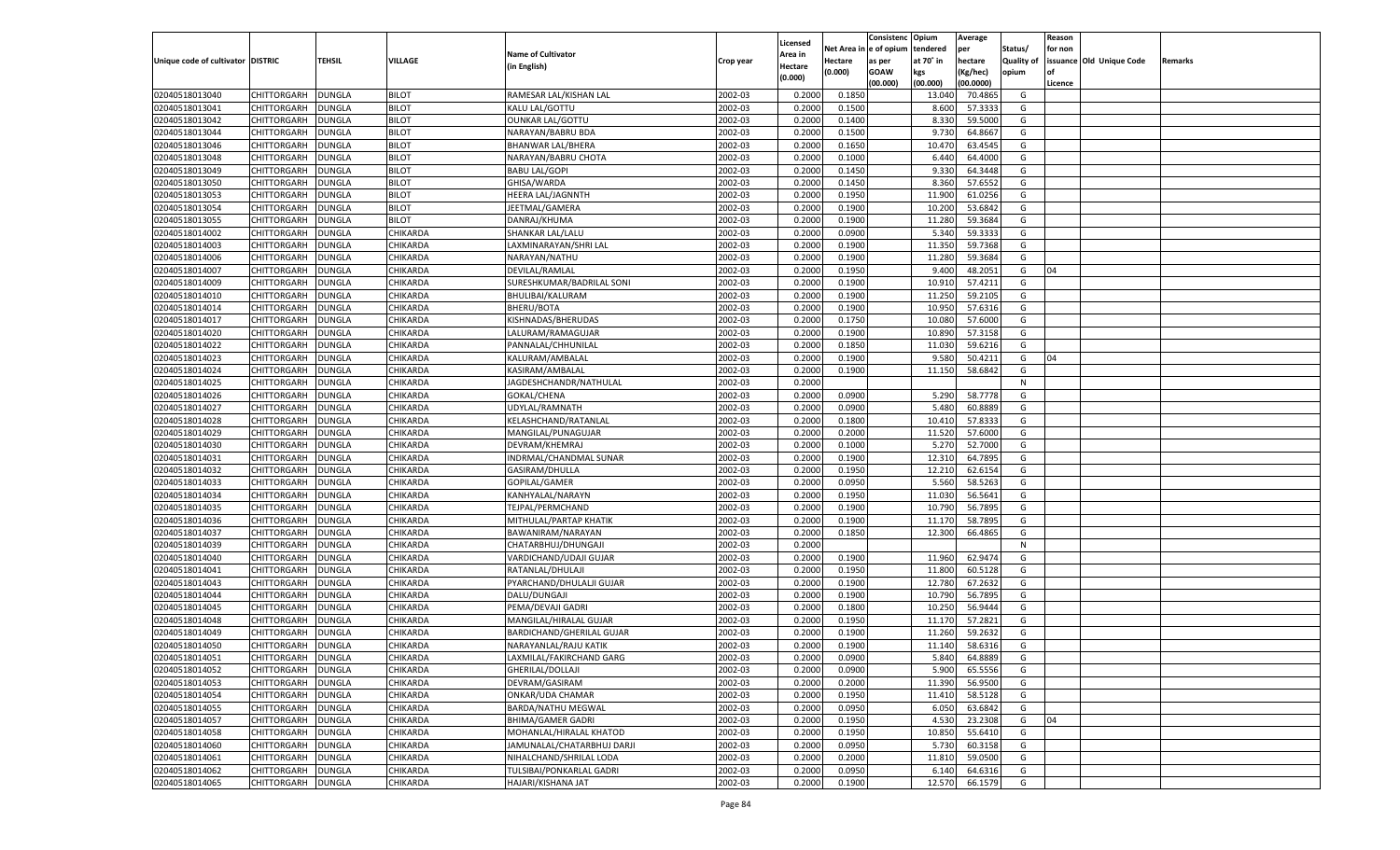|                                   |                            |               |                    |                             |                    |                    |                  | Consistenc    | Opium     | Average        |                   | Reason  |                          |         |
|-----------------------------------|----------------------------|---------------|--------------------|-----------------------------|--------------------|--------------------|------------------|---------------|-----------|----------------|-------------------|---------|--------------------------|---------|
|                                   |                            |               |                    |                             |                    | Licensed           | Net Area iı      | n  e of opium | tendered  | per            | Status/           | for non |                          |         |
| Unique code of cultivator DISTRIC |                            | TEHSIL        | VILLAGE            | <b>Name of Cultivator</b>   | Crop year          | Area in            | Hectare          | as per        | at 70° in | hectare        | <b>Quality of</b> |         | issuance Old Unique Code | Remarks |
|                                   |                            |               |                    | (in English)                |                    | Hectare<br>(0.000) | (0.000)          | <b>GOAW</b>   | kgs       | (Kg/hec)       | opium             |         |                          |         |
|                                   |                            |               |                    |                             |                    |                    |                  | (00.000)      | (00.000)  | (00.0000)      |                   | Licence |                          |         |
| 02040518014067                    | CHITTORGARH                | DUNGLA        | CHIKARDA           | MOTILAL/BHURAJI BHRAMAN     | 2002-03            | 0.2000             | 0.1900           |               | 11.990    | 63.105         | G                 |         |                          |         |
| 02040518014068                    | CHITTORGARH                | DUNGLA        | CHIKARDA           | CHATARBHUJ/NARAYAN          | 2002-03            | 0.2000             | 0.1800           |               | 11.440    | 63.5556        | G                 |         |                          |         |
| 02040518014069                    | CHITTORGARH                | DUNGLA        | CHIKARDA           | RAMESWAR/GOPILAL            | 2002-03            | 0.2000             | 0.1900           |               | 11.890    | 62.5789        | G                 |         |                          |         |
| 02040518014070                    | CHITTORGARH                | DUNGLA        | CHIKARDA           | PIRTVIRAJ/LALU GADRI        | 2002-03            | 0.2000             | 0.1400           |               | 9.370     | 66.9286        | G                 |         |                          |         |
| 02040518014071                    | CHITTORGARH                | DUNGLA        | CHIKARDA           | HIRADAS/VEJRAM VESNAW       | 2002-03            | 0.2000             | 0.0900           |               | 5.040     | 56.0000        | G                 |         |                          |         |
| 02040518014072                    | CHITTORGARH                | DUNGLA        | CHIKARDA           | <b>GOTILAL/DHULA JI</b>     | 2002-03            | 0.2000             | 0.1900           |               | 11.570    | 60.8947        | G                 |         |                          |         |
| 02040518014073                    | CHITTORGARH                | DUNGLA        | CHIKARDA           | AMBALAL/THAKRI              | 2002-03            | 0.2000             | 0.1900           |               | 12.020    | 63.2632        | G                 |         |                          |         |
| 02040518014077                    | CHITTORGARH                | DUNGLA        | CHIKARDA           | <b>BURIBAI/KALU</b>         | 2002-03            | 0.2000             | 0.1850           |               | 11.550    | 62.4324        | G                 |         |                          |         |
| 02040518014078                    | CHITTORGARH                | DUNGLA        | CHIKARDA           | PERMCHAND/MANGILAL CHODARI  | 2002-03            | 0.2000             | 0.1050           |               | 6.27      | 59.7143        | G                 |         |                          |         |
| 02040518014079                    | CHITTORGARH                | DUNGLA        | CHIKARDA           | KALURAM/KELAJI GADRI        | 2002-03            | 0.2000             | 0.0950           |               | 6.060     | 63.7895        | G                 |         |                          |         |
| 02040518014081                    | CHITTORGARH                | DUNGLA        | CHIKARDA           | <b>GANESH/NANAJI KHTIK</b>  | 2002-03            | 0.2000             | 0.0900           |               | 5.760     | 64.0000        | G                 |         |                          |         |
| 02040518014082                    | CHITTORGARH                | DUNGLA        | CHIKARDA           | UDYLAL/VARDICHAND KHUMAR    | 2002-03            | 0.2000             | 0.1850           |               | 11.850    | 64.0541        | G                 |         |                          |         |
| 02040518014083                    | CHITTORGARH                | DUNGLA        | CHIKARDA           | SOHANLAL/NANDAJI            | 2002-03            | 0.2000             | 0.1900           |               | 12.190    | 64.1579        | G                 |         |                          |         |
| 02040518014087                    | CHITTORGARH                | DUNGLA        | CHIKARDA           | HUDIBAI/HIRALAL             | 2002-03            | 0.2000             | 0.1900           |               | 11.570    | 60.8947        | G                 |         |                          |         |
| 02040518014088                    | CHITTORGARH                | DUNGLA        | CHIKARDA           | RAMPARSAD/NANAJI KATIK      | 2002-03            | 0.2000             | 0.1900           |               | 11.190    | 58.8947        | G                 |         |                          |         |
| 02040518014092                    | CHITTORGARH                | DUNGLA        | CHIKARDA           | KANIRAM/UDAJI GUJAR         | 2002-03            | 0.2000             | 0.1950           |               | 12.340    | 63.2821        | G                 |         |                          |         |
| 02040518014095                    | CHITTORGARH                | DUNGLA        | CHIKARDA           | TULSA/GODHAD KATIK          | 2002-03            | 0.2000             | 0.0950           |               | 5.840     | 61.4737        | G                 |         |                          |         |
| 02040518014097                    | CHITTORGARH                | DUNGLA        | CHIKARDA           | SANTILAL/SHRILAL KATIK      | 2002-03            | 0.2000             | 0.0950           |               | 5.640     | 59.3684        | G                 |         |                          |         |
| 02040518014098                    | CHITTORGARH                | DUNGLA        | CHIKARDA           | KELASHCHAND/SAWRAM MENARIYA | 2002-03            | 0.2000             | 0.1900           |               | 10.630    | 55.9474        | G                 |         |                          |         |
| 02040518014099                    | CHITTORGARH                | DUNGLA        | CHIKARDA           | UDYLAL/NANAJI               | 2002-03            | 0.2000             | 0.1400           |               | 8.870     | 63.3571        | G                 |         |                          |         |
| 02040518014100                    | CHITTORGARH                | DUNGLA        | CHIKARDA           | SANTILAL/KAZODJI            | 2002-03            | 0.2000             | 0.1000           |               | 5.900     | 59.0000        | G                 |         |                          |         |
| 02040518014101                    | CHITTORGARH                | DUNGLA        | CHIKARDA           | NANALAL/BHERULAL            | 2002-03            | 0.2000             | 0.1900           |               | 11.740    | 61.7895        | G                 |         |                          |         |
| 02040518014103                    | CHITTORGARH                | DUNGLA        | CHIKARDA           | TARACHAND/TIKAMCHAND        | 2002-03            | 0.2000             | 0.1050           |               | 6.890     | 65.6190        | G                 |         |                          |         |
| 02040518014107                    | CHITTORGARH                | DUNGLA        | CHIKARDA           | MANGILAL/VENAJI             | 2002-03            | 0.2000             | 0.1450           |               | 9.920     | 68.4138        | G                 |         |                          |         |
| 02040518014108                    | CHITTORGARH                | DUNGLA        | CHIKARDA           | HAJARILAL/PARTAJI GADRI     | 2002-03            | 0.2000             | 0.1100           |               | 6.610     | 60.0909        | G                 |         |                          |         |
| 02040518014110                    |                            |               |                    | RAMLAL/PARTAP KATIK         | 2002-03            | 0.2000             | 0.1950           |               | 11.460    | 58.7692        | G                 |         |                          |         |
| 02040518015001                    | CHITTORGARH                | DUNGLA        | CHIKARDA<br>DELWAS |                             | 2002-03            | 0.2000             | 0.1900           |               | 12.930    | 68.0526        | G                 |         |                          |         |
|                                   | CHITTORGARH                | DUNGLA        |                    | FULCHAND/KAJOD DHAKD        |                    |                    |                  |               | 9.540     | 65.7931        |                   |         |                          |         |
| 02040518015002                    | CHITTORGARH<br>CHITTORGARH | DUNGLA        | <b>DELWAS</b>      | DALU/DALU                   | 2002-03<br>2002-03 | 0.2000<br>0.2000   | 0.1450<br>0.1500 |               |           | 60.5333        | G<br>G            |         |                          |         |
| 02040518015005                    |                            | DUNGLA        | DELWAS             | RATANA/OUNKAR               |                    |                    |                  |               | 9.080     |                |                   |         |                          |         |
| 02040518015006                    | CHITTORGARH                | DUNGLA        | <b>DELWAS</b>      | UDHA/RAMA                   | 2002-03            | 0.2000             | 0.1500           |               | 9.450     | 63.0000        | G                 |         |                          |         |
| 02040518015007                    | CHITTORGARH                | DUNGLA        | DELWAS             | CHANDRPARKASH/FULCHAND      | 2002-03            | 0.2000             | 0.1500           |               | 9.040     | 60.2667        | G                 |         |                          |         |
| 02040518015008                    | CHITTORGARH                | DUNGLA        | <b>DELWAS</b>      | SOHANI BAI/HAMERA           | 2002-03            | 0.2000             | 0.1900           |               | 12.090    | 63.6316        | G                 |         |                          |         |
| 02040518015009                    | CHITTORGARH                | DUNGLA        | DELWAS             | KAJOD/RAMA                  | 2002-03            | 0.2000             | 0.1000           |               | 5.960     | 59.6000        | G                 |         |                          |         |
| 02040518015010                    | CHITTORGARH                | DUNGLA        | <b>DELWAS</b>      | NARAYAN LAL/BHAGVAN LAL     | 2002-03            | 0.2000             | 0.1500           |               | 9.440     | 62.9333        | G                 |         |                          |         |
| 02040518015011                    | CHITTORGARH                | DUNGLA        | DELWAS             | PEMA/BHAGVAN                | 2002-03            | 0.2000             | 0.1550           |               | 9.600     | 61.9355        | G                 |         |                          |         |
| 02040518015012                    | CHITTORGARH                | DUNGLA        | <b>DELWAS</b>      | KAJOD/KARSHNA               | 2002-03            | 0.2000             | 0.1500           |               | 9.050     | 60.3333        | G                 |         |                          |         |
| 02040518015014                    | CHITTORGARH                | <b>DUNGLA</b> | DELWAS             | <b>BHANWAR LAL/LALU</b>     | 2002-03            | 0.2000             | 0.1500           |               | 8.910     | 59.4000        | G                 |         |                          |         |
| 02040518015016                    | CHITTORGARH                | DUNGLA        | <b>DELWAS</b>      | GANESH/BHAGGA               | 2002-03            | 0.2000             | 0.1500           |               | 8.880     | 59.2000        | G                 |         |                          |         |
| 02040518015017                    | CHITTORGARH                | DUNGLA        | DELWAS             | RATAN LAL/CHATARBHUJ        | 2002-03            | 0.2000             | 0.1900           |               | 13.690    | 72.0526        | G                 |         |                          |         |
| 02040518015018                    | CHITTORGARH                | DUNGLA        | <b>DELWAS</b>      | NAVLA/AANDA                 | 2002-03            | 0.2000             | 0.1000           |               | 5.550     | 55.5000        | G                 |         |                          |         |
| 02040518015019                    | CHITTORGARH                | <b>DUNGLA</b> | DELWAS             | MANGI LAL/KAJOD             | 2002-03            | 0.2000             | 0.1950           |               | 12.400    | 63.5897        | G                 |         |                          |         |
| 02040518015020                    | CHITTORGARH                | DUNGLA        | <b>DELWAS</b>      | GOPI LAL/GANGA RAM          | 2002-03            | 0.2000             | 0.1950           |               | 11.630    | 59.6410        | G                 |         |                          |         |
| 02040518015021                    | CHITTORGARH                | DUNGLA        | <b>DELWAS</b>      | NATHU/BABRU                 | 2002-03            | 0.2000             | 0.2000           |               | 13.490    | 67.4500        | G                 |         |                          |         |
| 02040518015022                    | CHITTORGARH                | DUNGLA        | <b>DELWAS</b>      | DALLA/BABRU                 | 2002-03            | 0.2000             | 0.2000           |               | 11.450    | 57.2500        | G                 |         |                          |         |
| 02040518015023                    | CHITTORGARH                | <b>DUNGLA</b> | DELWAS             | <b>RUP LAL/LALU</b>         | 2002-03            | 0.2000             | 0.1500           |               | 9.560     | 63.7333        | G                 |         |                          |         |
| 02040518015024                    | CHITTORGARH DUNGLA         |               | <b>DELWAS</b>      | MOHAN LAL/LALU              | 2002-03            | 0.2000             | 0.2000           |               |           | 11.870 59.3500 | G                 |         |                          |         |
| 02040518015025                    | CHITTORGARH                | <b>DUNGLA</b> | <b>DELWAS</b>      | NARAYAN LAL/DEVI LAL        | 2002-03            | 0.2000             | 0.1350           |               | 7.210     | 53.4074        | G                 |         |                          |         |
| 02040518015029                    | CHITTORGARH                | <b>DUNGLA</b> | <b>DELWAS</b>      | RAMESHVAR LAL/LAXMI LAL     | 2002-03            | 0.2000             | 0.1900           |               | 13.190    | 69.4211        | G                 |         |                          |         |
| 02040518015030                    | CHITTORGARH                | <b>DUNGLA</b> | <b>DELWAS</b>      | <b>OUNKAR LAL/RAM LAL</b>   | 2002-03            | 0.2000             | 0.1900           |               | 13.890    | 73.1053        | G                 |         |                          |         |
| 02040518015031                    | CHITTORGARH                | <b>DUNGLA</b> | <b>DELWAS</b>      | NARAYAN/UDHA                | 2002-03            | 0.2000             | 0.1900           |               | 11.820    | 62.2105        | G                 |         |                          |         |
| 02040518015034                    | CHITTORGARH                | <b>DUNGLA</b> | <b>DELWAS</b>      | RATAN LAL/BHARTH LAL        | 2002-03            | 0.2000             | 0.1400           |               | 9.620     | 68.7143        | G                 |         |                          |         |
| 02040518015035                    | <b>CHITTORGARH</b>         | <b>DUNGLA</b> | <b>DELWAS</b>      | CHAMPA LAL/DEVA             | 2002-03            | 0.2000             | 0.2050           |               | 12.750    | 62.1951        | G                 |         |                          |         |
| 02040518015036                    | CHITTORGARH                | <b>DUNGLA</b> | <b>DELWAS</b>      | NANDA/OUNKAR                | 2002-03            | 0.2000             | 0.1500           |               | 9.460     | 63.0667        | G                 |         |                          |         |
| 02040518015038                    | CHITTORGARH                | <b>DUNGLA</b> | <b>DELWAS</b>      | BHVANI SHANKAR/HIMTRAM      | 2002-03            | 0.2000             | 0.2000           |               | 12.740    | 63.7000        | G                 |         |                          |         |
| 02040518015039                    | <b>CHITTORGARH</b>         | <b>DUNGLA</b> | <b>DELWAS</b>      | NANDU BAI / ASHARAM         | 2002-03            | 0.2000             | 0.1500           |               | 9.520     | 63.4667        | G                 |         |                          |         |
| 02040518015040                    | CHITTORGARH                | <b>DUNGLA</b> | <b>DELWAS</b>      | SHANKAR LAL/KALU            | 2002-03            | 0.2000             | 0.1850           |               | 10.720    | 57.9459        | G                 |         |                          |         |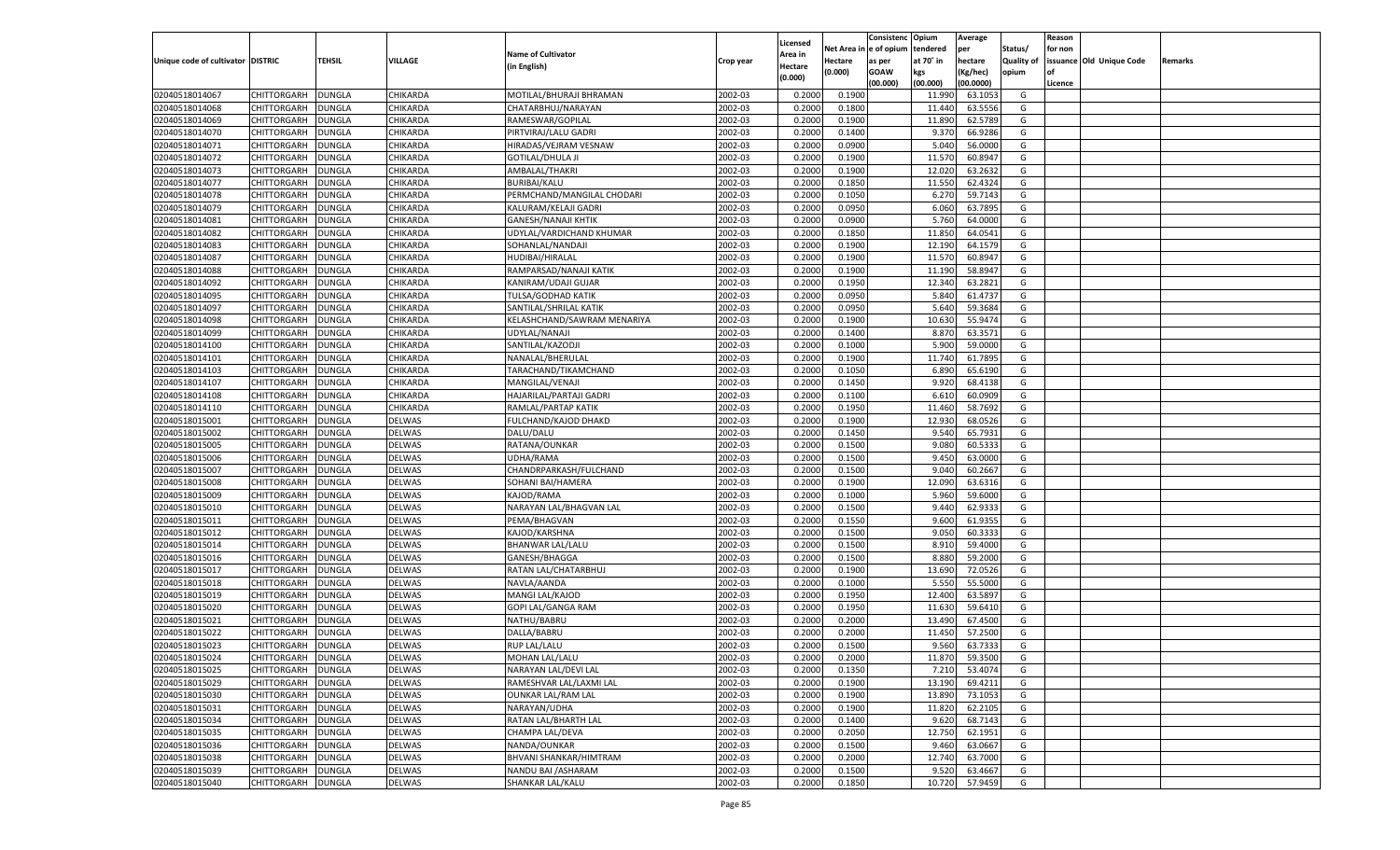|                                   |                    |               |                 |                                                        |           |                     |            | Consistenc Opium |           | Average       |                   | Reason  |                          |         |
|-----------------------------------|--------------------|---------------|-----------------|--------------------------------------------------------|-----------|---------------------|------------|------------------|-----------|---------------|-------------------|---------|--------------------------|---------|
|                                   |                    |               |                 | <b>Name of Cultivator</b>                              |           | Licensed<br>Area in | Net Area i | n e of opium     | tendered  | per           | Status/           | for non |                          |         |
| Unique code of cultivator DISTRIC |                    | TEHSIL        | VILLAGE         | (in English)                                           | Crop year | Hectare             | Hectare    | as per           | at 70° in | hectare       | <b>Quality of</b> |         | issuance Old Unique Code | Remarks |
|                                   |                    |               |                 |                                                        |           | (0.000)             | (0.000)    | <b>GOAW</b>      | kgs       | (Kg/hec)      | opium             |         |                          |         |
|                                   |                    |               |                 |                                                        |           |                     |            | (00.000)         | (00.000)  | (00.0000)     |                   | Licence |                          |         |
| 02040518015043                    | CHITTORGARH        | DUNGLA        | <b>DELWAS</b>   | RAMA/HEERA                                             | 2002-03   | 0.2000              | 0.1450     |                  | 9.290     | 64.0690       | G                 |         |                          |         |
| 02040518015045                    | CHITTORGARH        | DUNGLA        | <b>DELWAS</b>   | <b>HEERA/AANDA</b>                                     | 2002-03   | 0.2000              | 0.1950     |                  | 11.080    | 56.8205       | G                 |         |                          |         |
| 02040518015046                    | CHITTORGARH        | DUNGLA        | DELWAS          | HAR LAL/LAXMAN                                         | 2002-03   | 0.2000              | 0.2000     |                  | 11.74     | 58.7000       | G                 |         |                          |         |
| 02040518015047                    | CHITTORGARH        | DUNGLA        | <b>DELWAS</b>   | BHANWAR LAL/BHERU LAL                                  | 2002-03   | 0.2000              | 0.2050     |                  | 15.020    | 73.2683       | G                 |         |                          |         |
| 02040518015049                    | CHITTORGARH        | DUNGLA        | DELWAS          | KISHAN/SHVA                                            | 2002-03   | 0.2000              | 0.2050     |                  | 11.730    | 57.2195       | G                 |         |                          |         |
| 02040518015052                    | CHITTORGARH        | DUNGLA        | <b>DELWAS</b>   | LAKHMA/KANA                                            | 2002-03   | 0.2000              | 0.1000     |                  | 5.650     | 56.5000       | G                 |         |                          |         |
| 02040518015053                    | CHITTORGARH        | DUNGLA        | DELWAS          | NOKVKAND/MTHRA                                         | 2002-03   | 0.2000              | 0.1000     |                  | 6.27      | 62.7000       | G                 |         |                          |         |
| 02040518015054                    | CHITTORGARH        | DUNGLA        | <b>DELWAS</b>   | <b>GANGA BAI /JAGNATH</b>                              | 2002-03   | 0.2000              | 0.1500     |                  | 9.470     | 63.1333       | G                 |         |                          |         |
| 02040518015056                    | CHITTORGARH        | DUNGLA        | DELWAS          | SHANTILAL/NARAYAN                                      | 2002-03   | 0.2000              | 0.1850     |                  | 11.470    | 62.0000       | G                 |         |                          |         |
| 02040518015060                    | CHITTORGARH        | DUNGLA        | <b>DELWAS</b>   | DEVI DAS / BOJI DAS                                    | 2002-03   | 0.2000              | 0.2000     |                  | 12.660    | 63.3000       | G                 |         |                          |         |
| 02040518015061                    | CHITTORGARH        | DUNGLA        | DELWAS          | MITHU DAS/BHOJI DAS                                    | 2002-03   | 0.2000              | 0.1900     |                  | 11.270    | 59.3158       | G                 |         |                          |         |
| 02040518015062                    | CHITTORGARH        | DUNGLA        | <b>DELWAS</b>   | HARIRAM/BHAGVAN                                        | 2002-03   | 0.2000              | 0.1050     |                  | 6.21      | 59.1429       | G                 |         |                          |         |
| 02040518015063                    | CHITTORGARH        | DUNGLA        | DELWAS          | NANDA/SHANKAR                                          | 2002-03   | 0.2000              | 0.1550     |                  | 8.230     | 53.0968       | G                 |         |                          |         |
| 02040518015065                    | CHITTORGARH        | DUNGLA        | DELWAS          | LALU/HEERA                                             | 2002-03   | 0.2000              | 0.1050     |                  | 5.890     | 56.0952       | G                 |         |                          |         |
| 02040518015068                    | CHITTORGARH        | DUNGLA        | DELWAS          | LAXMAN/FULI BAI                                        | 2002-03   | 0.2000              | 0.1500     |                  | 9.700     | 64.6667       | G                 |         |                          |         |
| 02040518015071                    | CHITTORGARH        | DUNGLA        | DELWAS          | MITHU LAL/MEGA NAI                                     | 2002-03   | 0.2000              | 0.2000     |                  | 11.040    | 55.2000       | G                 |         |                          |         |
| 02040518015072                    | CHITTORGARH        | DUNGLA        | DELWAS          | SANTOSHRAM/CHTRBHUJ                                    | 2002-03   | 0.2000              | 0.1500     |                  | 10.130    | 67.5333       | G                 |         |                          |         |
| 02040518015073                    | CHITTORGARH        | DUNGLA        | DELWAS          | WAKTA/NARAYAN                                          | 2002-03   | 0.2000              | 0.1400     |                  | 9.640     | 68.8571       | G                 |         |                          |         |
| 02040518015074                    | CHITTORGARH        | DUNGLA        | DELWAS          | HEERA DAS/KAJOD DAS                                    | 2002-03   | 0.2000              | 0.2000     |                  | 12.050    | 60.2500       | G                 |         |                          |         |
| 02040518015075                    | CHITTORGARH        | DUNGLA        | DELWAS          | <b>NANU RAM/BHERA</b>                                  | 2002-03   | 0.2000              | 0.1850     |                  | 10.790    | 58.3243       | G                 |         |                          |         |
| 02040518015076                    | CHITTORGARH        | DUNGLA        | DELWAS          | <b>BDRI LAL/PARBHU</b>                                 | 2002-03   | 0.2000              | 0.1000     |                  | 5.860     | 58.6000       | G                 |         |                          |         |
| 02040518015077                    | CHITTORGARH        | DUNGLA        | DELWAS          | NARAYAN/OUNKAR                                         | 2002-03   | 0.2000              | 0.1500     |                  | 9.190     | 61.2667       | G                 |         |                          |         |
| 02040518015078                    | CHITTORGARH        | DUNGLA        | DELWAS          | <b>BHURA/WAKTA</b>                                     | 2002-03   | 0.2000              | 0.1950     |                  | 11.700    | 60.0000       | G                 |         |                          |         |
| 02040518015081                    | CHITTORGARH        | DUNGLA        | DELWAS          | <b>OUNKAR/GANGA RAM</b>                                | 2002-03   | 0.2000              | 0.1950     |                  | 11.710    | 60.0513       | G                 |         |                          |         |
| 02040518015082                    | CHITTORGARH        | DUNGLA        | DELWAS          | MANGI LAL/KISHNA                                       | 2002-03   | 0.2000              | 0.1950     |                  | 11.660    | 59.7949       | G                 |         |                          |         |
| 02040518015084                    | CHITTORGARH        | DUNGLA        | DELWAS          | <b>HEERA LAL/LALU</b>                                  | 2002-03   | 0.2000              | 0.1950     |                  | 11.750    | 60.2564       | G                 |         |                          |         |
| 02040518015086                    | CHITTORGARH        | DUNGLA        | DELWAS          | DALLA/BHERA                                            | 2002-03   | 0.2000              | 0.2050     |                  | 11.290    | 55.0732       | G                 |         |                          |         |
| 02040518015087                    | CHITTORGARH        | DUNGLA        | DELWAS          | <b>BHART LAL/NATHU LAL</b>                             | 2002-03   | 0.2000              | 0.1500     |                  | 8.820     | 58.8000       | G                 |         |                          |         |
| 02040518015089                    | CHITTORGARH        | DUNGLA        | DELWAS          | OUNKAR/BHAGWAN                                         | 2002-03   | 0.2000              | 0.2000     |                  | 12.060    | 60.3000       | G                 |         |                          |         |
| 02040518015090                    | CHITTORGARH        | DUNGLA        | DELWAS          | RUP LAL/SHANKAR LAL                                    | 2002-03   | 0.2000              | 0.1050     |                  | 7.740     | 73.7143       | G                 |         |                          |         |
| 02040518015092                    | CHITTORGARH        | DUNGLA        | DELWAS          | DALU/PEMA                                              | 2002-03   | 0.2000              | 0.1950     |                  | 11.900    | 61.0256       | G                 |         |                          |         |
| 02040518015093                    | CHITTORGARH        | DUNGLA        | DELWAS          | <b>BABRU/DEVA</b>                                      | 2002-03   | 0.2000              | 0.2050     |                  | 12.290    | 59.9512       | G                 |         |                          |         |
| 02040518015094                    | CHITTORGARH        | DUNGLA        | DELWAS          | BHERU SINGH/BHUVANI SINGH                              | 2002-03   | 0.2000              | 0.1500     |                  | 8.970     | 59.8000       | G                 |         |                          |         |
| 02040518015096                    | CHITTORGARH        | DUNGLA        | DELWAS          | PEMA/NAVLA                                             | 2002-03   | 0.2000              | 0.1450     |                  | 8.990     | 62.0000       | G                 |         |                          |         |
| 02040518015098                    | CHITTORGARH        | DUNGLA        | DELWAS          | <b>BHERA/SHVA</b>                                      | 2002-03   | 0.2000              | 0.2000     |                  | 12.330    | 61.6500       | G                 |         |                          |         |
| 02040518015099                    | CHITTORGARH        | DUNGLA        | DELWAS          | TEJPARKASH/PITAMBAR NAGDA                              | 2002-03   | 0.2000              | 0.1850     |                  | 11.730    | 63.4054       | G                 |         |                          |         |
| 02040518015100                    | CHITTORGARH        | DUNGLA        | DELWAS          | <b>BANSHI LAL/LALU BHIL</b>                            | 2002-03   | 0.2000              | 0.1450     |                  | 10.090    | 69.5862       | G                 |         |                          |         |
| 02040518015101                    | CHITTORGARH        | DUNGLA        | DELWAS          | CHGAN LAL/OUNKAR LAL                                   | 2002-03   | 0.2000              | 0.1450     |                  | 9.040     | 62.3448       | G                 |         |                          |         |
| 02040518015102                    | CHITTORGARH        | DUNGLA        | DELWAS          | DULLA/SAVA                                             | 2002-03   | 0.2000              | 0.2050     |                  | 11.490    | 56.0488       | G                 |         |                          |         |
| 02040518015103                    | CHITTORGARH        | DUNGLA        | <b>DELWAS</b>   | RAM LAL/BHERA                                          | 2002-03   | 0.2000              | 0.1700     |                  | 10.650    | 62.6471       | G                 |         |                          |         |
| 02040518015104                    | CHITTORGARH        | DUNGLA        | DELWAS          | DOLAT SINGH/LAXMAN SINGH                               | 2002-03   | 0.2000              | 0.1950     |                  | 11.450    | 58.7179       | G                 |         |                          |         |
| 02040518015105                    | CHITTORGARH        | DUNGLA        | <b>DELWAS</b>   | LAXMI LAL/NARAYAN                                      | 2002-03   | 0.2000              | 0.1500     |                  | 9.190     | 61.2667       | G                 |         |                          |         |
| 02040518015106                    | CHITTORGARH        | DUNGLA        | DELWAS          | MOHAN LAL/OUNKAR LAL                                   | 2002-03   | 0.2000              | 0.1000     |                  | 6.780     | 67.8000       | G                 |         |                          |         |
| 02040518015107                    |                    |               |                 |                                                        | 2002-03   | 0.2000              |            |                  | 13.61     |               | G                 |         |                          |         |
|                                   | CHITTORGARH        | DUNGLA        | <b>DELWAS</b>   | DHANRAJ/CHATARBHUJ<br><b>KESAR SINGH/BHANWAR SINGH</b> |           |                     | 0.1900     |                  |           | 71.6316       |                   |         |                          |         |
| 02040518015109                    | CHITTORGARH        | <b>DUNGLA</b> | DELWAS          |                                                        | 2002-03   | 0.2000              | 0.1400     |                  | 9.260     | 66.1429       | G                 |         |                          |         |
| 02040518015112                    | CHITTORGARH DUNGLA |               | <b>DELWAS</b>   | DEVI LAL/OUNKAR LAL                                    | 2002-03   | 0.2000              | 0.1450     |                  |           | 8.870 61.1724 | G                 |         |                          |         |
| 02040518015113                    | <b>CHITTORGARH</b> | <b>DUNGLA</b> | <b>DELWAS</b>   | KISHAN LAL/CHMPA LAL                                   | 2002-03   | 0.2000              | 0.2000     |                  | 13.320    | 66.6000       | G                 |         |                          |         |
| 02040518015114                    | CHITTORGARH        | <b>DUNGLA</b> | <b>DELWAS</b>   | KAWAR LAL/BHANWAR LAL                                  | 2002-03   | 0.2000              | 0.1400     |                  | 9.300     | 66.4286       | G                 |         |                          |         |
| 02040518015115                    | CHITTORGARH        | <b>DUNGLA</b> | <b>DELWAS</b>   | MANGI LAL/JETA                                         | 2002-03   | 0.2000              | 0.2050     |                  | 12.570    | 61.3171       | G                 |         |                          |         |
| 02040518015116                    | <b>CHITTORGARH</b> | <b>DUNGLA</b> | <b>DELWAS</b>   | NAVL SINGH/BHUVANI SINGH                               | 2002-03   | 0.2000              | 0.1000     |                  | 6.030     | 60.3000       | G                 |         |                          |         |
| 02040518015117                    | CHITTORGARH        | <b>DUNGLA</b> | <b>DELWAS</b>   | UDHE LAL/OUNKAR                                        | 2002-03   | 0.2000              | 0.1450     |                  | 9.120     | 62.8966       | G                 |         |                          |         |
| 02040518015118                    | CHITTORGARH        | <b>DUNGLA</b> | <b>DELWAS</b>   | PARBHU LAL/BHANWAR LAL                                 | 2002-03   | 0.2000              | 0.1550     |                  | 7.530     | 48.5806       | G                 | 04      |                          |         |
| 02040518015119                    | CHITTORGARH        | <b>DUNGLA</b> | DELWAS          | LACHIRAM/ONKAR MEGWAL                                  | 2002-03   | 0.2000              | 0.1500     |                  | 8.340     | 55.6000       | G                 |         |                          |         |
| 02040518016003                    | <b>CHITTORGARH</b> | <b>DUNGLA</b> | DEVAKHEDA       | <b>BHERA/HAR CHAND</b>                                 | 2002-03   | 0.2000              | 0.1800     |                  | 9.950     | 55.2778       | G                 |         |                          |         |
| 02040518017001                    | <b>CHITTORGARH</b> | <b>DUNGLA</b> | <b>DEVIPURA</b> | CHANDU/GOKAL                                           | 2002-03   | 0.2000              |            |                  |           |               | N                 |         |                          |         |
| 02040518017002                    | <b>CHITTORGARH</b> | <b>DUNGLA</b> | <b>DEVIPURA</b> | DALLA/UDA                                              | 2002-03   | 0.2000              | 0.1900     |                  | 11.570    | 60.8947       | G                 |         |                          |         |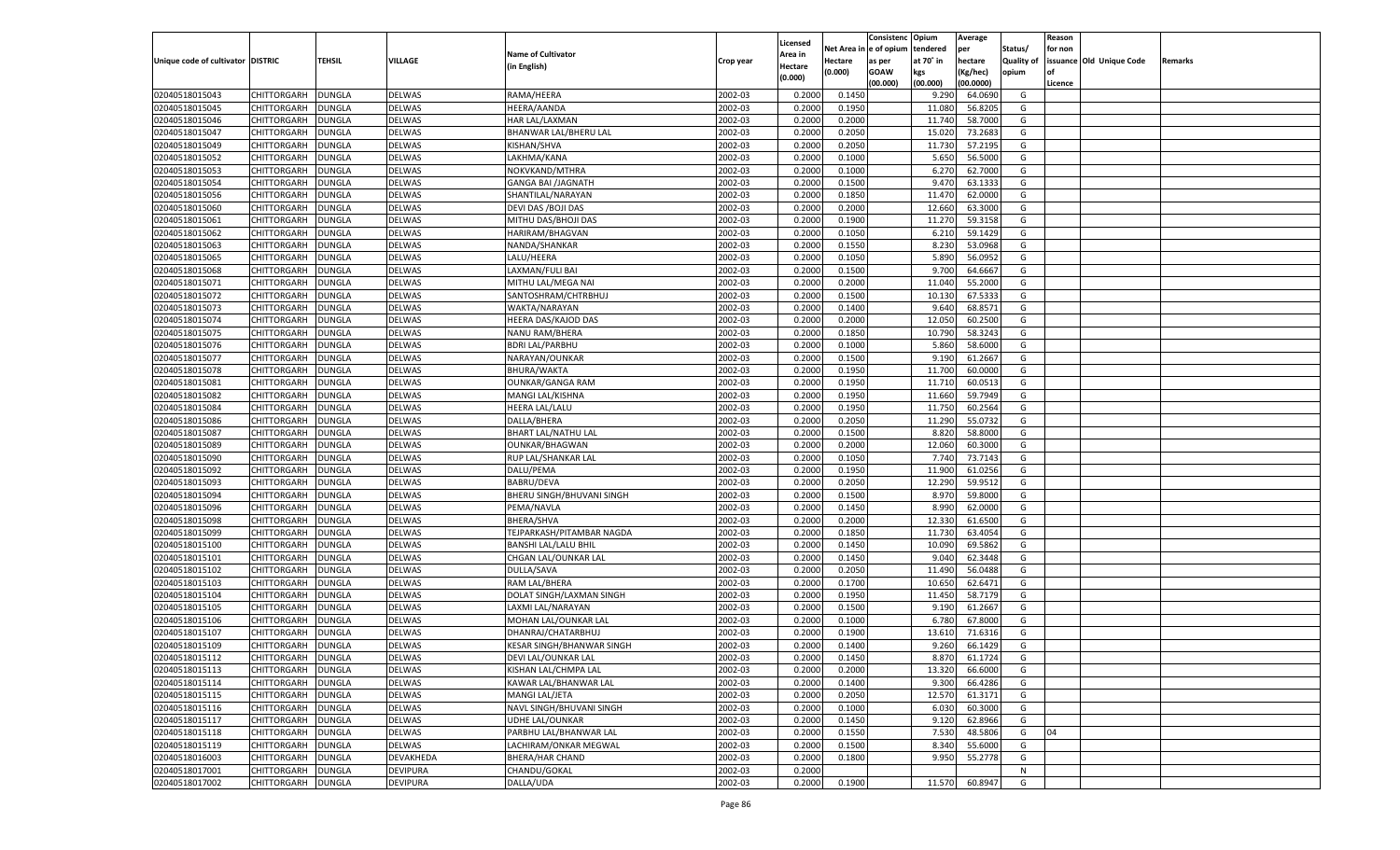|                                   |                    |               |                 |                           |           |                     |             | Consistenc   | Opium     | Average   |            | Reason  |                          |         |
|-----------------------------------|--------------------|---------------|-----------------|---------------------------|-----------|---------------------|-------------|--------------|-----------|-----------|------------|---------|--------------------------|---------|
|                                   |                    |               |                 | <b>Name of Cultivator</b> |           | Licensed<br>Area in | Net Area iı | n e of opium | tendered  | per       | Status/    | for non |                          |         |
| Unique code of cultivator DISTRIC |                    | TEHSIL        | VILLAGE         | (in English)              | Crop year | Hectare             | Hectare     | as per       | at 70° in | hectare   | Quality of |         | issuance Old Unique Code | Remarks |
|                                   |                    |               |                 |                           |           | (0.000)             | (0.000)     | <b>GOAW</b>  | kgs       | (Kg/hec)  | opium      |         |                          |         |
|                                   |                    |               |                 |                           |           |                     |             | (00.000)     | (00.000)  | (00.0000) |            | Licence |                          |         |
| 02040518017003                    | CHITTORGARH        | DUNGLA        | <b>DEVIPURA</b> | SAVI BAI/GOKAL            | 2002-03   | 0.2000              | 0.1450      |              | 8.300     | 57.2414   | G          |         |                          |         |
| 02040518017004                    | CHITTORGARH        | DUNGLA        | <b>DEVIPURA</b> | ROOPA/GOKAL               | 2002-03   | 0.2000              | 0.0950      |              | 5.570     | 58.6316   | G          |         |                          |         |
| 02040518017007                    | CHITTORGARH        | DUNGLA        | <b>DEVIPURA</b> | KANNI BAI/LALU            | 2002-03   | 0.2000              |             |              |           |           | N          |         |                          |         |
| 02040518017009                    | CHITTORGARH        | DUNGLA        | <b>DEVIPURA</b> | KALU/BHURA                | 2002-03   | 0.2000              | 0.1650      |              | 9.740     | 59.0303   | G          |         |                          |         |
| 02040518017010                    | CHITTORGARH        | DUNGLA        | <b>DEVIPURA</b> | KISHNIBAI/BEEJRAM         | 2002-03   | 0.2000              | 0.2000      |              | 12.160    | 60.8000   | G          |         |                          |         |
| 02040518017012                    | CHITTORGARH        | DUNGLA        | <b>DEVIPURA</b> | <b>BHERU LAL/OUNKAR</b>   | 2002-03   | 0.2000              | 0.2000      |              | 13.300    | 66.5000   | G          |         |                          |         |
| 02040518018001                    | CHITTORGARH        | DUNGLA        | DEVLI           | <b>BHAWAR LAL/BABRU</b>   | 2002-03   | 0.2000              | 0.0950      |              | 5.350     | 56.3158   | G          |         |                          |         |
| 02040518018005                    | CHITTORGARH        | DUNGLA        | DEVLI           | JANI BAI / BHERU LAL      | 2002-03   | 0.2000              | 0.1000      |              | 5.210     | 52.1000   | G          |         |                          |         |
| 02040518018006                    | CHITTORGARH        | DUNGLA        | <b>DEVLI</b>    | JHECHAND/JHERAM           | 2002-03   | 0.2000              |             |              |           |           | N          |         |                          |         |
| 02040518018010                    | CHITTORGARH        | DUNGLA        | DEVLI           | UDAI LAL/SHANKER LAL      | 2002-03   | 0.2000              |             |              |           |           | N          |         |                          |         |
| 02040518018013                    | CHITTORGARH        | DUNGLA        | <b>DEVLI</b>    | CHANDMAL/PRTHA            | 2002-03   | 0.2000              |             |              |           |           | N          |         |                          |         |
| 02040518018014                    | CHITTORGARH        | DUNGLA        | <b>DEVLI</b>    | AMBHA LAL/SHVARAM         | 2002-03   | 0.2000              | 0.2000      |              | 11.250    | 56.2500   | G          |         |                          |         |
| 02040518018019                    | CHITTORGARH        | DUNGLA        | <b>DEVLI</b>    | KANNIRAQM/JHERAM          | 2002-03   | 0.2000              |             |              |           |           | N          |         |                          |         |
| 02040518018026                    | CHITTORGARH        | DUNGLA        | <b>DEVLI</b>    | PURANMAL/HEERA LAL        | 2002-03   | 0.2000              |             |              |           |           | N          |         |                          |         |
| 02040518018027                    | CHITTORGARH        | DUNGLA        | <b>DEVLI</b>    | HEERA LAL/CUNNI LAL       | 2002-03   | 0.2000              |             |              |           |           | N          |         |                          |         |
| 02040518018028                    | CHITTORGARH        | DUNGLA        | <b>DEVLI</b>    | BHAGVAN LAL/HEERA JANVA   | 2002-03   | 0.2000              |             |              |           |           | N          |         |                          |         |
| 02040518018032                    | CHITTORGARH        | DUNGLA        | <b>DEVLI</b>    | UDA/SAVA                  | 2002-03   | 0.2000              | 0.1050      |              | 6.020     | 57.3333   | G          |         |                          |         |
| 02040518018035                    | CHITTORGARH        | DUNGLA        | <b>DEVLI</b>    | <b>BAGDI BAI/KHEMA</b>    | 2002-03   | 0.2000              | 0.1300      |              | 7.530     | 57.9231   | G          |         |                          |         |
| 02040518018036                    | CHITTORGARH        | DUNGLA        | <b>DEVLI</b>    | NARAYAN/JHECHAND          | 2002-03   | 0.2000              |             |              |           |           | N          |         |                          |         |
| 02040518018037                    | CHITTORGARH        | DUNGLA        | DEVLI           | <b>BAGDIRAM/HEERA LAL</b> | 2002-03   | 0.2000              |             |              |           |           | N          |         |                          |         |
| 02040518019005                    | CHITTORGARH        | DUNGLA        | <b>DUNGLA</b>   | KELASHI BAI/BARDA TELI    | 2002-03   | 0.2000              | 0.2000      |              | 12.030    | 60.1500   | G          |         |                          |         |
| 02040518019006                    | CHITTORGARH        | DUNGLA        | <b>DUNGLA</b>   | LAXMAN/WAKTA              | 2002-03   | 0.2000              | 0.1000      |              | 5.650     | 56.5000   | G          |         |                          |         |
| 02040518019007                    | CHITTORGARH        | DUNGLA        | <b>DUNGLA</b>   | CHATRA/BABRU              | 2002-03   | 0.2000              | 0.1500      |              | 9.190     | 61.2667   | G          |         |                          |         |
| 02040518019008                    | CHITTORGARH        | DUNGLA        | <b>DUNGLA</b>   | UDAI LAL/KISHANA          | 2002-03   | 0.2000              | 0.1950      |              | 12.070    | 61.8974   | G          |         |                          |         |
| 02040518019009                    | CHITTORGARH        | DUNGLA        | <b>DUNGLA</b>   | SANTI LAL/PYARA           | 2002-03   | 0.2000              |             |              |           |           | N          |         |                          |         |
| 02040518019011                    | CHITTORGARH        | DUNGLA        | <b>DUNGLA</b>   | SHANKAR LAL/BHERU TELI    | 2002-03   | 0.2000              | 0.1850      |              | 11.510    | 62.2162   | G          |         |                          |         |
| 02040518019012                    | CHITTORGARH        | DUNGLA        | <b>DUNGLA</b>   | HEERA LAL/BHERU SEKHAWAT  | 2002-03   | 0.2000              | 0.2000      |              | 11.060    | 55.3000   | G          |         |                          |         |
| 02040518019013                    | CHITTORGARH        | DUNGLA        | <b>DUNGLA</b>   | <b>BHANWAR LAL/VAKTA</b>  | 2002-03   | 0.2000              |             |              |           |           | N          |         |                          |         |
| 02040518019015                    | CHITTORGARH        | DUNGLA        | <b>DUNGLA</b>   | <b>BHERU LAL/BABRU</b>    | 2002-03   | 0.2000              | 0.1000      |              | 6.180     | 61.8000   | G          |         |                          |         |
| 02040518019017                    | CHITTORGARH        | DUNGLA        | <b>DUNGLA</b>   | <b>HEERA LAL/BHERA</b>    | 2002-03   | 0.2000              | 0.1950      |              | 12.170    | 62.4103   | G          |         |                          |         |
| 02040518019020                    | CHITTORGARH        | DUNGLA        | <b>DUNGLA</b>   | REVANTI LAL/DEVI LAL      | 2002-03   | 0.2000              |             |              |           |           | N          |         |                          |         |
| 02040518019021                    | CHITTORGARH        | DUNGLA        | <b>DUNGLA</b>   | CUNNI LAL/KALU LAL        | 2002-03   | 0.2000              | 0.2000      |              | 12.050    | 60.2500   | G          |         |                          |         |
| 02040518019022                    | CHITTORGARH        | <b>DUNGLA</b> | <b>DUNGLA</b>   | GANCHNAD/WARDI CHAND      | 2002-03   | 0.2000              | 0.1450      |              | 9.230     | 63.6552   | G          |         |                          |         |
| 02040518019023                    | CHITTORGARH        | DUNGLA        | <b>DUNGLA</b>   | KARU LAL/DANRAJ           | 2002-03   | 0.2000              |             |              |           |           | N          |         |                          |         |
| 02040518019024                    | CHITTORGARH        | DUNGLA        | <b>DUNGLA</b>   | JHECHAND/GODADH TELI      | 2002-03   | 0.2000              | 0.2000      |              | 11.790    | 58.9500   | G          |         |                          |         |
| 02040518019025                    | CHITTORGARH        | DUNGLA        | <b>DUNGLA</b>   | KACRUMAL/DEVA             | 2002-03   | 0.2000              | 0.1050      |              | 6.580     | 62.6667   | G          |         |                          |         |
| 02040518019026                    | CHITTORGARH        | <b>DUNGLA</b> | <b>DUNGLA</b>   | RATAN LAL/DEVA            | 2002-03   | 0.2000              | 0.1150      |              | 7.150     | 62.1739   | G          |         |                          |         |
| 02040518019027                    | CHITTORGARH        | DUNGLA        | <b>DUNGLA</b>   | RAJMAL/RANG LAL           | 2002-03   | 0.2000              | 0.1500      |              | 9.250     | 61.6667   | G          |         |                          |         |
| 02040518019028                    | CHITTORGARH        | DUNGLA        | <b>DUNGLA</b>   | <b>HEERA LAL/NARAYAN</b>  | 2002-03   | 0.2000              | 0.2050      |              | 3.800     | 18.5366   | G          | 04      |                          |         |
| 02040518019029                    | CHITTORGARH        | DUNGLA        | <b>DUNGLA</b>   | NATHU LAL/RICH PAL        | 2002-03   | 0.2000              | 0.1500      |              | 8.440     | 56.2667   | G          |         |                          |         |
| 02040518019030                    | CHITTORGARH        | <b>DUNGLA</b> | <b>DUNGLA</b>   | <b>HAMIR LAL/KISOR</b>    | 2002-03   | 0.2000              | 0.1600      |              | 9.950     | 62.1875   | G          |         |                          |         |
| 02040518019031                    | CHITTORGARH        | DUNGLA        | <b>DUNGLA</b>   | HUKMI CHAND/BHAGVAN       | 2002-03   | 0.2000              | 0.2000      |              | 11.800    | 59.0000   | G          |         |                          |         |
| 02040518019032                    | CHITTORGARH        | DUNGLA        | <b>DUNGLA</b>   | NARAYAN/TARACHAND         | 2002-03   | 0.2000              |             |              |           |           | N          |         |                          |         |
| 02040518019033                    |                    |               |                 |                           | 2002-03   | 0.2000              |             |              | 8.440     | 56.2667   | G          |         |                          |         |
|                                   | CHITTORGARH        | DUNGLA        | <b>DUNGLA</b>   | MADHO LAL/OUNKAR          | 2002-03   | 0.2000              | 0.1500      |              |           |           |            |         |                          |         |
| 02040518019034                    | CHITTORGARH        | <b>DUNGLA</b> | <b>DUNGLA</b>   | CHANDMAL/FOJMAL           |           |                     |             |              |           |           | N          |         |                          |         |
| 02040518019036                    | CHITTORGARH        | <b>DUNGLA</b> | <b>DUNGLA</b>   | RAM LAL/CHAMPA LAL        | 2002-03   | 0.2000              |             |              |           |           | N          |         |                          |         |
| 02040518019039                    | <b>CHITTORGARH</b> | <b>DUNGLA</b> | <b>DUNGLA</b>   | HEERA LAL/BHERU LAL       | 2002-03   | 0.2000              | 0.1350      |              | 7.380     | 54.6667   | G          |         |                          |         |
| 02040518019040                    | <b>CHITTORGARH</b> | <b>DUNGLA</b> | <b>DUNGLA</b>   | UDAI LAL/NARAYAN LAL      | 2002-03   | 0.2000              | 0.1000      |              | 5.960     | 59.6000   | G          |         |                          |         |
| 02040518019042                    | CHITTORGARH        | <b>DUNGLA</b> | <b>DUNGLA</b>   | LALU RAM/MANA JI          | 2002-03   | 0.2000              | 0.1000      |              | 5.040     | 50.4000   | G          | 04      |                          |         |
| 02040518019044                    | <b>CHITTORGARH</b> | <b>DUNGLA</b> | <b>DUNGLA</b>   | RATAN LAL/BALU            | 2002-03   | 0.2000              | 0.2000      |              | 11.620    | 58.1000   | G          |         |                          |         |
| 02040518019045                    | CHITTORGARH        | <b>DUNGLA</b> | <b>DUNGLA</b>   | UDAI LAL/BALU             | 2002-03   | 0.2000              | 0.1000      |              | 6.310     | 63.1000   | G          |         |                          |         |
| 02040518019046                    | <b>CHITTORGARH</b> | <b>DUNGLA</b> | <b>DUNGLA</b>   | NAND LAL/NARAYAN          | 2002-03   | 0.2000              | 0.1000      |              | 5.570     | 55.7000   | G          |         |                          |         |
| 02040518019047                    | CHITTORGARH        | <b>DUNGLA</b> | <b>DUNGLA</b>   | GHASI/ROOPA               | 2002-03   | 0.2000              | 0.1950      |              | 12.700    | 65.1282   | G          |         |                          |         |
| 02040518019048                    | <b>CHITTORGARH</b> | <b>DUNGLA</b> | <b>DUNGLA</b>   | PUNAM CHAND/BHAGVAN LAL   | 2002-03   | 0.2000              | 0.2000      |              | 12.200    | 61.0000   | G          |         |                          |         |
| 02040518019049                    | <b>CHITTORGARH</b> | <b>DUNGLA</b> | <b>DUNGLA</b>   | <b>GASI LAL/GOKEL</b>     | 2002-03   | 0.2000              |             |              |           |           | N          |         |                          |         |
| 02040518019050                    | <b>CHITTORGARH</b> | <b>DUNGLA</b> | <b>DUNGLA</b>   | DAL CHAND/DEVA            | 2002-03   | 0.2000              | 0.1150      |              | 7.370     | 64.0870   | G          |         |                          |         |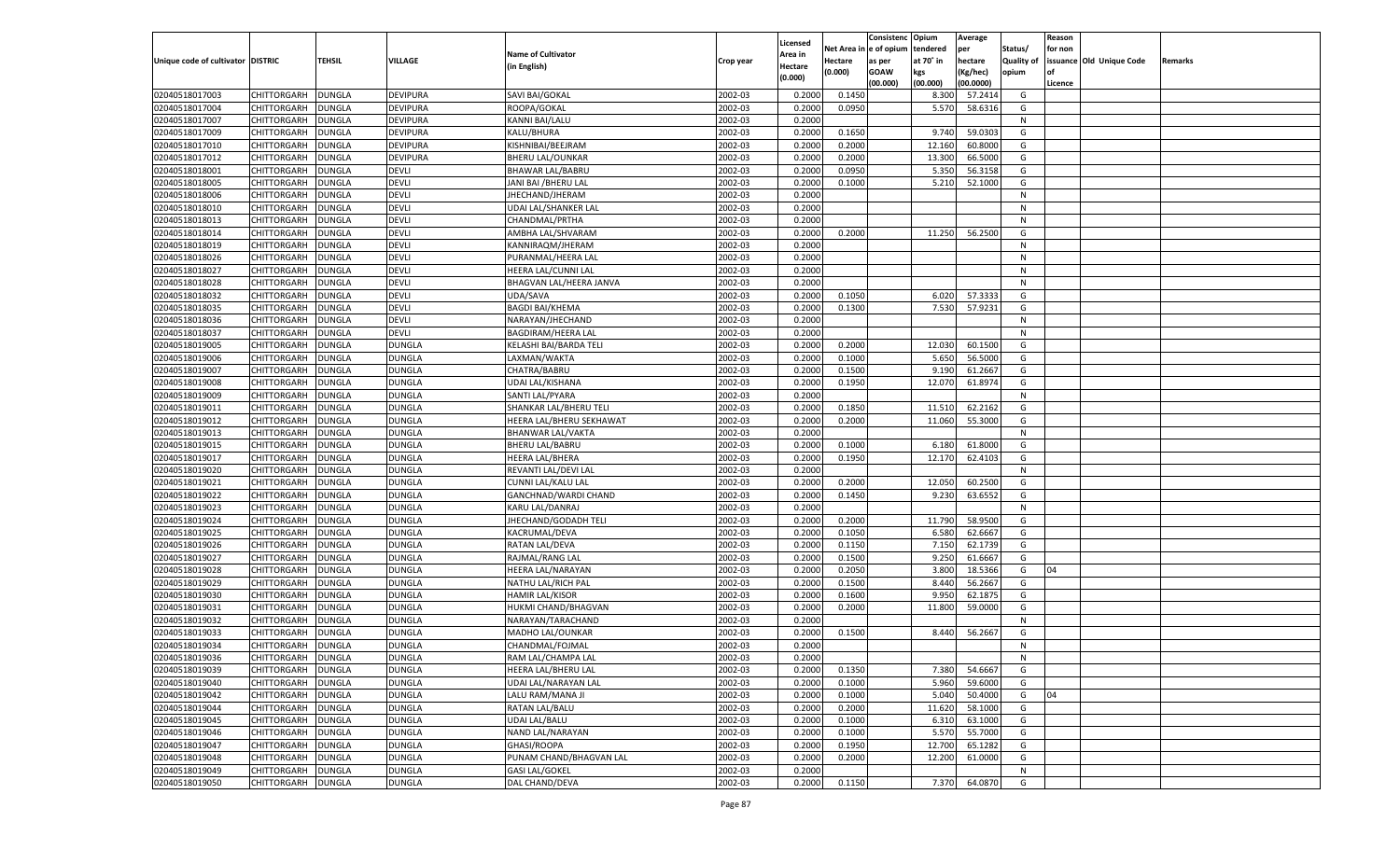|                                   |                    |               |                 |                           |           |                           |          | Consistenc  | Opium     | Average   |                   | Reason  |                          |                    |
|-----------------------------------|--------------------|---------------|-----------------|---------------------------|-----------|---------------------------|----------|-------------|-----------|-----------|-------------------|---------|--------------------------|--------------------|
|                                   |                    |               |                 | <b>Name of Cultivator</b> |           | Licensed                  | Net Area | le of opium | tendered  | per       | Status/           | for non |                          |                    |
| Unique code of cultivator DISTRIC |                    | <b>TEHSIL</b> | VILLAGE         | (in English)              | Crop year | <b>Area in</b><br>Hectare | Hectare  | as per      | at 70° in | hectare   | <b>Quality of</b> |         | issuance Old Unique Code | Remarks            |
|                                   |                    |               |                 |                           |           | (0.000)                   | (0.000)  | <b>GOAW</b> | kgs       | (Kg/hec)  | opium             |         |                          |                    |
|                                   |                    |               |                 |                           |           |                           |          | (00.000)    | (00.000)  | (00.0000) |                   | Licence |                          |                    |
| 02040518019051                    | CHITTORGARH        | <b>DUNGLA</b> | DUNGLA          | BHANWARLAL/BURALAL        | 2002-03   | 0.2000                    | 0.1000   |             | 6.630     | 66.3000   | G                 |         |                          |                    |
| 02040518019052                    | CHITTORGARH        | DUNGLA        | DUNGLA          | SHNATILAL/GOTILAL         | 2002-03   | 0.2000                    | 0.2000   |             | 12.450    | 62.2500   | G                 |         |                          |                    |
| 02040518020001                    | CHITTORGARH        | DUNGLA        | DURGAKHEDA      | GOVERDHAN LAL/GANGARAM    | 2002-03   | 0.2000                    | 0.2000   |             | 12.060    | 60.3000   | G                 |         |                          |                    |
| 02040518020002                    | CHITTORGARH        | DUNGLA        | DURGAKHEDA      | LIMBHA/BHERA              | 2002-03   | 0.2000                    | 0.2000   |             | 12.940    | 64.7000   | G                 |         |                          |                    |
| 02040518020004                    | CHITTORGARH        | DUNGLA        | DURGAKHEDA      | MODI BAI/BHAGU            | 2002-03   | 0.2000                    | 0.2000   |             | 11.890    | 59.4500   | G                 |         |                          |                    |
| 02040518020007                    | CHITTORGARH        | DUNGLA        | DURGAKHEDA      | MANGI LAL/PYARE LAL       | 2002-03   | 0.2000                    | 0.2000   |             | 13.02     | 65.1000   | G                 |         |                          |                    |
| 02040518020008                    | CHITTORGARH        | DUNGLA        | DURGAKHEDA      | PRTHA/BABRU               | 2002-03   | 0.2000                    | 0.2000   |             | 12.520    | 62.6000   | G                 |         |                          |                    |
| 02040518020009                    | CHITTORGARH        | DUNGLA        | DURGAKHEDA      | RAM LAL/KISHNA            | 2002-03   | 0.2000                    | 0.1500   |             | 8.730     | 58.2000   | G                 |         |                          |                    |
| 02040518020011                    | CHITTORGARH        | DUNGLA        | DURGAKHEDA      | RODI LAL/NARAYANI BAI     | 2002-03   | 0.2000                    | 0.1500   |             | 9.11      | 60.7333   | G                 |         |                          |                    |
| 02040518020013                    | CHITTORGARH        | DUNGLA        | DURGAKHEDA      | DOLI/CHENA                | 2002-03   | 0.2000                    | 0.2000   |             | 10.590    | 52.9500   | G                 |         |                          |                    |
| 02040518020014                    | CHITTORGARH        | DUNGLA        | DURGAKHEDA      | NARAYAN/KISHNA MEENA      | 2002-03   | 0.2000                    | 0.1900   |             | 11.400    | 60.0000   | G                 |         |                          |                    |
| 02040518020015                    | CHITTORGARH        | DUNGLA        | DURGAKHEDA      | LCHUDI/KISHAN SINGH       | 2002-03   | 0.2000                    | 0.1900   |             | 12.290    | 64.6842   | G                 |         |                          |                    |
| 02040518020016                    | CHITTORGARH        | DUNGLA        | DURGAKHEDA      | LAXMI CHNAD/BAGGA         | 2002-03   | 0.2000                    | 0.1450   |             | 9.260     | 63.8621   | G                 |         |                          |                    |
| 02040518020017                    | CHITTORGARH        | DUNGLA        | DURGAKHEDA      | RAM LAL/RAM SINGH/BHAGU   | 2002-03   | 0.2000                    | 0.1900   |             | 12.700    | 66.8421   | G                 |         |                          |                    |
| 02040518020018                    | CHITTORGARH        | DUNGLA        | DURGAKHEDA      | NANDRAM/REVA SHANKAR      | 2002-03   | 0.2000                    | 0.1900   |             | 12.150    | 63.9474   | G                 |         |                          |                    |
| 02040518020019                    | CHITTORGARH        | DUNGLA        | DURGAKHEDA      | NANURAM/BHAGU RAVAT       | 2002-03   | 0.2000                    | 0.2000   |             | 11.840    | 59.2000   | G                 |         |                          |                    |
| 02040518020020                    | CHITTORGARH        | DUNGLA        | DURGAKHEDA      | SHANTI LAL/GANGA JI RAVAT | 2002-03   | 0.2000                    |          |             |           |           | N                 |         |                          |                    |
| 02040518020024                    | CHITTORGARH        | DUNGLA        | DURGAKHEDA      | PRTHA/BABRU RAVTH         | 2002-03   | 0.2000                    | 0.2000   |             | 11.330    | 56.6500   | G                 |         |                          |                    |
| 02040518020029                    | CHITTORGARH        | DUNGLA        | DURGAKHEDA      | JAGPAL SINGH/KALU SINGH   | 2002-03   | 0.2000                    | 0.2000   |             | 12.520    | 62.6000   | G                 |         |                          |                    |
| 02040518021002                    | CHITTORGARH        | DUNGLA        | EDRA            | MOHAN DAS/BAGVAN DAS      | 2002-03   | 0.2000                    | 0.1950   |             | 5.430     | 27.8462   | G                 | 04      |                          |                    |
| 02040518021005                    | CHITTORGARH        | DUNGLA        | <b>EDRA</b>     | NARAYAN/LALA              | 2002-03   | 0.2000                    | 0.1900   |             | 9.860     | 51.8947   | G                 | 04      |                          |                    |
| 02040518021009                    | CHITTORGARH        | DUNGLA        | <b>EDRA</b>     | NARAYAN/GOKAL             | 2002-03   | 0.2000                    |          |             |           |           | N                 |         |                          |                    |
| 02040518021012                    | CHITTORGARH        | <b>DUNGLA</b> | <b>EDRA</b>     | JAI CHAND/ROOPA           | 2002-03   | 0.2000                    | 0.1600   |             | 8.140     | 50.8750   | G                 | 04      |                          |                    |
| 02040518021014                    | CHITTORGARH        | DUNGLA        | <b>EDRA</b>     | <b>GORI LAL/DOLA</b>      | 2002-03   | 0.2000                    |          |             |           |           | N                 |         |                          |                    |
| 02040518021015                    | CHITTORGARH        | DUNGLA        | EDRA            | <b>GANGA BAI/UDA</b>      | 2002-03   | 0.2000                    | 0.1000   |             | 5.170     | 51.7000   | G                 | 04      |                          |                    |
| 02040518022001                    | CHITTORGARH        | DUNGLA        | FALASIYA        | BARDA/DHANNA              | 2002-03   | 0.2000                    | 0.0950   |             | 6.700     | 70.5263   | G                 |         |                          |                    |
| 02040518022002                    | CHITTORGARH        | <b>DUNGLA</b> | FALASIYA        | MODA/BHAJYA               | 2002-03   | 0.2000                    | 0.1950   |             | 12.170    | 62.4103   | G                 |         |                          |                    |
| 02040518022004                    | CHITTORGARH        | DUNGLA        | FALASIYA        | <b>BABRIYA/GASI LAL</b>   | 2002-03   | 0.2000                    | 0.1400   |             | 8.870     | 63.3571   | G                 |         |                          |                    |
| 02040518022005                    | CHITTORGARH        | DUNGLA        | FALASIYA        | GALLA/NAVLA               | 2002-03   | 0.2000                    | 0.1000   |             | 6.450     | 64.5000   | G                 |         |                          |                    |
| 02040518022006                    | CHITTORGARH        | <b>DUNGLA</b> | FALASIYA        | <b>HEERA/PURA</b>         | 2002-03   | 0.2000                    | 0.1950   |             |           |           | $\circ$           | 11      |                          | THEFT CASE         |
| 02040518022007                    | CHITTORGARH        | <b>DUNGLA</b> | FALASIYA        | NARAYAN LAL/GAMNA         | 2002-03   | 0.2000                    | 0.1850   |             | 11.590    | 62.6486   | G                 |         |                          |                    |
| 02040518022010                    | CHITTORGARH        | <b>DUNGLA</b> | FALASIYA        | BHURA LAL/LALU LAL        | 2002-03   | 0.2000                    | 0.1500   |             | 9.050     | 60.3333   | G                 |         |                          |                    |
| 02040518022011                    | <b>CHITTORGARH</b> | <b>DUNGLA</b> | FALASIYA        | HMERA/BHAGA               | 2002-03   | 0.2000                    | 0.1550   |             | 10.57     | 68.1935   | G                 |         |                          |                    |
| 02040518022012                    | CHITTORGARH        | DUNGLA        | FALASIYA        | KALU LAL/HAMERA           | 2002-03   | 0.2000                    | 0.2000   |             | 9.320     | 46.6000   | G                 | 04      |                          |                    |
| 02040518022019                    | CHITTORGARH        | <b>DUNGLA</b> | FALASIYA        | NATHU/DOLA                | 2002-03   | 0.2000                    | 0.1850   |             | 10.15     | 54.8649   | G                 |         |                          |                    |
| 02040518022020                    | CHITTORGARH        | DUNGLA        | FALASIYA        | <b>BALU LAL/BHERA</b>     | 2002-03   | 0.2000                    | 0.1800   |             | 12.230    | 67.9444   | G                 |         |                          |                    |
| 02040518022021                    | CHITTORGARH        | <b>DUNGLA</b> | FALASIYA        | NATHU DAS/GOD DAS         | 2002-03   | 0.2000                    | 0.1950   |             | 10.04     | 51.4872   | G                 | 04      |                          |                    |
| 02040518022022                    | CHITTORGARH        | DUNGLA        | FALASIYA        | <b>GIRDHARI/HAR LAL</b>   | 2002-03   | 0.2000                    | 0.1500   |             | 9.790     | 65.2667   | G                 |         |                          |                    |
| 02040518022023                    |                    | <b>DUNGLA</b> | FALASIYA        |                           | 2002-03   | 0.2000                    | 0.1900   |             |           | 67.0000   | G                 |         |                          |                    |
| 02040518022025                    | CHITTORGARH        |               |                 | NARU/JHECHAND             | 2002-03   | 0.2000                    |          |             | 12.730    |           | F.                |         |                          |                    |
|                                   | CHITTORGARH        | DUNGLA        | FALASIYA        | PYARIBAI/DALU             |           |                           |          |             |           | 69.9333   |                   |         |                          |                    |
| 02040518022026                    | CHITTORGARH        | <b>DUNGLA</b> | FALASIYA        | PRTHA/WATHA               | 2002-03   | 0.2000                    | 0.1500   |             | 10.490    |           | G                 |         |                          |                    |
| 02040518022027                    | CHITTORGARH        | DUNGLA        | FALASIYA        | NARAYAN/TOLIRAM           | 2002-03   | 0.2000                    | 0.1900   |             | 12.860    | 67.6842   | G                 |         |                          |                    |
| 02040518022028                    | CHITTORGARH        | <b>DUNGLA</b> | <b>FALASIYA</b> | KHEMA/BHOLA GAYRI         | 2002-03   | 0.2000                    | 0.1850   |             | 12.04     | 65.0811   | G                 |         |                          |                    |
| 02040518022029                    | CHITTORGARH        | DUNGLA        | FALASIYA        | KALU/DALU GAYRI           | 2002-03   | 0.2000                    | 0.1500   |             | 10.30     | 68.666    | G                 |         |                          |                    |
| 02040518022030                    | CHITTORGARH        | <b>DUNGLA</b> | FALASIYA        | MITTHU KUWAR/NARSINGH     | 2002-03   | 0.2000                    | 0.1750   |             | 10.920    | 62.4000   | G                 |         |                          |                    |
| 02040518022032                    | CHITTORGARH        | <b>DUNGLA</b> | <b>FALASIYA</b> | RAM LAL/BHGGA             | 2002-03   | 0.2000                    | 0.1500   |             | 9.430     | 62.8667   | G                 |         |                          |                    |
| 02040518022033                    | <b>CHITTORGARH</b> | <b>DUNGLA</b> | <b>FALASIYA</b> | KANA/AMRA                 | 2002-03   | 0.2000                    | 0.1900   |             | 13.050    | 68.6842   | G                 |         |                          |                    |
| 02040518022034                    | CHITTORGARH        | <b>DUNGLA</b> | FALASIYA        | KALU/GASI GAYRI           | 2002-03   | 0.2000                    |          |             |           |           | F.                |         |                          |                    |
| 02040518022036                    | <b>CHITTORGARH</b> | <b>DUNGLA</b> | FALASIYA        | NARAYAN/HAR LAL           | 2002-03   | 0.2000                    | 0.1450   |             | 9.180     | 63.3103   | G                 |         |                          | <b>NAME CHANGE</b> |
| 02040518022037                    | <b>CHITTORGARH</b> | <b>DUNGLA</b> | FALASIYA        | NARAYANI BAI/WARDA        | 2002-03   | 0.2000                    | 0.1000   |             | 6.980     | 69.8000   | G                 |         |                          |                    |
| 02040518022038                    | <b>CHITTORGARH</b> | <b>DUNGLA</b> | <b>FALASIYA</b> | MANGI LAL/KJODH           | 2002-03   | 0.2000                    |          |             |           |           | F                 |         |                          |                    |
| 02040518022039                    | <b>CHITTORGARH</b> | <b>DUNGLA</b> | FALASIYA        | LAXMAN LAL/HARI RAM       | 2002-03   | 0.2000                    | 0.1500   |             | 10.310    | 68.7333   | G                 |         |                          |                    |
| 02040518022041                    | <b>CHITTORGARH</b> | <b>DUNGLA</b> | FALASIYA        | BABRU/ROOPA               | 2002-03   | 0.2000                    | 0.1500   |             | 9.230     | 61.5333   | G                 |         |                          |                    |
| 02040518022043                    | <b>CHITTORGARH</b> | <b>DUNGLA</b> | FALASIYA        | KALU RAM/MODA             | 2002-03   | 0.2000                    | 0.2000   |             | 11.420    | 57.1000   | G                 |         |                          |                    |
| 02040518022046                    | <b>CHITTORGARH</b> | <b>DUNGLA</b> | <b>FALASIYA</b> | BABRU/LALU RAM            | 2002-03   | 0.2000                    | 0.1450   |             | 8.770     | 60.4828   | G                 |         |                          |                    |
| 02040518022048                    | CHITTORGARH        | <b>DUNGLA</b> | FALASIYA        | RUPA/DALU RAVTH           | 2002-03   | 0.2000                    | 0.2000   |             | 12.330    | 61.6500   | G                 |         |                          |                    |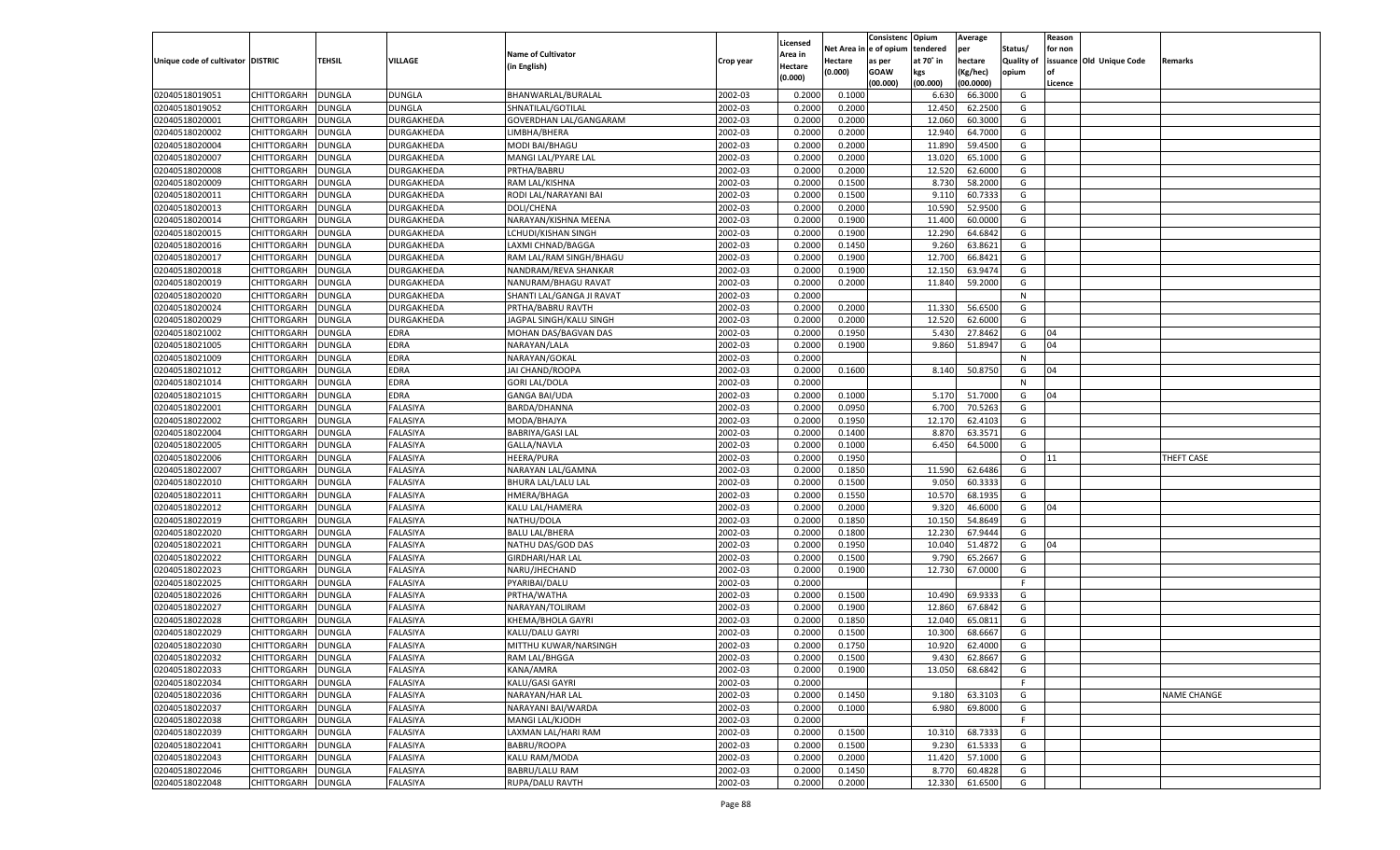|                                   |                    |               |                                      |                           |           |                           |          | Consistenc  | Opium     | Average   |                   | Reason  |                          |         |
|-----------------------------------|--------------------|---------------|--------------------------------------|---------------------------|-----------|---------------------------|----------|-------------|-----------|-----------|-------------------|---------|--------------------------|---------|
|                                   |                    |               |                                      | <b>Name of Cultivator</b> |           | Licensed                  | Net Area | e of opium  | tendered  | per       | Status/           | for non |                          |         |
| Unique code of cultivator DISTRIC |                    | <b>TEHSIL</b> | VILLAGE                              | (in English)              | Crop year | <b>Area in</b><br>Hectare | Hectare  | as per      | at 70° in | hectare   | <b>Quality of</b> |         | issuance Old Unique Code | Remarks |
|                                   |                    |               |                                      |                           |           | (0.000)                   | (0.000)  | <b>GOAW</b> | kgs       | (Kg/hec)  | opium             |         |                          |         |
|                                   |                    |               |                                      |                           |           |                           |          | (00.000)    | (00.000)  | (00.0000) |                   | Licence |                          |         |
| 02040518022050                    | CHITTORGARH        | <b>DUNGLA</b> | FALASIYA                             | NAND LAL/GIDHARI          | 2002-03   | 0.2000                    | 0.2000   |             | 12.88     | 64.4000   | G                 |         |                          |         |
| 02040518022051                    | CHITTORGARH        | DUNGLA        | FALASIYA                             | <b>GASI LAL/DEVA</b>      | 2002-03   | 0.2000                    | 0.1500   |             | 10.21     | 68.0667   | G                 |         |                          |         |
| 02040518022052                    | CHITTORGARH        | DUNGLA        | FALASIYA                             | KISHAN LAL/DANRAJ         | 2002-03   | 0.2000                    |          |             |           |           | F.                |         |                          |         |
| 02040518022054                    | CHITTORGARH        | DUNGLA        | FALASIYA                             | HAMERA/HMERAJ             | 2002-03   | 0.2000                    |          |             |           |           | F.                |         |                          |         |
| 02040518022055                    | CHITTORGARH        | DUNGLA        | FALASIYA                             | PYARI BAI/MOTI GAYRI      | 2002-03   | 0.2000                    | 0.1500   |             | 10.210    | 68.0667   | G                 |         |                          |         |
| 02040518022056                    | CHITTORGARH        | DUNGLA        | FALASIYA                             | HARI RAM/RODA             | 2002-03   | 0.2000                    |          |             |           |           | F.                |         |                          |         |
| 02040518022059                    | CHITTORGARH        | DUNGLA        | FALASIYA                             | DALU/RODA RAVAT           | 2002-03   | 0.2000                    |          |             |           |           | F.                |         |                          |         |
| 02040518023007                    | CHITTORGARH        | DUNGLA        | FALODADA                             | NARAYN/LALU               | 2002-03   | 0.2000                    | 0.1900   |             | 11.630    | 61.2105   | G                 |         |                          |         |
| 02040518023009                    | CHITTORGARH        | DUNGLA        | FALODADA                             | DEVA/NAVLA                | 2002-03   | 0.2000                    |          |             |           |           | F.                |         |                          |         |
| 02040518024001                    | CHITTORGARH        | DUNGLA        | GODAKHEDA                            | UDAI BAI/SHANKAR LAL      | 2002-03   | 0.2000                    | 0.1950   |             | 10.220    | 52.410    | G                 |         |                          |         |
| 02040518024002                    | CHITTORGARH        | DUNGLA        | GODAKHEDA                            | MOTI LAL/KISHNA           | 2002-03   | 0.2000                    | 0.1950   |             | 11.800    | 60.5128   | G                 |         |                          |         |
| 02040518024004                    | CHITTORGARH        | DUNGLA        | GODAKHEDA                            | NANDA/KESYA               | 2002-03   | 0.2000                    | 0.1900   |             | 10.430    | 54.8947   | G                 |         |                          |         |
| 02040518024005                    | CHITTORGARH        | DUNGLA        | GODAKHEDA                            | HAR LAL/PRATHVIRAJ        | 2002-03   | 0.2000                    | 0.2000   |             | 11.240    | 56.2000   | G                 |         |                          |         |
| 02040518024006                    | CHITTORGARH        | DUNGLA        | GODAKHEDA                            | GAMERA/GASI               | 2002-03   | 0.2000                    | 0.1950   |             | 11.890    | 60.9744   | G                 |         |                          |         |
| 02040518024010                    | CHITTORGARH        | <b>DUNGLA</b> | GODAKHEDA                            | NARAYAN/DALU              | 2002-03   | 0.2000                    | 0.1800   |             | 10.280    | 57.1111   | G                 |         |                          |         |
| 02040518024012                    | CHITTORGARH        | DUNGLA        | GODAKHEDA                            | PARTHA/DOLA               | 2002-03   | 0.2000                    | 0.1900   |             | 11.300    | 59.4737   | G                 |         |                          |         |
| 02040518024013                    | CHITTORGARH        | <b>DUNGLA</b> | GODAKHEDA                            | MEGA/KISHNA               | 2002-03   | 0.2000                    | 0.1900   |             | 11.120    | 58.5263   | G                 |         |                          |         |
| 02040518024014                    | CHITTORGARH        | DUNGLA        | GODAKHEDA                            | GHERI LAL/BHERA           | 2002-03   | 0.2000                    | 0.0850   |             | 4.840     | 56.9412   | G                 |         |                          |         |
| 02040518024015                    | CHITTORGARH        | <b>DUNGLA</b> | GODAKHEDA                            | KALI BAI/SHO RAM          | 2002-03   | 0.2000                    |          |             |           |           | N                 |         |                          |         |
| 02040518025002                    | CHITTORGARH        | DUNGLA        | GUDA                                 | HIMMAT SINGH/AMAR SINGH   | 2002-03   | 0.2000                    | 0.1750   |             | 9.490     | 54.2286   | G                 |         |                          |         |
| 02040518026001                    | CHITTORGARH        | DUNGLA        | GUMANPURA                            | BHAGA/NATHU               | 2002-03   | 0.2000                    | 0.1950   |             | 10.810    | 55.4359   | G                 |         |                          |         |
| 02040518026002                    | CHITTORGARH        | DUNGLA        | GUMANPURA                            | KESIYA/UDHA               | 2002-03   | 0.2000                    | 0.1900   |             | 10.910    | 57.4211   | G                 |         |                          |         |
| 02040518026003                    | CHITTORGARH        | <b>DUNGLA</b> | GUMANPURA                            | <b>BABRI BAI/DEVA</b>     | 2002-03   | 0.2000                    | 0.0950   |             | 5.310     | 55.8947   | G                 |         |                          |         |
| 02040518026004                    | CHITTORGARH        | DUNGLA        | GUMANPURA                            | SHANKAR/MODA              | 2002-03   | 0.2000                    | 0.1900   |             | 11.650    | 61.3158   | G                 |         |                          |         |
| 02040518026005                    | CHITTORGARH        | DUNGLA        | GUMANPURA                            | NARU/UDHA                 | 2002-03   | 0.2000                    | 0.0950   |             | 5.720     | 60.2105   | G                 |         |                          |         |
| 02040518026007                    | CHITTORGARH        | DUNGLA        | GUMANPURA                            | RAM LAL/GODHA             | 2002-03   | 0.2000                    | 0.1000   |             | 5.470     | 54.7000   | G                 |         |                          |         |
| 02040518026009                    | CHITTORGARH        | <b>DUNGLA</b> | GUMANPURA                            | UDAILAL/GANGA RAM         | 2002-03   | 0.2000                    | 0.1700   |             | 8.940     | 52.5882   | G                 |         |                          |         |
| 02040518026010                    | CHITTORGARH        | DUNGLA        | GUMANPURA                            | BHEEMARAJ/PEMA            | 2002-03   | 0.2000                    | 0.1950   |             | 9.590     | 49.1795   | G                 | 04      |                          |         |
| 02040518026011                    | CHITTORGARH        | DUNGLA        | GUMANPURA                            | NANU RAM/NATHU RAM        | 2002-03   | 0.2000                    | 0.1950   |             | 11.060    | 56.7179   | G                 |         |                          |         |
| 02040518026012                    | CHITTORGARH        | <b>DUNGLA</b> | GUMANPURA                            | DALU/KALLA                | 2002-03   | 0.2000                    | 0.1400   |             | 2.390     | 17.0714   | G                 | 04      |                          |         |
| 02040518026013                    | CHITTORGARH        | <b>DUNGLA</b> | GUMANPURA                            | NAVLA/NATHU               | 2002-03   | 0.2000                    | 0.1950   |             | 10.73     | 55.0256   | G                 |         |                          |         |
| 02040518026015                    | CHITTORGARH        | <b>DUNGLA</b> | GUMANPURA                            | NANU RAM/MIYA RAM         | 2002-03   | 0.2000                    | 0.1950   |             | 9.550     | 48.9744   | G                 | 04      |                          |         |
| 02040518026016                    | CHITTORGARH        | <b>DUNGLA</b> | GUMANPURA                            | SOLA/UDHA                 | 2002-03   | 0.2000                    | 0.1000   |             | 6.660     | 66.6000   | G                 |         |                          |         |
| 02040518026017                    | CHITTORGARH        | <b>DUNGLA</b> | GUMANPURA                            | ALIRAM/BHERA              | 2002-03   | 0.2000                    | 0.1050   |             | 5.600     | 53.3333   | G                 |         |                          |         |
| 02040518026019                    | <b>CHITTORGARH</b> | <b>DUNGLA</b> | GUMANPURA                            | RAMA/SHVA                 | 2002-03   | 0.2000                    | 0.2050   |             | 10.860    | 52.9756   | G                 |         |                          |         |
| 02040518026020                    | CHITTORGARH        | <b>DUNGLA</b> | GUMANPURA                            | SHANKAR / GENESH          | 2002-03   | 0.2000                    | 0.1800   |             | 10.79     | 59.9444   | G                 |         |                          |         |
| 02040518026021                    | CHITTORGARH        | <b>DUNGLA</b> | GUMANPURA                            | KUKA/NATHU                | 2002-03   | 0.2000                    | 0.1900   |             | 11.660    | 61.3684   | G                 |         |                          |         |
| 02040518026022                    | CHITTORGARH        | DUNGLA        | GUMANPURA                            | PURA/LAKHA                | 2002-03   | 0.2000                    | 0.1300   |             | 8.590     | 66.0769   | G                 |         |                          |         |
| 02040518026023                    | CHITTORGARH        | <b>DUNGLA</b> | GUMANPURA                            | MANGI LAL/KHEMRAJ         | 2002-03   | 0.2000                    | 0.2000   |             | 10.720    | 53.6000   | G                 |         |                          |         |
| 02040518026025                    | CHITTORGARH        | <b>DUNGLA</b> | GUMANPURA                            | SHANKER/UDA               | 2002-03   | 0.2000                    | 0.1800   |             | 9.880     | 54.8889   | G                 |         |                          |         |
| 02040518026027                    | CHITTORGARH        | <b>DUNGLA</b> | GUMANPURA                            | MAGNA/NATHU LAL           | 2002-03   | 0.2000                    | 0.1050   |             | 5.490     | 52.285    | G                 |         |                          |         |
| 02040518026029                    | CHITTORGARH        | DUNGLA        | GUMANPURA                            | PYARA/KANA                | 2002-03   | 0.2000                    | 0.1850   |             | 11.450    | 61.8919   | G                 |         |                          |         |
| 02040518026031                    | CHITTORGARH        | <b>DUNGLA</b> | GUMANPURA                            | CHANDA/GOKEL              | 2002-03   | 0.2000                    | 0.1600   |             | 9.01      | 56.3125   | G                 |         |                          |         |
| 02040518026032                    | CHITTORGARH        | DUNGLA        | GUMANPURA                            | ROOPA/KISHNA              | 2002-03   | 0.2000                    | 0.1750   |             | 6.89      | 39.3714   | G                 | 04      |                          |         |
| 02040518026033                    |                    | <b>DUNGLA</b> | GUMANPURA                            |                           | 2002-03   | 0.2000                    | 0.2000   |             |           | 58.0000   | G                 |         |                          |         |
| 02040518026034                    | CHITTORGARH        |               |                                      | NARAYAN/BHURA             |           |                           |          |             | 11.600    |           |                   |         |                          |         |
|                                   | CHITTORGARH        | <b>DUNGLA</b> | <b>GUMANPURA</b><br><b>GUMANPURA</b> | <b>UDHE LAL/GENESH</b>    | 2002-03   | 0.2000                    | 0.1950   |             | 10.900    | 55.8974   | G                 |         |                          |         |
| 02040518026035                    | <b>CHITTORGARH</b> | <b>DUNGLA</b> |                                      | RUPA/BHERA                | 2002-03   | 0.2000                    | 0.2050   |             | 10.970    | 53.5122   | G                 |         |                          |         |
| 02040518026037                    | CHITTORGARH        | <b>DUNGLA</b> | GUMANPURA                            | DEU BAI/OUNKAR            | 2002-03   | 0.2000                    | 0.1800   |             | 9.070     | 50.3889   | G                 | 04      |                          |         |
| 02040518026038                    | <b>CHITTORGARH</b> | <b>DUNGLA</b> | <b>GUMANPURA</b>                     | GHASHI/RAJMAL             | 2002-03   | 0.2000                    | 0.1000   |             | 5.360     | 53.6000   | G                 |         |                          |         |
| 02040518026040                    | <b>CHITTORGARH</b> | <b>DUNGLA</b> | GUMANPURA                            | BHOLA/BHERA               | 2002-03   | 0.2000                    |          |             |           |           | N                 |         |                          |         |
| 02040518026041                    | <b>CHITTORGARH</b> | <b>DUNGLA</b> | <b>GUMANPURA</b>                     | KALU/DEVA                 | 2002-03   | 0.2000                    | 0.1950   |             | 10.120    | 51.8974   | G                 | 04      |                          |         |
| 02040518026044                    | CHITTORGARH        | <b>DUNGLA</b> | GUMANPURA                            | HAR LAL/HEMRAJ            | 2002-03   | 0.2000                    | 0.2050   |             | 3.560     | 17.3659   | G                 | 04      |                          |         |
| 02040518026046                    | <b>CHITTORGARH</b> | <b>DUNGLA</b> | <b>GUMANPURA</b>                     | <b>UDAI LAL/BHURA</b>     | 2002-03   | 0.2000                    | 0.1700   |             | 8.060     | 47.4118   | G                 | 04      |                          |         |
| 02040518026048                    | CHITTORGARH        | <b>DUNGLA</b> | GUMANPURA                            | NARAYAN/ONKAR             | 2002-03   | 0.2000                    | 0.1000   |             | 5.230     | 52.3000   | G                 |         |                          |         |
| 02040518026049                    | CHITTORGARH        | <b>DUNGLA</b> | GUMANPURA                            | GOTAM/KALU                | 2002-03   | 0.2000                    | 0.1650   |             | 9.27      | 56.1818   | G                 |         |                          |         |
| 02040518026053                    | CHITTORGARH        | <b>DUNGLA</b> | GUMANPURA                            | MODI RAM/HEMRAJ           | 2002-03   | 0.2000                    | 0.1900   |             | 10.330    | 54.3684   | G                 |         |                          |         |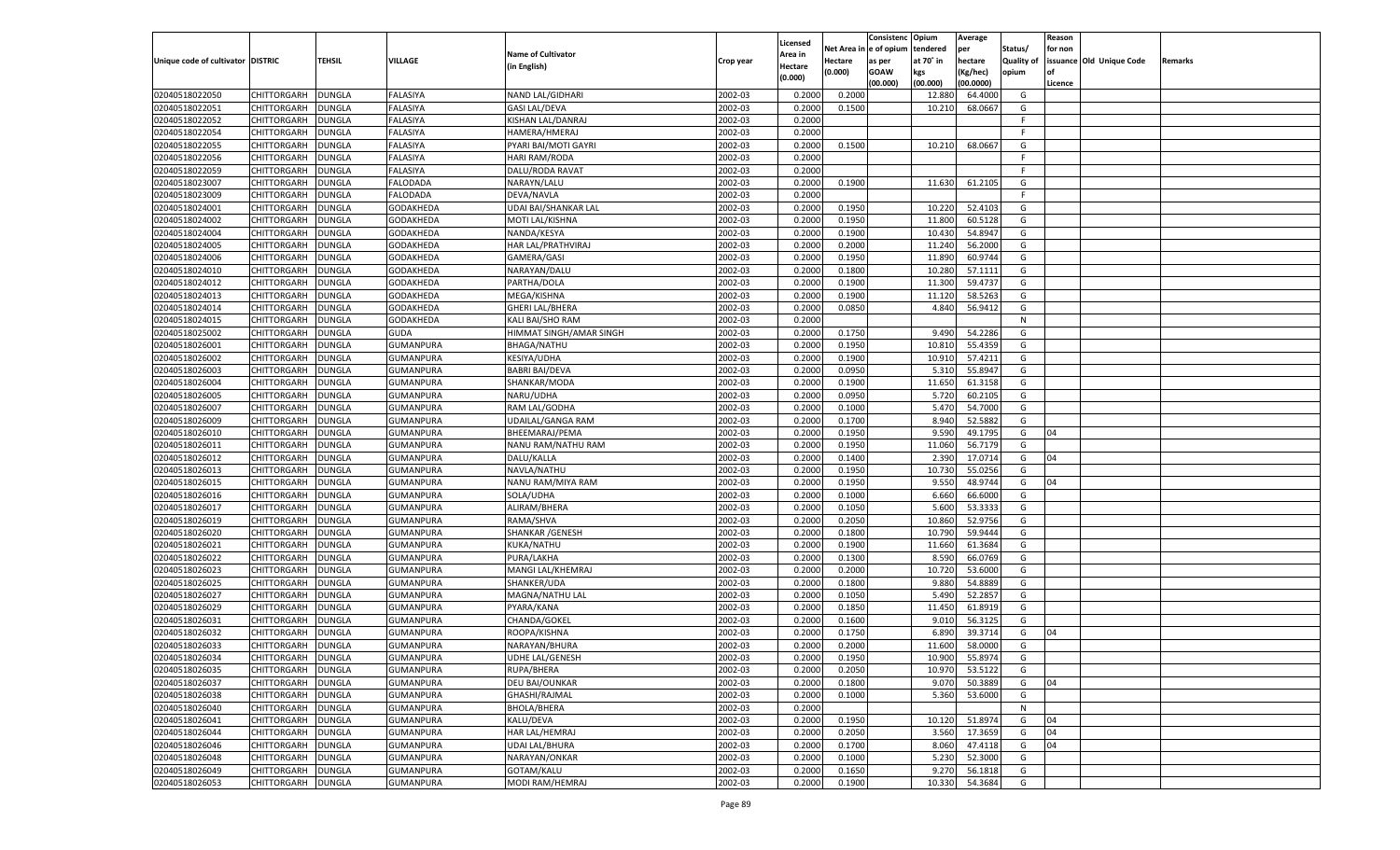|                                   |                    |               |                               |                             |           |                    |             | Consistenc Opium |           | Average   |            | Reason  |                          |         |
|-----------------------------------|--------------------|---------------|-------------------------------|-----------------------------|-----------|--------------------|-------------|------------------|-----------|-----------|------------|---------|--------------------------|---------|
|                                   |                    |               |                               | <b>Name of Cultivator</b>   |           | Licensed           | Net Area iı | n  e of opium    | tendered  | per       | Status/    | for non |                          |         |
| Unique code of cultivator DISTRIC |                    | TEHSIL        | VILLAGE                       | (in English)                | Crop year | Area in<br>Hectare | Hectare     | as per           | at 70° in | hectare   | Quality of |         | issuance Old Unique Code | Remarks |
|                                   |                    |               |                               |                             |           | (0.000)            | (0.000)     | <b>GOAW</b>      | kgs       | (Kg/hec)  | opium      |         |                          |         |
|                                   |                    |               |                               |                             |           |                    |             | (00.000)         | (00.000)  | (00.0000) |            | Licence |                          |         |
| 02040518026055                    | CHITTORGARH        | DUNGLA        | GUMANPURA                     | LALU/KANA                   | 2002-03   | 0.2000             | 0.1850      |                  | 10.610    | 57.3514   | G          |         |                          |         |
| 02040518027001                    | CHITTORGARH        | DUNGLA        | <b>GURJANIYA</b>              | KISHOR/KALU                 | 2002-03   | 0.2000             | 0.1900      |                  | 11.370    | 59.8421   | G          |         |                          |         |
| 02040518027002                    | CHITTORGARH        | DUNGLA        | <b>GURJANIYA</b>              | <b>MOHAN BAI/GANESH</b>     | 2002-03   | 0.2000             |             |                  |           |           | N          |         |                          |         |
| 02040518027003                    | CHITTORGARH        | DUNGLA        | <b>GURJANIYA</b>              | KUMAN SINGH/UDHE SINGH      | 2002-03   | 0.2000             | 0.1900      |                  | 10.120    | 53.2632   | G          |         |                          |         |
| 02040518027005                    | CHITTORGARH        | DUNGLA        | GURJANIYA                     | NARU/MOTI                   | 2002-03   | 0.2000             | 0.1850      |                  | 11.030    | 59.6216   | G          |         |                          |         |
| 02040518027006                    | CHITTORGARH        | DUNGLA        | <b>GURJANIYA</b>              | GOVERDHAN DAS/UDHE DAS      | 2002-03   | 0.2000             | 0.1900      |                  | 11.770    | 61.9474   | G          |         |                          |         |
| 02040518027008                    | CHITTORGARH        | DUNGLA        | <b>GURJANIYA</b>              | MOHAN LAL/CUNNI LAL         | 2002-03   | 0.2000             | 0.2000      |                  | 11.200    | 56.0000   | G          |         |                          |         |
| 02040518027009                    | CHITTORGARH        | DUNGLA        | <b>GURJANIYA</b>              | DALLA/LACHIRAM              | 2002-03   | 0.2000             | 0.1300      |                  | 7.490     | 57.6154   | G          |         |                          |         |
| 02040518027010                    | CHITTORGARH        | DUNGLA        | GURJANIYA                     | <b>HEMA/UDHA</b>            | 2002-03   | 0.2000             | 0.1900      |                  | 11.140    | 58.6316   | G          |         |                          |         |
| 02040518027015                    | CHITTORGARH        | DUNGLA        | <b>GURJANIYA</b>              | GASI/KISHNA                 | 2002-03   | 0.2000             | 0.1900      |                  | 12.380    | 65.1579   | G          |         |                          |         |
| 02040518027020                    | CHITTORGARH        | DUNGLA        | <b>GURJANIYA</b>              | UDHE SINGH/GIRDHARI SINGH   | 2002-03   | 0.2000             | 0.2000      |                  | 10.520    | 52.6000   | G          |         |                          |         |
| 02040518029001                    | CHITTORGARH        | DUNGLA        | JAJALWAS                      | MADHAW DAS/BHAGVAN DAS      | 2002-03   | 0.2000             | 0.1900      |                  | 11.210    | 59.0000   | G          |         |                          |         |
| 02040518029002                    | CHITTORGARH        | DUNGLA        | <b>JAJALWAS</b>               | SOBHA LAL/GOTTU LAL         | 2002-03   | 0.2000             | 0.1450      |                  | 9.300     | 64.1379   | G          |         |                          |         |
| 02040518029005                    | CHITTORGARH        | DUNGLA        | JAJALWAS                      | SEETA BAI/CHMPA LAL         | 2002-03   | 0.2000             | 0.1500      |                  | 9.120     | 60.8000   | G          |         |                          |         |
| 02040518029006                    | CHITTORGARH        | DUNGLA        | <b>AJALWAS</b>                | NANDRAM/HANUMAN DAS         | 2002-03   | 0.2000             | 0.1400      |                  | 9.220     | 65.8571   | G          |         |                          |         |
| 02040518029008                    | CHITTORGARH        | DUNGLA        | <b>IAJALWAS</b>               | <b>BAGDI RAM/WARDA</b>      | 2002-03   | 0.2000             | 0.1950      |                  | 12.020    | 61.6410   | G          |         |                          |         |
| 02040518029009                    | CHITTORGARH        | DUNGLA        | <b>AJALWAS</b>                | SHANKAR/OUNKAR              | 2002-03   | 0.2000             | 0.2000      |                  | 12.100    | 60.5000   | G          |         |                          |         |
| 02040518029010                    | CHITTORGARH        | DUNGLA        | JAJALWAS                      | DEVI LAL/DOLTRAM            | 2002-03   | 0.2000             | 0.1950      |                  | 13.470    | 69.0769   | G          |         |                          |         |
| 02040518029011                    | CHITTORGARH        | DUNGLA        | <b>AJALWAS</b>                | CHMPA LAL/ONKAR             | 2002-03   | 0.2000             | 0.0950      |                  | 6.200     | 65.2632   | G          |         |                          |         |
| 02040518029013                    | CHITTORGARH        | DUNGLA        | <b>IAJALWAS</b>               | <b>BABRU/BHURI BAI</b>      | 2002-03   | 0.2000             | 0.1000      |                  | 6.060     | 60.6000   | G          |         |                          |         |
| 02040518029015                    | CHITTORGARH        | DUNGLA        | <b>AJALWAS</b>                | RAM NARAYAN / MOHAN LAL     | 2002-03   | 0.2000             | 0.2000      |                  | 11.600    | 58.0000   | G          |         |                          |         |
| 02040518029016                    | CHITTORGARH        | DUNGLA        | JAJALWAS                      | SURAJMAL/SHRI LAL           | 2002-03   | 0.2000             | 0.1950      |                  | 12.150    | 62.3077   | G          |         |                          |         |
| 02040518029017                    | CHITTORGARH        | DUNGLA        | <b>AJALWAS</b>                | KISHAN DAS/MOTI DAS         | 2002-03   | 0.2000             | 0.1000      |                  | 6.210     | 62.1000   | G          |         |                          |         |
| 02040518029019                    | CHITTORGARH        | DUNGLA        | <b>IAJALWAS</b>               | NATHU/MIYA CHAND            | 2002-03   | 0.2000             | 0.1400      |                  | 8.500     | 60.7143   | G          |         |                          |         |
| 02040518029021                    | CHITTORGARH        | DUNGLA        | <b>AJALWAS</b>                | <b>BAJERAM/KALU JI</b>      | 2002-03   | 0.2000             | 0.0950      |                  | 6.170     | 64.9474   | G          |         |                          |         |
| 02040518029022                    | CHITTORGARH        | DUNGLA        | JAJALWAS                      | RAMESVAR LAL/GOTI LAL       | 2002-03   | 0.2000             | 0.1400      |                  | 9.410     | 67.2143   | G          |         |                          |         |
| 02040518029023                    | CHITTORGARH        | DUNGLA        | <b>AJALWAS</b>                | <b>MANGI LAL/DOLTRAM</b>    | 2002-03   | 0.2000             | 0.1900      |                  | 11.880    | 62.5263   | G          |         |                          |         |
| 02040518029024                    | CHITTORGARH        | DUNGLA        | <b>IAJALWAS</b>               | KRSHIYA/HANSA               | 2002-03   | 0.2000             | 0.1400      |                  | 9.030     | 64.5000   | G          |         |                          |         |
| 02040518029026                    | CHITTORGARH        | DUNGLA        | <b>AJALWAS</b>                | NANDRAM/LALU RAM            | 2002-03   | 0.2000             | 0.1500      |                  | 9.490     | 63.2667   | G          |         |                          |         |
| 02040518029028                    | CHITTORGARH        | DUNGLA        | JAJALWAS                      | JAGNNTH DAS/HANUMAN DAS     | 2002-03   | 0.2000             | 0.1400      |                  | 9.430     | 67.3571   | G          |         |                          |         |
| 02040518029029                    | CHITTORGARH        | DUNGLA        | <b>JAJALWAS</b>               | MOHAN / GOTAM               | 2002-03   | 0.2000             | 0.1450      |                  | 8.500     | 58.6207   | G          |         |                          |         |
| 02040518029030                    | CHITTORGARH        | DUNGLA        | JAJALWAS                      | DEVI LAL/KALU MEGVAL        | 2002-03   | 0.2000             | 0.1450      |                  | 9.15      | 63.1034   | G          |         |                          |         |
| 02040518029032                    | CHITTORGARH        | DUNGLA        | <b>JAJALWAS</b>               | KANIRAM/GAPU                | 2002-03   | 0.2000             | 0.1500      |                  | 8.420     | 56.1333   | G          |         |                          |         |
| 02040518029033                    | CHITTORGARH        | DUNGLA        | JAJALWAS                      | LAXMI LAL/CHMPA LAL         | 2002-03   | 0.2000             | 0.1500      |                  | 9.250     | 61.6667   | G          |         |                          |         |
| 02040518029034                    | CHITTORGARH        | DUNGLA        | <b>JAJALWAS</b>               | HEMRAJ/HANUMAN DAS          | 2002-03   | 0.2000             | 0.1400      |                  | 9.500     | 67.8571   | G          |         |                          |         |
| 02040518029035                    | CHITTORGARH        | DUNGLA        | JAJALWAS                      | NARAYAN/BHERA               | 2002-03   | 0.2000             | 0.2000      |                  | 12.010    | 60.0500   | G          |         |                          |         |
| 02040518029036                    | CHITTORGARH        | DUNGLA        | <b>JAJALWAS</b>               | UDHA/BHERA                  | 2002-03   | 0.2000             | 0.2000      |                  | 11.260    | 56.3000   | G          |         |                          |         |
| 02040518029037                    | CHITTORGARH        | DUNGLA        | JAJALWAS                      | <b>GENESH/GOPI LAL</b>      | 2002-03   | 0.2000             | 0.1900      |                  | 11.500    | 60.5263   | G          |         |                          |         |
| 02040518029044                    | CHITTORGARH        | DUNGLA        | <b>JAJALWAS</b>               | NARAYAN/GOTAM               | 2002-03   | 0.2000             | 0.1450      |                  | 8.990     | 62.0000   | G          |         |                          |         |
| 02040518029045                    | CHITTORGARH        | DUNGLA        | JAJALWAS                      | <b>BHARTH LAL/SOBHA LAL</b> | 2002-03   | 0.2000             | 0.1450      |                  | 8.930     | 61.5862   | G          |         |                          |         |
| 02040518029046                    | CHITTORGARH        | DUNGLA        | <b>JAJALWAS</b>               | SEETA RAM DAS/BHAGVAN DAS   | 2002-03   | 0.2000             | 0.1450      |                  | 9.350     | 64.4828   | G          |         |                          |         |
| 02040518029047                    | CHITTORGARH        | DUNGLA        | JAJALWAS                      | LAXMAN DAS/GAMER DAS        | 2002-03   | 0.2000             | 0.1500      |                  | 7.610     | 50.7333   | G          | 04      |                          |         |
| 02040518030001                    | CHITTORGARH        | DUNGLA        | <b>JALAMPURA</b>              | SHANKAR DAS/NARAYAN DAS     | 2002-03   | 0.2000             | 0.1500      |                  | 7.920     | 52.8000   | G          |         |                          |         |
| 02040518030002                    |                    |               |                               | NATHU SINGH/BHERU SINGH     | 2002-03   | 0.2000             |             |                  | 5.380     |           | G          |         |                          |         |
|                                   | CHITTORGARH        | DUNGLA        | JALAMPURA<br><b>JALAMPURA</b> |                             |           |                    | 0.1000      |                  | 5.970     | 53.8000   |            |         |                          |         |
| 02040518030003                    | CHITTORGARH        | <b>DUNGLA</b> |                               | BHANWAR SINGH/SARDHAR SINGH | 2002-03   | 0.2000             | 0.1000      |                  |           | 59.7000   | G          |         |                          |         |
| 02040518030004                    | CHITTORGARH        | <b>DUNGLA</b> | <b>JALAMPURA</b>              | DAPU KUWAR/BHAGVAN SINGH    | 2002-03   | 0.2000             | 0.0900      |                  | 5.820     | 64.6667   | G          |         |                          |         |
| 02040518030005                    | <b>CHITTORGARH</b> | <b>DUNGLA</b> | <b>JALAMPURA</b>              | MOAD SINGH/ROOP SINGH       | 2002-03   | 0.2000             | 0.1050      |                  | 5.430     | 51.7143   | G          | 04      |                          |         |
| 02040518030006                    | <b>CHITTORGARH</b> | <b>DUNGLA</b> | <b>JALAMPURA</b>              | DEVI SINGH/MADO SINGH       | 2002-03   | 0.2000             |             |                  |           |           | N          |         |                          |         |
| 02040518030007                    | CHITTORGARH        | <b>DUNGLA</b> | <b>JALAMPURA</b>              | NAHAR SINGH/DEVI SINGH      | 2002-03   | 0.2000             | 0.1000      |                  | 5.440     | 54.4000   | G          |         |                          |         |
| 02040518030008                    | CHITTORGARH        | <b>DUNGLA</b> | <b>JALAMPURA</b>              | NIRBHE SINGH/CHTR SINGH     | 2002-03   | 0.2000             | 0.0950      |                  | 5.450     | 57.3684   | G          |         |                          |         |
| 02040518030009                    | CHITTORGARH        | <b>DUNGLA</b> | <b>JALAMPURA</b>              | HUDI BAI/LAXMAN DAS         | 2002-03   | 0.2000             | 0.0900      |                  | 5.230     | 58.1111   | G          |         |                          |         |
| 02040518031003                    | CHITTORGARH        | <b>DUNGLA</b> | <b>JETPURA</b>                | PANNA LAL/KALU              | 2002-03   | 0.2000             | 0.2000      |                  | 12.690    | 63.4500   | G          |         |                          |         |
| 02040518031004                    | CHITTORGARH        | <b>DUNGLA</b> | <b>JETPURA</b>                | KALU/HEERA                  | 2002-03   | 0.2000             | 0.1800      |                  | 10.800    | 60.0000   | G          |         |                          |         |
| 02040518031006                    | CHITTORGARH        | <b>DUNGLA</b> | <b>JETPURA</b>                | JAI SINGH/HEERA             | 2002-03   | 0.2000             | 0.2000      |                  | 10.440    | 52.2000   | G          |         |                          |         |
| 02040518031007                    | <b>CHITTORGARH</b> | <b>DUNGLA</b> | <b>JETPURA</b>                | SORAM/BHANA                 | 2002-03   | 0.2000             | 0.2000      |                  | 10.790    | 53.9500   | G          |         |                          |         |
| 02040518032001                    | <b>CHITTORGARH</b> | <b>DUNGLA</b> | JHADSHADRI-4                  | <b>BHAGVAN LAL/GOKEL</b>    | 2002-03   | 0.2000             | 0.1900      |                  | 11.450    | 60.2632   | G          |         |                          |         |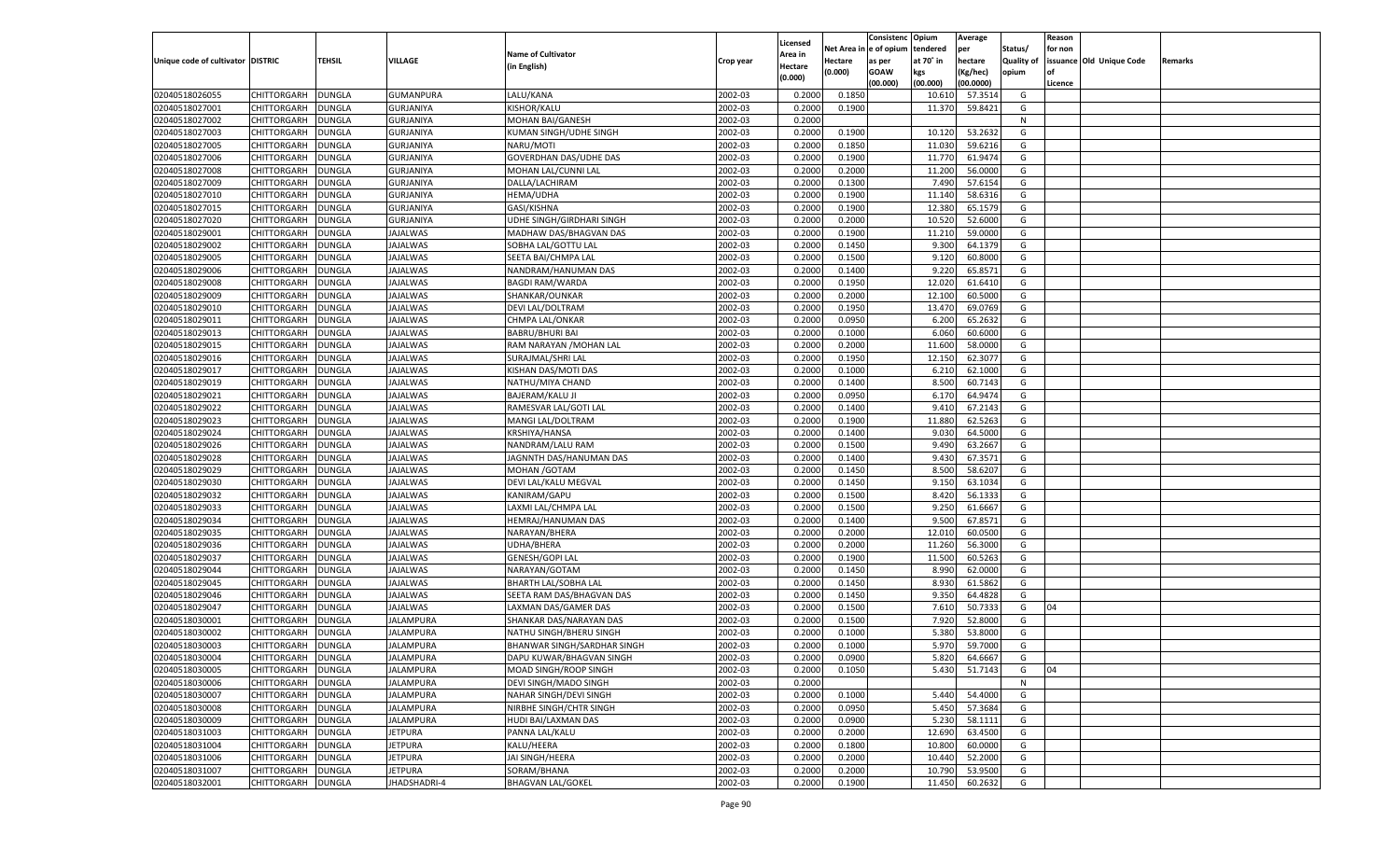|                                   |                    |               |                     |                           |           |                    |             | Consistenc   | Opium     | Average   |            | Reason  |                          |                    |
|-----------------------------------|--------------------|---------------|---------------------|---------------------------|-----------|--------------------|-------------|--------------|-----------|-----------|------------|---------|--------------------------|--------------------|
|                                   |                    |               |                     | <b>Name of Cultivator</b> |           | Licensed           | Net Area iı | n e of opium | tendered  | per       | Status/    | for non |                          |                    |
| Unique code of cultivator DISTRIC |                    | TEHSIL        | <b>VILLAGE</b>      |                           | Crop year | Area in            | Hectare     | as per       | at 70° in | hectare   | Quality of |         | issuance Old Unique Code | Remarks            |
|                                   |                    |               |                     | (in English)              |           | Hectare<br>(0.000) | (0.000)     | <b>GOAW</b>  | kgs       | (Kg/hec)  | opium      |         |                          |                    |
|                                   |                    |               |                     |                           |           |                    |             | (00.000)     | (00.000)  | (00.0000) |            | Licence |                          |                    |
| 02040518032002                    | CHITTORGARH        | DUNGLA        | JHADSHADRI-4        | NARAYAN LAL/MODI BAI      | 2002-03   | 0.2000             | 0.1900      |              | 11.930    | 62.7895   | G          |         |                          |                    |
| 02040518032003                    | CHITTORGARH        | DUNGLA        | <b>JHADSHADRI-4</b> | KHUMI BAI/DHYARAM         | 2002-03   | 0.2000             | 0.1900      |              | 11.610    | 61.1053   | G          |         |                          |                    |
| 02040518032004                    | CHITTORGARH        | DUNGLA        | JHADSHADRI-4        | GASI/DAYARAM              | 2002-03   | 0.2000             | 0.1900      |              | 11.560    | 60.8421   | G          |         |                          |                    |
| 02040518032005                    | CHITTORGARH        | DUNGLA        | JHADSHADRI-4        | HEERA/RAMA                | 2002-03   | 0.2000             | 0.1900      |              | 11.730    | 61.7368   | G          |         |                          |                    |
| 02040518032006                    | CHITTORGARH        | DUNGLA        | JHADSHADRI-4        | RAMNARAYAN/UDA            | 2002-03   | 0.2000             | 0.2000      |              | 10.930    | 54.6500   | G          |         |                          |                    |
| 02040518032007                    | CHITTORGARH        | DUNGLA        | JHADSHADRI-4        | SANTI LAL/RAM LAL         | 2002-03   | 0.2000             | 0.2000      |              | 11.560    | 57.8000   | G          |         |                          |                    |
| 02040518032008                    | CHITTORGARH        | DUNGLA        | JHADSHADRI-4        | UDHERAM/KALU              | 2002-03   | 0.2000             | 0.1900      |              | 11.980    | 63.0526   | G          |         |                          |                    |
| 02040518032009                    | CHITTORGARH        | DUNGLA        | JHADSHADRI-4        | SHANKAR/GMERA             | 2002-03   | 0.2000             | 0.1950      |              | 11.430    | 58.6154   | G          |         |                          |                    |
| 02040518032010                    | CHITTORGARH        | DUNGLA        | JHADSHADRI-4        | BHAGVAN/NARAYAN           | 2002-03   | 0.2000             | 0.1900      |              | 10.300    | 54.2105   | G          |         |                          |                    |
| 02040518032011                    | CHITTORGARH        | DUNGLA        | JHADSHADRI-4        | MIYACHAND/KISHNA          | 2002-03   | 0.2000             |             |              |           |           | N          |         |                          |                    |
| 02040518032012                    | CHITTORGARH        | DUNGLA        | JHADSHADRI-4        | MANGI BAI/KISHNA LAL      | 2002-03   | 0.2000             | 0.1900      |              | 11.13     | 58.5789   | G          |         |                          |                    |
| 02040518032013                    | CHITTORGARH        | DUNGLA        | JHADSHADRI-4        | RAM LAL/GOTTU             | 2002-03   | 0.2000             | 0.1900      |              | 12.020    | 63.2632   | G          |         |                          |                    |
| 02040518032014                    | CHITTORGARH        | DUNGLA        | JHADSHADRI-4        | WARDI CHAND/MANK LAL      | 2002-03   | 0.2000             | 0.1950      |              | 11.250    | 57.6923   | G          |         |                          |                    |
| 02040518032015                    | CHITTORGARH        | DUNGLA        | JHADSHADRI-4        | JAYCHAND/CHMPA LAL        | 2002-03   | 0.2000             | 0.2000      |              | 11.270    | 56.3500   | G          |         |                          |                    |
| 02040518032017                    | CHITTORGARH        | DUNGLA        | <b>HADSHADRI-4</b>  | AMRCHAND/JIVAN LAL        | 2002-03   | 0.2000             | 0.1950      |              | 12.690    | 65.0769   | G          |         |                          |                    |
| 02040518032018                    | CHITTORGARH        | DUNGLA        | <b>IHADSHADRI-4</b> | MTHRA LAL/SEVA DAS        | 2002-03   | 0.2000             | 0.1950      |              | 10.720    | 54.9744   | G          |         |                          |                    |
| 02040518032019                    | CHITTORGARH        | DUNGLA        | <b>HADSHADRI-4</b>  | RAMESVAR LAL/CHENA        | 2002-03   | 0.2000             | 0.1550      |              | 8.860     | 57.1613   | G          |         |                          |                    |
| 02040518032021                    | CHITTORGARH        | DUNGLA        | <b>JHADSHADRI-4</b> | GOPAL/TEKA                | 2002-03   | 0.2000             |             |              |           |           | F.         |         |                          |                    |
| 02040518033004                    | CHITTORGARH        | DUNGLA        | KARANA              | DEVA/GMERA                | 2002-03   | 0.2000             | 0.1500      |              | 8.770     | 58.4667   | G          |         |                          |                    |
| 02040518033005                    | CHITTORGARH        | DUNGLA        | KARANA              | NARAYAN/GULAB             | 2002-03   | 0.2000             | 0.1400      |              | 9.240     | 66.0000   | G          |         |                          |                    |
| 02040518033006                    | CHITTORGARH        | DUNGLA        | KARANA              | MODA/MAGNA                | 2002-03   | 0.2000             | 0.1000      |              | 5.840     | 58.4000   | G          |         |                          |                    |
| 02040518033009                    | CHITTORGARH        | DUNGLA        | KARANA              | <b>BAGDI RAM/GOKEL</b>    | 2002-03   | 0.2000             | 0.1550      |              | 9.020     | 58.1935   | G          |         |                          |                    |
| 02040518033010                    | CHITTORGARH        | DUNGLA        | KARANA              | <b>BHURA/DALLA</b>        | 2002-03   | 0.2000             | 0.0900      |              | 5.910     | 65.6667   | G          |         |                          |                    |
| 02040518033012                    | CHITTORGARH        | DUNGLA        | KARANA              | MANGI LAL/MAGNA           | 2002-03   | 0.2000             | 0.1950      |              | 11.430    | 58.6154   | G          |         |                          |                    |
| 02040518033016                    | CHITTORGARH        | DUNGLA        | KARANA              | <b>HAR LAL/BHAGVAN</b>    | 2002-03   | 0.2000             | 0.1400      |              | 9.570     | 68.3571   | G          |         |                          |                    |
| 02040518033019                    | CHITTORGARH        | DUNGLA        | KARANA              | SHANKAR LAL/OUNKAR LAL    | 2002-03   | 0.2000             | 0.1000      |              | 5.590     | 55.9000   | G          |         |                          |                    |
| 02040518033024                    | CHITTORGARH        | DUNGLA        | KARANA              | <b>OUNKAR LAL/DOLA</b>    | 2002-03   | 0.2000             | 0.1400      |              | 8.300     | 59.2857   | G          |         |                          | <b>NAME CHANGE</b> |
| 02040518033025                    | CHITTORGARH        | DUNGLA        | KARANA              | PYARA/DALLA               | 2002-03   | 0.2000             | 0.1000      |              | 6.480     | 64.8000   | G          |         |                          |                    |
| 02040518033027                    | CHITTORGARH        | DUNGLA        | KARANA              | NARAYAN/NANA              | 2002-03   | 0.2000             | 0.0900      |              | 5.470     | 60.7778   | G          |         |                          |                    |
| 02040518033029                    | CHITTORGARH        | DUNGLA        | KARANA              | DHANRAJ/BHAGVAN           | 2002-03   | 0.2000             | 0.1000      |              | 5.520     | 55.2000   | G          |         |                          |                    |
| 02040518033030                    | CHITTORGARH        | DUNGLA        | KARANA              | GORI SHANKER/MAGNI RAM    | 2002-03   | 0.2000             | 0.1400      |              | 9.070     | 64.785    | G          |         |                          |                    |
| 02040518033034                    | CHITTORGARH        | DUNGLA        | KARANA              | MOHAN LAL/NARAYAN         | 2002-03   | 0.2000             | 0.1100      |              | 6.460     | 58.7273   | G          |         |                          |                    |
| 02040518033036                    | CHITTORGARH        | DUNGLA        | KARANA              | GOKEL/GMERA               | 2002-03   | 0.2000             | 0.1000      |              | 6.870     | 68.7000   | G          |         |                          |                    |
| 02040518033038                    | CHITTORGARH        | DUNGLA        | KARANA              | GMERA/DOLA                | 2002-03   | 0.2000             | 0.1400      |              | 9.200     | 65.7143   | G          |         |                          |                    |
| 02040518033041                    | CHITTORGARH        | DUNGLA        | KARANA              | VARJU BAI/NAND RAM        | 2002-03   | 0.2000             |             |              |           |           | F.         |         |                          |                    |
| 02040518033042                    | CHITTORGARH        | DUNGLA        | <b>KARANA</b>       | KESURAM/BHARMAL           | 2002-03   | 0.2000             | 0.1800      |              | 11.530    | 64.0556   | G          |         |                          |                    |
| 02040518033043                    | CHITTORGARH        | <b>DUNGLA</b> | KARANA              | KISHAN LAL/BHANWAR LAL    | 2002-03   | 0.2000             | 0.1400      |              | 9.380     | 67.0000   | G          |         |                          |                    |
| 02040518033044                    | CHITTORGARH        | DUNGLA        | KARANA              | KAMAL KUWAR/PRTAP SINGH   | 2002-03   | 0.2000             | 0.1000      |              | 5.260     | 52.6000   | G          |         |                          |                    |
| 02040518033046                    | CHITTORGARH        | DUNGLA        | KARANA              | WAKTA/DALLA               | 2002-03   | 0.2000             | 0.1900      |              | 11.120    | 58.5263   | G          |         |                          |                    |
| 02040518033048                    | CHITTORGARH        | DUNGLA        | <b>KARANA</b>       | SHYAM LAL/MAGNI RAM       | 2002-03   | 0.2000             | 0.0900      |              | 6.010     | 66.7778   | G          |         |                          |                    |
| 02040518033049                    | CHITTORGARH        | <b>DUNGLA</b> | KARANA              | KALU/DEVA                 | 2002-03   | 0.2000             |             |              |           |           | F.         |         |                          |                    |
| 02040518033051                    | CHITTORGARH        | DUNGLA        | <b>KARANA</b>       | MOHAN LAL/RUPA            | 2002-03   | 0.2000             | 0.1000      |              | 5.970     | 59.7000   | G          |         |                          |                    |
| 02040518033053                    | CHITTORGARH        | DUNGLA        | KARANA              | CHATARBHUJ/NANA           | 2002-03   | 0.2000             | 0.1000      |              | 5.500     | 55.0000   | G          |         |                          |                    |
| 02040518033054                    | CHITTORGARH        | DUNGLA        | <b>KARANA</b>       | <b>BHANA/UDHA</b>         | 2002-03   | 0.2000             | 0.1900      |              | 10.160    | 53.4737   | G          |         |                          |                    |
| 02040518033057                    | CHITTORGARH        | <b>DUNGLA</b> | <b>KARANA</b>       | UDA/LALU                  | 2002-03   | 0.2000             | 0.1000      |              | 4.940     | 49.4000   | G          | 04      |                          |                    |
| 02040518033060                    | CHITTORGARH        | <b>DUNGLA</b> | <b>KARANA</b>       | <b>OUNKAR LAL/MAGNA</b>   | 2002-03   | 0.2000             | 0.1250      |              | 8.250     | 66.0000   | G          |         |                          |                    |
| 02040518033062                    | <b>CHITTORGARH</b> | <b>DUNGLA</b> | <b>KARANA</b>       | CHATARBHUJ/UDA            | 2002-03   | 0.2000             | 0.1400      |              | 8.580     | 61.2857   | G          |         |                          |                    |
| 02040518033068                    | CHITTORGARH        | <b>DUNGLA</b> | KARANA              | BHANWAR LAL/ASHARAM       | 2002-03   | 0.2000             | 0.0900      |              | 5.740     | 63.7778   | G          |         |                          |                    |
| 02040518033071                    | CHITTORGARH        | <b>DUNGLA</b> | KARANA              | MANGI LAL/BAAGMAL         | 2002-03   | 0.2000             | 0.0950      |              | 6.140     | 64.6316   | G          |         |                          |                    |
| 02040518033072                    | <b>CHITTORGARH</b> | <b>DUNGLA</b> | KARANA              | KANHIYA LAL/HEERA LAL     | 2002-03   | 0.2000             | 0.1950      |              | 12.720    | 65.2308   | G          |         |                          |                    |
| 02040518033073                    | CHITTORGARH        | <b>DUNGLA</b> | <b>KARANA</b>       | MOTI/GOTTU                | 2002-03   | 0.2000             | 0.0900      |              | 6.710     | 74.5556   | G          |         |                          |                    |
| 02040518033081                    | CHITTORGARH        | <b>DUNGLA</b> | KARANA              | KANA/KALU LAL CHOTA       | 2002-03   | 0.2000             | 0.1000      |              | 5.520     | 55.2000   | G          |         |                          |                    |
| 02040518033084                    | CHITTORGARH        | <b>DUNGLA</b> | <b>KARANA</b>       | <b>BHGVATI LAL/CHOTU</b>  | 2002-03   | 0.2000             | 0.0900      |              | 5.460     | 60.6667   | G          |         |                          |                    |
| 02040518033086                    | <b>CHITTORGARH</b> | <b>DUNGLA</b> | KARANA              | <b>UDHE LAL/MAGNI RAM</b> | 2002-03   | 0.2000             | 0.1000      |              | 6.130     | 61.3000   | G          |         |                          |                    |
| 02040518033088                    | <b>CHITTORGARH</b> | <b>DUNGLA</b> | <b>KARANA</b>       | SHANKER NATH/NAVAL NATH   | 2002-03   | 0.2000             | 0.1250      |              | 6.800     | 54.4000   | G          |         |                          |                    |
| 02040518033089                    |                    |               |                     | MODI BAI/HEMRAJ           | 2002-03   |                    |             |              | 5.900     | 62.1053   | G          |         |                          |                    |
|                                   | <b>CHITTORGARH</b> | <b>DUNGLA</b> | KARANA              |                           |           | 0.2000             | 0.0950      |              |           |           |            |         |                          |                    |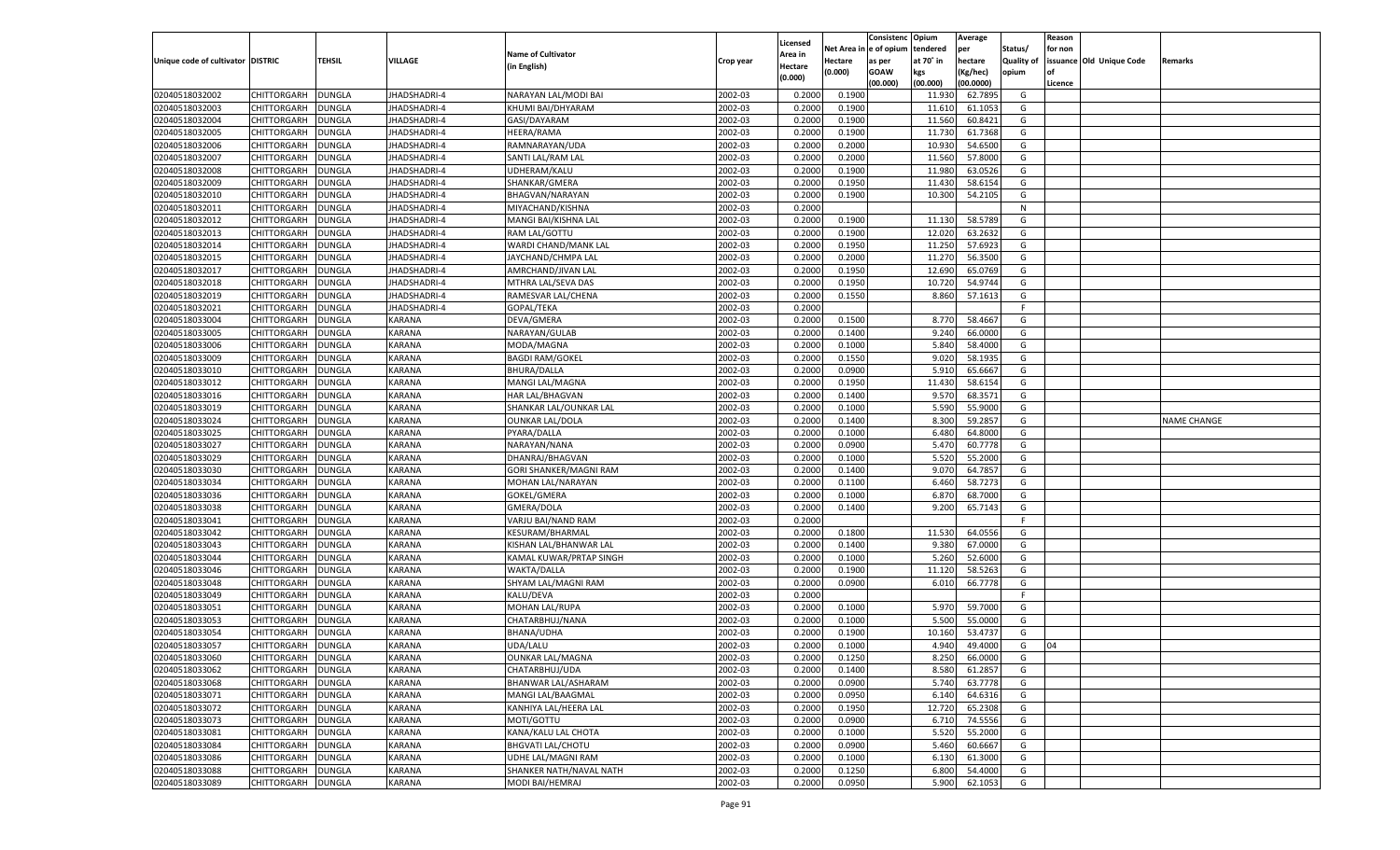|                                   |                    |               |               |                                |           |          |            | Consistenc   | Opium     | Average   |            | Reason  |                          |         |
|-----------------------------------|--------------------|---------------|---------------|--------------------------------|-----------|----------|------------|--------------|-----------|-----------|------------|---------|--------------------------|---------|
|                                   |                    |               |               |                                |           | Licensed | Net Area i | n e of opium | tendered  | per       | Status/    | for non |                          |         |
| Unique code of cultivator DISTRIC |                    | TEHSIL        | VILLAGE       | <b>Name of Cultivator</b>      | Crop year | Area in  | Hectare    | as per       | at 70° in | hectare   | Quality of |         | issuance Old Unique Code | Remarks |
|                                   |                    |               |               | (in English)                   |           | Hectare  | (0.000)    | <b>GOAW</b>  | kgs       | (Kg/hec)  | opium      |         |                          |         |
|                                   |                    |               |               |                                |           | (0.000)  |            | (00.000)     | (00.000)  | (00.0000) |            | Licence |                          |         |
| 02040518033090                    | CHITTORGARH        | DUNGLA        | <b>KARANA</b> | <b>BAGDI RAM/VARDA</b>         | 2002-03   | 0.2000   | 0.1050     |              | 5.790     | 55.1429   | G          |         |                          |         |
| 02040518033091                    | CHITTORGARH        | DUNGLA        | <b>KARANA</b> | CHOGA LAL/SHVA                 | 2002-03   | 0.2000   | 0.1500     |              | 8.660     | 57.7333   | G          |         |                          |         |
| 02040518033097                    | CHITTORGARH        | DUNGLA        | <b>KARANA</b> | MOHAN LAL/BHANA                | 2002-03   | 0.2000   | 0.1000     |              | 5.610     | 56.1000   | G          |         |                          |         |
| 02040518033098                    | CHITTORGARH        | DUNGLA        | <b>KARANA</b> | RAJU/RUPA                      | 2002-03   | 0.2000   | 0.0900     |              | 4.950     | 55.0000   | G          |         |                          |         |
| 02040518033099                    | CHITTORGARH        | DUNGLA        | KARANA        | HEMRAJ/VIJERAM                 | 2002-03   | 0.2000   | 0.1050     |              | 5.920     | 56.3810   | G          |         |                          |         |
| 02040518033104                    | CHITTORGARH        | DUNGLA        | <b>KARANA</b> | RATAN LAL/SHANKAR LAL          | 2002-03   | 0.2000   | 0.2050     |              | 11.120    | 54.2439   | G          |         |                          |         |
| 02040518033113                    | CHITTORGARH        | DUNGLA        | KARANA        | NARAYAN LAL/UDHE LAL           | 2002-03   | 0.2000   | 0.1000     |              | 5.510     | 55.1000   | G          |         |                          |         |
| 02040518033114                    | CHITTORGARH        | DUNGLA        | <b>KARANA</b> | BHANWAR LAL/NATHU              | 2002-03   | 0.2000   | 0.1000     |              | 7.210     | 72.1000   | G          |         |                          |         |
| 02040518034001                    | CHITTORGARH        | DUNGLA        | <b>KATERA</b> | MOTI LAL/HEERA NAND            | 2002-03   | 0.2000   | 0.1850     |              | 12.910    | 69.7838   | G          |         |                          |         |
| 02040518034002                    | CHITTORGARH        |               |               |                                | 2002-03   |          |            |              | 12.920    |           | G          |         |                          |         |
|                                   |                    | DUNGLA        | KATERA        | <b>KESHI BAI/SHANKER</b>       |           | 0.2000   | 0.2000     |              |           | 64.6000   |            |         |                          |         |
| 02040518034004                    | CHITTORGARH        | DUNGLA        | <b>KATERA</b> | UDA/KAJOD                      | 2002-03   | 0.2000   | 0.1900     |              | 12.360    | 65.0526   | G          |         |                          |         |
| 02040518034005                    | CHITTORGARH        | DUNGLA        | KATERA        | DHANNA/KAJOD                   | 2002-03   | 0.2000   | 0.1900     |              | 12.530    | 65.9474   | G          |         |                          |         |
| 02040518034006                    | CHITTORGARH        | DUNGLA        | <b>KATERA</b> | TOLI RAM/NAVAL RAM             | 2002-03   | 0.2000   | 0.2000     |              | 12.750    | 63.7500   | G          |         |                          |         |
| 02040518034007                    | CHITTORGARH        | DUNGLA        | <b>KATERA</b> | HARNARAYAN/VIJAY RAM           | 2002-03   | 0.2000   | 0.1900     |              | 12.680    | 66.7368   | G          |         |                          |         |
| 02040518034010                    | CHITTORGARH        | DUNGLA        | KATERA        | AMRAT RAM/OUNKAR               | 2002-03   | 0.2000   | 0.2000     |              | 13.390    | 66.9500   | G          |         |                          |         |
| 02040518034011                    | CHITTORGARH        | DUNGLA        | KATERA        | BHAVANI SHANKER/BHEEM JI       | 2002-03   | 0.2000   | 0.2000     |              | 12.500    | 62.5000   | G          |         |                          |         |
| 02040518034013                    | CHITTORGARH        | DUNGLA        | KATERA        | SHO RAM/MOTI                   | 2002-03   | 0.2000   | 0.2000     |              | 11.510    | 57.5500   | G          |         |                          |         |
| 02040518034014                    | CHITTORGARH        | DUNGLA        | KATERA        | SHANKER/BHERA                  | 2002-03   | 0.2000   | 0.2000     |              | 12.100    | 60.5000   | G          |         |                          |         |
| 02040518034015                    | CHITTORGARH        | DUNGLA        | KATERA        | <b>OUNKAR/DHANRAJ</b>          | 2002-03   | 0.2000   | 0.1900     |              | 13.490    | 71.0000   | G          |         |                          |         |
| 02040518034016                    | CHITTORGARH        | DUNGLA        | KATERA        | AASA RAM/DHANRAJ               | 2002-03   | 0.2000   | 0.2000     |              | 3.700     | 18.5000   | G          | 04      |                          |         |
| 02040518034017                    | CHITTORGARH        | DUNGLA        | KATERA        | BHERA/MEGHA                    | 2002-03   | 0.2000   | 0.1950     |              | 12.070    | 61.8974   | G          |         |                          |         |
| 02040518034020                    | CHITTORGARH        | DUNGLA        | KATERA        | GANPAT/MANA                    | 2002-03   | 0.2000   | 0.2000     |              | 12.540    | 62.7000   | G          |         |                          |         |
| 02040518034021                    | CHITTORGARH        | DUNGLA        | KATERA        | NANI BAI/BHERA                 | 2002-03   | 0.2000   | 0.1900     |              | 11.260    | 59.2632   | G          |         |                          |         |
| 02040518034023                    | CHITTORGARH        | DUNGLA        | KATERA        | CHUNNI LAL/BHERA               | 2002-03   | 0.2000   | 0.1900     |              | 10.920    | 57.4737   | G          |         |                          |         |
| 02040518034024                    | CHITTORGARH        | DUNGLA        | KATERA        | <b>KURI BAI/MOHAN</b>          | 2002-03   | 0.2000   | 0.1500     |              | 9.930     | 66.2000   | G          |         |                          |         |
| 02040518034027                    | CHITTORGARH        | DUNGLA        | KATERA        | <b>OUNKAR/NANDA</b>            | 2002-03   | 0.2000   | 0.2050     |              | 12.520    | 61.0732   | G          |         |                          |         |
| 02040518034031                    | CHITTORGARH        | DUNGLA        | KATERA        | VARDA/DEVA                     | 2002-03   | 0.2000   | 0.2000     |              | 11.650    | 58.2500   | G          |         |                          |         |
| 02040518034032                    | CHITTORGARH        | DUNGLA        | KATERA        | KHEMRAJ/MIYA RAM               | 2002-03   | 0.2000   | 0.0950     |              | 6.050     | 63.6842   | G          |         |                          |         |
| 02040518034034                    | CHITTORGARH        | DUNGLA        | KATERA        | PREM SHANKER/PARMANAND         | 2002-03   | 0.2000   | 0.1900     |              | 11.310    | 59.5263   | G          |         |                          |         |
| 02040518034035                    | CHITTORGARH        | DUNGLA        | <b>KATERA</b> | AASA RAM/KAJOD                 | 2002-03   | 0.2000   | 0.2000     |              | 12.320    | 61.6000   | G          |         |                          |         |
| 02040518034036                    | CHITTORGARH        | DUNGLA        | <b>KATERA</b> | <b>BAGDI RAM/LIMBA</b>         | 2002-03   | 0.2000   | 0.1950     |              | 11.370    | 58.3077   | G          |         |                          |         |
| 02040518034037                    | CHITTORGARH        | DUNGLA        | <b>KATERA</b> | BABU LAL/VARDI CHAND           | 2002-03   | 0.2000   |            |              |           |           | F          |         |                          |         |
|                                   |                    | <b>DUNGLA</b> |               |                                |           |          |            |              |           |           |            |         |                          |         |
| 02040518034038                    | CHITTORGARH        |               | <b>KATERA</b> | LACHI RAM/NAVAL RAM            | 2002-03   | 0.2000   | 0.2000     |              | 10.660    | 53.3000   | G          |         |                          |         |
| 02040518034040                    | CHITTORGARH        | DUNGLA        | <b>KATERA</b> | KHUB CHAND/GANGA RAM           | 2002-03   | 0.2000   | 0.1500     |              | 8.810     | 58.7333   | G          |         |                          |         |
| 02040518034041                    | CHITTORGARH        | DUNGLA        | <b>KATERA</b> | <b>GAMNESH LAL/KAJOD</b>       | 2002-03   | 0.2000   | 0.1900     |              | 10.990    | 57.8421   | G          |         |                          |         |
| 02040518034042                    | CHITTORGARH        | DUNGLA        | <b>KATERA</b> | <b>UDAI LAL/TOLI RAM</b>       | 2002-03   | 0.2000   | 0.2000     |              | 11.870    | 59.3500   | G          |         |                          |         |
| 02040518034043                    | CHITTORGARH        | <b>DUNGLA</b> | <b>KATERA</b> | RAM CHANDRA/VAJE RAM           | 2002-03   | 0.2000   | 0.1900     |              | 12.680    | 66.7368   | G          |         |                          |         |
| 02040518034044                    | CHITTORGARH        | DUNGLA        | <b>KATERA</b> | <b>BHAGVAN LAL/TOLI RAM</b>    | 2002-03   | 0.2000   | 0.1900     |              | 11.300    | 59.4737   | G          |         |                          |         |
| 02040518034045                    | CHITTORGARH        | DUNGLA        | <b>KATERA</b> | <b>OUNKAR LAL/TOLI RAM</b>     | 2002-03   | 0.2000   | 0.1900     |              | 12.460    | 65.5789   | G          |         |                          |         |
| 02040518034046                    | CHITTORGARH        | DUNGLA        | <b>KATERA</b> | BHERU LAL/PARBHU LAL           | 2002-03   | 0.2000   | 0.1900     |              | 12.500    | 65.7895   | G          |         |                          |         |
| 02040518034047                    | CHITTORGARH        | <b>DUNGLA</b> | <b>KATERA</b> | REVA SHANKER/GEHRI LAL         | 2002-03   | 0.2000   | 0.1950     |              | 10.620    | 54.4615   | G          |         |                          |         |
| 02040518034048                    | CHITTORGARH        | DUNGLA        | <b>KATERA</b> | RAM CHANDRA/DHANNA BRAMAN      | 2002-03   | 0.2000   | 0.1900     |              | 12.250    | 64.4737   | G          |         |                          |         |
| 02040518034049                    | CHITTORGARH        | DUNGLA        | <b>KATERA</b> | <b>BANSHI LAL/SHANKER</b>      | 2002-03   | 0.2000   | 0.2000     |              | 13.020    | 65.1000   | G          |         |                          |         |
| 02040518034050                    | CHITTORGARH        | DUNGLA        | <b>KATERA</b> | CHUNNI LAL/KAJOD               | 2002-03   | 0.2000   | 0.1500     |              | 10.15     | 67.6667   | G          |         |                          |         |
| 02040518034051                    | CHITTORGARH        | <b>DUNGLA</b> | <b>KATERA</b> | SHANTI LAL/KAJOD               | 2002-03   | 0.2000   | 0.2000     |              | 14.250    | 71.2500   | G          |         |                          |         |
| 02040518034052                    | CHITTORGARH        | <b>DUNGLA</b> | KATERA        | VAKTI BAI/NAVAL KISHOR         | 2002-03   | 0.2000   | 0.1500     |              | 9.920     | 66.1333   | G          |         |                          |         |
| 02040518034053                    | <b>CHITTORGARH</b> | <b>DUNGLA</b> | <b>KATERA</b> | KANNA/DOLA                     | 2002-03   | 0.2000   | 0.1900     |              | 11.210    | 59.0000   | G          |         |                          |         |
| 02040518034054                    | CHITTORGARH        | <b>DUNGLA</b> | KATERA        | JAGDISH CHANDRA/BABRU          | 2002-03   | 0.2000   | 0.1950     |              | 12.400    | 63.5897   | G          |         |                          |         |
| 02040518034056                    | <b>CHITTORGARH</b> | <b>DUNGLA</b> | KATERA        | BHERU LAL/HEERA LAL            | 2002-03   | 0.2000   | 0.1950     |              | 13.020    | 66.7692   | G          |         |                          |         |
| 02040518034057                    | <b>CHITTORGARH</b> | <b>DUNGLA</b> | <b>KATERA</b> | PARAS RAM/GANGA RAM            | 2002-03   | 0.2000   | 0.1950     |              | 11.660    | 59.7949   | G          |         |                          |         |
| 02040518034058                    | <b>CHITTORGARH</b> | <b>DUNGLA</b> | KATERA        | DAL CHAND/NARBDA SHANKER       | 2002-03   | 0.2000   | 0.2000     |              | 12.120    | 60.6000   | G          |         |                          |         |
| 02040518034059                    | CHITTORGARH        | <b>DUNGLA</b> | KATERA        | <b>BHAGVAN LAL/SHANKER LAL</b> | 2002-03   | 0.2000   | 0.1900     |              | 11.530    | 60.6842   | G          |         |                          |         |
| 02040518034060                    | CHITTORGARH        | <b>DUNGLA</b> | KATERA        | KISHNA/BHERA                   | 2002-03   | 0.2000   | 0.1900     |              | 11.380    | 59.8947   | G          |         |                          |         |
| 02040518034061                    | <b>CHITTORGARH</b> | <b>DUNGLA</b> | <b>KATERA</b> | SHANKER/MOTI                   | 2002-03   | 0.2000   | 0.1900     |              | 11.290    | 59.4211   | G          |         |                          |         |
| 02040518034062                    | <b>CHITTORGARH</b> | <b>DUNGLA</b> | KATERA        | VARDI CHAND/KAJOD              | 2002-03   | 0.2000   | 0.2000     |              | 12.790    | 63.9500   | G          |         |                          |         |
| 02040518034063                    | <b>CHITTORGARH</b> |               | KATERA        | RAM CHANDRA/AMRAT RAM          | 2002-03   |          | 0.1950     |              | 12.560    | 64.4103   | G          |         |                          |         |
|                                   |                    | <b>DUNGLA</b> |               |                                |           | 0.2000   |            |              |           |           |            |         |                          |         |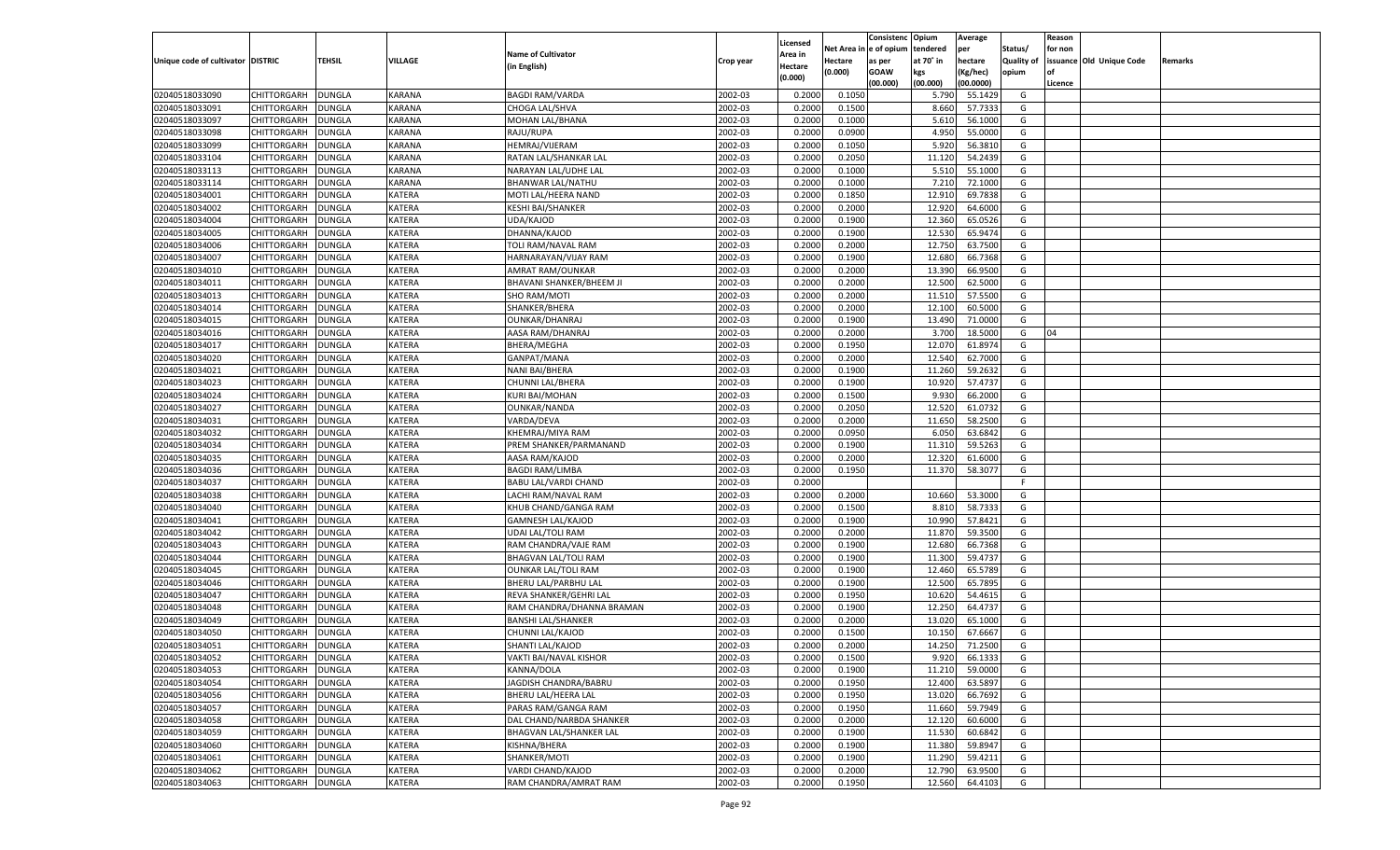|                                   |                    |               |                |                                                |                    | Licensed |         | Consistenc Opium       |           | Average   |            | Reason  |                          |                             |
|-----------------------------------|--------------------|---------------|----------------|------------------------------------------------|--------------------|----------|---------|------------------------|-----------|-----------|------------|---------|--------------------------|-----------------------------|
|                                   |                    |               |                | <b>Name of Cultivator</b>                      |                    | Area in  |         | Net Area in e of opium | tendered  | per       | Status/    | for non |                          |                             |
| Unique code of cultivator DISTRIC |                    | TEHSIL        | <b>VILLAGE</b> | (in English)                                   | Crop year          | Hectare  | Hectare | as per                 | at 70° in | hectare   | Quality of |         | issuance Old Unique Code | <b>Remarks</b>              |
|                                   |                    |               |                |                                                |                    | (0.000)  | (0.000) | <b>GOAW</b>            | kgs       | (Kg/hec)  | opium      |         |                          |                             |
|                                   |                    |               |                |                                                |                    |          |         | (00.000)               | (00.000)  | (00.0000) |            | Licence |                          |                             |
| 02040518034064                    | CHITTORGARH        | <b>DUNGLA</b> | KATERA         | BHAGVAN LAL/KANNA                              | 2002-03            | 0.2000   | 0.1500  |                        | 9.900     | 66.0000   | G          |         |                          |                             |
| 02040518034066                    | CHITTORGARH        | DUNGLA        | KATERA         | LAXMAN/BHERA                                   | 2002-03            | 0.2000   | 0.1550  |                        | 10.430    | 67.2903   | G          |         |                          |                             |
| 02040518034067                    | CHITTORGARH        | DUNGLA        | <b>KATERA</b>  | NARAYAN/OUNKAR LAL                             | 2002-03            | 0.2000   | 0.1950  |                        | 12.880    | 66.0513   | G          |         |                          |                             |
| 02040518034068                    | CHITTORGARH        | DUNGLA        | KATERA         | SHANTI LAL/NARBDA SHANKER                      | 2002-03            | 0.2000   | 0.1900  |                        | 11.610    | 61.1053   | G          |         |                          |                             |
| 02040518034070                    | CHITTORGARH        | <b>DUNGLA</b> | <b>KATERA</b>  | <b>GANGA RAM/VAJE RAM</b>                      | 2002-03            | 0.2000   | 0.1900  |                        | 11.880    | 62.5263   | G          |         |                          |                             |
| 02040518035002                    | CHITTORGARH        | DUNGLA        | KHEDAAHIRAN    | GATTUBAI/NARAYAN                               | 2002-03            | 0.2000   | 0.1000  |                        | 5.200     | 52.0000   | G          |         |                          |                             |
| 02040518035004                    | CHITTORGARH        | DUNGLA        | KHEDAAHIRAN    | MADHO LAL/RUDH NATH                            | 2002-03            | 0.2000   |         |                        |           |           | N          |         |                          |                             |
| 02040518035005                    | CHITTORGARH        | DUNGLA        | KHEDAAHIRAN    | GOVARDHAN/RUDH NATH                            | 2002-03            | 0.2000   | 0.0950  |                        | 5.760     | 60.6316   | G          |         |                          |                             |
| 02040518035007                    | CHITTORGARH        | DUNGLA        | KHEDAAHIRAN    | <b>HEERA LAL/VARDA</b>                         | 2002-03            | 0.2000   |         |                        |           |           | F.         |         |                          |                             |
| 02040518035012                    | CHITTORGARH        | DUNGLA        | KHEDAAHIRAN    | RUKAMNI BAI/DHANRAJ                            | 2002-03            | 0.2000   | 0.1950  |                        | 1.970     | 10.1026   | G          | 04      |                          |                             |
| 02040518035021                    | CHITTORGARH        | <b>DUNGLA</b> | KHEDAAHIRAN    | <b>KISHAN LAL/GOKAL</b>                        | 2002-03            | 0.2000   | 0.1000  |                        | 5.730     | 57.3000   | G          |         |                          |                             |
| 02040518036001                    | CHITTORGARH        | DUNGLA        | KIROKAKHEDA    | DEVA/VARDA                                     | 2002-03            | 0.2000   | 0.1900  |                        | 10.820    | 56.9474   | G          |         |                          |                             |
| 02040518037002                    | CHITTORGARH        | DUNGLA        | KISHANKARERI   | <b>BHURA LAL/GOPAL</b>                         | 2002-03            | 0.2000   | 0.0950  |                        | 5.760     | 60.6316   | G          |         |                          |                             |
| 02040518037003                    | CHITTORGARH        | DUNGLA        | KISHANKARERI   | PERAM CHAND/KISHAN LAL                         | 2002-03            | 0.2000   |         |                        |           |           | N          |         |                          |                             |
| 02040518037004                    | CHITTORGARH        | DUNGLA        | KISHANKARERI   | GOKAL/CHTRBHUJ                                 | 2002-03            | 0.2000   | 0.2000  |                        | 12.090    | 60.4500   | G          |         |                          |                             |
| 02040518037006                    | CHITTORGARH        | DUNGLA        | KISHANKARERI   | ROOPA/CHATARBHUJ                               | 2002-03            | 0.2000   | 0.1100  |                        | 7.010     | 63.7273   | G          |         |                          |                             |
| 02040518037007                    | CHITTORGARH        | DUNGLA        | KISHANKARERI   | SUKHA/CHTRBHUJ                                 | 2002-03            | 0.2000   | 0.1050  |                        | 6.590     | 62.7619   | G          |         |                          |                             |
| 02040518037008                    | CHITTORGARH        | DUNGLA        | KISHANKARERI   | PARBHU LAL/SHANKAR LAL                         | 2002-03            | 0.2000   | 0.0950  |                        | 5.850     | 61.5789   | G          |         |                          |                             |
| 02040518037009                    | CHITTORGARH        | DUNGLA        | KISHANKARERI   | <b>GENESH / GOKEL</b>                          | 2002-03            | 0.2000   | 0.1550  |                        | 9.830     | 63.4194   | G          |         |                          |                             |
| 02040518037010                    | CHITTORGARH        | DUNGLA        | KISHANKARERI   | MANGI LAL/GOKEL                                | 2002-03            | 0.2000   | 0.0950  |                        | 5.710     | 60.1053   | G          |         |                          |                             |
| 02040518037013                    | CHITTORGARH        | DUNGLA        | KISHANKARERI   | MOHAN LAL/DEVA                                 | 2002-03            | 0.2000   | 0.1000  |                        | 6.450     | 64.5000   | G          |         |                          |                             |
| 02040518037014                    | CHITTORGARH        | DUNGLA        | KISHANKARERI   | RUP LAL/SHRI LAL                               | 2002-03            | 0.2000   | 0.1900  |                        | 12.070    | 63.5263   | G          |         |                          |                             |
| 02040518037016                    | CHITTORGARH        | DUNGLA        | KISHANKARERI   | <b>BARDI CHAND/OUNKAR</b>                      | 2002-03            | 0.2000   | 0.1900  |                        | 11.630    | 61.2105   | G          |         |                          |                             |
| 02040518037017                    | CHITTORGARH        | DUNGLA        | KISHANKARERI   | KISHNA/BHAJJA                                  | 2002-03            | 0.2000   | 0.1950  |                        | 12.550    | 64.3590   | G          |         |                          |                             |
| 02040518037019                    | CHITTORGARH        | DUNGLA        | KISHANKARERI   | HEERA/BHEEMA                                   | 2002-03            | 0.2000   | 0.1000  |                        | 5.240     | 52.4000   | G          |         |                          |                             |
| 02040518037020                    | CHITTORGARH        | DUNGLA        | KISHANKARERI   | CHTRBHUJ/KHEMRAJ                               | 2002-03            | 0.2000   | 0.0950  |                        | 5.710     | 60.1053   | G          |         |                          |                             |
| 02040518037022                    | CHITTORGARH        | DUNGLA        | KISHANKARERI   | KHEMRAJ/NATHU                                  | 2002-03            | 0.2000   | 0.1000  |                        | 5.670     | 56.7000   | G          |         |                          |                             |
| 02040518037028                    | CHITTORGARH        | DUNGLA        | KISHANKARERI   | <b>BALU/PYARA</b>                              | 2002-03            | 0.2000   | 0.2050  |                        | 10.060    | 49.0732   | G          | 04      |                          | <b>NAME CHANGE</b>          |
| 02040518037029                    | CHITTORGARH        | DUNGLA        | KISHANKARERI   | KALU LAL/NATHU                                 | 2002-03            | 0.2000   | 0.1000  |                        | 6.070     | 60.7000   | G          |         |                          |                             |
| 02040518037036                    | CHITTORGARH        | DUNGLA        | KISHANKARERI   | NATHU LAL/DEV KISHAN                           | 2002-03            | 0.2000   | 0.1050  |                        | 6.390     | 60.8571   | G          |         |                          |                             |
| 02040518037041                    | CHITTORGARH        | DUNGLA        | KISHANKARERI   | BHERU LAL/TOLI RAM                             | 2002-03            | 0.2000   |         |                        |           |           | N          |         |                          |                             |
| 02040518037042                    | CHITTORGARH        | DUNGLA        | KISHANKARERI   | MOTI LAL/LAXMAN                                | 2002-03            | 0.2000   | 0.1900  |                        | 12.940    | 68.1053   | G          |         |                          |                             |
| 02040518037043                    | CHITTORGARH        | DUNGLA        | KISHANKARERI   | <b>UDAI SINGH/FATEH SINGH</b>                  | 2002-03            | 0.2000   | 0.2000  |                        | 10.380    | 51.9000   | G          | 04      |                          |                             |
| 02040518037044                    | CHITTORGARH        | DUNGLA        | KISHANKARERI   | HARI RAM/HMERA                                 | 2002-03            | 0.2000   |         |                        |           |           | N          |         |                          |                             |
| 02040518037045                    | CHITTORGARH        | DUNGLA        | KISHANKARERI   | SHANKAR/NANA GUJR                              | 2002-03            | 0.2000   | 0.1600  |                        | 9.590     | 59.9375   | G          |         |                          |                             |
| 02040518037049                    | CHITTORGARH        | DUNGLA        | KISHANKARERI   | SHANKAR/GANGA RAM                              | 2002-03            | 0.2000   |         |                        |           |           | F.         |         |                          |                             |
| 02040518037050                    | CHITTORGARH        | DUNGLA        | KISHANKARERI   | JEETMAL/RAMESHWARLAL                           | 2002-03            | 0.2000   | 0.2000  |                        | 10.600    | 53.0000   | G          |         | 02040518017006           | <b>NAME CHANGE/TRANSFER</b> |
| 02040518038002                    | CHITTORGARH        | DUNGLA        | LUXMIPURA-4    | CHAMPA LAL/KISHAN LAL                          | 2002-03            | 0.2000   | 0.2000  |                        | 12.310    | 61.5500   | G          |         |                          |                             |
| 02040518038005                    | CHITTORGARH        | DUNGLA        | LUXMIPURA-4    | RAMESHVAR LAL/SAV LAL                          | 2002-03            | 0.2000   | 0.2000  |                        | 12.390    | 61.9500   | G          |         |                          |                             |
| 02040518038010                    | CHITTORGARH        | DUNGLA        | LUXMIPURA-4    | BAGDI LAL/NARAYAN LAL                          | 2002-03            | 0.2000   | 0.1550  |                        | 10.900    | 70.3226   | G          |         |                          |                             |
| 02040518038011                    | CHITTORGARH        | DUNGLA        | LUXMIPURA-4    | NARAYAN LAL/KANA                               | 2002-03            | 0.2000   | 0.1450  |                        | 9.920     | 68.4138   | G          |         |                          |                             |
| 02040518038012                    | CHITTORGARH        | DUNGLA        | LUXMIPURA-4    | <b>HEMRAJ/DALLA</b>                            | 2002-03            | 0.2000   |         |                        |           |           | F.         |         |                          |                             |
| 02040518038013                    | CHITTORGARH        | DUNGLA        | LUXMIPURA-4    | KALU RAM/RAMA                                  | 2002-03            | 0.2000   | 0.2000  |                        | 12.450    | 62.2500   | G          |         |                          |                             |
| 02040518038014                    | CHITTORGARH        | DUNGLA        | LUXMIPURA-4    |                                                | 2002-03            | 0.2000   |         |                        |           |           | N          |         |                          |                             |
| 02040518038018                    | CHITTORGARH        | DUNGLA        | LUXMIPURA-4    | <b>OUNKAR/MOTI LAL</b><br>MDHANLAL/SHYANDI BAI | 2002-03            | 0.2000   | 0.2000  |                        | 12.930    | 64.6500   | G          |         |                          |                             |
|                                   |                    |               |                |                                                |                    |          |         |                        |           |           |            |         |                          |                             |
| 02040518038022<br>02040518038024  | CHITTORGARH        | <b>DUNGLA</b> | LUXMIPURA-4    | GOKAL/PURA CHAMAR                              | 2002-03<br>2002-03 | 0.2000   |         |                        |           |           |            |         |                          |                             |
|                                   | <b>CHITTORGARH</b> | <b>DUNGLA</b> | LUXMIPURA-4    | BANSHI LAL/NARAYAN                             |                    | 0.2000   | 0.1450  |                        | 9.310     | 64.2069   | G          |         |                          |                             |
| 02040518039001                    | <b>CHITTORGARH</b> | <b>DUNGLA</b> | LOTHIYANA      | MADHAV LAL/BHERU LAL                           | 2002-03            | 0.2000   | 0.2000  |                        | 11.410    | 57.0500   | G          |         |                          |                             |
| 02040518039003                    | <b>CHITTORGARH</b> | <b>DUNGLA</b> | LOTHIYANA      | KISHAN LAL/GIRDHARI                            | 2002-03            | 0.2000   | 0.1950  |                        | 11.600    | 59.4872   | G          |         |                          |                             |
| 02040518039004                    | <b>CHITTORGARH</b> | <b>DUNGLA</b> | LOTHIYANA      | NARAYAN LAL/DAL CHAND                          | 2002-03            | 0.2000   | 0.1900  |                        | 10.390    | 54.6842   | G          |         |                          |                             |
| 02040518039005                    | <b>CHITTORGARH</b> | <b>DUNGLA</b> | LOTHIYANA      | MOHAN LAL/BHERU LAL                            | 2002-03            | 0.2000   | 0.2000  |                        | 11.320    | 56.6000   | G          |         |                          |                             |
| 02040518039006                    | <b>CHITTORGARH</b> | DUNGLA        | LOTHIYANA      | <b>OUNKAR LAL/BHANA</b>                        | 2002-03            | 0.2000   | 0.1000  |                        | 5.940     | 59.4000   | G          |         |                          |                             |
| 02040518039007                    | <b>CHITTORGARH</b> | <b>DUNGLA</b> | LOTHIYANA      | <b>HEMRAJ/BHERU</b>                            | 2002-03            | 0.2000   | 0.2050  |                        | 12.190    | 59.4634   | G          |         |                          |                             |
| 02040518039008                    | <b>CHITTORGARH</b> | <b>DUNGLA</b> | LOTHIYANA      | BHAVANI LAL/BHERU                              | 2002-03            | 0.2000   | 0.1850  |                        | 9.360     | 50.5946   | G          | 04      |                          |                             |
| 02040518039009                    | <b>CHITTORGARH</b> | <b>DUNGLA</b> | LOTHIYANA      | HEERA LAL/JAI RAM                              | 2002-03            | 0.2000   | 0.1950  |                        | 12.040    | 61.7436   | G          |         |                          |                             |
| 02040518039010                    | <b>CHITTORGARH</b> | <b>DUNGLA</b> | LOTHIYANA      | MOTILAL/LALU                                   | 2002-03            | 0.2000   | 0.1500  |                        | 8.870     | 59.1333   | G          |         |                          |                             |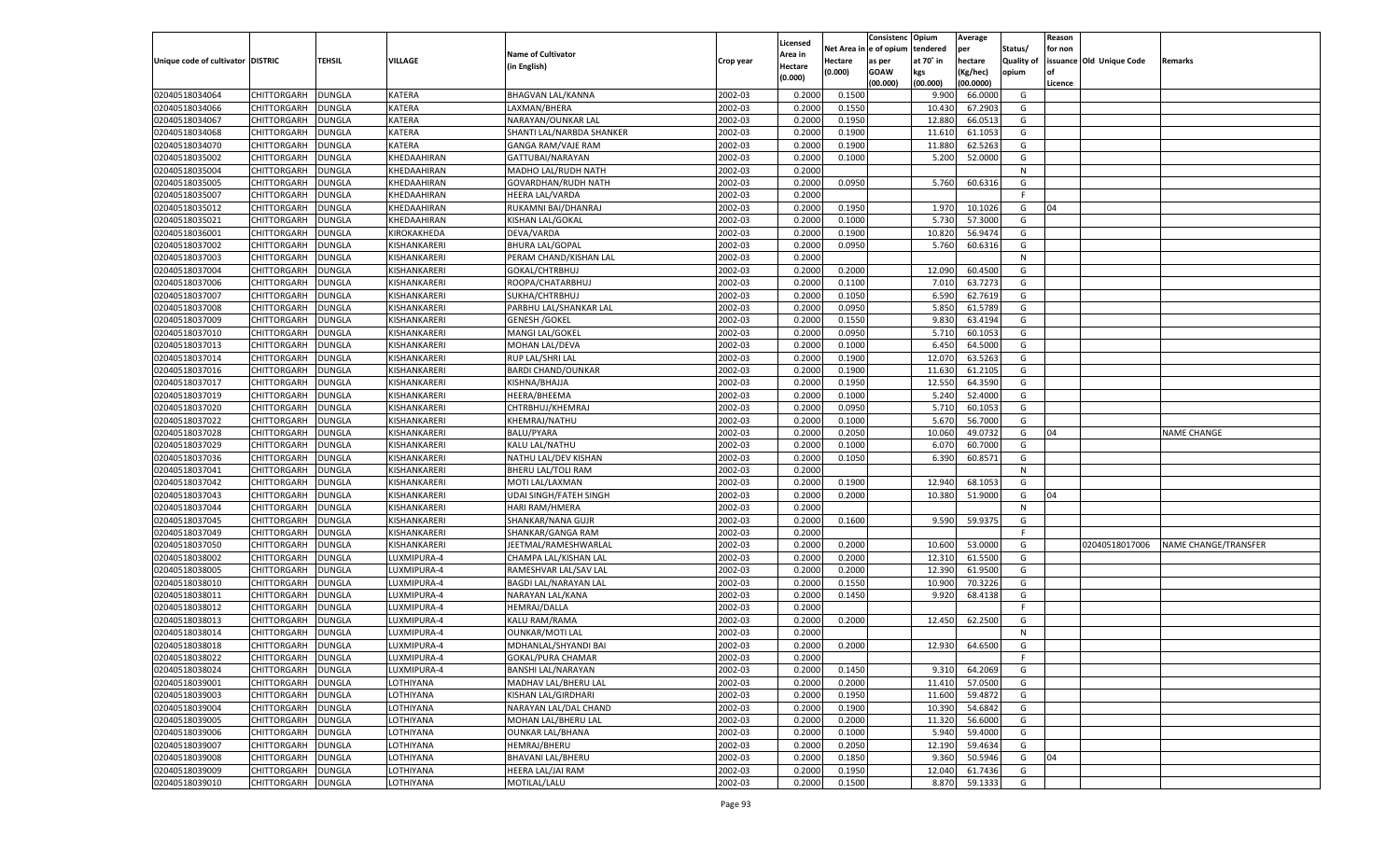| e of opium<br>Net Area<br>tendered<br>Status/<br>for non<br>per<br><b>Name of Cultivator</b><br><b>Area in</b><br><b>TEHSIL</b><br>VILLAGE<br>Unique code of cultivator DISTRIC<br>at 70° in<br>hectare<br><b>Quality of</b><br>issuance Old Unique Code<br>Hectare<br>Crop year<br>as per<br>Remarks<br>(in English)<br>Hectare<br>(0.000)<br><b>GOAW</b><br>kgs<br>(Kg/hec)<br>opium<br>(0.000)<br>(00.000)<br>(00.000)<br>(00.0000)<br>Licence<br>02040518039011<br>CHITTORGARH<br><b>DUNGLA</b><br><b>UDA/SHORAM KHAROL</b><br>2002-03<br>0.2000<br>LOTHIYANA<br>0.1000<br>5.620<br>56.2000<br>G<br>02040518039012<br>2002-03<br>CHITTORGARH<br>DUNGLA<br>LOTHIYANA<br>MADHAV LAL/KISHNA<br>0.2000<br>0.1450<br>9.570<br>66.0000<br>G<br>2002-03<br>02040518039014<br>CHITTORGARH<br>DUNGLA<br>LOTHIYANA<br>LALU/ROOPA<br>0.2000<br>0.1900<br>11.780<br>62.0000<br>G<br>02040518039015<br>2002-03<br>9.570<br>CHITTORGARH<br>DUNGLA<br>LOTHIYANA<br>KALU/ROOPA<br>0.2000<br>0.1450<br>66.0000<br>G<br>2002-03<br>0.2000<br>8.850<br>61.0345<br>G<br>02040518039018<br>CHITTORGARH<br>DUNGLA<br>LOTHIYANA<br>GOUTAM/LACHI RAM<br>0.1450<br>02040518039019<br>2002-03<br>CHITTORGARH<br>DUNGLA<br>LOTHIYANA<br>RAM LAL/TARA CHAND<br>0.2000<br>0.2000<br>10.98<br>54.9000<br>G<br>2002-03<br>02040518039020<br>CHITTORGARH<br>DUNGLA<br>LOTHIYANA<br>SAVA RAM/PRATVIRAJ<br>0.2000<br>0.1500<br>9.030<br>60.2000<br>G<br>02040518039021<br>2002-03<br>10.87<br>CHITTORGARH<br>DUNGLA<br>LOTHIYANA<br>MANGI LAL/NAVLA<br>0.2000<br>0.1850<br>58.7568<br>G<br>02040518039022<br>2002-03<br>0.2000<br>54.5333<br>G<br>CHITTORGARH<br>DUNGLA<br>LOTHIYANA<br>CHOGA LAL/TARA CHAND<br>0.1500<br>8.180<br>02040518039023<br>2002-03<br>CHITTORGARH<br>DUNGLA<br>LOTHIYANA<br>KALU/KISHANA<br>0.2000<br>0.1450<br>8.680<br>59.8621<br>G<br>2002-03<br>0.2000<br>10.84<br>02040518039025<br>CHITTORGARH<br>DUNGLA<br>LOTHIYANA<br>NARAYANI BAI/BHERA<br>0.2000<br>54.2000<br>G<br>02040518039026<br>2002-03<br>60.0690<br>CHITTORGARH<br>DUNGLA<br>LOTHIYANA<br>NAND RAM/JAI RAM<br>0.2000<br>0.1450<br>8.710<br>G<br>02040518039027<br>2002-03<br>0.2000<br>58.4762<br>G<br>CHITTORGARH<br>DUNGLA<br>LOTHIYANA<br>DAL CHAND/HEERA<br>0.1050<br>6.140<br>02040518039028<br>2002-03<br>0.2000<br>5.960<br>CHITTORGARH<br>DUNGLA<br>LOTHIYANA<br>VARDI BAI/RATAN LAL<br>0.1100<br>54.1818<br>G<br>02040518039030<br>CHITTORGARH<br>LOTHIYANA<br>DHANRAJ/KISHNA<br>2002-03<br>0.2000<br>0.1500<br>8.920<br>59.4667<br><b>DUNGLA</b><br>G<br>02040518039031<br>CHITTORGARH<br>2002-03<br>11.100<br>56.9231<br>DUNGLA<br>LOTHIYANA<br>HEERA LAL/JETA<br>0.2000<br>0.1950<br>G<br>02040518039032<br><b>DUNGLA</b><br><b>OTHIYANA</b><br><b>DEU BAI/PARTHA</b><br>2002-03<br>0.2000<br>0.1850<br>10.660<br>57.6216<br>G<br>CHITTORGARH<br>02040518039034<br>2002-03<br>11.990<br>CHITTORGARH<br>DUNGLA<br>LOTHIYANA<br>MADHO LAL/UDAI RAM<br>0.2000<br>0.1900<br>63.1053<br>G<br>02040518039035<br>LOTHIYANA<br>2002-03<br>0.2000<br>7.890<br>56.3571<br>CHITTORGARH<br><b>DUNGLA</b><br>GANESH KUMAR/GASHI JAT<br>0.1400<br>G<br>02040518039036<br>CHITTORGARH<br>2002-03<br>0.2000<br>8.590<br>DUNGLA<br>LOTHIYANA<br>KESARBAI/HARILAL/KISHNA<br>0.1450<br>59.2414<br>G<br>02040518039038<br>DUNGLA<br><b>OTHIYANA</b><br>RAM SHANKER/NATHU LAL<br>2002-03<br>0.2000<br>N<br>CHITTORGARH<br>02040518039039<br>2002-03<br>0.1200<br>6.960<br>58.0000<br>CHITTORGARH<br>DUNGLA<br>LOTHIYANA<br>MANGU/DEVA<br>0.2000<br>G<br>02040518039040<br>LOTHIYANA<br>2002-03<br>0.2000<br>7.600<br>58.4615<br>CHITTORGARH<br><b>DUNGLA</b><br>RAM LAL/KISHAN LAL<br>0.1300<br>G<br>02040518039041<br>CHITTORGARH<br>KALU/SHORAM<br>2002-03<br>6.320<br>57.4545<br>DUNGLA<br>LOTHIYANA<br>0.2000<br>0.1100<br>G<br>02040518039043<br>DUNGLA<br><b>OTHIYANA</b><br><b>UDAI RAM/VARDA</b><br>2002-03<br>0.2000<br>0.1900<br>9.980<br>52.5263<br>G<br>CHITTORGARH<br>02040518039044<br>2002-03<br>7.940<br>52.9333<br>CHITTORGARH<br>DUNGLA<br>LOTHIYANA<br>AMBA LAL/RAM LAL<br>0.2000<br>0.1500<br>G<br>02040518039047<br>LOTHIYANA<br>2002-03<br>0.2000<br>5.700<br>54.2857<br>CHITTORGARH<br><b>DUNGLA</b><br>HEERA LAL/PARTHVIRAJ<br>0.1050<br>G<br>02040518039049<br>CHITTORGARH<br>2002-03<br>6.290<br>62.9000<br>DUNGLA<br>LOTHIYANA<br>DEU BAI/DALLI CHAND<br>0.2000<br>0.1000<br>G<br>02040518039050<br>CHITTORGARH<br>DUNGLA<br><b>OTHIYANA</b><br>RAMBAKSH/SHO RAM<br>2002-03<br>0.2000<br>62.0909<br>G<br>0.1100<br>6.830<br>02040518040001<br>2002-03<br>CHITTORGARH<br><b>DUNGLA</b><br>MANGALWAD<br>DEVI LAL/MOHAN LAL<br>0.2000<br>N<br>02040518040002<br><b>DUNGLA</b><br>MANGALWAD<br>2002-03<br>0.2000<br>CHITTORGARH<br>CHATRAMAL/PARTHIVIRAJ<br>F.<br>02040518040003<br>MANGALWAD<br>2002-03<br>0.2000<br>5.140<br>51.4000<br>CHITTORGARH<br><b>DUNGLA</b><br>NARAYAN/BHERA<br>0.1000<br>G<br>04<br>02040518040004<br><b>DUNGLA</b><br>MANGALWAD<br>ALIRAM/LAXMAN<br>2002-03<br>0.2000<br>60.4390<br><b>CHITTORGARH</b><br>0.2050<br>12.390<br>G<br>02040518040007<br>MANGALWAD<br>2002-03<br>0.2000<br>CHITTORGARH<br><b>DUNGLA</b><br>PARTHVIRAJ/CHATARBHUJ<br>N<br>02040518040009<br><b>DUNGLA</b><br>MANGALWAD<br>2002-03<br>0.2000<br>0.0900<br>52.7778<br>CHITTORGARH<br>NATHU/KESHYA<br>4.750<br>G<br>02040518040011<br>MANGALWAD<br>2002-03<br>8.290<br>44.8108<br>CHITTORGARH<br><b>DUNGLA</b><br>OUNKAR LAL/CHUNNI LAL<br>0.2000<br>0.1850<br>02<br>$\blacksquare$<br>02040518040012<br>CHITTORGARH<br><b>DUNGLA</b><br>MANGALWAD<br>KISHAN LAL/BHERA<br>2002-03<br>0.2000<br>58.785<br>0.1400<br>8.230<br>G<br>02040518040013<br>MANGALWAD<br>2002-03<br>CHITTORGARH<br><b>DUNGLA</b><br>BHANWAR LAL/KHUMAN<br>0.2000<br>N<br>02040518040016<br><b>DUNGLA</b><br>MANGALWAD<br>KANEHYA LAL/SAVA<br>2002-03<br>0.2000<br><b>CHITTORGARH</b><br>N<br>02040518040019<br>MANGALWAD<br>2002-03<br>CHITTORGARH<br><b>DUNGLA</b><br>SHANKAR LAL/NATHU<br>0.2000<br>N<br>02040518040020<br>CHITTORGARH<br><b>DUNGLA</b><br>MANGALWAD<br>2002-03<br>0.2000<br>53.5610<br>NANDA/KISHNA<br>0.2050<br>10.980<br>G<br>02040518040024<br>2002-03<br>0.2000<br>49.4444<br>CHITTORGARH<br>DUNGLA<br>MANGALWAD<br>VARDICHAND/ROOPA<br>0.0900<br>4.450<br>G<br>04<br>02040518040028<br>MANGALWAD<br>2002-03<br>0.2000<br>CHITTORGARH<br><b>DUNGLA</b><br>HEMRAJ/LAKHMI CHAND<br>N<br>02040518040030<br>2002-03<br>CHITTORGARH<br>DUNGLA<br>MANGALWAD<br>MOHAN LAL/RAM LAL UPADYAY<br>0.2000<br>N<br>02040518040032<br><b>DUNGLA</b><br>MANGALWAD<br>SHRI LAL/HEMRAJ AHIR<br>2002-03<br>0.2000<br>0.2050<br>41.0244<br>CHITTORGARH<br>8.410<br>02<br>02040518040039<br>CHITTORGARH DUNGLA<br>MANGALWAD<br>KISHANA/UADA<br>2002-03<br>0.2000<br>N<br>2002-03<br>02040518040040<br><b>DUNGLA</b><br>MANGALWAD<br>FULA/ISAVR LUHAR<br>0.2000<br><b>CHITTORGARH</b><br>N<br>02040518040041<br><b>DUNGLA</b><br>MANGALWAD<br><b>BHANWAR LAL/NATHU</b><br>2002-03<br>0.2000<br>CHITTORGARH<br>N<br>2002-03<br>0.0900<br>02040518040042<br><b>CHITTORGARH</b><br><b>DUNGLA</b><br>MANGALWAD<br>LAXMAN/LAKHMA<br>0.2000<br>5.370<br>59.6667<br>G<br>02040518040047<br><b>DUNGLA</b><br>MANGALWAD<br>KALU/BHANA<br>2002-03<br>0.2000<br>0.2000<br>12.550<br>62.7500<br><b>CHITTORGARH</b><br>G<br>02040518040052<br><b>DUNGLA</b><br>MANGALWAD<br>LAXMAN/CHATARBHUJ<br>2002-03<br>0.2000<br>N<br><b>CHITTORGARH</b><br>02040518040054<br><b>DUNGLA</b><br>MANGALWAD<br>DEVI SINGH/BAGH SINGH<br>2002-03<br>0.2000<br>0.2000<br>57.4500<br><b>CHITTORGARH</b><br>11.490<br>G<br>2002-03<br>02040518040056<br><b>CHITTORGARH</b><br><b>DUNGLA</b><br>MANGALWAD<br>HEMA/BHERA<br>0.2000<br>N<br>02040518040057<br><b>DUNGLA</b><br>MANGALWAD<br>SHANKER/BHANA<br>2002-03<br>0.2000<br><b>CHITTORGARH</b><br>N<br>02040518043001<br><b>DUNGLA</b><br>MALUKDASKIKHEDI<br>MAGNI RAM/BHERA<br>2002-03<br>0.2000<br>0.2000<br>55.4000<br>G<br><b>CHITTORGARH</b><br>11.080<br>02040518043002<br><b>DUNGLA</b><br>MALUKDASKIKHEDI<br>AMRCHAND/UDHA<br>2002-03<br>0.2000<br>8.830<br>60.8966<br>CHITTORGARH<br>0.1450<br>G |  |  |  |          | Consistenc | Opium | Average | Reason |  |
|-----------------------------------------------------------------------------------------------------------------------------------------------------------------------------------------------------------------------------------------------------------------------------------------------------------------------------------------------------------------------------------------------------------------------------------------------------------------------------------------------------------------------------------------------------------------------------------------------------------------------------------------------------------------------------------------------------------------------------------------------------------------------------------------------------------------------------------------------------------------------------------------------------------------------------------------------------------------------------------------------------------------------------------------------------------------------------------------------------------------------------------------------------------------------------------------------------------------------------------------------------------------------------------------------------------------------------------------------------------------------------------------------------------------------------------------------------------------------------------------------------------------------------------------------------------------------------------------------------------------------------------------------------------------------------------------------------------------------------------------------------------------------------------------------------------------------------------------------------------------------------------------------------------------------------------------------------------------------------------------------------------------------------------------------------------------------------------------------------------------------------------------------------------------------------------------------------------------------------------------------------------------------------------------------------------------------------------------------------------------------------------------------------------------------------------------------------------------------------------------------------------------------------------------------------------------------------------------------------------------------------------------------------------------------------------------------------------------------------------------------------------------------------------------------------------------------------------------------------------------------------------------------------------------------------------------------------------------------------------------------------------------------------------------------------------------------------------------------------------------------------------------------------------------------------------------------------------------------------------------------------------------------------------------------------------------------------------------------------------------------------------------------------------------------------------------------------------------------------------------------------------------------------------------------------------------------------------------------------------------------------------------------------------------------------------------------------------------------------------------------------------------------------------------------------------------------------------------------------------------------------------------------------------------------------------------------------------------------------------------------------------------------------------------------------------------------------------------------------------------------------------------------------------------------------------------------------------------------------------------------------------------------------------------------------------------------------------------------------------------------------------------------------------------------------------------------------------------------------------------------------------------------------------------------------------------------------------------------------------------------------------------------------------------------------------------------------------------------------------------------------------------------------------------------------------------------------------------------------------------------------------------------------------------------------------------------------------------------------------------------------------------------------------------------------------------------------------------------------------------------------------------------------------------------------------------------------------------------------------------------------------------------------------------------------------------------------------------------------------------------------------------------------------------------------------------------------------------------------------------------------------------------------------------------------------------------------------------------------------------------------------------------------------------------------------------------------------------------------------------------------------------------------------------------------------------------------------------------------------------------------------------------------------------------------------------------------------------------------------------------------------------------------------------------------------------------------------------------------------------------------------------------------------------------------------------------------------------------------------------------------------------------------------------------------------------------------------------------------------------------------------------------------------------------------------------------------------------------------------------------------------------------------------------------------------------------------------------------------------------------------------------------------------------------------------------------------------------------------------------------------------------------------------------------------------------------------------------------------------------------------------------------------------------------------------------------------------------------------------------------------------------------------------------------------------------------------------------------------------------------------------------------------------------------------------------------------------------------------------------------------------------------------------------------------------------------------------------------------------------------------------------------------------------------------------------------------------------------------------------------------------------------------------------------------------------------------------------------------------------------------------------------------------------------------------------------------------------------------------------------------------------------------------------------------------------------------------------------------------------------------------------------------------------------------------------------------------------------------------------------------------------------------------------------------------------------------------------|--|--|--|----------|------------|-------|---------|--------|--|
|                                                                                                                                                                                                                                                                                                                                                                                                                                                                                                                                                                                                                                                                                                                                                                                                                                                                                                                                                                                                                                                                                                                                                                                                                                                                                                                                                                                                                                                                                                                                                                                                                                                                                                                                                                                                                                                                                                                                                                                                                                                                                                                                                                                                                                                                                                                                                                                                                                                                                                                                                                                                                                                                                                                                                                                                                                                                                                                                                                                                                                                                                                                                                                                                                                                                                                                                                                                                                                                                                                                                                                                                                                                                                                                                                                                                                                                                                                                                                                                                                                                                                                                                                                                                                                                                                                                                                                                                                                                                                                                                                                                                                                                                                                                                                                                                                                                                                                                                                                                                                                                                                                                                                                                                                                                                                                                                                                                                                                                                                                                                                                                                                                                                                                                                                                                                                                                                                                                                                                                                                                                                                                                                                                                                                                                                                                                                                                                                                                                                                                                                                                                                                                                                                                                                                                                                                                                                                                                                                                                                                                                                                                                                                                                                                                                                                                                                                                                                                                                                                                                                                                                                                                                                                                                                                                                                                                                                                                                                                                                                                                                                                         |  |  |  | Licensed |            |       |         |        |  |
|                                                                                                                                                                                                                                                                                                                                                                                                                                                                                                                                                                                                                                                                                                                                                                                                                                                                                                                                                                                                                                                                                                                                                                                                                                                                                                                                                                                                                                                                                                                                                                                                                                                                                                                                                                                                                                                                                                                                                                                                                                                                                                                                                                                                                                                                                                                                                                                                                                                                                                                                                                                                                                                                                                                                                                                                                                                                                                                                                                                                                                                                                                                                                                                                                                                                                                                                                                                                                                                                                                                                                                                                                                                                                                                                                                                                                                                                                                                                                                                                                                                                                                                                                                                                                                                                                                                                                                                                                                                                                                                                                                                                                                                                                                                                                                                                                                                                                                                                                                                                                                                                                                                                                                                                                                                                                                                                                                                                                                                                                                                                                                                                                                                                                                                                                                                                                                                                                                                                                                                                                                                                                                                                                                                                                                                                                                                                                                                                                                                                                                                                                                                                                                                                                                                                                                                                                                                                                                                                                                                                                                                                                                                                                                                                                                                                                                                                                                                                                                                                                                                                                                                                                                                                                                                                                                                                                                                                                                                                                                                                                                                                                         |  |  |  |          |            |       |         |        |  |
|                                                                                                                                                                                                                                                                                                                                                                                                                                                                                                                                                                                                                                                                                                                                                                                                                                                                                                                                                                                                                                                                                                                                                                                                                                                                                                                                                                                                                                                                                                                                                                                                                                                                                                                                                                                                                                                                                                                                                                                                                                                                                                                                                                                                                                                                                                                                                                                                                                                                                                                                                                                                                                                                                                                                                                                                                                                                                                                                                                                                                                                                                                                                                                                                                                                                                                                                                                                                                                                                                                                                                                                                                                                                                                                                                                                                                                                                                                                                                                                                                                                                                                                                                                                                                                                                                                                                                                                                                                                                                                                                                                                                                                                                                                                                                                                                                                                                                                                                                                                                                                                                                                                                                                                                                                                                                                                                                                                                                                                                                                                                                                                                                                                                                                                                                                                                                                                                                                                                                                                                                                                                                                                                                                                                                                                                                                                                                                                                                                                                                                                                                                                                                                                                                                                                                                                                                                                                                                                                                                                                                                                                                                                                                                                                                                                                                                                                                                                                                                                                                                                                                                                                                                                                                                                                                                                                                                                                                                                                                                                                                                                                                         |  |  |  |          |            |       |         |        |  |
|                                                                                                                                                                                                                                                                                                                                                                                                                                                                                                                                                                                                                                                                                                                                                                                                                                                                                                                                                                                                                                                                                                                                                                                                                                                                                                                                                                                                                                                                                                                                                                                                                                                                                                                                                                                                                                                                                                                                                                                                                                                                                                                                                                                                                                                                                                                                                                                                                                                                                                                                                                                                                                                                                                                                                                                                                                                                                                                                                                                                                                                                                                                                                                                                                                                                                                                                                                                                                                                                                                                                                                                                                                                                                                                                                                                                                                                                                                                                                                                                                                                                                                                                                                                                                                                                                                                                                                                                                                                                                                                                                                                                                                                                                                                                                                                                                                                                                                                                                                                                                                                                                                                                                                                                                                                                                                                                                                                                                                                                                                                                                                                                                                                                                                                                                                                                                                                                                                                                                                                                                                                                                                                                                                                                                                                                                                                                                                                                                                                                                                                                                                                                                                                                                                                                                                                                                                                                                                                                                                                                                                                                                                                                                                                                                                                                                                                                                                                                                                                                                                                                                                                                                                                                                                                                                                                                                                                                                                                                                                                                                                                                                         |  |  |  |          |            |       |         |        |  |
|                                                                                                                                                                                                                                                                                                                                                                                                                                                                                                                                                                                                                                                                                                                                                                                                                                                                                                                                                                                                                                                                                                                                                                                                                                                                                                                                                                                                                                                                                                                                                                                                                                                                                                                                                                                                                                                                                                                                                                                                                                                                                                                                                                                                                                                                                                                                                                                                                                                                                                                                                                                                                                                                                                                                                                                                                                                                                                                                                                                                                                                                                                                                                                                                                                                                                                                                                                                                                                                                                                                                                                                                                                                                                                                                                                                                                                                                                                                                                                                                                                                                                                                                                                                                                                                                                                                                                                                                                                                                                                                                                                                                                                                                                                                                                                                                                                                                                                                                                                                                                                                                                                                                                                                                                                                                                                                                                                                                                                                                                                                                                                                                                                                                                                                                                                                                                                                                                                                                                                                                                                                                                                                                                                                                                                                                                                                                                                                                                                                                                                                                                                                                                                                                                                                                                                                                                                                                                                                                                                                                                                                                                                                                                                                                                                                                                                                                                                                                                                                                                                                                                                                                                                                                                                                                                                                                                                                                                                                                                                                                                                                                                         |  |  |  |          |            |       |         |        |  |
|                                                                                                                                                                                                                                                                                                                                                                                                                                                                                                                                                                                                                                                                                                                                                                                                                                                                                                                                                                                                                                                                                                                                                                                                                                                                                                                                                                                                                                                                                                                                                                                                                                                                                                                                                                                                                                                                                                                                                                                                                                                                                                                                                                                                                                                                                                                                                                                                                                                                                                                                                                                                                                                                                                                                                                                                                                                                                                                                                                                                                                                                                                                                                                                                                                                                                                                                                                                                                                                                                                                                                                                                                                                                                                                                                                                                                                                                                                                                                                                                                                                                                                                                                                                                                                                                                                                                                                                                                                                                                                                                                                                                                                                                                                                                                                                                                                                                                                                                                                                                                                                                                                                                                                                                                                                                                                                                                                                                                                                                                                                                                                                                                                                                                                                                                                                                                                                                                                                                                                                                                                                                                                                                                                                                                                                                                                                                                                                                                                                                                                                                                                                                                                                                                                                                                                                                                                                                                                                                                                                                                                                                                                                                                                                                                                                                                                                                                                                                                                                                                                                                                                                                                                                                                                                                                                                                                                                                                                                                                                                                                                                                                         |  |  |  |          |            |       |         |        |  |
|                                                                                                                                                                                                                                                                                                                                                                                                                                                                                                                                                                                                                                                                                                                                                                                                                                                                                                                                                                                                                                                                                                                                                                                                                                                                                                                                                                                                                                                                                                                                                                                                                                                                                                                                                                                                                                                                                                                                                                                                                                                                                                                                                                                                                                                                                                                                                                                                                                                                                                                                                                                                                                                                                                                                                                                                                                                                                                                                                                                                                                                                                                                                                                                                                                                                                                                                                                                                                                                                                                                                                                                                                                                                                                                                                                                                                                                                                                                                                                                                                                                                                                                                                                                                                                                                                                                                                                                                                                                                                                                                                                                                                                                                                                                                                                                                                                                                                                                                                                                                                                                                                                                                                                                                                                                                                                                                                                                                                                                                                                                                                                                                                                                                                                                                                                                                                                                                                                                                                                                                                                                                                                                                                                                                                                                                                                                                                                                                                                                                                                                                                                                                                                                                                                                                                                                                                                                                                                                                                                                                                                                                                                                                                                                                                                                                                                                                                                                                                                                                                                                                                                                                                                                                                                                                                                                                                                                                                                                                                                                                                                                                                         |  |  |  |          |            |       |         |        |  |
|                                                                                                                                                                                                                                                                                                                                                                                                                                                                                                                                                                                                                                                                                                                                                                                                                                                                                                                                                                                                                                                                                                                                                                                                                                                                                                                                                                                                                                                                                                                                                                                                                                                                                                                                                                                                                                                                                                                                                                                                                                                                                                                                                                                                                                                                                                                                                                                                                                                                                                                                                                                                                                                                                                                                                                                                                                                                                                                                                                                                                                                                                                                                                                                                                                                                                                                                                                                                                                                                                                                                                                                                                                                                                                                                                                                                                                                                                                                                                                                                                                                                                                                                                                                                                                                                                                                                                                                                                                                                                                                                                                                                                                                                                                                                                                                                                                                                                                                                                                                                                                                                                                                                                                                                                                                                                                                                                                                                                                                                                                                                                                                                                                                                                                                                                                                                                                                                                                                                                                                                                                                                                                                                                                                                                                                                                                                                                                                                                                                                                                                                                                                                                                                                                                                                                                                                                                                                                                                                                                                                                                                                                                                                                                                                                                                                                                                                                                                                                                                                                                                                                                                                                                                                                                                                                                                                                                                                                                                                                                                                                                                                                         |  |  |  |          |            |       |         |        |  |
|                                                                                                                                                                                                                                                                                                                                                                                                                                                                                                                                                                                                                                                                                                                                                                                                                                                                                                                                                                                                                                                                                                                                                                                                                                                                                                                                                                                                                                                                                                                                                                                                                                                                                                                                                                                                                                                                                                                                                                                                                                                                                                                                                                                                                                                                                                                                                                                                                                                                                                                                                                                                                                                                                                                                                                                                                                                                                                                                                                                                                                                                                                                                                                                                                                                                                                                                                                                                                                                                                                                                                                                                                                                                                                                                                                                                                                                                                                                                                                                                                                                                                                                                                                                                                                                                                                                                                                                                                                                                                                                                                                                                                                                                                                                                                                                                                                                                                                                                                                                                                                                                                                                                                                                                                                                                                                                                                                                                                                                                                                                                                                                                                                                                                                                                                                                                                                                                                                                                                                                                                                                                                                                                                                                                                                                                                                                                                                                                                                                                                                                                                                                                                                                                                                                                                                                                                                                                                                                                                                                                                                                                                                                                                                                                                                                                                                                                                                                                                                                                                                                                                                                                                                                                                                                                                                                                                                                                                                                                                                                                                                                                                         |  |  |  |          |            |       |         |        |  |
|                                                                                                                                                                                                                                                                                                                                                                                                                                                                                                                                                                                                                                                                                                                                                                                                                                                                                                                                                                                                                                                                                                                                                                                                                                                                                                                                                                                                                                                                                                                                                                                                                                                                                                                                                                                                                                                                                                                                                                                                                                                                                                                                                                                                                                                                                                                                                                                                                                                                                                                                                                                                                                                                                                                                                                                                                                                                                                                                                                                                                                                                                                                                                                                                                                                                                                                                                                                                                                                                                                                                                                                                                                                                                                                                                                                                                                                                                                                                                                                                                                                                                                                                                                                                                                                                                                                                                                                                                                                                                                                                                                                                                                                                                                                                                                                                                                                                                                                                                                                                                                                                                                                                                                                                                                                                                                                                                                                                                                                                                                                                                                                                                                                                                                                                                                                                                                                                                                                                                                                                                                                                                                                                                                                                                                                                                                                                                                                                                                                                                                                                                                                                                                                                                                                                                                                                                                                                                                                                                                                                                                                                                                                                                                                                                                                                                                                                                                                                                                                                                                                                                                                                                                                                                                                                                                                                                                                                                                                                                                                                                                                                                         |  |  |  |          |            |       |         |        |  |
|                                                                                                                                                                                                                                                                                                                                                                                                                                                                                                                                                                                                                                                                                                                                                                                                                                                                                                                                                                                                                                                                                                                                                                                                                                                                                                                                                                                                                                                                                                                                                                                                                                                                                                                                                                                                                                                                                                                                                                                                                                                                                                                                                                                                                                                                                                                                                                                                                                                                                                                                                                                                                                                                                                                                                                                                                                                                                                                                                                                                                                                                                                                                                                                                                                                                                                                                                                                                                                                                                                                                                                                                                                                                                                                                                                                                                                                                                                                                                                                                                                                                                                                                                                                                                                                                                                                                                                                                                                                                                                                                                                                                                                                                                                                                                                                                                                                                                                                                                                                                                                                                                                                                                                                                                                                                                                                                                                                                                                                                                                                                                                                                                                                                                                                                                                                                                                                                                                                                                                                                                                                                                                                                                                                                                                                                                                                                                                                                                                                                                                                                                                                                                                                                                                                                                                                                                                                                                                                                                                                                                                                                                                                                                                                                                                                                                                                                                                                                                                                                                                                                                                                                                                                                                                                                                                                                                                                                                                                                                                                                                                                                                         |  |  |  |          |            |       |         |        |  |
|                                                                                                                                                                                                                                                                                                                                                                                                                                                                                                                                                                                                                                                                                                                                                                                                                                                                                                                                                                                                                                                                                                                                                                                                                                                                                                                                                                                                                                                                                                                                                                                                                                                                                                                                                                                                                                                                                                                                                                                                                                                                                                                                                                                                                                                                                                                                                                                                                                                                                                                                                                                                                                                                                                                                                                                                                                                                                                                                                                                                                                                                                                                                                                                                                                                                                                                                                                                                                                                                                                                                                                                                                                                                                                                                                                                                                                                                                                                                                                                                                                                                                                                                                                                                                                                                                                                                                                                                                                                                                                                                                                                                                                                                                                                                                                                                                                                                                                                                                                                                                                                                                                                                                                                                                                                                                                                                                                                                                                                                                                                                                                                                                                                                                                                                                                                                                                                                                                                                                                                                                                                                                                                                                                                                                                                                                                                                                                                                                                                                                                                                                                                                                                                                                                                                                                                                                                                                                                                                                                                                                                                                                                                                                                                                                                                                                                                                                                                                                                                                                                                                                                                                                                                                                                                                                                                                                                                                                                                                                                                                                                                                                         |  |  |  |          |            |       |         |        |  |
|                                                                                                                                                                                                                                                                                                                                                                                                                                                                                                                                                                                                                                                                                                                                                                                                                                                                                                                                                                                                                                                                                                                                                                                                                                                                                                                                                                                                                                                                                                                                                                                                                                                                                                                                                                                                                                                                                                                                                                                                                                                                                                                                                                                                                                                                                                                                                                                                                                                                                                                                                                                                                                                                                                                                                                                                                                                                                                                                                                                                                                                                                                                                                                                                                                                                                                                                                                                                                                                                                                                                                                                                                                                                                                                                                                                                                                                                                                                                                                                                                                                                                                                                                                                                                                                                                                                                                                                                                                                                                                                                                                                                                                                                                                                                                                                                                                                                                                                                                                                                                                                                                                                                                                                                                                                                                                                                                                                                                                                                                                                                                                                                                                                                                                                                                                                                                                                                                                                                                                                                                                                                                                                                                                                                                                                                                                                                                                                                                                                                                                                                                                                                                                                                                                                                                                                                                                                                                                                                                                                                                                                                                                                                                                                                                                                                                                                                                                                                                                                                                                                                                                                                                                                                                                                                                                                                                                                                                                                                                                                                                                                                                         |  |  |  |          |            |       |         |        |  |
|                                                                                                                                                                                                                                                                                                                                                                                                                                                                                                                                                                                                                                                                                                                                                                                                                                                                                                                                                                                                                                                                                                                                                                                                                                                                                                                                                                                                                                                                                                                                                                                                                                                                                                                                                                                                                                                                                                                                                                                                                                                                                                                                                                                                                                                                                                                                                                                                                                                                                                                                                                                                                                                                                                                                                                                                                                                                                                                                                                                                                                                                                                                                                                                                                                                                                                                                                                                                                                                                                                                                                                                                                                                                                                                                                                                                                                                                                                                                                                                                                                                                                                                                                                                                                                                                                                                                                                                                                                                                                                                                                                                                                                                                                                                                                                                                                                                                                                                                                                                                                                                                                                                                                                                                                                                                                                                                                                                                                                                                                                                                                                                                                                                                                                                                                                                                                                                                                                                                                                                                                                                                                                                                                                                                                                                                                                                                                                                                                                                                                                                                                                                                                                                                                                                                                                                                                                                                                                                                                                                                                                                                                                                                                                                                                                                                                                                                                                                                                                                                                                                                                                                                                                                                                                                                                                                                                                                                                                                                                                                                                                                                                         |  |  |  |          |            |       |         |        |  |
|                                                                                                                                                                                                                                                                                                                                                                                                                                                                                                                                                                                                                                                                                                                                                                                                                                                                                                                                                                                                                                                                                                                                                                                                                                                                                                                                                                                                                                                                                                                                                                                                                                                                                                                                                                                                                                                                                                                                                                                                                                                                                                                                                                                                                                                                                                                                                                                                                                                                                                                                                                                                                                                                                                                                                                                                                                                                                                                                                                                                                                                                                                                                                                                                                                                                                                                                                                                                                                                                                                                                                                                                                                                                                                                                                                                                                                                                                                                                                                                                                                                                                                                                                                                                                                                                                                                                                                                                                                                                                                                                                                                                                                                                                                                                                                                                                                                                                                                                                                                                                                                                                                                                                                                                                                                                                                                                                                                                                                                                                                                                                                                                                                                                                                                                                                                                                                                                                                                                                                                                                                                                                                                                                                                                                                                                                                                                                                                                                                                                                                                                                                                                                                                                                                                                                                                                                                                                                                                                                                                                                                                                                                                                                                                                                                                                                                                                                                                                                                                                                                                                                                                                                                                                                                                                                                                                                                                                                                                                                                                                                                                                                         |  |  |  |          |            |       |         |        |  |
|                                                                                                                                                                                                                                                                                                                                                                                                                                                                                                                                                                                                                                                                                                                                                                                                                                                                                                                                                                                                                                                                                                                                                                                                                                                                                                                                                                                                                                                                                                                                                                                                                                                                                                                                                                                                                                                                                                                                                                                                                                                                                                                                                                                                                                                                                                                                                                                                                                                                                                                                                                                                                                                                                                                                                                                                                                                                                                                                                                                                                                                                                                                                                                                                                                                                                                                                                                                                                                                                                                                                                                                                                                                                                                                                                                                                                                                                                                                                                                                                                                                                                                                                                                                                                                                                                                                                                                                                                                                                                                                                                                                                                                                                                                                                                                                                                                                                                                                                                                                                                                                                                                                                                                                                                                                                                                                                                                                                                                                                                                                                                                                                                                                                                                                                                                                                                                                                                                                                                                                                                                                                                                                                                                                                                                                                                                                                                                                                                                                                                                                                                                                                                                                                                                                                                                                                                                                                                                                                                                                                                                                                                                                                                                                                                                                                                                                                                                                                                                                                                                                                                                                                                                                                                                                                                                                                                                                                                                                                                                                                                                                                                         |  |  |  |          |            |       |         |        |  |
|                                                                                                                                                                                                                                                                                                                                                                                                                                                                                                                                                                                                                                                                                                                                                                                                                                                                                                                                                                                                                                                                                                                                                                                                                                                                                                                                                                                                                                                                                                                                                                                                                                                                                                                                                                                                                                                                                                                                                                                                                                                                                                                                                                                                                                                                                                                                                                                                                                                                                                                                                                                                                                                                                                                                                                                                                                                                                                                                                                                                                                                                                                                                                                                                                                                                                                                                                                                                                                                                                                                                                                                                                                                                                                                                                                                                                                                                                                                                                                                                                                                                                                                                                                                                                                                                                                                                                                                                                                                                                                                                                                                                                                                                                                                                                                                                                                                                                                                                                                                                                                                                                                                                                                                                                                                                                                                                                                                                                                                                                                                                                                                                                                                                                                                                                                                                                                                                                                                                                                                                                                                                                                                                                                                                                                                                                                                                                                                                                                                                                                                                                                                                                                                                                                                                                                                                                                                                                                                                                                                                                                                                                                                                                                                                                                                                                                                                                                                                                                                                                                                                                                                                                                                                                                                                                                                                                                                                                                                                                                                                                                                                                         |  |  |  |          |            |       |         |        |  |
|                                                                                                                                                                                                                                                                                                                                                                                                                                                                                                                                                                                                                                                                                                                                                                                                                                                                                                                                                                                                                                                                                                                                                                                                                                                                                                                                                                                                                                                                                                                                                                                                                                                                                                                                                                                                                                                                                                                                                                                                                                                                                                                                                                                                                                                                                                                                                                                                                                                                                                                                                                                                                                                                                                                                                                                                                                                                                                                                                                                                                                                                                                                                                                                                                                                                                                                                                                                                                                                                                                                                                                                                                                                                                                                                                                                                                                                                                                                                                                                                                                                                                                                                                                                                                                                                                                                                                                                                                                                                                                                                                                                                                                                                                                                                                                                                                                                                                                                                                                                                                                                                                                                                                                                                                                                                                                                                                                                                                                                                                                                                                                                                                                                                                                                                                                                                                                                                                                                                                                                                                                                                                                                                                                                                                                                                                                                                                                                                                                                                                                                                                                                                                                                                                                                                                                                                                                                                                                                                                                                                                                                                                                                                                                                                                                                                                                                                                                                                                                                                                                                                                                                                                                                                                                                                                                                                                                                                                                                                                                                                                                                                                         |  |  |  |          |            |       |         |        |  |
|                                                                                                                                                                                                                                                                                                                                                                                                                                                                                                                                                                                                                                                                                                                                                                                                                                                                                                                                                                                                                                                                                                                                                                                                                                                                                                                                                                                                                                                                                                                                                                                                                                                                                                                                                                                                                                                                                                                                                                                                                                                                                                                                                                                                                                                                                                                                                                                                                                                                                                                                                                                                                                                                                                                                                                                                                                                                                                                                                                                                                                                                                                                                                                                                                                                                                                                                                                                                                                                                                                                                                                                                                                                                                                                                                                                                                                                                                                                                                                                                                                                                                                                                                                                                                                                                                                                                                                                                                                                                                                                                                                                                                                                                                                                                                                                                                                                                                                                                                                                                                                                                                                                                                                                                                                                                                                                                                                                                                                                                                                                                                                                                                                                                                                                                                                                                                                                                                                                                                                                                                                                                                                                                                                                                                                                                                                                                                                                                                                                                                                                                                                                                                                                                                                                                                                                                                                                                                                                                                                                                                                                                                                                                                                                                                                                                                                                                                                                                                                                                                                                                                                                                                                                                                                                                                                                                                                                                                                                                                                                                                                                                                         |  |  |  |          |            |       |         |        |  |
|                                                                                                                                                                                                                                                                                                                                                                                                                                                                                                                                                                                                                                                                                                                                                                                                                                                                                                                                                                                                                                                                                                                                                                                                                                                                                                                                                                                                                                                                                                                                                                                                                                                                                                                                                                                                                                                                                                                                                                                                                                                                                                                                                                                                                                                                                                                                                                                                                                                                                                                                                                                                                                                                                                                                                                                                                                                                                                                                                                                                                                                                                                                                                                                                                                                                                                                                                                                                                                                                                                                                                                                                                                                                                                                                                                                                                                                                                                                                                                                                                                                                                                                                                                                                                                                                                                                                                                                                                                                                                                                                                                                                                                                                                                                                                                                                                                                                                                                                                                                                                                                                                                                                                                                                                                                                                                                                                                                                                                                                                                                                                                                                                                                                                                                                                                                                                                                                                                                                                                                                                                                                                                                                                                                                                                                                                                                                                                                                                                                                                                                                                                                                                                                                                                                                                                                                                                                                                                                                                                                                                                                                                                                                                                                                                                                                                                                                                                                                                                                                                                                                                                                                                                                                                                                                                                                                                                                                                                                                                                                                                                                                                         |  |  |  |          |            |       |         |        |  |
|                                                                                                                                                                                                                                                                                                                                                                                                                                                                                                                                                                                                                                                                                                                                                                                                                                                                                                                                                                                                                                                                                                                                                                                                                                                                                                                                                                                                                                                                                                                                                                                                                                                                                                                                                                                                                                                                                                                                                                                                                                                                                                                                                                                                                                                                                                                                                                                                                                                                                                                                                                                                                                                                                                                                                                                                                                                                                                                                                                                                                                                                                                                                                                                                                                                                                                                                                                                                                                                                                                                                                                                                                                                                                                                                                                                                                                                                                                                                                                                                                                                                                                                                                                                                                                                                                                                                                                                                                                                                                                                                                                                                                                                                                                                                                                                                                                                                                                                                                                                                                                                                                                                                                                                                                                                                                                                                                                                                                                                                                                                                                                                                                                                                                                                                                                                                                                                                                                                                                                                                                                                                                                                                                                                                                                                                                                                                                                                                                                                                                                                                                                                                                                                                                                                                                                                                                                                                                                                                                                                                                                                                                                                                                                                                                                                                                                                                                                                                                                                                                                                                                                                                                                                                                                                                                                                                                                                                                                                                                                                                                                                                                         |  |  |  |          |            |       |         |        |  |
|                                                                                                                                                                                                                                                                                                                                                                                                                                                                                                                                                                                                                                                                                                                                                                                                                                                                                                                                                                                                                                                                                                                                                                                                                                                                                                                                                                                                                                                                                                                                                                                                                                                                                                                                                                                                                                                                                                                                                                                                                                                                                                                                                                                                                                                                                                                                                                                                                                                                                                                                                                                                                                                                                                                                                                                                                                                                                                                                                                                                                                                                                                                                                                                                                                                                                                                                                                                                                                                                                                                                                                                                                                                                                                                                                                                                                                                                                                                                                                                                                                                                                                                                                                                                                                                                                                                                                                                                                                                                                                                                                                                                                                                                                                                                                                                                                                                                                                                                                                                                                                                                                                                                                                                                                                                                                                                                                                                                                                                                                                                                                                                                                                                                                                                                                                                                                                                                                                                                                                                                                                                                                                                                                                                                                                                                                                                                                                                                                                                                                                                                                                                                                                                                                                                                                                                                                                                                                                                                                                                                                                                                                                                                                                                                                                                                                                                                                                                                                                                                                                                                                                                                                                                                                                                                                                                                                                                                                                                                                                                                                                                                                         |  |  |  |          |            |       |         |        |  |
|                                                                                                                                                                                                                                                                                                                                                                                                                                                                                                                                                                                                                                                                                                                                                                                                                                                                                                                                                                                                                                                                                                                                                                                                                                                                                                                                                                                                                                                                                                                                                                                                                                                                                                                                                                                                                                                                                                                                                                                                                                                                                                                                                                                                                                                                                                                                                                                                                                                                                                                                                                                                                                                                                                                                                                                                                                                                                                                                                                                                                                                                                                                                                                                                                                                                                                                                                                                                                                                                                                                                                                                                                                                                                                                                                                                                                                                                                                                                                                                                                                                                                                                                                                                                                                                                                                                                                                                                                                                                                                                                                                                                                                                                                                                                                                                                                                                                                                                                                                                                                                                                                                                                                                                                                                                                                                                                                                                                                                                                                                                                                                                                                                                                                                                                                                                                                                                                                                                                                                                                                                                                                                                                                                                                                                                                                                                                                                                                                                                                                                                                                                                                                                                                                                                                                                                                                                                                                                                                                                                                                                                                                                                                                                                                                                                                                                                                                                                                                                                                                                                                                                                                                                                                                                                                                                                                                                                                                                                                                                                                                                                                                         |  |  |  |          |            |       |         |        |  |
|                                                                                                                                                                                                                                                                                                                                                                                                                                                                                                                                                                                                                                                                                                                                                                                                                                                                                                                                                                                                                                                                                                                                                                                                                                                                                                                                                                                                                                                                                                                                                                                                                                                                                                                                                                                                                                                                                                                                                                                                                                                                                                                                                                                                                                                                                                                                                                                                                                                                                                                                                                                                                                                                                                                                                                                                                                                                                                                                                                                                                                                                                                                                                                                                                                                                                                                                                                                                                                                                                                                                                                                                                                                                                                                                                                                                                                                                                                                                                                                                                                                                                                                                                                                                                                                                                                                                                                                                                                                                                                                                                                                                                                                                                                                                                                                                                                                                                                                                                                                                                                                                                                                                                                                                                                                                                                                                                                                                                                                                                                                                                                                                                                                                                                                                                                                                                                                                                                                                                                                                                                                                                                                                                                                                                                                                                                                                                                                                                                                                                                                                                                                                                                                                                                                                                                                                                                                                                                                                                                                                                                                                                                                                                                                                                                                                                                                                                                                                                                                                                                                                                                                                                                                                                                                                                                                                                                                                                                                                                                                                                                                                                         |  |  |  |          |            |       |         |        |  |
|                                                                                                                                                                                                                                                                                                                                                                                                                                                                                                                                                                                                                                                                                                                                                                                                                                                                                                                                                                                                                                                                                                                                                                                                                                                                                                                                                                                                                                                                                                                                                                                                                                                                                                                                                                                                                                                                                                                                                                                                                                                                                                                                                                                                                                                                                                                                                                                                                                                                                                                                                                                                                                                                                                                                                                                                                                                                                                                                                                                                                                                                                                                                                                                                                                                                                                                                                                                                                                                                                                                                                                                                                                                                                                                                                                                                                                                                                                                                                                                                                                                                                                                                                                                                                                                                                                                                                                                                                                                                                                                                                                                                                                                                                                                                                                                                                                                                                                                                                                                                                                                                                                                                                                                                                                                                                                                                                                                                                                                                                                                                                                                                                                                                                                                                                                                                                                                                                                                                                                                                                                                                                                                                                                                                                                                                                                                                                                                                                                                                                                                                                                                                                                                                                                                                                                                                                                                                                                                                                                                                                                                                                                                                                                                                                                                                                                                                                                                                                                                                                                                                                                                                                                                                                                                                                                                                                                                                                                                                                                                                                                                                                         |  |  |  |          |            |       |         |        |  |
|                                                                                                                                                                                                                                                                                                                                                                                                                                                                                                                                                                                                                                                                                                                                                                                                                                                                                                                                                                                                                                                                                                                                                                                                                                                                                                                                                                                                                                                                                                                                                                                                                                                                                                                                                                                                                                                                                                                                                                                                                                                                                                                                                                                                                                                                                                                                                                                                                                                                                                                                                                                                                                                                                                                                                                                                                                                                                                                                                                                                                                                                                                                                                                                                                                                                                                                                                                                                                                                                                                                                                                                                                                                                                                                                                                                                                                                                                                                                                                                                                                                                                                                                                                                                                                                                                                                                                                                                                                                                                                                                                                                                                                                                                                                                                                                                                                                                                                                                                                                                                                                                                                                                                                                                                                                                                                                                                                                                                                                                                                                                                                                                                                                                                                                                                                                                                                                                                                                                                                                                                                                                                                                                                                                                                                                                                                                                                                                                                                                                                                                                                                                                                                                                                                                                                                                                                                                                                                                                                                                                                                                                                                                                                                                                                                                                                                                                                                                                                                                                                                                                                                                                                                                                                                                                                                                                                                                                                                                                                                                                                                                                                         |  |  |  |          |            |       |         |        |  |
|                                                                                                                                                                                                                                                                                                                                                                                                                                                                                                                                                                                                                                                                                                                                                                                                                                                                                                                                                                                                                                                                                                                                                                                                                                                                                                                                                                                                                                                                                                                                                                                                                                                                                                                                                                                                                                                                                                                                                                                                                                                                                                                                                                                                                                                                                                                                                                                                                                                                                                                                                                                                                                                                                                                                                                                                                                                                                                                                                                                                                                                                                                                                                                                                                                                                                                                                                                                                                                                                                                                                                                                                                                                                                                                                                                                                                                                                                                                                                                                                                                                                                                                                                                                                                                                                                                                                                                                                                                                                                                                                                                                                                                                                                                                                                                                                                                                                                                                                                                                                                                                                                                                                                                                                                                                                                                                                                                                                                                                                                                                                                                                                                                                                                                                                                                                                                                                                                                                                                                                                                                                                                                                                                                                                                                                                                                                                                                                                                                                                                                                                                                                                                                                                                                                                                                                                                                                                                                                                                                                                                                                                                                                                                                                                                                                                                                                                                                                                                                                                                                                                                                                                                                                                                                                                                                                                                                                                                                                                                                                                                                                                                         |  |  |  |          |            |       |         |        |  |
|                                                                                                                                                                                                                                                                                                                                                                                                                                                                                                                                                                                                                                                                                                                                                                                                                                                                                                                                                                                                                                                                                                                                                                                                                                                                                                                                                                                                                                                                                                                                                                                                                                                                                                                                                                                                                                                                                                                                                                                                                                                                                                                                                                                                                                                                                                                                                                                                                                                                                                                                                                                                                                                                                                                                                                                                                                                                                                                                                                                                                                                                                                                                                                                                                                                                                                                                                                                                                                                                                                                                                                                                                                                                                                                                                                                                                                                                                                                                                                                                                                                                                                                                                                                                                                                                                                                                                                                                                                                                                                                                                                                                                                                                                                                                                                                                                                                                                                                                                                                                                                                                                                                                                                                                                                                                                                                                                                                                                                                                                                                                                                                                                                                                                                                                                                                                                                                                                                                                                                                                                                                                                                                                                                                                                                                                                                                                                                                                                                                                                                                                                                                                                                                                                                                                                                                                                                                                                                                                                                                                                                                                                                                                                                                                                                                                                                                                                                                                                                                                                                                                                                                                                                                                                                                                                                                                                                                                                                                                                                                                                                                                                         |  |  |  |          |            |       |         |        |  |
|                                                                                                                                                                                                                                                                                                                                                                                                                                                                                                                                                                                                                                                                                                                                                                                                                                                                                                                                                                                                                                                                                                                                                                                                                                                                                                                                                                                                                                                                                                                                                                                                                                                                                                                                                                                                                                                                                                                                                                                                                                                                                                                                                                                                                                                                                                                                                                                                                                                                                                                                                                                                                                                                                                                                                                                                                                                                                                                                                                                                                                                                                                                                                                                                                                                                                                                                                                                                                                                                                                                                                                                                                                                                                                                                                                                                                                                                                                                                                                                                                                                                                                                                                                                                                                                                                                                                                                                                                                                                                                                                                                                                                                                                                                                                                                                                                                                                                                                                                                                                                                                                                                                                                                                                                                                                                                                                                                                                                                                                                                                                                                                                                                                                                                                                                                                                                                                                                                                                                                                                                                                                                                                                                                                                                                                                                                                                                                                                                                                                                                                                                                                                                                                                                                                                                                                                                                                                                                                                                                                                                                                                                                                                                                                                                                                                                                                                                                                                                                                                                                                                                                                                                                                                                                                                                                                                                                                                                                                                                                                                                                                                                         |  |  |  |          |            |       |         |        |  |
|                                                                                                                                                                                                                                                                                                                                                                                                                                                                                                                                                                                                                                                                                                                                                                                                                                                                                                                                                                                                                                                                                                                                                                                                                                                                                                                                                                                                                                                                                                                                                                                                                                                                                                                                                                                                                                                                                                                                                                                                                                                                                                                                                                                                                                                                                                                                                                                                                                                                                                                                                                                                                                                                                                                                                                                                                                                                                                                                                                                                                                                                                                                                                                                                                                                                                                                                                                                                                                                                                                                                                                                                                                                                                                                                                                                                                                                                                                                                                                                                                                                                                                                                                                                                                                                                                                                                                                                                                                                                                                                                                                                                                                                                                                                                                                                                                                                                                                                                                                                                                                                                                                                                                                                                                                                                                                                                                                                                                                                                                                                                                                                                                                                                                                                                                                                                                                                                                                                                                                                                                                                                                                                                                                                                                                                                                                                                                                                                                                                                                                                                                                                                                                                                                                                                                                                                                                                                                                                                                                                                                                                                                                                                                                                                                                                                                                                                                                                                                                                                                                                                                                                                                                                                                                                                                                                                                                                                                                                                                                                                                                                                                         |  |  |  |          |            |       |         |        |  |
|                                                                                                                                                                                                                                                                                                                                                                                                                                                                                                                                                                                                                                                                                                                                                                                                                                                                                                                                                                                                                                                                                                                                                                                                                                                                                                                                                                                                                                                                                                                                                                                                                                                                                                                                                                                                                                                                                                                                                                                                                                                                                                                                                                                                                                                                                                                                                                                                                                                                                                                                                                                                                                                                                                                                                                                                                                                                                                                                                                                                                                                                                                                                                                                                                                                                                                                                                                                                                                                                                                                                                                                                                                                                                                                                                                                                                                                                                                                                                                                                                                                                                                                                                                                                                                                                                                                                                                                                                                                                                                                                                                                                                                                                                                                                                                                                                                                                                                                                                                                                                                                                                                                                                                                                                                                                                                                                                                                                                                                                                                                                                                                                                                                                                                                                                                                                                                                                                                                                                                                                                                                                                                                                                                                                                                                                                                                                                                                                                                                                                                                                                                                                                                                                                                                                                                                                                                                                                                                                                                                                                                                                                                                                                                                                                                                                                                                                                                                                                                                                                                                                                                                                                                                                                                                                                                                                                                                                                                                                                                                                                                                                                         |  |  |  |          |            |       |         |        |  |
|                                                                                                                                                                                                                                                                                                                                                                                                                                                                                                                                                                                                                                                                                                                                                                                                                                                                                                                                                                                                                                                                                                                                                                                                                                                                                                                                                                                                                                                                                                                                                                                                                                                                                                                                                                                                                                                                                                                                                                                                                                                                                                                                                                                                                                                                                                                                                                                                                                                                                                                                                                                                                                                                                                                                                                                                                                                                                                                                                                                                                                                                                                                                                                                                                                                                                                                                                                                                                                                                                                                                                                                                                                                                                                                                                                                                                                                                                                                                                                                                                                                                                                                                                                                                                                                                                                                                                                                                                                                                                                                                                                                                                                                                                                                                                                                                                                                                                                                                                                                                                                                                                                                                                                                                                                                                                                                                                                                                                                                                                                                                                                                                                                                                                                                                                                                                                                                                                                                                                                                                                                                                                                                                                                                                                                                                                                                                                                                                                                                                                                                                                                                                                                                                                                                                                                                                                                                                                                                                                                                                                                                                                                                                                                                                                                                                                                                                                                                                                                                                                                                                                                                                                                                                                                                                                                                                                                                                                                                                                                                                                                                                                         |  |  |  |          |            |       |         |        |  |
|                                                                                                                                                                                                                                                                                                                                                                                                                                                                                                                                                                                                                                                                                                                                                                                                                                                                                                                                                                                                                                                                                                                                                                                                                                                                                                                                                                                                                                                                                                                                                                                                                                                                                                                                                                                                                                                                                                                                                                                                                                                                                                                                                                                                                                                                                                                                                                                                                                                                                                                                                                                                                                                                                                                                                                                                                                                                                                                                                                                                                                                                                                                                                                                                                                                                                                                                                                                                                                                                                                                                                                                                                                                                                                                                                                                                                                                                                                                                                                                                                                                                                                                                                                                                                                                                                                                                                                                                                                                                                                                                                                                                                                                                                                                                                                                                                                                                                                                                                                                                                                                                                                                                                                                                                                                                                                                                                                                                                                                                                                                                                                                                                                                                                                                                                                                                                                                                                                                                                                                                                                                                                                                                                                                                                                                                                                                                                                                                                                                                                                                                                                                                                                                                                                                                                                                                                                                                                                                                                                                                                                                                                                                                                                                                                                                                                                                                                                                                                                                                                                                                                                                                                                                                                                                                                                                                                                                                                                                                                                                                                                                                                         |  |  |  |          |            |       |         |        |  |
|                                                                                                                                                                                                                                                                                                                                                                                                                                                                                                                                                                                                                                                                                                                                                                                                                                                                                                                                                                                                                                                                                                                                                                                                                                                                                                                                                                                                                                                                                                                                                                                                                                                                                                                                                                                                                                                                                                                                                                                                                                                                                                                                                                                                                                                                                                                                                                                                                                                                                                                                                                                                                                                                                                                                                                                                                                                                                                                                                                                                                                                                                                                                                                                                                                                                                                                                                                                                                                                                                                                                                                                                                                                                                                                                                                                                                                                                                                                                                                                                                                                                                                                                                                                                                                                                                                                                                                                                                                                                                                                                                                                                                                                                                                                                                                                                                                                                                                                                                                                                                                                                                                                                                                                                                                                                                                                                                                                                                                                                                                                                                                                                                                                                                                                                                                                                                                                                                                                                                                                                                                                                                                                                                                                                                                                                                                                                                                                                                                                                                                                                                                                                                                                                                                                                                                                                                                                                                                                                                                                                                                                                                                                                                                                                                                                                                                                                                                                                                                                                                                                                                                                                                                                                                                                                                                                                                                                                                                                                                                                                                                                                                         |  |  |  |          |            |       |         |        |  |
|                                                                                                                                                                                                                                                                                                                                                                                                                                                                                                                                                                                                                                                                                                                                                                                                                                                                                                                                                                                                                                                                                                                                                                                                                                                                                                                                                                                                                                                                                                                                                                                                                                                                                                                                                                                                                                                                                                                                                                                                                                                                                                                                                                                                                                                                                                                                                                                                                                                                                                                                                                                                                                                                                                                                                                                                                                                                                                                                                                                                                                                                                                                                                                                                                                                                                                                                                                                                                                                                                                                                                                                                                                                                                                                                                                                                                                                                                                                                                                                                                                                                                                                                                                                                                                                                                                                                                                                                                                                                                                                                                                                                                                                                                                                                                                                                                                                                                                                                                                                                                                                                                                                                                                                                                                                                                                                                                                                                                                                                                                                                                                                                                                                                                                                                                                                                                                                                                                                                                                                                                                                                                                                                                                                                                                                                                                                                                                                                                                                                                                                                                                                                                                                                                                                                                                                                                                                                                                                                                                                                                                                                                                                                                                                                                                                                                                                                                                                                                                                                                                                                                                                                                                                                                                                                                                                                                                                                                                                                                                                                                                                                                         |  |  |  |          |            |       |         |        |  |
|                                                                                                                                                                                                                                                                                                                                                                                                                                                                                                                                                                                                                                                                                                                                                                                                                                                                                                                                                                                                                                                                                                                                                                                                                                                                                                                                                                                                                                                                                                                                                                                                                                                                                                                                                                                                                                                                                                                                                                                                                                                                                                                                                                                                                                                                                                                                                                                                                                                                                                                                                                                                                                                                                                                                                                                                                                                                                                                                                                                                                                                                                                                                                                                                                                                                                                                                                                                                                                                                                                                                                                                                                                                                                                                                                                                                                                                                                                                                                                                                                                                                                                                                                                                                                                                                                                                                                                                                                                                                                                                                                                                                                                                                                                                                                                                                                                                                                                                                                                                                                                                                                                                                                                                                                                                                                                                                                                                                                                                                                                                                                                                                                                                                                                                                                                                                                                                                                                                                                                                                                                                                                                                                                                                                                                                                                                                                                                                                                                                                                                                                                                                                                                                                                                                                                                                                                                                                                                                                                                                                                                                                                                                                                                                                                                                                                                                                                                                                                                                                                                                                                                                                                                                                                                                                                                                                                                                                                                                                                                                                                                                                                         |  |  |  |          |            |       |         |        |  |
|                                                                                                                                                                                                                                                                                                                                                                                                                                                                                                                                                                                                                                                                                                                                                                                                                                                                                                                                                                                                                                                                                                                                                                                                                                                                                                                                                                                                                                                                                                                                                                                                                                                                                                                                                                                                                                                                                                                                                                                                                                                                                                                                                                                                                                                                                                                                                                                                                                                                                                                                                                                                                                                                                                                                                                                                                                                                                                                                                                                                                                                                                                                                                                                                                                                                                                                                                                                                                                                                                                                                                                                                                                                                                                                                                                                                                                                                                                                                                                                                                                                                                                                                                                                                                                                                                                                                                                                                                                                                                                                                                                                                                                                                                                                                                                                                                                                                                                                                                                                                                                                                                                                                                                                                                                                                                                                                                                                                                                                                                                                                                                                                                                                                                                                                                                                                                                                                                                                                                                                                                                                                                                                                                                                                                                                                                                                                                                                                                                                                                                                                                                                                                                                                                                                                                                                                                                                                                                                                                                                                                                                                                                                                                                                                                                                                                                                                                                                                                                                                                                                                                                                                                                                                                                                                                                                                                                                                                                                                                                                                                                                                                         |  |  |  |          |            |       |         |        |  |
|                                                                                                                                                                                                                                                                                                                                                                                                                                                                                                                                                                                                                                                                                                                                                                                                                                                                                                                                                                                                                                                                                                                                                                                                                                                                                                                                                                                                                                                                                                                                                                                                                                                                                                                                                                                                                                                                                                                                                                                                                                                                                                                                                                                                                                                                                                                                                                                                                                                                                                                                                                                                                                                                                                                                                                                                                                                                                                                                                                                                                                                                                                                                                                                                                                                                                                                                                                                                                                                                                                                                                                                                                                                                                                                                                                                                                                                                                                                                                                                                                                                                                                                                                                                                                                                                                                                                                                                                                                                                                                                                                                                                                                                                                                                                                                                                                                                                                                                                                                                                                                                                                                                                                                                                                                                                                                                                                                                                                                                                                                                                                                                                                                                                                                                                                                                                                                                                                                                                                                                                                                                                                                                                                                                                                                                                                                                                                                                                                                                                                                                                                                                                                                                                                                                                                                                                                                                                                                                                                                                                                                                                                                                                                                                                                                                                                                                                                                                                                                                                                                                                                                                                                                                                                                                                                                                                                                                                                                                                                                                                                                                                                         |  |  |  |          |            |       |         |        |  |
|                                                                                                                                                                                                                                                                                                                                                                                                                                                                                                                                                                                                                                                                                                                                                                                                                                                                                                                                                                                                                                                                                                                                                                                                                                                                                                                                                                                                                                                                                                                                                                                                                                                                                                                                                                                                                                                                                                                                                                                                                                                                                                                                                                                                                                                                                                                                                                                                                                                                                                                                                                                                                                                                                                                                                                                                                                                                                                                                                                                                                                                                                                                                                                                                                                                                                                                                                                                                                                                                                                                                                                                                                                                                                                                                                                                                                                                                                                                                                                                                                                                                                                                                                                                                                                                                                                                                                                                                                                                                                                                                                                                                                                                                                                                                                                                                                                                                                                                                                                                                                                                                                                                                                                                                                                                                                                                                                                                                                                                                                                                                                                                                                                                                                                                                                                                                                                                                                                                                                                                                                                                                                                                                                                                                                                                                                                                                                                                                                                                                                                                                                                                                                                                                                                                                                                                                                                                                                                                                                                                                                                                                                                                                                                                                                                                                                                                                                                                                                                                                                                                                                                                                                                                                                                                                                                                                                                                                                                                                                                                                                                                                                         |  |  |  |          |            |       |         |        |  |
|                                                                                                                                                                                                                                                                                                                                                                                                                                                                                                                                                                                                                                                                                                                                                                                                                                                                                                                                                                                                                                                                                                                                                                                                                                                                                                                                                                                                                                                                                                                                                                                                                                                                                                                                                                                                                                                                                                                                                                                                                                                                                                                                                                                                                                                                                                                                                                                                                                                                                                                                                                                                                                                                                                                                                                                                                                                                                                                                                                                                                                                                                                                                                                                                                                                                                                                                                                                                                                                                                                                                                                                                                                                                                                                                                                                                                                                                                                                                                                                                                                                                                                                                                                                                                                                                                                                                                                                                                                                                                                                                                                                                                                                                                                                                                                                                                                                                                                                                                                                                                                                                                                                                                                                                                                                                                                                                                                                                                                                                                                                                                                                                                                                                                                                                                                                                                                                                                                                                                                                                                                                                                                                                                                                                                                                                                                                                                                                                                                                                                                                                                                                                                                                                                                                                                                                                                                                                                                                                                                                                                                                                                                                                                                                                                                                                                                                                                                                                                                                                                                                                                                                                                                                                                                                                                                                                                                                                                                                                                                                                                                                                                         |  |  |  |          |            |       |         |        |  |
|                                                                                                                                                                                                                                                                                                                                                                                                                                                                                                                                                                                                                                                                                                                                                                                                                                                                                                                                                                                                                                                                                                                                                                                                                                                                                                                                                                                                                                                                                                                                                                                                                                                                                                                                                                                                                                                                                                                                                                                                                                                                                                                                                                                                                                                                                                                                                                                                                                                                                                                                                                                                                                                                                                                                                                                                                                                                                                                                                                                                                                                                                                                                                                                                                                                                                                                                                                                                                                                                                                                                                                                                                                                                                                                                                                                                                                                                                                                                                                                                                                                                                                                                                                                                                                                                                                                                                                                                                                                                                                                                                                                                                                                                                                                                                                                                                                                                                                                                                                                                                                                                                                                                                                                                                                                                                                                                                                                                                                                                                                                                                                                                                                                                                                                                                                                                                                                                                                                                                                                                                                                                                                                                                                                                                                                                                                                                                                                                                                                                                                                                                                                                                                                                                                                                                                                                                                                                                                                                                                                                                                                                                                                                                                                                                                                                                                                                                                                                                                                                                                                                                                                                                                                                                                                                                                                                                                                                                                                                                                                                                                                                                         |  |  |  |          |            |       |         |        |  |
|                                                                                                                                                                                                                                                                                                                                                                                                                                                                                                                                                                                                                                                                                                                                                                                                                                                                                                                                                                                                                                                                                                                                                                                                                                                                                                                                                                                                                                                                                                                                                                                                                                                                                                                                                                                                                                                                                                                                                                                                                                                                                                                                                                                                                                                                                                                                                                                                                                                                                                                                                                                                                                                                                                                                                                                                                                                                                                                                                                                                                                                                                                                                                                                                                                                                                                                                                                                                                                                                                                                                                                                                                                                                                                                                                                                                                                                                                                                                                                                                                                                                                                                                                                                                                                                                                                                                                                                                                                                                                                                                                                                                                                                                                                                                                                                                                                                                                                                                                                                                                                                                                                                                                                                                                                                                                                                                                                                                                                                                                                                                                                                                                                                                                                                                                                                                                                                                                                                                                                                                                                                                                                                                                                                                                                                                                                                                                                                                                                                                                                                                                                                                                                                                                                                                                                                                                                                                                                                                                                                                                                                                                                                                                                                                                                                                                                                                                                                                                                                                                                                                                                                                                                                                                                                                                                                                                                                                                                                                                                                                                                                                                         |  |  |  |          |            |       |         |        |  |
|                                                                                                                                                                                                                                                                                                                                                                                                                                                                                                                                                                                                                                                                                                                                                                                                                                                                                                                                                                                                                                                                                                                                                                                                                                                                                                                                                                                                                                                                                                                                                                                                                                                                                                                                                                                                                                                                                                                                                                                                                                                                                                                                                                                                                                                                                                                                                                                                                                                                                                                                                                                                                                                                                                                                                                                                                                                                                                                                                                                                                                                                                                                                                                                                                                                                                                                                                                                                                                                                                                                                                                                                                                                                                                                                                                                                                                                                                                                                                                                                                                                                                                                                                                                                                                                                                                                                                                                                                                                                                                                                                                                                                                                                                                                                                                                                                                                                                                                                                                                                                                                                                                                                                                                                                                                                                                                                                                                                                                                                                                                                                                                                                                                                                                                                                                                                                                                                                                                                                                                                                                                                                                                                                                                                                                                                                                                                                                                                                                                                                                                                                                                                                                                                                                                                                                                                                                                                                                                                                                                                                                                                                                                                                                                                                                                                                                                                                                                                                                                                                                                                                                                                                                                                                                                                                                                                                                                                                                                                                                                                                                                                                         |  |  |  |          |            |       |         |        |  |
|                                                                                                                                                                                                                                                                                                                                                                                                                                                                                                                                                                                                                                                                                                                                                                                                                                                                                                                                                                                                                                                                                                                                                                                                                                                                                                                                                                                                                                                                                                                                                                                                                                                                                                                                                                                                                                                                                                                                                                                                                                                                                                                                                                                                                                                                                                                                                                                                                                                                                                                                                                                                                                                                                                                                                                                                                                                                                                                                                                                                                                                                                                                                                                                                                                                                                                                                                                                                                                                                                                                                                                                                                                                                                                                                                                                                                                                                                                                                                                                                                                                                                                                                                                                                                                                                                                                                                                                                                                                                                                                                                                                                                                                                                                                                                                                                                                                                                                                                                                                                                                                                                                                                                                                                                                                                                                                                                                                                                                                                                                                                                                                                                                                                                                                                                                                                                                                                                                                                                                                                                                                                                                                                                                                                                                                                                                                                                                                                                                                                                                                                                                                                                                                                                                                                                                                                                                                                                                                                                                                                                                                                                                                                                                                                                                                                                                                                                                                                                                                                                                                                                                                                                                                                                                                                                                                                                                                                                                                                                                                                                                                                                         |  |  |  |          |            |       |         |        |  |
|                                                                                                                                                                                                                                                                                                                                                                                                                                                                                                                                                                                                                                                                                                                                                                                                                                                                                                                                                                                                                                                                                                                                                                                                                                                                                                                                                                                                                                                                                                                                                                                                                                                                                                                                                                                                                                                                                                                                                                                                                                                                                                                                                                                                                                                                                                                                                                                                                                                                                                                                                                                                                                                                                                                                                                                                                                                                                                                                                                                                                                                                                                                                                                                                                                                                                                                                                                                                                                                                                                                                                                                                                                                                                                                                                                                                                                                                                                                                                                                                                                                                                                                                                                                                                                                                                                                                                                                                                                                                                                                                                                                                                                                                                                                                                                                                                                                                                                                                                                                                                                                                                                                                                                                                                                                                                                                                                                                                                                                                                                                                                                                                                                                                                                                                                                                                                                                                                                                                                                                                                                                                                                                                                                                                                                                                                                                                                                                                                                                                                                                                                                                                                                                                                                                                                                                                                                                                                                                                                                                                                                                                                                                                                                                                                                                                                                                                                                                                                                                                                                                                                                                                                                                                                                                                                                                                                                                                                                                                                                                                                                                                                         |  |  |  |          |            |       |         |        |  |
|                                                                                                                                                                                                                                                                                                                                                                                                                                                                                                                                                                                                                                                                                                                                                                                                                                                                                                                                                                                                                                                                                                                                                                                                                                                                                                                                                                                                                                                                                                                                                                                                                                                                                                                                                                                                                                                                                                                                                                                                                                                                                                                                                                                                                                                                                                                                                                                                                                                                                                                                                                                                                                                                                                                                                                                                                                                                                                                                                                                                                                                                                                                                                                                                                                                                                                                                                                                                                                                                                                                                                                                                                                                                                                                                                                                                                                                                                                                                                                                                                                                                                                                                                                                                                                                                                                                                                                                                                                                                                                                                                                                                                                                                                                                                                                                                                                                                                                                                                                                                                                                                                                                                                                                                                                                                                                                                                                                                                                                                                                                                                                                                                                                                                                                                                                                                                                                                                                                                                                                                                                                                                                                                                                                                                                                                                                                                                                                                                                                                                                                                                                                                                                                                                                                                                                                                                                                                                                                                                                                                                                                                                                                                                                                                                                                                                                                                                                                                                                                                                                                                                                                                                                                                                                                                                                                                                                                                                                                                                                                                                                                                                         |  |  |  |          |            |       |         |        |  |
|                                                                                                                                                                                                                                                                                                                                                                                                                                                                                                                                                                                                                                                                                                                                                                                                                                                                                                                                                                                                                                                                                                                                                                                                                                                                                                                                                                                                                                                                                                                                                                                                                                                                                                                                                                                                                                                                                                                                                                                                                                                                                                                                                                                                                                                                                                                                                                                                                                                                                                                                                                                                                                                                                                                                                                                                                                                                                                                                                                                                                                                                                                                                                                                                                                                                                                                                                                                                                                                                                                                                                                                                                                                                                                                                                                                                                                                                                                                                                                                                                                                                                                                                                                                                                                                                                                                                                                                                                                                                                                                                                                                                                                                                                                                                                                                                                                                                                                                                                                                                                                                                                                                                                                                                                                                                                                                                                                                                                                                                                                                                                                                                                                                                                                                                                                                                                                                                                                                                                                                                                                                                                                                                                                                                                                                                                                                                                                                                                                                                                                                                                                                                                                                                                                                                                                                                                                                                                                                                                                                                                                                                                                                                                                                                                                                                                                                                                                                                                                                                                                                                                                                                                                                                                                                                                                                                                                                                                                                                                                                                                                                                                         |  |  |  |          |            |       |         |        |  |
|                                                                                                                                                                                                                                                                                                                                                                                                                                                                                                                                                                                                                                                                                                                                                                                                                                                                                                                                                                                                                                                                                                                                                                                                                                                                                                                                                                                                                                                                                                                                                                                                                                                                                                                                                                                                                                                                                                                                                                                                                                                                                                                                                                                                                                                                                                                                                                                                                                                                                                                                                                                                                                                                                                                                                                                                                                                                                                                                                                                                                                                                                                                                                                                                                                                                                                                                                                                                                                                                                                                                                                                                                                                                                                                                                                                                                                                                                                                                                                                                                                                                                                                                                                                                                                                                                                                                                                                                                                                                                                                                                                                                                                                                                                                                                                                                                                                                                                                                                                                                                                                                                                                                                                                                                                                                                                                                                                                                                                                                                                                                                                                                                                                                                                                                                                                                                                                                                                                                                                                                                                                                                                                                                                                                                                                                                                                                                                                                                                                                                                                                                                                                                                                                                                                                                                                                                                                                                                                                                                                                                                                                                                                                                                                                                                                                                                                                                                                                                                                                                                                                                                                                                                                                                                                                                                                                                                                                                                                                                                                                                                                                                         |  |  |  |          |            |       |         |        |  |
|                                                                                                                                                                                                                                                                                                                                                                                                                                                                                                                                                                                                                                                                                                                                                                                                                                                                                                                                                                                                                                                                                                                                                                                                                                                                                                                                                                                                                                                                                                                                                                                                                                                                                                                                                                                                                                                                                                                                                                                                                                                                                                                                                                                                                                                                                                                                                                                                                                                                                                                                                                                                                                                                                                                                                                                                                                                                                                                                                                                                                                                                                                                                                                                                                                                                                                                                                                                                                                                                                                                                                                                                                                                                                                                                                                                                                                                                                                                                                                                                                                                                                                                                                                                                                                                                                                                                                                                                                                                                                                                                                                                                                                                                                                                                                                                                                                                                                                                                                                                                                                                                                                                                                                                                                                                                                                                                                                                                                                                                                                                                                                                                                                                                                                                                                                                                                                                                                                                                                                                                                                                                                                                                                                                                                                                                                                                                                                                                                                                                                                                                                                                                                                                                                                                                                                                                                                                                                                                                                                                                                                                                                                                                                                                                                                                                                                                                                                                                                                                                                                                                                                                                                                                                                                                                                                                                                                                                                                                                                                                                                                                                                         |  |  |  |          |            |       |         |        |  |
|                                                                                                                                                                                                                                                                                                                                                                                                                                                                                                                                                                                                                                                                                                                                                                                                                                                                                                                                                                                                                                                                                                                                                                                                                                                                                                                                                                                                                                                                                                                                                                                                                                                                                                                                                                                                                                                                                                                                                                                                                                                                                                                                                                                                                                                                                                                                                                                                                                                                                                                                                                                                                                                                                                                                                                                                                                                                                                                                                                                                                                                                                                                                                                                                                                                                                                                                                                                                                                                                                                                                                                                                                                                                                                                                                                                                                                                                                                                                                                                                                                                                                                                                                                                                                                                                                                                                                                                                                                                                                                                                                                                                                                                                                                                                                                                                                                                                                                                                                                                                                                                                                                                                                                                                                                                                                                                                                                                                                                                                                                                                                                                                                                                                                                                                                                                                                                                                                                                                                                                                                                                                                                                                                                                                                                                                                                                                                                                                                                                                                                                                                                                                                                                                                                                                                                                                                                                                                                                                                                                                                                                                                                                                                                                                                                                                                                                                                                                                                                                                                                                                                                                                                                                                                                                                                                                                                                                                                                                                                                                                                                                                                         |  |  |  |          |            |       |         |        |  |
|                                                                                                                                                                                                                                                                                                                                                                                                                                                                                                                                                                                                                                                                                                                                                                                                                                                                                                                                                                                                                                                                                                                                                                                                                                                                                                                                                                                                                                                                                                                                                                                                                                                                                                                                                                                                                                                                                                                                                                                                                                                                                                                                                                                                                                                                                                                                                                                                                                                                                                                                                                                                                                                                                                                                                                                                                                                                                                                                                                                                                                                                                                                                                                                                                                                                                                                                                                                                                                                                                                                                                                                                                                                                                                                                                                                                                                                                                                                                                                                                                                                                                                                                                                                                                                                                                                                                                                                                                                                                                                                                                                                                                                                                                                                                                                                                                                                                                                                                                                                                                                                                                                                                                                                                                                                                                                                                                                                                                                                                                                                                                                                                                                                                                                                                                                                                                                                                                                                                                                                                                                                                                                                                                                                                                                                                                                                                                                                                                                                                                                                                                                                                                                                                                                                                                                                                                                                                                                                                                                                                                                                                                                                                                                                                                                                                                                                                                                                                                                                                                                                                                                                                                                                                                                                                                                                                                                                                                                                                                                                                                                                                                         |  |  |  |          |            |       |         |        |  |
|                                                                                                                                                                                                                                                                                                                                                                                                                                                                                                                                                                                                                                                                                                                                                                                                                                                                                                                                                                                                                                                                                                                                                                                                                                                                                                                                                                                                                                                                                                                                                                                                                                                                                                                                                                                                                                                                                                                                                                                                                                                                                                                                                                                                                                                                                                                                                                                                                                                                                                                                                                                                                                                                                                                                                                                                                                                                                                                                                                                                                                                                                                                                                                                                                                                                                                                                                                                                                                                                                                                                                                                                                                                                                                                                                                                                                                                                                                                                                                                                                                                                                                                                                                                                                                                                                                                                                                                                                                                                                                                                                                                                                                                                                                                                                                                                                                                                                                                                                                                                                                                                                                                                                                                                                                                                                                                                                                                                                                                                                                                                                                                                                                                                                                                                                                                                                                                                                                                                                                                                                                                                                                                                                                                                                                                                                                                                                                                                                                                                                                                                                                                                                                                                                                                                                                                                                                                                                                                                                                                                                                                                                                                                                                                                                                                                                                                                                                                                                                                                                                                                                                                                                                                                                                                                                                                                                                                                                                                                                                                                                                                                                         |  |  |  |          |            |       |         |        |  |
|                                                                                                                                                                                                                                                                                                                                                                                                                                                                                                                                                                                                                                                                                                                                                                                                                                                                                                                                                                                                                                                                                                                                                                                                                                                                                                                                                                                                                                                                                                                                                                                                                                                                                                                                                                                                                                                                                                                                                                                                                                                                                                                                                                                                                                                                                                                                                                                                                                                                                                                                                                                                                                                                                                                                                                                                                                                                                                                                                                                                                                                                                                                                                                                                                                                                                                                                                                                                                                                                                                                                                                                                                                                                                                                                                                                                                                                                                                                                                                                                                                                                                                                                                                                                                                                                                                                                                                                                                                                                                                                                                                                                                                                                                                                                                                                                                                                                                                                                                                                                                                                                                                                                                                                                                                                                                                                                                                                                                                                                                                                                                                                                                                                                                                                                                                                                                                                                                                                                                                                                                                                                                                                                                                                                                                                                                                                                                                                                                                                                                                                                                                                                                                                                                                                                                                                                                                                                                                                                                                                                                                                                                                                                                                                                                                                                                                                                                                                                                                                                                                                                                                                                                                                                                                                                                                                                                                                                                                                                                                                                                                                                                         |  |  |  |          |            |       |         |        |  |
|                                                                                                                                                                                                                                                                                                                                                                                                                                                                                                                                                                                                                                                                                                                                                                                                                                                                                                                                                                                                                                                                                                                                                                                                                                                                                                                                                                                                                                                                                                                                                                                                                                                                                                                                                                                                                                                                                                                                                                                                                                                                                                                                                                                                                                                                                                                                                                                                                                                                                                                                                                                                                                                                                                                                                                                                                                                                                                                                                                                                                                                                                                                                                                                                                                                                                                                                                                                                                                                                                                                                                                                                                                                                                                                                                                                                                                                                                                                                                                                                                                                                                                                                                                                                                                                                                                                                                                                                                                                                                                                                                                                                                                                                                                                                                                                                                                                                                                                                                                                                                                                                                                                                                                                                                                                                                                                                                                                                                                                                                                                                                                                                                                                                                                                                                                                                                                                                                                                                                                                                                                                                                                                                                                                                                                                                                                                                                                                                                                                                                                                                                                                                                                                                                                                                                                                                                                                                                                                                                                                                                                                                                                                                                                                                                                                                                                                                                                                                                                                                                                                                                                                                                                                                                                                                                                                                                                                                                                                                                                                                                                                                                         |  |  |  |          |            |       |         |        |  |
|                                                                                                                                                                                                                                                                                                                                                                                                                                                                                                                                                                                                                                                                                                                                                                                                                                                                                                                                                                                                                                                                                                                                                                                                                                                                                                                                                                                                                                                                                                                                                                                                                                                                                                                                                                                                                                                                                                                                                                                                                                                                                                                                                                                                                                                                                                                                                                                                                                                                                                                                                                                                                                                                                                                                                                                                                                                                                                                                                                                                                                                                                                                                                                                                                                                                                                                                                                                                                                                                                                                                                                                                                                                                                                                                                                                                                                                                                                                                                                                                                                                                                                                                                                                                                                                                                                                                                                                                                                                                                                                                                                                                                                                                                                                                                                                                                                                                                                                                                                                                                                                                                                                                                                                                                                                                                                                                                                                                                                                                                                                                                                                                                                                                                                                                                                                                                                                                                                                                                                                                                                                                                                                                                                                                                                                                                                                                                                                                                                                                                                                                                                                                                                                                                                                                                                                                                                                                                                                                                                                                                                                                                                                                                                                                                                                                                                                                                                                                                                                                                                                                                                                                                                                                                                                                                                                                                                                                                                                                                                                                                                                                                         |  |  |  |          |            |       |         |        |  |
|                                                                                                                                                                                                                                                                                                                                                                                                                                                                                                                                                                                                                                                                                                                                                                                                                                                                                                                                                                                                                                                                                                                                                                                                                                                                                                                                                                                                                                                                                                                                                                                                                                                                                                                                                                                                                                                                                                                                                                                                                                                                                                                                                                                                                                                                                                                                                                                                                                                                                                                                                                                                                                                                                                                                                                                                                                                                                                                                                                                                                                                                                                                                                                                                                                                                                                                                                                                                                                                                                                                                                                                                                                                                                                                                                                                                                                                                                                                                                                                                                                                                                                                                                                                                                                                                                                                                                                                                                                                                                                                                                                                                                                                                                                                                                                                                                                                                                                                                                                                                                                                                                                                                                                                                                                                                                                                                                                                                                                                                                                                                                                                                                                                                                                                                                                                                                                                                                                                                                                                                                                                                                                                                                                                                                                                                                                                                                                                                                                                                                                                                                                                                                                                                                                                                                                                                                                                                                                                                                                                                                                                                                                                                                                                                                                                                                                                                                                                                                                                                                                                                                                                                                                                                                                                                                                                                                                                                                                                                                                                                                                                                                         |  |  |  |          |            |       |         |        |  |
|                                                                                                                                                                                                                                                                                                                                                                                                                                                                                                                                                                                                                                                                                                                                                                                                                                                                                                                                                                                                                                                                                                                                                                                                                                                                                                                                                                                                                                                                                                                                                                                                                                                                                                                                                                                                                                                                                                                                                                                                                                                                                                                                                                                                                                                                                                                                                                                                                                                                                                                                                                                                                                                                                                                                                                                                                                                                                                                                                                                                                                                                                                                                                                                                                                                                                                                                                                                                                                                                                                                                                                                                                                                                                                                                                                                                                                                                                                                                                                                                                                                                                                                                                                                                                                                                                                                                                                                                                                                                                                                                                                                                                                                                                                                                                                                                                                                                                                                                                                                                                                                                                                                                                                                                                                                                                                                                                                                                                                                                                                                                                                                                                                                                                                                                                                                                                                                                                                                                                                                                                                                                                                                                                                                                                                                                                                                                                                                                                                                                                                                                                                                                                                                                                                                                                                                                                                                                                                                                                                                                                                                                                                                                                                                                                                                                                                                                                                                                                                                                                                                                                                                                                                                                                                                                                                                                                                                                                                                                                                                                                                                                                         |  |  |  |          |            |       |         |        |  |
|                                                                                                                                                                                                                                                                                                                                                                                                                                                                                                                                                                                                                                                                                                                                                                                                                                                                                                                                                                                                                                                                                                                                                                                                                                                                                                                                                                                                                                                                                                                                                                                                                                                                                                                                                                                                                                                                                                                                                                                                                                                                                                                                                                                                                                                                                                                                                                                                                                                                                                                                                                                                                                                                                                                                                                                                                                                                                                                                                                                                                                                                                                                                                                                                                                                                                                                                                                                                                                                                                                                                                                                                                                                                                                                                                                                                                                                                                                                                                                                                                                                                                                                                                                                                                                                                                                                                                                                                                                                                                                                                                                                                                                                                                                                                                                                                                                                                                                                                                                                                                                                                                                                                                                                                                                                                                                                                                                                                                                                                                                                                                                                                                                                                                                                                                                                                                                                                                                                                                                                                                                                                                                                                                                                                                                                                                                                                                                                                                                                                                                                                                                                                                                                                                                                                                                                                                                                                                                                                                                                                                                                                                                                                                                                                                                                                                                                                                                                                                                                                                                                                                                                                                                                                                                                                                                                                                                                                                                                                                                                                                                                                                         |  |  |  |          |            |       |         |        |  |
|                                                                                                                                                                                                                                                                                                                                                                                                                                                                                                                                                                                                                                                                                                                                                                                                                                                                                                                                                                                                                                                                                                                                                                                                                                                                                                                                                                                                                                                                                                                                                                                                                                                                                                                                                                                                                                                                                                                                                                                                                                                                                                                                                                                                                                                                                                                                                                                                                                                                                                                                                                                                                                                                                                                                                                                                                                                                                                                                                                                                                                                                                                                                                                                                                                                                                                                                                                                                                                                                                                                                                                                                                                                                                                                                                                                                                                                                                                                                                                                                                                                                                                                                                                                                                                                                                                                                                                                                                                                                                                                                                                                                                                                                                                                                                                                                                                                                                                                                                                                                                                                                                                                                                                                                                                                                                                                                                                                                                                                                                                                                                                                                                                                                                                                                                                                                                                                                                                                                                                                                                                                                                                                                                                                                                                                                                                                                                                                                                                                                                                                                                                                                                                                                                                                                                                                                                                                                                                                                                                                                                                                                                                                                                                                                                                                                                                                                                                                                                                                                                                                                                                                                                                                                                                                                                                                                                                                                                                                                                                                                                                                                                         |  |  |  |          |            |       |         |        |  |
|                                                                                                                                                                                                                                                                                                                                                                                                                                                                                                                                                                                                                                                                                                                                                                                                                                                                                                                                                                                                                                                                                                                                                                                                                                                                                                                                                                                                                                                                                                                                                                                                                                                                                                                                                                                                                                                                                                                                                                                                                                                                                                                                                                                                                                                                                                                                                                                                                                                                                                                                                                                                                                                                                                                                                                                                                                                                                                                                                                                                                                                                                                                                                                                                                                                                                                                                                                                                                                                                                                                                                                                                                                                                                                                                                                                                                                                                                                                                                                                                                                                                                                                                                                                                                                                                                                                                                                                                                                                                                                                                                                                                                                                                                                                                                                                                                                                                                                                                                                                                                                                                                                                                                                                                                                                                                                                                                                                                                                                                                                                                                                                                                                                                                                                                                                                                                                                                                                                                                                                                                                                                                                                                                                                                                                                                                                                                                                                                                                                                                                                                                                                                                                                                                                                                                                                                                                                                                                                                                                                                                                                                                                                                                                                                                                                                                                                                                                                                                                                                                                                                                                                                                                                                                                                                                                                                                                                                                                                                                                                                                                                                                         |  |  |  |          |            |       |         |        |  |
|                                                                                                                                                                                                                                                                                                                                                                                                                                                                                                                                                                                                                                                                                                                                                                                                                                                                                                                                                                                                                                                                                                                                                                                                                                                                                                                                                                                                                                                                                                                                                                                                                                                                                                                                                                                                                                                                                                                                                                                                                                                                                                                                                                                                                                                                                                                                                                                                                                                                                                                                                                                                                                                                                                                                                                                                                                                                                                                                                                                                                                                                                                                                                                                                                                                                                                                                                                                                                                                                                                                                                                                                                                                                                                                                                                                                                                                                                                                                                                                                                                                                                                                                                                                                                                                                                                                                                                                                                                                                                                                                                                                                                                                                                                                                                                                                                                                                                                                                                                                                                                                                                                                                                                                                                                                                                                                                                                                                                                                                                                                                                                                                                                                                                                                                                                                                                                                                                                                                                                                                                                                                                                                                                                                                                                                                                                                                                                                                                                                                                                                                                                                                                                                                                                                                                                                                                                                                                                                                                                                                                                                                                                                                                                                                                                                                                                                                                                                                                                                                                                                                                                                                                                                                                                                                                                                                                                                                                                                                                                                                                                                                                         |  |  |  |          |            |       |         |        |  |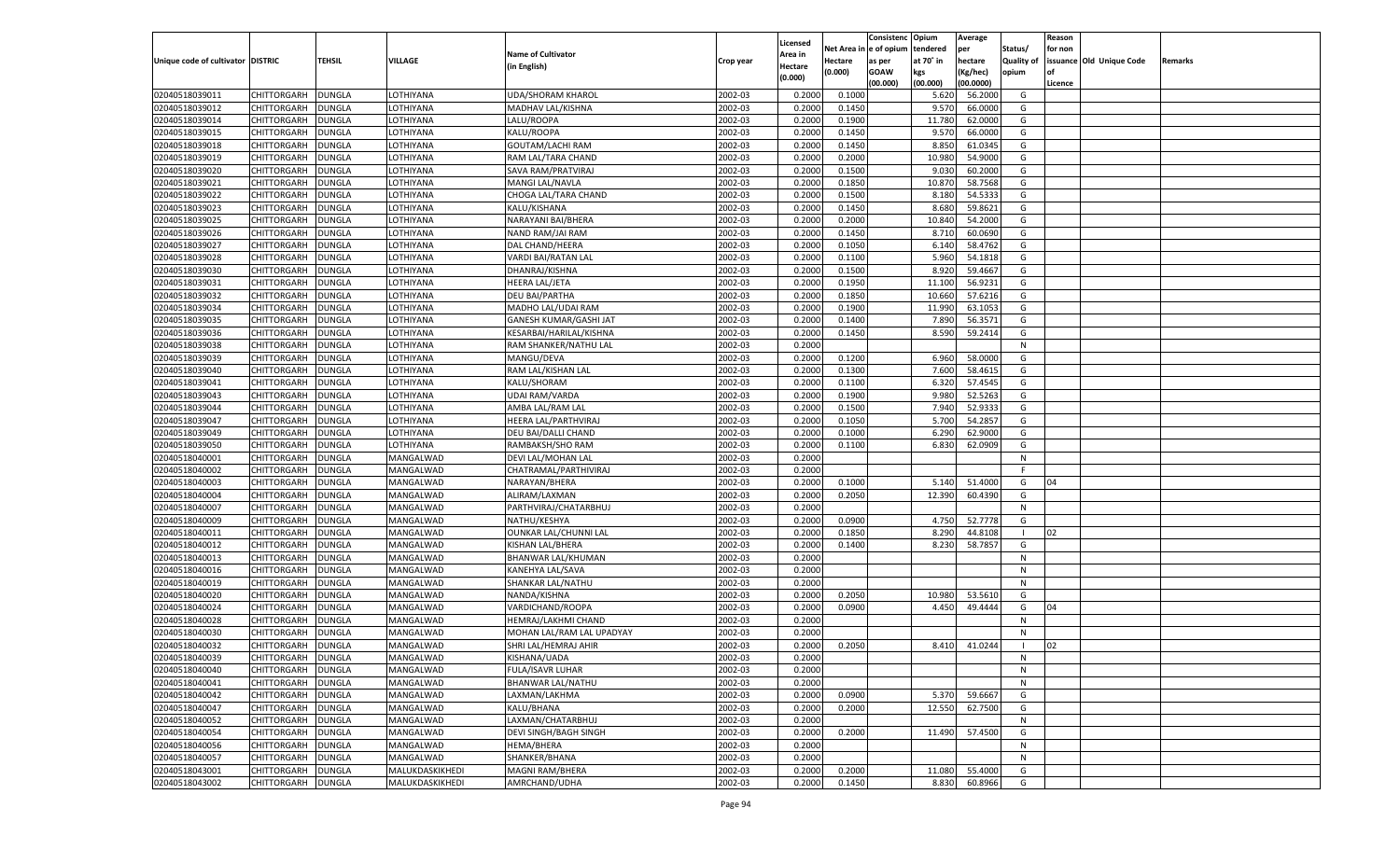|                                   |                    |               |                 |                           |           |                     |            | Consistenc    | Opium     | Average        |            | Reason  |                          |                    |
|-----------------------------------|--------------------|---------------|-----------------|---------------------------|-----------|---------------------|------------|---------------|-----------|----------------|------------|---------|--------------------------|--------------------|
|                                   |                    |               |                 | <b>Name of Cultivator</b> |           | Licensed<br>Area in | Net Area i | n  e of opium | tendered  | per            | Status/    | for non |                          |                    |
| Unique code of cultivator DISTRIC |                    | TEHSIL        | VILLAGE         | (in English)              | Crop year | Hectare             | Hectare    | as per        | at 70° in | hectare        | Quality of |         | issuance Old Unique Code | Remarks            |
|                                   |                    |               |                 |                           |           | (0.000)             | (0.000)    | <b>GOAW</b>   | kgs       | (Kg/hec)       | opium      |         |                          |                    |
|                                   |                    |               |                 |                           |           |                     |            | (00.000)      | (00.000)  | (00.0000)      |            | Licence |                          |                    |
| 02040518043003                    | CHITTORGARH        | DUNGLA        | MALUKDASKIKHEDI | KISOR/WARDA               | 2002-03   | 0.2000              | 0.1950     |               | 11.680    | 59.8974        | G          |         |                          |                    |
| 02040518043004                    | CHITTORGARH        | DUNGLA        | MALUKDASKIKHEDI | <b>OUNKAR LAL/DEVA</b>    | 2002-03   | 0.2000              | 0.1000     |               | 5.750     | 57.5000        | G          |         |                          |                    |
| 02040518043005                    | CHITTORGARH        | DUNGLA        | MALUKDASKIKHEDI | KISHAN LAL/TARACHAND      | 2002-03   | 0.2000              | 0.1000     |               | 5.610     | 56.1000        | G          |         |                          |                    |
| 02040518043007                    | CHITTORGARH        | DUNGLA        | MALUKDASKIKHEDI | KISHAN LAL/CHATARBHUJ     | 2002-03   | 0.2000              | 0.2000     |               | 12.360    | 61.8000        | G          |         |                          |                    |
| 02040518043008                    | CHITTORGARH        | DUNGLA        | MALUKDASKIKHEDI | <b>OUNKAR LAL/BHAGVAN</b> | 2002-03   | 0.2000              | 0.2000     |               | 11.690    | 58.4500        | G          |         |                          |                    |
| 02040518043009                    | CHITTORGARH        | DUNGLA        | MALUKDASKIKHEDI | MAGNIRAM/HEERALAL         | 2002-03   | 0.2000              | 0.1050     |               | 5.980     | 56.9524        | G          |         |                          |                    |
| 02040518043011                    | CHITTORGARH        | DUNGLA        | MALUKDASKIKHEDI | KALU LAL/BHULI BAI        | 2002-03   | 0.2000              | 0.2000     |               | 11.270    | 56.3500        | G          |         |                          |                    |
| 02040518043012                    | CHITTORGARH        | DUNGLA        | MALUKDASKIKHEDI | LACHI RAM/WARDA           | 2002-03   | 0.2000              | 0.2050     |               | 11.990    | 58.4878        | G          |         |                          |                    |
| 02040518043013                    | CHITTORGARH        | DUNGLA        | MALUKDASKIKHEDI | KIHNA/HEERA               | 2002-03   | 0.2000              | 0.1950     |               | 11.630    | 59.6410        | G          |         |                          |                    |
| 02040518043014                    | CHITTORGARH        | DUNGLA        | MALUKDASKIKHEDI | <b>GMERA/MOTI LAL</b>     | 2002-03   | 0.2000              | 0.1950     |               | 11.380    | 58.3590        | G          |         |                          |                    |
| 02040518043015                    | CHITTORGARH        | DUNGLA        | MALUKDASKIKHEDI | <b>BHAGVAN LAL/BHERA</b>  | 2002-03   | 0.2000              | 0.1500     |               | 8.420     | 56.1333        | G          |         |                          |                    |
| 02040518043017                    | CHITTORGARH        | DUNGLA        | MALUKDASKIKHEDI | LAXMAN LAL/BHAGVAN LAL    | 2002-03   | 0.2000              | 0.1950     |               | 11.200    | 57.4359        | G          |         |                          |                    |
| 02040518043018                    | CHITTORGARH        | DUNGLA        | MALUKDASKIKHEDI | DALI BAI/BHAGVAN LAL      | 2002-03   | 0.2000              | 0.2000     |               | 10.74     | 53.7000        | G          |         |                          |                    |
| 02040518043019                    | CHITTORGARH        | DUNGLA        | MALUKDASKIKHEDI | RAMI BAI/BHAGVAN LAL      | 2002-03   | 0.2000              | 0.2000     |               | 11.580    | 57.9000        | G          |         |                          |                    |
| 02040518043020                    | CHITTORGARH        | DUNGLA        | MALUKDASKIKHEDI | JAY CHAND/BHERA           | 2002-03   | 0.2000              | 0.1350     |               | 8.170     | 60.5185        | G          |         |                          |                    |
| 02040518043022                    | CHITTORGARH        | DUNGLA        | MALUKDASKIKHEDI | NARAYAN LAL/GULAB CHAND   | 2002-03   | 0.2000              | 0.1000     |               | 6.120     | 61.2000        | G          |         |                          |                    |
| 02040518043023                    | CHITTORGARH        | DUNGLA        | MALUKDASKIKHEDI | KISHAN LAL/HEERA LAL      | 2002-03   | 0.2000              | 0.1000     |               | 5.610     | 56.1000        | G          |         |                          |                    |
| 02040518043024                    | CHITTORGARH        | DUNGLA        | MALUKDASKIKHEDI | KISHNA/LALU RAM JAT       | 2002-03   | 0.2000              | 0.2000     |               | 12.160    | 60.8000        | G          |         |                          |                    |
| 02040518043025                    | CHITTORGARH        | DUNGLA        | MALUKDASKIKHEDI | LAXMAN LAL/LAKHMA         | 2002-03   | 0.2000              | 0.2000     |               | 11.170    | 55.8500        | G          |         |                          |                    |
| 02040518044004                    | CHITTORGARH        | DUNGLA        | NADAKHEDA       | RAM CHANDRA/CHATARBHUJ    | 2002-03   | 0.2000              | 0.1950     |               | 10.410    | 53.3846        | G          |         |                          |                    |
| 020405518044002                   | CHITTORGARH        | DUNGLA        | NADAKHEDA       | BHERIBAI/GHISALAL         | 2002-03   | 0.2000              | 0.2000     |               | 11.750    | 58.7500        | G          |         |                          |                    |
| 02040518044005                    | CHITTORGARH        | DUNGLA        | NADAKHEDA       | NARAYAN/CHAMPA LAL        | 2002-03   | 0.2000              | 0.1900     |               | 10.980    | 57.7895        | G          |         |                          |                    |
| 02040518044006                    | CHITTORGARH        | DUNGLA        | NADAKHEDA       | JEETU/DHANNA              | 2002-03   | 0.2000              | 0.1900     |               | 11.440    | 60.2105        | G          |         |                          |                    |
| 02040518044007                    | CHITTORGARH        | DUNGLA        | NADAKHEDA       | GANGA RAM/OUNKAR DAS      | 2002-03   | 0.2000              | 0.2000     |               | 11.610    | 58.0500        | G          |         |                          |                    |
| 02040518044009                    | CHITTORGARH        | DUNGLA        | NADAKHEDA       | NARAYAN LAL/JETA          | 2002-03   | 0.2000              | 0.1950     |               | 11.390    | 58.4103        | G          |         |                          |                    |
| 02040518044010                    | CHITTORGARH        | DUNGLA        | NADAKHEDA       | PYARA/UDA                 | 2002-03   | 0.2000              | 0.1900     |               | 11.490    | 60.4737        | G          |         |                          |                    |
| 02040518044012                    | CHITTORGARH        | DUNGLA        | NADAKHEDA       | GOKAL/HOLA                | 2002-03   | 0.2000              | 0.1950     |               | 10.540    | 54.0513        | G          |         |                          |                    |
| 02040518044013                    | CHITTORGARH        | DUNGLA        | NADAKHEDA       | HAJARI LAL/JAGANNATH      | 2002-03   | 0.2000              | 0.1950     |               | 12.030    | 61.6923        | G          |         |                          |                    |
| 02040518044014                    | CHITTORGARH        | DUNGLA        | NADAKHEDA       | RAMESHVAR/NARAYAN         | 2002-03   | 0.2000              | 0.1950     |               | 11.870    | 60.8718        | G          |         |                          |                    |
| 02040518044016                    | CHITTORGARH        | DUNGLA        | NADAKHEDA       | <b>HEERA LAL/UDA</b>      | 2002-03   | 0.2000              | 0.1900     |               | 11.610    | 61.1053        | G          |         |                          |                    |
| 02040518044018                    | CHITTORGARH        | DUNGLA        | NADAKHEDA       | KAJOD/GOKAL               | 2002-03   | 0.2000              | 0.2100     |               | 12.470    | 59.3810        | G          |         |                          |                    |
| 02040518044020                    | CHITTORGARH        | DUNGLA        | NADAKHEDA       | UDA/HAJARI                | 2002-03   | 0.2000              | 0.1950     |               | 11.450    | 58.7179        | G          |         |                          |                    |
| 02040518044021                    | CHITTORGARH        | DUNGLA        | NADAKHEDA       | UDA/NANDA                 | 2002-03   | 0.2000              | 0.1900     |               | 11.570    | 60.8947        | G          |         |                          | <b>NAME CHANGE</b> |
| 02040518044022                    | CHITTORGARH        | DUNGLA        | NADAKHEDA       | PYARA/DHANNA              | 2002-03   | 0.2000              | 0.1950     |               | 11.120    | 57.0256        | G          |         |                          |                    |
| 02040518044025                    | CHITTORGARH        | DUNGLA        | NADAKHEDA       | CHAGAN/UDA JI             | 2002-03   | 0.2000              | 0.1950     |               | 11.520    | 59.0769        | G          |         |                          |                    |
| 02040518044026                    | CHITTORGARH        | DUNGLA        | NADAKHEDA       | MANGIBAI/MITTHULAL        | 2002-03   | 0.2000              |            |               |           |                | F          |         |                          | <b>NAME CHANGE</b> |
| 02040518044027                    | CHITTORGARH        | DUNGLA        | NADAKHEDA       | HAR LAL/NARAYAN           | 2002-03   | 0.2000              | 0.1900     |               | 10.850    | 57.105         | G          |         |                          |                    |
| 02040518044029                    | CHITTORGARH        | DUNGLA        | NADAKHEDA       | <b>HAJARI/BHAGH CHAND</b> | 2002-03   | 0.2000              | 0.1800     |               | 9.360     | 52.0000        | G          |         |                          |                    |
| 02040518044030                    | CHITTORGARH        | DUNGLA        | NADAKHEDA       | NANA/VENDA                | 2002-03   | 0.2000              | 0.1900     |               | 11.080    | 58.3158        | G          |         |                          |                    |
| 02040518045002                    | CHITTORGARH        | DUNGLA        | NAGGAKHEDA      | <b>UDAI LAL/BHANA</b>     | 2002-03   | 0.2000              | 0.2050     |               | 12.070    | 58.8780        | G          |         |                          |                    |
| 02040518045003                    | CHITTORGARH        | DUNGLA        | NAGGAKHEDA      | LAKHMI CHAND/GOTU GODADA  | 2002-03   | 0.2000              | 0.1900     |               | 11.160    | 58.7368        | G          |         |                          |                    |
| 02040518045004                    | CHITTORGARH        | DUNGLA        | NAGGAKHEDA      | DAL CHNAD/TULSHI RAM      | 2002-03   | 0.2000              | 0.1900     |               | 10.810    | 56.8947        | G          |         |                          |                    |
| 02040518045005                    | CHITTORGARH        | DUNGLA        | NAGGAKHEDA      | SHREE LAL/AMBA            | 2002-03   | 0.2000              | 0.1700     |               | 10.100    | 59.4118        | G          |         |                          |                    |
| 02040518045007                    | CHITTORGARH        | DUNGLA        | NAGGAKHEDA      | AMBA LAL/DEVA             | 2002-03   | 0.2000              | 0.0900     |               | 5.710     | 63.4444        | G          |         |                          |                    |
| 02040518046001                    | CHITTORGARH        | <b>DUNGLA</b> | NALYAKHEDA      | DALU/BHANA GUJAR          | 2002-03   | 0.2000              | 0.1850     |               | 11.950    | 64.5946        | G          |         |                          |                    |
| 02040518046002                    | CHITTORGARH        | <b>DUNGLA</b> | NALYAKHEDA      | RAMESHVAR/SAVA            | 2002-03   | 0.2000              | 0.2000     |               |           | 11.550 57.7500 | G          |         |                          |                    |
| 02040518046003                    | <b>CHITTORGARH</b> | <b>DUNGLA</b> | NALYAKHEDA      | CHAMPA LAL/BHERU LAL      | 2002-03   | 0.2000              | 0.2000     |               | 11.480    | 57.4000        | G          |         |                          |                    |
| 02040518046004                    | <b>CHITTORGARH</b> | <b>DUNGLA</b> | NALYAKHEDA      | BHERULAL/PARTHVIRAJ       | 2002-03   | 0.2000              | 0.2000     |               | 10.340    | 51.7000        | G          | 04      |                          |                    |
| 02040518046005                    | CHITTORGARH        | <b>DUNGLA</b> | NALYAKHEDA      | SHRILAL/UDA               | 2002-03   | 0.2000              | 0.1950     |               | 11.470    | 58.8205        | G          |         |                          |                    |
| 02040518046006                    | <b>CHITTORGARH</b> | <b>DUNGLA</b> | NALYAKHEDA      | <b>HEMRAJ /NARAYAN</b>    | 2002-03   | 0.2000              | 0.2050     |               | 12.090    | 58.9756        | G          |         |                          |                    |
| 02040518046007                    | <b>CHITTORGARH</b> | <b>DUNGLA</b> | NALYAKHEDA      | BHERA/GOTU                | 2002-03   | 0.2000              | 0.1900     |               | 11.600    | 61.0526        | G          |         |                          |                    |
| 02040518046008                    | CHITTORGARH        | <b>DUNGLA</b> | NALYAKHEDA      | MANGILAL/DEVA GUJAR       | 2002-03   | 0.2000              | 0.1950     |               | 11.900    | 61.0256        | G          |         |                          |                    |
| 02040518046010                    | CHITTORGARH        | <b>DUNGLA</b> | NALYAKHEDA      | NANURAM/TARACHAND BABRI   | 2002-03   | 0.2000              | 0.1900     |               |           | 57.3158        | G          |         |                          |                    |
|                                   | CHITTORGARH        |               |                 |                           |           |                     |            |               | 10.890    |                |            |         |                          |                    |
| 02040518046012                    |                    | <b>DUNGLA</b> | NALYAKHEDA      | AMBA/PONKAR GUJAR         | 2002-03   | 0.2000              | 0.2000     |               | 10.860    | 54.3000        | G          |         |                          |                    |
| 02040518046013                    | <b>CHITTORGARH</b> | <b>DUNGLA</b> | NALYAKHEDA      | LALU/BHANA GUJAR          | 2002-03   | 0.2000              | 0.1850     |               | 11.650    | 62.9730        | G          |         |                          |                    |
| 02040518046014                    | <b>CHITTORGARH</b> | <b>DUNGLA</b> | NALYAKHEDA      | KALU/GOTU GUJAR           | 2002-03   | 0.2000              | 0.2000     |               | 11.740    | 58.7000        | G          |         |                          |                    |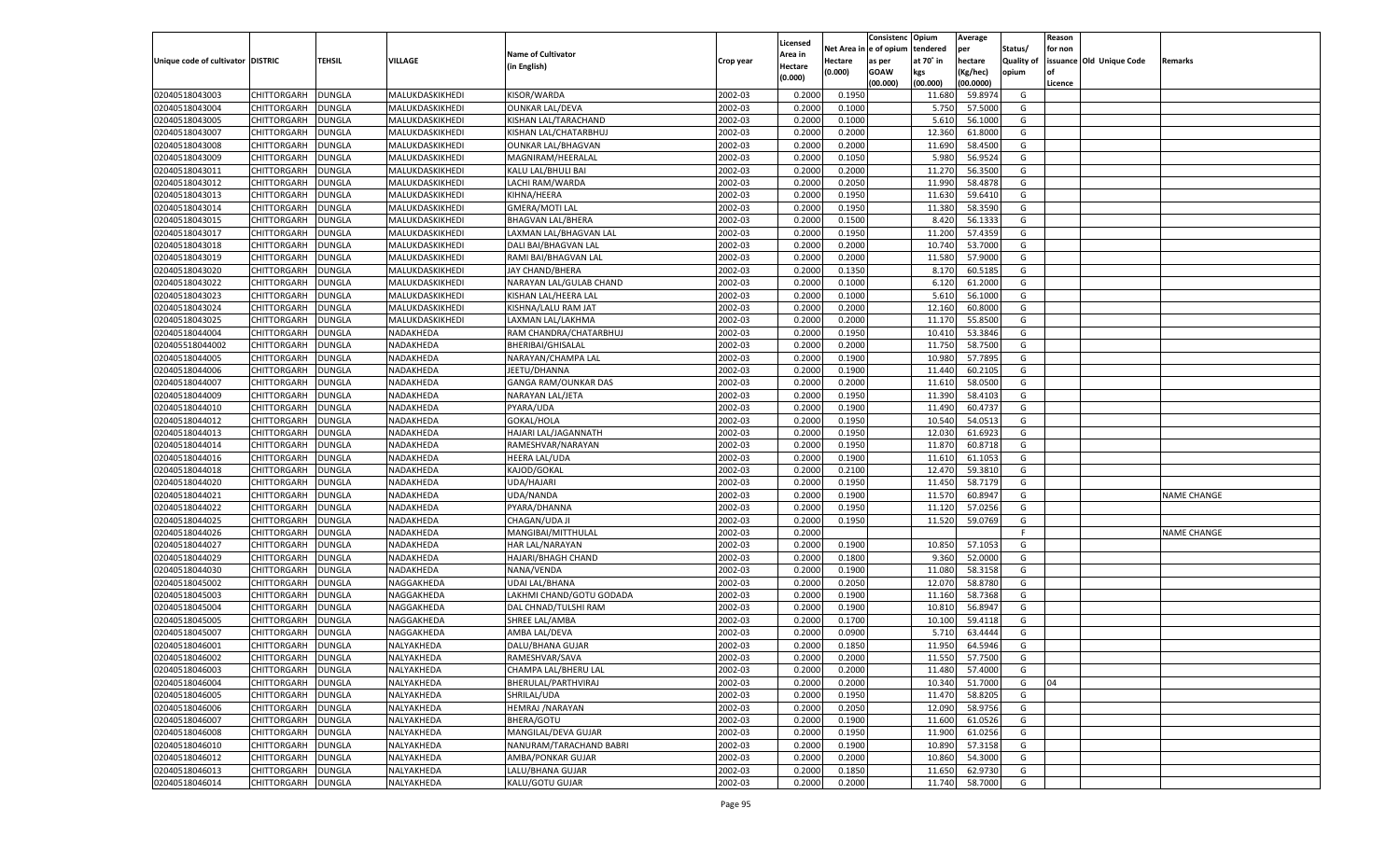|                                   |                                   |               |                |                                       |           |          |          | Consistenc Opium |           | Average       |                   | Reason    |                          |         |
|-----------------------------------|-----------------------------------|---------------|----------------|---------------------------------------|-----------|----------|----------|------------------|-----------|---------------|-------------------|-----------|--------------------------|---------|
|                                   |                                   |               |                |                                       |           | Licensed | Net Area | e of opium       | tendered  | per           | Status/           | for non   |                          |         |
| Unique code of cultivator DISTRIC |                                   | TEHSIL        | VILLAGE        | <b>Name of Cultivator</b>             | Crop year | Area in  | Hectare  | as per           | at 70° in | hectare       | <b>Quality of</b> |           | issuance Old Unique Code | Remarks |
|                                   |                                   |               |                | (in English)                          |           | Hectare  | (0.000)  | <b>GOAW</b>      | kgs       | (Kg/hec)      | opium             | <b>of</b> |                          |         |
|                                   |                                   |               |                |                                       |           | (0.000)  |          | (00.000)         | (00.000)  | (00.0000)     |                   | Licence   |                          |         |
| 02040518046015                    | CHITTORGARH                       | <b>DUNGLA</b> | NALYAKHEDA     | RAMESWAR/SHANKAR                      | 2002-03   | 0.2000   | 0.2000   |                  | 11.200    | 56.0000       | G                 |           |                          |         |
| 02040518046017                    | CHITTORGARH                       | <b>DUNGLA</b> | NALYAKHEDA     | CHAGAN/KALU                           | 2002-03   | 0.2000   | 0.2000   |                  | 11.290    | 56.4500       | G                 |           |                          |         |
| 02040518046019                    | <b>CHITTORGARH</b>                | <b>DUNGLA</b> | NALYAKHEDA     | NARAYAN/GIRDAHRI GUJAR                | 2002-03   | 0.2000   | 0.1950   |                  | 11.510    | 59.0256       | G                 |           |                          |         |
| 02040518046020                    | CHITTORGARH                       | DUNGLA        | NALYAKHEDA     | KALU / UDA                            | 2002-03   | 0.2000   | 0.2000   |                  | 11.670    | 58.3500       | G                 |           |                          |         |
| 02040518046021                    | CHITTORGARH                       | <b>DUNGLA</b> | NALYAKHEDA     | RAMA/KESAR                            | 2002-03   | 0.2000   | 0.1950   |                  | 11.900    | 61.0256       | G                 |           |                          |         |
| 02040518046022                    | CHITTORGARH                       | DUNGLA        | NALYAKHEDA     | <b>UDA/HMERA GUJAR</b>                | 2002-03   | 0.2000   | 0.1950   |                  | 11.04     | 56.6154       | G                 |           |                          |         |
| 02040518046023                    | CHITTORGARH                       | <b>DUNGLA</b> | NALYAKHEDA     | ONKAR/RAJING                          | 2002-03   | 0.2000   | 0.1900   |                  | 10.97     | 57.7368       | G                 |           |                          |         |
| 02040518046024                    | CHITTORGARH                       | DUNGLA        | NALYAKHEDA     | UDA/RUPA                              | 2002-03   | 0.2000   | 0.1900   |                  | 12.030    | 63.3158       | G                 |           |                          |         |
| 02040518046026                    | CHITTORGARH                       | <b>DUNGLA</b> | NALYAKHEDA     | NARAYANIBAI / UDA                     | 2002-03   | 0.2000   | 0.2000   |                  | 10.89     | 54.4500       | G                 |           |                          |         |
| 02040518047008                    | CHITTORGARH                       | <b>DUNGLA</b> | NEGDIYA        | RUPA/BAGGA                            | 2002-03   | 0.2000   | 0.0950   |                  | 5.390     | 56.7368       | G                 |           |                          |         |
| 02040518047009                    | CHITTORGARH                       | <b>DUNGLA</b> | NEGDIYA        | KANA/BAGGA                            | 2002-03   | 0.2000   | 0.1000   |                  | 5.390     | 53.9000       | G                 |           |                          |         |
| 02040518047021                    | CHITTORGARH                       | DUNGLA        | NEGDIYA        | HARIRAM/DEVA                          | 2002-03   | 0.2000   | 0.2000   |                  | 11.400    | 57.0000       | G                 |           |                          |         |
| 02040518047024                    | CHITTORGARH                       | <b>DUNGLA</b> | NEGDIYA        | SUKHSINGH/UDAESINGH                   | 2002-03   | 0.2000   | 0.1000   |                  | 5.31      | 53.1000       | G                 |           |                          |         |
| 02040518047025                    | CHITTORGARH                       | DUNGLA        | NEGDIYA        | BHERU SINGH/INDAR SINGH               | 2002-03   | 0.2000   | 0.1950   |                  | 11.170    | 57.2821       | G                 |           |                          |         |
| 02040518047027                    | <b>CHITTORGARH</b>                | <b>DUNGLA</b> | NEGDIYA        | <b>UDAI BAI/JETA</b>                  | 2002-03   | 0.2000   | 0.0950   |                  | 6.110     | 64.3158       | G                 |           |                          |         |
| 02040518047029                    | CHITTORGARH                       | <b>DUNGLA</b> | NEGDIYA        | LALU/GOKAL                            | 2002-03   | 0.2000   | 0.1950   |                  | 10.580    | 54.2564       | G                 |           |                          |         |
| 02040518048001                    | <b>CHITTORGARH</b>                | <b>DUNGLA</b> | NIMBODARA      | LAXMAN/DEVKISHAN                      | 2002-03   | 0.2000   | 0.1100   |                  | 5.720     | 52.0000       | G                 |           |                          |         |
| 02040518048008                    | CHITTORGARH                       | DUNGLA        | NIMBODARA      | NANA/BHAGIRATH                        | 2002-03   | 0.2000   | 0.1950   |                  | 9.920     | 50.8718       | G                 | 04        |                          |         |
| 02040518048009                    | <b>CHITTORGARH</b>                | <b>DUNGLA</b> | NIMBODARA      | VARDI CHAND/LAXMAN                    | 2002-03   | 0.2000   |          |                  |           |               | N                 |           |                          |         |
| 02040518049002                    | CHITTORGARH                       | <b>DUNGLA</b> | NOGAWAN        | KELASH PURI/SHAMBHU PURI              | 2002-03   | 0.2000   | 0.1900   |                  | 10.940    | 57.5789       | G                 |           |                          |         |
| 02040518049003                    | <b>CHITTORGARH</b>                | <b>DUNGLA</b> | NOGAWAN        | MITHU LAL/DHANNA                      | 2002-03   | 0.2000   | 0.1950   |                  | 11.810    | 60.5641       | G                 |           |                          |         |
| 02040518049005                    | CHITTORGARH                       | DUNGLA        | NOGAWAN        | <b>BHANVRU/UDA</b>                    | 2002-03   | 0.2000   | 0.1900   |                  | 10.660    | 56.1053       | G                 |           |                          |         |
| 02040518049009                    | <b>CHITTORGARH</b>                | <b>DUNGLA</b> | NOGAWAN        | NARAYAN/DHANNA                        | 2002-03   | 0.2000   | 0.1950   |                  | 11.620    | 59.5897       | G                 |           |                          |         |
| 02040518049010                    |                                   | <b>DUNGLA</b> | NOGAWAN        | MANGU/DHANNA                          | 2002-03   | 0.2000   | 0.1450   |                  | 7.220     | 49.7931       | G                 | 04        |                          |         |
|                                   | CHITTORGARH<br><b>CHITTORGARH</b> |               | NOGAWAN        |                                       | 2002-03   | 0.2000   | 0.1950   |                  | 12.020    | 61.6410       | G                 |           |                          |         |
| 02040518049011                    | CHITTORGARH                       | <b>DUNGLA</b> |                | AMARATRAM/SHAMBHU<br>SHRI LAL/SHAMBHU | 2002-03   |          |          |                  |           | 55.7949       | G                 |           |                          |         |
| 02040518049016                    |                                   | DUNGLA        | NOGAWAN        |                                       |           | 0.2000   | 0.1950   |                  | 10.880    |               |                   |           |                          |         |
| 02040518049006                    | <b>CHITTORGARH</b>                | <b>DUNGLA</b> | NOGAWAN        | MOHAN/DALU                            | 2002-03   | 0.2000   | 0.2000   |                  | 11.940    | 59.7000       | G                 |           |                          |         |
| 02040518049018                    | CHITTORGARH                       | <b>DUNGLA</b> | NOGAWAN        | BHAGGA/CHATARBHUJ                     | 2002-03   | 0.2000   | 0.1950   |                  | 10.790    | 55.3333       | G                 |           |                          |         |
| 02040518049019                    | <b>CHITTORGARH</b>                | <b>DUNGLA</b> | NOGAWAN        | BHERU LAL/JAI CHAND                   | 2002-03   | 0.2000   | 0.1850   |                  | 11.110    | 60.0541       | G                 |           |                          |         |
| 02040518049020                    | CHITTORGARH                       | DUNGLA        | NOGAWAN        | HEERA/LALU                            | 2002-03   | 0.2000   | 0.1850   |                  | 11.000    | 59.4595       | G                 |           |                          |         |
| 02040518049021                    | CHITTORGARH                       | DUNGLA        | <b>NOGAWAN</b> | MOTI LAL/GOKAL                        | 2002-03   | 0.2000   | 0.1950   |                  | 11.44     | 58.6667       | G                 |           |                          |         |
| 02040518049028                    | CHITTORGARH                       | DUNGLA        | <b>NOGAWAN</b> | MOTI/BHAGVANA                         | 2002-03   | 0.2000   | 0.1900   |                  | 11.09     | 58.3684       | G                 |           |                          |         |
| 02040518049034                    | CHITTORGARH                       | DUNGLA        | NOGAWAN        | <b>GHASI LAL/KISHNA</b>               | 2002-03   | 0.2000   | 0.1800   |                  | 9.83      | 54.6111       | G                 |           |                          |         |
| 02040518049037                    | CHITTORGARH                       | DUNGLA        | NOGAWAN        | MANGI LAL/SRI LAL                     | 2002-03   | 0.2000   | 0.1900   |                  | 11.09     | 58.3684       | G                 |           |                          |         |
| 02040518050001                    | CHITTORGARH                       | DUNGLA        | PALOD          | PANNA LAL/CHUNNI LAL                  | 2002-03   | 0.2000   | 0.2000   |                  | 9.93      | 49.6500       | G                 | 04        |                          |         |
| 02040518050002                    | CHITTORGARH                       | DUNGLA        | PALOD          | PANNA/NAVLA                           | 2002-03   | 0.2000   | 0.1100   |                  | 4.960     | 45.0909       | G                 | 04        |                          |         |
| 02040518050003                    | <b>CHITTORGARH</b>                | DUNGLA        | PALOD          | HEERA/UDA                             | 2002-03   | 0.2000   |          |                  |           |               | F                 |           |                          |         |
| 02040518050004                    | CHITTORGARH                       | DUNGLA        | PALOD          | BHANWAR LAL/NATHU                     | 2002-03   | 0.2000   | 0.1050   |                  | 5.460     | 52.0000       | G                 |           |                          |         |
| 02040518050005                    | CHITTORGARH                       | DUNGLA        | PALOD          | RAMLAL/PANNA                          | 2002-03   | 0.2000   | 0.2000   |                  | 12.040    | 60.2000       | G                 |           |                          |         |
| 02040518050006                    | CHITTORGARH                       | DUNGLA        | PALOD          | UDA/GABBA                             | 2002-03   | 0.2000   | 0.1500   |                  | 7.690     | 51.2667       | G                 | 04        |                          |         |
| 02040518050007                    | CHITTORGARH                       | DUNGLA        | PALOD          | MOHAN/PANNA                           | 2002-03   | 0.2000   | 0.1500   |                  | 8.03      | 53.5333       | G                 |           |                          |         |
| 02040518050009                    | CHITTORGARH                       | DUNGLA        | PALOD          | NANDA/NANA                            | 2002-03   | 0.2000   | 0.1500   |                  | 7.980     | 53.2000       | G                 |           |                          |         |
| 02040518050013                    | CHITTORGARH                       | DUNGLA        | PALOD          | NARAYANI BAI/SAVA                     | 2002-03   | 0.2000   | 0.1500   |                  | 8.050     | 53.6667       | G                 |           |                          |         |
| 02040518050014                    | CHITTORGARH                       | DUNGLA        | PALOD          | KANA/LAKHMA                           | 2002-03   | 0.2000   | 0.1750   |                  | 8.500     | 48.5714       | G                 | 04        |                          |         |
| 02040518050015                    | CHITTORGARH                       | <b>DUNGLA</b> | PALOD          | RAM CHANDRA/LAXMI CHAND               | 2002-03   | 0.2000   | 0.1500   |                  | 7.940     | 52.9333       | G                 |           |                          |         |
| 02040518050016                    | CHITTORGARH   DUNGLA              |               | PALOD          | NARAYAN/KISHANA                       | 2002-03   | 0.2000   | 0.2050   |                  | 10.760    | 52.4878       | G                 |           |                          |         |
| 02040518050017                    | <b>CHITTORGARH</b>                | <b>DUNGLA</b> | PALOD          | RAM CHANDRA/HEERA                     | 2002-03   | 0.2000   | 0.2050   |                  | 11.330    | 55.2683       | G                 |           |                          |         |
| 02040518050019                    | <b>CHITTORGARH</b>                | <b>DUNGLA</b> | PALOD          | MOTI/CHUNA                            | 2002-03   | 0.2000   | 0.2000   |                  | 11.030    | 55.1500       | G                 |           |                          |         |
| 02040518050022                    | <b>CHITTORGARH</b>                | <b>DUNGLA</b> | PALOD          | MOTI/ROOPA                            | 2002-03   | 0.2000   | 0.1950   |                  | 11.310    | 58.0000       | G                 |           |                          |         |
| 02040518050023                    | <b>CHITTORGARH</b>                | <b>DUNGLA</b> | PALOD          | NATHU/ROOPA                           | 2002-03   | 0.2000   | 0.2100   |                  | 11.120    | 52.9524       | G                 |           |                          |         |
| 02040518050024                    | <b>CHITTORGARH</b>                | <b>DUNGLA</b> | PALOD          | SAVA/GODAD                            | 2002-03   | 0.2000   | 0.1550   |                  | 8.040     | 51.8710       | G                 | 04        |                          |         |
| 02040518050025                    | <b>CHITTORGARH</b>                | <b>DUNGLA</b> | PALOD          | CHATARBHUJ/PANNA                      | 2002-03   | 0.2000   | 0.1500   |                  | 8.570     | 57.1333       | G                 |           |                          |         |
| 02040518050028                    | <b>CHITTORGARH</b>                | <b>DUNGLA</b> | PALOD          | SHANKER/DHULA                         | 2002-03   | 0.2000   | 0.1550   |                  | 7.050     | 45.4839       | $\blacksquare$    | 02        |                          |         |
| 02040518050029                    | <b>CHITTORGARH</b>                | <b>DUNGLA</b> | PALOD          | GOTU/VARDA                            | 2002-03   | 0.2000   |          |                  |           |               | F                 |           |                          |         |
| 02040518050030                    | <b>CHITTORGARH</b>                | <b>DUNGLA</b> | PALOD          | SURAJMAL/TARA CHAND                   | 2002-03   | 0.2000   |          |                  |           |               | F                 |           |                          |         |
| 02040518050031                    | <b>CHITTORGARH</b>                | <b>DUNGLA</b> | PALOD          | NARAYAN/MANA                          | 2002-03   | 0.2000   | 0.1050   |                  |           | 6.200 59.0476 | G                 |           |                          |         |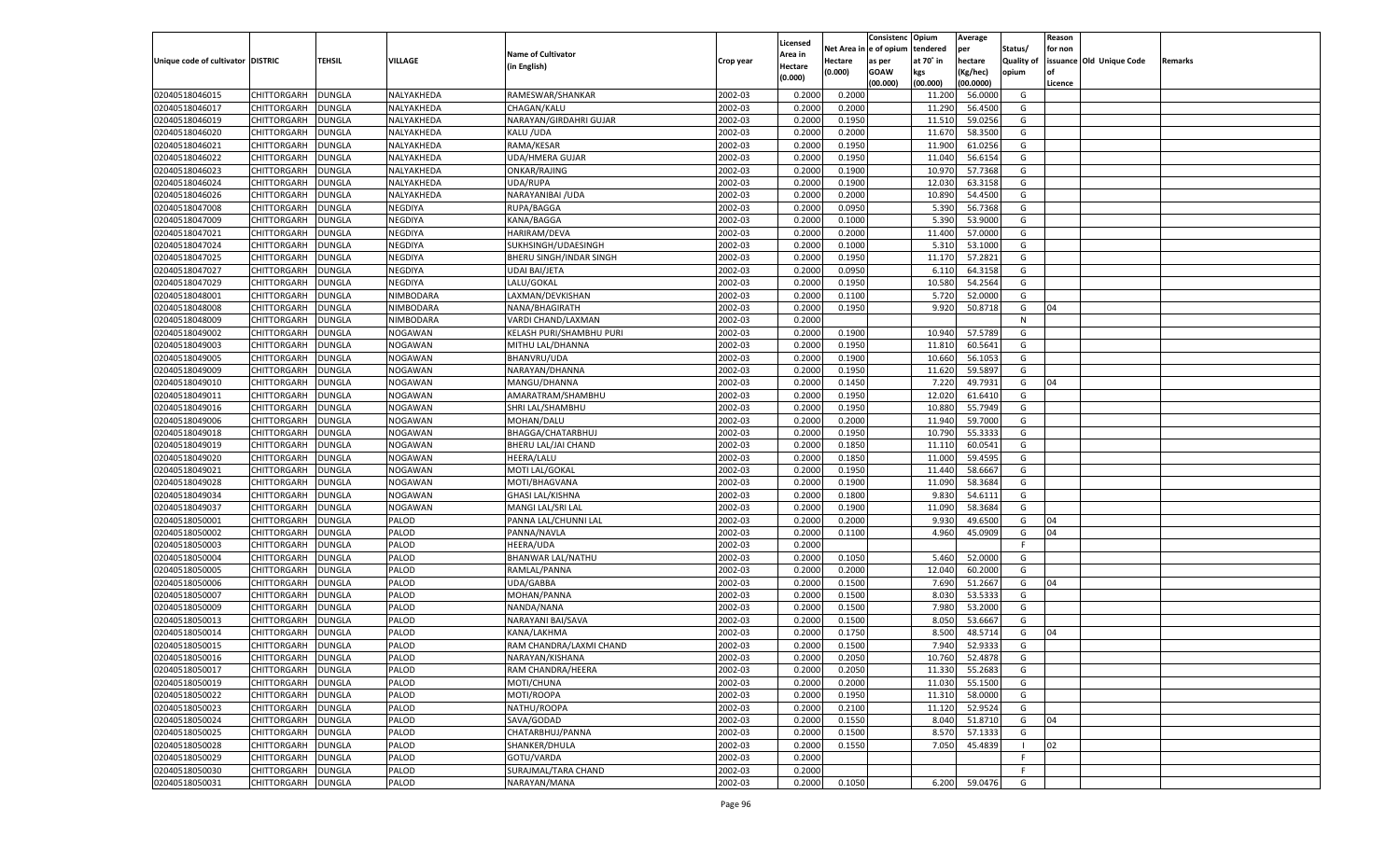|                                   |                      |               |         |                             |           |                           |          | Consistenc  | Opium     | Average   |                   | Reason  |                          |         |
|-----------------------------------|----------------------|---------------|---------|-----------------------------|-----------|---------------------------|----------|-------------|-----------|-----------|-------------------|---------|--------------------------|---------|
|                                   |                      |               |         | <b>Name of Cultivator</b>   |           | Licensed                  | Net Area | le of opium | tendered  | per       | Status/           | for non |                          |         |
| Unique code of cultivator DISTRIC |                      | <b>TEHSIL</b> | VILLAGE | (in English)                | Crop year | <b>Area in</b><br>Hectare | Hectare  | as per      | at 70° in | hectare   | <b>Quality of</b> |         | issuance Old Unique Code | Remarks |
|                                   |                      |               |         |                             |           | (0.000)                   | (0.000)  | <b>GOAW</b> | kgs       | (Kg/hec)  | opium             |         |                          |         |
|                                   |                      |               |         |                             |           |                           |          | (00.000)    | (00.000)  | (00.0000) |                   | Licence |                          |         |
| 02040518050032                    | CHITTORGARH          | <b>DUNGLA</b> | PALOD   | GOTU/LAKHMA                 | 2002-03   | 0.2000                    | 0.1950   |             | 11.07     | 56.7692   | G                 |         |                          |         |
| 02040518050033                    | CHITTORGARH          | DUNGLA        | PALOD   | NANDA/ROOPA                 | 2002-03   | 0.2000                    | 0.2000   |             | 11.200    | 56.0000   | G                 |         |                          |         |
| 02040518050035                    | CHITTORGARH          | DUNGLA        | PALOD   | <b>BAGDI RAM/BABRU</b>      | 2002-03   | 0.2000                    | 0.1000   |             | 5.650     | 56.5000   | G                 |         |                          |         |
| 02040518050036                    | CHITTORGARH          | DUNGLA        | PALOD   | BHERU LAL/CHATARBHUJ        | 2002-03   | 0.2000                    | 0.1650   |             | 9.000     | 54.5455   | G                 |         |                          |         |
| 02040518050037                    | CHITTORGARH          | DUNGLA        | PALOD   | RAM LAL/OUNKAR              | 2002-03   | 0.2000                    |          |             |           |           | N                 |         |                          |         |
| 02040518050038                    | CHITTORGARH          | DUNGLA        | PALOD   | MOHAN/OUNKAR                | 2002-03   | 0.2000                    | 0.1050   |             | 5.820     | 55.4286   | G                 |         |                          |         |
| 02040518050039                    | CHITTORGARH          | DUNGLA        | PALOD   | KANA/BHURA                  | 2002-03   | 0.2000                    | 0.1000   |             | 5.020     | 50.2000   | G                 | 04      |                          |         |
| 02040518050040                    | CHITTORGARH          | DUNGLA        | PALOD   | NAVLA/GANGA                 | 2002-03   | 0.2000                    | 0.2000   |             | 11.240    | 56.2000   | G                 |         |                          |         |
| 02040518050042                    | CHITTORGARH          | DUNGLA        | PALOD   | TULSHI BAI/NARAYAN          | 2002-03   | 0.2000                    | 0.1500   |             | 7.660     | 51.0667   | G                 | 04      |                          |         |
| 02040518050043                    | CHITTORGARH          | DUNGLA        | PALOD   | SHANKER PURI/RAM PURI       | 2002-03   | 0.2000                    |          |             |           |           | F.                |         |                          |         |
| 02040518050044                    | CHITTORGARH          | DUNGLA        | PALOD   | PANNA/OUNKAR                | 2002-03   | 0.2000                    |          |             |           |           | N                 |         |                          |         |
| 02040518050045                    | CHITTORGARH          | DUNGLA        | PALOD   | DHAPU BAI/KALU              | 2002-03   | 0.2000                    | 0.1000   |             | 5.740     | 57.4000   | G                 |         |                          |         |
| 02040518050046                    | CHITTORGARH          | DUNGLA        | PALOD   | KAJOD/OUNKAR                | 2002-03   | 0.2000                    | 0.2000   |             | 11.25     | 56.2500   | G                 |         |                          |         |
| 02040518050048                    | CHITTORGARH          | DUNGLA        | PALOD   | <b>BHERU/GOKAL</b>          | 2002-03   | 0.2000                    | 0.1000   |             | 5.140     | 51.4000   | G                 | 04      |                          |         |
| 02040518050050                    | CHITTORGARH          | DUNGLA        | PALOD   | SHANKER LAL/PEMA            | 2002-03   | 0.2000                    | 0.1100   |             | 4.940     | 44.9091   | G                 | 04      |                          |         |
| 02040518050051                    | CHITTORGARH          | DUNGLA        | PALOD   | KALU/BHERA                  | 2002-03   | 0.2000                    | 0.1050   |             | 6.330     | 60.2857   | G                 |         |                          |         |
| 02040518050052                    | CHITTORGARH          | <b>DUNGLA</b> | PALOD   | HAJARI/HEERA                | 2002-03   | 0.2000                    | 0.1550   |             | 8.700     | 56.1290   | G                 |         |                          |         |
| 02040518050053                    | CHITTORGARH          | DUNGLA        | PALOD   | SURAJMAL/BHOLA              | 2002-03   | 0.2000                    | 0.2000   |             | 10.630    | 53.1500   | G                 |         |                          |         |
| 02040518050054                    | CHITTORGARH          | <b>DUNGLA</b> | PALOD   | <b>BHANWAR LAL/MOHAN</b>    | 2002-03   | 0.2000                    | 0.2050   |             | 10.870    | 53.0244   | G                 |         |                          |         |
| 02040518050056                    | CHITTORGARH          | DUNGLA        | PALOD   | DEVA/CHATARBHUJ             | 2002-03   | 0.2000                    | 0.2000   |             | 11.800    | 59.0000   | G                 |         |                          |         |
| 02040518050058                    | CHITTORGARH          | DUNGLA        | PALOD   | CHOGA LAL/JAI CHAND         | 2002-03   | 0.2000                    |          |             |           |           | N                 |         |                          |         |
| 02040518050059                    | CHITTORGARH          | DUNGLA        | PALOD   | KANA/CHUNNI LAL             | 2002-03   | 0.2000                    | 0.1850   |             | 9.740     | 52.6486   | G                 |         |                          |         |
| 02040518050062                    | CHITTORGARH          | <b>DUNGLA</b> | PALOD   | RAMESHVAR LAL/UDA           | 2002-03   | 0.2000                    | 0.1000   |             | 5.650     | 56.5000   | G                 |         |                          |         |
| 02040518050063                    | CHITTORGARH          | DUNGLA        | PALOD   | CHUNNI LAL/HARI RAM         | 2002-03   | 0.2000                    |          |             |           |           | N                 |         |                          |         |
| 02040518050064                    | CHITTORGARH          | DUNGLA        | PALOD   | RAMESHVAR LAL/ROOPA HAKDA   | 2002-03   | 0.2000                    | 0.1000   |             | 5.890     | 58.9000   | G                 |         |                          |         |
| 02040518050065                    | CHITTORGARH          | DUNGLA        | PALOD   | <b>GAMERI BAI/JAI CHAND</b> | 2002-03   | 0.2000                    | 0.2000   |             | 10.790    | 53.9500   | G                 |         |                          |         |
| 02040518050069                    | CHITTORGARH          | <b>DUNGLA</b> | PALOD   | GOKAL/NANA                  | 2002-03   | 0.2000                    | 0.1000   |             | 6.020     | 60.2000   | G                 |         |                          |         |
| 02040518050070                    | CHITTORGARH          | DUNGLA        | PALOD   | KALU LAL/TEKA               | 2002-03   | 0.2000                    | 0.1000   |             | 5.750     | 57.5000   | G                 |         |                          |         |
| 02040518050072                    | CHITTORGARH          | DUNGLA        | PALOD   | KAJOD/GANESH                | 2002-03   | 0.2000                    | 0.2000   |             | 10.670    | 53.3500   | G                 |         |                          |         |
| 02040518050076                    | CHITTORGARH          | <b>DUNGLA</b> | PALOD   | CHOGA LAL/NAVLA             | 2002-03   | 0.2000                    | 0.2000   |             | 11.180    | 55.9000   | G                 |         |                          |         |
| 02040518050077                    | CHITTORGARH          | <b>DUNGLA</b> | PALOD   | LALI BAI/NARAYAN            | 2002-03   | 0.2000                    | 0.1000   |             | 3.020     | 30.2000   | G                 | 04      |                          |         |
| 02040518050078                    |                      |               | PALOD   |                             | 2002-03   | 0.2000                    | 0.1000   |             | 5.190     | 51.9000   | G                 | 04      |                          |         |
|                                   | CHITTORGARH          | DUNGLA        | PALOD   | MOHAN/GANGA RAM             |           | 0.2000                    |          |             |           | 62.1667   |                   |         |                          |         |
| 02040518050079                    | CHITTORGARH          | <b>DUNGLA</b> |         | SAVA/LAXMAN                 | 2002-03   |                           | 0.1800   |             | 11.190    |           | G                 |         |                          |         |
| 02040518050080                    | CHITTORGARH          | DUNGLA        | PALOD   | NARAYAN/CHUNA               | 2002-03   | 0.2000                    | 0.1800   |             | 9.400     | 52.2222   | G                 |         |                          |         |
| 02040518050081                    | CHITTORGARH          | <b>DUNGLA</b> | PALOD   | KALU LAL/PARTAP             | 2002-03   | 0.2000                    | 0.1050   |             | 5.180     | 49.3333   | G                 | 04      |                          |         |
| 02040518050083                    | CHITTORGARH          | DUNGLA        | PALOD   | SHOHAN LAL/UDA              | 2002-03   | 0.2000                    | 0.2000   |             | 11.170    | 55.8500   | G                 |         |                          |         |
| 02040518050084                    | CHITTORGARH          | <b>DUNGLA</b> | PALOD   | <b>BHERU/RAMA</b>           | 2002-03   | 0.2000                    | 0.1100   |             | 6.460     | 58.7273   | G                 |         |                          |         |
| 02040518050085                    | CHITTORGARH          | DUNGLA        | PALOD   | MOTI/LAKHMA                 | 2002-03   | 0.2000                    | 0.1800   |             | 10.000    | 55.5556   | G                 |         |                          |         |
| 02040518050086                    | CHITTORGARH          | <b>DUNGLA</b> | PALOD   | BHERU LAL/JAI CHAND         | 2002-03   | 0.2000                    | 0.1250   |             | 7.210     | 57.6800   | G                 |         |                          |         |
| 02040518050088                    | CHITTORGARH          | DUNGLA        | PALOD   | NARAYAN/BHERA               | 2002-03   | 0.2000                    | 0.1550   |             | 8.400     | 54.1935   | G                 |         |                          |         |
| 02040518050089                    | CHITTORGARH          | <b>DUNGLA</b> | PALOD   | SHANKER/KALU                | 2002-03   | 0.2000                    | 0.1950   |             | 12.25     | 62.8205   | G                 |         |                          |         |
| 02040518050090                    | CHITTORGARH          | DUNGLA        | PALOD   | <b>HEERA LAL/GANGA</b>      | 2002-03   | 0.2000                    | 0.2000   |             | 11.240    | 56.2000   | G                 |         |                          |         |
| 02040518050091                    | CHITTORGARH          | <b>DUNGLA</b> | PALOD   | NAVLA/LAXMAN                | 2002-03   | 0.2000                    | 0.1950   |             | 12.00     | 61.5385   | G                 |         |                          |         |
| 02040518050093                    | CHITTORGARH          | DUNGLA        | PALOD   | TARA CHAND/MOHAN            | 2002-03   | 0.2000                    | 0.1500   |             | 8.900     | 59.3333   | G                 |         |                          |         |
| 02040518050094                    | CHITTORGARH          | <b>DUNGLA</b> | PALOD   | BHERU/JEEVA                 | 2002-03   | 0.2000                    |          |             |           |           | N                 |         |                          |         |
| 02040518050095                    | CHITTORGARH   DUNGLA |               | PALOD   | KALU/ROOPA                  | 2002-03   | 0.2000                    | 0.1500   |             | 9.180     | 61.2000   | G                 |         |                          |         |
| 02040518050098                    | <b>CHITTORGARH</b>   | <b>DUNGLA</b> | PALOD   | BABRU/CHATARBHUJ            | 2002-03   | 0.2000                    | 0.2050   |             | 10.800    | 52.6829   | G                 |         |                          |         |
| 02040518050099                    | CHITTORGARH          | <b>DUNGLA</b> | PALOD   | LAXMAN/TAEKA                | 2002-03   | 0.2000                    | 0.1150   |             | 5.580     | 48.5217   | G                 | 04      |                          |         |
| 02040518050100                    | <b>CHITTORGARH</b>   | <b>DUNGLA</b> | PALOD   | NARAYNI BAI/GOTU            | 2002-03   | 0.2000                    |          |             |           |           | N                 |         |                          |         |
| 02040518050101                    | <b>CHITTORGARH</b>   | <b>DUNGLA</b> | PALOD   | SAVLIBAI/NARAYAN            | 2002-03   | 0.2000                    | 0.2000   |             | 10.440    | 52.2000   | G                 |         |                          |         |
| 02040518050102                    | <b>CHITTORGARH</b>   | <b>DUNGLA</b> | PALOD   | AMBA LAL/UDA                | 2002-03   | 0.2000                    | 0.1100   |             | 6.130     | 55.7273   | G                 |         |                          |         |
| 02040518050103                    | <b>CHITTORGARH</b>   | <b>DUNGLA</b> | PALOD   | <b>KALU RAM/UDA</b>         | 2002-03   | 0.2000                    | 0.1000   |             | 5.680     | 56.8000   | G                 |         |                          |         |
| 02040518050104                    | <b>CHITTORGARH</b>   | <b>DUNGLA</b> | PALOD   | <b>BARDI BAI/HEERA</b>      | 2002-03   | 0.2000                    |          |             |           |           | N                 |         |                          |         |
| 02040518050105                    | <b>CHITTORGARH</b>   | <b>DUNGLA</b> | PALOD   | KALU/GANGA RAM              | 2002-03   | 0.2000                    | 0.1000   |             | 5.500     | 55.0000   | G                 |         |                          |         |
| 02040518050106                    | <b>CHITTORGARH</b>   | <b>DUNGLA</b> | PALOD   | SHANKER/MOTI                | 2002-03   | 0.2000                    | 0.1450   |             | 8.640     | 59.5862   | G                 |         |                          |         |
| 02040518050107                    | CHITTORGARH          | <b>DUNGLA</b> | PALOD   | PARBHU/OUNKAR               | 2002-03   | 0.2000                    | 0.1950   |             | 11.240    | 57.6410   | G                 |         |                          |         |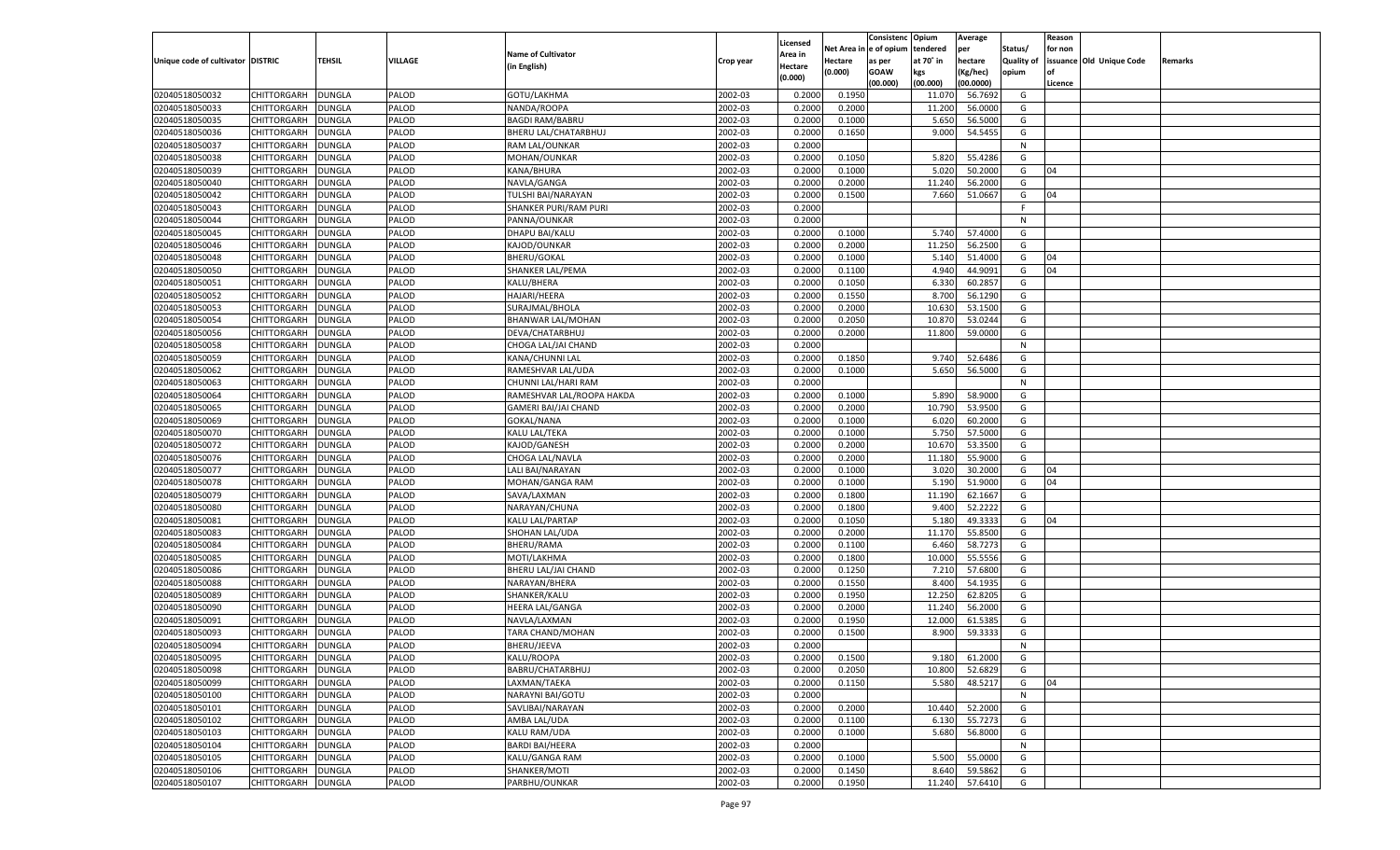|                                   |                    |               |                |                                 |           | Licensed       |            | Consistenc Opium |           | Average            |                   | Reason  |                          |                             |
|-----------------------------------|--------------------|---------------|----------------|---------------------------------|-----------|----------------|------------|------------------|-----------|--------------------|-------------------|---------|--------------------------|-----------------------------|
|                                   |                    |               |                | <b>Name of Cultivator</b>       |           | <b>Area in</b> | Net Area i | n  e of opium    | tendered  | per                | Status/           | for non |                          |                             |
| Unique code of cultivator DISTRIC |                    | <b>TEHSIL</b> | VILLAGE        | (in English)                    | Crop year | Hectare        | Hectare    | as per           | at 70° in | hectare            | <b>Quality of</b> |         | issuance Old Unique Code | <b>Remarks</b>              |
|                                   |                    |               |                |                                 |           | (0.000)        | (0.000)    | <b>GOAW</b>      | kgs       | (Kg/hec)           | opium             |         |                          |                             |
|                                   |                    |               |                |                                 |           |                |            | (00.000)         | (00.000)  | (00.0000)          |                   | Licence |                          |                             |
| 02040518050108                    | CHITTORGARH        | <b>DUNGLA</b> | PALOD          | CHOGA/PANNA                     | 2002-03   | 0.2000         | 0.1500     |                  | 8.800     | 58.6667            | G                 |         |                          |                             |
| 02040518051003                    | CHITTORGARH        | DUNGLA        | PARANA         | PARBHU/RAMA                     | 2002-03   | 0.2000         | 0.2000     |                  | 11.78     | 58.9000            | G                 |         |                          |                             |
| 02040518051004                    | CHITTORGARH        | DUNGLA        | PARANA         | GOVERDHAN SINGH/GOPAL SINGH     | 2002-03   | 0.2000         | 0.1950     |                  | 12.67     | 64.9744            | G                 |         |                          |                             |
| 02040518051005                    | CHITTORGARH        | DUNGLA        | PARANA         | <b>BANSI LAL/NATHU</b>          | 2002-03   | 0.2000         | 0.1900     |                  | 12.02     | 63.2632            | G                 |         |                          |                             |
| 02040518051009                    | CHITTORGARH        | <b>DUNGLA</b> | PARANA         | MHDAN LAL/DALU TELI             | 2002-03   | 0.2000         | 0.1900     |                  | 12.520    | 65.8947            | G                 |         |                          |                             |
| 02040518051010                    | CHITTORGARH        | DUNGLA        | PARANA         | <b>BAGDI RAM/BHARU</b>          | 2002-03   | 0.2000         | 0.1800     |                  | 11.23     | 62.3889            | G                 |         |                          |                             |
| 02040518051011                    | CHITTORGARH        | DUNGLA        | PARANA         | <b>HEERA LAL/BHIMA</b>          | 2002-03   | 0.2000         | 0.1950     |                  | 11.100    | 56.9231            | G                 |         |                          |                             |
| 02040518051012                    | CHITTORGARH        | DUNGLA        | PARANA         | ROD SINGH/FHTE SINGH            | 2002-03   | 0.2000         | 0.1850     |                  | 11.680    | 63.1351            | G                 |         |                          |                             |
| 02040518051014                    | CHITTORGARH        | DUNGLA        | PARANA         | SHOHAN KANWAR/BHAGAT SINGH      | 2002-03   | 0.2000         | 0.2000     |                  | 11.22     | 56.1000            | G                 |         |                          |                             |
| 02040518051016                    | CHITTORGARH        | DUNGLA        | PARANA         | PURA/RUPA                       | 2002-03   | 0.2000         | 0.1950     |                  | 11.61     | 59.5385            | G                 |         |                          |                             |
| 02040518051019                    | CHITTORGARH        | DUNGLA        | PARANA         | MANGI LAL/RAMA                  | 2002-03   | 0.2000         | 0.1850     |                  | 11.600    | 62.7027            | G                 |         |                          |                             |
| 02040518051021                    | CHITTORGARH        | DUNGLA        | PARANA         | <b>HAR LAL/KANA</b>             | 2002-03   | 0.2000         | 0.1900     |                  | 11.010    | 57.9474            | G                 |         |                          |                             |
| 02040518051025                    | CHITTORGARH        | DUNGLA        | PARANA         | <b>GULAB SINGH/DALPAT SINGH</b> | 2002-03   | 0.2000         | 0.1900     |                  | 11.02     | 58.0000            | G                 |         |                          |                             |
| 02040518051026                    | CHITTORGARH        | DUNGLA        | PARANA         | SHANKAR LAL/RAM LAL             | 2002-03   | 0.2000         | 0.1950     |                  | 11.87     | 60.8718            | G                 |         |                          |                             |
| 02040518051028                    | CHITTORGARH        | DUNGLA        | PARANA         | NARAYAN/DURA                    | 2002-03   | 0.2000         | 0.2000     |                  | 13.620    | 68.1000            | G                 |         |                          |                             |
| 02040518051029                    | CHITTORGARH        | DUNGLA        | PARANA         | SUNDAR LAL/SUKH LAL             | 2002-03   | 0.2000         | 0.1800     |                  | 11.770    | 65.3889            | G                 |         |                          |                             |
| 02040518051030                    | CHITTORGARH        | DUNGLA        | PARANA         | LACHU BAI/MAGNI RAM             | 2002-03   | 0.2000         | 0.1950     |                  | 12.810    | 65.6923            | G                 |         |                          |                             |
| 02040518051032                    | CHITTORGARH        | DUNGLA        | PARANA         | RAM SINGH/NATHU SINGH           | 2002-03   | 0.2000         | 0.1500     |                  | 9.250     | 61.6667            | G                 |         |                          |                             |
| 02040518051034                    | CHITTORGARH        | DUNGLA        | PARANA         | MOHAN LAL/BHAGVATI LAL          | 2002-03   | 0.2000         | 0.1850     |                  | 10.83     | 58.5405            | G                 |         |                          |                             |
| 02040518051035                    | CHITTORGARH        | DUNGLA        | PARANA         | RAM NARAYAN/DEEP CHAND          | 2002-03   | 0.2000         | 0.1900     |                  | 11.300    | 59.4737            | G                 |         |                          |                             |
| 02040518051036                    | CHITTORGARH        | DUNGLA        | PARANA         | <b>OUNKAR/SHANKER</b>           | 2002-03   | 0.2000         | 0.1900     |                  | 10.300    | 54.2105            | G                 |         |                          |                             |
| 02040518051037                    | CHITTORGARH        | DUNGLA        | PARANA         | PARVATI BAI/CHTARBHUJ           | 2002-03   | 0.2000         | 0.2000     |                  | 12.28     | 61.4000            | G                 |         |                          |                             |
| 02040518051038                    | CHITTORGARH        | DUNGLA        | PARANA         | <b>GANGA RAM/DOLA</b>           | 2002-03   | 0.2000         | 0.1900     |                  | 12.530    | 65.9474            | G                 |         |                          |                             |
| 02040518051039                    | CHITTORGARH        | DUNGLA        | PARANA         | MANGI LAL/VARDA                 | 2002-03   | 0.2000         | 0.1900     |                  | 11.810    | 62.1579            | G                 |         |                          |                             |
| 02040518052001                    | CHITTORGARH        | DUNGLA        | PARMESHWARPURA | UDA/WRDA                        | 2002-03   | 0.2000         | 0.1900     |                  | 11.810    | 62.1579            | G                 |         |                          |                             |
| 02040518052002                    | CHITTORGARH        | DUNGLA        | PARMESHWARPURA | BHERU LAL/RATAN LAL             | 2002-03   | 0.2000         | 0.1900     |                  | 12.320    | 64.8421            | G                 |         |                          |                             |
| 02040518052003                    | CHITTORGARH        | DUNGLA        | PARMESHWARPURA | KALURAM/SHANKARLAL              | 2002-03   | 0.2000         | 0.1900     |                  | 11.600    | 61.0526            | G                 |         |                          |                             |
| 02040518052004                    | CHITTORGARH        | DUNGLA        | PARMESHWARPURA | MAGNIRAM/NATHULAL               | 2002-03   | 0.2000         | 0.1450     |                  | 8.400     | 57.9310            | G                 |         |                          |                             |
| 02040518052005                    | CHITTORGARH        | DUNGLA        | PARMESHWARPURA | HJARI/NANDA                     | 2002-03   | 0.2000         | 0.1500     |                  | 8.790     | 58.6000            | G                 |         |                          |                             |
| 02040518052006                    | CHITTORGARH        | DUNGLA        | PARMESHWARPURA | HANSRAJ/CHMPA                   | 2002-03   | 0.2000         | 0.1000     |                  | 5.810     | 58.1000            | G                 |         |                          |                             |
| 02040518052007                    | CHITTORGARH        | DUNGLA        | PARMESHWARPURA | SORAM/BHANA                     | 2002-03   | 0.2000         | 0.1550     |                  | 9.150     | 59.0323            | G                 |         |                          |                             |
| 02040518052009                    | CHITTORGARH        | DUNGLA        | PARMESHWARPURA | RATAN LAL/KISHNA                | 2002-03   | 0.2000         | 0.1000     |                  | 6.040     | 60.4000            | G                 |         |                          |                             |
| 02040518052010                    | CHITTORGARH        | DUNGLA        | PARMESHWARPURA | SOSAR BAI/KALU LAL              | 2002-03   | 0.2000         | 0.0900     |                  | 5.490     | 61.0000            | G                 |         |                          |                             |
| 02040518052011                    | CHITTORGARH        | DUNGLA        | PARMESHWARPURA | TULSHIRAM/NANU DAS              | 2002-03   | 0.2000         | 0.1400     |                  | 8.550     | 61.0714            | G                 |         |                          |                             |
| 02040518052012                    | CHITTORGARH        | DUNGLA        | PARMESHWARPURA | KISHAN LAL/HEMRAJ               | 2002-03   | 0.2000         | 0.1000     |                  | 5.780     | 57.8000            | G                 |         |                          |                             |
|                                   |                    |               |                |                                 |           |                |            |                  |           |                    |                   |         |                          |                             |
| 02040518052013                    | CHITTORGARH        | DUNGLA        | PARMESHWARPURA | AMBHA LAL/SHANKAR LAL           | 2002-03   | 0.2000         | 0.1500     |                  | 8.970     | 59.8000<br>59.4483 | G<br>G            |         |                          |                             |
| 02040518052014                    | CHITTORGARH        | DUNGLA        | PARMESHWARPURA | KALU /JODHA                     | 2002-03   | 0.2000         | 0.1450     |                  | 8.620     |                    |                   |         |                          |                             |
| 02040518052015                    | CHITTORGARH        | DUNGLA        | PARMESHWARPURA | GODHA/MOTI                      | 2002-03   | 0.2000         | 0.1450     |                  | 8.720     | 60.1379            | G                 |         |                          |                             |
| 02040518052016                    | CHITTORGARH        | DUNGLA        | PARMESHWARPURA | RAM CHANDRA/KISHAN LAL          | 2002-03   | 0.2000         | 0.1000     |                  | 5.670     | 56.7000            | G                 |         |                          |                             |
| 02040518052017                    | CHITTORGARH        | DUNGLA        | PARMESHWARPURA | PYARCHAND/KISHNA LAL BALAI      | 2002-03   | 0.2000         | 0.1050     |                  | 6.330     | 60.2857            | G                 |         | 02040518049035           | <b>NAME CHANGE/TRANSFER</b> |
| 02040518052020                    | CHITTORGARH        | DUNGLA        | PARMESHWARPURA | CHUNNI LAL/NARAYAN              | 2002-03   | 0.2000         | 0.1450     |                  | 8.610     | 59.3793            | G                 |         |                          |                             |
| 02040518052021                    | CHITTORGARH        | DUNGLA        | PARMESHWARPURA | RAM LAL/OUNKAR                  | 2002-03   | 0.2000         | 0.1900     |                  | 11.690    | 61.5263            | G                 |         |                          |                             |
| 02040518052022                    | CHITTORGARH        | DUNGLA        | PARMESHWARPURA | RATAN LAL/MAGNA                 | 2002-03   | 0.2000         | 0.1000     |                  | 6.27      | 62.7000            | G                 |         |                          |                             |
| 02040518052023                    | CHITTORGARH        | DUNGLA        | PARMESHWARPURA | NANURAM/PRTHA                   | 2002-03   | 0.2000         | 0.1850     |                  | 11.360    | 61.4054            | G                 |         |                          |                             |
| 02040518052025                    | CHITTORGARH        | DUNGLA        | PARMESHWARPURA | SHANKAR LAL/KISHNA              | 2002-03   | 0.2000         | 0.1500     |                  | 8.610     | 57.4000            | G                 |         |                          |                             |
| 02040518052026                    | CHITTORGARH        | <b>DUNGLA</b> | PARMESHWARPURA | OUNKAR/JHECHAND                 | 2002-03   | 0.2000         | 0.1000     |                  | 6.100     | 61.0000            | G                 |         |                          |                             |
| 02040518052027                    | CHITTORGARH        | <b>DUNGLA</b> | PARMESHWARPURA | LAXMI RAM/NANDA                 | 2002-03   | 0.2000         | 0.1950     |                  | 12.080    | 61.9487            | G                 |         |                          |                             |
| 02040518052028                    | CHITTORGARH        | <b>DUNGLA</b> | PARMESHWARPURA | GAMERA/BHERA                    | 2002-03   | 0.2000         | 0.1450     |                  | 8.240     | 56.8276            | G                 |         | 02040518049024           | TRANSFER                    |
| 02040518052029                    | <b>CHITTORGARH</b> | <b>DUNGLA</b> | PARMESHWARPURA | MANGILAL/CHATIRBHUJ/MOTI        | 2002-03   | 0.2000         | 0.1400     |                  | 8.140     | 58.1429            | G                 |         | 02040518049017           | TRANSFER                    |
| 02040518053001                    | <b>CHITTORGARH</b> | DUNGLA        | PIRANA         | KALU/BHANA                      | 2002-03   | 0.2000         | 0.1950     |                  | 11.410    | 58.5128            | G                 |         |                          |                             |
| 02040518053004                    | <b>CHITTORGARH</b> | <b>DUNGLA</b> | PIRANA         | RAMESVAR LAL/GOTTU              | 2002-03   | 0.2000         | 0.1900     |                  | 10.230    | 53.8421            | G                 |         |                          |                             |
| 02040518053006                    | CHITTORGARH        | DUNGLA        | PIRANA         | SHYAM LAL/SHVRAM                | 2002-03   | 0.2000         | 0.2000     |                  | 11.920    | 59.6000            | G                 |         |                          |                             |
| 02040518053008                    | <b>CHITTORGARH</b> | DUNGLA        | PIRANA         | CHOKHA/NARAYAN                  | 2002-03   | 0.2000         | 0.1000     |                  | 5.420     | 54.2000            | G                 |         |                          |                             |
| 02040518053009                    | <b>CHITTORGARH</b> | DUNGLA        | PIRANA         | MAGNIRAM/UDA                    | 2002-03   | 0.2000         | 0.1500     |                  | 6.970     | 46.4667            | G                 | 04      |                          |                             |
| 02040518053010                    | CHITTORGARH        | <b>DUNGLA</b> | PIRANA         | SHVARAM/RAM JI                  | 2002-03   | 0.2000         | 0.1750     |                  | 10.080    | 57.6000            | G                 |         |                          |                             |
| 02040518053011                    | CHITTORGARH        | <b>DUNGLA</b> | PIRANA         | GOKEL/RAMA                      | 2002-03   | 0.2000         | 0.0900     |                  | 4.780     | 53.1111            | G                 |         |                          |                             |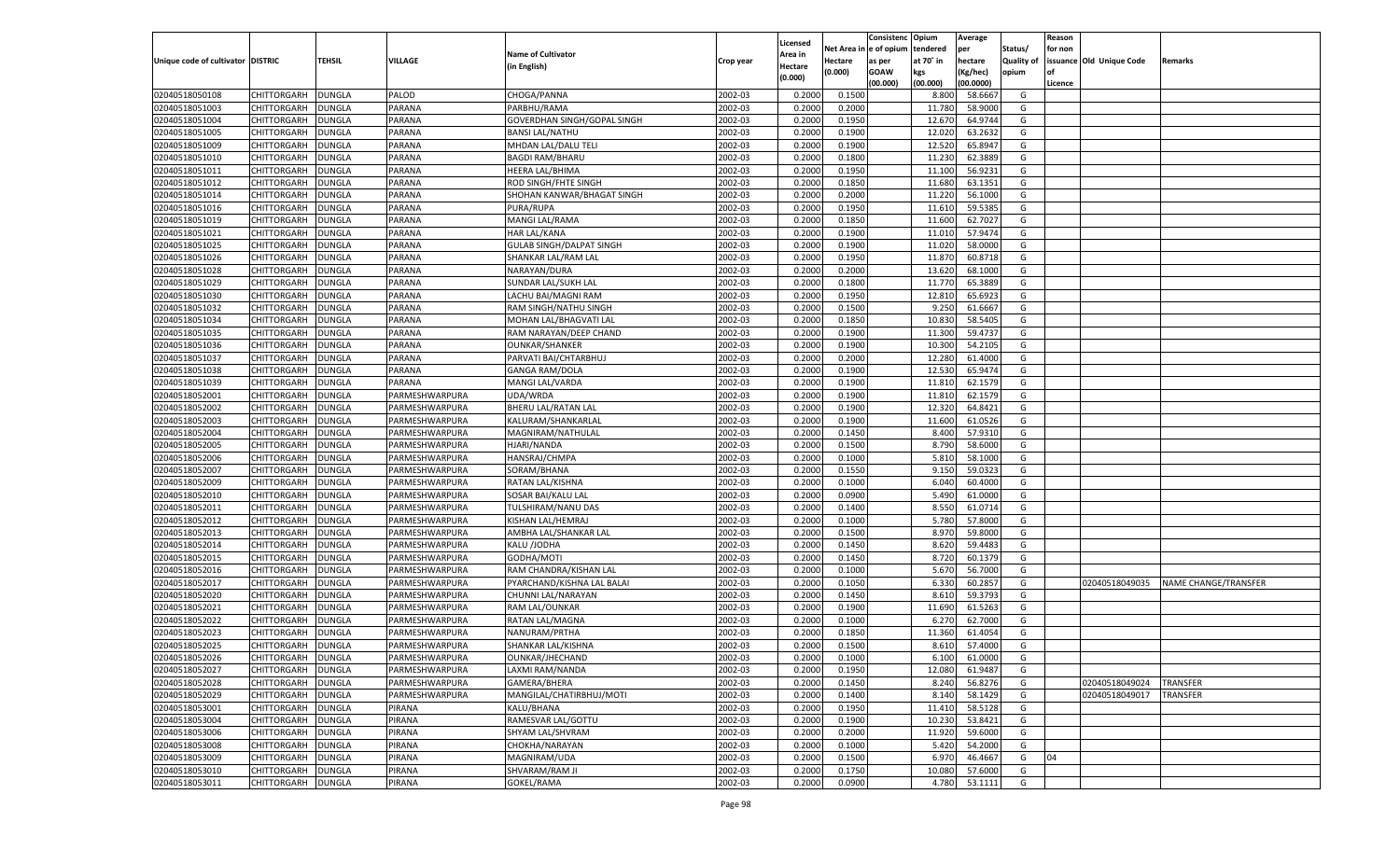|                                   |                    |               |            |                           |           |                     |             | Consistenc   | Opium     | Average   |            | Reason  |                          |         |
|-----------------------------------|--------------------|---------------|------------|---------------------------|-----------|---------------------|-------------|--------------|-----------|-----------|------------|---------|--------------------------|---------|
|                                   |                    |               |            | <b>Name of Cultivator</b> |           | Licensed<br>Area in | Net Area iı | n e of opium | tendered  | per       | Status/    | for non |                          |         |
| Unique code of cultivator DISTRIC |                    | TEHSIL        | VILLAGE    | (in English)              | Crop year | Hectare             | Hectare     | as per       | at 70° in | hectare   | Quality of |         | issuance Old Unique Code | Remarks |
|                                   |                    |               |            |                           |           | (0.000)             | (0.000)     | <b>GOAW</b>  | kgs       | (Kg/hec)  | opium      |         |                          |         |
|                                   |                    |               |            |                           |           |                     |             | (00.000)     | (00.000)  | (00.0000) |            | Licence |                          |         |
| 02040518053012                    | CHITTORGARH        | DUNGLA        | PIRANA     | MOHANI BAI/POKHER         | 2002-03   | 0.2000              | 0.2050      |              | 11.850    | 57.8049   | G          |         |                          |         |
| 02040518053013                    | CHITTORGARH        | DUNGLA        | PIRANA     | RATANI / DHANNA           | 2002-03   | 0.2000              |             |              |           |           | F.         |         |                          |         |
| 02040518053014                    | CHITTORGARH        | DUNGLA        | PIRANA     | LACU BAI/PARSHRAM         | 2002-03   | 0.2000              | 0.2000      |              | 11.84     | 59.2000   | G          |         |                          |         |
| 02040518053015                    | CHITTORGARH        | DUNGLA        | PIRANA     | <b>HEERA LAL/BHERA</b>    | 2002-03   | 0.2000              | 0.1000      |              | 5.930     | 59.3000   | G          |         |                          |         |
| 02040518053016                    | CHITTORGARH        | DUNGLA        | PIRANA     | SHVARAM/OUNKAR LAL        | 2002-03   | 0.2000              | 0.1850      |              | 11.040    | 59.6757   | G          |         |                          |         |
| 02040518053019                    | CHITTORGARH        | DUNGLA        | PIRANA     | PARSHRAM / PREAM CHAND    | 2002-03   | 0.2000              | 0.1950      |              | 11.660    | 59.7949   | G          |         |                          |         |
| 02040518053022                    | CHITTORGARH        | DUNGLA        | PIRANA     | RATAN LAL/BHURA           | 2002-03   | 0.2000              | 0.1650      |              | 9.480     | 57.4545   | G          |         |                          |         |
| 02040518053023                    | CHITTORGARH        | DUNGLA        | PIRANA     | KISHAN LAL/MOTI           | 2002-03   | 0.2000              | 0.1950      |              | 12.010    | 61.5897   | G          |         |                          |         |
| 02040518053027                    | CHITTORGARH        | DUNGLA        | PIRANA     | VARDA/SUKHA               | 2002-03   | 0.2000              | 0.2000      |              | 10.710    | 53.5500   | G          |         |                          |         |
| 02040518053033                    | CHITTORGARH        | DUNGLA        | PIRANA     | PRTHA/UDHA                | 2002-03   | 0.2000              | 0.1850      |              | 10.700    | 57.8378   | G          |         |                          |         |
| 02040518053035                    | CHITTORGARH        | DUNGLA        | PIRANA     | <b>OUNKAR/BHANA</b>       | 2002-03   | 0.2000              | 0.1950      |              | 10.420    | 53.4359   | G          |         |                          |         |
| 02040518053036                    | CHITTORGARH        | DUNGLA        | PIRANA     | SHAMBHU LAL/GANGA RAM     | 2002-03   | 0.2000              | 0.2000      |              | 11.360    | 56.8000   | G          |         |                          |         |
| 02040518053038                    | CHITTORGARH        | DUNGLA        | PIRANA     | PARTHA/KISHNA             | 2002-03   | 0.2000              | 0.2000      |              | 10.120    | 50.6000   | G          | 04      |                          |         |
| 02040518053040                    | CHITTORGARH        | DUNGLA        | PIRANA     | MANGU/BHURA               | 2002-03   | 0.2000              | 0.1950      |              | 10.690    | 54.8205   | G          |         |                          |         |
| 02040518053042                    | CHITTORGARH        | DUNGLA        | PIRANA     | CHUNNI LAL/MANNA LAL      | 2002-03   | 0.2000              | 0.2000      |              | 11.470    | 57.3500   | G          |         |                          |         |
| 02040518053045                    | CHITTORGARH        | DUNGLA        | PIRANA     | GASHI LAL/CHUNNI LAL      | 2002-03   | 0.2000              | 0.1900      |              | 13.060    | 68.7368   | G          |         |                          |         |
| 02040518053047                    | CHITTORGARH        | <b>DUNGLA</b> | PIRANA     | BAGGA/GANGA               | 2002-03   | 0.2000              | 0.0950      |              | 5.250     | 55.2632   | G          |         |                          |         |
| 02040518053048                    | CHITTORGARH        | DUNGLA        | PIRANA     | GOKUL/KASHIRAM            | 2002-03   | 0.2000              |             |              |           |           | F.         |         |                          |         |
| 02040518053053                    | CHITTORGARH        | DUNGLA        | PIRANA     | MITHU/KHANA PINJARA       | 2002-03   | 0.2000              |             |              |           |           | N          |         |                          |         |
| 02040518053054                    | CHITTORGARH        | DUNGLA        | PIRANA     | MANGILAL / KJODH          | 2002-03   | 0.2000              |             |              |           |           | F.         |         |                          |         |
| 02040518053055                    | CHITTORGARH        | DUNGLA        | PIRANA     | WARDI BAI/OUNKAR          | 2002-03   | 0.2000              | 0.2000      |              | 11.820    | 59.1000   | G          |         |                          |         |
| 02040518053056                    | CHITTORGARH        | DUNGLA        | PIRANA     | SHANKAR LAL/OUNKAR        | 2002-03   | 0.2000              | 0.2050      |              | 11.500    | 56.0976   | G          |         |                          |         |
| 02040518054001                    | CHITTORGARH        | DUNGLA        | RAWATPURA  | RAMA/PRTHA                | 2002-03   | 0.2000              | 0.1500      |              | 9.100     | 60.6667   | G          |         |                          |         |
| 02040518054003                    | CHITTORGARH        | DUNGLA        | RAWATPURA  | KANNI RAM/MOTI            | 2002-03   | 0.2000              |             |              |           |           | F.         |         |                          |         |
| 02040518054004                    | CHITTORGARH        | DUNGLA        | RAWATPURA  | <b>BHGGA/GOKEL</b>        | 2002-03   | 0.2000              | 0.1450      |              | 8.800     | 60.6897   | G          |         |                          |         |
| 02040518054005                    | CHITTORGARH        | DUNGLA        | RAWATPURA  | GASI/MODA                 | 2002-03   | 0.2000              | 0.1450      |              | 8.470     | 58.4138   | G          |         |                          |         |
| 02040518054006                    | CHITTORGARH        | DUNGLA        | RAWATPURA  | RATAN LAL/BHERU LAL       | 2002-03   | 0.2000              |             |              |           |           | N          |         |                          |         |
| 02040518054007                    | CHITTORGARH        | DUNGLA        | RAWATPURA  | <b>GULAB BAI/NARAYAN</b>  | 2002-03   | 0.2000              |             |              |           |           | N          |         |                          |         |
| 02040518054008                    | CHITTORGARH        | DUNGLA        | RAWATPURA  | CHUNNILAL /VISHNU         | 2002-03   | 0.2000              |             |              |           |           | N          |         |                          |         |
| 02040518054010                    | CHITTORGARH        | DUNGLA        | RAWATPURA  | MATHURA LAL/LAXMI LAL     | 2002-03   | 0.2000              | 0.1550      |              | 8.660     | 55.8710   | G          |         |                          |         |
| 02040518054011                    | CHITTORGARH        | DUNGLA        | RAWATPURA  | NANDA/LAXMAN              | 2002-03   | 0.2000              | 0.1950      |              | 12.520    | 64.2051   | G          |         |                          |         |
| 02040518054012                    | CHITTORGARH        | DUNGLA        | RAWATPURA  | MAGNI RAM/BHARA           | 2002-03   | 0.2000              |             |              |           |           | N          |         |                          |         |
| 02040518054019                    | CHITTORGARH        | <b>DUNGLA</b> | RAWATPURA  | RAMA/JAI CHAND            | 2002-03   | 0.2000              |             |              |           |           | N          |         |                          |         |
| 02040518054021                    | CHITTORGARH        | DUNGLA        | RAWATPURA  | <b>SHV RAM/AMRA</b>       | 2002-03   | 0.2000              | 0.1400      |              | 8.290     | 59.2143   | G          |         |                          |         |
| 02040518054023                    | CHITTORGARH        | DUNGLA        | RAWATPURA  | PRABHULAL/MANGILAL        | 2002-03   | 0.2000              | 0.1050      |              | 5.660     | 53.9048   | G          |         |                          |         |
| 02040518054026                    | CHITTORGARH        | DUNGLA        | RAWATPURA  | MANGI LAL/KELA            | 2002-03   | 0.2000              | 0.1250      |              | 7.500     | 60.0000   | G          |         |                          |         |
| 02040518054030                    | CHITTORGARH        | <b>DUNGLA</b> | RAWATPURA  | <b>BHERULAL/BHELI</b>     | 2002-03   | 0.2000              |             |              |           |           | N          |         |                          |         |
| 02040518054033                    | CHITTORGARH        | DUNGLA        | RAWATPURA  | DALU/KANA                 | 2002-03   | 0.2000              | 0.1500      |              | 8.550     | 57.0000   | G          |         |                          |         |
| 02040518054035                    | CHITTORGARH        | DUNGLA        | RAWATPURA  | NARAYAN/PRTHA             | 2002-03   | 0.2000              | 0.1050      |              | 6.660     | 63.4286   | G          |         |                          |         |
| 02040518054038                    | CHITTORGARH        | DUNGLA        | RAWATPURA  | MOJIRAM/CHENA             | 2002-03   | 0.2000              | 0.1050      |              | 5.640     | 53.7143   | G          |         |                          |         |
| 02040518055001                    | CHITTORGARH        | <b>DUNGLA</b> | SANGESRA   | AMBA LAL/RAM LAL          | 2002-03   | 0.2000              | 0.1000      |              | 5.670     | 56.7000   | G          |         |                          |         |
| 02040518055003                    | CHITTORGARH        | DUNGLA        | SANGESRA   | UDA/ROOPA                 | 2002-03   | 0.2000              | 0.1950      |              | 10.980    | 56.3077   | G          |         |                          |         |
| 02040518055006                    | CHITTORGARH        | DUNGLA        | SANGESRA   | <b>HAJARI/NAVLA</b>       | 2002-03   | 0.2000              | 0.1750      |              | 9.660     | 55.2000   | G          |         |                          |         |
| 02040518055008                    |                    |               |            |                           | 2002-03   | 0.2000              |             |              | 6.080     | 38.0000   | G          | 04      |                          |         |
|                                   | CHITTORGARH        | DUNGLA        | SANGESRA   | BHAGVATI BAI/MADAN LAL    | 2002-03   | 0.2000              | 0.1600      |              |           |           |            |         |                          |         |
| 02040518055009                    | CHITTORGARH        | <b>DUNGLA</b> | SANGESRA   | GOPAL/KHUB CHAND          |           |                     |             |              |           |           | N          |         |                          |         |
| 02040518055017                    | CHITTORGARH        | <b>DUNGLA</b> | SANGESRA   | SHANKARGIR/KISHNANGIR     | 2002-03   | 0.2000              | 0.0950      |              | 4.940     | 52.0000   | G          |         |                          |         |
| 02040518055019                    | <b>CHITTORGARH</b> | <b>DUNGLA</b> | SANGESRA   | RUKMNIBAI/ANDA            | 2002-03   | 0.2000              | 0.1600      |              | 8.740     | 54.6250   | G          |         |                          |         |
| 02040518056001                    | CHITTORGARH        | <b>DUNGLA</b> | SARANGPURA | RATANLAL/KALU LAL         | 2002-03   | 0.2000              | 0.1950      |              | 12.000    | 61.5385   | G          |         |                          |         |
| 02040518056002                    | <b>CHITTORGARH</b> | <b>DUNGLA</b> | SARANGPURA | BHERA/HAMERA              | 2002-03   | 0.2000              | 0.2050      |              | 11.620    | 56.6829   | G          |         |                          |         |
| 02040518056003                    | CHITTORGARH        | <b>DUNGLA</b> | SARANGPURA | BHERA/NATHU               | 2002-03   | 0.2000              | 0.1950      |              | 10.940    | 56.1026   | G          |         |                          |         |
| 02040518056004                    | CHITTORGARH        | <b>DUNGLA</b> | SARANGPURA | HAV LAL/GOTTU             | 2002-03   | 0.2000              | 0.1950      |              | 11.820    | 60.6154   | G          |         |                          |         |
| 02040518056005                    | CHITTORGARH        | <b>DUNGLA</b> | SARANGPURA | SHRIRAM/HARIRAM           | 2002-03   | 0.2000              | 0.1900      |              | 11.000    | 57.8947   | G          |         |                          |         |
| 02040518056006                    | CHITTORGARH        | <b>DUNGLA</b> | SARANGPURA | HAJARI/JODHA              | 2002-03   | 0.2000              | 0.2000      |              | 11.710    | 58.5500   | G          |         |                          |         |
| 02040518056007                    | CHITTORGARH        | <b>DUNGLA</b> | SARANGPURA | UDHE LAL/BHANWAR LAL      | 2002-03   | 0.2000              | 0.2000      |              | 11.050    | 55.2500   | G          |         |                          |         |
| 02040518056008                    | <b>CHITTORGARH</b> | <b>DUNGLA</b> | SARANGPURA | SAHV LAL/BHURA LAL        | 2002-03   | 0.2000              | 0.1850      |              | 11.270    | 60.9189   | G          |         |                          |         |
| 02040518056011                    | <b>CHITTORGARH</b> | <b>DUNGLA</b> | SARANGPURA | CHTRBHUJ/MODA             | 2002-03   | 0.2000              | 0.1500      |              | 9.620     | 64.1333   | G          |         |                          |         |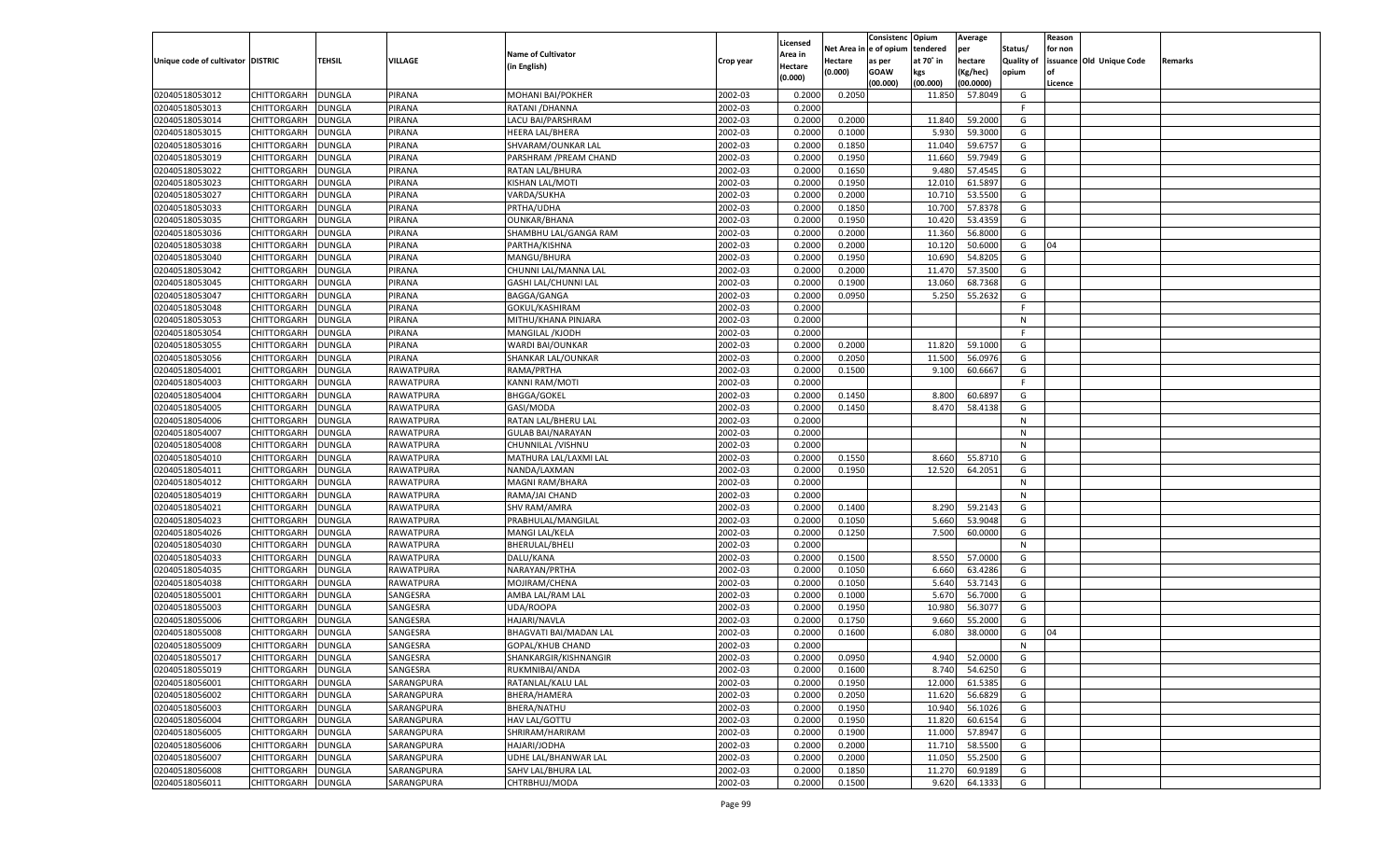|                                   |                    |               |                |                           |                    |                     |            | Consistenc   | Opium     | Average            |                | Reason  |                          |         |
|-----------------------------------|--------------------|---------------|----------------|---------------------------|--------------------|---------------------|------------|--------------|-----------|--------------------|----------------|---------|--------------------------|---------|
|                                   |                    |               |                | <b>Name of Cultivator</b> |                    | Licensed<br>Area in | Net Area i | n e of opium | tendered  | per                | Status/        | for non |                          |         |
| Unique code of cultivator DISTRIC |                    | TEHSIL        | <b>VILLAGE</b> | (in English)              | Crop year          | Hectare             | Hectare    | as per       | at 70° in | hectare            | Quality of     |         | issuance Old Unique Code | Remarks |
|                                   |                    |               |                |                           |                    | (0.000)             | (0.000)    | <b>GOAW</b>  | kgs       | (Kg/hec)           | opium          |         |                          |         |
|                                   |                    |               |                |                           |                    |                     |            | (00.000)     | (00.000)  | (00.0000)          |                | Licence |                          |         |
| 02040518056012                    | CHITTORGARH        | DUNGLA        | SARANGPURA     | KALU/BHANA                | 2002-03            | 0.2000              | 0.1950     |              | 11.010    | 56.4615            | G              |         |                          |         |
| 02040518056014                    | CHITTORGARH        | DUNGLA        | SARANGPURA     | GHERI LAL/GANGA RAM       | 2002-03            | 0.2000              | 0.1950     |              | 11.610    | 59.5385            | G              |         |                          |         |
| 02040518056016                    | CHITTORGARH        | DUNGLA        | SARANGPURA     | MANGI LAL/JODHA           | 2002-03            | 0.2000              | 0.2000     |              | 12.220    | 61.1000            | G              |         |                          |         |
| 02040518056018                    | CHITTORGARH        | DUNGLA        | SARANGPURA     | RAMJAN ALLI/ANAR ALLI     | 2002-03            | 0.2000              | 0.0950     |              | 5.140     | 54.1053            | G              |         |                          |         |
| 02040518056019                    | CHITTORGARH        | DUNGLA        | SARANGPURA     | RAMIBAI/BHERULAL          | 2002-03            | 0.2000              | 0.1850     |              | 10.360    | 56.0000            | G              |         |                          |         |
| 02040518057001                    | CHITTORGARH        | DUNGLA        | SEMLIYA-4      | NAVALRAM/KANA             | 2002-03            | 0.2000              | 0.1750     |              | 9.720     | 55.5429            | G              |         |                          |         |
| 02040518057002                    | CHITTORGARH        | DUNGLA        | SEMLIYA-4      | KANA/NATHU                | 2002-03            | 0.2000              | 0.1900     |              | 12.760    | 67.1579            | G              |         |                          |         |
| 02040518057003                    | CHITTORGARH        | DUNGLA        | SEMLIYA-4      | BHERA/BHANA MAEGHWAL      | 2002-03            | 0.2000              | 0.2050     |              | 10.850    | 52.9268            | G              |         |                          |         |
| 02040518057004                    | CHITTORGARH        | DUNGLA        | SEMLIYA-4      | SAVA/RODA                 | 2002-03            | 0.2000              |            |              |           |                    | F.             |         |                          |         |
| 02040518057006                    | CHITTORGARH        | DUNGLA        | SEMLIYA-4      | <b>BHERA/KANA DANGI</b>   | 2002-03            | 0.2000              | 0.2100     |              | 11.540    | 54.9524            | G              |         |                          |         |
| 02040518057009                    | CHITTORGARH        | DUNGLA        | SEMLIYA-4      | VARDA/KISHOR              | 2002-03            | 0.2000              | 0.1900     |              | 10.720    | 56.4211            | G              |         |                          |         |
| 02040518057010                    | CHITTORGARH        | DUNGLA        | SEMLIYA-4      | KARANSINGH/SHADULSINGH    | 2002-03            | 0.2000              | 0.1150     |              | 6.300     | 54.7826            | G              |         |                          |         |
| 02040518057011                    | CHITTORGARH        | DUNGLA        | SEMLIYA-4      | PURANMAL/BHAGVAN          | 2002-03            | 0.2000              | 0.2000     |              | 12.000    | 60.0000            | G              |         |                          |         |
| 02040518057013                    | CHITTORGARH        | DUNGLA        | SEMLIYA-4      | BAGDIRAM/KERING           | 2002-03            | 0.2000              | 0.1750     |              | 10.300    | 58.8571            | G              |         |                          |         |
| 02040518057015                    | CHITTORGARH        | DUNGLA        | SEMLIYA-4      | NARAYAN/KALU              | 2002-03            | 0.2000              | 0.1850     |              | 10.380    | 56.1081            | G              |         |                          |         |
| 02040518057016                    | CHITTORGARH        | DUNGLA        | SEMLIYA-4      | <b>BALIBAI/DEVILAL</b>    | 2002-03            | 0.2000              | 0.1900     |              | 10.230    | 53.8421            | G              |         |                          |         |
| 02040518057017                    | CHITTORGARH        | DUNGLA        | SEMLIYA-4      | HEERALAL/UDA              | 2002-03            | 0.2000              |            |              |           |                    | F              |         |                          |         |
| 02040518057018                    | CHITTORGARH        | DUNGLA        | SEMLIYA-4      | BHAGVANLAL/TARU           | 2002-03            | 0.2000              | 0.1550     |              | 8.610     | 55.5484            | G              |         |                          |         |
| 02040518057020                    | CHITTORGARH        | DUNGLA        | SEMLIYA-4      | JAYCHAND/HEERA            | 2002-03            | 0.2000              | 0.1850     |              | 11.360    | 61.4054            | G              |         |                          |         |
| 02040518057021                    | CHITTORGARH        | DUNGLA        | SEMLIYA-4      | BHAGVANLAL/KANA           | 2002-03            | 0.2000              | 0.1950     |              | 12.030    | 61.6923            | G              |         |                          |         |
| 02040518057022                    | CHITTORGARH        | DUNGLA        | SEMLIYA-4      | VENDIRAM/PEETHA           | 2002-03            | 0.2000              | 0.1000     |              | 5.960     | 59.6000            | G              |         |                          |         |
| 02040518057024                    | CHITTORGARH        | DUNGLA        | SEMLIYA-4      | DHARAMCHAND/HEERALAL      | 2002-03            | 0.2000              | 0.1650     |              | 9.880     | 59.8788            | G              |         |                          |         |
| 02040518057025                    | CHITTORGARH        | DUNGLA        | SEMLIYA-4      | SHANKERLAL/PEETHA         | 2002-03            | 0.2000              |            |              |           |                    | N              |         |                          |         |
| 02040518057028                    | CHITTORGARH        | DUNGLA        | SEMLIYA-4      | AMRIBAI/NATHU             | 2002-03            | 0.2000              | 0.1600     |              | 9.120     | 57.0000            | G              |         |                          |         |
| 02040518057030                    | CHITTORGARH        | DUNGLA        | SEMLIYA-4      | GOKALCHAND/KALU           | 2002-03            | 0.2000              |            |              |           |                    | F.             |         |                          |         |
| 02040518057031                    | CHITTORGARH        | DUNGLA        | SEMLIYA-4      | UDAIPURI/DHULPURI         | 2002-03            | 0.2000              | 0.1900     |              | 11.180    | 58.8421            | G              |         |                          |         |
| 02040518057033                    | CHITTORGARH        | DUNGLA        | SEMLIYA-4      | GAMANA/RODA               | 2002-03            | 0.2000              | 0.1900     |              | 8.470     | 44.5789            | $\blacksquare$ | 02      |                          |         |
| 02040518057034                    | CHITTORGARH        | DUNGLA        | SEMLIYA-4      | GANGARAM/CHUNA            | 2002-03            | 0.2000              |            |              |           |                    | F.             |         |                          |         |
| 02040518057035                    | CHITTORGARH        | DUNGLA        | SEMLIYA-4      | BALURAM/BADARJI           | 2002-03            | 0.2000              | 0.1950     |              | 11.830    | 60.6667            | G              |         |                          |         |
| 02040518057045                    | CHITTORGARH        | DUNGLA        | SEMLIYA-4      | LUNDA/CHUNA               | 2002-03            | 0.2000              | 0.1850     |              | 11.420    | 61.7297            | G              |         |                          |         |
| 02040518057046                    | CHITTORGARH        | DUNGLA        | SEMLIYA-4      | GOTU/CHUNIYA              | 2002-03            | 0.2000              | 0.1900     |              | 10.590    | 55.7368            | G              |         |                          |         |
| 02040518057049                    | CHITTORGARH        | DUNGLA        | SEMLIYA-4      | PARBHUBAI/PARTHA          | 2002-03            | 0.2000              | 0.1650     |              | 8.910     | 54.0000            | G              |         |                          |         |
| 02040518057050                    | CHITTORGARH        | DUNGLA        | SEMLIYA-4      | MOHAN/KIKA                | 2002-03            | 0.2000              | 0.2000     |              | 11.260    | 56.3000            | G              |         |                          |         |
| 02040518057051                    | CHITTORGARH        | DUNGLA        | SEMLIYA-4      | KALIBAI/UDHA              | 2002-03            | 0.2000              | 0.1550     |              | 9.600     | 61.9355            | G              |         |                          |         |
| 02040518057053                    | CHITTORGARH        | DUNGLA        | SEMLIYA-4      | GASI/KANA DANGI           | 2002-03            | 0.2000              | 0.1950     |              | 9.880     | 50.6667            | G              | 04      |                          |         |
| 02040518057057                    | CHITTORGARH        | DUNGLA        | SEMLIYA-4      | NANDDA/OUNKAR             | 2002-03            | 0.2000              | 0.1000     |              | 5.770     | 57.7000            | G              |         |                          |         |
| 02040518057058                    | CHITTORGARH        | DUNGLA        | SEMLIYA-4      | OUNKAR/NAVLA              | 2002-03            | 0.2000              | 0.2050     |              | 10.010    | 48.8293            | - 1            | 02      |                          |         |
| 02040518057061                    | CHITTORGARH        | DUNGLA        | SEMLIYA-4      | SIKENDERKHAN/PEERUKHAN    | 2002-03            | 0.2000              | 0.1850     |              | 10.610    | 57.3514            | G              |         |                          |         |
| 02040518057062                    | CHITTORGARH        | DUNGLA        | SEMLIYA-4      | <b>BHAGVAN/BHERA</b>      | 2002-03            | 0.2000              | 0.1900     |              | 11.040    | 58.1053            | G              |         |                          |         |
| 02040518057064                    | CHITTORGARH        | DUNGLA        | SEMLIYA-4      | JEETMAL/GANGARAM          | 2002-03            | 0.2000              | 0.1750     |              | 9.980     | 57.0286            | G              |         |                          |         |
| 02040518058001                    | CHITTORGARH        | DUNGLA        | SETHWANA       | MOHAN LAL/OUNKAR          | 2002-03            | 0.2000              | 0.1650     |              | 9.460     | 57.3333            | G              |         |                          |         |
| 02040518058002                    | CHITTORGARH        | DUNGLA        | SETHWANA       | NARU/LAKHMA CHOTA         | 2002-03            | 0.2000              | 0.2000     |              | 13.100    | 65.5000            | G              |         |                          |         |
| 02040518058003                    | CHITTORGARH        | DUNGLA        | SETHWANA       | <b>TULSHI RAM/MOTI</b>    | 2002-03            | 0.2000              | 0.2000     |              | 10.860    | 54.3000            | G              |         |                          |         |
| 02040518058004                    | CHITTORGARH        | DUNGLA        | SETHWANA       | ROOP LAL/NARU             | 2002-03            | 0.2000              | 0.1900     |              | 11.690    | 61.5263            | G              |         |                          |         |
| 02040518058005                    |                    | <b>DUNGLA</b> |                |                           | 2002-03            | 0.2000              |            |              |           |                    | N              |         |                          |         |
|                                   | CHITTORGARH        |               | SETHWANA       | <b>HEERALAL /GIRDHARI</b> |                    |                     |            |              |           |                    |                |         |                          |         |
| 02040518058006<br>02040518058007  | CHITTORGARH        | <b>DUNGLA</b> | SETHWANA       | DEU BAI/MODA              | 2002-03<br>2002-03 | 0.2000              | 0.2000     |              | 10.980    | 54.9000<br>57.4500 | G              |         |                          |         |
|                                   | <b>CHITTORGARH</b> | <b>DUNGLA</b> | SETHWANA       | KALU/JETA                 |                    | 0.2000              | 0.2000     |              | 11.490    |                    | G              |         |                          |         |
| 02040518058008                    | CHITTORGARH        | <b>DUNGLA</b> | SETHWANA       | OUNKAR DASS/UDAI RAM DAS  | 2002-03            | 0.2000              | 0.2000     |              | 10.610    | 53.0500            | G              |         |                          |         |
| 02040518058009                    | CHITTORGARH        | <b>DUNGLA</b> | SETHWANA       | RAM LAL/CHATARBHUJ        | 2002-03            | 0.2000              | 0.1450     |              | 8.050     | 55.5172            | G              |         |                          |         |
| 02040518058010                    | <b>CHITTORGARH</b> | <b>DUNGLA</b> | SETHWANA       | MANGI LAL/UDAI LAL        | 2002-03            | 0.2000              | 0.1950     |              | 12.710    | 65.1795            | G              |         |                          |         |
| 02040518058011                    | CHITTORGARH        | <b>DUNGLA</b> | SETHWANA       | GASHI/CHATARBHUJ          | 2002-03            | 0.2000              | 0.2000     |              | 12.190    | 60.9500            | G              |         |                          |         |
| 02040518058013                    | CHITTORGARH        | <b>DUNGLA</b> | SETHWANA       | MITHU LAL/GAMERA          | 2002-03            | 0.2000              | 0.1900     |              | 11.210    | 59.0000            | G              |         |                          |         |
| 02040518058015                    | CHITTORGARH        | <b>DUNGLA</b> | SETHWANA       | KHEMA/MOTI                | 2002-03            | 0.2000              | 0.1400     |              | 7.640     | 54.5714            | G              |         |                          |         |
| 02040518058016                    | CHITTORGARH        | <b>DUNGLA</b> | SETHWANA       | KALU LAL/OUNKAR LAL       | 2002-03            | 0.2000              | 0.1500     |              | 7.390     | 49.2667            | G              | 04      |                          |         |
| 02040518058017                    | <b>CHITTORGARH</b> | <b>DUNGLA</b> | SETHWANA       | UDA/GAMERA                | 2002-03            | 0.2000              | 0.1900     |              | 10.470    | 55.1053            | G              |         |                          |         |
| 02040518058018                    | <b>CHITTORGARH</b> | <b>DUNGLA</b> | SETHWANA       | SHANKER/DHANNA            | 2002-03            | 0.2000              |            |              |           |                    | N              |         |                          |         |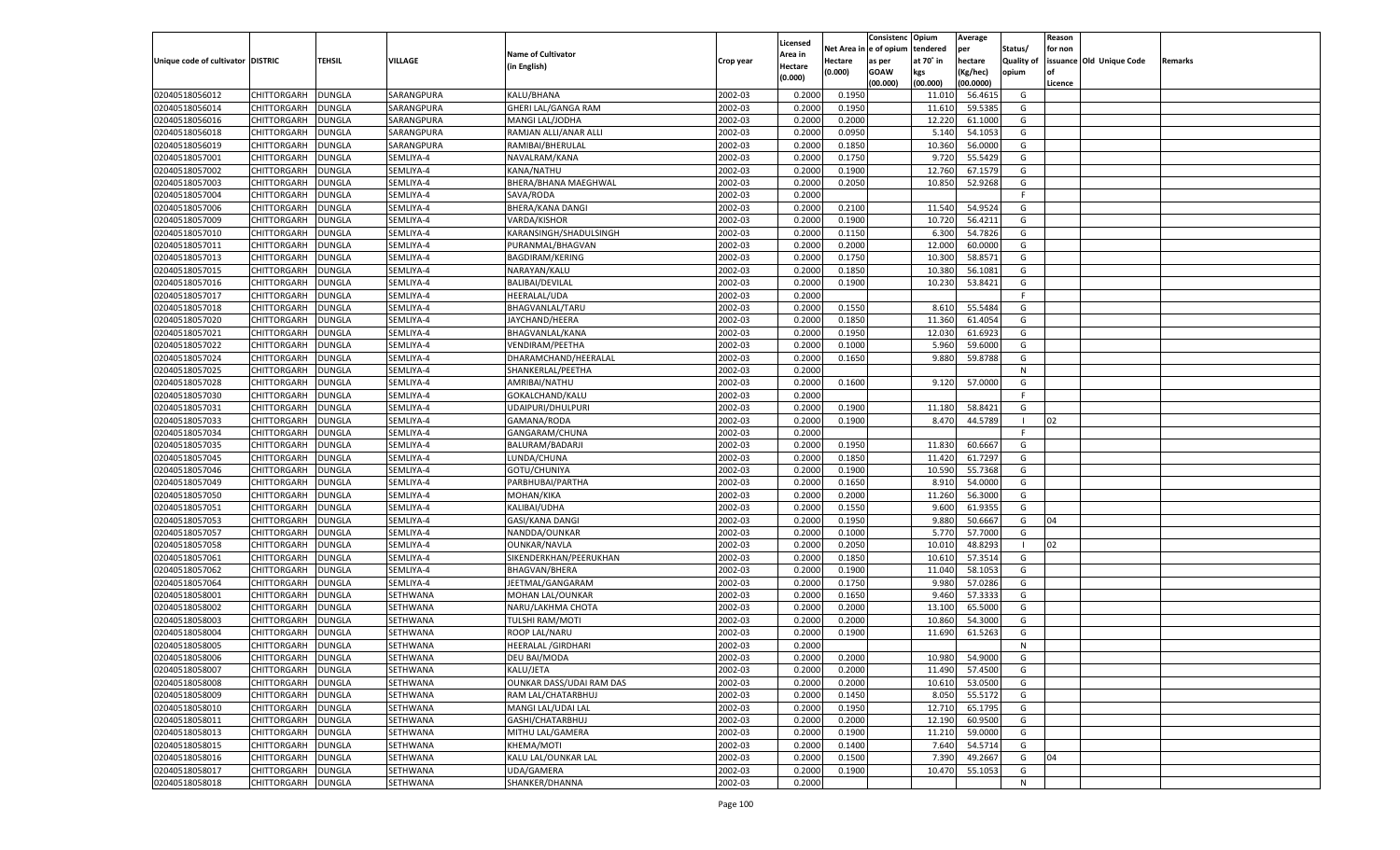|                                   |                      |               |               |                                            |           |                           |                  | Consistenc  | Opium          | Average   |                   | Reason  |                          |         |
|-----------------------------------|----------------------|---------------|---------------|--------------------------------------------|-----------|---------------------------|------------------|-------------|----------------|-----------|-------------------|---------|--------------------------|---------|
|                                   |                      |               |               | <b>Name of Cultivator</b>                  |           | Licensed                  | Net Area         | e of opium  | tendered       | per       | Status/           | for non |                          |         |
| Unique code of cultivator DISTRIC |                      | <b>TEHSIL</b> | VILLAGE       | (in English)                               | Crop year | <b>Area in</b><br>Hectare | Hectare          | as per      | at 70° in      | hectare   | <b>Quality of</b> |         | issuance Old Unique Code | Remarks |
|                                   |                      |               |               |                                            |           | (0.000)                   | (0.000)          | <b>GOAW</b> | kgs            | (Kg/hec)  | opium             |         |                          |         |
|                                   |                      |               |               |                                            |           |                           |                  | (00.000)    | (00.000)       | (00.0000) |                   | Licence |                          |         |
| 02040518058019                    | CHITTORGARH          | <b>DUNGLA</b> | SETHWANA      | NATHU/HEMA                                 | 2002-03   | 0.2000                    | 0.1900           |             | 10.590         | 55.7368   | G                 |         |                          |         |
| 02040518058021                    | CHITTORGARH          | DUNGLA        | SETHWANA      | NANU RAM/DEVA                              | 2002-03   | 0.2000                    | 0.1400           |             | 8.240          | 58.8571   | G                 |         |                          |         |
| 02040518058022                    | CHITTORGARH          | DUNGLA        | SETHWANA      | HAR LAL/RAJING                             | 2002-03   | 0.2000                    | 0.1050           |             | 5.830          | 55.5238   | G                 |         |                          |         |
| 02040518058023                    | CHITTORGARH          | DUNGLA        | SETHWANA      | <b>HAR LAL/MANA</b>                        | 2002-03   | 0.2000                    | 0.1550           |             | 9.260          | 59.7419   | G                 |         |                          |         |
| 02040518058025                    | CHITTORGARH          | DUNGLA        | SETHWANA      | RATAN LAL/MOHAN DAS                        | 2002-03   | 0.2000                    | 0.1900           |             | 11.290         | 59.4211   | G                 |         |                          |         |
| 02040518058026                    | CHITTORGARH          | DUNGLA        | SETHWANA      | BHERU LAL/LAKHMA                           | 2002-03   | 0.2000                    | 0.2000           |             | 11.500         | 57.5000   | G                 |         |                          |         |
| 02040518058027                    | CHITTORGARH          | DUNGLA        | SETHWANA      | LALIT KUMAR/OUNKAR LAL                     | 2002-03   | 0.2000                    | 0.2000           |             | 12.08          | 60.4000   | G                 |         |                          |         |
| 02040518058028                    | CHITTORGARH          | DUNGLA        | SETHWANA      | SHRI LAL/JAY SINGH                         | 2002-03   | 0.2000                    | 0.2000           |             | 11.340         | 56.7000   | G                 |         |                          |         |
| 02040518058029                    | CHITTORGARH          | DUNGLA        | SETHWANA      | <b>GOTU LAL/KHUMA</b>                      | 2002-03   | 0.2000                    | 0.2000           |             | 11.710         | 58.5500   | G                 |         |                          |         |
| 02040518058030                    | CHITTORGARH          | DUNGLA        | SETHWANA      | KALU/CHENA SUTHAR                          | 2002-03   | 0.2000                    | 0.1100           |             | 6.290          | 57.1818   | G                 |         |                          |         |
| 02040518058031                    | CHITTORGARH          | DUNGLA        | SETHWANA      | SUKH LAL/CHATARBHUJ                        | 2002-03   | 0.2000                    | 0.1300           |             | 6.620          | 50.9231   | G                 | 04      |                          |         |
| 02040518059001                    | CHITTORGARH          | DUNGLA        | SUJAKHEDA     | KALU/BHANA                                 | 2002-03   | 0.2000                    | 0.1900           |             | 11.690         | 61.5263   | G                 |         |                          |         |
| 02040518059002                    | CHITTORGARH          | DUNGLA        | SUJAKHEDA     | HEERA/KISHNA                               | 2002-03   | 0.2000                    | 0.1900           |             | 11.28          | 59.3684   | G                 |         |                          |         |
| 02040518059003                    | CHITTORGARH          | DUNGLA        | SUJAKHEDA     | KISHANA/TARA CHAND                         | 2002-03   | 0.2000                    | 0.1800           |             | 10.800         | 60.0000   | G                 |         |                          |         |
| 02040518059007                    | CHITTORGARH          | DUNGLA        | SUJAKHEDA     | GHISI/RATA                                 | 2002-03   | 0.2000                    | 0.1950           |             | 11.640         | 59.6923   | G                 |         |                          |         |
| 02040518059009                    | CHITTORGARH          | DUNGLA        | SUJAKHEDA     | <b>TULSHI RAM/BHURA</b>                    | 2002-03   | 0.2000                    | 0.1750           |             | 9.890          | 56.5143   | G                 |         |                          |         |
| 02040518059010                    | CHITTORGARH          | <b>DUNGLA</b> | SUJAKHEDA     | PARTHA/BHURA                               | 2002-03   | 0.2000                    | 0.2050           |             | 10.414         | 50.8000   | G                 | 04      |                          |         |
| 02040518059011                    | CHITTORGARH          | DUNGLA        | SUJAKHEDA     | BHAGVANLAL/HEERA                           | 2002-03   | 0.2000                    | 0.1950           |             | 10.190         | 52.2564   | G                 |         |                          |         |
| 02040518059013                    | CHITTORGARH          | <b>DUNGLA</b> | SUJAKHEDA     | MAGNIRAM/KISHNA                            | 2002-03   | 0.2000                    | 0.1950           |             | 11.610         | 59.5385   | G                 |         |                          |         |
| 02040518059014                    | CHITTORGARH          | DUNGLA        | SUJAKHEDA     | PARTAP/DEVA                                | 2002-03   | 0.2000                    | 0.2000           |             | 11.160         | 55.8000   | G                 |         |                          |         |
| 02040518059015                    | CHITTORGARH          | DUNGLA        | SUJAKHEDA     | PARTABI BAI/NATHU                          | 2002-03   | 0.2000                    | 0.1950           |             | 10.630         | 54.5128   | G                 |         |                          |         |
| 02040518059016                    | CHITTORGARH          | DUNGLA        | SUJAKHEDA     | NARAYAN/MODA                               | 2002-03   | 0.2000                    | 0.1850           |             | 11.630         | 62.8649   | G                 |         |                          |         |
| 02040518059017                    | CHITTORGARH          | <b>DUNGLA</b> | SUJAKHEDA     | SHANKER/KISHNA                             | 2002-03   | 0.2000                    | 0.1950           |             | 11.520         | 59.0769   | G                 |         |                          |         |
| 02040518059018                    | CHITTORGARH          | DUNGLA        | SUJAKHEDA     | RAM LAL/CHUNNI LAL                         | 2002-03   | 0.2000                    | 0.1850           |             | 11.990         | 64.8108   | G                 |         |                          |         |
| 02040518059019                    | CHITTORGARH          | DUNGLA        | SUJAKHEDA     | RAMESHVAR LAL/KISHNA                       | 2002-03   | 0.2000                    | 0.1900           |             | 11.010         | 57.9474   | G                 |         |                          |         |
| 02040518059020                    | CHITTORGARH          | DUNGLA        | SUJAKHEDA     | <b>BHAGVAN LAL/NOLA</b>                    | 2002-03   | 0.2000                    | 0.2000           |             | 11.880         | 59.4000   | G                 |         |                          |         |
| 02040518059023                    | CHITTORGARH          | <b>DUNGLA</b> | SUJAKHEDA     | <b>BHAGVAN/SHO RAM</b>                     | 2002-03   | 0.2000                    | 0.2000           |             | 11.630         | 58.1500   | G                 |         |                          |         |
| 02040518059024                    | CHITTORGARH          | DUNGLA        | SUJAKHEDA     | CHAMPALAL / HARLAL                         | 2002-03   | 0.2000                    | 0.2000           |             | 8.740          | 43.7000   | - 1               | 02      |                          |         |
| 02040518059025                    | CHITTORGARH          | DUNGLA        | SUJAKHEDA     | KHUMANI BAI/UDA                            | 2002-03   | 0.2000                    | 0.1900           |             | 10.380         | 54.6316   | G                 |         |                          |         |
| 02040518059026                    | CHITTORGARH          | <b>DUNGLA</b> | SUJAKHEDA     | KALU / BHERA                               | 2002-03   | 0.2000                    | 0.1900           |             | 11.820         | 62.2105   | G                 |         |                          |         |
| 02040518059027                    | CHITTORGARH          | <b>DUNGLA</b> | SUJAKHEDA     | NARAYAN/KISHANA                            | 2002-03   | 0.2000                    | 0.1500           |             | 9.000          | 60.0000   | G                 |         |                          |         |
| 02040518059029                    | CHITTORGARH          | <b>DUNGLA</b> | SUJAKHEDA     | MAGNI RAM/RAMA                             | 2002-03   | 0.2000                    |                  |             |                |           | N                 |         |                          |         |
| 02040518059031                    | CHITTORGARH          | <b>DUNGLA</b> | SUJAKHEDA     | KISHOR/DEVA                                | 2002-03   | 0.2000                    | 0.1900           |             | 9.730          | 51.2105   | G                 | 04      |                          |         |
| 02040518059032                    | CHITTORGARH          | DUNGLA        | SUJAKHEDA     | <b>UDA/KISHOR</b>                          | 2002-03   | 0.2000                    | 0.1500           |             | 8.44           | 56.2667   | G                 |         |                          |         |
| 02040518059033                    |                      | <b>DUNGLA</b> | SUJAKHEDA     |                                            | 2002-03   | 0.2000                    | 0.1000           |             |                | 62.6000   | G                 |         |                          |         |
| 02040518059034                    | CHITTORGARH          |               |               | KELASHI/SHOHAN LAL/OUNKAR<br>TULSHI/DHANNA | 2002-03   | 0.2000                    |                  |             | 6.260<br>5.200 | 52.0000   | G                 |         |                          |         |
|                                   | CHITTORGARH          | <b>DUNGLA</b> | SUJAKHEDA     |                                            |           | 0.2000                    | 0.1000<br>0.2000 |             |                | 53.7000   |                   |         |                          |         |
| 02040518059037                    | CHITTORGARH          | <b>DUNGLA</b> | SUJAKHEDA     | BHAGVAN/GAMERA                             | 2002-03   |                           |                  |             | 10.74          |           | G                 |         |                          |         |
| 02040518059038                    | CHITTORGARH          | DUNGLA        | SUJAKHEDA     | NARAYAN / BHERA                            | 2002-03   | 0.2000                    | 0.1800           |             | 9.910          | 55.0556   | G                 |         |                          |         |
| 02040518059039                    | CHITTORGARH          | <b>DUNGLA</b> | SUJAKHEDA     | BHAGVAN/PYARA                              | 2002-03   | 0.2000                    | 0.2050           |             | 10.710         | 52.2439   | G                 |         |                          |         |
| 02040518059040                    | CHITTORGARH          | <b>DUNGLA</b> | SUJAKHEDA     | <b>BHERI BAI/KHEMA</b>                     | 2002-03   | 0.2000                    |                  |             |                |           | N                 |         |                          |         |
| 02040518059043                    | <b>CHITTORGARH</b>   | <b>DUNGLA</b> | SUJAKHEDA     | CHAMPA/PARTHA                              | 2002-03   | 0.2000                    | 0.1950           |             | 10.770         | 55.2308   | G                 |         |                          |         |
| 02040518060001                    | CHITTORGARH          | DUNGLA        | SUREDA        | RODI LAL/HEERA LAL                         | 2002-03   | 0.2000                    | 0.1500           |             | 9.190          | 61.2667   | G                 |         |                          |         |
| 02040518060002                    | CHITTORGARH          | <b>DUNGLA</b> | SUREDA        | HEERA LAL/RAMA                             | 2002-03   | 0.2000                    | 0.1000           |             | 5.710          | 57.1000   | G                 |         |                          |         |
| 02040518060003                    | CHITTORGARH          | DUNGLA        | SUREDA        | RUPSINGH/LAXMAN SINGH                      | 2002-03   | 0.2000                    | 0.1600           |             | 9.540          | 59.6250   | G                 |         |                          |         |
| 02040518060004                    | CHITTORGARH          | <b>DUNGLA</b> | SUREDA        | SHVA/NANDA                                 | 2002-03   | 0.2000                    | 0.1000           |             | 5.710          | 57.1000   | G                 |         |                          |         |
| 02040518060005                    | CHITTORGARH   DUNGLA |               | <b>SUREDA</b> | NARAYAN/HAMER                              | 2002-03   | 0.2000                    | 0.2000           |             | 9.920          | 49.6000   | G                 | 04      |                          |         |
| 02040518060006                    | <b>CHITTORGARH</b>   | <b>DUNGLA</b> | SUREDA        | RAMI BAI/GULAB                             | 2002-03   | 0.2000                    |                  |             |                |           | N                 |         |                          |         |
| 02040518060007                    | CHITTORGARH          | <b>DUNGLA</b> | SUREDA        | <b>BHANWAR LAL/PRTHA</b>                   | 2002-03   | 0.2000                    | 0.1550           |             | 9.500          | 61.2903   | G                 |         |                          |         |
| 02040518060009                    | <b>CHITTORGARH</b>   | <b>DUNGLA</b> | <b>SUREDA</b> | PRTHA/KALU                                 | 2002-03   | 0.2000                    | 0.1550           |             | 8.870          | 57.2258   | G                 |         |                          |         |
| 02040518060010                    | <b>CHITTORGARH</b>   | <b>DUNGLA</b> | SUREDA        | NANDA/GOVERDHAN                            | 2002-03   | 0.2000                    |                  |             |                |           | N                 |         |                          |         |
| 02040518060013                    | <b>CHITTORGARH</b>   | <b>DUNGLA</b> | SUREDA        | MAGNI RAM/KASI RAM                         | 2002-03   | 0.2000                    | 0.1000           |             | 5.620          | 56.2000   | G                 |         |                          |         |
| 02040518060014                    | <b>CHITTORGARH</b>   | <b>DUNGLA</b> | SUREDA        | GOTTU/NARAYAN                              | 2002-03   | 0.2000                    |                  |             |                |           | N                 |         |                          |         |
| 02040518060015                    | <b>CHITTORGARH</b>   | <b>DUNGLA</b> | <b>SUREDA</b> | GALLA/PRTHA                                | 2002-03   | 0.2000                    | 0.1050           |             | 6.720          | 64.0000   | G                 |         |                          |         |
| 02040518060020                    | <b>CHITTORGARH</b>   | <b>DUNGLA</b> | SUREDA        | SHANTIBAI/SHOHAN LAL                       | 2002-03   | 0.2000                    |                  |             |                |           | N                 |         |                          |         |
| 02040518060021                    | <b>CHITTORGARH</b>   | <b>DUNGLA</b> | <b>SUREDA</b> | <b>BHAGA/RUPA</b>                          | 2002-03   | 0.2000                    | 0.1800           |             | 9.490          | 52.7222   | G                 |         |                          |         |
| 02040518060022                    | <b>CHITTORGARH</b>   | <b>DUNGLA</b> | SUREDA        | VARDI CHAND/MODA                           | 2002-03   | 0.2000                    | 0.1950           |             | 11.370         | 58.3077   | G                 |         |                          |         |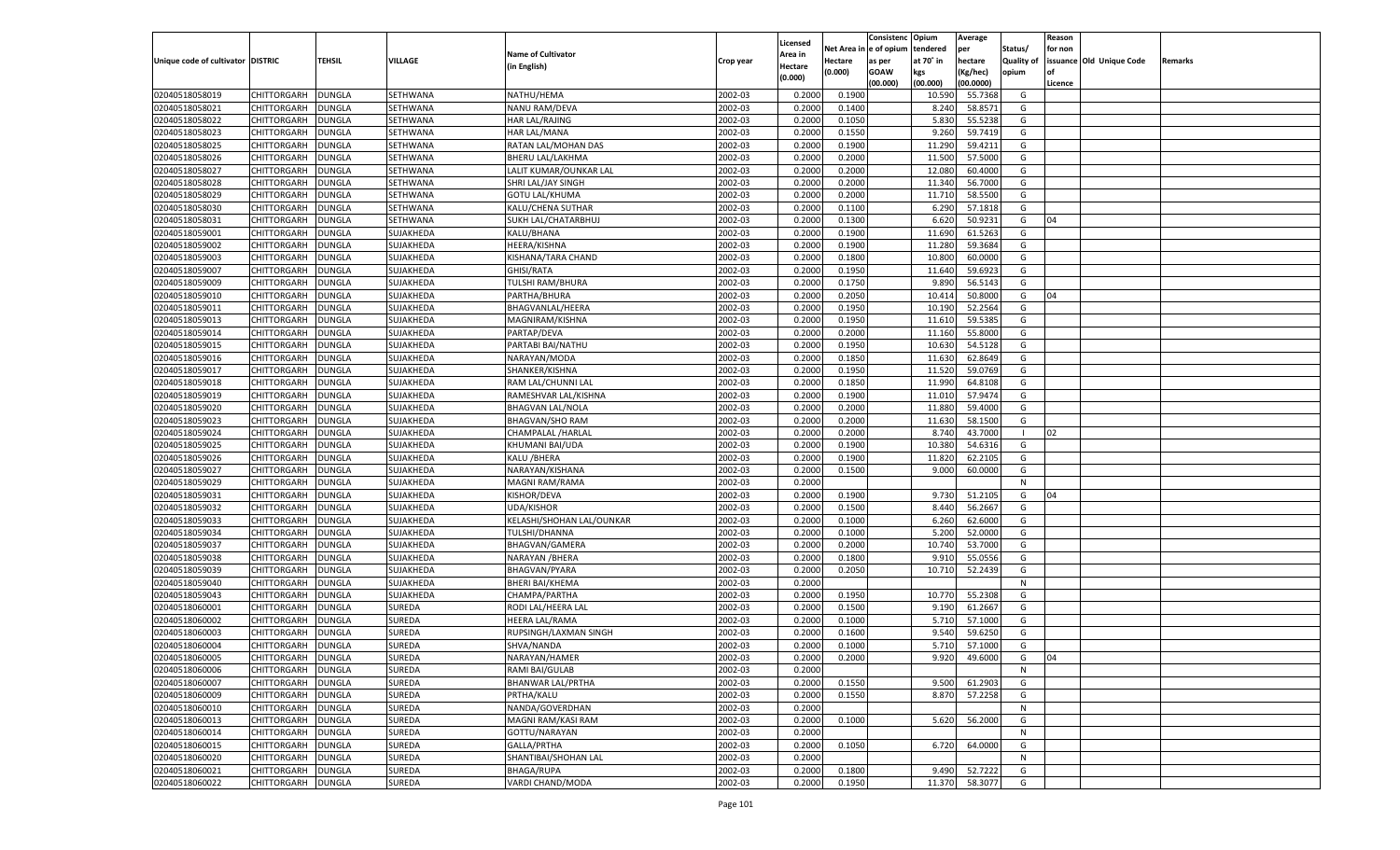|                                   |                    |               |                 |                            |           |          |         | Consistenc Opium       |           | Average   |            | Reason  |                          |                |
|-----------------------------------|--------------------|---------------|-----------------|----------------------------|-----------|----------|---------|------------------------|-----------|-----------|------------|---------|--------------------------|----------------|
|                                   |                    |               |                 | <b>Name of Cultivator</b>  |           | Licensed |         | Net Area in e of opium | tendered  | per       | Status/    | for non |                          |                |
| Unique code of cultivator DISTRIC |                    | TEHSIL        | VILLAGE         |                            | Crop year | Area in  | Hectare | as per                 | at 70° in | hectare   | Quality of |         | issuance Old Unique Code | <b>Remarks</b> |
|                                   |                    |               |                 | (in English)               |           | Hectare  | (0.000) | <b>GOAW</b>            | kgs       | (Kg/hec)  | opium      |         |                          |                |
|                                   |                    |               |                 |                            |           | (0.000)  |         | (00.000)               | (00.000)  | (00.0000) |            | Licence |                          |                |
| 02040518060023                    | CHITTORGARH        | <b>DUNGLA</b> | SUREDA          | KALU/CHOKHA                | 2002-03   | 0.2000   |         |                        |           |           | N          |         |                          |                |
| 02040518060025                    | CHITTORGARH        | DUNGLA        | SUREDA          | LAXMAN/PRTHA               | 2002-03   | 0.2000   | 0.1000  |                        | 5.910     | 59.1000   | G          |         |                          |                |
| 02040518060026                    | CHITTORGARH        | DUNGLA        | SUREDA          | <b>MANGI LAL/PARTHA</b>    | 2002-03   | 0.2000   | 0.1000  |                        | 5.530     | 55.3000   | G          |         |                          |                |
| 02040518060027                    | CHITTORGARH        | DUNGLA        | SUREDA          | BABRU/DEVA                 | 2002-03   | 0.2000   | 0.1000  |                        | 6.040     | 60.4000   | G          |         |                          |                |
| 02040518060029                    | CHITTORGARH        | <b>DUNGLA</b> | SUREDA          | KALU SINGH/LAXMAN SINGH    | 2002-03   | 0.2000   |         |                        |           |           | F.         |         |                          |                |
| 02040518060030                    | CHITTORGARH        | DUNGLA        | SUREDA          | LAKHMA/BHAGVAN             | 2002-03   | 0.2000   | 0.1550  |                        | 8.280     | 53.4194   | G          |         |                          |                |
| 02040518060031                    | CHITTORGARH        | <b>DUNGLA</b> | SUREDA          | <b>MOHAN LAL/GOTTU</b>     | 2002-03   | 0.2000   | 0.2000  |                        | 11.260    | 56.3000   | G          |         |                          |                |
| 02040518060037                    | CHITTORGARH        | DUNGLA        | SUREDA          | <b>OUNKAR/SHIV SINGH</b>   | 2002-03   | 0.2000   | 0.1700  |                        | 8.990     | 52.8824   | G          |         |                          |                |
|                                   |                    |               | SUREDA          | AMBHA LAL/HEERA LAL        | 2002-03   |          |         |                        |           |           | G          |         |                          |                |
| 02040518060042                    | CHITTORGARH        | <b>DUNGLA</b> |                 |                            |           | 0.2000   | 0.1150  |                        | 6.420     | 55.8261   |            |         |                          |                |
| 02040518060043                    | CHITTORGARH        | DUNGLA        | SUREDA          | BHERA/UDHA                 | 2002-03   | 0.2000   |         |                        |           |           | N          |         |                          |                |
| 02040518060047                    | CHITTORGARH        | <b>DUNGLA</b> | SUREDA          | LAXMI LAL/GOVERDAN         | 2002-03   | 0.2000   | 0.2000  |                        | 11.260    | 56.3000   | G          |         |                          |                |
| 02040518060052                    | CHITTORGARH        | DUNGLA        | SUREDA          | NARAYAN SINGH/FTHE SINGH   | 2002-03   | 0.2000   |         |                        |           |           | N          |         |                          |                |
| 02040518060054                    | CHITTORGARH        | DUNGLA        | SUREDA          | DEVA/RAMA GUJR             | 2002-03   | 0.2000   | 0.1050  |                        | 5.990     | 57.0476   | G          |         |                          |                |
| 02040518060056                    | CHITTORGARH        | DUNGLA        | SUREDA          | NATHU LAL/BHABHUTA         | 2002-03   | 0.2000   |         |                        |           |           | N          |         |                          |                |
| 02040518060058                    | CHITTORGARH        | DUNGLA        | SUREDA          | <b>KHASHI RAM/BHERA</b>    | 2002-03   | 0.2000   |         |                        |           |           | N          |         |                          |                |
| 02040518060060                    | CHITTORGARH        | DUNGLA        | <b>SUREDA</b>   | PYARA/KALU                 | 2002-03   | 0.2000   |         |                        |           |           | N          |         |                          |                |
| 02040518061002                    | CHITTORGARH        | DUNGLA        | <b>TALAU</b>    | VARDA/PARTHA               | 2002-03   | 0.2000   | 0.2000  |                        | 5.950     | 29.7500   | G          | 04      |                          |                |
| 02040518061019                    | CHITTORGARH        | DUNGLA        | <b>TALAU</b>    | <b>BHAGVATI/SHANKER</b>    | 2002-03   | 0.2000   | 0.1900  |                        | 5.600     | 29.4737   | - 1        | 02      |                          |                |
| 02040518061022                    | CHITTORGARH        | DUNGLA        | TALAU           | LAXMANSINGH/PRTHESINGH     | 2002-03   | 0.2000   | 0.1950  |                        | 11.580    | 59.3846   | G          |         |                          |                |
| 02040518062001                    | CHITTORGARH        | DUNGLA        | <b>TALAWADA</b> | PREAM CHAND/GOTTU DHAKAD   | 2002-03   | 0.2000   | 0.1900  |                        | 13.260    | 69.7895   | G          |         |                          |                |
| 02040518062002                    | CHITTORGARH        | DUNGLA        | TALAWADA        | NIRBHE SINGH/AMAR SINGH    | 2002-03   | 0.2000   |         |                        |           |           | N          |         |                          |                |
| 02040518062004                    | CHITTORGARH        | DUNGLA        | TALAWADA        | ANCHI BAI/RAM LAL          | 2002-03   | 0.2000   | 0.1550  |                        | 9.660     | 62.3226   | G          |         |                          |                |
| 02040518062005                    | CHITTORGARH        | DUNGLA        | TALAWADA        | CHOGA LAL/VANDA            | 2002-03   | 0.2000   | 0.1900  |                        | 12.110    | 63.7368   | G          |         |                          |                |
| 02040518062008                    | CHITTORGARH        | DUNGLA        | <b>TALAWADA</b> | BHANWAR LAL/KHASHI RAM     | 2002-03   | 0.2000   | 0.1250  |                        | 7.800     | 62.4000   | G          |         |                          |                |
| 02040518062009                    | CHITTORGARH        | DUNGLA        | TALAWADA        | SANTI LAL/WARDI CHAND      | 2002-03   | 0.2000   | 0.1550  |                        | 10.260    | 66.1935   | G          |         |                          |                |
| 02040518062010                    | CHITTORGARH        | DUNGLA        | TALAWADA        | RAMA/KHEMA                 | 2002-03   | 0.2000   | 0.1850  |                        | 11.570    | 62.5405   | G          |         |                          |                |
| 02040518062011                    | CHITTORGARH        | DUNGLA        | TALAWADA        | LAXMAN SINGH/AMAR SINGH    | 2002-03   | 0.2000   | 0.1000  |                        | 6.550     | 65.5000   | G          |         |                          |                |
| 02040518062012                    | CHITTORGARH        | DUNGLA        | TALAWADA        | RAJI BAI/PRTHA             | 2002-03   | 0.2000   | 0.1000  |                        | 5.260     | 52.6000   | G          |         |                          |                |
|                                   |                    |               |                 |                            | 2002-03   | 0.2000   |         |                        |           | 61.0000   | G          |         |                          |                |
| 02040518062013                    | CHITTORGARH        | DUNGLA        | TALAWADA        | KESARBAI/NARAYAN           |           |          | 0.2000  |                        | 12.200    |           |            |         |                          |                |
| 02040518062014                    | CHITTORGARH        | DUNGLA        | TALAWADA        | BHANWAR LAL/MOHAN LAL      | 2002-03   | 0.2000   | 0.1950  |                        | 12.510    | 64.1538   | G          |         |                          |                |
| 02040518062015                    | CHITTORGARH        | DUNGLA        | TALAWADA        | MADHU LAL/HUKMI CHAND      | 2002-03   | 0.2000   | 0.1350  |                        | 8.430     | 62.4444   | G          |         |                          |                |
| 02040518062016                    | CHITTORGARH        | DUNGLA        | TALAWADA        | NARAYAN/HARI RAM           | 2002-03   | 0.2000   | 0.1500  |                        | 9.500     | 63.3333   | G          |         |                          |                |
| 02040518062017                    | CHITTORGARH        | DUNGLA        | <b>TALAWADA</b> | DEVI LAL/HAR LAL           | 2002-03   | 0.2000   | 0.1950  |                        | 12.800    | 65.6410   | G          |         |                          |                |
| 02040518062018                    | CHITTORGARH        | DUNGLA        | TALAWADA        | MOHAN LAL/NARAYAN          | 2002-03   | 0.2000   | 0.1900  |                        | 13.120    | 69.0526   | G          |         |                          |                |
| 02040518062019                    | CHITTORGARH        | DUNGLA        | TALAWADA        | PARBHU LAL/GOTTU           | 2002-03   | 0.2000   | 0.2000  |                        | 12.470    | 62.3500   | G          |         |                          |                |
| 02040518062021                    | CHITTORGARH        | DUNGLA        | TALAWADA        | LALIT SINGH/NAHR SINGH     | 2002-03   | 0.2000   | 0.2000  |                        | 11.590    | 57.9500   | G          |         |                          |                |
| 02040518062022                    | CHITTORGARH        | DUNGLA        | TALAWADA        | KAJODH/BHANA               | 2002-03   | 0.2000   | 0.1850  |                        | 10.970    | 59.2973   | G          |         |                          |                |
| 02040518062023                    | CHITTORGARH        | DUNGLA        | TALAWADA        | PYAR CHAND/HANSRAJ         | 2002-03   | 0.2000   | 0.1000  |                        | 6.720     | 67.2000   | G          |         |                          |                |
| 02040518062024                    | CHITTORGARH        | DUNGLA        | TALAWADA        | <b>UDHE LAL/NARAYN</b>     | 2002-03   | 0.2000   | 0.1900  |                        | 12.160    | 64.0000   | G          |         |                          |                |
| 02040518062027                    | CHITTORGARH        | DUNGLA        | TALAWADA        | <b>BHANAWAR LAL/MEGA</b>   | 2002-03   | 0.2000   | 0.1950  |                        | 13.030    | 66.8205   | G          |         |                          |                |
| 02040518062028                    | CHITTORGARH        | DUNGLA        | TALAWADA        | BHANWAR LAL/JAGNNTH        | 2002-03   | 0.2000   | 0.2000  |                        | 13.160    | 65.8000   | G          |         |                          |                |
| 02040518062029                    | CHITTORGARH        | DUNGLA        | TALAWADA        | RATAN LAL/NARAYAN          | 2002-03   | 0.2000   | 0.1900  |                        | 12.690    | 66.7895   | G          |         |                          |                |
| 02040518062031                    | CHITTORGARH        | DUNGLA        | TALAWADA        | JAY CHAND/KHEMA            | 2002-03   | 0.2000   | 0.1900  |                        | 13.100    | 68.9474   | G          |         |                          |                |
| 02040518062033                    | CHITTORGARH        | DUNGLA        | TALAWADA        | JAGNNATH/TULSIRAM          | 2002-03   | 0.2000   | 0.1850  |                        | 12.090    | 65.3514   | G          |         |                          |                |
| 02040518062034                    | CHITTORGARH        | DUNGLA        | TALAWADA        | BHANWAR LAL/DULI LAL       | 2002-03   | 0.2000   | 0.1000  |                        | 5.270     | 52.7000   | G          |         |                          |                |
| 02040518062035                    | CHITTORGARH        | <b>DUNGLA</b> | <b>TALAWADA</b> | JAGDISH CHAND/MOHAN LAL    | 2002-03   | 0.2000   | 0.1900  |                        | 12.430    | 65.4211   | G          |         |                          |                |
| 02040518062036                    | CHITTORGARH        | <b>DUNGLA</b> | <b>TALAWADA</b> | KESURAM/RUPA               | 2002-03   | 0.2000   | 0.1000  |                        | 5.620     | 56.2000   | G          |         |                          |                |
| 02040518062037                    | <b>CHITTORGARH</b> | <b>DUNGLA</b> | <b>TALAWADA</b> | SURESH CHAND/HEERA LAL     | 2002-03   | 0.2000   |         |                        |           |           | N          |         |                          |                |
| 02040518062038                    | <b>CHITTORGARH</b> | <b>DUNGLA</b> | <b>TALAWADA</b> | LAL CHAND/KESRIMAL         | 2002-03   | 0.2000   | 0.1450  |                        | 8.380     | 57.7931   | G          |         |                          |                |
|                                   |                    |               |                 | DULESHANKAR/JAMNA LAL      |           |          |         |                        |           |           | G          |         |                          |                |
| 02040518062040                    | <b>CHITTORGARH</b> | <b>DUNGLA</b> | <b>TALAWADA</b> |                            | 2002-03   | 0.2000   | 0.1400  |                        | 9.310     | 66.5000   |            |         |                          |                |
| 02040518062041                    | <b>CHITTORGARH</b> | <b>DUNGLA</b> | <b>TALAWADA</b> | NARAYAN/PARTAP             | 2002-03   | 0.2000   | 0.1950  |                        | 11.120    | 57.0256   | G          |         |                          |                |
| 02040518062043                    | <b>CHITTORGARH</b> | <b>DUNGLA</b> | <b>TALAWADA</b> | <b>BAGDI RAM/MOTI</b>      | 2002-03   | 0.2000   | 0.1950  |                        | 11.900    | 61.0256   | G          |         |                          |                |
| 02040518062046                    | <b>CHITTORGARH</b> | <b>DUNGLA</b> | <b>TALAWADA</b> | <b>OUNKAR / DEVA SALVI</b> | 2002-03   | 0.2000   | 0.1950  |                        | 12.100    | 62.0513   | G          |         |                          |                |
| 02040518062047                    | <b>CHITTORGARH</b> | <b>DUNGLA</b> | <b>TALAWADA</b> | NAHR SINGH/TAKHT SINGH     | 2002-03   | 0.2000   | 0.1000  |                        | 6.220     | 62.2000   | G          |         |                          |                |
| 02040518062048                    | <b>CHITTORGARH</b> | <b>DUNGLA</b> | <b>TALAWADA</b> | SEETA RAM/MANGI LAL        | 2002-03   | 0.2000   | 0.1550  |                        | 10.100    | 65.1613   | G          |         |                          |                |
| 02040518062049                    | <b>CHITTORGARH</b> | <b>DUNGLA</b> | <b>TALAWADA</b> | GOPILAL/DAYARAM            | 2002-03   | 0.2000   |         |                        |           |           | N          |         |                          |                |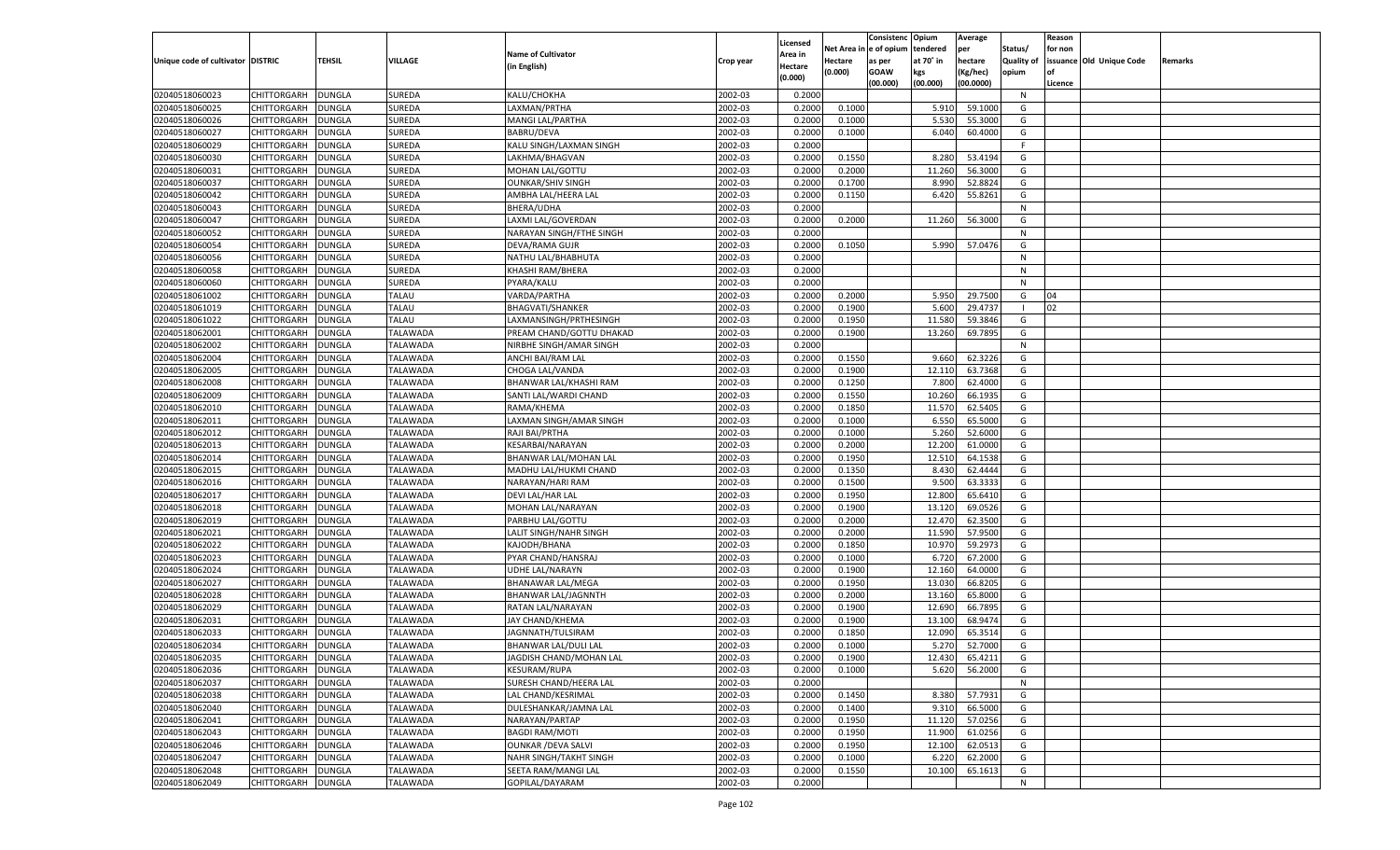|                                   |                    |               |                 |                            |           |                    |                  | Consistenc   | Opium     | Average   |                   | Reason  |                          |         |
|-----------------------------------|--------------------|---------------|-----------------|----------------------------|-----------|--------------------|------------------|--------------|-----------|-----------|-------------------|---------|--------------------------|---------|
|                                   |                    |               |                 |                            |           | Licensed           | Net Area i       | n e of opium | tendered  | per       | Status/           | for non |                          |         |
| Unique code of cultivator DISTRIC |                    | TEHSIL        | VILLAGE         | <b>Name of Cultivator</b>  | Crop year | Area in            | Hectare          | as per       | at 70° in | hectare   | <b>Quality of</b> |         | issuance Old Unique Code | Remarks |
|                                   |                    |               |                 | (in English)               |           | Hectare<br>(0.000) | (0.000)          | <b>GOAW</b>  | kgs       | (Kg/hec)  | opium             |         |                          |         |
|                                   |                    |               |                 |                            |           |                    |                  | (00.000)     | (00.000)  | (00.0000) |                   | Licence |                          |         |
| 02040518062053                    | CHITTORGARH        | DUNGLA        | <b>TALAWADA</b> | RATAN LAL/OUNKAR           | 2002-03   | 0.2000             | 0.1950           |              | 12.370    | 63.4359   | G                 |         |                          |         |
| 02040518062055                    | CHITTORGARH        | DUNGLA        | TALAWADA        | <b>BHURA LAL/BHANA</b>     | 2002-03   | 0.2000             | 0.1950           |              | 11.270    | 57.7949   | G                 |         |                          |         |
| 02040518062056                    | CHITTORGARH        | DUNGLA        | TALAWADA        | NARAYAN/BHANA              | 2002-03   | 0.2000             | 0.0950           |              | 6.340     | 66.7368   | G                 |         |                          |         |
| 02040518062059                    | CHITTORGARH        | DUNGLA        | TALAWADA        | LAXMAN/BHAGGA              | 2002-03   | 0.2000             | 0.1500           |              | 9.280     | 61.8667   | G                 |         |                          |         |
| 02040518062060                    | CHITTORGARH        | DUNGLA        | <b>TALAWADA</b> | FAHTE SINGH/BHIM SINGH     | 2002-03   | 0.2000             | 0.1450           |              | 9.310     | 64.2069   | G                 |         |                          |         |
| 02040518062061                    | CHITTORGARH        | DUNGLA        | TALAWADA        | UDHE LAL/DAL CHAND         | 2002-03   | 0.2000             | 0.1550           |              | 8.890     | 57.3548   | G                 |         |                          |         |
| 02040518062062                    | CHITTORGARH        | DUNGLA        | TALAWADA        | KISHNA/BHAJJA              | 2002-03   | 0.2000             | 0.1450           |              | 8.060     | 55.5862   | G                 |         |                          |         |
| 02040518062063                    | CHITTORGARH        | DUNGLA        | TALAWADA        | <b>BHAGVTI LAL/JAGNNTH</b> | 2002-03   | 0.2000             | 0.1500           |              | 9.680     | 64.5333   | G                 |         |                          |         |
| 02040518062064                    | CHITTORGARH        | DUNGLA        | <b>TALAWADA</b> | NANU RAM/MOTI MEGVAL       | 2002-03   | 0.2000             | 0.1950           |              | 13.540    | 69.4359   | G                 |         |                          |         |
| 02040518062065                    | CHITTORGARH        | DUNGLA        | TALAWADA        | PARASRAM/JAGNNTH           | 2002-03   | 0.2000             | 0.2000           |              | 11.040    | 55.2000   | G                 |         |                          |         |
| 02040518062066                    | CHITTORGARH        | DUNGLA        | TALAWADA        | NARAYAN/RADHA KISHAN       | 2002-03   | 0.2000             | 0.1500           |              | 10.460    | 69.7333   | G                 |         |                          |         |
| 02040518062068                    | CHITTORGARH        | DUNGLA        | TALAWADA        | <b>BHAGIRTH/CHMPA LAL</b>  | 2002-03   | 0.2000             | 0.2000           |              | 12.380    | 61.9000   | G                 |         |                          |         |
| 02040518062069                    | CHITTORGARH        | DUNGLA        | <b>TALAWADA</b> | DEVI LAL/OUNKAR LAL        | 2002-03   | 0.2000             | 0.1000           |              | 6.950     | 69.5000   | G                 |         |                          |         |
| 02040518062070                    | CHITTORGARH        | DUNGLA        | TALAWADA        | SANTI LAL/SHANKAR          | 2002-03   | 0.2000             |                  |              |           |           | N                 |         |                          |         |
| 02040518062071                    | CHITTORGARH        | DUNGLA        | <b>TALAWADA</b> | <b>GOPI LAL/DULA</b>       | 2002-03   | 0.2000             | 0.1500           |              | 9.440     | 62.9333   | G                 |         |                          |         |
| 02040518062075                    | CHITTORGARH        | DUNGLA        | TALAWADA        | SOBHA LAL/NARAYAN          | 2002-03   | 0.2000             | 0.1800           |              | 11.780    | 65.4444   | G                 |         |                          |         |
| 02040518062076                    | CHITTORGARH        | DUNGLA        | <b>TALAWADA</b> | KAMLA BAI/MOHAN LAL        | 2002-03   | 0.2000             | 0.1600           |              | 9.410     | 58.8125   | G                 |         |                          |         |
| 02040518062077                    | CHITTORGARH        | DUNGLA        | TALAWADA        | BHURA LAL/NARAYAN          | 2002-03   | 0.2000             | 0.1400           |              | 9.070     | 64.7857   | G                 |         |                          |         |
| 02040518062080                    | CHITTORGARH        | DUNGLA        | <b>TALAWADA</b> | BHANWAR LAL/DEVI LAL       | 2002-03   | 0.2000             | 0.1900           |              | 13.280    | 69.8947   | G                 |         |                          |         |
| 02040518062081                    | CHITTORGARH        | DUNGLA        | TALAWADA        | ISHAVAR SINGH/LAXMAN SINGH | 2002-03   | 0.2000             |                  |              |           |           | N                 |         |                          |         |
| 02040518062084                    | CHITTORGARH        | DUNGLA        | <b>TALAWADA</b> | <b>NANU RAM/GOKEL</b>      | 2002-03   | 0.2000             | 0.0950           |              | 6.190     | 65.1579   | G                 |         |                          |         |
| 02040518062085                    | CHITTORGARH        | DUNGLA        | TALAWADA        | CHTENDR SINGH/IANDR SINGH  | 2002-03   | 0.2000             | 0.1500           |              | 8.610     | 57.4000   | G                 |         |                          |         |
| 02040518062087                    | CHITTORGARH        | DUNGLA        | <b>TALAWADA</b> | KHUMAN SINGH/NARAYAN SINGH | 2002-03   | 0.2000             | 0.2000           |              | 12.750    | 63.7500   | G                 |         |                          |         |
| 02040518062088                    | CHITTORGARH        | DUNGLA        | TALAWADA        | NANA LAL/KHEMA             | 2002-03   | 0.2000             | 0.2000           |              | 12.610    | 63.0500   | G                 |         |                          |         |
| 02040518062089                    | CHITTORGARH        | DUNGLA        | <b>TALAWADA</b> | RAMESVAR LAL/RATAN LAL     | 2002-03   | 0.2000             | 0.1850           |              | 11.940    | 64.5405   | G                 |         |                          |         |
| 02040518062090                    | CHITTORGARH        | DUNGLA        | TALAWADA        | VIJERAM/MOTI LAL           | 2002-03   | 0.2000             | 0.2000           |              | 12.120    | 60.6000   | G                 |         |                          |         |
| 02040518062091                    | CHITTORGARH        | DUNGLA        | <b>TALAWADA</b> | TULSIRAM/BHANWAR LAL       | 2002-03   | 0.2000             | 0.1200           |              | 7.940     | 66.1667   | G                 |         |                          |         |
| 02040518062092                    | CHITTORGARH        | DUNGLA        | TALAWADA        | PRAHLAD/MOHAN LAL          | 2002-03   | 0.2000             | 0.1900           |              | 13.030    | 68.5789   | G                 |         |                          |         |
| 02040518062093                    | CHITTORGARH        | DUNGLA        | <b>TALAWADA</b> | MHDAN LAL/BHANWAR LAL      | 2002-03   | 0.2000             | 0.1700           |              | 11.400    | 67.0588   | G                 |         |                          |         |
| 02040518062095                    | CHITTORGARH        | DUNGLA        | <b>TALAWADA</b> | GOPI LAL/MITHU LAL         | 2002-03   | 0.2000             | 0.1950           |              | 13.060    | 66.9744   | G                 |         |                          |         |
| 02040518062096                    | CHITTORGARH        | DUNGLA        | <b>TALAWADA</b> | MANGI LAL/DEVI LAL         | 2002-03   | 0.2000             | 0.1400           |              | 8.650     | 61.785    | G                 |         |                          |         |
| 02040518062097                    | CHITTORGARH        | DUNGLA        | TALAWADA        | <b>UDHE LAL/JAGNNTH</b>    | 2002-03   | 0.2000             | 0.2000           |              | 12.790    | 63.9500   | G                 |         |                          |         |
| 02040518062098                    | CHITTORGARH        | DUNGLA        | <b>TALAWADA</b> | SANTI LAL/MOHAN LAL        | 2002-03   | 0.2000             | 0.1900           |              | 12.660    | 66.6316   | G                 |         |                          |         |
| 02040518062099                    | CHITTORGARH        | DUNGLA        | TALAWADA        | MHDAN LAL/FULCHAND         | 2002-03   | 0.2000             | 0.1800           |              | 11.560    | 64.2222   | G                 |         |                          |         |
| 02040518062101                    | CHITTORGARH        | DUNGLA        | <b>TALAWADA</b> | ONKARDAS/SHUKRAMDAS        | 2002-03   | 0.2000             | 0.1000           |              | 4.890     | 48.9000   | G                 | 04      |                          |         |
| 02040518062104                    | CHITTORGARH        | DUNGLA        | TALAWADA        | PYARCHNAD/JAYCHAND         | 2002-03   | 0.2000             | 0.2000           |              | 11.900    | 59.5000   | G                 |         |                          |         |
| 02040518062105                    | CHITTORGARH        | DUNGLA        | <b>TALAWADA</b> | <b>BOHMA/DOLLA MOGIYA</b>  | 2002-03   | 0.2000             | 0.1000           |              | 5.870     | 58.7000   | G                 |         |                          |         |
| 02040518062106                    | CHITTORGARH        | DUNGLA        | TALAWADA        | PARBHULAL/MODA             | 2002-03   | 0.2000             | 0.1350           |              | 8.850     | 65.5556   | G                 |         |                          |         |
| 02040518062107                    | CHITTORGARH        | DUNGLA        | <b>TALAWADA</b> | CHHUNILAL/BARDA            | 2002-03   | 0.2000             | 0.1000           |              | 6.320     | 63.2000   | G                 |         |                          |         |
| 02040518062108                    | CHITTORGARH        | DUNGLA        | TALAWADA        | MOHANSINGH/RAMSINGH        | 2002-03   | 0.2000             |                  |              |           |           | N                 |         |                          |         |
| 02040518062109                    | CHITTORGARH        | DUNGLA        | <b>TALAWADA</b> | NANURAM/MODA               | 2002-03   | 0.2000             | 0.1950           |              | 12.880    | 66.0513   | G                 |         |                          |         |
| 02040518062111                    | CHITTORGARH        | DUNGLA        | TALAWADA        | HIRALAL/AWANTILAL          | 2002-03   | 0.2000             | 0.1900           |              | 12.140    | 63.8947   | G                 |         |                          |         |
| 02040518062113                    | CHITTORGARH        | DUNGLA        | <b>TALAWADA</b> | NANALAL/BHERA              | 2002-03   | 0.2000             | 0.1000           |              | 6.480     | 64.8000   | G                 |         |                          |         |
| 02040518062114                    |                    |               |                 |                            | 2002-03   | 0.2000             |                  |              | 12.600    | 63.0000   | G                 |         |                          |         |
|                                   | CHITTORGARH        | DUNGLA        | TALAWADA        | FTHESINGH/NAHARSINGH       |           |                    | 0.2000<br>0.1950 |              |           | 67.5897   |                   |         |                          |         |
| 02040518062115                    | CHITTORGARH        | <b>DUNGLA</b> | TALAWADA        | RATANLAL\MOTILAL           | 2002-03   | 0.2000             |                  |              | 13.180    |           | G                 |         |                          |         |
| 02040518062116                    | CHITTORGARH        | <b>DUNGLA</b> | <b>TALAWADA</b> | KUBHERSINGH/BAWANISINGH    | 2002-03   | 0.2000             | 0.2000           |              | 11.070    | 55.3500   | G                 |         |                          |         |
| 02040518063001                    | <b>CHITTORGARH</b> | <b>DUNGLA</b> | TEELAKHEDA-4    | HAJARI LAL/KISHAN LAL      | 2002-03   | 0.2000             | 0.1450           |              | 8.980     | 61.9310   | G                 |         |                          |         |
| 02040518063002                    | CHITTORGARH        | <b>DUNGLA</b> | TEELAKHEDA-4    | AMBHA LAL/BHANA            | 2002-03   | 0.2000             | 0.1950           |              | 11.480    | 58.8718   | G                 |         |                          |         |
| 02040518063003                    | CHITTORGARH        | <b>DUNGLA</b> | TEELAKHEDA-4    | KANNIRAM/OUNKAR            | 2002-03   | 0.2000             | 0.0950           |              | 5.750     | 60.5263   | G                 |         |                          |         |
| 02040518063004                    | CHITTORGARH        | <b>DUNGLA</b> | TEELAKHEDA-4    | DALICHAND/UDHA             | 2002-03   | 0.2000             | 0.1950           |              | 10.900    | 55.8974   | G                 |         |                          |         |
| 02040518063005                    | CHITTORGARH        | <b>DUNGLA</b> | TEELAKHEDA-4    | MANGI LAL/KANKU BAI        | 2002-03   | 0.2000             | 0.2000           |              | 12.070    | 60.3500   | G                 |         |                          |         |
| 02040518063006                    | CHITTORGARH        | <b>DUNGLA</b> | TEELAKHEDA-4    | SHANKR/GOTAMI BAI          | 2002-03   | 0.2000             |                  |              |           |           | F                 |         |                          |         |
| 02040518063009                    | CHITTORGARH        | <b>DUNGLA</b> | TEELAKHEDA-4    | <b>OUNKAR LAL/KALU</b>     | 2002-03   | 0.2000             | 0.1950           |              | 10.510    | 53.8974   | G                 |         |                          |         |
| 02040518063010                    | CHITTORGARH        | <b>DUNGLA</b> | TEELAKHEDA-4    | KISHOR LAL/MOTI LAL        | 2002-03   | 0.2000             | 0.1900           |              | 12.010    | 63.2105   | G                 |         |                          |         |
| 02040518063011                    | CHITTORGARH        | <b>DUNGLA</b> | TEELAKHEDA-4    | MAGNI RAM/KISHNA           | 2002-03   | 0.2000             | 0.1300           |              | 7.970     | 61.3077   | G                 |         |                          |         |
| 02040518063012                    | <b>CHITTORGARH</b> | <b>DUNGLA</b> | TEELAKHEDA-4    | PRYAR CHAND/BHANA          | 2002-03   | 0.2000             | 0.1450           |              | 8.490     | 58.5517   | G                 |         |                          |         |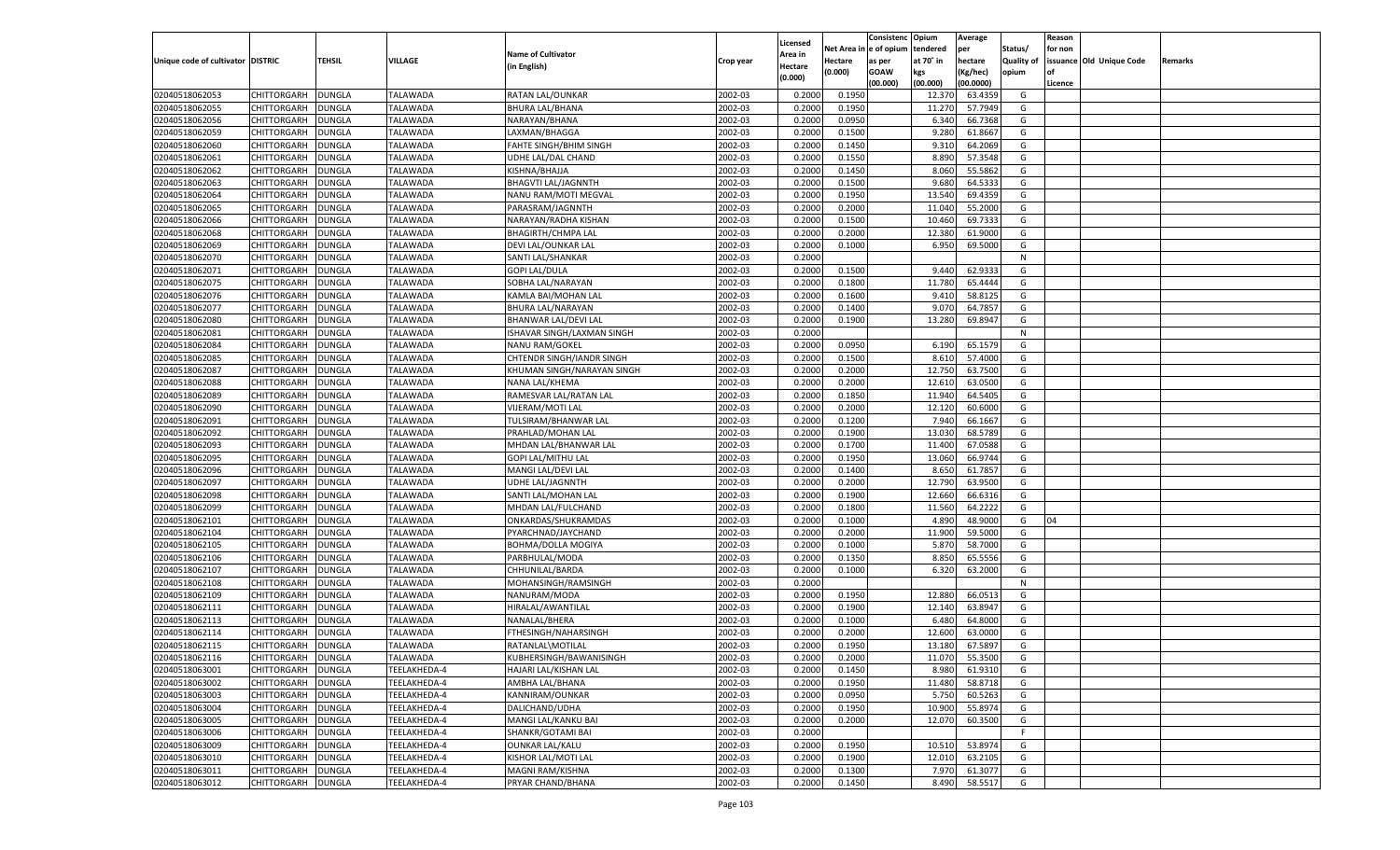| n e of opium<br>Net Area iı<br>tendered<br>per<br>Status/<br>for non<br><b>Name of Cultivator</b><br>Area in<br>Unique code of cultivator DISTRIC<br>TEHSIL<br><b>VILLAGE</b><br>at 70° in<br>hectare<br><b>Quality of</b><br>issuance Old Unique Code<br>Hectare<br>as per<br>Crop year<br>Remarks<br>(in English)<br>Hectare<br>(0.000)<br><b>GOAW</b><br>kgs<br>(Kg/hec)<br>opium<br>(0.000)<br>(00.000)<br>(00.000)<br>(00.0000)<br>Licence<br>CHITTORGARH<br>TEELAKHEDA-4<br>WARDA/GASI<br>2002-03<br>0.2000<br>51.5500<br>02040518063013<br><b>DUNGLA</b><br>0.2000<br>10.31<br>G<br>04<br>02040518063014<br>2002-03<br>CHITTORGARH<br>DUNGLA<br>TEELAKHEDA-4<br>NARAYAN DAS/POKHAR DAS<br>0.2000<br>0.2000<br>12.170<br>60.8500<br>G<br>2002-03<br>0.2000<br>02040518063015<br>CHITTORGARH<br>DUNGLA<br>TEELAKHEDA-4<br><b>HAMER BAI/GHASI</b><br>0.2000<br>11.930<br>59.6500<br>G<br>02040518063017<br>2002-03<br>0.2000<br>CHITTORGARH<br>DUNGLA<br>TEELAKHEDA-4<br>KAJODHI BAI/BARDA<br>0.2000<br>11.250<br>56.2500<br>G<br>02040518063018<br>2002-03<br>5.550<br>55.5000<br>CHITTORGARH<br>DUNGLA<br>TEELAKHEDA-4<br>VARDA/KHUMA<br>0.2000<br>0.1000<br>G<br>02040518064002<br>2002-03<br>CHITTORGARH<br>DUNGLA<br>VAJIRPURA<br>RAMLAL/AKLING<br>0.2000<br>0.2000<br>11.740<br>58.7000<br>G<br>2002-03<br>02040518064004<br>CHITTORGARH<br>DUNGLA<br>VAJIRPURA<br>GAMERIBAI/PYARA<br>0.2000<br>0.1500<br>7.540<br>50.2667<br>G<br>04<br>02040518064003<br>2002-03<br>11.810<br>59.0500<br>CHITTORGARH<br>DUNGLA<br>VAJIRPURA<br>BADAMIBAI/HEERA<br>0.2000<br>0.2000<br>G<br>02040518064007<br>KALU/DEVA<br>2002-03<br>0.1500<br>8.880<br>59.2000<br>G<br>CHITTORGARH<br>DUNGLA<br>VAJIRPURA<br>0.2000<br>02040520003001<br>2002-03<br>CHITTORGARH<br>BADISADRI<br>ACHALPURA<br>HAJARI RAM/VIJAY RAM<br>0.2000<br>0.2050<br>11.950<br>58.2927<br>G<br>2002-03<br>0.2050<br>02040520003002<br>CHITTORGARH<br>BADISADRI<br>ACHALPURA<br>LABH CHAND/HEERA LAL<br>0.2000<br>11.500<br>56.0976<br>G<br>02040520003003<br>2002-03<br>10.74<br>CHITTORGARH<br>BADISADRI<br>ACHALPURA<br>KHASHI RAM/RUDH NATH<br>0.2000<br>0.1950<br>55.0769<br>G<br>02040520003004<br>2002-03<br>0.2000<br>5.370<br>51.1429<br>CHITTORGARH<br><b>BADISADRI</b><br>ACHALPURA<br>DHAPU BAI/NARAYAN<br>0.1050<br>G<br>04<br>02040520003005<br>2002-03<br>0.2000<br>5.690<br>51.7273<br>04<br>CHITTORGARH<br>BADISADRI<br>ACHALPURA<br>MATHURA LAL/KISHNA<br>0.1100<br>G<br>02040520003006<br>CHITTORGARH<br><b>BADISADRI</b><br>ACHALPURA<br>2002-03<br>0.2000<br>0.2000<br>11.530<br>57.6500<br>BADAMI BAI/CHATARBHUJ<br>G<br>02040520003008<br>CHITTORGARH<br>2002-03<br>11.790<br>56.1429<br>BADISADRI<br>ACHALPURA<br>BHERA/LALU<br>0.2000<br>0.2100<br>G<br>02040520003009<br>CHITTORGARH<br><b>BADISADRI</b><br>ACHALPURA<br>2002-03<br>0.2000<br>0.2050<br>10.620<br>51.8049<br>G<br>HUDDI BAI/HEERA LAL<br>04<br><b>NAME CHANGE</b><br>02040520003010<br>2002-03<br>12.430<br>60.6341<br>CHITTORGARH<br>BADISADRI<br>ACHALPURA<br>UTAM CHAND/RUDH NATH<br>0.2000<br>0.2050<br>G<br>02040520003011<br>CHITTORGARH<br><b>BADISADRI</b><br>ACHALPURA<br>2002-03<br>0.2000<br>0.1050<br>5.440<br>51.8095<br>MAGNI RAM/PYARA<br>G<br>04<br>02040520003014<br>CHITTORGARH<br>2002-03<br>11.570<br>57.8500<br>BADISADRI<br>ACHALPURA<br>KAMAL SINGH/LAXMI CHAND<br>0.2000<br>0.2000<br>G<br>02040520003018<br>CHITTORGARH<br><b>BADISADRI</b><br>ACHALPURA<br>LAL CHAND/GAMER<br>2002-03<br>0.2000<br>N<br>02040520003020<br>2002-03<br>0.2050<br>12.350<br>60.2439<br>CHITTORGARH<br>BADISADRI<br>ACHALPURA<br><b>BHOLI RAM/KANI RAM</b><br>0.2000<br>G<br>02040520003022<br>CHITTORGARH<br><b>BADISADRI</b><br>ACHALPURA<br>2002-03<br>0.2000<br>0.2050<br>55.2683<br>HEERA LAL/BHAGIRATH<br>11.330<br>G<br>02040520003023<br>CHITTORGARH<br>NAKSHTRA/BHANA<br>2002-03<br>0.2000<br>10.960<br>BADISADRI<br>ACHALPURA<br>0.2050<br>53.4634<br>G<br>02040520004001<br>CHITTORGARH<br><b>BADISADRI</b><br>AMIRAMA<br>RODILAL/GOKAL<br>2002-03<br>0.2000<br>N<br>02040520004002<br>AMIRAMA<br>2002-03<br>CHITTORGARH<br>BADISADRI<br>NANURAM/HEERA<br>0.2000<br>N<br>02040520004005<br>CHITTORGARH<br><b>BADISADRI</b><br>AMIRAMA<br>2002-03<br>0.2000<br>0.1850<br>56.0000<br>LAHRIBAI/MODIRAM<br>10.360<br>G<br>02040520004006<br>CHITTORGARH<br>2002-03<br>8.850<br>BADISADRI<br>AMIRAMA<br><b>GULABGIR/VARDEGIR</b><br>0.2000<br>0.1600<br>55.3125<br>G<br>02040520004007<br>CHITTORGARH<br><b>BADISADRI</b><br>AMIRAMA<br>2002-03<br>0.2000<br>0.1250<br>49.5200<br>G<br>LACHIBAI/MANGUSINGH<br>6.190<br>04<br>02040520005007<br>2002-03<br>5.610<br>CHITTORGARH<br><b>BADISADRI</b><br><b>BADISADRI</b><br>DHANRAJ/SHRI RAM<br>0.2000<br>0.1000<br>56.1000<br>G<br>02040520005008<br><b>BADISADRI</b><br><b>BADISADRI</b><br>2002-03<br>0.2000<br>0.1500<br>9.660<br>64.4000<br>CHITTORGARH<br>MAAN SINGH/RODA SINGH<br>G<br>02040520006001<br>2002-03<br>10.380<br>53.2308<br>CHITTORGARH<br><b>BADISADRI</b><br><b>BADVAL-B</b><br>NARAYANLAL/SHANKERLAL<br>0.2000<br>0.1950<br>G<br>02040520006002<br><b>BADISADRI</b><br><b>BADVAL-B</b><br>2002-03<br>0.2000<br>CHITTORGARH<br>PARASRAM/PARTAP KUMAR<br>N<br>02040520006003<br>BADVAL-B<br>2002-03<br>CHITTORGARH<br><b>BADISADRI</b><br>MITHULAL/KASHIRAM JANVA<br>0.2000<br>N<br>02040520006004<br><b>BADISADRI</b><br><b>BADVAL-B</b><br><b>GERILAL/SUKHLAL</b><br>2002-03<br>CHITTORGARH<br>0.2000<br>E<br>02040520006005<br>RAMLAL/ROOPA<br>2002-03<br>7.910<br>54.5517<br>CHITTORGARH<br><b>BADISADRI</b><br><b>BADVAL-B</b><br>0.2000<br>0.1450<br>G<br>02040520006006<br><b>BADISADRI</b><br><b>BADVAL-B</b><br>2002-03<br>0.2000<br>CHITTORGARH<br>KELASHDAS/BAGDIRAM<br>N<br>02040520006007<br>2002-03<br>53.5500<br>CHITTORGARH<br><b>BADISADRI</b><br><b>BADVAL-B</b><br>MITHULAL/GANGARAM<br>0.2000<br>0.2000<br>10.710<br>G<br>02040520006008<br><b>BADISADRI</b><br><b>BADVAL-B</b><br>2002-03<br>0.2000<br>CHITTORGARH<br>DEVILAL/KANIRAM<br>F.<br>02040520006009<br>2002-03<br>CHITTORGARH<br><b>BADISADRI</b><br><b>BADVAL-B</b><br>SHANKERLAL/SUKHLAL<br>0.2000<br>N<br>02040520006010<br><b>BADISADRI</b><br><b>BADVAL-B</b><br>2002-03<br>CHITTORGARH<br>UDAILAL/BABRU JANVA<br>0.2000<br>N<br>02040520006011<br>2002-03<br>CHITTORGARH<br><b>BADISADRI</b><br><b>BADVAL-B</b><br>KASHIRAM/BABRU<br>0.2000<br>F<br>02040520006013<br><b>BADVAL-B</b><br>2002-03<br>CHITTORGARH<br>BADISADRI<br>JAGANNATH/NANDA<br>0.2000<br>0.1950<br>10.820<br>55.4872<br>G<br>02040520006015<br>2002-03<br>CHITTORGARH<br>BADISADRI<br><b>BADVAL-B</b><br>MANGILAL/RAMJU PINJARA<br>0.2000<br>0.1500<br>8.260<br>55.0667<br>G<br>02040520006016<br><b>BADISADRI</b><br>2002-03<br>55.0476<br>CHITTORGARH<br><b>BADVAL-B</b><br>KISHANLAL/CHAGANLAL<br>0.2000<br>0.1050<br>5.780<br>G<br>02040520006017<br>CHITTORGARH BADISADRI<br><b>BADVAL-B</b><br>MOHANLAL/HEMA<br>2002-03<br>0.2000<br>0.1000<br>5.600 56.0000<br>G<br>2002-03<br>02040520006018<br><b>BADISADRI</b><br><b>BADVAL-B</b><br>RADHESYAM/GABBA<br>0.2000<br><b>CHITTORGARH</b><br>N<br>02040520006021<br><b>CHITTORGARH</b><br><b>BADISADRI</b><br><b>BADVAL-B</b><br>GANESHLAL/SAVA<br>2002-03<br>0.2000<br>N<br>2002-03<br>02040520006022<br>CHITTORGARH<br><b>BADISADRI</b><br><b>BADVAL-B</b><br><b>BADRILAL/DHULA MEGWAL</b><br>0.2000<br>N<br>02040520006023<br><b>CHITTORGARH</b><br><b>BADISADRI</b><br><b>BADVAL-B</b><br>MITHULAL/TULSHIRAM<br>2002-03<br>0.2000<br>F.<br>2002-03<br>02040520006024<br>CHITTORGARH<br><b>BADISADRI</b><br><b>BADVAL-B</b><br>SURYAPARKASH/KASHIRAM VYAS<br>0.2000<br>N<br>02040520006025<br>CHITTORGARH<br><b>BADISADRI</b><br><b>BADVAL-B</b><br>2002-03<br>0.2000<br>0.1500<br>8.640<br>57.6000<br>PARBHULAL/DHULA<br>G<br>2002-03<br>02040520006027<br>CHITTORGARH<br><b>BADISADRI</b><br><b>BADVAL-B</b><br>KISHANLAL/GABBA<br>0.2000<br>N<br>02040520006029<br><b>CHITTORGARH</b><br><b>BADISADRI</b><br><b>BADVAL-B</b><br>CHAGNLAL/BHURA<br>2002-03<br>0.2000<br>0.2000<br>10.990<br>54.9500<br>G<br>02040520006031<br><b>CHITTORGARH</b><br><b>BADISADRI</b><br><b>BADVAL-B</b><br>MITHULAL/GASI<br>2002-03<br>0.2000<br>F.<br>02040520006035<br><b>CHITTORGARH</b><br><b>BADISADRI</b><br><b>BADVAL-B</b><br>BADRILAL/GANGARAM<br>2002-03<br>0.1000<br>5.470<br>54.7000<br>G<br>0.2000 |  |  |  |          | Consistenc | Opium | Average | Reason |  |
|-------------------------------------------------------------------------------------------------------------------------------------------------------------------------------------------------------------------------------------------------------------------------------------------------------------------------------------------------------------------------------------------------------------------------------------------------------------------------------------------------------------------------------------------------------------------------------------------------------------------------------------------------------------------------------------------------------------------------------------------------------------------------------------------------------------------------------------------------------------------------------------------------------------------------------------------------------------------------------------------------------------------------------------------------------------------------------------------------------------------------------------------------------------------------------------------------------------------------------------------------------------------------------------------------------------------------------------------------------------------------------------------------------------------------------------------------------------------------------------------------------------------------------------------------------------------------------------------------------------------------------------------------------------------------------------------------------------------------------------------------------------------------------------------------------------------------------------------------------------------------------------------------------------------------------------------------------------------------------------------------------------------------------------------------------------------------------------------------------------------------------------------------------------------------------------------------------------------------------------------------------------------------------------------------------------------------------------------------------------------------------------------------------------------------------------------------------------------------------------------------------------------------------------------------------------------------------------------------------------------------------------------------------------------------------------------------------------------------------------------------------------------------------------------------------------------------------------------------------------------------------------------------------------------------------------------------------------------------------------------------------------------------------------------------------------------------------------------------------------------------------------------------------------------------------------------------------------------------------------------------------------------------------------------------------------------------------------------------------------------------------------------------------------------------------------------------------------------------------------------------------------------------------------------------------------------------------------------------------------------------------------------------------------------------------------------------------------------------------------------------------------------------------------------------------------------------------------------------------------------------------------------------------------------------------------------------------------------------------------------------------------------------------------------------------------------------------------------------------------------------------------------------------------------------------------------------------------------------------------------------------------------------------------------------------------------------------------------------------------------------------------------------------------------------------------------------------------------------------------------------------------------------------------------------------------------------------------------------------------------------------------------------------------------------------------------------------------------------------------------------------------------------------------------------------------------------------------------------------------------------------------------------------------------------------------------------------------------------------------------------------------------------------------------------------------------------------------------------------------------------------------------------------------------------------------------------------------------------------------------------------------------------------------------------------------------------------------------------------------------------------------------------------------------------------------------------------------------------------------------------------------------------------------------------------------------------------------------------------------------------------------------------------------------------------------------------------------------------------------------------------------------------------------------------------------------------------------------------------------------------------------------------------------------------------------------------------------------------------------------------------------------------------------------------------------------------------------------------------------------------------------------------------------------------------------------------------------------------------------------------------------------------------------------------------------------------------------------------------------------------------------------------------------------------------------------------------------------------------------------------------------------------------------------------------------------------------------------------------------------------------------------------------------------------------------------------------------------------------------------------------------------------------------------------------------------------------------------------------------------------------------------------------------------------------------------------------------------------------------------------------------------------------------------------------------------------------------------------------------------------------------------------------------------------------------------------------------------------------------------------------------------------------------------------------------------------------------------------------------------------------------------------------------------------------------------------------------------------------------------------------------------------------------------------------------------------------------------------------------------------------------------------------------------------------------------------------------------------------------------------------------------------------------------------------------------------------------------------------------------------------------------------------------------------------------------------------------------------------------------------------------------------------------------------------------------------------------------------------------------------------------------------------------------------------------------------------------------------------------------------------------------------------------------------------------------------------------------------------------|--|--|--|----------|------------|-------|---------|--------|--|
|                                                                                                                                                                                                                                                                                                                                                                                                                                                                                                                                                                                                                                                                                                                                                                                                                                                                                                                                                                                                                                                                                                                                                                                                                                                                                                                                                                                                                                                                                                                                                                                                                                                                                                                                                                                                                                                                                                                                                                                                                                                                                                                                                                                                                                                                                                                                                                                                                                                                                                                                                                                                                                                                                                                                                                                                                                                                                                                                                                                                                                                                                                                                                                                                                                                                                                                                                                                                                                                                                                                                                                                                                                                                                                                                                                                                                                                                                                                                                                                                                                                                                                                                                                                                                                                                                                                                                                                                                                                                                                                                                                                                                                                                                                                                                                                                                                                                                                                                                                                                                                                                                                                                                                                                                                                                                                                                                                                                                                                                                                                                                                                                                                                                                                                                                                                                                                                                                                                                                                                                                                                                                                                                                                                                                                                                                                                                                                                                                                                                                                                                                                                                                                                                                                                                                                                                                                                                                                                                                                                                                                                                                                                                                                                                                                                                                                                                                                                                                                                                                                                                                                                                                                                                                                                                                                                                                                                                                                                                                                                                                                                                                                                                                                                                                                                                                                                                                             |  |  |  | Licensed |            |       |         |        |  |
|                                                                                                                                                                                                                                                                                                                                                                                                                                                                                                                                                                                                                                                                                                                                                                                                                                                                                                                                                                                                                                                                                                                                                                                                                                                                                                                                                                                                                                                                                                                                                                                                                                                                                                                                                                                                                                                                                                                                                                                                                                                                                                                                                                                                                                                                                                                                                                                                                                                                                                                                                                                                                                                                                                                                                                                                                                                                                                                                                                                                                                                                                                                                                                                                                                                                                                                                                                                                                                                                                                                                                                                                                                                                                                                                                                                                                                                                                                                                                                                                                                                                                                                                                                                                                                                                                                                                                                                                                                                                                                                                                                                                                                                                                                                                                                                                                                                                                                                                                                                                                                                                                                                                                                                                                                                                                                                                                                                                                                                                                                                                                                                                                                                                                                                                                                                                                                                                                                                                                                                                                                                                                                                                                                                                                                                                                                                                                                                                                                                                                                                                                                                                                                                                                                                                                                                                                                                                                                                                                                                                                                                                                                                                                                                                                                                                                                                                                                                                                                                                                                                                                                                                                                                                                                                                                                                                                                                                                                                                                                                                                                                                                                                                                                                                                                                                                                                                                             |  |  |  |          |            |       |         |        |  |
|                                                                                                                                                                                                                                                                                                                                                                                                                                                                                                                                                                                                                                                                                                                                                                                                                                                                                                                                                                                                                                                                                                                                                                                                                                                                                                                                                                                                                                                                                                                                                                                                                                                                                                                                                                                                                                                                                                                                                                                                                                                                                                                                                                                                                                                                                                                                                                                                                                                                                                                                                                                                                                                                                                                                                                                                                                                                                                                                                                                                                                                                                                                                                                                                                                                                                                                                                                                                                                                                                                                                                                                                                                                                                                                                                                                                                                                                                                                                                                                                                                                                                                                                                                                                                                                                                                                                                                                                                                                                                                                                                                                                                                                                                                                                                                                                                                                                                                                                                                                                                                                                                                                                                                                                                                                                                                                                                                                                                                                                                                                                                                                                                                                                                                                                                                                                                                                                                                                                                                                                                                                                                                                                                                                                                                                                                                                                                                                                                                                                                                                                                                                                                                                                                                                                                                                                                                                                                                                                                                                                                                                                                                                                                                                                                                                                                                                                                                                                                                                                                                                                                                                                                                                                                                                                                                                                                                                                                                                                                                                                                                                                                                                                                                                                                                                                                                                                                             |  |  |  |          |            |       |         |        |  |
|                                                                                                                                                                                                                                                                                                                                                                                                                                                                                                                                                                                                                                                                                                                                                                                                                                                                                                                                                                                                                                                                                                                                                                                                                                                                                                                                                                                                                                                                                                                                                                                                                                                                                                                                                                                                                                                                                                                                                                                                                                                                                                                                                                                                                                                                                                                                                                                                                                                                                                                                                                                                                                                                                                                                                                                                                                                                                                                                                                                                                                                                                                                                                                                                                                                                                                                                                                                                                                                                                                                                                                                                                                                                                                                                                                                                                                                                                                                                                                                                                                                                                                                                                                                                                                                                                                                                                                                                                                                                                                                                                                                                                                                                                                                                                                                                                                                                                                                                                                                                                                                                                                                                                                                                                                                                                                                                                                                                                                                                                                                                                                                                                                                                                                                                                                                                                                                                                                                                                                                                                                                                                                                                                                                                                                                                                                                                                                                                                                                                                                                                                                                                                                                                                                                                                                                                                                                                                                                                                                                                                                                                                                                                                                                                                                                                                                                                                                                                                                                                                                                                                                                                                                                                                                                                                                                                                                                                                                                                                                                                                                                                                                                                                                                                                                                                                                                                                             |  |  |  |          |            |       |         |        |  |
|                                                                                                                                                                                                                                                                                                                                                                                                                                                                                                                                                                                                                                                                                                                                                                                                                                                                                                                                                                                                                                                                                                                                                                                                                                                                                                                                                                                                                                                                                                                                                                                                                                                                                                                                                                                                                                                                                                                                                                                                                                                                                                                                                                                                                                                                                                                                                                                                                                                                                                                                                                                                                                                                                                                                                                                                                                                                                                                                                                                                                                                                                                                                                                                                                                                                                                                                                                                                                                                                                                                                                                                                                                                                                                                                                                                                                                                                                                                                                                                                                                                                                                                                                                                                                                                                                                                                                                                                                                                                                                                                                                                                                                                                                                                                                                                                                                                                                                                                                                                                                                                                                                                                                                                                                                                                                                                                                                                                                                                                                                                                                                                                                                                                                                                                                                                                                                                                                                                                                                                                                                                                                                                                                                                                                                                                                                                                                                                                                                                                                                                                                                                                                                                                                                                                                                                                                                                                                                                                                                                                                                                                                                                                                                                                                                                                                                                                                                                                                                                                                                                                                                                                                                                                                                                                                                                                                                                                                                                                                                                                                                                                                                                                                                                                                                                                                                                                                             |  |  |  |          |            |       |         |        |  |
|                                                                                                                                                                                                                                                                                                                                                                                                                                                                                                                                                                                                                                                                                                                                                                                                                                                                                                                                                                                                                                                                                                                                                                                                                                                                                                                                                                                                                                                                                                                                                                                                                                                                                                                                                                                                                                                                                                                                                                                                                                                                                                                                                                                                                                                                                                                                                                                                                                                                                                                                                                                                                                                                                                                                                                                                                                                                                                                                                                                                                                                                                                                                                                                                                                                                                                                                                                                                                                                                                                                                                                                                                                                                                                                                                                                                                                                                                                                                                                                                                                                                                                                                                                                                                                                                                                                                                                                                                                                                                                                                                                                                                                                                                                                                                                                                                                                                                                                                                                                                                                                                                                                                                                                                                                                                                                                                                                                                                                                                                                                                                                                                                                                                                                                                                                                                                                                                                                                                                                                                                                                                                                                                                                                                                                                                                                                                                                                                                                                                                                                                                                                                                                                                                                                                                                                                                                                                                                                                                                                                                                                                                                                                                                                                                                                                                                                                                                                                                                                                                                                                                                                                                                                                                                                                                                                                                                                                                                                                                                                                                                                                                                                                                                                                                                                                                                                                                             |  |  |  |          |            |       |         |        |  |
|                                                                                                                                                                                                                                                                                                                                                                                                                                                                                                                                                                                                                                                                                                                                                                                                                                                                                                                                                                                                                                                                                                                                                                                                                                                                                                                                                                                                                                                                                                                                                                                                                                                                                                                                                                                                                                                                                                                                                                                                                                                                                                                                                                                                                                                                                                                                                                                                                                                                                                                                                                                                                                                                                                                                                                                                                                                                                                                                                                                                                                                                                                                                                                                                                                                                                                                                                                                                                                                                                                                                                                                                                                                                                                                                                                                                                                                                                                                                                                                                                                                                                                                                                                                                                                                                                                                                                                                                                                                                                                                                                                                                                                                                                                                                                                                                                                                                                                                                                                                                                                                                                                                                                                                                                                                                                                                                                                                                                                                                                                                                                                                                                                                                                                                                                                                                                                                                                                                                                                                                                                                                                                                                                                                                                                                                                                                                                                                                                                                                                                                                                                                                                                                                                                                                                                                                                                                                                                                                                                                                                                                                                                                                                                                                                                                                                                                                                                                                                                                                                                                                                                                                                                                                                                                                                                                                                                                                                                                                                                                                                                                                                                                                                                                                                                                                                                                                                             |  |  |  |          |            |       |         |        |  |
|                                                                                                                                                                                                                                                                                                                                                                                                                                                                                                                                                                                                                                                                                                                                                                                                                                                                                                                                                                                                                                                                                                                                                                                                                                                                                                                                                                                                                                                                                                                                                                                                                                                                                                                                                                                                                                                                                                                                                                                                                                                                                                                                                                                                                                                                                                                                                                                                                                                                                                                                                                                                                                                                                                                                                                                                                                                                                                                                                                                                                                                                                                                                                                                                                                                                                                                                                                                                                                                                                                                                                                                                                                                                                                                                                                                                                                                                                                                                                                                                                                                                                                                                                                                                                                                                                                                                                                                                                                                                                                                                                                                                                                                                                                                                                                                                                                                                                                                                                                                                                                                                                                                                                                                                                                                                                                                                                                                                                                                                                                                                                                                                                                                                                                                                                                                                                                                                                                                                                                                                                                                                                                                                                                                                                                                                                                                                                                                                                                                                                                                                                                                                                                                                                                                                                                                                                                                                                                                                                                                                                                                                                                                                                                                                                                                                                                                                                                                                                                                                                                                                                                                                                                                                                                                                                                                                                                                                                                                                                                                                                                                                                                                                                                                                                                                                                                                                                             |  |  |  |          |            |       |         |        |  |
|                                                                                                                                                                                                                                                                                                                                                                                                                                                                                                                                                                                                                                                                                                                                                                                                                                                                                                                                                                                                                                                                                                                                                                                                                                                                                                                                                                                                                                                                                                                                                                                                                                                                                                                                                                                                                                                                                                                                                                                                                                                                                                                                                                                                                                                                                                                                                                                                                                                                                                                                                                                                                                                                                                                                                                                                                                                                                                                                                                                                                                                                                                                                                                                                                                                                                                                                                                                                                                                                                                                                                                                                                                                                                                                                                                                                                                                                                                                                                                                                                                                                                                                                                                                                                                                                                                                                                                                                                                                                                                                                                                                                                                                                                                                                                                                                                                                                                                                                                                                                                                                                                                                                                                                                                                                                                                                                                                                                                                                                                                                                                                                                                                                                                                                                                                                                                                                                                                                                                                                                                                                                                                                                                                                                                                                                                                                                                                                                                                                                                                                                                                                                                                                                                                                                                                                                                                                                                                                                                                                                                                                                                                                                                                                                                                                                                                                                                                                                                                                                                                                                                                                                                                                                                                                                                                                                                                                                                                                                                                                                                                                                                                                                                                                                                                                                                                                                                             |  |  |  |          |            |       |         |        |  |
|                                                                                                                                                                                                                                                                                                                                                                                                                                                                                                                                                                                                                                                                                                                                                                                                                                                                                                                                                                                                                                                                                                                                                                                                                                                                                                                                                                                                                                                                                                                                                                                                                                                                                                                                                                                                                                                                                                                                                                                                                                                                                                                                                                                                                                                                                                                                                                                                                                                                                                                                                                                                                                                                                                                                                                                                                                                                                                                                                                                                                                                                                                                                                                                                                                                                                                                                                                                                                                                                                                                                                                                                                                                                                                                                                                                                                                                                                                                                                                                                                                                                                                                                                                                                                                                                                                                                                                                                                                                                                                                                                                                                                                                                                                                                                                                                                                                                                                                                                                                                                                                                                                                                                                                                                                                                                                                                                                                                                                                                                                                                                                                                                                                                                                                                                                                                                                                                                                                                                                                                                                                                                                                                                                                                                                                                                                                                                                                                                                                                                                                                                                                                                                                                                                                                                                                                                                                                                                                                                                                                                                                                                                                                                                                                                                                                                                                                                                                                                                                                                                                                                                                                                                                                                                                                                                                                                                                                                                                                                                                                                                                                                                                                                                                                                                                                                                                                                             |  |  |  |          |            |       |         |        |  |
|                                                                                                                                                                                                                                                                                                                                                                                                                                                                                                                                                                                                                                                                                                                                                                                                                                                                                                                                                                                                                                                                                                                                                                                                                                                                                                                                                                                                                                                                                                                                                                                                                                                                                                                                                                                                                                                                                                                                                                                                                                                                                                                                                                                                                                                                                                                                                                                                                                                                                                                                                                                                                                                                                                                                                                                                                                                                                                                                                                                                                                                                                                                                                                                                                                                                                                                                                                                                                                                                                                                                                                                                                                                                                                                                                                                                                                                                                                                                                                                                                                                                                                                                                                                                                                                                                                                                                                                                                                                                                                                                                                                                                                                                                                                                                                                                                                                                                                                                                                                                                                                                                                                                                                                                                                                                                                                                                                                                                                                                                                                                                                                                                                                                                                                                                                                                                                                                                                                                                                                                                                                                                                                                                                                                                                                                                                                                                                                                                                                                                                                                                                                                                                                                                                                                                                                                                                                                                                                                                                                                                                                                                                                                                                                                                                                                                                                                                                                                                                                                                                                                                                                                                                                                                                                                                                                                                                                                                                                                                                                                                                                                                                                                                                                                                                                                                                                                                             |  |  |  |          |            |       |         |        |  |
|                                                                                                                                                                                                                                                                                                                                                                                                                                                                                                                                                                                                                                                                                                                                                                                                                                                                                                                                                                                                                                                                                                                                                                                                                                                                                                                                                                                                                                                                                                                                                                                                                                                                                                                                                                                                                                                                                                                                                                                                                                                                                                                                                                                                                                                                                                                                                                                                                                                                                                                                                                                                                                                                                                                                                                                                                                                                                                                                                                                                                                                                                                                                                                                                                                                                                                                                                                                                                                                                                                                                                                                                                                                                                                                                                                                                                                                                                                                                                                                                                                                                                                                                                                                                                                                                                                                                                                                                                                                                                                                                                                                                                                                                                                                                                                                                                                                                                                                                                                                                                                                                                                                                                                                                                                                                                                                                                                                                                                                                                                                                                                                                                                                                                                                                                                                                                                                                                                                                                                                                                                                                                                                                                                                                                                                                                                                                                                                                                                                                                                                                                                                                                                                                                                                                                                                                                                                                                                                                                                                                                                                                                                                                                                                                                                                                                                                                                                                                                                                                                                                                                                                                                                                                                                                                                                                                                                                                                                                                                                                                                                                                                                                                                                                                                                                                                                                                                             |  |  |  |          |            |       |         |        |  |
|                                                                                                                                                                                                                                                                                                                                                                                                                                                                                                                                                                                                                                                                                                                                                                                                                                                                                                                                                                                                                                                                                                                                                                                                                                                                                                                                                                                                                                                                                                                                                                                                                                                                                                                                                                                                                                                                                                                                                                                                                                                                                                                                                                                                                                                                                                                                                                                                                                                                                                                                                                                                                                                                                                                                                                                                                                                                                                                                                                                                                                                                                                                                                                                                                                                                                                                                                                                                                                                                                                                                                                                                                                                                                                                                                                                                                                                                                                                                                                                                                                                                                                                                                                                                                                                                                                                                                                                                                                                                                                                                                                                                                                                                                                                                                                                                                                                                                                                                                                                                                                                                                                                                                                                                                                                                                                                                                                                                                                                                                                                                                                                                                                                                                                                                                                                                                                                                                                                                                                                                                                                                                                                                                                                                                                                                                                                                                                                                                                                                                                                                                                                                                                                                                                                                                                                                                                                                                                                                                                                                                                                                                                                                                                                                                                                                                                                                                                                                                                                                                                                                                                                                                                                                                                                                                                                                                                                                                                                                                                                                                                                                                                                                                                                                                                                                                                                                                             |  |  |  |          |            |       |         |        |  |
|                                                                                                                                                                                                                                                                                                                                                                                                                                                                                                                                                                                                                                                                                                                                                                                                                                                                                                                                                                                                                                                                                                                                                                                                                                                                                                                                                                                                                                                                                                                                                                                                                                                                                                                                                                                                                                                                                                                                                                                                                                                                                                                                                                                                                                                                                                                                                                                                                                                                                                                                                                                                                                                                                                                                                                                                                                                                                                                                                                                                                                                                                                                                                                                                                                                                                                                                                                                                                                                                                                                                                                                                                                                                                                                                                                                                                                                                                                                                                                                                                                                                                                                                                                                                                                                                                                                                                                                                                                                                                                                                                                                                                                                                                                                                                                                                                                                                                                                                                                                                                                                                                                                                                                                                                                                                                                                                                                                                                                                                                                                                                                                                                                                                                                                                                                                                                                                                                                                                                                                                                                                                                                                                                                                                                                                                                                                                                                                                                                                                                                                                                                                                                                                                                                                                                                                                                                                                                                                                                                                                                                                                                                                                                                                                                                                                                                                                                                                                                                                                                                                                                                                                                                                                                                                                                                                                                                                                                                                                                                                                                                                                                                                                                                                                                                                                                                                                                             |  |  |  |          |            |       |         |        |  |
|                                                                                                                                                                                                                                                                                                                                                                                                                                                                                                                                                                                                                                                                                                                                                                                                                                                                                                                                                                                                                                                                                                                                                                                                                                                                                                                                                                                                                                                                                                                                                                                                                                                                                                                                                                                                                                                                                                                                                                                                                                                                                                                                                                                                                                                                                                                                                                                                                                                                                                                                                                                                                                                                                                                                                                                                                                                                                                                                                                                                                                                                                                                                                                                                                                                                                                                                                                                                                                                                                                                                                                                                                                                                                                                                                                                                                                                                                                                                                                                                                                                                                                                                                                                                                                                                                                                                                                                                                                                                                                                                                                                                                                                                                                                                                                                                                                                                                                                                                                                                                                                                                                                                                                                                                                                                                                                                                                                                                                                                                                                                                                                                                                                                                                                                                                                                                                                                                                                                                                                                                                                                                                                                                                                                                                                                                                                                                                                                                                                                                                                                                                                                                                                                                                                                                                                                                                                                                                                                                                                                                                                                                                                                                                                                                                                                                                                                                                                                                                                                                                                                                                                                                                                                                                                                                                                                                                                                                                                                                                                                                                                                                                                                                                                                                                                                                                                                                             |  |  |  |          |            |       |         |        |  |
|                                                                                                                                                                                                                                                                                                                                                                                                                                                                                                                                                                                                                                                                                                                                                                                                                                                                                                                                                                                                                                                                                                                                                                                                                                                                                                                                                                                                                                                                                                                                                                                                                                                                                                                                                                                                                                                                                                                                                                                                                                                                                                                                                                                                                                                                                                                                                                                                                                                                                                                                                                                                                                                                                                                                                                                                                                                                                                                                                                                                                                                                                                                                                                                                                                                                                                                                                                                                                                                                                                                                                                                                                                                                                                                                                                                                                                                                                                                                                                                                                                                                                                                                                                                                                                                                                                                                                                                                                                                                                                                                                                                                                                                                                                                                                                                                                                                                                                                                                                                                                                                                                                                                                                                                                                                                                                                                                                                                                                                                                                                                                                                                                                                                                                                                                                                                                                                                                                                                                                                                                                                                                                                                                                                                                                                                                                                                                                                                                                                                                                                                                                                                                                                                                                                                                                                                                                                                                                                                                                                                                                                                                                                                                                                                                                                                                                                                                                                                                                                                                                                                                                                                                                                                                                                                                                                                                                                                                                                                                                                                                                                                                                                                                                                                                                                                                                                                                             |  |  |  |          |            |       |         |        |  |
|                                                                                                                                                                                                                                                                                                                                                                                                                                                                                                                                                                                                                                                                                                                                                                                                                                                                                                                                                                                                                                                                                                                                                                                                                                                                                                                                                                                                                                                                                                                                                                                                                                                                                                                                                                                                                                                                                                                                                                                                                                                                                                                                                                                                                                                                                                                                                                                                                                                                                                                                                                                                                                                                                                                                                                                                                                                                                                                                                                                                                                                                                                                                                                                                                                                                                                                                                                                                                                                                                                                                                                                                                                                                                                                                                                                                                                                                                                                                                                                                                                                                                                                                                                                                                                                                                                                                                                                                                                                                                                                                                                                                                                                                                                                                                                                                                                                                                                                                                                                                                                                                                                                                                                                                                                                                                                                                                                                                                                                                                                                                                                                                                                                                                                                                                                                                                                                                                                                                                                                                                                                                                                                                                                                                                                                                                                                                                                                                                                                                                                                                                                                                                                                                                                                                                                                                                                                                                                                                                                                                                                                                                                                                                                                                                                                                                                                                                                                                                                                                                                                                                                                                                                                                                                                                                                                                                                                                                                                                                                                                                                                                                                                                                                                                                                                                                                                                                             |  |  |  |          |            |       |         |        |  |
|                                                                                                                                                                                                                                                                                                                                                                                                                                                                                                                                                                                                                                                                                                                                                                                                                                                                                                                                                                                                                                                                                                                                                                                                                                                                                                                                                                                                                                                                                                                                                                                                                                                                                                                                                                                                                                                                                                                                                                                                                                                                                                                                                                                                                                                                                                                                                                                                                                                                                                                                                                                                                                                                                                                                                                                                                                                                                                                                                                                                                                                                                                                                                                                                                                                                                                                                                                                                                                                                                                                                                                                                                                                                                                                                                                                                                                                                                                                                                                                                                                                                                                                                                                                                                                                                                                                                                                                                                                                                                                                                                                                                                                                                                                                                                                                                                                                                                                                                                                                                                                                                                                                                                                                                                                                                                                                                                                                                                                                                                                                                                                                                                                                                                                                                                                                                                                                                                                                                                                                                                                                                                                                                                                                                                                                                                                                                                                                                                                                                                                                                                                                                                                                                                                                                                                                                                                                                                                                                                                                                                                                                                                                                                                                                                                                                                                                                                                                                                                                                                                                                                                                                                                                                                                                                                                                                                                                                                                                                                                                                                                                                                                                                                                                                                                                                                                                                                             |  |  |  |          |            |       |         |        |  |
|                                                                                                                                                                                                                                                                                                                                                                                                                                                                                                                                                                                                                                                                                                                                                                                                                                                                                                                                                                                                                                                                                                                                                                                                                                                                                                                                                                                                                                                                                                                                                                                                                                                                                                                                                                                                                                                                                                                                                                                                                                                                                                                                                                                                                                                                                                                                                                                                                                                                                                                                                                                                                                                                                                                                                                                                                                                                                                                                                                                                                                                                                                                                                                                                                                                                                                                                                                                                                                                                                                                                                                                                                                                                                                                                                                                                                                                                                                                                                                                                                                                                                                                                                                                                                                                                                                                                                                                                                                                                                                                                                                                                                                                                                                                                                                                                                                                                                                                                                                                                                                                                                                                                                                                                                                                                                                                                                                                                                                                                                                                                                                                                                                                                                                                                                                                                                                                                                                                                                                                                                                                                                                                                                                                                                                                                                                                                                                                                                                                                                                                                                                                                                                                                                                                                                                                                                                                                                                                                                                                                                                                                                                                                                                                                                                                                                                                                                                                                                                                                                                                                                                                                                                                                                                                                                                                                                                                                                                                                                                                                                                                                                                                                                                                                                                                                                                                                                             |  |  |  |          |            |       |         |        |  |
|                                                                                                                                                                                                                                                                                                                                                                                                                                                                                                                                                                                                                                                                                                                                                                                                                                                                                                                                                                                                                                                                                                                                                                                                                                                                                                                                                                                                                                                                                                                                                                                                                                                                                                                                                                                                                                                                                                                                                                                                                                                                                                                                                                                                                                                                                                                                                                                                                                                                                                                                                                                                                                                                                                                                                                                                                                                                                                                                                                                                                                                                                                                                                                                                                                                                                                                                                                                                                                                                                                                                                                                                                                                                                                                                                                                                                                                                                                                                                                                                                                                                                                                                                                                                                                                                                                                                                                                                                                                                                                                                                                                                                                                                                                                                                                                                                                                                                                                                                                                                                                                                                                                                                                                                                                                                                                                                                                                                                                                                                                                                                                                                                                                                                                                                                                                                                                                                                                                                                                                                                                                                                                                                                                                                                                                                                                                                                                                                                                                                                                                                                                                                                                                                                                                                                                                                                                                                                                                                                                                                                                                                                                                                                                                                                                                                                                                                                                                                                                                                                                                                                                                                                                                                                                                                                                                                                                                                                                                                                                                                                                                                                                                                                                                                                                                                                                                                                             |  |  |  |          |            |       |         |        |  |
|                                                                                                                                                                                                                                                                                                                                                                                                                                                                                                                                                                                                                                                                                                                                                                                                                                                                                                                                                                                                                                                                                                                                                                                                                                                                                                                                                                                                                                                                                                                                                                                                                                                                                                                                                                                                                                                                                                                                                                                                                                                                                                                                                                                                                                                                                                                                                                                                                                                                                                                                                                                                                                                                                                                                                                                                                                                                                                                                                                                                                                                                                                                                                                                                                                                                                                                                                                                                                                                                                                                                                                                                                                                                                                                                                                                                                                                                                                                                                                                                                                                                                                                                                                                                                                                                                                                                                                                                                                                                                                                                                                                                                                                                                                                                                                                                                                                                                                                                                                                                                                                                                                                                                                                                                                                                                                                                                                                                                                                                                                                                                                                                                                                                                                                                                                                                                                                                                                                                                                                                                                                                                                                                                                                                                                                                                                                                                                                                                                                                                                                                                                                                                                                                                                                                                                                                                                                                                                                                                                                                                                                                                                                                                                                                                                                                                                                                                                                                                                                                                                                                                                                                                                                                                                                                                                                                                                                                                                                                                                                                                                                                                                                                                                                                                                                                                                                                                             |  |  |  |          |            |       |         |        |  |
|                                                                                                                                                                                                                                                                                                                                                                                                                                                                                                                                                                                                                                                                                                                                                                                                                                                                                                                                                                                                                                                                                                                                                                                                                                                                                                                                                                                                                                                                                                                                                                                                                                                                                                                                                                                                                                                                                                                                                                                                                                                                                                                                                                                                                                                                                                                                                                                                                                                                                                                                                                                                                                                                                                                                                                                                                                                                                                                                                                                                                                                                                                                                                                                                                                                                                                                                                                                                                                                                                                                                                                                                                                                                                                                                                                                                                                                                                                                                                                                                                                                                                                                                                                                                                                                                                                                                                                                                                                                                                                                                                                                                                                                                                                                                                                                                                                                                                                                                                                                                                                                                                                                                                                                                                                                                                                                                                                                                                                                                                                                                                                                                                                                                                                                                                                                                                                                                                                                                                                                                                                                                                                                                                                                                                                                                                                                                                                                                                                                                                                                                                                                                                                                                                                                                                                                                                                                                                                                                                                                                                                                                                                                                                                                                                                                                                                                                                                                                                                                                                                                                                                                                                                                                                                                                                                                                                                                                                                                                                                                                                                                                                                                                                                                                                                                                                                                                                             |  |  |  |          |            |       |         |        |  |
|                                                                                                                                                                                                                                                                                                                                                                                                                                                                                                                                                                                                                                                                                                                                                                                                                                                                                                                                                                                                                                                                                                                                                                                                                                                                                                                                                                                                                                                                                                                                                                                                                                                                                                                                                                                                                                                                                                                                                                                                                                                                                                                                                                                                                                                                                                                                                                                                                                                                                                                                                                                                                                                                                                                                                                                                                                                                                                                                                                                                                                                                                                                                                                                                                                                                                                                                                                                                                                                                                                                                                                                                                                                                                                                                                                                                                                                                                                                                                                                                                                                                                                                                                                                                                                                                                                                                                                                                                                                                                                                                                                                                                                                                                                                                                                                                                                                                                                                                                                                                                                                                                                                                                                                                                                                                                                                                                                                                                                                                                                                                                                                                                                                                                                                                                                                                                                                                                                                                                                                                                                                                                                                                                                                                                                                                                                                                                                                                                                                                                                                                                                                                                                                                                                                                                                                                                                                                                                                                                                                                                                                                                                                                                                                                                                                                                                                                                                                                                                                                                                                                                                                                                                                                                                                                                                                                                                                                                                                                                                                                                                                                                                                                                                                                                                                                                                                                                             |  |  |  |          |            |       |         |        |  |
|                                                                                                                                                                                                                                                                                                                                                                                                                                                                                                                                                                                                                                                                                                                                                                                                                                                                                                                                                                                                                                                                                                                                                                                                                                                                                                                                                                                                                                                                                                                                                                                                                                                                                                                                                                                                                                                                                                                                                                                                                                                                                                                                                                                                                                                                                                                                                                                                                                                                                                                                                                                                                                                                                                                                                                                                                                                                                                                                                                                                                                                                                                                                                                                                                                                                                                                                                                                                                                                                                                                                                                                                                                                                                                                                                                                                                                                                                                                                                                                                                                                                                                                                                                                                                                                                                                                                                                                                                                                                                                                                                                                                                                                                                                                                                                                                                                                                                                                                                                                                                                                                                                                                                                                                                                                                                                                                                                                                                                                                                                                                                                                                                                                                                                                                                                                                                                                                                                                                                                                                                                                                                                                                                                                                                                                                                                                                                                                                                                                                                                                                                                                                                                                                                                                                                                                                                                                                                                                                                                                                                                                                                                                                                                                                                                                                                                                                                                                                                                                                                                                                                                                                                                                                                                                                                                                                                                                                                                                                                                                                                                                                                                                                                                                                                                                                                                                                                             |  |  |  |          |            |       |         |        |  |
|                                                                                                                                                                                                                                                                                                                                                                                                                                                                                                                                                                                                                                                                                                                                                                                                                                                                                                                                                                                                                                                                                                                                                                                                                                                                                                                                                                                                                                                                                                                                                                                                                                                                                                                                                                                                                                                                                                                                                                                                                                                                                                                                                                                                                                                                                                                                                                                                                                                                                                                                                                                                                                                                                                                                                                                                                                                                                                                                                                                                                                                                                                                                                                                                                                                                                                                                                                                                                                                                                                                                                                                                                                                                                                                                                                                                                                                                                                                                                                                                                                                                                                                                                                                                                                                                                                                                                                                                                                                                                                                                                                                                                                                                                                                                                                                                                                                                                                                                                                                                                                                                                                                                                                                                                                                                                                                                                                                                                                                                                                                                                                                                                                                                                                                                                                                                                                                                                                                                                                                                                                                                                                                                                                                                                                                                                                                                                                                                                                                                                                                                                                                                                                                                                                                                                                                                                                                                                                                                                                                                                                                                                                                                                                                                                                                                                                                                                                                                                                                                                                                                                                                                                                                                                                                                                                                                                                                                                                                                                                                                                                                                                                                                                                                                                                                                                                                                                             |  |  |  |          |            |       |         |        |  |
|                                                                                                                                                                                                                                                                                                                                                                                                                                                                                                                                                                                                                                                                                                                                                                                                                                                                                                                                                                                                                                                                                                                                                                                                                                                                                                                                                                                                                                                                                                                                                                                                                                                                                                                                                                                                                                                                                                                                                                                                                                                                                                                                                                                                                                                                                                                                                                                                                                                                                                                                                                                                                                                                                                                                                                                                                                                                                                                                                                                                                                                                                                                                                                                                                                                                                                                                                                                                                                                                                                                                                                                                                                                                                                                                                                                                                                                                                                                                                                                                                                                                                                                                                                                                                                                                                                                                                                                                                                                                                                                                                                                                                                                                                                                                                                                                                                                                                                                                                                                                                                                                                                                                                                                                                                                                                                                                                                                                                                                                                                                                                                                                                                                                                                                                                                                                                                                                                                                                                                                                                                                                                                                                                                                                                                                                                                                                                                                                                                                                                                                                                                                                                                                                                                                                                                                                                                                                                                                                                                                                                                                                                                                                                                                                                                                                                                                                                                                                                                                                                                                                                                                                                                                                                                                                                                                                                                                                                                                                                                                                                                                                                                                                                                                                                                                                                                                                                             |  |  |  |          |            |       |         |        |  |
|                                                                                                                                                                                                                                                                                                                                                                                                                                                                                                                                                                                                                                                                                                                                                                                                                                                                                                                                                                                                                                                                                                                                                                                                                                                                                                                                                                                                                                                                                                                                                                                                                                                                                                                                                                                                                                                                                                                                                                                                                                                                                                                                                                                                                                                                                                                                                                                                                                                                                                                                                                                                                                                                                                                                                                                                                                                                                                                                                                                                                                                                                                                                                                                                                                                                                                                                                                                                                                                                                                                                                                                                                                                                                                                                                                                                                                                                                                                                                                                                                                                                                                                                                                                                                                                                                                                                                                                                                                                                                                                                                                                                                                                                                                                                                                                                                                                                                                                                                                                                                                                                                                                                                                                                                                                                                                                                                                                                                                                                                                                                                                                                                                                                                                                                                                                                                                                                                                                                                                                                                                                                                                                                                                                                                                                                                                                                                                                                                                                                                                                                                                                                                                                                                                                                                                                                                                                                                                                                                                                                                                                                                                                                                                                                                                                                                                                                                                                                                                                                                                                                                                                                                                                                                                                                                                                                                                                                                                                                                                                                                                                                                                                                                                                                                                                                                                                                                             |  |  |  |          |            |       |         |        |  |
|                                                                                                                                                                                                                                                                                                                                                                                                                                                                                                                                                                                                                                                                                                                                                                                                                                                                                                                                                                                                                                                                                                                                                                                                                                                                                                                                                                                                                                                                                                                                                                                                                                                                                                                                                                                                                                                                                                                                                                                                                                                                                                                                                                                                                                                                                                                                                                                                                                                                                                                                                                                                                                                                                                                                                                                                                                                                                                                                                                                                                                                                                                                                                                                                                                                                                                                                                                                                                                                                                                                                                                                                                                                                                                                                                                                                                                                                                                                                                                                                                                                                                                                                                                                                                                                                                                                                                                                                                                                                                                                                                                                                                                                                                                                                                                                                                                                                                                                                                                                                                                                                                                                                                                                                                                                                                                                                                                                                                                                                                                                                                                                                                                                                                                                                                                                                                                                                                                                                                                                                                                                                                                                                                                                                                                                                                                                                                                                                                                                                                                                                                                                                                                                                                                                                                                                                                                                                                                                                                                                                                                                                                                                                                                                                                                                                                                                                                                                                                                                                                                                                                                                                                                                                                                                                                                                                                                                                                                                                                                                                                                                                                                                                                                                                                                                                                                                                                             |  |  |  |          |            |       |         |        |  |
|                                                                                                                                                                                                                                                                                                                                                                                                                                                                                                                                                                                                                                                                                                                                                                                                                                                                                                                                                                                                                                                                                                                                                                                                                                                                                                                                                                                                                                                                                                                                                                                                                                                                                                                                                                                                                                                                                                                                                                                                                                                                                                                                                                                                                                                                                                                                                                                                                                                                                                                                                                                                                                                                                                                                                                                                                                                                                                                                                                                                                                                                                                                                                                                                                                                                                                                                                                                                                                                                                                                                                                                                                                                                                                                                                                                                                                                                                                                                                                                                                                                                                                                                                                                                                                                                                                                                                                                                                                                                                                                                                                                                                                                                                                                                                                                                                                                                                                                                                                                                                                                                                                                                                                                                                                                                                                                                                                                                                                                                                                                                                                                                                                                                                                                                                                                                                                                                                                                                                                                                                                                                                                                                                                                                                                                                                                                                                                                                                                                                                                                                                                                                                                                                                                                                                                                                                                                                                                                                                                                                                                                                                                                                                                                                                                                                                                                                                                                                                                                                                                                                                                                                                                                                                                                                                                                                                                                                                                                                                                                                                                                                                                                                                                                                                                                                                                                                                             |  |  |  |          |            |       |         |        |  |
|                                                                                                                                                                                                                                                                                                                                                                                                                                                                                                                                                                                                                                                                                                                                                                                                                                                                                                                                                                                                                                                                                                                                                                                                                                                                                                                                                                                                                                                                                                                                                                                                                                                                                                                                                                                                                                                                                                                                                                                                                                                                                                                                                                                                                                                                                                                                                                                                                                                                                                                                                                                                                                                                                                                                                                                                                                                                                                                                                                                                                                                                                                                                                                                                                                                                                                                                                                                                                                                                                                                                                                                                                                                                                                                                                                                                                                                                                                                                                                                                                                                                                                                                                                                                                                                                                                                                                                                                                                                                                                                                                                                                                                                                                                                                                                                                                                                                                                                                                                                                                                                                                                                                                                                                                                                                                                                                                                                                                                                                                                                                                                                                                                                                                                                                                                                                                                                                                                                                                                                                                                                                                                                                                                                                                                                                                                                                                                                                                                                                                                                                                                                                                                                                                                                                                                                                                                                                                                                                                                                                                                                                                                                                                                                                                                                                                                                                                                                                                                                                                                                                                                                                                                                                                                                                                                                                                                                                                                                                                                                                                                                                                                                                                                                                                                                                                                                                                             |  |  |  |          |            |       |         |        |  |
|                                                                                                                                                                                                                                                                                                                                                                                                                                                                                                                                                                                                                                                                                                                                                                                                                                                                                                                                                                                                                                                                                                                                                                                                                                                                                                                                                                                                                                                                                                                                                                                                                                                                                                                                                                                                                                                                                                                                                                                                                                                                                                                                                                                                                                                                                                                                                                                                                                                                                                                                                                                                                                                                                                                                                                                                                                                                                                                                                                                                                                                                                                                                                                                                                                                                                                                                                                                                                                                                                                                                                                                                                                                                                                                                                                                                                                                                                                                                                                                                                                                                                                                                                                                                                                                                                                                                                                                                                                                                                                                                                                                                                                                                                                                                                                                                                                                                                                                                                                                                                                                                                                                                                                                                                                                                                                                                                                                                                                                                                                                                                                                                                                                                                                                                                                                                                                                                                                                                                                                                                                                                                                                                                                                                                                                                                                                                                                                                                                                                                                                                                                                                                                                                                                                                                                                                                                                                                                                                                                                                                                                                                                                                                                                                                                                                                                                                                                                                                                                                                                                                                                                                                                                                                                                                                                                                                                                                                                                                                                                                                                                                                                                                                                                                                                                                                                                                                             |  |  |  |          |            |       |         |        |  |
|                                                                                                                                                                                                                                                                                                                                                                                                                                                                                                                                                                                                                                                                                                                                                                                                                                                                                                                                                                                                                                                                                                                                                                                                                                                                                                                                                                                                                                                                                                                                                                                                                                                                                                                                                                                                                                                                                                                                                                                                                                                                                                                                                                                                                                                                                                                                                                                                                                                                                                                                                                                                                                                                                                                                                                                                                                                                                                                                                                                                                                                                                                                                                                                                                                                                                                                                                                                                                                                                                                                                                                                                                                                                                                                                                                                                                                                                                                                                                                                                                                                                                                                                                                                                                                                                                                                                                                                                                                                                                                                                                                                                                                                                                                                                                                                                                                                                                                                                                                                                                                                                                                                                                                                                                                                                                                                                                                                                                                                                                                                                                                                                                                                                                                                                                                                                                                                                                                                                                                                                                                                                                                                                                                                                                                                                                                                                                                                                                                                                                                                                                                                                                                                                                                                                                                                                                                                                                                                                                                                                                                                                                                                                                                                                                                                                                                                                                                                                                                                                                                                                                                                                                                                                                                                                                                                                                                                                                                                                                                                                                                                                                                                                                                                                                                                                                                                                                             |  |  |  |          |            |       |         |        |  |
|                                                                                                                                                                                                                                                                                                                                                                                                                                                                                                                                                                                                                                                                                                                                                                                                                                                                                                                                                                                                                                                                                                                                                                                                                                                                                                                                                                                                                                                                                                                                                                                                                                                                                                                                                                                                                                                                                                                                                                                                                                                                                                                                                                                                                                                                                                                                                                                                                                                                                                                                                                                                                                                                                                                                                                                                                                                                                                                                                                                                                                                                                                                                                                                                                                                                                                                                                                                                                                                                                                                                                                                                                                                                                                                                                                                                                                                                                                                                                                                                                                                                                                                                                                                                                                                                                                                                                                                                                                                                                                                                                                                                                                                                                                                                                                                                                                                                                                                                                                                                                                                                                                                                                                                                                                                                                                                                                                                                                                                                                                                                                                                                                                                                                                                                                                                                                                                                                                                                                                                                                                                                                                                                                                                                                                                                                                                                                                                                                                                                                                                                                                                                                                                                                                                                                                                                                                                                                                                                                                                                                                                                                                                                                                                                                                                                                                                                                                                                                                                                                                                                                                                                                                                                                                                                                                                                                                                                                                                                                                                                                                                                                                                                                                                                                                                                                                                                                             |  |  |  |          |            |       |         |        |  |
|                                                                                                                                                                                                                                                                                                                                                                                                                                                                                                                                                                                                                                                                                                                                                                                                                                                                                                                                                                                                                                                                                                                                                                                                                                                                                                                                                                                                                                                                                                                                                                                                                                                                                                                                                                                                                                                                                                                                                                                                                                                                                                                                                                                                                                                                                                                                                                                                                                                                                                                                                                                                                                                                                                                                                                                                                                                                                                                                                                                                                                                                                                                                                                                                                                                                                                                                                                                                                                                                                                                                                                                                                                                                                                                                                                                                                                                                                                                                                                                                                                                                                                                                                                                                                                                                                                                                                                                                                                                                                                                                                                                                                                                                                                                                                                                                                                                                                                                                                                                                                                                                                                                                                                                                                                                                                                                                                                                                                                                                                                                                                                                                                                                                                                                                                                                                                                                                                                                                                                                                                                                                                                                                                                                                                                                                                                                                                                                                                                                                                                                                                                                                                                                                                                                                                                                                                                                                                                                                                                                                                                                                                                                                                                                                                                                                                                                                                                                                                                                                                                                                                                                                                                                                                                                                                                                                                                                                                                                                                                                                                                                                                                                                                                                                                                                                                                                                                             |  |  |  |          |            |       |         |        |  |
|                                                                                                                                                                                                                                                                                                                                                                                                                                                                                                                                                                                                                                                                                                                                                                                                                                                                                                                                                                                                                                                                                                                                                                                                                                                                                                                                                                                                                                                                                                                                                                                                                                                                                                                                                                                                                                                                                                                                                                                                                                                                                                                                                                                                                                                                                                                                                                                                                                                                                                                                                                                                                                                                                                                                                                                                                                                                                                                                                                                                                                                                                                                                                                                                                                                                                                                                                                                                                                                                                                                                                                                                                                                                                                                                                                                                                                                                                                                                                                                                                                                                                                                                                                                                                                                                                                                                                                                                                                                                                                                                                                                                                                                                                                                                                                                                                                                                                                                                                                                                                                                                                                                                                                                                                                                                                                                                                                                                                                                                                                                                                                                                                                                                                                                                                                                                                                                                                                                                                                                                                                                                                                                                                                                                                                                                                                                                                                                                                                                                                                                                                                                                                                                                                                                                                                                                                                                                                                                                                                                                                                                                                                                                                                                                                                                                                                                                                                                                                                                                                                                                                                                                                                                                                                                                                                                                                                                                                                                                                                                                                                                                                                                                                                                                                                                                                                                                                             |  |  |  |          |            |       |         |        |  |
|                                                                                                                                                                                                                                                                                                                                                                                                                                                                                                                                                                                                                                                                                                                                                                                                                                                                                                                                                                                                                                                                                                                                                                                                                                                                                                                                                                                                                                                                                                                                                                                                                                                                                                                                                                                                                                                                                                                                                                                                                                                                                                                                                                                                                                                                                                                                                                                                                                                                                                                                                                                                                                                                                                                                                                                                                                                                                                                                                                                                                                                                                                                                                                                                                                                                                                                                                                                                                                                                                                                                                                                                                                                                                                                                                                                                                                                                                                                                                                                                                                                                                                                                                                                                                                                                                                                                                                                                                                                                                                                                                                                                                                                                                                                                                                                                                                                                                                                                                                                                                                                                                                                                                                                                                                                                                                                                                                                                                                                                                                                                                                                                                                                                                                                                                                                                                                                                                                                                                                                                                                                                                                                                                                                                                                                                                                                                                                                                                                                                                                                                                                                                                                                                                                                                                                                                                                                                                                                                                                                                                                                                                                                                                                                                                                                                                                                                                                                                                                                                                                                                                                                                                                                                                                                                                                                                                                                                                                                                                                                                                                                                                                                                                                                                                                                                                                                                                             |  |  |  |          |            |       |         |        |  |
|                                                                                                                                                                                                                                                                                                                                                                                                                                                                                                                                                                                                                                                                                                                                                                                                                                                                                                                                                                                                                                                                                                                                                                                                                                                                                                                                                                                                                                                                                                                                                                                                                                                                                                                                                                                                                                                                                                                                                                                                                                                                                                                                                                                                                                                                                                                                                                                                                                                                                                                                                                                                                                                                                                                                                                                                                                                                                                                                                                                                                                                                                                                                                                                                                                                                                                                                                                                                                                                                                                                                                                                                                                                                                                                                                                                                                                                                                                                                                                                                                                                                                                                                                                                                                                                                                                                                                                                                                                                                                                                                                                                                                                                                                                                                                                                                                                                                                                                                                                                                                                                                                                                                                                                                                                                                                                                                                                                                                                                                                                                                                                                                                                                                                                                                                                                                                                                                                                                                                                                                                                                                                                                                                                                                                                                                                                                                                                                                                                                                                                                                                                                                                                                                                                                                                                                                                                                                                                                                                                                                                                                                                                                                                                                                                                                                                                                                                                                                                                                                                                                                                                                                                                                                                                                                                                                                                                                                                                                                                                                                                                                                                                                                                                                                                                                                                                                                                             |  |  |  |          |            |       |         |        |  |
|                                                                                                                                                                                                                                                                                                                                                                                                                                                                                                                                                                                                                                                                                                                                                                                                                                                                                                                                                                                                                                                                                                                                                                                                                                                                                                                                                                                                                                                                                                                                                                                                                                                                                                                                                                                                                                                                                                                                                                                                                                                                                                                                                                                                                                                                                                                                                                                                                                                                                                                                                                                                                                                                                                                                                                                                                                                                                                                                                                                                                                                                                                                                                                                                                                                                                                                                                                                                                                                                                                                                                                                                                                                                                                                                                                                                                                                                                                                                                                                                                                                                                                                                                                                                                                                                                                                                                                                                                                                                                                                                                                                                                                                                                                                                                                                                                                                                                                                                                                                                                                                                                                                                                                                                                                                                                                                                                                                                                                                                                                                                                                                                                                                                                                                                                                                                                                                                                                                                                                                                                                                                                                                                                                                                                                                                                                                                                                                                                                                                                                                                                                                                                                                                                                                                                                                                                                                                                                                                                                                                                                                                                                                                                                                                                                                                                                                                                                                                                                                                                                                                                                                                                                                                                                                                                                                                                                                                                                                                                                                                                                                                                                                                                                                                                                                                                                                                                             |  |  |  |          |            |       |         |        |  |
|                                                                                                                                                                                                                                                                                                                                                                                                                                                                                                                                                                                                                                                                                                                                                                                                                                                                                                                                                                                                                                                                                                                                                                                                                                                                                                                                                                                                                                                                                                                                                                                                                                                                                                                                                                                                                                                                                                                                                                                                                                                                                                                                                                                                                                                                                                                                                                                                                                                                                                                                                                                                                                                                                                                                                                                                                                                                                                                                                                                                                                                                                                                                                                                                                                                                                                                                                                                                                                                                                                                                                                                                                                                                                                                                                                                                                                                                                                                                                                                                                                                                                                                                                                                                                                                                                                                                                                                                                                                                                                                                                                                                                                                                                                                                                                                                                                                                                                                                                                                                                                                                                                                                                                                                                                                                                                                                                                                                                                                                                                                                                                                                                                                                                                                                                                                                                                                                                                                                                                                                                                                                                                                                                                                                                                                                                                                                                                                                                                                                                                                                                                                                                                                                                                                                                                                                                                                                                                                                                                                                                                                                                                                                                                                                                                                                                                                                                                                                                                                                                                                                                                                                                                                                                                                                                                                                                                                                                                                                                                                                                                                                                                                                                                                                                                                                                                                                                             |  |  |  |          |            |       |         |        |  |
|                                                                                                                                                                                                                                                                                                                                                                                                                                                                                                                                                                                                                                                                                                                                                                                                                                                                                                                                                                                                                                                                                                                                                                                                                                                                                                                                                                                                                                                                                                                                                                                                                                                                                                                                                                                                                                                                                                                                                                                                                                                                                                                                                                                                                                                                                                                                                                                                                                                                                                                                                                                                                                                                                                                                                                                                                                                                                                                                                                                                                                                                                                                                                                                                                                                                                                                                                                                                                                                                                                                                                                                                                                                                                                                                                                                                                                                                                                                                                                                                                                                                                                                                                                                                                                                                                                                                                                                                                                                                                                                                                                                                                                                                                                                                                                                                                                                                                                                                                                                                                                                                                                                                                                                                                                                                                                                                                                                                                                                                                                                                                                                                                                                                                                                                                                                                                                                                                                                                                                                                                                                                                                                                                                                                                                                                                                                                                                                                                                                                                                                                                                                                                                                                                                                                                                                                                                                                                                                                                                                                                                                                                                                                                                                                                                                                                                                                                                                                                                                                                                                                                                                                                                                                                                                                                                                                                                                                                                                                                                                                                                                                                                                                                                                                                                                                                                                                                             |  |  |  |          |            |       |         |        |  |
|                                                                                                                                                                                                                                                                                                                                                                                                                                                                                                                                                                                                                                                                                                                                                                                                                                                                                                                                                                                                                                                                                                                                                                                                                                                                                                                                                                                                                                                                                                                                                                                                                                                                                                                                                                                                                                                                                                                                                                                                                                                                                                                                                                                                                                                                                                                                                                                                                                                                                                                                                                                                                                                                                                                                                                                                                                                                                                                                                                                                                                                                                                                                                                                                                                                                                                                                                                                                                                                                                                                                                                                                                                                                                                                                                                                                                                                                                                                                                                                                                                                                                                                                                                                                                                                                                                                                                                                                                                                                                                                                                                                                                                                                                                                                                                                                                                                                                                                                                                                                                                                                                                                                                                                                                                                                                                                                                                                                                                                                                                                                                                                                                                                                                                                                                                                                                                                                                                                                                                                                                                                                                                                                                                                                                                                                                                                                                                                                                                                                                                                                                                                                                                                                                                                                                                                                                                                                                                                                                                                                                                                                                                                                                                                                                                                                                                                                                                                                                                                                                                                                                                                                                                                                                                                                                                                                                                                                                                                                                                                                                                                                                                                                                                                                                                                                                                                                                             |  |  |  |          |            |       |         |        |  |
|                                                                                                                                                                                                                                                                                                                                                                                                                                                                                                                                                                                                                                                                                                                                                                                                                                                                                                                                                                                                                                                                                                                                                                                                                                                                                                                                                                                                                                                                                                                                                                                                                                                                                                                                                                                                                                                                                                                                                                                                                                                                                                                                                                                                                                                                                                                                                                                                                                                                                                                                                                                                                                                                                                                                                                                                                                                                                                                                                                                                                                                                                                                                                                                                                                                                                                                                                                                                                                                                                                                                                                                                                                                                                                                                                                                                                                                                                                                                                                                                                                                                                                                                                                                                                                                                                                                                                                                                                                                                                                                                                                                                                                                                                                                                                                                                                                                                                                                                                                                                                                                                                                                                                                                                                                                                                                                                                                                                                                                                                                                                                                                                                                                                                                                                                                                                                                                                                                                                                                                                                                                                                                                                                                                                                                                                                                                                                                                                                                                                                                                                                                                                                                                                                                                                                                                                                                                                                                                                                                                                                                                                                                                                                                                                                                                                                                                                                                                                                                                                                                                                                                                                                                                                                                                                                                                                                                                                                                                                                                                                                                                                                                                                                                                                                                                                                                                                                             |  |  |  |          |            |       |         |        |  |
|                                                                                                                                                                                                                                                                                                                                                                                                                                                                                                                                                                                                                                                                                                                                                                                                                                                                                                                                                                                                                                                                                                                                                                                                                                                                                                                                                                                                                                                                                                                                                                                                                                                                                                                                                                                                                                                                                                                                                                                                                                                                                                                                                                                                                                                                                                                                                                                                                                                                                                                                                                                                                                                                                                                                                                                                                                                                                                                                                                                                                                                                                                                                                                                                                                                                                                                                                                                                                                                                                                                                                                                                                                                                                                                                                                                                                                                                                                                                                                                                                                                                                                                                                                                                                                                                                                                                                                                                                                                                                                                                                                                                                                                                                                                                                                                                                                                                                                                                                                                                                                                                                                                                                                                                                                                                                                                                                                                                                                                                                                                                                                                                                                                                                                                                                                                                                                                                                                                                                                                                                                                                                                                                                                                                                                                                                                                                                                                                                                                                                                                                                                                                                                                                                                                                                                                                                                                                                                                                                                                                                                                                                                                                                                                                                                                                                                                                                                                                                                                                                                                                                                                                                                                                                                                                                                                                                                                                                                                                                                                                                                                                                                                                                                                                                                                                                                                                                             |  |  |  |          |            |       |         |        |  |
|                                                                                                                                                                                                                                                                                                                                                                                                                                                                                                                                                                                                                                                                                                                                                                                                                                                                                                                                                                                                                                                                                                                                                                                                                                                                                                                                                                                                                                                                                                                                                                                                                                                                                                                                                                                                                                                                                                                                                                                                                                                                                                                                                                                                                                                                                                                                                                                                                                                                                                                                                                                                                                                                                                                                                                                                                                                                                                                                                                                                                                                                                                                                                                                                                                                                                                                                                                                                                                                                                                                                                                                                                                                                                                                                                                                                                                                                                                                                                                                                                                                                                                                                                                                                                                                                                                                                                                                                                                                                                                                                                                                                                                                                                                                                                                                                                                                                                                                                                                                                                                                                                                                                                                                                                                                                                                                                                                                                                                                                                                                                                                                                                                                                                                                                                                                                                                                                                                                                                                                                                                                                                                                                                                                                                                                                                                                                                                                                                                                                                                                                                                                                                                                                                                                                                                                                                                                                                                                                                                                                                                                                                                                                                                                                                                                                                                                                                                                                                                                                                                                                                                                                                                                                                                                                                                                                                                                                                                                                                                                                                                                                                                                                                                                                                                                                                                                                                             |  |  |  |          |            |       |         |        |  |
|                                                                                                                                                                                                                                                                                                                                                                                                                                                                                                                                                                                                                                                                                                                                                                                                                                                                                                                                                                                                                                                                                                                                                                                                                                                                                                                                                                                                                                                                                                                                                                                                                                                                                                                                                                                                                                                                                                                                                                                                                                                                                                                                                                                                                                                                                                                                                                                                                                                                                                                                                                                                                                                                                                                                                                                                                                                                                                                                                                                                                                                                                                                                                                                                                                                                                                                                                                                                                                                                                                                                                                                                                                                                                                                                                                                                                                                                                                                                                                                                                                                                                                                                                                                                                                                                                                                                                                                                                                                                                                                                                                                                                                                                                                                                                                                                                                                                                                                                                                                                                                                                                                                                                                                                                                                                                                                                                                                                                                                                                                                                                                                                                                                                                                                                                                                                                                                                                                                                                                                                                                                                                                                                                                                                                                                                                                                                                                                                                                                                                                                                                                                                                                                                                                                                                                                                                                                                                                                                                                                                                                                                                                                                                                                                                                                                                                                                                                                                                                                                                                                                                                                                                                                                                                                                                                                                                                                                                                                                                                                                                                                                                                                                                                                                                                                                                                                                                             |  |  |  |          |            |       |         |        |  |
|                                                                                                                                                                                                                                                                                                                                                                                                                                                                                                                                                                                                                                                                                                                                                                                                                                                                                                                                                                                                                                                                                                                                                                                                                                                                                                                                                                                                                                                                                                                                                                                                                                                                                                                                                                                                                                                                                                                                                                                                                                                                                                                                                                                                                                                                                                                                                                                                                                                                                                                                                                                                                                                                                                                                                                                                                                                                                                                                                                                                                                                                                                                                                                                                                                                                                                                                                                                                                                                                                                                                                                                                                                                                                                                                                                                                                                                                                                                                                                                                                                                                                                                                                                                                                                                                                                                                                                                                                                                                                                                                                                                                                                                                                                                                                                                                                                                                                                                                                                                                                                                                                                                                                                                                                                                                                                                                                                                                                                                                                                                                                                                                                                                                                                                                                                                                                                                                                                                                                                                                                                                                                                                                                                                                                                                                                                                                                                                                                                                                                                                                                                                                                                                                                                                                                                                                                                                                                                                                                                                                                                                                                                                                                                                                                                                                                                                                                                                                                                                                                                                                                                                                                                                                                                                                                                                                                                                                                                                                                                                                                                                                                                                                                                                                                                                                                                                                                             |  |  |  |          |            |       |         |        |  |
|                                                                                                                                                                                                                                                                                                                                                                                                                                                                                                                                                                                                                                                                                                                                                                                                                                                                                                                                                                                                                                                                                                                                                                                                                                                                                                                                                                                                                                                                                                                                                                                                                                                                                                                                                                                                                                                                                                                                                                                                                                                                                                                                                                                                                                                                                                                                                                                                                                                                                                                                                                                                                                                                                                                                                                                                                                                                                                                                                                                                                                                                                                                                                                                                                                                                                                                                                                                                                                                                                                                                                                                                                                                                                                                                                                                                                                                                                                                                                                                                                                                                                                                                                                                                                                                                                                                                                                                                                                                                                                                                                                                                                                                                                                                                                                                                                                                                                                                                                                                                                                                                                                                                                                                                                                                                                                                                                                                                                                                                                                                                                                                                                                                                                                                                                                                                                                                                                                                                                                                                                                                                                                                                                                                                                                                                                                                                                                                                                                                                                                                                                                                                                                                                                                                                                                                                                                                                                                                                                                                                                                                                                                                                                                                                                                                                                                                                                                                                                                                                                                                                                                                                                                                                                                                                                                                                                                                                                                                                                                                                                                                                                                                                                                                                                                                                                                                                                             |  |  |  |          |            |       |         |        |  |
|                                                                                                                                                                                                                                                                                                                                                                                                                                                                                                                                                                                                                                                                                                                                                                                                                                                                                                                                                                                                                                                                                                                                                                                                                                                                                                                                                                                                                                                                                                                                                                                                                                                                                                                                                                                                                                                                                                                                                                                                                                                                                                                                                                                                                                                                                                                                                                                                                                                                                                                                                                                                                                                                                                                                                                                                                                                                                                                                                                                                                                                                                                                                                                                                                                                                                                                                                                                                                                                                                                                                                                                                                                                                                                                                                                                                                                                                                                                                                                                                                                                                                                                                                                                                                                                                                                                                                                                                                                                                                                                                                                                                                                                                                                                                                                                                                                                                                                                                                                                                                                                                                                                                                                                                                                                                                                                                                                                                                                                                                                                                                                                                                                                                                                                                                                                                                                                                                                                                                                                                                                                                                                                                                                                                                                                                                                                                                                                                                                                                                                                                                                                                                                                                                                                                                                                                                                                                                                                                                                                                                                                                                                                                                                                                                                                                                                                                                                                                                                                                                                                                                                                                                                                                                                                                                                                                                                                                                                                                                                                                                                                                                                                                                                                                                                                                                                                                                             |  |  |  |          |            |       |         |        |  |
|                                                                                                                                                                                                                                                                                                                                                                                                                                                                                                                                                                                                                                                                                                                                                                                                                                                                                                                                                                                                                                                                                                                                                                                                                                                                                                                                                                                                                                                                                                                                                                                                                                                                                                                                                                                                                                                                                                                                                                                                                                                                                                                                                                                                                                                                                                                                                                                                                                                                                                                                                                                                                                                                                                                                                                                                                                                                                                                                                                                                                                                                                                                                                                                                                                                                                                                                                                                                                                                                                                                                                                                                                                                                                                                                                                                                                                                                                                                                                                                                                                                                                                                                                                                                                                                                                                                                                                                                                                                                                                                                                                                                                                                                                                                                                                                                                                                                                                                                                                                                                                                                                                                                                                                                                                                                                                                                                                                                                                                                                                                                                                                                                                                                                                                                                                                                                                                                                                                                                                                                                                                                                                                                                                                                                                                                                                                                                                                                                                                                                                                                                                                                                                                                                                                                                                                                                                                                                                                                                                                                                                                                                                                                                                                                                                                                                                                                                                                                                                                                                                                                                                                                                                                                                                                                                                                                                                                                                                                                                                                                                                                                                                                                                                                                                                                                                                                                                             |  |  |  |          |            |       |         |        |  |
|                                                                                                                                                                                                                                                                                                                                                                                                                                                                                                                                                                                                                                                                                                                                                                                                                                                                                                                                                                                                                                                                                                                                                                                                                                                                                                                                                                                                                                                                                                                                                                                                                                                                                                                                                                                                                                                                                                                                                                                                                                                                                                                                                                                                                                                                                                                                                                                                                                                                                                                                                                                                                                                                                                                                                                                                                                                                                                                                                                                                                                                                                                                                                                                                                                                                                                                                                                                                                                                                                                                                                                                                                                                                                                                                                                                                                                                                                                                                                                                                                                                                                                                                                                                                                                                                                                                                                                                                                                                                                                                                                                                                                                                                                                                                                                                                                                                                                                                                                                                                                                                                                                                                                                                                                                                                                                                                                                                                                                                                                                                                                                                                                                                                                                                                                                                                                                                                                                                                                                                                                                                                                                                                                                                                                                                                                                                                                                                                                                                                                                                                                                                                                                                                                                                                                                                                                                                                                                                                                                                                                                                                                                                                                                                                                                                                                                                                                                                                                                                                                                                                                                                                                                                                                                                                                                                                                                                                                                                                                                                                                                                                                                                                                                                                                                                                                                                                                             |  |  |  |          |            |       |         |        |  |
|                                                                                                                                                                                                                                                                                                                                                                                                                                                                                                                                                                                                                                                                                                                                                                                                                                                                                                                                                                                                                                                                                                                                                                                                                                                                                                                                                                                                                                                                                                                                                                                                                                                                                                                                                                                                                                                                                                                                                                                                                                                                                                                                                                                                                                                                                                                                                                                                                                                                                                                                                                                                                                                                                                                                                                                                                                                                                                                                                                                                                                                                                                                                                                                                                                                                                                                                                                                                                                                                                                                                                                                                                                                                                                                                                                                                                                                                                                                                                                                                                                                                                                                                                                                                                                                                                                                                                                                                                                                                                                                                                                                                                                                                                                                                                                                                                                                                                                                                                                                                                                                                                                                                                                                                                                                                                                                                                                                                                                                                                                                                                                                                                                                                                                                                                                                                                                                                                                                                                                                                                                                                                                                                                                                                                                                                                                                                                                                                                                                                                                                                                                                                                                                                                                                                                                                                                                                                                                                                                                                                                                                                                                                                                                                                                                                                                                                                                                                                                                                                                                                                                                                                                                                                                                                                                                                                                                                                                                                                                                                                                                                                                                                                                                                                                                                                                                                                                             |  |  |  |          |            |       |         |        |  |
|                                                                                                                                                                                                                                                                                                                                                                                                                                                                                                                                                                                                                                                                                                                                                                                                                                                                                                                                                                                                                                                                                                                                                                                                                                                                                                                                                                                                                                                                                                                                                                                                                                                                                                                                                                                                                                                                                                                                                                                                                                                                                                                                                                                                                                                                                                                                                                                                                                                                                                                                                                                                                                                                                                                                                                                                                                                                                                                                                                                                                                                                                                                                                                                                                                                                                                                                                                                                                                                                                                                                                                                                                                                                                                                                                                                                                                                                                                                                                                                                                                                                                                                                                                                                                                                                                                                                                                                                                                                                                                                                                                                                                                                                                                                                                                                                                                                                                                                                                                                                                                                                                                                                                                                                                                                                                                                                                                                                                                                                                                                                                                                                                                                                                                                                                                                                                                                                                                                                                                                                                                                                                                                                                                                                                                                                                                                                                                                                                                                                                                                                                                                                                                                                                                                                                                                                                                                                                                                                                                                                                                                                                                                                                                                                                                                                                                                                                                                                                                                                                                                                                                                                                                                                                                                                                                                                                                                                                                                                                                                                                                                                                                                                                                                                                                                                                                                                                             |  |  |  |          |            |       |         |        |  |
|                                                                                                                                                                                                                                                                                                                                                                                                                                                                                                                                                                                                                                                                                                                                                                                                                                                                                                                                                                                                                                                                                                                                                                                                                                                                                                                                                                                                                                                                                                                                                                                                                                                                                                                                                                                                                                                                                                                                                                                                                                                                                                                                                                                                                                                                                                                                                                                                                                                                                                                                                                                                                                                                                                                                                                                                                                                                                                                                                                                                                                                                                                                                                                                                                                                                                                                                                                                                                                                                                                                                                                                                                                                                                                                                                                                                                                                                                                                                                                                                                                                                                                                                                                                                                                                                                                                                                                                                                                                                                                                                                                                                                                                                                                                                                                                                                                                                                                                                                                                                                                                                                                                                                                                                                                                                                                                                                                                                                                                                                                                                                                                                                                                                                                                                                                                                                                                                                                                                                                                                                                                                                                                                                                                                                                                                                                                                                                                                                                                                                                                                                                                                                                                                                                                                                                                                                                                                                                                                                                                                                                                                                                                                                                                                                                                                                                                                                                                                                                                                                                                                                                                                                                                                                                                                                                                                                                                                                                                                                                                                                                                                                                                                                                                                                                                                                                                                                             |  |  |  |          |            |       |         |        |  |
|                                                                                                                                                                                                                                                                                                                                                                                                                                                                                                                                                                                                                                                                                                                                                                                                                                                                                                                                                                                                                                                                                                                                                                                                                                                                                                                                                                                                                                                                                                                                                                                                                                                                                                                                                                                                                                                                                                                                                                                                                                                                                                                                                                                                                                                                                                                                                                                                                                                                                                                                                                                                                                                                                                                                                                                                                                                                                                                                                                                                                                                                                                                                                                                                                                                                                                                                                                                                                                                                                                                                                                                                                                                                                                                                                                                                                                                                                                                                                                                                                                                                                                                                                                                                                                                                                                                                                                                                                                                                                                                                                                                                                                                                                                                                                                                                                                                                                                                                                                                                                                                                                                                                                                                                                                                                                                                                                                                                                                                                                                                                                                                                                                                                                                                                                                                                                                                                                                                                                                                                                                                                                                                                                                                                                                                                                                                                                                                                                                                                                                                                                                                                                                                                                                                                                                                                                                                                                                                                                                                                                                                                                                                                                                                                                                                                                                                                                                                                                                                                                                                                                                                                                                                                                                                                                                                                                                                                                                                                                                                                                                                                                                                                                                                                                                                                                                                                                             |  |  |  |          |            |       |         |        |  |
|                                                                                                                                                                                                                                                                                                                                                                                                                                                                                                                                                                                                                                                                                                                                                                                                                                                                                                                                                                                                                                                                                                                                                                                                                                                                                                                                                                                                                                                                                                                                                                                                                                                                                                                                                                                                                                                                                                                                                                                                                                                                                                                                                                                                                                                                                                                                                                                                                                                                                                                                                                                                                                                                                                                                                                                                                                                                                                                                                                                                                                                                                                                                                                                                                                                                                                                                                                                                                                                                                                                                                                                                                                                                                                                                                                                                                                                                                                                                                                                                                                                                                                                                                                                                                                                                                                                                                                                                                                                                                                                                                                                                                                                                                                                                                                                                                                                                                                                                                                                                                                                                                                                                                                                                                                                                                                                                                                                                                                                                                                                                                                                                                                                                                                                                                                                                                                                                                                                                                                                                                                                                                                                                                                                                                                                                                                                                                                                                                                                                                                                                                                                                                                                                                                                                                                                                                                                                                                                                                                                                                                                                                                                                                                                                                                                                                                                                                                                                                                                                                                                                                                                                                                                                                                                                                                                                                                                                                                                                                                                                                                                                                                                                                                                                                                                                                                                                                             |  |  |  |          |            |       |         |        |  |
|                                                                                                                                                                                                                                                                                                                                                                                                                                                                                                                                                                                                                                                                                                                                                                                                                                                                                                                                                                                                                                                                                                                                                                                                                                                                                                                                                                                                                                                                                                                                                                                                                                                                                                                                                                                                                                                                                                                                                                                                                                                                                                                                                                                                                                                                                                                                                                                                                                                                                                                                                                                                                                                                                                                                                                                                                                                                                                                                                                                                                                                                                                                                                                                                                                                                                                                                                                                                                                                                                                                                                                                                                                                                                                                                                                                                                                                                                                                                                                                                                                                                                                                                                                                                                                                                                                                                                                                                                                                                                                                                                                                                                                                                                                                                                                                                                                                                                                                                                                                                                                                                                                                                                                                                                                                                                                                                                                                                                                                                                                                                                                                                                                                                                                                                                                                                                                                                                                                                                                                                                                                                                                                                                                                                                                                                                                                                                                                                                                                                                                                                                                                                                                                                                                                                                                                                                                                                                                                                                                                                                                                                                                                                                                                                                                                                                                                                                                                                                                                                                                                                                                                                                                                                                                                                                                                                                                                                                                                                                                                                                                                                                                                                                                                                                                                                                                                                                             |  |  |  |          |            |       |         |        |  |
|                                                                                                                                                                                                                                                                                                                                                                                                                                                                                                                                                                                                                                                                                                                                                                                                                                                                                                                                                                                                                                                                                                                                                                                                                                                                                                                                                                                                                                                                                                                                                                                                                                                                                                                                                                                                                                                                                                                                                                                                                                                                                                                                                                                                                                                                                                                                                                                                                                                                                                                                                                                                                                                                                                                                                                                                                                                                                                                                                                                                                                                                                                                                                                                                                                                                                                                                                                                                                                                                                                                                                                                                                                                                                                                                                                                                                                                                                                                                                                                                                                                                                                                                                                                                                                                                                                                                                                                                                                                                                                                                                                                                                                                                                                                                                                                                                                                                                                                                                                                                                                                                                                                                                                                                                                                                                                                                                                                                                                                                                                                                                                                                                                                                                                                                                                                                                                                                                                                                                                                                                                                                                                                                                                                                                                                                                                                                                                                                                                                                                                                                                                                                                                                                                                                                                                                                                                                                                                                                                                                                                                                                                                                                                                                                                                                                                                                                                                                                                                                                                                                                                                                                                                                                                                                                                                                                                                                                                                                                                                                                                                                                                                                                                                                                                                                                                                                                                             |  |  |  |          |            |       |         |        |  |
|                                                                                                                                                                                                                                                                                                                                                                                                                                                                                                                                                                                                                                                                                                                                                                                                                                                                                                                                                                                                                                                                                                                                                                                                                                                                                                                                                                                                                                                                                                                                                                                                                                                                                                                                                                                                                                                                                                                                                                                                                                                                                                                                                                                                                                                                                                                                                                                                                                                                                                                                                                                                                                                                                                                                                                                                                                                                                                                                                                                                                                                                                                                                                                                                                                                                                                                                                                                                                                                                                                                                                                                                                                                                                                                                                                                                                                                                                                                                                                                                                                                                                                                                                                                                                                                                                                                                                                                                                                                                                                                                                                                                                                                                                                                                                                                                                                                                                                                                                                                                                                                                                                                                                                                                                                                                                                                                                                                                                                                                                                                                                                                                                                                                                                                                                                                                                                                                                                                                                                                                                                                                                                                                                                                                                                                                                                                                                                                                                                                                                                                                                                                                                                                                                                                                                                                                                                                                                                                                                                                                                                                                                                                                                                                                                                                                                                                                                                                                                                                                                                                                                                                                                                                                                                                                                                                                                                                                                                                                                                                                                                                                                                                                                                                                                                                                                                                                                             |  |  |  |          |            |       |         |        |  |
|                                                                                                                                                                                                                                                                                                                                                                                                                                                                                                                                                                                                                                                                                                                                                                                                                                                                                                                                                                                                                                                                                                                                                                                                                                                                                                                                                                                                                                                                                                                                                                                                                                                                                                                                                                                                                                                                                                                                                                                                                                                                                                                                                                                                                                                                                                                                                                                                                                                                                                                                                                                                                                                                                                                                                                                                                                                                                                                                                                                                                                                                                                                                                                                                                                                                                                                                                                                                                                                                                                                                                                                                                                                                                                                                                                                                                                                                                                                                                                                                                                                                                                                                                                                                                                                                                                                                                                                                                                                                                                                                                                                                                                                                                                                                                                                                                                                                                                                                                                                                                                                                                                                                                                                                                                                                                                                                                                                                                                                                                                                                                                                                                                                                                                                                                                                                                                                                                                                                                                                                                                                                                                                                                                                                                                                                                                                                                                                                                                                                                                                                                                                                                                                                                                                                                                                                                                                                                                                                                                                                                                                                                                                                                                                                                                                                                                                                                                                                                                                                                                                                                                                                                                                                                                                                                                                                                                                                                                                                                                                                                                                                                                                                                                                                                                                                                                                                                             |  |  |  |          |            |       |         |        |  |
|                                                                                                                                                                                                                                                                                                                                                                                                                                                                                                                                                                                                                                                                                                                                                                                                                                                                                                                                                                                                                                                                                                                                                                                                                                                                                                                                                                                                                                                                                                                                                                                                                                                                                                                                                                                                                                                                                                                                                                                                                                                                                                                                                                                                                                                                                                                                                                                                                                                                                                                                                                                                                                                                                                                                                                                                                                                                                                                                                                                                                                                                                                                                                                                                                                                                                                                                                                                                                                                                                                                                                                                                                                                                                                                                                                                                                                                                                                                                                                                                                                                                                                                                                                                                                                                                                                                                                                                                                                                                                                                                                                                                                                                                                                                                                                                                                                                                                                                                                                                                                                                                                                                                                                                                                                                                                                                                                                                                                                                                                                                                                                                                                                                                                                                                                                                                                                                                                                                                                                                                                                                                                                                                                                                                                                                                                                                                                                                                                                                                                                                                                                                                                                                                                                                                                                                                                                                                                                                                                                                                                                                                                                                                                                                                                                                                                                                                                                                                                                                                                                                                                                                                                                                                                                                                                                                                                                                                                                                                                                                                                                                                                                                                                                                                                                                                                                                                                             |  |  |  |          |            |       |         |        |  |
|                                                                                                                                                                                                                                                                                                                                                                                                                                                                                                                                                                                                                                                                                                                                                                                                                                                                                                                                                                                                                                                                                                                                                                                                                                                                                                                                                                                                                                                                                                                                                                                                                                                                                                                                                                                                                                                                                                                                                                                                                                                                                                                                                                                                                                                                                                                                                                                                                                                                                                                                                                                                                                                                                                                                                                                                                                                                                                                                                                                                                                                                                                                                                                                                                                                                                                                                                                                                                                                                                                                                                                                                                                                                                                                                                                                                                                                                                                                                                                                                                                                                                                                                                                                                                                                                                                                                                                                                                                                                                                                                                                                                                                                                                                                                                                                                                                                                                                                                                                                                                                                                                                                                                                                                                                                                                                                                                                                                                                                                                                                                                                                                                                                                                                                                                                                                                                                                                                                                                                                                                                                                                                                                                                                                                                                                                                                                                                                                                                                                                                                                                                                                                                                                                                                                                                                                                                                                                                                                                                                                                                                                                                                                                                                                                                                                                                                                                                                                                                                                                                                                                                                                                                                                                                                                                                                                                                                                                                                                                                                                                                                                                                                                                                                                                                                                                                                                                             |  |  |  |          |            |       |         |        |  |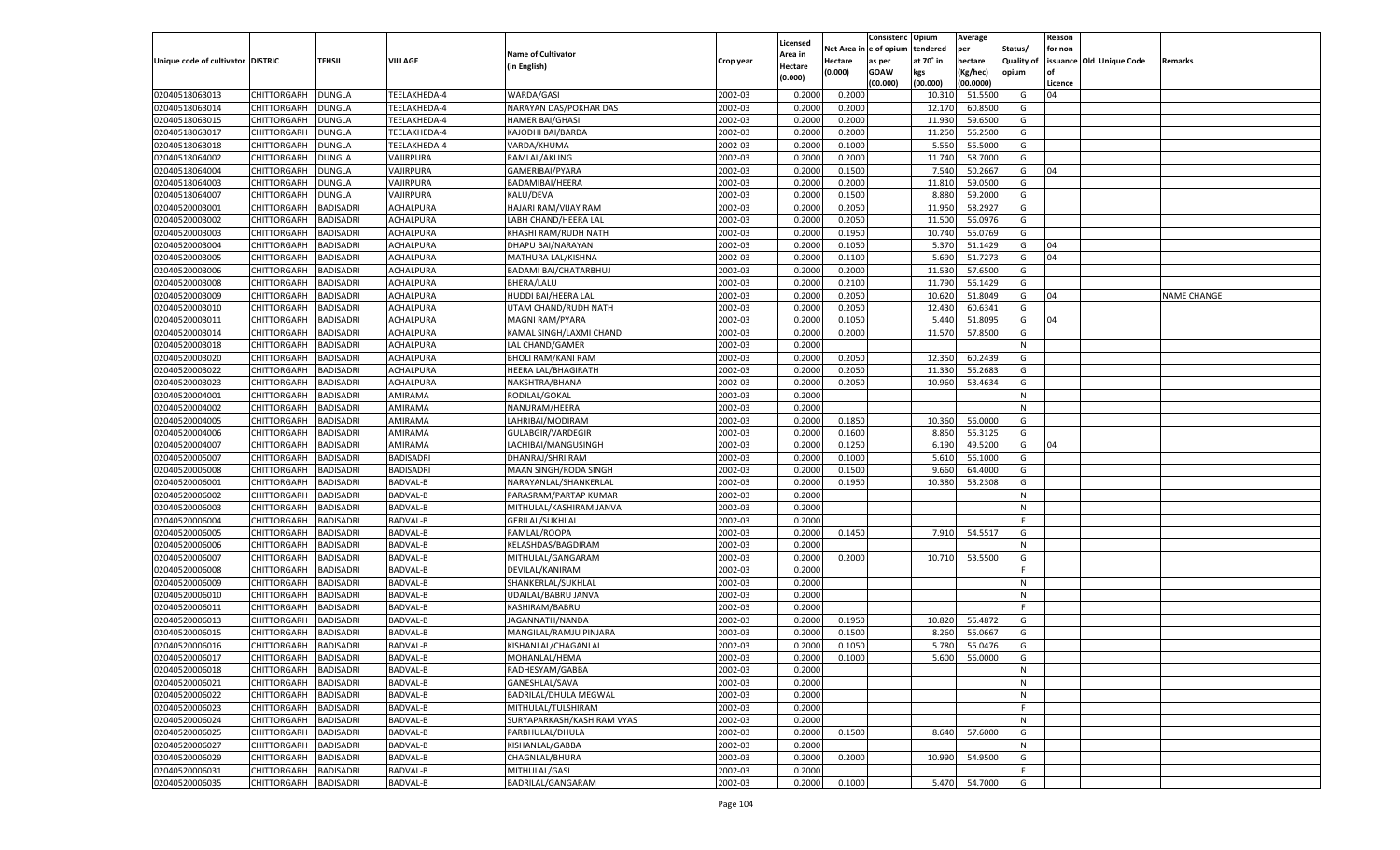|                                   |                       |                  |                 |                            |           |                     |             | Consistenc    | Opium     | Average       |                   | Reason  |                          |         |
|-----------------------------------|-----------------------|------------------|-----------------|----------------------------|-----------|---------------------|-------------|---------------|-----------|---------------|-------------------|---------|--------------------------|---------|
|                                   |                       |                  |                 | <b>Name of Cultivator</b>  |           | Licensed<br>Area in | Net Area iı | n  e of opium | tendered  | per           | Status/           | for non |                          |         |
| Unique code of cultivator DISTRIC |                       | TEHSIL           | VILLAGE         | (in English)               | Crop year | Hectare             | Hectare     | as per        | at 70° in | hectare       | <b>Quality of</b> |         | issuance Old Unique Code | Remarks |
|                                   |                       |                  |                 |                            |           | (0.000)             | (0.000)     | <b>GOAW</b>   | kgs       | (Kg/hec)      | opium             |         |                          |         |
|                                   |                       |                  |                 |                            |           |                     |             | (00.000)      | (00.000)  | (00.0000)     |                   | Licence |                          |         |
| 02040520006036                    | CHITTORGARH           | <b>BADISADRI</b> | <b>BADVAL-B</b> | SUKHLAL/HARIRAM            | 2002-03   | 0.2000              | 0.2000      |               | 10.450    | 52.2500       | G                 |         |                          |         |
| 02040520006037                    | CHITTORGARH           | BADISADRI        | BADVAL-B        | MANGILAL/MOHAN             | 2002-03   | 0.2000              |             |               |           |               | N                 |         |                          |         |
| 02040520006038                    | CHITTORGARH           | BADISADRI        | BADVAL-B        | JAMAKLAL/GASI              | 2002-03   | 0.2000              | 0.1000      |               | 5.340     | 53.4000       | G                 |         |                          |         |
| 02040520006039                    | CHITTORGARH           | BADISADRI        | BADVAL-B        | LAXMAN/BHERA               | 2002-03   | 0.2000              | 0.2000      |               | 11.880    | 59.4000       | G                 |         |                          |         |
| 02040520006040                    | CHITTORGARH           | BADISADRI        | BADVAL-B        | KISHANLAL/RAMLAL           | 2002-03   | 0.2000              | 0.2000      |               | 8.490     | 42.4500       | - 1               | 02      |                          |         |
| 02040520006041                    | CHITTORGARH           | BADISADRI        | BADVAL-B        | AMIRMOHMAD/EBRAHIM         | 2002-03   | 0.2000              |             |               |           |               | F.                |         |                          |         |
| 02040520006043                    | CHITTORGARH           | BADISADRI        | BADVAL-B        | <b>KESIBAI/HAJARILAL</b>   | 2002-03   | 0.2000              | 0.1500      |               | 8.860     | 59.0667       | G                 |         |                          |         |
| 02040520006045                    | CHITTORGARH           | BADISADRI        | BADVAL-B        | MITHULAL/POKHAR JOSHI      | 2002-03   | 0.2000              |             |               |           |               | E                 |         |                          |         |
| 02040520006049                    | CHITTORGARH           | BADISADRI        | BADVAL-B        | PARBHULAL/OUNKAR           | 2002-03   | 0.2000              |             |               |           |               | N                 |         |                          |         |
| 02040520006050                    | CHITTORGARH           | BADISADRI        | BADVAL-B        | BANSHILAL/TULASHIRAM       | 2002-03   | 0.2000              | 0.2000      |               | 11.470    | 57.3500       | G                 |         |                          |         |
| 02040520006051                    | CHITTORGARH           | BADISADRI        | BADVAL-B        | <b>BALU/UDA</b>            | 2002-03   | 0.2000              | 0.1300      |               | 6.940     | 53.3846       | G                 |         |                          |         |
| 02040520006053                    | CHITTORGARH           | BADISADRI        | <b>BADVAL-B</b> | KISHANLAL/POKHAR           | 2002-03   | 0.2000              |             |               |           |               | F.                |         |                          |         |
| 02040520006055                    | CHITTORGARH           | BADISADRI        | <b>BADVAL-B</b> | KALURAM/RAMA               | 2002-03   | 0.2000              |             |               |           |               | N                 |         |                          |         |
| 02040520006056                    | CHITTORGARH           | BADISADRI        | BADVAL-B        | CHATARBHUJ/RAMLAL          | 2002-03   | 0.2000              | 0.2050      |               | 11.000    | 53.6585       | G                 |         |                          |         |
| 02040520006058                    | CHITTORGARH           | <b>BADISADRI</b> | <b>BADVAL-B</b> | NARAYANLAL/VENDIRAM        | 2002-03   | 0.2000              |             |               |           |               | F.                |         |                          |         |
| 02040520006060                    | CHITTORGARH           | BADISADRI        | BADVAL-B        | PARASRAM/MAGNIRAM          | 2002-03   | 0.2000              |             |               |           |               | F.                |         |                          |         |
| 02040520006062                    | CHITTORGARH           | <b>BADISADRI</b> | <b>BADVAL-B</b> | POKHARLAL/OUNKAR           | 2002-03   | 0.2000              |             |               |           |               | F.                |         |                          |         |
| 02040520006063                    | CHITTORGARH           | BADISADRI        | BADVAL-B        | TULASHIRAM/BABRU           | 2002-03   | 0.2000              | 0.1950      |               | 10.750    | 55.1282       | G                 |         |                          |         |
| 02040520006064                    | CHITTORGARH           | <b>BADISADRI</b> | <b>BADVAL-B</b> | BHERULAL/SHANKER           | 2002-03   | 0.2000              | 0.2000      |               | 11.890    | 59.4500       | G                 |         |                          |         |
| 02040520006065                    | CHITTORGARH           | BADISADRI        | BADVAL-B        | VENDIRAM/KASHIRAM          | 2002-03   | 0.2000              |             |               |           |               | N                 |         |                          |         |
| 02040520006066                    | CHITTORGARH           | <b>BADISADRI</b> | <b>BADVAL-B</b> | TULASHIRAM/SHRILAL         | 2002-03   | 0.2000              | 0.1000      |               | 5.500     | 55.0000       | G                 |         |                          |         |
| 02040520006067                    | CHITTORGARH           | BADISADRI        | <b>BADVAL-B</b> | MAGNIRAM/NARAYAN           | 2002-03   | 0.2000              |             |               |           |               | F.                |         |                          |         |
| 02040520006068                    | CHITTORGARH           | <b>BADISADRI</b> | <b>BADVAL-B</b> | LAXMILAL/BABRU             | 2002-03   | 0.2000              | 0.1500      |               | 8.050     | 53.6667       | G                 |         |                          |         |
| 02040520006069                    | CHITTORGARH           | BADISADRI        | BADVAL-B        | GASHIRAM/JAGANNATH         | 2002-03   | 0.2000              |             |               |           |               | F.                |         |                          |         |
| 02040520006070                    | CHITTORGARH           | <b>BADISADRI</b> | <b>BADVAL-B</b> | SHANKERLAL/RAMNATH BRANMAN | 2002-03   | 0.2000              |             |               |           |               | F.                |         |                          |         |
| 02040520006071                    | CHITTORGARH           | BADISADRI        | BADVAL-B        | <b>UDAILAL/CHOGALAL</b>    | 2002-03   | 0.2000              | 0.2000      |               | 10.540    | 52.7000       | G                 |         |                          |         |
| 02040520006072                    | CHITTORGARH           | <b>BADISADRI</b> | <b>BADVAL-B</b> | CHATARBHUJ/HEERA           | 2002-03   | 0.2000              |             |               |           |               | N                 |         |                          |         |
| 02040520006074                    | CHITTORGARH           | BADISADRI        | <b>BADVAL-B</b> | KISHANLAL/SAVARAM          | 2002-03   | 0.2000              | 0.1950      |               | 10.780    | 55.2821       | G                 |         |                          |         |
| 02040520006075                    | CHITTORGARH           | <b>BADISADRI</b> | <b>BADVAL-B</b> | MOTILAL/SUKHA JANVA        | 2002-03   | 0.2000              |             |               |           |               | N                 |         |                          |         |
| 02040520006078                    | CHITTORGARH           | BADISADRI        | BADVAL-A        | SHANKER/GABBA              | 2002-03   | 0.2000              | 0.1950      |               | 10.630    | 54.5128       | G                 |         |                          |         |
| 02040520006079                    | CHITTORGARH           | <b>BADISADRI</b> | <b>BADVAL-A</b> | GOKAL/RAMLAL               | 2002-03   | 0.2000              | 0.2000      |               | 11.320    | 56.6000       | G                 |         |                          |         |
| 02040520006080                    | CHITTORGARH           | <b>BADISADRI</b> | BADVAL-A        | MOTILAL/BHAGVAN            | 2002-03   | 0.2000              | 0.1500      |               | 8.090     | 53.9333       | G                 |         |                          |         |
| 02040520006081                    | CHITTORGARH           | <b>BADISADRI</b> | <b>BADVAL-A</b> | NARAYANLAL/BABRU           | 2002-03   | 0.2000              | 0.1050      |               | 5.830     | 55.5238       | G                 |         |                          |         |
| 02040520006082                    | CHITTORGARH           | BADISADRI        | BADVAL-A        | DEVILAL/KALU               | 2002-03   | 0.2000              |             |               |           |               | N                 |         |                          |         |
| 02040520006083                    | CHITTORGARH           | <b>BADISADRI</b> | <b>BADVAL-A</b> | NARAYAN/FATHA              | 2002-03   | 0.2000              |             |               |           |               | N                 |         |                          |         |
| 02040520006085                    | CHITTORGARH           | <b>BADISADRI</b> | BADVAL-A        | SHANKERLAL/DALU            | 2002-03   | 0.2000              | 0.2000      |               | 10.750    | 53.7500       | G                 |         |                          |         |
| 02040520006089                    | CHITTORGARH           | <b>BADISADRI</b> | <b>BADVAL-A</b> | PYARCHAND/RAKBA            | 2002-03   | 0.2000              | 0.1500      |               | 8.190     | 54.6000       | G                 |         |                          |         |
| 02040520006090                    | CHITTORGARH           | BADISADRI        | BADVAL-A        | NAVALA/KISHNA              | 2002-03   | 0.2000              |             |               |           |               | F.                |         |                          |         |
| 02040520006091                    |                       | <b>BADISADRI</b> | <b>BADVAL-A</b> |                            | 2002-03   | 0.2000              | 0.1000      |               |           |               | G                 |         |                          |         |
|                                   | CHITTORGARH           |                  |                 | CHENSINGH/DEVISINGH        |           |                     |             |               | 5.530     | 55.3000       |                   |         |                          |         |
| 02040520006092                    | CHITTORGARH           | <b>BADISADRI</b> | BADVAL-A        | KESARSINGH/MOHANSINGH      | 2002-03   | 0.2000              |             |               |           |               | N                 |         |                          |         |
| 02040520006095                    | CHITTORGARH           | <b>BADISADRI</b> | BADVAL-A        | RAMLAL/BABRU               | 2002-03   | 0.2000              | 0.1000      |               | 6.050     | 60.5000       | G                 |         |                          |         |
| 02040520006096                    | CHITTORGARH           | BADISADRI        | BADVAL-A        | KHEMRAJ/JAGANNATH          | 2002-03   | 0.2000              |             |               |           |               | N                 |         |                          |         |
| 02040520006097                    | CHITTORGARH           | BADISADRI        | <b>BADVAL-A</b> | KISHANLAL/KALU             | 2002-03   | 0.2000              |             |               |           |               | N                 |         |                          |         |
| 02040520006098                    | CHITTORGARH           | BADISADRI        | BADVAL-A        | RAMCHANDRA/LAXMAN          | 2002-03   | 0.2000              | 0.1950      |               | 10.920    | 56.0000       | G                 |         |                          |         |
| 02040520006099                    | CHITTORGARH           | <b>BADISADRI</b> | BADVAL-A        | MOHANLAL/SUKHLAL           | 2002-03   | 0.2000              |             |               |           |               | F.                |         |                          |         |
| 02040520006100                    | CHITTORGARH BADISADRI |                  | <b>BADVAL-A</b> | BADRILAL/KALU              | 2002-03   | 0.2000              | 0.1500      |               |           | 7.770 51.8000 | G                 | 04      |                          |         |
| 02040520006101                    | <b>CHITTORGARH</b>    | <b>BADISADRI</b> | <b>BADVAL-A</b> | JAGANNATH/BHURA            | 2002-03   | 0.2000              | 0.2000      |               | 10.530    | 52.6500       | G                 |         |                          |         |
| 02040520006102                    | <b>CHITTORGARH</b>    | <b>BADISADRI</b> | <b>BADVAL-A</b> | KHEMRAJ/OUNKAR             | 2002-03   | 0.2000              |             |               |           |               | F.                |         |                          |         |
| 02040520006103                    | CHITTORGARH           | <b>BADISADRI</b> | BADVAL-A        | LAXMILAL/SUKHLAL           | 2002-03   | 0.2000              |             |               |           |               | F.                |         |                          |         |
| 02040520006105                    | <b>CHITTORGARH</b>    | <b>BADISADRI</b> | <b>BADVAL-A</b> | OUNKAR/KANIRAM             | 2002-03   | 0.2000              | 0.1500      |               | 8.850     | 59.0000       | G                 |         |                          |         |
| 02040520006106                    | <b>CHITTORGARH</b>    | <b>BADISADRI</b> | <b>BADVAL-A</b> | CHOGALAL/RAMLAL            | 2002-03   | 0.2000              | 0.1500      |               | 8.840     | 58.9333       | G                 |         |                          |         |
| 02040520006107                    | <b>CHITTORGARH</b>    | <b>BADISADRI</b> | <b>BADVAL-A</b> | KESHURAM/HEERALAL          | 2002-03   | 0.2000              | 0.1500      |               | 8.400     | 56.0000       | G                 |         |                          |         |
| 02040520006108                    | CHITTORGARH           | <b>BADISADRI</b> | <b>BADVAL-A</b> | HAJARI/NATHU               | 2002-03   | 0.2000              |             |               |           |               | F.                |         |                          |         |
| 02040520006109                    | <b>CHITTORGARH</b>    | <b>BADISADRI</b> | <b>BADVAL-A</b> | MOHAN/KALU                 | 2002-03   | 0.2000              | 0.1950      |               | 11.280    | 57.8462       | G                 |         |                          |         |
| 02040520006110                    | CHITTORGARH           | <b>BADISADRI</b> | BADVAL-A        | GOKAL/BHAGVAN              | 2002-03   | 0.2000              |             |               |           |               | N                 |         |                          |         |
| 02040520006111                    | <b>CHITTORGARH</b>    | <b>BADISADRI</b> | <b>BADVAL-A</b> | DEVILAL/BHABUL             | 2002-03   | 0.2000              |             |               |           |               | F.                |         |                          |         |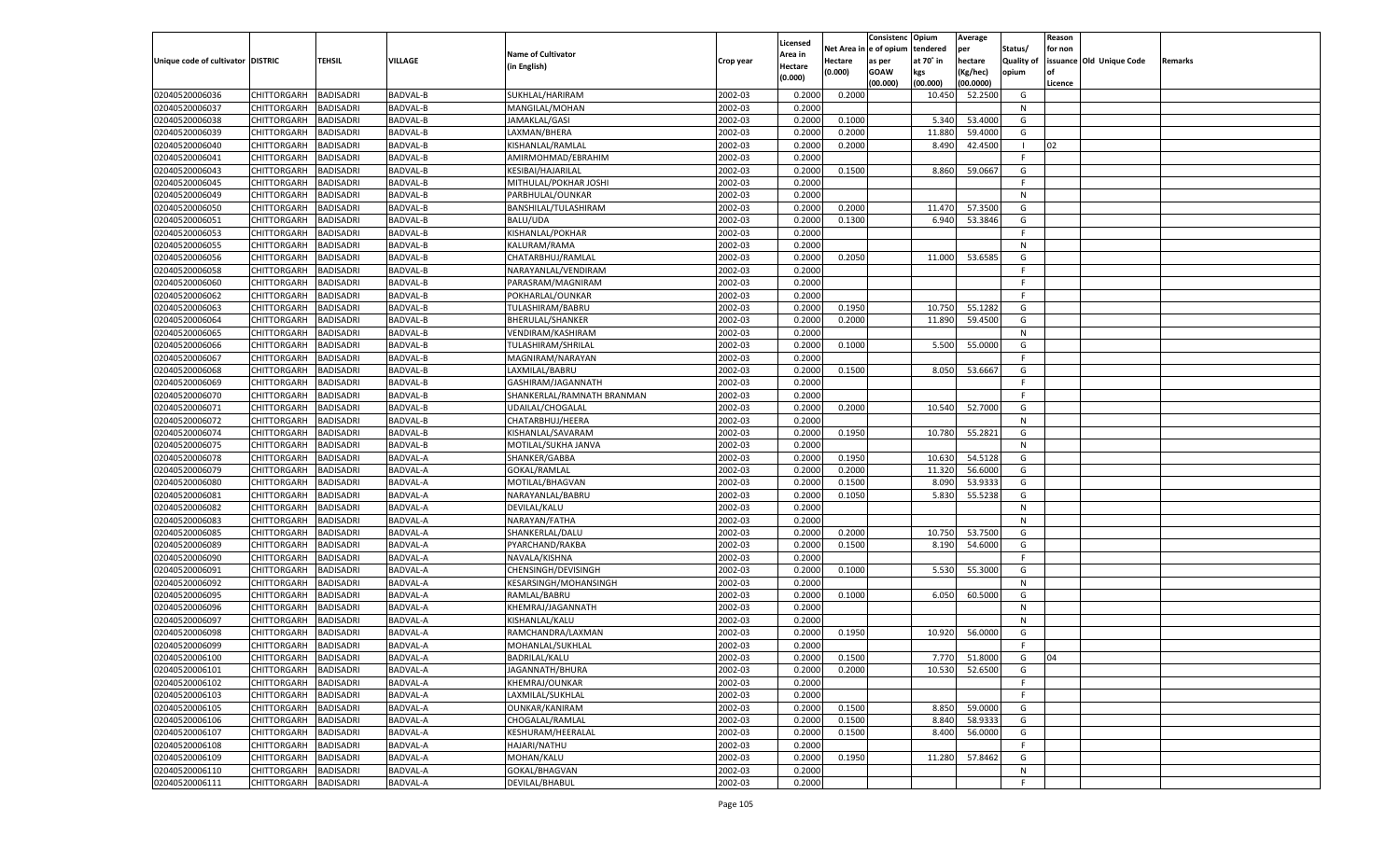|                                   |                    |                  |                 |                           |           |                    |         | Consistenc Opium       |           | Average   |                   | Reason  |                          |                |
|-----------------------------------|--------------------|------------------|-----------------|---------------------------|-----------|--------------------|---------|------------------------|-----------|-----------|-------------------|---------|--------------------------|----------------|
|                                   |                    |                  |                 | <b>Name of Cultivator</b> |           | Licensed           |         | Net Area in e of opium | tendered  | per       | Status/           | for non |                          |                |
| Unique code of cultivator DISTRIC |                    | TEHSIL           | <b>VILLAGE</b>  |                           | Crop year | Area in            | Hectare | as per                 | at 70° in | hectare   | <b>Quality of</b> |         | issuance Old Unique Code | <b>Remarks</b> |
|                                   |                    |                  |                 | (in English)              |           | Hectare<br>(0.000) | (0.000) | <b>GOAW</b>            | kgs       | (Kg/hec)  | opium             |         |                          |                |
|                                   |                    |                  |                 |                           |           |                    |         | (00.000)               | (00.000)  | (00.0000) |                   | Licence |                          |                |
| 02040520006112                    | CHITTORGARH        | <b>BADISADRI</b> | <b>BADVAL-A</b> | RATANLAL/KASHIRAM         | 2002-03   | 0.2000             |         |                        |           |           | N                 |         |                          |                |
| 02040520006113                    | CHITTORGARH        | <b>BADISADRI</b> | <b>BADVAL-A</b> | BHURALAL/NANDA            | 2002-03   | 0.2000             |         |                        |           |           | F.                |         |                          |                |
| 02040520006114                    | CHITTORGARH        | <b>BADISADRI</b> | <b>BADVAL-A</b> | SHIVLAL/BABRU             | 2002-03   | 0.2000             | 0.1500  |                        | 8.570     | 57.1333   | G                 |         |                          |                |
| 02040520006115                    | CHITTORGARH        | <b>BADISADRI</b> | BADVAL-A        | LALURAM/OUNKAR            | 2002-03   | 0.2000             |         |                        |           |           | N                 |         |                          |                |
| 02040520006116                    | CHITTORGARH        | <b>BADISADRI</b> | <b>BADVAL-A</b> | MITHULAL/OUNKAR           | 2002-03   | 0.2000             |         |                        |           |           | F.                |         |                          |                |
| 02040520006118                    | CHITTORGARH        | <b>BADISADRI</b> | BADVAL-A        | AMRATIBAI/TULASHIRAM      | 2002-03   | 0.2000             |         |                        |           |           | -F                |         |                          |                |
| 02040520006119                    | CHITTORGARH        | <b>BADISADRI</b> | BADVAL-A        | KHEMA/CHATARBHUJ          | 2002-03   | 0.2000             | 0.1000  |                        | 5.740     | 57.4000   | G                 |         |                          |                |
| 02040520006120                    | CHITTORGARH        | <b>BADISADRI</b> | BADVAL-A        | CHUNNILAL/ROOPA           | 2002-03   | 0.2000             |         |                        |           |           | F.                |         |                          |                |
| 02040520006121                    | CHITTORGARH        | <b>BADISADRI</b> | <b>BADVAL-A</b> | GABBA/BABRU               | 2002-03   | 0.2000             |         |                        |           |           | F.                |         |                          |                |
| 02040520006122                    | CHITTORGARH        | <b>BADISADRI</b> | BADVAL-A        | LAXMAN/PEMA               | 2002-03   | 0.2000             | 0.1500  |                        | 8.360     | 55.7333   | G                 |         |                          |                |
| 02040520006123                    | CHITTORGARH        | <b>BADISADRI</b> | <b>BADVAL-A</b> | GANESHDAS/NANDDAS         | 2002-03   | 0.2000             |         |                        |           |           | F.                |         |                          |                |
| 02040520006124                    | CHITTORGARH        | <b>BADISADRI</b> | BADVAL-A        | <b>BHERU/UDA</b>          | 2002-03   | 0.2000             |         |                        |           |           | N                 |         |                          |                |
| 02040520006126                    | CHITTORGARH        | BADISADRI        | <b>BADVAL-A</b> | CHUNA/BABRU               | 2002-03   | 0.2000             |         |                        |           |           | F.                |         |                          |                |
| 02040520006127                    | CHITTORGARH        | BADISADRI        | BADVAL-A        | SHANKERLAL/POKHAR         | 2002-03   | 0.2000             | 0.1500  |                        | 8.080     | 53.8667   | G                 |         |                          |                |
| 02040520006128                    | CHITTORGARH        | BADISADRI        | BADVAL-A        | JAGANNATH/KANIRAM         | 2002-03   | 0.2000             | 0.1000  |                        | 5.470     | 54.7000   | G                 |         |                          |                |
| 02040520006129                    | CHITTORGARH        | BADISADRI        | BADVAL-A        | JAGANNATH/HEERALAL        | 2002-03   | 0.2000             | 0.1550  |                        | 8.290     | 53.4839   | G                 |         |                          |                |
| 02040520006130                    | CHITTORGARH        | BADISADRI        | BADVAL-A        | SHANKERLAL/KASHIRAM       | 2002-03   | 0.2000             |         |                        |           |           | F.                |         |                          |                |
| 02040520006131                    | CHITTORGARH        | BADISADRI        | BADVAL-A        | PANNALAL/BHANWARLAL       | 2002-03   | 0.2000             | 0.1000  |                        | 5.090     | 50.9000   | G                 | 04      |                          |                |
| 02040520006132                    | CHITTORGARH        | BADISADRI        | BADVAL-A        | DEVILAL/NARAYAN           | 2002-03   | 0.2000             | 0.1500  |                        | 8.820     | 58.8000   | G                 |         |                          |                |
| 02040520006133                    | CHITTORGARH        | BADISADRI        | BADVAL-A        | SHRILAL/JAGANNATH         | 2002-03   | 0.2000             | 0.1900  |                        | 11.470    | 60.3684   | G                 |         |                          |                |
| 02040520006134                    | CHITTORGARH        | BADISADRI        | BADVAL-A        | SHOBHALAL/CHUNNILAI       | 2002-03   | 0.2000             | 0.2000  |                        | 12.030    | 60.1500   | G                 |         |                          |                |
| 02040520006135                    | CHITTORGARH        | BADISADRI        | BADVAL-A        | CHUNNILAL/KHEMRAJ         | 2002-03   | 0.2000             | 0.2000  |                        | 10.87     | 54.3500   | G                 |         |                          |                |
| 02040520006136                    | CHITTORGARH        | BADISADRI        | BADVAL-A        | RAMCHANDRA/JAGANNATH      | 2002-03   | 0.2000             | 0.1900  |                        | 10.610    | 55.8421   | G                 |         |                          |                |
| 02040520006137                    | CHITTORGARH        | BADISADRI        | BADVAL-A        | MOTILAL/CHUNNILAL         | 2002-03   | 0.2000             |         |                        |           |           | N                 |         |                          |                |
| 02040520006138                    | CHITTORGARH        | BADISADRI        | BADVAL-A        | BHANWARLAL/NANDA          | 2002-03   | 0.2000             | 0.1950  |                        | 10.340    | 53.0256   | G                 |         |                          |                |
| 02040520006139                    | CHITTORGARH        | BADISADRI        | BADVAL-A        | HEERALAL/RAMLAL           | 2002-03   | 0.2000             | 0.1500  |                        | 8.400     | 56.0000   | G                 |         |                          |                |
| 02040520006140                    | CHITTORGARH        | BADISADRI        | BADVAL-A        | OUNKARLAL/JAYCHAND        | 2002-03   | 0.2000             | 0.1500  |                        | 9.040     | 60.2667   | G                 |         |                          |                |
| 02040520006141                    | CHITTORGARH        | BADISADRI        | BADVAL-A        | SHANKERLAL/BABRU          | 2002-03   | 0.2000             |         |                        |           |           | N                 |         |                          |                |
| 02040520006142                    | CHITTORGARH        | <b>BADISADRI</b> | <b>BADVAL-A</b> | HEERALAL/KHEMRAJ          | 2002-03   | 0.2000             |         |                        |           |           | N                 |         |                          |                |
| 02040520006143                    | CHITTORGARH        | BADISADRI        | BADVAL-A        | KISHANLAL/OUNKAR          | 2002-03   | 0.2000             | 0.2000  |                        | 9.870     | 49.3500   | G                 | 04      |                          |                |
| 02040520006144                    |                    |                  |                 |                           | 2002-03   |                    |         |                        |           |           | F.                |         |                          |                |
|                                   | CHITTORGARH        | BADISADRI        | BADVAL-A        | RAMESHVARLAL/BABRU        | 2002-03   | 0.2000             |         |                        |           |           |                   |         |                          |                |
| 02040520006146                    | CHITTORGARH        | BADISADRI        | BADVAL-A        | BHERULAL/GULAB BHATT      |           | 0.2000<br>0.2000   | 0.1000  |                        | 5.110     | 51.1000   | G<br>G            | 04      |                          |                |
| 02040520006147                    | CHITTORGARH        | BADISADRI        | BADVAL-A        | UDAILAL/DOLA              | 2002-03   |                    | 0.1500  |                        | 8.450     | 56.3333   |                   |         |                          |                |
| 02040520006148                    | CHITTORGARH        | BADISADRI        | BADVAL-A        | BHANWARLAL/RAKBA          | 2002-03   | 0.2000             | 0.2000  |                        | 11.570    | 57.8500   | G                 |         |                          |                |
| 02040520006149                    | CHITTORGARH        | BADISADRI        | BADVAL-A        | CHAMAN/GABBA JI           | 2002-03   | 0.2000             | 0.1450  |                        | 7.950     | 54.8276   | G                 |         |                          |                |
| 02040520006150                    | CHITTORGARH        | BADISADRI        | BADVAL-A        | KISHANLAL/KASHIRAM        | 2002-03   | 0.2000             |         |                        |           |           | N                 |         |                          |                |
| 02040520006151                    | CHITTORGARH        | BADISADRI        | BADVAL-A        | DHANRAJ/DEEPA             | 2002-03   | 0.2000             |         |                        |           |           | N                 |         |                          |                |
| 02040520006152                    | CHITTORGARH        | BADISADRI        | BADVAL-A        | KESHURAM/BHANA            | 2002-03   | 0.2000             | 0.2000  |                        | 11.190    | 55.9500   | G                 |         |                          |                |
| 02040520006154                    | CHITTORGARH        | BADISADRI        | BADVAL-A        | DALICHAND/POKHAR          | 2002-03   | 0.2000             | 0.1550  |                        | 8.300     | 53.5484   | G                 |         |                          |                |
| 02040520006157                    | CHITTORGARH        | BADISADRI        | <b>BADVAL-B</b> | JASHRAJ/KASHIRAM          | 2002-03   | 0.2000             |         |                        |           |           | F.                |         |                          |                |
| 02040520006158                    | CHITTORGARH        | BADISADRI        | <b>BADVAL-B</b> | MANGILAL/DEEPA            | 2002-03   | 0.2000             |         |                        |           |           | F.                |         |                          |                |
| 02040520006159                    | CHITTORGARH        | BADISADRI        | <b>BADVAL-B</b> | LAXMAN/DHANNA MEENA       | 2002-03   | 0.2000             |         |                        |           |           | E                 |         |                          |                |
| 02040520006160                    | CHITTORGARH        | BADISADRI        | <b>BADVAL-B</b> | KESHURAM/DHANNA           | 2002-03   | 0.2000             | 0.1050  |                        | 5.060     | 48.1905   | G                 | 04      |                          |                |
| 02040520006161                    | CHITTORGARH        | BADISADRI        | <b>BADVAL-B</b> | PARBHULAL/NATHU JANVA     | 2002-03   | 0.2000             | 0.2000  |                        | 11.460    | 57.3000   | G                 |         |                          |                |
| 02040520006162                    | CHITTORGARH        | BADISADRI        | BADVAL-B        | SOHANLAL/TULSHIRAM        | 2002-03   | 0.2000             |         |                        |           |           | F.                |         |                          |                |
| 02040520006163                    | CHITTORGARH        | <b>BADISADRI</b> | <b>BADVAL-B</b> | JAMNALAL/PARBHULAL        | 2002-03   | 0.2000             | 0.1950  |                        | 11.690    | 59.9487   | G                 |         |                          |                |
| 02040520006165                    | CHITTORGARH        | <b>BADISADRI</b> | BADVAL-B        | GEHRILAL/KHEMA MEENA      | 2002-03   | 0.2000             | 0.1500  |                        | 8.380     | 55.8667   | G                 |         |                          |                |
| 02040520007001                    | <b>CHITTORGARH</b> | <b>BADISADRI</b> | BAGLOKAKHEDA    | BHERU LAL/KANI RAM        | 2002-03   | 0.2000             | 0.1100  |                        | 8.320     | 75.6364   | G                 |         |                          |                |
| 02040520007003                    | <b>CHITTORGARH</b> | <b>BADISADRI</b> | BAGLOKAKHEDA    | BHANWARI BAI/KISHAN SINGH | 2002-03   | 0.2000             |         |                        |           |           | N                 |         |                          |                |
| 02040520007004                    | <b>CHITTORGARH</b> | <b>BADISADRI</b> | BAGLOKAKHEDA    | <b>HEERA / VARDA</b>      | 2002-03   | 0.2000             | 0.1500  |                        | 8.820     | 58.8000   | G                 |         |                          |                |
| 02040520007005                    | <b>CHITTORGARH</b> | <b>BADISADRI</b> | BAGLOKAKHEDA    | SHANKER/SAVA              | 2002-03   | 0.2000             | 0.1000  |                        | 5.910     | 59.1000   | G                 |         |                          |                |
| 02040520007006                    | <b>CHITTORGARH</b> | <b>BADISADRI</b> | BAGLOKAKHEDA    | SHIV RAM/NATHU SALVI      | 2002-03   | 0.2000             | 0.1050  |                        | 6.230     | 59.3333   | G                 |         |                          |                |
| 02040520007007                    | <b>CHITTORGARH</b> | <b>BADISADRI</b> | BAGLOKAKHEDA    | NANDA/BHAGIRATH           | 2002-03   | 0.2000             | 0.1000  |                        | 5.530     | 55.3000   | G                 |         |                          |                |
| 02040520007009                    | <b>CHITTORGARH</b> | <b>BADISADRI</b> | BAGLOKAKHEDA    | SAVA LAL/NATHU DHAKAD     | 2002-03   | 0.2000             |         |                        |           |           | N                 |         |                          |                |
| 02040520007010                    | <b>CHITTORGARH</b> | <b>BADISADRI</b> | BAGLOKAKHEDA    | <b>BHERU LAL/OUNKAR</b>   | 2002-03   | 0.2000             | 0.1850  |                        | 10.930    | 59.0811   | G                 |         |                          |                |
| 02040520007012                    | <b>CHITTORGARH</b> | <b>BADISADRI</b> | BAGLOKAKHEDA    | UDAI LAL/JAY CHAND        | 2002-03   | 0.2000             | 0.1000  |                        | 6.140     | 61.4000   | G                 |         |                          |                |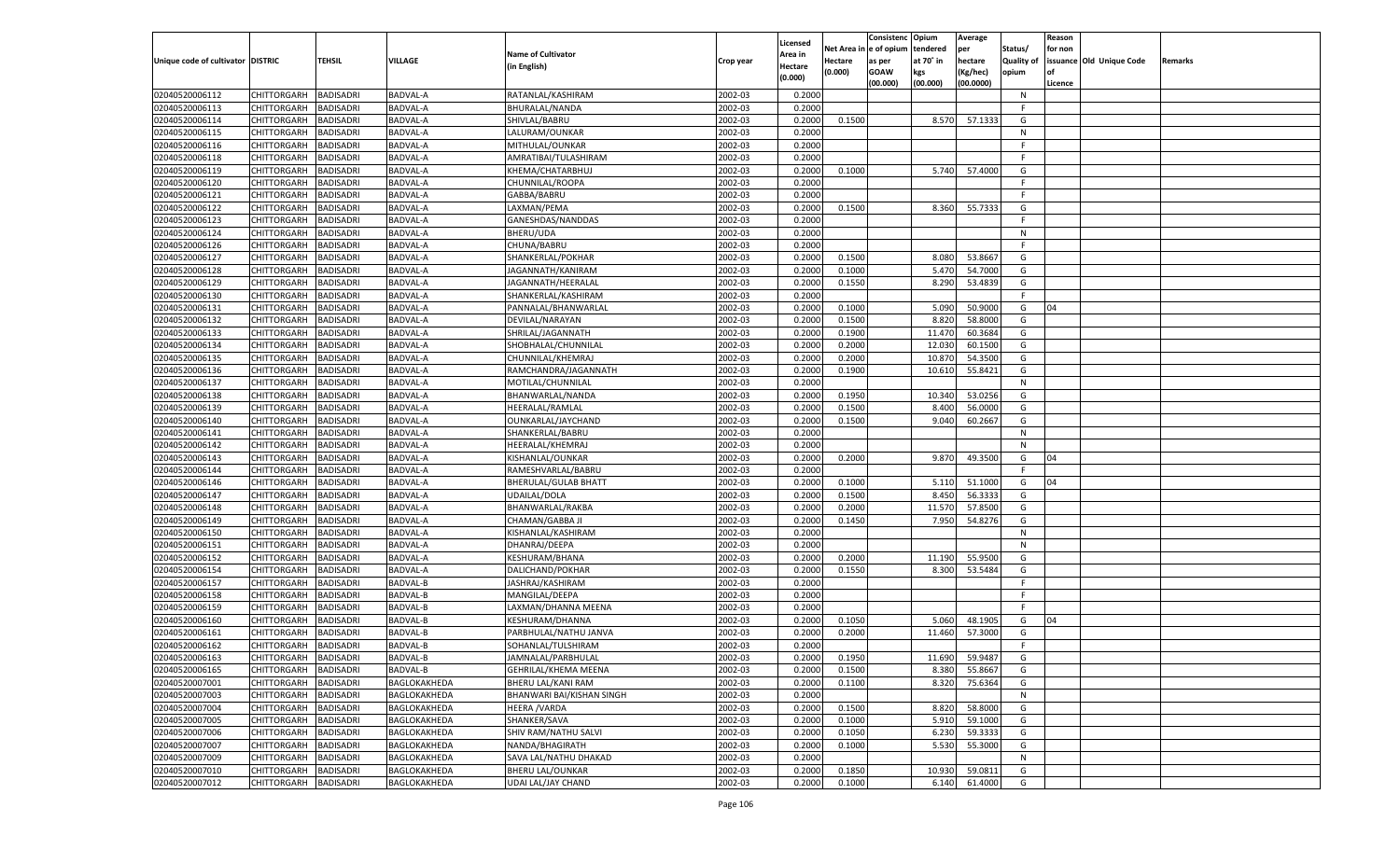|                                   |                       |                  |                |                           |           |          |            | Consistenc   | Opium     | Average   |            | Reason  |                          |         |
|-----------------------------------|-----------------------|------------------|----------------|---------------------------|-----------|----------|------------|--------------|-----------|-----------|------------|---------|--------------------------|---------|
|                                   |                       |                  |                |                           |           | Licensed | Net Area i | n e of opium | tendered  | per       | Status/    | for non |                          |         |
| Unique code of cultivator DISTRIC |                       | TEHSIL           | <b>VILLAGE</b> | <b>Name of Cultivator</b> | Crop year | Area in  | Hectare    | as per       | at 70° in | hectare   | Quality of |         | issuance Old Unique Code | Remarks |
|                                   |                       |                  |                | (in English)              |           | Hectare  | (0.000)    | <b>GOAW</b>  | kgs       | (Kg/hec)  | opium      |         |                          |         |
|                                   |                       |                  |                |                           |           | (0.000)  |            | (00.000)     | (00.000)  | (00.0000) |            | Licence |                          |         |
| 02040520007014                    | CHITTORGARH           | <b>BADISADRI</b> | BAGLOKAKHEDA   | MOHAN LAL/ROOPA           | 2002-03   | 0.2000   |            |              |           |           | N          |         |                          |         |
| 02040520007018                    | CHITTORGARH           | BADISADRI        | BAGLOKAKHEDA   | FULL CHAND/NATHU          | 2002-03   | 0.2000   |            |              |           |           | N          |         |                          |         |
| 02040520009001                    | CHITTORGARH           | BADISADRI        | <b>BANSHI</b>  | <b>OUNKAR/BHURA</b>       | 2002-03   | 0.2000   | 0.1000     |              | 5.360     | 53.6000   | G          |         |                          |         |
| 02040520009002                    | CHITTORGARH           | BADISADRI        | <b>BANSHI</b>  | GOVARDHAN/KALU            | 2002-03   | 0.2000   | 0.1050     |              | 5.620     | 53.5238   | G          |         |                          |         |
| 02040520009003                    | CHITTORGARH           | BADISADRI        | <b>BANSHI</b>  | RAMNATH/DHANRAJ           | 2002-03   | 0.2000   | 0.1050     |              | 4.890     | 46.5714   | G          | 04      |                          |         |
| 02040520009004                    | CHITTORGARH           | BADISADRI        | <b>BANSHI</b>  | MADANLAL/MOHANLAL         | 2002-03   | 0.2000   | 0.1200     |              | 6.490     | 54.0833   | G          |         |                          |         |
| 02040520009005                    | CHITTORGARH           | BADISADRI        | <b>BANSHI</b>  | SANVARIBAI/DAMU/KISHANLAL | 2002-03   | 0.2000   |            |              |           |           | N          |         |                          |         |
| 02040520009007                    | CHITTORGARH           | BADISADRI        | <b>BANSHI</b>  | <b>HARLAL/RAMSUKH</b>     | 2002-03   | 0.2000   |            |              |           |           | N          |         |                          |         |
| 02040520009011                    | CHITTORGARH           | BADISADRI        | <b>BANSHI</b>  | CHATARSINGH/AMARSINGH     | 2002-03   | 0.2000   |            |              |           |           | N          |         |                          |         |
| 02040520009014                    |                       |                  |                |                           | 2002-03   |          |            |              |           |           | G          |         |                          |         |
|                                   | CHITTORGARH           | BADISADRI        | <b>BANSHI</b>  | BHERULAL/CHUNNILAL        |           | 0.2000   | 0.0900     |              | 5.290     | 58.7778   |            |         |                          |         |
| 02040520009015                    | CHITTORGARH           | BADISADRI        | <b>BANSHI</b>  | SHANKERSINGH/PREMSINGH    | 2002-03   | 0.2000   | 0.1100     |              | 6.120     | 55.6364   | G          |         |                          |         |
| 02040520009017                    | CHITTORGARH           | BADISADRI        | <b>BANSHI</b>  | PARTHA/BHAGVAN            | 2002-03   | 0.2000   | 0.1450     |              | 8.420     | 58.0690   | G          |         |                          |         |
| 02040520009019                    | CHITTORGARH           | BADISADRI        | <b>BANSHI</b>  | OUNKARLAL/PARBHULAL       | 2002-03   | 0.2000   |            |              |           |           | N          |         |                          |         |
| 02040520009020                    | CHITTORGARH           | BADISADRI        | <b>BANSHI</b>  | HIMMATSINGH/AMARSINGH     | 2002-03   | 0.2000   |            |              |           |           | N          |         |                          |         |
| 02040520009025                    | CHITTORGARH           | <b>BADISADRI</b> | <b>BANSHI</b>  | BASANTILAL/MOHANLAL       | 2002-03   | 0.2000   |            |              |           |           | N          |         |                          |         |
| 02040520009029                    | CHITTORGARH           | BADISADRI        | <b>BANSHI</b>  | HEERALAL/UDAIRAM          | 2002-03   | 0.2000   |            |              |           |           | N          |         |                          |         |
| 02040520009032                    | CHITTORGARH           | <b>BADISADRI</b> | BANSHI         | MANGILAL/GANESH           | 2002-03   | 0.2000   | 0.0950     |              | 4.700     | 49.4737   | G          | 04      |                          |         |
| 02040520010001                    | CHITTORGARH           | BADISADRI        | ВНАВНАКАКНЕ DA | MATHARIBAI/BHANWARLAL     | 2002-03   | 0.2000   | 0.1500     |              | 9.290     | 61.9333   | G          |         |                          |         |
| 02040520010002                    | CHITTORGARH           | <b>BADISADRI</b> | ВНАВНАКАКНЕ ДА | MOTILAL/LAXMAN            | 2002-03   | 0.2000   | 0.1000     |              | 6.550     | 65.5000   | G          |         |                          |         |
| 02040520010007                    | CHITTORGARH           | BADISADRI        | ВНАВНАКАКНЕDА  | GOPI/PYARA                | 2002-03   | 0.2000   | 0.1000     |              | 5.380     | 53.8000   | G          |         |                          |         |
| 02040520010009                    | CHITTORGARH           | <b>BADISADRI</b> | ВНАВНАКАКНЕ DA | RAMESHVAR/KASHIRAM        | 2002-03   | 0.2000   | 0.1000     |              | 6.240     | 62.4000   | G          |         |                          |         |
| 02040520010010                    | CHITTORGARH           | BADISADRI        | ВНАВНАКАКНЕ DA | LAXMILAL/DEVA             | 2002-03   | 0.2000   | 0.1050     |              | 6.630     | 63.1429   | G          |         |                          |         |
| 02040520011004                    | CHITTORGARH           | <b>BADISADRI</b> | BHAGALTUMBAD   | BHERULAL/JAMANALAL        | 2002-03   | 0.2000   |            |              |           |           | F.         |         |                          |         |
| 02040520011009                    | CHITTORGARH           | BADISADRI        | BHAGALTUMBAD   | BHERUNATH/GANESHNATH      | 2002-03   | 0.2000   | 0.2000     |              | 12.120    | 60.6000   | G          |         |                          |         |
| 02040520012007                    | CHITTORGARH           | <b>BADISADRI</b> | BHAGVANPURA    | LAXMAN/BADRILAL           | 2002-03   | 0.2000   | 0.1850     |              | 11.150    | 60.2703   | G          |         |                          |         |
| 02040520013001                    | CHITTORGARH           | BADISADRI        | BHANUJA        | JAMNALAL/PRATHVIRAJ       | 2002-03   | 0.2000   | 0.1900     |              | 12.820    | 67.4737   | G          |         |                          |         |
| 02040520013002                    | CHITTORGARH           | <b>BADISADRI</b> | BHANUJA        | SOHANBAI/DALU             | 2002-03   | 0.2000   | 0.1000     |              | 6.390     | 63.9000   | G          |         |                          |         |
| 02040520013007                    | CHITTORGARH           | BADISADRI        | BHANUJA        | JAMNABAI/DEVILAL          | 2002-03   | 0.2000   | 0.2050     |              | 12.840    | 62.6341   | G          |         |                          |         |
| 02040520013009                    | CHITTORGARH           | <b>BADISADRI</b> | BHANUJA        | LALU/VARDA                | 2002-03   | 0.2000   | 0.2050     |              | 13.000    | 63.4146   | G          |         |                          |         |
| 02040520013010                    | CHITTORGARH           | BADISADRI        | BHANUJA        | GASILAL/LALU              | 2002-03   | 0.2000   | 0.2050     |              | 12.250    | 59.7561   | G          |         |                          |         |
| 02040520013013                    | CHITTORGARH           | <b>BADISADRI</b> | BHANUJA        | TULSHIRAM/AMRA            | 2002-03   | 0.2000   | 0.1900     |              | 12.190    | 64.1579   | G          |         |                          |         |
|                                   |                       |                  |                |                           |           |          |            |              | 10.210    | 58.3429   |            |         |                          |         |
| 02040520013016                    | CHITTORGARH           | <b>BADISADRI</b> | BHANUJA        | <b>OUNKAR/GABBA</b>       | 2002-03   | 0.2000   | 0.1750     |              |           |           | G          |         |                          |         |
| 02040520013017                    | CHITTORGARH           | <b>BADISADRI</b> | BHANUJA        | KISHANLAL/BABRU           | 2002-03   | 0.2000   | 0.1950     |              | 11.040    | 56.615    | G          |         |                          |         |
| 02040520013018                    | CHITTORGARH           | BADISADRI        | BHANUJA        | BHANWARLAL/RAMLAL         | 2002-03   | 0.2000   | 0.2000     |              | 12.800    | 64.0000   | G          |         |                          |         |
| 02040520013021                    | CHITTORGARH           | <b>BADISADRI</b> | BHANUJA        | DEVILAL/GASHI             | 2002-03   | 0.2000   | 0.2050     |              | 10.860    | 52.9756   | G          |         |                          |         |
| 02040520013024                    | CHITTORGARH           | <b>BADISADRI</b> | BHANUJA        | KALURAM/BHERULAL          | 2002-03   | 0.2000   | 0.1000     |              | 6.300     | 63.0000   | G          |         |                          |         |
| 02040520013025                    | CHITTORGARH           | <b>BADISADRI</b> | BHANUJA        | MITHULAL/CHAMPALAL        | 2002-03   | 0.2000   | 0.2000     |              | 12.300    | 61.5000   | G          |         |                          |         |
| 02040520013035                    | CHITTORGARH           | BADISADRI        | BHANUJA        | DEVISINGH/VIJAYSINGH      | 2002-03   | 0.2000   | 0.2000     |              | 11.770    | 58.8500   | G          |         |                          |         |
| 02040520013037                    | CHITTORGARH           | <b>BADISADRI</b> | BHANUJA        | HEERALAL/SUKHLAL          | 2002-03   | 0.2000   | 0.1500     |              | 9.520     | 63.4667   | G          |         |                          |         |
| 02040520013040                    | CHITTORGARH           | <b>BADISADRI</b> | BHANUJA        | CHAMPALAL/PARTHA          | 2002-03   | 0.2000   | 0.1000     |              | 5.140     | 51.4000   | G          | 04      |                          |         |
| 02040520013042                    | CHITTORGARH           | <b>BADISADRI</b> | BHANUJA        | DALCHAND/GASHI            | 2002-03   | 0.2000   | 0.1950     |              | 11.040    | 56.6154   | G          |         |                          |         |
| 02040520013043                    | CHITTORGARH           | BADISADRI        | BHANUJA        | RADHAKISHAN/GASHI         | 2002-03   | 0.2000   | 0.1050     |              | 4.000     | 38.0952   | - 1        | 02      |                          |         |
| 02040520013044                    | CHITTORGARH           | BADISADRI        | BHANUJA        | NANDLAL/CHAGANLAL         | 2002-03   | 0.2000   | 0.1850     |              | 9.000     | 48.6486   | G          | 04      |                          |         |
| 02040520013048                    | CHITTORGARH           | BADISADRI        | BHANUJA        | VIJAYSINGH/MANSINGH       | 2002-03   | 0.2000   |            |              |           |           | N          |         |                          |         |
| 02040520013051                    | CHITTORGARH           | <b>BADISADRI</b> | BHANUJA        | RAMESHVARLAL/KISHNA       | 2002-03   | 0.2000   | 0.2050     |              | 11.730    | 57.2195   | G          |         |                          |         |
| 02040520013053                    | CHITTORGARH BADISADRI |                  | BHANUJA        | BHANWAR/DHULA             | 2002-03   | 0.2000   | 0.1050     |              | 5.850     | 55.7143   | G          |         |                          |         |
| 02040520013059                    | <b>CHITTORGARH</b>    | <b>BADISADRI</b> | BHANUJA        | CHAGANLAL/NARAYAN JANVA   | 2002-03   | 0.2000   | 0.2100     |              | 11.840    | 56.3810   | G          |         |                          |         |
| 02040520013063                    | <b>CHITTORGARH</b>    | <b>BADISADRI</b> | BHANUJA        | PREMCHAND/JAYRAM          | 2002-03   | 0.2000   | 0.2050     |              | 9.960     | 48.5854   | G          | 04      |                          |         |
| 02040520013065                    | CHITTORGARH           | <b>BADISADRI</b> | BHANUJA        | JAMNALAL/UDAILAL          | 2002-03   | 0.2000   | 0.1900     |              | 13.140    | 69.1579   | G          |         |                          |         |
| 02040520013066                    | <b>CHITTORGARH</b>    | <b>BADISADRI</b> | BHANUJA        | MITHULAL/GASI JANVA       | 2002-03   | 0.2000   | 0.1900     |              | 13.120    | 69.0526   | G          |         |                          |         |
| 02040520013068                    | <b>CHITTORGARH</b>    | <b>BADISADRI</b> | BHANUJA        | DEVA/BHERA KUMAR          | 2002-03   | 0.2000   | 0.1950     |              | 11.490    | 58.9231   | G          |         |                          |         |
| 02040520014002                    | CHITTORGARH           | <b>BADISADRI</b> | BHATOLIBRAMAN  | JODHRAJ/SHANKER LAL       | 2002-03   | 0.2000   | 0.1400     |              | 7.600     | 54.2857   | G          |         |                          |         |
| 02040520014004                    | CHITTORGARH           | <b>BADISADRI</b> | BHATOLIBRAMAN  | VARDI CHAND/SHRI LAL      | 2002-03   | 0.2000   | 0.1500     |              | 9.440     | 62.9333   | G          |         |                          |         |
| 02040520014005                    | CHITTORGARH           | <b>BADISADRI</b> | BHATOLIBRAMAN  | BABRU/UDA                 | 2002-03   | 0.2000   | 0.1400     |              | 7.490     | 53.5000   | G          |         |                          |         |
|                                   |                       |                  |                |                           |           |          |            |              |           |           |            |         |                          |         |
| 02040520014006                    | <b>CHITTORGARH</b>    | <b>BADISADRI</b> | BHATOLIBRAMAN  | VAENDI RAM/KALU RAM       | 2002-03   | 0.2000   | 0.1400     |              | 8.040     | 57.4286   | G          |         |                          |         |
| 02040520014008                    | <b>CHITTORGARH</b>    | <b>BADISADRI</b> | BHATOLIBRAMAN  | <b>OUNKAR LAL/RAM LAL</b> | 2002-03   | 0.2000   | 0.0900     |              | 5.230     | 58.1111   | G          |         |                          |         |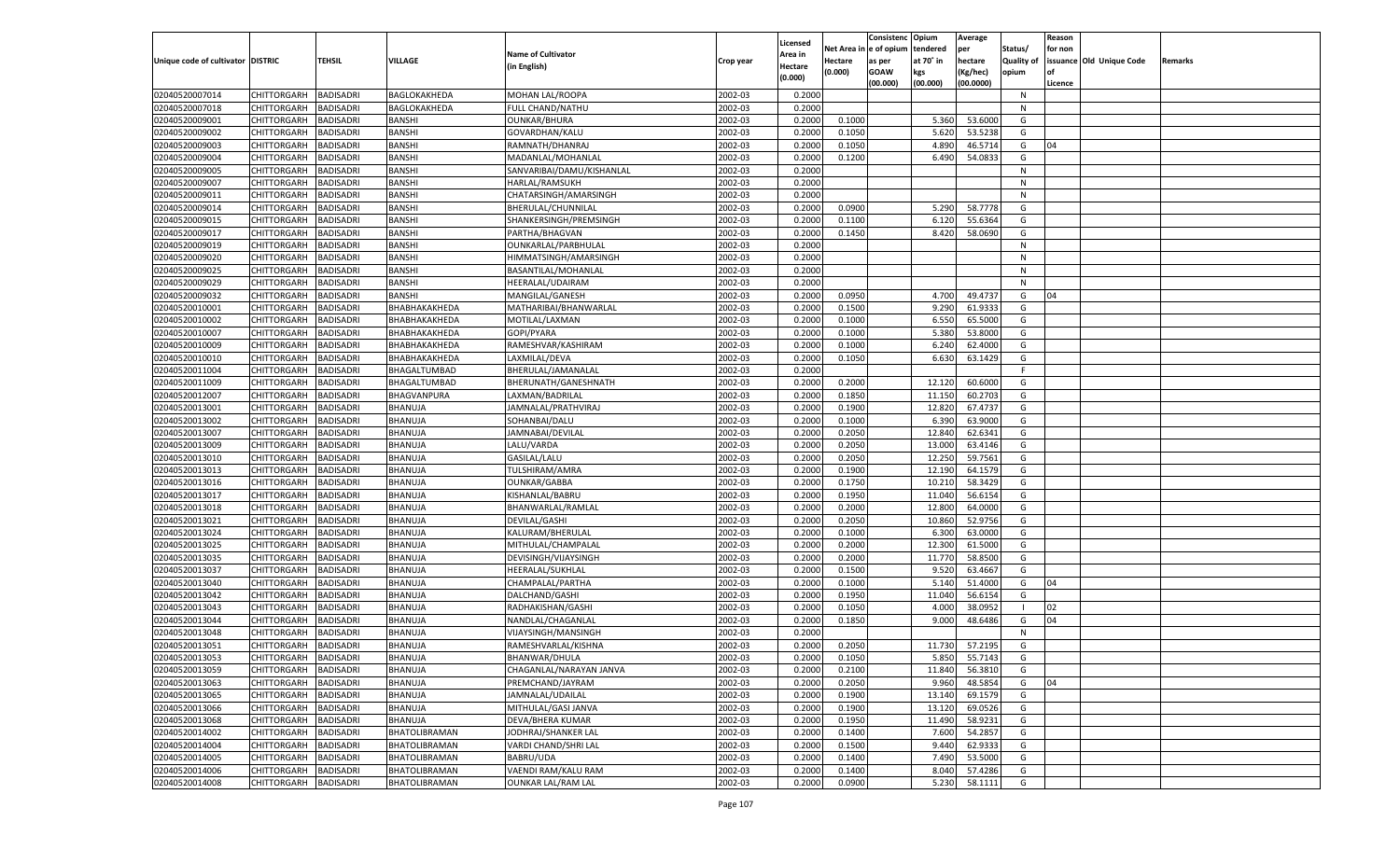|                                   |                       |                  |                |                           |           |                    |             | Consistenc    | Opium     | Average       |                   | Reason  |                          |         |
|-----------------------------------|-----------------------|------------------|----------------|---------------------------|-----------|--------------------|-------------|---------------|-----------|---------------|-------------------|---------|--------------------------|---------|
|                                   |                       |                  |                |                           |           | Licensed           | Net Area iı | n  e of opium | tendered  | per           | Status/           | for non |                          |         |
| Unique code of cultivator DISTRIC |                       | TEHSIL           | <b>VILLAGE</b> | <b>Name of Cultivator</b> | Crop year | Area in            | Hectare     | as per        | at 70° in | hectare       | <b>Quality of</b> |         | issuance Old Unique Code | Remarks |
|                                   |                       |                  |                | (in English)              |           | Hectare<br>(0.000) | (0.000)     | <b>GOAW</b>   | kgs       | (Kg/hec)      | opium             |         |                          |         |
|                                   |                       |                  |                |                           |           |                    |             | (00.000)      | (00.000)  | (00.0000)     |                   | Licence |                          |         |
| 02040520014009                    | CHITTORGARH           | <b>BADISADRI</b> | BHATOLIBRAMAN  | BASANTIBAI/GOUTAM         | 2002-03   | 0.2000             | 0.1900      |               | 10.08     | 53.0526       | G                 |         |                          |         |
| 02040520016001                    | CHITTORGARH           | BADISADRI        | BHURKIYAKALNA  | <b>MAGNI RAM/BHERA</b>    | 2002-03   | 0.2000             | 0.1900      |               | 10.22     | 53.7895       | G                 |         |                          |         |
| 02040520016002                    | CHITTORGARH           | BADISADRI        | BHURKIYAKALNA  | SHANKER/KALU              | 2002-03   | 0.2000             | 0.1900      |               | 10.94     | 57.5789       | G                 |         |                          |         |
| 02040520016007                    | CHITTORGARH           | BADISADRI        | BHURKIYAKALNA  | <b>BAGDI RAM/VARDA</b>    | 2002-03   | 0.2000             | 0.1950      |               | 11.120    | 57.0256       | G                 |         |                          |         |
| 02040520016013                    | CHITTORGARH           | BADISADRI        | BHURKIYAKALNA  | UDA/VENDA                 | 2002-03   | 0.2000             | 0.1550      |               | 8.440     | 54.4516       | G                 |         |                          |         |
| 02040520016020                    | CHITTORGARH           | BADISADRI        | BHURKIYAKALNA  | BHERU LAL/NARAYAN         | 2002-03   | 0.2000             | 0.2000      |               | 9.100     | 45.5000       | G                 | 04      |                          |         |
| 02040520017001                    | CHITTORGARH           | BADISADRI        | <b>BOHEDAA</b> | LAXMINARAYAN/SHANKERLAL   | 2002-03   | 0.2000             | 0.1500      |               | 9.090     | 60.6000       | G                 |         |                          |         |
| 02040520017002                    | CHITTORGARH           | BADISADRI        | <b>BOHEDAA</b> | GOKALCHAN/SHOHANLAI       | 2002-03   | 0.2000             | 0.1350      |               | 8.610     | 63.7778       | G                 |         |                          |         |
| 02040520017003                    | CHITTORGARH           | BADISADRI        | BOHEDAA        | LACHUDIBAI/NARAYAN        | 2002-03   | 0.2000             | 0.1500      |               | 9.600     | 64.0000       | G                 |         |                          |         |
| 02040520017004                    | CHITTORGARH           | BADISADRI        | BOHEDAA        | CHOTHMAL/JAYCHAND         | 2002-03   | 0.2000             | 0.0950      |               | 5.860     | 61.6842       | G                 |         |                          |         |
| 02040520017005                    | CHITTORGARH           | BADISADRI        | <b>BOHEDAA</b> | BALIBAI/HEERALAL          | 2002-03   | 0.2000             | 0.1900      |               | 12.190    | 64.1579       | G                 |         |                          |         |
| 02040520017006                    | CHITTORGARH           | BADISADRI        | <b>BOHEDAA</b> | MATHURALAL/MOHANLAL       | 2002-03   | 0.2000             | 0.1850      |               | 12.360    | 66.8108       | G                 |         |                          |         |
| 02040520017007                    | CHITTORGARH           | BADISADRI        | BOHEDAA        | KANIRAM/NATHU             | 2002-03   | 0.2000             |             |               |           |               | N                 |         |                          |         |
| 02040520017008                    | CHITTORGARH           | BADISADRI        | <b>BOHEDAA</b> | SUKHLAL/BAGDIRAM          | 2002-03   | 0.2000             | 0.1950      |               | 11.630    | 59.6410       | G                 |         |                          |         |
| 02040520017009                    | CHITTORGARH           | <b>BADISADRI</b> | BOHEDAA        | BHAGVATILAL/CHUNNILAL     | 2002-03   | 0.2000             |             |               |           |               | N                 |         |                          |         |
|                                   | CHITTORGARH           |                  |                |                           |           |                    |             |               |           |               | G                 |         |                          |         |
| 02040520017011                    |                       | BADISADRI        | <b>BOHEDAA</b> | BHAGVANLAL/PYARJI         | 2002-03   | 0.2000             | 0.1950      |               | 12.260    | 62.8718       |                   |         |                          |         |
| 02040520017012                    | CHITTORGARH           | <b>BADISADRI</b> | <b>BOHEDAA</b> | KISHANLAL/MANNA           | 2002-03   | 0.2000             |             |               |           |               | N                 |         |                          |         |
| 02040520017013                    | CHITTORGARH           | BADISADRI        | BOHEDAA        | GASI/RAMA MOGYA           | 2002-03   | 0.2000             | 0.2000      |               | 12.980    | 64.9000       | G                 |         |                          |         |
| 02040520017014                    | CHITTORGARH           | <b>BADISADRI</b> | BOHEDAA        | GULABCHAND/NARAYAN        | 2002-03   | 0.2000             |             |               |           |               | N                 |         |                          |         |
| 02040520017015                    | CHITTORGARH           | BADISADRI        | <b>BOHEDAA</b> | JAGANNATH/NARAYAN         | 2002-03   | 0.2000             | 0.1500      |               | 8.470     | 56.4667       | G                 |         |                          |         |
| 02040520017016                    | CHITTORGARH           | <b>BADISADRI</b> | <b>BOHEDAA</b> | LAXMAN/KISHNA DANGI       | 2002-03   | 0.2000             | 0.1000      |               | 5.640     | 56.4000       | G                 |         |                          |         |
| 02040520017018                    | CHITTORGARH           | BADISADRI        | BOHEDAA        | UDIBAI/SHANKERLAL         | 2002-03   | 0.2000             | 0.1550      |               | 9.160     | 59.0968       | G                 |         |                          |         |
| 02040520017021                    | CHITTORGARH           | <b>BADISADRI</b> | BOHEDAA        | VANDIRAM/KELA             | 2002-03   | 0.2000             |             |               |           |               | N                 |         |                          |         |
| 02040520017022                    | CHITTORGARH           | BADISADRI        | <b>BOHEDAA</b> | RAMLAL/KISHNA             | 2002-03   | 0.2000             | 0.0950      |               | 5.690     | 59.8947       | G                 |         |                          |         |
| 02040520017023                    | CHITTORGARH           | <b>BADISADRI</b> | <b>BOHEDAA</b> | DHANRAJ/KISHNA            | 2002-03   | 0.2000             |             |               |           |               | N                 |         |                          |         |
| 02040520017024                    | CHITTORGARH           | BADISADRI        | BOHEDAA        | <b>BHANA/KHUMA</b>        | 2002-03   | 0.2000             | 0.1900      |               | 12.360    | 65.0526       | G                 |         |                          |         |
| 02040520017025                    | CHITTORGARH           | <b>BADISADRI</b> | BOHEDAA        | CHANDRASHEKHAR/MOHANLAL   | 2002-03   | 0.2000             |             |               |           |               | N                 |         |                          |         |
| 02040520017027                    | CHITTORGARH           | BADISADRI        | <b>BOHEDAA</b> | MADANPARSHAD/NARSINGHDAS  | 2002-03   | 0.2000             |             |               |           |               | N                 |         |                          |         |
| 02040520017029                    | CHITTORGARH           | <b>BADISADRI</b> | BOHEDAA        | KISHANLAL/OUNKAR          | 2002-03   | 0.2000             | 0.1900      |               | 10.860    | 57.1579       | G                 |         |                          |         |
| 02040520017031                    | CHITTORGARH           | BADISADRI        | BOHEDAA        | LALURAM/CHUNNILAL         | 2002-03   | 0.2000             | 0.1000      |               | 5.750     | 57.5000       | G                 |         |                          |         |
| 02040520017032                    | CHITTORGARH           | <b>BADISADRI</b> | <b>BOHEDAA</b> | GANESHIBAI/KISHANDAS      | 2002-03   | 0.2000             | 0.0950      |               | 5.800     | 61.0526       | G                 |         |                          |         |
| 02040520017033                    | CHITTORGARH           | <b>BADISADRI</b> | <b>BOHEDAA</b> | SHANKERLAL/JAGANNATH      | 2002-03   | 0.2000             | 0.1000      |               | 6.330     | 63.3000       | G                 |         |                          |         |
| 02040520017034                    | CHITTORGARH           | <b>BADISADRI</b> | <b>BOHEDAA</b> | NATHIBAI/BHANWARLAL       | 2002-03   | 0.2000             |             |               |           |               | N                 |         |                          |         |
| 02040520017035                    | CHITTORGARH           | BADISADRI        | BOHEDAA        | CHUNNILAL/KISHNA          | 2002-03   | 0.2000             | 0.2050      |               | 11.980    | 58.4390       | G                 |         |                          |         |
| 02040520017040                    | CHITTORGARH           | <b>BADISADRI</b> | <b>BOHEDAA</b> | <b>HEMRAJ/NARAYAN</b>     | 2002-03   | 0.2000             | 0.2000      |               | 11.720    | 58.6000       | G                 |         |                          |         |
| 02040520017048                    | CHITTORGARH           | <b>BADISADRI</b> | <b>BOHEDAA</b> | SHANKER/KISHNA            | 2002-03   | 0.2000             | 0.1500      |               | 8.100     | 54.0000       | G                 |         |                          |         |
| 02040520017049                    | CHITTORGARH           | <b>BADISADRI</b> | <b>BOHEDAA</b> | TULSHIBAI/OUNKAR          | 2002-03   | 0.2000             | 0.0950      |               | 5.640     | 59.3684       | G                 |         |                          |         |
| 02040520017050                    | CHITTORGARH           | BADISADRI        | BOHEDAA        | LAXMAN/SAVA               | 2002-03   | 0.2000             | 0.1500      |               | 8.350     | 55.6667       | G                 |         |                          |         |
| 02040520017052                    | CHITTORGARH           | <b>BADISADRI</b> | <b>BOHEDAA</b> | RADHIBAI/GOKAL            | 2002-03   | 0.2000             | 0.1550      |               | 8.470     | 54.6452       | G                 |         |                          |         |
| 02040520017053                    | CHITTORGARH           | <b>BADISADRI</b> | <b>BOHEDAA</b> | OUNKARSINGH/DHOKALSINGH   | 2002-03   | 0.2000             | 0.1000      |               | 5.640     | 56.4000       | G                 |         |                          |         |
|                                   |                       | <b>BADISADRI</b> | <b>BOHEDAA</b> |                           |           | 0.2000             | 0.1550      |               |           | 57.6774       |                   |         |                          |         |
| 02040520017057                    | CHITTORGARH           |                  |                | CHOGALAL/KISHNA           | 2002-03   |                    |             |               | 8.940     |               | G                 |         |                          |         |
| 02040520017059                    | CHITTORGARH           | BADISADRI        | BOHEDAA        | SHAMBHULAL/GOTU           | 2002-03   | 0.2000             | 0.1100      |               | 5.360     | 48.7273       | G                 | 04      |                          |         |
| 02040520017060                    | CHITTORGARH           | BADISADRI        | <b>BOHEDAA</b> | GEETABAI/BAGDIRAM         | 2002-03   | 0.2000             | 0.1000      |               | 6.030     | 60.3000       | G                 |         |                          |         |
| 02040520017061                    | CHITTORGARH           | BADISADRI        | <b>BOHEDAA</b> | BHANWARLAL/DHANNA         | 2002-03   | 0.2000             |             |               |           |               | N                 |         |                          |         |
| 02040520017062                    | CHITTORGARH           | <b>BADISADRI</b> | BOHEDAA        | NANDLAL/JAGANNATH         | 2002-03   | 0.2000             | 0.2000      |               | 10.750    | 53.7500       | G                 |         |                          |         |
| 02040520017065                    | CHITTORGARH BADISADRI |                  | <b>BOHEDAA</b> | SUNDERBAI/SUKHLAL         | 2002-03   | 0.2000             | 0.1000      |               |           | 5.800 58.0000 | G                 |         |                          |         |
| 02040520017068                    | <b>CHITTORGARH</b>    | <b>BADISADRI</b> | <b>BOHEDAA</b> | MOHANLAL/SHANKERLAL       | 2002-03   | 0.2000             |             |               |           |               | F.                |         |                          |         |
| 02040520017069                    | <b>CHITTORGARH</b>    | <b>BADISADRI</b> | <b>BOHEDAA</b> | CHAMPALAL/HEERALAL        | 2002-03   | 0.2000             |             |               |           |               | N                 |         |                          |         |
| 02040520017071                    | CHITTORGARH           | <b>BADISADRI</b> | <b>BOHEDAA</b> | SHOBHALAL/NATHU JOSHI     | 2002-03   | 0.2000             | 0.1550      |               | 9.750     | 62.9032       | G                 |         |                          |         |
| 02040520017072                    | CHITTORGARH           | <b>BADISADRI</b> | <b>BOHEDAA</b> | CHATARBHUJ/MOHAN SUTHAR   | 2002-03   | 0.2000             | 0.1450      |               | 8.700     | 60.0000       | G                 |         |                          |         |
| 02040520017076                    | CHITTORGARH           | <b>BADISADRI</b> | <b>BOHEDAA</b> | BABRU/MITHU               | 2002-03   | 0.2000             | 0.1500      |               | 8.180     | 54.5333       | G                 |         |                          |         |
| 02040520017081                    | <b>CHITTORGARH</b>    | <b>BADISADRI</b> | <b>BOHEDAA</b> | BHANWARLAL/HARIRAM        | 2002-03   | 0.2000             | 0.1500      |               | 9.230     | 61.5333       | G                 |         |                          |         |
| 02040520017082                    | <b>CHITTORGARH</b>    | <b>BADISADRI</b> | <b>BOHEDAA</b> | MEGHRAJ/BHOLIRAM          | 2002-03   | 0.2000             |             |               |           |               | N                 |         |                          |         |
| 02040520017084                    | CHITTORGARH           | <b>BADISADRI</b> | <b>BOHEDAA</b> | MOHANLAL/CHUNNIALAL       | 2002-03   | 0.2000             |             |               |           |               | N                 |         |                          |         |
| 02040520017085                    | <b>CHITTORGARH</b>    | <b>BADISADRI</b> | <b>BOHEDAA</b> | AHMADNUR/FAKIRMOHAMAD     | 2002-03   | 0.2000             | 0.2000      |               | 11.670    | 58.3500       | G                 |         |                          |         |
| 02040520017086                    | CHITTORGARH           | <b>BADISADRI</b> | <b>BOHEDAA</b> | LAXMILAL/SURAJMAL         | 2002-03   | 0.2000             | 0.1550      |               | 8.680     | 56.0000       | G                 |         |                          |         |
|                                   |                       |                  |                |                           |           |                    |             |               |           |               |                   |         |                          |         |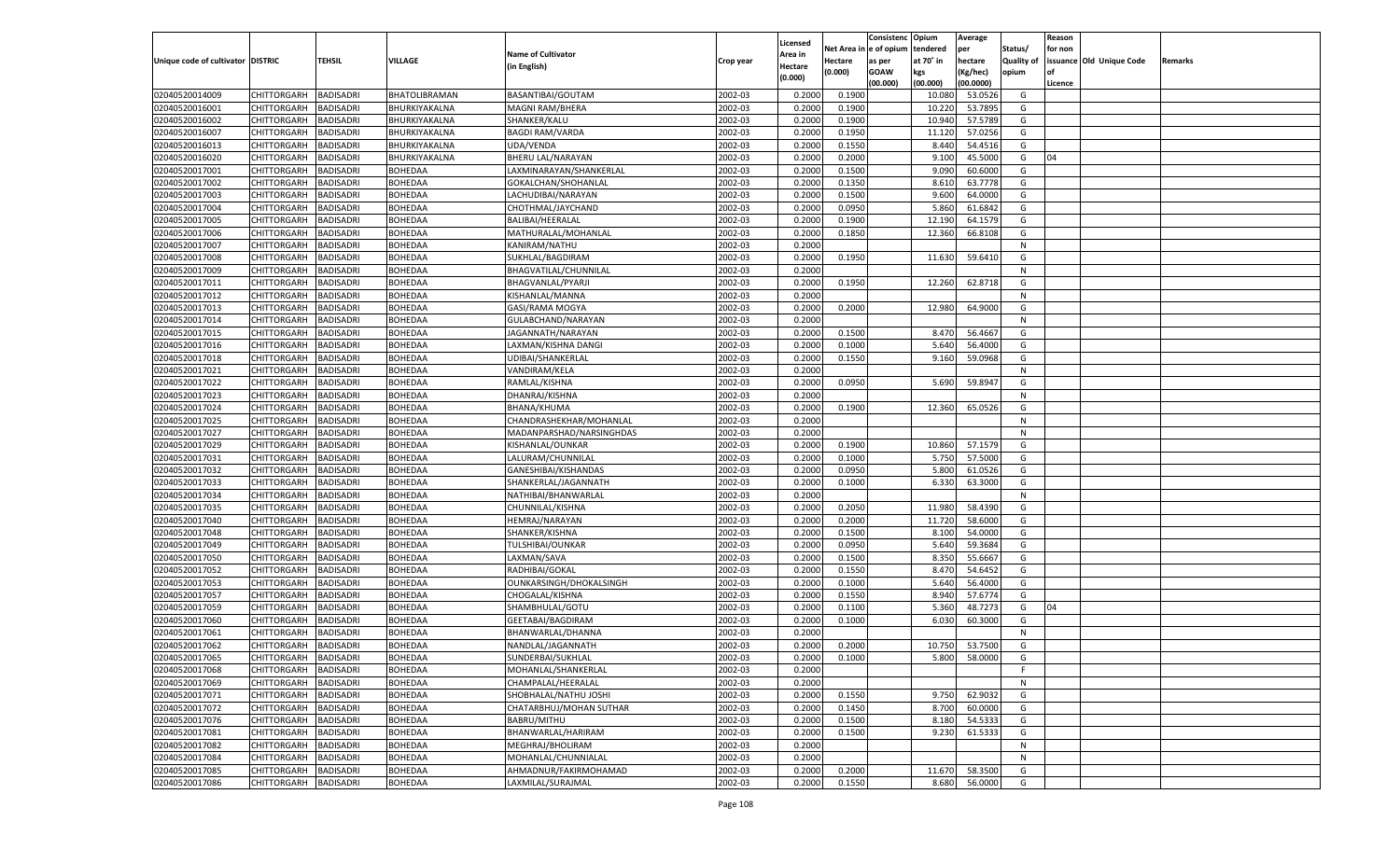|                                   |                       |                  |                            |                                               |                    |                    |            | Consistenc    | Opium     | Average   |                   | Reason  |                          |                    |
|-----------------------------------|-----------------------|------------------|----------------------------|-----------------------------------------------|--------------------|--------------------|------------|---------------|-----------|-----------|-------------------|---------|--------------------------|--------------------|
|                                   |                       |                  |                            |                                               |                    | Licensed           | Net Area i | n le of opium | tendered  | per       | Status/           | for non |                          |                    |
| Unique code of cultivator DISTRIC |                       | TEHSIL           | VILLAGE                    | <b>Name of Cultivator</b>                     | Crop year          | Area in            | Hectare    | as per        | at 70° in | hectare   | <b>Quality of</b> |         | issuance Old Unique Code | Remarks            |
|                                   |                       |                  |                            | (in English)                                  |                    | Hectare<br>(0.000) | (0.000)    | <b>GOAW</b>   | kgs       | (Kg/hec)  | opium             |         |                          |                    |
|                                   |                       |                  |                            |                                               |                    |                    |            | (00.000)      | (00.000)  | (00.0000) |                   | Licence |                          |                    |
| 02040520017088                    | CHITTORGARH           | BADISADRI        | BOHEDAA                    | <b>BAGDIRAM/KHUMA JAT</b>                     | 2002-03            | 0.2000             | 0.2000     |               | 12.470    | 62.3500   | G                 |         |                          |                    |
| 02040520017089                    | CHITTORGARH           | BADISADRI        | <b>BOHEDAA</b>             | SHANKERLAL/KALURAM                            | 2002-03            | 0.2000             | 0.1950     |               | 10.890    | 55.8462   | G                 |         |                          |                    |
| 02040520017090                    | CHITTORGARH           | BADISADRI        | <b>BOHEDAA</b>             | KESHRIMAL/PARBHULAL                           | 2002-03            | 0.2000             | 0.1950     |               | 12.560    | 64.4103   | G                 |         |                          |                    |
| 02040520017092                    | CHITTORGARH           | BADISADRI        | <b>BOHEDAA</b>             | BAGDIRAM/MITHULAL                             | 2002-03            | 0.2000             |            |               |           |           | N                 |         |                          |                    |
| 02040520017094                    | CHITTORGARH           | BADISADRI        | BOHEDAA                    | SHANKERLAL/VENDIRAM                           | 2002-03            | 0.2000             | 0.1500     |               | 9.570     | 63.8000   | G                 |         |                          |                    |
| 02040520017095                    | CHITTORGARH           | BADISADRI        | BOHEDAA                    | AMARATLAL/SHANKERLAL                          | 2002-03            | 0.2000             | 0.1450     |               | 8.850     | 61.0345   | G                 |         |                          |                    |
| 02040520017097                    | CHITTORGARH           | BADISADRI        | <b>BOHEDAA</b>             | KESHIBAI/KAJOD                                | 2002-03            | 0.2000             | 0.1900     |               | 12.160    | 64.0000   | G                 |         |                          |                    |
| 02040520017098                    | CHITTORGARH           | BADISADRI        | <b>BOHEDAA</b>             | <b>BALU/PARBHU</b>                            | 2002-03            | 0.2000             | 0.1000     |               | 6.060     | 60.6000   | G                 |         |                          |                    |
| 02040520017099                    | CHITTORGARH           | BADISADRI        | BOHEDAA                    | SUKHLAL/GIRDHARI                              | 2002-03            | 0.2000             |            |               |           |           | N                 |         |                          |                    |
| 02040520017107                    | CHITTORGARH           | BADISADRI        | BOHEDAB                    | KANHEYALAL/GOVARDHAN                          | 2002-03            | 0.1500             | 0.1500     |               | 8.260     | 55.0667   | G                 |         |                          |                    |
| 02040520017108                    | CHITTORGARH           | BADISADRI        | <b>BOHEDAB</b>             | BHANWARSINGH/SHAMBHUSINGH                     | 2002-03            | 0.2000             | 0.2000     |               | 12.200    | 61.0000   | G                 |         |                          |                    |
| 02040520017109                    | CHITTORGARH           | BADISADRI        | <b>BOHEDAB</b>             | MAGNIRAM/HEMA                                 | 2002-03            | 0.1500             |            |               |           |           | N                 |         |                          |                    |
| 02040520017110                    | CHITTORGARH           | BADISADRI        | BOHEDAB                    | SUVAGIBAI/BABRU                               | 2002-03            | 0.1000             | 0.1050     |               | 6.070     | 57.8095   | G                 |         |                          |                    |
| 02040520017111                    | CHITTORGARH           | <b>BADISADRI</b> | BOHEDAB                    | DHAPUBAI/DEVILAL                              | 2002-03            | 0.1500             | 0.1500     |               | 8.730     | 58.2000   | G                 |         |                          |                    |
| 02040520017112                    | CHITTORGARH           | <b>BADISADRI</b> | BOHEDAB                    | BHERULAL/KISHNA                               | 2002-03            | 0.1500             | 0.1500     |               | 8.770     | 58.4667   | G                 |         |                          |                    |
| 02040520017113                    | CHITTORGARH           | BADISADRI        | BOHEDAB                    | KANKUBAI/CHUNNILAL                            | 2002-03            | 0.1000             | 0.1000     |               | 5.680     | 56.8000   | G                 |         |                          |                    |
| 02040520017115                    | CHITTORGARH           | <b>BADISADRI</b> | <b>BOHEDAB</b>             | BAGDIBAI/KISHANLAL                            | 2002-03            | 0.1000             | 0.1000     |               | 5.560     | 55.6000   | G                 |         |                          |                    |
| 02040520017116                    | CHITTORGARH           | BADISADRI        | BOHEDAB                    | SHANKERLAL/PARBHULAL                          | 2002-03            | 0.1000             | 0.0950     |               | 5.220     | 54.9474   | G                 |         |                          |                    |
| 02040520017120                    | CHITTORGARH           | <b>BADISADRI</b> | BOHEDAB                    | FIDAHUSEN/FAKIRMOHAMAD                        | 2002-03            | 0.1000             |            |               |           |           | N                 |         |                          |                    |
| 02040520017121                    | CHITTORGARH           | BADISADRI        | BOHEDAB                    | AATMARAM/SURAJMAL                             | 2002-03            | 0.1500             | 0.1400     |               | 8.150     | 58.2143   | G                 |         |                          |                    |
| 02040520017123                    | CHITTORGARH           | <b>BADISADRI</b> | <b>BOHEDAB</b>             | BHERUSINGH/KAJOD                              | 2002-03            | 0.2000             | 0.1950     |               | 11.360    | 58.2564   | G                 |         |                          |                    |
| 02040520017125                    | CHITTORGARH           | BADISADRI        | BOHEDAB                    | KESIBAI/RAMNATH                               | 2002-03            | 0.1000             | 0.1000     |               | 5.200     | 52.0000   | G                 |         |                          |                    |
| 02040520017127                    | CHITTORGARH           | <b>BADISADRI</b> | BOHEDAB                    | NARAYAN/BALU                                  | 2002-03            | 0.1500             | 0.2050     |               | 12.720    | 62.0488   | G                 |         |                          |                    |
| 02040520017132                    | CHITTORGARH           | BADISADRI        | BOHEDAB                    | AMRATIBAI/SHIVLAL                             | 2002-03            | 0.1000             | 0.1050     |               | 5.670     | 54.0000   | G                 |         |                          | <b>NAME CHANGE</b> |
| 02040520017134                    | CHITTORGARH           | <b>BADISADRI</b> | <b>BOHEDAB</b>             | KELASH/RAMCHANDRA                             | 2002-03            | 0.1000             | 0.1900     |               | 11.700    | 61.5789   | G                 |         |                          |                    |
| 02040520017135                    | CHITTORGARH           | BADISADRI        | BOHEDAB                    | DHANRAJ/KALU                                  | 2002-03            | 0.1000             | 0.1050     |               | 5.810     | 55.3333   | G                 |         |                          |                    |
| 02040520017137                    | CHITTORGARH           | <b>BADISADRI</b> | BOHEDAB                    | GOVARDHAN/OUNKAR                              | 2002-03            | 0.1500             | 0.1500     |               | 8.380     | 55.8667   | G                 |         |                          |                    |
| 02040520017139                    | CHITTORGARH           | BADISADRI        | BOHEDAB                    | BALU/DANU                                     | 2002-03            | 0.1000             | 0.1000     |               | 6.220     | 62.2000   | G                 |         |                          |                    |
| 02040520017140                    | CHITTORGARH           | <b>BADISADRI</b> | BOHEDAB                    | LALURAM/FATHA                                 | 2002-03            | 0.2000             | 0.1900     |               | 11.890    | 62.5789   | G                 |         |                          |                    |
| 02040520018001                    | CHITTORGARH           | BADISADRI        | <b>BORKHEDA</b>            | MANGIYA/SAVA                                  | 2002-03            | 0.2000             | 0.1900     |               | 11.860    | 62.4211   | G                 |         |                          |                    |
| 02040520018003                    | CHITTORGARH           | <b>BADISADRI</b> | <b>BORKHEDA</b>            | MANGYA/HEMA                                   | 2002-03            | 0.2000             | 0.1900     |               | 12.140    | 63.8947   | G                 |         |                          |                    |
| 02040520018009                    | CHITTORGARH           | <b>BADISADRI</b> | <b>BORKHEDA</b>            | GANGARAM/BHURA                                | 2002-03            | 0.2000             | 0.1850     |               | 10.660    | 57.6216   | G                 |         |                          |                    |
| 02040520019001                    | CHITTORGARH           | <b>BADISADRI</b> | CHANDRAKHEDI               | PREM CHAND/NARAYAN                            | 2002-03            | 0.2000             | 0.2000     |               | 11.400    | 57.0000   | G                 |         |                          |                    |
| 02040520019002                    | CHITTORGARH           | BADISADRI        | CHANDRAKHEDI               | KANA/OUNKAR                                   | 2002-03            | 0.2000             | 0.1000     |               | 5.900     | 59.0000   | G                 |         |                          |                    |
| 02040520019003                    | CHITTORGARH           | <b>BADISADRI</b> | CHANDRAKHEDI               | NARAYN/UDA                                    | 2002-03            | 0.2000             | 0.1950     |               | 9.570     | 49.0769   | G                 | 04      |                          |                    |
| 02040520021001                    | CHITTORGARH           | <b>BADISADRI</b> | CHARANKHEDI                | <b>BADGDIRAM/GOTU</b>                         | 2002-03            | 0.2000             | 0.2000     |               | 11.240    | 56.2000   | G                 |         |                          |                    |
| 02040520021002                    | CHITTORGARH           | <b>BADISADRI</b> | CHARANKHEDI                | CHUNNILAL/GOKAL                               | 2002-03            | 0.2000             | 0.1400     |               | 7.890     | 56.3571   | G                 |         |                          |                    |
| 02040520021005                    | CHITTORGARH           | BADISADRI        | CHARANKHEDI                | NANURAM/FULA                                  | 2002-03            | 0.2000             | 0.1900     |               | 10.370    | 54.5789   | G                 |         |                          |                    |
| 02040520021006                    | CHITTORGARH           | <b>BADISADRI</b> | CHARANKHEDI                | HARLAL/TEJA                                   | 2002-03            | 0.2000             | 0.1750     |               | 8.560     | 48.9143   | G                 | 04      |                          |                    |
| 02040520021007                    | CHITTORGARH           | <b>BADISADRI</b> | CHARANKHEDI                | AAVADDAN/RANDIDAN                             | 2002-03            | 0.2000             | 0.1050     |               | 5.370     | 51.1429   | G                 | 04      |                          |                    |
| 02040520021009                    | CHITTORGARH           | <b>BADISADRI</b> | CHARANKHEDI                | KHEMA/PITHA                                   | 2002-03            | 0.2000             | 0.1900     |               | 10.470    | 55.1053   | G                 |         |                          |                    |
| 02040520021011                    | CHITTORGARH           | BADISADRI        | CHARANKHEDI                | GATTUBAI/VEERDAN                              | 2002-03            | 0.2000             | 0.1500     |               | 8.770     | 58.4667   | G                 |         |                          |                    |
| 02040520021012                    | CHITTORGARH           | BADISADRI        | CHARANKHEDI                | JASSUBAI/AMARDAN                              | 2002-03            | 0.2000             | 0.2050     |               | 11.160    | 54.4390   | G                 |         |                          |                    |
| 02040520021013                    | CHITTORGARH           | BADISADRI        | CHARANKHEDI                | SHANKER/KANIRAM                               | 2002-03            | 0.2000             | 0.1050     |               | 5.710     | 54.3810   | G                 |         |                          |                    |
| 02040520021019                    | CHITTORGARH           | <b>BADISADRI</b> | CHARANKHEDI                | TAKHATSINGH/HARDAN                            | 2002-03            | 0.2000             | 0.1350     |               | 6.920     | 51.2593   | G                 | 04      |                          |                    |
|                                   | CHITTORGARH BADISADRI |                  | CHARANKHEDI                | SHANKER/DEVA                                  |                    | 0.2000             | 0.1850     |               | 10.520    | 56.8649   | G                 |         |                          |                    |
| 02040520021020<br>02040520021022  |                       | <b>BADISADRI</b> | CHARANKHEDI                | HARIRAM/NATHU CHAMAR                          | 2002-03<br>2002-03 | 0.2000             | 0.1000     |               | 5.740     |           | G                 |         |                          |                    |
|                                   | <b>CHITTORGARH</b>    |                  |                            |                                               |                    |                    |            |               |           | 57.4000   |                   |         |                          |                    |
| 02040520021023                    | <b>CHITTORGARH</b>    | <b>BADISADRI</b> | CHARANKHEDI<br>CHARANKHEDI | SAJJANBAI/RADHUDAN                            | 2002-03<br>2002-03 | 0.2000             | 0.1400     |               | 8.240     | 58.8571   | G                 |         |                          |                    |
| 02040520021025<br>02040520021027  | CHITTORGARH           | <b>BADISADRI</b> |                            | RATANDAN/RODDAN                               |                    | 0.2000             | 0.1050     |               | 6.340     | 60.3810   | G                 |         |                          |                    |
| 02040520021029                    | CHITTORGARH           | <b>BADISADRI</b> | CHARANKHEDI                | SUMERSINGH/SHAMBHUSINGH<br>MANGILAL/JAGANNATH | 2002-03            | 0.2000             | 0.1050     |               | 5.800     | 55.2381   | G                 |         |                          |                    |
|                                   | CHITTORGARH           | <b>BADISADRI</b> | CHARANKHEDI                |                                               | 2002-03            | 0.2000             | 0.0950     |               | 5.110     | 53.7895   | G                 |         |                          |                    |
| 02040520021030                    | CHITTORGARH           | <b>BADISADRI</b> | CHARANKHEDI                | LALURAM/GOPAL                                 | 2002-03            | 0.2000             | 0.1900     |               | 11.310    | 59.5263   | G                 |         |                          |                    |
| 02040520021032                    | CHITTORGARH           | <b>BADISADRI</b> | CHARANKHEDI                | BADRIDAN/CHANDIDAN                            | 2002-03            | 0.2000             | 0.1550     |               | 8.510     | 54.9032   | G                 |         |                          |                    |
| 02040520021034                    | CHITTORGARH           | <b>BADISADRI</b> | CHARANKHEDI                | HIMMATSINGH/SHANKERSINGH                      | 2002-03            | 0.2000             | 0.1900     |               | 11.180    | 58.8421   | G                 |         |                          |                    |
| 02040520021038                    | <b>CHITTORGARH</b>    | <b>BADISADRI</b> | CHARANKHEDI                | MANGILAL/JALAM                                | 2002-03            | 0.2000             | 0.1950     |               | 10.950    | 56.1538   | G                 |         |                          |                    |
| 02040520021039                    | <b>CHITTORGARH</b>    | <b>BADISADRI</b> | CHARANKHEDI                | RADHESHYAM/MOHANLAL SUTHAR                    | 2002-03            | 0.2000             | 0.1500     |               | 8.870     | 59.1333   | G                 |         |                          |                    |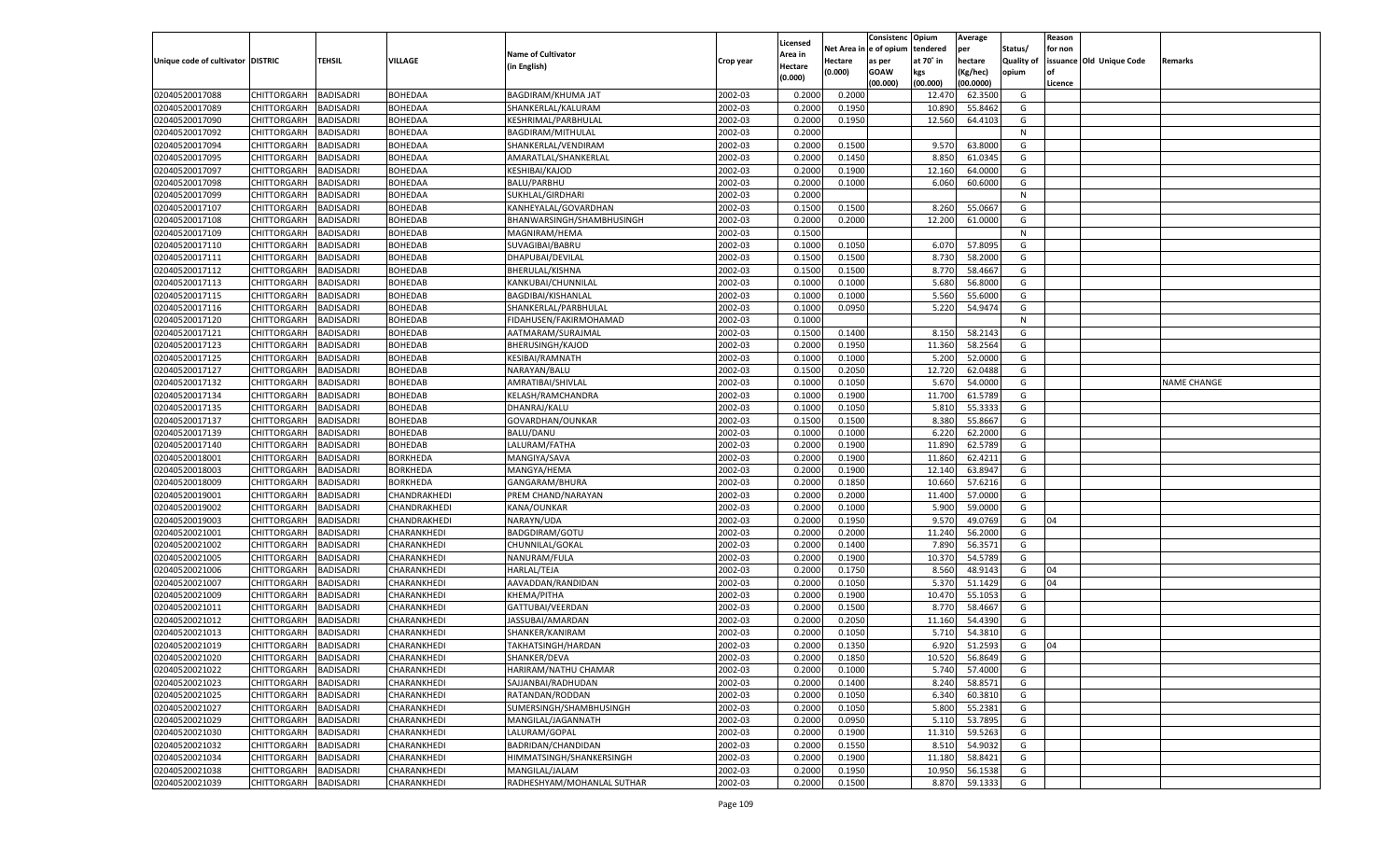|                                   |                    |                  |                  |                                 |                    | Licensed |         | Consistenc Opium       |           | Average   |                   | Reason  |                          |                    |
|-----------------------------------|--------------------|------------------|------------------|---------------------------------|--------------------|----------|---------|------------------------|-----------|-----------|-------------------|---------|--------------------------|--------------------|
|                                   |                    |                  |                  | <b>Name of Cultivator</b>       |                    | Area in  |         | Net Area in e of opium | tendered  | per       | Status/           | for non |                          |                    |
| Unique code of cultivator DISTRIC |                    | <b>TEHSIL</b>    | <b>VILLAGE</b>   | (in English)                    | Crop year          | Hectare  | Hectare | as per                 | at 70° in | hectare   | <b>Quality of</b> |         | issuance Old Unique Code | <b>Remarks</b>     |
|                                   |                    |                  |                  |                                 |                    | (0.000)  | (0.000) | <b>GOAW</b>            | kgs       | (Kg/hec)  | opium             |         |                          |                    |
|                                   |                    |                  |                  |                                 |                    |          |         | (00.000)               | (00.000)  | (00.0000) |                   | Licence |                          |                    |
| 02040520022001                    | CHITTORGARH        | <b>BADISADRI</b> | CHENPURIYA       | GOUTAM/KISHNA                   | 2002-03            | 0.2000   | 0.1100  |                        | 5.740     | 52.1818   | G                 |         |                          |                    |
| 02040520023001                    | CHITTORGARH        | <b>BADISADRI</b> | DAYALPURA        | NETIBAI/BELIYA                  | 2002-03            | 0.2000   | 0.0950  |                        | 5.630     | 59.2632   | G                 |         |                          |                    |
| 02040520023002                    | CHITTORGARH        | <b>BADISADRI</b> | DAYALPURA        | GOUTAM/LAKHMA                   | 2002-03            | 0.2000   | 0.2000  |                        | 10.710    | 53.5500   | G                 |         |                          |                    |
| 02040520023005                    | CHITTORGARH        | <b>BADISADRI</b> | DAYALPURA        | GOPAL/GOUTAM                    | 2002-03            | 0.2000   | 0.0950  |                        | 5.180     | 54.5263   | G                 |         |                          |                    |
| 02040520023006                    | CHITTORGARH        | <b>BADISADRI</b> | DAYALPURA        | SHANKER/KISHNA                  | 2002-03            | 0.2000   | 0.1050  |                        | 6.07      | 57.8095   | G                 |         |                          |                    |
| 02040520023007                    | CHITTORGARH        | <b>BADISADRI</b> | DAYALPURA        | RAMSINGH/LACHMA                 | 2002-03            | 0.2000   | 0.1850  |                        | 10.640    | 57.5135   | G                 |         |                          |                    |
| 02040520023011                    | CHITTORGARH        | <b>BADISADRI</b> | DAYALPURA        | CHATRA/GOUTAM                   | 2002-03            | 0.2000   | 0.2000  |                        | 11.260    | 56.3000   | G                 |         |                          |                    |
| 02040520024005                    | CHITTORGARH        | <b>BADISADRI</b> | <b>DEVDA</b>     | RADHA KISHAN/POKHAR             | 2002-03            | 0.2000   | 0.2000  |                        | 11.370    | 56.8500   | G                 |         |                          |                    |
| 02040520024007                    | CHITTORGARH        | <b>BADISADRI</b> | <b>DEVDA</b>     | MAGNIBAI/BHANWAR LAL            | 2002-03            | 0.2000   | 0.1900  |                        | 10.12     | 53.2632   | G                 |         |                          |                    |
| 02040520025001                    | CHITTORGARH        | <b>BADISADRI</b> | <b>DEVRI</b>     | MANSHAPURI/GOVARDHANPURI        | 2002-03            | 0.2000   | 0.2050  |                        | 11.870    | 57.9024   | G                 |         |                          |                    |
| 02040520025002                    | CHITTORGARH        | <b>BADISADRI</b> | <b>DEVRI</b>     | VAJIBAI/GOUTAMPURI              | 2002-03            | 0.2000   | 0.1900  |                        | 11.740    | 61.7895   | G                 |         |                          |                    |
| 02040520025003                    | CHITTORGARH        | <b>BADISADRI</b> | <b>DEVRI</b>     | BHERUPURI/RUGHNATHPURI          | 2002-03            | 0.2000   | 0.1900  |                        | 9.700     | 51.0526   | G                 | 04      |                          |                    |
| 02040520025004                    | CHITTORGARH        | BADISADRI        | <b>DEVRI</b>     | NANUPURI/LAHARPURI              | 2002-03            | 0.2000   | 0.1950  |                        | 10.81     | 55.4359   | G                 |         |                          |                    |
| 02040520025006                    | CHITTORGARH        | BADISADRI        | <b>DEVRI</b>     | SOSARBAI/NARAYANPURI            | 2002-03            | 0.2000   | 0.1900  |                        | 11.140    | 58.6316   | G                 |         |                          | <b>NAME CHANGE</b> |
| 02040520025007                    | CHITTORGARH        | BADISADRI        | <b>DEVRI</b>     | JAGDISHPURI/VAKTAVARPURI        | 2002-03            | 0.2000   | 0.2000  |                        | 9.310     | 46.5500   | - 1               | 02      |                          |                    |
| 02040520025008                    | CHITTORGARH        | BADISADRI        | <b>DEVRI</b>     | SARSIBAI/SHANKERPURI            | 2002-03            | 0.2000   | 0.1900  |                        | 9.980     | 52.5263   | G                 |         |                          |                    |
| 02040520025010                    | CHITTORGARH        | BADISADRI        | <b>DEVRI</b>     | SHANKERGIR/HEERAGAI             | 2002-03            | 0.2000   | 0.1900  |                        | 10.850    | 57.1053   | G                 |         |                          |                    |
| 02040520025011                    | CHITTORGARH        | BADISADRI        | <b>DEVRI</b>     | KISHNA/JAYCHAND                 | 2002-03            | 0.2000   | 0.1750  |                        | 9.300     | 53.1429   | G                 |         |                          |                    |
| 02040520025012                    | CHITTORGARH        | BADISADRI        | <b>DEVRI</b>     | <b>BABRU/SAVA</b>               | 2002-03            | 0.2000   | 0.2000  |                        | 9.260     | 46.3000   | - 1               | 02      |                          |                    |
| 02040520025015                    | CHITTORGARH        | BADISADRI        | <b>DEVRI</b>     | BHERU/KISHNA                    | 2002-03            | 0.2000   | 0.1850  |                        | 3.130     | 16.9189   | - 1               | 02      |                          |                    |
| 02040520025016                    | CHITTORGARH        | BADISADRI        | <b>DEVRI</b>     | <b>HARLAL/NARAYAN</b>           | 2002-03            | 0.2000   | 0.1800  |                        | 10.920    | 60.6667   | G                 |         |                          |                    |
| 02040520025017                    | CHITTORGARH        | BADISADRI        | <b>DEVRI</b>     | NIRBHAYPURI/NANDPURI            | 2002-03            | 0.2000   | 0.1950  |                        | 10.750    | 55.1282   | G                 |         |                          |                    |
| 02040520025018                    | CHITTORGARH        | BADISADRI        | <b>DEVRI</b>     | VAKTUPURI/UDAIPURI              | 2002-03            | 0.2000   | 0.1900  |                        | 11.410    | 60.0526   | G                 |         |                          |                    |
| 02040520027001                    | CHITTORGARH        | BADISADRI        | <b>FACHAR</b>    | SHANKER/KALU                    | 2002-03            | 0.2000   |         |                        |           |           | N                 |         |                          |                    |
| 02040520027002                    | CHITTORGARH        | BADISADRI        | <b>FACHAR</b>    | KASHIRAM/TECKCHAND SUTHAR       | 2002-03            | 0.2000   | 0.1200  |                        | 6.580     | 54.8333   | G                 |         |                          |                    |
| 02040520027007                    | CHITTORGARH        | BADISADRI        | FACHAR           | HARLAL/OUNKAR                   | 2002-03            | 0.2000   |         |                        |           |           | N                 |         |                          |                    |
| 02040520027008                    | CHITTORGARH        | BADISADRI        | <b>FACHAR</b>    | <b>BABRU/VARDA</b>              | 2002-03            | 0.2000   |         |                        |           |           | F.                |         |                          |                    |
| 02040520027010                    | CHITTORGARH        | BADISADRI        | <b>FACHAR</b>    | RODU/VARDA                      | 2002-03            | 0.2000   |         |                        |           |           | N                 |         |                          |                    |
| 02040520027012                    | CHITTORGARH        | <b>BADISADRI</b> | FACHAR           | MOVANIBAI/PYARCHAND             | 2002-03            | 0.2000   | 0.1500  |                        | 8.770     | 58.4667   | G                 |         |                          |                    |
| 02040520027014                    | CHITTORGARH        | BADISADRI        | FACHAR           | GANESH/OUNKAR                   | 2002-03            | 0.2000   | 0.1400  |                        | 8.600     | 61.4286   | G                 |         |                          |                    |
| 02040520027017                    | CHITTORGARH        | BADISADRI        | <b>FACHAR</b>    | <b>HEARLAL/UDA</b>              | 2002-03            | 0.2000   |         |                        |           |           | N                 |         |                          |                    |
| 02040520027018                    | CHITTORGARH        | BADISADRI        | <b>FACHAR</b>    | VARDICHAND/CHUNNILAL            | 2002-03            | 0.2000   |         |                        |           |           | N                 |         |                          |                    |
| 02040520027020                    | CHITTORGARH        | BADISADRI        | <b>FACHAR</b>    | MADHU/VAGTA                     | 2002-03            | 0.2000   | 0.2050  |                        | 10.650    | 51.9512   | G                 | 04      |                          |                    |
| 02040520027021                    | CHITTORGARH        | BADISADRI        | <b>FACHAR</b>    | SOVANIBAI/HEERA                 | 2002-03            | 0.2000   | 0.2000  |                        | 11.620    | 58.1000   | G                 |         |                          |                    |
| 02040520027022                    | CHITTORGARH        | BADISADRI        | <b>FACHAR</b>    | ROOPA/KISHNA                    | 2002-03            | 0.2000   |         |                        |           |           | N                 |         |                          |                    |
| 02040520027023                    | CHITTORGARH        | BADISADRI        | <b>FACHAR</b>    | RAMESHVAR/NANDA                 | 2002-03            | 0.2000   |         |                        |           |           | N                 |         |                          |                    |
| 02040520027024                    | CHITTORGARH        | BADISADRI        | FACHAR           | RAMCHANDRA/NARAYAN              | 2002-03            | 0.2000   |         |                        |           |           | N                 |         |                          |                    |
| 02040520028001                    | CHITTORGARH        | BADISADRI        | FINODRA          | <b>HEERALAL/NANDA</b>           | 2002-03            | 0.2000   | 0.0950  |                        | 6.030     | 63.4737   | G                 |         |                          |                    |
| 02040520028002                    | CHITTORGARH        | BADISADRI        | FINODRA          | GISIBAI/CHUNPURI                | 2002-03            | 0.2000   | 0.1900  |                        | 8.660     | 45.5789   | - 1               | 02      |                          |                    |
| 02040520028003                    | CHITTORGARH        | BADISADRI        | FINODRA          | NARAYAN/NAVLA                   | 2002-03            | 0.2000   | 0.1800  |                        | 10.470    | 58.1667   | G                 |         |                          |                    |
| 02040520028004                    | CHITTORGARH        | BADISADRI        | FINODRA          | NAVLA/NATHU                     | 2002-03            | 0.2000   | 0.1850  |                        | 11.010    | 59.5135   | G                 |         |                          |                    |
| 02040520028005                    |                    |                  |                  |                                 | 2002-03            |          |         |                        |           |           | G                 |         |                          |                    |
|                                   | CHITTORGARH        | BADISADRI        | FINODRA          | BHAGVANLAL/UDA                  | 2002-03            | 0.2000   | 0.1750  |                        | 9.880     | 56.4571   | G                 |         |                          |                    |
| 02040520028006                    | CHITTORGARH        | BADISADRI        | FINODRA          | SHIVGIR/MOHAN GUSAI             |                    | 0.2000   | 0.1750  |                        | 9.960     | 56.9143   |                   |         |                          |                    |
| 02040520028007                    | CHITTORGARH        | BADISADRI        | FINODRA          | GANGARAM/BHURA<br>LAHRIBAI/MOTI | 2002-03<br>2002-03 | 0.2000   | 0.1950  |                        | 10.570    | 54.2051   | G<br>G            |         |                          |                    |
| 02040520028010                    | CHITTORGARH        | BADISADRI        | FINODRA          |                                 |                    | 0.2000   | 0.1800  |                        | 9.740     | 54.1111   |                   |         |                          | <b>NAME CHANGE</b> |
| 02040520028011                    | CHITTORGARH        | <b>BADISADRI</b> | <b>FINODRA</b>   | KESHYA/NAVLA                    | 2002-03            | 0.2000   | 0.1700  |                        | 10.680    | 62.8235   | G                 |         |                          |                    |
| 02040520028012                    | <b>CHITTORGARH</b> | <b>BADISADRI</b> | <b>FINODRA</b>   | BHAGVAN/NARAYAN                 | 2002-03            | 0.2000   | 0.1700  |                        | 10.760    | 63.2941   | G                 |         |                          |                    |
| 02040520028015                    | <b>CHITTORGARH</b> | <b>BADISADRI</b> | <b>FINODRA</b>   | <b>GOKAL/TEKA</b>               | 2002-03            | 0.2000   | 0.1900  |                        | 10.750    | 56.5789   | G                 |         |                          |                    |
| 02040520028020                    | <b>CHITTORGARH</b> | <b>BADISADRI</b> | <b>FINODRA</b>   | BHAGVANLAL/KANIRAM              | 2002-03            | 0.2000   | 0.1750  |                        | 9.500     | 54.2857   | G                 |         |                          |                    |
| 02040520028025                    | <b>CHITTORGARH</b> | <b>BADISADRI</b> | <b>FINODRA</b>   | UDA/DEVA                        | 2002-03            | 0.2000   | 0.1800  |                        | 11.250    | 62.5000   | G                 |         |                          |                    |
| 02040520028027                    | <b>CHITTORGARH</b> | <b>BADISADRI</b> | <b>FINODRA</b>   | SHANKERLAL/UDA                  | 2002-03            | 0.2000   | 0.1900  |                        | 10.620    | 55.8947   | G                 |         |                          |                    |
| 02040520028028                    | <b>CHITTORGARH</b> | <b>BADISADRI</b> | <b>FINODRA</b>   | KASHIGIR/BHAVANGIR              | 2002-03            | 0.2000   | 0.1800  |                        | 10.660    | 59.2222   | G                 |         |                          |                    |
| 02040520028029                    | <b>CHITTORGARH</b> | <b>BADISADRI</b> | <b>FINODRA</b>   | PARBHUGIR/HEMGIR                | 2002-03            | 0.2000   | 0.2000  |                        | 9.930     | 49.6500   | G                 | 04      |                          |                    |
| 02040520028030                    | <b>CHITTORGARH</b> | <b>BADISADRI</b> | <b>FINODRA</b>   | ANCHIBAI/OUNKAR                 | 2002-03            | 0.2000   | 0.1900  |                        | 11.420    | 60.1053   | G                 |         |                          |                    |
| 02040520028031                    | <b>CHITTORGARH</b> | <b>BADISADRI</b> | <b>FINODRA</b>   | JAYCHAND/DHANNA                 | 2002-03            | 0.2000   | 0.1850  |                        | 9.890     | 53.4595   | G                 |         |                          |                    |
| 02040520029002                    | <b>CHITTORGARH</b> | <b>BADISADRI</b> | <b>GAJANDEVI</b> | GANGABAI/VARDA                  | 2002-03            | 0.2000   | 0.0950  |                        | 5.180     | 54.5263   | G                 |         |                          |                    |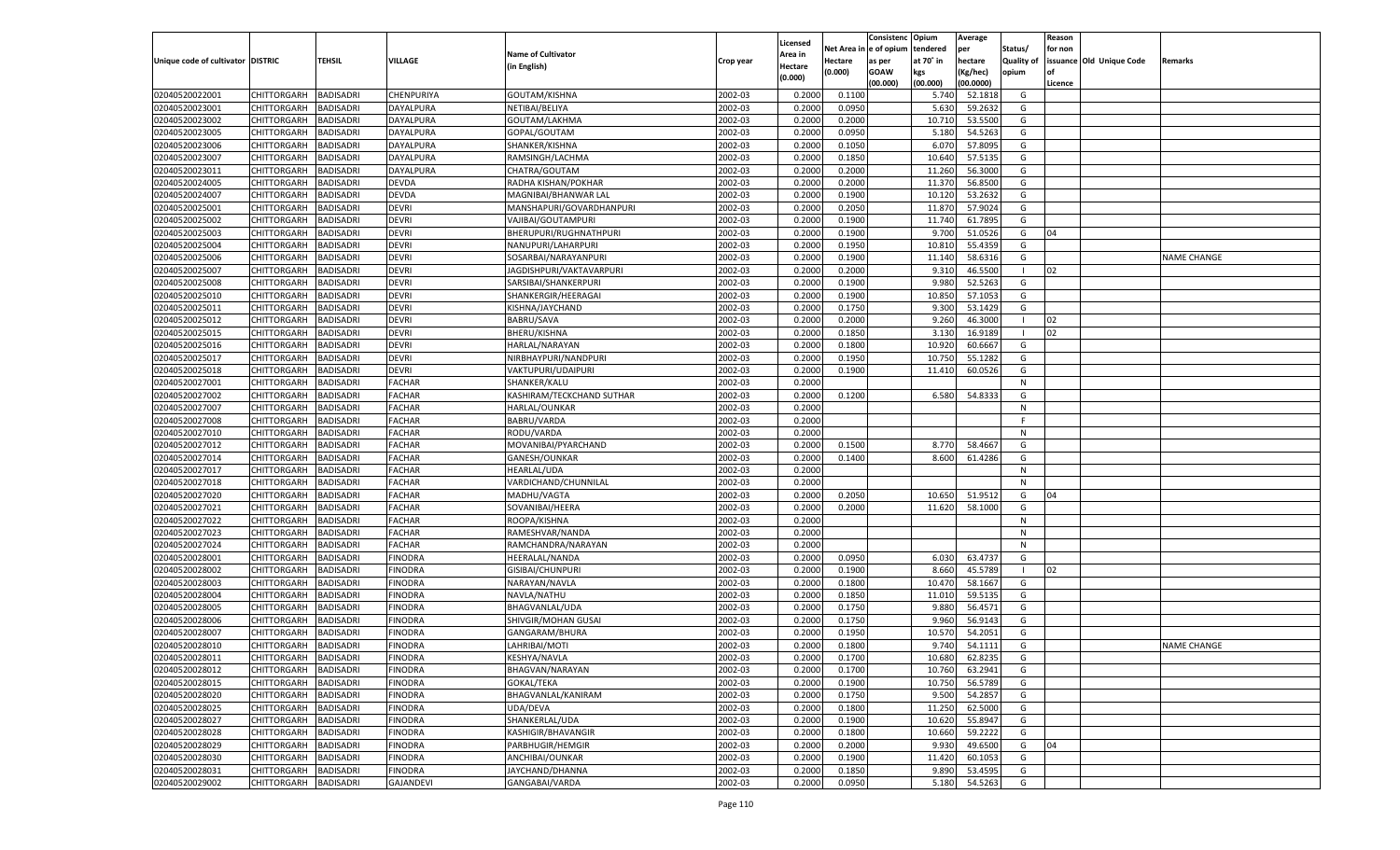|                                   |                    |                  |                  |                               |                    | Licensed |         | Consistenc Opium       |           | Average            |                   | Reason  |                          |                |
|-----------------------------------|--------------------|------------------|------------------|-------------------------------|--------------------|----------|---------|------------------------|-----------|--------------------|-------------------|---------|--------------------------|----------------|
|                                   |                    |                  |                  | <b>Name of Cultivator</b>     |                    | Area in  |         | Net Area in e of opium | tendered  | per                | Status/           | for non |                          |                |
| Unique code of cultivator DISTRIC |                    | TEHSIL           | VILLAGE          | (in English)                  | Crop year          | Hectare  | Hectare | as per                 | at 70° in | hectare            | <b>Quality of</b> |         | issuance Old Unique Code | <b>Remarks</b> |
|                                   |                    |                  |                  |                               |                    | (0.000)  | (0.000) | <b>GOAW</b>            | kgs       | (Kg/hec)           | opium             |         |                          |                |
|                                   |                    |                  |                  |                               |                    |          |         | (00.000)               | (00.000)  | (00.0000)          |                   | Licence |                          |                |
| 02040520029003                    | CHITTORGARH        | <b>BADISADRI</b> | <b>GAJANDEVI</b> | KISHANLAL/HARIRAM             | 2002-03            | 0.2000   | 0.1500  |                        | 8.590     | 57.2667            | G                 |         |                          |                |
| 02040520029005                    | CHITTORGARH        | <b>BADISADRI</b> | <b>GAJANDEVI</b> | UDAILAL/KASHIRAM              | 2002-03            | 0.2000   | 0.0950  |                        | 5.47      | 57.5789            | G                 |         |                          |                |
| 02040520029006                    | CHITTORGARH        | <b>BADISADRI</b> | <b>GAJANDEVI</b> | MOHANLAL/PREMCHAND            | 2002-03            | 0.2000   | 0.1450  |                        | 9.740     | 67.1724            | G                 |         |                          |                |
| 02040520029008                    | CHITTORGARH        | <b>BADISADRI</b> | <b>GAJANDEVI</b> | NANDLAL/KANIRAM               | 2002-03            | 0.2000   | 0.1500  |                        | 8.890     | 59.2667            | G                 |         |                          |                |
| 02040520029009                    | CHITTORGARH        | <b>BADISADRI</b> | <b>GAJANDEVI</b> | MANGILAL/BABRU                | 2002-03            | 0.2000   | 0.1450  |                        | 9.060     | 62.4828            | G                 |         |                          |                |
| 02040520029010                    | CHITTORGARH        | <b>BADISADRI</b> | <b>GAJANDEVI</b> | MATHRIBAI/FULLCHAND           | 2002-03            | 0.2000   | 0.1550  |                        | 9.390     | 60.5806            | G                 |         |                          |                |
| 02040520029011                    | CHITTORGARH        | <b>BADISADRI</b> | <b>GAJANDEVI</b> | VAJERAM/MODA                  | 2002-03            | 0.2000   | 0.1950  |                        | 11.630    | 59.6410            | G                 |         |                          |                |
| 02040520029013                    | CHITTORGARH        | <b>BADISADRI</b> | <b>GAJANDEVI</b> | GOPILAL/HEMRAJ                | 2002-03            | 0.2000   | 0.1900  |                        | 10.380    | 54.6316            | G                 |         |                          |                |
| 02040520029014                    | CHITTORGARH        | <b>BADISADRI</b> | <b>GAJANDEVI</b> | NARAYANLAL/GHASI              | 2002-03            | 0.2000   | 0.1950  |                        | 11.400    | 58.4615            | G                 |         |                          |                |
| 02040520029016                    | CHITTORGARH        | <b>BADISADRI</b> | <b>GAJANDEVI</b> | DALCHAND/TECKCHAND            | 2002-03            | 0.2000   |         |                        |           |                    | N                 |         |                          |                |
| 02040520029019                    | CHITTORGARH        | <b>BADISADRI</b> | <b>GAJANDEVI</b> | LAXMINARAYAN/PYARCHAND        | 2002-03            | 0.2000   |         |                        |           |                    | N                 |         |                          |                |
| 02040520029020                    | CHITTORGARH        | <b>BADISADRI</b> | <b>GAJANDEVI</b> | BABRULAL/OUNKARLAL            | 2002-03            | 0.2000   | 0.1950  |                        | 11.240    | 57.6410            | G                 |         |                          |                |
| 02040520029021                    | CHITTORGARH        | BADISADRI        | <b>GAJANDEVI</b> | NANDKISHOR/OUNKARLAL          | 2002-03            | 0.2000   | 0.1450  |                        | 8.370     | 57.7241            | G                 |         |                          |                |
| 02040520029023                    | CHITTORGARH        | BADISADRI        | <b>GAJANDEVI</b> | JERAJ/GASHI                   | 2002-03            | 0.2000   | 0.1500  |                        | 8.530     | 56.8667            | G                 |         |                          |                |
| 02040520029025                    | CHITTORGARH        | BADISADRI        | <b>GAJANDEVI</b> | SHOBHALAL/KHASHIRAM           | 2002-03            | 0.2000   | 0.0950  |                        | 4.700     | 49.4737            | - 1               | 02      |                          |                |
| 02040520029027                    | CHITTORGARH        | BADISADRI        | <b>GAJANDEVI</b> | RAMCHANDRA/BHOLIRAM           | 2002-03            | 0.2000   | 0.1500  |                        | 8.010     | 53.4000            | G                 |         |                          |                |
| 02040520029028                    | CHITTORGARH        | BADISADRI        | <b>GAJANDEVI</b> | NARAYAN/BHERA                 | 2002-03            | 0.2000   | 0.1550  |                        | 8.660     | 55.8710            | G                 |         |                          |                |
| 02040520029030                    | CHITTORGARH        | BADISADRI        | <b>GAJANDEVI</b> | MOHANLAL/BHANWARLAL           | 2002-03            | 0.2000   | 0.1550  |                        | 8.230     | 53.0968            | G                 |         |                          |                |
| 02040520029031                    | CHITTORGARH        | BADISADRI        | <b>GAJANDEVI</b> | UDAIRAM/BHAGVAN               | 2002-03            | 0.2000   | 0.1400  |                        | 8.27      | 59.0714            | G                 |         |                          |                |
| 02040520029032                    | CHITTORGARH        | BADISADRI        | <b>GAJANDEVI</b> | OUNKARLAL/KANIRAM             | 2002-03            | 0.2000   | 0.1950  |                        | 11.980    | 61.4359            | G                 |         |                          |                |
| 02040520029034                    | CHITTORGARH        | BADISADRI        | <b>GAJANDEVI</b> | NANURAM/BHAGVAN               | 2002-03            | 0.2000   | 0.1850  |                        | 11.180    | 60.4324            | G                 |         |                          |                |
| 02040520029035                    | CHITTORGARH        | BADISADRI        | <b>GAJANDEVI</b> | HANSRAJ/GASHI                 | 2002-03            | 0.2000   | 0.1500  |                        | 8.260     | 55.0667            | G                 |         |                          |                |
| 02040520029038                    | CHITTORGARH        | BADISADRI        | <b>GAJANDEVI</b> | GOPILAL/PREMCHAND             | 2002-03            | 0.2000   | 0.1900  |                        | 11.510    | 60.5789            | G                 |         |                          |                |
| 02040520029039                    | CHITTORGARH        | BADISADRI        | <b>GAJANDEVI</b> | SHANKERLAL/GASI DHAKAD        | 2002-03            | 0.2000   | 0.2000  |                        | 11.950    | 59.7500            | G                 |         |                          |                |
| 02040520029040                    | CHITTORGARH        | BADISADRI        | <b>GAJANDEVI</b> | MADANLAL/NATHULAL             | 2002-03            | 0.2000   | 0.1900  |                        | 11.770    | 61.9474            | G                 |         |                          |                |
| 02040520029041                    | CHITTORGARH        | BADISADRI        | <b>GAJANDEVI</b> | RAMESHVAR/VAJERAM             | 2002-03            | 0.2000   | 0.1500  |                        | 9.130     | 60.8667            | G                 |         |                          |                |
| 02040520030001                    | CHITTORGARH        | BADISADRI        | GAYRIYAVAS       | NANDA/KISHNA                  | 2002-03            | 0.2000   | 0.1000  |                        | 5.590     | 55.9000            | G                 |         |                          |                |
| 02040520032002                    | CHITTORGARH        | BADISADRI        | <b>JANTAI</b>    | <b>SHYAM LAL/KOSHOR</b>       | 2002-03            | 0.2000   | 0.1900  |                        | 10.860    | 57.1579            | G                 |         |                          |                |
| 02040520032003                    | CHITTORGARH        | <b>BADISADRI</b> | <b>JANTAI</b>    | POKHAR LAL/SHANKER LAL        | 2002-03            | 0.2000   | 0.1900  |                        | 10.580    | 55.6842            | G                 |         |                          |                |
| 02040520032006                    | CHITTORGARH        | BADISADRI        | <b>JANTAI</b>    | OUNKAR/LALU                   | 2002-03            | 0.2000   | 0.2000  |                        | 11.080    | 55.4000            | G                 |         |                          |                |
| 02040520032008                    | CHITTORGARH        | BADISADRI        | <b>JANTAI</b>    | METABI BAI/NARAYAN            | 2002-03            | 0.2000   | 0.1000  |                        | 5.080     | 50.8000            | G                 | 04      |                          |                |
| 02040520032019                    | CHITTORGARH        | BADISADRI        | <b>JANTAI</b>    | GHASI/CHANDNA                 | 2002-03            | 0.2000   |         |                        |           |                    | F.                |         |                          |                |
| 02040520032022                    | CHITTORGARH        | BADISADRI        | <b>JANTAI</b>    | CHATARBHUJ/HAR LAL            | 2002-03            | 0.2000   | 0.1950  |                        | 8.900     | 45.6410            | G                 | 04      |                          |                |
| 02040520033001                    | CHITTORGARH        | BADISADRI        | JANVOKAKHEDA     | SALYENDRAPALSINGH/FATEH SINGH | 2002-03            | 0.2000   |         |                        |           |                    | N                 |         |                          |                |
| 02040520033009                    | CHITTORGARH        | BADISADRI        | JANVOKAKHEDA     | SHIV LAL/CHATARBHUJ           | 2002-03            | 0.2000   |         |                        |           |                    | N                 |         |                          |                |
| 02040520033010                    | CHITTORGARH        | BADISADRI        | JANVOKAKHEDA     | MAGNI BAI/BHERA               | 2002-03            | 0.2000   |         |                        |           |                    | N                 |         |                          |                |
| 02040520033011                    | CHITTORGARH        | BADISADRI        | JANVOKAKHEDA     | DHANNA/OUNKAR                 | 2002-03            | 0.2000   |         |                        |           |                    | N                 |         |                          |                |
| 02040520033012                    | CHITTORGARH        | BADISADRI        | JANVOKAKHEDA     | OUNKAR/GOTU                   | 2002-03            | 0.2000   |         |                        |           |                    | N                 |         |                          |                |
| 02040520033014                    | CHITTORGARH        | BADISADRI        | JANVOKAKHEDA     | CHOGA LAL/KALU GAYRI          | 2002-03            | 0.2000   |         |                        |           |                    | N                 |         |                          |                |
| 02040520034001                    | CHITTORGARH        | BADISADRI        | JARKHANA         | RAMRATAN/DHANRAJ              | 2002-03            | 0.2000   | 0.2000  |                        | 12.810    | 64.0500            | G                 |         |                          |                |
| 02040520034002                    | CHITTORGARH        | BADISADRI        | JARKHANA         | SHANKERLAL/BHERULAL           | 2002-03            | 0.2000   | 0.1850  |                        | 11.320    | 61.1892            | G                 |         |                          |                |
| 02040520034003                    | CHITTORGARH        | BADISADRI        | JARKHANA         | RAMSINGH/SHIVLAL              | 2002-03            | 0.2000   | 0.2000  |                        | 9.620     | 48.1000            | G                 | 04      |                          |                |
| 02040520034004                    | CHITTORGARH        | BADISADRI        | JARKHANA         | JANIBAI/HEERALAL              | 2002-03            | 0.2000   | 0.1900  |                        | 11.810    | 62.1579            | G                 |         |                          |                |
|                                   | CHITTORGARH        |                  |                  |                               |                    | 0.2000   |         |                        |           |                    |                   |         |                          |                |
| 02040520034005<br>02040520034006  | CHITTORGARH        | BADISADRI        | JARKHANA         | LALCHAND./JEETMAL             | 2002-03<br>2002-03 |          | 0.1950  |                        | 10.580    | 54.2564<br>55.6000 | G<br>G            |         |                          |                |
|                                   |                    | BADISADRI        | JARKHANA         | DADAMCHAND/NANDLAL            |                    | 0.2000   | 0.1500  |                        | 8.340     |                    |                   |         |                          |                |
| 02040520034010                    | CHITTORGARH        | <b>BADISADRI</b> | <b>JARKHANA</b>  | RAMRATAN/GAMNDIRAM            | 2002-03            | 0.2000   | 0.0950  |                        | 5.000     | 52.6316            | G                 |         |                          |                |
| 02040520034011                    | CHITTORGARH        | <b>BADISADRI</b> | <b>JARKHANA</b>  | HEERABAI/RAMRATAN             | 2002-03            | 0.2000   | 0.1000  |                        | 5.980     | 59.8000            | G                 |         |                          |                |
| 02040520034013                    | CHITTORGARH        | <b>BADISADRI</b> | <b>JARKHANA</b>  | BADAMIBAI/KHEMRAJ             | 2002-03            | 0.2000   | 0.1500  |                        | 8.050     | 53.6667            | G                 |         |                          |                |
| 02040520034014                    | <b>CHITTORGARH</b> | <b>BADISADRI</b> | <b>JARKHANA</b>  | BAGDIRAM/PYARCHAND            | 2002-03            | 0.2000   | 0.1450  |                        | 7.350     | 50.6897            | G                 | 04      |                          |                |
| 02040520034015                    | <b>CHITTORGARH</b> | <b>BADISADRI</b> | <b>JARKHANA</b>  | BHORIRAM/BHAGIRATH            | 2002-03            | 0.2000   | 0.1400  |                        | 7.760     | 55.4286            | G                 |         |                          |                |
| 02040520034016                    | CHITTORGARH        | <b>BADISADRI</b> | <b>JARKHANA</b>  | HEERALAL/SAVALAL              | 2002-03            | 0.2000   | 0.1500  |                        | 8.180     | 54.5333            | G                 |         |                          |                |
| 02040520034017                    | CHITTORGARH        | <b>BADISADRI</b> | <b>JARKHANA</b>  | NARBADIBAI/BHAGIRATH          | 2002-03            | 0.2000   | 0.1000  |                        | 5.380     | 53.8000            | G                 |         |                          |                |
| 02040520034019                    | <b>CHITTORGARH</b> | <b>BADISADRI</b> | <b>JARKHANA</b>  | HEERADAS/LAXMANDAS            | 2002-03            | 0.2000   | 0.2000  |                        | 10.190    | 50.9500            | G                 | 04      |                          |                |
| 02040520034020                    | <b>CHITTORGARH</b> | <b>BADISADRI</b> | <b>JARKHANA</b>  | BHANWARLAL/CHAMPA             | 2002-03            | 0.2000   | 0.1500  |                        | 8.270     | 55.1333            | G                 |         |                          |                |
| 02040520034023                    | <b>CHITTORGARH</b> | <b>BADISADRI</b> | <b>JARKHANA</b>  | MANGILAL/MEGHRAJ              | 2002-03            | 0.2000   | 0.1900  |                        | 11.070    | 58.2632            | G                 |         |                          |                |
| 02040520034024                    | <b>CHITTORGARH</b> | <b>BADISADRI</b> | <b>JARKHANA</b>  | SHANKERLAL/MAGNIRAM           | 2002-03            | 0.2000   | 0.1450  |                        | 3.240     | 22.3448            | G                 | 04      |                          |                |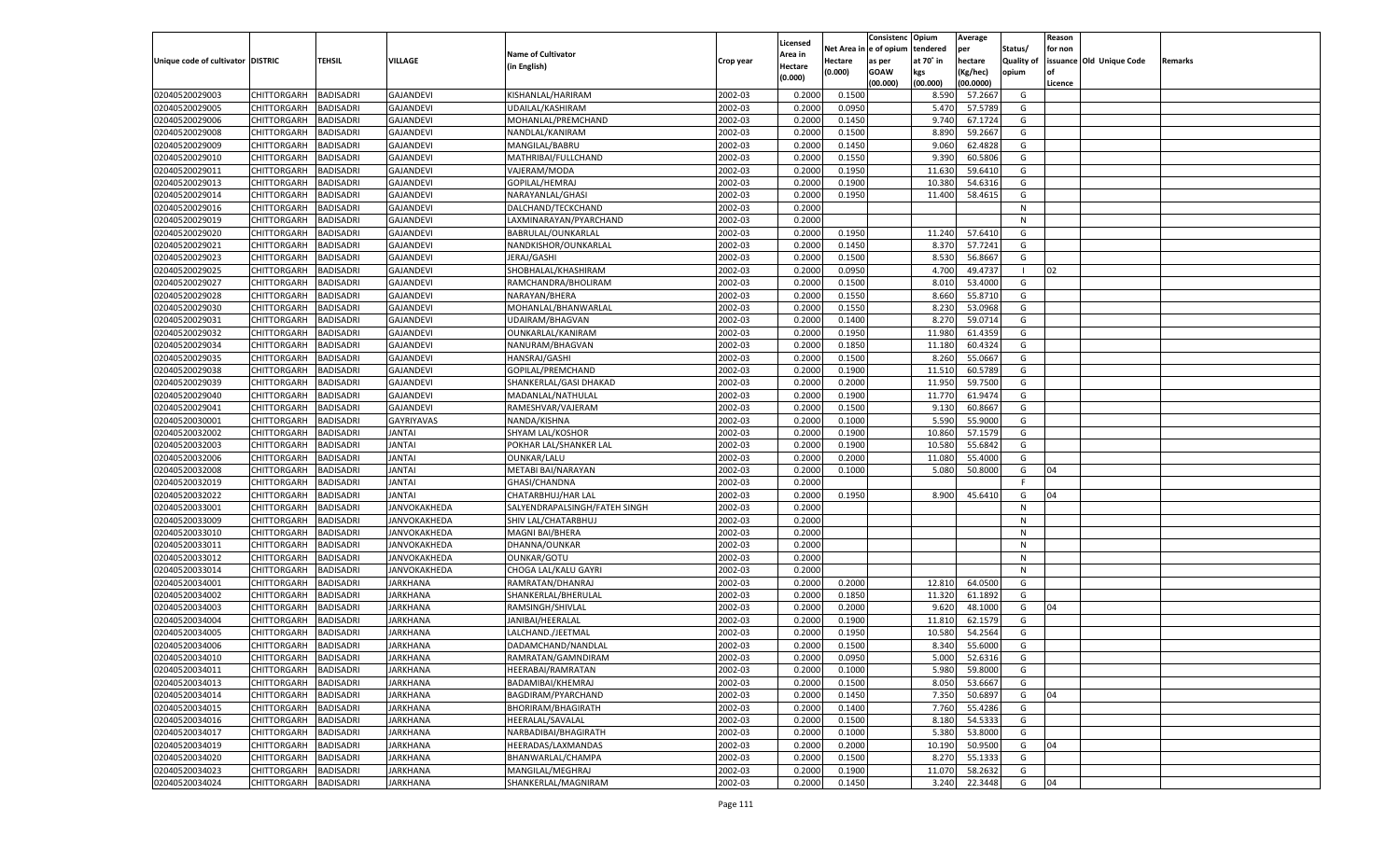|                                   |                       |                  |                     |                           |           |                    |            | Consistenc    | Opium     | Average   |                   | Reason  |                          |         |
|-----------------------------------|-----------------------|------------------|---------------------|---------------------------|-----------|--------------------|------------|---------------|-----------|-----------|-------------------|---------|--------------------------|---------|
|                                   |                       |                  |                     |                           |           | Licensed           | Net Area i | n  e of opium | tendered  | per       | Status/           | for non |                          |         |
| Unique code of cultivator DISTRIC |                       | TEHSIL           | VILLAGE             | <b>Name of Cultivator</b> | Crop year | Area in            | Hectare    | as per        | at 70° in | hectare   | <b>Quality of</b> |         | issuance Old Unique Code | Remarks |
|                                   |                       |                  |                     | (in English)              |           | Hectare<br>(0.000) | (0.000)    | <b>GOAW</b>   | kgs       | (Kg/hec)  | opium             |         |                          |         |
|                                   |                       |                  |                     |                           |           |                    |            | (00.000)      | (00.000)  | (00.0000) |                   | Licence |                          |         |
| 02040520034025                    | CHITTORGARH           | BADISADRI        | <b>JARKHANA</b>     | RAMRATAN/BACHRAJ          | 2002-03   | 0.2000             | 0.1950     |               | 10.990    | 56.3590   | G                 |         |                          |         |
| 02040520034027                    | CHITTORGARH           | BADISADRI        | JARKHANA            | SHANGARBAI/BHERULAI       | 2002-03   | 0.2000             | 0.1000     |               | 5.150     | 51.5000   | G                 | 04      |                          |         |
| 02040520034028                    | CHITTORGARH           | BADISADRI        | JARKHANA            | RAMSINGH/NANDLAL          | 2002-03   | 0.2000             | 0.1900     |               | 10.37     | 54.5789   | G                 |         |                          |         |
| 02040520034030                    | CHITTORGARH           | BADISADRI        | JARKHANA            | SHANKERLAL/KALU           | 2002-03   | 0.2000             | 0.2000     |               | 12.370    | 61.8500   | G                 |         |                          |         |
| 02040520034033                    | CHITTORGARH           | BADISADRI        | JARKHANA            | LAHRIBAI/GAMNDIRAM        | 2002-03   | 0.2000             | 0.1400     |               | 7.430     | 53.0714   | G                 |         |                          |         |
| 02040520034034                    | CHITTORGARH           | BADISADRI        | JARKHANA            | LAHRIBAI/RAMLAL/BHOLIRAM  | 2002-03   | 0.2000             | 0.1500     |               | 9.010     | 60.0667   | G                 |         |                          |         |
| 02040520034038                    | CHITTORGARH           | BADISADRI        | JARKHANA            | NATRAM/SAVALAL            | 2002-03   | 0.2000             | 0.1350     |               | 7.750     | 57.4074   | G                 |         |                          |         |
| 02040520034039                    | CHITTORGARH           | BADISADRI        | JARKHANA            | BHAGVANIBAI/SURAJMAL      | 2002-03   | 0.2000             | 0.1000     |               | 5.31      | 53.1000   | G                 |         |                          |         |
| 02040520034040                    | CHITTORGARH           | BADISADRI        | JARKHANA            | UDIBAI/GANESH             | 2002-03   | 0.2000             | 0.1950     |               | 10.690    | 54.8205   | G                 |         |                          |         |
| 02040520034042                    | CHITTORGARH           | BADISADRI        | JARKHANA            | BHERULAL/KASHIRAM         | 2002-03   | 0.2000             | 0.1900     |               | 11.930    | 62.7895   | G                 |         |                          |         |
| 02040520034043                    | CHITTORGARH           | BADISADRI        | JARKHANA            | GOVINDRAM/SHIVRAM         | 2002-03   | 0.2000             | 0.1950     |               | 10.81     | 55.4359   | G                 |         |                          |         |
| 02040520034046                    | CHITTORGARH           | BADISADRI        | JARKHANA            | LASHIRAM/RAMLAL           | 2002-03   | 0.2000             | 0.1950     |               | 10.280    | 52.7179   | G                 |         |                          |         |
| 02040520034047                    | CHITTORGARH           | BADISADRI        | JARKHANA            | ROSHANLAL/HEERALAL        | 2002-03   | 0.2000             | 0.1500     |               | 8.180     | 54.5333   | G                 |         |                          |         |
| 02040520034048                    | CHITTORGARH           | BADISADRI        | JARKHANA            | RAMSINGH/OUNKARLAI        | 2002-03   | 0.2000             | 0.1350     |               | 6.980     | 51.7037   | G                 | 04      |                          |         |
| 02040520034049                    | CHITTORGARH           | BADISADRI        | <b>JARKHANA</b>     | VAJERAM/GOVARDHAN         | 2002-03   | 0.2000             | 0.1850     |               | 9.410     | 50.8649   | G                 | 04      |                          |         |
|                                   |                       |                  |                     |                           |           |                    |            |               |           |           |                   |         |                          |         |
| 02040520034051                    | CHITTORGARH           | BADISADRI        | JARKHANA            | MOHANLAL/DHANRAJ          | 2002-03   | 0.2000             | 0.1950     |               | 11.580    | 59.3846   | G                 |         |                          |         |
| 02040520034053                    | CHITTORGARH           | <b>BADISADRI</b> | <b>IARKHANA</b>     | JANIBAI/NAGJIRAM          | 2002-03   | 0.2000             | 0.2000     |               | 10.970    | 54.8500   | G                 |         |                          |         |
| 02040520034054                    | CHITTORGARH           | BADISADRI        | JARKHANA            | LALCHAND/NANDLAL          | 2002-03   | 0.2000             | 0.1000     |               | 5.860     | 58.6000   | G                 |         |                          |         |
| 02040520034055                    | CHITTORGARH           | BADISADRI        | JARKHANA            | GANPAT/BHOLIRAM           | 2002-03   | 0.2000             | 0.1900     |               | 10.770    | 56.6842   | G                 |         |                          |         |
| 02040520034057                    | CHITTORGARH           | BADISADRI        | JARKHANA            | BAPULAL/KISHANLAL         | 2002-03   | 0.2000             | 0.1900     |               | 10.330    | 54.3684   | G                 |         |                          |         |
| 02040520034058                    | CHITTORGARH           | <b>BADISADRI</b> | <b>IARKHANA</b>     | TRILOKCHAND/RAMRATAN      | 2002-03   | 0.2000             | 0.1950     |               | 9.620     | 49.3333   | G                 | 04      |                          |         |
| 02040520034060                    | CHITTORGARH           | BADISADRI        | JARKHANA            | RATANLAL/TARACHAND        | 2002-03   | 0.2000             | 0.1950     |               | 10.720    | 54.9744   | G                 |         |                          |         |
| 02040520034065                    | CHITTORGARH           | BADISADRI        | JARKHANA            | RAMESHVARLAL/KISHANRAM    | 2002-03   | 0.2000             | 0.1400     |               | 7.590     | 54.2143   | G                 |         |                          |         |
| 02040520034066                    | CHITTORGARH           | BADISADRI        | JARKHANA            | DADAMCHAND/BHAGIRATH      | 2002-03   | 0.2000             | 0.1450     |               | 9.360     | 64.5517   | G                 |         |                          |         |
| 02040520034070                    | CHITTORGARH           | <b>BADISADRI</b> | <b>IARKHANA</b>     | HARLAL/CHAMPALAL          | 2002-03   | 0.2000             | 0.1850     |               | 10.210    | 55.1892   | G                 |         |                          |         |
| 02040520034071                    | CHITTORGARH           | BADISADRI        | JARKHANA            | RAJARAM/JEETMAL           | 2002-03   | 0.2000             | 0.1900     |               | 11.070    | 58.2632   | G                 |         |                          |         |
| 02040520034072                    | CHITTORGARH           | BADISADRI        | JARKHANA            | BHERULAL/GASIRAM          | 2002-03   | 0.2000             | 0.1500     |               | 8.530     | 56.8667   | G                 |         |                          |         |
| 02040520034073                    | CHITTORGARH           | BADISADRI        | JARKHANA            | SHOBHALAL/NANDLAL         | 2002-03   | 0.2000             | 0.2000     |               | 10.450    | 52.2500   | G                 |         |                          |         |
| 02040520034074                    | CHITTORGARH           | <b>BADISADRI</b> | <b>IARKHANA</b>     | MATHRALAL/CHENA           | 2002-03   | 0.2000             | 0.1500     |               | 7.670     | 51.1333   | G                 | 04      |                          |         |
| 02040520034076                    | CHITTORGARH           | BADISADRI        | JARKHANA            | HEERALAL/UDAIRAM          | 2002-03   | 0.2000             |            |               |           |           | N                 |         |                          |         |
| 02040520034077                    | CHITTORGARH           | <b>BADISADRI</b> | <b>JARKHANA</b>     | KISHANGIR/KEVALGIR        | 2002-03   | 0.2000             | 0.2050     |               | 11.670    | 56.9268   | G                 |         |                          |         |
| 02040520034078                    | CHITTORGARH           | <b>BADISADRI</b> | <b>JARKHANA</b>     | NATHUGIR/NANDAGIR         | 2002-03   | 0.2000             | 0.1050     |               | 5.070     | 48.2857   | G                 | 04      |                          |         |
| 02040520034079                    | CHITTORGARH           | <b>BADISADRI</b> | <b>JARKHANA</b>     | SHANKERLAL/RAMLAL         | 2002-03   | 0.2000             | 0.1400     |               | 9.670     | 69.0714   | G                 |         |                          |         |
| 02040520034081                    | CHITTORGARH           | BADISADRI        | JARKHANA            | BHERULAL/SAVALAL          | 2002-03   | 0.2000             | 0.1950     |               | 10.560    | 54.1538   | G                 |         |                          |         |
| 02040520034083                    | CHITTORGARH           | <b>BADISADRI</b> | <b>JARKHANA</b>     | HAJARILAL/UDA             | 2002-03   | 0.2000             |            |               |           |           | N                 |         |                          |         |
| 02040520034089                    | CHITTORGARH           | <b>BADISADRI</b> | <b>JARKHANA</b>     | MANGIBAI/BHERULAL         | 2002-03   | 0.2000             | 0.0950     |               | 5.330     | 56.105    | G                 |         |                          |         |
| 02040520034090                    | CHITTORGARH           | <b>BADISADRI</b> | <b>JARKHANA</b>     | SURESHKUMAR/BHERULAI      | 2002-03   | 0.2000             | 0.1450     |               | 8.280     | 57.1034   | G                 |         |                          |         |
| 02040520034091                    | CHITTORGARH           | BADISADRI        | JARKHANA            | SHANKRIBAI/BAGDIRAMN      | 2002-03   | 0.2000             | 0.1450     |               | 8.530     | 58.8276   | G                 |         |                          |         |
| 02040520034092                    |                       | <b>BADISADRI</b> | <b>JARKHANA</b>     |                           | 2002-03   | 0.2000             | 0.1400     |               | 7.970     | 56.9286   | G                 |         |                          |         |
|                                   | CHITTORGARH           |                  |                     | VARDICHAND/BHAJJA         |           |                    |            |               | 7.620     |           |                   |         |                          |         |
| 02040520034096                    | CHITTORGARH           | <b>BADISADRI</b> | <b>JARKHANA</b>     | <b>BABRU/NANAJI</b>       | 2002-03   | 0.2000             | 0.1500     |               |           | 50.8000   | G                 | 04      |                          |         |
| 02040520034100                    | CHITTORGARH           | <b>BADISADRI</b> | <b>JARKHANA</b>     | SEETABAI/UTTAMICHAND      | 2002-03   | 0.2000             | 0.1900     |               | 10.210    | 53.7368   | G                 |         |                          |         |
| 02040520034101                    | CHITTORGARH           | BADISADRI        | JARKHANA            | RAMNARAYAN/GAMNDIRAM      | 2002-03   | 0.2000             |            |               |           |           | N                 |         |                          |         |
| 02040520034106                    | CHITTORGARH           | BADISADRI        | <b>JARKHANA</b>     | OUNKARLAL/BHANWARLAL      | 2002-03   | 0.2000             | 0.2000     |               | 11.730    | 58.6500   | G                 |         |                          |         |
| 02040520034107                    | CHITTORGARH           | BADISADRI        | <b>JARKHANA</b>     | BALKISHAN/HEERALAL        | 2002-03   | 0.2000             | 0.1550     |               | 9.050     | 58.3871   | G                 |         |                          |         |
| 02040520035002                    | CHITTORGARH           | <b>BADISADRI</b> | <b>JATOKAKHEDA</b>  | GANGABAI/KANHIYALAL       | 2002-03   | 0.2000             |            |               |           |           | N                 |         |                          |         |
| 02040520035003                    | CHITTORGARH BADISADRI |                  | <b>ЈАТОКАКНЕDA</b>  | <b>BABRU/SHANKER</b>      | 2002-03   | 0.2000             |            |               |           |           | N                 |         |                          |         |
| 02040520035004                    | <b>CHITTORGARH</b>    | <b>BADISADRI</b> | JATOKAKHEDA         | NAVLIBAI/MADHODA          | 2002-03   | 0.2000             |            |               |           |           | N                 |         |                          |         |
| 02040520035005                    | CHITTORGARH           | <b>BADISADRI</b> | JATOKAKHEDA         | DEUBAI/BHERA              | 2002-03   | 0.2000             |            |               |           |           | N                 |         |                          |         |
| 02040520035006                    | <b>CHITTORGARH</b>    | <b>BADISADRI</b> | JATOKAKHEDA         | MANGIBAI/KISHNA           | 2002-03   | 0.2000             |            |               |           |           | N                 |         |                          |         |
| 02040520036001                    | <b>CHITTORGARH</b>    | <b>BADISADRI</b> | <b>JAYSINGHPURA</b> | SANTOSHRAM/OUNKARLAL      | 2002-03   | 0.2000             | 0.2000     |               | 12.670    | 63.3500   | G                 |         |                          |         |
| 02040520036003                    | CHITTORGARH           | <b>BADISADRI</b> | <b>JAYSINGHPURA</b> | BADAMIBAI/NARAYANLAL      | 2002-03   | 0.2000             | 0.1900     |               | 11.990    | 63.1053   | G                 |         |                          |         |
| 02040520036005                    | CHITTORGARH           | <b>BADISADRI</b> | JAYSINGHPURA        | NANALAL/KESHURAM          | 2002-03   | 0.2000             | 0.1450     |               | 9.250     | 63.7931   | G                 |         |                          |         |
| 02040520036006                    | CHITTORGARH           | <b>BADISADRI</b> | <b>JAYSINGHPURA</b> | HEERALAL/SHIVLAL          | 2002-03   | 0.2000             | 0.1900     |               | 10.910    | 57.4211   | G                 |         |                          |         |
| 02040520036007                    | CHITTORGARH           | <b>BADISADRI</b> | <b>JAYSINGHPURA</b> | GOPILAL/PARTHA            | 2002-03   | 0.2000             |            |               |           |           | N                 |         |                          |         |
| 02040520036008                    | CHITTORGARH           | <b>BADISADRI</b> | <b>JAYSINGHPURA</b> | RATANLAL/DHANRAJ          | 2002-03   | 0.2000             | 0.1600     |               | 7.580     | 47.3750   | G                 | 04      |                          |         |
| 02040520036009                    | CHITTORGARH           | <b>BADISADRI</b> | <b>JAYSINGHPURA</b> | BHANWARLAL/PREMCHAND      | 2002-03   | 0.2000             | 0.1000     |               | 5.390     | 53.9000   | G                 |         |                          |         |
|                                   |                       |                  |                     |                           |           |                    |            |               |           |           |                   |         |                          |         |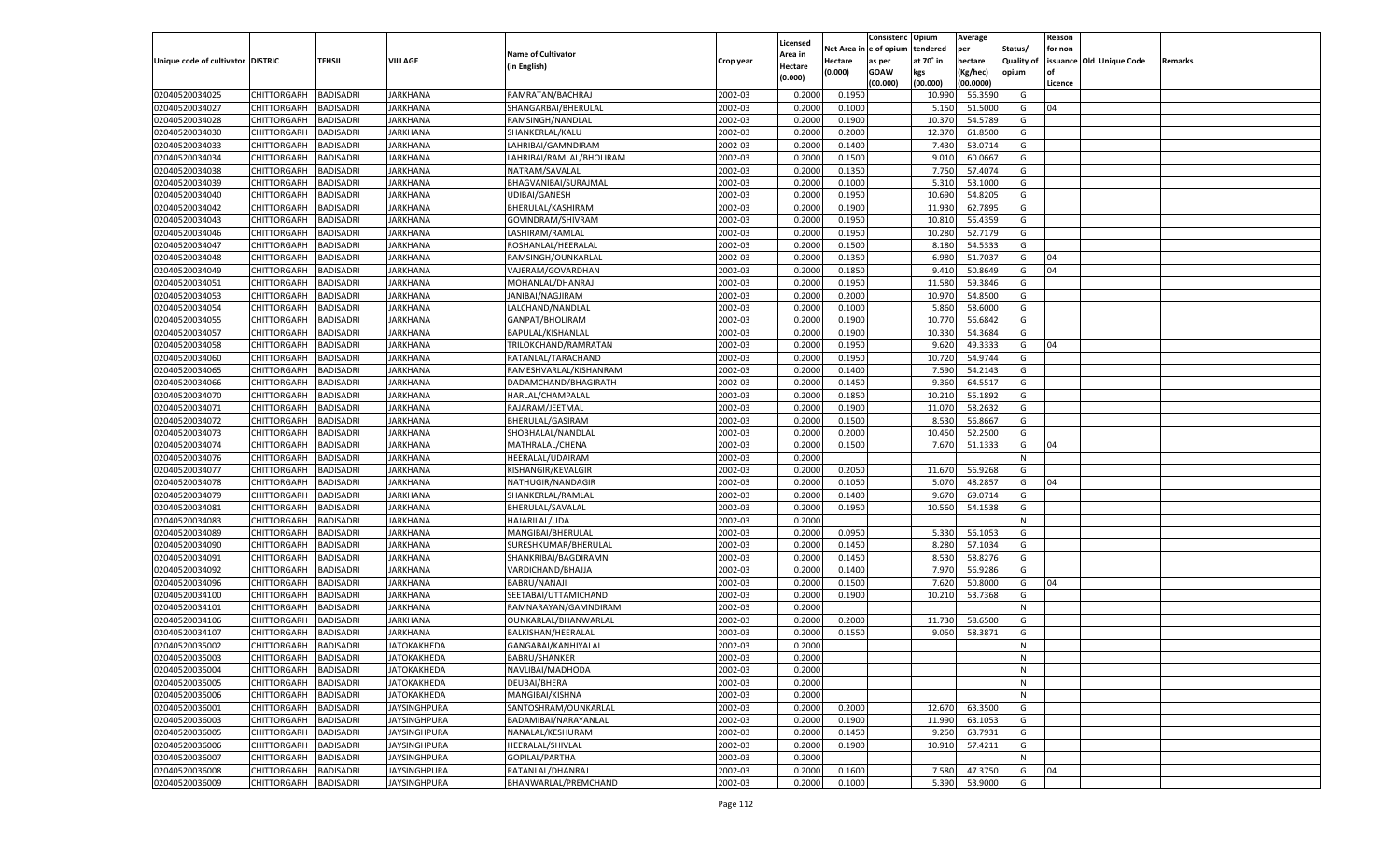|                                   |                       |                  |                     |                           |           |                     |             | Consistenc   | Opium     | Average   |            | Reason  |                          |         |
|-----------------------------------|-----------------------|------------------|---------------------|---------------------------|-----------|---------------------|-------------|--------------|-----------|-----------|------------|---------|--------------------------|---------|
|                                   |                       |                  |                     | <b>Name of Cultivator</b> |           | Licensed<br>Area in | Net Area iı | n e of opium | tendered  | per       | Status/    | for non |                          |         |
| Unique code of cultivator DISTRIC |                       | TEHSIL           | <b>VILLAGE</b>      | (in English)              | Crop year | Hectare             | Hectare     | as per       | at 70° in | hectare   | Quality of |         | issuance Old Unique Code | Remarks |
|                                   |                       |                  |                     |                           |           | (0.000)             | (0.000)     | <b>GOAW</b>  | kgs       | (Kg/hec)  | opium      |         |                          |         |
|                                   |                       |                  |                     |                           |           |                     |             | (00.000)     | (00.000)  | (00.0000) |            | Licence |                          |         |
| 02040520036010                    | CHITTORGARH           | <b>BADISADRI</b> | <b>JAYSINGHPURA</b> | BHANWARLAL/DAYARAM        | 2002-03   | 0.2000              | 0.1950      |              | 11.570    | 59.3333   | G          |         |                          |         |
| 02040520036011                    | CHITTORGARH           | BADISADRI        | JAYSINGHPURA        | SHANKERLAL/PYARCHAND      | 2002-03   | 0.2000              | 0.1900      |              | 11.790    | 62.0526   | G          |         |                          |         |
| 02040520036012                    | CHITTORGARH           | BADISADRI        | <b>JAYSINGHPURA</b> | HEERALAL/PARTHA DHADOLIYA | 2002-03   | 0.2000              |             |              |           |           | N          |         |                          |         |
| 02040520036013                    | CHITTORGARH           | BADISADRI        | JAYSINGHPURA        | JEEVRAM/MOTI              | 2002-03   | 0.2000              | 0.1500      |              | 8.100     | 54.0000   | G          |         |                          |         |
| 02040520036015                    | CHITTORGARH           | BADISADRI        | JAYSINGHPURA        | HUKMICHAND/JEEVRAM        | 2002-03   | 0.2000              | 0.2000      |              | 12.050    | 60.2500   | G          |         |                          |         |
| 02040520036017                    | CHITTORGARH           | BADISADRI        | JAYSINGHPURA        | SHIVLAL/KASHIRAM          | 2002-03   | 0.2000              | 0.2000      |              | 12.080    | 60.4000   | G          |         |                          |         |
| 02040520036018                    | CHITTORGARH           | BADISADRI        | JAYSINGHPURA        | HEERALAL/PARTHA DORIYA    | 2002-03   | 0.2000              | 0.1000      |              | 5.050     | 50.5000   | G          | 04      |                          |         |
| 02040520036019                    | CHITTORGARH           | BADISADRI        | <b>JAYSINGHPURA</b> | GOPILAL/PARTHA MANDARA    | 2002-03   | 0.2000              | 0.1000      |              | 4.760     | 47.6000   | G          | 04      |                          |         |
| 02040520036020                    | CHITTORGARH           | BADISADRI        | JAYSINGHPURA        | NANALAL/NARAYAN           | 2002-03   | 0.2000              | 0.2000      |              | 11.150    | 55.7500   | G          |         |                          |         |
| 02040520036022                    | CHITTORGARH           | BADISADRI        | <b>JAYSINGHPURA</b> | BAGDIRAM/SEETARAM         | 2002-03   | 0.2000              | 0.1050      |              | 6.080     | 57.9048   | G          |         |                          |         |
| 02040520036023                    | CHITTORGARH           | BADISADRI        | <b>JAYSINGHPURA</b> | PARTAPIBAI/MOTILAL        | 2002-03   | 0.2000              | 0.1800      |              | 10.450    | 58.0556   | G          |         |                          |         |
| 02040520036025                    | CHITTORGARH           | BADISADRI        | JAYSINGHPURA        | BHERULAL/SHIVLAL          | 2002-03   | 0.2000              | 0.2000      |              | 12.060    | 60.3000   | G          |         |                          |         |
| 02040520036028                    | CHITTORGARH           | <b>BADISADRI</b> | JAYSINGHPURA        | NARAYAN/KHUMAN            | 2002-03   | 0.2000              |             |              |           |           | N          |         |                          |         |
| 02040520036029                    | CHITTORGARH           | BADISADRI        | JAYSINGHPURA        | RANGLAL/DHANRAJ           | 2002-03   | 0.2000              | 0.1000      |              | 5.910     | 59.1000   | G          |         |                          |         |
| 02040520036030                    | CHITTORGARH           | <b>BADISADRI</b> | JAYSINGHPURA        | BHURA/DAYARAM             | 2002-03   | 0.2000              |             |              |           |           | N          |         |                          |         |
| 02040520036031                    | CHITTORGARH           | BADISADRI        | JAYSINGHPURA        | BHANWARDAS/HEERADAS       | 2002-03   | 0.2000              | 0.1900      |              | 10.530    | 55.4211   | G          |         |                          |         |
| 02040520036032                    | CHITTORGARH           | <b>BADISADRI</b> | IAYSINGHPURA        | HEERALAL/DAYARAM          | 2002-03   | 0.2000              | 0.1950      |              | 11.440    | 58.6667   | G          |         |                          |         |
| 02040520036034                    | CHITTORGARH           | BADISADRI        | JAYSINGHPURA        | DHANRAJ/LAXMAN            | 2002-03   | 0.2000              |             |              |           |           | N          |         |                          |         |
| 02040520036036                    | CHITTORGARH           | <b>BADISADRI</b> | JAYSINGHPURA        | MANGILAL/OUNKERLAL        | 2002-03   | 0.2000              | 0.2000      |              | 11.890    | 59.4500   | G          |         |                          |         |
| 02040520036039                    | CHITTORGARH           | BADISADRI        | JAYSINGHPURA        | BHANWARLAL/JEEVRAM        | 2002-03   | 0.2000              |             |              |           |           | N          |         |                          |         |
| 02040520036040                    | CHITTORGARH           | <b>BADISADRI</b> | IAYSINGHPURA        | TARCHAND/OUNKAR           | 2002-03   | 0.2000              | 0.1400      |              | 8.740     | 62.4286   | G          |         |                          |         |
| 02040520036042                    | CHITTORGARH           | BADISADRI        | JAYSINGHPURA        | UDAILAL/SHIVRAJ           | 2002-03   | 0.2000              | 0.2000      |              | 11.440    | 57.2000   | G          |         |                          |         |
| 02040520036043                    | CHITTORGARH           | <b>BADISADRI</b> | JAYSINGHPURA        | NARAYAN/GASHI             | 2002-03   | 0.2000              | 0.2000      |              | 12.380    | 61.9000   | G          |         |                          |         |
| 02040520036046                    | CHITTORGARH           | BADISADRI        | JAYSINGHPURA        | CHUNNILAL/BHURA           | 2002-03   | 0.2000              | 0.2050      |              | 11.610    | 56.6341   | G          |         |                          |         |
| 02040520036047                    | CHITTORGARH           | <b>BADISADRI</b> | IAYSINGHPURA        | SHANTILAL/BHURALAL        | 2002-03   | 0.2000              | 0.1500      |              | 8.870     | 59.1333   | G          |         |                          |         |
| 02040520036048                    | CHITTORGARH           | BADISADRI        | JAYSINGHPURA        | GOPILAL/PARTHA            | 2002-03   | 0.2000              |             |              |           |           | N          |         |                          |         |
| 02040520036049                    | CHITTORGARH           | <b>BADISADRI</b> | JAYSINGHPURA        | BHAGVANLAL/CHAMPALAL      | 2002-03   | 0.2000              | 0.1500      |              | 9.040     | 60.2667   | G          |         |                          |         |
| 02040520036050                    | CHITTORGARH           | BADISADRI        | JAYSINGHPURA        | BHAGVAN/DAYARAM           | 2002-03   | 0.2000              |             |              |           |           | N          |         |                          |         |
| 02040520036051                    | CHITTORGARH           | <b>BADISADRI</b> | IAYSINGHPURA        | GANGARAM/BHURA            | 2002-03   | 0.2000              | 0.1900      |              | 3.470     | 18.2632   | G          | 04      |                          |         |
| 02040520036052                    | CHITTORGARH           | <b>BADISADRI</b> | JAYSINGHPURA        | <b>HEERALAL/BHURA</b>     | 2002-03   | 0.2000              | 0.1850      |              | 9.010     | 48.7027   | G          | 04      |                          |         |
| 02040520036056                    | CHITTORGARH           | <b>BADISADRI</b> | JAYSINGHPURA        | MANGILAL/SHIVLAL          | 2002-03   | 0.2000              | 0.1950      |              | 11.210    | 57.4872   | G          |         |                          |         |
| 02040520036058                    | CHITTORGARH           | <b>BADISADRI</b> | JAYSINGHPURA        | TULSIRAM/GOPAL            | 2002-03   | 0.2000              |             |              |           |           | N          |         |                          |         |
| 02040520036060                    | CHITTORGARH           | <b>BADISADRI</b> | JAYSINGHPURA        | PREMCHAND/BHERA           | 2002-03   | 0.2000              |             |              |           |           | N          |         |                          |         |
| 02040520036062                    | CHITTORGARH           | <b>BADISADRI</b> | JAYSINGHPURA        | MODA/NARAYAN              | 2002-03   | 0.2000              | 0.1000      |              | 5.020     | 50.2000   | G          | 04      |                          |         |
| 02040520036064                    | CHITTORGARH           | <b>BADISADRI</b> | JAYSINGHPURA        | SHANKER/GASHI             | 2002-03   | 0.2000              | 0.2000      |              | 12.160    | 60.8000   | G          |         |                          |         |
| 02040520036065                    | CHITTORGARH           | <b>BADISADRI</b> | JAYSINGHPURA        | DALCHAND/KHUMAN           | 2002-03   | 0.2000              |             |              |           |           | N          |         |                          |         |
| 02040520036066                    | CHITTORGARH           | <b>BADISADRI</b> | JAYSINGHPURA        | PARBHULAL/BHOLIRAM        | 2002-03   | 0.2000              | 0.1550      |              | 9.700     | 62.5806   | G          |         |                          |         |
| 02040520036067                    | CHITTORGARH           | <b>BADISADRI</b> | JAYSINGHPURA        | PARBHULAL/DAYARAM         | 2002-03   | 0.2000              | 0.2000      |              | 11.110    | 55.5500   | G          |         |                          |         |
| 02040520036069                    | CHITTORGARH           | <b>BADISADRI</b> | JAYSINGHPURA        | MANGILAL/GASHI            | 2002-03   | 0.2000              | 0.1900      |              | 11.840    | 62.3158   | G          |         |                          |         |
| 02040520036070                    | CHITTORGARH           | <b>BADISADRI</b> | JAYSINGHPURA        | CHAMPALAL/VARDICHAND      | 2002-03   | 0.2000              | 0.1000      |              | 5.750     | 57.5000   | G          |         |                          |         |
| 02040520036071                    | CHITTORGARH           | <b>BADISADRI</b> | JAYSINGHPURA        | CHUNNILAL.OUNKAR          | 2002-03   | 0.2000              | 0.1000      |              | 6.190     | 61.9000   | G          |         |                          |         |
| 02040520036072                    | CHITTORGARH           | <b>BADISADRI</b> | <b>JAYSINGHPURA</b> | BADRILAL/PREMCHDND        | 2002-03   | 0.2000              | 0.1500      |              | 7.480     | 49.8667   | G          | 04      |                          |         |
| 02040520036074                    | CHITTORGARH           | BADISADRI        | JAYSINGHPURA        | RAMLAL/LAXMAN             | 2002-03   | 0.2000              |             |              |           |           | N          |         |                          |         |
| 02040520036076                    |                       |                  |                     |                           | 2002-03   | 0.2000              | 0.2000      |              | 11.300    | 56.5000   | G          |         |                          |         |
| 02040520036081                    | CHITTORGARH           | BADISADRI        | JAYSINGHPURA        | UTAMCHAND/DAYARAM         |           |                     |             |              |           | 51.8333   |            |         |                          |         |
|                                   | CHITTORGARH           | <b>BADISADRI</b> | JAYSINGHPURA        | BANSILAL/BADRILAL         | 2002-03   | 0.2000              | 0.1200      |              | 6.220     |           | G          | 04      |                          |         |
| 02040520036082                    | CHITTORGARH BADISADRI |                  | <b>JAYSINGHPURA</b> | RAMLAL/NARAYAN            | 2002-03   | 0.2000              |             |              |           |           | N          |         |                          |         |
| 02040520036083                    | <b>CHITTORGARH</b>    | <b>BADISADRI</b> | <b>JAYSINGHPURA</b> | RATANLAL/BHANWARLAL       | 2002-03   | 0.2000              | 0.1000      |              | 5.380     | 53.8000   | G          |         |                          |         |
| 02040520036086                    | CHITTORGARH           | <b>BADISADRI</b> | <b>JAYSINGHPURA</b> | HEERALAL/KISHNA SUTHAR    | 2002-03   | 0.2000              | 0.1950      |              | 10.540    | 54.0513   | G          |         |                          |         |
| 02040520036089                    | CHITTORGARH           | <b>BADISADRI</b> | <b>JAYSINGHPURA</b> | MOHANLAL/LAXMAN           | 2002-03   | 0.2000              | 0.0950      |              | 5.890     | 62.0000   | G          |         |                          |         |
| 02040520036092                    | CHITTORGARH           | <b>BADISADRI</b> | <b>JAYSINGHPURA</b> | NARAYAN/PARTHA            | 2002-03   | 0.2000              |             |              |           |           | N          |         |                          |         |
| 02040520036095                    | CHITTORGARH           | <b>BADISADRI</b> | <b>JAYSINGHPURA</b> | MOTILAL/NARAYAN           | 2002-03   | 0.2000              |             |              |           |           | N          |         |                          |         |
| 02040520036096                    | CHITTORGARH           | <b>BADISADRI</b> | <b>JAYSINGHPURA</b> | JAGDISHDAS/BHANWARDAS     | 2002-03   | 0.2000              | 0.2000      |              | 11.610    | 58.0500   | G          |         |                          |         |
| 02040520036100                    | <b>CHITTORGARH</b>    | <b>BADISADRI</b> | <b>JAYSINGHPURA</b> | RATANLAL/BABRU            | 2002-03   | 0.2000              | 0.2000      |              | 12.400    | 62.0000   | G          |         |                          |         |
| 02040520036102                    | CHITTORGARH           | <b>BADISADRI</b> | <b>JAYSINGHPURA</b> | CHAMPALAL/BHANWARLAL      | 2002-03   | 0.2000              |             |              |           |           | N          |         |                          |         |
| 02040520036104                    | CHITTORGARH           | <b>BADISADRI</b> | <b>JAYSINGHPURA</b> | RAMESHVARLAL/MANGILAL     | 2002-03   | 0.2000              |             |              |           |           | N          |         |                          |         |
| 02040520036106                    | CHITTORGARH           | <b>BADISADRI</b> | <b>JAYSINGHPURA</b> | SUKHLAL/CHUNNILAL         | 2002-03   | 0.2000              | 0.1800      |              | 11.080    | 61.5556   | G          |         |                          |         |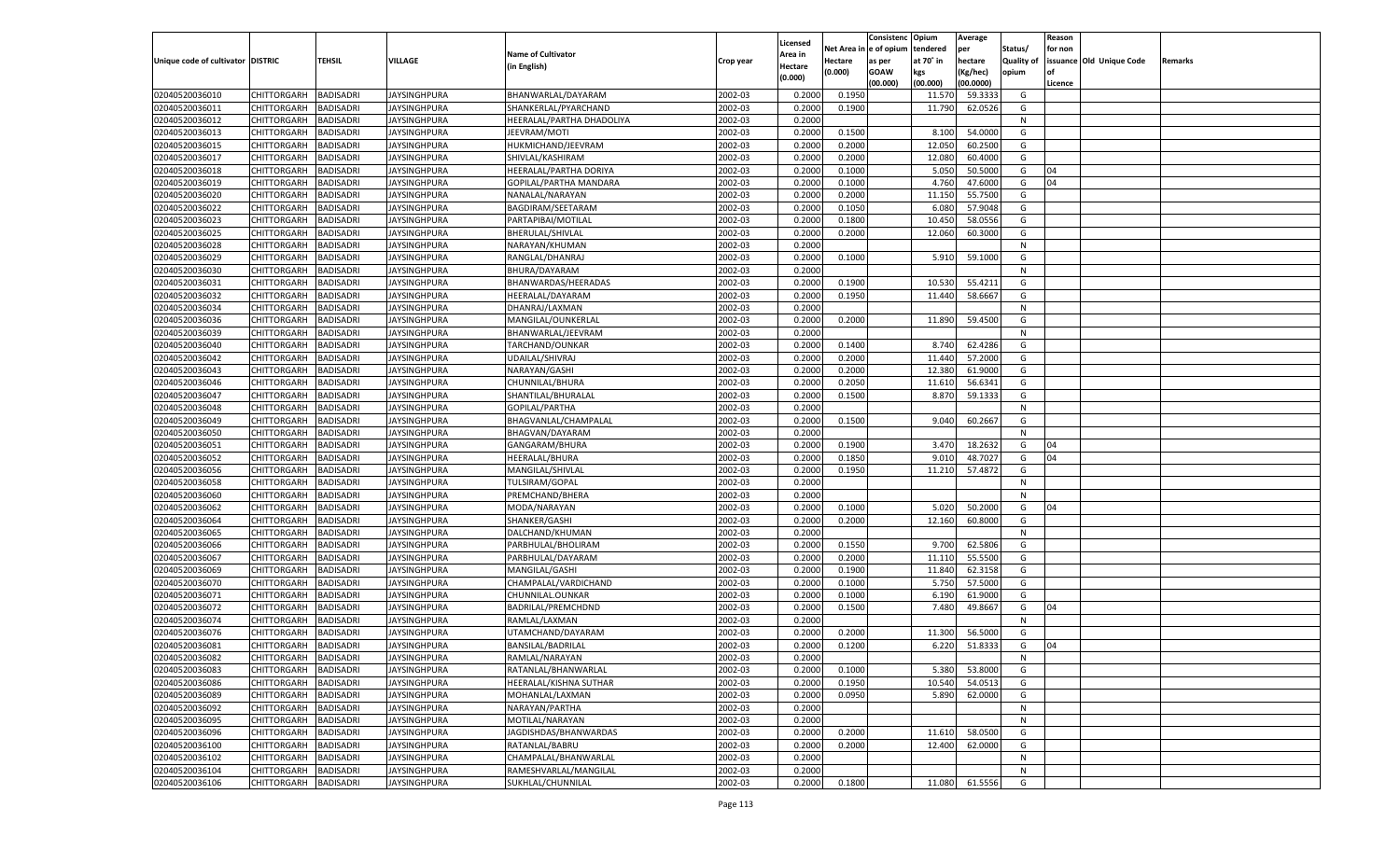|                                   |                            |                               |                       |                            |           |                    |             | Consistenc   | Opium     | Average   |            | Reason  |                          |         |
|-----------------------------------|----------------------------|-------------------------------|-----------------------|----------------------------|-----------|--------------------|-------------|--------------|-----------|-----------|------------|---------|--------------------------|---------|
|                                   |                            |                               |                       |                            |           | Licensed           | Net Area iı | n e of opium | tendered  | per       | Status/    | for non |                          |         |
| Unique code of cultivator DISTRIC |                            | TEHSIL                        | <b>VILLAGE</b>        | <b>Name of Cultivator</b>  | Crop year | Area in            | Hectare     | as per       | at 70° in | hectare   | Quality of |         | issuance Old Unique Code | Remarks |
|                                   |                            |                               |                       | (in English)               |           | Hectare<br>(0.000) | (0.000)     | <b>GOAW</b>  | kgs       | (Kg/hec)  | opium      |         |                          |         |
|                                   |                            |                               |                       |                            |           |                    |             | (00.000)     | (00.000)  | (00.0000) |            | Licence |                          |         |
| 02040520036107                    | CHITTORGARH                | <b>BADISADRI</b>              | <b>JAYSINGHPURA</b>   | MITHULAL/SEETARAM          | 2002-03   | 0.2000             | 0.2000      |              | 11.550    | 57.7500   | G          |         |                          |         |
| 02040520037001                    | CHITTORGARH                | BADISADRI                     | JIYAKHEDI             | GULAB/KANA                 | 2002-03   | 0.2000             | 0.1950      |              | 12.200    | 62.5641   | G          |         |                          |         |
| 02040520037002                    | CHITTORGARH                | BADISADRI                     | JIYAKHEDI             | GANESHGIR/TOLGIR           | 2002-03   | 0.2000             |             |              |           |           | F.         |         |                          |         |
| 02040520037003                    | CHITTORGARH                | BADISADRI                     | <b>JIYAKHEDI</b>      | OUNKAR/FULLA               | 2002-03   | 0.2000             |             |              |           |           | N          |         |                          |         |
| 02040520037004                    | CHITTORGARH                | BADISADRI                     | JIYAKHEDI             | KELA/NAVLA                 | 2002-03   | 0.2000             |             |              |           |           | N          |         |                          |         |
| 02040520037006                    | CHITTORGARH                | BADISADRI                     | JIYAKHEDI             | OUNKARLAL/ROOPLAL          | 2002-03   | 0.2000             | 0.1000      |              | 5.920     | 59.2000   | G          |         |                          |         |
| 02040520037007                    | CHITTORGARH                | BADISADRI                     | JIYAKHEDI             | MAGNIRAM/CHATARBHUJ        | 2002-03   | 0.2000             |             |              |           |           | N          |         |                          |         |
| 02040520037008                    | CHITTORGARH                | BADISADRI                     | JIYAKHEDI             | BHURALAL/JAGANNATH         | 2002-03   | 0.2000             |             |              |           |           | N          |         |                          |         |
| 02040520037010                    | CHITTORGARH                | BADISADRI                     | JIYAKHEDI             | NARAYANGIR/AMRATGIR        | 2002-03   | 0.2000             |             |              |           |           | N          |         |                          |         |
| 02040520037012                    | CHITTORGARH                | BADISADRI                     | JIYAKHEDI             | <b>HARLAL/DEVJI</b>        | 2002-03   | 0.2000             |             |              |           |           | N          |         |                          |         |
| 02040520037013                    | CHITTORGARH                | BADISADRI                     | JIYAKHEDI             | GOUTAM/HAMERA              | 2002-03   | 0.2000             |             |              |           |           | N          |         |                          |         |
| 02040520037014                    | CHITTORGARH                | BADISADRI                     | JIYAKHEDI             | CHAMPALAL/NAVLA            | 2002-03   | 0.2000             |             |              |           |           | N          |         |                          |         |
| 02040520037015                    | CHITTORGARH                | <b>BADISADRI</b>              | JIYAKHEDI             | CHAGANLAL/PRATHVIRAJ       | 2002-03   | 0.2000             |             |              |           |           | N          |         |                          |         |
| 02040520037016                    | CHITTORGARH                | BADISADRI                     | JIYAKHEDI             | MOHAN/BHAJYA               | 2002-03   | 0.2000             |             |              |           |           | N          |         |                          |         |
| 02040520037018                    | CHITTORGARH                | <b>BADISADRI</b>              | <b>JIYAKHEDI</b>      | <b>HEERAGIR/TOLIGIR</b>    | 2002-03   | 0.2000             |             |              |           |           | N          |         |                          |         |
| 02040520037019                    | CHITTORGARH                | BADISADRI                     | JIYAKHEDI             | LACHIRAM/KUKA              | 2002-03   | 0.2000             | 0.1500      |              | 9.780     | 65.2000   | G          |         |                          |         |
| 02040520037020                    | CHITTORGARH                | <b>BADISADRI</b>              | <b>JIYAKHEDI</b>      | BAGDIRAM/BHOLARAM          | 2002-03   | 0.2000             |             |              |           |           | N          |         |                          |         |
| 02040520037021                    | CHITTORGARH                | BADISADRI                     | JIYAKHEDI             | DHANNALAL/NAVLA            | 2002-03   | 0.2000             |             |              |           |           | N          |         |                          |         |
| 02040520038003                    | CHITTORGARH                | <b>BADISADRI</b>              | KACHUMRA              | SHANKER/ROOPA              | 2002-03   | 0.2000             | 0.1900      |              | 12.040    | 63.3684   | G          |         |                          |         |
| 02040520038004                    | CHITTORGARH                | BADISADRI                     | KACHUMRA              | <b>BHERULAL/PARTAP</b>     | 2002-03   | 0.2000             | 0.2000      |              | 11.620    | 58.1000   | G          |         |                          |         |
| 02040520038005                    | CHITTORGARH                | <b>BADISADRI</b>              | KACHUMRA              | LAXMAN/VAKTA               | 2002-03   | 0.2000             | 0.1950      |              | 12.380    | 63.4872   | G          |         |                          |         |
| 02040520038006                    | CHITTORGARH                | BADISADRI                     | KACHUMRA              | PARTVIRAJ/BHOLA            | 2002-03   | 0.2000             | 0.1900      |              | 11.150    | 58.6842   | G          |         |                          |         |
| 02040520038008                    | CHITTORGARH                | <b>BADISADRI</b>              | KACHUMRA              | DEVA/OUNKAR                | 2002-03   | 0.2000             | 0.1950      |              | 11.940    | 61.2308   | G          |         |                          |         |
| 02040520038010                    | CHITTORGARH                | BADISADRI                     | KACHUMRA              | <b>KESHUGIR/GOKALGIR</b>   | 2002-03   | 0.2000             | 0.2000      |              | 11.650    | 58.2500   | G          |         |                          |         |
| 02040520038015                    | CHITTORGARH                | <b>BADISADRI</b>              | KACHUMRA              | MOHANPURI/GULABPURI        | 2002-03   | 0.2000             | 0.1950      |              | 11.320    | 58.0513   | G          |         |                          |         |
| 02040520038016                    |                            |                               |                       |                            | 2002-03   | 0.2000             | 0.1000      |              | 5.420     | 54.2000   | G          |         |                          |         |
|                                   | CHITTORGARH<br>CHITTORGARH | BADISADRI<br><b>BADISADRI</b> | KACHUMRA              | DEVA/OUNKAR BALAI          | 2002-03   | 0.2000             | 0.1900      |              |           | 58.7368   |            |         |                          |         |
| 02040520038017                    |                            |                               | KACHUMRA              | <b>OUNKARGIR/PRATVIGIR</b> |           |                    |             |              | 11.160    |           | G          |         |                          |         |
| 02040520038018                    | CHITTORGARH                | BADISADRI                     | KACHUMRA              | BHERULAL/BHURA             | 2002-03   | 0.2000             | 0.2000      |              | 11.650    | 58.2500   | G          |         |                          |         |
| 02040520038019                    | CHITTORGARH                | <b>BADISADRI</b>              | KACHUMRA              | SHRILAL/BHOLA              | 2002-03   | 0.2000             | 0.1950      |              | 12.410    | 63.6410   | G          |         |                          |         |
| 02040520038026                    | CHITTORGARH                | <b>BADISADRI</b>              | KACHUMRA              | <b>BADRIBAI/BHAGVAN</b>    | 2002-03   | 0.2000             | 0.1900      |              | 10.680    | 56.2105   | G          |         |                          |         |
| 02040520038027                    | CHITTORGARH                | <b>BADISADRI</b>              | KACHUMRA              | MOHANLAL/GULAB             | 2002-03   | 0.2000             | 0.1950      |              | 11.600    | 59.4872   | G          |         |                          |         |
| 02040520038028                    | CHITTORGARH                | <b>BADISADRI</b>              | KACHUMRA              | NARAYAN/SUKHA              | 2002-03   | 0.2000             | 0.1950      |              | 11.780    | 60.4103   | G          |         |                          |         |
| 02040520038029                    | CHITTORGARH                | <b>BADISADRI</b>              | KACHUMRA              | ROOPA/GAMERA               | 2002-03   | 0.2000             | 0.1950      |              | 12.170    | 62.4103   | G          |         |                          |         |
| 02040520038030                    | CHITTORGARH                | BADISADRI                     | KACHUMRA              | MOHANGIR/NAVALGR           | 2002-03   | 0.2000             | 0.2000      |              | 11.860    | 59.3000   | G          |         |                          |         |
| 02040520038034                    | CHITTORGARH                | <b>BADISADRI</b>              | KACHUMRA              | BHERULAL/MOHANLAL          | 2002-03   | 0.2000             | 0.2000      |              | 12.180    | 60.9000   | G          |         |                          |         |
| 02040520038035                    | CHITTORGARH                | <b>BADISADRI</b>              | KACHUMRA              | GEETABAI/SHANKERDAS        | 2002-03   | 0.2000             | 0.1850      |              | 11.280    | 60.9730   | G          |         |                          |         |
| 02040520038038                    | CHITTORGARH                | <b>BADISADRI</b>              | KACHUMRA              | KESIBAI/BHANWAR            | 2002-03   | 0.2000             | 0.2000      |              | 12.290    | 61.4500   | G          |         |                          |         |
| 02040520038041                    | CHITTORGARH                | <b>BADISADRI</b>              | KACHUMRA              | BHURIBAI/NARAYN            | 2002-03   | 0.2000             | 0.1950      |              | 10.990    | 56.3590   | G          |         |                          |         |
| 02040520038045                    | CHITTORGARH                | <b>BADISADRI</b>              | KACHUMRA              | <b>BHERA/DEVA</b>          | 2002-03   | 0.2000             | 0.1900      |              | 11.350    | 59.7368   | G          |         |                          |         |
| 02040520038046                    | CHITTORGARH                | <b>BADISADRI</b>              | KACHUMRA              | GAMER/UDA                  | 2002-03   | 0.2000             | 0.1900      |              | 12.080    | 63.5789   | G          |         |                          |         |
| 02040520038048                    | CHITTORGARH                | <b>BADISADRI</b>              | KACHUMRA              | SHANKER/VAKTA              | 2002-03   | 0.2000             |             |              |           |           | F.         |         |                          |         |
| 02040520038050                    | CHITTORGARH                | <b>BADISADRI</b>              | KACHUMRA              | BHERULAL/DALLA             | 2002-03   | 0.2000             | 0.1950      |              | 11.020    | 56.5128   | G          |         |                          |         |
| 02040520039001                    | CHITTORGARH                | BADISADRI                     | <b>KAHARA</b>         | HARI SINGH/TEJ SINGH       | 2002-03   | 0.2000             | 0.2000      |              | 5.290     | 26.4500   | G          | 04      |                          |         |
| 02040520039003                    | CHITTORGARH                | BADISADRI                     | <b>KAHARA</b>         | <b>GANGA RAM/HAMERA</b>    | 2002-03   | 0.2000             | 0.1000      |              | 5.930     | 59.3000   | G          |         |                          |         |
| 02040520039004                    | CHITTORGARH                | <b>BADISADRI</b>              | <b>KAHARA</b>         | KANI RAM/MOTI              | 2002-03   | 0.2000             | 0.1800      |              | 10.250    | 56.9444   | G          |         |                          |         |
| 02040520039005                    | CHITTORGARH BADISADRI      |                               | <b>KAHARA</b>         | VAJE RAM/PARTHA            | 2002-03   | 0.2000             | 0.1850      |              | 10.180    | 55.0270   | G          |         |                          |         |
| 02040520039006                    | <b>CHITTORGARH</b>         | <b>BADISADRI</b>              | KAHARA                | HARISINGH/AMARSINGH        | 2002-03   | 0.2000             | 0.2000      |              | 10.610    | 53.0500   | G          |         |                          |         |
| 02040520040002                    | <b>CHITTORGARH</b>         | <b>BADISADRI</b>              | <b>КАРDIYOКАКНЕDА</b> | LAKHMA/KISHNA              | 2002-03   | 0.2000             | 0.2000      |              | 10.590    | 52.9500   | G          |         |                          |         |
| 02040520040004                    | <b>CHITTORGARH</b>         | <b>BADISADRI</b>              | <b>КАРDIYOКАКНЕDА</b> | NARAYAN SINGH/MOD SINGH    | 2002-03   | 0.2000             | 0.1900      |              | 9.690     | 51.0000   | G          | 04      |                          |         |
| 02040520040005                    | <b>CHITTORGARH</b>         | <b>BADISADRI</b>              | <b>КАРDIYOКАКНЕDА</b> | VAKTA/KHEMA                | 2002-03   | 0.2000             | 0.1450      |              | 8.700     | 60.0000   | G          |         |                          |         |
| 02040520040007                    | CHITTORGARH                | <b>BADISADRI</b>              | <b>КАРDIYOКАКНЕDА</b> | <b>HEERA LAL/OUNKAR</b>    | 2002-03   | 0.2000             | 0.1050      |              | 5.240     | 49.9048   | G          | 04      |                          |         |
| 02040520040009                    | CHITTORGARH                | <b>BADISADRI</b>              | KAPDIYOKAKHEDA        | HEERA LAL/VARJU BAI        | 2002-03   | 0.2000             | 0.1950      |              | 12.320    | 63.1795   | G          |         |                          |         |
| 02040520041001                    | CHITTORGARH                | <b>BADISADRI</b>              | KAROLI                | LAXMI LAL/LACHMI CHAND     | 2002-03   | 0.2000             | 0.2000      |              | 12.300    | 61.5000   | G          |         |                          |         |
| 02040520041003                    | <b>CHITTORGARH</b>         | <b>BADISADRI</b>              | KAROLI                | BHAVANISHANKER/NATHU LAL   | 2002-03   | 0.2000             | 0.1900      |              | 12.090    | 63.6316   | G          |         |                          |         |
| 02040520041004                    | <b>CHITTORGARH</b>         | <b>BADISADRI</b>              | KAROLI                | MADAN LAL/DHANRAJ          | 2002-03   | 0.2000             | 0.1900      |              | 11.290    | 59.4211   | G          |         |                          |         |
| 02040520041005                    | <b>CHITTORGARH</b>         | <b>BADISADRI</b>              | <b>KAROLI</b>         | DALCHAND/SHANKER LAL       | 2002-03   | 0.2000             |             |              |           |           | N          |         |                          |         |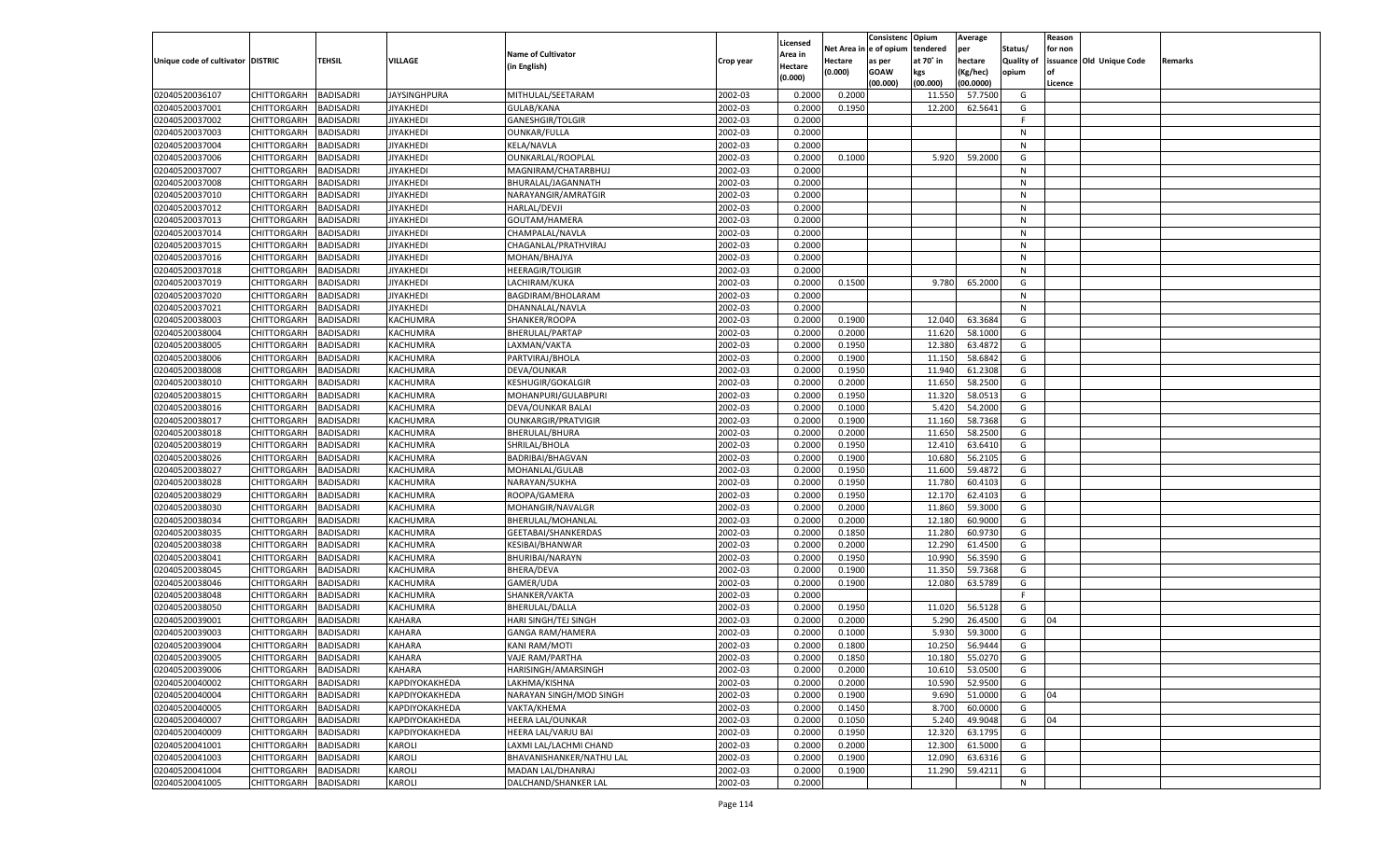|                                   |                    |                  |                 |                                         |           | Licensed           |         | Consistenc Opium       |           | Average   |            | Reason  |                          |                |
|-----------------------------------|--------------------|------------------|-----------------|-----------------------------------------|-----------|--------------------|---------|------------------------|-----------|-----------|------------|---------|--------------------------|----------------|
|                                   |                    |                  |                 | <b>Name of Cultivator</b>               |           |                    |         | Net Area in e of opium | tendered  | per       | Status/    | for non |                          |                |
| Unique code of cultivator DISTRIC |                    | TEHSIL           | VILLAGE         |                                         | Crop year | Area in            | Hectare | as per                 | at 70° in | hectare   | Quality of |         | issuance Old Unique Code | <b>Remarks</b> |
|                                   |                    |                  |                 | (in English)                            |           | Hectare<br>(0.000) | (0.000) | <b>GOAW</b>            | kgs       | (Kg/hec)  | opium      |         |                          |                |
|                                   |                    |                  |                 |                                         |           |                    |         | (00.000)               | (00.000)  | (00.0000) |            | Licence |                          |                |
| 02040520041007                    | CHITTORGARH        | <b>BADISADRI</b> | KAROLI          | <b>GANESH LAL/UDAI LAL</b>              | 2002-03   | 0.2000             | 0.1900  |                        | 11.860    | 62.4211   | G          |         |                          |                |
| 02040520041014                    | CHITTORGARH        | <b>BADISADRI</b> | KAROLI          | SURAJMAL/JAVAHARMAL                     | 2002-03   | 0.2000             | 0.1850  |                        | 12.12     | 65.5135   | G          |         |                          |                |
| 02040520041017                    | CHITTORGARH        | <b>BADISADRI</b> | <b>KAROLI</b>   | BADRIBAI/VIJAYRAM                       | 2002-03   | 0.2000             | 0.1750  |                        | 10.410    | 59.4857   | G          |         |                          |                |
| 02040520041019                    | CHITTORGARH        | <b>BADISADRI</b> | KAROLI          | MOTILAL/NATHU LAL                       | 2002-03   | 0.2000             | 0.1950  |                        | 11.370    | 58.3077   | G          |         |                          |                |
| 02040520041021                    | CHITTORGARH        | <b>BADISADRI</b> | <b>KAROLI</b>   | BHERU LAL/NANDLAL                       | 2002-03   | 0.2000             | 0.1900  |                        | 11.070    | 58.2632   | G          |         |                          |                |
| 02040520041023                    | CHITTORGARH        | <b>BADISADRI</b> | KAROLI          | NARAYAN/MAGNI RAM                       | 2002-03   | 0.2000             | 0.1900  |                        | 11.360    | 59.7895   | G          |         |                          |                |
| 02040520041025                    | CHITTORGARH        | <b>BADISADRI</b> | <b>KAROLI</b>   | KISHAN LAL/CHUNNI LAL                   | 2002-03   | 0.2000             | 0.1800  |                        | 9.470     | 52.6111   | G          |         |                          |                |
| 02040520041027                    | CHITTORGARH        | <b>BADISADRI</b> | KAROLI          | VENDI RAM/RATAN LAL                     | 2002-03   | 0.2000             | 0.1400  |                        | 7.590     | 54.2143   | G          |         |                          |                |
| 02040520042002                    | CHITTORGARH        | <b>BADISADRI</b> | KEETKHEDA       | JERAJSINGH/KALUSINGH                    | 2002-03   | 0.2000             | 0.1000  |                        | 6.450     | 64.5000   | G          |         |                          |                |
| 02040520042005                    | CHITTORGARH        | <b>BADISADRI</b> | KEETKHEDA       | NANDA/UDA                               | 2002-03   | 0.2000             | 0.1000  |                        | 5.600     | 56.0000   | G          |         |                          |                |
| 02040520042006                    | CHITTORGARH        | <b>BADISADRI</b> | KEETKHEDA       | BHERUSINGH/KALUSINGH                    | 2002-03   | 0.2000             | 0.0950  |                        | 5.400     | 56.8421   | G          |         |                          |                |
| 02040520043020                    | CHITTORGARH        | <b>BADISADRI</b> | KEVALPURA       | PANCHA/GANGA                            | 2002-03   | 0.2000             | 0.1400  |                        | 7.340     | 52.4286   | G          |         |                          |                |
| 02040520043021                    | CHITTORGARH        | BADISADRI        | KEVALPURA       | <b>KESARBAI/HARJI</b>                   | 2002-03   | 0.2000             |         |                        |           |           | F          |         |                          |                |
| 02040520044001                    | CHITTORGARH        | BADISADRI        | KHAKHRIYAKHEDA  | <b>HAGAMI BAI/PARTHA</b>                | 2002-03   | 0.2000             | 0.1500  |                        | 9.030     | 60.2000   | G          |         |                          |                |
| 02040520044003                    | CHITTORGARH        | BADISADRI        | KHAKHRIYAKHEDA  | DAYA RAM/GAMERA                         | 2002-03   | 0.2000             | 0.1500  |                        | 8.580     | 57.2000   | G          |         |                          |                |
| 02040520044004                    | CHITTORGARH        | BADISADRI        | KHAKHRIYAKHEDA  | <b>BABRU/SAVA LAL</b>                   | 2002-03   | 0.2000             | 0.1500  |                        | 8.940     | 59.6000   | G          |         |                          |                |
| 02040520044006                    | CHITTORGARH        | BADISADRI        | KHAKHRIYAKHEDA  | GHASI/NARAYAN                           | 2002-03   | 0.2000             | 0.1450  |                        | 8.550     | 58.9655   | G          |         |                          |                |
|                                   |                    |                  |                 |                                         | 2002-03   | 0.2000             |         |                        |           |           | N          |         |                          |                |
| 02040520044008                    | CHITTORGARH        | BADISADRI        | KHAKHRIYAKHEDA  | VENDI RAM/PARTHA GAYRI                  |           |                    |         |                        |           |           |            |         |                          |                |
| 02040520044011                    | CHITTORGARH        | BADISADRI        | KHAKHRIYAKHEDA  | NATHU LAL/PARBHU LAL                    | 2002-03   | 0.2000             | 0.1450  |                        | 9.000     | 62.0690   | G          |         |                          |                |
| 02040520044012                    | CHITTORGARH        | BADISADRI        | KHAKHRIYAKHEDA  | BHAJJA/RAMA                             | 2002-03   | 0.2000             | 0.1950  |                        | 9.910     | 50.8205   | G          | 04      |                          |                |
| 02040520045002                    | CHITTORGARH        | BADISADRI        | KHARDEVLA       | SHANKERSINGH/NAVALSINGH                 | 2002-03   | 0.2000             | 0.1900  |                        | 9.110     | 47.9474   | G          | 04      |                          |                |
| 02040520045006                    | CHITTORGARH        | BADISADRI        | KHARDEVLA       | PREMSINGH/DHANSINGH                     | 2002-03   | 0.2000             | 0.2050  |                        | 11.100    | 54.1463   | G          |         |                          |                |
| 02040520045011                    | CHITTORGARH        | BADISADRI        | KHARDEVLA       | VARDA/PURA                              | 2002-03   | 0.2000             | 0.1850  |                        | 7.900     | 42.7027   | G          | 04      |                          |                |
| 02040520045014                    | CHITTORGARH        | BADISADRI        | KHARDEVLA       | DEUIBAI/RAGHUNATH/KESARSINGH            | 2002-03   | 0.2000             | 0.2000  |                        | 2.900     | 14.5000   | G          | 04      |                          |                |
| 02040520045023                    | CHITTORGARH        | BADISADRI        | KHARDEVLA       | GOPALSINGH/LAXMANSINGH                  | 2002-03   | 0.2000             |         |                        |           |           | N          |         |                          |                |
| 02040520045025                    | CHITTORGARH        | BADISADRI        | KHARDEVLA       | RAMA/KISHNA                             | 2002-03   | 0.2000             | 0.1950  |                        | 11.710    | 60.0513   | G          |         |                          |                |
| 02040520045038                    | CHITTORGARH        | BADISADRI        | KHARDEVLA       | RAMA/NATHU SALVI                        | 2002-03   | 0.2000             | 0.2050  |                        | 8.460     | 41.2683   | - 1        | 02      |                          |                |
| 02040520045040                    | CHITTORGARH        | BADISADRI        | KHARDEVLA       | NAHARSINGH/KHUMANSINGH                  | 2002-03   | 0.2000             | 0.2050  |                        | 11.360    | 55.4146   | G          |         |                          |                |
| 02040520045072                    | CHITTORGARH        | <b>BADISADRI</b> | KHARDEVLA       | DHANNA/VARDA                            | 2002-03   | 0.2000             |         |                        |           |           | F.         |         |                          |                |
| 02040520046001                    | CHITTORGARH        | BADISADRI        | KHEDAKANLAKHURD | NATHU/PALA RAVAT                        | 2002-03   | 0.2000             | 0.1900  |                        | 10.890    | 57.3158   | G          |         |                          |                |
| 02040520047002                    | CHITTORGARH        | BADISADRI        | KHERMALIYA      | LALURAM/NATHU                           | 2002-03   | 0.2000             | 0.1900  |                        | 11.340    | 59.6842   | G          |         |                          |                |
| 02040520047003                    | CHITTORGARH        | BADISADRI        | KHERMALIYA      | KISHANLAL/BHERULAL                      | 2002-03   | 0.2000             | 0.1650  |                        | 9.420     | 57.0909   | G          |         |                          |                |
| 02040520047006                    | CHITTORGARH        | BADISADRI        | KHERMALIYA      | HAJARILAL/KHUMA                         | 2002-03   | 0.2000             | 0.1000  |                        | 4.900     | 49.0000   | G          | 04      |                          |                |
| 02040520047007                    | CHITTORGARH        | BADISADRI        | KHERMALIYA      | CHAMPA/NARAYAN                          | 2002-03   | 0.2000             | 0.2000  |                        | 11.150    | 55.7500   | G          |         |                          |                |
| 02040520047011                    | CHITTORGARH        | BADISADRI        | KHERMALIYA      | KALURAM/MOTILAL                         | 2002-03   | 0.2000             | 0.2000  |                        | 10.540    | 52.7000   | G          |         |                          |                |
| 02040520047012                    | CHITTORGARH        | BADISADRI        | KHERMALIYA      | <b>BHAGVAN/PARTHA</b>                   | 2002-03   | 0.2000             | 0.2000  |                        | 11.220    | 56.1000   | G          |         |                          |                |
| 02040520047013                    | CHITTORGARH        | BADISADRI        | KHERMALIYA      | RATANLAL/NANDLAL                        | 2002-03   | 0.2000             | 0.1100  |                        | 6.420     | 58.3636   | G          |         |                          |                |
| 02040520047014                    | CHITTORGARH        | BADISADRI        | KHERMALIYA      | JAVARI/BALVA MEGHWAL                    | 2002-03   | 0.2000             | 0.1950  |                        | 2.480     | 12.7179   | G          | 04      |                          |                |
| 02040520047016                    | CHITTORGARH        | BADISADRI        | KHERMALIYA      | UDAILAL/NANDA                           | 2002-03   | 0.2000             | 0.2000  |                        | 11.830    | 59.1500   | G          |         |                          |                |
| 02040520048001                    | CHITTORGARH        | BADISADRI        | KHODIYAKHEDA    | <b>BAGDI RAM/KHUMA</b>                  | 2002-03   | 0.2000             | 0.1950  |                        | 3.360     | 17.2308   | G          | 04      |                          |                |
| 02040520048003                    | CHITTORGARH        | BADISADRI        | KHODIYAKHEDA    | SHAMBHU SINGH/NAHAR SINGH               | 2002-03   | 0.2000             | 0.1900  |                        | 10.590    | 55.7368   | G          |         |                          |                |
| 02040520048006                    | CHITTORGARH        | BADISADRI        | KHODIYAKHEDA    | <b>BHAGGA/NANDA</b>                     | 2002-03   | 0.2000             | 0.0900  |                        | 4.840     | 53.7778   | G          |         |                          |                |
| 02040520051001                    | CHITTORGARH        | BADISADRI        | AXMIPURA 5      | HEERALAL/BHANWARLAL                     | 2002-03   | 0.2000             | 0.1900  |                        | 11.020    | 58.0000   | G          |         |                          |                |
| 02040520051002                    | CHITTORGARH        | BADISADRI        | LAXMIPURA 5     | PYARRIBAI/GASI                          | 2002-03   | 0.2000             | 0.1950  |                        | 11.820    | 60.6154   | G          |         |                          |                |
| 02040520051003                    | CHITTORGARH        | BADISADRI        | LAXMIPURA 5     | SURESH/NARAYAN                          | 2002-03   | 0.2000             | 0.1950  |                        | 10.900    | 55.8974   | G          |         |                          |                |
| 02040520051004                    | CHITTORGARH        | <b>BADISADRI</b> | LAXMIPURA 5     | BHANWARLAL/BHAGVAN                      | 2002-03   | 0.2000             | 0.1900  |                        | 11.740    | 61.7895   | G          |         |                          |                |
| 02040520051005                    | CHITTORGARH        | <b>BADISADRI</b> | LAXMIPURA 5     | BHOLIBAI/RAMLAL                         | 2002-03   | 0.2000             | 0.1950  |                        | 10.630    | 54.5128   | G          |         |                          |                |
| 02040520051006                    | <b>CHITTORGARH</b> | <b>BADISADRI</b> | LAXMIPURA 5     | UDAIRAM/MOTI                            | 2002-03   | 0.2000             | 0.1000  |                        | 6.700     | 67.0000   | G          |         |                          |                |
| 02040520051007                    | <b>CHITTORGARH</b> | <b>BADISADRI</b> | LAXMIPURA 5     | RAMCHANDRA/TOLIRAM                      | 2002-03   | 0.2000             | 0.1950  |                        | 11.230    | 57.5897   | G          |         |                          |                |
|                                   |                    |                  |                 |                                         |           |                    |         |                        |           |           |            |         |                          |                |
| 02040520051008<br>02040520051009  | <b>CHITTORGARH</b> | <b>BADISADRI</b> | LAXMIPURA 5     | GISHALAL/RAMLAL<br><b>BADRILAL/MOTI</b> | 2002-03   | 0.2000             | 0.2000  |                        | 11.590    | 57.9500   | G          |         |                          |                |
|                                   | <b>CHITTORGARH</b> | <b>BADISADRI</b> | LAXMIPURA 5     |                                         | 2002-03   | 0.2000             | 0.1400  |                        | 8.900     | 63.5714   | G          |         |                          |                |
| 02040520051010                    | <b>CHITTORGARH</b> | <b>BADISADRI</b> | LAXMIPURA 5     | PREMNARAYAN/MANGILAL                    | 2002-03   | 0.2000             | 0.1900  |                        | 12.270    | 64.5789   | G          |         |                          |                |
| 02040520051011                    | <b>CHITTORGARH</b> | <b>BADISADRI</b> | LAXMIPURA 5     | RADHESHYAM/PREMCHAND                    | 2002-03   | 0.2000             | 0.1000  |                        | 5.670     | 56.7000   | G          |         |                          |                |
| 02040520051012                    | CHITTORGARH        | <b>BADISADRI</b> | LAXMIPURA 5     | CHAMPALAL/GISA                          | 2002-03   | 0.2000             | 0.2000  |                        | 11.910    | 59.5500   | G          |         |                          |                |
| 02040520051013                    | CHITTORGARH        | <b>BADISADRI</b> | LAXMIPURA 5     | NANDUBAI/BHERULAL                       | 2002-03   | 0.2000             | 0.1950  |                        | 10.870    | 55.7436   | G          |         |                          |                |
| 02040520051014                    | <b>CHITTORGARH</b> | <b>BADISADRI</b> | LAXMIPURA 5     | BHANWARLAL/SAVALAL                      | 2002-03   | 0.2000             | 0.1900  |                        | 11.330    | 59.6316   | G          |         |                          |                |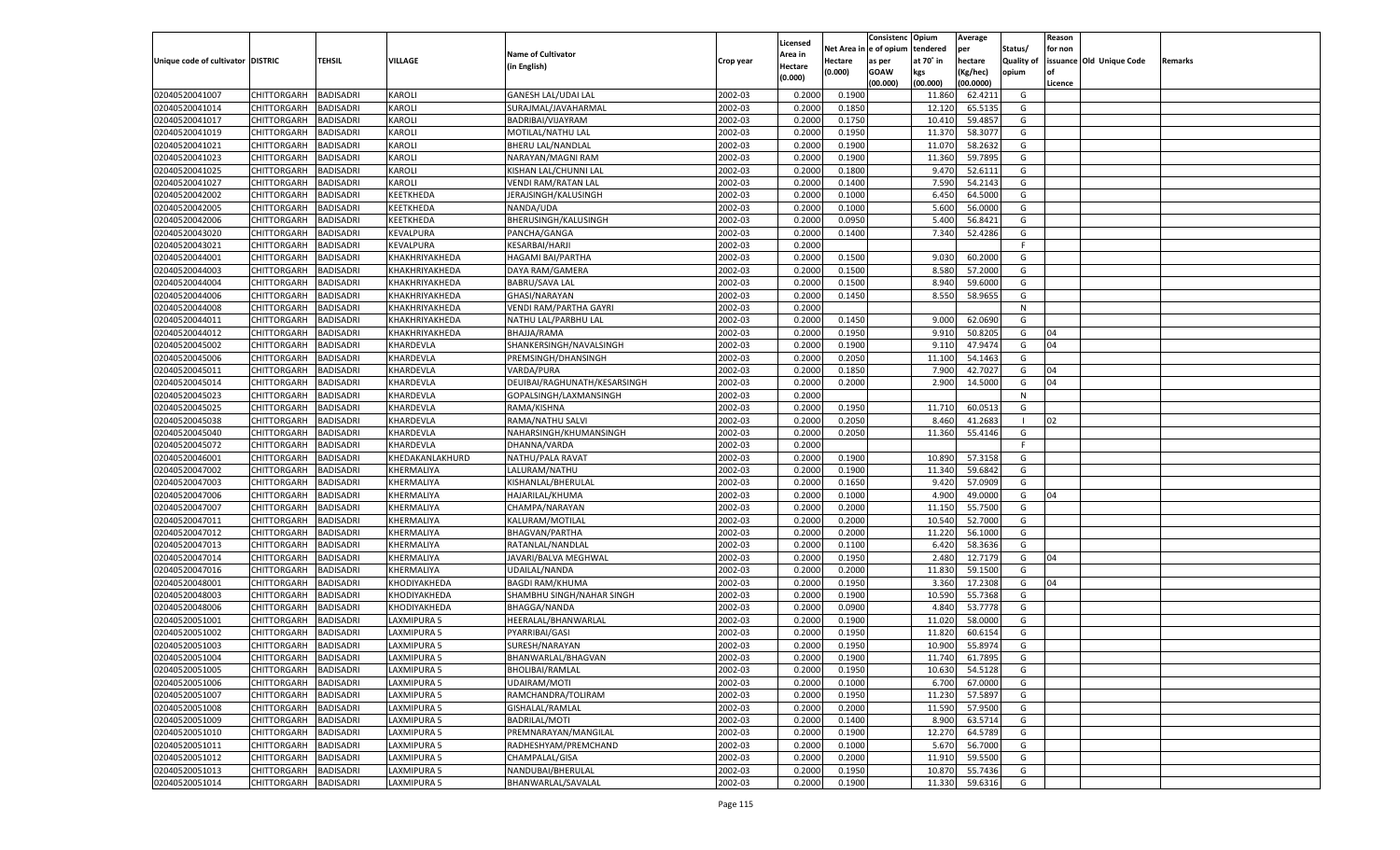| Net Area i<br>n  e of opium<br>tendered<br>per<br>Status/<br>for non<br><b>Name of Cultivator</b><br>Area in<br>Unique code of cultivator DISTRIC<br>TEHSIL<br><b>VILLAGE</b><br>at 70° in<br>hectare<br>Quality of<br>issuance Old Unique Code<br>Hectare<br>Crop year<br>as per<br>Remarks<br>(in English)<br>Hectare<br>(0.000)<br><b>GOAW</b><br>kgs<br>(Kg/hec)<br>opium<br>(0.000)<br>(00.000)<br>(00.000)<br>(00.0000)<br>Licence<br>CHITTORGARH<br>LAXMIPURA 5<br>GOPILAL/BHOLIRAM<br>2002-03<br>0.1950<br>60.8205<br>02040520051017<br><b>BADISADRI</b><br>0.2000<br>11.860<br>G<br>02040520051019<br>2002-03<br>CHITTORGARH<br>BADISADRI<br>LAXMIPURA 5<br>KISHANLAL/BHAGVANLAL<br>0.2000<br>N<br>2002-03<br>0.1950<br>66.2051<br>02040520051021<br>CHITTORGARH<br>BADISADRI<br>LAXMIPURA 5<br>JAYRAM/MOTI<br>0.2000<br>12.910<br>G<br>02040520051022<br>2002-03<br>10.690<br>CHITTORGARH<br>BADISADRI<br>LAXMIPURA 5<br>RANGLAL/SHANKERLAL<br>0.2000<br>0.1800<br>59.3889<br>G<br>02040520051023<br>BHAGCHAND/RAMA<br>2002-03<br>58.1538<br>CHITTORGARH<br>BADISADRI<br>AXMIPURA 5<br>0.2000<br>0.1950<br>11.340<br>G<br>02040520051024<br>2002-03<br>CHITTORGARH<br>BADISADRI<br>LAXMIPURA 5<br>BHANWARLAL/BHERULAL<br>0.2000<br>0.2000<br>11.480<br>57.4000<br>G<br>02040520051025<br>2002-03<br>0.2000<br>CHITTORGARH<br>BADISADRI<br>LAXMIPURA 5<br>RAMCHANDRA/NARAYAN DHANOTIYA<br>0.2000<br>11.18<br>55.9000<br>G<br>02040520051026<br>2002-03<br>0.1900<br>13.820<br>72.7368<br>CHITTORGARH<br>BADISADRI<br>LAXMIPURA 5<br>SEETARAM/MOTILAL<br>0.2000<br>G<br>02040520051030<br>2002-03<br>5.020<br>50.2000<br>CHITTORGARH<br>BADISADRI<br>AXMIPURA 5<br><b>BHAGVAN/KHEMRAJ</b><br>0.2000<br>0.1000<br>G<br>04<br>02040520051031<br>2002-03<br>CHITTORGARH<br>BADISADRI<br>LAXMIPURA 5<br>JAGANNATHIBAI/GHASI<br>0.2000<br>0.2000<br>11.010<br>55.0500<br>G<br>02040520051035<br>2002-03<br>CHITTORGARH<br>BADISADRI<br>LAXMIPURA 5<br>RAMCHANDRA/NARAYAN SAKVADIYA<br>0.2000<br>0.1000<br>5.680<br>56.8000<br>G<br>02040520051038<br>2002-03<br>10.440<br>CHITTORGARH<br>BADISADRI<br>LAXMIPURA 5<br>JAYRAM/TECKA<br>0.2000<br>0.1900<br>54.9474<br>G<br>62.6667<br>02040520051039<br>BADISADRI<br>2002-03<br>9.400<br>G<br>CHITTORGARH<br>AXMIPURA 5<br>UDAIRAM/BHERA<br>0.2000<br>0.1500<br>02040520051041<br>2002-03<br>0.2000<br>6.320<br>63.2000<br>CHITTORGARH<br>BADISADRI<br>LAXMIPURA 5<br>SHANTILAL/DALCHAND<br>0.1000<br>G<br>02040520051042<br>CHITTORGARH<br><b>BADISADRI</b><br>LAXMIPURA 5<br>2002-03<br>0.2000<br>0.1900<br>10.250<br>53.9474<br>MOTILAL/BHAGVANLAL<br>G<br>02040520051043<br>CHITTORGARH<br>LAXMIPURA 5<br>2002-03<br>8.050<br>51.9355<br>BADISADRI<br>KANIRAM/NANDRAM<br>0.2000<br>0.1550<br>G<br>04<br>02040520051045<br>CHITTORGARH<br><b>BADISADRI</b><br>AXMIPURA 5<br>MANGILAL/KISHNA<br>2002-03<br>0.2000<br>0.2000<br>10.760<br>53.8000<br>G<br>02040520051046<br>LAXMIPURA 5<br>2002-03<br>10.780<br>56.7368<br>CHITTORGARH<br>BADISADRI<br>MANGILAL/LAXMAN<br>0.2000<br>0.1900<br>G<br>02040520051047<br>CHITTORGARH<br><b>BADISADRI</b><br>2002-03<br>0.2000<br>0.2000<br>54.5500<br>LAXMIPURA 5<br>HEERALAL/SHRIRAM<br>10.910<br>G<br>02040520051048<br>CHITTORGARH<br>LAXMIPURA 5<br>2002-03<br>10.980<br>54.9000<br>BADISADRI<br>UDAILAL/NARAYAN<br>0.2000<br>0.2000<br>G<br>02040520051050<br>CHITTORGARH<br><b>BADISADRI</b><br>AXMIPURA 5<br>GOPILAL/BHERA<br>2002-03<br>0.2000<br>0.1500<br>9.310<br>62.0667<br>G<br>02040520051052<br>LAXMIPURA 5<br>2002-03<br>11.680<br>58.4000<br>CHITTORGARH<br>BADISADRI<br>RAMLAL/BHERA<br>0.2000<br>0.2000<br>G<br>02040520051053<br>CHITTORGARH<br><b>BADISADRI</b><br>2002-03<br>0.2000<br>0.2000<br>11.930<br>59.6500<br>LAXMIPURA 5<br>SUKHLAL/KHEMRAJ<br>G<br>02040520051054<br>CHITTORGARH<br>2002-03<br>11.190<br>55.9500<br>BADISADRI<br>LAXMIPURA 5<br><b>BHAGCHAND/PYARA</b><br>0.2000<br>0.2000<br>G<br>02040520051055<br>CHITTORGARH<br><b>BADISADRI</b><br>AXMIPURA 5<br>2002-03<br>0.2000<br>0.1400<br>8.540<br>61.0000<br>G<br>NARAYAN/PARTHVIRAJ<br>02040520051058<br>LAXMIPURA 5<br>2002-03<br>11.300<br>55.1220<br>CHITTORGARH<br>BADISADRI<br>SHANTOSHLAL/GOPILAL<br>0.2000<br>0.2050<br>G<br>02040520051059<br><b>BADISADRI</b><br>2002-03<br>0.2000<br>0.1000<br>67.8000<br>CHITTORGARH<br>LAXMIPURA 5<br>SHANTILAL/PARTHVIRAJ<br>6.780<br>G<br>02040520051061<br>CHITTORGARH<br>2002-03<br>5.620<br>56.2000<br>BADISADRI<br>LAXMIPURA 5<br>JAYRAM/BHOLIRAM<br>0.2000<br>0.1000<br>G<br>02040520051064<br>CHITTORGARH<br><b>BADISADRI</b><br>AXMIPURA 5<br>2002-03<br>0.2000<br>0.1900<br>11.490<br>60.4737<br>G<br>PREMCHAND/SAVALAI<br>02040520051066<br>LAXMIPURA 5<br>2002-03<br>10.120<br>57.8286<br>CHITTORGARH<br>BADISADRI<br>NIRBHYARAM/BHANWARLAL<br>0.2000<br>0.1750<br>G<br>02040520051067<br><b>BADISADRI</b><br>LAXMIPURA 5<br>2002-03<br>0.2000<br>0.2050<br>55.1220<br>CHITTORGARH<br>RAMNARAYAN/UDAIRAM<br>11.300<br>G<br>02040520051068<br>LAXMIPURA 5<br>2002-03<br>10.980<br>57.7895<br>CHITTORGARH<br><b>BADISADRI</b><br>SHANTILAL/MANGILAL<br>0.2000<br>0.1900<br>G<br>02040520051069<br><b>BADISADRI</b><br>LAXMIPURA 5<br>DEVILAL/RATANLAL<br>2002-03<br>0.2000<br>0.2000<br>57.4000<br>CHITTORGARH<br>11.480<br>G<br>02040520051070<br>LAXMIPURA 5<br>2002-03<br>0.2000<br>11.600<br>61.0526<br>CHITTORGARH<br>BADISADRI<br>DEVILAL/NANDA<br>0.1900<br>G<br>02040520051073<br><b>BADISADRI</b><br>LAXMIPURA 5<br>2002-03<br>0.2000<br>0.2000<br>12.020<br>60.1000<br>CHITTORGARH<br>KASHIRAM/MOHAN<br>G<br>02040520051074<br>LAXMIPURA 5<br>2002-03<br>11.580<br>60.9474<br>CHITTORGARH<br><b>BADISADRI</b><br>SANTOSHLAL/BHANWARLAL<br>0.2000<br>0.1900<br>G<br>02040520052002<br><b>BADISADRI</b><br><b>IKODA</b><br><b>HEERALAL/KALU DANGI</b><br>2002-03<br>0.2000<br>60.5000<br>CHITTORGARH<br>0.1000<br>6.050<br>G<br>02040520052003<br><b>IKODA</b><br>2002-03<br>3.740<br>37.4000<br>CHITTORGARH<br>BADISADRI<br>RAMESHVAR/SHANKER<br>0.2000<br>0.1000<br>G<br>04<br>02040520052004<br><b>BADISADRI</b><br><b>IKODA</b><br>2002-03<br>0.2000<br>0.1850<br>11.450<br>61.8919<br>CHITTORGARH<br>BHANWARLAL/SAVA<br>G<br>02040520052005<br><b>BHAGVAN/SAVA</b><br>2002-03<br>9.020<br>56.3750<br>CHITTORGARH<br><b>BADISADRI</b><br><b>IKODA</b><br>0.2000<br>0.1600<br>G<br>02040520052009<br><b>BADISADRI</b><br><b>IKODA</b><br>2002-03<br>0.2000<br>CHITTORGARH<br>BAGDIRAM/CHUNNILAL<br>N<br>02040520052011<br>2002-03<br>11.480<br>58.8718<br>CHITTORGARH<br>BADISADRI<br><b>IKODA</b><br>SAVA/UDA<br>0.2000<br>0.1950<br>G<br>02040520052016<br><b>IKODA</b><br>2002-03<br>CHITTORGARH<br>BADISADRI<br>LAXMAN/BALU<br>0.2000<br>0.1500<br>9.190<br>61.2667<br>G<br>02040520052018<br>2002-03<br>CHITTORGARH<br>BADISADRI<br><b>IKODA</b><br>RAMESHVAR/NANURAM DANGI<br>0.2000<br>N<br>02040520052022<br><b>BADISADRI</b><br><b>IKODA</b><br>2002-03<br>50.3000<br>CHITTORGARH<br>BHAGVANLAL/KALU<br>0.2000<br>0.1000<br>5.030<br>G<br>04<br>CHITTORGARH BADISADRI<br><b>LIKODA</b><br>NARAYAN/GOPAL<br>2002-03<br>0.2000<br>0.1950<br>11.790<br>60.4615<br>G<br>2002-03<br><b>BADISADRI</b><br>LIKODA<br>RAMCHANDRA/GOPAL<br>0.2000<br>0.1950<br><b>CHITTORGARH</b><br>11.770<br>60.3590<br>G<br><b>BADISADRI</b><br>MAASAHABKAKHEDA<br>RAM SINGH/KALU<br>2002-03<br>0.2000<br>0.1500<br>7.660<br>51.0667<br><b>CHITTORGARH</b><br>G<br>04<br>2002-03<br>CHITTORGARH<br><b>BADISADRI</b><br>MAASAHABKAKHEDA<br>MODIBAI/SAVA<br>0.2000<br>0.1000<br>5.430<br>54.3000<br>G<br><b>CHITTORGARH</b><br><b>BADISADRI</b><br>RAMESHVAR/KISHAN LAL<br>2002-03<br>0.1950<br>10.930<br>MAHUDA<br>0.2000<br>56.0513<br>G<br>02040520055007<br><b>CHITTORGARH</b><br><b>BADISADRI</b><br><b>MAHUDA</b><br>SHAMBHU LAL/PREM CHAND<br>2002-03<br>0.2000<br>F<br>MOHANI/SHANKER<br>2002-03<br><b>CHITTORGARH</b><br><b>BADISADRI</b><br><b>MAHUDA</b><br>0.2000<br>F.<br>2002-03<br>02040520055009<br>CHITTORGARH<br><b>BADISADRI</b><br><b>MAHUDA</b><br><b>BADRI LAL/GOKAL</b><br>0.2000<br>0.2000<br>55.8000<br>11.160<br>G<br>HAR LAL/GIRDHARI<br>2002-03<br>5.440<br>54.4000<br><b>CHITTORGARH</b><br><b>BADISADRI</b><br>MAHUDA<br>0.2000<br>0.1000<br>G<br>02040520055015<br><b>BADISADRI</b><br><b>MAHUDA</b><br>RATAN LAL/LAXMAN<br>2002-03<br>0.2000<br>0.2000<br>53.5500<br>G<br><b>CHITTORGARH</b><br>10.710<br>02040520055016<br>SUSILA BAI/BHERU LAL<br>2002-03<br>0.1900<br>10.360<br>54.5263<br>G<br><b>CHITTORGARH</b><br><b>BADISADRI</b><br><b>MAHUDA</b><br>0.2000 |                |  |  |          | Consistenc | Opium | Average | Reason |  |
|--------------------------------------------------------------------------------------------------------------------------------------------------------------------------------------------------------------------------------------------------------------------------------------------------------------------------------------------------------------------------------------------------------------------------------------------------------------------------------------------------------------------------------------------------------------------------------------------------------------------------------------------------------------------------------------------------------------------------------------------------------------------------------------------------------------------------------------------------------------------------------------------------------------------------------------------------------------------------------------------------------------------------------------------------------------------------------------------------------------------------------------------------------------------------------------------------------------------------------------------------------------------------------------------------------------------------------------------------------------------------------------------------------------------------------------------------------------------------------------------------------------------------------------------------------------------------------------------------------------------------------------------------------------------------------------------------------------------------------------------------------------------------------------------------------------------------------------------------------------------------------------------------------------------------------------------------------------------------------------------------------------------------------------------------------------------------------------------------------------------------------------------------------------------------------------------------------------------------------------------------------------------------------------------------------------------------------------------------------------------------------------------------------------------------------------------------------------------------------------------------------------------------------------------------------------------------------------------------------------------------------------------------------------------------------------------------------------------------------------------------------------------------------------------------------------------------------------------------------------------------------------------------------------------------------------------------------------------------------------------------------------------------------------------------------------------------------------------------------------------------------------------------------------------------------------------------------------------------------------------------------------------------------------------------------------------------------------------------------------------------------------------------------------------------------------------------------------------------------------------------------------------------------------------------------------------------------------------------------------------------------------------------------------------------------------------------------------------------------------------------------------------------------------------------------------------------------------------------------------------------------------------------------------------------------------------------------------------------------------------------------------------------------------------------------------------------------------------------------------------------------------------------------------------------------------------------------------------------------------------------------------------------------------------------------------------------------------------------------------------------------------------------------------------------------------------------------------------------------------------------------------------------------------------------------------------------------------------------------------------------------------------------------------------------------------------------------------------------------------------------------------------------------------------------------------------------------------------------------------------------------------------------------------------------------------------------------------------------------------------------------------------------------------------------------------------------------------------------------------------------------------------------------------------------------------------------------------------------------------------------------------------------------------------------------------------------------------------------------------------------------------------------------------------------------------------------------------------------------------------------------------------------------------------------------------------------------------------------------------------------------------------------------------------------------------------------------------------------------------------------------------------------------------------------------------------------------------------------------------------------------------------------------------------------------------------------------------------------------------------------------------------------------------------------------------------------------------------------------------------------------------------------------------------------------------------------------------------------------------------------------------------------------------------------------------------------------------------------------------------------------------------------------------------------------------------------------------------------------------------------------------------------------------------------------------------------------------------------------------------------------------------------------------------------------------------------------------------------------------------------------------------------------------------------------------------------------------------------------------------------------------------------------------------------------------------------------------------------------------------------------------------------------------------------------------------------------------------------------------------------------------------------------------------------------------------------------------------------------------------------------------------------------------------------------------------------------------------------------------------------------------------------------------------------------------------------------------------------------------------------------------------------------------------------------------------------------------------------------------------------------------------------------------------------------------------------------------------------------------------------------------------------------------------------------------------------------------------------------------------------------------------------------------------------------------------------------------------------------------------------------------------------------------------------------------------------------------------------------------------------------------------------------------------------------------------------------------------------------------------------------------------------------------------------------------------------------------------------------------------------------------------------------------------------------------------------------------------------------------------------------------------------------------------------|----------------|--|--|----------|------------|-------|---------|--------|--|
|                                                                                                                                                                                                                                                                                                                                                                                                                                                                                                                                                                                                                                                                                                                                                                                                                                                                                                                                                                                                                                                                                                                                                                                                                                                                                                                                                                                                                                                                                                                                                                                                                                                                                                                                                                                                                                                                                                                                                                                                                                                                                                                                                                                                                                                                                                                                                                                                                                                                                                                                                                                                                                                                                                                                                                                                                                                                                                                                                                                                                                                                                                                                                                                                                                                                                                                                                                                                                                                                                                                                                                                                                                                                                                                                                                                                                                                                                                                                                                                                                                                                                                                                                                                                                                                                                                                                                                                                                                                                                                                                                                                                                                                                                                                                                                                                                                                                                                                                                                                                                                                                                                                                                                                                                                                                                                                                                                                                                                                                                                                                                                                                                                                                                                                                                                                                                                                                                                                                                                                                                                                                                                                                                                                                                                                                                                                                                                                                                                                                                                                                                                                                                                                                                                                                                                                                                                                                                                                                                                                                                                                                                                                                                                                                                                                                                                                                                                                                                                                                                                                                                                                                                                                                                                                                                                                                                                                                                                                                                                                                                                                                                                                                                                                                                                                                                                                                                                                                                                                                                                                                                  |                |  |  | Licensed |            |       |         |        |  |
|                                                                                                                                                                                                                                                                                                                                                                                                                                                                                                                                                                                                                                                                                                                                                                                                                                                                                                                                                                                                                                                                                                                                                                                                                                                                                                                                                                                                                                                                                                                                                                                                                                                                                                                                                                                                                                                                                                                                                                                                                                                                                                                                                                                                                                                                                                                                                                                                                                                                                                                                                                                                                                                                                                                                                                                                                                                                                                                                                                                                                                                                                                                                                                                                                                                                                                                                                                                                                                                                                                                                                                                                                                                                                                                                                                                                                                                                                                                                                                                                                                                                                                                                                                                                                                                                                                                                                                                                                                                                                                                                                                                                                                                                                                                                                                                                                                                                                                                                                                                                                                                                                                                                                                                                                                                                                                                                                                                                                                                                                                                                                                                                                                                                                                                                                                                                                                                                                                                                                                                                                                                                                                                                                                                                                                                                                                                                                                                                                                                                                                                                                                                                                                                                                                                                                                                                                                                                                                                                                                                                                                                                                                                                                                                                                                                                                                                                                                                                                                                                                                                                                                                                                                                                                                                                                                                                                                                                                                                                                                                                                                                                                                                                                                                                                                                                                                                                                                                                                                                                                                                                                  |                |  |  |          |            |       |         |        |  |
|                                                                                                                                                                                                                                                                                                                                                                                                                                                                                                                                                                                                                                                                                                                                                                                                                                                                                                                                                                                                                                                                                                                                                                                                                                                                                                                                                                                                                                                                                                                                                                                                                                                                                                                                                                                                                                                                                                                                                                                                                                                                                                                                                                                                                                                                                                                                                                                                                                                                                                                                                                                                                                                                                                                                                                                                                                                                                                                                                                                                                                                                                                                                                                                                                                                                                                                                                                                                                                                                                                                                                                                                                                                                                                                                                                                                                                                                                                                                                                                                                                                                                                                                                                                                                                                                                                                                                                                                                                                                                                                                                                                                                                                                                                                                                                                                                                                                                                                                                                                                                                                                                                                                                                                                                                                                                                                                                                                                                                                                                                                                                                                                                                                                                                                                                                                                                                                                                                                                                                                                                                                                                                                                                                                                                                                                                                                                                                                                                                                                                                                                                                                                                                                                                                                                                                                                                                                                                                                                                                                                                                                                                                                                                                                                                                                                                                                                                                                                                                                                                                                                                                                                                                                                                                                                                                                                                                                                                                                                                                                                                                                                                                                                                                                                                                                                                                                                                                                                                                                                                                                                                  |                |  |  |          |            |       |         |        |  |
|                                                                                                                                                                                                                                                                                                                                                                                                                                                                                                                                                                                                                                                                                                                                                                                                                                                                                                                                                                                                                                                                                                                                                                                                                                                                                                                                                                                                                                                                                                                                                                                                                                                                                                                                                                                                                                                                                                                                                                                                                                                                                                                                                                                                                                                                                                                                                                                                                                                                                                                                                                                                                                                                                                                                                                                                                                                                                                                                                                                                                                                                                                                                                                                                                                                                                                                                                                                                                                                                                                                                                                                                                                                                                                                                                                                                                                                                                                                                                                                                                                                                                                                                                                                                                                                                                                                                                                                                                                                                                                                                                                                                                                                                                                                                                                                                                                                                                                                                                                                                                                                                                                                                                                                                                                                                                                                                                                                                                                                                                                                                                                                                                                                                                                                                                                                                                                                                                                                                                                                                                                                                                                                                                                                                                                                                                                                                                                                                                                                                                                                                                                                                                                                                                                                                                                                                                                                                                                                                                                                                                                                                                                                                                                                                                                                                                                                                                                                                                                                                                                                                                                                                                                                                                                                                                                                                                                                                                                                                                                                                                                                                                                                                                                                                                                                                                                                                                                                                                                                                                                                                                  |                |  |  |          |            |       |         |        |  |
|                                                                                                                                                                                                                                                                                                                                                                                                                                                                                                                                                                                                                                                                                                                                                                                                                                                                                                                                                                                                                                                                                                                                                                                                                                                                                                                                                                                                                                                                                                                                                                                                                                                                                                                                                                                                                                                                                                                                                                                                                                                                                                                                                                                                                                                                                                                                                                                                                                                                                                                                                                                                                                                                                                                                                                                                                                                                                                                                                                                                                                                                                                                                                                                                                                                                                                                                                                                                                                                                                                                                                                                                                                                                                                                                                                                                                                                                                                                                                                                                                                                                                                                                                                                                                                                                                                                                                                                                                                                                                                                                                                                                                                                                                                                                                                                                                                                                                                                                                                                                                                                                                                                                                                                                                                                                                                                                                                                                                                                                                                                                                                                                                                                                                                                                                                                                                                                                                                                                                                                                                                                                                                                                                                                                                                                                                                                                                                                                                                                                                                                                                                                                                                                                                                                                                                                                                                                                                                                                                                                                                                                                                                                                                                                                                                                                                                                                                                                                                                                                                                                                                                                                                                                                                                                                                                                                                                                                                                                                                                                                                                                                                                                                                                                                                                                                                                                                                                                                                                                                                                                                                  |                |  |  |          |            |       |         |        |  |
|                                                                                                                                                                                                                                                                                                                                                                                                                                                                                                                                                                                                                                                                                                                                                                                                                                                                                                                                                                                                                                                                                                                                                                                                                                                                                                                                                                                                                                                                                                                                                                                                                                                                                                                                                                                                                                                                                                                                                                                                                                                                                                                                                                                                                                                                                                                                                                                                                                                                                                                                                                                                                                                                                                                                                                                                                                                                                                                                                                                                                                                                                                                                                                                                                                                                                                                                                                                                                                                                                                                                                                                                                                                                                                                                                                                                                                                                                                                                                                                                                                                                                                                                                                                                                                                                                                                                                                                                                                                                                                                                                                                                                                                                                                                                                                                                                                                                                                                                                                                                                                                                                                                                                                                                                                                                                                                                                                                                                                                                                                                                                                                                                                                                                                                                                                                                                                                                                                                                                                                                                                                                                                                                                                                                                                                                                                                                                                                                                                                                                                                                                                                                                                                                                                                                                                                                                                                                                                                                                                                                                                                                                                                                                                                                                                                                                                                                                                                                                                                                                                                                                                                                                                                                                                                                                                                                                                                                                                                                                                                                                                                                                                                                                                                                                                                                                                                                                                                                                                                                                                                                                  |                |  |  |          |            |       |         |        |  |
|                                                                                                                                                                                                                                                                                                                                                                                                                                                                                                                                                                                                                                                                                                                                                                                                                                                                                                                                                                                                                                                                                                                                                                                                                                                                                                                                                                                                                                                                                                                                                                                                                                                                                                                                                                                                                                                                                                                                                                                                                                                                                                                                                                                                                                                                                                                                                                                                                                                                                                                                                                                                                                                                                                                                                                                                                                                                                                                                                                                                                                                                                                                                                                                                                                                                                                                                                                                                                                                                                                                                                                                                                                                                                                                                                                                                                                                                                                                                                                                                                                                                                                                                                                                                                                                                                                                                                                                                                                                                                                                                                                                                                                                                                                                                                                                                                                                                                                                                                                                                                                                                                                                                                                                                                                                                                                                                                                                                                                                                                                                                                                                                                                                                                                                                                                                                                                                                                                                                                                                                                                                                                                                                                                                                                                                                                                                                                                                                                                                                                                                                                                                                                                                                                                                                                                                                                                                                                                                                                                                                                                                                                                                                                                                                                                                                                                                                                                                                                                                                                                                                                                                                                                                                                                                                                                                                                                                                                                                                                                                                                                                                                                                                                                                                                                                                                                                                                                                                                                                                                                                                                  |                |  |  |          |            |       |         |        |  |
|                                                                                                                                                                                                                                                                                                                                                                                                                                                                                                                                                                                                                                                                                                                                                                                                                                                                                                                                                                                                                                                                                                                                                                                                                                                                                                                                                                                                                                                                                                                                                                                                                                                                                                                                                                                                                                                                                                                                                                                                                                                                                                                                                                                                                                                                                                                                                                                                                                                                                                                                                                                                                                                                                                                                                                                                                                                                                                                                                                                                                                                                                                                                                                                                                                                                                                                                                                                                                                                                                                                                                                                                                                                                                                                                                                                                                                                                                                                                                                                                                                                                                                                                                                                                                                                                                                                                                                                                                                                                                                                                                                                                                                                                                                                                                                                                                                                                                                                                                                                                                                                                                                                                                                                                                                                                                                                                                                                                                                                                                                                                                                                                                                                                                                                                                                                                                                                                                                                                                                                                                                                                                                                                                                                                                                                                                                                                                                                                                                                                                                                                                                                                                                                                                                                                                                                                                                                                                                                                                                                                                                                                                                                                                                                                                                                                                                                                                                                                                                                                                                                                                                                                                                                                                                                                                                                                                                                                                                                                                                                                                                                                                                                                                                                                                                                                                                                                                                                                                                                                                                                                                  |                |  |  |          |            |       |         |        |  |
|                                                                                                                                                                                                                                                                                                                                                                                                                                                                                                                                                                                                                                                                                                                                                                                                                                                                                                                                                                                                                                                                                                                                                                                                                                                                                                                                                                                                                                                                                                                                                                                                                                                                                                                                                                                                                                                                                                                                                                                                                                                                                                                                                                                                                                                                                                                                                                                                                                                                                                                                                                                                                                                                                                                                                                                                                                                                                                                                                                                                                                                                                                                                                                                                                                                                                                                                                                                                                                                                                                                                                                                                                                                                                                                                                                                                                                                                                                                                                                                                                                                                                                                                                                                                                                                                                                                                                                                                                                                                                                                                                                                                                                                                                                                                                                                                                                                                                                                                                                                                                                                                                                                                                                                                                                                                                                                                                                                                                                                                                                                                                                                                                                                                                                                                                                                                                                                                                                                                                                                                                                                                                                                                                                                                                                                                                                                                                                                                                                                                                                                                                                                                                                                                                                                                                                                                                                                                                                                                                                                                                                                                                                                                                                                                                                                                                                                                                                                                                                                                                                                                                                                                                                                                                                                                                                                                                                                                                                                                                                                                                                                                                                                                                                                                                                                                                                                                                                                                                                                                                                                                                  |                |  |  |          |            |       |         |        |  |
|                                                                                                                                                                                                                                                                                                                                                                                                                                                                                                                                                                                                                                                                                                                                                                                                                                                                                                                                                                                                                                                                                                                                                                                                                                                                                                                                                                                                                                                                                                                                                                                                                                                                                                                                                                                                                                                                                                                                                                                                                                                                                                                                                                                                                                                                                                                                                                                                                                                                                                                                                                                                                                                                                                                                                                                                                                                                                                                                                                                                                                                                                                                                                                                                                                                                                                                                                                                                                                                                                                                                                                                                                                                                                                                                                                                                                                                                                                                                                                                                                                                                                                                                                                                                                                                                                                                                                                                                                                                                                                                                                                                                                                                                                                                                                                                                                                                                                                                                                                                                                                                                                                                                                                                                                                                                                                                                                                                                                                                                                                                                                                                                                                                                                                                                                                                                                                                                                                                                                                                                                                                                                                                                                                                                                                                                                                                                                                                                                                                                                                                                                                                                                                                                                                                                                                                                                                                                                                                                                                                                                                                                                                                                                                                                                                                                                                                                                                                                                                                                                                                                                                                                                                                                                                                                                                                                                                                                                                                                                                                                                                                                                                                                                                                                                                                                                                                                                                                                                                                                                                                                                  |                |  |  |          |            |       |         |        |  |
|                                                                                                                                                                                                                                                                                                                                                                                                                                                                                                                                                                                                                                                                                                                                                                                                                                                                                                                                                                                                                                                                                                                                                                                                                                                                                                                                                                                                                                                                                                                                                                                                                                                                                                                                                                                                                                                                                                                                                                                                                                                                                                                                                                                                                                                                                                                                                                                                                                                                                                                                                                                                                                                                                                                                                                                                                                                                                                                                                                                                                                                                                                                                                                                                                                                                                                                                                                                                                                                                                                                                                                                                                                                                                                                                                                                                                                                                                                                                                                                                                                                                                                                                                                                                                                                                                                                                                                                                                                                                                                                                                                                                                                                                                                                                                                                                                                                                                                                                                                                                                                                                                                                                                                                                                                                                                                                                                                                                                                                                                                                                                                                                                                                                                                                                                                                                                                                                                                                                                                                                                                                                                                                                                                                                                                                                                                                                                                                                                                                                                                                                                                                                                                                                                                                                                                                                                                                                                                                                                                                                                                                                                                                                                                                                                                                                                                                                                                                                                                                                                                                                                                                                                                                                                                                                                                                                                                                                                                                                                                                                                                                                                                                                                                                                                                                                                                                                                                                                                                                                                                                                                  |                |  |  |          |            |       |         |        |  |
|                                                                                                                                                                                                                                                                                                                                                                                                                                                                                                                                                                                                                                                                                                                                                                                                                                                                                                                                                                                                                                                                                                                                                                                                                                                                                                                                                                                                                                                                                                                                                                                                                                                                                                                                                                                                                                                                                                                                                                                                                                                                                                                                                                                                                                                                                                                                                                                                                                                                                                                                                                                                                                                                                                                                                                                                                                                                                                                                                                                                                                                                                                                                                                                                                                                                                                                                                                                                                                                                                                                                                                                                                                                                                                                                                                                                                                                                                                                                                                                                                                                                                                                                                                                                                                                                                                                                                                                                                                                                                                                                                                                                                                                                                                                                                                                                                                                                                                                                                                                                                                                                                                                                                                                                                                                                                                                                                                                                                                                                                                                                                                                                                                                                                                                                                                                                                                                                                                                                                                                                                                                                                                                                                                                                                                                                                                                                                                                                                                                                                                                                                                                                                                                                                                                                                                                                                                                                                                                                                                                                                                                                                                                                                                                                                                                                                                                                                                                                                                                                                                                                                                                                                                                                                                                                                                                                                                                                                                                                                                                                                                                                                                                                                                                                                                                                                                                                                                                                                                                                                                                                                  |                |  |  |          |            |       |         |        |  |
|                                                                                                                                                                                                                                                                                                                                                                                                                                                                                                                                                                                                                                                                                                                                                                                                                                                                                                                                                                                                                                                                                                                                                                                                                                                                                                                                                                                                                                                                                                                                                                                                                                                                                                                                                                                                                                                                                                                                                                                                                                                                                                                                                                                                                                                                                                                                                                                                                                                                                                                                                                                                                                                                                                                                                                                                                                                                                                                                                                                                                                                                                                                                                                                                                                                                                                                                                                                                                                                                                                                                                                                                                                                                                                                                                                                                                                                                                                                                                                                                                                                                                                                                                                                                                                                                                                                                                                                                                                                                                                                                                                                                                                                                                                                                                                                                                                                                                                                                                                                                                                                                                                                                                                                                                                                                                                                                                                                                                                                                                                                                                                                                                                                                                                                                                                                                                                                                                                                                                                                                                                                                                                                                                                                                                                                                                                                                                                                                                                                                                                                                                                                                                                                                                                                                                                                                                                                                                                                                                                                                                                                                                                                                                                                                                                                                                                                                                                                                                                                                                                                                                                                                                                                                                                                                                                                                                                                                                                                                                                                                                                                                                                                                                                                                                                                                                                                                                                                                                                                                                                                                                  |                |  |  |          |            |       |         |        |  |
|                                                                                                                                                                                                                                                                                                                                                                                                                                                                                                                                                                                                                                                                                                                                                                                                                                                                                                                                                                                                                                                                                                                                                                                                                                                                                                                                                                                                                                                                                                                                                                                                                                                                                                                                                                                                                                                                                                                                                                                                                                                                                                                                                                                                                                                                                                                                                                                                                                                                                                                                                                                                                                                                                                                                                                                                                                                                                                                                                                                                                                                                                                                                                                                                                                                                                                                                                                                                                                                                                                                                                                                                                                                                                                                                                                                                                                                                                                                                                                                                                                                                                                                                                                                                                                                                                                                                                                                                                                                                                                                                                                                                                                                                                                                                                                                                                                                                                                                                                                                                                                                                                                                                                                                                                                                                                                                                                                                                                                                                                                                                                                                                                                                                                                                                                                                                                                                                                                                                                                                                                                                                                                                                                                                                                                                                                                                                                                                                                                                                                                                                                                                                                                                                                                                                                                                                                                                                                                                                                                                                                                                                                                                                                                                                                                                                                                                                                                                                                                                                                                                                                                                                                                                                                                                                                                                                                                                                                                                                                                                                                                                                                                                                                                                                                                                                                                                                                                                                                                                                                                                                                  |                |  |  |          |            |       |         |        |  |
|                                                                                                                                                                                                                                                                                                                                                                                                                                                                                                                                                                                                                                                                                                                                                                                                                                                                                                                                                                                                                                                                                                                                                                                                                                                                                                                                                                                                                                                                                                                                                                                                                                                                                                                                                                                                                                                                                                                                                                                                                                                                                                                                                                                                                                                                                                                                                                                                                                                                                                                                                                                                                                                                                                                                                                                                                                                                                                                                                                                                                                                                                                                                                                                                                                                                                                                                                                                                                                                                                                                                                                                                                                                                                                                                                                                                                                                                                                                                                                                                                                                                                                                                                                                                                                                                                                                                                                                                                                                                                                                                                                                                                                                                                                                                                                                                                                                                                                                                                                                                                                                                                                                                                                                                                                                                                                                                                                                                                                                                                                                                                                                                                                                                                                                                                                                                                                                                                                                                                                                                                                                                                                                                                                                                                                                                                                                                                                                                                                                                                                                                                                                                                                                                                                                                                                                                                                                                                                                                                                                                                                                                                                                                                                                                                                                                                                                                                                                                                                                                                                                                                                                                                                                                                                                                                                                                                                                                                                                                                                                                                                                                                                                                                                                                                                                                                                                                                                                                                                                                                                                                                  |                |  |  |          |            |       |         |        |  |
|                                                                                                                                                                                                                                                                                                                                                                                                                                                                                                                                                                                                                                                                                                                                                                                                                                                                                                                                                                                                                                                                                                                                                                                                                                                                                                                                                                                                                                                                                                                                                                                                                                                                                                                                                                                                                                                                                                                                                                                                                                                                                                                                                                                                                                                                                                                                                                                                                                                                                                                                                                                                                                                                                                                                                                                                                                                                                                                                                                                                                                                                                                                                                                                                                                                                                                                                                                                                                                                                                                                                                                                                                                                                                                                                                                                                                                                                                                                                                                                                                                                                                                                                                                                                                                                                                                                                                                                                                                                                                                                                                                                                                                                                                                                                                                                                                                                                                                                                                                                                                                                                                                                                                                                                                                                                                                                                                                                                                                                                                                                                                                                                                                                                                                                                                                                                                                                                                                                                                                                                                                                                                                                                                                                                                                                                                                                                                                                                                                                                                                                                                                                                                                                                                                                                                                                                                                                                                                                                                                                                                                                                                                                                                                                                                                                                                                                                                                                                                                                                                                                                                                                                                                                                                                                                                                                                                                                                                                                                                                                                                                                                                                                                                                                                                                                                                                                                                                                                                                                                                                                                                  |                |  |  |          |            |       |         |        |  |
|                                                                                                                                                                                                                                                                                                                                                                                                                                                                                                                                                                                                                                                                                                                                                                                                                                                                                                                                                                                                                                                                                                                                                                                                                                                                                                                                                                                                                                                                                                                                                                                                                                                                                                                                                                                                                                                                                                                                                                                                                                                                                                                                                                                                                                                                                                                                                                                                                                                                                                                                                                                                                                                                                                                                                                                                                                                                                                                                                                                                                                                                                                                                                                                                                                                                                                                                                                                                                                                                                                                                                                                                                                                                                                                                                                                                                                                                                                                                                                                                                                                                                                                                                                                                                                                                                                                                                                                                                                                                                                                                                                                                                                                                                                                                                                                                                                                                                                                                                                                                                                                                                                                                                                                                                                                                                                                                                                                                                                                                                                                                                                                                                                                                                                                                                                                                                                                                                                                                                                                                                                                                                                                                                                                                                                                                                                                                                                                                                                                                                                                                                                                                                                                                                                                                                                                                                                                                                                                                                                                                                                                                                                                                                                                                                                                                                                                                                                                                                                                                                                                                                                                                                                                                                                                                                                                                                                                                                                                                                                                                                                                                                                                                                                                                                                                                                                                                                                                                                                                                                                                                                  |                |  |  |          |            |       |         |        |  |
|                                                                                                                                                                                                                                                                                                                                                                                                                                                                                                                                                                                                                                                                                                                                                                                                                                                                                                                                                                                                                                                                                                                                                                                                                                                                                                                                                                                                                                                                                                                                                                                                                                                                                                                                                                                                                                                                                                                                                                                                                                                                                                                                                                                                                                                                                                                                                                                                                                                                                                                                                                                                                                                                                                                                                                                                                                                                                                                                                                                                                                                                                                                                                                                                                                                                                                                                                                                                                                                                                                                                                                                                                                                                                                                                                                                                                                                                                                                                                                                                                                                                                                                                                                                                                                                                                                                                                                                                                                                                                                                                                                                                                                                                                                                                                                                                                                                                                                                                                                                                                                                                                                                                                                                                                                                                                                                                                                                                                                                                                                                                                                                                                                                                                                                                                                                                                                                                                                                                                                                                                                                                                                                                                                                                                                                                                                                                                                                                                                                                                                                                                                                                                                                                                                                                                                                                                                                                                                                                                                                                                                                                                                                                                                                                                                                                                                                                                                                                                                                                                                                                                                                                                                                                                                                                                                                                                                                                                                                                                                                                                                                                                                                                                                                                                                                                                                                                                                                                                                                                                                                                                  |                |  |  |          |            |       |         |        |  |
|                                                                                                                                                                                                                                                                                                                                                                                                                                                                                                                                                                                                                                                                                                                                                                                                                                                                                                                                                                                                                                                                                                                                                                                                                                                                                                                                                                                                                                                                                                                                                                                                                                                                                                                                                                                                                                                                                                                                                                                                                                                                                                                                                                                                                                                                                                                                                                                                                                                                                                                                                                                                                                                                                                                                                                                                                                                                                                                                                                                                                                                                                                                                                                                                                                                                                                                                                                                                                                                                                                                                                                                                                                                                                                                                                                                                                                                                                                                                                                                                                                                                                                                                                                                                                                                                                                                                                                                                                                                                                                                                                                                                                                                                                                                                                                                                                                                                                                                                                                                                                                                                                                                                                                                                                                                                                                                                                                                                                                                                                                                                                                                                                                                                                                                                                                                                                                                                                                                                                                                                                                                                                                                                                                                                                                                                                                                                                                                                                                                                                                                                                                                                                                                                                                                                                                                                                                                                                                                                                                                                                                                                                                                                                                                                                                                                                                                                                                                                                                                                                                                                                                                                                                                                                                                                                                                                                                                                                                                                                                                                                                                                                                                                                                                                                                                                                                                                                                                                                                                                                                                                                  |                |  |  |          |            |       |         |        |  |
|                                                                                                                                                                                                                                                                                                                                                                                                                                                                                                                                                                                                                                                                                                                                                                                                                                                                                                                                                                                                                                                                                                                                                                                                                                                                                                                                                                                                                                                                                                                                                                                                                                                                                                                                                                                                                                                                                                                                                                                                                                                                                                                                                                                                                                                                                                                                                                                                                                                                                                                                                                                                                                                                                                                                                                                                                                                                                                                                                                                                                                                                                                                                                                                                                                                                                                                                                                                                                                                                                                                                                                                                                                                                                                                                                                                                                                                                                                                                                                                                                                                                                                                                                                                                                                                                                                                                                                                                                                                                                                                                                                                                                                                                                                                                                                                                                                                                                                                                                                                                                                                                                                                                                                                                                                                                                                                                                                                                                                                                                                                                                                                                                                                                                                                                                                                                                                                                                                                                                                                                                                                                                                                                                                                                                                                                                                                                                                                                                                                                                                                                                                                                                                                                                                                                                                                                                                                                                                                                                                                                                                                                                                                                                                                                                                                                                                                                                                                                                                                                                                                                                                                                                                                                                                                                                                                                                                                                                                                                                                                                                                                                                                                                                                                                                                                                                                                                                                                                                                                                                                                                                  |                |  |  |          |            |       |         |        |  |
|                                                                                                                                                                                                                                                                                                                                                                                                                                                                                                                                                                                                                                                                                                                                                                                                                                                                                                                                                                                                                                                                                                                                                                                                                                                                                                                                                                                                                                                                                                                                                                                                                                                                                                                                                                                                                                                                                                                                                                                                                                                                                                                                                                                                                                                                                                                                                                                                                                                                                                                                                                                                                                                                                                                                                                                                                                                                                                                                                                                                                                                                                                                                                                                                                                                                                                                                                                                                                                                                                                                                                                                                                                                                                                                                                                                                                                                                                                                                                                                                                                                                                                                                                                                                                                                                                                                                                                                                                                                                                                                                                                                                                                                                                                                                                                                                                                                                                                                                                                                                                                                                                                                                                                                                                                                                                                                                                                                                                                                                                                                                                                                                                                                                                                                                                                                                                                                                                                                                                                                                                                                                                                                                                                                                                                                                                                                                                                                                                                                                                                                                                                                                                                                                                                                                                                                                                                                                                                                                                                                                                                                                                                                                                                                                                                                                                                                                                                                                                                                                                                                                                                                                                                                                                                                                                                                                                                                                                                                                                                                                                                                                                                                                                                                                                                                                                                                                                                                                                                                                                                                                                  |                |  |  |          |            |       |         |        |  |
|                                                                                                                                                                                                                                                                                                                                                                                                                                                                                                                                                                                                                                                                                                                                                                                                                                                                                                                                                                                                                                                                                                                                                                                                                                                                                                                                                                                                                                                                                                                                                                                                                                                                                                                                                                                                                                                                                                                                                                                                                                                                                                                                                                                                                                                                                                                                                                                                                                                                                                                                                                                                                                                                                                                                                                                                                                                                                                                                                                                                                                                                                                                                                                                                                                                                                                                                                                                                                                                                                                                                                                                                                                                                                                                                                                                                                                                                                                                                                                                                                                                                                                                                                                                                                                                                                                                                                                                                                                                                                                                                                                                                                                                                                                                                                                                                                                                                                                                                                                                                                                                                                                                                                                                                                                                                                                                                                                                                                                                                                                                                                                                                                                                                                                                                                                                                                                                                                                                                                                                                                                                                                                                                                                                                                                                                                                                                                                                                                                                                                                                                                                                                                                                                                                                                                                                                                                                                                                                                                                                                                                                                                                                                                                                                                                                                                                                                                                                                                                                                                                                                                                                                                                                                                                                                                                                                                                                                                                                                                                                                                                                                                                                                                                                                                                                                                                                                                                                                                                                                                                                                                  |                |  |  |          |            |       |         |        |  |
|                                                                                                                                                                                                                                                                                                                                                                                                                                                                                                                                                                                                                                                                                                                                                                                                                                                                                                                                                                                                                                                                                                                                                                                                                                                                                                                                                                                                                                                                                                                                                                                                                                                                                                                                                                                                                                                                                                                                                                                                                                                                                                                                                                                                                                                                                                                                                                                                                                                                                                                                                                                                                                                                                                                                                                                                                                                                                                                                                                                                                                                                                                                                                                                                                                                                                                                                                                                                                                                                                                                                                                                                                                                                                                                                                                                                                                                                                                                                                                                                                                                                                                                                                                                                                                                                                                                                                                                                                                                                                                                                                                                                                                                                                                                                                                                                                                                                                                                                                                                                                                                                                                                                                                                                                                                                                                                                                                                                                                                                                                                                                                                                                                                                                                                                                                                                                                                                                                                                                                                                                                                                                                                                                                                                                                                                                                                                                                                                                                                                                                                                                                                                                                                                                                                                                                                                                                                                                                                                                                                                                                                                                                                                                                                                                                                                                                                                                                                                                                                                                                                                                                                                                                                                                                                                                                                                                                                                                                                                                                                                                                                                                                                                                                                                                                                                                                                                                                                                                                                                                                                                                  |                |  |  |          |            |       |         |        |  |
|                                                                                                                                                                                                                                                                                                                                                                                                                                                                                                                                                                                                                                                                                                                                                                                                                                                                                                                                                                                                                                                                                                                                                                                                                                                                                                                                                                                                                                                                                                                                                                                                                                                                                                                                                                                                                                                                                                                                                                                                                                                                                                                                                                                                                                                                                                                                                                                                                                                                                                                                                                                                                                                                                                                                                                                                                                                                                                                                                                                                                                                                                                                                                                                                                                                                                                                                                                                                                                                                                                                                                                                                                                                                                                                                                                                                                                                                                                                                                                                                                                                                                                                                                                                                                                                                                                                                                                                                                                                                                                                                                                                                                                                                                                                                                                                                                                                                                                                                                                                                                                                                                                                                                                                                                                                                                                                                                                                                                                                                                                                                                                                                                                                                                                                                                                                                                                                                                                                                                                                                                                                                                                                                                                                                                                                                                                                                                                                                                                                                                                                                                                                                                                                                                                                                                                                                                                                                                                                                                                                                                                                                                                                                                                                                                                                                                                                                                                                                                                                                                                                                                                                                                                                                                                                                                                                                                                                                                                                                                                                                                                                                                                                                                                                                                                                                                                                                                                                                                                                                                                                                                  |                |  |  |          |            |       |         |        |  |
|                                                                                                                                                                                                                                                                                                                                                                                                                                                                                                                                                                                                                                                                                                                                                                                                                                                                                                                                                                                                                                                                                                                                                                                                                                                                                                                                                                                                                                                                                                                                                                                                                                                                                                                                                                                                                                                                                                                                                                                                                                                                                                                                                                                                                                                                                                                                                                                                                                                                                                                                                                                                                                                                                                                                                                                                                                                                                                                                                                                                                                                                                                                                                                                                                                                                                                                                                                                                                                                                                                                                                                                                                                                                                                                                                                                                                                                                                                                                                                                                                                                                                                                                                                                                                                                                                                                                                                                                                                                                                                                                                                                                                                                                                                                                                                                                                                                                                                                                                                                                                                                                                                                                                                                                                                                                                                                                                                                                                                                                                                                                                                                                                                                                                                                                                                                                                                                                                                                                                                                                                                                                                                                                                                                                                                                                                                                                                                                                                                                                                                                                                                                                                                                                                                                                                                                                                                                                                                                                                                                                                                                                                                                                                                                                                                                                                                                                                                                                                                                                                                                                                                                                                                                                                                                                                                                                                                                                                                                                                                                                                                                                                                                                                                                                                                                                                                                                                                                                                                                                                                                                                  |                |  |  |          |            |       |         |        |  |
|                                                                                                                                                                                                                                                                                                                                                                                                                                                                                                                                                                                                                                                                                                                                                                                                                                                                                                                                                                                                                                                                                                                                                                                                                                                                                                                                                                                                                                                                                                                                                                                                                                                                                                                                                                                                                                                                                                                                                                                                                                                                                                                                                                                                                                                                                                                                                                                                                                                                                                                                                                                                                                                                                                                                                                                                                                                                                                                                                                                                                                                                                                                                                                                                                                                                                                                                                                                                                                                                                                                                                                                                                                                                                                                                                                                                                                                                                                                                                                                                                                                                                                                                                                                                                                                                                                                                                                                                                                                                                                                                                                                                                                                                                                                                                                                                                                                                                                                                                                                                                                                                                                                                                                                                                                                                                                                                                                                                                                                                                                                                                                                                                                                                                                                                                                                                                                                                                                                                                                                                                                                                                                                                                                                                                                                                                                                                                                                                                                                                                                                                                                                                                                                                                                                                                                                                                                                                                                                                                                                                                                                                                                                                                                                                                                                                                                                                                                                                                                                                                                                                                                                                                                                                                                                                                                                                                                                                                                                                                                                                                                                                                                                                                                                                                                                                                                                                                                                                                                                                                                                                                  |                |  |  |          |            |       |         |        |  |
|                                                                                                                                                                                                                                                                                                                                                                                                                                                                                                                                                                                                                                                                                                                                                                                                                                                                                                                                                                                                                                                                                                                                                                                                                                                                                                                                                                                                                                                                                                                                                                                                                                                                                                                                                                                                                                                                                                                                                                                                                                                                                                                                                                                                                                                                                                                                                                                                                                                                                                                                                                                                                                                                                                                                                                                                                                                                                                                                                                                                                                                                                                                                                                                                                                                                                                                                                                                                                                                                                                                                                                                                                                                                                                                                                                                                                                                                                                                                                                                                                                                                                                                                                                                                                                                                                                                                                                                                                                                                                                                                                                                                                                                                                                                                                                                                                                                                                                                                                                                                                                                                                                                                                                                                                                                                                                                                                                                                                                                                                                                                                                                                                                                                                                                                                                                                                                                                                                                                                                                                                                                                                                                                                                                                                                                                                                                                                                                                                                                                                                                                                                                                                                                                                                                                                                                                                                                                                                                                                                                                                                                                                                                                                                                                                                                                                                                                                                                                                                                                                                                                                                                                                                                                                                                                                                                                                                                                                                                                                                                                                                                                                                                                                                                                                                                                                                                                                                                                                                                                                                                                                  |                |  |  |          |            |       |         |        |  |
|                                                                                                                                                                                                                                                                                                                                                                                                                                                                                                                                                                                                                                                                                                                                                                                                                                                                                                                                                                                                                                                                                                                                                                                                                                                                                                                                                                                                                                                                                                                                                                                                                                                                                                                                                                                                                                                                                                                                                                                                                                                                                                                                                                                                                                                                                                                                                                                                                                                                                                                                                                                                                                                                                                                                                                                                                                                                                                                                                                                                                                                                                                                                                                                                                                                                                                                                                                                                                                                                                                                                                                                                                                                                                                                                                                                                                                                                                                                                                                                                                                                                                                                                                                                                                                                                                                                                                                                                                                                                                                                                                                                                                                                                                                                                                                                                                                                                                                                                                                                                                                                                                                                                                                                                                                                                                                                                                                                                                                                                                                                                                                                                                                                                                                                                                                                                                                                                                                                                                                                                                                                                                                                                                                                                                                                                                                                                                                                                                                                                                                                                                                                                                                                                                                                                                                                                                                                                                                                                                                                                                                                                                                                                                                                                                                                                                                                                                                                                                                                                                                                                                                                                                                                                                                                                                                                                                                                                                                                                                                                                                                                                                                                                                                                                                                                                                                                                                                                                                                                                                                                                                  |                |  |  |          |            |       |         |        |  |
|                                                                                                                                                                                                                                                                                                                                                                                                                                                                                                                                                                                                                                                                                                                                                                                                                                                                                                                                                                                                                                                                                                                                                                                                                                                                                                                                                                                                                                                                                                                                                                                                                                                                                                                                                                                                                                                                                                                                                                                                                                                                                                                                                                                                                                                                                                                                                                                                                                                                                                                                                                                                                                                                                                                                                                                                                                                                                                                                                                                                                                                                                                                                                                                                                                                                                                                                                                                                                                                                                                                                                                                                                                                                                                                                                                                                                                                                                                                                                                                                                                                                                                                                                                                                                                                                                                                                                                                                                                                                                                                                                                                                                                                                                                                                                                                                                                                                                                                                                                                                                                                                                                                                                                                                                                                                                                                                                                                                                                                                                                                                                                                                                                                                                                                                                                                                                                                                                                                                                                                                                                                                                                                                                                                                                                                                                                                                                                                                                                                                                                                                                                                                                                                                                                                                                                                                                                                                                                                                                                                                                                                                                                                                                                                                                                                                                                                                                                                                                                                                                                                                                                                                                                                                                                                                                                                                                                                                                                                                                                                                                                                                                                                                                                                                                                                                                                                                                                                                                                                                                                                                                  |                |  |  |          |            |       |         |        |  |
|                                                                                                                                                                                                                                                                                                                                                                                                                                                                                                                                                                                                                                                                                                                                                                                                                                                                                                                                                                                                                                                                                                                                                                                                                                                                                                                                                                                                                                                                                                                                                                                                                                                                                                                                                                                                                                                                                                                                                                                                                                                                                                                                                                                                                                                                                                                                                                                                                                                                                                                                                                                                                                                                                                                                                                                                                                                                                                                                                                                                                                                                                                                                                                                                                                                                                                                                                                                                                                                                                                                                                                                                                                                                                                                                                                                                                                                                                                                                                                                                                                                                                                                                                                                                                                                                                                                                                                                                                                                                                                                                                                                                                                                                                                                                                                                                                                                                                                                                                                                                                                                                                                                                                                                                                                                                                                                                                                                                                                                                                                                                                                                                                                                                                                                                                                                                                                                                                                                                                                                                                                                                                                                                                                                                                                                                                                                                                                                                                                                                                                                                                                                                                                                                                                                                                                                                                                                                                                                                                                                                                                                                                                                                                                                                                                                                                                                                                                                                                                                                                                                                                                                                                                                                                                                                                                                                                                                                                                                                                                                                                                                                                                                                                                                                                                                                                                                                                                                                                                                                                                                                                  |                |  |  |          |            |       |         |        |  |
|                                                                                                                                                                                                                                                                                                                                                                                                                                                                                                                                                                                                                                                                                                                                                                                                                                                                                                                                                                                                                                                                                                                                                                                                                                                                                                                                                                                                                                                                                                                                                                                                                                                                                                                                                                                                                                                                                                                                                                                                                                                                                                                                                                                                                                                                                                                                                                                                                                                                                                                                                                                                                                                                                                                                                                                                                                                                                                                                                                                                                                                                                                                                                                                                                                                                                                                                                                                                                                                                                                                                                                                                                                                                                                                                                                                                                                                                                                                                                                                                                                                                                                                                                                                                                                                                                                                                                                                                                                                                                                                                                                                                                                                                                                                                                                                                                                                                                                                                                                                                                                                                                                                                                                                                                                                                                                                                                                                                                                                                                                                                                                                                                                                                                                                                                                                                                                                                                                                                                                                                                                                                                                                                                                                                                                                                                                                                                                                                                                                                                                                                                                                                                                                                                                                                                                                                                                                                                                                                                                                                                                                                                                                                                                                                                                                                                                                                                                                                                                                                                                                                                                                                                                                                                                                                                                                                                                                                                                                                                                                                                                                                                                                                                                                                                                                                                                                                                                                                                                                                                                                                                  |                |  |  |          |            |       |         |        |  |
|                                                                                                                                                                                                                                                                                                                                                                                                                                                                                                                                                                                                                                                                                                                                                                                                                                                                                                                                                                                                                                                                                                                                                                                                                                                                                                                                                                                                                                                                                                                                                                                                                                                                                                                                                                                                                                                                                                                                                                                                                                                                                                                                                                                                                                                                                                                                                                                                                                                                                                                                                                                                                                                                                                                                                                                                                                                                                                                                                                                                                                                                                                                                                                                                                                                                                                                                                                                                                                                                                                                                                                                                                                                                                                                                                                                                                                                                                                                                                                                                                                                                                                                                                                                                                                                                                                                                                                                                                                                                                                                                                                                                                                                                                                                                                                                                                                                                                                                                                                                                                                                                                                                                                                                                                                                                                                                                                                                                                                                                                                                                                                                                                                                                                                                                                                                                                                                                                                                                                                                                                                                                                                                                                                                                                                                                                                                                                                                                                                                                                                                                                                                                                                                                                                                                                                                                                                                                                                                                                                                                                                                                                                                                                                                                                                                                                                                                                                                                                                                                                                                                                                                                                                                                                                                                                                                                                                                                                                                                                                                                                                                                                                                                                                                                                                                                                                                                                                                                                                                                                                                                                  |                |  |  |          |            |       |         |        |  |
|                                                                                                                                                                                                                                                                                                                                                                                                                                                                                                                                                                                                                                                                                                                                                                                                                                                                                                                                                                                                                                                                                                                                                                                                                                                                                                                                                                                                                                                                                                                                                                                                                                                                                                                                                                                                                                                                                                                                                                                                                                                                                                                                                                                                                                                                                                                                                                                                                                                                                                                                                                                                                                                                                                                                                                                                                                                                                                                                                                                                                                                                                                                                                                                                                                                                                                                                                                                                                                                                                                                                                                                                                                                                                                                                                                                                                                                                                                                                                                                                                                                                                                                                                                                                                                                                                                                                                                                                                                                                                                                                                                                                                                                                                                                                                                                                                                                                                                                                                                                                                                                                                                                                                                                                                                                                                                                                                                                                                                                                                                                                                                                                                                                                                                                                                                                                                                                                                                                                                                                                                                                                                                                                                                                                                                                                                                                                                                                                                                                                                                                                                                                                                                                                                                                                                                                                                                                                                                                                                                                                                                                                                                                                                                                                                                                                                                                                                                                                                                                                                                                                                                                                                                                                                                                                                                                                                                                                                                                                                                                                                                                                                                                                                                                                                                                                                                                                                                                                                                                                                                                                                  |                |  |  |          |            |       |         |        |  |
|                                                                                                                                                                                                                                                                                                                                                                                                                                                                                                                                                                                                                                                                                                                                                                                                                                                                                                                                                                                                                                                                                                                                                                                                                                                                                                                                                                                                                                                                                                                                                                                                                                                                                                                                                                                                                                                                                                                                                                                                                                                                                                                                                                                                                                                                                                                                                                                                                                                                                                                                                                                                                                                                                                                                                                                                                                                                                                                                                                                                                                                                                                                                                                                                                                                                                                                                                                                                                                                                                                                                                                                                                                                                                                                                                                                                                                                                                                                                                                                                                                                                                                                                                                                                                                                                                                                                                                                                                                                                                                                                                                                                                                                                                                                                                                                                                                                                                                                                                                                                                                                                                                                                                                                                                                                                                                                                                                                                                                                                                                                                                                                                                                                                                                                                                                                                                                                                                                                                                                                                                                                                                                                                                                                                                                                                                                                                                                                                                                                                                                                                                                                                                                                                                                                                                                                                                                                                                                                                                                                                                                                                                                                                                                                                                                                                                                                                                                                                                                                                                                                                                                                                                                                                                                                                                                                                                                                                                                                                                                                                                                                                                                                                                                                                                                                                                                                                                                                                                                                                                                                                                  |                |  |  |          |            |       |         |        |  |
|                                                                                                                                                                                                                                                                                                                                                                                                                                                                                                                                                                                                                                                                                                                                                                                                                                                                                                                                                                                                                                                                                                                                                                                                                                                                                                                                                                                                                                                                                                                                                                                                                                                                                                                                                                                                                                                                                                                                                                                                                                                                                                                                                                                                                                                                                                                                                                                                                                                                                                                                                                                                                                                                                                                                                                                                                                                                                                                                                                                                                                                                                                                                                                                                                                                                                                                                                                                                                                                                                                                                                                                                                                                                                                                                                                                                                                                                                                                                                                                                                                                                                                                                                                                                                                                                                                                                                                                                                                                                                                                                                                                                                                                                                                                                                                                                                                                                                                                                                                                                                                                                                                                                                                                                                                                                                                                                                                                                                                                                                                                                                                                                                                                                                                                                                                                                                                                                                                                                                                                                                                                                                                                                                                                                                                                                                                                                                                                                                                                                                                                                                                                                                                                                                                                                                                                                                                                                                                                                                                                                                                                                                                                                                                                                                                                                                                                                                                                                                                                                                                                                                                                                                                                                                                                                                                                                                                                                                                                                                                                                                                                                                                                                                                                                                                                                                                                                                                                                                                                                                                                                                  |                |  |  |          |            |       |         |        |  |
|                                                                                                                                                                                                                                                                                                                                                                                                                                                                                                                                                                                                                                                                                                                                                                                                                                                                                                                                                                                                                                                                                                                                                                                                                                                                                                                                                                                                                                                                                                                                                                                                                                                                                                                                                                                                                                                                                                                                                                                                                                                                                                                                                                                                                                                                                                                                                                                                                                                                                                                                                                                                                                                                                                                                                                                                                                                                                                                                                                                                                                                                                                                                                                                                                                                                                                                                                                                                                                                                                                                                                                                                                                                                                                                                                                                                                                                                                                                                                                                                                                                                                                                                                                                                                                                                                                                                                                                                                                                                                                                                                                                                                                                                                                                                                                                                                                                                                                                                                                                                                                                                                                                                                                                                                                                                                                                                                                                                                                                                                                                                                                                                                                                                                                                                                                                                                                                                                                                                                                                                                                                                                                                                                                                                                                                                                                                                                                                                                                                                                                                                                                                                                                                                                                                                                                                                                                                                                                                                                                                                                                                                                                                                                                                                                                                                                                                                                                                                                                                                                                                                                                                                                                                                                                                                                                                                                                                                                                                                                                                                                                                                                                                                                                                                                                                                                                                                                                                                                                                                                                                                                  |                |  |  |          |            |       |         |        |  |
|                                                                                                                                                                                                                                                                                                                                                                                                                                                                                                                                                                                                                                                                                                                                                                                                                                                                                                                                                                                                                                                                                                                                                                                                                                                                                                                                                                                                                                                                                                                                                                                                                                                                                                                                                                                                                                                                                                                                                                                                                                                                                                                                                                                                                                                                                                                                                                                                                                                                                                                                                                                                                                                                                                                                                                                                                                                                                                                                                                                                                                                                                                                                                                                                                                                                                                                                                                                                                                                                                                                                                                                                                                                                                                                                                                                                                                                                                                                                                                                                                                                                                                                                                                                                                                                                                                                                                                                                                                                                                                                                                                                                                                                                                                                                                                                                                                                                                                                                                                                                                                                                                                                                                                                                                                                                                                                                                                                                                                                                                                                                                                                                                                                                                                                                                                                                                                                                                                                                                                                                                                                                                                                                                                                                                                                                                                                                                                                                                                                                                                                                                                                                                                                                                                                                                                                                                                                                                                                                                                                                                                                                                                                                                                                                                                                                                                                                                                                                                                                                                                                                                                                                                                                                                                                                                                                                                                                                                                                                                                                                                                                                                                                                                                                                                                                                                                                                                                                                                                                                                                                                                  |                |  |  |          |            |       |         |        |  |
|                                                                                                                                                                                                                                                                                                                                                                                                                                                                                                                                                                                                                                                                                                                                                                                                                                                                                                                                                                                                                                                                                                                                                                                                                                                                                                                                                                                                                                                                                                                                                                                                                                                                                                                                                                                                                                                                                                                                                                                                                                                                                                                                                                                                                                                                                                                                                                                                                                                                                                                                                                                                                                                                                                                                                                                                                                                                                                                                                                                                                                                                                                                                                                                                                                                                                                                                                                                                                                                                                                                                                                                                                                                                                                                                                                                                                                                                                                                                                                                                                                                                                                                                                                                                                                                                                                                                                                                                                                                                                                                                                                                                                                                                                                                                                                                                                                                                                                                                                                                                                                                                                                                                                                                                                                                                                                                                                                                                                                                                                                                                                                                                                                                                                                                                                                                                                                                                                                                                                                                                                                                                                                                                                                                                                                                                                                                                                                                                                                                                                                                                                                                                                                                                                                                                                                                                                                                                                                                                                                                                                                                                                                                                                                                                                                                                                                                                                                                                                                                                                                                                                                                                                                                                                                                                                                                                                                                                                                                                                                                                                                                                                                                                                                                                                                                                                                                                                                                                                                                                                                                                                  |                |  |  |          |            |       |         |        |  |
|                                                                                                                                                                                                                                                                                                                                                                                                                                                                                                                                                                                                                                                                                                                                                                                                                                                                                                                                                                                                                                                                                                                                                                                                                                                                                                                                                                                                                                                                                                                                                                                                                                                                                                                                                                                                                                                                                                                                                                                                                                                                                                                                                                                                                                                                                                                                                                                                                                                                                                                                                                                                                                                                                                                                                                                                                                                                                                                                                                                                                                                                                                                                                                                                                                                                                                                                                                                                                                                                                                                                                                                                                                                                                                                                                                                                                                                                                                                                                                                                                                                                                                                                                                                                                                                                                                                                                                                                                                                                                                                                                                                                                                                                                                                                                                                                                                                                                                                                                                                                                                                                                                                                                                                                                                                                                                                                                                                                                                                                                                                                                                                                                                                                                                                                                                                                                                                                                                                                                                                                                                                                                                                                                                                                                                                                                                                                                                                                                                                                                                                                                                                                                                                                                                                                                                                                                                                                                                                                                                                                                                                                                                                                                                                                                                                                                                                                                                                                                                                                                                                                                                                                                                                                                                                                                                                                                                                                                                                                                                                                                                                                                                                                                                                                                                                                                                                                                                                                                                                                                                                                                  |                |  |  |          |            |       |         |        |  |
|                                                                                                                                                                                                                                                                                                                                                                                                                                                                                                                                                                                                                                                                                                                                                                                                                                                                                                                                                                                                                                                                                                                                                                                                                                                                                                                                                                                                                                                                                                                                                                                                                                                                                                                                                                                                                                                                                                                                                                                                                                                                                                                                                                                                                                                                                                                                                                                                                                                                                                                                                                                                                                                                                                                                                                                                                                                                                                                                                                                                                                                                                                                                                                                                                                                                                                                                                                                                                                                                                                                                                                                                                                                                                                                                                                                                                                                                                                                                                                                                                                                                                                                                                                                                                                                                                                                                                                                                                                                                                                                                                                                                                                                                                                                                                                                                                                                                                                                                                                                                                                                                                                                                                                                                                                                                                                                                                                                                                                                                                                                                                                                                                                                                                                                                                                                                                                                                                                                                                                                                                                                                                                                                                                                                                                                                                                                                                                                                                                                                                                                                                                                                                                                                                                                                                                                                                                                                                                                                                                                                                                                                                                                                                                                                                                                                                                                                                                                                                                                                                                                                                                                                                                                                                                                                                                                                                                                                                                                                                                                                                                                                                                                                                                                                                                                                                                                                                                                                                                                                                                                                                  |                |  |  |          |            |       |         |        |  |
|                                                                                                                                                                                                                                                                                                                                                                                                                                                                                                                                                                                                                                                                                                                                                                                                                                                                                                                                                                                                                                                                                                                                                                                                                                                                                                                                                                                                                                                                                                                                                                                                                                                                                                                                                                                                                                                                                                                                                                                                                                                                                                                                                                                                                                                                                                                                                                                                                                                                                                                                                                                                                                                                                                                                                                                                                                                                                                                                                                                                                                                                                                                                                                                                                                                                                                                                                                                                                                                                                                                                                                                                                                                                                                                                                                                                                                                                                                                                                                                                                                                                                                                                                                                                                                                                                                                                                                                                                                                                                                                                                                                                                                                                                                                                                                                                                                                                                                                                                                                                                                                                                                                                                                                                                                                                                                                                                                                                                                                                                                                                                                                                                                                                                                                                                                                                                                                                                                                                                                                                                                                                                                                                                                                                                                                                                                                                                                                                                                                                                                                                                                                                                                                                                                                                                                                                                                                                                                                                                                                                                                                                                                                                                                                                                                                                                                                                                                                                                                                                                                                                                                                                                                                                                                                                                                                                                                                                                                                                                                                                                                                                                                                                                                                                                                                                                                                                                                                                                                                                                                                                                  |                |  |  |          |            |       |         |        |  |
|                                                                                                                                                                                                                                                                                                                                                                                                                                                                                                                                                                                                                                                                                                                                                                                                                                                                                                                                                                                                                                                                                                                                                                                                                                                                                                                                                                                                                                                                                                                                                                                                                                                                                                                                                                                                                                                                                                                                                                                                                                                                                                                                                                                                                                                                                                                                                                                                                                                                                                                                                                                                                                                                                                                                                                                                                                                                                                                                                                                                                                                                                                                                                                                                                                                                                                                                                                                                                                                                                                                                                                                                                                                                                                                                                                                                                                                                                                                                                                                                                                                                                                                                                                                                                                                                                                                                                                                                                                                                                                                                                                                                                                                                                                                                                                                                                                                                                                                                                                                                                                                                                                                                                                                                                                                                                                                                                                                                                                                                                                                                                                                                                                                                                                                                                                                                                                                                                                                                                                                                                                                                                                                                                                                                                                                                                                                                                                                                                                                                                                                                                                                                                                                                                                                                                                                                                                                                                                                                                                                                                                                                                                                                                                                                                                                                                                                                                                                                                                                                                                                                                                                                                                                                                                                                                                                                                                                                                                                                                                                                                                                                                                                                                                                                                                                                                                                                                                                                                                                                                                                                                  |                |  |  |          |            |       |         |        |  |
|                                                                                                                                                                                                                                                                                                                                                                                                                                                                                                                                                                                                                                                                                                                                                                                                                                                                                                                                                                                                                                                                                                                                                                                                                                                                                                                                                                                                                                                                                                                                                                                                                                                                                                                                                                                                                                                                                                                                                                                                                                                                                                                                                                                                                                                                                                                                                                                                                                                                                                                                                                                                                                                                                                                                                                                                                                                                                                                                                                                                                                                                                                                                                                                                                                                                                                                                                                                                                                                                                                                                                                                                                                                                                                                                                                                                                                                                                                                                                                                                                                                                                                                                                                                                                                                                                                                                                                                                                                                                                                                                                                                                                                                                                                                                                                                                                                                                                                                                                                                                                                                                                                                                                                                                                                                                                                                                                                                                                                                                                                                                                                                                                                                                                                                                                                                                                                                                                                                                                                                                                                                                                                                                                                                                                                                                                                                                                                                                                                                                                                                                                                                                                                                                                                                                                                                                                                                                                                                                                                                                                                                                                                                                                                                                                                                                                                                                                                                                                                                                                                                                                                                                                                                                                                                                                                                                                                                                                                                                                                                                                                                                                                                                                                                                                                                                                                                                                                                                                                                                                                                                                  |                |  |  |          |            |       |         |        |  |
|                                                                                                                                                                                                                                                                                                                                                                                                                                                                                                                                                                                                                                                                                                                                                                                                                                                                                                                                                                                                                                                                                                                                                                                                                                                                                                                                                                                                                                                                                                                                                                                                                                                                                                                                                                                                                                                                                                                                                                                                                                                                                                                                                                                                                                                                                                                                                                                                                                                                                                                                                                                                                                                                                                                                                                                                                                                                                                                                                                                                                                                                                                                                                                                                                                                                                                                                                                                                                                                                                                                                                                                                                                                                                                                                                                                                                                                                                                                                                                                                                                                                                                                                                                                                                                                                                                                                                                                                                                                                                                                                                                                                                                                                                                                                                                                                                                                                                                                                                                                                                                                                                                                                                                                                                                                                                                                                                                                                                                                                                                                                                                                                                                                                                                                                                                                                                                                                                                                                                                                                                                                                                                                                                                                                                                                                                                                                                                                                                                                                                                                                                                                                                                                                                                                                                                                                                                                                                                                                                                                                                                                                                                                                                                                                                                                                                                                                                                                                                                                                                                                                                                                                                                                                                                                                                                                                                                                                                                                                                                                                                                                                                                                                                                                                                                                                                                                                                                                                                                                                                                                                                  |                |  |  |          |            |       |         |        |  |
|                                                                                                                                                                                                                                                                                                                                                                                                                                                                                                                                                                                                                                                                                                                                                                                                                                                                                                                                                                                                                                                                                                                                                                                                                                                                                                                                                                                                                                                                                                                                                                                                                                                                                                                                                                                                                                                                                                                                                                                                                                                                                                                                                                                                                                                                                                                                                                                                                                                                                                                                                                                                                                                                                                                                                                                                                                                                                                                                                                                                                                                                                                                                                                                                                                                                                                                                                                                                                                                                                                                                                                                                                                                                                                                                                                                                                                                                                                                                                                                                                                                                                                                                                                                                                                                                                                                                                                                                                                                                                                                                                                                                                                                                                                                                                                                                                                                                                                                                                                                                                                                                                                                                                                                                                                                                                                                                                                                                                                                                                                                                                                                                                                                                                                                                                                                                                                                                                                                                                                                                                                                                                                                                                                                                                                                                                                                                                                                                                                                                                                                                                                                                                                                                                                                                                                                                                                                                                                                                                                                                                                                                                                                                                                                                                                                                                                                                                                                                                                                                                                                                                                                                                                                                                                                                                                                                                                                                                                                                                                                                                                                                                                                                                                                                                                                                                                                                                                                                                                                                                                                                                  |                |  |  |          |            |       |         |        |  |
|                                                                                                                                                                                                                                                                                                                                                                                                                                                                                                                                                                                                                                                                                                                                                                                                                                                                                                                                                                                                                                                                                                                                                                                                                                                                                                                                                                                                                                                                                                                                                                                                                                                                                                                                                                                                                                                                                                                                                                                                                                                                                                                                                                                                                                                                                                                                                                                                                                                                                                                                                                                                                                                                                                                                                                                                                                                                                                                                                                                                                                                                                                                                                                                                                                                                                                                                                                                                                                                                                                                                                                                                                                                                                                                                                                                                                                                                                                                                                                                                                                                                                                                                                                                                                                                                                                                                                                                                                                                                                                                                                                                                                                                                                                                                                                                                                                                                                                                                                                                                                                                                                                                                                                                                                                                                                                                                                                                                                                                                                                                                                                                                                                                                                                                                                                                                                                                                                                                                                                                                                                                                                                                                                                                                                                                                                                                                                                                                                                                                                                                                                                                                                                                                                                                                                                                                                                                                                                                                                                                                                                                                                                                                                                                                                                                                                                                                                                                                                                                                                                                                                                                                                                                                                                                                                                                                                                                                                                                                                                                                                                                                                                                                                                                                                                                                                                                                                                                                                                                                                                                                                  |                |  |  |          |            |       |         |        |  |
|                                                                                                                                                                                                                                                                                                                                                                                                                                                                                                                                                                                                                                                                                                                                                                                                                                                                                                                                                                                                                                                                                                                                                                                                                                                                                                                                                                                                                                                                                                                                                                                                                                                                                                                                                                                                                                                                                                                                                                                                                                                                                                                                                                                                                                                                                                                                                                                                                                                                                                                                                                                                                                                                                                                                                                                                                                                                                                                                                                                                                                                                                                                                                                                                                                                                                                                                                                                                                                                                                                                                                                                                                                                                                                                                                                                                                                                                                                                                                                                                                                                                                                                                                                                                                                                                                                                                                                                                                                                                                                                                                                                                                                                                                                                                                                                                                                                                                                                                                                                                                                                                                                                                                                                                                                                                                                                                                                                                                                                                                                                                                                                                                                                                                                                                                                                                                                                                                                                                                                                                                                                                                                                                                                                                                                                                                                                                                                                                                                                                                                                                                                                                                                                                                                                                                                                                                                                                                                                                                                                                                                                                                                                                                                                                                                                                                                                                                                                                                                                                                                                                                                                                                                                                                                                                                                                                                                                                                                                                                                                                                                                                                                                                                                                                                                                                                                                                                                                                                                                                                                                                                  |                |  |  |          |            |       |         |        |  |
|                                                                                                                                                                                                                                                                                                                                                                                                                                                                                                                                                                                                                                                                                                                                                                                                                                                                                                                                                                                                                                                                                                                                                                                                                                                                                                                                                                                                                                                                                                                                                                                                                                                                                                                                                                                                                                                                                                                                                                                                                                                                                                                                                                                                                                                                                                                                                                                                                                                                                                                                                                                                                                                                                                                                                                                                                                                                                                                                                                                                                                                                                                                                                                                                                                                                                                                                                                                                                                                                                                                                                                                                                                                                                                                                                                                                                                                                                                                                                                                                                                                                                                                                                                                                                                                                                                                                                                                                                                                                                                                                                                                                                                                                                                                                                                                                                                                                                                                                                                                                                                                                                                                                                                                                                                                                                                                                                                                                                                                                                                                                                                                                                                                                                                                                                                                                                                                                                                                                                                                                                                                                                                                                                                                                                                                                                                                                                                                                                                                                                                                                                                                                                                                                                                                                                                                                                                                                                                                                                                                                                                                                                                                                                                                                                                                                                                                                                                                                                                                                                                                                                                                                                                                                                                                                                                                                                                                                                                                                                                                                                                                                                                                                                                                                                                                                                                                                                                                                                                                                                                                                                  |                |  |  |          |            |       |         |        |  |
|                                                                                                                                                                                                                                                                                                                                                                                                                                                                                                                                                                                                                                                                                                                                                                                                                                                                                                                                                                                                                                                                                                                                                                                                                                                                                                                                                                                                                                                                                                                                                                                                                                                                                                                                                                                                                                                                                                                                                                                                                                                                                                                                                                                                                                                                                                                                                                                                                                                                                                                                                                                                                                                                                                                                                                                                                                                                                                                                                                                                                                                                                                                                                                                                                                                                                                                                                                                                                                                                                                                                                                                                                                                                                                                                                                                                                                                                                                                                                                                                                                                                                                                                                                                                                                                                                                                                                                                                                                                                                                                                                                                                                                                                                                                                                                                                                                                                                                                                                                                                                                                                                                                                                                                                                                                                                                                                                                                                                                                                                                                                                                                                                                                                                                                                                                                                                                                                                                                                                                                                                                                                                                                                                                                                                                                                                                                                                                                                                                                                                                                                                                                                                                                                                                                                                                                                                                                                                                                                                                                                                                                                                                                                                                                                                                                                                                                                                                                                                                                                                                                                                                                                                                                                                                                                                                                                                                                                                                                                                                                                                                                                                                                                                                                                                                                                                                                                                                                                                                                                                                                                                  |                |  |  |          |            |       |         |        |  |
|                                                                                                                                                                                                                                                                                                                                                                                                                                                                                                                                                                                                                                                                                                                                                                                                                                                                                                                                                                                                                                                                                                                                                                                                                                                                                                                                                                                                                                                                                                                                                                                                                                                                                                                                                                                                                                                                                                                                                                                                                                                                                                                                                                                                                                                                                                                                                                                                                                                                                                                                                                                                                                                                                                                                                                                                                                                                                                                                                                                                                                                                                                                                                                                                                                                                                                                                                                                                                                                                                                                                                                                                                                                                                                                                                                                                                                                                                                                                                                                                                                                                                                                                                                                                                                                                                                                                                                                                                                                                                                                                                                                                                                                                                                                                                                                                                                                                                                                                                                                                                                                                                                                                                                                                                                                                                                                                                                                                                                                                                                                                                                                                                                                                                                                                                                                                                                                                                                                                                                                                                                                                                                                                                                                                                                                                                                                                                                                                                                                                                                                                                                                                                                                                                                                                                                                                                                                                                                                                                                                                                                                                                                                                                                                                                                                                                                                                                                                                                                                                                                                                                                                                                                                                                                                                                                                                                                                                                                                                                                                                                                                                                                                                                                                                                                                                                                                                                                                                                                                                                                                                                  |                |  |  |          |            |       |         |        |  |
|                                                                                                                                                                                                                                                                                                                                                                                                                                                                                                                                                                                                                                                                                                                                                                                                                                                                                                                                                                                                                                                                                                                                                                                                                                                                                                                                                                                                                                                                                                                                                                                                                                                                                                                                                                                                                                                                                                                                                                                                                                                                                                                                                                                                                                                                                                                                                                                                                                                                                                                                                                                                                                                                                                                                                                                                                                                                                                                                                                                                                                                                                                                                                                                                                                                                                                                                                                                                                                                                                                                                                                                                                                                                                                                                                                                                                                                                                                                                                                                                                                                                                                                                                                                                                                                                                                                                                                                                                                                                                                                                                                                                                                                                                                                                                                                                                                                                                                                                                                                                                                                                                                                                                                                                                                                                                                                                                                                                                                                                                                                                                                                                                                                                                                                                                                                                                                                                                                                                                                                                                                                                                                                                                                                                                                                                                                                                                                                                                                                                                                                                                                                                                                                                                                                                                                                                                                                                                                                                                                                                                                                                                                                                                                                                                                                                                                                                                                                                                                                                                                                                                                                                                                                                                                                                                                                                                                                                                                                                                                                                                                                                                                                                                                                                                                                                                                                                                                                                                                                                                                                                                  | 02040520052023 |  |  |          |            |       |         |        |  |
|                                                                                                                                                                                                                                                                                                                                                                                                                                                                                                                                                                                                                                                                                                                                                                                                                                                                                                                                                                                                                                                                                                                                                                                                                                                                                                                                                                                                                                                                                                                                                                                                                                                                                                                                                                                                                                                                                                                                                                                                                                                                                                                                                                                                                                                                                                                                                                                                                                                                                                                                                                                                                                                                                                                                                                                                                                                                                                                                                                                                                                                                                                                                                                                                                                                                                                                                                                                                                                                                                                                                                                                                                                                                                                                                                                                                                                                                                                                                                                                                                                                                                                                                                                                                                                                                                                                                                                                                                                                                                                                                                                                                                                                                                                                                                                                                                                                                                                                                                                                                                                                                                                                                                                                                                                                                                                                                                                                                                                                                                                                                                                                                                                                                                                                                                                                                                                                                                                                                                                                                                                                                                                                                                                                                                                                                                                                                                                                                                                                                                                                                                                                                                                                                                                                                                                                                                                                                                                                                                                                                                                                                                                                                                                                                                                                                                                                                                                                                                                                                                                                                                                                                                                                                                                                                                                                                                                                                                                                                                                                                                                                                                                                                                                                                                                                                                                                                                                                                                                                                                                                                                  | 02040520052024 |  |  |          |            |       |         |        |  |
|                                                                                                                                                                                                                                                                                                                                                                                                                                                                                                                                                                                                                                                                                                                                                                                                                                                                                                                                                                                                                                                                                                                                                                                                                                                                                                                                                                                                                                                                                                                                                                                                                                                                                                                                                                                                                                                                                                                                                                                                                                                                                                                                                                                                                                                                                                                                                                                                                                                                                                                                                                                                                                                                                                                                                                                                                                                                                                                                                                                                                                                                                                                                                                                                                                                                                                                                                                                                                                                                                                                                                                                                                                                                                                                                                                                                                                                                                                                                                                                                                                                                                                                                                                                                                                                                                                                                                                                                                                                                                                                                                                                                                                                                                                                                                                                                                                                                                                                                                                                                                                                                                                                                                                                                                                                                                                                                                                                                                                                                                                                                                                                                                                                                                                                                                                                                                                                                                                                                                                                                                                                                                                                                                                                                                                                                                                                                                                                                                                                                                                                                                                                                                                                                                                                                                                                                                                                                                                                                                                                                                                                                                                                                                                                                                                                                                                                                                                                                                                                                                                                                                                                                                                                                                                                                                                                                                                                                                                                                                                                                                                                                                                                                                                                                                                                                                                                                                                                                                                                                                                                                                  | 02040520054002 |  |  |          |            |       |         |        |  |
|                                                                                                                                                                                                                                                                                                                                                                                                                                                                                                                                                                                                                                                                                                                                                                                                                                                                                                                                                                                                                                                                                                                                                                                                                                                                                                                                                                                                                                                                                                                                                                                                                                                                                                                                                                                                                                                                                                                                                                                                                                                                                                                                                                                                                                                                                                                                                                                                                                                                                                                                                                                                                                                                                                                                                                                                                                                                                                                                                                                                                                                                                                                                                                                                                                                                                                                                                                                                                                                                                                                                                                                                                                                                                                                                                                                                                                                                                                                                                                                                                                                                                                                                                                                                                                                                                                                                                                                                                                                                                                                                                                                                                                                                                                                                                                                                                                                                                                                                                                                                                                                                                                                                                                                                                                                                                                                                                                                                                                                                                                                                                                                                                                                                                                                                                                                                                                                                                                                                                                                                                                                                                                                                                                                                                                                                                                                                                                                                                                                                                                                                                                                                                                                                                                                                                                                                                                                                                                                                                                                                                                                                                                                                                                                                                                                                                                                                                                                                                                                                                                                                                                                                                                                                                                                                                                                                                                                                                                                                                                                                                                                                                                                                                                                                                                                                                                                                                                                                                                                                                                                                                  | 02040520054003 |  |  |          |            |       |         |        |  |
|                                                                                                                                                                                                                                                                                                                                                                                                                                                                                                                                                                                                                                                                                                                                                                                                                                                                                                                                                                                                                                                                                                                                                                                                                                                                                                                                                                                                                                                                                                                                                                                                                                                                                                                                                                                                                                                                                                                                                                                                                                                                                                                                                                                                                                                                                                                                                                                                                                                                                                                                                                                                                                                                                                                                                                                                                                                                                                                                                                                                                                                                                                                                                                                                                                                                                                                                                                                                                                                                                                                                                                                                                                                                                                                                                                                                                                                                                                                                                                                                                                                                                                                                                                                                                                                                                                                                                                                                                                                                                                                                                                                                                                                                                                                                                                                                                                                                                                                                                                                                                                                                                                                                                                                                                                                                                                                                                                                                                                                                                                                                                                                                                                                                                                                                                                                                                                                                                                                                                                                                                                                                                                                                                                                                                                                                                                                                                                                                                                                                                                                                                                                                                                                                                                                                                                                                                                                                                                                                                                                                                                                                                                                                                                                                                                                                                                                                                                                                                                                                                                                                                                                                                                                                                                                                                                                                                                                                                                                                                                                                                                                                                                                                                                                                                                                                                                                                                                                                                                                                                                                                                  | 02040520055003 |  |  |          |            |       |         |        |  |
|                                                                                                                                                                                                                                                                                                                                                                                                                                                                                                                                                                                                                                                                                                                                                                                                                                                                                                                                                                                                                                                                                                                                                                                                                                                                                                                                                                                                                                                                                                                                                                                                                                                                                                                                                                                                                                                                                                                                                                                                                                                                                                                                                                                                                                                                                                                                                                                                                                                                                                                                                                                                                                                                                                                                                                                                                                                                                                                                                                                                                                                                                                                                                                                                                                                                                                                                                                                                                                                                                                                                                                                                                                                                                                                                                                                                                                                                                                                                                                                                                                                                                                                                                                                                                                                                                                                                                                                                                                                                                                                                                                                                                                                                                                                                                                                                                                                                                                                                                                                                                                                                                                                                                                                                                                                                                                                                                                                                                                                                                                                                                                                                                                                                                                                                                                                                                                                                                                                                                                                                                                                                                                                                                                                                                                                                                                                                                                                                                                                                                                                                                                                                                                                                                                                                                                                                                                                                                                                                                                                                                                                                                                                                                                                                                                                                                                                                                                                                                                                                                                                                                                                                                                                                                                                                                                                                                                                                                                                                                                                                                                                                                                                                                                                                                                                                                                                                                                                                                                                                                                                                                  |                |  |  |          |            |       |         |        |  |
|                                                                                                                                                                                                                                                                                                                                                                                                                                                                                                                                                                                                                                                                                                                                                                                                                                                                                                                                                                                                                                                                                                                                                                                                                                                                                                                                                                                                                                                                                                                                                                                                                                                                                                                                                                                                                                                                                                                                                                                                                                                                                                                                                                                                                                                                                                                                                                                                                                                                                                                                                                                                                                                                                                                                                                                                                                                                                                                                                                                                                                                                                                                                                                                                                                                                                                                                                                                                                                                                                                                                                                                                                                                                                                                                                                                                                                                                                                                                                                                                                                                                                                                                                                                                                                                                                                                                                                                                                                                                                                                                                                                                                                                                                                                                                                                                                                                                                                                                                                                                                                                                                                                                                                                                                                                                                                                                                                                                                                                                                                                                                                                                                                                                                                                                                                                                                                                                                                                                                                                                                                                                                                                                                                                                                                                                                                                                                                                                                                                                                                                                                                                                                                                                                                                                                                                                                                                                                                                                                                                                                                                                                                                                                                                                                                                                                                                                                                                                                                                                                                                                                                                                                                                                                                                                                                                                                                                                                                                                                                                                                                                                                                                                                                                                                                                                                                                                                                                                                                                                                                                                                  | 02040520055008 |  |  |          |            |       |         |        |  |
|                                                                                                                                                                                                                                                                                                                                                                                                                                                                                                                                                                                                                                                                                                                                                                                                                                                                                                                                                                                                                                                                                                                                                                                                                                                                                                                                                                                                                                                                                                                                                                                                                                                                                                                                                                                                                                                                                                                                                                                                                                                                                                                                                                                                                                                                                                                                                                                                                                                                                                                                                                                                                                                                                                                                                                                                                                                                                                                                                                                                                                                                                                                                                                                                                                                                                                                                                                                                                                                                                                                                                                                                                                                                                                                                                                                                                                                                                                                                                                                                                                                                                                                                                                                                                                                                                                                                                                                                                                                                                                                                                                                                                                                                                                                                                                                                                                                                                                                                                                                                                                                                                                                                                                                                                                                                                                                                                                                                                                                                                                                                                                                                                                                                                                                                                                                                                                                                                                                                                                                                                                                                                                                                                                                                                                                                                                                                                                                                                                                                                                                                                                                                                                                                                                                                                                                                                                                                                                                                                                                                                                                                                                                                                                                                                                                                                                                                                                                                                                                                                                                                                                                                                                                                                                                                                                                                                                                                                                                                                                                                                                                                                                                                                                                                                                                                                                                                                                                                                                                                                                                                                  |                |  |  |          |            |       |         |        |  |
|                                                                                                                                                                                                                                                                                                                                                                                                                                                                                                                                                                                                                                                                                                                                                                                                                                                                                                                                                                                                                                                                                                                                                                                                                                                                                                                                                                                                                                                                                                                                                                                                                                                                                                                                                                                                                                                                                                                                                                                                                                                                                                                                                                                                                                                                                                                                                                                                                                                                                                                                                                                                                                                                                                                                                                                                                                                                                                                                                                                                                                                                                                                                                                                                                                                                                                                                                                                                                                                                                                                                                                                                                                                                                                                                                                                                                                                                                                                                                                                                                                                                                                                                                                                                                                                                                                                                                                                                                                                                                                                                                                                                                                                                                                                                                                                                                                                                                                                                                                                                                                                                                                                                                                                                                                                                                                                                                                                                                                                                                                                                                                                                                                                                                                                                                                                                                                                                                                                                                                                                                                                                                                                                                                                                                                                                                                                                                                                                                                                                                                                                                                                                                                                                                                                                                                                                                                                                                                                                                                                                                                                                                                                                                                                                                                                                                                                                                                                                                                                                                                                                                                                                                                                                                                                                                                                                                                                                                                                                                                                                                                                                                                                                                                                                                                                                                                                                                                                                                                                                                                                                                  | 02040520055013 |  |  |          |            |       |         |        |  |
|                                                                                                                                                                                                                                                                                                                                                                                                                                                                                                                                                                                                                                                                                                                                                                                                                                                                                                                                                                                                                                                                                                                                                                                                                                                                                                                                                                                                                                                                                                                                                                                                                                                                                                                                                                                                                                                                                                                                                                                                                                                                                                                                                                                                                                                                                                                                                                                                                                                                                                                                                                                                                                                                                                                                                                                                                                                                                                                                                                                                                                                                                                                                                                                                                                                                                                                                                                                                                                                                                                                                                                                                                                                                                                                                                                                                                                                                                                                                                                                                                                                                                                                                                                                                                                                                                                                                                                                                                                                                                                                                                                                                                                                                                                                                                                                                                                                                                                                                                                                                                                                                                                                                                                                                                                                                                                                                                                                                                                                                                                                                                                                                                                                                                                                                                                                                                                                                                                                                                                                                                                                                                                                                                                                                                                                                                                                                                                                                                                                                                                                                                                                                                                                                                                                                                                                                                                                                                                                                                                                                                                                                                                                                                                                                                                                                                                                                                                                                                                                                                                                                                                                                                                                                                                                                                                                                                                                                                                                                                                                                                                                                                                                                                                                                                                                                                                                                                                                                                                                                                                                                                  |                |  |  |          |            |       |         |        |  |
|                                                                                                                                                                                                                                                                                                                                                                                                                                                                                                                                                                                                                                                                                                                                                                                                                                                                                                                                                                                                                                                                                                                                                                                                                                                                                                                                                                                                                                                                                                                                                                                                                                                                                                                                                                                                                                                                                                                                                                                                                                                                                                                                                                                                                                                                                                                                                                                                                                                                                                                                                                                                                                                                                                                                                                                                                                                                                                                                                                                                                                                                                                                                                                                                                                                                                                                                                                                                                                                                                                                                                                                                                                                                                                                                                                                                                                                                                                                                                                                                                                                                                                                                                                                                                                                                                                                                                                                                                                                                                                                                                                                                                                                                                                                                                                                                                                                                                                                                                                                                                                                                                                                                                                                                                                                                                                                                                                                                                                                                                                                                                                                                                                                                                                                                                                                                                                                                                                                                                                                                                                                                                                                                                                                                                                                                                                                                                                                                                                                                                                                                                                                                                                                                                                                                                                                                                                                                                                                                                                                                                                                                                                                                                                                                                                                                                                                                                                                                                                                                                                                                                                                                                                                                                                                                                                                                                                                                                                                                                                                                                                                                                                                                                                                                                                                                                                                                                                                                                                                                                                                                                  |                |  |  |          |            |       |         |        |  |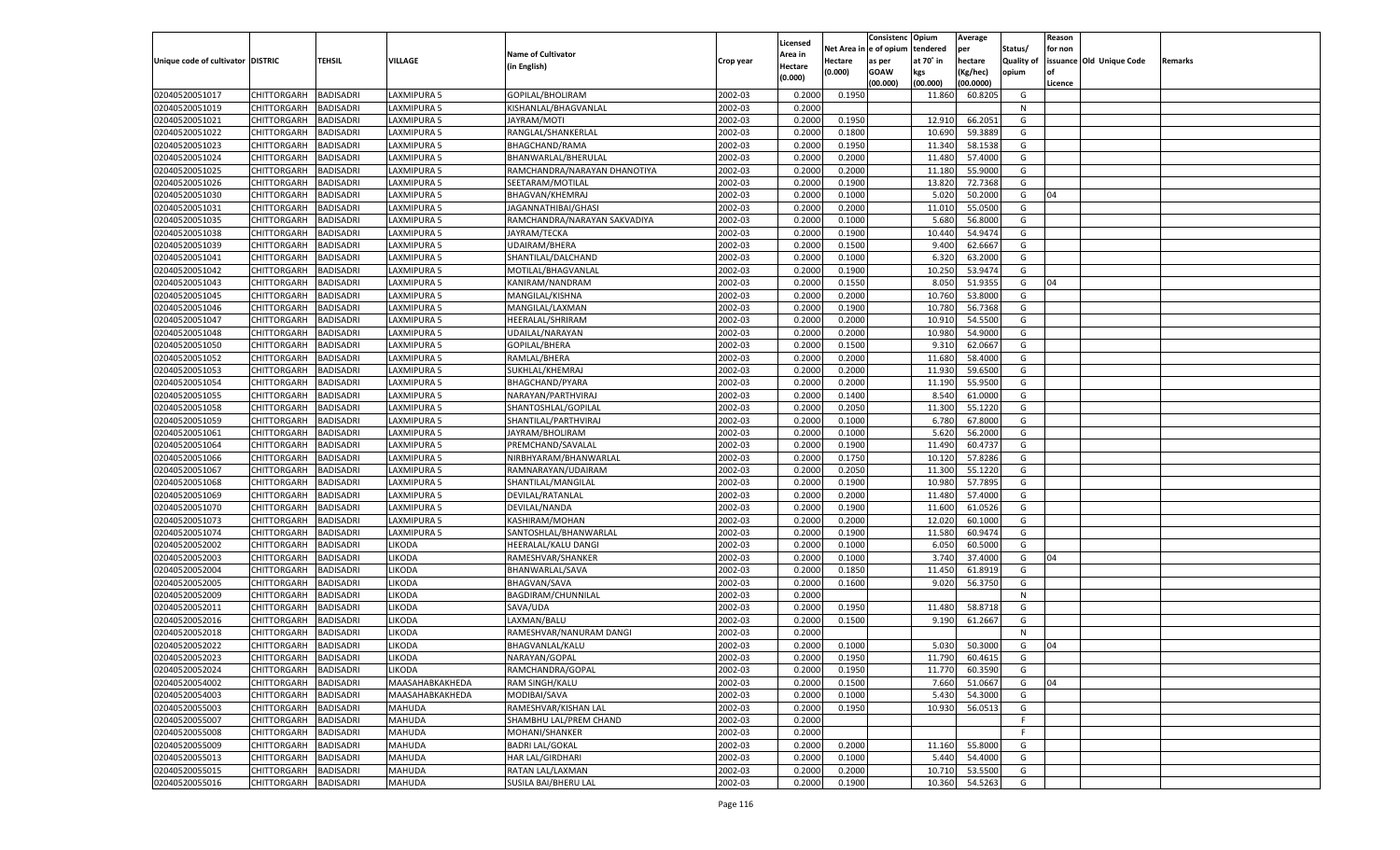|                                   |                    |                  |                |                            |           | Licensed |         | Consistenc Opium       |           | Average   |            | Reason  |                          |                |
|-----------------------------------|--------------------|------------------|----------------|----------------------------|-----------|----------|---------|------------------------|-----------|-----------|------------|---------|--------------------------|----------------|
|                                   |                    |                  |                | <b>Name of Cultivator</b>  |           | Area in  |         | Net Area in e of opium | tendered  | per       | Status/    | for non |                          |                |
| Unique code of cultivator DISTRIC |                    | TEHSIL           | VILLAGE        | (in English)               | Crop year | Hectare  | Hectare | as per                 | at 70° in | hectare   | Quality of |         | issuance Old Unique Code | <b>Remarks</b> |
|                                   |                    |                  |                |                            |           | (0.000)  | (0.000) | <b>GOAW</b>            | kgs       | (Kg/hec)  | opium      |         |                          |                |
|                                   |                    |                  |                |                            |           |          |         | (00.000)               | (00.000)  | (00.0000) |            | Licence |                          |                |
| 02040520055017                    | CHITTORGARH        | <b>BADISADRI</b> | MAHUDA         | <b>TOLI RAM/SHRILAL</b>    | 2002-03   | 0.2000   | 0.1450  |                        | 7.770     | 53.5862   | G          |         |                          |                |
| 02040520055020                    | CHITTORGARH        | <b>BADISADRI</b> | MAHUDA         | <b>MANGI LAL/KESHU RAM</b> | 2002-03   | 0.2000   |         |                        |           |           | F.         |         |                          |                |
| 02040520055022                    | CHITTORGARH        | <b>BADISADRI</b> | MAHUDA         | SHAMBHU LAL/BHAGVAN        | 2002-03   | 0.2000   |         |                        |           |           | F.         |         |                          |                |
| 02040520055023                    | CHITTORGARH        | <b>BADISADRI</b> | MAHUDA         | MANGI LAL/KAJODLAL         | 2002-03   | 0.2000   | 0.1500  |                        | 8.090     | 53.9333   | G          |         |                          |                |
| 02040520055025                    | CHITTORGARH        | <b>BADISADRI</b> | MAHUDA         | <b>OUNKAR /JAYRAM</b>      | 2002-03   | 0.2000   |         |                        |           |           | F          |         |                          |                |
| 02040520055026                    | CHITTORGARH        | <b>BADISADRI</b> | <b>MAHUDA</b>  | UDAILAL/CHANDA             | 2002-03   | 0.2000   | 0.1000  |                        | 6.080     | 60.8000   | G          |         |                          |                |
| 02040520055027                    | CHITTORGARH        | <b>BADISADRI</b> | MAHUDA         | KAJODIMAL/MOTI             | 2002-03   | 0.2000   | 0.2000  |                        | 10.910    | 54.5500   | G          |         |                          |                |
| 02040520055028                    | CHITTORGARH        | <b>BADISADRI</b> | MAHUDA         | SHANTI LAL/BHERU LAL       | 2002-03   | 0.2000   |         |                        |           |           | F.         |         |                          |                |
| 02040520055029                    | CHITTORGARH        | <b>BADISADRI</b> | MAHUDA         | HEERA DAS/SHAMBHU DAS      | 2002-03   | 0.2000   | 0.1000  |                        | 5.290     | 52.9000   | G          |         |                          |                |
| 02040520055031                    | CHITTORGARH        | <b>BADISADRI</b> | <b>MAHUDA</b>  | <b>BHERU LAL/NAVLA</b>     | 2002-03   | 0.2000   | 0.1000  |                        | 5.290     | 52.9000   | G          |         |                          |                |
| 02040520055010                    | CHITTORGARH        | <b>BADISADRI</b> | MAHUDA         | <b>HEERA LAL/SHANKER</b>   | 2002-03   | 0.2000   | 0.2050  |                        | 10.640    | 51.9024   | G          | 04      |                          |                |
| 02040520055033                    | CHITTORGARH        | <b>BADISADRI</b> | MAHUDA         | UDAILAL/HEERALAL           | 2002-03   | 0.2000   | 0.1000  |                        | 5.350     | 53.5000   | G          |         |                          |                |
| 02040520057001                    | CHITTORGARH        | BADISADRI        | MANPURARAVAT   | SEETARAM/BHERA             | 2002-03   | 0.2000   |         |                        |           |           | N          |         |                          |                |
| 02040520057003                    | CHITTORGARH        | BADISADRI        | MANPURARAVAT   | NATHU/DEVA                 | 2002-03   | 0.2000   |         |                        |           |           | N          |         |                          |                |
| 02040520057004                    | CHITTORGARH        | BADISADRI        | MANPURARAVAT   | <b>BHAGVAN/DEEPA</b>       | 2002-03   | 0.2000   |         |                        |           |           | N          |         |                          |                |
| 02040520057005                    | CHITTORGARH        | BADISADRI        | MANPURARAVAT   | SHANKERLAL/HEMA            | 2002-03   | 0.2000   |         |                        |           |           | N          |         |                          |                |
| 02040520057006                    | CHITTORGARH        | BADISADRI        | MANPURARAVAT   | PYARA/PURA                 | 2002-03   | 0.2000   |         |                        |           |           | N          |         |                          |                |
| 02040520057008                    | CHITTORGARH        | BADISADRI        | MANPURARAVAT   | HEERALAL/OUNKAR            | 2002-03   | 0.2000   |         |                        |           |           | N          |         |                          |                |
| 02040520057009                    | CHITTORGARH        | BADISADRI        | MANPURARAVAT   | MOHAN/AMRA                 | 2002-03   | 0.2000   |         |                        |           |           | N          |         |                          |                |
| 02040520057010                    | CHITTORGARH        | BADISADRI        | MANPURARAVAT   | NAVALA/DHULA               | 2002-03   | 0.2000   |         |                        |           |           | N          |         |                          |                |
| 02040520057011                    | CHITTORGARH        | BADISADRI        | MANPURARAVAT   | CHOGALAL/KESHURAM          | 2002-03   | 0.2000   |         |                        |           |           | F.         |         |                          |                |
| 02040520057012                    | CHITTORGARH        | BADISADRI        | MANPURARAVAT   | NANADLAL/KESHURAM          | 2002-03   | 0.2000   |         |                        |           |           | E          |         |                          |                |
| 02040520057013                    | CHITTORGARH        | BADISADRI        | MANPURARAVAT   | ROOPABAI/SHRILAI           | 2002-03   | 0.2000   |         |                        |           |           | F.         |         |                          |                |
| 02040520057014                    | CHITTORGARH        | BADISADRI        | MANPURARAVAT   | SHANKER/DHULA              | 2002-03   | 0.2000   | 0.2000  |                        | 10.350    | 51.7500   | G          | 04      |                          |                |
| 02040520058001                    | CHITTORGARH        | BADISADRI        | MARAVDA        | JAMANA LAL/BABRU           | 2002-03   | 0.2000   |         |                        |           |           | N          |         |                          |                |
| 02040520058003                    | CHITTORGARH        | BADISADRI        | MARAVDA        | VARDI BAI/PREM SINGH       | 2002-03   | 0.2000   | 0.1000  |                        | 4.430     | 44.3000   | G          | 04      |                          |                |
| 02040520060002                    | CHITTORGARH        | BADISADRI        | NAGGAKHEDI     | LABHCHAND/LALU             | 2002-03   | 0.2000   | 0.1500  |                        | 8.780     | 58.5333   | G          |         |                          |                |
| 02040520060004                    | CHITTORGARH        | BADISADRI        | NAGGAKHEDI     | LALCHAND/RAMCHANDRA        | 2002-03   | 0.2000   | 0.2000  |                        | 12.450    | 62.2500   | G          |         |                          |                |
| 02040520060005                    | CHITTORGARH        | <b>BADISADRI</b> | NAGGAKHEDI     | <b>BHAGUBAI/DOLA</b>       | 2002-03   | 0.2000   | 0.2000  |                        | 12.030    | 60.1500   | G          |         |                          |                |
| 02040520060006                    | CHITTORGARH        | BADISADRI        | NAGGAKHEDI     | GULABIBAI/BHAGIRATH        | 2002-03   | 0.2000   | 0.1500  |                        | 9.150     | 61.0000   | G          |         |                          |                |
|                                   |                    |                  |                |                            | 2002-03   |          |         |                        |           |           | G          |         |                          |                |
| 02040520060009                    | CHITTORGARH        | BADISADRI        | NAGGAKHEDI     | PREMCHAND/LALCHAND         | 2002-03   | 0.2000   | 0.2000  |                        | 11.220    | 56.1000   | G          |         |                          |                |
| 02040520060010                    | CHITTORGARH        | BADISADRI        | NAGGAKHEDI     | KISHANDAS/GOPALDAS         |           | 0.2000   | 0.1000  |                        | 5.670     | 56.7000   | G          |         |                          |                |
| 02040520060011                    | CHITTORGARH        | BADISADRI        | NAGGAKHEDI     | NAGJIRAM/PRATHVIRAJ        | 2002-03   | 0.2000   | 0.1050  |                        | 6.170     | 58.7619   |            |         |                          |                |
| 02040520060012                    | CHITTORGARH        | BADISADRI        | NAGGAKHEDI     | CHENRAM/OUNKARLAL          | 2002-03   | 0.2000   | 0.1500  |                        | 9.530     | 63.5333   | G          |         |                          |                |
| 02040520060016                    | CHITTORGARH        | BADISADRI        | NAGGAKHEDI     | NETHRAM/MOTIRAM            | 2002-03   | 0.2000   | 0.1550  |                        | 9.250     | 59.6774   | G          |         |                          |                |
| 02040520060021                    | CHITTORGARH        | BADISADRI        | NAGGAKHEDI     | BHERULAL/HAJARILAL         | 2002-03   | 0.2000   | 0.1500  |                        | 8.830     | 58.8667   | G          |         |                          |                |
| 02040520060022                    | CHITTORGARH        | BADISADRI        | NAGGAKHEDI     | LOBHCHAND/HAJARILAL        | 2002-03   | 0.2000   | 0.1650  |                        | 9.860     | 59.7576   | G          |         |                          |                |
| 02040520060023                    | CHITTORGARH        | BADISADRI        | NAGGAKHEDI     | AMRATRAM/MAGANIRAM         | 2002-03   | 0.2000   | 0.1500  |                        | 9.040     | 60.2667   | G          |         |                          |                |
| 02040520060024                    | CHITTORGARH        | BADISADRI        | NAGGAKHEDI     | JEETMAL/BHEEMA             | 2002-03   | 0.2000   | 0.1950  |                        | 12.050    | 61.7949   | G          |         |                          |                |
| 02040520060026                    | CHITTORGARH        | BADISADRI        | NAGGAKHEDI     | BABULAL/BHANWARLAL         | 2002-03   | 0.2000   | 0.0950  |                        | 6.100     | 64.2105   | G          |         |                          |                |
| 02040520060027                    | CHITTORGARH        | BADISADRI        | NAGGAKHEDI     | NETRAM/BHOLIRAM MEGHWAL    | 2002-03   | 0.2000   | 0.1000  |                        | 5.770     | 57.7000   | G          |         |                          |                |
| 02040520060028                    | CHITTORGARH        | BADISADRI        | NAGGAKHEDI     | RAMSINGH/RAMCHANDRA        | 2002-03   | 0.2000   | 0.2000  |                        | 11.450    | 57.2500   | G          |         |                          |                |
| 02040520060030                    | CHITTORGARH        | BADISADRI        | NAGGAKHEDI     | RAMNARAYN/BHAGIRATH        | 2002-03   | 0.2000   | 0.2000  |                        | 12.150    | 60.7500   | G          |         |                          |                |
| 02040520060033                    | CHITTORGARH        | BADISADRI        | NAGGAKHEDI     | VASRAJ/MAGNIRAM            | 2002-03   | 0.2000   | 0.1550  |                        | 9.580     | 61.8065   | G          |         |                          |                |
| 02040520060034                    | CHITTORGARH        | BADISADRI        | NAGGAKHEDI     | HEERALAL/HAJARILAL         | 2002-03   | 0.2000   | 0.2000  |                        | 12.320    | 61.6000   | G          |         |                          |                |
| 02040520060038                    | CHITTORGARH        | <b>BADISADRI</b> | NAGGAKHEDI     | GANESHLAL/LALU             | 2002-03   | 0.2000   | 0.2000  |                        | 11.230    | 56.1500   | G          |         |                          |                |
| 02040520061001                    | <b>CHITTORGARH</b> | <b>BADISADRI</b> | NAHARJIKAKHEDA | MOHAN LAL/PARTHA MEGHWAL   | 2002-03   | 0.2000   | 0.1500  |                        | 8.150     | 54.3333   | G          |         |                          |                |
| 02040520061004                    | <b>CHITTORGARH</b> | <b>BADISADRI</b> | NAHARJIKAKHEDA | LALU/PARTHA                | 2002-03   | 0.2000   | 0.1850  |                        | 10.680    | 57.7297   | G          |         |                          |                |
| 02040520062001                    | <b>CHITTORGARH</b> | <b>BADISADRI</b> | NANDOLI        | PARBHULAL/MEGHA            | 2002-03   | 0.2000   | 0.2000  |                        | 10.340    | 51.7000   | G          | 04      |                          |                |
| 02040520062002                    | <b>CHITTORGARH</b> | <b>BADISADRI</b> | NANDOLI        | SAVAGIBAI/MOTI             | 2002-03   | 0.2000   | 0.1950  |                        | 10.580    | 54.2564   | G          |         |                          |                |
| 02040520062008                    | <b>CHITTORGARH</b> | <b>BADISADRI</b> | NANDOLI        | VISHAMSINGH/OUNKARSINGH    | 2002-03   | 0.2000   | 0.1950  |                        | 12.030    | 61.6923   | G          |         |                          |                |
| 02040520062009                    | <b>CHITTORGARH</b> | <b>BADISADRI</b> | NANDOLI        | KANA/UDA                   | 2002-03   | 0.2000   | 0.2000  |                        | 10.780    | 53.9000   | G          |         |                          |                |
| 02040520062012                    | <b>CHITTORGARH</b> | <b>BADISADRI</b> | NANDOLI        | <b>BHERULAL/PEMA</b>       | 2002-03   | 0.2000   | 0.2000  |                        | 11.460    | 57.3000   | G          |         |                          |                |
| 02040520063002                    | <b>CHITTORGARH</b> | <b>BADISADRI</b> | NARSINGHPURA   | GOKAL/GAMERA               | 2002-03   | 0.2000   | 0.0900  |                        | 5.190     | 57.6667   | G          |         |                          |                |
| 02040520063003                    | <b>CHITTORGARH</b> | <b>BADISADRI</b> | NARSINGHPURA   | <b>GULABI BAI/UDA</b>      | 2002-03   | 0.2000   | 0.1000  |                        | 5.870     | 58.7000   | G          |         |                          |                |
| 02040520063005                    | <b>CHITTORGARH</b> | <b>BADISADRI</b> | NARSINGHPURA   | SHO RAM/BABRU              | 2002-03   | 0.2000   | 0.2000  |                        | 9.620     | 48.1000   | G          | 04      |                          |                |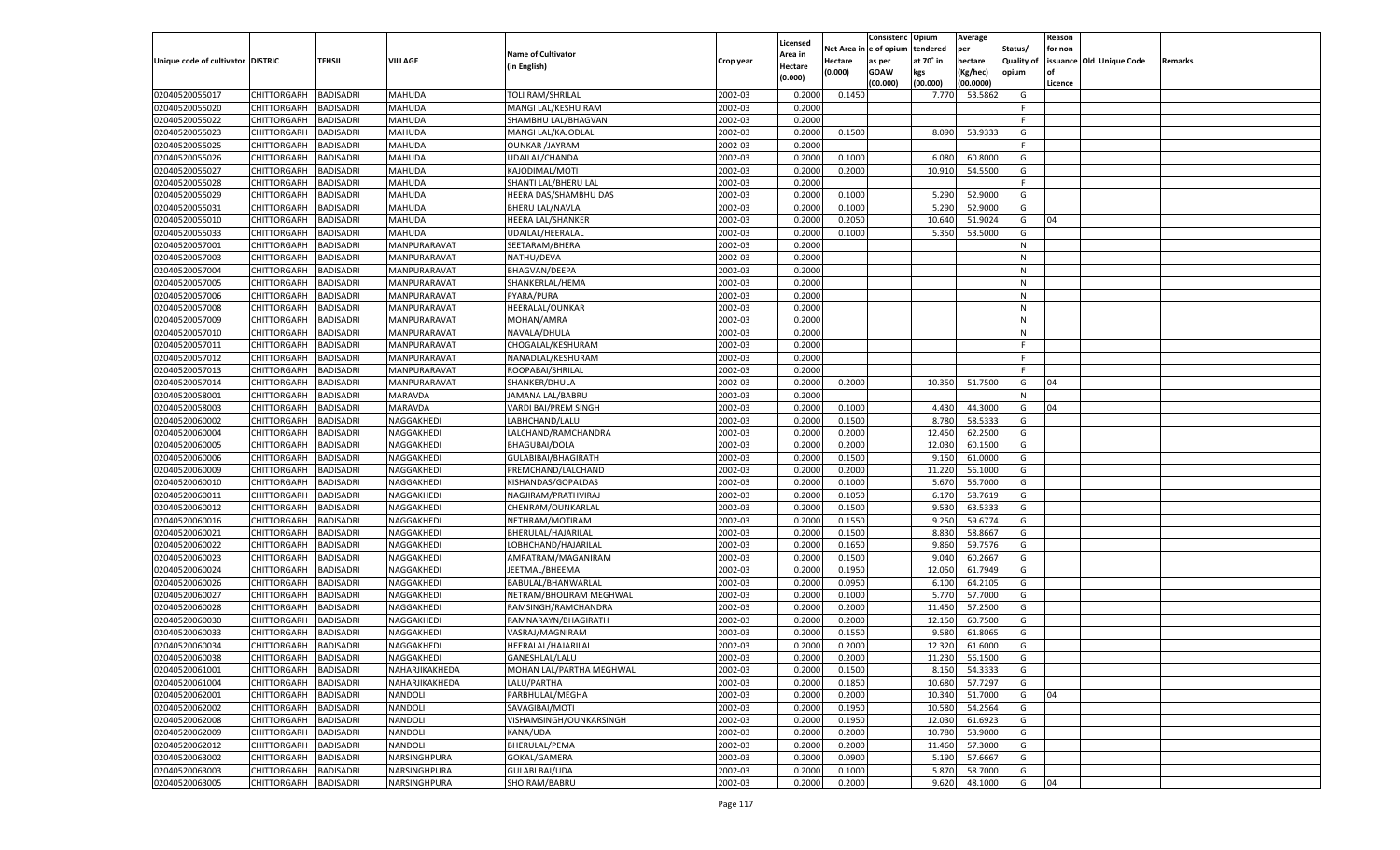|                                   |                       |                  |                    |                           |           |                    |             | Consistenc    | Opium     | Average   |                | Reason  |                          |         |
|-----------------------------------|-----------------------|------------------|--------------------|---------------------------|-----------|--------------------|-------------|---------------|-----------|-----------|----------------|---------|--------------------------|---------|
|                                   |                       |                  |                    |                           |           | Licensed           | Net Area iı | n  e of opium | tendered  | per       | Status/        | for non |                          |         |
| Unique code of cultivator DISTRIC |                       | TEHSIL           | VILLAGE            | <b>Name of Cultivator</b> | Crop year | Area in            | Hectare     | as per        | at 70° in | hectare   | Quality of     |         | issuance Old Unique Code | Remarks |
|                                   |                       |                  |                    | (in English)              |           | Hectare<br>(0.000) | (0.000)     | <b>GOAW</b>   | kgs       | (Kg/hec)  | opium          |         |                          |         |
|                                   |                       |                  |                    |                           |           |                    |             | (00.000)      | (00.000)  | (00.0000) |                | Licence |                          |         |
| 02040520065001                    | CHITTORGARH           | <b>BADISADRI</b> | NIKUMBH            | SHOHAN LAL/KISHAN LAL     | 2002-03   | 0.2000             | 0.0950      |               | 5.860     | 61.6842   | G              |         |                          |         |
| 02040520065002                    | CHITTORGARH           | BADISADRI        | NIKUMBH            | KALU RAM/MANGI LAL        | 2002-03   | 0.2000             | 0.1000      |               | 5.390     | 53.9000   | G              |         |                          |         |
| 02040520065003                    | CHITTORGARH           | BADISADRI        | NIKUMBH            | VARDI CHAND/AMRA          | 2002-03   | 0.2000             | 0.1950      |               | 9.580     | 49.1282   |                | 02      |                          |         |
| 02040520065005                    | CHITTORGARH           | BADISADRI        | NIKUMBH            | RAM CHANDRA/AMRA          | 2002-03   | 0.2000             | 0.1000      |               | 4.770     | 47.7000   | - 1            | 02      |                          |         |
| 02040520065006                    | CHITTORGARH           | BADISADRI        | NIKUMBH            | NANDU BAI/KHUB CHAND      | 2002-03   | 0.2000             | 0.2050      |               | 10.570    | 51.5610   | G              | 04      |                          |         |
| 02040520067003                    | CHITTORGARH           | BADISADRI        | PANDERA            | SHYANDI BAI/BHANWAR LAL   | 2002-03   | 0.2000             | 0.1000      |               | 5.530     | 55.3000   | G              |         |                          |         |
| 02040520067006                    | CHITTORGARH           | BADISADRI        | PANDERA            | HEERA/OUNKAR              | 2002-03   | 0.2000             | 0.1500      |               | 3.360     | 22.4000   | G              | 04      |                          |         |
| 02040520067011                    | CHITTORGARH           | BADISADRI        | PANDERA            | <b>OUNKAR/DEVA</b>        | 2002-03   | 0.2000             | 0.2000      |               | 9.480     | 47.4000   | G              | 04      |                          |         |
| 02040520067012                    | CHITTORGARH           | BADISADRI        | PANDERA            | MOHANI BAI/MATRA          | 2002-03   | 0.2000             | 0.2000      |               | 9.940     | 49.7000   | G              | 04      |                          |         |
| 02040520069001                    | CHITTORGARH           | BADISADRI        | PARLIYA            | <b>BHANWAR LAL/DOLA</b>   | 2002-03   | 0.2000             |             |               |           |           | N              |         |                          |         |
| 02040520069002                    | CHITTORGARH           | BADISADRI        | PARLIYA            | GOVARDHAN/HARI SINGH      | 2002-03   | 0.2000             |             |               |           |           | N              |         |                          |         |
| 02040520069003                    | CHITTORGARH           | BADISADRI        | PARLIYA            | RADHESHYAM/OUNKAR         | 2002-03   | 0.2000             | 0.2000      |               | 10.650    | 53.2500   | G              |         |                          |         |
| 02040520069006                    | CHITTORGARH           | BADISADRI        | PARLIYA            | SHANKER LAL/MODA          | 2002-03   | 0.2000             | 0.1900      |               | 11.600    | 61.0526   | G              |         |                          |         |
| 02040520069007                    | CHITTORGARH           | BADISADRI        | PARLIYA            | BHAGWANIBAI/SHANKERLAL    | 2002-03   | 0.2000             | 0.1900      |               | 11.260    | 59.2632   | G              |         |                          |         |
| 02040520069008                    | CHITTORGARH           | BADISADRI        | PARLIYA            | KISHNA/BABRU              | 2002-03   | 0.2000             | 0.1500      |               | 9.150     | 61.0000   | G              |         |                          |         |
| 02040520069009                    | CHITTORGARH           | BADISADRI        | PARLIYA            | RAJI BAI/UNKAR            | 2002-03   | 0.2000             | 0.2000      |               | 11.390    | 56.9500   | G              |         |                          |         |
| 02040520069010                    | CHITTORGARH           | <b>BADISADRI</b> | PARLIYA            | RAM LAL/VARDA             | 2002-03   | 0.2000             | 0.1500      |               | 8.340     | 55.6000   | G              |         |                          |         |
| 02040520069011                    | CHITTORGARH           | BADISADRI        | PARLIYA            | LAXMAN SINGH/DEVI SINGH   | 2002-03   | 0.2000             | 0.1000      |               | 6.400     | 64.0000   | G              |         |                          |         |
| 02040520069012                    | CHITTORGARH           | BADISADRI        | PARLIYA            | AMRTA SINGH/DEVI SINGH    | 2002-03   | 0.2000             | 0.1000      |               | 6.350     | 63.5000   | G              |         |                          |         |
| 02040520069014                    | CHITTORGARH           | BADISADRI        | PARLIYA            | BABRU LAL/NARAYN LAL      | 2002-03   | 0.2000             | 0.1950      |               | 8.950     | 45.8974   | - 1            | 02      |                          |         |
| 02040520069015                    | CHITTORGARH           | <b>BADISADRI</b> | PARLIYA            | ROOPA/BHERA               | 2002-03   | 0.2000             |             |               |           |           | F              |         |                          |         |
| 02040520069018                    | CHITTORGARH           | BADISADRI        | PARLIYA            | <b>OUNKAR/BHERA</b>       | 2002-03   | 0.2000             |             |               |           |           | N              |         |                          |         |
| 02040520069020                    | CHITTORGARH           | BADISADRI        | PARLIYA            | DHULKIBAI/KISHNA          | 2002-03   | 0.2000             |             |               |           |           | N              |         |                          |         |
| 02040520069021                    | CHITTORGARH           | BADISADRI        | PARLIYA            | OUNKAR/KALU               | 2002-03   | 0.2000             | 0.2000      |               | 7.750     | 38.7500   | G              | 04      |                          |         |
| 02040520069022                    | CHITTORGARH           | <b>BADISADRI</b> | PARLIYA            |                           | 2002-03   | 0.2000             | 0.1600      |               | 10.470    | 65.4375   | G              |         |                          |         |
| 02040520069023                    |                       | BADISADRI        |                    | HARI SINGH/CHATAR SINGH   | 2002-03   | 0.2000             | 0.1900      |               | 7.960     | 41.8947   | $\blacksquare$ | 02      |                          |         |
|                                   | CHITTORGARH           | <b>BADISADRI</b> | PARLIYA<br>PARLIYA | PARBHU/NARAYAN            | 2002-03   | 0.2000             | 0.2000      |               |           | 17.5500   |                | 04      |                          |         |
| 02040520069025<br>02040520069027  | CHITTORGARH           |                  |                    | UDA/HARI RAM              |           |                    |             |               | 3.510     |           | G              |         |                          |         |
|                                   | CHITTORGARH           | BADISADRI        | PARLIYA            | CHATARBHUJ/KISHNA         | 2002-03   | 0.2000             |             |               |           |           | N              |         |                          |         |
| 02040520069032                    | CHITTORGARH           | <b>BADISADRI</b> | PARLIYA            | PARTHA/NARAYAN            | 2002-03   | 0.2000             | 0.0700      |               | 3.570     | 51.0000   |                | 02      |                          |         |
| 02040520069034                    | CHITTORGARH           | BADISADRI        | PARLIYA            | SHOHAN LAL/SHANKER LAL    | 2002-03   | 0.2000             |             |               |           |           | N              |         |                          |         |
| 02040520069035                    | CHITTORGARH           | <b>BADISADRI</b> | PARLIYA            | CHANDI BAI/BAGDI RAM      | 2002-03   | 0.2000             |             |               |           |           | N              |         |                          |         |
| 02040520069036                    | CHITTORGARH           | <b>BADISADRI</b> | PARLIYA            | SOHAN SINGH/HARI SINGH    | 2002-03   | 0.2000             |             |               |           |           | N              |         |                          |         |
| 02040520070001                    | CHITTORGARH           | <b>BADISADRI</b> | PARSOLI            | <b>GOUTAM LAL/RAM LAL</b> | 2002-03   | 0.2000             | 0.1950      |               | 10.610    | 54.4103   | G              |         |                          |         |
| 02040520071003                    | CHITTORGARH           | BADISADRI        | PIND               | NARBDABAI/MOTILAL         | 2002-03   | 0.2000             |             |               |           |           | N              |         |                          |         |
| 02040520071006                    | CHITTORGARH           | BADISADRI        | PIND               | BANSHILAL/MANGILAL        | 2002-03   | 0.2000             | 0.1900      |               | 11.910    | 62.6842   | G              |         |                          |         |
| 02040520071007                    | CHITTORGARH           | <b>BADISADRI</b> | PIND               | RAMESHVAR/MANA            | 2002-03   | 0.2000             | 0.1850      |               | 10.990    | 59.4054   | G              |         |                          |         |
| 02040520071012                    | CHITTORGARH           | <b>BADISADRI</b> | PIND               | NARAYAN/GANGARAM          | 2002-03   | 0.2000             | 0.1000      |               | 5.580     | 55.8000   | G              |         |                          |         |
| 02040520071018                    | CHITTORGARH           | BADISADRI        | PIND               | MITHULAL/CHUNNILAL        | 2002-03   | 0.2000             | 0.1000      |               | 6.140     | 61.4000   | G              |         |                          |         |
| 02040520071019                    | CHITTORGARH           | BADISADRI        | PIND               | NARAYNIBAI/KALU           | 2002-03   | 0.2000             | 0.1500      |               | 6.760     | 45.0667   | G              | 04      |                          |         |
| 02040520071020                    | CHITTORGARH           | <b>BADISADRI</b> | PIND               | GANGARAM/LACHIRAM         | 2002-03   | 0.2000             | 0.2000      |               | 11.620    | 58.1000   | G              |         |                          |         |
| 02040520071022                    | CHITTORGARH           | <b>BADISADRI</b> | PIND               | KANIRAM/UDA               | 2002-03   | 0.2000             | 0.0900      |               | 6.130     | 68.1111   | G              |         |                          |         |
| 02040520071032                    | CHITTORGARH           | BADISADRI        | PIND               | DEVILAL/KISHANLAL         | 2002-03   | 0.2000             | 0.1850      |               | 11.570    | 62.5405   | G              |         |                          |         |
| 02040520072001                    | CHITTORGARH           | BADISADRI        | PINDRI             | DALU/GANGA RAM            | 2002-03   | 0.2000             | 0.1050      |               | 6.050     | 57.6190   | G              |         |                          |         |
| 02040520072007                    | CHITTORGARH           | BADISADRI        | PINDRI             | SHUKHA/PEMA               | 2002-03   | 0.2000             |             |               |           |           | N              |         |                          |         |
| 02040520072012                    | CHITTORGARH           | <b>BADISADRI</b> | PINDRI             | RATANLAL/SURAJMAL KALAL   | 2002-03   | 0.2000             | 0.1900      |               | 9.410     | 49.5263   | G              | 04      |                          |         |
| 02040520072013                    | CHITTORGARH BADISADRI |                  | <b>PINDRI</b>      | SUKHA/NANA MOGIYA         | 2002-03   | 0.2000             | 0.1000      |               | 6.020     | 60.2000   | G              |         |                          |         |
| 02040520072014                    | <b>CHITTORGARH</b>    | <b>BADISADRI</b> | PINDRI             | DEEPSINGH/RAMSINGH        | 2002-03   | 0.2000             | 0.0950      |               | 5.600     | 58.9474   | G              |         |                          |         |
| 02040520073002                    | <b>CHITTORGARH</b>    | <b>BADISADRI</b> | PUNAVLI            | HARIRAM/JALAM             | 2002-03   | 0.2000             | 0.2000      |               | 11.290    | 56.4500   | G              |         |                          |         |
| 02040520073003                    | CHITTORGARH           | <b>BADISADRI</b> | PUNAVLI            | SHANKER/KELA              | 2002-03   | 0.2000             | 0.1850      |               | 11.390    | 61.5676   | G              |         |                          |         |
| 02040520073004                    | <b>CHITTORGARH</b>    | <b>BADISADRI</b> | PUNAVLI            | NOLIBAI/NANDA             | 2002-03   | 0.2000             |             |               |           |           | N              |         |                          |         |
| 02040520073005                    | <b>CHITTORGARH</b>    | <b>BADISADRI</b> | PUNAVLI            | PANNALAL/JALAM            | 2002-03   | 0.2000             | 0.1900      |               | 11.130    | 58.5789   | G              |         |                          |         |
| 02040520073006                    | <b>CHITTORGARH</b>    | <b>BADISADRI</b> | PUNAVLI            | GANGA/BHERA               | 2002-03   | 0.2000             | 0.0900      |               | 5.090     | 56.5556   | G              |         |                          |         |
| 02040520073009                    | CHITTORGARH           | <b>BADISADRI</b> | PUNAVLI            | SAVRAM/DEVA               | 2002-03   | 0.2000             | 0.1000      |               | 4.910     | 49.1000   | $\blacksquare$ | 02      |                          |         |
| 02040520075001                    | CHITTORGARH           | <b>BADISADRI</b> | RANAVATOKAKHEDA    | KASHI RAM/GOKAL           | 2002-03   | 0.2000             | 0.1550      |               | 10.070    | 64.9677   | G              |         |                          |         |
| 02040520075002                    | CHITTORGARH           | <b>BADISADRI</b> | RANAVATOKAKHEDA    | HEERA/HUKMA               | 2002-03   | 0.2000             | 0.1000      |               | 5.740     | 57.4000   | G              |         |                          |         |
| 02040520075003                    | <b>CHITTORGARH</b>    | <b>BADISADRI</b> | RANAVATOKAKHEDA    | <b>VENDI RAM/SHOBHA</b>   | 2002-03   | 0.2000             |             |               |           |           | N              |         |                          |         |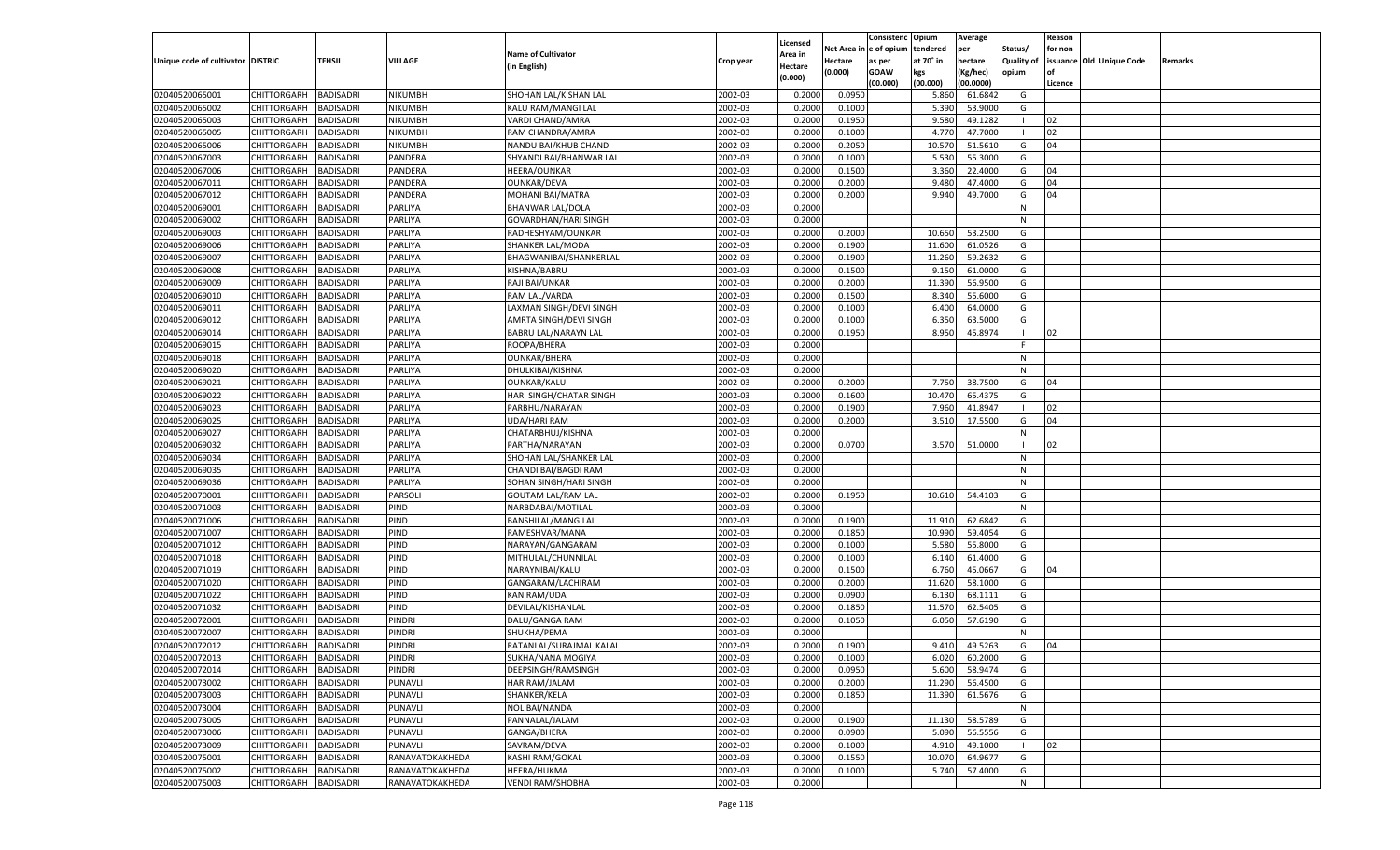|                                   |                       |                  |                   |                              |           |                     |             | Consistenc   | Opium     | Average   |            | Reason  |                          |         |
|-----------------------------------|-----------------------|------------------|-------------------|------------------------------|-----------|---------------------|-------------|--------------|-----------|-----------|------------|---------|--------------------------|---------|
|                                   |                       |                  |                   | <b>Name of Cultivator</b>    |           | Licensed<br>Area in | Net Area iı | n e of opium | tendered  | per       | Status/    | for non |                          |         |
| Unique code of cultivator DISTRIC |                       | TEHSIL           | <b>VILLAGE</b>    | (in English)                 | Crop year | Hectare             | Hectare     | as per       | at 70° in | hectare   | Quality of |         | issuance Old Unique Code | Remarks |
|                                   |                       |                  |                   |                              |           | (0.000)             | (0.000)     | <b>GOAW</b>  | kgs       | (Kg/hec)  | opium      |         |                          |         |
|                                   |                       |                  |                   |                              |           |                     |             | (00.000)     | (00.000)  | (00.0000) |            | Licence |                          |         |
| 02040520075009                    | CHITTORGARH           | <b>BADISADRI</b> | RANAVATOKAKHEDA   | PARTAP SINGH/GOKAL SINGH     | 2002-03   | 0.2000              | 0.0950      |              | 5.250     | 55.2632   | G          |         |                          |         |
| 02040520075010                    | CHITTORGARH           | BADISADRI        | RANAVATOKAKHEDA   | GORDHAN SINGH/KHUMAN SINGH   | 2002-03   | 0.2000              | 0.1650      |              | 8.660     | 52.4848   | G          |         |                          |         |
| 02040520075014                    | CHITTORGARH           | BADISADRI        | RANAVATOKAKHEDA   | PARBHU LAL/BABRU             | 2002-03   | 0.2000              | 0.1050      |              | 5.220     | 49.7143   | G          | 04      |                          |         |
| 02040520075015                    | CHITTORGARH           | BADISADRI        | RANAVATOKAKHEDA   | <b>BHERU SINGH/LAL SINGH</b> | 2002-03   | 0.2000              | 0.1000      |              | 5.200     | 52.0000   | G          |         |                          |         |
| 02040520076005                    | CHITTORGARH           | BADISADRI        | RANGPURIYA        | PUR SINGH/KISHAN SINGH       | 2002-03   | 0.2000              | 0.1000      |              | 6.020     | 60.2000   | G          |         |                          |         |
| 02040520076006                    | CHITTORGARH           | BADISADRI        | RANGPURIYA        | NATHU/VAKTA                  | 2002-03   | 0.2000              | 0.1000      |              | 5.690     | 56.9000   | G          |         |                          |         |
| 02040520077003                    | CHITTORGARH           | BADISADRI        | RATANPUR          | CHAMPA LAL/ROOPA             | 2002-03   | 0.2000              | 0.1900      |              | 11.750    | 61.8421   | G          |         |                          |         |
| 02040520077004                    | CHITTORGARH           | BADISADRI        | RATANPUR          | <b>KESHU RAM/NATHU</b>       | 2002-03   | 0.2000              | 0.2000      |              | 10.750    | 53.7500   | G          |         |                          |         |
| 02040520077010                    | CHITTORGARH           | BADISADRI        | RATANPUR          | PARTAPIBAI/CHAMPA LAL        | 2002-03   | 0.2000              | 0.2050      |              | 11.110    | 54.1951   | G          |         |                          |         |
| 02040520077012                    | CHITTORGARH           | BADISADRI        | RATANPUR          | NANDU BAI/BHERU LAL          | 2002-03   | 0.2000              | 0.1950      |              | 10.320    | 52.9231   | G          |         |                          |         |
| 02040520077013                    | CHITTORGARH           | BADISADRI        | RATANPUR          | <b>BHAGGA/LALU GUJAR</b>     | 2002-03   | 0.2000              | 0.2000      |              | 10.560    | 52.8000   | G          |         |                          |         |
| 02040520077014                    | CHITTORGARH           | BADISADRI        | RATANPUR          | BHAGA/KUKA MOGIYA            | 2002-03   | 0.2000              | 0.2000      |              | 10.71     | 53.5500   | G          |         |                          |         |
| 02040520078001                    | CHITTORGARH           | <b>BADISADRI</b> | RATHODO KA KHEDA  | SAKUBAI/BHANWARLAL           | 2002-03   | 0.2000              | 0.1800      |              | 10.070    | 55.9444   | G          |         |                          |         |
| 02040520078002                    | CHITTORGARH           | BADISADRI        | RATHODO KA KHEDA  | RAMIBAI/GANGARAM             | 2002-03   | 0.2000              |             |              |           |           | N          |         |                          |         |
| 02040520078008                    | CHITTORGARH           | <b>BADISADRI</b> | RATHODO KA KHEDA  | MOHABATHSINGH/JAYSINGH       | 2002-03   | 0.2000              | 0.1000      |              | 5.970     | 59.7000   | G          |         |                          |         |
| 02040520078009                    | CHITTORGARH           | BADISADRI        | RATHODO KA KHEDA  | PREMCHAND/BABRU              | 2002-03   | 0.2000              | 0.1550      |              | 8.880     | 57.2903   | G          |         |                          |         |
| 02040520078010                    | CHITTORGARH           | <b>BADISADRI</b> | RATHODO KA KHEDA  | RAMCHANDRA/JAGANNATH         | 2002-03   | 0.2000              | 0.2000      |              | 12.410    | 62.0500   | G          |         |                          |         |
| 02040520079003                    | CHITTORGARH           | BADISADRI        | RATICHANDKA KHEDA | RATANSINGH/BHOLUSINGH        | 2002-03   | 0.2000              | 0.1600      |              | 9.330     | 58.3125   | G          |         |                          |         |
| 02040520079009                    | CHITTORGARH           | <b>BADISADRI</b> | RATICHANDKA KHEDA | BHERUSINGH/BHOLASINGH        | 2002-03   | 0.2000              | 0.0950      |              | 5.100     | 53.6842   | G          |         |                          |         |
| 02040520080001                    | CHITTORGARH           | BADISADRI        | RATITALAI         | <b>BABRU/TEJA</b>            | 2002-03   | 0.2000              |             |              |           |           | N          |         |                          |         |
| 02040520080003                    | CHITTORGARH           | <b>BADISADRI</b> | RATITALAI         | <b>KESHYA/KALU</b>           | 2002-03   | 0.2000              |             |              |           |           | N          |         |                          |         |
| 02040520080010                    | CHITTORGARH           | BADISADRI        | RATITALAI         | PARTAPIBAI/MODA              | 2002-03   | 0.2000              |             |              |           |           | N          |         |                          |         |
| 02040520081001                    | CHITTORGARH           | <b>BADISADRI</b> | SAMANOKAKHEDA     | HAMERSINGH/GAMER SINGH       | 2002-03   | 0.2000              | 0.1800      |              | 11.560    | 64.2222   | G          |         |                          |         |
| 02040520081005                    | CHITTORGARH           | BADISADRI        | SAMANOKAKHEDA     | RAM LAL/BHAGGA               | 2002-03   | 0.2000              | 0.1000      |              | 5.040     | 50.4000   | G          | 04      |                          |         |
| 02040520082001                    | CHITTORGARH           | <b>BADISADRI</b> | SANGRAMPURA       | SAVALAL/PREMCHAND            | 2002-03   | 0.2000              | 0.1950      |              | 11.130    | 57.0769   | G          |         |                          |         |
| 02040520082002                    | CHITTORGARH           | BADISADRI        | SANGRAMPURA       | JAYRAM/KHEMRAJ               | 2002-03   | 0.2000              | 0.1950      |              | 11.360    | 58.2564   | G          |         |                          |         |
| 02040520082003                    | CHITTORGARH           | <b>BADISADRI</b> | SANGRAMPURA       | MOTILAL/PREMCHNAD            | 2002-03   | 0.2000              | 0.2000      |              | 11.460    | 57.3000   | G          |         |                          |         |
| 02040520082005                    | CHITTORGARH           | BADISADRI        | SANGRAMPURA       | MODILAL/BHANWARLAL           | 2002-03   | 0.2000              | 0.2000      |              | 12.120    | 60.6000   | G          |         |                          |         |
| 02040520082020                    | CHITTORGARH           | <b>BADISADRI</b> | SANGRAMPURA       | BANSHILAL/KASHIRAM           | 2002-03   | 0.2000              | 0.2000      |              | 11.870    | 59.3500   | G          |         |                          |         |
| 02040520083001                    | CHITTORGARH           | <b>BADISADRI</b> | SANGRIYA          | RAMA/KUKA                    | 2002-03   | 0.2000              | 0.1950      |              | 11.200    | 57.4359   | G          |         |                          |         |
| 02040520083002                    | CHITTORGARH           | <b>BADISADRI</b> | SANGRIYA          | VARDA/BHERA                  | 2002-03   | 0.2000              | 0.1900      |              | 12.090    | 63.6316   | G          |         |                          |         |
| 02040520083005                    | CHITTORGARH           | <b>BADISADRI</b> | SANGRIYA          | GOTU/DHULA                   | 2002-03   | 0.2000              | 0.1950      |              | 12.170    | 62.4103   | G          |         |                          |         |
| 02040520083007                    | CHITTORGARH           | <b>BADISADRI</b> | SANGRIYA          | RUKAMNIBAI/RAMA              | 2002-03   | 0.2000              | 0.1950      |              | 11.590    | 59.4359   | G          |         |                          |         |
| 02040520083009                    | CHITTORGARH           | BADISADRI        | SANGRIYA          | NOJIBAI/VARDA                | 2002-03   | 0.2000              | 0.1900      |              | 10.920    | 57.4737   | G          |         |                          |         |
| 02040520083010                    | CHITTORGARH           | <b>BADISADRI</b> | SANGRIYA          | NANDA/DEVA                   | 2002-03   | 0.2000              | 0.1800      |              | 10.030    | 55.7222   | G          |         |                          |         |
| 02040520083011                    | CHITTORGARH           | <b>BADISADRI</b> | SANGRIYA          | RUKAMNIBAI/RAMLAL VYAS       | 2002-03   | 0.2000              | 0.1900      |              | 11.220    | 59.0526   | G          |         |                          |         |
| 02040520083014                    | CHITTORGARH           | <b>BADISADRI</b> | SANGRIYA          | AMBALAL/DAYARAM              | 2002-03   | 0.2000              | 0.1950      |              | 11.910    | 61.0769   | G          |         |                          |         |
| 02040520083016                    | CHITTORGARH           | <b>BADISADRI</b> | SANGRIYA          | SEETARAM/NAVLA               | 2002-03   | 0.2000              | 0.1950      |              | 11.600    | 59.4872   | G          |         |                          |         |
| 02040520083017                    | CHITTORGARH           | <b>BADISADRI</b> | SANGRIYA          | RADHESHYAM/RAMLAL            | 2002-03   | 0.2000              | 0.1900      |              | 11.000    | 57.8947   | G          |         |                          |         |
| 02040520083018                    | CHITTORGARH           | <b>BADISADRI</b> | SANGRIYA          | BHERULAL/GANESHRAM           | 2002-03   | 0.2000              | 0.1950      |              | 12.650    | 64.8718   | G          |         |                          |         |
| 02040520083020                    | CHITTORGARH           | <b>BADISADRI</b> | SANGRIYA          | OUNKARLAL/PANNALAL           | 2002-03   | 0.2000              | 0.1950      |              | 12.100    | 62.0513   | G          |         |                          |         |
| 02040520083021                    | CHITTORGARH           | <b>BADISADRI</b> | SANGRIYA          | SHRILAL/GANESH GUJAR         | 2002-03   | 0.2000              | 0.1950      |              | 12.770    | 65.4872   | G          |         |                          |         |
| 02040520083022                    | CHITTORGARH           | BADISADRI        | SANGRIYA          |                              | 2002-03   | 0.2000              | 0.1950      |              | 10.84     | 55.589    | G          |         |                          |         |
|                                   |                       |                  |                   | TOLIRAM.PARTHA               |           |                     |             |              |           | 56.5263   |            |         |                          |         |
| 02040520083029                    | CHITTORGARH           | BADISADRI        | SANGRIYA          | RADHAKISHAN/SORAM            | 2002-03   | 0.2000              | 0.1900      |              | 10.74     |           | G          |         |                          |         |
| 02040520083032                    | CHITTORGARH           | <b>BADISADRI</b> | SANGRIYA          | DEVA/DALLA                   | 2002-03   | 0.2000              | 0.1900      |              | 10.210    | 53.7368   | G          |         |                          |         |
| 02040520083034                    | CHITTORGARH BADISADRI |                  | SANGRIYA          | LALIBAI/SHANKER              | 2002-03   | 0.2000              | 0.2000      |              | 11.870    | 59.3500   | G          |         |                          |         |
| 02040520083035                    | <b>CHITTORGARH</b>    | <b>BADISADRI</b> | SANGRIYA          | <b>GORILAL/OUNKAR</b>        | 2002-03   | 0.2000              | 0.1950      |              | 11.840    | 60.7179   | G          |         |                          |         |
| 02040520083037                    | <b>CHITTORGARH</b>    | <b>BADISADRI</b> | SANGRIYA          | NARAYAN/TEJA                 | 2002-03   | 0.2000              | 0.1900      |              | 9.980     | 52.5263   | G          |         |                          |         |
| 02040520083038                    | CHITTORGARH           | <b>BADISADRI</b> | SANGRIYA          | NARAYAN/MOTIRAM              | 2002-03   | 0.2000              | 0.1900      |              | 11.660    | 61.3684   | G          |         |                          |         |
| 02040520083039                    | <b>CHITTORGARH</b>    | <b>BADISADRI</b> | SANGRIYA          | <b>GULAB/ROOPA</b>           | 2002-03   | 0.2000              | 0.1950      |              | 11.300    | 57.9487   | G          |         |                          |         |
| 02040520083040                    | CHITTORGARH           | <b>BADISADRI</b> | SANGRIYA          | NANDA/GOMA                   | 2002-03   | 0.2000              | 0.1950      |              | 11.670    | 59.8462   | G          |         |                          |         |
| 02040520085001                    | CHITTORGARH           | <b>BADISADRI</b> | SARTHLA           | DAMARLAL/NAVALRAM            | 2002-03   | 0.2000              |             |              |           |           | N          |         |                          |         |
| 02040520085002                    | CHITTORGARH           | <b>BADISADRI</b> | SARTHLA           | PRATHVIRAJ/CHATARBHUJ        | 2002-03   | 0.2000              | 0.2050      |              | 11.420    | 55.7073   | G          |         |                          |         |
| 02040520085003                    | CHITTORGARH           | <b>BADISADRI</b> | SARTHLA           | BABRU/HAJARI                 | 2002-03   | 0.2000              | 0.1800      |              | 10.600    | 58.8889   | G          |         |                          |         |
| 02040520085004                    | <b>CHITTORGARH</b>    | <b>BADISADRI</b> | SARTHLA           | KANHIYALAL/MANGILAL          | 2002-03   | 0.2000              | 0.2000      |              | 12.680    | 63.4000   | G          |         |                          |         |
| 02040520085005                    | <b>CHITTORGARH</b>    | <b>BADISADRI</b> | SARTHLA           | UDAILAL/RATANLAL             | 2002-03   | 0.2000              | 0.2000      |              | 11.070    | 55.3500   | G          |         |                          |         |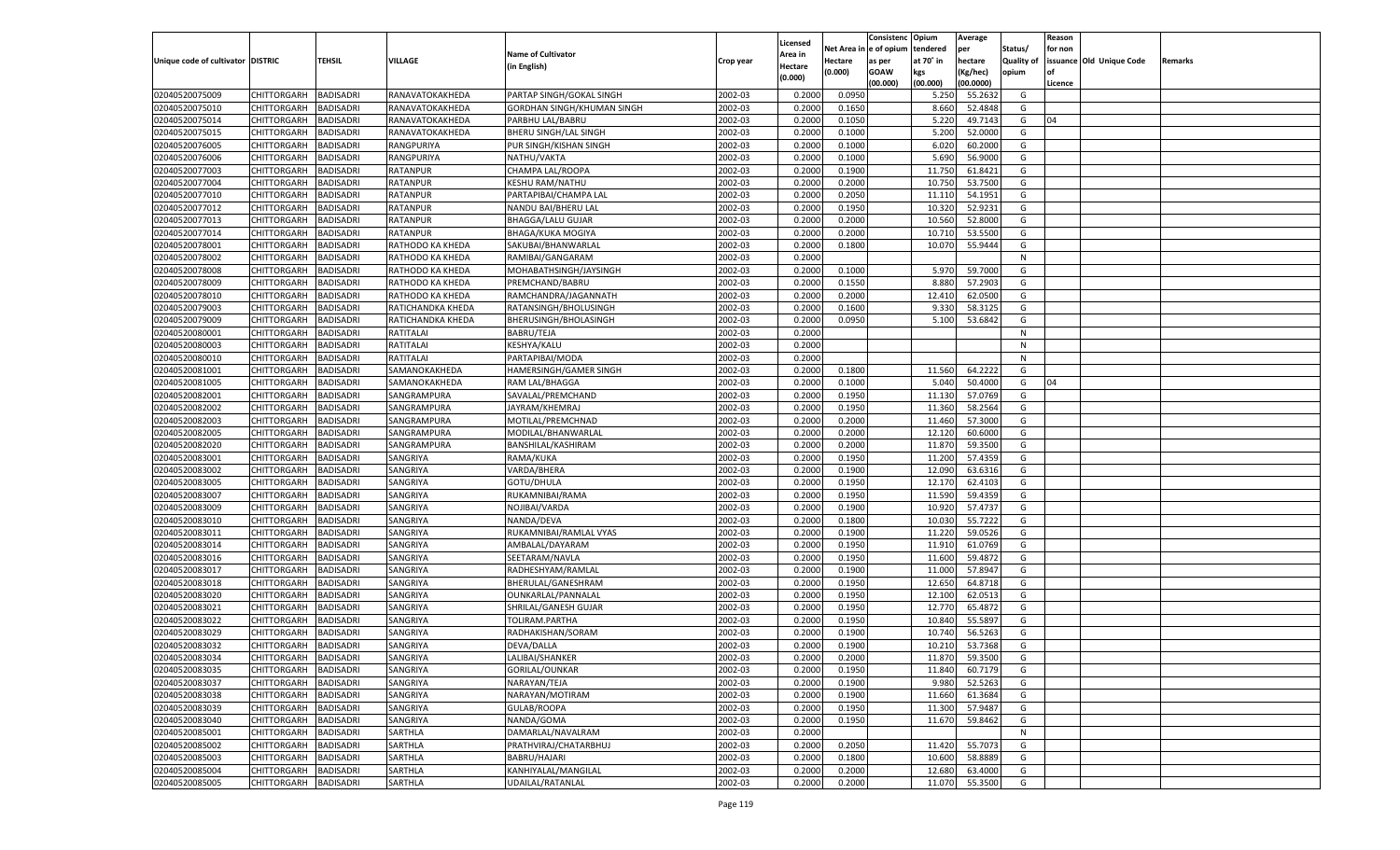|                                   |                       |                               |                         |                           |                    |                     |                  | Consistenc    | Opium     | Average            |                   | Reason  |                          |         |
|-----------------------------------|-----------------------|-------------------------------|-------------------------|---------------------------|--------------------|---------------------|------------------|---------------|-----------|--------------------|-------------------|---------|--------------------------|---------|
|                                   |                       |                               |                         | <b>Name of Cultivator</b> |                    | Licensed<br>Area in | Net Area iı      | n  e of opium | tendered  | per                | Status/           | for non |                          |         |
| Unique code of cultivator DISTRIC |                       | TEHSIL                        | VILLAGE                 | (in English)              | Crop year          | Hectare             | Hectare          | as per        | at 70° in | hectare            | <b>Quality of</b> |         | issuance Old Unique Code | Remarks |
|                                   |                       |                               |                         |                           |                    | (0.000)             | (0.000)          | <b>GOAW</b>   | kgs       | (Kg/hec)           | opium             |         |                          |         |
|                                   |                       |                               |                         |                           |                    |                     |                  | (00.000)      | (00.000)  | (00.0000)          |                   | Licence |                          |         |
| 02040520085006                    | CHITTORGARH           | <b>BADISADRI</b>              | SARTHLA                 | BHURALAL/GOPRILAL         | 2002-03            | 0.2000              | 0.2100           |               | 12.610    | 60.0476            | G                 |         |                          |         |
| 02040520085007                    | CHITTORGARH           | BADISADRI                     | SARTHLA                 | AMBALAL/MAGNIRAM          | 2002-03            | 0.2000              | 0.1950           |               | 12.370    | 63.4359            | G                 |         |                          |         |
| 02040520085009                    | CHITTORGARH           | BADISADRI                     | SARTHLA                 | GASI/NARAYAN              | 2002-03            | 0.2000              | 0.1900           |               | 10.570    | 55.6316            | G                 |         |                          |         |
| 02040520085010                    | CHITTORGARH           | BADISADRI                     | SARTHLA                 | <b>BHOLIRAM/DALLA</b>     | 2002-03            | 0.2000              | 0.2000           |               | 10.470    | 52.3500            | G                 |         |                          |         |
| 02040520085012                    | CHITTORGARH           | BADISADRI                     | SARTHLA                 | VARDA/LALU                | 2002-03            | 0.2000              | 0.2000           |               | 11.890    | 59.4500            | G                 |         |                          |         |
| 02040520085013                    | CHITTORGARH           | BADISADRI                     | SARTHLA                 | AMRATRAM/VIJAYRAM         | 2002-03            | 0.2000              |                  |               |           |                    | F.                |         |                          |         |
| 02040520085018                    | CHITTORGARH           | BADISADRI                     | SARTHLA                 | RADHESYAS/HEERALAL        | 2002-03            | 0.2000              | 0.2100           |               | 11.890    | 56.6190            | G                 |         |                          |         |
| 02040520085023                    | CHITTORGARH           | BADISADRI                     | SARTHLA                 | PARBHULAL/MATRALAL GAYRI  | 2002-03            | 0.2000              | 0.1900           |               | 11.120    | 58.5263            | G                 |         |                          |         |
| 02040520085024                    | CHITTORGARH           | BADISADRI                     | SARTHLA                 | BHAGVATSINGH/FATEHSINGH   | 2002-03            | 0.2000              | 0.1900           |               | 9.870     | 51.9474            | G                 | 04      |                          |         |
| 02040520085025                    | CHITTORGARH           | BADISADRI                     | SARTHLA                 | GASI/MANGILAL             | 2002-03            | 0.2000              | 0.1800           |               | 10.170    | 56.5000            | G                 |         |                          |         |
| 02040520085030                    | CHITTORGARH           | BADISADRI                     | SARTHLA                 | SHANTILAL/JAVANMAL        | 2002-03            | 0.2000              | 0.2100           |               | 11.540    | 54.9524            | G                 |         |                          |         |
| 02040520085033                    | CHITTORGARH           | BADISADRI                     | SARTHLA                 | NARAYAN/SUKHLAL           | 2002-03            | 0.2000              | 0.1900           |               | 11.210    | 59.0000            | G                 |         |                          |         |
| 02040520086001                    | CHITTORGARH           | <b>BADISADRI</b>              | SATIKAKHEDA             | VARDA/OUNKAR              | 2002-03            | 0.2000              | 0.1850           |               | 9.730     | 52.5946            | G                 |         |                          |         |
| 02040520086004                    | CHITTORGARH           | BADISADRI                     | SATIKAKHEDA             | OUNKAR/HEMRAJ             | 2002-03            | 0.2000              |                  |               |           |                    | N                 |         |                          |         |
| 02040520086006                    | CHITTORGARH           | <b>BADISADRI</b>              | SATIKAKHEDA             | KISHNA/OUNKAR             | 2002-03            | 0.2000              | 0.0900           |               | 5.170     | 57.4444            | G                 |         |                          |         |
| 02040520086008                    | CHITTORGARH           | BADISADRI                     | SATIKAKHEDA             | GANGABAI/JAYCHAND         | 2002-03            | 0.2000              | 0.1800           |               | 8.950     | 49.7222            | G                 | 04      |                          |         |
| 02040520086010                    | CHITTORGARH           | <b>BADISADRI</b>              | SATIKAKHEDA             | NANIBAI/KELA              | 2002-03            | 0.2000              | 0.1900           |               | 10.060    | 52.9474            | G                 |         |                          |         |
| 02040520086013                    | CHITTORGARH           | BADISADRI                     | SATIKAKHEDA             | MANGILAL/HEERALAL         | 2002-03            | 0.2000              | 0.2000           |               | 11.560    | 57.8000            | G                 |         |                          |         |
| 02040520086014                    | CHITTORGARH           | <b>BADISADRI</b>              | SATIKAKHEDA             | MAGNIRAM/VARDA JAT        | 2002-03            | 0.2000              | 0.1850           |               | 9.690     | 52.3784            | G                 |         |                          |         |
| 02040520086017                    | CHITTORGARH           | BADISADRI                     | SATIKAKHEDA             | <b>HAJARILAL/KELA</b>     | 2002-03            | 0.2000              | 0.1900           |               | 10.380    | 54.6316            | G                 |         |                          |         |
| 02040520086018                    | CHITTORGARH           | <b>BADISADRI</b>              | SATIKAKHEDA             | VARDA/CHTARBHUJ           | 2002-03            | 0.2000              | 0.1900           |               | 11.300    | 59.4737            | G                 |         |                          |         |
| 02040520086019                    | CHITTORGARH           | BADISADRI                     | SATIKAKHEDA             | BHERULAL/OUNKAR JAT       | 2002-03            | 0.2000              |                  |               |           |                    | N                 |         |                          |         |
| 02040520086020                    | CHITTORGARH           | <b>BADISADRI</b>              | SATIKAKHEDA             | MADHULAL/HEERALAL JAT     | 2002-03            | 0.2000              | 0.1950           |               | 11.550    | 59.2308            | G                 |         |                          |         |
| 02040520086021                    | CHITTORGARH           | BADISADRI                     | SATIKAKHEDA             | MITHULAL/OUNKAR JAT       | 2002-03            | 0.2000              | 0.1900           |               | 10.450    | 55.0000            | G                 |         |                          |         |
| 02040520086022                    | CHITTORGARH           | <b>BADISADRI</b>              | SATIKAKHEDA             | OUNKARLAL/HEERALAL        | 2002-03            | 0.2000              | 0.1800           |               | 8.990     | 49.9444            | G                 | 04      |                          |         |
| 02040520088003                    | CHITTORGARH           | BADISADRI                     | SEMLIYA                 | GOUTAM/KHEMA              | 2002-03            | 0.2000              | 0.1850           |               | 10.660    | 57.6216            | G                 |         |                          |         |
| 02040520088004                    | CHITTORGARH           | <b>BADISADRI</b>              | SEMLIYA                 | BARDICHAND/CHATRA         | 2002-03            | 0.2000              |                  |               |           |                    | F.                |         |                          |         |
| 02040520088011                    | CHITTORGARH           | BADISADRI                     | SEMLIYA                 | NAVLA/GOKAL               | 2002-03            | 0.2000              |                  |               |           |                    | F.                |         |                          |         |
| 02040520088012                    | CHITTORGARH           | <b>BADISADRI</b>              | SEMLIYA                 | BAGDU/UDA MEGHWAL         | 2002-03            | 0.2000              | 0.1000           |               | 4.780     | 47.8000            | G                 | 04      |                          |         |
| 02040520088013                    | CHITTORGARH           | <b>BADISADRI</b>              | SEMLIYA                 | LACHMAN/VARDA DANGI       | 2002-03            | 0.2000              | 0.1850           |               | 9.700     | 52.4324            | G                 |         |                          |         |
| 02040520088015                    | CHITTORGARH           | <b>BADISADRI</b>              | SEMLIYA                 | RATANLAL/BHAGVAN          | 2002-03            | 0.2000              |                  |               |           |                    | N                 |         |                          |         |
| 02040520088016                    | CHITTORGARH           | <b>BADISADRI</b>              | SEMLIYA                 | KALU/OUNKARLAL            | 2002-03            | 0.2000              |                  |               |           |                    | N                 |         |                          |         |
| 02040520088021                    | CHITTORGARH           | <b>BADISADRI</b>              | SEMLIYA                 | <b>KELASHGIR/BABRUGIR</b> | 2002-03            | 0.2000              | 0.2000           |               | 4.180     | 20.9000            | G                 | 04      |                          |         |
| 02040520088023                    | CHITTORGARH           | BADISADRI                     | SEMLIYA                 | RADHESHYAM/MITHU          | 2002-03            | 0.2000              | 0.1000           |               | 5.580     | 55.8000            | G                 |         |                          |         |
| 02040520088026                    | CHITTORGARH           | <b>BADISADRI</b>              | SEMLIYA                 | MOHAN/BABRU               | 2002-03            | 0.2000              | 0.1000           |               | 6.400     | 64.0000            | G                 |         |                          |         |
| 02040520088031                    | CHITTORGARH           | <b>BADISADRI</b>              | SEMLIYA                 | <b>HOMARGIR/HEMGIR</b>    | 2002-03            | 0.2000              | 0.2000           |               | 3.670     | 18.3500            | G                 | 04      |                          |         |
| 02040520088032                    | CHITTORGARH           | <b>BADISADRI</b>              | SEMLIYA                 | MOHANLAL/HEERA            | 2002-03            | 0.2000              |                  |               |           |                    | N                 |         |                          |         |
| 02040520089001                    | CHITTORGARH           | BADISADRI                     | SOMPUR                  | DEVA/DUNGA                | 2002-03            | 0.2000              | 0.2050           |               | 11.460    | 55.9024            | G                 |         |                          |         |
| 02040520089002                    | CHITTORGARH           | <b>BADISADRI</b>              | <b>SOMPUR</b>           | NANDA/KALU                | 2002-03            | 0.2000              | 0.1000           |               | 5.990     | 59.9000            | G                 |         |                          |         |
| 02040520089007                    | CHITTORGARH           | <b>BADISADRI</b>              | SOMPUR                  | GANESH/ROOPA              | 2002-03            | 0.2000              | 0.1000           |               | 5.450     | 54.5000            | G                 |         |                          |         |
| 02040520089008                    | CHITTORGARH           | <b>BADISADRI</b>              | <b>SOMPUR</b>           | DEVA/NANDA                | 2002-03            | 0.2000              | 0.2000           |               | 10.410    | 52.0500            | G                 |         |                          |         |
| 02040520089010                    |                       |                               |                         |                           | 2002-03            |                     |                  |               | 10.650    |                    | G                 |         |                          |         |
|                                   | CHITTORGARH           | BADISADRI                     | SOMPUR<br><b>SOMPUR</b> | DEVI LAL/MOTI LAL         | 2002-03            | 0.2000              | 0.1800           |               |           | 59.1667<br>54.9000 |                   |         |                          |         |
| 02040520089011<br>02040520089012  | CHITTORGARH           | BADISADRI                     |                         | BHAVRIYA/PARBHU           |                    | 0.2000              | 0.1000           |               | 5.490     | 56.5333            | G                 |         |                          |         |
|                                   | CHITTORGARH           | BADISADRI<br><b>BADISADRI</b> | SOMPUR                  | NANDLAL/LALU              | 2002-03<br>2002-03 | 0.2000              | 0.1500<br>0.1900 |               | 8.480     |                    | G                 |         |                          |         |
| 02040520089013                    | CHITTORGARH           |                               | SOMPUR                  | PURA/KISHNA               |                    | 0.2000              |                  |               | 11.140    | 58.6316            | G                 |         |                          |         |
| 02040520089014                    | CHITTORGARH BADISADRI |                               | SOMPUR                  | DALI BAI/LACHAMAN         | 2002-03            | 0.2000              | 0.1800           |               |           | 9.890 54.9444      | G                 |         |                          |         |
| 02040520089016                    | <b>CHITTORGARH</b>    | <b>BADISADRI</b>              | SOMPUR                  | SAVA/KALU                 | 2002-03            | 0.2000              | 0.1800           |               | 9.740     | 54.1111            | G                 |         |                          |         |
| 02040520089017                    | <b>CHITTORGARH</b>    | <b>BADISADRI</b>              | SOMPUR                  | UDA/BHERA                 | 2002-03            | 0.2000              | 0.1800           |               | 9.120     | 50.6667            | G                 | 04      |                          |         |
| 02040520089018                    | CHITTORGARH           | <b>BADISADRI</b>              | SOMPUR                  | FATHA/SAVA                | 2002-03            | 0.2000              | 0.1900           |               | 10.560    | 55.5789            | G                 |         |                          |         |
| 02040520089020                    | <b>CHITTORGARH</b>    | <b>BADISADRI</b>              | SOMPUR                  | NARAYAN/GANGA RAM         | 2002-03            | 0.2000              | 0.1500           |               | 8.150     | 54.3333            | G                 |         |                          |         |
| 02040520089022                    | CHITTORGARH           | <b>BADISADRI</b>              | SOMPUR                  | <b>GOPI LAL/SUKHA</b>     | 2002-03            | 0.2000              | 0.1900           |               | 10.960    | 57.6842            | G                 |         |                          |         |
| 02040520089023                    | CHITTORGARH           | <b>BADISADRI</b>              | SOMPUR                  | <b>HUDDI BAI/KUKA</b>     | 2002-03            | 0.2000              | 0.1500           |               | 9.090     | 60.6000            | G                 |         |                          |         |
| 02040520089024                    | <b>CHITTORGARH</b>    | <b>BADISADRI</b>              | SOMPUR                  | MOHAN LAL/GOVARDHAN       | 2002-03            | 0.2000              | 0.1000           |               | 1.700     | 17.0000            | - 1               | 02      |                          |         |
| 02040520089028                    | CHITTORGARH           | <b>BADISADRI</b>              | SOMPUR                  | SHANKER LAL/HEERA LAL     | 2002-03            | 0.2000              | 0.1400           |               | 8.450     | 60.3571            | G                 |         |                          |         |
| 02040520089033                    | <b>CHITTORGARH</b>    | <b>BADISADRI</b>              | <b>SOMPUR</b>           | SHANKER/NARAYAN           | 2002-03            | 0.2000              | 0.1950           |               | 10.480    | 53.7436            | G                 |         |                          |         |
| 02040520089036                    | <b>CHITTORGARH</b>    | <b>BADISADRI</b>              | SOMPUR                  | <b>GOUTAMI BAI/BHERA</b>  | 2002-03            | 0.2000              | 0.1900           |               | 11.020    | 58.0000            | G                 |         |                          |         |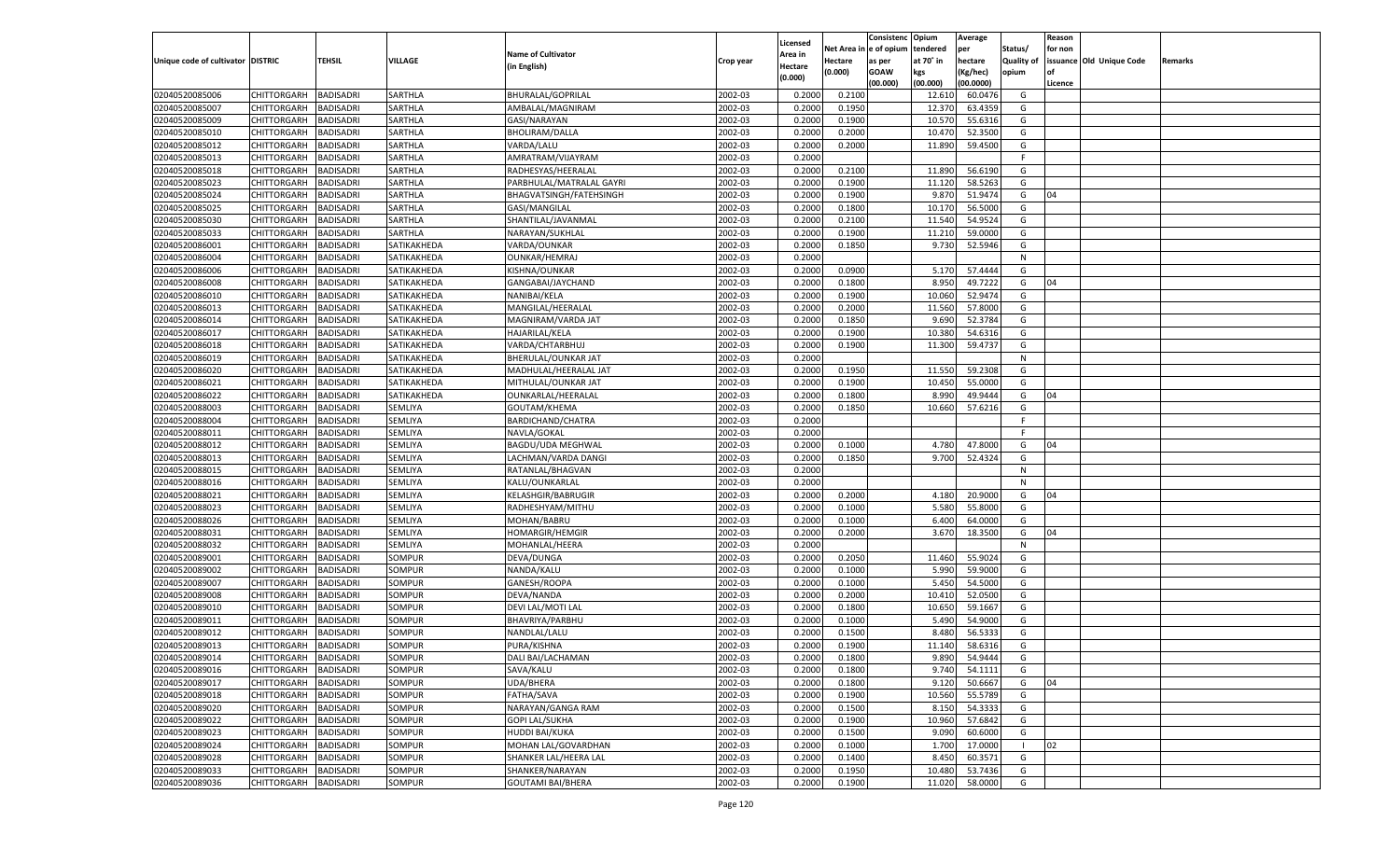|                                   |                                      |                  |                                      |                           |                    |                     |            | Consistenc   | Opium     | Average       |                   | Reason  |                          |                       |
|-----------------------------------|--------------------------------------|------------------|--------------------------------------|---------------------------|--------------------|---------------------|------------|--------------|-----------|---------------|-------------------|---------|--------------------------|-----------------------|
|                                   |                                      |                  |                                      | <b>Name of Cultivator</b> |                    | Licensed<br>Area in | Net Area i | n e of opium | tendered  | per           | Status/           | for non |                          |                       |
| Unique code of cultivator DISTRIC |                                      | TEHSIL           | <b>VILLAGE</b>                       | (in English)              | Crop year          | Hectare             | Hectare    | as per       | at 70° in | hectare       | <b>Quality of</b> |         | issuance Old Unique Code | Remarks               |
|                                   |                                      |                  |                                      |                           |                    | (0.000)             | (0.000)    | <b>GOAW</b>  | kgs       | (Kg/hec)      | opium             |         |                          |                       |
|                                   |                                      |                  |                                      |                           |                    |                     |            | (00.000)     | (00.000)  | (00.0000)     |                   | Licence |                          |                       |
| 02040520089037                    | CHITTORGARH                          | <b>BADISADRI</b> | SOMPUR                               | MATHURALAL/KAJOD          | 2002-03            | 0.2000              | 0.1900     |              | 12.090    | 63.6316       | G                 |         | 02040520034052           | <b>TRANSFER</b>       |
| 02040520091001                    | CHITTORGARH                          | BADISADRI        | <b>SUKHPURA</b>                      | <b>BABRU/GOPI LAL</b>     | 2002-03            | 0.2000              | 0.2000     |              | 12.800    | 64.0000       | G                 |         |                          |                       |
| 02040520091002                    | CHITTORGARH                          | BADISADRI        | <b>SUKHPURA</b>                      | UDAI LAL/BHANWAR LAL      | 2002-03            | 0.2000              | 0.1900     |              | 12.050    | 63.4211       | G                 |         |                          |                       |
| 02040520091004                    | CHITTORGARH                          | BADISADRI        | <b>SUKHPURA</b>                      | JEEV RAM/DAL CHAND        | 2002-03            | 0.2000              | 0.1000     |              | 6.300     | 63.0000       | G                 |         |                          |                       |
| 02040520091007                    | CHITTORGARH                          | BADISADRI        | SUKHPURA                             | <b>GEETA BAI/DHANRAJ</b>  | 2002-03            | 0.2000              | 0.1000     |              | 6.120     | 61.2000       | G                 |         |                          |                       |
| 02040520091009                    | CHITTORGARH                          | BADISADRI        | SUKHPURA                             | RANG LAL/PYAR CHAND       | 2002-03            | 0.2000              | 0.1600     |              | 9.990     | 62.4375       | G                 |         |                          |                       |
| 02040520091010                    | CHITTORGARH                          | BADISADRI        | <b>SUKHPURA</b>                      | BHANWAR LAL/NANDA         | 2002-03            | 0.2000              | 0.1900     |              | 11.660    | 61.3684       | G                 |         |                          |                       |
| 02040520091012                    | CHITTORGARH                          | BADISADRI        | <b>SUKHPURA</b>                      | CHAGAN LAL/BHANWAR LAL    | 2002-03            | 0.2000              | 0.1950     |              | 11.800    | 60.5128       | G                 |         |                          |                       |
| 02040520091013                    | CHITTORGARH                          | BADISADRI        | SUKHPURA                             | RAMESHVAR/UDAI RAM        | 2002-03            | 0.2000              | 0.1900     |              | 11.690    | 61.5263       | G                 |         |                          |                       |
| 02040520091014                    | CHITTORGARH                          | BADISADRI        | SUKHPURA                             | DINESH CHAND/CHAGAN LAL   | 2002-03            | 0.2000              | 0.1900     |              | 11.530    | 60.6842       | G                 |         |                          |                       |
| 02040520091016                    | CHITTORGARH                          | BADISADRI        | <b>SUKHPURA</b>                      | SAGARMAL/SHANKER LAL      | 2002-03            | 0.2000              | 0.1900     |              | 12.520    | 65.8947       | G                 |         |                          |                       |
| 02040520091020                    | CHITTORGARH                          | BADISADRI        | <b>SUKHPURA</b>                      | MANGI LAL/DHANRAJ         | 2002-03            | 0.2000              | 0.1000     |              | 6.11      | 61.1000       | G                 |         |                          |                       |
| 02040520092002                    | CHITTORGARH                          | <b>BADISADRI</b> | SULTANPURA                           | NANDA/MODA                | 2002-03            | 0.2000              | 0.2050     |              | 12.040    | 58.7317       | G                 |         |                          |                       |
| 02040520092004                    | CHITTORGARH                          | <b>BADISADRI</b> | SULTANPURA                           | MAGNA/VARDA               | 2002-03            | 0.2000              | 0.1350     |              | 8.820     | 65.3333       | G                 |         |                          |                       |
| 02040520092006                    | CHITTORGARH                          | <b>BADISADRI</b> | SULTANPURA                           | KISHAN LAL/VARDA          | 2002-03            | 0.2000              | 0.0950     |              | 6.180     | 65.0526       | G                 |         |                          |                       |
| 02040520092007                    | CHITTORGARH                          | BADISADRI        | SULTANPURA                           | PEMA/VARDA                | 2002-03            | 0.2000              | 0.2000     |              | 12.080    | 60.4000       | G                 |         |                          |                       |
| 02040520093001                    | CHITTORGARH                          | <b>BADISADRI</b> | SUTHARKHEDA                          | MATRA LAL/VARDA           | 2002-03            | 0.2000              | 0.2000     |              | 11.510    | 57.5500       | G                 |         |                          |                       |
| 02040520093004                    | CHITTORGARH                          | <b>BADISADRI</b> | SUTHARKHEDA                          | CHATARBHUJ/POKHAR         | 2002-03            | 0.2000              | 0.2000     |              | 11.550    | 57.7500       | G                 |         |                          |                       |
| 02040520093006                    | CHITTORGARH                          | <b>BADISADRI</b> | SUTHARKHEDA                          | <b>BHURA/HEMA</b>         | 2002-03            | 0.2000              | 0.1000     |              | 4.280     | 42.8000       | G                 | 04      |                          |                       |
| 02040520093010                    | CHITTORGARH                          | BADISADRI        | SUTHARKHEDA                          | <b>UDA/POKHAR</b>         | 2002-03            | 0.2000              | 0.2050     |              | 10.730    | 52.3415       | G                 |         |                          |                       |
| 02040520093011                    | CHITTORGARH                          | <b>BADISADRI</b> | SUTHARKHEDA                          | <b>GEHRI LAL/MODA</b>     | 2002-03            | 0.2000              | 0.1950     |              | 11.640    | 59.6923       | G                 |         |                          |                       |
| 02040520093013                    | CHITTORGARH                          | <b>BADISADRI</b> | SUTHARKHEDA                          | KISHAN LAL/BHANA          | 2002-03            | 0.2000              | 0.2050     |              | 11.630    | 56.7317       | G                 |         |                          |                       |
| 02040520093012                    | CHITTORGARH                          | <b>BADISADRI</b> | SUTHARKHEDA                          | KISHNA/UDA                | 2002-03            | 0.2000              | 0.1500     |              | 8.600     | 57.3333       | G                 |         |                          | APPEAL ADMITTED       |
| 02040520094001                    | CHITTORGARH                          | BADISADRI        | TAPRIYAKHEDI                         | CHUNNI LAL/KISHNA         | 2002-03            | 0.2000              | 0.1900     |              | 11.040    | 58.1053       | G                 |         |                          |                       |
| 02040520094002                    | CHITTORGARH                          | <b>BADISADRI</b> | TAPRIYAKHEDI                         | MAGNI RAM/CHATARBHUJ      | 2002-03            | 0.2000              | 0.1900     |              | 10.640    | 56.0000       | G                 |         |                          |                       |
| 02040520094003                    | CHITTORGARH                          | <b>BADISADRI</b> | TAPRIYAKHEDI                         | <b>OUNKAR/JAY CHAND</b>   | 2002-03            | 0.2000              | 0.2000     |              | 11.600    | 58.0000       | G                 |         |                          |                       |
| 02040520094010                    | CHITTORGARH                          | <b>BADISADRI</b> | <b>TAPRIYAKHEDI</b>                  | RAM LAL/UDA JATIYA        | 2002-03            | 0.2000              | 0.1950     |              | 10.470    | 53.6923       | G                 |         |                          |                       |
| 02040520094012                    | CHITTORGARH                          | BADISADRI        | TAPRIYAKHEDI                         | MADHO/BALA                | 2002-03            | 0.2000              | 0.1800     |              | 10.350    | 57.5000       | G                 |         |                          |                       |
| 02040520094013                    | CHITTORGARH                          | <b>BADISADRI</b> | TAPRIYAKHEDI                         | MOHAN LAL/BABRU           | 2002-03            | 0.2000              | 0.2000     |              | 10.340    | 51.7000       | G                 | 04      |                          |                       |
| 02040520094014                    | CHITTORGARH                          | <b>BADISADRI</b> | TAPRIYAKHEDI                         | <b>BHAGVAN/KALU</b>       | 2002-03            | 0.2000              | 0.1950     |              | 11.270    | 57.7949       | G                 |         |                          |                       |
| 02040520094016                    | CHITTORGARH                          | <b>BADISADRI</b> | TAPRIYAKHEDI                         | RATAN LAL/HEERA           | 2002-03            | 0.2000              | 0.1850     |              | 10.200    | 55.1351       | G                 |         |                          |                       |
| 02040520095002                    | CHITTORGARH                          | <b>BADISADRI</b> | UTHELKHEDA                           | KISHAN LAL/KALU           | 2002-03            | 0.2000              | 0.1900     |              | 10.120    | 53.2632       | G                 |         |                          |                       |
| 02040520095003                    | CHITTORGARH                          | <b>BADISADRI</b> | UTHELKHEDA                           | PARTHVIRAJ/HAJARI         | 2002-03            | 0.2000              | 0.1900     |              | 10.060    | 52.9474       | G                 |         |                          |                       |
| 02040520095007                    | CHITTORGARH                          | <b>BADISADRI</b> | UTHELKHEDA                           | MATRA DAS/SALGAR RAM DAS  | 2002-03            | 0.2000              | 0.1850     |              | 9.720     | 52.5405       | G                 |         |                          |                       |
| 02040520095008                    | CHITTORGARH                          | <b>BADISADRI</b> | UTHELKHEDA                           | VARDICHAND/HAJARILAL JAT  | 2002-03            | 0.2000              | 0.2000     |              | 10.450    | 52.2500       | G                 |         |                          |                       |
| 02040520095009                    | CHITTORGARH                          | <b>BADISADRI</b> | UTHELKHEDA                           | LAHARIBAI/PREMCHAND       | 2002-03            | 0.2000              | 0.2050     |              | 11.180    | 54.5366       | G                 |         |                          |                       |
| 02040520095011                    | CHITTORGARH                          | <b>BADISADRI</b> | UTHELKHEDA                           | OUNKARLAL/PARTHVIRAJ      | 2002-03            | 0.2000              | 0.1950     |              | 11.160    | 57.2308       | G                 |         |                          |                       |
| 02040520095012                    | CHITTORGARH                          | <b>BADISADRI</b> | UTHELKHEDA                           | KISHANLAL/OUNKARJI JAT    | 2002-03            | 0.2000              | 0.2000     |              | 10.520    | 52.6000       | G                 |         |                          |                       |
| 02040520095013                    | CHITTORGARH                          | <b>BADISADRI</b> | UTHELKHEDA                           | OUNKARLAL/DEVAJI JAT      | 2002-03            | 0.2000              | 0.1900     |              | 10.250    | 53.9474       | G                 |         |                          |                       |
| 02040520095017                    | CHITTORGARH                          | <b>BADISADRI</b> | UTHELKHEDA                           | KISHANLAL/BHURAJI JAT     | 2002-03            | 0.2000              | 0.1950     |              | 10.910    | 55.9487       | G                 |         |                          |                       |
| 02040520095021                    | CHITTORGARH                          | <b>BADISADRI</b> | UTHELKHEDA                           | HEERALAL/POKHARLAI        | 2002-03            | 0.2000              | 0.2000     |              | 10.440    | 52.2000       | G                 |         |                          |                       |
| 02040520095018                    | CHITTORGARH                          | <b>BADISADRI</b> | UTHELKHEDA                           | HEERALAL/BHERAJI JAT      | 2002-03            | 0.2000              | 0.2000     |              | 10.550    | 52.7500       | G                 |         |                          |                       |
| 02040520095019                    | CHITTORGARH                          | <b>BADISADRI</b> | UTHELKHEDA                           | TULSHIRAM/MAGANLAI        | 2002-03            | 0.2000              | 0.2000     |              | 10.120    | 50.6000       | G                 | 04      |                          |                       |
| 02040520095020                    | CHITTORGARH                          | BADISADRI        | UTHELKHEDA                           | LAXMAN/KISHORJI JAT       | 2002-03            | 0.2000              | 0.2000     |              | 10.990    | 54.9500       | G                 |         |                          | TRANSFER/UPREDA CH.-I |
| 02040520096001                    |                                      | <b>BADISADRI</b> |                                      |                           | 2002-03            | 0.2000              | 0.1950     |              | 10.450    | 53.5897       | G                 |         |                          |                       |
|                                   | CHITTORGARH<br>CHITTORGARH BADISADRI |                  | <b>UMMEDPURA</b><br><b>UMMEDPURA</b> | HEERALAL/MOTI DHAKAD      |                    |                     |            |              |           |               |                   |         |                          |                       |
| 02040520096002                    |                                      |                  |                                      | FULLCHAND/VARDICHAND      | 2002-03<br>2002-03 | 0.2000              | 0.1100     |              |           | 6.580 59.8182 | G                 |         |                          |                       |
| 02040520096003                    | <b>CHITTORGARH</b>                   | <b>BADISADRI</b> | <b>UMMEDPURA</b>                     | UDAIRAM/TARACHAND         |                    | 0.2000              | 0.1900     |              | 11.050    | 58.1579       | G                 |         |                          |                       |
| 02040520096004                    | <b>CHITTORGARH</b>                   | <b>BADISADRI</b> | <b>UMMEDPURA</b>                     | MOHANLAL/KISHNA           | 2002-03            | 0.2000              |            |              |           |               | N                 |         |                          |                       |
| 02040520096006                    | CHITTORGARH                          | <b>BADISADRI</b> | <b>UMMEDPURA</b>                     | SHAMBHULAL/PARBHULAL      | 2002-03            | 0.2000              | 0.1500     |              | 9.010     | 60.0667       | G                 |         |                          |                       |
| 02040520096009                    | <b>CHITTORGARH</b>                   | <b>BADISADRI</b> | <b>UMMEDPURA</b>                     | RAMCHANDRA/PYARA          | 2002-03            | 0.2000              |            |              |           |               | N                 |         |                          |                       |
| 02040520096010                    | CHITTORGARH                          | <b>BADISADRI</b> | <b>UMMEDPURA</b>                     | CHAGANLAL/LOTAL           | 2002-03            | 0.2000              |            |              |           |               | N                 |         |                          |                       |
| 02040520096012                    | CHITTORGARH                          | <b>BADISADRI</b> | <b>UMMEDPURA</b>                     | BHANWARKLAL/VARDICHAND    | 2002-03            | 0.2000              | 0.1500     |              | 8.600     | 57.3333       | G                 |         |                          |                       |
| 02040520096013                    | <b>CHITTORGARH</b>                   | <b>BADISADRI</b> | <b>UMMEDPURA</b>                     | GOPILAL/MOTILAL           | 2002-03            | 0.2000              | 0.1050     |              | 6.560     | 62.4762       | G                 |         |                          |                       |
| 02040520096014                    | CHITTORGARH                          | <b>BADISADRI</b> | <b>UMMEDPURA</b>                     | MANGILAL/MOTILAL          | 2002-03            | 0.2000              | 0.1500     |              | 9.000     | 60.0000       | G                 |         |                          |                       |
| 02040520096015                    | CHITTORGARH                          | <b>BADISADRI</b> | <b>UMMEDPURA</b>                     | BHURALAL/RAMLAL           | 2002-03            | 0.2000              | 0.1500     |              | 8.070     | 53.8000       | G                 |         |                          |                       |
| 02040520096016                    | <b>CHITTORGARH</b>                   | <b>BADISADRI</b> | <b>UMMEDPURA</b>                     | HEERALAL/KISHNA           | 2002-03            | 0.2000              |            |              |           |               | N                 |         |                          |                       |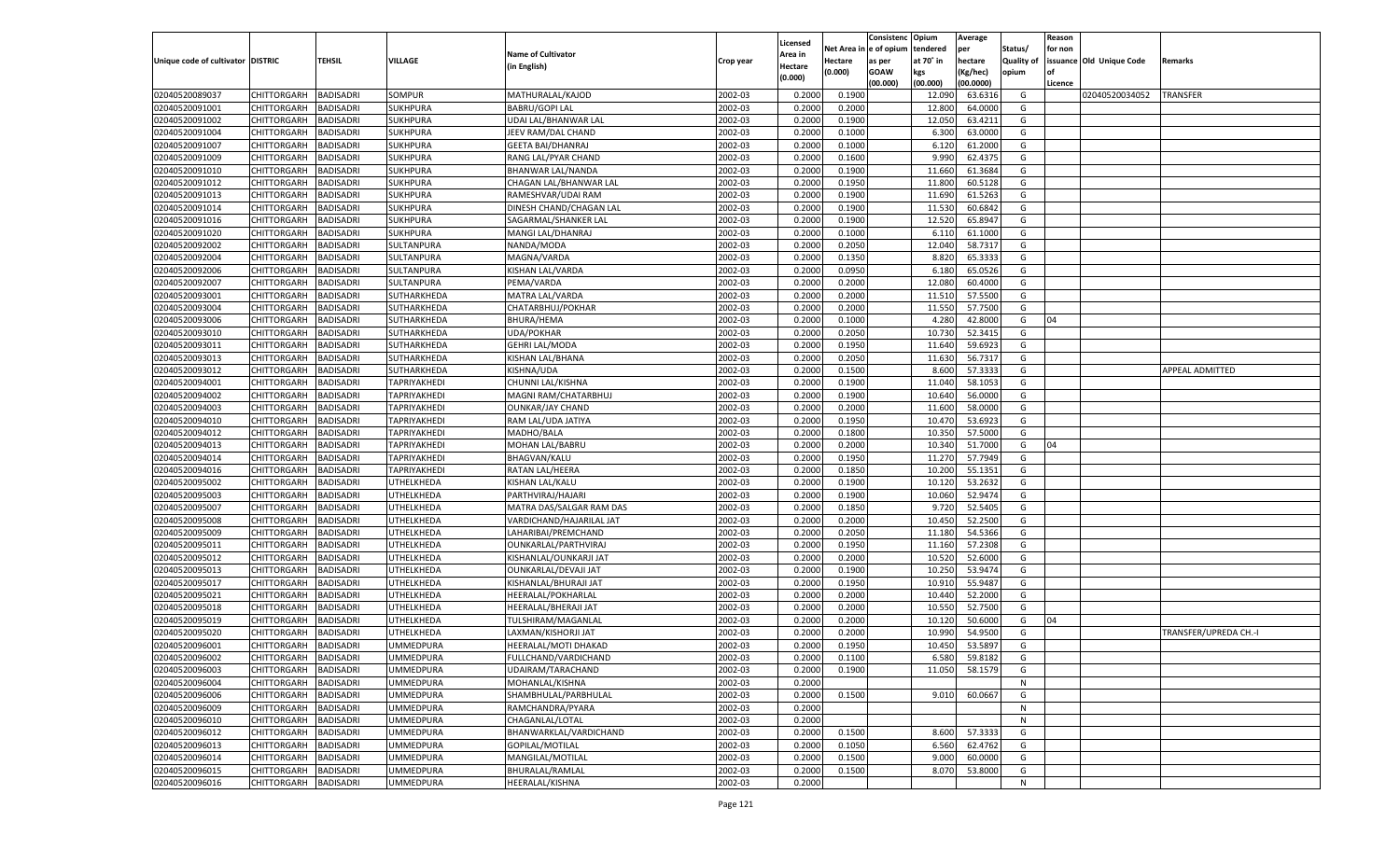|                                   |                    |                  |                  |                              |                    | Licensed |                  | Consistenc Opium       |           | Average            |                   | Reason  |                          |                |
|-----------------------------------|--------------------|------------------|------------------|------------------------------|--------------------|----------|------------------|------------------------|-----------|--------------------|-------------------|---------|--------------------------|----------------|
|                                   |                    |                  |                  | <b>Name of Cultivator</b>    |                    | Area in  |                  | Net Area in e of opium | tendered  | per                | Status/           | for non |                          |                |
| Unique code of cultivator DISTRIC |                    | TEHSIL           | <b>VILLAGE</b>   | (in English)                 | Crop year          | Hectare  | Hectare          | as per                 | at 70° in | hectare            | <b>Quality of</b> |         | issuance Old Unique Code | <b>Remarks</b> |
|                                   |                    |                  |                  |                              |                    | (0.000)  | (0.000)          | <b>GOAW</b>            | kgs       | (Kg/hec)           | opium             |         |                          |                |
|                                   |                    |                  |                  |                              |                    |          |                  | (00.000)               | (00.000)  | (00.0000)          |                   | Licence |                          |                |
| 02040520096017                    | CHITTORGARH        | <b>BADISADRI</b> | <b>UMMEDPURA</b> | SHANTILAL/GHASI              | 2002-03            | 0.2000   |                  |                        |           |                    | N                 |         |                          |                |
| 02040520096018                    | CHITTORGARH        | <b>BADISADRI</b> | UMMEDPURA        | SHANTILAL/RAMA               | 2002-03            | 0.2000   | 0.1950           |                        | 11.850    | 60.7692            | G                 |         |                          |                |
| 02040520096020                    | CHITTORGARH        | <b>BADISADRI</b> | UMMEDPURA        | DHANRAJ/CHAGANLAL            | 2002-03            | 0.2000   |                  |                        |           |                    | N                 |         |                          |                |
| 02040520096021                    | CHITTORGARH        | <b>BADISADRI</b> | <b>UMMEDPURA</b> | SEETARAM/MOTI                | 2002-03            | 0.2000   | 0.1400           |                        | 7.600     | 54.2857            | G                 |         |                          |                |
| 02040520096022                    | CHITTORGARH        | <b>BADISADRI</b> | UMMEDPURA        | SARJUBAI/NANURAM             | 2002-03            | 0.2000   |                  |                        |           |                    | N                 |         |                          |                |
| 02040520096023                    | CHITTORGARH        | <b>BADISADRI</b> | UMMEDPURA        | SARJUBAI/VIJAYRAM            | 2002-03            | 0.2000   | 0.1400           |                        | 8.030     | 57.3571            | G                 |         |                          |                |
| 02040520096028                    | CHITTORGARH        | <b>BADISADRI</b> | UMMEDPURA        | BHURALAL/NARAYAN             | 2002-03            | 0.2000   | 0.1500           |                        | 8.040     | 53.6000            | G                 |         |                          |                |
| 02040520096032                    | CHITTORGARH        | <b>BADISADRI</b> | UMMEDPURA        | RATANLAL/VARDICHAND          | 2002-03            | 0.2000   | 0.1500           |                        | 8.910     | 59.4000            | G                 |         |                          |                |
| 02040520096033                    | CHITTORGARH        | <b>BADISADRI</b> | UMMEDPURA        | BHANWARLAL/KISHNA            | 2002-03            | 0.2000   |                  |                        |           |                    | N                 |         |                          |                |
| 02040520096034                    | CHITTORGARH        | <b>BADISADRI</b> | UMMEDPURA        | DHANRAJ/UDA                  | 2002-03            | 0.2000   | 0.1500           |                        | 7.970     | 53.1333            | G                 |         |                          |                |
| 02040520096035                    | CHITTORGARH        | <b>BADISADRI</b> | UMMEDPURA        | PARBHULAL/KISHNA             | 2002-03            | 0.2000   | 0.1500           |                        | 8.490     | 56.6000            | G                 |         |                          |                |
| 02040520096038                    | CHITTORGARH        | <b>BADISADRI</b> | UMMEDPURA        | RANGLAL/CHAGANLAL            | 2002-03            | 0.2000   | 0.1500           |                        | 8.560     | 57.0667            | G                 |         |                          |                |
| 02040520096041                    | CHITTORGARH        | BADISADRI        | UMMEDPURA        | MATHRA/CHAMPALAL             | 2002-03            | 0.2000   | 0.1350           |                        | 7.180     | 53.1852            | G                 |         |                          |                |
| 02040520096044                    | CHITTORGARH        | BADISADRI        | UMMEDPURA        | SHANKER/HARLAL               | 2002-03            | 0.2000   | 0.1500           |                        | 6.260     | 41.7333            | - 1               | 02      |                          |                |
| 02040520096045                    | CHITTORGARH        | BADISADRI        | JMMEDPURA        | PARASRAM/HEERALAL DHAKAD     | 2002-03            | 0.2000   | 0.0950           |                        | 6.250     | 65.7895            | G                 |         |                          |                |
| 02040520096047                    | CHITTORGARH        | BADISADRI        | UMMEDPURA        | BHANWARLAL/KISHNAJI SANGITLA | 2002-03            | 0.2000   | 0.1500           |                        | 9.180     | 61.2000            | G                 |         |                          |                |
| 02040520096048                    | CHITTORGARH        | BADISADRI        | UMMEDPURA        | RADHESHYAM/DAYARAM DHAKAD    | 2002-03            | 0.2000   | 0.2000           |                        | 11.830    | 59.1500            | G                 |         |                          |                |
| 02040520096049                    | CHITTORGARH        | BADISADRI        | UMMEDPURA        | RATANLAL/DHANRAJ             | 2002-03            | 0.2000   | 0.1400           |                        | 8.510     | 60.7857            | G                 |         |                          |                |
| 02040520096050                    | CHITTORGARH        | BADISADRI        | JMMEDPURA        | UDAILAL/BAGDIRAM             | 2002-03            | 0.2000   | 0.1500           |                        | 8.150     | 54.3333            | G                 |         |                          |                |
| 02040520096052                    | CHITTORGARH        | BADISADRI        | UMMEDPURA        | SHOBHALAL/HEERALAL           | 2002-03            | 0.2000   | 0.1500           |                        | 8.420     | 56.1333            | G                 |         |                          |                |
| 02040520097001                    | CHITTORGARH        | BADISADRI        | UTHEL            | KALU/KISHNA                  | 2002-03            | 0.2000   | 0.1950           |                        | 14.230    | 72.9744            | G                 |         |                          |                |
| 02040520097003                    | CHITTORGARH        | BADISADRI        | JTHEL            | SUHAGIBAI/RAMA               | 2002-03            | 0.2000   | 0.2000           |                        | 10.840    | 54.2000            | G                 |         |                          |                |
| 02040520097004                    | CHITTORGARH        | BADISADRI        | JTHEL            | MATRADAS/SHANKERDAS          | 2002-03            | 0.2000   | 0.1950           |                        | 11.180    | 57.3333            | G                 |         |                          |                |
| 02040520097005                    | CHITTORGARH        | BADISADRI        | UTHEL            | SUHAGIBAI/NARAYAN            | 2002-03            | 0.2000   | 0.2000           |                        | 11.470    | 57.3500            | G                 |         |                          |                |
| 02040520097006                    | CHITTORGARH        | BADISADRI        | UTHEL            | <b>TULSHIBAI/HAJARI</b>      | 2002-03            | 0.2000   | 0.1950           |                        | 10.920    | 56.0000            | G                 |         |                          |                |
| 02040520097008                    | CHITTORGARH        | BADISADRI        | UTHEL            | HOLAL/CHANDA                 | 2002-03            | 0.2000   | 0.2050           |                        | 12.350    | 60.2439            | G                 |         |                          |                |
| 02040520097009                    | CHITTORGARH        | BADISADRI        | JTHEL            | SHANKERLAL/GULAB             | 2002-03            | 0.2000   | 0.1950           |                        | 2.870     | 14.7179            | G                 | 04      |                          |                |
| 02040520097013                    | CHITTORGARH        | BADISADRI        | UTHEL            | MATRA/CHANDA                 | 2002-03            | 0.2000   | 0.2000           |                        | 10.560    | 52.8000            | G                 |         |                          |                |
| 02040520097014                    | CHITTORGARH        | <b>BADISADRI</b> | UTHEL            | BHURALAL/DALICHAND           | 2002-03            | 0.2000   | 0.1900           |                        | 9.500     | 50.0000            | G                 | 04      |                          |                |
| 02040520097017                    | CHITTORGARH        | BADISADRI        | UTHEL            | UDA/VARDA                    | 2002-03            | 0.2000   | 0.2000           |                        | 10.300    | 51.5000            | G                 | 04      |                          |                |
| 02040520097018                    | CHITTORGARH        | BADISADRI        | UTHEL            | CHUNNILAL/KALU               | 2002-03            | 0.2000   | 0.1900           |                        | 9.430     | 49.6316            | G                 | 04      |                          |                |
| 02040520097019                    | CHITTORGARH        | BADISADRI        | UTHEL            | <b>BHANU/RAMA</b>            | 2002-03            | 0.2000   | 0.2000           |                        | 11.110    | 55.5500            | G                 |         |                          |                |
| 02040520097020                    | CHITTORGARH        | BADISADRI        | UTHEL            | PEMA/CHANDA                  | 2002-03            | 0.2000   | 0.2050           |                        | 10.430    | 50.8780            | G                 | 04      |                          |                |
| 02040520097021                    | CHITTORGARH        | BADISADRI        | UTHEL            | <b>HEERA/KALU</b>            | 2002-03            | 0.2000   | 0.2000           |                        | 10.810    | 54.0500            | G                 |         |                          |                |
| 02040520097024                    | CHITTORGARH        | BADISADRI        | UTHEL            | UDA/GOKAL                    | 2002-03            | 0.2000   | 0.2000           |                        | 11.410    | 57.0500            | G                 |         |                          |                |
| 02040520097025                    | CHITTORGARH        | BADISADRI        | UTHEL            | HUDDIBAI/KISHNA              | 2002-03            | 0.2000   | 0.2000           |                        | 12.300    | 61.5000            | G                 |         |                          |                |
| 02040520097026                    | CHITTORGARH        | BADISADRI        | UTHEL            | OUNKAR/KALU                  | 2002-03            | 0.2000   | 0.1900           |                        | 10.620    | 55.8947            | G                 |         |                          |                |
| 02040520097029                    | CHITTORGARH        | BADISADRI        | UTHEL            | <b>BADRU/RAMA</b>            | 2002-03            | 0.2000   | 0.2000           |                        | 11.010    | 55.0500            | G                 |         |                          |                |
| 02040520097031                    | CHITTORGARH        | BADISADRI        | UTHEL            | MATHRA/AMRA                  | 2002-03            | 0.2000   | 0.1950           |                        | 11.450    | 58.7179            | G                 |         |                          |                |
| 02040520097034                    | CHITTORGARH        | BADISADRI        | UTHEL            | HEERALAL/DAYARAM             | 2002-03            | 0.2000   | 0.1900           |                        | 12.000    | 63.1579            | G                 |         |                          |                |
| 02040520097035                    | CHITTORGARH        | BADISADRI        | UTHEL            | TECKCHAND/LACHIRAM           | 2002-03            | 0.2000   | 0.1950           |                        | 11.120    | 57.0256            | G                 |         |                          |                |
| 02040520097037                    | CHITTORGARH        | BADISADRI        | UTHEL            | UDAIRAM/LACHIRAM             | 2002-03            | 0.2000   | 0.1950           |                        | 11.490    | 58.9231            | G                 |         |                          |                |
| 02040520097038                    | CHITTORGARH        | BADISADRI        | UTHEL            | LAXMAN/GULAB                 | 2002-03            | 0.2000   | 0.1950           |                        | 11.310    | 58.0000            | G                 |         |                          |                |
|                                   | CHITTORGARH        |                  |                  |                              |                    | 0.2000   |                  |                        |           |                    |                   |         |                          |                |
| 02040520097040                    | CHITTORGARH        | BADISADRI        | UTHEL            | BHERULAL/LACHIRAM            | 2002-03<br>2002-03 |          | 0.1950<br>0.1550 |                        | 11.430    | 58.6154<br>57.2903 | G<br>G            |         |                          |                |
| 02040520097041                    |                    | BADISADRI        | UTHEL            | DALICHAND/GASI               |                    | 0.2000   |                  |                        | 8.880     |                    |                   |         |                          |                |
| 02040520097042                    | CHITTORGARH        | <b>BADISADRI</b> | UTHEL            | UDA/BHERU                    | 2002-03            | 0.2000   | 0.1950           |                        | 11.970    | 61.3846            | G                 |         |                          |                |
| 02040520097046                    | CHITTORGARH        | <b>BADISADRI</b> | UTHEL            | KISHNA/MAGNA                 | 2002-03            | 0.2000   | 0.1900           |                        | 11.300    | 59.4737            | G                 |         |                          |                |
| 02040520097047                    | <b>CHITTORGARH</b> | <b>BADISADRI</b> | UTHEL            | BHOLIBAI/SHRIRAM             | 2002-03            | 0.2000   | 0.1950           |                        | 11.960    | 61.3333            | G                 |         |                          |                |
| 02040520097048                    | <b>CHITTORGARH</b> | <b>BADISADRI</b> | UTHEL            | TULSHIRAM/JAGANNATH          | 2002-03            | 0.2000   | 0.1950           |                        | 11.140    | 57.1282            | G                 |         |                          |                |
| 02040520097049                    | <b>CHITTORGARH</b> | <b>BADISADRI</b> | UTHEL            | RAMESHVAR/NANDA MEGHWAL      | 2002-03            | 0.2000   | 0.2000           |                        | 11.980    | 59.9000            | G                 |         |                          |                |
| 02040520097050                    | <b>CHITTORGARH</b> | <b>BADISADRI</b> | UTHEL            | LALU/GODA JAT                | 2002-03            | 0.2000   | 0.1950           |                        | 11.190    | 57.3846            | G                 |         |                          |                |
| 02040520097051                    | <b>CHITTORGARH</b> | <b>BADISADRI</b> | UTHEL            | MAGNA/NANA RAVAL             | 2002-03            | 0.2000   | 0.2000           |                        | 11.660    | 58.3000            | G                 |         |                          |                |
| 02040520097057                    | <b>CHITTORGARH</b> | <b>BADISADRI</b> | UTHEL            | LACHIRAM/GASIDAS             | 2002-03            | 0.2000   | 0.2050           |                        | 12.230    | 59.6585            | G                 |         |                          |                |
| 02040520097058                    | <b>CHITTORGARH</b> | <b>BADISADRI</b> | UTHEL            | GISIBAI/BHAGVANDAS           | 2002-03            | 0.2000   | 0.1950           |                        | 11.650    | 59.7436            | G                 |         |                          |                |
| 02040520097064                    | <b>CHITTORGARH</b> | <b>BADISADRI</b> | UTHEL            | SHANKER/HARLAL               | 2002-03            | 0.2000   | 0.2000           |                        | 12.360    | 61.8000            | G                 |         |                          |                |
| 02040520097065                    | <b>CHITTORGARH</b> | <b>BADISADRI</b> | UTHEL            | MAGNIRAM/GODA JAT            | 2002-03            | 0.2000   | 0.1950           |                        | 11.870    | 60.8718            | G                 |         |                          |                |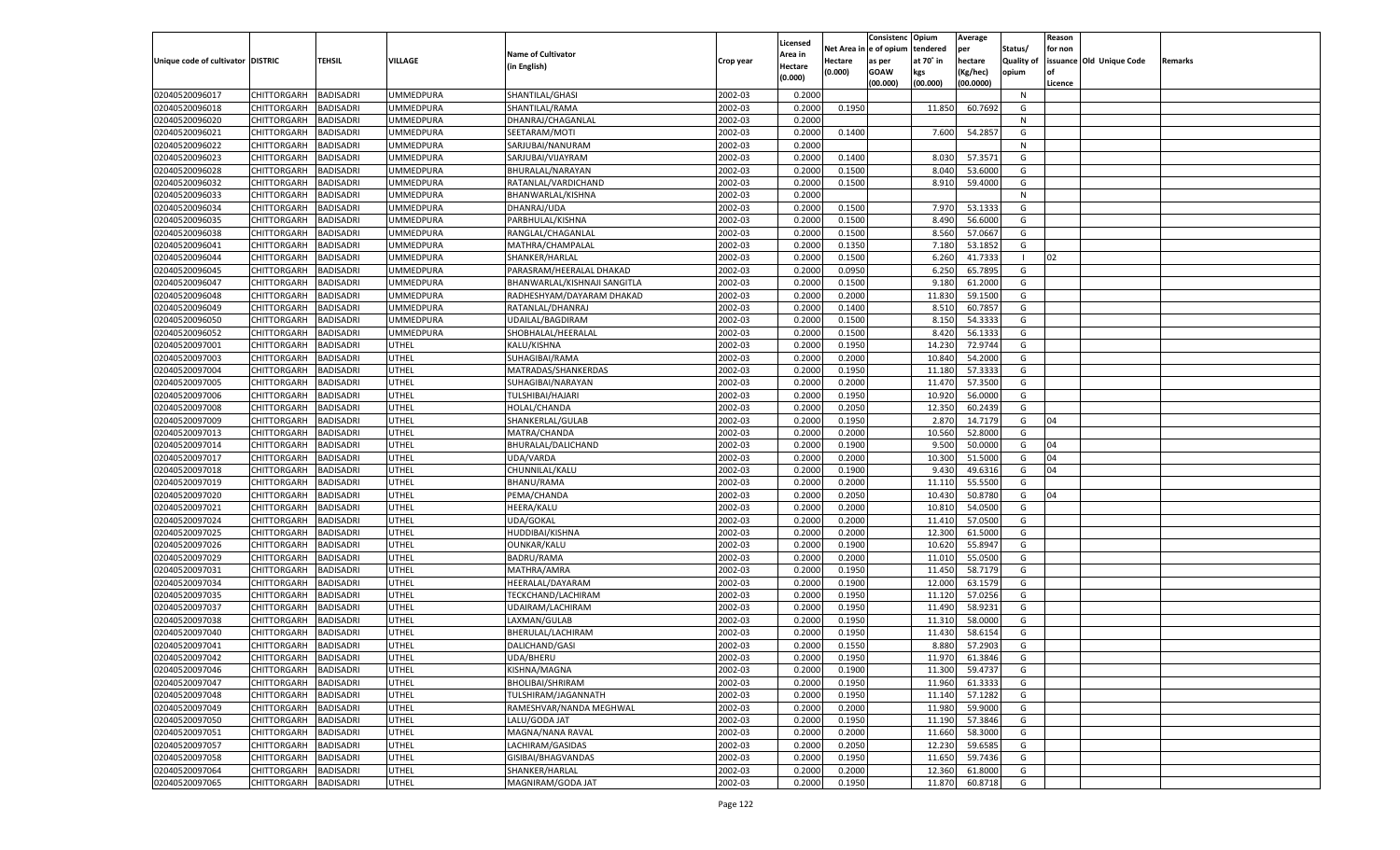|                                   |                       |                  |                  |                                        |           |                    |                  | Consistenc Opium       |           | Average   |                   | Reason  |                          |                |
|-----------------------------------|-----------------------|------------------|------------------|----------------------------------------|-----------|--------------------|------------------|------------------------|-----------|-----------|-------------------|---------|--------------------------|----------------|
|                                   |                       |                  |                  | <b>Name of Cultivator</b>              |           | Licensed           |                  | Net Area in e of opium | tendered  | per       | Status/           | for non |                          |                |
| Unique code of cultivator DISTRIC |                       | TEHSIL           | VILLAGE          |                                        | Crop year | Area in            | Hectare          | as per                 | at 70° in | hectare   | <b>Quality of</b> |         | issuance Old Unique Code | <b>Remarks</b> |
|                                   |                       |                  |                  | (in English)                           |           | Hectare<br>(0.000) | (0.000)          | <b>GOAW</b>            | kgs       | (Kg/hec)  | opium             |         |                          |                |
|                                   |                       |                  |                  |                                        |           |                    |                  | (00.000)               | (00.000)  | (00.0000) |                   | Licence |                          |                |
| 02040520097068                    | CHITTORGARH           | <b>BADISADRI</b> | UTHEL            | HEERALAL/JEETMAL JAT                   | 2002-03   | 0.2000             | 0.1950           |                        | 11.100    | 56.9231   | G                 |         |                          |                |
| 02040520097069                    | CHITTORGARH           | <b>BADISADRI</b> | UTHEL            | NATHU/HEERA MEGHWAL                    | 2002-03   | 0.2000             | 0.1950           |                        | 11.660    | 59.7949   | G                 |         |                          |                |
| 02040520097072                    | CHITTORGARH           | <b>BADISADRI</b> | UTHEL            | <b>KESHIBAI/CHATARBHUJ</b>             | 2002-03   | 0.2000             | 0.2000           |                        | 10.530    | 52.6500   | G                 |         |                          |                |
| 02040520097076                    | CHITTORGARH           | <b>BADISADRI</b> | UTHEL            | CHATARBHUJ/KHEMA RAVAT                 | 2002-03   | 0.2000             | 0.0950           |                        | 4.930     | 51.8947   | G                 | 04      |                          |                |
| 02040520097081                    | CHITTORGARH           | <b>BADISADRI</b> | UTHEL            | <b>BALU/BABRU RAVAT</b>                | 2002-03   | 0.2000             | 0.2000           |                        | 11.230    | 56.1500   | G                 |         |                          |                |
| 02040520098001                    | CHITTORGARH           | <b>BADISADRI</b> | UTTARVADA        | HEMRAJ/NATHULAL                        | 2002-03   | 0.2000             |                  |                        |           |           | N                 |         |                          |                |
| 02040520098002                    | CHITTORGARH           | <b>BADISADRI</b> | UTTARVADA        | MOHANLAL/UMEDRAM                       | 2002-03   | 0.2000             | 0.2000           |                        | 11.360    | 56.8000   | G                 |         |                          |                |
| 02040520098003                    | CHITTORGARH           | <b>BADISADRI</b> | UTTARVADA        | NARAYAN/SHYAMA                         | 2002-03   | 0.2000             | 0.1000           |                        | 5.500     | 55.0000   | G                 |         |                          |                |
| 02040520098005                    | CHITTORGARH           | <b>BADISADRI</b> | UTTARVADA        | VENDIRAM/KANIRAM                       | 2002-03   | 0.2000             | 0.1150           |                        | 7.060     | 61.3913   | G                 |         |                          |                |
| 02040520098006                    | CHITTORGARH           | <b>BADISADRI</b> | UTTARVADA        | <b>BABRU/KALU</b>                      | 2002-03   | 0.2000             | 0.1000           |                        | 5.570     | 55.7000   | G                 |         |                          |                |
| 02040520098007                    | CHITTORGARH           | <b>BADISADRI</b> | UTTARVADA        | MAGNIRAM/OUNKR                         | 2002-03   | 0.2000             | 0.1000           |                        | 5.650     | 56.5000   | G                 |         |                          |                |
| 02040520098008                    | CHITTORGARH           | <b>BADISADRI</b> | UTTARVADA        | BHERULAL/CHUNNILAL                     | 2002-03   | 0.2000             | 0.1000           |                        | 5.890     | 58.9000   | G                 |         |                          |                |
| 02040520098009                    | CHITTORGARH           | BADISADRI        | UTTARVADA        | BHERULAL/TULSHIRAM                     | 2002-03   | 0.2000             | 0.1850           |                        | 10.590    | 57.2432   | G                 |         |                          |                |
| 02040520098012                    | CHITTORGARH           | BADISADRI        | <b>JTTARVADA</b> | NANDRAM/SHANKERLAL                     | 2002-03   | 0.2000             | 0.1000           |                        | 5.880     | 58.8000   | G                 |         |                          |                |
| 02040520099003                    | CHITTORGARH           | BADISADRI        | VINAYKA          | NATHU/BHERA                            | 2002-03   | 0.2000             |                  |                        |           |           | F.                |         |                          |                |
| 02040520099004                    | CHITTORGARH           | BADISADRI        | VINAYKA          | DHAPUBAI/ROOPA                         | 2002-03   | 0.2000             | 0.1000           |                        | 5.860     | 58.6000   | G                 |         |                          |                |
| 02040520099009                    | CHITTORGARH           | BADISADRI        | VINAYKA          | MAANSUR/DEVKARAN                       | 2002-03   | 0.2000             | 0.1900           |                        | 10.560    | 55.5789   | G                 |         |                          |                |
| 02040520099012                    | CHITTORGARH           | BADISADRI        | VINAYKA          | OUNKARSINGH/GOVINDSINGH                | 2002-03   | 0.2000             | 0.1950           |                        | 10.440    | 53.5385   | G                 |         |                          |                |
| 02040520099016                    | CHITTORGARH           | BADISADRI        | VINAYKA          | BHAMRU/KISHANLAL                       | 2002-03   | 0.2000             | 0.1900           |                        | 10.860    | 57.1579   | G                 |         |                          |                |
| 02040520099020                    | CHITTORGARH           | BADISADRI        | VINAYKA          | CHAMPABAI/KISHANLAL                    | 2002-03   | 0.2000             | 0.1900           |                        | 9.910     | 52.1579   | G                 |         |                          |                |
| 02040520099021                    | CHITTORGARH           | BADISADRI        | VINAYKA          | NARAYAN/CHOTU                          | 2002-03   | 0.2000             | 0.0950           |                        | 5.510     | 58.0000   | G                 |         |                          |                |
| 02040520099024                    | CHITTORGARH           | BADISADRI        | VINAYKA          | CHUNNILAL/KISHNA                       | 2002-03   | 0.2000             | 0.1050           |                        | 5.990     | 57.0476   | G                 |         |                          |                |
| 02040520099025                    | CHITTORGARH           | BADISADRI        | VINAYKA          | NARAYAN/GIRDHARI                       | 2002-03   | 0.2000             | 0.1900           |                        | 10.420    | 54.8421   | G                 |         |                          |                |
|                                   |                       |                  |                  |                                        |           | 0.2000             | 0.2000           |                        |           | 58.6000   | G                 |         |                          |                |
| 02040520099029                    | CHITTORGARH           | BADISADRI        | VINAYKA          | DALLA/BHERA<br><b>BHAGVATILAL/RAMA</b> | 2002-03   |                    |                  |                        | 11.720    |           |                   |         |                          |                |
| 02040520100005                    | CHITTORGARH           | BADISADRI        | AMBAVLI          |                                        | 2002-03   | 0.2000             | 0.1550           |                        | 8.510     | 54.9032   | G                 |         |                          |                |
| 02040520101001                    | CHITTORGARH           | BADISADRI        | NALVAI           | NANDA/MIYARAM                          | 2002-03   | 0.2000             | 0.2000<br>0.2000 |                        | 11.720    | 58.6000   | G                 |         |                          |                |
| 02040520101002                    | CHITTORGARH           | BADISADRI        | NALVAI           | NARAYAN/BHOLA                          | 2002-03   | 0.2000             |                  |                        | 11.820    | 59.1000   | G                 |         |                          |                |
| 02040520101003                    | CHITTORGARH           | BADISADRI        | <b>NALVAI</b>    | HARLAL/BHOLA                           | 2002-03   | 0.2000             | 0.1900           |                        | 12.670    | 66.6842   | G                 |         |                          |                |
| 02040520101005                    | CHITTORGARH           | <b>BADISADRI</b> | <b>NALVAI</b>    | UDA/VRDA                               | 2002-03   | 0.2000             | 0.1950           |                        | 12.060    | 61.8462   | G                 |         |                          |                |
| 02040520101006                    | CHITTORGARH           | BADISADRI        | <b>NALVAI</b>    | RAMLAL/RATNA                           | 2002-03   | 0.2000             | 0.1000           |                        | 5.720     | 57.2000   | G                 |         |                          |                |
| 02040520101007                    | CHITTORGARH           | BADISADRI        | <b>NALVAI</b>    | SUKHLAL/BHERA                          | 2002-03   | 0.2000             | 0.1900           |                        | 11.640    | 61.2632   | G                 |         |                          |                |
| 02040520101008                    | CHITTORGARH           | BADISADRI        | <b>NALVAI</b>    | PYARA/RAMCHANDRA                       | 2002-03   | 0.2000             | 0.1850           |                        | 10.720    | 57.9459   | G                 |         |                          |                |
| 02040520101010                    | CHITTORGARH           | BADISADRI        | <b>NALVAI</b>    | KALU/VARDA GODAVALA                    | 2002-03   | 0.2000             | 0.1000           |                        | 6.590     | 65.9000   | G                 |         |                          |                |
| 02040520101011                    | CHITTORGARH           | BADISADRI        | <b>NALVAI</b>    | NARAYAN/MALA                           | 2002-03   | 0.2000             | 0.2000           |                        | 12.850    | 64.2500   | G                 |         |                          |                |
| 02040520101012                    | CHITTORGARH           | BADISADRI        | <b>NALVAI</b>    | VARDICHAND/TEKA                        | 2002-03   | 0.2000             | 0.1500           |                        | 9.130     | 60.8667   | G                 |         |                          |                |
| 02040520101014                    | CHITTORGARH           | BADISADRI        | <b>NALVAI</b>    | NANDA/KEVLIYA                          | 2002-03   | 0.2000             | 0.1000           |                        | 5.760     | 57.6000   | G                 |         |                          |                |
| 02040520101015                    | CHITTORGARH           | BADISADRI        | <b>NALVAI</b>    | PEMA/CHAMPALAL                         | 2002-03   | 0.2000             | 0.1000           |                        | 5.990     | 59.9000   | G                 |         |                          |                |
| 02040520101016                    | CHITTORGARH           | BADISADRI        | <b>NALVAI</b>    | DEVILAL/FATEHLAL                       | 2002-03   | 0.2000             | 0.1900           |                        | 11.090    | 58.3684   | G                 |         |                          |                |
| 02040520101017                    | CHITTORGARH           | BADISADRI        | <b>NALVAI</b>    | SHOBHALAL/PARTHVIRAJ                   | 2002-03   | 0.2000             | 0.1900           |                        | 12.860    | 67.6842   | G                 |         |                          |                |
| 02040520101018                    | CHITTORGARH           | BADISADRI        | <b>NALVAI</b>    | NARAYAN/HARLAL                         | 2002-03   | 0.2000             | 0.1950           |                        | 11.080    | 56.8205   | G                 |         |                          |                |
| 02040520101019                    | CHITTORGARH           | BADISADRI        | <b>NALVAI</b>    | SHRILAL/LALULAL                        | 2002-03   | 0.2000             | 0.1450           |                        | 8.940     | 61.6552   | G                 |         |                          |                |
| 02040520101021                    | CHITTORGARH           | BADISADRI        | <b>NALVAI</b>    | GASI/SAVA                              | 2002-03   | 0.2000             | 0.1000           |                        | 5.670     | 56.7000   | G                 |         |                          |                |
| 02040520101024                    | CHITTORGARH           | BADISADRI        | <b>NALVAI</b>    | BALURAM/KALU                           | 2002-03   | 0.2000             | 0.1850           |                        | 11.180    | 60.4324   | G                 |         |                          |                |
| 02040520101026                    | CHITTORGARH           | BADISADRI        | <b>NALVAI</b>    | SHANKER/MOTI                           | 2002-03   | 0.2000             | 0.1400           |                        | 8.180     | 58.4286   | G                 |         |                          |                |
| 02040520101027                    | CHITTORGARH           | BADISADRI        | <b>NALVAI</b>    | BADRILAL/MAGNIRAM                      | 2002-03   | 0.2000             | 0.1750           |                        | 11.300    | 64.5714   | G                 |         |                          |                |
| 02040520101028                    | CHITTORGARH BADISADRI |                  | <b>NALVAI</b>    | KALU/CHENA                             | 2002-03   | 0.2000             | 0.1900           |                        | 10.620    | 55.8947   | G                 |         |                          |                |
| 02040520101029                    | CHITTORGARH           | <b>BADISADRI</b> | <b>NALVAI</b>    | UDA/FATEHRAM                           | 2002-03   | 0.2000             | 0.1900           |                        | 12.640    | 66.5263   | G                 |         |                          |                |
| 02040520101031                    | <b>CHITTORGARH</b>    | <b>BADISADRI</b> | <b>NALVAI</b>    | SHRILAL/HARLAL                         | 2002-03   | 0.2000             | 0.1450           |                        | 8.870     | 61.1724   | G                 |         |                          |                |
| 02040520101033                    | <b>CHITTORGARH</b>    | <b>BADISADRI</b> | <b>NALVAI</b>    | SAVA/DOLA                              | 2002-03   | 0.2000             | 0.1900           |                        | 11.210    | 59.0000   | G                 |         |                          |                |
| 02040520101034                    | <b>CHITTORGARH</b>    | <b>BADISADRI</b> | <b>NALVAI</b>    | DEVILAL/SHANKER                        | 2002-03   | 0.2000             | 0.1850           |                        | 11.310    | 61.1351   | G                 |         |                          |                |
| 02040520101037                    | CHITTORGARH           | <b>BADISADRI</b> | <b>NALVAI</b>    | ROOPA/CHAMPA                           | 2002-03   | 0.2000             | 0.2000           |                        | 11.160    | 55.8000   | G                 |         |                          |                |
| 02040520101038                    | <b>CHITTORGARH</b>    | <b>BADISADRI</b> | <b>NALVAI</b>    | DALU/BHOLA                             | 2002-03   | 0.2000             | 0.2000           |                        | 10.980    | 54.9000   | G                 |         |                          |                |
| 02040520101040                    | <b>CHITTORGARH</b>    | <b>BADISADRI</b> | <b>NALVAI</b>    | ROSHANLAL/PARTHVIRAJ                   | 2002-03   | 0.2000             | 0.1000           |                        | 6.100     | 61.0000   | G                 |         |                          |                |
| 02040520101042                    | <b>CHITTORGARH</b>    | <b>BADISADRI</b> | <b>NALVAI</b>    | GANPAT/VAKTAJI                         | 2002-03   | 0.2000             | 0.1800           |                        | 10.950    | 60.8333   | G                 |         |                          |                |
| 02040520101045                    | <b>CHITTORGARH</b>    | <b>BADISADRI</b> | NALVAI           | GASI/BHURA MOGIYA                      | 2002-03   | 0.2000             | 0.1100           |                        | 5.820     | 52.9091   | G                 |         |                          |                |
| 02040520101046                    | <b>CHITTORGARH</b>    | <b>BADISADRI</b> | <b>NALVAI</b>    | JANU/CHATARBHUJ                        | 2002-03   | 0.2000             | 0.1000           |                        | 5.400     | 54.0000   | G                 |         |                          |                |
|                                   |                       |                  |                  |                                        |           |                    |                  |                        |           |           |                   |         |                          |                |